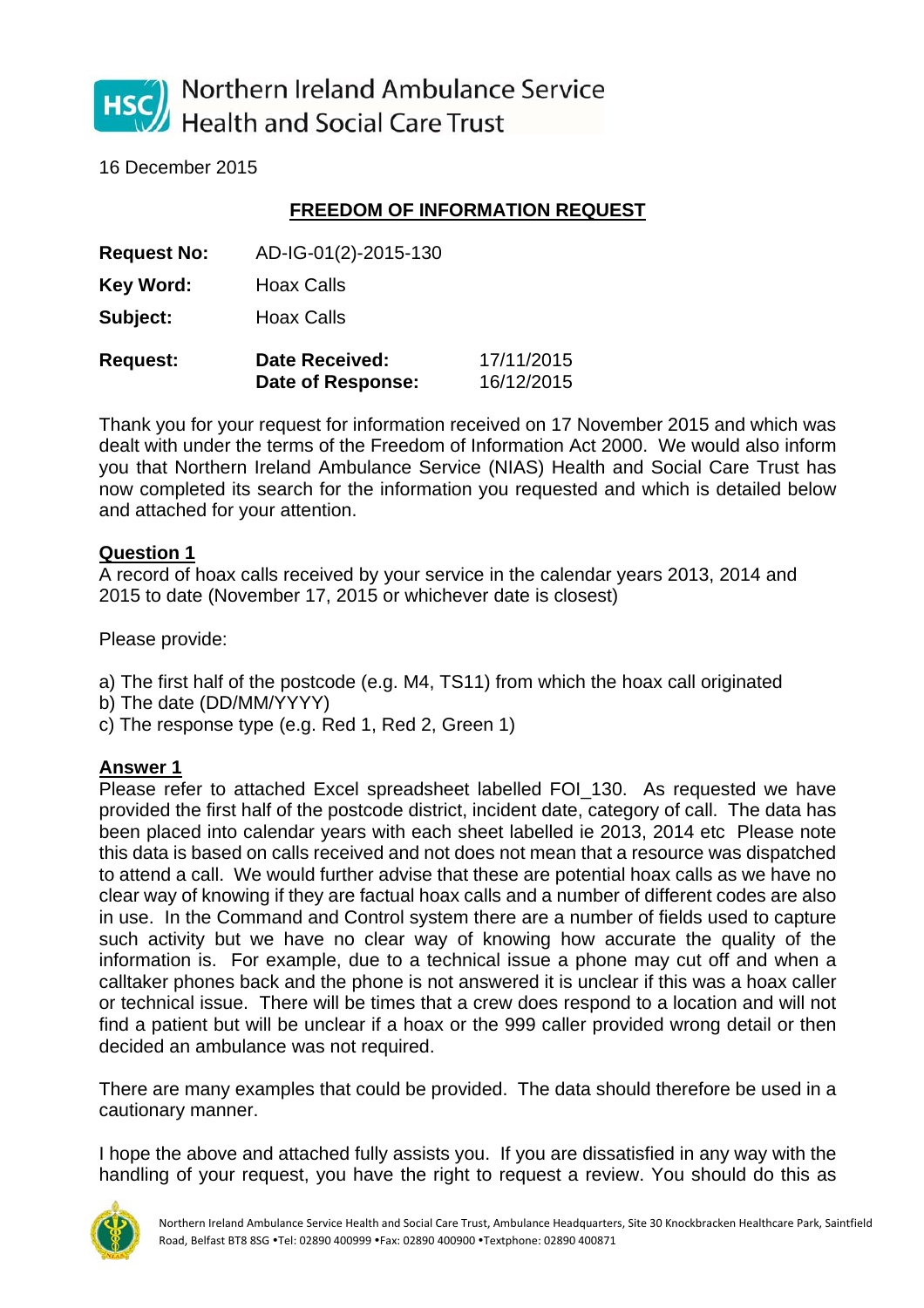soon as possible, or in any case within two months of the date of issue of this letter. Please note that, under the Re-use of Public Sector Information Regulations, if you wish to publish or otherwise use this information besides for your own means, you will need to seek our permission to do so.

In the event that you require a review to be undertaken, you can do so by writing to the Finance and ICT Director, Northern Ireland Ambulance Service (NIAS) HSC Trust, Site 30, Knockbracken Healthcare Park, Saintfield Road, Belfast, BT8 8SG. If following an internal review, carried out by an independent decision maker, you remain dissatisfied in any way with the handling of the request, you may make a complaint under Section 50 of the Freedom of Information Act, to the Information Commissioner's Office and ask that they investigate whether the Trust has complied with the terms of the Freedom of Information Act.

You can write to the Information Commissioner at:

| Website:   | ni@ico.org.uk                                                  |
|------------|----------------------------------------------------------------|
| Post:      | Information Commissioner's Office, Wycliffe House, Water Lane, |
|            | Wilmslow, CHESHIRE SK9 5AF                                     |
| Telephone: | 028 9027 8757 or 0303 123 1114 (Belfast based Office)          |

In most circumstances the Information Commissioner will not investigate a complaint unless an internal review procedure has been carried out. However the Commissioner has the option to investigate the matter at his discretion. Please be advised that NIAS replies under Freedom of Information may be released into the public domain via our website @ http://www.niamb.co.uk. Personal details in respect of your request will have, where applicable, been removed to protect confidentiality.

Yours sincerely

*Alison Vitty* 

**\_\_\_\_\_\_\_\_\_\_\_\_\_\_\_\_\_\_\_\_\_\_ Alison Vitty (Miss) CORPORATE MANAGER**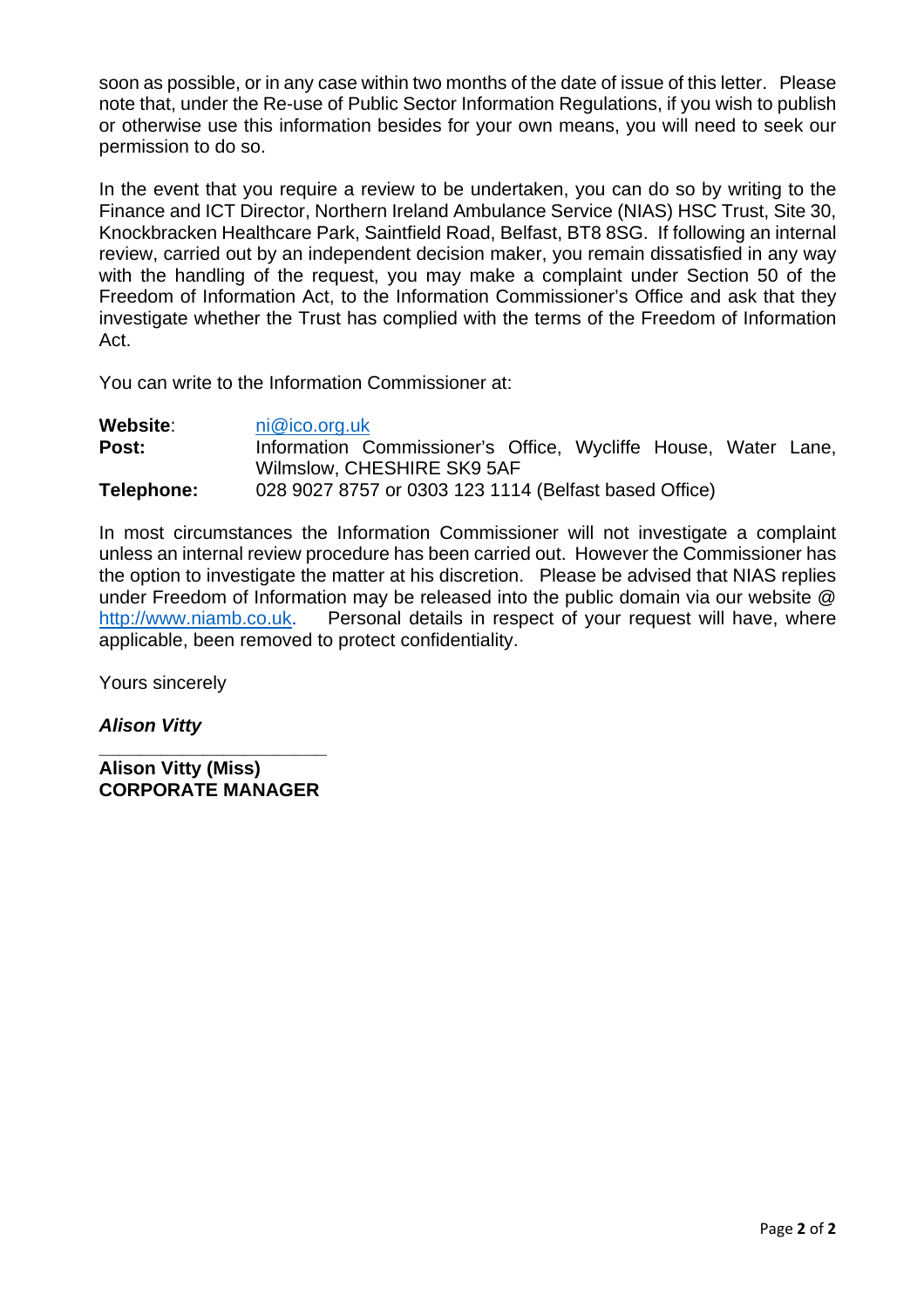| Date of Call for                 |                                                        |                     |          |
|----------------------------------|--------------------------------------------------------|---------------------|----------|
| Performance                      |                                                        | Postcode            | Category |
| Unique ID ('Clock Start')        | <b>Call Stopped Reason</b>                             | <b>District</b>     | of Call  |
| 1 01 Jan 2013                    | Caller Hung Up No Details                              | <b>UNKE</b>         | Α        |
| 2 01 Jan 2013                    | Caller Hung Up No Details                              | UNKS                | в        |
| 3 01 Jan 2013<br>4 01 Jan 2013   | No Case at Scene<br>Hoax Caller                        | BT62<br>UNKE        | С<br>A   |
| 5 01 Jan 2013                    | Caller Hung Up No Details                              | UNKE                | Α        |
| 6 01 Jan 2013                    | Nothing Found at Scene                                 | BT80                | С        |
| 7 01 Jan 2013                    | Nothing Found at Scene                                 | BT35                | в        |
| 8 01 Jan 2013                    | Caller Hung Up No Details                              | UNKE                | Α        |
| 9 01 Jan 2013                    | No Case at Scene                                       | BT78                | Α        |
| 10 01 Jan 2013                   | Nothing Found at Scene                                 | BT48                | в        |
| 11 01 Jan 2013                   | No Case at Scene                                       | BT6                 | В        |
| 12 01 Jan 2013                   | Nothing Found at Scene<br>Hoax Caller                  | BT80<br>UNKE        | в<br>Α   |
| 13 01 Jan 2013<br>14 01 Jan 2013 | Caller Hung Up No Details                              | <b>UNKE</b>         | в        |
| 15 01 Jan 2013                   | Caller Hung Up No Details                              | UNKE                | Α        |
| 16 01 Jan 2013                   | Caller Hung Up No Details                              | UNKE                | Α        |
| 17 01 Jan 2013                   | Caller Hung Up No Details                              | UNKE                | Α        |
| 18 01 Jan 2013                   | Caller Hung Up No Details                              | UNKE                | Α        |
| 19 01 Jan 2013                   | Caller Hung Up No Details                              | UNKE                | в        |
| 20 01 Jan 2013                   | No Case at Scene                                       | BT6                 | в        |
| 21 01 Jan 2013                   | Hoax Caller                                            | UNKE                | A        |
| 22 01 Jan 2013<br>23 01 Jan 2013 | Hoax Caller<br>No Case at Scene                        | UNKE<br>BT15        | Α<br>С   |
| 24 01 Jan 2013                   | No Case at Scene                                       | BT22                | С        |
| 25 01 Jan 2013                   | Caller Hung Up No Details UNKE                         |                     | в        |
| 26 01 Jan 2013                   | Caller Hung Up No Details                              | UNKE                | в        |
| 27 01 Jan 2013                   | Caller Hung Up No Details                              | <b>UNKN</b>         | в        |
| 28 01 Jan 2013                   | Caller Hung Up No Details                              | UNKN                | В        |
| 29 01 Jan 2013                   | Caller Hung Up No Details                              | unkn                | В        |
| 30 01 Jan 2013                   | Caller Hung Up No Details                              | UNKE                | в        |
| 31 01 Jan 2013<br>32 01 Jan 2013 | No Case at Scene<br>Caller Hung Up No Details          | BT6<br>BT48         | В<br>Α   |
| 33 01 Jan 2013                   | Hoax Caller                                            | BT47                | С        |
| 34 01 Jan 2013                   | Caller Hung Up No Details                              | UNKE                | Α        |
| 35 01 Jan 2013                   | Caller Hung Up No Details                              | UNKS                | Α        |
| 36 01 Jan 2013                   | Hoax Caller                                            | UNKN                | в        |
| 37 01 Jan 2013                   | Hoax Caller                                            | UNKE                | В        |
| 38 01 Jan 2013                   | Caller Hung Up No Details UNKE                         |                     | в        |
| 39 01 Jan 2013<br>40 01 Jan 2013 | Caller Hung Up No Details<br>Caller Hung Up No Details | UNKE<br>UNKE        | В<br>Α   |
| 41 02 Jan 2013                   | Nothing Found at Scene                                 | <b>BT23</b>         | В        |
| 42 02 Jan 2013                   | Caller Hung Up No Details UNKE                         |                     | Α        |
| 43 02 Jan 2013                   | Hoax Caller                                            | unkn                | в        |
| 44 02 Jan 2013                   | Caller Hung Up No Details                              | UNKE                | В        |
| 45 02 Jan 2013                   | Hoax Caller                                            | UNKE                | В        |
| 46 02 Jan 2013                   | Caller Hung Up No Details                              | UNKE                | Α        |
| 47 02 Jan 2013                   | Hoax Caller                                            | BT32                | Α        |
| 48 03 Jan 2013<br>49 03 Jan 2013 | Caller Hung Up No Details<br>Patient Absconded         | <b>UNKE</b><br>BT82 | в<br>В   |
| 50 03 Jan 2013                   | Hoax Caller                                            | UNKE                | в        |
| 51 03 Jan 2013                   | Caller Hung Up No Details                              | <b>UNKW</b>         | в        |
| 52 03 Jan 2013                   | Hoax Caller                                            | UNKE                | Α        |
| 53 03 Jan 2013                   | Hoax Caller                                            | <b>UNKN</b>         | Α        |
| 54 03 Jan 2013                   | Hoax Caller                                            | UNKE                | Α        |
| 55 03 Jan 2013                   | Caller Hung Up No Details                              | UNKE                | В        |
| 56 03 Jan 2013                   | Caller Hung Up No Details                              | UNKE                | в        |
| 57 03 Jan 2013<br>58 03 Jan 2013 | Hoax Caller<br>Caller Hung Up No Details               | UNKE<br>UNKE        | Α<br>Α   |
| 59 03 Jan 2013                   | Hoax Caller                                            | BT7                 | Α        |
| 60 04 Jan 2013                   | <b>Patient Absconded</b>                               | BT47                | В        |
| 61 04 Jan 2013                   | Caller Hung Up No Details                              | UNKE                | в        |
| 62 04 Jan 2013                   | Hoax Caller                                            | UNKE                | Α        |
| 63 04 Jan 2013                   | Caller Hung Up No Details                              | UNKN                | Α        |
| 64 04 Jan 2013                   | Caller Hung Up No Details                              | <b>UNKE</b>         | В        |
| 65 04 Jan 2013<br>66 04 Jan 2013 | <b>Hoax Caller</b><br>Caller Hung Up No Details        | BT30<br>UNKE        | в<br>в   |
| 67 04 Jan 2013                   | No Case at Scene                                       | BT30                | В        |
| 68 05 Jan 2013                   | Hoax Caller                                            | unkw                | В        |
|                                  |                                                        |                     |          |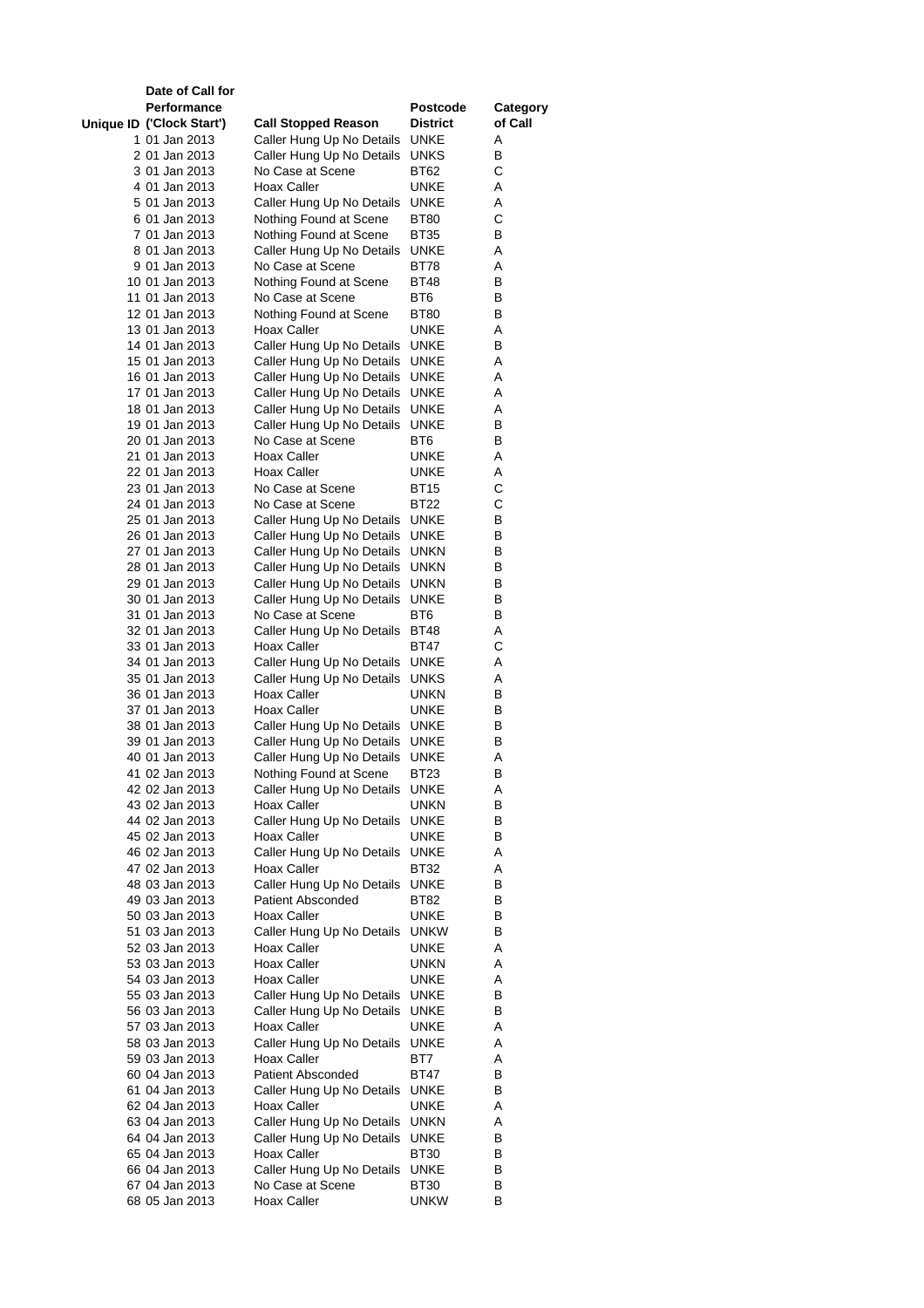| 69 05 Jan 2013  | Hoax Caller                                            | UNKE            | Α |
|-----------------|--------------------------------------------------------|-----------------|---|
| 70 05 Jan 2013  | Caller Hung Up No Details                              | UNKS            | Α |
| 71 05 Jan 2013  | No Case at Scene                                       | BT48            | В |
| 72 05 Jan 2013  | Nothing Found at Scene                                 | <b>BT14</b>     | В |
| 73 05 Jan 2013  | Caller Hung Up No Details                              | UNKN            | В |
| 74 05 Jan 2013  | Caller Hung Up No Details                              | UNKN            | В |
| 75 05 Jan 2013  | Caller Hung Up No Details                              | UNKS            | В |
| 76 05 Jan 2013  | Caller Hung Up No Details                              | UNKE            | В |
| 77 05 Jan 2013  | Nothing Found at Scene                                 | BT36            | В |
| 78 05 Jan 2013  | No Case at Scene                                       | BT47            | В |
| 79 05 Jan 2013  | Caller Hung Up No Details                              | UNKE            | В |
| 80 05 Jan 2013  | Hoax Caller                                            | UNKS            | В |
| 81 05 Jan 2013  |                                                        |                 | в |
|                 | Caller Hung Up No Details                              | UNKE            |   |
| 82 05 Jan 2013  | Caller Hung Up No Details                              | <b>UNKE</b>     | Α |
| 83 05 Jan 2013  | Caller Hung Up No Details                              | BT <sub>5</sub> | Α |
| 84 05 Jan 2013  | Caller Hung Up No Details                              | BT5             | Α |
| 85 05 Jan 2013  | Caller Hung Up No Details                              | BT5             | Α |
| 86 05 Jan 2013  | No Case at Scene                                       | <b>BT56</b>     | В |
| 87 06 Jan 2013  | Caller Hung Up No Details                              | <b>UNKE</b>     | В |
| 88 06 Jan 2013  | Caller Hung Up No Details                              | UNKE            | Α |
| 89 06 Jan 2013  | Caller Hung Up No Details                              | UNKE            | В |
| 90 06 Jan 2013  | Caller Hung Up No Details                              | unkw            | Α |
| 91 06 Jan 2013  | Hoax Caller                                            | <b>BT12</b>     | В |
| 92 06 Jan 2013  | Nothing Found at Scene                                 | BT <sub>1</sub> | Α |
| 93 06 Jan 2013  | Caller Hung Up No Details                              | UNKE            | В |
| 94 06 Jan 2013  | Nothing Found at Scene                                 | BT39            | Α |
| 95 06 Jan 2013  | Hoax Caller                                            | <b>UNKW</b>     | В |
| 96 06 Jan 2013  | No Case at Scene                                       | BT1             | С |
| 97 07 Jan 2013  | <b>Patient Absconded</b>                               | BT9             | В |
| 98 07 Jan 2013  | No Case at Scene                                       | BT1             | Α |
| 99 07 Jan 2013  | Caller Hung Up No Details                              | UNKE            | Α |
| 100 07 Jan 2013 | No Case at Scene                                       | <b>BT11</b>     | В |
| 101 07 Jan 2013 | Caller Hung Up No Details                              | <b>UNKS</b>     | В |
| 102 07 Jan 2013 | <b>Patient Absconded</b>                               | BT40            | В |
| 103 07 Jan 2013 | <b>Patient Absconded</b>                               | BT47            | Α |
| 104 07 Jan 2013 | Caller Hung Up No Details                              | UNKE            | Α |
| 105 07 Jan 2013 | Caller Hung Up No Details                              | UNKE            | Α |
| 106 07 Jan 2013 | Hoax Caller                                            | <b>UNKE</b>     | Α |
| 107 07 Jan 2013 | Patient Absconded                                      | <b>BT92</b>     | В |
| 108 07 Jan 2013 | Caller Hung Up No Details                              | UNKN            | Α |
| 109 08 Jan 2013 | No Case at Scene                                       | BT27            | В |
| 110 08 Jan 2013 | Caller Hung Up No Details                              | UNKN            | В |
| 111 08 Jan 2013 | Caller Hung Up No Details                              | <b>UNKN</b>     | Α |
| 112 08 Jan 2013 |                                                        | UNKE            | Α |
| 113 09 Jan 2013 | Caller Hung Up No Details<br>Caller Hung Up No Details |                 |   |
|                 |                                                        | UNKE            | в |
| 114 09 Jan 2013 | No Case at Scene                                       | BT46            | В |
| 115 09 Jan 2013 | Caller Hung Up No Details                              | UNKS            | Α |
| 116 09 Jan 2013 | <b>Patient Absconded</b>                               | BT2             | Α |
| 117 09 Jan 2013 | Caller Hung Up No Details                              | <b>UNKE</b>     | Α |
| 118 09 Jan 2013 | Caller Hung Up No Details                              | UNKE            | в |
| 119 09 Jan 2013 | Hoax Caller                                            | BT13            | Α |
| 120 09 Jan 2013 | No Case at Scene                                       | BT15            | В |
| 121 10 Jan 2013 | Hoax Caller                                            | BT28            | Α |
| 122 10 Jan 2013 | Caller Hung Up No Details                              | UNKE            | Α |
| 123 10 Jan 2013 | Hoax Caller                                            | BT47            | Α |
| 124 10 Jan 2013 | No Case at Scene                                       | BT66            | В |
| 125 10 Jan 2013 | Hoax Caller                                            | <b>UNKE</b>     | В |
| 126 10 Jan 2013 | Caller Hung Up No Details                              | <b>BT56</b>     | Α |
| 127 10 Jan 2013 | Caller Hung Up No Details                              | UNKS            | В |
| 128 10 Jan 2013 | Hoax Caller                                            | UNKS            | в |
| 129 11 Jan 2013 | Caller Hung Up No Details                              | UNKE            | В |
| 130 11 Jan 2013 | Hoax Caller                                            | BT62            | Α |
| 131 11 Jan 2013 | <b>Patient Absconded</b>                               | <b>BT12</b>     | Α |
| 132 11 Jan 2013 | <b>Patient Absconded</b>                               | BT6             | в |
| 133 12 Jan 2013 | Nothing Found at Scene                                 | BT28            | В |
| 134 12 Jan 2013 | Caller Hung Up No Details                              | UNKN            | Α |
| 135 12 Jan 2013 | Caller Hung Up No Details                              | UNKE            | Α |
| 136 12 Jan 2013 | Caller Hung Up No Details                              | UNKE            | Α |
| 137 12 Jan 2013 | Caller Hung Up No Details                              | <b>UNKW</b>     | В |
| 138 12 Jan 2013 | No Case at Scene                                       | BT30            | В |
| 139 12 Jan 2013 | Caller Hung Up No Details                              | <b>UNKN</b>     | В |
|                 |                                                        |                 |   |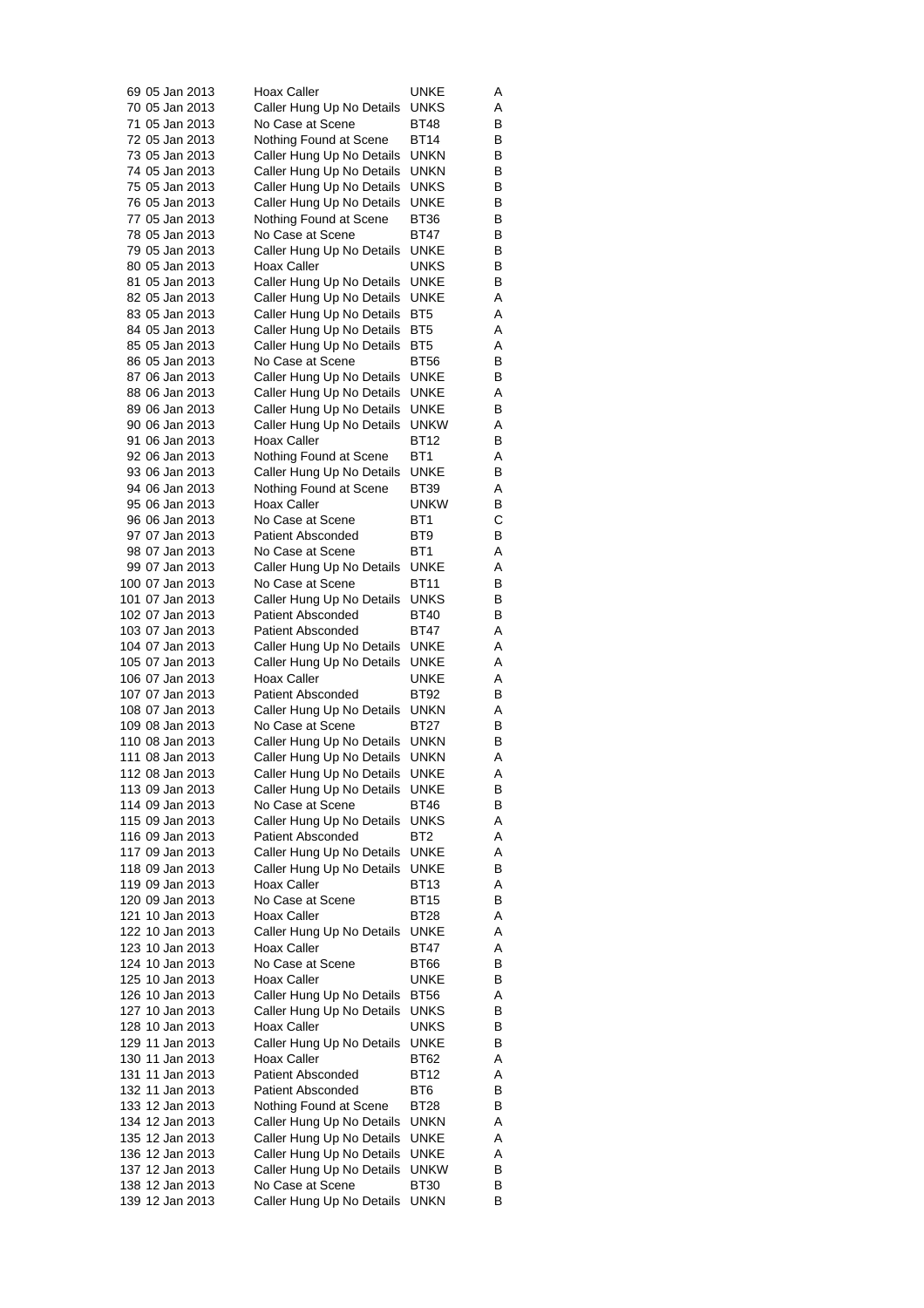| 140 12 Jan 2013 | Caller Hung Up No Details | UNKN            | Α |
|-----------------|---------------------------|-----------------|---|
| 141 12 Jan 2013 | Caller Hung Up No Details | UNKE            | В |
| 142 12 Jan 2013 | Hoax Caller               | UNKN            | В |
| 143 12 Jan 2013 | No Case at Scene          | BT36            | Α |
| 144 13 Jan 2013 | Caller Hung Up No Details | <b>UNKE</b>     | в |
| 145 13 Jan 2013 | <b>Hoax Caller</b>        | BT78            | В |
|                 | No Case at Scene          | BT <sub>5</sub> |   |
| 146 13 Jan 2013 |                           |                 | В |
| 147 13 Jan 2013 | Caller Hung Up No Details | <b>BT80</b>     | В |
| 148 13 Jan 2013 | Caller Hung Up No Details | UNKE            | В |
| 149 13 Jan 2013 | Hoax Caller               | BT78            | Α |
| 150 13 Jan 2013 | Hoax Caller               | UNKE            | В |
| 151 13 Jan 2013 | <b>Patient Absconded</b>  | BT <sub>1</sub> | Α |
| 152 13 Jan 2013 | Nothing Found at Scene    | BT5             | В |
| 153 13 Jan 2013 | Hoax Caller               | BT71            | Α |
| 154 13 Jan 2013 | Caller Hung Up No Details | UNKN            | в |
| 155 13 Jan 2013 | Caller Hung Up No Details | UNKE            | Α |
| 156 13 Jan 2013 | Caller Hung Up No Details | UNKE            | Α |
|                 | Hoax Caller               | UNKE            | В |
| 157 13 Jan 2013 |                           |                 |   |
| 158 13 Jan 2013 | Caller Hung Up No Details | UNKE            | Α |
| 159 14 Jan 2013 | Caller Hung Up No Details | UNKE            | В |
| 160 14 Jan 2013 | Hoax Caller               | BT71            | В |
| 161 14 Jan 2013 | <b>Patient Absconded</b>  | <b>BT75</b>     | в |
| 162 14 Jan 2013 | Caller Hung Up No Details | UNKE            | Α |
| 163 14 Jan 2013 | No Case at Scene          | <b>BT39</b>     | В |
| 164 14 Jan 2013 | No Case at Scene          | BT48            | в |
| 165 14 Jan 2013 | Caller Hung Up No Details | UNKE            | В |
| 166 14 Jan 2013 | No Case at Scene          | BT15            | В |
| 167 14 Jan 2013 | Hoax Caller               | <b>UNKE</b>     | В |
|                 |                           |                 |   |
| 168 14 Jan 2013 | Caller Hung Up No Details | UNKE            | Α |
| 169 14 Jan 2013 | No Case at Scene          | BT12            | В |
| 170 14 Jan 2013 | Nothing Found at Scene    | BT44            | В |
| 171 14 Jan 2013 | <b>Patient Absconded</b>  | BT63            | В |
| 172 14 Jan 2013 | Hoax Caller               | UNKE            | В |
| 173 14 Jan 2013 | <b>Patient Absconded</b>  | BT37            | С |
| 174 15 Jan 2013 | Hoax Caller               | UNKN            | в |
| 175 15 Jan 2013 | Hoax Caller               | BT7             | В |
| 176 15 Jan 2013 | Caller Hung Up No Details | <b>UNKN</b>     | Α |
| 177 15 Jan 2013 | Caller Hung Up No Details | UNKE            | Α |
| 178 15 Jan 2013 | Caller Hung Up No Details | UNKE            | В |
| 179 15 Jan 2013 | No Case at Scene          | BT6             | Α |
|                 |                           |                 |   |
| 180 15 Jan 2013 | Hoax Caller               | UNKE            | В |
| 181 15 Jan 2013 | Caller Hung Up No Details | <b>UNKW</b>     | В |
| 182 15 Jan 2013 | Caller Hung Up No Details | UNKE            | Α |
| 183 16 Jan 2013 | No Case at Scene          | <b>BT29</b>     | В |
| 184 16 Jan 2013 | <b>Hoax Caller</b>        | <b>BT49</b>     | Α |
| 185 16 Jan 2013 | Caller Hung Up No Details | <b>UNKW</b>     | Α |
| 186 16 Jan 2013 | Caller Hung Up No Details | UNKN            | В |
| 187 17 Jan 2013 | Hoax Caller               | UNKE            | В |
| 188 17 Jan 2013 | Caller Hung Up No Details | <b>UNKW</b>     | В |
| 189 17 Jan 2013 | Caller Hung Up No Details | <b>UNKE</b>     | В |
| 190 18 Jan 2013 | Caller Hung Up No Details | UNKE            | Α |
|                 |                           |                 |   |
| 191 18 Jan 2013 | Hoax Caller               | UNKS            | Α |
| 192 18 Jan 2013 | Hoax Caller               | BT78            | В |
| 193 18 Jan 2013 | Hoax Caller               | BT32            | Α |
| 194 18 Jan 2013 | Nothing Found at Scene    | BT1             | Α |
| 195 18 Jan 2013 | Caller Hung Up No Details | UNKE            | Α |
| 196 18 Jan 2013 | No Case at Scene          | <b>BT14</b>     | В |
| 197 18 Jan 2013 | <b>Hoax Caller</b>        | BT36            | В |
| 198 18 Jan 2013 | No Case at Scene          | BT42            | В |
| 199 18 Jan 2013 | Caller Hung Up No Details | UNKN            | В |
| 200 18 Jan 2013 | Hoax Caller               | UNKS            | В |
|                 | Hoax Caller               | BT1             | в |
| 201 18 Jan 2013 |                           |                 |   |
| 202 19 Jan 2013 | Caller Hung Up No Details | UNKE            | Α |
| 203 19 Jan 2013 | Caller Hung Up No Details | <b>UNKN</b>     | В |
| 204 19 Jan 2013 | Caller Hung Up No Details | UNKE            | В |
| 205 19 Jan 2013 | Caller Hung Up No Details | UNKE            | Α |
| 206 19 Jan 2013 | Hoax Caller               | UNKE            | В |
| 207 19 Jan 2013 | Caller Hung Up No Details | UNKE            | Α |
| 208 19 Jan 2013 | Hoax Caller               | UNKE            | В |
| 209 19 Jan 2013 | Hoax Caller               | BT78            | В |
| 210 19 Jan 2013 | Hoax Caller               | <b>UNKE</b>     | В |
|                 |                           |                 |   |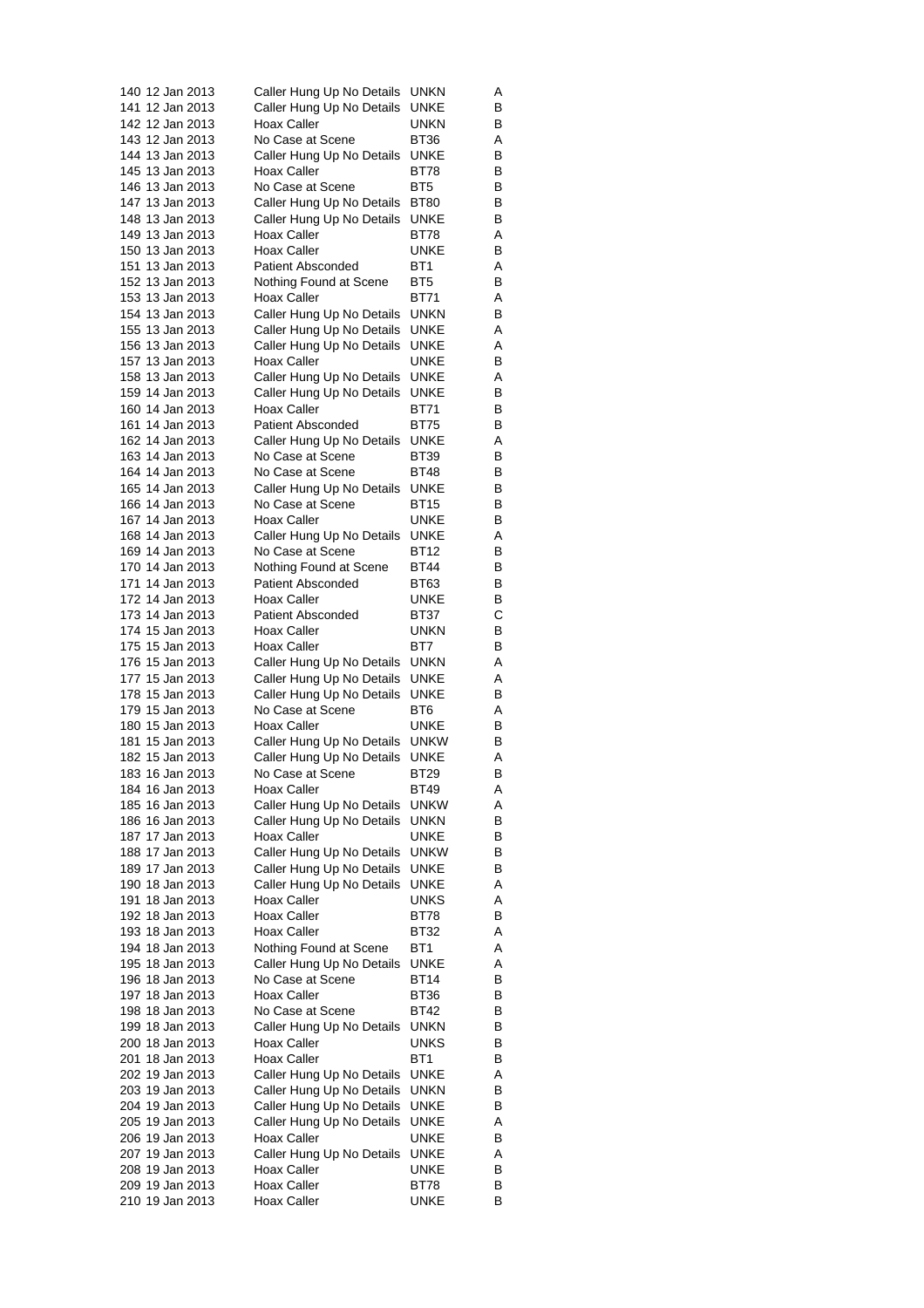| 211 19 Jan 2013                    | Hoax Caller                                   | UNKE            | В      |
|------------------------------------|-----------------------------------------------|-----------------|--------|
| 212 19 Jan 2013                    | Caller Hung Up No Details                     | UNKS            | В      |
| 213 19 Jan 2013                    | Hoax Caller                                   | UNKE            | В      |
| 214 19 Jan 2013                    | Caller Hung Up No Details                     | UNKE            | Α      |
| 215 19 Jan 2013                    | Hoax Caller                                   | BT <sub>1</sub> | в      |
| 216 19 Jan 2013                    | Caller Hung Up No Details                     | <b>BT14</b>     | Α      |
| 217 19 Jan 2013                    | Hoax Caller                                   | UNKE            | В      |
| 218 19 Jan 2013                    | Hoax Caller                                   | UNKE            | В      |
| 219 20 Jan 2013                    | Caller Hung Up No Details                     | UNKE            | Α      |
| 220 20 Jan 2013                    | No Case at Scene                              | BT24            | В      |
| 221 20 Jan 2013                    | Nothing Found at Scene                        | BT38            | С      |
| 222 20 Jan 2013                    | Caller Hung Up No Details                     | unkn            | в      |
| 223 20 Jan 2013                    | Hoax Caller                                   | unkn            | В      |
| 224 20 Jan 2013                    | Caller Hung Up No Details                     | UNKN            | Α      |
| 225 20 Jan 2013                    | Hoax Caller                                   | UNKW            | В      |
| 226 20 Jan 2013                    | Caller Hung Up No Details                     | UNKE            | Α      |
| 227 20 Jan 2013                    | No Case at Scene                              | BT36            | В      |
| 228 20 Jan 2013                    | Hoax Caller                                   | BT71            | В      |
| 229 20 Jan 2013                    | Hoax Caller                                   | UNKS            | Α      |
| 230 20 Jan 2013                    | Caller Hung Up No Details                     | UNKE            | Α      |
| 231 20 Jan 2013                    | Caller Hung Up No Details                     | UNKE            | В      |
| 232 20 Jan 2013                    | Caller Hung Up No Details                     | UNKE            | Α      |
| 233 21 Jan 2013                    | Caller Hung Up No Details                     | UNKE            | Α      |
| 234 21 Jan 2013                    | Hoax Caller                                   | BT82            | В      |
| 235 21 Jan 2013                    | Hoax Caller                                   | <b>BT35</b>     | В      |
| 236 21 Jan 2013                    | Caller Hung Up No Details                     | UNKE            | в      |
| 237 21 Jan 2013                    | <b>Patient Absconded</b>                      | BT22            | Α      |
| 238 21 Jan 2013                    | Caller Hung Up No Details                     | <b>UNKS</b>     | Α      |
|                                    |                                               |                 |        |
| 239 21 Jan 2013                    | Caller Hung Up No Details                     | UNKE            | В      |
| 240 21 Jan 2013                    | Caller Hung Up No Details                     | UNKE            | В      |
| 241 21 Jan 2013                    | Hoax Caller                                   | UNKE            | Α      |
| 242 21 Jan 2013                    | Caller Hung Up No Details                     | UNKE            | В      |
| 243 21 Jan 2013                    | Caller Hung Up No Details                     | UNKE            | В      |
| 244 21 Jan 2013                    | Hoax Caller                                   | UNKE            | В      |
| 245 21 Jan 2013                    | No Case at Scene                              | BT6             | В      |
| 246 22 Jan 2013                    | Hoax Caller                                   | BT79            | Α      |
| 247 22 Jan 2013                    | Caller Hung Up No Details                     | UNKE            | В      |
| 248 22 Jan 2013                    | Caller Hung Up No Details                     | UNKE            | Α      |
| 249 22 Jan 2013                    | Nothing Found at Scene                        | BT2             | Α      |
| 250 23 Jan 2013                    | Caller Hung Up No Details                     | UNKE            | В      |
| 251 23 Jan 2013                    | Caller Hung Up No Details                     | UNKE            | Α      |
| 252 23 Jan 2013                    | Caller Hung Up No Details                     | UNKE            | Α      |
| 253 23 Jan 2013                    | <b>Hoax Caller</b>                            | UNKE            | В      |
| 254 23 Jan 2013                    | Hoax Caller                                   | UNKE            | Α      |
| 255 24 Jan 2013                    | No Case at Scene                              | BT60            | Α      |
| 256 24 Jan 2013                    | Hoax Caller                                   | UNKE            | В      |
| 257 24 Jan 2013                    | Hoax Caller                                   | <b>UNKN</b>     | Α      |
| 258 24 Jan 2013                    | Hoax Caller                                   | UNKE            | В      |
| 259 24 Jan 2013                    | Caller Hung Up No Details                     | UNKE            | В      |
| 260 24 Jan 2013                    | Hoax Caller                                   | BT35            | В      |
| 261 24 Jan 2013                    | Hoax Caller                                   | BT35            | Α      |
| 262 24 Jan 2013                    | Caller Hung Up No Details                     | UNKE            | в      |
| 263 24 Jan 2013                    | Hoax Caller                                   | UNKE            | В      |
| 264 25 Jan 2013                    | Hoax Caller                                   | BT81            | Α      |
| 265 25 Jan 2013                    | Caller Hung Up No Details                     | unkn            | в      |
| 266 25 Jan 2013                    | Caller Hung Up No Details                     | UNKE            | Α      |
| 267 25 Jan 2013                    | Caller Hung Up No Details                     | UNKE            | Α      |
| 268 25 Jan 2013                    | Caller Hung Up No Details                     | UNKN            | Α      |
| 269 25 Jan 2013                    | Caller Hung Up No Details                     | UNKN            | Α      |
| 270 25 Jan 2013                    | Hoax Caller                                   | BT78            | Α      |
| 271 25 Jan 2013                    | Caller Hung Up No Details                     | UNKE            | В      |
| 272 25 Jan 2013                    | Hoax Caller                                   | BT78            | Α      |
| 273 25 Jan 2013                    | Caller Hung Up No Details                     | UNKE            | Α      |
| 274 25 Jan 2013                    | Hoax Caller                                   | UNKS            | В      |
| 275 26 Jan 2013                    | Caller Hung Up No Details                     | UNKE            | в      |
| 276 26 Jan 2013                    | Caller Hung Up No Details                     | UNKE            | Α      |
|                                    |                                               |                 |        |
| 277 26 Jan 2013                    | Caller Hung Up No Details<br>No Case at Scene | BT31            | в      |
| 278 26 Jan 2013                    |                                               | BT23            | в<br>В |
| 279 26 Jan 2013<br>280 26 Jan 2013 | Caller Hung Up No Details                     | BT17            | Α      |
| 281 26 Jan 2013                    | Caller Hung Up No Details                     | <b>UNKS</b>     |        |
|                                    | Caller Hung Up No Details                     | UNKE            | Α      |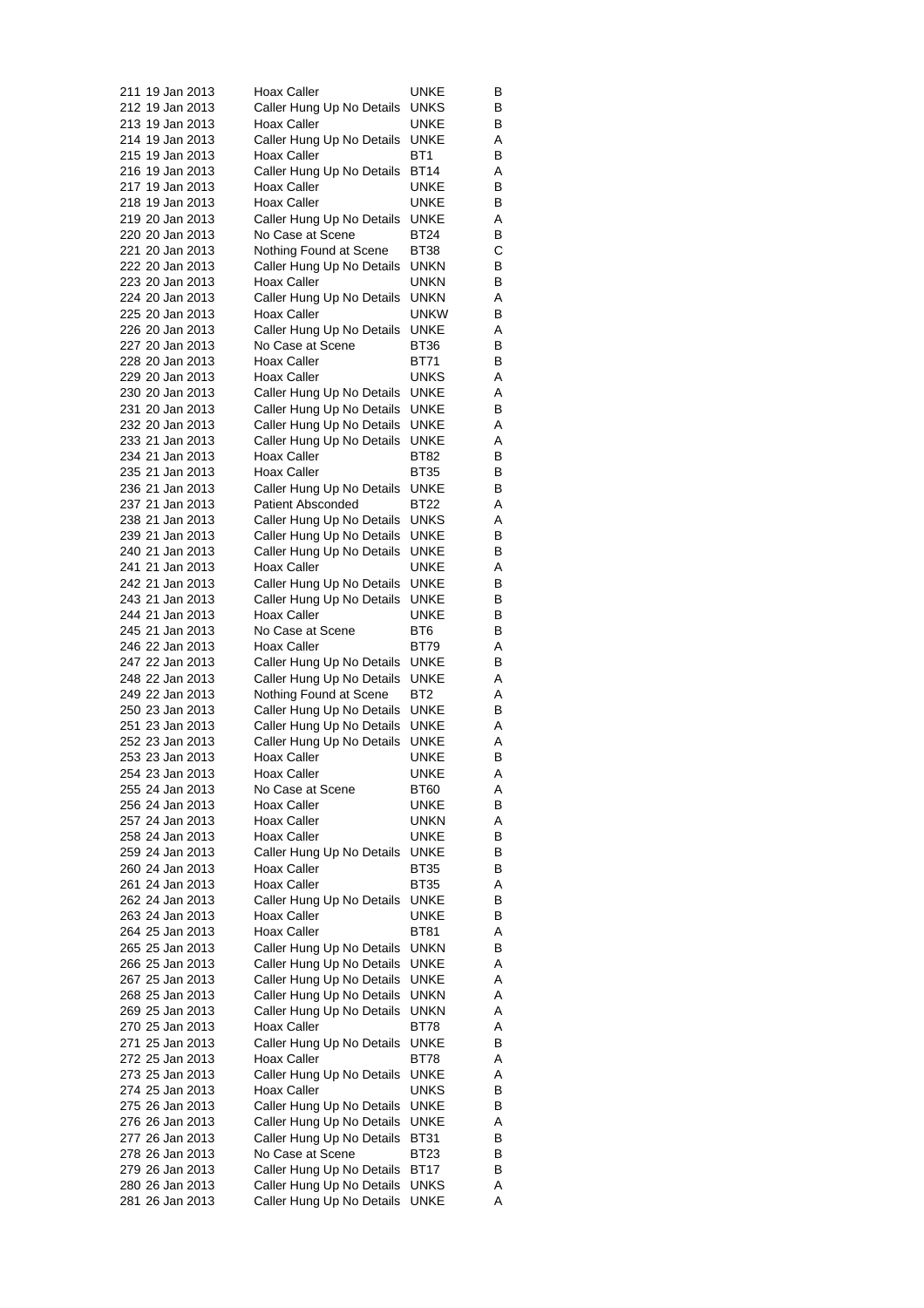| 282 26 Jan 2013                    | Nothing Found at Scene                                 | BT48            | В      |
|------------------------------------|--------------------------------------------------------|-----------------|--------|
| 283 26 Jan 2013                    | Caller Hung Up No Details                              | UNKE            | В      |
| 284 26 Jan 2013                    | Hoax Caller                                            | UNKE            | Α      |
| 285 26 Jan 2013                    | Hoax Caller                                            | BT42            | Α      |
| 286 26 Jan 2013                    | Nothing Found at Scene                                 | <b>BT42</b>     | Α      |
| 287 26 Jan 2013                    | Caller Hung Up No Details                              | UNKS            | Α      |
| 288 26 Jan 2013                    | Caller Hung Up No Details                              | UNKN            | Α      |
| 289 26 Jan 2013                    | Caller Hung Up No Details                              | UNKE            | Α      |
| 290 26 Jan 2013                    | Caller Hung Up No Details                              | UNKE            | Α      |
| 291 26 Jan 2013                    | Hoax Caller                                            | UNKE            | Α      |
| 292 26 Jan 2013                    | No Case at Scene                                       | BT <sub>8</sub> | В      |
| 293 27 Jan 2013<br>294 27 Jan 2013 | No Case at Scene<br>Patient Absconded                  | BT36<br>BT80    | В<br>С |
| 295 27 Jan 2013                    | Caller Hung Up No Details                              | UNKE            | Α      |
| 296 27 Jan 2013                    | No Case at Scene                                       | BT8             | В      |
| 297 27 Jan 2013                    | No Case at Scene                                       | <b>BT80</b>     | В      |
| 298 27 Jan 2013                    | Caller Hung Up No Details                              | UNKE            | Α      |
| 299 27 Jan 2013                    | Caller Hung Up No Details                              | UNKE            | Α      |
| 300 27 Jan 2013                    | Caller Hung Up No Details                              | UNKE            | Α      |
| 301 27 Jan 2013                    | Caller Hung Up No Details                              | UNKE            | Α      |
| 302 27 Jan 2013                    | No Case at Scene                                       | BT53            | В      |
| 303 27 Jan 2013                    | Caller Hung Up No Details                              | UNKN            | Α      |
| 304 27 Jan 2013                    | Caller Hung Up No Details                              | UNKS            | Α      |
| 305 27 Jan 2013                    | <b>Patient Absconded</b>                               | BT <sub>3</sub> | В      |
| 306 27 Jan 2013                    | Caller Hung Up No Details                              | unkn            | Α      |
| 307 27 Jan 2013                    | No Case at Scene                                       | <b>BT15</b>     | В      |
| 308 27 Jan 2013                    | No Case at Scene                                       | BT1             | В      |
| 309 27 Jan 2013                    | Nothing Found at Scene                                 | BT69            | В      |
| 310 27 Jan 2013                    | Caller Hung Up No Details                              | UNKE            | Α      |
| 311 27 Jan 2013                    | Caller Hung Up No Details                              | UNKE            | Α      |
| 312 27 Jan 2013                    | Caller Hung Up No Details                              | UNKE            | Α      |
| 313 27 Jan 2013<br>314 27 Jan 2013 | Hoax Caller<br>Hoax Caller                             | UNKE<br>UNKE    | В<br>Α |
| 315 27 Jan 2013                    | Caller Hung Up No Details                              | UNKS            | Α      |
| 316 27 Jan 2013                    | Hoax Caller                                            | <b>UNKW</b>     | В      |
| 317 27 Jan 2013                    | Caller Hung Up No Details                              | BT1             | Α      |
| 318 28 Jan 2013                    | Caller Hung Up No Details                              | UNKS            | В      |
| 319 28 Jan 2013                    | Caller Hung Up No Details                              | BT7             | Α      |
| 320 28 Jan 2013                    | Caller Hung Up No Details                              | UNKE            | Α      |
| 321 28 Jan 2013                    | Hoax Caller                                            | <b>UNKW</b>     | В      |
| 322 28 Jan 2013                    | Hoax Caller                                            | <b>UNKS</b>     | Α      |
| 323 29 Jan 2013                    | Hoax Caller                                            | BT78            | Α      |
| 324 29 Jan 2013                    | Caller Hung Up No Details                              | UNKE            | Α      |
| 325 29 Jan 2013                    | <b>Patient Absconded</b>                               | BT36            | В      |
| 326 29 Jan 2013                    | <b>Hoax Caller</b>                                     | <b>UNKW</b>     | в      |
| 327 29 Jan 2013                    | Caller Hung Up No Details                              | UNKE            | В      |
| 328 29 Jan 2013<br>329 29 Jan 2013 | Caller Hung Up No Details<br>Nothing Found at Scene    | BT47<br>BT48    | В<br>В |
| 330 30 Jan 2013                    | Caller Hung Up No Details                              | <b>UNKW</b>     | В      |
| 331 30 Jan 2013                    | Hoax Caller                                            | BT53            | Α      |
| 332 30 Jan 2013                    | <b>Hoax Caller</b>                                     | <b>UNKE</b>     | Α      |
| 333 30 Jan 2013                    | Caller Hung Up No Details                              | BT42            | Α      |
| 334 30 Jan 2013                    | Caller Hung Up No Details                              | UNKS            | В      |
| 335 30 Jan 2013                    | Caller Hung Up No Details                              | <b>UNKW</b>     | В      |
| 336 30 Jan 2013                    | Hoax Caller                                            | UNKE            | В      |
| 337 30 Jan 2013                    | Hoax Caller                                            | UNKE            | В      |
| 338 30 Jan 2013                    | Caller Hung Up No Details                              | UNKS            | Α      |
| 339 30 Jan 2013                    | Caller Hung Up No Details                              | UNKE            | Α      |
| 340 31 Jan 2013                    | Caller Hung Up No Details                              | UNKS            | Α      |
| 341 31 Jan 2013                    | No Case at Scene                                       | UNKS            | Α      |
| 342 31 Jan 2013                    | Caller Hung Up No Details                              | UNKN            | Α      |
| 343 31 Jan 2013<br>344 31 Jan 2013 | Caller Hung Up No Details                              | UNKE            | Α      |
| 345 31 Jan 2013                    | Caller Hung Up No Details                              | UNKN            | Α      |
| 346 31 Jan 2013                    | Caller Hung Up No Details<br>Caller Hung Up No Details | UNKE<br>UNKE    | Α<br>Α |
| 347 31 Jan 2013                    | Hoax Caller                                            | UNKN            | Α      |
| 348 31 Jan 2013                    | Caller Hung Up No Details                              | BT5             | Α      |
| 349 31 Jan 2013                    | Hoax Caller                                            | UNKE            | Α      |
| 350 31 Jan 2013                    | Hoax Caller                                            | UNKE            | Α      |
| 351 31 Jan 2013                    | Caller Hung Up No Details                              | UNKE            | Α      |
| 352 31 Jan 2013                    | Hoax Caller                                            | <b>UNKE</b>     | Α      |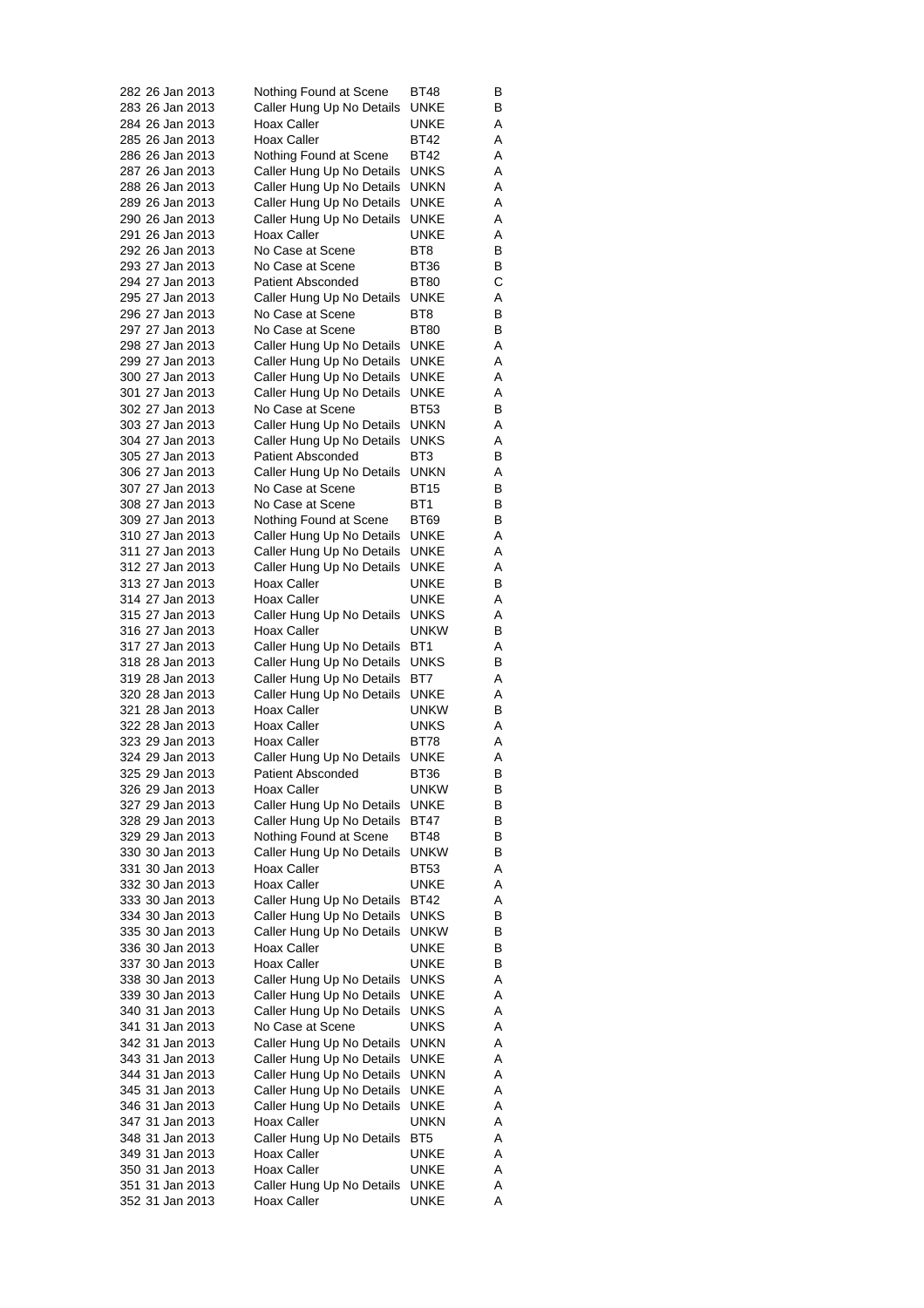| 353 31 Jan 2013                    | Caller Hung Up No Details                     | UNKE                | В      |
|------------------------------------|-----------------------------------------------|---------------------|--------|
| 354 31 Jan 2013                    | Hoax Caller                                   | UNKE                | Α      |
| 355 31 Jan 2013                    | Caller Hung Up No Details                     | UNKE                | Α      |
| 356 31 Jan 2013                    | No Case at Scene                              | BT9                 | В      |
| 357 31 Jan 2013                    | <b>Hoax Caller</b>                            | <b>BT15</b>         | Α      |
| 358 31 Jan 2013                    | Caller Hung Up No Details                     | UNKE                | Α      |
| 359 01 Feb 2013                    | Caller Hung Up No Details                     | <b>UNKW</b>         | В      |
| 360 01 Feb 2013                    | <b>Patient Absconded</b>                      | BT16                | Α      |
| 361 01 Feb 2013                    | Caller Hung Up No Details                     | UNKS                | Α      |
| 362 01 Feb 2013                    | Caller Hung Up No Details                     | UNKE                | В      |
| 363 01 Feb 2013<br>364 01 Feb 2013 | Caller Hung Up No Details<br>Hoax Caller      | UNKE<br>UNKE        | В      |
| 365 01 Feb 2013                    | Caller Hung Up No Details                     | <b>UNKE</b>         | Α<br>В |
| 366 01 Feb 2013                    |                                               | BT <sub>1</sub>     | В      |
| 367 01 Feb 2013                    | Caller Hung Up No Details<br>No Case at Scene | BT17                | В      |
| 368 01 Feb 2013                    | Hoax Caller                                   | BT11                | Α      |
| 369 01 Feb 2013                    | Hoax Caller                                   | UNKE                | Α      |
| 370 01 Feb 2013                    | Caller Hung Up No Details                     | UNKE                | Α      |
| 371 01 Feb 2013                    | Caller Hung Up No Details                     | UNKE                | Α      |
| 372 01 Feb 2013                    | No Case at Scene                              | BT57                | В      |
| 373 02 Feb 2013                    | <b>Patient Absconded</b>                      | BT48                | Α      |
| 374 02 Feb 2013                    | <b>Patient Absconded</b>                      | BT43                | С      |
| 375 02 Feb 2013                    | No Case at Scene                              | BT31                | В      |
| 376 02 Feb 2013                    | No Case at Scene                              | BT12                | В      |
| 377 02 Feb 2013                    | Nothing Found at Scene                        | BT12                | В      |
| 378 02 Feb 2013                    | Nothing Found at Scene                        | BT34                | В      |
| 379 02 Feb 2013                    | Hoax Caller                                   | UNKE                | В      |
| 380 02 Feb 2013                    | Hoax Caller                                   | UNKS                | Α      |
| 381 02 Feb 2013                    | <b>Patient Absconded</b>                      | BT65                | В      |
| 382 02 Feb 2013                    | <b>Patient Absconded</b>                      | BT52                | В      |
| 383 02 Feb 2013                    | Caller Hung Up No Details                     | UNKE                | В      |
| 384 02 Feb 2013                    | Caller Hung Up No Details                     | UNKE                | Α      |
| 385 02 Feb 2013                    | Hoax Caller                                   | BT <sub>1</sub>     | В      |
| 386 02 Feb 2013<br>387 02 Feb 2013 | Hoax Caller                                   | BT65<br><b>UNKN</b> | В      |
| 388 02 Feb 2013                    | Caller Hung Up No Details<br>Hoax Caller      | BT48                | Α<br>Α |
| 389 02 Feb 2013                    | Caller Hung Up No Details                     | UNKE                | Α      |
| 390 02 Feb 2013                    | Caller Hung Up No Details                     | UNKE                | В      |
| 391 03 Feb 2013                    | No Case at Scene                              | BT <sub>2</sub>     | В      |
| 392 03 Feb 2013                    | Nothing Found at Scene                        | BT23                | В      |
| 393 03 Feb 2013                    | Caller Hung Up No Details                     | UNKE                | В      |
| 394 03 Feb 2013                    | Caller Hung Up No Details                     | <b>UNKE</b>         | Α      |
| 395 03 Feb 2013                    | Hoax Caller                                   | UNKE                | Α      |
| 396 03 Feb 2013                    | Caller Hung Up No Details                     | UNKS                | В      |
| 397 03 Feb 2013                    | No Case at Scene                              | <b>BT48</b>         | Α      |
| 398 03 Feb 2013                    | No Case at Scene                              | BT48                | В      |
| 399 03 Feb 2013                    | Caller Hung Up No Details                     | UNKE                | В      |
| 400 03 Feb 2013                    | Nothing Found at Scene                        | BT48                | Α      |
| 401 03 Feb 2013                    | Caller Hung Up No Details                     | UNKS                | В      |
| 402 03 Feb 2013<br>403 03 Feb 2013 | Hoax Caller<br>No Case at Scene               | <b>BT60</b><br>BT4  | Α<br>С |
| 404 03 Feb 2013                    | <b>Patient Absconded</b>                      | BT12                | Α      |
| 405 03 Feb 2013                    | No Case at Scene                              | BT1                 | В      |
| 406 03 Feb 2013                    | <b>Patient Absconded</b>                      | BT48                | Α      |
| 407 04 Feb 2013                    | No Case at Scene                              | BT7                 | В      |
| 408 04 Feb 2013                    | Caller Hung Up No Details                     | <b>UNKE</b>         | Α      |
| 409 04 Feb 2013                    | Caller Hung Up No Details                     | <b>UNKE</b>         | Α      |
| 410 04 Feb 2013                    | Caller Hung Up No Details                     | UNKE                | В      |
| 411 04 Feb 2013                    | Caller Hung Up No Details                     | UNKE                | Α      |
| 412 04 Feb 2013                    | Hoax Caller                                   | UNKN                | В      |
| 413 04 Feb 2013                    | No Case at Scene                              | BT19                | В      |
| 414 04 Feb 2013                    | Caller Hung Up No Details                     | UNKS                | В      |
| 415 04 Feb 2013                    | Caller Hung Up No Details                     | UNKN                | В      |
| 416 04 Feb 2013                    | Caller Hung Up No Details                     | UNKE                | В      |
| 417 04 Feb 2013                    | Caller Hung Up No Details                     | UNKE                | Α      |
| 418 04 Feb 2013                    | Caller Hung Up No Details                     | UNKE                | В      |
| 419 05 Feb 2013                    | Caller Hung Up No Details                     | UNKE                | В      |
| 420 05 Feb 2013                    | Caller Hung Up No Details                     | UNKE                | в      |
| 421 05 Feb 2013                    | No Case at Scene                              | BT36                | Α      |
| 422 05 Feb 2013                    | No Case at Scene                              | BT42                | В      |
| 423 05 Feb 2013                    | Hoax Caller                                   | UNKN                | Α      |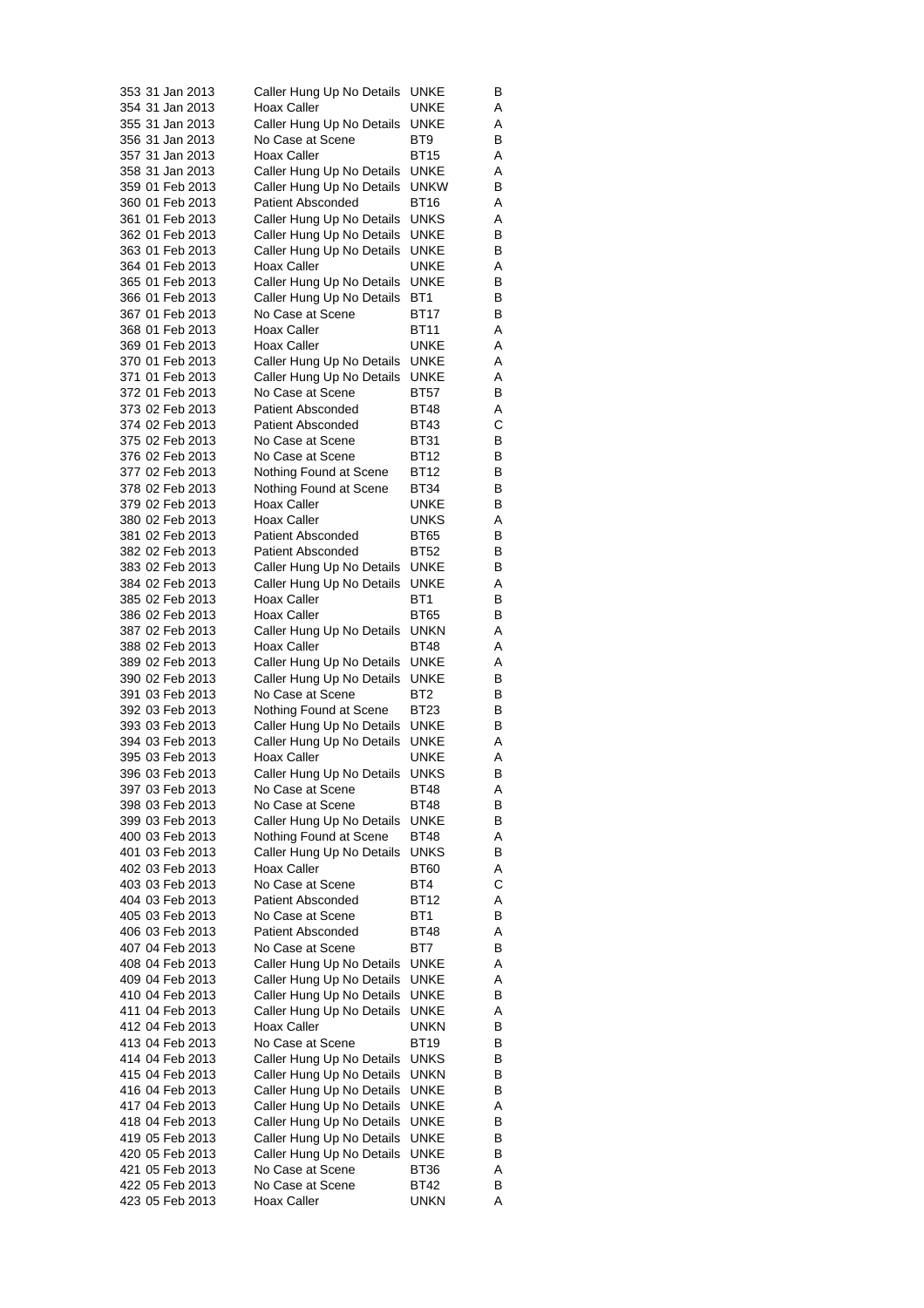| 424 05 Feb 2013                    | <b>Hoax Caller</b>                                     | UNKN                | В      |
|------------------------------------|--------------------------------------------------------|---------------------|--------|
| 425 05 Feb 2013                    | Nothing Found at Scene                                 | BT7                 | Α      |
| 426 05 Feb 2013                    | Caller Hung Up No Details                              | UNKE                | В      |
| 427 05 Feb 2013                    | No Case at Scene                                       | BT42                | В      |
| 428 05 Feb 2013                    | Caller Hung Up No Details                              | <b>UNKE</b>         | В      |
| 429 05 Feb 2013                    | Caller Hung Up No Details                              | UNKE                | Α      |
| 430 06 Feb 2013                    | Caller Hung Up No Details                              | <b>UNKW</b>         | Α      |
| 431 06 Feb 2013<br>432 06 Feb 2013 | <b>Patient Absconded</b>                               | BT5                 | Α      |
| 433 06 Feb 2013                    | Hoax Caller                                            | UNKS<br>BT13        | В<br>Α |
| 434 06 Feb 2013                    | Nothing Found at Scene<br>Caller Hung Up No Details    | <b>UNKW</b>         | Α      |
| 435 06 Feb 2013                    | Hoax Caller                                            | <b>BT51</b>         | В      |
| 436 06 Feb 2013                    | Hoax Caller                                            | BT6                 | В      |
| 437 06 Feb 2013                    | Nothing Found at Scene                                 | BT1                 | Α      |
| 438 06 Feb 2013                    | Nothing Found at Scene                                 | BT19                | Α      |
| 439 06 Feb 2013                    | Hoax Caller                                            | UNKE                | В      |
| 440 07 Feb 2013                    | No Case at Scene                                       | BT7                 | В      |
| 441 07 Feb 2013                    | No Case at Scene                                       | BT62                | С      |
| 442 07 Feb 2013                    | Caller Hung Up No Details                              | <b>UNKE</b>         | Α      |
| 443 07 Feb 2013                    | Caller Hung Up No Details                              | UNKE                | Α      |
| 444 07 Feb 2013                    | Caller Hung Up No Details                              | UNKE                | Α      |
| 445 07 Feb 2013                    | Nothing Found at Scene                                 | <b>BT23</b>         | В      |
| 446 08 Feb 2013                    | <b>Patient Absconded</b>                               | BT7                 | В      |
| 447 08 Feb 2013                    | Hoax Caller                                            | BT36                | С      |
| 448 08 Feb 2013                    | Caller Hung Up No Details                              | UNKE                | В      |
| 449 08 Feb 2013                    | Caller Hung Up No Details                              | UNKE                | Α      |
| 450 08 Feb 2013                    | Caller Hung Up No Details                              | UNKE                | В      |
| 451 08 Feb 2013                    | No Case at Scene                                       | BT <sub>1</sub>     | Α      |
| 452 08 Feb 2013                    | Caller Hung Up No Details                              | <b>UNKE</b>         | В      |
| 453 08 Feb 2013<br>454 08 Feb 2013 | No Case at Scene                                       | BT74                | В      |
| 455 08 Feb 2013                    | Caller Hung Up No Details<br>No Case at Scene          | UNKS<br><b>BT27</b> | Α<br>В |
| 456 08 Feb 2013                    | Hoax Caller                                            | unkw                | Α      |
| 457 08 Feb 2013                    | Hoax Caller                                            | <b>UNKW</b>         | Α      |
| 458 08 Feb 2013                    | Hoax Caller                                            | BT70                | Α      |
| 459 08 Feb 2013                    | Caller Hung Up No Details                              | UNKE                | В      |
| 460 08 Feb 2013                    | Caller Hung Up No Details                              | UNKE                | Α      |
| 461 08 Feb 2013                    | Caller Hung Up No Details                              | <b>UNKS</b>         | Α      |
| 462 08 Feb 2013                    | Hoax Caller                                            | BT1                 | В      |
| 463 08 Feb 2013                    | Nothing Found at Scene                                 | BT1                 | Α      |
| 464 08 Feb 2013                    | <b>Patient Absconded</b>                               | BT48                | A      |
| 465 09 Feb 2013                    | No Case at Scene                                       | BT76                | В      |
| 466 09 Feb 2013                    | Hoax Caller                                            | BT69                | В      |
| 467 09 Feb 2013                    | Caller Hung Up No Details                              | unkw                | В      |
| 468 09 Feb 2013                    | Caller Hung Up No Details                              | UNKE                | Α      |
| 469 09 Feb 2013                    | Caller Hung Up No Details                              | UNKE                | Α      |
| 470 09 Feb 2013                    | Caller Hung Up No Details                              | UNKE                | в      |
| 471 09 Feb 2013                    | Caller Hung Up No Details                              | UNKE                | Α      |
| 472 09 Feb 2013                    | Caller Hung Up No Details                              | <b>UNKE</b>         | В      |
| 473 09 Feb 2013                    | Caller Hung Up No Details                              | UNKN                | В      |
| 474 09 Feb 2013                    | Caller Hung Up No Details                              | UNKS                | В      |
| 475 09 Feb 2013                    | Caller Hung Up No Details                              | UNKS                | В      |
| 476 09 Feb 2013<br>477 09 Feb 2013 | Hoax Caller                                            | UNKE                | В      |
| 478 09 Feb 2013                    | Caller Hung Up No Details<br>Caller Hung Up No Details | UNKN<br>UNKE        | Α<br>Α |
| 479 09 Feb 2013                    | Hoax Caller                                            | UNKE                | В      |
| 480 09 Feb 2013                    | Caller Hung Up No Details                              | UNKN                | В      |
| 481 09 Feb 2013                    | Hoax Caller                                            | UNKE                | Α      |
| 482 09 Feb 2013                    | Hoax Caller                                            | UNKE                | Α      |
| 483 09 Feb 2013                    | Hoax Caller                                            | UNKN                | В      |
| 484 09 Feb 2013                    | Hoax Caller                                            | UNKE                | В      |
| 485 09 Feb 2013                    | Caller Hung Up No Details                              | UNKE                | Α      |
| 486 09 Feb 2013                    | Hoax Caller                                            | UNKE                | Α      |
| 487 09 Feb 2013                    | Hoax Caller                                            | UNKE                | Α      |
| 488 09 Feb 2013                    | Caller Hung Up No Details                              | UNKE                | Α      |
| 489 09 Feb 2013                    | Hoax Caller                                            | UNKE                | Α      |
| 490 09 Feb 2013                    | <b>Patient Absconded</b>                               | BT78                | В      |
| 491 09 Feb 2013                    | No Case at Scene                                       | UNKE                | Α      |
| 492 09 Feb 2013                    | Hoax Caller                                            | BT17                | Α      |
| 493 09 Feb 2013                    | Caller Hung Up No Details                              | UNKE                | В      |
| 494 09 Feb 2013                    | Caller Hung Up No Details                              | UNKS                | Α      |
|                                    |                                                        |                     |        |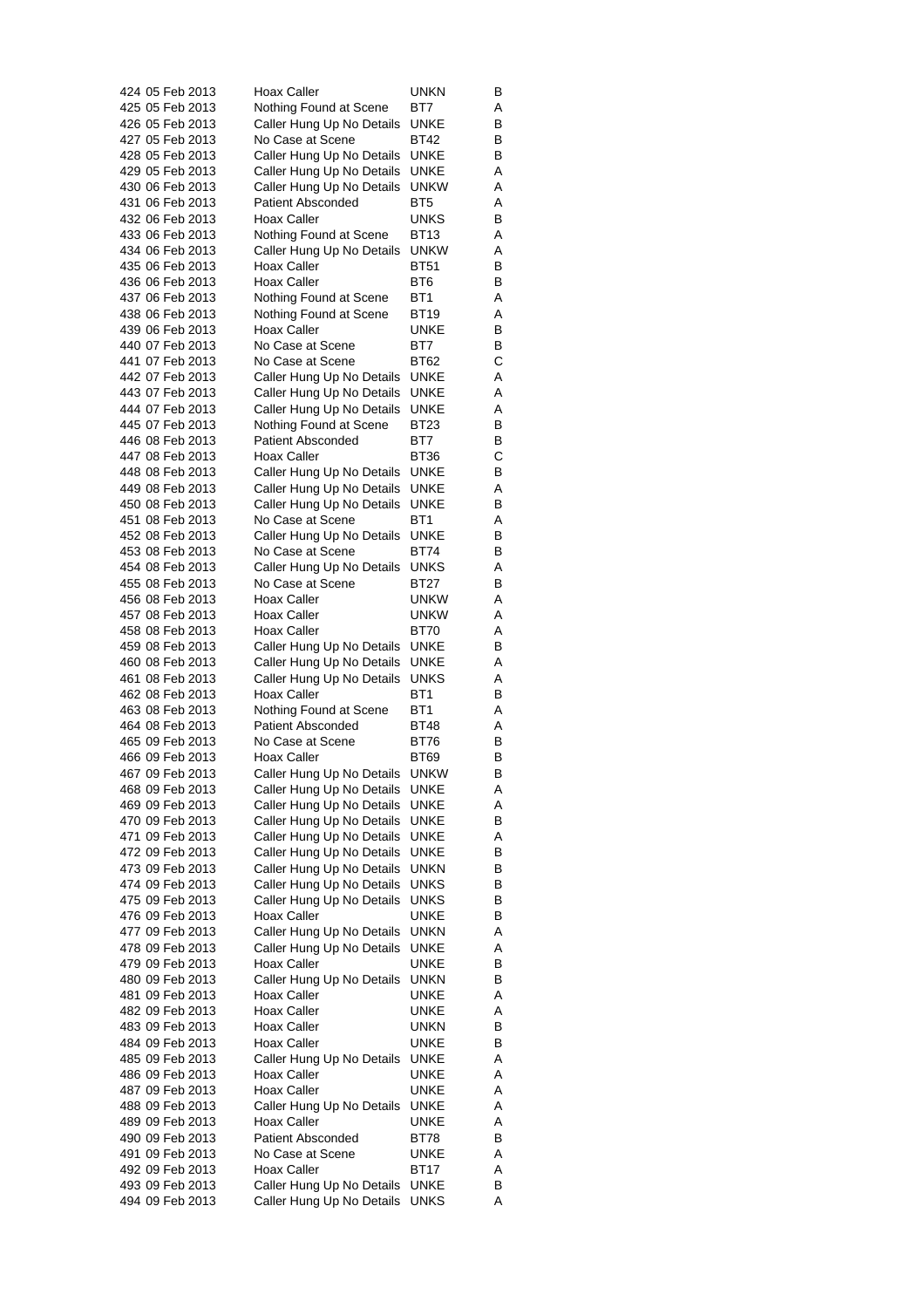| 495 09 Feb 2013                    | No Case at Scene                              | BT2                 | A      |
|------------------------------------|-----------------------------------------------|---------------------|--------|
| 496 10 Feb 2013                    | Caller Hung Up No Details                     | UNKE                | В      |
| 497 10 Feb 2013                    | Nothing Found at Scene                        | BT19                | С      |
| 498 10 Feb 2013                    | Caller Hung Up No Details                     | BT19                | В      |
| 499 10 Feb 2013                    | <b>Patient Absconded</b>                      | BT49                | В      |
| 500 10 Feb 2013                    | No Case at Scene                              | <b>BT15</b>         | Α      |
| 501 10 Feb 2013                    | Caller Hung Up No Details                     | <b>UNKE</b>         | В      |
| 502 10 Feb 2013                    | No Case at Scene                              | BT7                 | В      |
| 503 10 Feb 2013                    | Caller Hung Up No Details                     | UNKE                | Α      |
| 504 10 Feb 2013                    | Caller Hung Up No Details                     | <b>UNKW</b>         | В      |
| 505 10 Feb 2013                    | Caller Hung Up No Details                     | UNKE                | Α      |
| 506 10 Feb 2013                    | Caller Hung Up No Details                     | UNKE                | Α      |
| 507 10 Feb 2013                    | Caller Hung Up No Details                     | UNKE                | В      |
| 508 10 Feb 2013                    | Caller Hung Up No Details                     | UNKE                | В      |
| 509 10 Feb 2013                    | <b>Hoax Caller</b>                            | UNKE                | Α      |
| 510 10 Feb 2013                    | Caller Hung Up No Details                     | UNKE                | Α      |
| 511 10 Feb 2013                    | Caller Hung Up No Details                     | UNKE                | В      |
| 512 10 Feb 2013                    | Caller Hung Up No Details                     | BT8                 | В      |
| 513 10 Feb 2013                    | <b>Patient Absconded</b>                      | BT74                | В      |
| 514 10 Feb 2013                    | <b>Patient Absconded</b>                      | BT74                | Α      |
| 515 11 Feb 2013                    | Caller Hung Up No Details                     | <b>UNKE</b>         | Α      |
| 516 11 Feb 2013                    | <b>Patient Absconded</b>                      | BT71                | В      |
| 517 11 Feb 2013                    | Caller Hung Up No Details                     | <b>UNKE</b>         | Α      |
| 518 11 Feb 2013                    | Hoax Caller                                   | BT28                | Α      |
| 519 11 Feb 2013                    | Hoax Caller                                   | <b>BT28</b>         | Α      |
| 520 11 Feb 2013                    | Caller Hung Up No Details                     | UNKE                | Α      |
| 521 11 Feb 2013                    | Caller Hung Up No Details                     | UNKN                | Α      |
| 522 11 Feb 2013                    | Caller Hung Up No Details                     | UNKE                | Α      |
| 523 11 Feb 2013                    | Caller Hung Up No Details                     | UNKE                | Α      |
| 524 11 Feb 2013                    | Caller Hung Up No Details                     | UNKE                | В      |
| 525 11 Feb 2013                    | Caller Hung Up No Details                     | UNKE                | Α      |
| 526 11 Feb 2013                    | Hoax Caller                                   | UNKE                | В      |
| 527 12 Feb 2013                    | Caller Hung Up No Details                     | <b>UNKW</b>         | В      |
| 528 12 Feb 2013                    | Hoax Caller                                   | UNKE                | В      |
| 529 12 Feb 2013                    | Nothing Found at Scene                        | BT52                | В      |
| 530 12 Feb 2013                    | Caller Hung Up No Details                     | UNKE                | В      |
| 531 12 Feb 2013                    | Hoax Caller                                   | BT37                | Α      |
| 532 12 Feb 2013                    | Nothing Found at Scene                        | BT79                | Α      |
| 533 12 Feb 2013                    | Caller Hung Up No Details                     | UNKE                | Α      |
| 534 12 Feb 2013                    | Hoax Caller                                   | BT28                | Α      |
| 535 12 Feb 2013                    | Hoax Caller                                   | <b>UNKE</b>         | A      |
| 536 13 Feb 2013                    | Caller Hung Up No Details                     | <b>UNKN</b>         | Α      |
| 537 13 Feb 2013                    | Patient Absconded                             | BT78                | В      |
| 538 13 Feb 2013                    | Caller Hung Up No Details                     | UNKS                | Α      |
| 539 13 Feb 2013                    | Nothing Found at Scene                        | BT78                | В      |
| 540 13 Feb 2013                    | Caller Hung Up No Details                     | <b>UNKW</b>         | В      |
| 541 13 Feb 2013                    | Hoax Caller                                   | <b>UNKE</b>         | Α      |
| 542 13 Feb 2013                    | Caller Hung Up No Details                     | UNKN                | В      |
| 543 13 Feb 2013                    | Caller Hung Up No Details                     | UNKN                | В      |
| 544 13 Feb 2013                    | <b>Patient Absconded</b>                      | BT15                | Α      |
| 545 13 Feb 2013                    | Nothing Found at Scene                        | BT71                | Α      |
| 546 14 Feb 2013                    | Hoax Caller                                   | UNKE                | Α      |
| 547 14 Feb 2013                    | No Case at Scene                              | BT23                | Α      |
| 548 14 Feb 2013                    | Caller Hung Up No Details                     | UNKE                | Α      |
| 549 14 Feb 2013                    | Hoax Caller                                   | BT40                | Α      |
| 550 14 Feb 2013                    | Caller Hung Up No Details                     | <b>UNKE</b>         | В      |
| 551 14 Feb 2013                    | Caller Hung Up No Details                     | BT14                | В      |
| 552 14 Feb 2013                    | Hoax Caller                                   | BT14                | В      |
| 553 14 Feb 2013                    | No Case at Scene                              | BT47                | Α      |
| 554 14 Feb 2013                    | No Case at Scene                              | BT62                | Α      |
| 555 15 Feb 2013                    | Caller Hung Up No Details                     | UNKE                | Α      |
| 556 15 Feb 2013                    | <b>Patient Absconded</b>                      | BT1                 | Α      |
| 557 15 Feb 2013                    | Caller Hung Up No Details                     | UNKS                | Α      |
| 558 15 Feb 2013                    | Hoax Caller                                   | <b>UNKW</b>         | Α      |
| 559 15 Feb 2013                    | No Case at Scene                              | BT1                 | С      |
| 560 15 Feb 2013                    | No Case at Scene                              | BT1                 | в      |
| 561 15 Feb 2013                    | Caller Hung Up No Details                     | <b>UNKE</b>         | Α      |
| 562 15 Feb 2013                    | Caller Hung Up No Details                     | <b>UNKE</b>         | Α      |
| 563 15 Feb 2013<br>564 15 Feb 2013 | Caller Hung Up No Details<br>No Case at Scene | UNKS<br><b>BT14</b> | Α<br>С |
|                                    | <b>Patient Absconded</b>                      | <b>BT60</b>         |        |
| 565 15 Feb 2013                    |                                               |                     | В      |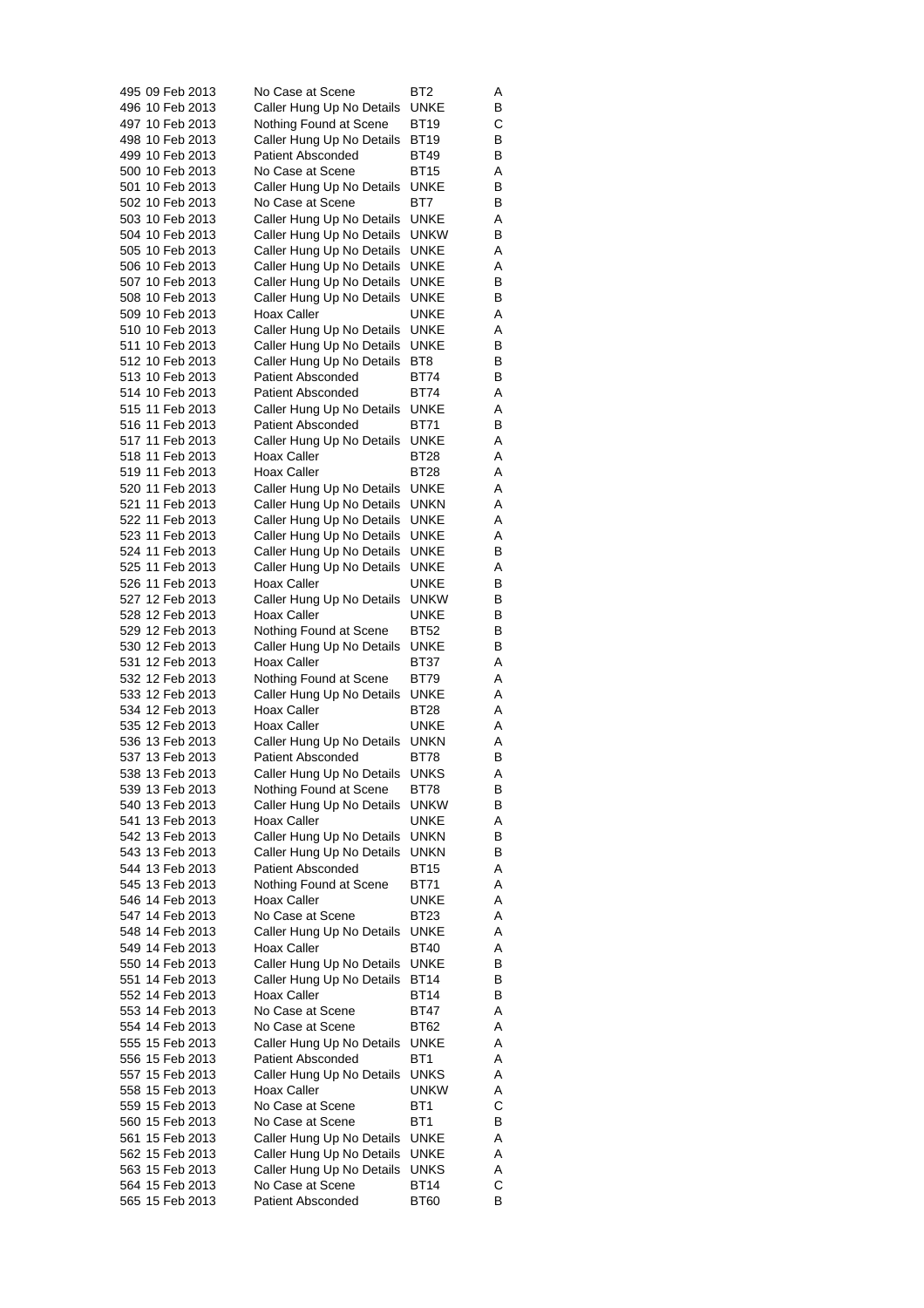| 566 15 Feb 2013 | Hoax Caller                                   | UNKE        | В |
|-----------------|-----------------------------------------------|-------------|---|
| 567 16 Feb 2013 | Caller Hung Up No Details                     | UNKE        | В |
| 568 16 Feb 2013 | No Case at Scene                              | BT74        | В |
| 569 16 Feb 2013 | Caller Hung Up No Details                     | <b>UNKE</b> | В |
| 570 16 Feb 2013 | No Case at Scene                              | BT3         | В |
| 571 16 Feb 2013 | No Case at Scene                              | <b>BT41</b> | В |
| 572 16 Feb 2013 | Caller Hung Up No Details                     | <b>UNKN</b> | В |
| 573 16 Feb 2013 | Hoax Caller                                   | UNKE        | В |
| 574 16 Feb 2013 | Hoax Caller                                   | UNKN        | В |
| 575 16 Feb 2013 | Hoax Caller                                   | UNKE        | В |
| 576 16 Feb 2013 | Caller Hung Up No Details                     | UNKN        | В |
| 577 16 Feb 2013 | Hoax Caller                                   | <b>BT40</b> | Α |
| 578 16 Feb 2013 | Hoax Caller                                   | UNKE        | В |
| 579 16 Feb 2013 | Caller Hung Up No Details                     | <b>UNKS</b> | Α |
| 580 16 Feb 2013 | Hoax Caller                                   | UNKE        | Α |
| 581 17 Feb 2013 | <b>Hoax Caller</b>                            | UNKE        | Α |
| 582 17 Feb 2013 | Caller Hung Up No Details                     | <b>UNKN</b> | Α |
| 583 17 Feb 2013 | Caller Hung Up No Details                     | UNKE        | Α |
| 584 17 Feb 2013 | No Case at Scene                              | BT66        | С |
| 585 17 Feb 2013 | No Case at Scene                              | BT48        | С |
| 586 17 Feb 2013 | <b>Patient Absconded</b>                      | BT71        | С |
| 587 17 Feb 2013 | <b>Patient Absconded</b>                      | BT48        | Α |
| 588 17 Feb 2013 | Hoax Caller                                   | UNKN        | В |
| 589 17 Feb 2013 | <b>Hoax Caller</b>                            | BT49        | С |
| 590 17 Feb 2013 | Hoax Caller                                   | UNKE        | Α |
| 591 17 Feb 2013 | <b>Hoax Caller</b>                            | BT1         | Α |
| 592 17 Feb 2013 | No Case at Scene                              | UNKE        | Α |
| 593 17 Feb 2013 | Hoax Caller                                   | <b>BT32</b> | Α |
| 594 17 Feb 2013 | Caller Hung Up No Details                     | <b>UNKE</b> | В |
| 595 17 Feb 2013 | <b>Patient Absconded</b>                      | BT64        | Α |
| 596 17 Feb 2013 | Hoax Caller                                   | BT23        | В |
| 597 17 Feb 2013 | Hoax Caller                                   | BT52        | В |
| 598 17 Feb 2013 | Caller Hung Up No Details                     | UNKE        | В |
|                 |                                               |             |   |
| 599 17 Feb 2013 | No Case at Scene                              | BT30        | В |
| 600 17 Feb 2013 | Caller Hung Up No Details                     | <b>UNKN</b> | В |
| 601 17 Feb 2013 | Caller Hung Up No Details                     | <b>UNKS</b> | В |
| 602 17 Feb 2013 | Hoax Caller                                   | UNKN        | В |
| 603 17 Feb 2013 | Caller Hung Up No Details                     | UNKS        | В |
| 604 17 Feb 2013 | No Case at Scene                              | BT13        | В |
| 605 18 Feb 2013 | Hoax Caller                                   | UNKE        | Α |
| 606 18 Feb 2013 | Caller Hung Up No Details<br>No Case at Scene | UNKE        | В |
| 607 18 Feb 2013 |                                               | <b>BT28</b> | С |
| 608 18 Feb 2013 | Hoax Caller                                   | <b>BT52</b> | В |
| 609 18 Feb 2013 | Caller Hung Up No Details                     | <b>UNKE</b> | Α |
| 610 18 Feb 2013 | Hoax Caller                                   | UNKE        | в |
| 611 18 Feb 2013 | <b>Hoax Caller</b>                            | UNKE        | В |
| 612 18 Feb 2013 | No Case at Scene                              | BT39        | В |
| 613 18 Feb 2013 | <b>Patient Absconded</b>                      | BT41        | В |
| 614 19 Feb 2013 | Hoax Caller                                   | <b>UNKE</b> | Α |
| 615 19 Feb 2013 | <b>Patient Absconded</b>                      | BT92        | в |
| 616 19 Feb 2013 | Caller Hung Up No Details                     | <b>UNKW</b> | Α |
| 617 19 Feb 2013 | Hoax Caller                                   | BT44        | Α |
| 618 19 Feb 2013 | Caller Hung Up No Details                     | <b>UNKW</b> | Α |
| 619 20 Feb 2013 | Caller Hung Up No Details                     | UNKN        | В |
| 620 20 Feb 2013 | No Case at Scene                              | BT35        | В |
| 621 20 Feb 2013 | Caller Hung Up No Details                     | UNKE        | Α |
| 622 20 Feb 2013 | Caller Hung Up No Details                     | UNKE        | В |
| 623 20 Feb 2013 | Caller Hung Up No Details                     | UNKN        | Α |
| 624 20 Feb 2013 | Caller Hung Up No Details                     | BT1         | В |
| 625 20 Feb 2013 | Hoax Caller                                   | BT48        | Α |
| 626 20 Feb 2013 | <b>Patient Absconded</b>                      | BT1         | В |
| 627 20 Feb 2013 | Hoax Caller                                   | BT56        | в |
| 628 20 Feb 2013 | No Case at Scene                              | BT1         | С |
| 629 21 Feb 2013 | Caller Hung Up No Details                     | <b>UNKN</b> | В |
| 630 21 Feb 2013 | Caller Hung Up No Details                     | UNKE        | В |
| 631 21 Feb 2013 | Hoax Caller                                   | UNKE        | Α |
| 632 21 Feb 2013 | Hoax Caller                                   | UNKE        | В |
| 633 21 Feb 2013 | Caller Hung Up No Details                     | UNKS        | В |
| 634 22 Feb 2013 | No Case at Scene                              | BT30        | С |
| 635 22 Feb 2013 | Hoax Caller                                   | BT82        | Α |
| 636 22 Feb 2013 | Caller Hung Up No Details                     | UNKE        | в |
|                 |                                               |             |   |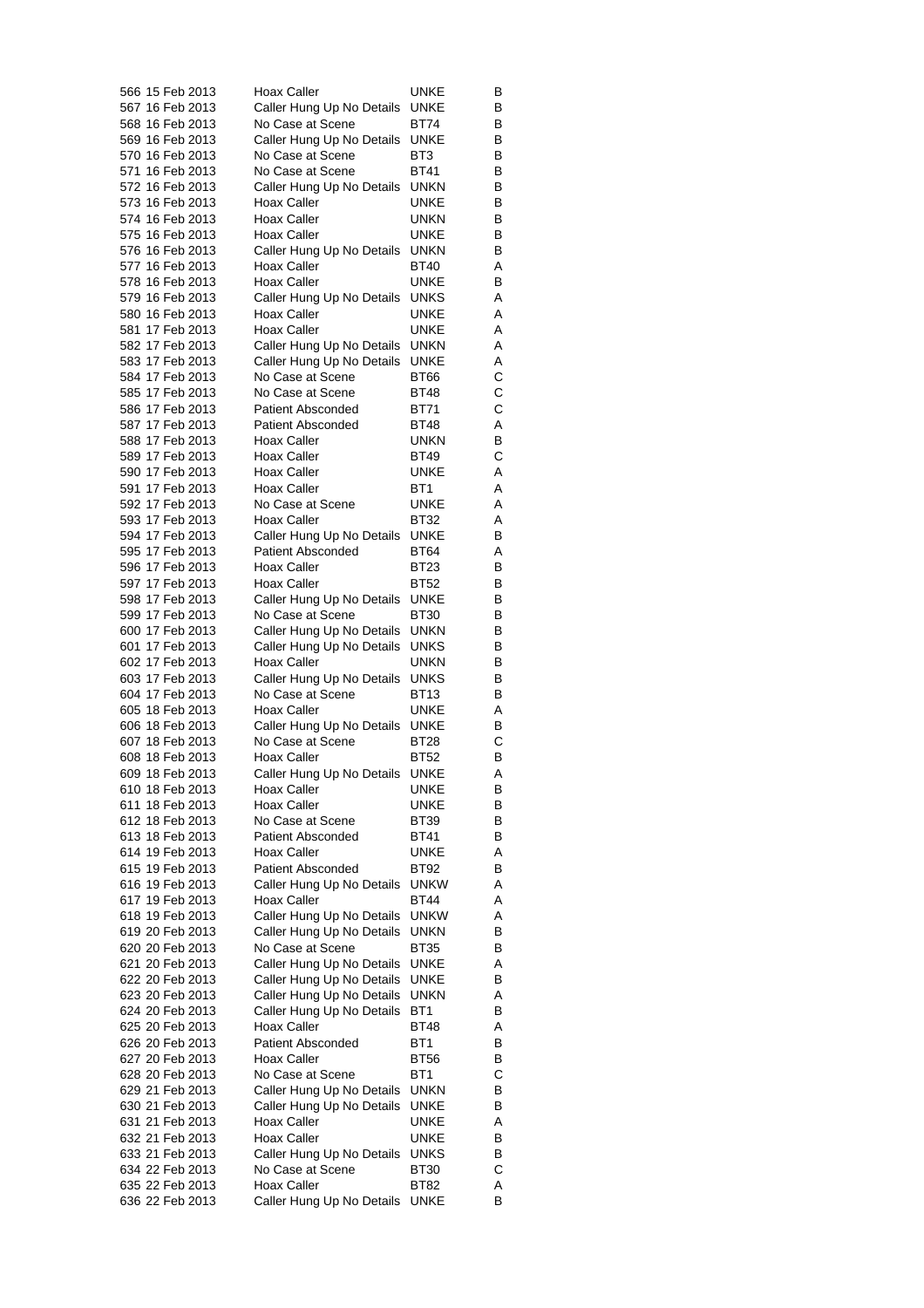| 637 22 Feb 2013                    | Caller Hung Up No Details                              | ENG                 | Α      |
|------------------------------------|--------------------------------------------------------|---------------------|--------|
| 638 22 Feb 2013                    | Hoax Caller                                            | UNKE                | Α      |
| 639 22 Feb 2013                    | Hoax Caller                                            | <b>UNKW</b>         | В      |
| 640 22 Feb 2013                    | Nothing Found at Scene                                 | BT11                | С      |
| 641 22 Feb 2013<br>642 22 Feb 2013 | Hoax Caller<br>Hoax Caller                             | UNKN<br><b>UNKW</b> | В<br>Α |
| 643 22 Feb 2013                    | Hoax Caller                                            | unkw                | Α      |
| 644 22 Feb 2013                    | Hoax Caller                                            | UNKE                | В      |
| 645 22 Feb 2013                    | Caller Hung Up No Details                              | <b>UNKW</b>         | В      |
| 646 23 Feb 2013                    | No Case at Scene                                       | <b>BT31</b>         | В      |
| 647 23 Feb 2013                    | Hoax Caller                                            | <b>UNKE</b>         | В      |
| 648 23 Feb 2013                    | Hoax Caller                                            | <b>UNKW</b>         | В      |
| 649 23 Feb 2013                    | Caller Hung Up No Details                              | <b>UNKS</b>         | В      |
| 650 23 Feb 2013<br>651 23 Feb 2013 | Caller Hung Up No Details<br><b>Hoax Caller</b>        | UNKE<br>UNKE        | В<br>В |
| 652 23 Feb 2013                    | No Case at Scene                                       | BT <sub>2</sub>     | В      |
| 653 23 Feb 2013                    | No Case at Scene                                       | BT <sub>2</sub>     | В      |
| 654 23 Feb 2013                    | Caller Hung Up No Details                              | <b>UNKW</b>         | В      |
| 655 23 Feb 2013                    | Hoax Caller                                            | BT <sub>2</sub>     | В      |
| 656 23 Feb 2013                    | No Case at Scene                                       | BT4                 | В      |
| 657 23 Feb 2013                    | No Case at Scene                                       | BT22                | С      |
| 658 23 Feb 2013<br>659 23 Feb 2013 | Nothing Found at Scene<br>No Case at Scene             | <b>BT22</b><br>BT7  | В<br>С |
| 660 23 Feb 2013                    | Hoax Caller                                            | UNKE                | В      |
| 661 23 Feb 2013                    | <b>Patient Absconded</b>                               | BT15                | Α      |
| 662 23 Feb 2013                    | <b>Patient Absconded</b>                               | BT11                | С      |
| 663 23 Feb 2013                    | Caller Hung Up No Details                              | UNKE                | Α      |
| 664 23 Feb 2013                    | <b>Patient Absconded</b>                               | BT <sub>5</sub>     | В      |
| 665 23 Feb 2013                    | Caller Hung Up No Details                              | <b>UNKE</b>         | В      |
| 666 23 Feb 2013<br>667 23 Feb 2013 | Caller Hung Up No Details<br>Caller Hung Up No Details | UNKS<br>UNKE        | в<br>Α |
| 668 23 Feb 2013                    | Caller Hung Up No Details                              | UNKE                | Α      |
| 669 23 Feb 2013                    | Hoax Caller                                            | UNKE                | Α      |
| 670 24 Feb 2013                    | Caller Hung Up No Details                              | UNKE                | В      |
| 671 24 Feb 2013                    | <b>Patient Absconded</b>                               | BT32                | Α      |
| 672 24 Feb 2013                    | No Case at Scene                                       | BT35                | В      |
| 673 24 Feb 2013                    | Caller Hung Up No Details                              | UNKE                | В      |
| 674 24 Feb 2013<br>675 24 Feb 2013 | Hoax Caller<br>Hoax Caller                             | BT40<br><b>BT52</b> | Α<br>Α |
| 676 24 Feb 2013                    | Caller Hung Up No Details                              | <b>UNKN</b>         | Α      |
| 677 24 Feb 2013                    | Patient Absconded                                      | BT7                 | Α      |
| 678 24 Feb 2013                    | Caller Hung Up No Details                              | <b>UNKS</b>         | Α      |
| 679 24 Feb 2013                    | No Case at Scene                                       | ROI                 | В      |
| 680 24 Feb 2013                    | Nothing Found at Scene                                 | <b>BT51</b>         | С      |
| 681 25 Feb 2013                    | Hoax Caller                                            | BT41                | Α      |
| 682 25 Feb 2013<br>683 25 Feb 2013 | Caller Hung Up No Details<br>Hoax Caller               | UNKE<br><b>UNKE</b> | В      |
| 684 25 Feb 2013                    | No Case at Scene                                       | BT5                 | Α<br>В |
| 685 25 Feb 2013                    | Caller Hung Up No Details                              | <b>UNKN</b>         | Α      |
| 686 26 Feb 2013                    | Caller Hung Up No Details                              | <b>UNKE</b>         | Α      |
| 687 26 Feb 2013                    | Hoax Caller                                            | <b>UNKW</b>         | Α      |
| 688 26 Feb 2013                    | Hoax Caller                                            | UNKE                | Α      |
| 689 26 Feb 2013                    | Caller Hung Up No Details                              | UNKE                | Α      |
| 690 26 Feb 2013<br>691 26 Feb 2013 | Hoax Caller<br>Hoax Caller                             | <b>UNKW</b><br>UNKE | В<br>Α |
| 692 26 Feb 2013                    | Hoax Caller                                            | BT74                | в      |
| 693 26 Feb 2013                    | Caller Hung Up No Details                              | UNKS                | Α      |
| 694 27 Feb 2013                    | No Case at Scene                                       | BT <sub>1</sub>     | В      |
| 695 27 Feb 2013                    | Hoax Caller                                            | <b>BT41</b>         | Α      |
| 696 27 Feb 2013                    | Caller Hung Up No Details                              | UNKE                | в      |
| 697 27 Feb 2013                    | Caller Hung Up No Details                              | UNKE                | Α      |
| 698 27 Feb 2013<br>699 27 Feb 2013 | No Case at Scene                                       | BT6                 | в<br>Α |
| 700 27 Feb 2013                    | Nothing Found at Scene<br>Hoax Caller                  | BT38<br><b>UNKW</b> | Α      |
| 701 28 Feb 2013                    | No Case at Scene                                       | BT7                 | Α      |
| 702 28 Feb 2013                    | Caller Hung Up No Details                              | UNKE                | Α      |
| 703 28 Feb 2013                    | No Case at Scene                                       | BT20                | В      |
| 704 28 Feb 2013                    | Hoax Caller                                            | UNKE                | Α      |
| 705 28 Feb 2013                    | Hoax Caller                                            | UNKE                | Α      |
| 706 28 Feb 2013                    | Caller Hung Up No Details                              | UNKE<br><b>BT19</b> | В<br>С |
| 707 28 Feb 2013                    | No Case at Scene                                       |                     |        |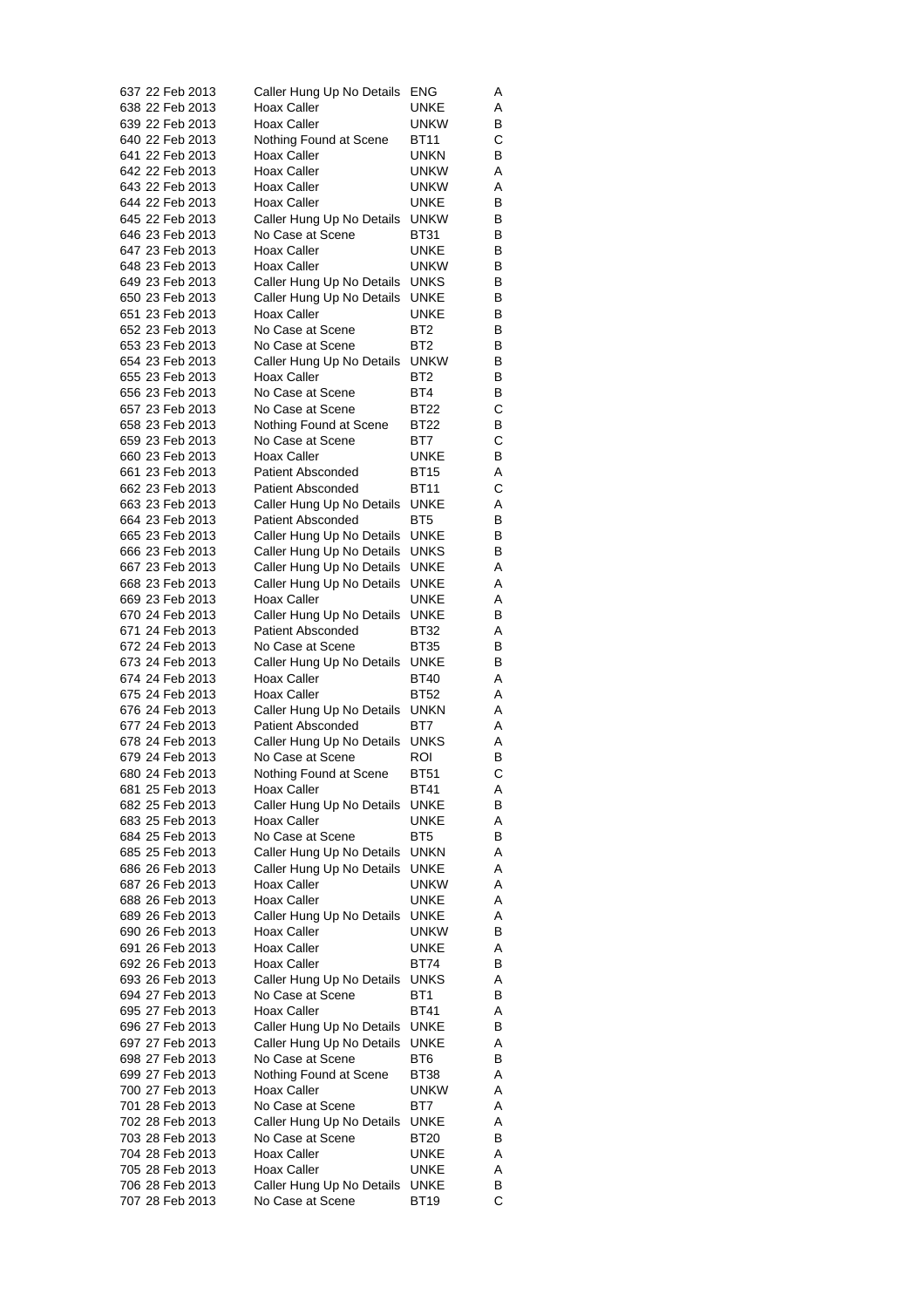|  | 708 28 Feb 2013                    | Hoax Caller                                            | UNKE                | Α      |
|--|------------------------------------|--------------------------------------------------------|---------------------|--------|
|  | 709 28 Feb 2013                    | No Case at Scene                                       | BT71                | В      |
|  | 710 01 Mar 2013                    | No Case at Scene                                       | BT2                 | Α      |
|  | 711 01 Mar 2013                    | Caller Hung Up No Details                              | <b>UNKW</b>         | Α      |
|  | 712 01 Mar 2013                    | No Case at Scene                                       | BT33                | Α      |
|  | 713 01 Mar 2013                    | Caller Hung Up No Details                              | <b>UNKE</b>         | Α      |
|  | 714 01 Mar 2013                    | Caller Hung Up No Details                              | UNKE                | Α      |
|  | 715 01 Mar 2013                    | <b>Patient Absconded</b>                               | BT28                | В      |
|  | 716 01 Mar 2013                    | No Case at Scene                                       | BT43                | В      |
|  | 717 01 Mar 2013                    | Caller Hung Up No Details                              | <b>UNKN</b>         | Α      |
|  | 718 01 Mar 2013                    | Caller Hung Up No Details                              | <b>UNKS</b>         | Α      |
|  | 719 01 Mar 2013<br>720 01 Mar 2013 | Caller Hung Up No Details<br>Caller Hung Up No Details | UNKS<br>UNKE        | Α<br>В |
|  | 721 01 Mar 2013                    | Nothing Found at Scene                                 | BT66                | В      |
|  | 722 01 Mar 2013                    | Hoax Caller                                            | unkn                | Α      |
|  | 723 02 Mar 2013                    | <b>Patient Absconded</b>                               | BT48                | В      |
|  | 724 02 Mar 2013                    | Caller Hung Up No Details                              | UNKE                | В      |
|  | 725 02 Mar 2013                    | Caller Hung Up No Details                              | UNKE                | В      |
|  | 726 02 Mar 2013                    | Caller Hung Up No Details                              | UNKN                | Α      |
|  | 727 02 Mar 2013                    | <b>Hoax Caller</b>                                     | <b>BT40</b>         | В      |
|  | 728 02 Mar 2013                    | Caller Hung Up No Details                              | <b>UNKS</b>         | Α      |
|  | 729 02 Mar 2013                    | Caller Hung Up No Details                              | UNKE                | В      |
|  | 730 02 Mar 2013                    | Caller Hung Up No Details                              | UNKS                | Α      |
|  | 731 02 Mar 2013                    | Caller Hung Up No Details                              | UNKS                | В      |
|  | 732 02 Mar 2013                    | Caller Hung Up No Details                              | unkw                | В      |
|  | 733 02 Mar 2013                    | Hoax Caller                                            | UNKE                | В      |
|  | 734 02 Mar 2013                    | Hoax Caller                                            | UNKN                | В      |
|  | 735 02 Mar 2013                    | No Case at Scene                                       | <b>BT38</b>         | В      |
|  | 736 02 Mar 2013                    | Hoax Caller                                            | UNKE                | В      |
|  | 737 02 Mar 2013<br>738 02 Mar 2013 | Hoax Caller<br>No Case at Scene                        | BT42<br>BT1         | Α<br>В |
|  | 739 02 Mar 2013                    | Hoax Caller                                            | BT26                | в      |
|  | 740 02 Mar 2013                    | Patient Absconded                                      | BT1                 | Α      |
|  | 741 02 Mar 2013                    | Caller Hung Up No Details                              | UNKE                | В      |
|  | 742 03 Mar 2013                    | No Case at Scene                                       | BT56                | С      |
|  | 743 03 Mar 2013                    | Nothing Found at Scene                                 | <b>BT51</b>         | В      |
|  | 744 03 Mar 2013                    | Caller Hung Up No Details                              | UNKN                | В      |
|  | 745 03 Mar 2013                    | Caller Hung Up No Details                              | UNKE                | В      |
|  | 746 03 Mar 2013                    | Caller Hung Up No Details                              | UNKE                | Α      |
|  | 747 03 Mar 2013                    | <b>Patient Absconded</b>                               | <b>BT14</b>         | В      |
|  | 748 03 Mar 2013                    | No Case at Scene                                       | BT46                | В      |
|  | 749 03 Mar 2013                    | Caller Hung Up No Details                              | <b>UNKN</b>         | Α      |
|  | 750 03 Mar 2013<br>751 03 Mar 2013 | Caller Hung Up No Details<br>No Case at Scene          | UNKE<br><b>BT14</b> | В<br>Α |
|  | 752 03 Mar 2013                    | <b>Patient Absconded</b>                               | BT4                 | Α      |
|  | 753 03 Mar 2013                    | No Case at Scene                                       | BT82                | В      |
|  | 754 03 Mar 2013                    | Caller Hung Up No Details                              | <b>UNKE</b>         | Α      |
|  | 755 03 Mar 2013                    | Caller Hung Up No Details                              | <b>UNKW</b>         | В      |
|  | 756 03 Mar 2013                    | Hoax Caller                                            | UNKE                | Α      |
|  | 757 03 Mar 2013                    | Nothing Found at Scene                                 | <b>BT15</b>         | В      |
|  | 758 03 Mar 2013                    | Caller Hung Up No Details                              | <b>UNKE</b>         | Α      |
|  | 759 03 Mar 2013                    | Hoax Caller                                            | UNKE                | В      |
|  | 760 03 Mar 2013                    | <b>Hoax Caller</b>                                     | UNKE                | В      |
|  | 761 03 Mar 2013                    | Caller Hung Up No Details                              | UNKN                | В      |
|  | 762 03 Mar 2013                    | Hoax Caller                                            | <b>UNKE</b>         | в      |
|  | 763 03 Mar 2013                    | Hoax Caller                                            | UNKE                | в      |
|  | 764 03 Mar 2013                    | Caller Hung Up No Details                              | UNKE                | Α      |
|  | 765 03 Mar 2013<br>766 03 Mar 2013 | No Case at Scene<br>Caller Hung Up No Details          | BT56<br>ERR         | В<br>Α |
|  | 767 03 Mar 2013                    | <b>Patient Absconded</b>                               | BT33                | Α      |
|  | 768 04 Mar 2013                    | Hoax Caller                                            | UNKN                | Α      |
|  | 769 04 Mar 2013                    | <b>Patient Absconded</b>                               | BT79                | В      |
|  | 770 04 Mar 2013                    | Hoax Caller                                            | UNKE                | в      |
|  | 771 04 Mar 2013                    | <b>Patient Absconded</b>                               | BT47                | В      |
|  | 772 04 Mar 2013                    | Hoax Caller                                            | UNKE                | в      |
|  | 773 04 Mar 2013                    | Hoax Caller                                            | UNKE                | в      |
|  | 774 04 Mar 2013                    | Hoax Caller                                            | UNKE                | Α      |
|  | 775 05 Mar 2013                    | No Case at Scene                                       | BT54                | В      |
|  | 776 05 Mar 2013                    | Nothing Found at Scene                                 | BT82                | Α      |
|  | 777 05 Mar 2013                    | Caller Hung Up No Details                              | UNKE                | Α      |
|  | 778 05 Mar 2013                    | <b>Patient Absconded</b>                               | BT <sub>1</sub>     | С      |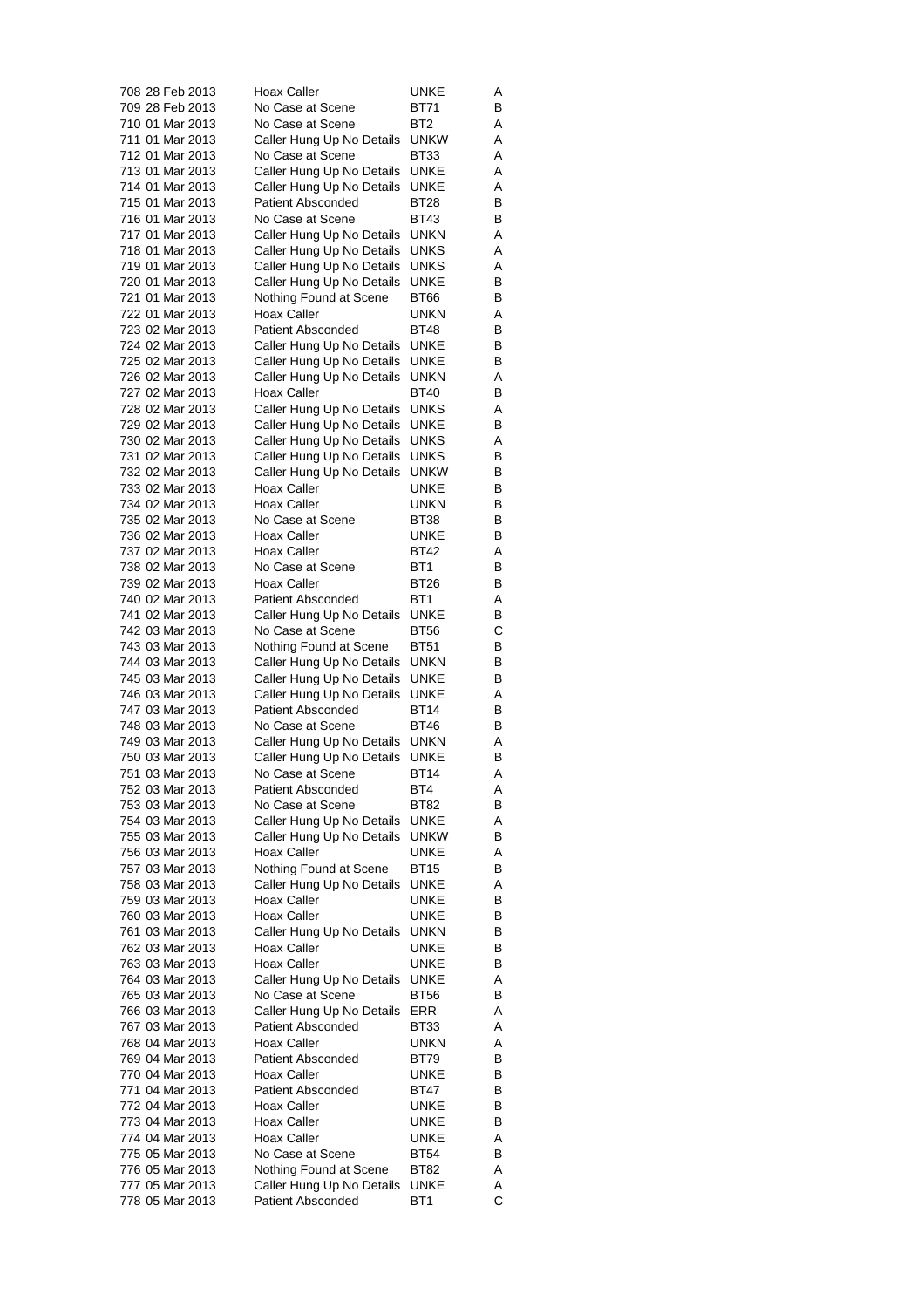| 779 05 Mar 2013 | Caller Hung Up No Details | <b>UNKE</b>     | Α |
|-----------------|---------------------------|-----------------|---|
| 780 05 Mar 2013 | Caller Hung Up No Details | UNKN            | в |
| 781 05 Mar 2013 | No Case at Scene          | BT47            | Α |
| 782 05 Mar 2013 | Caller Hung Up No Details | UNKE            | В |
| 783 05 Mar 2013 | <b>Patient Absconded</b>  | <b>BT35</b>     | Α |
| 784 05 Mar 2013 | Caller Hung Up No Details | <b>UNKN</b>     | Α |
| 785 05 Mar 2013 |                           | <b>BT22</b>     | Α |
|                 | <b>Patient Absconded</b>  |                 |   |
| 786 05 Mar 2013 | Caller Hung Up No Details | <b>UNKN</b>     | Α |
| 787 05 Mar 2013 | Hoax Caller               | BT64            | В |
| 788 06 Mar 2013 | <b>Patient Absconded</b>  | BT <sub>5</sub> | В |
| 789 06 Mar 2013 | Caller Hung Up No Details | <b>UNKE</b>     | Α |
| 790 06 Mar 2013 | Caller Hung Up No Details | <b>UNKE</b>     | в |
| 791 06 Mar 2013 | No Case at Scene          | BT38            | В |
| 792 06 Mar 2013 | No Case at Scene          | <b>BT20</b>     | С |
| 793 06 Mar 2013 | Caller Hung Up No Details | <b>UNKN</b>     | Α |
| 794 06 Mar 2013 | Caller Hung Up No Details | UNKE            | В |
| 795 06 Mar 2013 | Caller Hung Up No Details | <b>UNKW</b>     | В |
| 796 06 Mar 2013 | Hoax Caller               | <b>UNKW</b>     | Α |
| 797 06 Mar 2013 | Caller Hung Up No Details | <b>UNKW</b>     | Α |
| 798 07 Mar 2013 | No Case at Scene          | <b>BT34</b>     | В |
| 799 07 Mar 2013 | <b>Patient Absconded</b>  | BT23            | Α |
| 800 07 Mar 2013 |                           |                 |   |
|                 | Nothing Found at Scene    | BT48            | В |
| 801 07 Mar 2013 | No Case at Scene          | <b>BT18</b>     | В |
| 802 07 Mar 2013 | Hoax Caller               | UNKE            | В |
| 803 07 Mar 2013 | Hoax Caller               | UNKE            | в |
| 804 07 Mar 2013 | Hoax Caller               | <b>BT23</b>     | Α |
| 805 07 Mar 2013 | Hoax Caller               | BT23            | Α |
| 806 07 Mar 2013 | Nothing Found at Scene    | BT52            | Α |
| 807 07 Mar 2013 | Hoax Caller               | <b>BT41</b>     | Α |
| 808 08 Mar 2013 | Caller Hung Up No Details | <b>UNKW</b>     | В |
| 809 08 Mar 2013 | Hoax Caller               | <b>BT41</b>     | Α |
| 810 08 Mar 2013 | Hoax Caller               | BT70            | Α |
| 811 08 Mar 2013 | Hoax Caller               | UNKE            | Α |
| 812 08 Mar 2013 | Hoax Caller               | UNKE            | Α |
| 813 08 Mar 2013 | No Case at Scene          | <b>BT37</b>     | В |
| 814 08 Mar 2013 | Hoax Caller               | <b>UNKE</b>     | В |
|                 |                           |                 |   |
| 815 08 Mar 2013 | No Case at Scene          | BT8             | Α |
| 816 08 Mar 2013 | Hoax Caller               | <b>UNKW</b>     | В |
| 817 08 Mar 2013 | Caller Hung Up No Details | UNKE            | В |
| 818 08 Mar 2013 | Caller Hung Up No Details | <b>UNKE</b>     | В |
| 819 08 Mar 2013 | Caller Hung Up No Details | <b>UNKE</b>     | В |
| 820 09 Mar 2013 | <b>Patient Absconded</b>  | BT20            | С |
| 821 09 Mar 2013 | <b>Patient Absconded</b>  | BT8             | В |
| 822 09 Mar 2013 | No Case at Scene          | BT67            | С |
| 823 09 Mar 2013 | <b>Hoax Caller</b>        | UNKE            | в |
| 824 09 Mar 2013 | Caller Hung Up No Details | <b>UNKS</b>     | Α |
| 825 09 Mar 2013 | <b>Patient Absconded</b>  | BT35            | в |
| 826 09 Mar 2013 | Hoax Caller               | UNKS            | В |
| 827 09 Mar 2013 | Caller Hung Up No Details | UNKS            | В |
| 828 10 Mar 2013 | No Case at Scene          | <b>BT34</b>     | Α |
| 829 10 Mar 2013 | No Case at Scene          | <b>BT20</b>     | С |
|                 |                           |                 |   |
| 830 10 Mar 2013 | Caller Hung Up No Details | unkn            | В |
| 831 10 Mar 2013 | No Case at Scene          | BT48            | В |
| 832 10 Mar 2013 | Caller Hung Up No Details | UNKE            | В |
| 833 10 Mar 2013 | Caller Hung Up No Details | UNKE            | В |
| 834 10 Mar 2013 | Caller Hung Up No Details | UNKN            | Α |
| 835 10 Mar 2013 | Caller Hung Up No Details | UNKN            | Α |
| 836 10 Mar 2013 | No Case at Scene          | BT3             | В |
| 837 10 Mar 2013 | Caller Hung Up No Details | UNKE            | Α |
| 838 10 Mar 2013 | Caller Hung Up No Details | UNKE            | В |
| 839 10 Mar 2013 | No Case at Scene          | BT49            | С |
| 840 10 Mar 2013 | Caller Hung Up No Details | UNKE            | В |
| 841 10 Mar 2013 | Hoax Caller               | UNKE            | В |
| 842 10 Mar 2013 | Nothing Found at Scene    | BT40            | В |
| 843 11 Mar 2013 | Caller Hung Up No Details | UNKN            | Α |
| 844 11 Mar 2013 |                           | <b>UNKS</b>     | Α |
|                 | Caller Hung Up No Details |                 |   |
| 845 11 Mar 2013 | Caller Hung Up No Details | UNKS            | Α |
| 846 11 Mar 2013 | Caller Hung Up No Details | UNKS            | Α |
| 847 11 Mar 2013 | Caller Hung Up No Details | UNKS            | Α |
| 848 11 Mar 2013 | Hoax Caller               | BT82            | С |
| 849 11 Mar 2013 | Caller Hung Up No Details | <b>UNKW</b>     | В |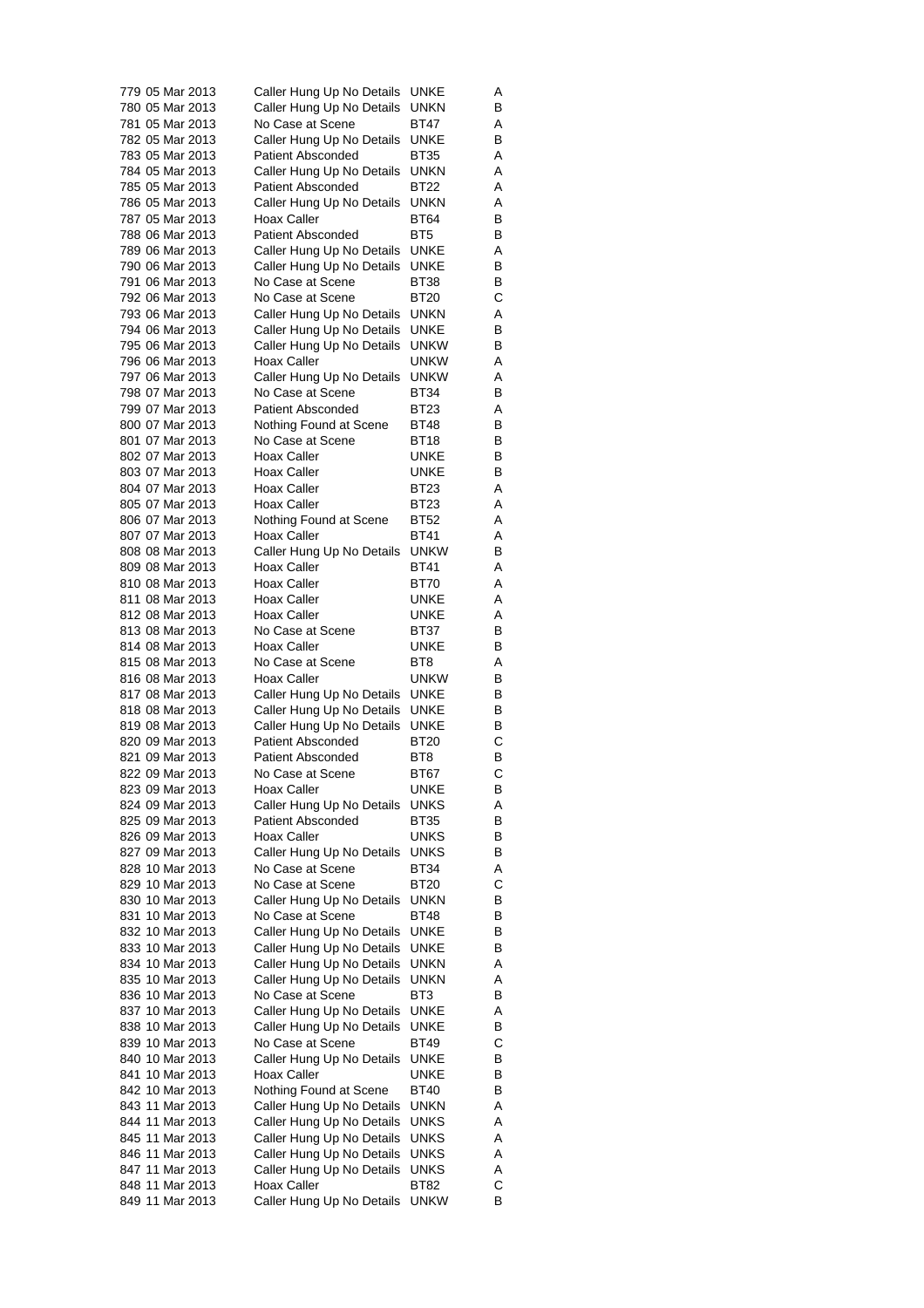| 850 11 Mar 2013                    | Hoax Caller                                            | UNKE                       | В      |
|------------------------------------|--------------------------------------------------------|----------------------------|--------|
| 851 11 Mar 2013                    | Hoax Caller                                            | BT23                       | В      |
| 852 11 Mar 2013                    | Hoax Caller                                            | UNKE                       | В      |
| 853 11 Mar 2013                    | Hoax Caller                                            | BT23                       | В      |
| 854 11 Mar 2013                    | No Case at Scene                                       | BT75                       | С      |
| 855 11 Mar 2013                    | No Case at Scene                                       | <b>BT12</b>                | Α      |
| 856 11 Mar 2013                    | Caller Hung Up No Details                              | <b>UNKE</b>                | В      |
| 857 11 Mar 2013                    | Nothing Found at Scene                                 | BT23                       | В      |
| 858 12 Mar 2013                    | Caller Hung Up No Details                              | UNKE                       | В      |
| 859 12 Mar 2013                    | Caller Hung Up No Details                              | UNKE                       | Α      |
| 860 12 Mar 2013                    | Caller Hung Up No Details                              | UNKE                       | Α      |
| 861 12 Mar 2013<br>862 12 Mar 2013 | Hoax Caller                                            | <b>UNKW</b><br><b>BT12</b> | В<br>Α |
| 863 12 Mar 2013                    | Caller Hung Up No Details<br>Caller Hung Up No Details | <b>UNKE</b>                | В      |
| 864 12 Mar 2013                    | Hoax Caller                                            | <b>UNKE</b>                | В      |
| 865 12 Mar 2013                    | <b>Patient Absconded</b>                               | <b>BT12</b>                | С      |
| 866 12 Mar 2013                    | Caller Hung Up No Details                              | UNKE                       | В      |
| 867 12 Mar 2013                    | No Case at Scene                                       | BT43                       | В      |
| 868 13 Mar 2013                    | Caller Hung Up No Details                              | <b>UNKW</b>                | Α      |
| 869 13 Mar 2013                    | No Case at Scene                                       | <b>BT27</b>                | В      |
| 870 13 Mar 2013                    | Caller Hung Up No Details                              | UNKE                       | Α      |
| 871 13 Mar 2013                    | Caller Hung Up No Details                              | UNKS                       | Α      |
| 872 13 Mar 2013                    | Caller Hung Up No Details                              | UNKE                       | Α      |
| 873 13 Mar 2013                    | <b>Patient Absconded</b>                               | BT36                       | Α      |
| 874 13 Mar 2013                    | Caller Hung Up No Details                              | <b>UNKN</b>                | Α      |
| 875 13 Mar 2013                    | Caller Hung Up No Details                              | UNKE                       | Α      |
| 876 14 Mar 2013                    | Caller Hung Up No Details                              | UNKE                       | Α      |
| 877 14 Mar 2013                    | No Case at Scene                                       | BT14                       | В      |
| 878 15 Mar 2013                    | <b>Patient Absconded</b>                               | BT66                       | C      |
| 879 15 Mar 2013                    | Hoax Caller                                            | UNKE                       | В      |
| 880 15 Mar 2013                    | <b>Patient Absconded</b>                               | BT66                       | В      |
| 881 15 Mar 2013<br>882 15 Mar 2013 | Caller Hung Up No Details<br>Caller Hung Up No Details | UNKS<br>UNKE               | Α<br>Α |
| 883 15 Mar 2013                    | Hoax Caller                                            | BT30                       | В      |
| 884 15 Mar 2013                    | Caller Hung Up No Details                              | <b>UNKE</b>                | В      |
| 885 15 Mar 2013                    | Caller Hung Up No Details                              | UNKN                       | Α      |
| 886 15 Mar 2013                    | Caller Hung Up No Details                              | BT1                        | Α      |
| 887 15 Mar 2013                    | Hoax Caller                                            | <b>UNKW</b>                | Α      |
| 888 15 Mar 2013                    | <b>Patient Absconded</b>                               | BT47                       | Α      |
| 889 15 Mar 2013                    | Caller Hung Up No Details                              | <b>BT49</b>                | Α      |
| 890 15 Mar 2013                    | <b>Hoax Caller</b>                                     | <b>UNKW</b>                | Α      |
| 891 16 Mar 2013                    | No Case at Scene                                       | BT23                       | В      |
| 892 16 Mar 2013                    | Caller Hung Up No Details                              | <b>UNKW</b>                | Α      |
| 893 16 Mar 2013                    | Caller Hung Up No Details                              | <b>UNKS</b>                | В      |
| 894 16 Mar 2013                    | Caller Hung Up No Details                              | UNKE                       | Α      |
| 895 16 Mar 2013                    | Hoax Caller                                            | UNKE                       | Α      |
| 896 16 Mar 2013                    | Caller Hung Up No Details                              | UNKE                       | Α      |
| 897 16 Mar 2013<br>898 16 Mar 2013 | Caller Hung Up No Details<br>Caller Hung Up No Details | BT47<br>UNKE               | В<br>Α |
| 899 16 Mar 2013                    | Caller Hung Up No Details                              | UNKE                       | В      |
| 900 16 Mar 2013                    | <b>Hoax Caller</b>                                     | <b>UNKN</b>                | В      |
| 901 16 Mar 2013                    | No Case at Scene                                       | BT35                       | Α      |
| 902 16 Mar 2013                    | No Case at Scene                                       | <b>BT48</b>                | В      |
| 903 16 Mar 2013                    | <b>Patient Absconded</b>                               | BT34                       | В      |
| 904 16 Mar 2013                    | Caller Hung Up No Details                              | UNKE                       | В      |
| 905 16 Mar 2013                    | Caller Hung Up No Details                              | UNKE                       | В      |
| 906 16 Mar 2013                    | <b>Patient Absconded</b>                               | <b>BT66</b>                | в      |
| 907 17 Mar 2013                    | <b>Patient Absconded</b>                               | BT61                       | В      |
| 908 17 Mar 2013                    | <b>Patient Absconded</b>                               | BT56                       | Α      |
| 909 17 Mar 2013                    | Caller Hung Up No Details                              | UNKE                       | В      |
| 910 17 Mar 2013                    | Hoax Caller                                            | UNKN                       | Α      |
| 911 17 Mar 2013                    | Caller Hung Up No Details                              | UNKE                       | В      |
| 912 17 Mar 2013                    | Hoax Caller                                            | UNKE                       | В      |
| 913 17 Mar 2013                    | Caller Hung Up No Details                              | UNKE                       | Α      |
| 914 17 Mar 2013                    | No Case at Scene                                       | UNKN                       | Α      |
| 915 17 Mar 2013<br>916 17 Mar 2013 | Nothing Found at Scene                                 | BT62                       | В      |
| 917 17 Mar 2013                    | Caller Hung Up No Details<br>Hoax Caller               | UNKS<br>UNKN               | Α<br>В |
| 918 17 Mar 2013                    | No Case at Scene                                       | BT2                        | С      |
| 919 17 Mar 2013                    | Nothing Found at Scene                                 | BT70                       | Α      |
| 920 17 Mar 2013                    | <b>Patient Absconded</b>                               | <b>BT66</b>                | С      |
|                                    |                                                        |                            |        |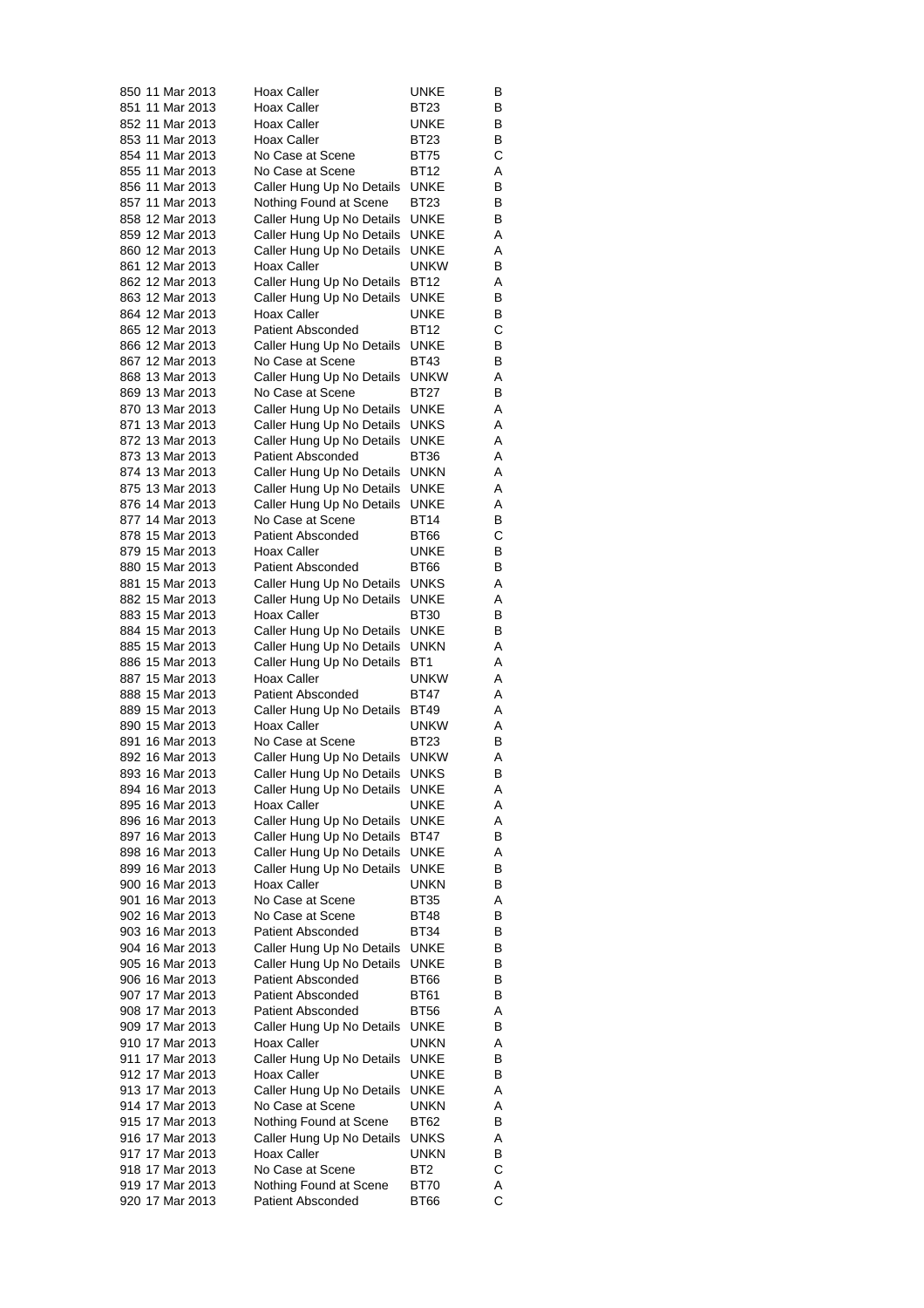| 921 17 Mar 2013 | Caller Hung Up No Details               | UNKE            | В      |
|-----------------|-----------------------------------------|-----------------|--------|
| 922 17 Mar 2013 | Caller Hung Up No Details               | UNKE            | В      |
| 923 17 Mar 2013 | Caller Hung Up No Details               | <b>UNKW</b>     | Α      |
| 924 17 Mar 2013 | Caller Hung Up No Details               | UNKE            | Α      |
| 925 17 Mar 2013 | Caller Hung Up No Details               | UNKE            | В      |
| 926 17 Mar 2013 | Hoax Caller                             | UNKE            | В      |
| 927 17 Mar 2013 | Caller Hung Up No Details               | UNKE            | В      |
| 928 17 Mar 2013 | Caller Hung Up No Details               | UNKS            | Α      |
| 929 17 Mar 2013 | <b>Patient Absconded</b>                | BT66            | Α      |
| 930 17 Mar 2013 | Hoax Caller                             | <b>UNKW</b>     | Α      |
| 931 17 Mar 2013 | <b>Patient Absconded</b>                | BT82            | Α      |
| 932 17 Mar 2013 | Caller Hung Up No Details               | <b>UNKW</b>     | Α      |
| 933 17 Mar 2013 | Caller Hung Up No Details               | <b>UNKE</b>     | В      |
| 934 17 Mar 2013 | Caller Hung Up No Details               | UNKE            | В      |
| 935 17 Mar 2013 |                                         | UNKE            |        |
|                 | Caller Hung Up No Details               |                 | Α      |
| 936 18 Mar 2013 | Caller Hung Up No Details               | UNKS            | Α      |
| 937 18 Mar 2013 | Caller Hung Up No Details               | UNKN            | Α      |
| 938 18 Mar 2013 | Hoax Caller                             | <b>UNKW</b>     | Α      |
| 939 18 Mar 2013 | <b>Patient Absconded</b>                | BT30            | В      |
| 940 18 Mar 2013 | No Case at Scene                        | <b>BT55</b>     | Α      |
| 941 18 Mar 2013 | Caller Hung Up No Details               | UNKE            | Α      |
| 942 18 Mar 2013 | <b>Patient Absconded</b>                | BT33            | Α      |
| 943 18 Mar 2013 | Hoax Caller                             | UNKS            | Α      |
| 944 18 Mar 2013 | <b>Patient Absconded</b>                | BT48            | Α      |
| 945 18 Mar 2013 | Caller Hung Up No Details               | <b>UNKS</b>     | В      |
| 946 18 Mar 2013 | Caller Hung Up No Details               | <b>UNKE</b>     | Α      |
| 947 18 Mar 2013 | Caller Hung Up No Details               | UNKE            | Α      |
| 948 18 Mar 2013 | <b>Patient Absconded</b>                | BT78            | В      |
| 949 18 Mar 2013 | Hoax Caller                             | <b>UNKE</b>     | В      |
| 950 18 Mar 2013 | Nothing Found at Scene                  | BT14            | Α      |
| 951 18 Mar 2013 | Caller Hung Up No Details               | UNKE            | В      |
| 952 18 Mar 2013 | No Case at Scene                        | BT56            | В      |
| 953 18 Mar 2013 | Hoax Caller                             | <b>BT35</b>     | C      |
| 954 18 Mar 2013 | Caller Hung Up No Details               | <b>UNKN</b>     | Α      |
| 955 18 Mar 2013 | Nothing Found at Scene                  | <b>BT53</b>     | Α      |
| 956 18 Mar 2013 | Caller Hung Up No Details               | UNKN            | Α      |
| 957 19 Mar 2013 | Caller Hung Up No Details               | UNKE            | Α      |
| 958 19 Mar 2013 | Caller Hung Up No Details               | UNKN            | Α      |
| 959 19 Mar 2013 | Caller Hung Up No Details               | UNKS            | В      |
| 960 19 Mar 2013 | Caller Hung Up No Details               | UNKS            | В      |
| 961 19 Mar 2013 | <b>Patient Absconded</b>                | BT <sub>5</sub> | В      |
| 962 19 Mar 2013 | <b>Patient Absconded</b>                | BT16            | Α      |
| 963 20 Mar 2013 | Caller Hung Up No Details               | UNKE            | В      |
| 964 20 Mar 2013 | Caller Hung Up No Details               | UNKE            | Α      |
| 965 20 Mar 2013 | <b>Patient Absconded</b>                | <b>BT28</b>     |        |
|                 |                                         |                 | в<br>В |
| 966 20 Mar 2013 | Hoax Caller<br><b>Patient Absconded</b> | UNKE            |        |
| 967 20 Mar 2013 |                                         | BT15            | В      |
| 968 20 Mar 2013 | Caller Hung Up No Details               | UNKE            | В      |
| 969 20 Mar 2013 | <b>Patient Absconded</b>                | BT82            | С      |
| 970 20 Mar 2013 | Hoax Caller                             | UNKS            | Α      |
| 971 20 Mar 2013 | Hoax Caller                             | <b>UNKW</b>     | Α      |
| 972 20 Mar 2013 | Caller Hung Up No Details               | UNKE            | Α      |
| 973 20 Mar 2013 | Hoax Caller                             | UNKE            | Α      |
| 974 21 Mar 2013 | Hoax Caller                             | BT48            | В      |
| 975 21 Mar 2013 | Caller Hung Up No Details               | <b>UNKE</b>     | в      |
| 976 21 Mar 2013 | Caller Hung Up No Details               | UNKE            | в      |
| 977 21 Mar 2013 | Caller Hung Up No Details               | UNKE            | Α      |
| 978 21 Mar 2013 | No Case at Scene                        | BT67            | В      |
| 979 21 Mar 2013 | Caller Hung Up No Details               | UNKE            | В      |
| 980 21 Mar 2013 | Hoax Caller                             | BT42            | Α      |
| 981 21 Mar 2013 | <b>Patient Absconded</b>                | BT1             | В      |
| 982 21 Mar 2013 | Caller Hung Up No Details               | UNKE            | В      |
| 983 22 Mar 2013 | Caller Hung Up No Details               | UNKE            | В      |
| 984 22 Mar 2013 | Caller Hung Up No Details               | UNKE            | В      |
| 985 22 Mar 2013 | Caller Hung Up No Details               | UNKE            | Α      |
| 986 22 Mar 2013 | No Case at Scene                        | BT31            | В      |
| 987 22 Mar 2013 | Nothing Found at Scene                  | BT9             | С      |
| 988 22 Mar 2013 | Caller Hung Up No Details               | BT37            | В      |
| 989 22 Mar 2013 | Caller Hung Up No Details               | UNKE            | Α      |
| 990 22 Mar 2013 | Hoax Caller                             | <b>BT71</b>     | В      |
| 991 22 Mar 2013 | Caller Hung Up No Details               | <b>UNKW</b>     | В      |
|                 |                                         |                 |        |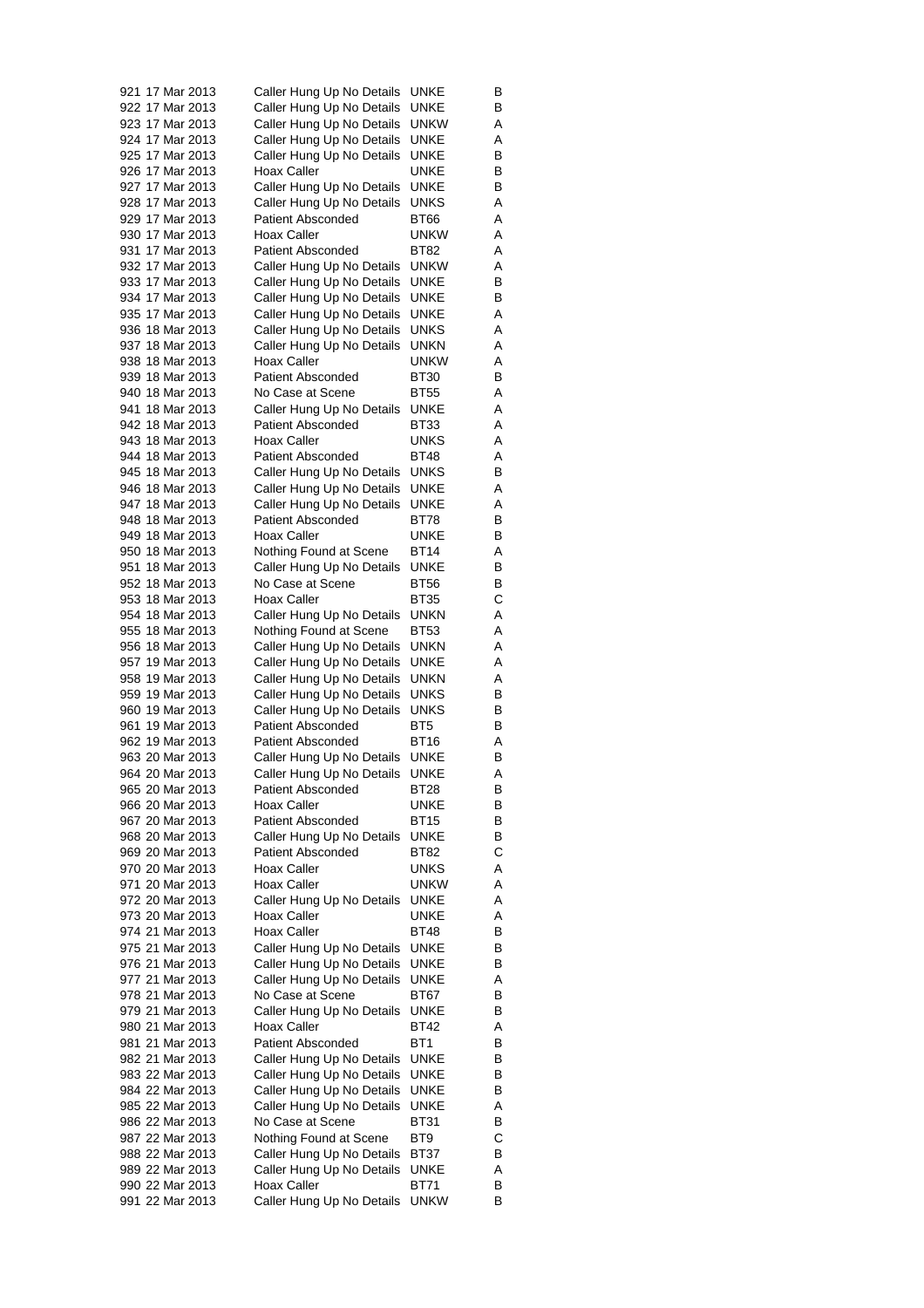|  | 992 22 Mar 2013                      | No Case at Scene                                       | BT11                | В      |
|--|--------------------------------------|--------------------------------------------------------|---------------------|--------|
|  | 993 22 Mar 2013                      | Hoax Caller                                            | UNKE                | Α      |
|  | 994 22 Mar 2013                      | Caller Hung Up No Details                              | UNKE                | В      |
|  | 995 22 Mar 2013                      | Caller Hung Up No Details                              | UNKE                | В      |
|  | 996 22 Mar 2013<br>997 22 Mar 2013   | Caller Hung Up No Details                              | BT23<br>unkw        | в<br>В |
|  | 998 22 Mar 2013                      | Caller Hung Up No Details<br>Nothing Found at Scene    | <b>BT12</b>         | В      |
|  | 999 22 Mar 2013                      | Caller Hung Up No Details                              | BT47                | Α      |
|  | 1000 23 Mar 2013                     | <b>Patient Absconded</b>                               | BT7                 | В      |
|  | 1001 23 Mar 2013                     | No Case at Scene                                       | BT48                | Α      |
|  | 1002 23 Mar 2013                     | Caller Hung Up No Details                              | UNKE                | В      |
|  | 1003 23 Mar 2013                     | Nothing Found at Scene                                 | BT9                 | Α      |
|  | 1004 23 Mar 2013                     | Caller Hung Up No Details                              | BT9                 | В      |
|  | 1005 23 Mar 2013                     | <b>Patient Absconded</b>                               | BT52                | В      |
|  | 1006 23 Mar 2013                     | No Case at Scene                                       | BT41                | Α      |
|  | 1007 23 Mar 2013                     | No Case at Scene                                       | BT60                | Α      |
|  | 1008 23 Mar 2013                     | Caller Hung Up No Details                              | UNKS                | Α      |
|  | 1009 24 Mar 2013                     | Caller Hung Up No Details                              | UNKE                | Α      |
|  | 1010 24 Mar 2013                     | Hoax Caller                                            | UNKE                | В      |
|  | 1011 24 Mar 2013                     | Caller Hung Up No Details                              | UNKE<br><b>UNKE</b> | В      |
|  | 1012 24 Mar 2013<br>1013 24 Mar 2013 | Hoax Caller                                            | UNKS                | В<br>В |
|  | 1014 24 Mar 2013                     | Caller Hung Up No Details<br>Caller Hung Up No Details | UNKE                | В      |
|  | 1015 24 Mar 2013                     | Caller Hung Up No Details                              | UNKE                | В      |
|  | 1016 24 Mar 2013                     | Hoax Caller                                            | UNKW                | в      |
|  | 1017 24 Mar 2013                     | Caller Hung Up No Details                              | UNKN                | В      |
|  | 1018 24 Mar 2013                     | Caller Hung Up No Details                              | UNKE                | В      |
|  | 1019 24 Mar 2013                     | Caller Hung Up No Details                              | BT15                | Α      |
|  | 1020 24 Mar 2013                     | No Case at Scene                                       | BT7                 | Α      |
|  | 1021 24 Mar 2013                     | Nothing Found at Scene                                 | BT23                | В      |
|  | 1022 25 Mar 2013                     | Caller Hung Up No Details                              | UNKE                | В      |
|  | 1023 24 Mar 2013                     | Nothing Found at Scene                                 | BT40                | Α      |
|  | 1024 24 Mar 2013                     | Caller Hung Up No Details                              | UNKE                | Α      |
|  | 1025 24 Mar 2013                     | Caller Hung Up No Details                              | UNKE                | В      |
|  | 1026 25 Mar 2013                     | Hoax Caller                                            | UNKE                | Α      |
|  | 1027 25 Mar 2013                     | Caller Hung Up No Details                              | UNKE                | В      |
|  | 1028 25 Mar 2013<br>1029 25 Mar 2013 | Hoax Caller<br>Hoax Caller                             | UNKE<br><b>BT35</b> | Α<br>Α |
|  | 1030 25 Mar 2013                     | Hoax Caller                                            | BT35                | в      |
|  | 1031 25 Mar 2013                     | Caller Hung Up No Details                              | UNKE                | Α      |
|  | 1032 25 Mar 2013                     | No Case at Scene                                       | BT30                | Α      |
|  | 1033 25 Mar 2013                     | Caller Hung Up No Details                              | UNKE                | Α      |
|  | 1034 25 Mar 2013                     | Caller Hung Up No Details                              | UNKE                | Α      |
|  | 1035 25 Mar 2013                     | Caller Hung Up No Details                              | UNKE                | Α      |
|  | 1036 26 Mar 2013                     | No Case at Scene                                       | BT11                | C      |
|  | 1037 26 Mar 2013                     | Hoax Caller                                            | UNKE                | Α      |
|  | 1038 26 Mar 2013                     | Caller Hung Up No Details                              | UNKE                | Α      |
|  | 1039 26 Mar 2013                     | Caller Hung Up No Details                              | <b>UNKW</b>         | В      |
|  | 1040 23 Mar 2013                     | Hoax Caller                                            | BT62                | Α      |
|  | 1041 24 Mar 2013                     | Caller Hung Up No Details                              | UNKE                | В      |
|  | 1042 26 Mar 2013<br>1043 26 Mar 2013 | Hoax Caller<br>Hoax Caller                             | UNKE                | В<br>Α |
|  | 1044 26 Mar 2013                     | Caller Hung Up No Details                              | <b>UNKE</b><br>UNKE | Α      |
|  | 1045 26 Mar 2013                     | Hoax Caller                                            | BT74                | Α      |
|  | 1046 26 Mar 2013                     | Caller Hung Up No Details                              | unkn                | В      |
|  | 1047 26 Mar 2013                     | Hoax Caller                                            | BT74                | В      |
|  | 1048 26 Mar 2013                     | <b>Patient Absconded</b>                               | BT43                | В      |
|  | 1049 27 Mar 2013                     | Caller Hung Up No Details                              | UNKE                | В      |
|  | 1050 27 Mar 2013                     | Caller Hung Up No Details                              | UNKE                | Α      |
|  | 1051 27 Mar 2013                     | Caller Hung Up No Details                              | unkn                | Α      |
|  | 1052 27 Mar 2013                     | Caller Hung Up No Details                              | UNKE                | Α      |
|  | 1053 27 Mar 2013                     | Caller Hung Up No Details                              | unkn                | в      |
|  | 1054 27 Mar 2013                     | Caller Hung Up No Details                              | UNKE                | Α      |
|  | 1055 27 Mar 2013                     | Caller Hung Up No Details                              | UNKE                | Α      |
|  | 1056 24 Mar 2013                     | <b>Patient Absconded</b>                               | BT14                | В      |
|  | 1057 24 Mar 2013                     | Caller Hung Up No Details                              | UNKE                | В      |
|  | 1058 27 Mar 2013                     | Caller Hung Up No Details                              | UNKE                | В      |
|  | 1059 23 Mar 2013<br>1060 28 Mar 2013 | Caller Hung Up No Details<br>Caller Hung Up No Details | UNKE<br>UNKE        | Α<br>Α |
|  | 1061 24 Mar 2013                     | <b>Patient Absconded</b>                               | BT17                | В      |
|  | 1062 28 Mar 2013                     | Nothing Found at Scene                                 | BT4                 | Α      |
|  |                                      |                                                        |                     |        |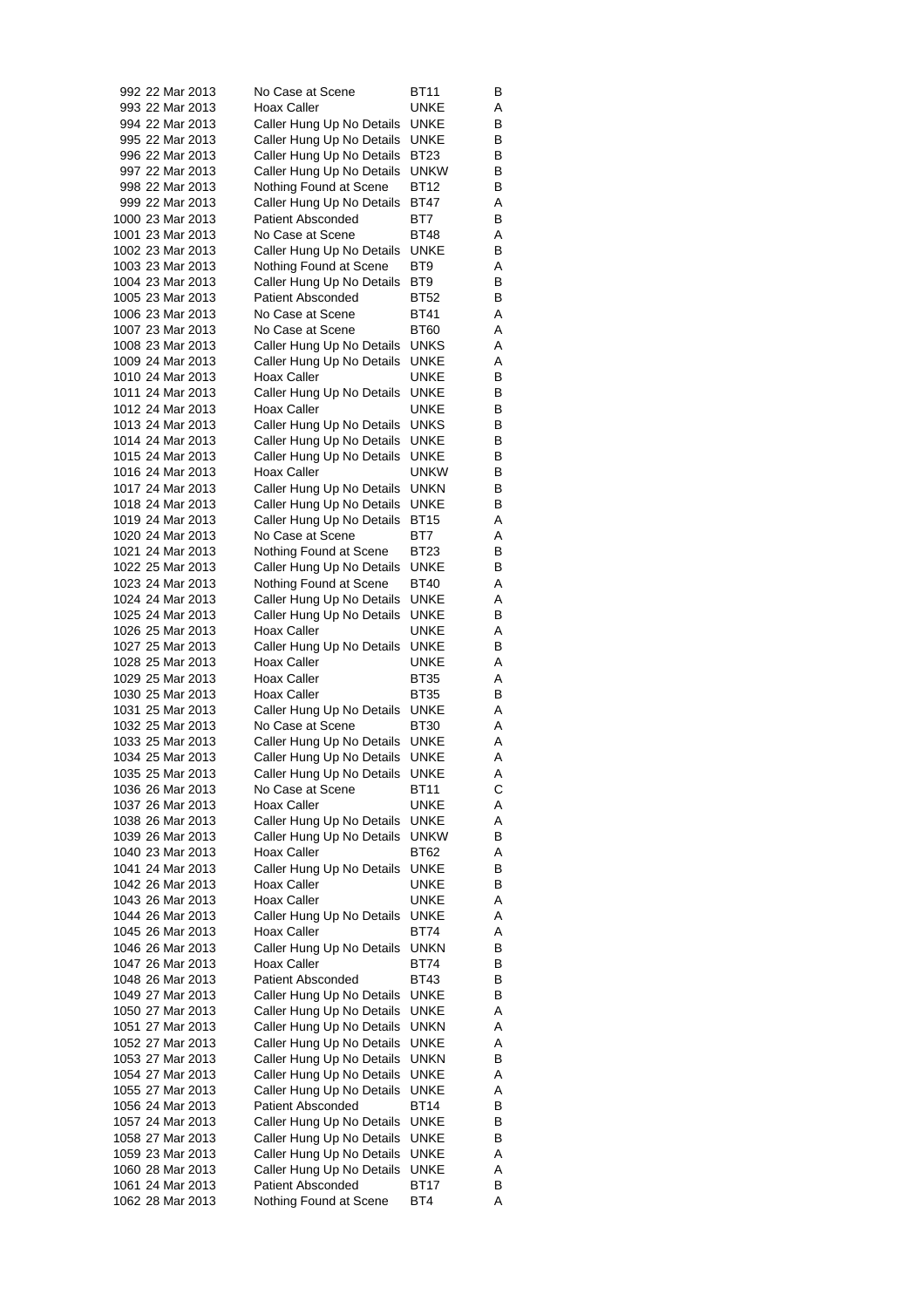|                                      |  | 1063 28 Mar 2013                     | Nothing Found at Scene                                 | BT70         | В      |
|--------------------------------------|--|--------------------------------------|--------------------------------------------------------|--------------|--------|
|                                      |  | 1064 28 Mar 2013                     | Hoax Caller                                            | UNKE         | В      |
|                                      |  | 1065 28 Mar 2013                     | Hoax Caller                                            | unkn         | Α      |
|                                      |  | 1066 28 Mar 2013                     | Caller Hung Up No Details                              | UNKE         | В      |
|                                      |  | 1067 28 Mar 2013                     | Hoax Caller                                            | UNKS         | Α      |
|                                      |  | 1068 28 Mar 2013                     | Caller Hung Up No Details                              | UNKE         | В      |
|                                      |  | 1069 28 Mar 2013                     | Caller Hung Up No Details                              | UNKE         | В      |
|                                      |  | 1070 28 Mar 2013                     | Hoax Caller                                            | <b>BT14</b>  | В      |
|                                      |  | 1071 29 Mar 2013                     | No Case at Scene                                       | BT2          | В      |
|                                      |  | 1072 29 Mar 2013                     | Nothing Found at Scene                                 | BT31         | В      |
|                                      |  | 1073 29 Mar 2013<br>1074 29 Mar 2013 | Caller Hung Up No Details                              | UNKW         | В      |
|                                      |  | 1075 29 Mar 2013                     | Nothing Found at Scene<br><b>Patient Absconded</b>     | BT37<br>BT48 | В<br>в |
|                                      |  | 1076 29 Mar 2013                     | Hoax Caller                                            | <b>UNKE</b>  | Α      |
|                                      |  | 1077 29 Mar 2013                     | Caller Hung Up No Details                              | <b>BT32</b>  | В      |
|                                      |  | 1078 29 Mar 2013                     | Caller Hung Up No Details                              | UNKE         | В      |
|                                      |  | 1079 29 Mar 2013                     | Caller Hung Up No Details                              | unkw         | Α      |
|                                      |  | 1080 29 Mar 2013                     | Nothing Found at Scene                                 | BT12         | С      |
|                                      |  | 1081 30 Mar 2013                     | Nothing Found at Scene                                 | BT27         | в      |
|                                      |  | 1082 30 Mar 2013                     | Hoax Caller                                            | BT8          | Α      |
|                                      |  | 1083 30 Mar 2013                     | <b>Hoax Caller</b>                                     | BT8          | Α      |
|                                      |  | 1084 30 Mar 2013                     | No Case at Scene                                       | BT7          | В      |
|                                      |  | 1085 30 Mar 2013                     | Caller Hung Up No Details                              | UNKS         | Α      |
|                                      |  | 1086 30 Mar 2013                     | Hoax Caller                                            | UNKW         | Α      |
|                                      |  | 1087 30 Mar 2013                     | Caller Hung Up No Details                              | UNKE         | В      |
|                                      |  | 1088 30 Mar 2013                     | No Case at Scene                                       | BT15         | С      |
|                                      |  | 1089 30 Mar 2013                     | Hoax Caller                                            | <b>BT25</b>  | В      |
|                                      |  | 1090 30 Mar 2013                     | Caller Hung Up No Details                              | UNKE         | В      |
|                                      |  | 1091 30 Mar 2013                     | <b>Patient Absconded</b>                               | BT66         | Α      |
|                                      |  | 1092 30 Mar 2013                     | Hoax Caller                                            | BT11         | В      |
|                                      |  | 1093 30 Mar 2013<br>1094 30 Mar 2013 | Hoax Caller                                            | unkn<br>UNKE | В<br>Α |
|                                      |  | 1095 30 Mar 2013                     | Caller Hung Up No Details<br>Nothing Found at Scene    | BT40         | Α      |
|                                      |  | 1096 30 Mar 2013                     | Caller Hung Up No Details                              | UNKS         | В      |
|                                      |  | 1097 30 Mar 2013                     | Caller Hung Up No Details                              | UNKE         | Α      |
|                                      |  | 1098 31 Mar 2013                     | Caller Hung Up No Details                              | unkw         | Α      |
|                                      |  | 1099 31 Mar 2013                     | Caller Hung Up No Details                              | UNKE         | Α      |
|                                      |  | 1100 31 Mar 2013                     | Hoax Caller                                            | BT31         | В      |
|                                      |  | 1101 31 Mar 2013                     | <b>Patient Absconded</b>                               | BT19         | в      |
|                                      |  | 1102 31 Mar 2013                     | No Case at Scene                                       | BT13         | Α      |
|                                      |  | 1103 31 Mar 2013                     | <b>Hoax Caller</b>                                     | UNKE         | Α      |
|                                      |  | 1104 31 Mar 2013                     | Hoax Caller                                            | UNKN         | Α      |
|                                      |  | 1105 31 Mar 2013                     | Hoax Caller                                            | BT51         | Α      |
|                                      |  | 1106 31 Mar 2013                     | Hoax Caller                                            | unkn         | В      |
|                                      |  | 1107 31 Mar 2013<br>1108 31 Mar 2013 | Hoax Caller                                            | BT74         | в      |
|                                      |  | 1109 31 Mar 2013                     | Caller Hung Up No Details<br>Caller Hung Up No Details | UNKE<br>UNKE | Α<br>Α |
|                                      |  | 1110 31 Mar 2013                     | Caller Hung Up No Details                              | UNKE         | В      |
|                                      |  | 1111 31 Mar 2013                     | Nothing Found at Scene                                 | BT66         | В      |
|                                      |  | 1112 31 Mar 2013                     | <b>Patient Absconded</b>                               | BT14         | В      |
|                                      |  | 1113 31 Mar 2013                     | Caller Hung Up No Details                              | UNKE         | Α      |
| 1114 01 Apr 2013                     |  |                                      | Caller Hung Up No Details                              | UNKE         | В      |
| 1115 01 Apr 2013                     |  |                                      | Nothing Found at Scene                                 | BT11         | В      |
| 1116 01 Apr 2013                     |  |                                      | Caller Hung Up No Details                              | UNKE         | В      |
| 1117 01 Apr 2013                     |  |                                      | Caller Hung Up No Details                              | UNKE         | в      |
| 1118 01 Apr 2013                     |  |                                      | Hoax Caller                                            | UNKE         | В      |
| 1119 01 Apr 2013                     |  |                                      | Hoax Caller                                            | UNKN         | В      |
| 1120 01 Apr 2013                     |  |                                      | Caller Hung Up No Details                              | UNKE         | Α      |
| 1121 01 Apr 2013                     |  |                                      | Hoax Caller                                            | <b>UNKE</b>  | в      |
| 1122 01 Apr 2013                     |  |                                      | Caller Hung Up No Details                              | unkw         | В      |
| 1123 01 Apr 2013                     |  |                                      | No Case at Scene                                       | BT45         | В      |
| 1124 01 Apr 2013                     |  |                                      | Caller Hung Up No Details                              | unkw         | Α      |
| 1125 01 Apr 2013                     |  |                                      | Hoax Caller<br>Hoax Caller                             | BT47         | Α      |
| 1126 01 Apr 2013<br>1127 01 Apr 2013 |  |                                      | Hoax Caller                                            | BT35<br>UNKE | Α<br>в |
| 1128 01 Apr 2013                     |  |                                      | Hoax Caller                                            | UNKE         | В      |
| 1129 01 Apr 2013                     |  |                                      | Hoax Caller                                            | UNKS         | в      |
| 1130 01 Apr 2013                     |  |                                      | Caller Hung Up No Details                              | UNKE         | В      |
| 1131 02 Apr 2013                     |  |                                      | Nothing Found at Scene                                 | BT39         | в      |
| 1132 02 Apr 2013                     |  |                                      | Caller Hung Up No Details                              | UNKE         | В      |
| 1133 02 Apr 2013                     |  |                                      | Caller Hung Up No Details                              | <b>UNKW</b>  | Α      |
|                                      |  |                                      |                                                        |              |        |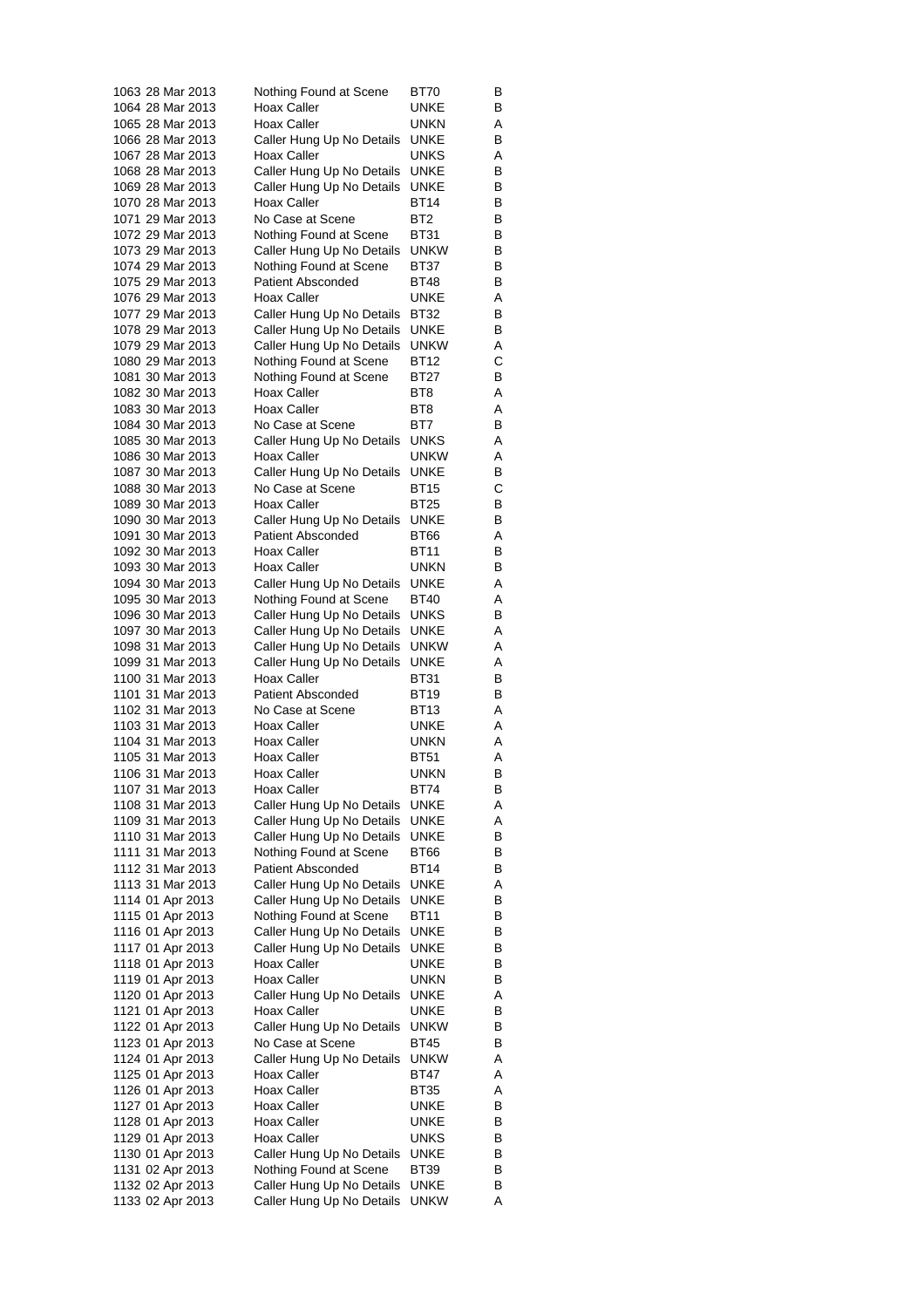| 1134 02 Apr 2013 |  | Caller Hung Up No Details | unkn        | Α      |
|------------------|--|---------------------------|-------------|--------|
| 1135 02 Apr 2013 |  | Hoax Caller               | UNKE        | Α      |
| 1136 02 Apr 2013 |  | Caller Hung Up No Details | UNKN        | Α      |
| 1137 02 Apr 2013 |  | <b>Patient Absconded</b>  | <b>BT12</b> | В      |
| 1138 02 Apr 2013 |  | Hoax Caller               | UNKE        | В      |
| 1139 02 Apr 2013 |  | Caller Hung Up No Details | unkw        | Α      |
| 1140 02 Apr 2013 |  | Caller Hung Up No Details | UNKS        | Α      |
| 1141 02 Apr 2013 |  | Caller Hung Up No Details | UNKE        | Α      |
| 1142 02 Apr 2013 |  | Hoax Caller               | UNKS        | в      |
| 1143 02 Apr 2013 |  | Hoax Caller               | UNKE        | В      |
| 1144 02 Apr 2013 |  | <b>Patient Absconded</b>  | BT7         | Α      |
| 1145 03 Apr 2013 |  | No Case at Scene          | <b>BT78</b> | в      |
|                  |  |                           |             |        |
| 1146 03 Apr 2013 |  | <b>Patient Absconded</b>  | BT78        | С      |
| 1147 03 Apr 2013 |  | Caller Hung Up No Details | UNKE        | В      |
| 1148 03 Apr 2013 |  | No Case at Scene          | BT6         | В      |
| 1149 03 Apr 2013 |  | Hoax Caller               | UNKN        | Α      |
| 1150 03 Apr 2013 |  | Nothing Found at Scene    | BT43        | С      |
| 1151 03 Apr 2013 |  | Hoax Caller               | unkw        | Α      |
| 1152 03 Apr 2013 |  | Hoax Caller               | BT1         | Α      |
| 1153 03 Apr 2013 |  | Caller Hung Up No Details | UNKE        | Α      |
| 1154 03 Apr 2013 |  | Hoax Caller               | ERR         | Α      |
| 1155 03 Apr 2013 |  | Hoax Caller               | <b>BT28</b> | Α      |
| 1156 03 Apr 2013 |  | Caller Hung Up No Details | <b>UNKE</b> | Α      |
| 1157 03 Apr 2013 |  | Hoax Caller               | BT53        | Α      |
| 1158 03 Apr 2013 |  | Caller Hung Up No Details | <b>UNKW</b> | Α      |
| 1159 03 Apr 2013 |  | <b>Patient Absconded</b>  | BT4         | Α      |
| 1160 03 Apr 2013 |  | Caller Hung Up No Details | unkn        | Α      |
| 1161 04 Apr 2013 |  | Hoax Caller               | BT22        | Α      |
| 1162 04 Apr 2013 |  | Hoax Caller               | UNKS        | Α      |
|                  |  |                           |             |        |
| 1163 04 Apr 2013 |  | Hoax Caller               | BT15        | Α      |
| 1164 04 Apr 2013 |  | Caller Hung Up No Details | UNKE        | В      |
| 1165 04 Apr 2013 |  | Hoax Caller               | unkw        | Α      |
| 1166 04 Apr 2013 |  | Caller Hung Up No Details | unkw        | Α      |
| 1167 04 Apr 2013 |  | Caller Hung Up No Details | UNKE        | В      |
| 1168 04 Apr 2013 |  | Hoax Caller               | unkw        | В      |
| 1169 04 Apr 2013 |  | Caller Hung Up No Details | UNKW        | В      |
| 1170 04 Apr 2013 |  | Caller Hung Up No Details | UNKE        | В      |
| 1171 05 Apr 2013 |  | No Case at Scene          | BT35        | В      |
| 1172 05 Apr 2013 |  | Caller Hung Up No Details | UNKE        | В      |
| 1173 05 Apr 2013 |  | Hoax Caller               | BT28        | Α      |
| 1174 05 Apr 2013 |  | Caller Hung Up No Details | UNKE        | Α      |
| 1175 05 Apr 2013 |  | No Case at Scene          | BT70        | В      |
| 1176 05 Apr 2013 |  | Caller Hung Up No Details | UNKE        | В      |
| 1177 05 Apr 2013 |  | Caller Hung Up No Details | <b>UNKW</b> | Α      |
| 1178 05 Apr 2013 |  | Hoax Caller               | BT35        | В      |
| 1179 05 Apr 2013 |  | Hoax Caller               | <b>UNKS</b> | Α      |
| 1180 05 Apr 2013 |  | Caller Hung Up No Details | UNKE        | Α      |
| 1181 06 Apr 2013 |  | No Case at Scene          | UNKS        | В      |
| 1182 06 Apr 2013 |  | Caller Hung Up No Details | <b>UNKE</b> |        |
|                  |  |                           |             | Α<br>В |
| 1183 06 Apr 2013 |  | No Case at Scene          | BT17        |        |
| 1184 06 Apr 2013 |  | Caller Hung Up No Details | UNKE        | В      |
| 1185 06 Apr 2013 |  | Caller Hung Up No Details | UNKE        | в      |
| 1186 06 Apr 2013 |  | Caller Hung Up No Details | UNKE        | Α      |
| 1187 06 Apr 2013 |  | Caller Hung Up No Details | UNKE        | Α      |
| 1188 06 Apr 2013 |  | Hoax Caller               | BT1         | В      |
| 1189 06 Apr 2013 |  | Caller Hung Up No Details | UNKE        | В      |
| 1190 06 Apr 2013 |  | Caller Hung Up No Details | UNKE        | В      |
| 1191 06 Apr 2013 |  | Hoax Caller               | UNKE        | В      |
| 1192 07 Apr 2013 |  | Nothing Found at Scene    | BT15        | В      |
| 1193 07 Apr 2013 |  | Caller Hung Up No Details | UNKE        | В      |
| 1194 07 Apr 2013 |  | Caller Hung Up No Details | <b>UNKN</b> | В      |
| 1195 07 Apr 2013 |  | Caller Hung Up No Details | UNKE        | Α      |
| 1196 07 Apr 2013 |  | <b>Patient Absconded</b>  | BT74        | в      |
| 1197 07 Apr 2013 |  | Hoax Caller               | BT28        | Α      |
| 1198 07 Apr 2013 |  | Hoax Caller               | UNKE        | В      |
| 1199 07 Apr 2013 |  | Hoax Caller               | BT82        | Α      |
|                  |  |                           |             |        |
| 1200 07 Apr 2013 |  | Hoax Caller               | UNKE        | Α      |
| 1201 07 Apr 2013 |  | Caller Hung Up No Details | <b>UNKN</b> | В      |
| 1202 07 Apr 2013 |  | Caller Hung Up No Details | UNKE        | В      |
| 1203 07 Apr 2013 |  | Hoax Caller               | UNKE        | в      |
| 1204 07 Apr 2013 |  | Caller Hung Up No Details | UNKE        | Α      |
|                  |  |                           |             |        |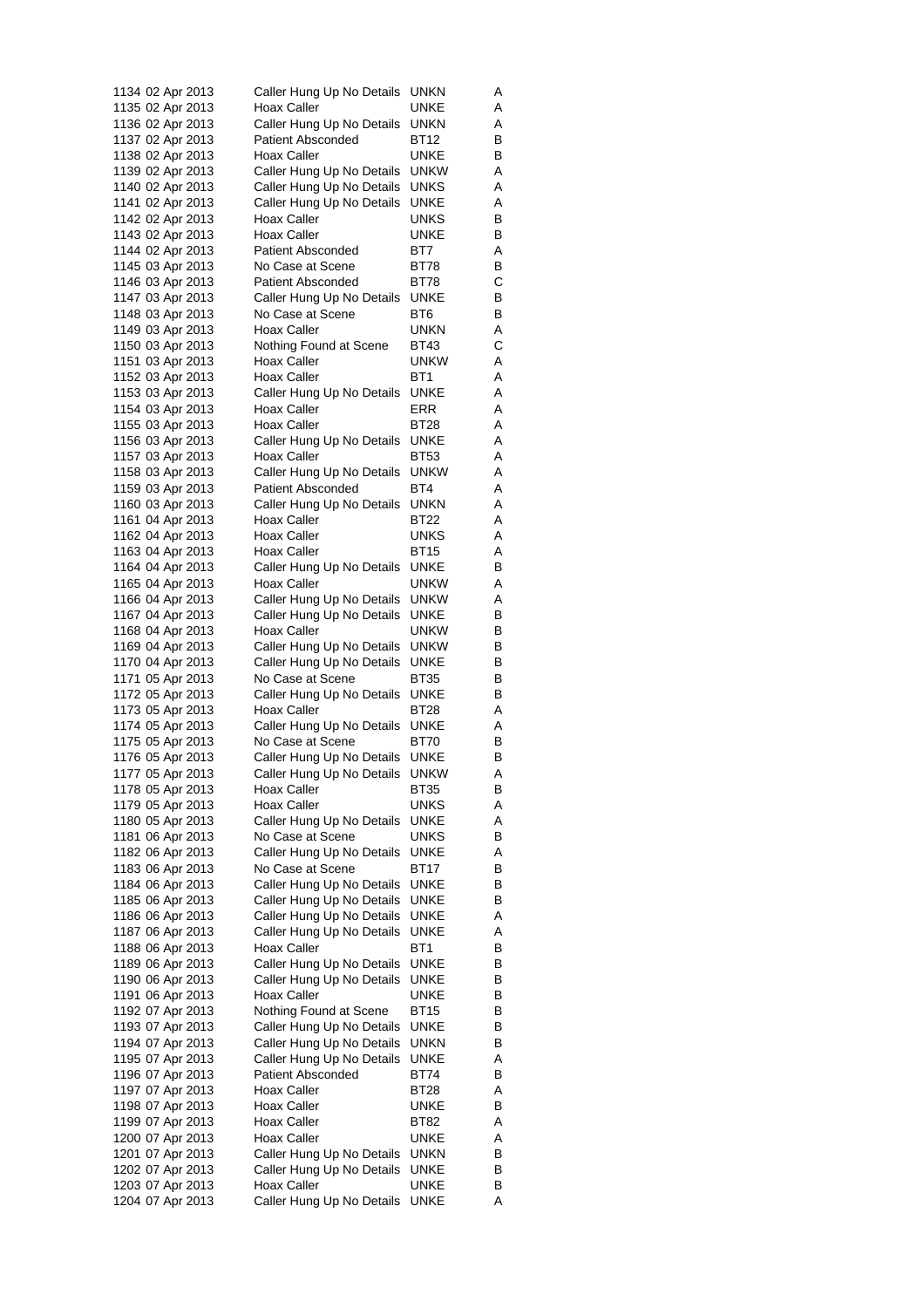|  | 1205 07 Apr 2013 | Caller Hung Up No Details | UNKE                | Α |
|--|------------------|---------------------------|---------------------|---|
|  | 1206 07 Apr 2013 | Caller Hung Up No Details | unkw                | В |
|  | 1207 07 Apr 2013 | <b>Patient Absconded</b>  | BT82                | Α |
|  | 1208 08 Apr 2013 | Caller Hung Up No Details | UNKE                | Α |
|  | 1209 08 Apr 2013 | Caller Hung Up No Details | BT82                | в |
|  | 1210 08 Apr 2013 | Caller Hung Up No Details | unkn                | в |
|  | 1211 08 Apr 2013 | Caller Hung Up No Details | UNKE                | Α |
|  | 1212 08 Apr 2013 | Hoax Caller               | BT60                | Α |
|  | 1213 08 Apr 2013 | Nothing Found at Scene    | BT41                | Α |
|  | 1214 08 Apr 2013 | Caller Hung Up No Details | UNKE                | В |
|  | 1215 08 Apr 2013 | Hoax Caller               | UNKE                | Α |
|  | 1216 08 Apr 2013 | <b>Patient Absconded</b>  | <b>BT23</b>         | в |
|  | 1217 08 Apr 2013 | Nothing Found at Scene    | BT52                | В |
|  | 1218 08 Apr 2013 | Caller Hung Up No Details | unkw                | Α |
|  | 1219 09 Apr 2013 | No Case at Scene          | BT10                | Α |
|  | 1220 09 Apr 2013 | Caller Hung Up No Details | UNKE                | Α |
|  | 1221 09 Apr 2013 | Hoax Caller               | BT37                | в |
|  | 1222 09 Apr 2013 | No Case at Scene          | BT56                | в |
|  | 1223 09 Apr 2013 | Hoax Caller               | UNKE                | В |
|  | 1224 09 Apr 2013 | Hoax Caller               | UNKE                | В |
|  | 1225 09 Apr 2013 | No Case at Scene          | BT45                | В |
|  | 1226 10 Apr 2013 | No Case at Scene          | BT1                 | В |
|  | 1227 10 Apr 2013 | Caller Hung Up No Details | <b>UNKW</b>         | Α |
|  | 1228 10 Apr 2013 | Hoax Caller               | BT16                | В |
|  | 1229 10 Apr 2013 | Hoax Caller               | UNKN                | Α |
|  | 1230 10 Apr 2013 | Caller Hung Up No Details | UNKE                | В |
|  |                  | Hoax Caller               | <b>BT23</b>         | В |
|  | 1231 10 Apr 2013 |                           |                     |   |
|  | 1232 10 Apr 2013 | Nothing Found at Scene    | BT13                | в |
|  | 1233 10 Apr 2013 | No Case at Scene          | BT13                | Α |
|  | 1234 10 Apr 2013 | Hoax Caller               | BT70                | в |
|  | 1235 10 Apr 2013 | Hoax Caller               | UNKS                | В |
|  | 1236 10 Apr 2013 | Nothing Found at Scene    | BT1                 | Α |
|  | 1237 10 Apr 2013 | Caller Hung Up No Details | unkw                | Α |
|  | 1238 10 Apr 2013 | Hoax Caller               | UNKE                | В |
|  | 1239 11 Apr 2013 | Nothing Found at Scene    | <b>BT23</b>         | С |
|  | 1240 11 Apr 2013 | Caller Hung Up No Details | UNKE                | Α |
|  | 1241 11 Apr 2013 | Caller Hung Up No Details | UNKE                | Α |
|  | 1242 11 Apr 2013 | Caller Hung Up No Details | UNKE                | Α |
|  | 1243 11 Apr 2013 | No Case at Scene          | BT2                 | Α |
|  | 1244 12 Apr 2013 | Hoax Caller               | BT28                | Α |
|  | 1245 12 Apr 2013 | Hoax Caller               | UNKE                | Α |
|  | 1246 12 Apr 2013 | Hoax Caller               | BT41                | в |
|  | 1247 12 Apr 2013 | Hoax Caller               | BT12                | Α |
|  | 1248 12 Apr 2013 | Hoax Caller               | BT48                | В |
|  | 1249 12 Apr 2013 | Hoax Caller               | UNKE                | Α |
|  | 1250 12 Apr 2013 | Caller Hung Up No Details | UNKN                | Α |
|  | 1251 12 Apr 2013 | Caller Hung Up No Details | <b>UNKN</b>         | Α |
|  | 1252 12 Apr 2013 | Hoax Caller               | <b>UNKN</b>         | Α |
|  | 1253 12 Apr 2013 | No Case at Scene          | BT41                | Α |
|  | 1254 12 Apr 2013 | Nothing Found at Scene    | BT51                | В |
|  | 1255 12 Apr 2013 | Hoax Caller               | UNKE                | Α |
|  | 1256 13 Apr 2013 | Caller Hung Up No Details | UNKE                | Α |
|  | 1257 13 Apr 2013 | Nothing Found at Scene    | <b>BT65</b>         | С |
|  | 1258 13 Apr 2013 | Caller Hung Up No Details | UNKE                | Α |
|  | 1259 13 Apr 2013 | No Case at Scene          | <b>BT51</b>         | Α |
|  | 1260 13 Apr 2013 | Hoax Caller               | <b>UNKW</b>         | В |
|  | 1261 13 Apr 2013 | Hoax Caller               | BT41                | Α |
|  | 1262 13 Apr 2013 | Caller Hung Up No Details | UNKE                | Α |
|  | 1263 13 Apr 2013 | Caller Hung Up No Details | UNKE                | В |
|  | 1264 13 Apr 2013 | Hoax Caller               | BT7                 | Α |
|  | 1265 13 Apr 2013 | Caller Hung Up No Details | UNKE                | Α |
|  | 1266 13 Apr 2013 | Caller Hung Up No Details | <b>UNKS</b>         | Α |
|  | 1267 13 Apr 2013 | No Case at Scene          | BT47                | Α |
|  | 1268 13 Apr 2013 | Hoax Caller               | BT37                | В |
|  | 1269 13 Apr 2013 | Caller Hung Up No Details | UNKE                | Α |
|  | 1270 13 Apr 2013 | Caller Hung Up No Details | UNKE                | Α |
|  | 1271 13 Apr 2013 | Nothing Found at Scene    | BT66                | В |
|  | 1272 13 Apr 2013 |                           | BT66                | Α |
|  | 1273 14 Apr 2013 | Caller Hung Up No Details | UNKE                | Α |
|  |                  | Caller Hung Up No Details |                     |   |
|  | 1274 14 Apr 2013 | Caller Hung Up No Details | unkn<br><b>BT70</b> | Α |
|  | 1275 14 Apr 2013 | No Case at Scene          |                     | С |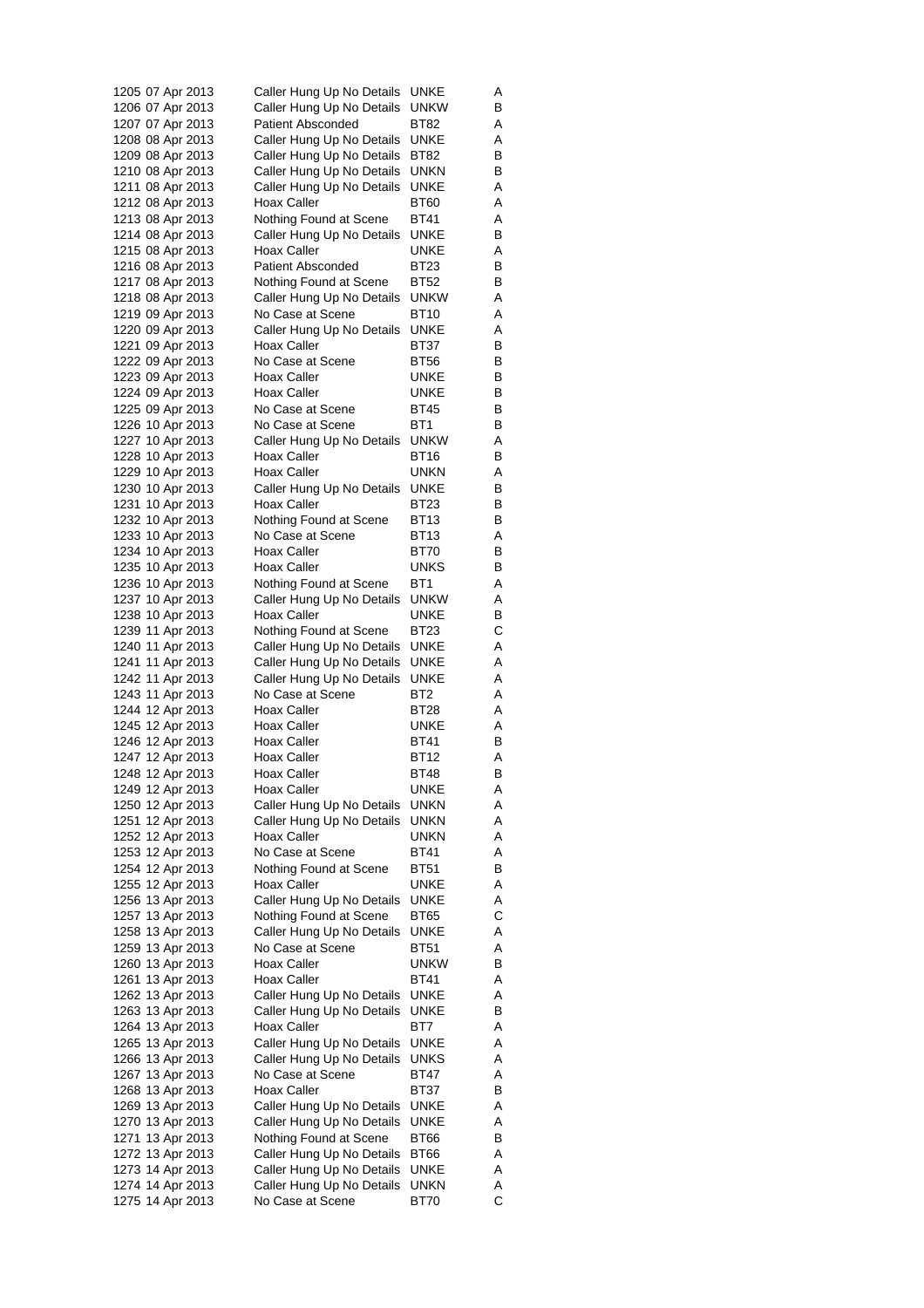| 1276 14 Apr 2013 |  | Caller Hung Up No Details | UNKE        | A |
|------------------|--|---------------------------|-------------|---|
| 1277 14 Apr 2013 |  | Caller Hung Up No Details | unkw        | Α |
| 1278 14 Apr 2013 |  | Caller Hung Up No Details | UNKE        | Α |
| 1279 14 Apr 2013 |  | No Case at Scene          | BT12        | В |
| 1280 14 Apr 2013 |  | Caller Hung Up No Details | unkn        | Α |
| 1281 14 Apr 2013 |  | Caller Hung Up No Details | UNKE        | Α |
|                  |  |                           |             |   |
| 1282 14 Apr 2013 |  | No Case at Scene          | BT17        | С |
| 1283 14 Apr 2013 |  | Hoax Caller               | UNKN        | в |
| 1284 14 Apr 2013 |  | Hoax Caller               | UNKE        | Α |
| 1285 14 Apr 2013 |  | No Case at Scene          | BT5         | Α |
| 1286 14 Apr 2013 |  | Caller Hung Up No Details | unkw        | В |
| 1287 14 Apr 2013 |  | No Case at Scene          | BT4         | Α |
| 1288 14 Apr 2013 |  | Caller Hung Up No Details | BT11        | В |
|                  |  |                           |             |   |
| 1289 14 Apr 2013 |  | Caller Hung Up No Details | unkw        | В |
| 1290 14 Apr 2013 |  | Caller Hung Up No Details | UNKS        | Α |
| 1291 14 Apr 2013 |  | Caller Hung Up No Details | UNKS        | Α |
| 1292 14 Apr 2013 |  | Caller Hung Up No Details | unkn        | В |
| 1293 14 Apr 2013 |  | Caller Hung Up No Details | UNKE        | в |
| 1294 14 Apr 2013 |  | Hoax Caller               | UNKN        | Α |
| 1295 14 Apr 2013 |  | Caller Hung Up No Details | UNKN        | Α |
|                  |  |                           |             |   |
| 1296 14 Apr 2013 |  | Caller Hung Up No Details | UNKE        | В |
| 1297 14 Apr 2013 |  | Caller Hung Up No Details | UNKE        | в |
| 1298 14 Apr 2013 |  | No Case at Scene          | BT80        | Α |
| 1299 15 Apr 2013 |  | Caller Hung Up No Details | UNKE        | В |
| 1300 15 Apr 2013 |  | Hoax Caller               | UNKE        | в |
| 1301 15 Apr 2013 |  | Nothing Found at Scene    | <b>BT82</b> | В |
| 1302 15 Apr 2013 |  | Caller Hung Up No Details | UNKS        | Α |
| 1303 15 Apr 2013 |  |                           | UNKE        | В |
|                  |  | Caller Hung Up No Details |             |   |
| 1304 15 Apr 2013 |  | Caller Hung Up No Details | UNKE        | Α |
| 1305 15 Apr 2013 |  | Caller Hung Up No Details | UNKE        | в |
| 1306 15 Apr 2013 |  | Hoax Caller               | BT42        | В |
| 1307 15 Apr 2013 |  | Caller Hung Up No Details | UNKE        | в |
| 1308 15 Apr 2013 |  | No Case at Scene          | BT11        | В |
| 1309 16 Apr 2013 |  | No Case at Scene          | BT30        | В |
| 1310 16 Apr 2013 |  | Hoax Caller               | UNKE        | в |
|                  |  |                           |             |   |
| 1311 16 Apr 2013 |  | Caller Hung Up No Details | UNKE        | Α |
| 1312 16 Apr 2013 |  | <b>Patient Absconded</b>  | BT30        | В |
| 1313 16 Apr 2013 |  | Caller Hung Up No Details | UNKE        | в |
| 1314 16 Apr 2013 |  | Hoax Caller               | BT15        | Α |
| 1315 16 Apr 2013 |  | Hoax Caller               | UNKE        | Α |
| 1316 16 Apr 2013 |  | Caller Hung Up No Details | <b>BT80</b> | Α |
| 1317 16 Apr 2013 |  | Hoax Caller               | <b>UNKS</b> | в |
| 1318 16 Apr 2013 |  | Hoax Caller               | UNKE        | Α |
|                  |  |                           |             |   |
| 1319 16 Apr 2013 |  | Hoax Caller               | UNKE        | Α |
| 1320 16 Apr 2013 |  | <b>Hoax Caller</b>        | UNKS        | в |
| 1321 16 Apr 2013 |  | Hoax Caller               | <b>BT35</b> | В |
| 1322 16 Apr 2013 |  | Hoax Caller               | BT35        | В |
| 1323 16 Apr 2013 |  | Caller Hung Up No Details | UNKE        | Α |
| 1324 16 Apr 2013 |  | Caller Hung Up No Details | UNKE        | Α |
| 1325 16 Apr 2013 |  | <b>Patient Absconded</b>  | BT14        | Α |
|                  |  |                           |             |   |
| 1326 17 Apr 2013 |  | <b>Patient Absconded</b>  | BT1         | С |
| 1327 17 Apr 2013 |  | Caller Hung Up No Details | UNKE        | в |
| 1328 17 Apr 2013 |  | <b>Patient Absconded</b>  | BT1         | В |
| 1329 17 Apr 2013 |  | No Case at Scene          | BT35        | В |
| 1330 17 Apr 2013 |  | <b>Patient Absconded</b>  | BT12        | С |
| 1331 17 Apr 2013 |  | Caller Hung Up No Details | UNKE        | Α |
| 1332 17 Apr 2013 |  | Caller Hung Up No Details | UNKS        | Α |
|                  |  |                           |             |   |
| 1333 17 Apr 2013 |  | Hoax Caller               | UNKE        | В |
| 1334 17 Apr 2013 |  | Hoax Caller               | UNKS        | В |
| 1335 17 Apr 2013 |  | No Case at Scene          | BT1         | в |
| 1336 17 Apr 2013 |  | Hoax Caller               | BT78        | Α |
| 1337 18 Apr 2013 |  | No Case at Scene          | BT12        | Α |
| 1338 18 Apr 2013 |  | Caller Hung Up No Details | UNKE        | Α |
| 1339 18 Apr 2013 |  | Nothing Found at Scene    | BT46        | В |
|                  |  |                           |             |   |
| 1340 18 Apr 2013 |  | Caller Hung Up No Details | unkn        | Α |
| 1341 18 Apr 2013 |  | Caller Hung Up No Details | UNKE        | Α |
| 1342 18 Apr 2013 |  | Caller Hung Up No Details | UNKE        | Α |
| 1343 18 Apr 2013 |  | Hoax Caller               | UNKE        | Α |
| 1344 18 Apr 2013 |  | Caller Hung Up No Details | UNKE        | в |
| 1345 18 Apr 2013 |  | No Case at Scene          | BT34        | в |
| 1346 19 Apr 2013 |  | Nothing Found at Scene    | BT7         | В |
|                  |  |                           |             |   |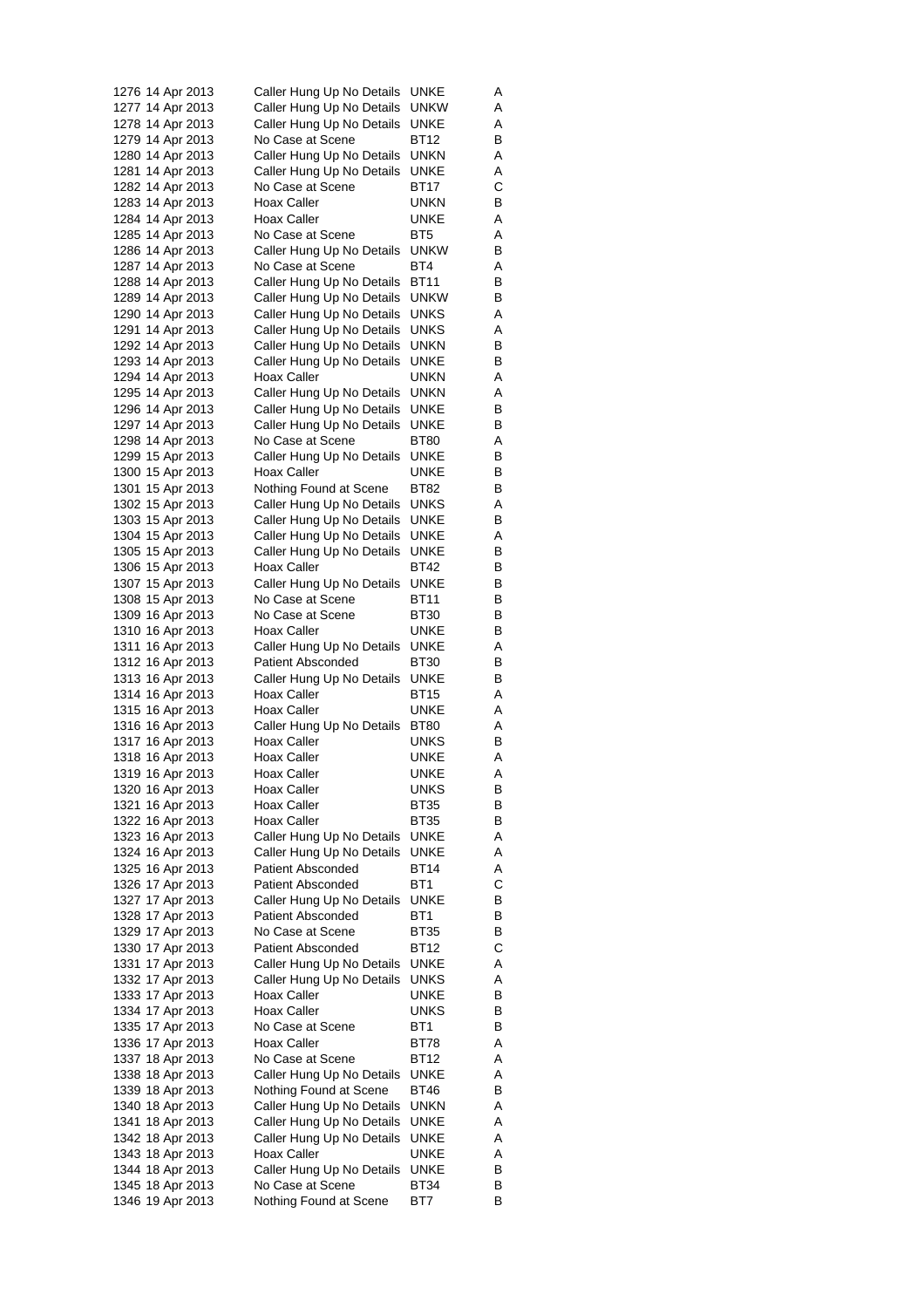|  | 1347 19 Apr 2013 | Caller Hung Up No Details | UNKE        | A |
|--|------------------|---------------------------|-------------|---|
|  | 1348 19 Apr 2013 | Caller Hung Up No Details | unkn        | Α |
|  | 1349 19 Apr 2013 | No Case at Scene          | BT39        | Α |
|  | 1350 19 Apr 2013 | <b>Patient Absconded</b>  | BT15        | В |
|  | 1351 19 Apr 2013 | Hoax Caller               | UNKE        | в |
|  | 1352 19 Apr 2013 | Nothing Found at Scene    | BT1         | С |
|  |                  |                           | <b>BT48</b> |   |
|  | 1353 19 Apr 2013 | Hoax Caller               |             | В |
|  | 1354 19 Apr 2013 | Caller Hung Up No Details | UNKE        | Α |
|  | 1355 19 Apr 2013 | Caller Hung Up No Details | UNKE        | Α |
|  | 1356 19 Apr 2013 | Nothing Found at Scene    | BT35        | В |
|  | 1357 19 Apr 2013 | Hoax Caller               | BT48        | Α |
|  | 1358 19 Apr 2013 | Caller Hung Up No Details | UNKE        | Α |
|  | 1359 19 Apr 2013 | Caller Hung Up No Details | BT47        | В |
|  | 1360 19 Apr 2013 | No Case at Scene          | BT12        | В |
|  | 1361 19 Apr 2013 | <b>Patient Absconded</b>  | <b>BT35</b> | Α |
|  |                  |                           |             | В |
|  | 1362 19 Apr 2013 | Caller Hung Up No Details | unkn        |   |
|  | 1363 20 Apr 2013 | Hoax Caller               | unkw        | В |
|  | 1364 20 Apr 2013 | Caller Hung Up No Details | unkn        | в |
|  | 1365 20 Apr 2013 | Caller Hung Up No Details | UNKE        | Α |
|  | 1366 20 Apr 2013 | Caller Hung Up No Details | unkn        | В |
|  | 1367 20 Apr 2013 | Nothing Found at Scene    | BT1         | В |
|  | 1368 20 Apr 2013 | Hoax Caller               | BT82        | Α |
|  | 1369 20 Apr 2013 | Caller Hung Up No Details | UNKS        | Α |
|  | 1370 20 Apr 2013 | Caller Hung Up No Details | unkn        | Α |
|  | 1371 20 Apr 2013 | Nothing Found at Scene    | <b>BT12</b> | Α |
|  |                  |                           |             |   |
|  | 1372 20 Apr 2013 | Caller Hung Up No Details | UNKE        | В |
|  | 1373 20 Apr 2013 | Hoax Caller               | UNKE        | В |
|  | 1374 20 Apr 2013 | Hoax Caller               | BT23        | Α |
|  | 1375 20 Apr 2013 | Caller Hung Up No Details | UNKE        | В |
|  | 1376 20 Apr 2013 | Hoax Caller               | UNKE        | в |
|  | 1377 20 Apr 2013 | Caller Hung Up No Details | UNKS        | В |
|  | 1378 20 Apr 2013 | Hoax Caller               | UNKS        | В |
|  | 1379 20 Apr 2013 | Hoax Caller               | BT14        | В |
|  | 1380 20 Apr 2013 | Hoax Caller               | BT11        | В |
|  | 1381 20 Apr 2013 | Caller Hung Up No Details | UNKE        | в |
|  |                  |                           |             |   |
|  | 1382 20 Apr 2013 | Nothing Found at Scene    | BT62        | Α |
|  | 1383 20 Apr 2013 | <b>Patient Absconded</b>  | BT62        | Α |
|  | 1384 20 Apr 2013 | <b>Patient Absconded</b>  | BT54        | в |
|  | 1385 20 Apr 2013 | Caller Hung Up No Details | UNKE        | Α |
|  | 1386 21 Apr 2013 | No Case at Scene          | BT1         | С |
|  | 1387 21 Apr 2013 | No Case at Scene          | BT40        | С |
|  | 1388 21 Apr 2013 | <b>Patient Absconded</b>  | BT66        | В |
|  | 1389 21 Apr 2013 | Nothing Found at Scene    | BT92        | в |
|  | 1390 21 Apr 2013 | Nothing Found at Scene    | BT70        | В |
|  | 1391 21 Apr 2013 | Caller Hung Up No Details | <b>UNKE</b> | Α |
|  |                  | No Case at Scene          |             | В |
|  | 1392 21 Apr 2013 |                           | BT52        |   |
|  | 1393 21 Apr 2013 | No Case at Scene          | BT41        | В |
|  | 1394 21 Apr 2013 | Caller Hung Up No Details | UNKE        | Α |
|  | 1395 21 Apr 2013 | Caller Hung Up No Details | <b>UNKS</b> | В |
|  | 1396 21 Apr 2013 | Caller Hung Up No Details | UNKS        | Α |
|  | 1397 21 Apr 2013 | No Case at Scene          | BT71        | Α |
|  | 1398 21 Apr 2013 | <b>Patient Absconded</b>  | BT13        | В |
|  | 1399 21 Apr 2013 | Caller Hung Up No Details | <b>UNKE</b> | В |
|  | 1400 21 Apr 2013 | Caller Hung Up No Details | UNKE        | Α |
|  | 1401 21 Apr 2013 | Caller Hung Up No Details | <b>UNKW</b> | Α |
|  |                  |                           |             |   |
|  | 1402 21 Apr 2013 | Caller Hung Up No Details | <b>UNKE</b> | Α |
|  | 1403 21 Apr 2013 | <b>Patient Absconded</b>  | BT30        | В |
|  | 1404 21 Apr 2013 | Hoax Caller               | UNKS        | В |
|  | 1405 21 Apr 2013 | Hoax Caller               | BT23        | В |
|  | 1406 21 Apr 2013 | Hoax Caller               | unkw        | Α |
|  | 1407 21 Apr 2013 | Caller Hung Up No Details | <b>UNKW</b> | Α |
|  | 1408 21 Apr 2013 | Caller Hung Up No Details | unkn        | В |
|  | 1409 21 Apr 2013 | Hoax Caller               | BT4         | В |
|  |                  |                           |             |   |
|  | 1410 21 Apr 2013 | No Case at Scene          | BT53        | В |
|  | 1411 21 Apr 2013 | Hoax Caller               | UNKE        | в |
|  | 1412 21 Apr 2013 | Hoax Caller               | unkw        | В |
|  | 1413 21 Apr 2013 | <b>Hoax Caller</b>        | BT48        | В |
|  | 1414 21 Apr 2013 | Hoax Caller               | BT78        | в |
|  | 1415 21 Apr 2013 | Caller Hung Up No Details | UNKE        | В |
|  | 1416 21 Apr 2013 | <b>Patient Absconded</b>  | BT1         | в |
|  | 1417 22 Apr 2013 | No Case at Scene          | BT7         | В |
|  |                  |                           |             |   |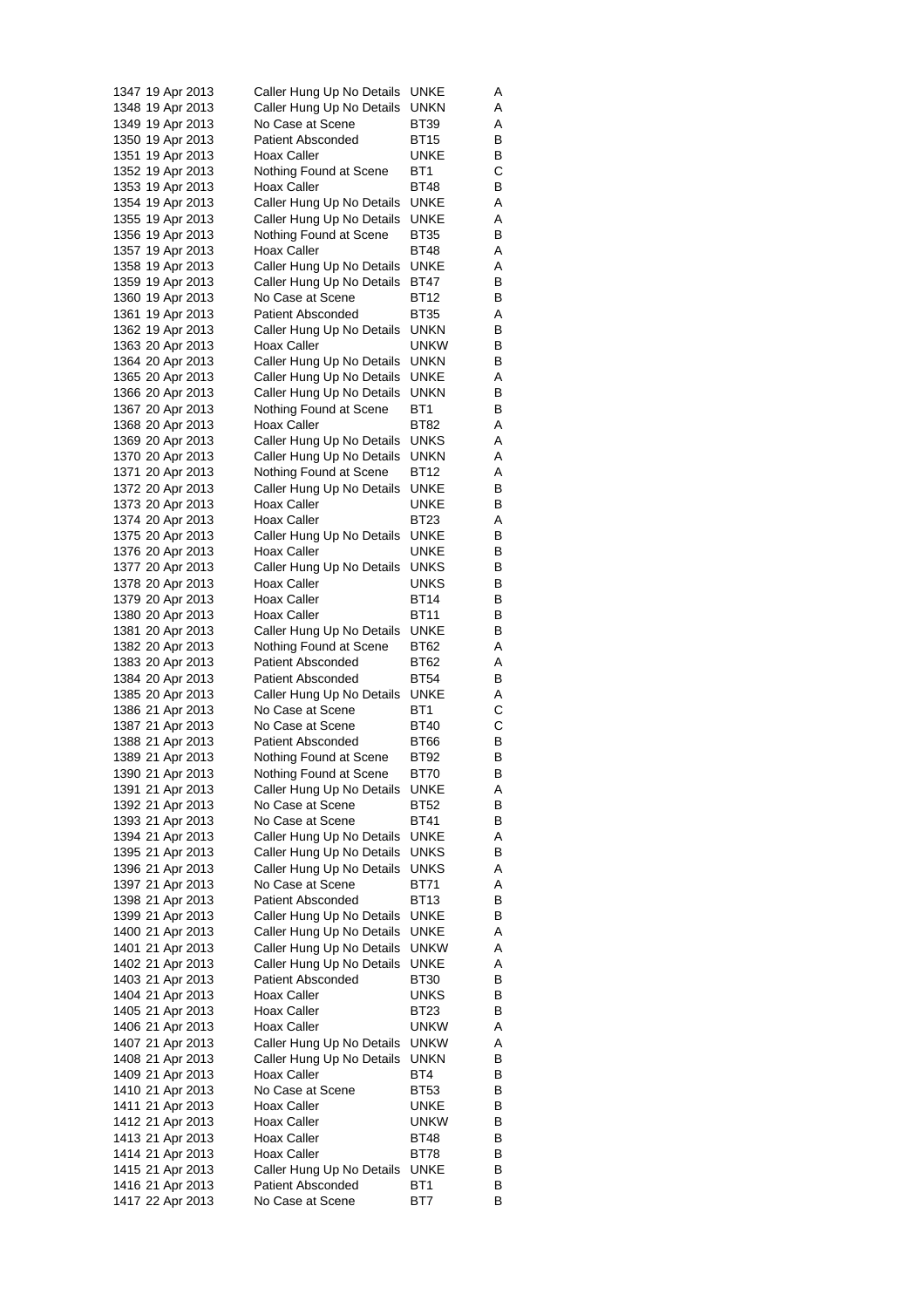| 1418 22 Apr 2013                     |  |                                      | Nothing Found at Scene                                 | BT94                | Α      |
|--------------------------------------|--|--------------------------------------|--------------------------------------------------------|---------------------|--------|
| 1419 22 Apr 2013                     |  |                                      | <b>Patient Absconded</b>                               | BT16                | Α      |
|                                      |  | 1420 22 Apr 2013                     | Hoax Caller                                            | UNKS                | В      |
|                                      |  | 1421 22 Apr 2013                     | Caller Hung Up No Details                              | UNKE                | В      |
|                                      |  | 1422 22 Apr 2013                     | Nothing Found at Scene                                 | BT23                | Α      |
| 1424 22 Apr 2013                     |  | 1423 22 Apr 2013                     | Caller Hung Up No Details<br>Caller Hung Up No Details | UNKE<br>BT41        | Α<br>Α |
| 1425 22 Apr 2013                     |  |                                      | Hoax Caller                                            | BT23                | В      |
| 1426 22 Apr 2013                     |  |                                      | No Case at Scene                                       | BT1                 | Α      |
| 1427 22 Apr 2013                     |  |                                      | Caller Hung Up No Details                              | UNKE                | В      |
|                                      |  | 1428 22 Apr 2013                     | Caller Hung Up No Details                              | UNKE                | Α      |
|                                      |  | 1429 22 Apr 2013                     | Caller Hung Up No Details                              | UNKE                | в      |
|                                      |  | 1430 23 Apr 2013                     | Nothing Found at Scene                                 | BT40                | В      |
| 1431 23 Apr 2013                     |  |                                      | Caller Hung Up No Details                              | UNKE                | В      |
| 1432 23 Apr 2013                     |  |                                      | Hoax Caller                                            | UNKS                | Α      |
|                                      |  | 1433 24 Apr 2013                     | Caller Hung Up No Details                              | unkn                | В      |
|                                      |  | 1434 24 Apr 2013                     | No Case at Scene                                       | BT41                | С      |
|                                      |  | 1435 24 Apr 2013<br>1436 24 Apr 2013 | No Case at Scene<br>Caller Hung Up No Details          | BT1<br>BT28         | Α      |
| 1437 24 Apr 2013                     |  |                                      | Caller Hung Up No Details                              | UNKN                | Α<br>Α |
| 1438 24 Apr 2013                     |  |                                      | No Case at Scene                                       | BT7                 | В      |
| 1439 25 Apr 2013                     |  |                                      | Caller Hung Up No Details                              | UNKE                | в      |
|                                      |  | 1440 25 Apr 2013                     | Caller Hung Up No Details                              | BT12                | В      |
|                                      |  | 1441 25 Apr 2013                     | Caller Hung Up No Details                              | unkn                | Α      |
| 1442 25 Apr 2013                     |  |                                      | Caller Hung Up No Details                              | UNKS                | Α      |
|                                      |  | 1443 25 Apr 2013                     | Hoax Caller                                            | UNKE                | в      |
| 1444 25 Apr 2013                     |  |                                      | Hoax Caller                                            | UNKE                | В      |
| 1445 25 Apr 2013                     |  |                                      | Hoax Caller                                            | unkw                | В      |
|                                      |  | 1446 25 Apr 2013                     | Hoax Caller                                            | UNKE                | В      |
| 1447 25 Apr 2013                     |  |                                      | No Case at Scene                                       | BT30<br>UNKE        | В      |
| 1448 25 Apr 2013                     |  | 1449 25 Apr 2013                     | Caller Hung Up No Details<br>No Case at Scene          | BT12                | В<br>в |
|                                      |  | 1450 26 Apr 2013                     | Hoax Caller                                            | unkw                | В      |
| 1451 26 Apr 2013                     |  |                                      | Nothing Found at Scene                                 | BT42                | В      |
| 1452 26 Apr 2013                     |  |                                      | Hoax Caller                                            | BT12                | в      |
| 1453 26 Apr 2013                     |  |                                      | <b>Patient Absconded</b>                               | BT15                | Α      |
|                                      |  | 1454 26 Apr 2013                     | <b>Patient Absconded</b>                               | BT62                | В      |
|                                      |  | 1455 26 Apr 2013                     | <b>Patient Absconded</b>                               | BT12                | С      |
|                                      |  | 1456 26 Apr 2013                     | Hoax Caller                                            | UNKE                | В      |
| 1457 26 Apr 2013                     |  |                                      | <b>Patient Absconded</b>                               | BT8                 | Α      |
| 1458 26 Apr 2013                     |  |                                      | Caller Hung Up No Details                              | UNKE                | Α      |
| 1459 26 Apr 2013                     |  |                                      | <b>Hoax Caller</b>                                     | UNKE<br><b>UNKS</b> | Α<br>В |
| 1460 26 Apr 2013<br>1461 26 Apr 2013 |  |                                      | Caller Hung Up No Details<br>No Case at Scene          | BT1                 | Α      |
| 1462 26 Apr 2013                     |  |                                      | <b>Hoax Caller</b>                                     | UNKS                | Α      |
|                                      |  | 1463 26 Apr 2013                     | <b>Patient Absconded</b>                               | BT47                | В      |
|                                      |  | 1464 27 Apr 2013                     | Caller Hung Up No Details                              | UNKE                | Α      |
|                                      |  | 1465 27 Apr 2013                     | Caller Hung Up No Details                              | UNKE                | Α      |
|                                      |  | 1466 27 Apr 2013                     | Hoax Caller                                            | UNKE                | В      |
|                                      |  | 1467 27 Apr 2013                     | Caller Hung Up No Details                              | <b>UNKE</b>         | Α      |
|                                      |  | 1468 27 Apr 2013                     | Caller Hung Up No Details                              | UNKE                | Α      |
|                                      |  | 1469 27 Apr 2013                     | Hoax Caller                                            | UNKE                | в      |
|                                      |  | 1470 27 Apr 2013                     | Hoax Caller                                            | BT12                | В      |
|                                      |  | 1471 27 Apr 2013<br>1472 27 Apr 2013 | <b>Patient Absconded</b><br>Hoax Caller                | BT66<br>UNKE        | Α<br>Α |
|                                      |  | 1473 27 Apr 2013                     | Hoax Caller                                            | BT1                 | Α      |
|                                      |  | 1474 27 Apr 2013                     | No Case at Scene                                       | BT74                | В      |
|                                      |  | 1475 27 Apr 2013                     | Caller Hung Up No Details                              | UNKE                | В      |
|                                      |  | 1476 27 Apr 2013                     | Caller Hung Up No Details                              | UNKE                | В      |
|                                      |  | 1477 27 Apr 2013                     | Caller Hung Up No Details                              | UNKE                | В      |
|                                      |  | 1478 27 Apr 2013                     | Caller Hung Up No Details                              | <b>UNKN</b>         | Α      |
|                                      |  | 1479 28 Apr 2013                     | Caller Hung Up No Details                              | <b>UNKN</b>         | в      |
|                                      |  | 1480 28 Apr 2013                     | Caller Hung Up No Details                              | UNKE                | В      |
|                                      |  | 1481 28 Apr 2013                     | Caller Hung Up No Details                              | UNKE                | Α      |
|                                      |  | 1482 28 Apr 2013                     | Caller Hung Up No Details                              | UNKE<br>UNKE        | В<br>В |
|                                      |  | 1483 28 Apr 2013<br>1484 28 Apr 2013 | Caller Hung Up No Details<br>No Case at Scene          | BT31                | В      |
|                                      |  | 1485 28 Apr 2013                     | Nothing Found at Scene                                 | BT60                | Α      |
|                                      |  | 1486 28 Apr 2013                     | Caller Hung Up No Details                              | <b>UNKN</b>         | Α      |
|                                      |  | 1487 28 Apr 2013                     | Caller Hung Up No Details                              | <b>UNKN</b>         | Α      |
|                                      |  | 1488 28 Apr 2013                     | Caller Hung Up No Details                              | <b>UNKE</b>         | Α      |
|                                      |  |                                      |                                                        |                     |        |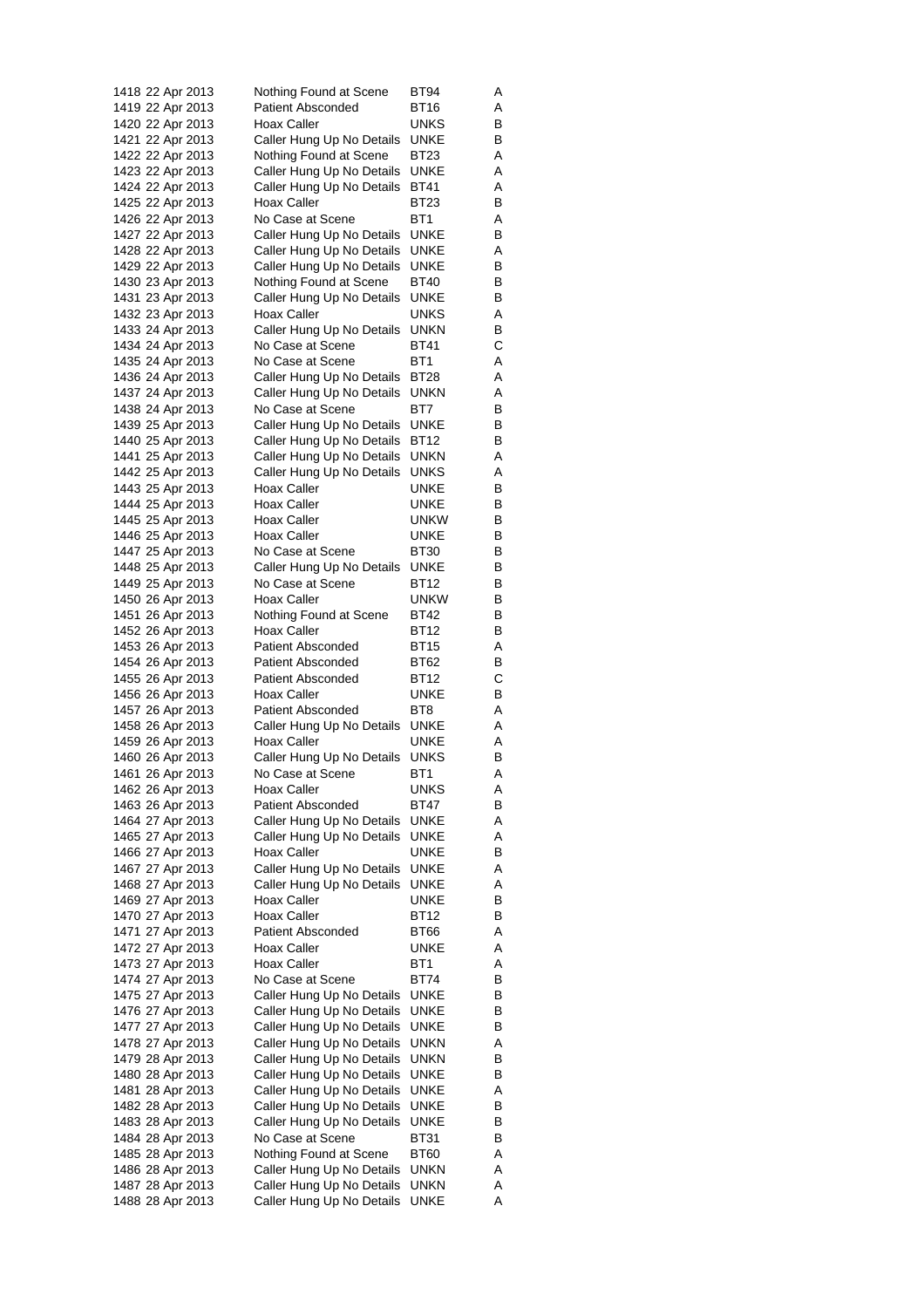| 1489 28 Apr 2013 | Caller Hung Up No Details | UNKE        | в |
|------------------|---------------------------|-------------|---|
| 1490 28 Apr 2013 | Caller Hung Up No Details | unkn        | Α |
|                  |                           |             |   |
| 1491 28 Apr 2013 | Caller Hung Up No Details | UNKE        | в |
| 1492 28 Apr 2013 | No Case at Scene          | BT34        | в |
| 1493 28 Apr 2013 | No Case at Scene          | BT7         | в |
| 1494 28 Apr 2013 | Caller Hung Up No Details | UNKE        | В |
| 1495 28 Apr 2013 | No Case at Scene          | BT15        | в |
| 1496 28 Apr 2013 | Hoax Caller               | UNKE        | В |
|                  |                           |             |   |
| 1497 28 Apr 2013 | Caller Hung Up No Details | <b>UNKS</b> | в |
| 1498 28 Apr 2013 | Hoax Caller               | BT47        | в |
| 1499 28 Apr 2013 | Caller Hung Up No Details | unkw        | в |
| 1500 28 Apr 2013 | Caller Hung Up No Details | unkw        | в |
| 1501 28 Apr 2013 | Caller Hung Up No Details | unkw        | в |
| 1502 28 Apr 2013 | Hoax Caller               | UNKW        | в |
|                  | <b>Patient Absconded</b>  |             | в |
| 1503 28 Apr 2013 |                           | UNKE        |   |
| 1504 28 Apr 2013 | Caller Hung Up No Details | UNKE        | A |
| 1505 28 Apr 2013 | Caller Hung Up No Details | unkn        | A |
| 1506 29 Apr 2013 | Caller Hung Up No Details | unkn        | Α |
| 1507 29 Apr 2013 | Caller Hung Up No Details | UNKS        | В |
| 1508 29 Apr 2013 | Nothing Found at Scene    | BT52        | в |
| 1509 29 Apr 2013 | Hoax Caller               | UNKN        | в |
|                  |                           |             |   |
| 1510 29 Apr 2013 | Hoax Caller               | UNKE        | в |
| 1511 29 Apr 2013 | Hoax Caller               | UNKE        | в |
| 1512 29 Apr 2013 | Caller Hung Up No Details | unkw        | A |
| 1513 29 Apr 2013 | Caller Hung Up No Details | unkw        | Α |
| 1514 29 Apr 2013 | No Case at Scene          | BT52        | С |
| 1515 30 Apr 2013 |                           | <b>UNKW</b> | Α |
|                  | Caller Hung Up No Details |             |   |
| 1516 30 Apr 2013 | Hoax Caller               | BT34        | Α |
| 1517 30 Apr 2013 | Hoax Caller               | UNKE        | в |
| 1518 30 Apr 2013 | No Case at Scene          | BT39        | A |
| 1519 30 Apr 2013 | No Case at Scene          | BT1         | в |
| 1520 30 Apr 2013 | Hoax Caller               | unkw        | Α |
| 1521 30 Apr 2013 | Hoax Caller               | unkw        | в |
| 1522 30 Apr 2013 | Nothing Found at Scene    | BT9         | A |
|                  |                           |             |   |
| 1523 30 Apr 2013 | Caller Hung Up No Details | UNKE        | Α |
| 1524 30 Apr 2013 | Caller Hung Up No Details | UNKE        | Α |
| 1525 30 Apr 2013 | Caller Hung Up No Details | unkw        | в |
| 1526 01 May 2013 | No Case at Scene          | BT63        | Α |
| 1527 01 May 2013 | Hoax Caller               | unkw        | в |
| 1528 01 May 2013 | Caller Hung Up No Details | <b>UNKE</b> | A |
| 1529 01 May 2013 | <b>Hoax Caller</b>        | <b>BT52</b> | A |
|                  |                           |             |   |
| 1530 01 May 2013 | Caller Hung Up No Details | UNKN        | Α |
| 1531 01 May 2013 | Caller Hung Up No Details | <b>UNKN</b> | в |
| 1532 01 May 2013 | Patient Absconded         | BT6         | В |
| 1533 01 May 2013 | Caller Hung Up No Details | UNKE        | A |
| 1534 01 May 2013 | Caller Hung Up No Details | unkw        | В |
| 1535 01 May 2013 | Hoax Caller               | <b>BT42</b> | В |
| 1536 02 May 2013 | Nothing Found at Scene    | BT79        | в |
|                  |                           |             |   |
| 1537 02 May 2013 | No Case at Scene          | BT37        | в |
| 1538 02 May 2013 | Hoax Caller               | BT47        | в |
| 1539 02 May 2013 | Hoax Caller               | <b>UNKE</b> | В |
| 1540 02 May 2013 | Caller Hung Up No Details | BT66        | В |
| 1541 02 May 2013 | Caller Hung Up No Details | UNKE        | Α |
| 1542 02 May 2013 | Caller Hung Up No Details | UNKE        | в |
| 1543 02 May 2013 | Caller Hung Up No Details | <b>UNKE</b> | В |
|                  |                           |             |   |
| 1544 02 May 2013 | Caller Hung Up No Details | unkw        | В |
| 1545 02 May 2013 | Hoax Caller               | BT42        | Α |
| 1546 02 May 2013 | Caller Hung Up No Details | UNKN        | в |
| 1547 02 May 2013 | No Case at Scene          | BT18        | С |
| 1548 03 May 2013 | Caller Hung Up No Details | <b>UNKW</b> | Α |
| 1549 03 May 2013 | Caller Hung Up No Details | BT20        | Α |
| 1550 03 May 2013 | Hoax Caller               | BT23        | В |
|                  |                           |             |   |
| 1551 03 May 2013 | Hoax Caller               | UNKS        | В |
| 1552 03 May 2013 | No Case at Scene          | BT1         | в |
| 1553 03 May 2013 | Hoax Caller               | UNKN        | Α |
| 1554 03 May 2013 | Caller Hung Up No Details | <b>UNKS</b> | Α |
| 1555 03 May 2013 | Caller Hung Up No Details | UNKE        | Α |
| 1556 03 May 2013 | Hoax Caller               | UNKS        | в |
|                  | Hoax Caller               | BT42        | Α |
| 1557 03 May 2013 |                           |             |   |
| 1558 03 May 2013 | Hoax Caller               | UNKS        | в |
| 1559 03 May 2013 | Hoax Caller               | UNKS        | В |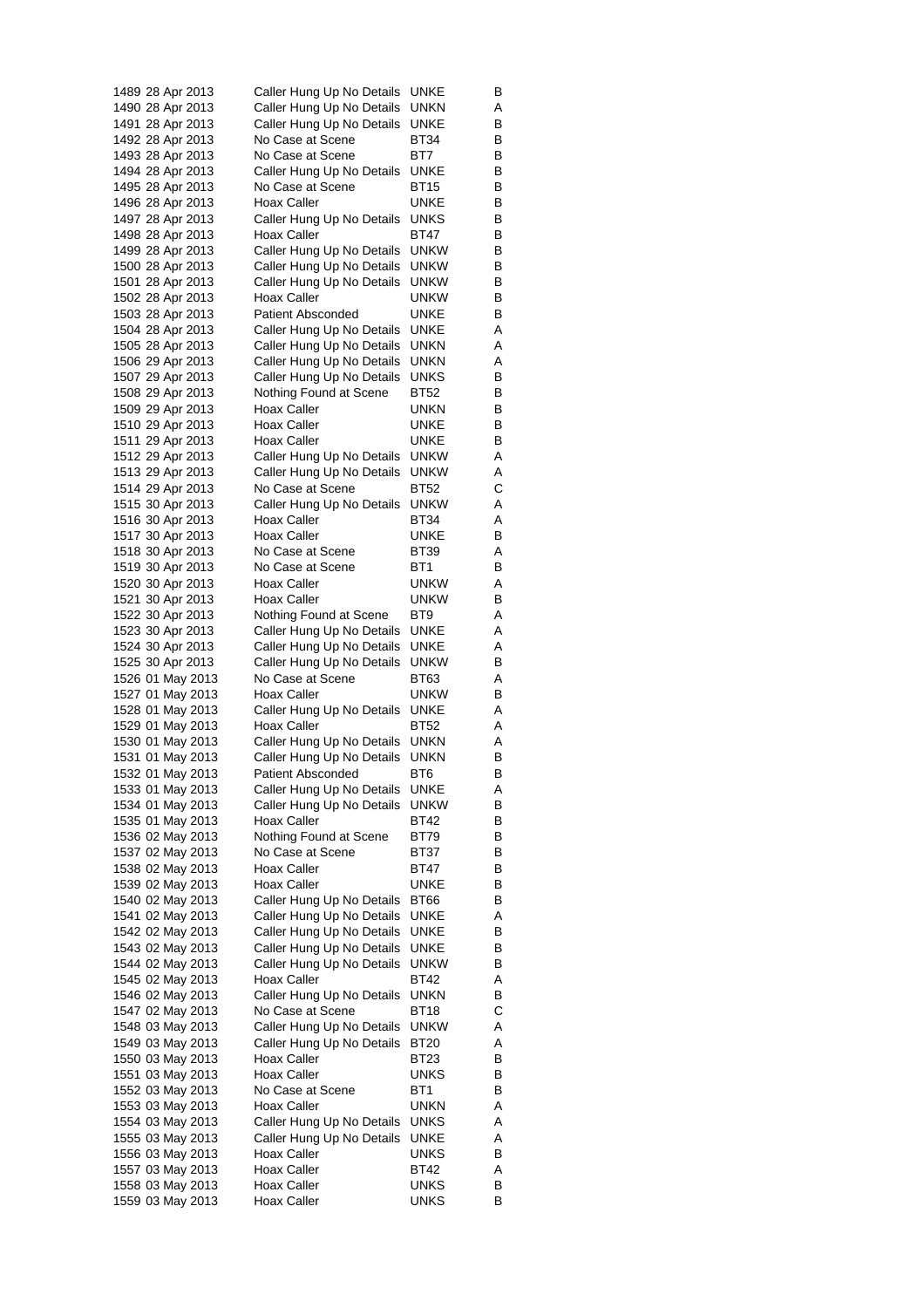| 1560 03 May 2013 |  | Hoax Caller               | unkw            | В |
|------------------|--|---------------------------|-----------------|---|
| 1561 03 May 2013 |  | Hoax Caller               | UNKS            | В |
| 1562 03 May 2013 |  | Hoax Caller               | BT11            | В |
| 1563 04 May 2013 |  | Caller Hung Up No Details | BT1             | Α |
| 1564 04 May 2013 |  | Hoax Caller               | UNKE            | в |
| 1565 04 May 2013 |  | Hoax Caller               | UNKE            | Α |
| 1566 04 May 2013 |  | Hoax Caller               | UNKE            | в |
|                  |  | Hoax Caller               |                 |   |
| 1567 04 May 2013 |  |                           | UNKE            | Α |
| 1568 04 May 2013 |  | Hoax Caller               | UNKE            | В |
| 1569 04 May 2013 |  | Hoax Caller               | unkw            | В |
| 1570 04 May 2013 |  | Hoax Caller               | BT11            | Α |
| 1571 04 May 2013 |  | Caller Hung Up No Details | UNKE            | Α |
| 1572 04 May 2013 |  | Hoax Caller               | UNKS            | В |
| 1573 04 May 2013 |  | Hoax Caller               | UNKE            | Α |
| 1574 04 May 2013 |  | Hoax Caller               | unkw            | Α |
| 1575 04 May 2013 |  | Hoax Caller               | unkw            | Α |
| 1576 04 May 2013 |  | Nothing Found at Scene    | BT47            | Α |
| 1577 04 May 2013 |  | Caller Hung Up No Details | UNKE            | Α |
| 1578 04 May 2013 |  | Caller Hung Up No Details | unkw            | В |
| 1579 05 May 2013 |  | Caller Hung Up No Details | UNKS            | Α |
| 1580 05 May 2013 |  | Nothing Found at Scene    | BT40            | В |
| 1581 05 May 2013 |  | Caller Hung Up No Details | BT7             | Α |
|                  |  |                           |                 |   |
| 1582 05 May 2013 |  | Caller Hung Up No Details | unkw            | Α |
| 1583 05 May 2013 |  | <b>Patient Absconded</b>  | BT9             | В |
| 1584 05 May 2013 |  | Nothing Found at Scene    | BT48            | в |
| 1585 05 May 2013 |  | Caller Hung Up No Details | UNKS            | в |
| 1586 05 May 2013 |  | Caller Hung Up No Details | BT <sub>3</sub> | Α |
| 1587 05 May 2013 |  | No Case at Scene          | BT15            | в |
| 1588 05 May 2013 |  | Caller Hung Up No Details | UNKE            | В |
| 1589 05 May 2013 |  | Nothing Found at Scene    | BT28            | С |
| 1590 05 May 2013 |  | Nothing Found at Scene    | BT36            | В |
| 1591 05 May 2013 |  | Caller Hung Up No Details | BT5             | в |
| 1592 05 May 2013 |  | Hoax Caller               | unkw            | в |
| 1593 05 May 2013 |  | <b>Patient Absconded</b>  | BT5             | В |
| 1594 05 May 2013 |  | No Case at Scene          | BT66            | Α |
| 1595 05 May 2013 |  | Hoax Caller               | UNKW            | В |
| 1596 05 May 2013 |  | Hoax Caller               | unkw            | в |
|                  |  | Hoax Caller               | <b>BT54</b>     |   |
| 1597 05 May 2013 |  |                           |                 | Α |
| 1598 05 May 2013 |  | Caller Hung Up No Details | UNKE            | Α |
| 1599 05 May 2013 |  | Caller Hung Up No Details | UNKE            | Α |
| 1600 05 May 2013 |  | Hoax Caller               | UNKE            | В |
| 1601 05 May 2013 |  | Hoax Caller               | <b>UNKE</b>     | Α |
| 1602 05 May 2013 |  | Hoax Caller               | unkn            | в |
| 1603 05 May 2013 |  | Caller Hung Up No Details | UNKS            | В |
| 1604 05 May 2013 |  | <b>Hoax Caller</b>        | <b>UNKE</b>     | в |
| 1605 05 May 2013 |  | No Case at Scene          | BT48            | Α |
| 1606 05 May 2013 |  | Hoax Caller               | UNKE            | Α |
| 1607 06 May 2013 |  | Nothing Found at Scene    | <b>BT11</b>     | В |
| 1608 06 May 2013 |  | Caller Hung Up No Details | UNKS            | В |
| 1609 06 May 2013 |  | Nothing Found at Scene    | BT67            | в |
| 1610 06 May 2013 |  | No Case at Scene          | BT1             | С |
| 1611 06 May 2013 |  | Hoax Caller               | BT1             | Α |
| 1612 06 May 2013 |  | Caller Hung Up No Details | UNKS            | В |
| 1613 06 May 2013 |  | Hoax Caller               | UNKE            | В |
|                  |  |                           |                 |   |
| 1614 06 May 2013 |  | Caller Hung Up No Details | <b>UNKS</b>     | в |
| 1615 06 May 2013 |  | Hoax Caller               | <b>UNKE</b>     | В |
| 1616 06 May 2013 |  | <b>Hoax Caller</b>        | UNKE            | Α |
| 1617 06 May 2013 |  | Hoax Caller               | <b>UNKS</b>     | Α |
| 1618 06 May 2013 |  | Caller Hung Up No Details | BT62            | В |
| 1619 06 May 2013 |  | Hoax Caller               | UNKE            | Α |
| 1620 06 May 2013 |  | Caller Hung Up No Details | UNKE            | В |
| 1621 06 May 2013 |  | Caller Hung Up No Details | unkw            | В |
| 1622 07 May 2013 |  | <b>Patient Absconded</b>  | BT1             | В |
| 1623 07 May 2013 |  | Caller Hung Up No Details | UNKE            | В |
| 1624 07 May 2013 |  | Nothing Found at Scene    | BT14            | в |
| 1625 07 May 2013 |  | Caller Hung Up No Details | <b>UNKS</b>     | Α |
| 1626 07 May 2013 |  | Hoax Caller               | BT36            | В |
| 1627 07 May 2013 |  | Hoax Caller               | <b>UNKN</b>     | в |
| 1628 07 May 2013 |  | Caller Hung Up No Details | UNKE            | Α |
| 1629 07 May 2013 |  | Hoax Caller               | UNKN            | Α |
| 1630 07 May 2013 |  | Hoax Caller               | BT82            | Α |
|                  |  |                           |                 |   |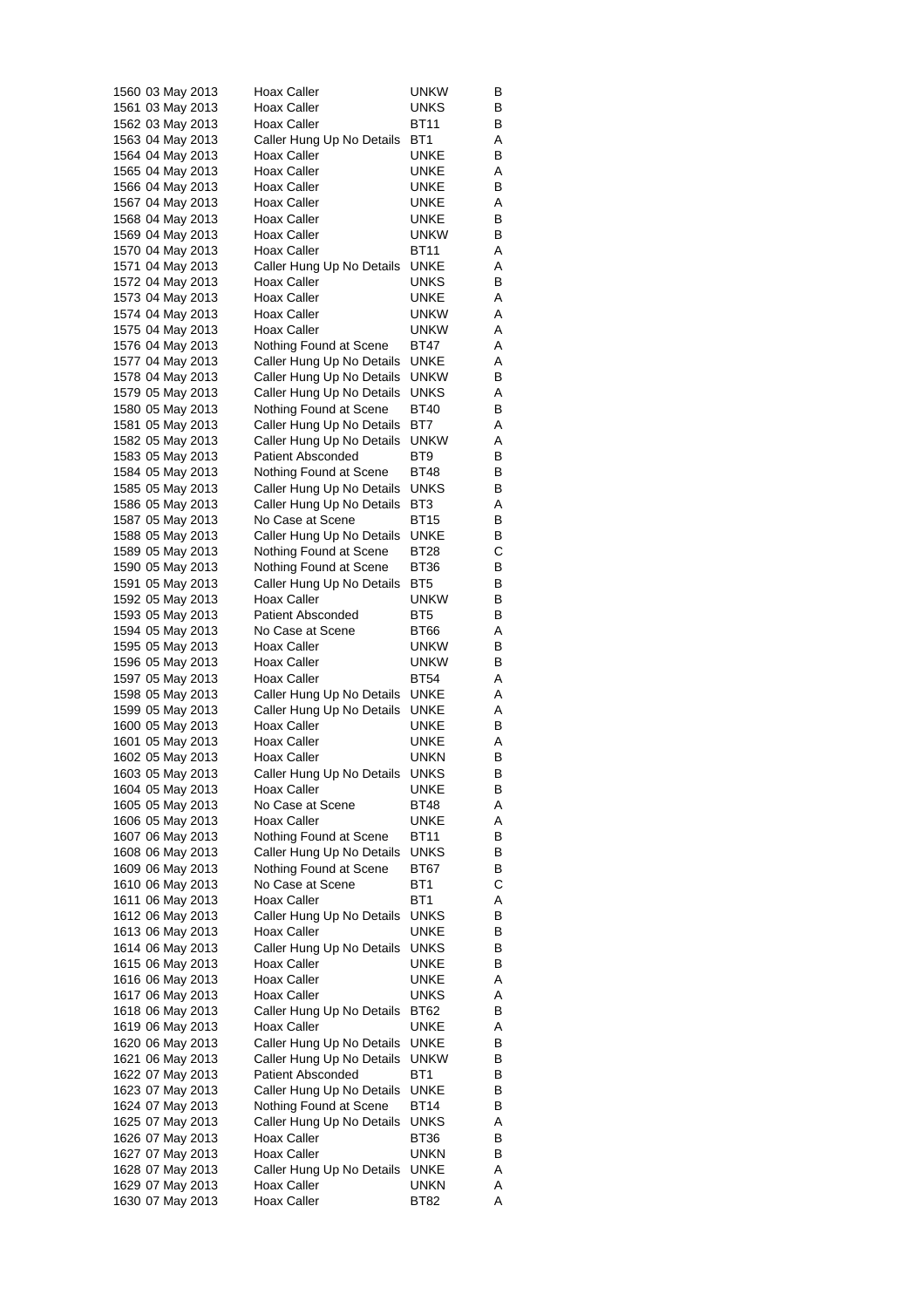| No Case at Scene<br>Α<br>BT65<br>Caller Hung Up No Details<br>UNKE<br>Α<br>Caller Hung Up No Details<br>UNKE<br>Α<br>No Case at Scene<br>BT62<br>Α<br>Nothing Found at Scene<br>BT48<br>в<br>UNKS<br>В<br>Caller Hung Up No Details<br>BT28<br>Α<br>Nothing Found at Scene<br>Hoax Caller<br>UNKS<br>в<br>Hoax Caller<br>UNKE<br>Α<br>Hoax Caller<br>UNKE<br>В<br>Hoax Caller<br>UNKE<br>в<br><b>UNKW</b><br>В<br>Caller Hung Up No Details<br>Hoax Caller<br>UNKE<br>Α<br>Caller Hung Up No Details<br>UNKE<br>Α<br>Caller Hung Up No Details<br>Α<br>UNKE<br>unkn<br>Caller Hung Up No Details<br>Α<br>Caller Hung Up No Details<br>UNKE<br>Α<br><b>Patient Absconded</b><br>BT20<br>Α<br>Hoax Caller<br>UNKE<br>В<br>Caller Hung Up No Details<br>UNKE<br>В<br>No Case at Scene<br>BT6<br>В<br>UNKN<br>В<br>Caller Hung Up No Details<br>Hoax Caller<br>BT8<br>Α |
|---------------------------------------------------------------------------------------------------------------------------------------------------------------------------------------------------------------------------------------------------------------------------------------------------------------------------------------------------------------------------------------------------------------------------------------------------------------------------------------------------------------------------------------------------------------------------------------------------------------------------------------------------------------------------------------------------------------------------------------------------------------------------------------------------------------------------------------------------------------------|
|                                                                                                                                                                                                                                                                                                                                                                                                                                                                                                                                                                                                                                                                                                                                                                                                                                                                     |
|                                                                                                                                                                                                                                                                                                                                                                                                                                                                                                                                                                                                                                                                                                                                                                                                                                                                     |
|                                                                                                                                                                                                                                                                                                                                                                                                                                                                                                                                                                                                                                                                                                                                                                                                                                                                     |
|                                                                                                                                                                                                                                                                                                                                                                                                                                                                                                                                                                                                                                                                                                                                                                                                                                                                     |
|                                                                                                                                                                                                                                                                                                                                                                                                                                                                                                                                                                                                                                                                                                                                                                                                                                                                     |
|                                                                                                                                                                                                                                                                                                                                                                                                                                                                                                                                                                                                                                                                                                                                                                                                                                                                     |
|                                                                                                                                                                                                                                                                                                                                                                                                                                                                                                                                                                                                                                                                                                                                                                                                                                                                     |
|                                                                                                                                                                                                                                                                                                                                                                                                                                                                                                                                                                                                                                                                                                                                                                                                                                                                     |
|                                                                                                                                                                                                                                                                                                                                                                                                                                                                                                                                                                                                                                                                                                                                                                                                                                                                     |
|                                                                                                                                                                                                                                                                                                                                                                                                                                                                                                                                                                                                                                                                                                                                                                                                                                                                     |
|                                                                                                                                                                                                                                                                                                                                                                                                                                                                                                                                                                                                                                                                                                                                                                                                                                                                     |
|                                                                                                                                                                                                                                                                                                                                                                                                                                                                                                                                                                                                                                                                                                                                                                                                                                                                     |
|                                                                                                                                                                                                                                                                                                                                                                                                                                                                                                                                                                                                                                                                                                                                                                                                                                                                     |
|                                                                                                                                                                                                                                                                                                                                                                                                                                                                                                                                                                                                                                                                                                                                                                                                                                                                     |
|                                                                                                                                                                                                                                                                                                                                                                                                                                                                                                                                                                                                                                                                                                                                                                                                                                                                     |
|                                                                                                                                                                                                                                                                                                                                                                                                                                                                                                                                                                                                                                                                                                                                                                                                                                                                     |
|                                                                                                                                                                                                                                                                                                                                                                                                                                                                                                                                                                                                                                                                                                                                                                                                                                                                     |
|                                                                                                                                                                                                                                                                                                                                                                                                                                                                                                                                                                                                                                                                                                                                                                                                                                                                     |
|                                                                                                                                                                                                                                                                                                                                                                                                                                                                                                                                                                                                                                                                                                                                                                                                                                                                     |
|                                                                                                                                                                                                                                                                                                                                                                                                                                                                                                                                                                                                                                                                                                                                                                                                                                                                     |
|                                                                                                                                                                                                                                                                                                                                                                                                                                                                                                                                                                                                                                                                                                                                                                                                                                                                     |
|                                                                                                                                                                                                                                                                                                                                                                                                                                                                                                                                                                                                                                                                                                                                                                                                                                                                     |
| Hoax Caller<br>unkw<br>Α                                                                                                                                                                                                                                                                                                                                                                                                                                                                                                                                                                                                                                                                                                                                                                                                                                            |
| Hoax Caller<br>Α<br>BT17                                                                                                                                                                                                                                                                                                                                                                                                                                                                                                                                                                                                                                                                                                                                                                                                                                            |
| Hoax Caller<br>UNKE<br>в                                                                                                                                                                                                                                                                                                                                                                                                                                                                                                                                                                                                                                                                                                                                                                                                                                            |
| Hoax Caller<br>UNKS<br>В                                                                                                                                                                                                                                                                                                                                                                                                                                                                                                                                                                                                                                                                                                                                                                                                                                            |
| Nothing Found at Scene<br>BT35<br>В                                                                                                                                                                                                                                                                                                                                                                                                                                                                                                                                                                                                                                                                                                                                                                                                                                 |
| Nothing Found at Scene<br>Α<br>BT47<br>UNKE<br>Α                                                                                                                                                                                                                                                                                                                                                                                                                                                                                                                                                                                                                                                                                                                                                                                                                    |
| Caller Hung Up No Details<br><b>Patient Absconded</b><br>BT7<br>С                                                                                                                                                                                                                                                                                                                                                                                                                                                                                                                                                                                                                                                                                                                                                                                                   |
| Hoax Caller<br><b>BT20</b><br>В                                                                                                                                                                                                                                                                                                                                                                                                                                                                                                                                                                                                                                                                                                                                                                                                                                     |
| Caller Hung Up No Details<br>UNKE<br>В                                                                                                                                                                                                                                                                                                                                                                                                                                                                                                                                                                                                                                                                                                                                                                                                                              |
| UNKE<br>Α<br>Caller Hung Up No Details                                                                                                                                                                                                                                                                                                                                                                                                                                                                                                                                                                                                                                                                                                                                                                                                                              |
| Hoax Caller<br>BT10<br>Α                                                                                                                                                                                                                                                                                                                                                                                                                                                                                                                                                                                                                                                                                                                                                                                                                                            |
| Hoax Caller<br>UNKE<br>Α                                                                                                                                                                                                                                                                                                                                                                                                                                                                                                                                                                                                                                                                                                                                                                                                                                            |
| Hoax Caller<br>unkw<br>Α                                                                                                                                                                                                                                                                                                                                                                                                                                                                                                                                                                                                                                                                                                                                                                                                                                            |
| Hoax Caller<br>BT32<br>в                                                                                                                                                                                                                                                                                                                                                                                                                                                                                                                                                                                                                                                                                                                                                                                                                                            |
| Hoax Caller<br>UNKN<br>Α                                                                                                                                                                                                                                                                                                                                                                                                                                                                                                                                                                                                                                                                                                                                                                                                                                            |
| Caller Hung Up No Details<br>UNKN<br>Α                                                                                                                                                                                                                                                                                                                                                                                                                                                                                                                                                                                                                                                                                                                                                                                                                              |
| UNKE<br>Caller Hung Up No Details<br>В                                                                                                                                                                                                                                                                                                                                                                                                                                                                                                                                                                                                                                                                                                                                                                                                                              |
| Caller Hung Up No Details<br>UNKE<br>Α                                                                                                                                                                                                                                                                                                                                                                                                                                                                                                                                                                                                                                                                                                                                                                                                                              |
| <b>UNKW</b><br>Caller Hung Up No Details<br>В                                                                                                                                                                                                                                                                                                                                                                                                                                                                                                                                                                                                                                                                                                                                                                                                                       |
| Hoax Caller<br>UNKE<br>A                                                                                                                                                                                                                                                                                                                                                                                                                                                                                                                                                                                                                                                                                                                                                                                                                                            |
| В<br>Caller Hung Up No Details<br>UNKE                                                                                                                                                                                                                                                                                                                                                                                                                                                                                                                                                                                                                                                                                                                                                                                                                              |
| Hoax Caller<br>UNKE<br>Α                                                                                                                                                                                                                                                                                                                                                                                                                                                                                                                                                                                                                                                                                                                                                                                                                                            |
| Caller Hung Up No Details<br>UNKE<br>Α                                                                                                                                                                                                                                                                                                                                                                                                                                                                                                                                                                                                                                                                                                                                                                                                                              |
| Hoax Caller<br>BT33<br>в<br><b>UNKE</b><br>Α                                                                                                                                                                                                                                                                                                                                                                                                                                                                                                                                                                                                                                                                                                                                                                                                                        |
| Caller Hung Up No Details<br>UNKE<br>Α                                                                                                                                                                                                                                                                                                                                                                                                                                                                                                                                                                                                                                                                                                                                                                                                                              |
| Caller Hung Up No Details                                                                                                                                                                                                                                                                                                                                                                                                                                                                                                                                                                                                                                                                                                                                                                                                                                           |
|                                                                                                                                                                                                                                                                                                                                                                                                                                                                                                                                                                                                                                                                                                                                                                                                                                                                     |
| <b>Patient Absconded</b><br>BT93<br>Α                                                                                                                                                                                                                                                                                                                                                                                                                                                                                                                                                                                                                                                                                                                                                                                                                               |
| <b>UNKE</b><br>Α<br>Hoax Caller                                                                                                                                                                                                                                                                                                                                                                                                                                                                                                                                                                                                                                                                                                                                                                                                                                     |
| Caller Hung Up No Details<br><b>UNKS</b><br>В                                                                                                                                                                                                                                                                                                                                                                                                                                                                                                                                                                                                                                                                                                                                                                                                                       |
| No Case at Scene<br>BT4<br>в                                                                                                                                                                                                                                                                                                                                                                                                                                                                                                                                                                                                                                                                                                                                                                                                                                        |
| Hoax Caller<br>UNKE<br>Α                                                                                                                                                                                                                                                                                                                                                                                                                                                                                                                                                                                                                                                                                                                                                                                                                                            |
| UNKE<br>Α<br>Caller Hung Up No Details                                                                                                                                                                                                                                                                                                                                                                                                                                                                                                                                                                                                                                                                                                                                                                                                                              |
| No Case at Scene<br>BT81<br>Α<br>Α                                                                                                                                                                                                                                                                                                                                                                                                                                                                                                                                                                                                                                                                                                                                                                                                                                  |
| Caller Hung Up No Details<br>UNKE<br>Α<br>UNKE                                                                                                                                                                                                                                                                                                                                                                                                                                                                                                                                                                                                                                                                                                                                                                                                                      |
| Caller Hung Up No Details<br>Α<br>Nothing Found at Scene<br>BT34                                                                                                                                                                                                                                                                                                                                                                                                                                                                                                                                                                                                                                                                                                                                                                                                    |
| Caller Hung Up No Details<br>UNKE<br>Α                                                                                                                                                                                                                                                                                                                                                                                                                                                                                                                                                                                                                                                                                                                                                                                                                              |
| Nothing Found at Scene<br>В<br>BT57                                                                                                                                                                                                                                                                                                                                                                                                                                                                                                                                                                                                                                                                                                                                                                                                                                 |
| Nothing Found at Scene<br>BT41<br>Α                                                                                                                                                                                                                                                                                                                                                                                                                                                                                                                                                                                                                                                                                                                                                                                                                                 |
| <b>Patient Absconded</b><br>BT <sub>2</sub><br>в                                                                                                                                                                                                                                                                                                                                                                                                                                                                                                                                                                                                                                                                                                                                                                                                                    |
| В<br>Caller Hung Up No Details<br>UNKN                                                                                                                                                                                                                                                                                                                                                                                                                                                                                                                                                                                                                                                                                                                                                                                                                              |
| Caller Hung Up No Details<br>Α<br>UNKE                                                                                                                                                                                                                                                                                                                                                                                                                                                                                                                                                                                                                                                                                                                                                                                                                              |
| Hoax Caller<br><b>UNKS</b><br>В                                                                                                                                                                                                                                                                                                                                                                                                                                                                                                                                                                                                                                                                                                                                                                                                                                     |
| Hoax Caller<br><b>UNKS</b><br>Α                                                                                                                                                                                                                                                                                                                                                                                                                                                                                                                                                                                                                                                                                                                                                                                                                                     |
| Caller Hung Up No Details<br>UNKE<br>в<br>Caller Hung Up No Details<br>unkn<br>Α                                                                                                                                                                                                                                                                                                                                                                                                                                                                                                                                                                                                                                                                                                                                                                                    |
|                                                                                                                                                                                                                                                                                                                                                                                                                                                                                                                                                                                                                                                                                                                                                                                                                                                                     |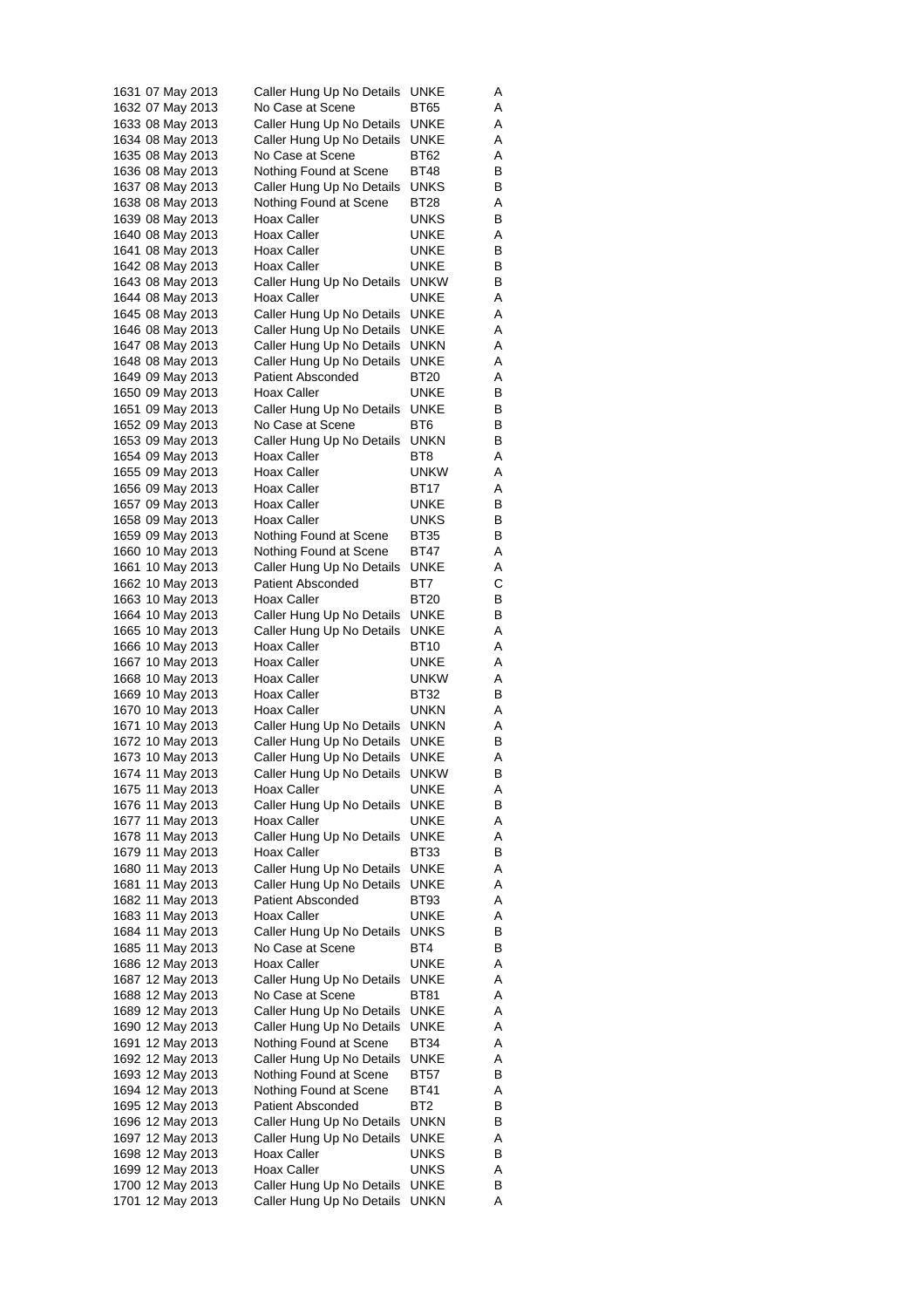| 1702 12 May 2013 | Caller Hung Up No Details | UNKE        | Α |
|------------------|---------------------------|-------------|---|
| 1703 12 May 2013 | Hoax Caller               | BT79        | в |
| 1704 12 May 2013 | Caller Hung Up No Details | UNKE        | Α |
| 1705 13 May 2013 | Caller Hung Up No Details | <b>UNKW</b> | В |
| 1706 13 May 2013 | Caller Hung Up No Details | UNKE        | Α |
| 1707 13 May 2013 | Caller Hung Up No Details | UNKE        | Α |
| 1708 13 May 2013 | Hoax Caller               | BT30        | В |
| 1709 13 May 2013 | Hoax Caller               | UNKE        | Α |
| 1710 13 May 2013 | Caller Hung Up No Details | UNKE        | Α |
| 1711 13 May 2013 | Caller Hung Up No Details | UNKE        | Α |
| 1712 14 May 2013 | Caller Hung Up No Details | UNKE        | В |
| 1713 14 May 2013 | No Case at Scene          | <b>BT65</b> | В |
| 1714 14 May 2013 | Hoax Caller               | UNKE        | В |
| 1715 14 May 2013 | Hoax Caller               | <b>BT35</b> | С |
|                  | Hoax Caller               |             | В |
| 1716 14 May 2013 |                           | unkw        |   |
| 1717 14 May 2013 | Hoax Caller               | UNKN        | в |
| 1718 14 May 2013 | Caller Hung Up No Details | <b>UNKW</b> | Α |
| 1719 14 May 2013 | Hoax Caller               | UNKE        | Α |
| 1720 14 May 2013 | Hoax Caller               | UNKE        | В |
| 1721 14 May 2013 | <b>Patient Absconded</b>  | BT17        | С |
| 1722 15 May 2013 | No Case at Scene          | <b>BT47</b> | Α |
| 1723 15 May 2013 | Caller Hung Up No Details | UNKE        | Α |
| 1724 15 May 2013 | No Case at Scene          | BT2         | С |
| 1725 15 May 2013 | Hoax Caller               | UNKS        | Α |
| 1726 15 May 2013 | Hoax Caller               | UNKE        | Α |
| 1727 15 May 2013 | Hoax Caller               | UNKS        | Α |
| 1728 15 May 2013 | Nothing Found at Scene    | BT14        | С |
| 1729 15 May 2013 | No Case at Scene          | BT26        | В |
| 1730 15 May 2013 | Hoax Caller               | BT7         | Α |
| 1731 16 May 2013 | <b>Patient Absconded</b>  | BT33        | Α |
| 1732 16 May 2013 | Caller Hung Up No Details | UNKE        | Α |
| 1733 16 May 2013 | No Case at Scene          | BT15        | в |
| 1734 16 May 2013 | Hoax Caller               | UNKE        | Α |
| 1735 16 May 2013 | Hoax Caller               | BT32        | Α |
| 1736 16 May 2013 | Hoax Caller               | BT32        | Α |
| 1737 16 May 2013 | Hoax Caller               | UNKE        | В |
|                  | Hoax Caller               | unkw        | В |
| 1738 16 May 2013 |                           |             |   |
| 1739 16 May 2013 | Caller Hung Up No Details | <b>UNKW</b> | В |
| 1740 16 May 2013 | Caller Hung Up No Details | UNKS        | В |
| 1741 16 May 2013 | Hoax Caller               | UNKW        | В |
| 1742 16 May 2013 | Caller Hung Up No Details | <b>UNKE</b> | В |
| 1743 17 May 2013 | No Case at Scene          | BT61        | Α |
| 1744 17 May 2013 | Hoax Caller               | unkw        | В |
| 1745 17 May 2013 | Hoax Caller               | BT47        | В |
| 1746 17 May 2013 | <b>Hoax Caller</b>        | <b>UNKE</b> | в |
| 1747 17 May 2013 | Hoax Caller               | BT62        | В |
| 1748 17 May 2013 | No Case at Scene          | BT14        | В |
| 1749 17 May 2013 | Hoax Caller               | BT47        | Α |
| 1750 17 May 2013 | Caller Hung Up No Details | UNKE        | Α |
| 1751 17 May 2013 | Hoax Caller               | <b>UNKE</b> | В |
| 1752 17 May 2013 | Caller Hung Up No Details | <b>UNKW</b> | В |
| 1753 17 May 2013 | Hoax Caller               | <b>UNKE</b> | В |
| 1754 17 May 2013 | Caller Hung Up No Details | UNKN        | В |
| 1755 18 May 2013 | Nothing Found at Scene    | BT30        | в |
| 1756 18 May 2013 | No Case at Scene          | BT12        | Α |
| 1757 18 May 2013 | No Case at Scene          | BT7         | В |
| 1758 18 May 2013 | Hoax Caller               | UNKE        | В |
| 1759 18 May 2013 | Hoax Caller               | UNKE        | В |
| 1760 18 May 2013 | Caller Hung Up No Details | UNKE        | Α |
| 1761 18 May 2013 | Hoax Caller               | UNKE        | в |
| 1762 18 May 2013 | Hoax Caller               | BT30        | В |
| 1763 18 May 2013 | No Case at Scene          | BT79        | в |
| 1764 18 May 2013 | Patient Absconded         | BT27        | В |
| 1765 18 May 2013 | No Case at Scene          | BT71        | Α |
| 1766 18 May 2013 | Hoax Caller               | <b>UNKE</b> | в |
| 1767 18 May 2013 | Hoax Caller               | BT42        | В |
| 1768 18 May 2013 |                           | <b>UNKW</b> | в |
|                  | Caller Hung Up No Details |             |   |
| 1769 18 May 2013 | Hoax Caller               | <b>UNKN</b> | В |
| 1770 18 May 2013 | Caller Hung Up No Details | UNKE        | В |
| 1771 18 May 2013 | <b>Patient Absconded</b>  | BT22        | в |
| 1772 18 May 2013 | Nothing Found at Scene    | BT44        | С |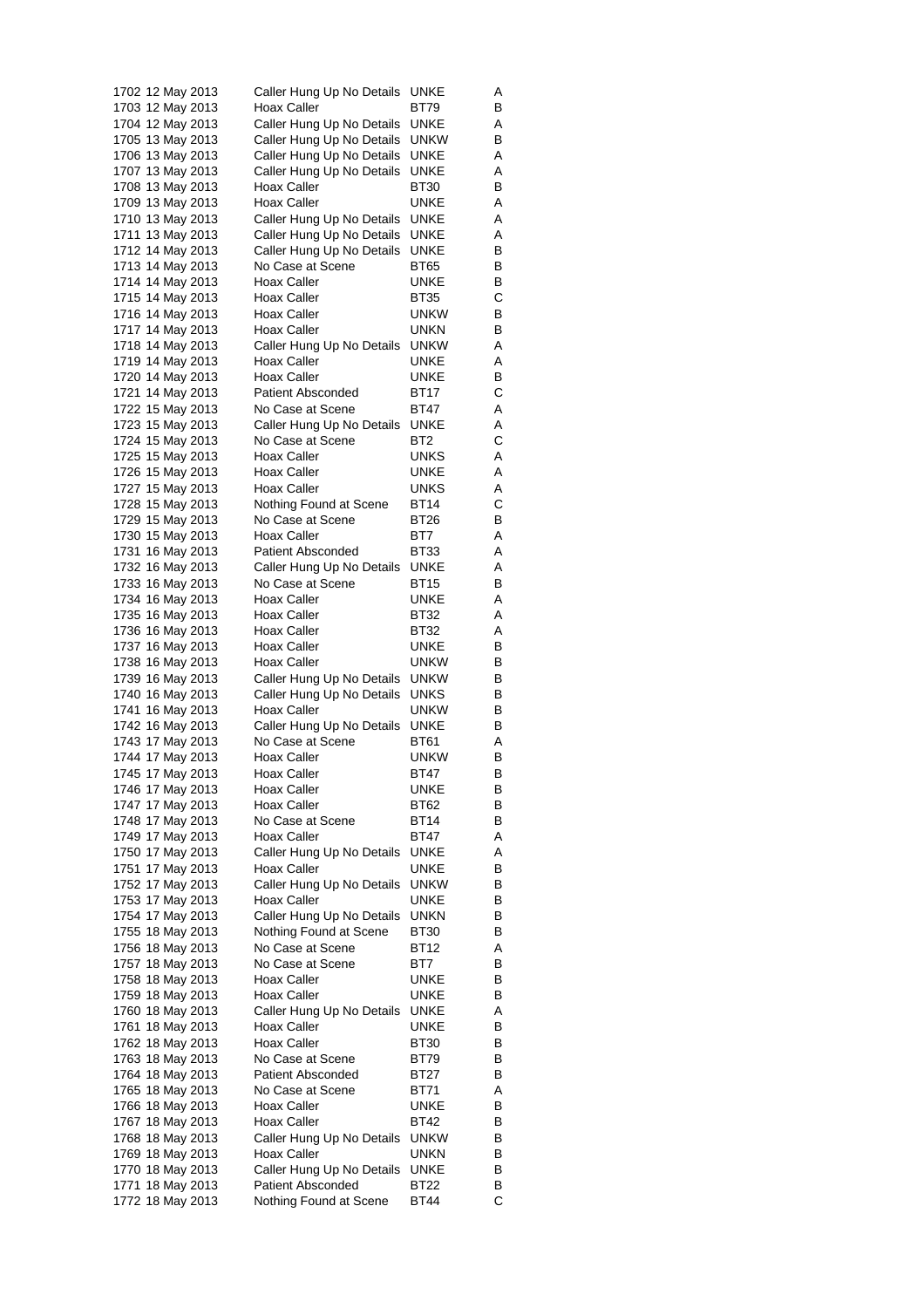| 1773 19 May 2013                     |  |                  | No Case at Scene                                      | BT30                       | Α      |
|--------------------------------------|--|------------------|-------------------------------------------------------|----------------------------|--------|
| 1774 19 May 2013                     |  |                  | No Case at Scene                                      | BT74                       | В      |
| 1775 19 May 2013                     |  |                  | <b>Patient Absconded</b>                              | BT80                       | В      |
| 1776 19 May 2013                     |  |                  | Nothing Found at Scene                                | BT82                       | В      |
| 1777 19 May 2013                     |  |                  | Caller Hung Up No Details                             | UNKE                       | Α      |
| 1778 19 May 2013                     |  |                  | No Case at Scene                                      | BT49                       | С      |
| 1779 19 May 2013                     |  |                  | <b>Patient Absconded</b>                              | BT12                       | В      |
| 1780 19 May 2013                     |  |                  | Caller Hung Up No Details                             | UNKE                       | Α      |
| 1781 19 May 2013                     |  |                  | Caller Hung Up No Details                             | UNKE                       | Α      |
| 1782 19 May 2013                     |  |                  | Caller Hung Up No Details                             | <b>UNKW</b>                | Α      |
| 1783 19 May 2013                     |  |                  | Nothing Found at Scene                                | BT53                       | Α      |
| 1784 19 May 2013                     |  |                  | No Case at Scene                                      | <b>BT62</b>                | Α      |
| 1785 19 May 2013                     |  |                  | Caller Hung Up No Details                             | UNKE                       | Α      |
| 1786 19 May 2013                     |  |                  | Hoax Caller                                           | UNKS                       | В      |
| 1787 19 May 2013                     |  |                  | Caller Hung Up No Details                             | UNKE                       | в      |
| 1788 19 May 2013                     |  |                  | Hoax Caller                                           | UNKE                       | Α      |
| 1789 19 May 2013                     |  |                  | Caller Hung Up No Details                             | BT13                       | Α      |
| 1790 19 May 2013                     |  |                  | <b>Patient Absconded</b>                              | unkw                       | в      |
| 1791 19 May 2013                     |  |                  | Caller Hung Up No Details                             | UNKS                       | Α      |
| 1792 19 May 2013                     |  |                  | No Case at Scene                                      | BT17                       | С      |
| 1793 19 May 2013                     |  |                  | Caller Hung Up No Details                             | UNKE                       | В      |
| 1794 20 May 2013                     |  |                  | Caller Hung Up No Details                             | UNKE                       | Α<br>Α |
| 1795 20 May 2013                     |  |                  | Caller Hung Up No Details<br><b>Patient Absconded</b> | <b>UNKW</b><br><b>BT14</b> |        |
| 1796 20 May 2013<br>1797 20 May 2013 |  |                  | <b>Patient Absconded</b>                              | BT <sub>1</sub>            | В      |
| 1798 20 May 2013                     |  |                  | Hoax Caller                                           | UNKE                       | Α<br>В |
| 1799 20 May 2013                     |  |                  | Caller Hung Up No Details                             | UNKE                       | В      |
| 1800 20 May 2013                     |  |                  | Hoax Caller                                           | UNKE                       | В      |
| 1801 20 May 2013                     |  |                  | Hoax Caller                                           | BT34                       | С      |
| 1802 20 May 2013                     |  |                  | Caller Hung Up No Details                             | UNKE                       | Α      |
| 1803 20 May 2013                     |  |                  | Caller Hung Up No Details                             | UNKE                       | Α      |
| 1804 21 May 2013                     |  |                  | Caller Hung Up No Details                             | UNKS                       | Α      |
| 1805 21 May 2013                     |  |                  | Caller Hung Up No Details                             | UNKE                       | Α      |
| 1806 21 May 2013                     |  |                  | Caller Hung Up No Details                             | UNKS                       | Α      |
| 1807 21 May 2013                     |  |                  | Caller Hung Up No Details                             | UNKE                       | в      |
| 1808 21 May 2013                     |  |                  | Caller Hung Up No Details                             | UNKE                       | Α      |
| 1809 22 May 2013                     |  |                  | No Case at Scene                                      | BT34                       | С      |
| 1810 22 May 2013                     |  |                  | Caller Hung Up No Details                             | UNKN                       | Α      |
| 1811 22 May 2013                     |  |                  | Caller Hung Up No Details                             | UNKE                       | Α      |
| 1812 22 May 2013                     |  |                  | Hoax Caller                                           | UNKE                       | в      |
| 1813 22 May 2013                     |  |                  | Hoax Caller                                           | UNKE                       | Α      |
| 1814 22 May 2013                     |  |                  | Hoax Caller                                           | BT42                       | В      |
| 1815 22 May 2013                     |  |                  | Hoax Caller                                           | UNKE                       | В      |
| 1816 22 May 2013                     |  |                  | No Case at Scene                                      | BT41                       | В      |
| 1817 22 May 2013                     |  |                  | <b>Hoax Caller</b>                                    | <b>BT30</b>                | в      |
| 1818 22 May 2013                     |  |                  | Caller Hung Up No Details                             | <b>UNKE</b>                | В      |
| 1819 23 May 2013                     |  |                  | Patient Absconded                                     | BT78                       | С      |
| 1820 23 May 2013                     |  |                  | Caller Hung Up No Details                             | BT42                       | в      |
| 1821 23 May 2013                     |  |                  | Caller Hung Up No Details                             | BT47                       | В      |
|                                      |  | 1822 23 May 2013 | Hoax Caller                                           | BT47                       | в      |
| 1823 23 May 2013                     |  |                  | Hoax Caller                                           | BT47                       | В      |
| 1824 23 May 2013                     |  |                  | Caller Hung Up No Details                             | BT30                       | В      |
| 1825 23 May 2013                     |  |                  | Hoax Caller                                           | <b>BT30</b>                | В      |
| 1826 24 May 2013                     |  |                  | Nothing Found at Scene                                | BT66                       | Α      |
| 1827 24 May 2013                     |  |                  | Nothing Found at Scene                                | BT79                       | Α      |
| 1828 24 May 2013                     |  |                  | Caller Hung Up No Details                             | UNKE                       | В      |
| 1829 24 May 2013                     |  |                  | No Case at Scene                                      | BT2                        | Α      |
| 1830 24 May 2013                     |  |                  | No Case at Scene                                      | BT <sub>1</sub>            | В      |
| 1831 25 May 2013                     |  |                  | Caller Hung Up No Details                             | UNKE                       | В      |
|                                      |  | 1832 25 May 2013 | Caller Hung Up No Details                             | UNKE                       | в      |
| 1833 25 May 2013                     |  |                  | <b>Patient Absconded</b>                              | BT7                        | Α      |
| 1834 25 May 2013                     |  |                  | Caller Hung Up No Details                             | UNKE                       | Α      |
| 1835 25 May 2013                     |  |                  | Caller Hung Up No Details                             | UNKE                       | В      |
| 1836 25 May 2013<br>1837 25 May 2013 |  |                  | Nothing Found at Scene                                | BT1<br>UNKE                | Α<br>в |
| 1838 25 May 2013                     |  |                  | Caller Hung Up No Details                             | UNKE                       | Α      |
| 1839 25 May 2013                     |  |                  | Caller Hung Up No Details                             | UNKE                       | В      |
| 1840 25 May 2013                     |  |                  | Caller Hung Up No Details<br><b>Patient Absconded</b> | UNKE                       | В      |
| 1841 25 May 2013                     |  |                  | <b>Patient Absconded</b>                              | BT48                       | в      |
|                                      |  | 1842 25 May 2013 | <b>Patient Absconded</b>                              | BT48                       | Α      |
| 1843 25 May 2013                     |  |                  | Nothing Found at Scene                                | BT14                       | С      |
|                                      |  |                  |                                                       |                            |        |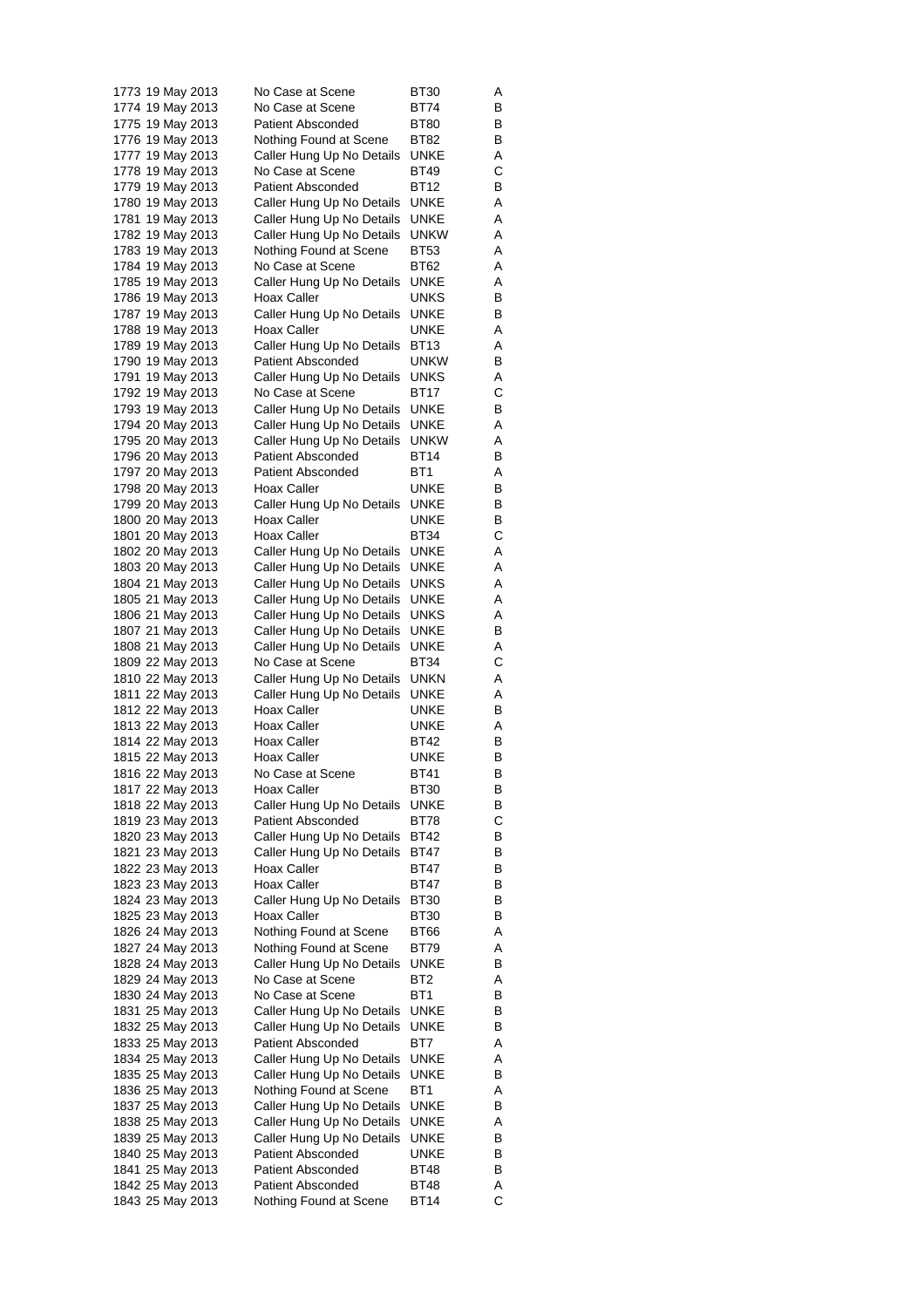| 1844 25 May 2013                     |  | No Case at Scene                        | BT9                 | В      |
|--------------------------------------|--|-----------------------------------------|---------------------|--------|
| 1845 25 May 2013                     |  | No Case at Scene                        | BT35                | Α      |
| 1846 25 May 2013                     |  | Caller Hung Up No Details               | <b>UNKE</b>         | Α      |
| 1847 25 May 2013                     |  | Caller Hung Up No Details               | UNKE                | Α      |
| 1848 25 May 2013                     |  | Caller Hung Up No Details               | UNKE                | Α<br>Α |
| 1849 25 May 2013<br>1850 25 May 2013 |  | Hoax Caller<br>Hoax Caller              | UNKS<br>UNKE        | Α      |
| 1851 25 May 2013                     |  | Hoax Caller                             | UNKE                | В      |
| 1852 25 May 2013                     |  | <b>Patient Absconded</b>                | BT7                 | В      |
| 1853 25 May 2013                     |  | Caller Hung Up No Details               | UNKE                | Α      |
| 1854 25 May 2013                     |  | Nothing Found at Scene                  | BT47                | С      |
| 1855 25 May 2013                     |  | Hoax Caller                             | BT92                | Α      |
| 1856 25 May 2013                     |  | Hoax Caller                             | unkw                | В      |
| 1857 25 May 2013                     |  | Hoax Caller                             | unkw                | В      |
| 1858 25 May 2013                     |  | Hoax Caller                             | unkw                | Α      |
| 1859 25 May 2013                     |  | Hoax Caller                             | BT92                | Α      |
| 1860 25 May 2013                     |  | Caller Hung Up No Details               | UNKE                | Α      |
| 1861 26 May 2013                     |  | Nothing Found at Scene                  | BT47                | Α      |
| 1862 26 May 2013                     |  | Nothing Found at Scene                  | BT34                | в      |
| 1863 26 May 2013                     |  | No Case at Scene                        | BT80                | В      |
| 1864 26 May 2013                     |  | Caller Hung Up No Details               | UNKE                | Α      |
| 1865 26 May 2013                     |  | Nothing Found at Scene                  | BT28                | В      |
| 1866 26 May 2013                     |  | Nothing Found at Scene                  | BT48                | В      |
| 1867 26 May 2013                     |  | Hoax Caller                             | BT23                | Α      |
| 1868 26 May 2013                     |  | <b>Patient Absconded</b>                | BT48                | Α      |
| 1869 26 May 2013<br>1870 26 May 2013 |  | <b>Patient Absconded</b><br>Hoax Caller | BT15<br>unkw        | В<br>В |
| 1871 26 May 2013                     |  | Hoax Caller                             | BT17                | Α      |
| 1872 26 May 2013                     |  | Hoax Caller                             | UNKE                | В      |
| 1873 26 May 2013                     |  | Caller Hung Up No Details               | UNKE                | Α      |
| 1874 26 May 2013                     |  | Hoax Caller                             | UNKS                | Α      |
| 1875 26 May 2013                     |  | Caller Hung Up No Details               | UNKE                | Α      |
| 1876 26 May 2013                     |  | Hoax Caller                             | UNKS                | В      |
| 1877 26 May 2013                     |  | Caller Hung Up No Details               | UNKE                | В      |
| 1878 26 May 2013                     |  | Caller Hung Up No Details               | UNKE                | Α      |
| 1879 26 May 2013                     |  | Hoax Caller                             | UNKE                | В      |
| 1880 26 May 2013                     |  | Hoax Caller                             | UNKE                | В      |
| 1881 26 May 2013                     |  | Caller Hung Up No Details               | UNKE                | Α      |
| 1882 26 May 2013                     |  | Hoax Caller                             | BT23                | Α      |
| 1883 26 May 2013                     |  | <b>Patient Absconded</b>                | BT48                | в      |
| 1884 26 May 2013                     |  | Caller Hung Up No Details               | UNKS                | Α      |
| 1885 26 May 2013                     |  | No Case at Scene                        | BT12                | В      |
| 1886 27 May 2013                     |  | Hoax Caller                             | UNKE                | Α      |
| 1887 27 May 2013                     |  | Caller Hung Up No Details               | UNKS                | В      |
| 1888 27 May 2013                     |  | Caller Hung Up No Details               | UNKE                | в      |
| 1889 27 May 2013                     |  | Hoax Caller<br>Hoax Caller              | UNKW<br><b>UNKE</b> | Α<br>В |
| 1890 27 May 2013<br>1891 27 May 2013 |  | Caller Hung Up No Details               | UNKE                | В      |
| 1892 27 May 2013                     |  | Caller Hung Up No Details               | UNKE                | в      |
| 1893 27 May 2013                     |  | Nothing Found at Scene                  | BT20                | В      |
| 1894 27 May 2013                     |  | Caller Hung Up No Details               | UNKE                | В      |
| 1895 27 May 2013                     |  | Caller Hung Up No Details               | UNKE                | Α      |
| 1896 27 May 2013                     |  | Hoax Caller                             | BT19                | Α      |
| 1897 27 May 2013                     |  | Caller Hung Up No Details               | UNKE                | Α      |
| 1898 28 May 2013                     |  | Hoax Caller                             | BT <sub>23</sub>    | Α      |
| 1899 28 May 2013                     |  | Caller Hung Up No Details               | UNKE                | Α      |
| 1900 28 May 2013                     |  | Nothing Found at Scene                  | BT18                | в      |
| 1901 28 May 2013                     |  | Hoax Caller                             | BT <sub>23</sub>    | В      |
| 1902 28 May 2013                     |  | Caller Hung Up No Details               | UNKE                | Α      |
| 1903 28 May 2013                     |  | Patient Absconded                       | BT1                 | в      |
| 1904 28 May 2013                     |  | Caller Hung Up No Details               | UNKE                | В      |
| 1905 28 May 2013                     |  | Caller Hung Up No Details               | <b>UNKW</b>         | Α      |
| 1906 29 May 2013                     |  | Hoax Caller                             | <b>UNKW</b>         | В      |
| 1907 29 May 2013                     |  | Caller Hung Up No Details               | <b>UNKW</b>         | Α      |
| 1908 29 May 2013                     |  | Patient Absconded                       | BT7                 | в      |
| 1909 29 May 2013                     |  | Hoax Caller                             | <b>UNKE</b>         | В      |
| 1910 29 May 2013                     |  | Hoax Caller                             | UNKE                | Α      |
| 1911 29 May 2013                     |  | Hoax Caller<br>Hoax Caller              | BT41<br><b>UNKE</b> | В<br>в |
| 1912 29 May 2013<br>1913 29 May 2013 |  | No Case at Scene                        | BT30                | С      |
| 1914 29 May 2013                     |  | Nothing Found at Scene                  | BT36                | В      |
|                                      |  |                                         |                     |        |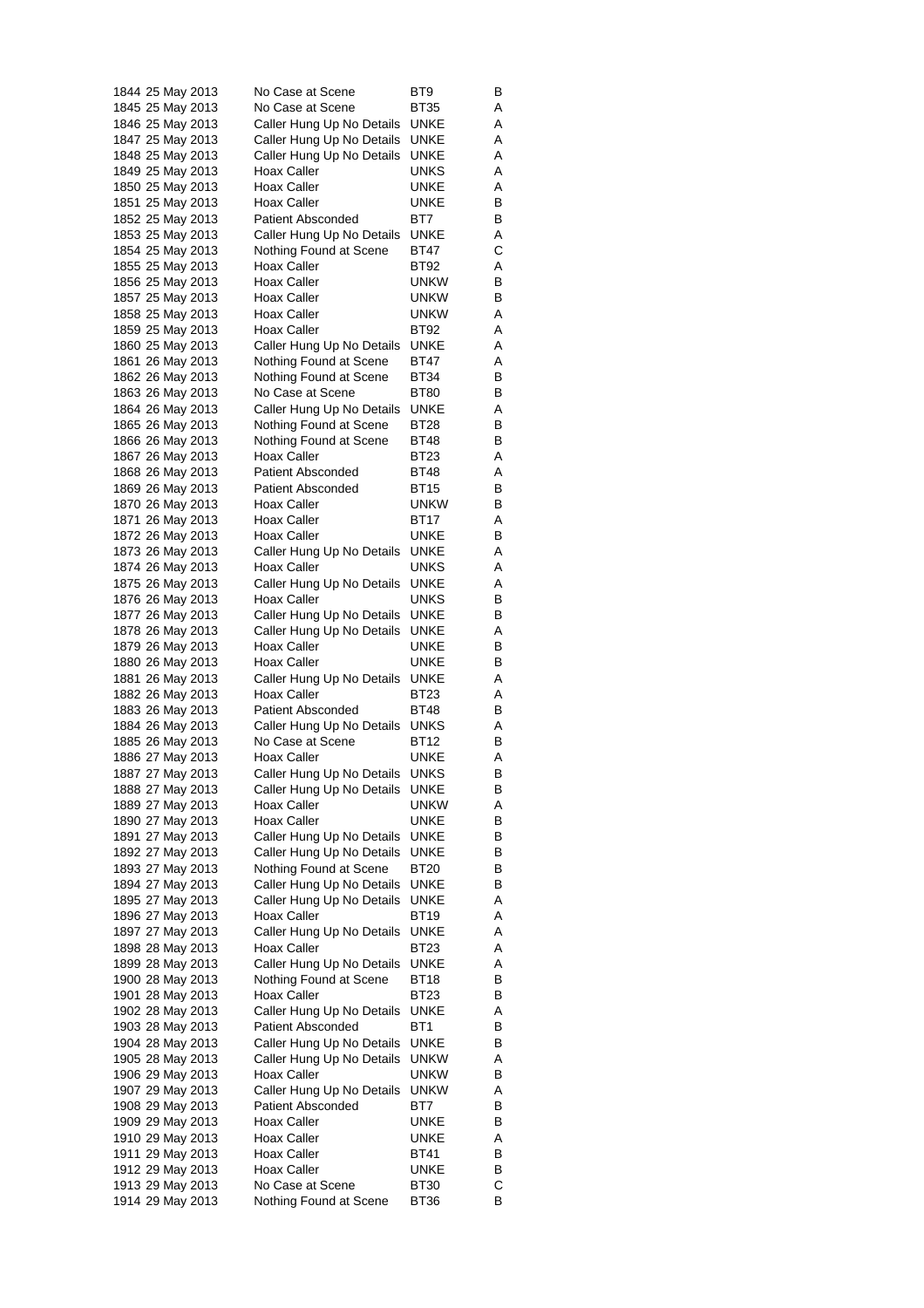|                  |  | 1915 30 May 2013 | No Case at Scene          | BT82        | В |
|------------------|--|------------------|---------------------------|-------------|---|
|                  |  | 1916 30 May 2013 | Caller Hung Up No Details | UNKS        | В |
|                  |  | 1917 30 May 2013 | Hoax Caller               | UNKE        | Α |
|                  |  | 1918 30 May 2013 | Caller Hung Up No Details | UNKE        | Α |
|                  |  | 1919 30 May 2013 | Hoax Caller               | BT7         | Α |
|                  |  | 1920 30 May 2013 | Hoax Caller               | UNKE        | Α |
|                  |  | 1921 31 May 2013 | Hoax Caller               | UNKE        | В |
|                  |  | 1922 31 May 2013 | Hoax Caller               | BT48        | Α |
|                  |  | 1923 31 May 2013 | Hoax Caller               | UNKE        | в |
|                  |  | 1924 31 May 2013 | Hoax Caller               | UNKE        | В |
|                  |  | 1925 31 May 2013 | Nothing Found at Scene    | BT68        | В |
|                  |  | 1926 31 May 2013 | Caller Hung Up No Details | UNKE        | В |
|                  |  | 1927 31 May 2013 | Hoax Caller               | BT38        | В |
|                  |  | 1928 31 May 2013 | No Case at Scene          | BT74        | Α |
|                  |  | 1929 31 May 2013 | Caller Hung Up No Details | UNKE        | В |
|                  |  | 1930 31 May 2013 | Hoax Caller               | BT28        | в |
|                  |  | 1931 31 May 2013 | No Case at Scene          | BT2         | Α |
| 1932 01 Jun 2013 |  |                  | Caller Hung Up No Details | UNKE        | В |
| 1933 01 Jun 2013 |  |                  | No Case at Scene          | BT71        | В |
| 1934 01 Jun 2013 |  |                  | Nothing Found at Scene    | BT9         | В |
| 1935 01 Jun 2013 |  |                  | Caller Hung Up No Details | UNKE        | Α |
| 1936 01 Jun 2013 |  |                  | Caller Hung Up No Details | unkw        | В |
| 1937 01 Jun 2013 |  |                  | Hoax Caller               | <b>BT23</b> | В |
| 1938 01 Jun 2013 |  |                  | Caller Hung Up No Details | unkw        | В |
| 1939 01 Jun 2013 |  |                  | Hoax Caller               | UNKE        | в |
| 1940 01 Jun 2013 |  |                  | No Case at Scene          | <b>BT45</b> | в |
| 1941 01 Jun 2013 |  |                  | Caller Hung Up No Details | UNKE        | Α |
| 1942 02 Jun 2013 |  |                  | <b>Hoax Caller</b>        | BT62        | Α |
| 1943 02 Jun 2013 |  |                  | Patient Absconded         | BT17        | В |
| 1944 02 Jun 2013 |  |                  | Caller Hung Up No Details | UNKE        | Α |
| 1945 02 Jun 2013 |  |                  | No Case at Scene          | BT78        | В |
| 1946 02 Jun 2013 |  |                  | Nothing Found at Scene    | BT80        | В |
| 1947 02 Jun 2013 |  |                  | No Case at Scene          | BT52        | С |
| 1948 02 Jun 2013 |  |                  | Caller Hung Up No Details | UNKE        | Α |
| 1949 02 Jun 2013 |  |                  | <b>Hoax Caller</b>        | unkw        | Α |
| 1950 02 Jun 2013 |  |                  | No Case at Scene          | BT9         | Α |
| 1951 02 Jun 2013 |  |                  | Caller Hung Up No Details | UNKE        | в |
| 1952 02 Jun 2013 |  |                  | Hoax Caller               | BT60        | В |
| 1953 02 Jun 2013 |  |                  | Hoax Caller               | UNKS        | в |
| 1954 02 Jun 2013 |  |                  | Caller Hung Up No Details | UNKE        | Α |
| 1955 03 Jun 2013 |  |                  | Nothing Found at Scene    | BT17        | С |
| 1956 03 Jun 2013 |  |                  | Nothing Found at Scene    | BT42        | С |
| 1957 03 Jun 2013 |  |                  | Hoax Caller               | UNKS        | В |
| 1958 03 Jun 2013 |  |                  | Caller Hung Up No Details | BT53        | Α |
| 1959 03 Jun 2013 |  |                  | <b>Hoax Caller</b>        | <b>BT32</b> | в |
| 1960 03 Jun 2013 |  |                  | Hoax Caller               | BT60        | В |
| 1961 03 Jun 2013 |  |                  | Caller Hung Up No Details | <b>UNKE</b> | В |
| 1962 03 Jun 2013 |  |                  | No Case at Scene          | BT21        | В |
| 1963 03 Jun 2013 |  |                  | Caller Hung Up No Details | UNKE        | В |
| 1964 03 Jun 2013 |  |                  | Hoax Caller               | BT41        | В |
| 1965 03 Jun 2013 |  |                  | Nothing Found at Scene    | BT17        | Α |
| 1966 04 Jun 2013 |  |                  | Hoax Caller               | BT17        | Α |
| 1967 04 Jun 2013 |  |                  | Hoax Caller               | BT17        | Α |
| 1968 04 Jun 2013 |  |                  | Hoax Caller               | UNKE        | В |
| 1969 04 Jun 2013 |  |                  | No Case at Scene          | <b>BT41</b> | Α |
| 1970 04 Jun 2013 |  |                  | Hoax Caller               | BT6         | в |
| 1971 04 Jun 2013 |  |                  | Nothing Found at Scene    | BT71        | В |
| 1972 04 Jun 2013 |  |                  | No Case at Scene          | BT44        | В |
| 1973 04 Jun 2013 |  |                  | Caller Hung Up No Details | UNKE        | В |
| 1974 05 Jun 2013 |  |                  | Patient Absconded         | BT38        | Α |
| 1975 05 Jun 2013 |  |                  | Caller Hung Up No Details | UNKE        | Α |
| 1976 05 Jun 2013 |  |                  | Hoax Caller               | UNKE        | В |
| 1977 05 Jun 2013 |  |                  | Hoax Caller               | UNKN        | В |
| 1978 05 Jun 2013 |  |                  | <b>Patient Absconded</b>  | BT38        | С |
| 1979 05 Jun 2013 |  |                  | Hoax Caller               | UNKN        | В |
| 1980 05 Jun 2013 |  |                  | Hoax Caller               | UNKE        | в |
| 1981 05 Jun 2013 |  |                  | Hoax Caller               | UNKE        | Α |
| 1982 05 Jun 2013 |  |                  | Caller Hung Up No Details | <b>UNKW</b> | В |
| 1983 05 Jun 2013 |  |                  | Hoax Caller               | BT17        | С |
| 1984 05 Jun 2013 |  |                  | Caller Hung Up No Details | UNKE        | В |
| 1985 05 Jun 2013 |  |                  | Caller Hung Up No Details | <b>UNKN</b> | Α |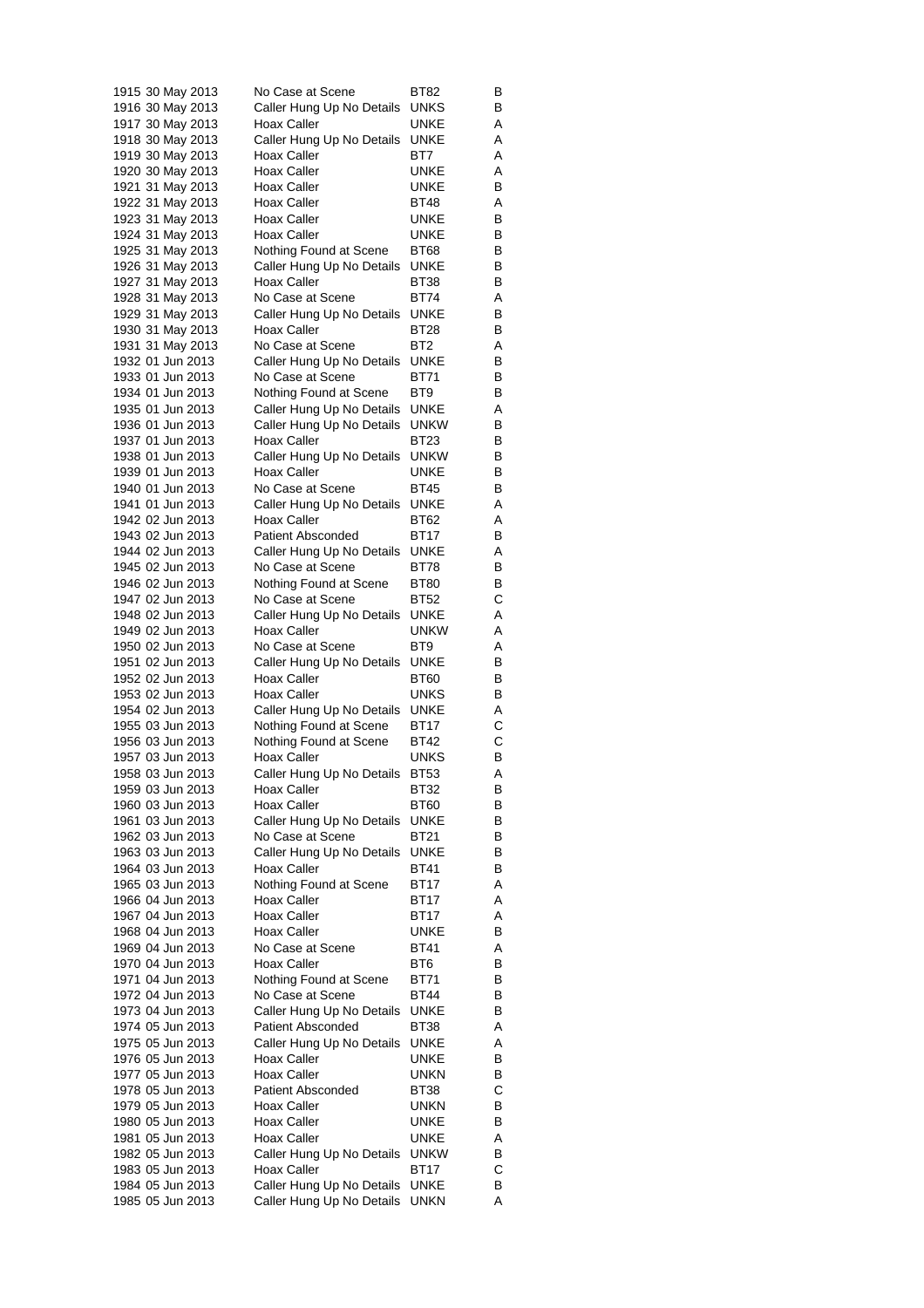| 1986 05 Jun 2013                     | No Case at Scene                                      | BT71                   | С      |
|--------------------------------------|-------------------------------------------------------|------------------------|--------|
| 1987 05 Jun 2013                     | No Case at Scene                                      | BT71                   | В      |
| 1988 06 Jun 2013                     | Caller Hung Up No Details                             | UNKE                   | В      |
| 1989 06 Jun 2013                     | Hoax Caller                                           | BT48                   | Α      |
| 1990 06 Jun 2013<br>1991 06 Jun 2013 | Caller Hung Up No Details<br>Hoax Caller              | UNKE<br>UNKS           | Α<br>в |
| 1992 06 Jun 2013                     | Hoax Caller                                           | UNKE                   | В      |
| 1993 06 Jun 2013                     | Hoax Caller                                           | UNKE                   | В      |
| 1994 06 Jun 2013                     | Caller Hung Up No Details                             | UNKE                   | Α      |
| 1995 06 Jun 2013                     | Caller Hung Up No Details                             | UNKE                   | Α      |
| 1996 06 Jun 2013                     | Caller Hung Up No Details                             | UNKE                   | Α      |
| 1997 06 Jun 2013                     | Hoax Caller                                           | UNKE                   | в      |
| 1998 06 Jun 2013                     | Hoax Caller                                           | UNKE                   | В      |
| 1999 06 Jun 2013                     | Hoax Caller                                           | UNKE                   | В      |
| 2000 06 Jun 2013                     | Caller Hung Up No Details                             | UNKE                   | Α      |
| 2001 06 Jun 2013                     | Caller Hung Up No Details<br>Hoax Caller              | unkn<br>BT37           | В<br>В |
| 2002 06 Jun 2013<br>2003 06 Jun 2013 | <b>Patient Absconded</b>                              | BT23                   | В      |
| 2004 06 Jun 2013                     | Caller Hung Up No Details                             | UNKS                   | В      |
| 2005 06 Jun 2013                     | Hoax Caller                                           | unkn                   | В      |
| 2006 06 Jun 2013                     | No Case at Scene                                      | BT38                   | Α      |
| 2007 06 Jun 2013                     | Caller Hung Up No Details                             | UNKE                   | Α      |
| 2008 07 Jun 2013                     | No Case at Scene                                      | <b>BT48</b>            | В      |
| 2009 07 Jun 2013                     | Nothing Found at Scene                                | BT1                    | Α      |
| 2010 07 Jun 2013                     | Hoax Caller                                           | UNKE                   | В      |
| 2011 07 Jun 2013<br>2012 07 Jun 2013 | Hoax Caller<br>Caller Hung Up No Details              | unkn<br>unkn           | В<br>В |
| 2013 07 Jun 2013                     | Caller Hung Up No Details                             | UNKE                   | В      |
| 2014 07 Jun 2013                     | <b>Hoax Caller</b>                                    | <b>BT23</b>            | В      |
| 2015 07 Jun 2013                     | Hoax Caller                                           | BT43                   | В      |
| 2016 07 Jun 2013                     | Caller Hung Up No Details                             | <b>UNKW</b>            | В      |
| 2017 07 Jun 2013                     | Caller Hung Up No Details                             | UNKS                   | в      |
| 2018 07 Jun 2013                     | Caller Hung Up No Details                             | UNKE                   | Α      |
| 2019 07 Jun 2013                     | Caller Hung Up No Details                             | UNKE                   | В      |
| 2020 07 Jun 2013                     | Caller Hung Up No Details                             | UNKE                   | Α      |
| 2021 07 Jun 2013<br>2022 08 Jun 2013 | Hoax Caller<br>Nothing Found at Scene                 | UNKE<br>BT27           | в<br>Α |
| 2023 08 Jun 2013                     | Nothing Found at Scene                                | BT30                   | В      |
| 2024 08 Jun 2013                     | Caller Hung Up No Details                             | UNKE                   | Α      |
| 2025 08 Jun 2013                     | <b>Patient Absconded</b>                              | BT15                   | В      |
| 2026 08 Jun 2013                     | No Case at Scene                                      | BT23                   | С      |
| 2027 08 Jun 2013                     | Caller Hung Up No Details                             | UNKE                   | Α      |
| 2028 08 Jun 2013                     | Caller Hung Up No Details                             | UNKE                   | Α      |
| 2029 08 Jun 2013                     | No Case at Scene                                      | BT47                   | В      |
| 2030 08 Jun 2013<br>2031 08 Jun 2013 | Hoax Caller<br>Caller Hung Up No Details              | UNKE<br><b>UNKW</b>    | Α<br>в |
| 2032 08 Jun 2013                     | Hoax Caller                                           | <b>BT40</b>            | Α      |
| 2033 08 Jun 2013                     | Caller Hung Up No Details                             | BT41                   | В      |
| 2034 08 Jun 2013                     | Hoax Caller                                           | BT48                   | Α      |
| 2035 08 Jun 2013                     | Caller Hung Up No Details                             | UNKE                   | В      |
| 2036 08 Jun 2013                     | No Case at Scene                                      | BT4                    | В      |
| 2037 08 Jun 2013                     | Hoax Caller                                           | UNKS                   | В      |
| 2038 08 Jun 2013                     | Caller Hung Up No Details                             | unkn                   | Α      |
| 2039 09 Jun 2013                     | <b>Patient Absconded</b>                              | BT5<br>BT <sub>5</sub> | в      |
| 2040 09 Jun 2013<br>2041 09 Jun 2013 | Caller Hung Up No Details<br><b>Patient Absconded</b> | BT32                   | В<br>С |
| 2042 09 Jun 2013                     | Caller Hung Up No Details                             | UNKN                   | В      |
| 2043 09 Jun 2013                     | Caller Hung Up No Details                             | UNKS                   | В      |
| 2044 09 Jun 2013                     | Caller Hung Up No Details                             | UNKE                   | в      |
| 2045 09 Jun 2013                     | No Case at Scene                                      | BT48                   | С      |
| 2046 09 Jun 2013                     | Hoax Caller                                           | BT17                   | Α      |
| 2047 09 Jun 2013                     | Hoax Caller                                           | BT63                   | Α      |
| 2048 09 Jun 2013                     | Caller Hung Up No Details                             | unkn                   | В      |
| 2049 09 Jun 2013<br>2050 09 Jun 2013 | Hoax Caller<br>Caller Hung Up No Details              | <b>UNKE</b><br>BT32    | в<br>В |
| 2051 09 Jun 2013                     | Caller Hung Up No Details                             | UNKE                   | Α      |
| 2052 09 Jun 2013                     | Caller Hung Up No Details                             | UNKE                   | Α      |
| 2053 09 Jun 2013                     | Hoax Caller                                           | BT37                   | В      |
| 2054 09 Jun 2013                     | Caller Hung Up No Details                             | UNKE                   | Α      |
| 2055 09 Jun 2013                     | Caller Hung Up No Details                             | UNKE                   | Α      |
| 2056 09 Jun 2013                     | Caller Hung Up No Details                             | UNKE                   | Α      |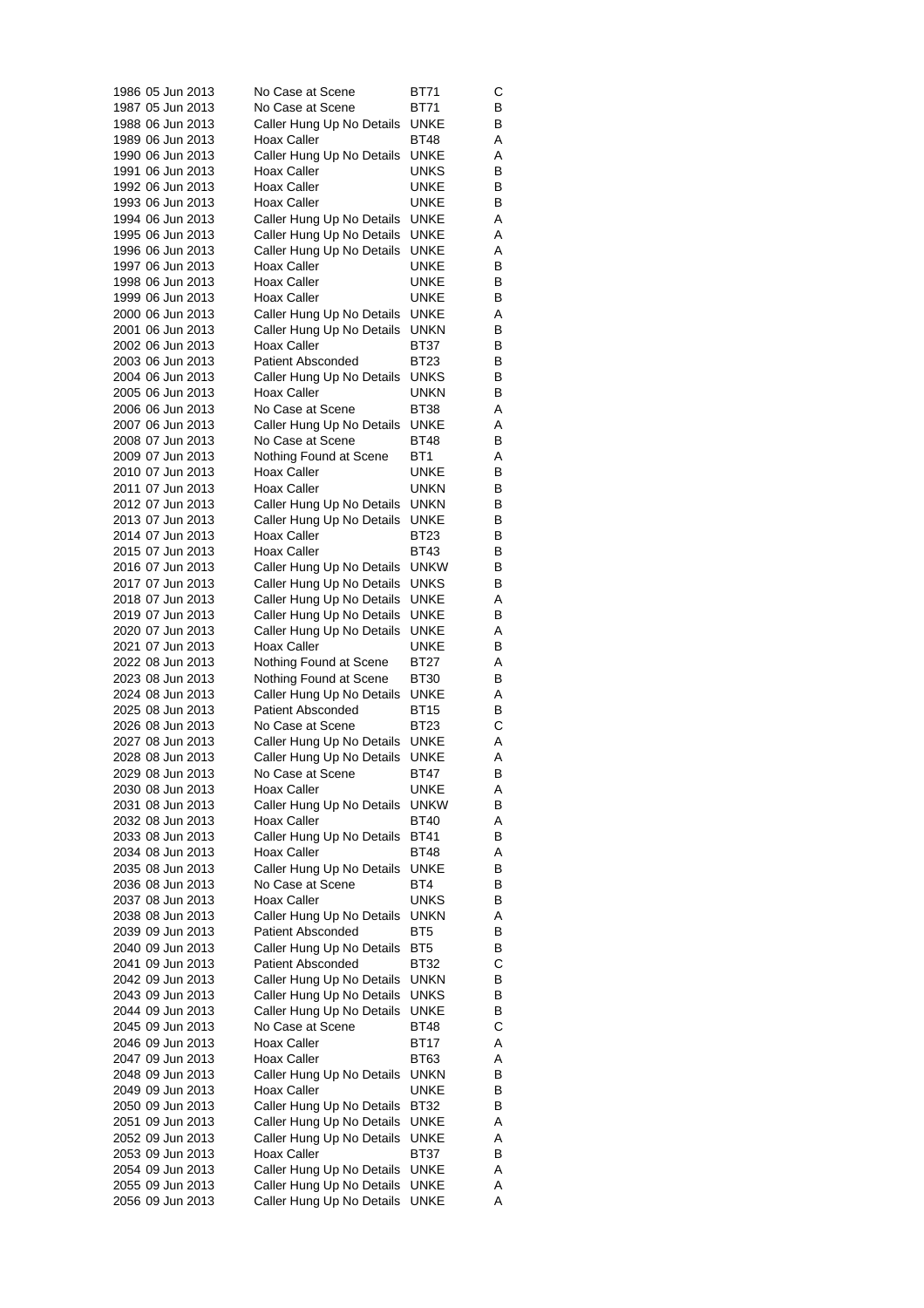| 2057 10 Jun 2013 | Caller Hung Up No Details | UNKE        | Α |
|------------------|---------------------------|-------------|---|
| 2058 10 Jun 2013 | No Case at Scene          | BT18        | Α |
| 2059 10 Jun 2013 | Caller Hung Up No Details | UNKE        | В |
| 2060 10 Jun 2013 | Caller Hung Up No Details | BT29        | Α |
| 2061 10 Jun 2013 | <b>Patient Absconded</b>  | BT48        | В |
| 2062 10 Jun 2013 | No Case at Scene          | BT41        | Α |
| 2063 10 Jun 2013 | Caller Hung Up No Details | UNKE        | В |
| 2064 10 Jun 2013 | Hoax Caller               | BT28        | В |
| 2065 10 Jun 2013 | Caller Hung Up No Details | UNKE        | Α |
| 2066 10 Jun 2013 | Hoax Caller               | BT57        | В |
| 2067 10 Jun 2013 | Caller Hung Up No Details | UNKE        | Α |
| 2068 10 Jun 2013 | Caller Hung Up No Details | UNKE        | В |
| 2069 10 Jun 2013 | Caller Hung Up No Details | UNKE        | Α |
| 2070 10 Jun 2013 | Hoax Caller               | UNKN        | Α |
| 2071 10 Jun 2013 | Caller Hung Up No Details | UNKE        | Α |
| 2072 10 Jun 2013 | Caller Hung Up No Details | unkn        | Α |
| 2073 11 Jun 2013 | Nothing Found at Scene    | BT62        | С |
| 2074 11 Jun 2013 | <b>Patient Absconded</b>  | BT82        | В |
| 2075 11 Jun 2013 | <b>Patient Absconded</b>  | BT82        | Α |
| 2076 11 Jun 2013 | Hoax Caller               | UNKS        | В |
| 2077 11 Jun 2013 | Hoax Caller               | BT28        | В |
| 2078 11 Jun 2013 | Nothing Found at Scene    | BT11        | С |
|                  |                           | UNKE        |   |
| 2079 11 Jun 2013 | Caller Hung Up No Details |             | Α |
| 2080 12 Jun 2013 | No Case at Scene          | BT13        | В |
| 2081 12 Jun 2013 | Caller Hung Up No Details | UNKE        | В |
| 2082 12 Jun 2013 | Caller Hung Up No Details | UNKE        | Α |
| 2083 12 Jun 2013 | Patient Absconded         | BT38        | В |
| 2084 12 Jun 2013 | Caller Hung Up No Details | unkn        | В |
| 2085 12 Jun 2013 | Hoax Caller               | UNKE        | Α |
| 2086 12 Jun 2013 | <b>Patient Absconded</b>  | BT47        | Α |
| 2087 12 Jun 2013 | Caller Hung Up No Details | UNKS        | Α |
| 2088 12 Jun 2013 | Caller Hung Up No Details | unkn        | Α |
| 2089 12 Jun 2013 | Caller Hung Up No Details | UNKE        | В |
| 2090 13 Jun 2013 | Caller Hung Up No Details | UNKE        | Α |
| 2091 13 Jun 2013 | Hoax Caller               | BT30        | Α |
| 2092 13 Jun 2013 | Caller Hung Up No Details | UNKE        | Α |
| 2093 13 Jun 2013 | Caller Hung Up No Details | UNKE        | В |
| 2094 13 Jun 2013 | Hoax Caller               | BT41        | Α |
| 2095 13 Jun 2013 | Caller Hung Up No Details | UNKE        | Α |
| 2096 14 Jun 2013 | Hoax Caller               | UNKE        | В |
| 2097 14 Jun 2013 | Hoax Caller               | UNKE        | Α |
| 2098 14 Jun 2013 | Hoax Caller               | UNKE        | Α |
| 2099 14 Jun 2013 | Caller Hung Up No Details | UNKE        | В |
| 2100 14 Jun 2013 | Caller Hung Up No Details | UNKE        | Α |
| 2101 14 Jun 2013 | Caller Hung Up No Details | UNKE        | Α |
| 2102 14 Jun 2013 | Hoax Caller               | UNKE        | Α |
| 2103 15 Jun 2013 | Caller Hung Up No Details | UNKE        | В |
| 2104 15 Jun 2013 | Caller Hung Up No Details | UNKN        | В |
| 2105 15 Jun 2013 | Hoax Caller               | BT82        | В |
| 2106 15 Jun 2013 | Nothing Found at Scene    | BT41        | В |
| 2107 15 Jun 2013 | Hoax Caller               | UNKE        | В |
| 2108 15 Jun 2013 | Hoax Caller               | UNKS        | В |
| 2109 15 Jun 2013 | No Case at Scene          | BT15        | С |
| 2110 15 Jun 2013 | Caller Hung Up No Details | <b>UNKE</b> | Α |
| 2111 15 Jun 2013 | Caller Hung Up No Details | <b>UNKW</b> | Α |
| 2112 15 Jun 2013 | Caller Hung Up No Details | UNKE        | Α |
| 2113 15 Jun 2013 | Caller Hung Up No Details | UNKE        | В |
| 2114 16 Jun 2013 | <b>Patient Absconded</b>  | BT38        | Α |
| 2115 16 Jun 2013 | Caller Hung Up No Details | UNKE        | Α |
| 2116 16 Jun 2013 |                           | UNKE        | Α |
| 2117 16 Jun 2013 | Caller Hung Up No Details | <b>UNKW</b> | Α |
|                  | Caller Hung Up No Details |             |   |
| 2118 16 Jun 2013 | Caller Hung Up No Details | UNKE        | в |
| 2119 16 Jun 2013 | Hoax Caller               | BT71        | В |
| 2120 16 Jun 2013 | <b>Patient Absconded</b>  | BT38        | Α |
| 2121 16 Jun 2013 | Caller Hung Up No Details | UNKN        | Α |
| 2122 16 Jun 2013 | Caller Hung Up No Details | unkn        | В |
| 2123 16 Jun 2013 | Hoax Caller               | BT11        | Α |
| 2124 16 Jun 2013 | Hoax Caller               | UNKE        | В |
| 2125 16 Jun 2013 | Caller Hung Up No Details | UNKE        | Α |
| 2126 16 Jun 2013 | Hoax Caller               | UNKE        | В |
| 2127 16 Jun 2013 | No Case at Scene          | BT7         | В |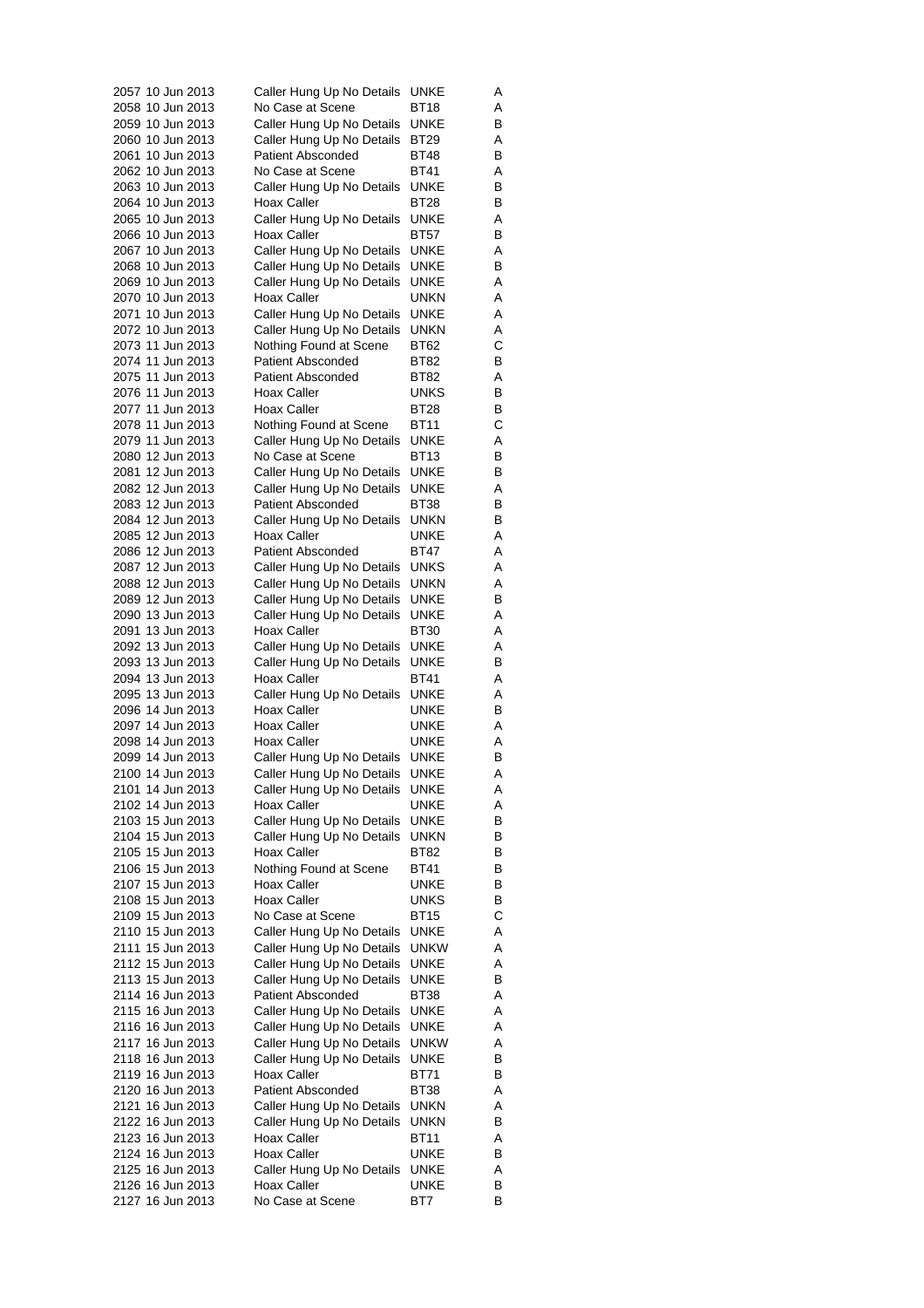| 2128 16 Jun 2013 | Caller Hung Up No Details | UNKE        | Α |
|------------------|---------------------------|-------------|---|
| 2129 16 Jun 2013 | Caller Hung Up No Details | BT29        | В |
| 2130 17 Jun 2013 | Caller Hung Up No Details | UNKE        | Α |
| 2131 17 Jun 2013 | Nothing Found at Scene    | BT13        | В |
| 2132 17 Jun 2013 | No Case at Scene          | BT48        | В |
| 2133 17 Jun 2013 | <b>Patient Absconded</b>  | BT1         | В |
| 2134 17 Jun 2013 |                           |             |   |
|                  | Hoax Caller               | BT4         | В |
| 2135 17 Jun 2013 | Caller Hung Up No Details | UNKE        | Α |
| 2136 17 Jun 2013 | Caller Hung Up No Details | UNKE        | Α |
| 2137 17 Jun 2013 | Hoax Caller               | BT42        | В |
| 2138 17 Jun 2013 | No Case at Scene          | BT5         | Α |
| 2139 17 Jun 2013 | Caller Hung Up No Details | UNKE        | Α |
| 2140 17 Jun 2013 | Hoax Caller               | BT20        | Α |
| 2141 18 Jun 2013 | <b>Patient Absconded</b>  | BT23        | В |
| 2142 18 Jun 2013 | Caller Hung Up No Details | <b>BT35</b> | В |
| 2143 18 Jun 2013 | Hoax Caller               | <b>BT65</b> | В |
| 2144 18 Jun 2013 | Hoax Caller               | BT65        | В |
| 2145 18 Jun 2013 | Hoax Caller               | unkw        | В |
| 2146 18 Jun 2013 | Caller Hung Up No Details | UNKE        | Α |
| 2147 18 Jun 2013 | Hoax Caller               | BT79        | Α |
|                  |                           |             |   |
| 2148 18 Jun 2013 | Caller Hung Up No Details | UNKE        | Α |
| 2149 18 Jun 2013 | Hoax Caller               | BT4         | Α |
| 2150 18 Jun 2013 | Caller Hung Up No Details | UNKS        | В |
| 2151 18 Jun 2013 | Caller Hung Up No Details | <b>BT26</b> | Α |
| 2152 18 Jun 2013 | Caller Hung Up No Details | UNKE        | В |
| 2153 18 Jun 2013 | Caller Hung Up No Details | UNKN        | В |
| 2154 18 Jun 2013 | No Case at Scene          | BT7         | С |
| 2155 18 Jun 2013 | Caller Hung Up No Details | UNKE        | В |
| 2156 19 Jun 2013 | Nothing Found at Scene    | <b>BT39</b> | C |
| 2157 19 Jun 2013 | <b>Patient Absconded</b>  | BT79        | В |
| 2158 19 Jun 2013 | Caller Hung Up No Details | UNKE        | Α |
| 2159 19 Jun 2013 | Hoax Caller               | UNKE        | Α |
| 2160 19 Jun 2013 | <b>Patient Absconded</b>  | BT48        | В |
|                  |                           |             |   |
| 2161 19 Jun 2013 | Hoax Caller               | UNKE        | Α |
| 2162 19 Jun 2013 | Hoax Caller               | UNKE        | Α |
| 2163 19 Jun 2013 | Nothing Found at Scene    | BT1         | Α |
| 2164 19 Jun 2013 | No Case at Scene          | BT1         | В |
| 2165 19 Jun 2013 | Caller Hung Up No Details | UNKE        | В |
| 2166 19 Jun 2013 | Caller Hung Up No Details | UNKE        | В |
| 2167 19 Jun 2013 | Hoax Caller               | UNKN        | В |
| 2168 19 Jun 2013 | No Case at Scene          | BT23        | Α |
| 2169 19 Jun 2013 | Nothing Found at Scene    | BT36        | Α |
| 2170 19 Jun 2013 | Caller Hung Up No Details | UNKE        | Α |
| 2171 19 Jun 2013 | Patient Absconded         | BT94        | В |
| 2172 20 Jun 2013 | Caller Hung Up No Details | <b>UNKW</b> | В |
| 2173 20 Jun 2013 | Caller Hung Up No Details | unkw        | В |
| 2174 20 Jun 2013 | Caller Hung Up No Details | UNKE        | Α |
|                  |                           |             |   |
| 2175 20 Jun 2013 | Hoax Caller               | UNKE        | Α |
| 2176 20 Jun 2013 | Hoax Caller               | BT65        | Α |
| 2177 20 Jun 2013 | Nothing Found at Scene    | BT11        | Α |
| 2178 20 Jun 2013 | Hoax Caller               | UNKE        | В |
| 2179 20 Jun 2013 | Hoax Caller               | UNKE        | Α |
| 2180 20 Jun 2013 | Hoax Caller               | UNKE        | Α |
| 2181 20 Jun 2013 | Caller Hung Up No Details | UNKS        | Α |
| 2182 20 Jun 2013 | No Case at Scene          | BT32        | Α |
| 2183 20 Jun 2013 | Nothing Found at Scene    | BT17        | С |
| 2184 20 Jun 2013 | Caller Hung Up No Details | UNKE        | Α |
| 2185 21 Jun 2013 | Nothing Found at Scene    | BT18        | Α |
| 2186 21 Jun 2013 | <b>Patient Absconded</b>  | BT71        | Α |
| 2187 21 Jun 2013 | Caller Hung Up No Details | UNKE        | Α |
|                  |                           |             |   |
| 2188 21 Jun 2013 | Patient Absconded         | BT36        | В |
| 2189 21 Jun 2013 | Nothing Found at Scene    | <b>BT52</b> | С |
| 2190 21 Jun 2013 | Hoax Caller               | BT49        | Α |
| 2191 21 Jun 2013 | Caller Hung Up No Details | UNKE        | В |
| 2192 21 Jun 2013 | Nothing Found at Scene    | BT14        | в |
| 2193 21 Jun 2013 | Caller Hung Up No Details | UNKE        | Α |
| 2194 21 Jun 2013 | Caller Hung Up No Details | unkw        | Α |
| 2195 21 Jun 2013 | Caller Hung Up No Details | UNKE        | В |
| 2196 22 Jun 2013 | Caller Hung Up No Details | UNKE        | В |
| 2197 22 Jun 2013 | Caller Hung Up No Details | <b>UNKE</b> | Α |
| 2198 22 Jun 2013 | Caller Hung Up No Details | <b>UNKE</b> | Α |
|                  |                           |             |   |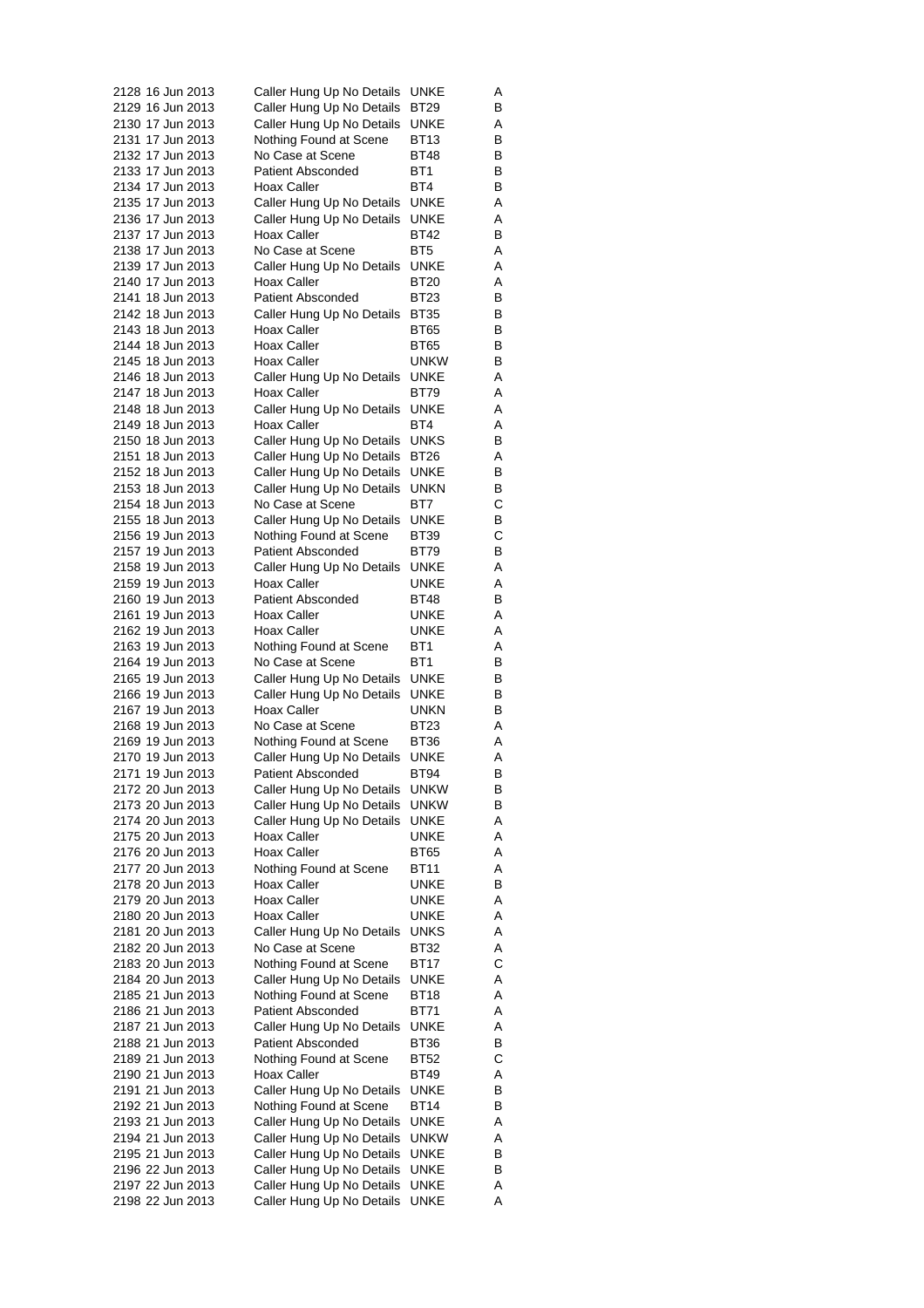|  | 2199 22 Jun 2013 | Caller Hung Up No Details | UNKE            | B |
|--|------------------|---------------------------|-----------------|---|
|  | 2200 22 Jun 2013 | Caller Hung Up No Details | UNKE            | в |
|  | 2201 22 Jun 2013 | Nothing Found at Scene    | BT62            | в |
|  | 2202 22 Jun 2013 | <b>Hoax Caller</b>        | UNKE            | в |
|  | 2203 22 Jun 2013 | Caller Hung Up No Details | UNKE            | Α |
|  | 2204 22 Jun 2013 | Hoax Caller               | <b>BT11</b>     | В |
|  | 2205 22 Jun 2013 | Caller Hung Up No Details | UNKE            | Α |
|  |                  |                           | UNKS            |   |
|  | 2206 22 Jun 2013 | Caller Hung Up No Details |                 | Α |
|  | 2207 22 Jun 2013 | <b>Hoax Caller</b>        | UNKE            | В |
|  | 2208 22 Jun 2013 | Caller Hung Up No Details | unkw            | Α |
|  | 2209 22 Jun 2013 | Hoax Caller               | unkw            | Α |
|  | 2210 22 Jun 2013 | Caller Hung Up No Details | UNKE            | Α |
|  | 2211 22 Jun 2013 | Caller Hung Up No Details | UNKE            | в |
|  | 2212 22 Jun 2013 | Nothing Found at Scene    | BT38            | в |
|  | 2213 22 Jun 2013 | Caller Hung Up No Details | UNKE            | в |
|  | 2214 22 Jun 2013 | Hoax Caller               | UNKE            | В |
|  | 2215 22 Jun 2013 | Caller Hung Up No Details | UNKN            | Α |
|  | 2216 22 Jun 2013 | No Case at Scene          | BT45            | Α |
|  | 2217 22 Jun 2013 | Caller Hung Up No Details | unkw            | Α |
|  | 2218 23 Jun 2013 | Hoax Caller               | UNKE            | в |
|  | 2219 23 Jun 2013 | <b>Hoax Caller</b>        | UNKE            | в |
|  | 2220 23 Jun 2013 | Caller Hung Up No Details | UNKW            | Α |
|  |                  |                           |                 |   |
|  | 2221 23 Jun 2013 | No Case at Scene          | BT56            | в |
|  | 2222 23 Jun 2013 | No Case at Scene          | <b>BT55</b>     | в |
|  | 2223 23 Jun 2013 | Caller Hung Up No Details | UNKE            | Α |
|  | 2224 23 Jun 2013 | Caller Hung Up No Details | UNKE            | Α |
|  | 2225 23 Jun 2013 | <b>Patient Absconded</b>  | BT14            | Α |
|  | 2226 23 Jun 2013 | Caller Hung Up No Details | unkw            | A |
|  | 2227 23 Jun 2013 | Caller Hung Up No Details | unkw            | Α |
|  | 2228 23 Jun 2013 | Caller Hung Up No Details | unkw            | Α |
|  | 2229 23 Jun 2013 | Nothing Found at Scene    | BT48            | в |
|  | 2230 23 Jun 2013 | Caller Hung Up No Details | UNKE            | Α |
|  | 2231 23 Jun 2013 | Caller Hung Up No Details | unkw            | Α |
|  | 2232 23 Jun 2013 | No Case at Scene          | BT5             | в |
|  | 2233 23 Jun 2013 | Caller Hung Up No Details | unkw            | A |
|  | 2234 23 Jun 2013 | Caller Hung Up No Details | UNKE            | Α |
|  | 2235 23 Jun 2013 | Caller Hung Up No Details | UNKE            | в |
|  | 2236 23 Jun 2013 | Caller Hung Up No Details | UNKE            | в |
|  | 2237 23 Jun 2013 | Hoax Caller               | UNKE            | в |
|  | 2238 23 Jun 2013 | <b>Hoax Caller</b>        | BT13            |   |
|  |                  | <b>Hoax Caller</b>        |                 | в |
|  | 2239 23 Jun 2013 |                           | UNKE            | A |
|  | 2240 23 Jun 2013 | No Case at Scene          | BT66            | Α |
|  | 2241 23 Jun 2013 | Caller Hung Up No Details | UNKN            | В |
|  | 2242 23 Jun 2013 | No Case at Scene          | BT7             | в |
|  | 2243 23 Jun 2013 | Caller Hung Up No Details | <b>UNKN</b>     | В |
|  | 2244 23 Jun 2013 | Hoax Caller               | UNKE            | В |
|  | 2245 23 Jun 2013 | Caller Hung Up No Details | UNKE            | Α |
|  | 2246 23 Jun 2013 | Hoax Caller               | UNKE            | В |
|  | 2247 24 Jun 2013 | Caller Hung Up No Details | <b>UNKE</b>     | Α |
|  | 2248 24 Jun 2013 | Caller Hung Up No Details | UNKE            | Α |
|  | 2249 24 Jun 2013 | Hoax Caller               | BT38            | В |
|  | 2250 24 Jun 2013 | Hoax Caller               | unkw            | В |
|  | 2251 24 Jun 2013 | No Case at Scene          | BT12            | Α |
|  | 2252 24 Jun 2013 | Caller Hung Up No Details | UNKE            | Α |
|  | 2253 24 Jun 2013 | Hoax Caller               | BT38            | Α |
|  | 2254 24 Jun 2013 | Caller Hung Up No Details | UNKE            | Α |
|  | 2255 24 Jun 2013 | Hoax Caller               |                 |   |
|  |                  |                           | BT35            | Α |
|  | 2256 24 Jun 2013 | Caller Hung Up No Details | UNKE            | В |
|  | 2257 25 Jun 2013 | No Case at Scene          | BT20            | В |
|  | 2258 25 Jun 2013 | Nothing Found at Scene    | BT20            | В |
|  | 2259 25 Jun 2013 | No Case at Scene          | BT41            | в |
|  | 2260 25 Jun 2013 | Nothing Found at Scene    | BT94            | В |
|  | 2261 25 Jun 2013 | Hoax Caller               | BT11            | В |
|  | 2262 25 Jun 2013 | <b>Patient Absconded</b>  | BT48            | Α |
|  | 2263 25 Jun 2013 | Caller Hung Up No Details | UNKS            | Α |
|  | 2264 25 Jun 2013 | Caller Hung Up No Details | UNKN            | Α |
|  | 2265 25 Jun 2013 | Caller Hung Up No Details | UNKE            | Α |
|  | 2266 25 Jun 2013 | No Case at Scene          | BT23            | В |
|  | 2267 26 Jun 2013 | Caller Hung Up No Details | UNKE            | Α |
|  | 2268 26 Jun 2013 | No Case at Scene          | BT <sub>5</sub> | В |
|  | 2269 26 Jun 2013 | <b>Hoax Caller</b>        | <b>UNKE</b>     | Α |
|  |                  |                           |                 |   |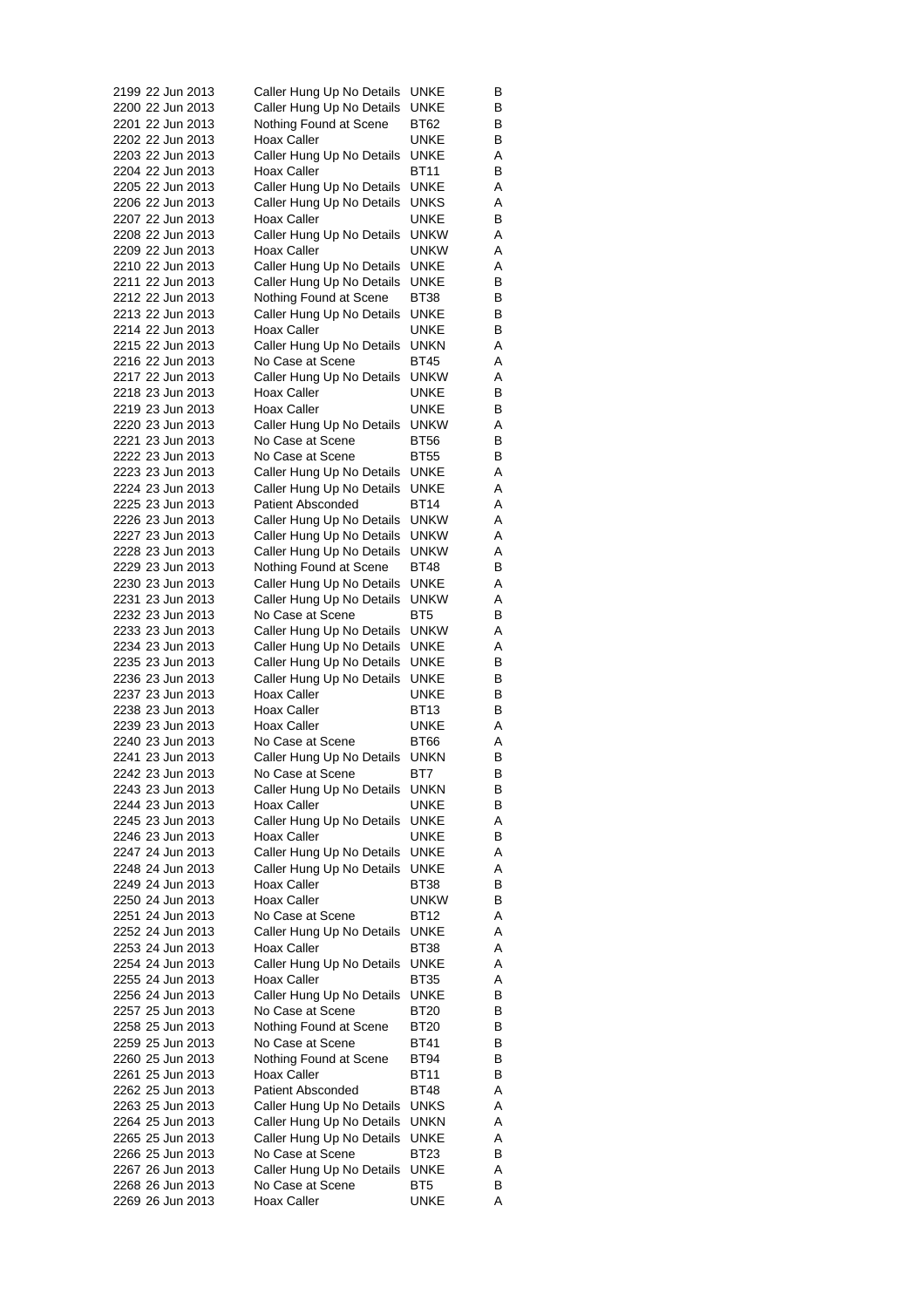| 2270 26 Jun 2013                     |  | No Case at Scene                                   | BT62         | В      |
|--------------------------------------|--|----------------------------------------------------|--------------|--------|
| 2271 26 Jun 2013                     |  | Caller Hung Up No Details                          | <b>UNKW</b>  | Α      |
| 2272 26 Jun 2013                     |  | Caller Hung Up No Details                          | UNKW         | Α      |
| 2273 26 Jun 2013                     |  | Hoax Caller                                        | UNKE         | В      |
| 2274 26 Jun 2013                     |  | Hoax Caller                                        | UNKS         | Α      |
| 2275 26 Jun 2013                     |  | Caller Hung Up No Details                          | <b>UNKE</b>  | Α      |
| 2276 26 Jun 2013                     |  | Caller Hung Up No Details                          | UNKE         | Α      |
| 2277 27 Jun 2013<br>2278 27 Jun 2013 |  | No Case at Scene<br>Caller Hung Up No Details      | BT43<br>BT48 | Α<br>В |
| 2279 27 Jun 2013                     |  | No Case at Scene                                   | BT1          | В      |
| 2280 27 Jun 2013                     |  | Caller Hung Up No Details                          | unkw         | В      |
| 2281 27 Jun 2013                     |  | Hoax Caller                                        | UNKE         | С      |
| 2282 27 Jun 2013                     |  | <b>Patient Absconded</b>                           | BT7          | Α      |
| 2283 27 Jun 2013                     |  | Caller Hung Up No Details                          | unkw         | В      |
| 2284 27 Jun 2013                     |  | <b>Patient Absconded</b>                           | BT48         | В      |
| 2285 27 Jun 2013                     |  | Caller Hung Up No Details                          | unkn         | Α      |
| 2286 27 Jun 2013                     |  | Caller Hung Up No Details                          | UNKE         | В      |
| 2287 27 Jun 2013                     |  | Caller Hung Up No Details                          | UNKE         | в      |
| 2288 27 Jun 2013                     |  | Hoax Caller                                        | unkw         | Α      |
| 2289 27 Jun 2013                     |  | Nothing Found at Scene                             | BT41         | В      |
| 2290 28 Jun 2013                     |  | <b>Patient Absconded</b>                           | BT48         | В      |
| 2291 28 Jun 2013                     |  | Caller Hung Up No Details                          | unkn         | Α      |
| 2292 28 Jun 2013                     |  | Nothing Found at Scene                             | BT6          | В      |
| 2293 28 Jun 2013                     |  | Hoax Caller                                        | UNKE         | В      |
| 2294 28 Jun 2013                     |  | Caller Hung Up No Details                          | UNKE         | Α      |
| 2295 28 Jun 2013                     |  | Caller Hung Up No Details                          | unkn         | Α      |
| 2296 28 Jun 2013                     |  | Caller Hung Up No Details                          | UNKE         | В      |
| 2297 28 Jun 2013                     |  | <b>Hoax Caller</b>                                 | UNKE         | Α      |
| 2298 28 Jun 2013                     |  | Caller Hung Up No Details                          | UNKE         | В      |
| 2299 28 Jun 2013                     |  | Caller Hung Up No Details                          | UNKE         | В      |
| 2300 28 Jun 2013                     |  | Hoax Caller                                        | unkn         | В      |
| 2301 29 Jun 2013                     |  | Caller Hung Up No Details                          | UNKE         | В      |
| 2302 29 Jun 2013<br>2303 29 Jun 2013 |  | <b>Patient Absconded</b><br>Nothing Found at Scene | BT15<br>BT52 | В<br>Α |
| 2304 29 Jun 2013                     |  | Caller Hung Up No Details                          | UNKE         | В      |
| 2305 29 Jun 2013                     |  | Hoax Caller                                        | unkn         | В      |
| 2306 29 Jun 2013                     |  | Hoax Caller                                        | unkn         | В      |
| 2307 29 Jun 2013                     |  | No Case at Scene                                   | BT5          | В      |
| 2308 29 Jun 2013                     |  | Hoax Caller                                        | UNKE         | В      |
| 2309 29 Jun 2013                     |  | <b>Patient Absconded</b>                           | <b>BT20</b>  | В      |
| 2310 29 Jun 2013                     |  | Hoax Caller                                        | BT19         | Α      |
| 2311 29 Jun 2013                     |  | Caller Hung Up No Details                          | UNKE         | Α      |
| 2312 29 Jun 2013                     |  | <b>Hoax Caller</b>                                 | UNKE         | В      |
| 2313 29 Jun 2013                     |  | Caller Hung Up No Details                          | UNKE         | Α      |
| 2314 29 Jun 2013                     |  | Caller Hung Up No Details                          | <b>UNKE</b>  | в      |
| 2315 29 Jun 2013                     |  | Hoax Caller                                        | BT23         | Α      |
| 2316 29 Jun 2013                     |  | No Case at Scene                                   | <b>BT70</b>  | В      |
| 2317 29 Jun 2013                     |  | Caller Hung Up No Details                          | BT48         | В      |
| 2318 29 Jun 2013                     |  | Hoax Caller                                        | UNKE         | Α      |
| 2319 29 Jun 2013                     |  | Caller Hung Up No Details                          | UNKE         | Α      |
| 2320 30 Jun 2013                     |  | No Case at Scene                                   | <b>BT35</b>  | В      |
| 2321 30 Jun 2013                     |  | Hoax Caller                                        | BT33         | В      |
| 2322 30 Jun 2013<br>2323 30 Jun 2013 |  | Nothing Found at Scene<br>Hoax Caller              | BT45<br>UNKN | В<br>В |
| 2324 30 Jun 2013                     |  | No Case at Scene                                   | BT17         | Α      |
| 2325 30 Jun 2013                     |  | Caller Hung Up No Details                          | <b>UNKS</b>  | В      |
| 2326 30 Jun 2013                     |  | Hoax Caller                                        | <b>BT35</b>  | В      |
| 2327 30 Jun 2013                     |  | <b>Patient Absconded</b>                           | BT35         | В      |
| 2328 30 Jun 2013                     |  | Hoax Caller                                        | UNKE         | В      |
| 2329 30 Jun 2013                     |  | Hoax Caller                                        | UNKE         | Α      |
| 2330 30 Jun 2013                     |  | Hoax Caller                                        | UNKE         | Α      |
| 2331 30 Jun 2013                     |  | Hoax Caller                                        | UNKE         | В      |
| 2332 30 Jun 2013                     |  | Hoax Caller                                        | BT9          | Α      |
| 2333 30 Jun 2013                     |  | Patient Absconded                                  | BT43         | В      |
| 2334 30 Jun 2013                     |  | Caller Hung Up No Details                          | UNKS         | Α      |
| 2335 01 Jul 2013                     |  | Caller Hung Up No Details                          | BT61         | В      |
| 2336 01 Jul 2013                     |  | Nothing Found at Scene                             | BT47         | В      |
| 2337 01 Jul 2013                     |  | Caller Hung Up No Details                          | UNKE         | Α      |
| 2338 01 Jul 2013                     |  | Hoax Caller                                        | UNKE         | Α      |
| 2339 01 Jul 2013                     |  | Caller Hung Up No Details                          | <b>UNKS</b>  | в      |
| 2340 01 Jul 2013                     |  | Caller Hung Up No Details                          | UNKE         | В      |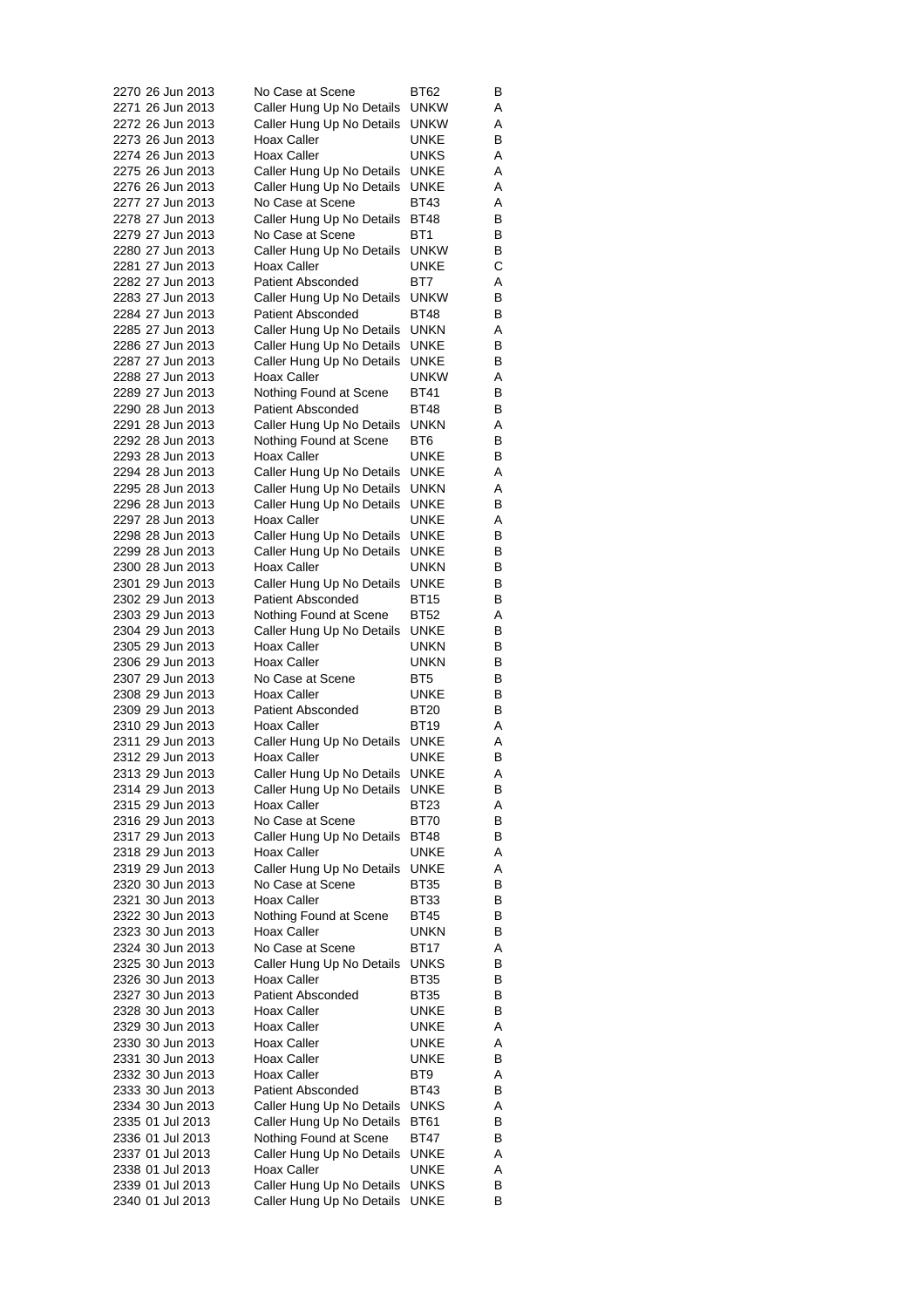|                  |  | 2341 01 Jul 2013 | <b>Hoax Caller</b>        | unkw            | В |
|------------------|--|------------------|---------------------------|-----------------|---|
| 2342 01 Jul 2013 |  |                  | Nothing Found at Scene    | BT46            | Α |
| 2343 01 Jul 2013 |  |                  | <b>Patient Absconded</b>  | BT60            | В |
| 2344 01 Jul 2013 |  |                  | Nothing Found at Scene    | BT5             | Α |
| 2345 01 Jul 2013 |  |                  | <b>Patient Absconded</b>  | BT71            | С |
| 2346 01 Jul 2013 |  |                  | Caller Hung Up No Details | UNKE            | Α |
| 2347 01 Jul 2013 |  |                  | <b>Patient Absconded</b>  | BT5             | Α |
| 2348 01 Jul 2013 |  |                  | Caller Hung Up No Details | UNKE            | В |
| 2349 02 Jul 2013 |  |                  | No Case at Scene          | <b>BT80</b>     | Α |
| 2350 02 Jul 2013 |  |                  | Caller Hung Up No Details | UNKE            | Α |
| 2351 02 Jul 2013 |  |                  | Hoax Caller               | unkn            | Α |
| 2352 02 Jul 2013 |  |                  | Nothing Found at Scene    | BT34            | В |
| 2353 02 Jul 2013 |  |                  | Nothing Found at Scene    | BT14            | Α |
| 2354 02 Jul 2013 |  |                  | <b>Patient Absconded</b>  | BT <sub>1</sub> | Α |
| 2355 02 Jul 2013 |  |                  | Caller Hung Up No Details | <b>UNKW</b>     | В |
| 2356 02 Jul 2013 |  |                  | No Case at Scene          | BT12            | С |
| 2357 03 Jul 2013 |  |                  | Hoax Caller               | BT28            | Α |
| 2358 03 Jul 2013 |  |                  | Caller Hung Up No Details | UNKE            | Α |
| 2359 03 Jul 2013 |  |                  | Caller Hung Up No Details | UNKE            | Α |
| 2360 03 Jul 2013 |  |                  | <b>Patient Absconded</b>  | BT1             | В |
| 2361 03 Jul 2013 |  |                  | Hoax Caller               | <b>UNKE</b>     | В |
| 2362 04 Jul 2013 |  |                  | Hoax Caller               | BT8             | Α |
| 2363 04 Jul 2013 |  |                  | Nothing Found at Scene    | BT48            | Α |
| 2364 04 Jul 2013 |  |                  | Caller Hung Up No Details | UNKE            | Α |
| 2365 04 Jul 2013 |  |                  | Hoax Caller               | <b>BT14</b>     | В |
| 2366 04 Jul 2013 |  |                  | Nothing Found at Scene    | BT <sub>1</sub> | В |
| 2367 04 Jul 2013 |  |                  | Caller Hung Up No Details | UNKE            | Α |
|                  |  |                  | Caller Hung Up No Details | UNKE            | В |
| 2368 04 Jul 2013 |  |                  |                           |                 |   |
| 2369 04 Jul 2013 |  |                  | Caller Hung Up No Details | unkw            | Α |
| 2370 04 Jul 2013 |  |                  | Caller Hung Up No Details | UNKE            | Α |
| 2371 04 Jul 2013 |  |                  | Caller Hung Up No Details | unkw            | Α |
| 2372 05 Jul 2013 |  |                  | <b>Patient Absconded</b>  | BT14            | В |
| 2373 05 Jul 2013 |  |                  | Patient Absconded         | BT30            | Α |
| 2374 05 Jul 2013 |  |                  | <b>Patient Absconded</b>  | <b>BT15</b>     | Α |
| 2375 05 Jul 2013 |  |                  | Caller Hung Up No Details | unkw            | В |
| 2376 05 Jul 2013 |  |                  | Caller Hung Up No Details | UNKE            | Α |
| 2377 05 Jul 2013 |  |                  | Hoax Caller               | UNKE            | Α |
| 2378 05 Jul 2013 |  |                  | Caller Hung Up No Details | <b>UNKW</b>     | Α |
| 2379 05 Jul 2013 |  |                  | Hoax Caller               | BT23            | В |
| 2380 05 Jul 2013 |  |                  | Hoax Caller               | unkw            | Α |
| 2381 05 Jul 2013 |  |                  | Hoax Caller               | BT40            | В |
| 2382 05 Jul 2013 |  |                  | No Case at Scene          | BT30            | В |
| 2383 05 Jul 2013 |  |                  | <b>Hoax Caller</b>        | UNKE            | Α |
| 2384 05 Jul 2013 |  |                  | <b>Hoax Caller</b>        | unkw            | Α |
| 2385 05 Jul 2013 |  |                  | <b>Hoax Caller</b>        | <b>UNKE</b>     | в |
| 2386 05 Jul 2013 |  |                  | No Case at Scene          | BT16            | В |
| 2387 05 Jul 2013 |  |                  | Caller Hung Up No Details | UNKS            | В |
| 2388 06 Jul 2013 |  |                  | No Case at Scene          | BT15            | Α |
| 2389 06 Jul 2013 |  |                  | Nothing Found at Scene    | BT60            | Α |
| 2390 06 Jul 2013 |  |                  | Nothing Found at Scene    | BT60            | В |
| 2391 06 Jul 2013 |  |                  | Caller Hung Up No Details | UNKE            | Α |
| 2392 06 Jul 2013 |  |                  | Nothing Found at Scene    | BT70            | Α |
| 2393 06 Jul 2013 |  |                  | Caller Hung Up No Details | UNKE            | В |
| 2394 06 Jul 2013 |  |                  | Caller Hung Up No Details | UNKE            | Α |
| 2395 06 Jul 2013 |  |                  | Hoax Caller               | unkw            | в |
| 2396 06 Jul 2013 |  |                  | Caller Hung Up No Details | UNKE            | В |
| 2397 06 Jul 2013 |  |                  | Hoax Caller               | unkw            | В |
| 2398 06 Jul 2013 |  |                  | Hoax Caller               | UNKE            | В |
| 2399 06 Jul 2013 |  |                  | Hoax Caller               | BT40            | В |
| 2400 06 Jul 2013 |  |                  | No Case at Scene          | BT48            | в |
| 2401 06 Jul 2013 |  |                  | Hoax Caller               | UNKE            | В |
| 2402 06 Jul 2013 |  |                  | Caller Hung Up No Details | UNKE            | В |
| 2403 06 Jul 2013 |  |                  |                           |                 | Α |
|                  |  |                  | Caller Hung Up No Details | BT14            |   |
| 2404 06 Jul 2013 |  |                  | <b>Patient Absconded</b>  | BT39            | В |
| 2405 06 Jul 2013 |  |                  | Caller Hung Up No Details | UNKE            | Α |
| 2406 06 Jul 2013 |  |                  | No Case at Scene          | BT1             | Α |
| 2407 06 Jul 2013 |  |                  | <b>Patient Absconded</b>  | BT12            | Α |
| 2408 06 Jul 2013 |  |                  | Caller Hung Up No Details | UNKE            | Α |
| 2409 06 Jul 2013 |  |                  | Caller Hung Up No Details | UNKE            | В |
| 2410 06 Jul 2013 |  |                  | No Case at Scene          | <b>BT28</b>     | Α |
| 2411 06 Jul 2013 |  |                  | Caller Hung Up No Details | UNKE            | В |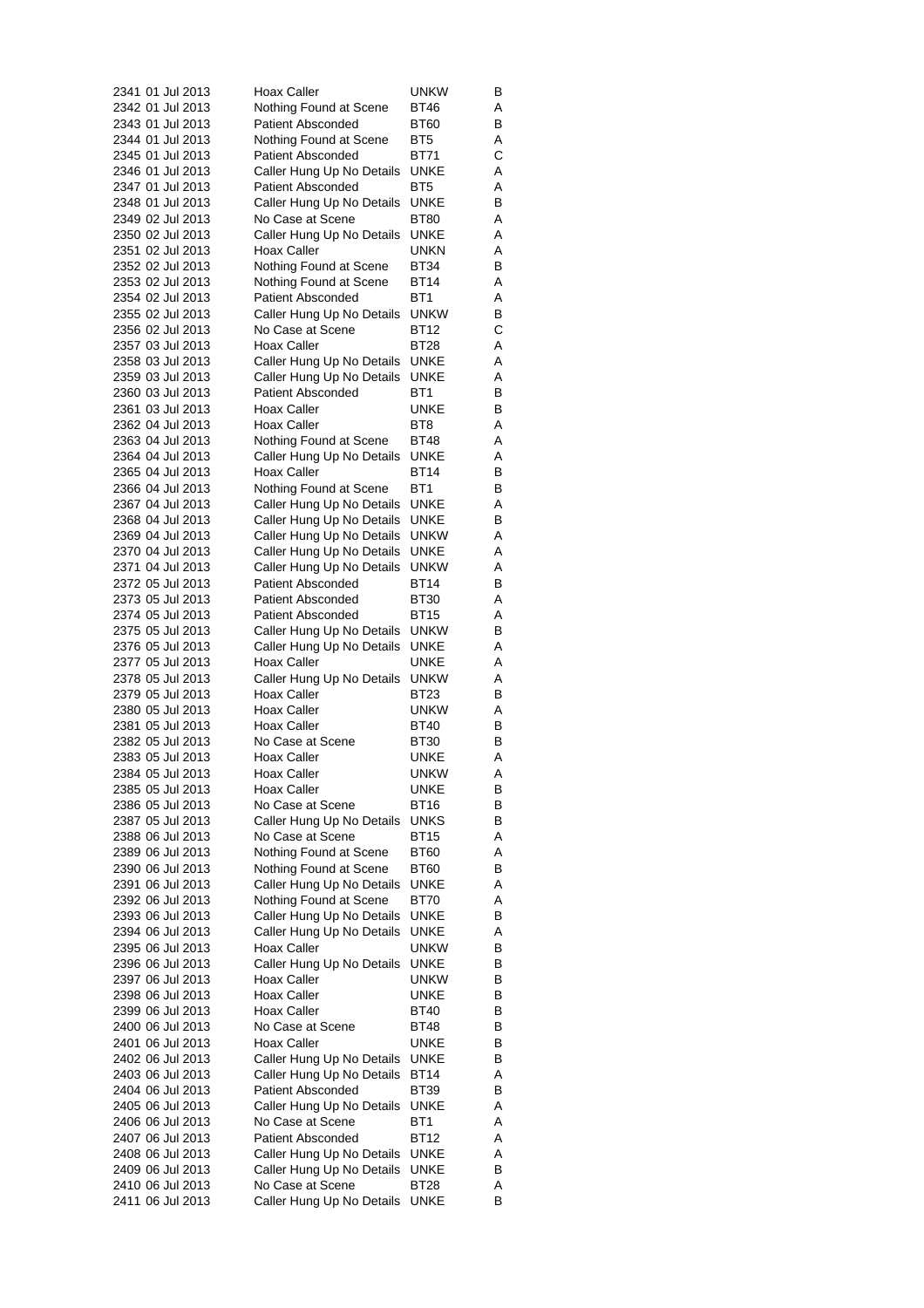| 2412 06 Jul 2013 |  | Caller Hung Up No Details                     | unkn        | В |
|------------------|--|-----------------------------------------------|-------------|---|
| 2413 07 Jul 2013 |  | Caller Hung Up No Details                     | UNKS        | В |
| 2414 07 Jul 2013 |  | <b>Patient Absconded</b>                      | BT48        | В |
| 2415 07 Jul 2013 |  | Caller Hung Up No Details                     | UNKE        | Α |
| 2416 07 Jul 2013 |  | No Case at Scene                              | BT78        | В |
| 2417 07 Jul 2013 |  | Hoax Caller                                   | BT48        | Α |
| 2418 07 Jul 2013 |  | Caller Hung Up No Details                     | UNKE        | Α |
| 2419 07 Jul 2013 |  | Caller Hung Up No Details                     | UNKE        | В |
| 2420 07 Jul 2013 |  | <b>Patient Absconded</b>                      | BT53        | С |
| 2421 07 Jul 2013 |  | Caller Hung Up No Details                     | UNKE        | В |
| 2422 07 Jul 2013 |  | <b>Patient Absconded</b>                      | UNKE        | Α |
| 2423 07 Jul 2013 |  | Caller Hung Up No Details                     | UNKE        | в |
| 2424 07 Jul 2013 |  | No Case at Scene                              | BT12        | Α |
| 2425 07 Jul 2013 |  | <b>Patient Absconded</b>                      | BT34        | в |
| 2426 07 Jul 2013 |  | Nothing Found at Scene                        | BT53        | В |
|                  |  |                                               | BT42        |   |
| 2427 07 Jul 2013 |  | Nothing Found at Scene                        |             | В |
| 2428 07 Jul 2013 |  | Caller Hung Up No Details                     | unkn        | В |
| 2429 07 Jul 2013 |  | <b>Patient Absconded</b>                      | UNKE        | В |
| 2430 07 Jul 2013 |  | No Case at Scene                              | BT48        | Α |
| 2431 07 Jul 2013 |  | Nothing Found at Scene                        | BT5         | Α |
| 2432 07 Jul 2013 |  | Nothing Found at Scene                        | BT5         | С |
| 2433 07 Jul 2013 |  | <b>Patient Absconded</b>                      | BT43        | Α |
| 2434 07 Jul 2013 |  | Caller Hung Up No Details                     | UNKE        | Α |
| 2435 07 Jul 2013 |  | No Case at Scene                              | BT1         | в |
| 2436 07 Jul 2013 |  | Caller Hung Up No Details                     | UNKS        | В |
| 2437 07 Jul 2013 |  | Hoax Caller                                   | UNKE        | В |
| 2438 07 Jul 2013 |  | Caller Hung Up No Details                     | <b>UNKS</b> | Α |
| 2439 07 Jul 2013 |  | Caller Hung Up No Details                     | UNKE        | Α |
| 2440 07 Jul 2013 |  | Caller Hung Up No Details                     | UNKE        | В |
| 2441 07 Jul 2013 |  | Caller Hung Up No Details                     | UNKE        | Α |
| 2442 07 Jul 2013 |  | <b>Patient Absconded</b>                      | BT1         | С |
| 2443 07 Jul 2013 |  | Caller Hung Up No Details                     | UNKE        | В |
| 2444 07 Jul 2013 |  | Caller Hung Up No Details                     | unkw        | Α |
| 2445 07 Jul 2013 |  | Nothing Found at Scene                        | BT43        | В |
| 2446 07 Jul 2013 |  | Caller Hung Up No Details                     | UNKS        | В |
| 2447 07 Jul 2013 |  | No Case at Scene                              | BT1         | С |
| 2448 07 Jul 2013 |  | Caller Hung Up No Details                     | UNKE        | Α |
| 2449 07 Jul 2013 |  | Hoax Caller                                   | UNKE        | В |
| 2450 07 Jul 2013 |  | Caller Hung Up No Details                     | UNKE        | Α |
| 2451 07 Jul 2013 |  | Caller Hung Up No Details                     | UNKE        | В |
| 2452 07 Jul 2013 |  | Caller Hung Up No Details                     | unkn        | В |
| 2453 07 Jul 2013 |  | Caller Hung Up No Details                     | UNKE        | Α |
| 2454 07 Jul 2013 |  |                                               | <b>UNKE</b> | В |
| 2455 08 Jul 2013 |  | Caller Hung Up No Details<br>No Case at Scene | BT9         | В |
|                  |  |                                               |             |   |
| 2456 08 Jul 2013 |  | No Case at Scene                              | <b>BT34</b> | В |
| 2457 08 Jul 2013 |  | Hoax Caller                                   | UNKE        | В |
| 2458 08 Jul 2013 |  | Caller Hung Up No Details                     | UNKE        | Α |
| 2459 08 Jul 2013 |  | Hoax Caller                                   | UNKS        | Α |
| 2460 08 Jul 2013 |  | Hoax Caller                                   | UNKE        | Α |
| 2461 08 Jul 2013 |  | Caller Hung Up No Details                     | UNKS        | Α |
| 2462 08 Jul 2013 |  | Hoax Caller                                   | UNKS        | Α |
| 2463 09 Jul 2013 |  | Caller Hung Up No Details                     | UNKE        | В |
| 2464 09 Jul 2013 |  | Hoax Caller                                   | UNKE        | Α |
| 2465 09 Jul 2013 |  | Caller Hung Up No Details                     | UNKE        | Α |
| 2466 09 Jul 2013 |  | No Case at Scene                              | <b>BT23</b> | в |
| 2467 09 Jul 2013 |  | Caller Hung Up No Details                     | UNKE        | Α |
| 2468 09 Jul 2013 |  | Patient Absconded                             | BT1         | Α |
| 2469 09 Jul 2013 |  | Hoax Caller                                   | UNKE        | В |
| 2470 09 Jul 2013 |  | Caller Hung Up No Details                     | UNKE        | Α |
| 2471 09 Jul 2013 |  | Caller Hung Up No Details                     | BT23        | в |
| 2472 09 Jul 2013 |  | Hoax Caller                                   | BT37        | В |
| 2473 10 Jul 2013 |  | Nothing Found at Scene                        | BT80        | В |
| 2474 10 Jul 2013 |  | Caller Hung Up No Details                     | UNKE        | Α |
| 2475 10 Jul 2013 |  | No Case at Scene                              | BT62        | Α |
| 2476 10 Jul 2013 |  | Hoax Caller                                   | BT41        | Α |
| 2477 10 Jul 2013 |  | Caller Hung Up No Details                     | UNKE        | Α |
| 2478 10 Jul 2013 |  | Caller Hung Up No Details                     | UNKE        | Α |
| 2479 10 Jul 2013 |  | Caller Hung Up No Details                     | unkn        | В |
| 2480 10 Jul 2013 |  | Hoax Caller                                   | BT49        | В |
| 2481 10 Jul 2013 |  | Caller Hung Up No Details                     | <b>UNKE</b> | Α |
| 2482 10 Jul 2013 |  | Caller Hung Up No Details                     | unkw        | Α |
|                  |  |                                               |             |   |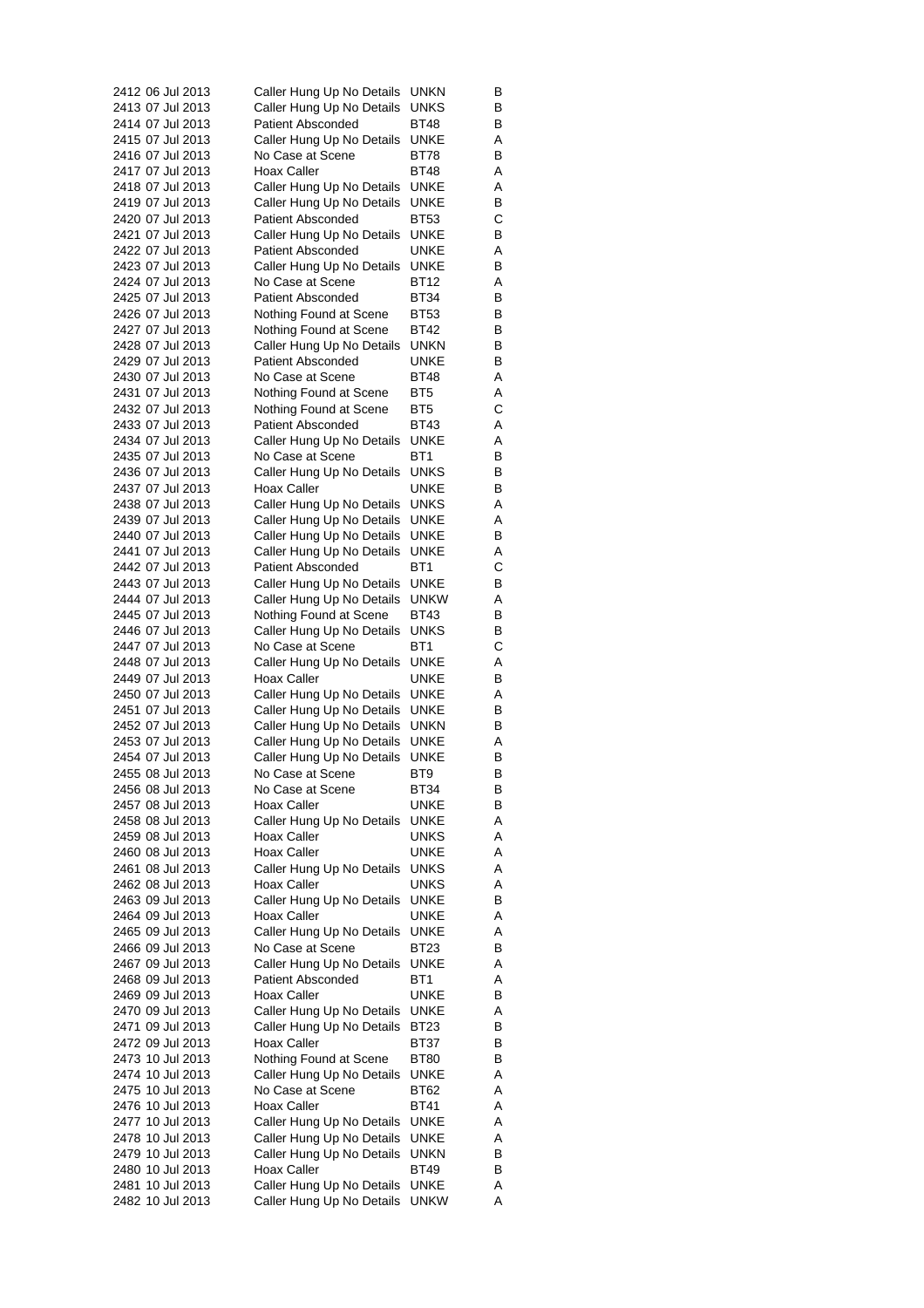| 2483 10 Jul 2013                     | Hoax Caller                                            | UNKE                | В      |
|--------------------------------------|--------------------------------------------------------|---------------------|--------|
| 2484 10 Jul 2013                     | Caller Hung Up No Details                              | <b>UNKW</b>         | В      |
| 2485 10 Jul 2013                     | Caller Hung Up No Details                              | UNKE                | В      |
| 2486 10 Jul 2013                     | Caller Hung Up No Details                              | UNKE                | Α      |
| 2487 10 Jul 2013                     | <b>Patient Absconded</b>                               | BT13                | Α      |
| 2488 10 Jul 2013                     | Nothing Found at Scene                                 | BT <sub>5</sub>     | Α      |
| 2489 10 Jul 2013<br>2490 11 Jul 2013 | Nothing Found at Scene                                 | BT29<br>BT41        | С<br>В |
| 2491 11 Jul 2013                     | No Case at Scene<br>Hoax Caller                        | unkn                | В      |
| 2492 11 Jul 2013                     | Nothing Found at Scene                                 | BT48                | Α      |
| 2493 11 Jul 2013                     | Caller Hung Up No Details                              | <b>UNKE</b>         | В      |
| 2494 11 Jul 2013                     | Caller Hung Up No Details                              | UNKE                | Α      |
| 2495 11 Jul 2013                     | <b>Patient Absconded</b>                               | BT30                | В      |
| 2496 11 Jul 2013                     | Caller Hung Up No Details                              | <b>UNKE</b>         | Α      |
| 2497 11 Jul 2013                     | <b>Hoax Caller</b>                                     | <b>BT44</b>         | В      |
| 2498 11 Jul 2013                     | Caller Hung Up No Details                              | UNKE                | В      |
| 2499 11 Jul 2013                     | Caller Hung Up No Details                              | UNKE                | В      |
| 2500 11 Jul 2013                     | Caller Hung Up No Details                              | UNKE                | Α      |
| 2501 11 Jul 2013                     | <b>Patient Absconded</b>                               | BT12                | В      |
| 2502 11 Jul 2013                     | Hoax Caller                                            | <b>BT19</b>         | Α      |
| 2503 11 Jul 2013                     | Nothing Found at Scene                                 | BT1                 | Α      |
| 2504 11 Jul 2013                     | Caller Hung Up No Details                              | UNKE                | В      |
| 2505 11 Jul 2013                     | Nothing Found at Scene                                 | BT1                 | В      |
| 2506 12 Jul 2013<br>2507 12 Jul 2013 | Caller Hung Up No Details                              | BT12                | В      |
| 2508 12 Jul 2013                     | Hoax Caller<br>Caller Hung Up No Details               | UNKE<br><b>UNKE</b> | Α<br>В |
| 2509 12 Jul 2013                     | Caller Hung Up No Details                              | <b>UNKE</b>         | В      |
| 2510 12 Jul 2013                     | Nothing Found at Scene                                 | BT23                | В      |
| 2511 12 Jul 2013                     | Caller Hung Up No Details                              | unkn                | В      |
| 2512 12 Jul 2013                     | Nothing Found at Scene                                 | BT5                 | В      |
| 2513 12 Jul 2013                     | <b>Patient Absconded</b>                               | BT16                | В      |
| 2514 12 Jul 2013                     | Caller Hung Up No Details                              | UNKE                | В      |
| 2515 12 Jul 2013                     | Hoax Caller                                            | BT13                | В      |
| 2516 12 Jul 2013                     | Caller Hung Up No Details                              | <b>UNKS</b>         | Α      |
| 2517 12 Jul 2013                     | Nothing Found at Scene                                 | BT41                | С      |
| 2518 12 Jul 2013                     | Nothing Found at Scene                                 | <b>BT35</b>         | Α      |
| 2519 12 Jul 2013                     | <b>Patient Absconded</b>                               | BT34                | В      |
| 2520 12 Jul 2013                     | Caller Hung Up No Details                              | UNKE                | В      |
| 2521 12 Jul 2013                     | Caller Hung Up No Details                              | <b>UNKE</b>         | Α      |
| 2522 12 Jul 2013<br>2523 12 Jul 2013 | Caller Hung Up No Details<br>No Case at Scene          | UNKE                | Α<br>В |
| 2524 12 Jul 2013                     | Hoax Caller                                            | BT37<br>BT78        | Α      |
| 2525 12 Jul 2013                     | Nothing Found at Scene                                 | BT41                | Α      |
| 2526 12 Jul 2013                     | No Case at Scene                                       | BT20                | С      |
| 2527 12 Jul 2013                     | No Case at Scene                                       | <b>BT12</b>         | Α      |
| 2528 12 Jul 2013                     | Hoax Caller                                            | <b>BT42</b>         | В      |
| 2529 12 Jul 2013                     | Caller Hung Up No Details                              | UNKE                | В      |
| 2530 12 Jul 2013                     | Caller Hung Up No Details                              | <b>UNKE</b>         | Α      |
| 2531 12 Jul 2013                     | Nothing Found at Scene                                 | BT94                | Α      |
| 2532 12 Jul 2013                     | Hoax Caller                                            | UNKE                | В      |
| 2533 12 Jul 2013                     | Caller Hung Up No Details                              | <b>UNKN</b>         | В      |
| 2534 12 Jul 2013                     | No Case at Scene                                       | BT6                 | В      |
| 2535 12 Jul 2013                     | Caller Hung Up No Details                              | UNKE                | В      |
| 2536 12 Jul 2013                     | No Case at Scene                                       | BT11                | Α      |
| 2537 12 Jul 2013                     | No Case at Scene                                       | BT37                | Α      |
| 2538 12 Jul 2013                     | Hoax Caller<br>No Case at Scene                        | unkw                | Α      |
| 2539 12 Jul 2013                     |                                                        | <b>BT15</b>         | В<br>Α |
| 2540 12 Jul 2013<br>2541 12 Jul 2013 | Caller Hung Up No Details<br>Caller Hung Up No Details | UNKE<br>UNKE        | Α      |
| 2542 12 Jul 2013                     | Caller Hung Up No Details                              | UNKE                | Α      |
| 2543 12 Jul 2013                     | No Case at Scene                                       | BT4                 | С      |
| 2544 12 Jul 2013                     | Caller Hung Up No Details                              | UNKE                | Α      |
| 2545 12 Jul 2013                     | Nothing Found at Scene                                 | <b>BT14</b>         | Α      |
| 2546 12 Jul 2013                     | Caller Hung Up No Details                              | UNKE                | Α      |
| 2547 12 Jul 2013                     | Caller Hung Up No Details                              | UNKE                | Α      |
| 2548 12 Jul 2013                     | Caller Hung Up No Details                              | UNKE                | В      |
| 2549 12 Jul 2013                     | Caller Hung Up No Details                              | UNKE                | Α      |
| 2550 12 Jul 2013                     | Caller Hung Up No Details                              | UNKE                | Α      |
| 2551 12 Jul 2013                     | Nothing Found at Scene                                 | BT23                | В      |
| 2552 12 Jul 2013                     | Caller Hung Up No Details                              | UNKE                | В      |
| 2553 12 Jul 2013                     | Nothing Found at Scene                                 | BT <sub>2</sub>     | В      |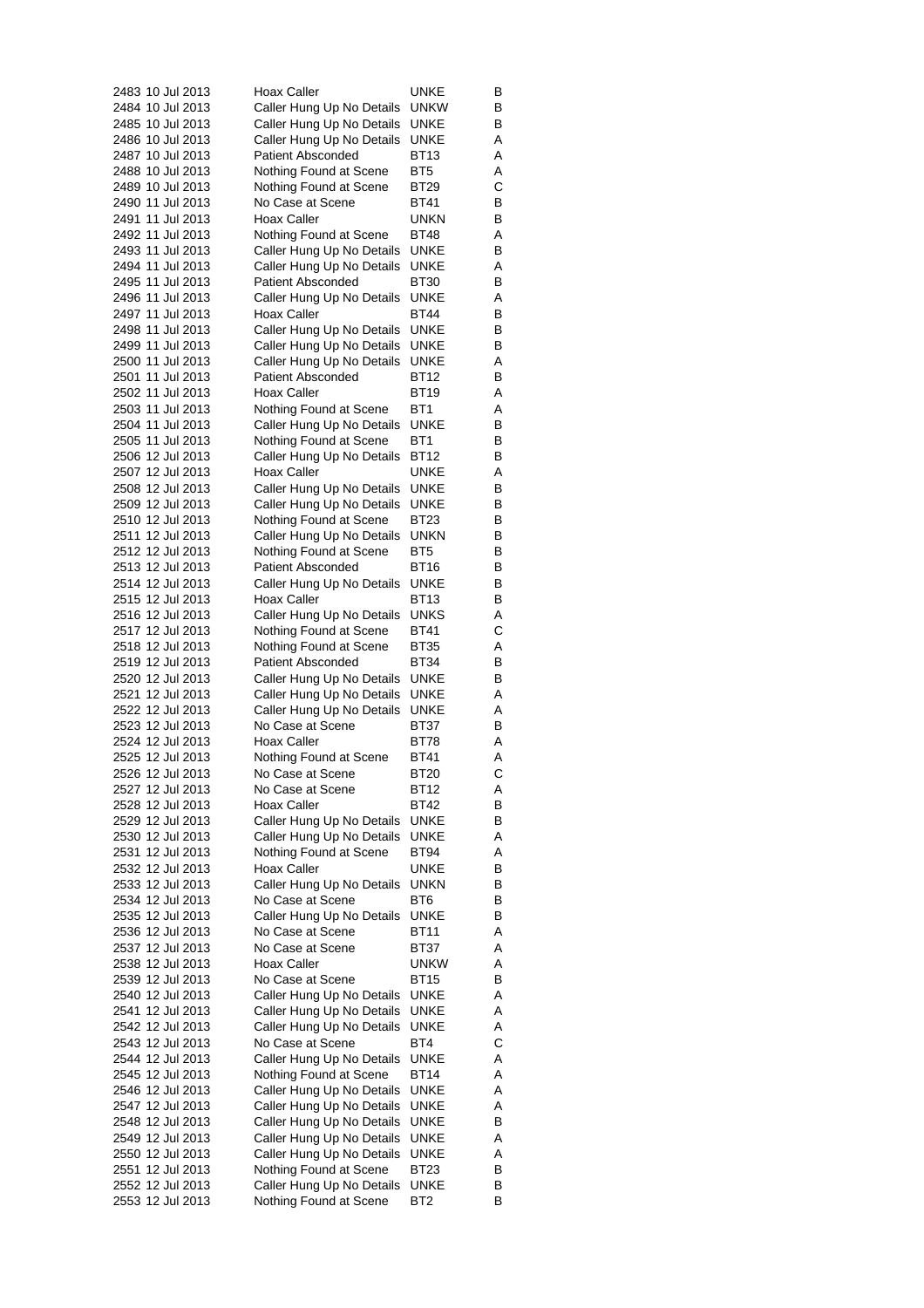| 2554 12 Jul 2013                     | Nothing Found at Scene                                 | BT14         | В      |
|--------------------------------------|--------------------------------------------------------|--------------|--------|
| 2555 12 Jul 2013                     | <b>Patient Absconded</b>                               | BT13         | В      |
| 2556 13 Jul 2013                     | Hoax Caller                                            | BT13         | В      |
| 2557 13 Jul 2013                     | <b>Patient Absconded</b>                               | BT48         | в      |
| 2558 13 Jul 2013                     | Caller Hung Up No Details                              | <b>UNKN</b>  | В      |
| 2559 13 Jul 2013                     | Nothing Found at Scene                                 | <b>BT23</b>  | В      |
| 2560 13 Jul 2013                     | Caller Hung Up No Details                              | <b>UNKW</b>  | В      |
| 2561 13 Jul 2013                     | Caller Hung Up No Details                              | UNKS         | Α      |
| 2562 13 Jul 2013<br>2563 13 Jul 2013 | Caller Hung Up No Details                              | UNKS<br>UNKE | Α      |
| 2564 13 Jul 2013                     | Caller Hung Up No Details<br>Caller Hung Up No Details | UNKN         | В<br>В |
| 2565 13 Jul 2013                     | Hoax Caller                                            | UNKE         | В      |
| 2566 13 Jul 2013                     | Hoax Caller                                            | UNKE         | В      |
| 2567 13 Jul 2013                     | Caller Hung Up No Details                              | UNKS         | В      |
| 2568 13 Jul 2013                     | Hoax Caller                                            | UNKS         | Α      |
| 2569 13 Jul 2013                     | Hoax Caller                                            | unkw         | В      |
| 2570 13 Jul 2013                     | Caller Hung Up No Details                              | UNKE         | Α      |
| 2571 13 Jul 2013                     | Caller Hung Up No Details                              | UNKE         | Α      |
| 2572 13 Jul 2013                     | Caller Hung Up No Details                              | UNKE         | В      |
| 2573 13 Jul 2013                     | Caller Hung Up No Details                              | UNKE         | Α      |
| 2574 13 Jul 2013                     | Hoax Caller                                            | UNKE         | Α      |
| 2575 13 Jul 2013                     | Nothing Found at Scene                                 | BT71         | Α      |
| 2576 13 Jul 2013                     | Caller Hung Up No Details                              | BT52         | Α      |
| 2577 13 Jul 2013                     | Caller Hung Up No Details                              | unkn         | В      |
| 2578 13 Jul 2013                     | Caller Hung Up No Details                              | UNKE         | В      |
| 2579 14 Jul 2013                     | Caller Hung Up No Details                              | UNKE         | Α      |
| 2580 14 Jul 2013                     | Caller Hung Up No Details                              | UNKE         | Α      |
| 2581 14 Jul 2013                     | Nothing Found at Scene                                 | BT35         | С      |
| 2582 14 Jul 2013                     | Hoax Caller                                            | unkw         | В      |
| 2583 14 Jul 2013                     | Caller Hung Up No Details                              | unkn         | Α      |
| 2584 14 Jul 2013                     | Caller Hung Up No Details                              | UNKE         | Α      |
| 2585 14 Jul 2013<br>2586 14 Jul 2013 | Caller Hung Up No Details<br>Hoax Caller               | UNKE<br>UNKE | Α<br>В |
| 2587 14 Jul 2013                     | Hoax Caller                                            | UNKW         | В      |
| 2588 14 Jul 2013                     | Caller Hung Up No Details                              | <b>UNKS</b>  | Α      |
| 2589 14 Jul 2013                     | Caller Hung Up No Details                              | unkw         | Α      |
| 2590 14 Jul 2013                     | Caller Hung Up No Details                              | unkw         | Α      |
| 2591 14 Jul 2013                     | Caller Hung Up No Details                              | unkw         | Α      |
| 2592 14 Jul 2013                     | Caller Hung Up No Details                              | UNKE         | Α      |
| 2593 14 Jul 2013                     | Nothing Found at Scene                                 | BT49         | Α      |
| 2594 14 Jul 2013                     | Hoax Caller                                            | UNKE         | В      |
| 2595 14 Jul 2013                     | No Case at Scene                                       | BT82         | Α      |
| 2596 14 Jul 2013                     | Caller Hung Up No Details                              | unkn         | В      |
| 2597 14 Jul 2013                     | Caller Hung Up No Details                              | <b>UNKE</b>  | Α      |
| 2598 14 Jul 2013                     | No Case at Scene                                       | BT23         | В      |
| 2599 14 Jul 2013                     | Hoax Caller                                            | unkw         | В      |
| 2600 14 Jul 2013                     | <b>Patient Absconded</b>                               | BT39         | В      |
| 2601 14 Jul 2013                     | Nothing Found at Scene                                 | BT9          | С      |
| 2602 14 Jul 2013                     | Caller Hung Up No Details                              | unkw         | Α      |
| 2603 14 Jul 2013                     | Caller Hung Up No Details                              | UNKE         | В      |
| 2604 15 Jul 2013                     | No Case at Scene                                       | <b>BT51</b>  | В      |
| 2605 15 Jul 2013                     | Caller Hung Up No Details                              | UNKE         | Α      |
| 2606 15 Jul 2013                     | Nothing Found at Scene                                 | BT82         | Α      |
| 2607 15 Jul 2013                     | Caller Hung Up No Details                              | UNKE         | Α      |
| 2608 15 Jul 2013                     | No Case at Scene                                       | BT48         | С<br>Α |
| 2609 15 Jul 2013<br>2610 15 Jul 2013 | Caller Hung Up No Details                              | UNKE         | Α      |
| 2611 15 Jul 2013                     | Nothing Found at Scene<br><b>Hoax Caller</b>           | BT66<br>UNKS | В      |
| 2612 15 Jul 2013                     | Caller Hung Up No Details                              | UNKE         | В      |
| 2613 15 Jul 2013                     | Hoax Caller                                            | UNKE         | В      |
| 2614 15 Jul 2013                     | <b>Patient Absconded</b>                               | BT47         | В      |
| 2615 15 Jul 2013                     | Hoax Caller                                            | <b>BT34</b>  | Α      |
| 2616 15 Jul 2013                     | <b>Patient Absconded</b>                               | BT6          | В      |
| 2617 15 Jul 2013                     | Caller Hung Up No Details                              | UNKE         | В      |
| 2618 15 Jul 2013                     | Nothing Found at Scene                                 | BT35         | Α      |
| 2619 15 Jul 2013                     | Caller Hung Up No Details                              | UNKE         | В      |
| 2620 15 Jul 2013                     | Caller Hung Up No Details                              | <b>UNKW</b>  | Α      |
| 2621 15 Jul 2013                     | <b>Patient Absconded</b>                               | BT35         | В      |
| 2622 15 Jul 2013                     | No Case at Scene                                       | BT70         | Α      |
| 2623 16 Jul 2013                     | Hoax Caller                                            | UNKE         | Α      |
| 2624 16 Jul 2013                     | Hoax Caller                                            | <b>BT17</b>  | С      |
|                                      |                                                        |              |        |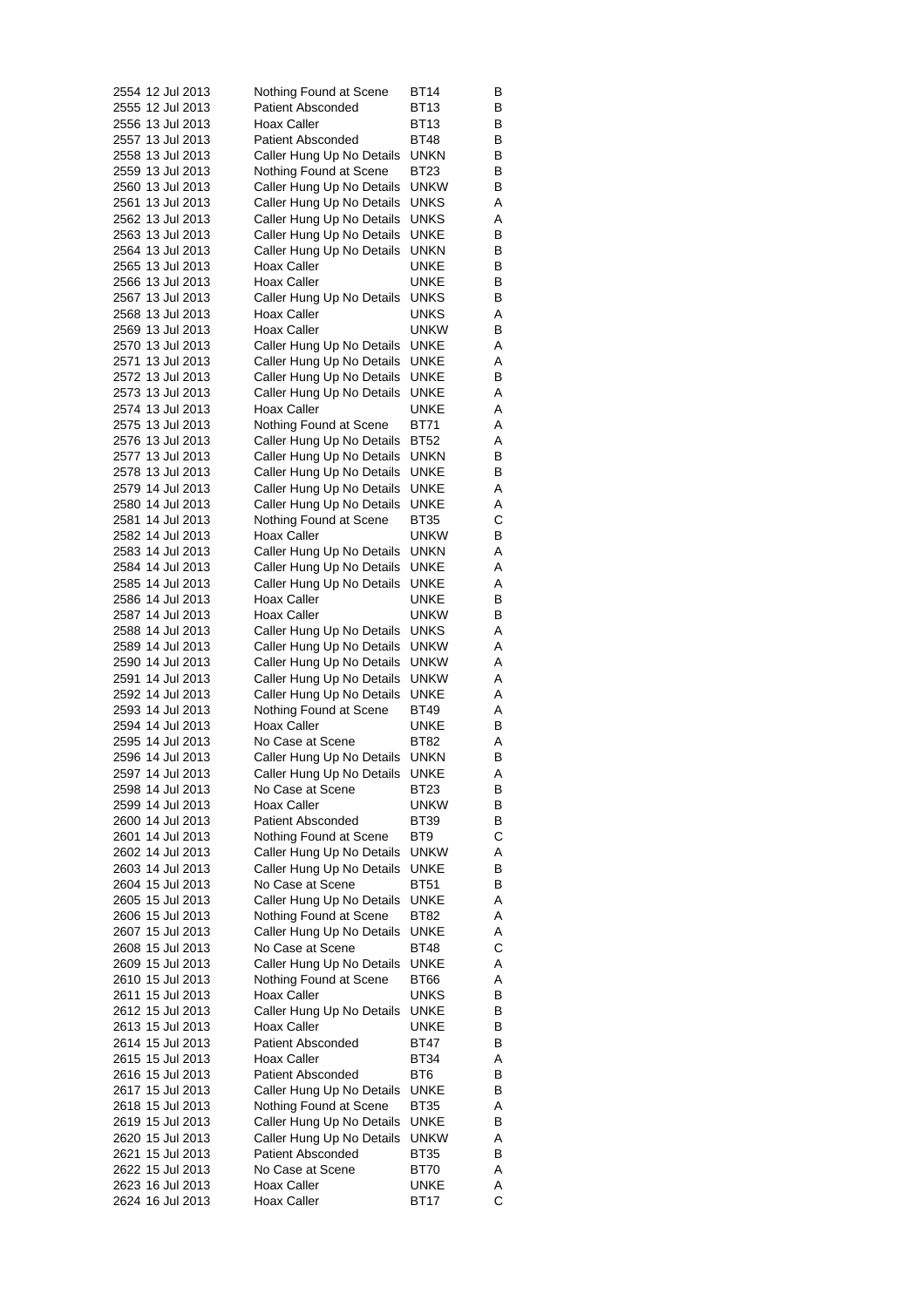| 2625 16 Jul 2013 |  |                                      | <b>Hoax Caller</b>                                     | BT17                | Α      |
|------------------|--|--------------------------------------|--------------------------------------------------------|---------------------|--------|
|                  |  | 2626 16 Jul 2013                     | <b>Patient Absconded</b>                               | BT24                | В      |
|                  |  | 2627 16 Jul 2013                     | Hoax Caller                                            | UNKE                | Α      |
|                  |  | 2628 16 Jul 2013                     | Nothing Found at Scene                                 | BT52                | Α      |
|                  |  | 2629 16 Jul 2013                     | Caller Hung Up No Details                              | BT81                | Α      |
|                  |  | 2630 16 Jul 2013                     | Caller Hung Up No Details                              | BT31                | Α      |
|                  |  | 2631 16 Jul 2013                     | Hoax Caller                                            | UNKE                | Α      |
|                  |  | 2632 16 Jul 2013                     | Caller Hung Up No Details                              | UNKE                | Α      |
|                  |  | 2633 16 Jul 2013                     | Nothing Found at Scene                                 | BT42                | В      |
|                  |  | 2634 16 Jul 2013                     | Caller Hung Up No Details                              | unkn                | Α      |
|                  |  | 2635 16 Jul 2013                     | Caller Hung Up No Details<br>Nothing Found at Scene    | UNKE                | В      |
|                  |  | 2636 16 Jul 2013<br>2637 16 Jul 2013 | Caller Hung Up No Details                              | BT5<br>UNKE         | Α<br>Α |
|                  |  | 2638 17 Jul 2013                     | Nothing Found at Scene                                 | BT9                 | В      |
|                  |  | 2639 17 Jul 2013                     | Caller Hung Up No Details                              | unkn                | Α      |
|                  |  | 2640 17 Jul 2013                     | Hoax Caller                                            | UNKW                | Α      |
|                  |  | 2641 17 Jul 2013                     | Caller Hung Up No Details                              | UNKE                | В      |
|                  |  | 2642 17 Jul 2013                     | Hoax Caller                                            | UNKE                | в      |
|                  |  | 2643 17 Jul 2013                     | Hoax Caller                                            | UNKE                | Α      |
|                  |  | 2644 17 Jul 2013                     | Caller Hung Up No Details                              | <b>UNKE</b>         | В      |
|                  |  | 2645 17 Jul 2013                     | Caller Hung Up No Details                              | UNKW                | В      |
|                  |  | 2646 17 Jul 2013                     | Hoax Caller                                            | UNKE                | Α      |
|                  |  | 2647 17 Jul 2013                     | No Case at Scene                                       | BT7                 | Α      |
|                  |  | 2648 17 Jul 2013                     | Hoax Caller                                            | UNKE                | В      |
|                  |  | 2649 17 Jul 2013                     | Hoax Caller                                            | <b>BT37</b>         | В      |
|                  |  | 2650 17 Jul 2013                     | Hoax Caller                                            | <b>BT14</b>         | В      |
|                  |  | 2651 17 Jul 2013                     | Caller Hung Up No Details                              | UNKE                | Α      |
|                  |  | 2652 17 Jul 2013                     | No Case at Scene                                       | BT1                 | Α      |
|                  |  | 2653 18 Jul 2013                     | No Case at Scene                                       | BT40                | С      |
|                  |  | 2654 18 Jul 2013                     | Hoax Caller                                            | unkn                | Α      |
|                  |  | 2655 18 Jul 2013                     | Caller Hung Up No Details                              | UNKS                | В      |
|                  |  | 2656 18 Jul 2013                     | Caller Hung Up No Details                              | unkn                | Α      |
|                  |  | 2657 18 Jul 2013<br>2658 18 Jul 2013 | Caller Hung Up No Details<br>Hoax Caller               | unkn<br>UNKE        | Α<br>Α |
| 2659 18 Jul 2013 |  |                                      | Nothing Found at Scene                                 | BT44                | в      |
|                  |  | 2660 18 Jul 2013                     | Hoax Caller                                            | BT61                | Α      |
|                  |  | 2661 18 Jul 2013                     | Caller Hung Up No Details                              | UNKE                | В      |
|                  |  | 2662 18 Jul 2013                     | Hoax Caller                                            | UNKE                | В      |
|                  |  | 2663 19 Jul 2013                     | No Case at Scene                                       | BT1                 | Α      |
|                  |  | 2664 19 Jul 2013                     | No Case at Scene                                       | BT4                 | В      |
|                  |  | 2665 19 Jul 2013                     | Caller Hung Up No Details                              | <b>UNKE</b>         | В      |
|                  |  | 2666 19 Jul 2013                     | Caller Hung Up No Details                              | UNKE                | Α      |
|                  |  | 2667 19 Jul 2013                     | <b>Hoax Caller</b>                                     | BT48                | С      |
| 2668 19 Jul 2013 |  |                                      | <b>Hoax Caller</b>                                     | UNKE                | Α      |
| 2669 19 Jul 2013 |  |                                      | Caller Hung Up No Details                              | <b>UNKE</b>         | В      |
|                  |  | 2670 19 Jul 2013                     | <b>Patient Absconded</b>                               | BT1                 | В      |
|                  |  | 2671 19 Jul 2013                     | <b>Patient Absconded</b>                               | BT2                 | Α      |
|                  |  | 2672 19 Jul 2013                     | No Case at Scene                                       | BT19                | Α      |
|                  |  | 2673 20 Jul 2013<br>2674 20 Jul 2013 | Caller Hung Up No Details                              | UNKE<br><b>UNKE</b> | В<br>В |
|                  |  | 2675 20 Jul 2013                     | Hoax Caller<br>Caller Hung Up No Details               | UNKE                | В      |
|                  |  | 2676 20 Jul 2013                     | Caller Hung Up No Details                              | unkn                | Α      |
|                  |  | 2677 20 Jul 2013                     | No Case at Scene                                       | BT6                 | Α      |
|                  |  | 2678 20 Jul 2013                     | Hoax Caller                                            | BT53                | Α      |
|                  |  | 2679 20 Jul 2013                     | <b>Patient Absconded</b>                               | BT43                | Α      |
|                  |  | 2680 20 Jul 2013                     | No Case at Scene                                       | BT9                 | В      |
|                  |  | 2681 20 Jul 2013                     | Caller Hung Up No Details                              | <b>UNKW</b>         | Α      |
|                  |  | 2682 20 Jul 2013                     | Caller Hung Up No Details                              | <b>UNKW</b>         | Α      |
|                  |  | 2683 20 Jul 2013                     | Caller Hung Up No Details                              | UNKE                | Α      |
|                  |  | 2684 20 Jul 2013                     | <b>Patient Absconded</b>                               | BT92                | Α      |
|                  |  | 2685 20 Jul 2013                     | Caller Hung Up No Details                              | UNKE                | В      |
|                  |  | 2686 20 Jul 2013                     | Nothing Found at Scene                                 | BT17                | Α      |
|                  |  | 2687 20 Jul 2013                     | Hoax Caller                                            | BT42                | Α      |
|                  |  | 2688 21 Jul 2013                     | Caller Hung Up No Details                              | <b>UNKN</b>         | Α      |
|                  |  | 2689 21 Jul 2013                     | Caller Hung Up No Details                              | UNKS                | Α      |
|                  |  | 2690 21 Jul 2013                     | Caller Hung Up No Details                              | unkw                | В      |
|                  |  | 2691 21 Jul 2013<br>2692 21 Jul 2013 | Caller Hung Up No Details<br>Caller Hung Up No Details | unkn<br>unkn        | В<br>Α |
|                  |  | 2693 21 Jul 2013                     | Caller Hung Up No Details                              | unkw                | В      |
|                  |  | 2694 21 Jul 2013                     | <b>Patient Absconded</b>                               | <b>BT33</b>         | В      |
|                  |  | 2695 21 Jul 2013                     | Nothing Found at Scene                                 | BT48                | С      |
|                  |  |                                      |                                                        |                     |        |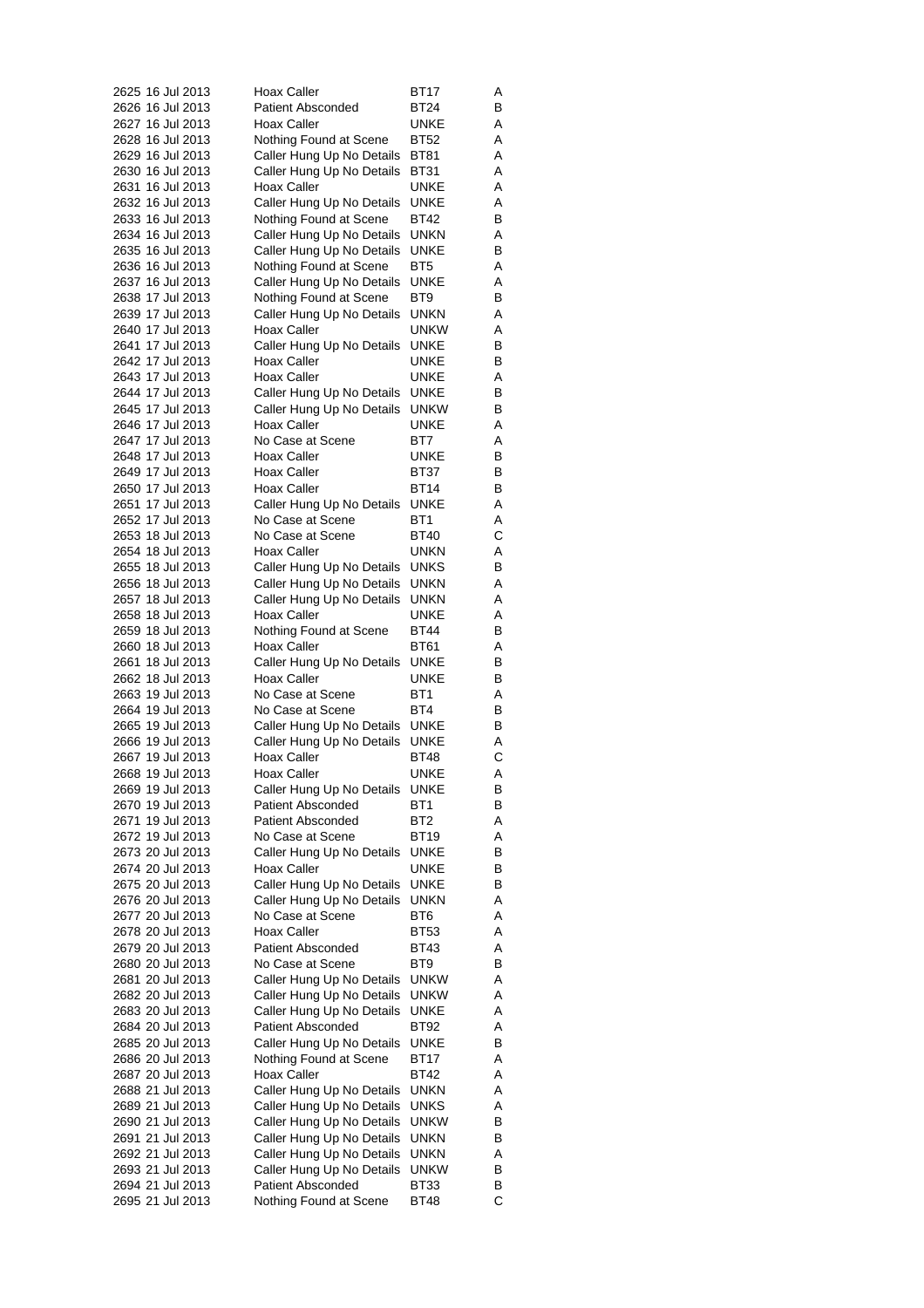| 2696 21 Jul 2013 |  |                  | Caller Hung Up No Details | UNKS        | A |
|------------------|--|------------------|---------------------------|-------------|---|
|                  |  | 2697 21 Jul 2013 | Nothing Found at Scene    | BT52        | В |
|                  |  | 2698 21 Jul 2013 | Caller Hung Up No Details | UNKE        | В |
|                  |  | 2699 21 Jul 2013 | Nothing Found at Scene    | BT61        | Α |
|                  |  | 2700 21 Jul 2013 | Nothing Found at Scene    | BT70        | В |
|                  |  | 2701 21 Jul 2013 | No Case at Scene          | BT34        | В |
|                  |  | 2702 21 Jul 2013 | Caller Hung Up No Details | <b>UNKE</b> | Α |
|                  |  | 2703 21 Jul 2013 | Caller Hung Up No Details | UNKE        | Α |
|                  |  | 2704 21 Jul 2013 | <b>Patient Absconded</b>  | BT48        | Α |
|                  |  | 2705 21 Jul 2013 | Caller Hung Up No Details | UNKE        | Α |
|                  |  | 2706 21 Jul 2013 | Caller Hung Up No Details | UNKE        | В |
|                  |  | 2707 21 Jul 2013 | Caller Hung Up No Details | UNKE        | Α |
|                  |  | 2708 22 Jul 2013 | Caller Hung Up No Details | UNKE        | Α |
|                  |  | 2709 22 Jul 2013 | Caller Hung Up No Details | UNKE        | В |
|                  |  | 2710 22 Jul 2013 | No Case at Scene          | BT48        | В |
|                  |  | 2711 22 Jul 2013 |                           |             |   |
|                  |  |                  | Caller Hung Up No Details | unkw        | В |
|                  |  | 2712 22 Jul 2013 | Caller Hung Up No Details | UNKE        | Α |
|                  |  | 2713 22 Jul 2013 | Hoax Caller               | UNKE        | В |
|                  |  | 2714 22 Jul 2013 | Caller Hung Up No Details | UNKE        | Α |
|                  |  | 2715 22 Jul 2013 | No Case at Scene          | BT9         | В |
|                  |  | 2716 23 Jul 2013 | Caller Hung Up No Details | UNKE        | В |
|                  |  | 2717 23 Jul 2013 | Caller Hung Up No Details | UNKE        | В |
|                  |  | 2718 23 Jul 2013 | <b>Patient Absconded</b>  | BT63        | В |
|                  |  | 2719 23 Jul 2013 | Hoax Caller               | UNKS        | Α |
|                  |  | 2720 23 Jul 2013 | Hoax Caller               | BT15        | Α |
|                  |  | 2721 23 Jul 2013 | Hoax Caller               | unkn        | Α |
|                  |  | 2722 23 Jul 2013 | No Case at Scene          | BT1         | Α |
|                  |  | 2723 23 Jul 2013 | No Case at Scene          | <b>BT67</b> | В |
|                  |  | 2724 23 Jul 2013 | Hoax Caller               | <b>BT16</b> | Α |
|                  |  | 2725 23 Jul 2013 | <b>Patient Absconded</b>  | BT34        | В |
|                  |  | 2726 24 Jul 2013 | No Case at Scene          | BT5         | В |
|                  |  | 2727 24 Jul 2013 | Hoax Caller               | BT70        | Α |
|                  |  | 2728 24 Jul 2013 | No Case at Scene          | BT12        | Α |
|                  |  | 2729 24 Jul 2013 | <b>Hoax Caller</b>        | unkn        | В |
|                  |  | 2730 24 Jul 2013 | Caller Hung Up No Details | UNKE        | В |
|                  |  | 2731 24 Jul 2013 | Caller Hung Up No Details | UNKE        | Α |
|                  |  | 2732 24 Jul 2013 | <b>Patient Absconded</b>  | BT7         | В |
|                  |  | 2733 24 Jul 2013 | Hoax Caller               | UNKE        | Α |
|                  |  | 2734 25 Jul 2013 |                           | UNKE        | Α |
|                  |  | 2735 25 Jul 2013 | Caller Hung Up No Details |             |   |
|                  |  | 2736 25 Jul 2013 | Caller Hung Up No Details | unkn        | Α |
|                  |  |                  | No Case at Scene          | BT60        | В |
|                  |  | 2737 25 Jul 2013 | Caller Hung Up No Details | UNKS        | Α |
|                  |  | 2738 25 Jul 2013 | Caller Hung Up No Details | unkn        | Α |
| 2739 25 Jul 2013 |  |                  | Caller Hung Up No Details | UNKE        | Α |
| 2740 25 Jul 2013 |  |                  | Hoax Caller               | BT78        | В |
|                  |  | 2741 25 Jul 2013 | Caller Hung Up No Details | ERR         | Α |
|                  |  | 2742 25 Jul 2013 | Caller Hung Up No Details | UNKS        | Α |
|                  |  | 2743 25 Jul 2013 | No Case at Scene          | BT3         | С |
|                  |  | 2744 25 Jul 2013 | <b>Patient Absconded</b>  | BT56        | В |
|                  |  | 2745 25 Jul 2013 | Hoax Caller               | BT56        | В |
|                  |  | 2746 25 Jul 2013 | Caller Hung Up No Details | <b>UNKE</b> | Α |
|                  |  | 2747 26 Jul 2013 | Caller Hung Up No Details | <b>UNKS</b> | В |
|                  |  | 2748 26 Jul 2013 | Caller Hung Up No Details | UNKN        | В |
|                  |  | 2749 26 Jul 2013 | Nothing Found at Scene    | BT40        | Α |
|                  |  | 2750 26 Jul 2013 | Caller Hung Up No Details | UNKE        | Α |
|                  |  | 2751 26 Jul 2013 | Caller Hung Up No Details | UNKE        | В |
|                  |  | 2752 26 Jul 2013 | Caller Hung Up No Details | UNKE        | В |
|                  |  | 2753 26 Jul 2013 | No Case at Scene          | BT20        | В |
|                  |  | 2754 26 Jul 2013 | Caller Hung Up No Details | unkn        | Α |
|                  |  | 2755 26 Jul 2013 | Caller Hung Up No Details | unkn        | Α |
|                  |  | 2756 26 Jul 2013 | Hoax Caller               | BT41        | Α |
|                  |  | 2757 26 Jul 2013 | Caller Hung Up No Details | unkn        | Α |
|                  |  | 2758 26 Jul 2013 | Hoax Caller               | BT41        | В |
|                  |  | 2759 26 Jul 2013 | Nothing Found at Scene    | BT52        | В |
|                  |  | 2760 26 Jul 2013 | Hoax Caller               | unkw        | Α |
|                  |  | 2761 26 Jul 2013 | Caller Hung Up No Details | UNKE        | В |
|                  |  | 2762 26 Jul 2013 | No Case at Scene          | BT41        | В |
|                  |  | 2763 27 Jul 2013 | Caller Hung Up No Details | UNKE        | в |
|                  |  | 2764 27 Jul 2013 | Hoax Caller               | unkw        | Α |
|                  |  | 2765 27 Jul 2013 | No Case at Scene          | BT43        | В |
|                  |  |                  | Hoax Caller               | <b>UNKN</b> |   |
|                  |  | 2766 27 Jul 2013 |                           |             | Α |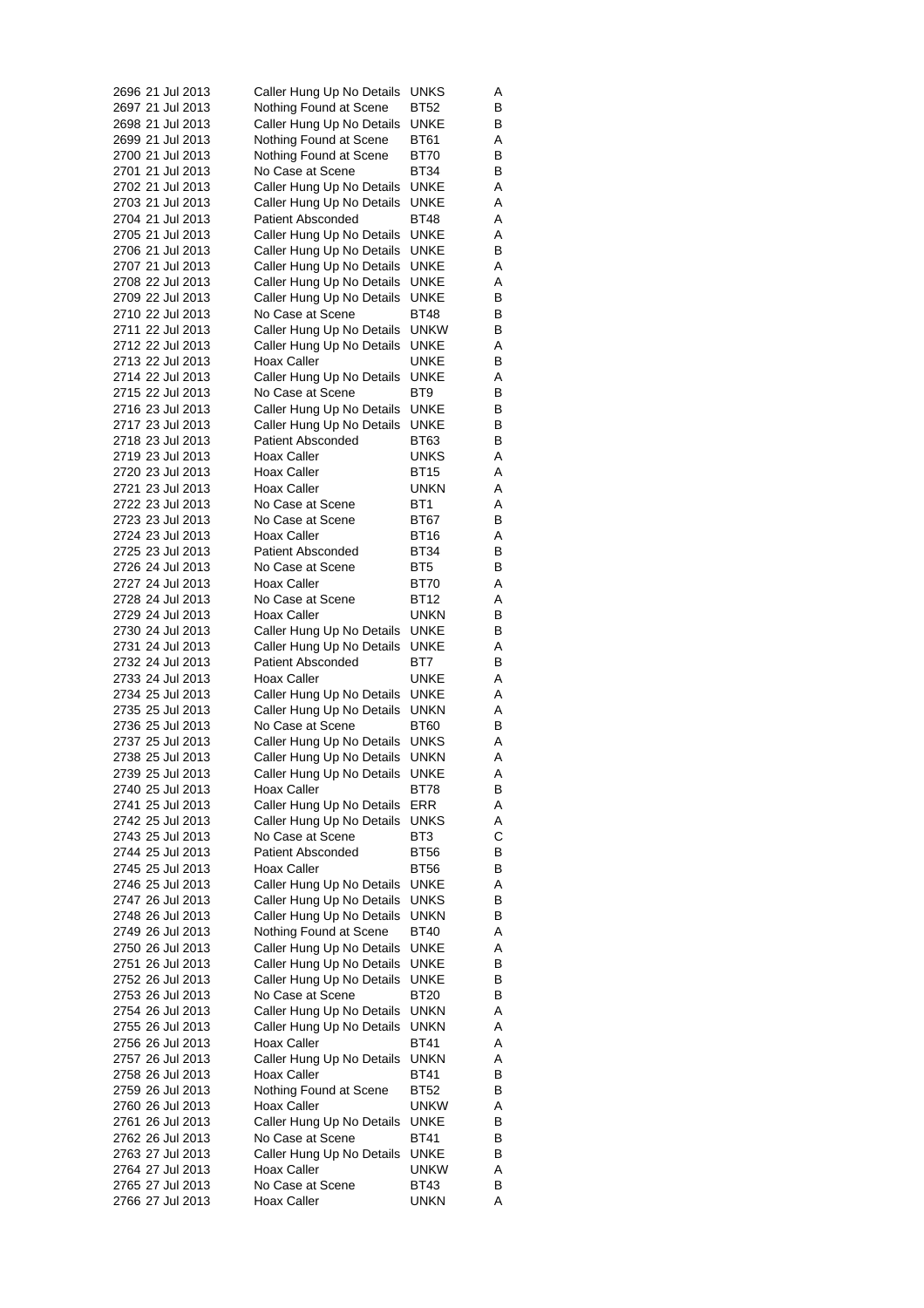| 2767 27 Jul 2013 |  | Caller Hung Up No Details | UNKE            | B |
|------------------|--|---------------------------|-----------------|---|
| 2768 27 Jul 2013 |  | Caller Hung Up No Details | UNKE            | Α |
| 2769 27 Jul 2013 |  | <b>Patient Absconded</b>  | BT63            | В |
| 2770 27 Jul 2013 |  | Caller Hung Up No Details | UNKE            | Α |
| 2771 27 Jul 2013 |  | Hoax Caller               | UNKE            | Α |
| 2772 27 Jul 2013 |  | Hoax Caller               | UNKE            | В |
| 2773 27 Jul 2013 |  | Caller Hung Up No Details | UNKE            | В |
| 2774 27 Jul 2013 |  | Caller Hung Up No Details | UNKE            | В |
| 2775 27 Jul 2013 |  | <b>Patient Absconded</b>  | BT52            | Α |
| 2776 27 Jul 2013 |  | Caller Hung Up No Details | unkn            | В |
| 2777 27 Jul 2013 |  | Hoax Caller               | UNKN            | Α |
| 2778 27 Jul 2013 |  | Caller Hung Up No Details | UNKE            | В |
| 2779 27 Jul 2013 |  | Caller Hung Up No Details | UNKE            | В |
| 2780 27 Jul 2013 |  | Caller Hung Up No Details | UNKE            | В |
| 2781 27 Jul 2013 |  | No Case at Scene          | BT61            | В |
| 2782 28 Jul 2013 |  | No Case at Scene          | BT13            | С |
| 2783 28 Jul 2013 |  | No Case at Scene          | BT12            | Α |
| 2784 28 Jul 2013 |  | Caller Hung Up No Details | UNKS            | В |
|                  |  |                           |                 |   |
| 2785 28 Jul 2013 |  | Caller Hung Up No Details | UNKE            | В |
| 2786 28 Jul 2013 |  | Nothing Found at Scene    | BT4             | Α |
| 2787 28 Jul 2013 |  | No Case at Scene          | BT70            | В |
| 2788 28 Jul 2013 |  | Caller Hung Up No Details | UNKE            | В |
| 2789 28 Jul 2013 |  | Caller Hung Up No Details | UNKE            | В |
| 2790 28 Jul 2013 |  | Caller Hung Up No Details | UNKE            | в |
| 2791 28 Jul 2013 |  | Caller Hung Up No Details | <b>UNKE</b>     | В |
| 2792 28 Jul 2013 |  | Caller Hung Up No Details | UNKE            | В |
| 2793 28 Jul 2013 |  | Caller Hung Up No Details | unkw            | В |
| 2794 28 Jul 2013 |  | Caller Hung Up No Details | UNKE            | В |
| 2795 28 Jul 2013 |  | Caller Hung Up No Details | UNKE            | В |
| 2796 28 Jul 2013 |  | Nothing Found at Scene    | BT36            | В |
| 2797 28 Jul 2013 |  | No Case at Scene          | BT6             | В |
| 2798 28 Jul 2013 |  | Caller Hung Up No Details | UNKE            | В |
| 2799 28 Jul 2013 |  | Caller Hung Up No Details | BT35            | Α |
| 2800 28 Jul 2013 |  | Caller Hung Up No Details | UNKE            | в |
| 2801 28 Jul 2013 |  | Caller Hung Up No Details | UNKE            | В |
| 2802 28 Jul 2013 |  | No Case at Scene          | BT <sub>1</sub> | В |
| 2803 28 Jul 2013 |  | Nothing Found at Scene    | BT62            | в |
| 2804 28 Jul 2013 |  | Caller Hung Up No Details | UNKE            | В |
| 2805 28 Jul 2013 |  | Caller Hung Up No Details | UNKE            | В |
| 2806 28 Jul 2013 |  | Caller Hung Up No Details | <b>UNKE</b>     | В |
| 2807 28 Jul 2013 |  | No Case at Scene          | BT39            | Α |
| 2808 28 Jul 2013 |  | Caller Hung Up No Details | UNKE            | Α |
| 2809 28 Jul 2013 |  | Caller Hung Up No Details | UNKS            | В |
| 2810 28 Jul 2013 |  | Caller Hung Up No Details | <b>UNKW</b>     | В |
| 2811 28 Jul 2013 |  | Caller Hung Up No Details | BT36            | В |
| 2812 28 Jul 2013 |  | No Case at Scene          | BT22            | В |
| 2813 28 Jul 2013 |  | <b>Patient Absconded</b>  | BT14            | С |
| 2814 28 Jul 2013 |  | <b>Patient Absconded</b>  | BT4             | С |
| 2815 28 Jul 2013 |  | Caller Hung Up No Details | UNKE            | В |
| 2816 28 Jul 2013 |  | Caller Hung Up No Details | UNKE            | Α |
| 2817 28 Jul 2013 |  | <b>Patient Absconded</b>  | BT11            | В |
| 2818 28 Jul 2013 |  | No Case at Scene          | BT13            | В |
| 2819 28 Jul 2013 |  | Caller Hung Up No Details | UNKN            | Α |
| 2820 28 Jul 2013 |  | Caller Hung Up No Details | UNKE            | В |
| 2821 29 Jul 2013 |  | Caller Hung Up No Details | UNKE            | Α |
| 2822 29 Jul 2013 |  | Caller Hung Up No Details | UNKE            | В |
| 2823 29 Jul 2013 |  | Caller Hung Up No Details | UNKE            | Α |
| 2824 29 Jul 2013 |  | Hoax Caller               | UNKN            | Α |
| 2825 29 Jul 2013 |  | Hoax Caller               | UNKS            | Α |
| 2826 29 Jul 2013 |  | Hoax Caller               | UNKE            | в |
| 2827 29 Jul 2013 |  | Hoax Caller               | UNKE            | В |
| 2828 29 Jul 2013 |  | Hoax Caller               | <b>BT13</b>     | Α |
| 2829 29 Jul 2013 |  | Caller Hung Up No Details | UNKE            | Α |
| 2830 29 Jul 2013 |  | Caller Hung Up No Details | UNKS            | В |
| 2831 29 Jul 2013 |  | Caller Hung Up No Details | UNKE            | в |
| 2832 29 Jul 2013 |  | Hoax Caller               | UNKE            | Α |
| 2833 29 Jul 2013 |  | Caller Hung Up No Details | <b>UNKE</b>     | Α |
| 2834 30 Jul 2013 |  | Hoax Caller               | BT23            | С |
| 2835 30 Jul 2013 |  | Caller Hung Up No Details | unkw            | В |
| 2836 30 Jul 2013 |  | No Case at Scene          | <b>BT41</b>     | В |
| 2837 30 Jul 2013 |  | Caller Hung Up No Details | BT23            | Α |
|                  |  |                           |                 |   |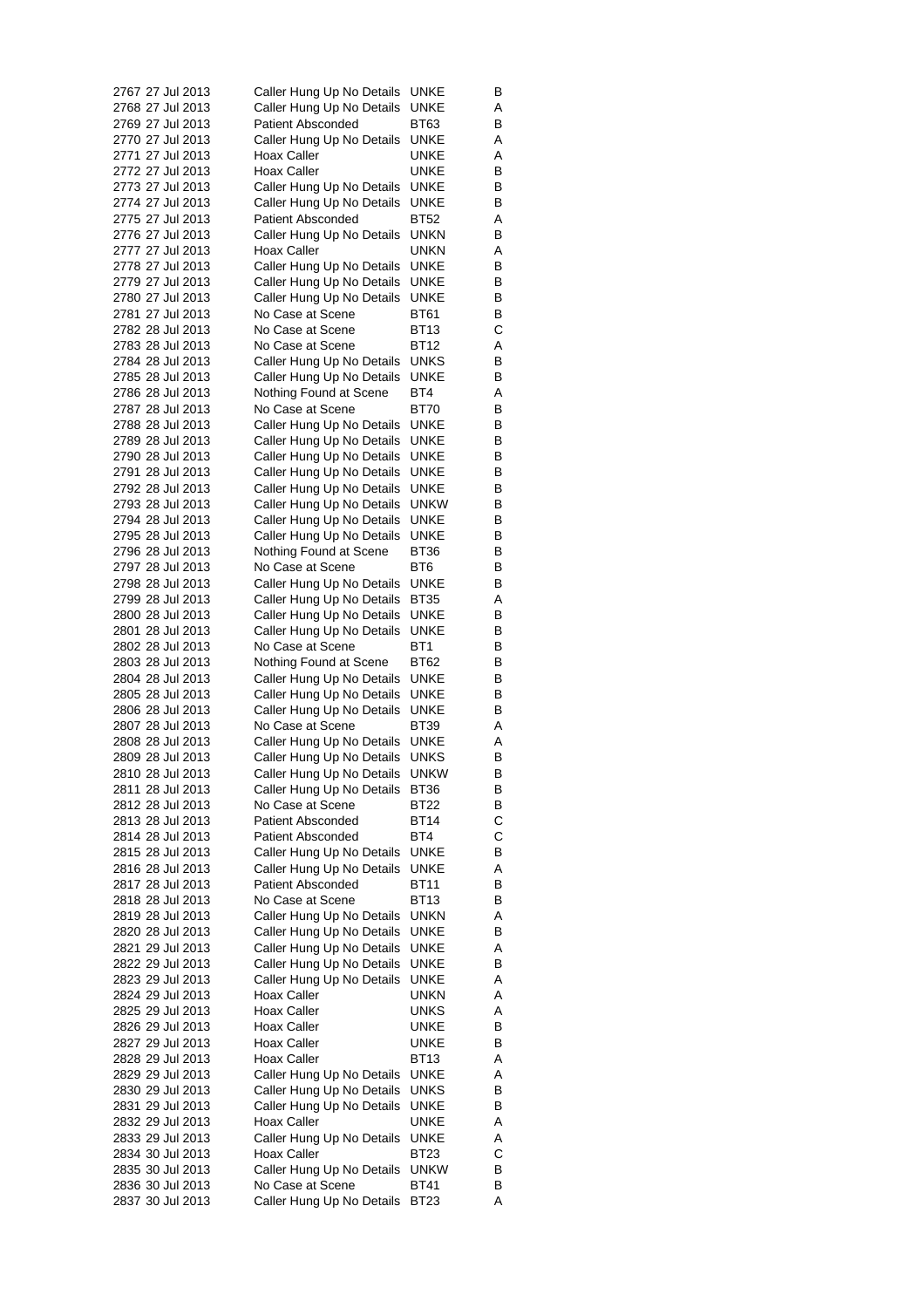|  | 2838 30 Jul 2013                     | No Case at Scene                                      | BT41                | С      |
|--|--------------------------------------|-------------------------------------------------------|---------------------|--------|
|  | 2839 30 Jul 2013                     | Hoax Caller                                           | UNKE                | Α      |
|  | 2840 30 Jul 2013                     | Caller Hung Up No Details                             | UNKS                | В      |
|  | 2841 30 Jul 2013                     | Hoax Caller                                           | BT36                | В      |
|  | 2842 30 Jul 2013                     | Caller Hung Up No Details                             | unkn                | Α      |
|  | 2843 30 Jul 2013<br>2844 30 Jul 2013 | Caller Hung Up No Details<br><b>Hoax Caller</b>       | UNKE<br>BT13        | В<br>C |
|  | 2845 30 Jul 2013                     | <b>Patient Absconded</b>                              | BT6                 | С      |
|  | 2846 30 Jul 2013                     | Caller Hung Up No Details                             | unkn                | В      |
|  | 2847 30 Jul 2013                     | Caller Hung Up No Details                             | UNKE                | В      |
|  | 2848 31 Jul 2013                     | Caller Hung Up No Details                             | UNKE                | Α      |
|  | 2849 31 Jul 2013                     | Hoax Caller                                           | unkn                | В      |
|  | 2850 31 Jul 2013                     | Caller Hung Up No Details                             | unkn                | В      |
|  | 2851 31 Jul 2013                     | Caller Hung Up No Details                             | UNKE                | В      |
|  | 2852 31 Jul 2013                     | Caller Hung Up No Details                             | unkw                | В      |
|  | 2853 31 Jul 2013                     | No Case at Scene                                      | BT82                | В      |
|  | 2854 31 Jul 2013                     | Caller Hung Up No Details                             | UNKE                | Α      |
|  | 2855 31 Jul 2013                     | Hoax Caller                                           | UNKE                | В      |
|  | 2856 31 Jul 2013                     | Caller Hung Up No Details                             | unkn                | Α      |
|  | 2857 31 Jul 2013                     | Caller Hung Up No Details                             | UNKE                | Α      |
|  | 2858 01 Aug 2013                     | No Case at Scene                                      | BT56                | В      |
|  | 2859 01 Aug 2013                     | Hoax Caller                                           | BT5                 | В      |
|  | 2860 01 Aug 2013                     | Caller Hung Up No Details                             | UNKE                | В      |
|  | 2861 01 Aug 2013                     | Hoax Caller                                           | unkw                | Α      |
|  | 2862 01 Aug 2013                     | No Case at Scene                                      | BT4                 | В      |
|  | 2863 01 Aug 2013                     | Caller Hung Up No Details                             | UNKE<br><b>BT46</b> | В      |
|  | 2864 01 Aug 2013                     | Nothing Found at Scene<br><b>Patient Absconded</b>    | BT78                | В<br>Α |
|  | 2865 01 Aug 2013<br>2866 01 Aug 2013 | Caller Hung Up No Details                             | BT9                 | В      |
|  | 2867 01 Aug 2013                     | Caller Hung Up No Details                             | UNKE                | Α      |
|  | 2868 01 Aug 2013                     | Hoax Caller                                           | BT48                | Α      |
|  | 2869 01 Aug 2013                     | Caller Hung Up No Details                             | unkn                | Α      |
|  | 2870 01 Aug 2013                     | Caller Hung Up No Details                             | UNKE                | Α      |
|  | 2871 01 Aug 2013                     | Caller Hung Up No Details                             | UNKE                | В      |
|  | 2872 01 Aug 2013                     | <b>Patient Absconded</b>                              | BT51                | В      |
|  | 2873 02 Aug 2013                     | No Case at Scene                                      | BT45                | Α      |
|  | 2874 02 Aug 2013                     | Caller Hung Up No Details                             | UNKS                | Α      |
|  | 2875 02 Aug 2013                     | Caller Hung Up No Details                             | UNKE                | Α      |
|  | 2876 02 Aug 2013                     | <b>Patient Absconded</b>                              | BT17                | В      |
|  | 2877 02 Aug 2013                     | Caller Hung Up No Details                             | UNKN                | Α      |
|  | 2878 02 Aug 2013                     | Patient Absconded                                     | BT23                | С      |
|  | 2879 02 Aug 2013                     | Caller Hung Up No Details                             | UNKS                | Α      |
|  | 2880 02 Aug 2013                     | No Case at Scene                                      | BT2                 | В      |
|  | 2881 02 Aug 2013                     | Caller Hung Up No Details                             | BT60                | В      |
|  | 2882 02 Aug 2013                     | Hoax Caller                                           | UNKE                | Α      |
|  | 2883 02 Aug 2013                     | Hoax Caller                                           | UNKE                | Α      |
|  | 2884 02 Aug 2013                     | Caller Hung Up No Details                             | UNKE                | Α      |
|  | 2885 02 Aug 2013                     | <b>Patient Absconded</b>                              | <b>BT14</b>         | Α      |
|  | 2886 03 Aug 2013                     | No Case at Scene                                      | <b>BT80</b>         | С      |
|  | 2887 03 Aug 2013<br>2888 03 Aug 2013 | <b>Patient Absconded</b><br>Caller Hung Up No Details | BT48<br>UNKE        | В<br>Α |
|  | 2889 03 Aug 2013                     | Caller Hung Up No Details                             | UNKE                | В      |
|  | 2890 03 Aug 2013                     | Caller Hung Up No Details                             | UNKE                | Α      |
|  | 2891 03 Aug 2013                     | <b>Patient Absconded</b>                              | BT41                | В      |
|  | 2892 03 Aug 2013                     | Hoax Caller                                           | <b>UNKE</b>         | Α      |
|  | 2893 03 Aug 2013                     | Caller Hung Up No Details                             | <b>UNKW</b>         | Α      |
|  | 2894 03 Aug 2013                     | Caller Hung Up No Details                             | UNKE                | в      |
|  | 2895 03 Aug 2013                     | Caller Hung Up No Details                             | UNKE                | В      |
|  | 2896 03 Aug 2013                     | Caller Hung Up No Details                             | UNKE                | В      |
|  | 2897 03 Aug 2013                     | Patient Absconded                                     | BT41                | Α      |
|  | 2898 03 Aug 2013                     | Caller Hung Up No Details                             | UNKE                | В      |
|  | 2899 03 Aug 2013                     | Nothing Found at Scene                                | BT48                | Α      |
|  | 2900 03 Aug 2013                     | Caller Hung Up No Details                             | UNKE                | Α      |
|  | 2901 04 Aug 2013                     | <b>Patient Absconded</b>                              | BT43                | Α      |
|  | 2902 04 Aug 2013                     | Caller Hung Up No Details                             | UNKE                | В      |
|  | 2903 04 Aug 2013                     | Caller Hung Up No Details                             | UNKE                | В      |
|  | 2904 04 Aug 2013                     | Caller Hung Up No Details                             | UNKE                | в      |
|  | 2905 04 Aug 2013                     | Hoax Caller                                           | <b>UNKE</b>         | Α      |
|  | 2906 04 Aug 2013                     | No Case at Scene                                      | BT74                | В      |
|  | 2907 04 Aug 2013                     | Caller Hung Up No Details                             | UNKE                | в      |
|  | 2908 04 Aug 2013                     | Nothing Found at Scene                                | BT41                | С      |
|  |                                      |                                                       |                     |        |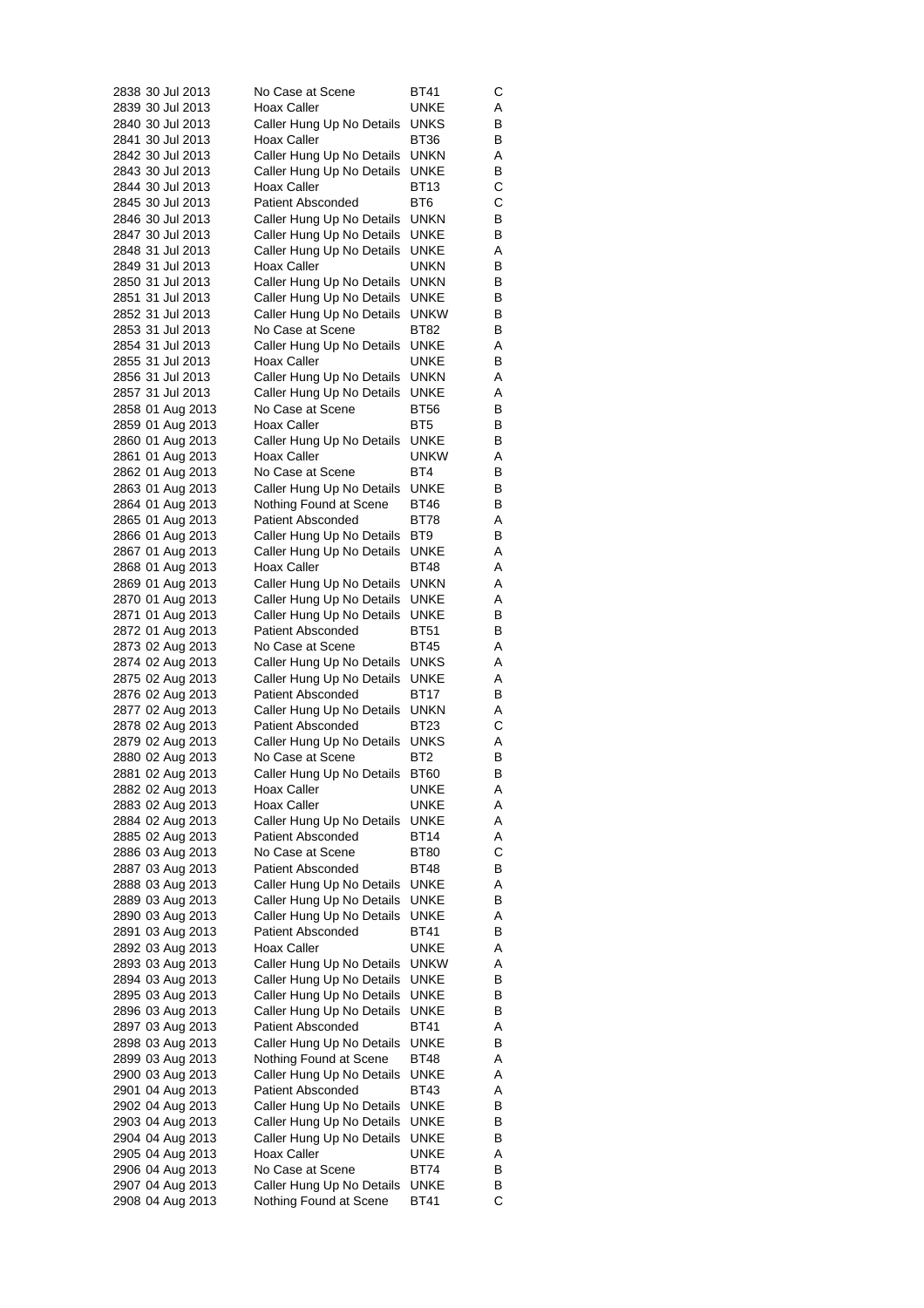|                                      |  | 2909 04 Aug 2013 | Caller Hung Up No Details                              | UNKS         | B      |
|--------------------------------------|--|------------------|--------------------------------------------------------|--------------|--------|
| 2910 04 Aug 2013                     |  |                  | Nothing Found at Scene                                 | BT80         | Α      |
| 2911 04 Aug 2013                     |  |                  | <b>Patient Absconded</b>                               | BT71         | Α      |
| 2912 04 Aug 2013                     |  |                  | Caller Hung Up No Details                              | UNKE         | в      |
| 2913 04 Aug 2013                     |  |                  | Caller Hung Up No Details                              | UNKE         | в      |
| 2914 04 Aug 2013                     |  |                  | Caller Hung Up No Details                              | UNKE         | В      |
| 2915 04 Aug 2013                     |  |                  | Hoax Caller                                            | UNKE         | Α      |
| 2916 04 Aug 2013                     |  |                  | Hoax Caller                                            | UNKS         | в      |
| 2917 04 Aug 2013                     |  |                  | Hoax Caller                                            | UNKS         | Α      |
| 2918 04 Aug 2013<br>2919 04 Aug 2013 |  |                  | Caller Hung Up No Details<br>Hoax Caller               | UNKE<br>BT71 | в<br>в |
| 2920 04 Aug 2013                     |  |                  | Caller Hung Up No Details                              | UNKE         | В      |
| 2921 04 Aug 2013                     |  |                  | Nothing Found at Scene                                 | BT13         | в      |
| 2922 04 Aug 2013                     |  |                  | Hoax Caller                                            | UNKE         | в      |
| 2923 04 Aug 2013                     |  |                  | Caller Hung Up No Details                              | UNKE         | в      |
| 2924 04 Aug 2013                     |  |                  | Caller Hung Up No Details                              | UNKE         | В      |
| 2925 04 Aug 2013                     |  |                  | Caller Hung Up No Details                              | UNKE         | Α      |
| 2926 04 Aug 2013                     |  |                  | <b>Patient Absconded</b>                               | BT41         | A      |
| 2927 04 Aug 2013                     |  |                  | Hoax Caller                                            | UNKN         | в      |
| 2928 05 Aug 2013                     |  |                  | Caller Hung Up No Details                              | unkn         | Α      |
| 2929 05 Aug 2013                     |  |                  | Caller Hung Up No Details                              | UNKS         | Α      |
| 2930 05 Aug 2013                     |  |                  | Caller Hung Up No Details                              | UNKS         | в      |
| 2931 05 Aug 2013                     |  |                  | Hoax Caller                                            | UNKS         | в      |
| 2932 05 Aug 2013                     |  |                  | <b>Hoax Caller</b>                                     | UNKS         | A      |
| 2933 05 Aug 2013                     |  |                  | <b>Patient Absconded</b>                               | BT48         | Α      |
| 2934 05 Aug 2013                     |  |                  | Caller Hung Up No Details                              | UNKN         | В      |
| 2935 05 Aug 2013                     |  |                  | Caller Hung Up No Details                              | UNKE         | Α      |
| 2936 05 Aug 2013                     |  |                  | Caller Hung Up No Details                              | UNKE         | в      |
| 2937 05 Aug 2013                     |  |                  | No Case at Scene                                       | BT71         | Α      |
| 2938 05 Aug 2013                     |  |                  | Caller Hung Up No Details                              | UNKE         | Α      |
| 2939 05 Aug 2013<br>2940 05 Aug 2013 |  |                  | Hoax Caller<br>Caller Hung Up No Details               | UNKE<br>UNKE | в<br>В |
| 2941 05 Aug 2013                     |  |                  | Nothing Found at Scene                                 | BT15         | Α      |
| 2942 05 Aug 2013                     |  |                  | Caller Hung Up No Details                              | UNKE         | B      |
| 2943 05 Aug 2013                     |  |                  | Hoax Caller                                            | UNKE         | в      |
| 2944 06 Aug 2013                     |  |                  | Caller Hung Up No Details                              | BT78         | в      |
| 2945 06 Aug 2013                     |  |                  | Hoax Caller                                            | UNKS         | в      |
| 2946 06 Aug 2013                     |  |                  | Hoax Caller                                            | BT44         | A      |
| 2947 06 Aug 2013                     |  |                  | Hoax Caller                                            | UNKE         | в      |
| 2948 06 Aug 2013                     |  |                  | Caller Hung Up No Details                              | UNKE         | A      |
| 2949 06 Aug 2013                     |  |                  | Hoax Caller                                            | UNKS         | Α      |
| 2950 06 Aug 2013                     |  |                  | Caller Hung Up No Details                              | UNKE         | в      |
| 2951 06 Aug 2013                     |  |                  | Nothing Found at Scene                                 | BT15         | В      |
| 2952 06 Aug 2013                     |  |                  | Caller Hung Up No Details                              | UNKS         | Α      |
| 2953 06 Aug 2013                     |  |                  | <b>Hoax Caller</b>                                     | <b>UNKE</b>  | Α      |
| 2954 06 Aug 2013                     |  |                  | <b>Patient Absconded</b>                               | BT7          | В      |
| 2955 06 Aug 2013                     |  |                  | No Case at Scene                                       | BT38         | Α      |
| 2956 06 Aug 2013                     |  |                  | Caller Hung Up No Details                              | <b>UNKN</b>  | Α      |
| 2957 07 Aug 2013                     |  |                  | Caller Hung Up No Details                              | UNKE         | Α      |
| 2958 07 Aug 2013                     |  |                  | <b>Hoax Caller</b>                                     | UNKE         | В      |
| 2959 07 Aug 2013                     |  |                  | Caller Hung Up No Details                              | UNKE<br>BT43 | A<br>Α |
| 2960 07 Aug 2013<br>2961 07 Aug 2013 |  |                  | Caller Hung Up No Details<br>Caller Hung Up No Details | BT28         | Α      |
| 2962 07 Aug 2013                     |  |                  | Hoax Caller                                            | UNKE         | Α      |
| 2963 07 Aug 2013                     |  |                  | Hoax Caller                                            | <b>UNKS</b>  | Α      |
| 2964 07 Aug 2013                     |  |                  | Hoax Caller                                            | UNKE         | В      |
| 2965 08 Aug 2013                     |  |                  | Caller Hung Up No Details                              | <b>UNKS</b>  | Α      |
| 2966 08 Aug 2013                     |  |                  | No Case at Scene                                       | BT4          | В      |
| 2967 08 Aug 2013                     |  |                  | Caller Hung Up No Details                              | unkn         | В      |
| 2968 08 Aug 2013                     |  |                  | Caller Hung Up No Details                              | UNKE         | Α      |
| 2969 08 Aug 2013                     |  |                  | Hoax Caller                                            | <b>UNKE</b>  | в      |
| 2970 08 Aug 2013                     |  |                  | Caller Hung Up No Details                              | UNKE         | Α      |
| 2971 08 Aug 2013                     |  |                  | No Case at Scene                                       | BT14         | Α      |
| 2972 09 Aug 2013                     |  |                  | Caller Hung Up No Details                              | UNKE         | Α      |
| 2973 09 Aug 2013                     |  |                  | Nothing Found at Scene                                 | BT15         | Α      |
| 2974 09 Aug 2013                     |  |                  | Nothing Found at Scene                                 | BT42         | В      |
| 2975 09 Aug 2013                     |  |                  | Caller Hung Up No Details                              | <b>UNKW</b>  | A      |
| 2976 09 Aug 2013                     |  |                  | Caller Hung Up No Details                              | UNKE         | В      |
| 2977 09 Aug 2013                     |  |                  | Caller Hung Up No Details                              | UNKE         | Α      |
| 2978 09 Aug 2013                     |  |                  | <b>Patient Absconded</b>                               | BT66         | В      |
| 2979 09 Aug 2013                     |  |                  | Caller Hung Up No Details                              | <b>UNKE</b>  | в      |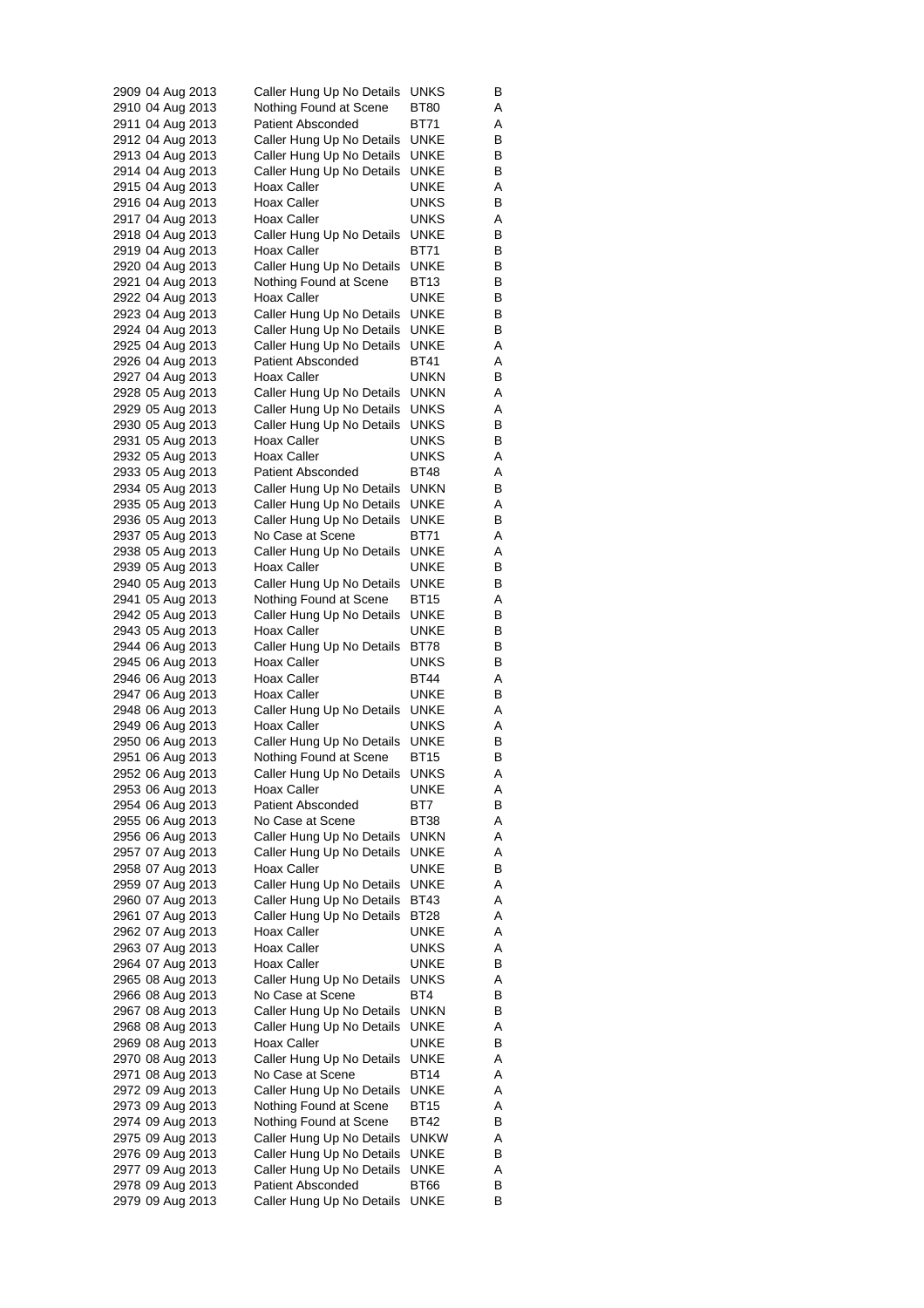| 2980 09 Aug 2013 |  |                  | Caller Hung Up No Details | UNKE        | A |
|------------------|--|------------------|---------------------------|-------------|---|
| 2981 09 Aug 2013 |  |                  | Caller Hung Up No Details | UNKN        | В |
| 2982 09 Aug 2013 |  |                  | <b>Patient Absconded</b>  | BT48        | Α |
| 2983 09 Aug 2013 |  |                  | Caller Hung Up No Details | UNKE        | Α |
| 2984 10 Aug 2013 |  |                  | Hoax Caller               | BT37        | Α |
| 2985 10 Aug 2013 |  |                  | Hoax Caller               | BT43        | В |
| 2986 10 Aug 2013 |  |                  | Hoax Caller               | UNKE        | Α |
| 2987 10 Aug 2013 |  |                  |                           | UNKS        | В |
|                  |  |                  | Caller Hung Up No Details |             |   |
| 2988 10 Aug 2013 |  |                  | Hoax Caller               | BT37        | Α |
| 2989 10 Aug 2013 |  |                  | Hoax Caller               | BT37        | В |
| 2990 10 Aug 2013 |  |                  | Nothing Found at Scene    | BT5         | В |
| 2991 10 Aug 2013 |  |                  | Hoax Caller               | unkw        | В |
| 2992 11 Aug 2013 |  |                  | Nothing Found at Scene    | BT12        | Α |
| 2993 11 Aug 2013 |  |                  | Hoax Caller               | BT36        | С |
| 2994 11 Aug 2013 |  |                  | Hoax Caller               | BT7         | В |
| 2995 11 Aug 2013 |  |                  | Nothing Found at Scene    | BT28        | В |
| 2996 11 Aug 2013 |  |                  | <b>Patient Absconded</b>  | BT56        | В |
| 2997 11 Aug 2013 |  |                  | No Case at Scene          | BT34        | В |
| 2998 11 Aug 2013 |  |                  | Caller Hung Up No Details | UNKS        | В |
| 2999 11 Aug 2013 |  |                  | <b>Patient Absconded</b>  | BT8         | Α |
| 3000 11 Aug 2013 |  |                  | Caller Hung Up No Details | UNKS        | Α |
| 3001 11 Aug 2013 |  |                  | No Case at Scene          | BT32        | С |
| 3002 11 Aug 2013 |  |                  |                           | BT78        | В |
|                  |  |                  | Caller Hung Up No Details |             |   |
| 3003 11 Aug 2013 |  |                  | Hoax Caller               | BT36        | В |
| 3004 11 Aug 2013 |  |                  | Hoax Caller               | BT43        | в |
| 3005 11 Aug 2013 |  |                  | Caller Hung Up No Details | <b>UNKE</b> | Α |
| 3006 11 Aug 2013 |  |                  | Hoax Caller               | unkw        | В |
| 3007 11 Aug 2013 |  |                  | No Case at Scene          | <b>BT47</b> | Α |
| 3008 11 Aug 2013 |  |                  | Hoax Caller               | UNKE        | Α |
| 3009 11 Aug 2013 |  |                  | Hoax Caller               | UNKE        | Α |
| 3010 11 Aug 2013 |  |                  | <b>Patient Absconded</b>  | BT1         | В |
| 3011 11 Aug 2013 |  |                  | <b>Patient Absconded</b>  | BT1         | В |
| 3012 11 Aug 2013 |  |                  | Hoax Caller               | UNKE        | Α |
| 3013 11 Aug 2013 |  |                  | Patient Absconded         | BT35        | В |
| 3014 11 Aug 2013 |  |                  | Hoax Caller               | UNKN        | Α |
|                  |  | 3015 11 Aug 2013 | Caller Hung Up No Details | UNKE        | Α |
| 3016 11 Aug 2013 |  |                  | Hoax Caller               | UNKE        | Α |
| 3017 11 Aug 2013 |  |                  | Caller Hung Up No Details | UNKE        | В |
| 3018 12 Aug 2013 |  |                  |                           | UNKE        | Α |
|                  |  |                  | Caller Hung Up No Details |             |   |
| 3019 12 Aug 2013 |  |                  | Caller Hung Up No Details | UNKE        | Α |
| 3020 12 Aug 2013 |  |                  | Caller Hung Up No Details | UNKE        | Α |
| 3021 12 Aug 2013 |  |                  | Caller Hung Up No Details | <b>UNKS</b> | в |
|                  |  | 3022 12 Aug 2013 | Hoax Caller               | BT82        | Α |
| 3023 12 Aug 2013 |  |                  | Hoax Caller               | UNKS        | В |
| 3024 12 Aug 2013 |  |                  | Caller Hung Up No Details | ERR         | в |
| 3025 12 Aug 2013 |  |                  | No Case at Scene          | BT66        | С |
| 3026 12 Aug 2013 |  |                  | Patient Absconded         | BT5         | Α |
| 3027 12 Aug 2013 |  |                  | Caller Hung Up No Details | UNKE        | Α |
| 3028 12 Aug 2013 |  |                  | Patient Absconded         | <b>BT12</b> | В |
| 3029 13 Aug 2013 |  |                  | Caller Hung Up No Details | unkn        | В |
| 3030 13 Aug 2013 |  |                  | Hoax Caller               | UNKE        | Α |
| 3031 13 Aug 2013 |  |                  | No Case at Scene          | BT4         | в |
| 3032 13 Aug 2013 |  |                  | Caller Hung Up No Details | UNKE        | Α |
| 3033 13 Aug 2013 |  |                  | Patient Absconded         | BT1         | В |
| 3034 13 Aug 2013 |  |                  | Caller Hung Up No Details | UNKE        | Α |
| 3035 13 Aug 2013 |  |                  | Caller Hung Up No Details | UNKE        | В |
| 3036 13 Aug 2013 |  |                  | No Case at Scene          | BT23        | В |
|                  |  |                  |                           |             |   |
| 3037 13 Aug 2013 |  |                  | Caller Hung Up No Details | UNKE        | Α |
| 3038 14 Aug 2013 |  |                  | Caller Hung Up No Details | UNKW        | В |
| 3039 14 Aug 2013 |  |                  | Hoax Caller               | BT34        | В |
| 3040 14 Aug 2013 |  |                  | Caller Hung Up No Details | UNKE        | A |
| 3041 14 Aug 2013 |  |                  | Hoax Caller               | UNKE        | В |
| 3042 14 Aug 2013 |  |                  | Caller Hung Up No Details | UNKE        | Α |
| 3043 14 Aug 2013 |  |                  | Caller Hung Up No Details | UNKE        | В |
| 3044 14 Aug 2013 |  |                  | Nothing Found at Scene    | BT11        | В |
| 3045 14 Aug 2013 |  |                  | Nothing Found at Scene    | BT43        | Α |
| 3046 14 Aug 2013 |  |                  | Caller Hung Up No Details | UNKE        | В |
| 3047 15 Aug 2013 |  |                  | No Case at Scene          | <b>BT18</b> | С |
| 3048 15 Aug 2013 |  |                  | Caller Hung Up No Details | UNKN        | в |
| 3049 15 Aug 2013 |  |                  | Caller Hung Up No Details | UNKE        | Α |
| 3050 15 Aug 2013 |  |                  | Caller Hung Up No Details | UNKE        | Α |
|                  |  |                  |                           |             |   |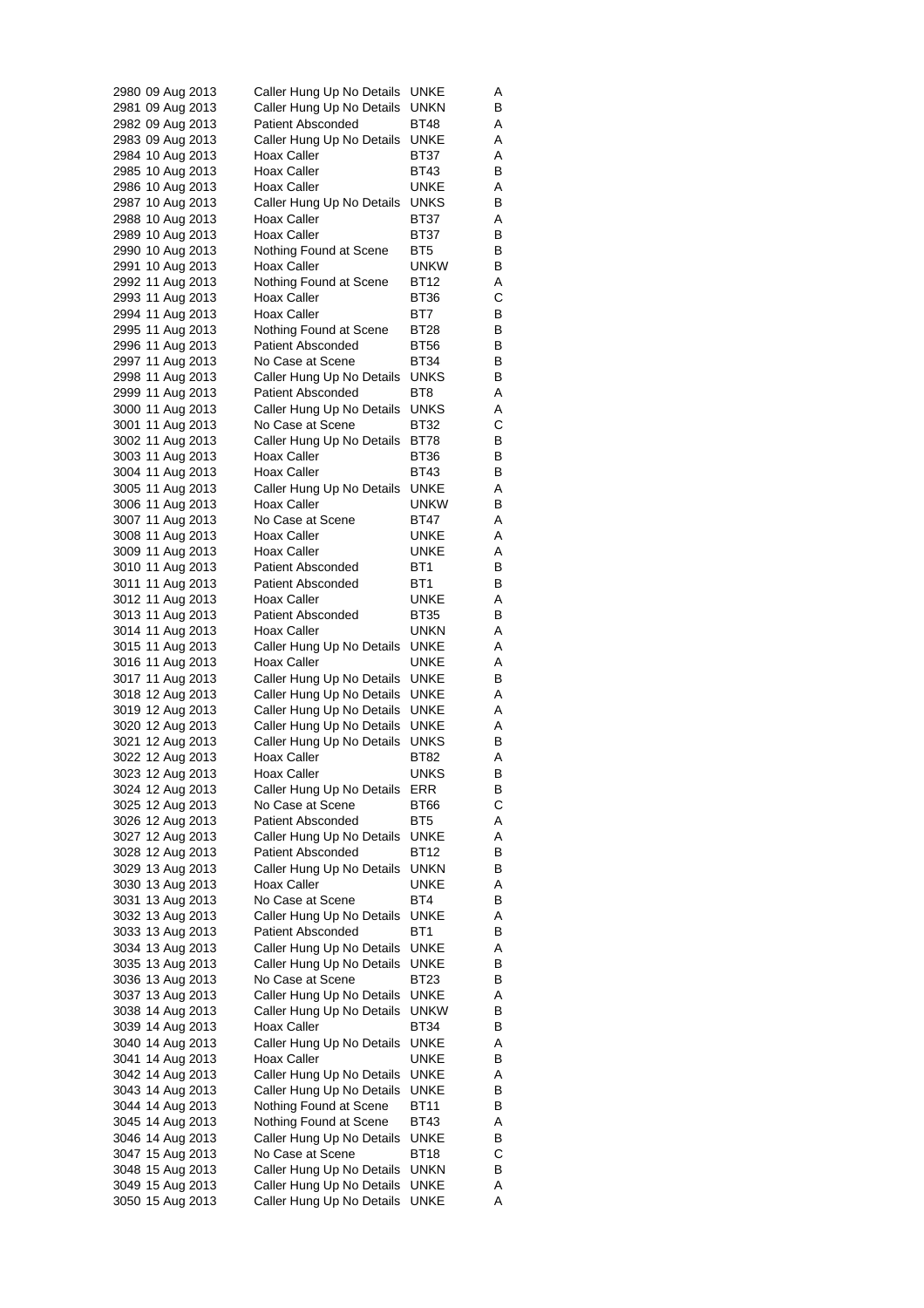| 3051 15 Aug 2013 | Caller Hung Up No Details | UNKE        | B |
|------------------|---------------------------|-------------|---|
| 3052 16 Aug 2013 | Caller Hung Up No Details | BT34        | Α |
| 3053 16 Aug 2013 | Caller Hung Up No Details | UNKE        | В |
| 3054 16 Aug 2013 | Caller Hung Up No Details | UNKE        | В |
| 3055 16 Aug 2013 | Caller Hung Up No Details | unkw        | Α |
| 3056 16 Aug 2013 | Caller Hung Up No Details | UNKE        | В |
| 3057 16 Aug 2013 | Hoax Caller               | UNKN        | В |
| 3058 16 Aug 2013 | Caller Hung Up No Details | UNKE        | Α |
| 3059 16 Aug 2013 | Caller Hung Up No Details | unkn        | Α |
|                  |                           | ERR         | Α |
| 3060 16 Aug 2013 | Caller Hung Up No Details | BT12        |   |
| 3061 16 Aug 2013 | Nothing Found at Scene    |             | в |
| 3062 16 Aug 2013 | Caller Hung Up No Details | UNKE        | В |
| 3063 16 Aug 2013 | Hoax Caller               | UNKE        | В |
| 3064 16 Aug 2013 | Caller Hung Up No Details | UNKS        | в |
| 3065 16 Aug 2013 | Caller Hung Up No Details | UNKE        | В |
| 3066 16 Aug 2013 | Nothing Found at Scene    | BT12        | В |
| 3067 16 Aug 2013 | Caller Hung Up No Details | BT32        | Α |
| 3068 17 Aug 2013 | Patient Absconded         | BT9         | В |
| 3069 17 Aug 2013 | Nothing Found at Scene    | BT1         | В |
| 3070 17 Aug 2013 | Hoax Caller               | UNKS        | В |
| 3071 17 Aug 2013 | Caller Hung Up No Details | UNKS        | в |
| 3072 17 Aug 2013 | Nothing Found at Scene    | BT4         | Α |
| 3073 17 Aug 2013 | Caller Hung Up No Details | UNKS        | В |
| 3074 17 Aug 2013 | No Case at Scene          | BT1         | Α |
| 3075 17 Aug 2013 | No Case at Scene          | BT79        | В |
|                  |                           |             |   |
| 3076 17 Aug 2013 | No Case at Scene          | BT37        | В |
| 3077 17 Aug 2013 | Caller Hung Up No Details | UNKS        | В |
| 3078 17 Aug 2013 | Caller Hung Up No Details | BT13        | A |
| 3079 17 Aug 2013 | Caller Hung Up No Details | BT13        | Α |
| 3080 17 Aug 2013 | Caller Hung Up No Details | UNKE        | В |
| 3081 17 Aug 2013 | Caller Hung Up No Details | UNKE        | A |
| 3082 17 Aug 2013 | Caller Hung Up No Details | unkn        | В |
| 3083 17 Aug 2013 | Caller Hung Up No Details | UNKS        | В |
| 3084 17 Aug 2013 | Nothing Found at Scene    | BT48        | С |
| 3085 17 Aug 2013 | Hoax Caller               | UNKE        | Α |
| 3086 17 Aug 2013 | Caller Hung Up No Details | unkn        | В |
| 3087 17 Aug 2013 | Caller Hung Up No Details | <b>UNKS</b> | B |
| 3088 18 Aug 2013 | Caller Hung Up No Details | UNKE        | A |
| 3089 18 Aug 2013 | Caller Hung Up No Details | UNKS        | В |
| 3090 18 Aug 2013 | Caller Hung Up No Details | UNKS        | В |
| 3091 18 Aug 2013 | Caller Hung Up No Details | UNKE        | Α |
| 3092 18 Aug 2013 | Caller Hung Up No Details | unkn        | В |
|                  |                           |             |   |
| 3093 18 Aug 2013 | Caller Hung Up No Details | UNKS        | В |
| 3094 18 Aug 2013 | Caller Hung Up No Details | UNKE        | Α |
| 3095 18 Aug 2013 | No Case at Scene          | <b>BT47</b> | в |
| 3096 18 Aug 2013 | Caller Hung Up No Details | <b>UNKE</b> | Α |
| 3097 18 Aug 2013 | Caller Hung Up No Details | UNKN        | В |
| 3098 18 Aug 2013 | <b>Patient Absconded</b>  | BT2         | С |
| 3099 18 Aug 2013 | Caller Hung Up No Details | UNKE        | Α |
| 3100 18 Aug 2013 | Nothing Found at Scene    | BT49        | Α |
| 3101 18 Aug 2013 | Hoax Caller               | BT37        | В |
| 3102 18 Aug 2013 | Caller Hung Up No Details | UNKE        | Α |
| 3103 18 Aug 2013 | Hoax Caller               | UNKE        | Α |
| 3104 18 Aug 2013 | Nothing Found at Scene    | BT48        | Α |
| 3105 18 Aug 2013 | Hoax Caller               | BT63        | Α |
| 3106 18 Aug 2013 | Caller Hung Up No Details | UNKE        | В |
| 3107 18 Aug 2013 | No Case at Scene          | BT44        | В |
| 3108 18 Aug 2013 | Caller Hung Up No Details | UNKE        | Α |
| 3109 18 Aug 2013 | No Case at Scene          | BT92        | Α |
|                  |                           |             |   |
| 3110 19 Aug 2013 | Caller Hung Up No Details | UNKE        | Α |
| 3111 19 Aug 2013 | Hoax Caller               | BT47        | Α |
| 3112 19 Aug 2013 | Caller Hung Up No Details | UNKE        | Α |
| 3113 19 Aug 2013 | Hoax Caller               | UNKE        | Α |
| 3114 19 Aug 2013 | <b>Patient Absconded</b>  | BT48        | С |
| 3115 19 Aug 2013 | Caller Hung Up No Details | BT23        | Α |
| 3116 19 Aug 2013 | Caller Hung Up No Details | UNKE        | Α |
| 3117 19 Aug 2013 | Caller Hung Up No Details | UNKE        | Α |
| 3118 19 Aug 2013 | Caller Hung Up No Details | BT33        | Α |
| 3119 19 Aug 2013 | Hoax Caller               | UNKE        | В |
| 3120 19 Aug 2013 | No Case at Scene          | BT9         | в |
| 3121 19 Aug 2013 | Caller Hung Up No Details | UNKE        | Α |
|                  |                           |             |   |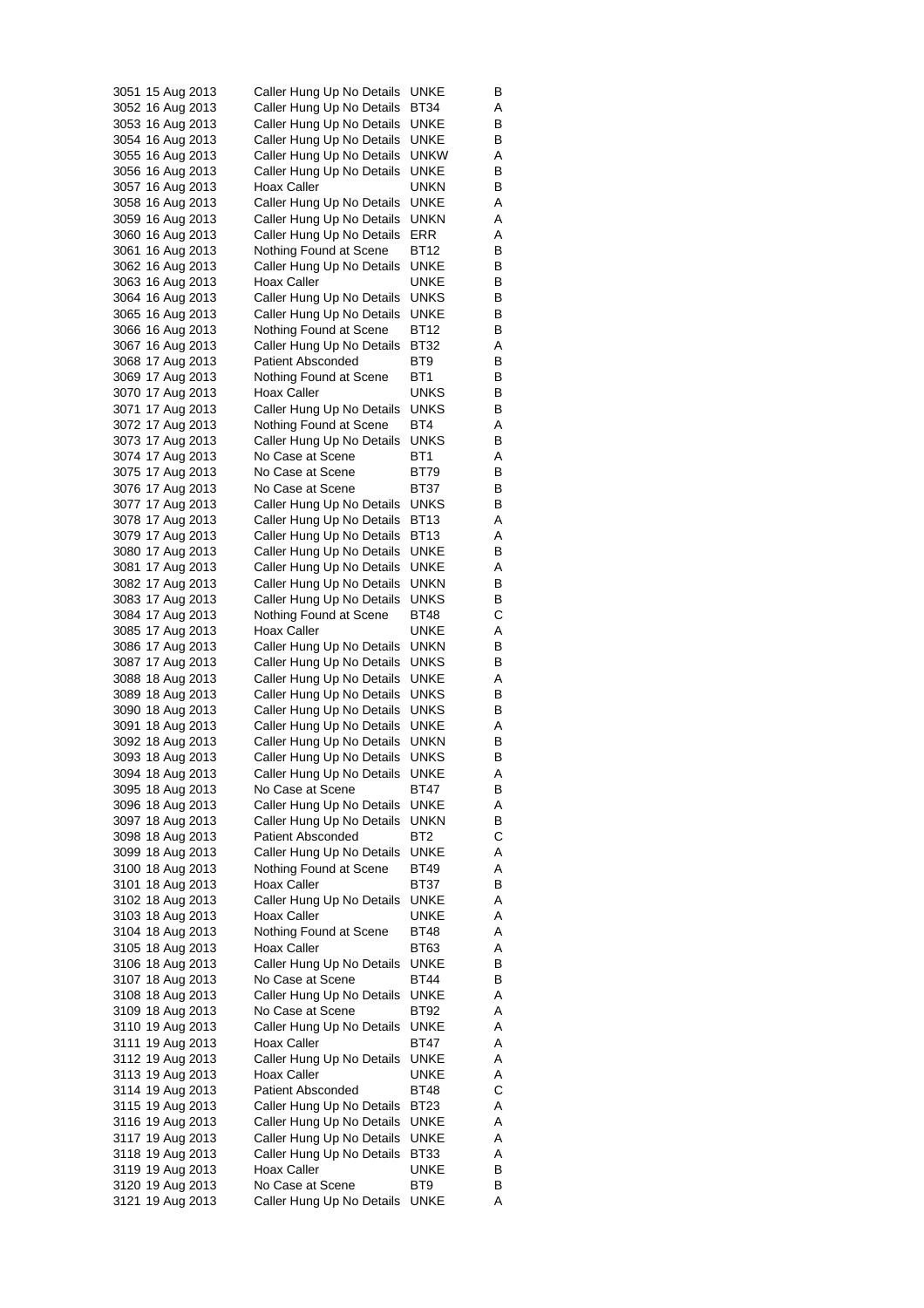| 3122 19 Aug 2013                     |  |                  | Hoax Caller                                            | BT37         | В      |
|--------------------------------------|--|------------------|--------------------------------------------------------|--------------|--------|
| 3123 19 Aug 2013                     |  |                  | No Case at Scene                                       | BT54         | В      |
| 3124 19 Aug 2013                     |  |                  | Caller Hung Up No Details                              | UNKE         | Α      |
| 3125 19 Aug 2013                     |  |                  | Caller Hung Up No Details                              | <b>UNKE</b>  | Α      |
| 3126 20 Aug 2013                     |  |                  | Caller Hung Up No Details                              | UNKN         | Α      |
| 3127 20 Aug 2013<br>3128 20 Aug 2013 |  |                  | No Case at Scene<br>No Case at Scene                   | BT4<br>unkn  | В<br>В |
| 3129 20 Aug 2013                     |  |                  | Hoax Caller                                            | BT52         | Α      |
| 3130 20 Aug 2013                     |  |                  | Hoax Caller                                            | UNKE         | В      |
| 3131 20 Aug 2013                     |  |                  | Nothing Found at Scene                                 | BT67         | В      |
| 3132 20 Aug 2013                     |  |                  | Hoax Caller                                            | UNKE         | В      |
| 3133 20 Aug 2013                     |  |                  | Caller Hung Up No Details                              | UNKE         | в      |
| 3134 20 Aug 2013                     |  |                  | Hoax Caller                                            | <b>BT23</b>  | В      |
| 3135 20 Aug 2013                     |  |                  | Hoax Caller                                            | UNKE         | Α      |
| 3136 20 Aug 2013                     |  |                  | Nothing Found at Scene                                 | BT1          | В      |
| 3137 20 Aug 2013                     |  |                  | No Case at Scene                                       | BT41         | В      |
|                                      |  | 3138 20 Aug 2013 | Caller Hung Up No Details                              | UNKE         | Α      |
| 3139 21 Aug 2013                     |  |                  | Hoax Caller                                            | BT48         | В      |
| 3140 21 Aug 2013<br>3141 21 Aug 2013 |  |                  | Caller Hung Up No Details<br>Hoax Caller               | UNKE         | Α      |
| 3142 21 Aug 2013                     |  |                  | Hoax Caller                                            | UNKE<br>unkw | Α<br>В |
| 3143 21 Aug 2013                     |  |                  | Nothing Found at Scene                                 | BT49         | Α      |
|                                      |  | 3144 21 Aug 2013 | Hoax Caller                                            | UNKN         | В      |
| 3145 21 Aug 2013                     |  |                  | Caller Hung Up No Details                              | <b>UNKE</b>  | Α      |
| 3146 22 Aug 2013                     |  |                  | Caller Hung Up No Details                              | UNKE         | Α      |
| 3147 22 Aug 2013                     |  |                  | No Case at Scene                                       | BT5          | Α      |
| 3148 22 Aug 2013                     |  |                  | Caller Hung Up No Details                              | UNKS         | Α      |
| 3149 22 Aug 2013                     |  |                  | Caller Hung Up No Details                              | <b>UNKS</b>  | В      |
| 3150 22 Aug 2013                     |  |                  | No Case at Scene                                       | BT71         | Α      |
| 3151 22 Aug 2013                     |  |                  | Hoax Caller                                            | BT66         | Α      |
| 3152 22 Aug 2013                     |  |                  | Hoax Caller                                            | UNKE         | В      |
| 3153 22 Aug 2013<br>3154 22 Aug 2013 |  |                  | Caller Hung Up No Details<br>Hoax Caller               | UNKE<br>UNKE | Α<br>В |
| 3155 22 Aug 2013                     |  |                  | Caller Hung Up No Details                              | UNKE         | Α      |
| 3156 22 Aug 2013                     |  |                  | No Case at Scene                                       | BT17         | С      |
| 3157 22 Aug 2013                     |  |                  | <b>Patient Absconded</b>                               | BT1          | В      |
|                                      |  | 3158 22 Aug 2013 | No Case at Scene                                       | BT1          | C      |
|                                      |  | 3159 22 Aug 2013 | Caller Hung Up No Details                              | UNKS         | В      |
| 3160 22 Aug 2013                     |  |                  | Hoax Caller                                            | BT17         | С      |
| 3161 23 Aug 2013                     |  |                  | No Case at Scene                                       | BT7          | В      |
| 3162 23 Aug 2013                     |  |                  | Nothing Found at Scene                                 | <b>BT48</b>  | B      |
| 3163 23 Aug 2013                     |  |                  | Nothing Found at Scene                                 | BT20         | В      |
| 3165 23 Aug 2013                     |  | 3164 23 Aug 2013 | Hoax Caller<br>Hoax Caller                             | BT12<br>UNKE | В<br>Α |
| 3166 23 Aug 2013                     |  |                  | Caller Hung Up No Details                              | UNKE         | В      |
| 3167 23 Aug 2013                     |  |                  | No Case at Scene                                       | BT4          | В      |
| 3168 23 Aug 2013                     |  |                  | No Case at Scene                                       | BT12         | В      |
| 3169 23 Aug 2013                     |  |                  | Caller Hung Up No Details                              | UNKE         | Α      |
| 3170 23 Aug 2013                     |  |                  | Caller Hung Up No Details                              | UNKE         | Α      |
| 3171 23 Aug 2013                     |  |                  | Caller Hung Up No Details                              | UNKE         | В      |
| 3172 23 Aug 2013                     |  |                  | Nothing Found at Scene                                 | BT41         | В      |
| 3173 23 Aug 2013                     |  |                  | Hoax Caller                                            | UNKE         | Α      |
| 3174 23 Aug 2013                     |  |                  | No Case at Scene                                       | BT1          | Α      |
| 3175 23 Aug 2013                     |  |                  | Caller Hung Up No Details                              | UNKN         | Α      |
| 3176 23 Aug 2013                     |  |                  | Caller Hung Up No Details                              | UNKE         | Α<br>В |
| 3177 23 Aug 2013<br>3178 23 Aug 2013 |  |                  | Hoax Caller<br>Hoax Caller                             | BT71<br>UNKE | В      |
| 3179 23 Aug 2013                     |  |                  | Caller Hung Up No Details                              | UNKS         | В      |
| 3180 23 Aug 2013                     |  |                  | Nothing Found at Scene                                 | BT28         | Α      |
| 3181 24 Aug 2013                     |  |                  | Caller Hung Up No Details                              | UNKE         | В      |
| 3182 24 Aug 2013                     |  |                  | Patient Absconded                                      | BT12         | Α      |
| 3183 24 Aug 2013                     |  |                  | Caller Hung Up No Details                              | <b>UNKS</b>  | в      |
| 3184 24 Aug 2013                     |  |                  | No Case at Scene                                       | BT43         | Α      |
| 3185 24 Aug 2013                     |  |                  | Caller Hung Up No Details                              | <b>UNKS</b>  | В      |
| 3186 24 Aug 2013                     |  |                  | Caller Hung Up No Details                              | UNKE         | В      |
| 3187 24 Aug 2013                     |  |                  | Caller Hung Up No Details                              | UNKE         | Α      |
| 3188 24 Aug 2013                     |  |                  | Caller Hung Up No Details                              | UNKE         | Α      |
| 3189 24 Aug 2013                     |  |                  | Nothing Found at Scene                                 | BT76         | В      |
| 3190 24 Aug 2013<br>3191 24 Aug 2013 |  |                  | Caller Hung Up No Details<br>Caller Hung Up No Details | UNKE<br>UNKE | В<br>в |
| 3192 24 Aug 2013                     |  |                  | Nothing Found at Scene                                 | BT93         | в      |
|                                      |  |                  |                                                        |              |        |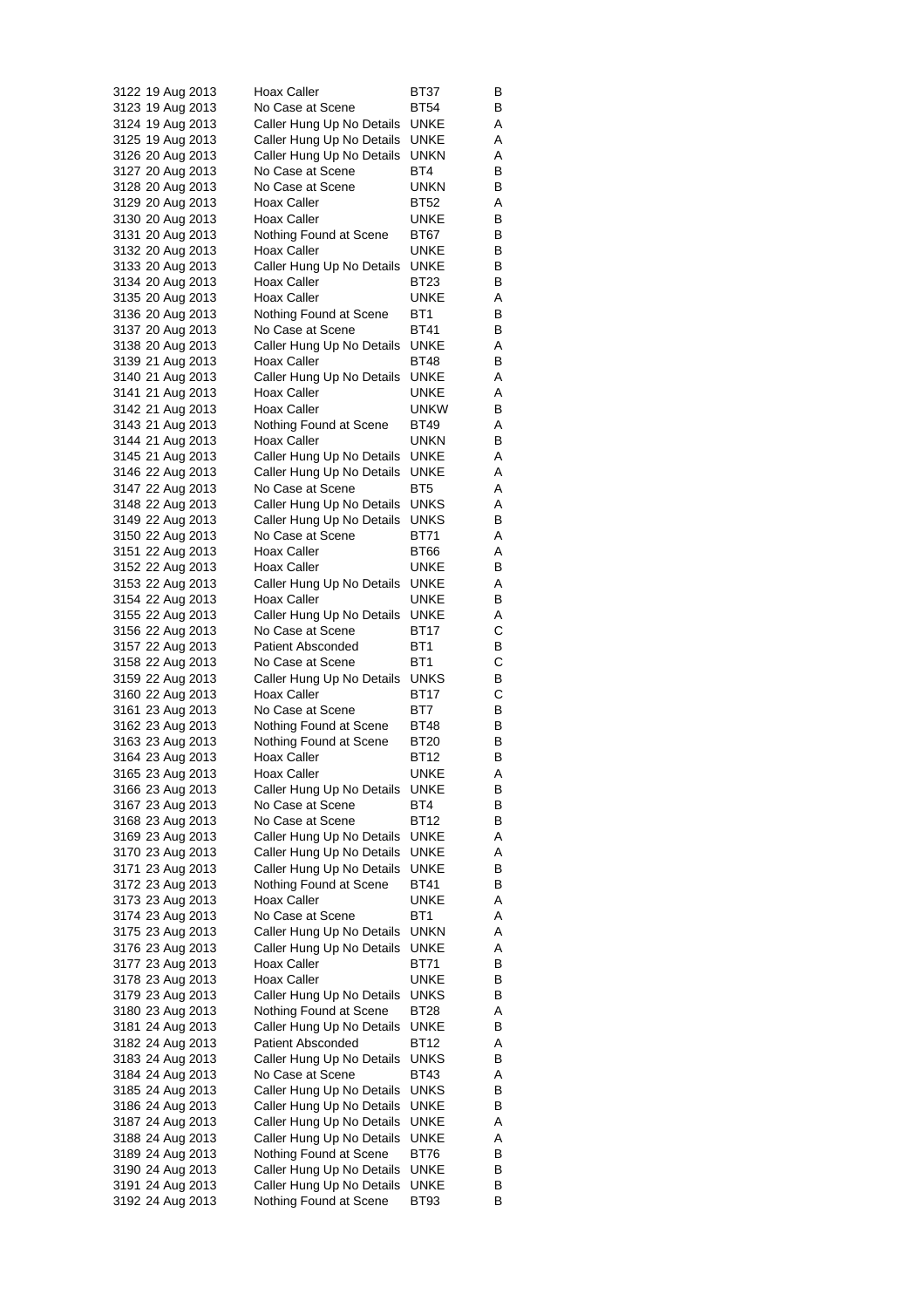| 3193 24 Aug 2013 |  |                  | Caller Hung Up No Details | UNKE            | A |
|------------------|--|------------------|---------------------------|-----------------|---|
| 3194 24 Aug 2013 |  |                  | Caller Hung Up No Details | UNKE            | В |
| 3195 24 Aug 2013 |  |                  | Hoax Caller               | UNKE            | В |
| 3196 24 Aug 2013 |  |                  | Hoax Caller               | UNKN            | В |
| 3197 24 Aug 2013 |  |                  | Hoax Caller               | UNKN            | В |
| 3198 24 Aug 2013 |  |                  | Hoax Caller               | UNKN            | В |
| 3199 24 Aug 2013 |  |                  | Caller Hung Up No Details | UNKE            | В |
| 3200 24 Aug 2013 |  |                  |                           | UNKE            |   |
|                  |  |                  | Caller Hung Up No Details |                 | Α |
| 3201 24 Aug 2013 |  |                  | Hoax Caller               | UNKN            | В |
| 3202 24 Aug 2013 |  |                  | Caller Hung Up No Details | UNKE            | Α |
| 3203 24 Aug 2013 |  |                  | Hoax Caller               | BT11            | Α |
| 3204 24 Aug 2013 |  |                  | Hoax Caller               | UNKN            | Α |
| 3205 24 Aug 2013 |  |                  | Hoax Caller               | UNKN            | В |
| 3206 24 Aug 2013 |  |                  | Caller Hung Up No Details | <b>UNKE</b>     | Α |
| 3207 24 Aug 2013 |  |                  | <b>Patient Absconded</b>  | BT <sub>1</sub> | Α |
| 3208 24 Aug 2013 |  |                  | Caller Hung Up No Details | UNKE            | Α |
| 3209 24 Aug 2013 |  |                  | No Case at Scene          | BT14            | В |
| 3210 25 Aug 2013 |  |                  | Hoax Caller               | UNKE            | Α |
| 3211 25 Aug 2013 |  |                  | Caller Hung Up No Details | UNKE            | В |
| 3212 25 Aug 2013 |  |                  | Caller Hung Up No Details | UNKE            | Α |
| 3213 25 Aug 2013 |  |                  | Caller Hung Up No Details | UNKE            | Α |
| 3214 25 Aug 2013 |  |                  | <b>Patient Absconded</b>  | BT67            | В |
| 3215 25 Aug 2013 |  |                  | Nothing Found at Scene    | BT41            | С |
|                  |  |                  |                           |                 |   |
| 3216 25 Aug 2013 |  |                  | <b>Patient Absconded</b>  | BT70            | В |
| 3217 25 Aug 2013 |  |                  | Caller Hung Up No Details | UNKS            | Α |
| 3218 25 Aug 2013 |  |                  | No Case at Scene          | BT5             | В |
| 3219 25 Aug 2013 |  |                  | Caller Hung Up No Details | UNKS            | Α |
| 3220 25 Aug 2013 |  |                  | Caller Hung Up No Details | UNKS            | Α |
| 3221 25 Aug 2013 |  |                  | Caller Hung Up No Details | UNKE            | В |
| 3222 25 Aug 2013 |  |                  | Caller Hung Up No Details | UNKE            | Α |
| 3223 25 Aug 2013 |  |                  | Caller Hung Up No Details | UNKE            | Α |
| 3224 25 Aug 2013 |  |                  | Caller Hung Up No Details | UNKE            | Α |
| 3225 25 Aug 2013 |  |                  | Hoax Caller               | UNKE            | В |
| 3226 25 Aug 2013 |  |                  | Caller Hung Up No Details | UNKE            | Α |
| 3227 25 Aug 2013 |  |                  | Hoax Caller               | UNKE            | Α |
| 3228 25 Aug 2013 |  |                  | Caller Hung Up No Details | UNKE            | Α |
| 3229 25 Aug 2013 |  |                  | Hoax Caller               | UNKS            | Α |
| 3230 25 Aug 2013 |  |                  | Caller Hung Up No Details | UNKE            | Α |
| 3231 25 Aug 2013 |  |                  | Caller Hung Up No Details | UNKE            | В |
|                  |  |                  | Hoax Caller               |                 |   |
| 3232 25 Aug 2013 |  |                  |                           | UNKE            | Α |
| 3233 25 Aug 2013 |  |                  | Caller Hung Up No Details | UNKN            | Α |
| 3234 26 Aug 2013 |  |                  | Caller Hung Up No Details | UNKE            | Α |
| 3235 26 Aug 2013 |  |                  | Caller Hung Up No Details | UNKE            | В |
| 3236 26 Aug 2013 |  |                  | Caller Hung Up No Details | UNKE            | Α |
| 3237 26 Aug 2013 |  |                  | Caller Hung Up No Details | <b>UNKE</b>     | Α |
| 3238 26 Aug 2013 |  |                  | Hoax Caller               | UNKE            | В |
| 3239 26 Aug 2013 |  |                  | Nothing Found at Scene    | BT15            | В |
| 3240 26 Aug 2013 |  |                  | No Case at Scene          | BT14            | В |
| 3241 26 Aug 2013 |  |                  | No Case at Scene          | BT12            | В |
| 3242 26 Aug 2013 |  |                  | Hoax Caller               | UNKE            | в |
| 3243 26 Aug 2013 |  |                  | Nothing Found at Scene    | <b>BT49</b>     | С |
| 3244 26 Aug 2013 |  |                  | Nothing Found at Scene    | BT12            | в |
| 3245 26 Aug 2013 |  |                  | Caller Hung Up No Details | UNKE            | Α |
| 3246 26 Aug 2013 |  |                  | Hoax Caller               | UNKE            | Α |
| 3247 26 Aug 2013 |  |                  | Caller Hung Up No Details | UNKE            | Α |
| 3248 26 Aug 2013 |  |                  | Hoax Caller               | UNKE            | Α |
| 3249 26 Aug 2013 |  |                  | <b>Patient Absconded</b>  | BT39            | В |
|                  |  |                  |                           |                 |   |
| 3250 26 Aug 2013 |  |                  | Hoax Caller               | UNKE            | В |
| 3251 26 Aug 2013 |  |                  | Hoax Caller               | UNKE            | В |
|                  |  | 3252 27 Aug 2013 | Nothing Found at Scene    | BT1             | В |
| 3253 27 Aug 2013 |  |                  | Caller Hung Up No Details | <b>UNKW</b>     | В |
| 3254 27 Aug 2013 |  |                  | No Case at Scene          | BT9             | В |
| 3255 27 Aug 2013 |  |                  | Caller Hung Up No Details | UNKN            | Α |
| 3256 27 Aug 2013 |  |                  | Caller Hung Up No Details | ERR             | Α |
| 3257 27 Aug 2013 |  |                  | Caller Hung Up No Details | UNKE            | Α |
| 3258 27 Aug 2013 |  |                  | Caller Hung Up No Details | UNKE            | Α |
| 3259 27 Aug 2013 |  |                  | Caller Hung Up No Details | UNKE            | В |
| 3260 27 Aug 2013 |  |                  | Caller Hung Up No Details | <b>UNKN</b>     | Α |
| 3261 27 Aug 2013 |  |                  | Caller Hung Up No Details | UNKE            | Α |
|                  |  | 3262 28 Aug 2013 | No Case at Scene          | BT9             | В |
| 3263 28 Aug 2013 |  |                  | No Case at Scene          | BT82            | В |
|                  |  |                  |                           |                 |   |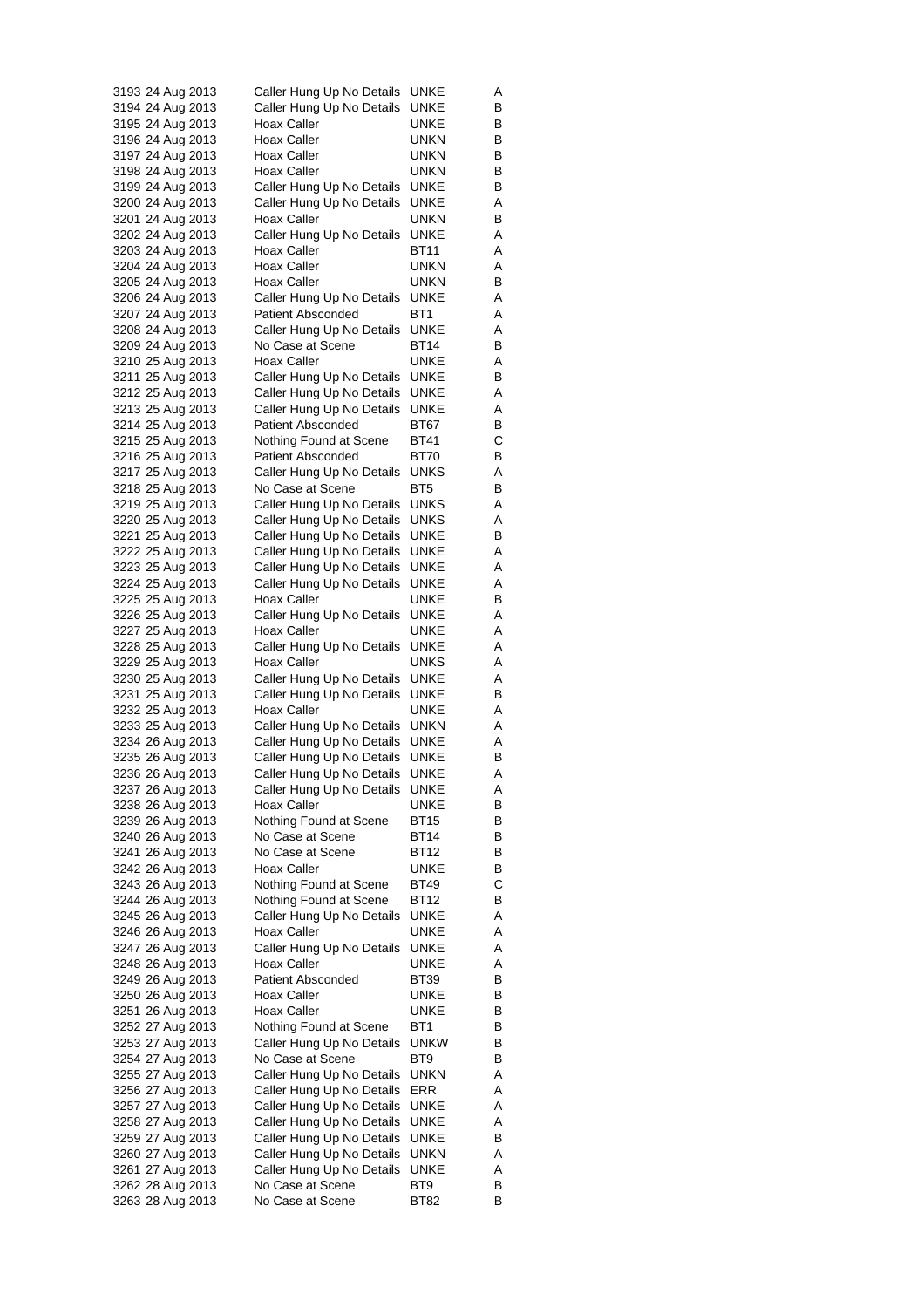| 3264 28 Aug 2013 |  | Caller Hung Up No Details | BT6             | B |
|------------------|--|---------------------------|-----------------|---|
| 3265 28 Aug 2013 |  | Caller Hung Up No Details | UNKE            | Α |
| 3266 28 Aug 2013 |  | Caller Hung Up No Details | UNKW            | В |
| 3267 28 Aug 2013 |  | Caller Hung Up No Details | unkw            | В |
| 3268 28 Aug 2013 |  | Caller Hung Up No Details | unkn            | В |
| 3269 28 Aug 2013 |  | <b>Patient Absconded</b>  | BT <sub>1</sub> | В |
| 3270 28 Aug 2013 |  | Caller Hung Up No Details | UNKS            | В |
| 3271 28 Aug 2013 |  | Hoax Caller               | UNKS            | В |
| 3272 28 Aug 2013 |  | Caller Hung Up No Details | UNKE            | В |
| 3273 28 Aug 2013 |  | Hoax Caller               | UNKN            | В |
| 3274 28 Aug 2013 |  | Caller Hung Up No Details | UNKE            | Α |
| 3275 28 Aug 2013 |  | Hoax Caller               | UNKE            | Α |
| 3276 28 Aug 2013 |  | Hoax Caller               | BT47            | Α |
| 3277 29 Aug 2013 |  | Caller Hung Up No Details | UNKE            | В |
| 3278 29 Aug 2013 |  | No Case at Scene          | BT48            | В |
| 3279 29 Aug 2013 |  | Hoax Caller               | UNKE            | Α |
| 3280 29 Aug 2013 |  | Hoax Caller               | unkn            | В |
| 3281 29 Aug 2013 |  | No Case at Scene          | BT43            | В |
| 3282 29 Aug 2013 |  | Caller Hung Up No Details | UNKE            | В |
| 3283 29 Aug 2013 |  | Hoax Caller               | <b>BT23</b>     | Α |
| 3284 29 Aug 2013 |  | Caller Hung Up No Details | UNKE            | Α |
| 3285 29 Aug 2013 |  | Caller Hung Up No Details | BT79            | В |
| 3286 29 Aug 2013 |  | <b>Hoax Caller</b>        | UNKN            | В |
| 3287 29 Aug 2013 |  | No Case at Scene          | BT35            | В |
| 3288 29 Aug 2013 |  | Hoax Caller               | BT54            | в |
| 3289 29 Aug 2013 |  | Caller Hung Up No Details | UNKE            | Α |
| 3290 29 Aug 2013 |  | Hoax Caller               | BT6             | С |
| 3291 30 Aug 2013 |  | Caller Hung Up No Details | UNKE            | В |
| 3292 30 Aug 2013 |  | Caller Hung Up No Details | BT6             | Α |
| 3293 30 Aug 2013 |  | Caller Hung Up No Details | unkn            | Α |
| 3294 30 Aug 2013 |  | <b>Patient Absconded</b>  | BT1             | В |
| 3295 30 Aug 2013 |  | Caller Hung Up No Details | UNKE            | Α |
| 3296 30 Aug 2013 |  | Hoax Caller               | BT52            | Α |
| 3297 30 Aug 2013 |  | <b>Patient Absconded</b>  | BT47            | В |
| 3298 30 Aug 2013 |  | <b>Patient Absconded</b>  | BT1             | Α |
| 3299 30 Aug 2013 |  | Hoax Caller               | UNKS            | Α |
| 3300 30 Aug 2013 |  | Nothing Found at Scene    | BT12            | В |
| 3301 30 Aug 2013 |  | Hoax Caller               | UNKS            | A |
| 3302 30 Aug 2013 |  | Caller Hung Up No Details | UNKN            | В |
| 3303 30 Aug 2013 |  | Caller Hung Up No Details | UNKS            | В |
| 3304 30 Aug 2013 |  | Patient Absconded         | BT27            | Α |
| 3305 31 Aug 2013 |  | Caller Hung Up No Details | unkw            | В |
| 3306 31 Aug 2013 |  | Caller Hung Up No Details | UNKE            | Α |
| 3307 31 Aug 2013 |  | Caller Hung Up No Details | UNKS            | Α |
| 3308 31 Aug 2013 |  | Caller Hung Up No Details | <b>UNKE</b>     | Α |
| 3309 31 Aug 2013 |  | No Case at Scene          | BT5             | Α |
| 3310 31 Aug 2013 |  | Nothing Found at Scene    | BT48            | Α |
| 3311 31 Aug 2013 |  | Nothing Found at Scene    | BT1             | В |
| 3312 31 Aug 2013 |  | Hoax Caller               | UNKE            | Α |
| 3313 31 Aug 2013 |  | Caller Hung Up No Details | <b>UNKW</b>     | Α |
| 3314 31 Aug 2013 |  | Nothing Found at Scene    | BT1             | В |
| 3315 31 Aug 2013 |  | Caller Hung Up No Details | UNKE            | Α |
| 3316 31 Aug 2013 |  | Caller Hung Up No Details | UNKE            | Α |
| 3317 01 Sep 2013 |  | Caller Hung Up No Details | <b>UNKW</b>     | В |
| 3318 01 Sep 2013 |  | Caller Hung Up No Details | UNKS            | в |
|                  |  | <b>Patient Absconded</b>  | BT5             | Α |
| 3320 01 Sep 2013 |  | Nothing Found at Scene    | BT82            | В |
| 3321 01 Sep 2013 |  | Caller Hung Up No Details | <b>UNKN</b>     | В |
| 3322 01 Sep 2013 |  | Caller Hung Up No Details | UNKE            | Α |
| 3323 01 Sep 2013 |  | Caller Hung Up No Details | UNKE            | В |
| 3324 01 Sep 2013 |  | Hoax Caller               | <b>UNKE</b>     | Α |
| 3325 01 Sep 2013 |  | Hoax Caller               | UNKE            | В |
| 3326 01 Sep 2013 |  | Hoax Caller               | UNKE            | В |
| 3327 01 Sep 2013 |  | Caller Hung Up No Details | UNKE            | В |
| 3328 01 Sep 2013 |  | Caller Hung Up No Details | <b>UNKN</b>     | Α |
| 3329 01 Sep 2013 |  | Caller Hung Up No Details | <b>UNKW</b>     | В |
| 3330 02 Sep 2013 |  | <b>Patient Absconded</b>  | BT48            | Α |
| 3331 02 Sep 2013 |  | <b>Patient Absconded</b>  | BT23            | Α |
| 3332 02 Sep 2013 |  | Caller Hung Up No Details | UNKE            | В |
| 3333 02 Sep 2013 |  | Caller Hung Up No Details | UNKS            | В |
| 3334 02 Sep 2013 |  | Nothing Found at Scene    | BT20            | в |
|                  |  |                           |                 |   |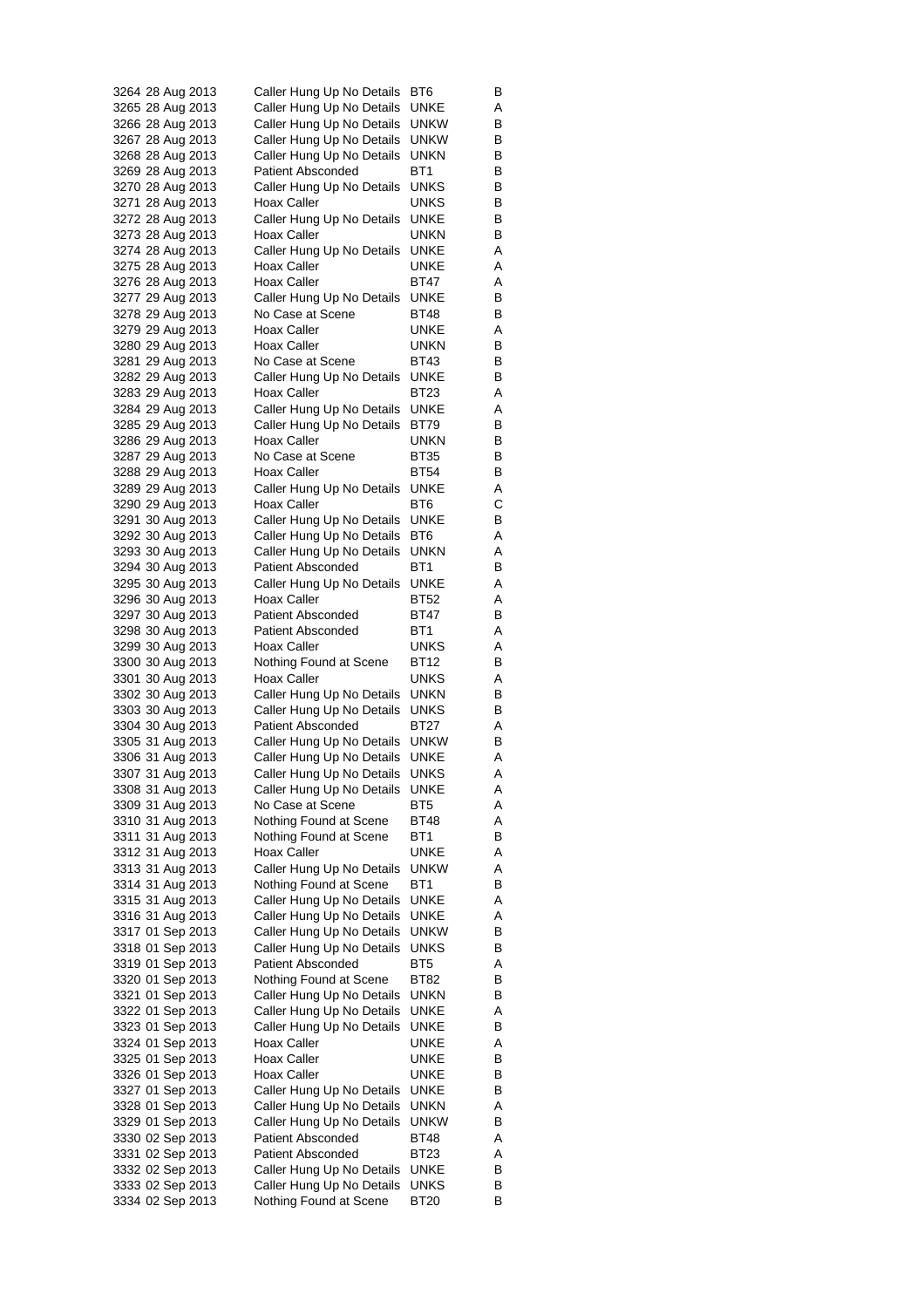| 3335 02 Sep 2013                     | Caller Hung Up No Details                              | UNKE                | B      |
|--------------------------------------|--------------------------------------------------------|---------------------|--------|
| 3336 02 Sep 2013                     | Caller Hung Up No Details                              | UNKE                | Α      |
| 3337 02 Sep 2013                     | Caller Hung Up No Details                              | UNKE                | В      |
| 3338 02 Sep 2013                     | Caller Hung Up No Details                              | BT1                 | В      |
| 3339 02 Sep 2013                     | Caller Hung Up No Details                              | BT28                | в      |
| 3340 02 Sep 2013                     | Nothing Found at Scene                                 | BT1                 | В      |
| 3341 02 Sep 2013                     | Nothing Found at Scene<br><b>Patient Absconded</b>     | BT1<br>BT80         | В      |
| 3342 03 Sep 2013<br>3343 03 Sep 2013 | Caller Hung Up No Details                              | UNKS                | Α<br>Α |
| 3344 03 Sep 2013                     | Caller Hung Up No Details                              | unkn                | Α      |
| 3345 03 Sep 2013                     | Caller Hung Up No Details                              | UNKE                | В      |
| 3346 03 Sep 2013                     | Hoax Caller                                            | UNKN                | В      |
| 3347 03 Sep 2013                     | Caller Hung Up No Details                              | UNKE                | В      |
| 3348 03 Sep 2013                     | Hoax Caller                                            | UNKS                | В      |
| 3349 03 Sep 2013                     | Caller Hung Up No Details                              | UNKE                | Α      |
| 3350 03 Sep 2013                     | Hoax Caller                                            | BT47                | В      |
| 3351 03 Sep 2013                     | Nothing Found at Scene                                 | BT66                | В      |
| 3352 03 Sep 2013                     | Nothing Found at Scene                                 | BT9                 | В      |
| 3353 03 Sep 2013                     | Caller Hung Up No Details                              | UNKE                | Α      |
| 3354 03 Sep 2013                     | Nothing Found at Scene                                 | BT62                | Α      |
| 3355 04 Sep 2013                     | Caller Hung Up No Details                              | UNKS                | В      |
| 3356 04 Sep 2013                     | Caller Hung Up No Details                              | UNKE                | Α      |
| 3357 04 Sep 2013                     | Nothing Found at Scene                                 | BT14                | Α      |
| 3358 04 Sep 2013                     | Caller Hung Up No Details                              | UNKE                | В      |
| 3359 05 Sep 2013<br>3360 05 Sep 2013 | Caller Hung Up No Details<br>Caller Hung Up No Details | UNKE<br>UNKE        | Α<br>В |
| 3361 05 Sep 2013                     | Caller Hung Up No Details                              | unkn                | В      |
| 3362 05 Sep 2013                     | Caller Hung Up No Details                              | UNKE                | В      |
| 3363 05 Sep 2013                     | Caller Hung Up No Details                              | UNKE                | Α      |
| 3364 05 Sep 2013                     | <b>Patient Absconded</b>                               | BT12                | В      |
| 3365 05 Sep 2013                     | Hoax Caller                                            | UNKE                | В      |
| 3366 05 Sep 2013                     | Hoax Caller                                            | UNKE                | В      |
| 3367 05 Sep 2013                     | Hoax Caller                                            | unkw                | Α      |
| 3368 05 Sep 2013                     | Caller Hung Up No Details                              | unkn                | Α      |
| 3369 06 Sep 2013                     | Hoax Caller                                            | UNKE                | Α      |
| 3370 06 Sep 2013                     | Caller Hung Up No Details                              | unkw                | Α      |
| 3371 06 Sep 2013                     | No Case at Scene                                       | BT8                 | A      |
| 3372 06 Sep 2013                     | Caller Hung Up No Details                              | UNKE                | В      |
| 3373 06 Sep 2013<br>3374 06 Sep 2013 | No Case at Scene<br>Caller Hung Up No Details          | BT67<br>UNKE        | Α      |
| 3375 06 Sep 2013                     | Caller Hung Up No Details                              | UNKE                | В<br>Α |
| 3376 06 Sep 2013                     | Caller Hung Up No Details                              | UNKE                | Α      |
| 3377 07 Sep 2013                     | <b>Patient Absconded</b>                               | BT23                | в      |
| 3378 07 Sep 2013                     | Caller Hung Up No Details                              | <b>BT48</b>         | Α      |
| 3379 07 Sep 2013                     | Hoax Caller                                            | <b>BT71</b>         | Α      |
| 3380 07 Sep 2013                     | Caller Hung Up No Details                              | UNKE                | В      |
| 3381 07 Sep 2013                     | Hoax Caller                                            | <b>UNKE</b>         | В      |
| 3382 07 Sep 2013                     | Nothing Found at Scene                                 | BT13                | В      |
| 3383 07 Sep 2013                     | Hoax Caller                                            | unkw                | Α      |
| 3384 07 Sep 2013                     | Caller Hung Up No Details                              | UNKE                | Α      |
| 3385 08 Sep 2013                     | Nothing Found at Scene                                 | <b>BT30</b>         | В      |
| 3386 08 Sep 2013                     | No Case at Scene                                       | BT20                | С      |
| 3387 08 Sep 2013                     | <b>Patient Absconded</b>                               | BT42                | Α      |
| 3388 08 Sep 2013                     | No Case at Scene                                       | BT2                 | В      |
| 3389 08 Sep 2013<br>3390 08 Sep 2013 | Caller Hung Up No Details<br>Caller Hung Up No Details | <b>UNKS</b><br>UNKE | в<br>Α |
| 3391 08 Sep 2013                     | Caller Hung Up No Details                              | BT63                | В      |
| 3392 08 Sep 2013                     | Hoax Caller                                            | UNKE                | В      |
| 3393 08 Sep 2013                     | Caller Hung Up No Details                              | UNKE                | Α      |
| 3394 08 Sep 2013                     | Caller Hung Up No Details                              | UNKE                | в      |
| 3395 08 Sep 2013                     | Hoax Caller                                            | UNKE                | Α      |
| 3396 08 Sep 2013                     | Caller Hung Up No Details                              | <b>UNKS</b>         | Α      |
| 3397 08 Sep 2013                     | Hoax Caller                                            | UNKE                | В      |
| 3398 08 Sep 2013                     | Caller Hung Up No Details                              | UNKE                | Α      |
| 3399 08 Sep 2013                     | Nothing Found at Scene                                 | BT48                | Α      |
| 3400 08 Sep 2013                     | No Case at Scene                                       | <b>BT56</b>         | В      |
| 3401 08 Sep 2013                     | Hoax Caller                                            | BT42                | Α      |
| 3402 09 Sep 2013                     | Nothing Found at Scene                                 | BT1                 | С      |
| 3403 09 Sep 2013                     | Caller Hung Up No Details                              | UNKE                | Α      |
| 3404 09 Sep 2013                     | Caller Hung Up No Details                              | UNKE                | Α      |
| 3405 09 Sep 2013                     | No Case at Scene                                       | BT7                 | В      |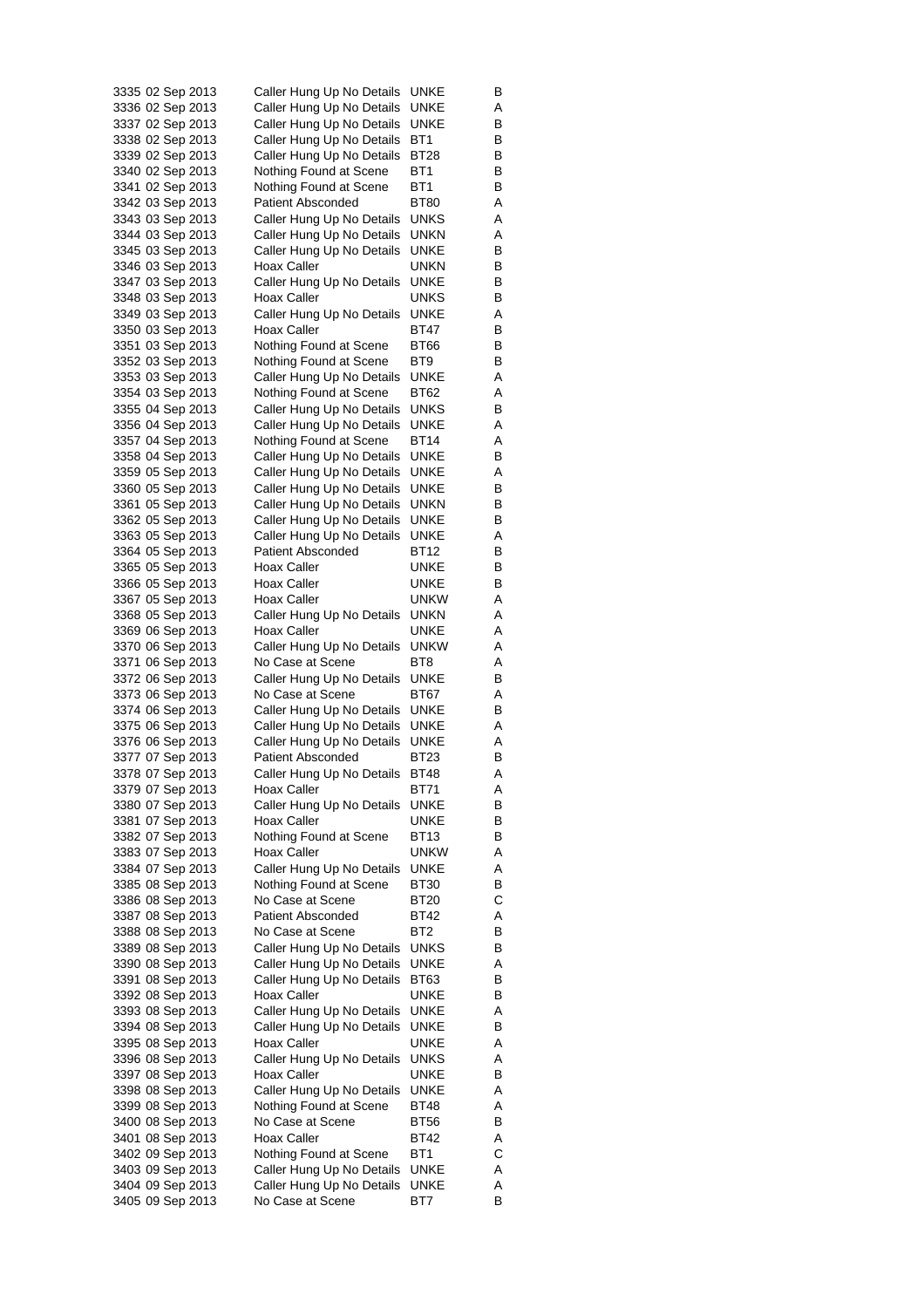| 3406 09 Sep 2013                     | No Case at Scene                                    | BT28         | Α      |
|--------------------------------------|-----------------------------------------------------|--------------|--------|
| 3407 09 Sep 2013                     | Hoax Caller                                         | UNKE         | В      |
| 3408 09 Sep 2013                     | Hoax Caller                                         | unkw         | В      |
| 3409 09 Sep 2013                     | Caller Hung Up No Details                           | UNKE         | Α      |
| 3410 09 Sep 2013                     | Hoax Caller                                         | UNKE         | в      |
| 3411 09 Sep 2013                     | No Case at Scene                                    | BT41         | Α      |
| 3412 09 Sep 2013                     | Hoax Caller                                         | UNKE         | Α      |
| 3413 09 Sep 2013                     | <b>Patient Absconded</b>                            | BT18         | В      |
| 3414 10 Sep 2013                     | No Case at Scene                                    | BT18         | Α      |
| 3415 10 Sep 2013                     | Caller Hung Up No Details                           | UNKE         | В      |
| 3416 10 Sep 2013                     | Caller Hung Up No Details                           | UNKE         | В      |
| 3417 10 Sep 2013                     | No Case at Scene                                    | <b>BT12</b>  | С      |
| 3418 10 Sep 2013                     | Caller Hung Up No Details                           | UNKE<br>BT9  | Α      |
| 3419 10 Sep 2013<br>3420 11 Sep 2013 | No Case at Scene<br>Hoax Caller                     | BT29         | Α<br>в |
| 3421 11 Sep 2013                     | <b>Patient Absconded</b>                            | BT1          | В      |
| 3422 11 Sep 2013                     | Caller Hung Up No Details                           | UNKE         | В      |
| 3423 11 Sep 2013                     | Caller Hung Up No Details                           | unkn         | Α      |
| 3424 11 Sep 2013                     | Hoax Caller                                         | UNKE         | в      |
| 3425 11 Sep 2013                     | Caller Hung Up No Details                           | UNKE         | Α      |
| 3426 11 Sep 2013                     | Caller Hung Up No Details                           | UNKE         | Α      |
| 3427 11 Sep 2013                     | Caller Hung Up No Details                           | UNKE         | Α      |
| 3428 11 Sep 2013                     | Caller Hung Up No Details                           | UNKE         | Α      |
| 3429 12 Sep 2013                     | No Case at Scene                                    | BT5          | Α      |
| 3430 12 Sep 2013                     | Nothing Found at Scene                              | BT9          | Α      |
| 3431 12 Sep 2013                     | No Case at Scene                                    | BT34         | Α      |
| 3432 12 Sep 2013                     | Caller Hung Up No Details                           | <b>UNKW</b>  | В      |
| 3433 12 Sep 2013                     | Caller Hung Up No Details                           | unkw         | В      |
| 3434 12 Sep 2013                     | Caller Hung Up No Details<br>Nothing Found at Scene | unkw<br>BT47 | Α<br>Α |
| 3435 12 Sep 2013<br>3436 12 Sep 2013 | Nothing Found at Scene                              | BT65         | В      |
| 3437 12 Sep 2013                     | Caller Hung Up No Details                           | UNKE         | Α      |
| 3438 12 Sep 2013                     | Caller Hung Up No Details                           | UNKW         | Α      |
| 3439 13 Sep 2013                     | No Case at Scene                                    | BT20         | С      |
| 3440 13 Sep 2013                     | Caller Hung Up No Details                           | UNKE         | Α      |
| 3441 13 Sep 2013                     | Caller Hung Up No Details                           | UNKE         | В      |
| 3442 13 Sep 2013                     | Caller Hung Up No Details                           | UNKE         | В      |
| 3443 13 Sep 2013                     | Caller Hung Up No Details                           | UNKE         | Α      |
| 3444 13 Sep 2013                     | Hoax Caller                                         | BT23         | В      |
| 3445 13 Sep 2013                     | Hoax Caller                                         | BT23         | В      |
| 3446 13 Sep 2013                     | Hoax Caller                                         | UNKE         | В      |
| 3447 13 Sep 2013                     | Caller Hung Up No Details                           | unkn         | В      |
| 3448 13 Sep 2013                     | <b>Patient Absconded</b>                            | BT34         | В      |
| 3449 13 Sep 2013                     | Hoax Caller<br>Caller Hung Up No Details            | UNKE         | Α      |
| 3450 13 Sep 2013<br>3451 13 Sep 2013 | Caller Hung Up No Details                           | UNKE         | Α<br>В |
| 3452 13 Sep 2013                     | Hoax Caller                                         | UNKE<br>BT23 | Α      |
| 3453 13 Sep 2013                     | No Case at Scene                                    | BT66         | Α      |
| 3454 13 Sep 2013                     | Caller Hung Up No Details                           | UNKE         | в      |
| 3455 13 Sep 2013                     | Patient Absconded                                   | BT3          | Α      |
| 3456 14 Sep 2013                     | No Case at Scene                                    | BT48         | Α      |
| 3457 14 Sep 2013                     | No Case at Scene                                    | BT4          | В      |
| 3458 14 Sep 2013                     | Caller Hung Up No Details                           | <b>UNKW</b>  | Α      |
| 3459 14 Sep 2013                     | <b>Patient Absconded</b>                            | BT48         | Α      |
| 3460 14 Sep 2013                     | Caller Hung Up No Details                           | UNKE         | Α      |
| 3461 14 Sep 2013                     | Nothing Found at Scene                              | BT15         | Α      |
| 3462 14 Sep 2013                     | No Case at Scene                                    | BT14         | в      |
| 3463 14 Sep 2013                     | Nothing Found at Scene                              | BT1          | С      |
| 3464 14 Sep 2013                     | No Case at Scene                                    | BT48         | Α      |
| 3465 14 Sep 2013                     | Nothing Found at Scene                              | BT54         | В      |
| 3466 14 Sep 2013                     | Caller Hung Up No Details                           | UNKE         | Α      |
| 3467 14 Sep 2013                     | Caller Hung Up No Details                           | UNKW         | Α      |
| 3468 14 Sep 2013                     | Caller Hung Up No Details                           | UNKE         | Α      |
| 3469 14 Sep 2013<br>3470 14 Sep 2013 | Nothing Found at Scene<br>Caller Hung Up No Details | BT45<br>UNKE | Α<br>Α |
| 3471 14 Sep 2013                     | Nothing Found at Scene                              | BT35         | В      |
| 3472 14 Sep 2013                     | No Case at Scene                                    | BT48         | Α      |
| 3473 14 Sep 2013                     | Hoax Caller                                         | BT45         | Α      |
| 3474 14 Sep 2013                     | Hoax Caller                                         | <b>UNKE</b>  | в      |
| 3475 14 Sep 2013                     | Caller Hung Up No Details                           | UNKN         | Α      |
| 3476 14 Sep 2013                     | Hoax Caller                                         | UNKE         | В      |
|                                      |                                                     |              |        |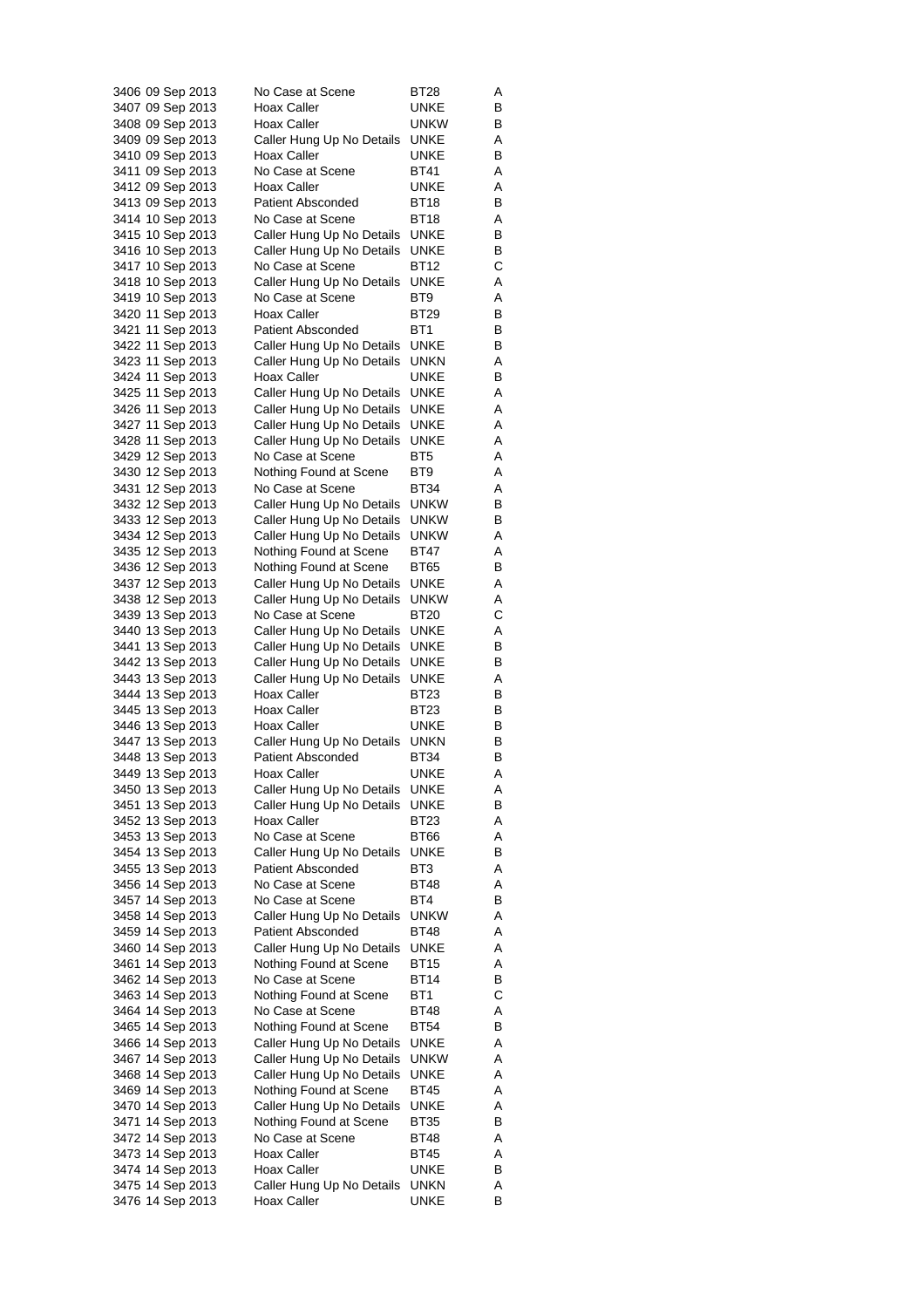| 3477 14 Sep 2013 | Hoax Caller               | unkw        | Α |
|------------------|---------------------------|-------------|---|
| 3478 15 Sep 2013 | Caller Hung Up No Details | UNKE        | В |
| 3479 15 Sep 2013 | Caller Hung Up No Details | UNKE        | В |
| 3480 15 Sep 2013 | Caller Hung Up No Details | UNKE        | Α |
| 3481 15 Sep 2013 | Caller Hung Up No Details | unkn        | в |
| 3482 15 Sep 2013 | Patient Absconded         | BT4         | В |
| 3483 15 Sep 2013 | <b>Hoax Caller</b>        | UNKE        | В |
| 3484 15 Sep 2013 | No Case at Scene          | BT15        | С |
| 3485 15 Sep 2013 | Caller Hung Up No Details | UNKE        | В |
| 3486 15 Sep 2013 | Caller Hung Up No Details | UNKE        | Α |
| 3487 15 Sep 2013 | Nothing Found at Scene    | BT70        | Α |
| 3488 15 Sep 2013 | Patient Absconded         | BT14        | В |
| 3489 15 Sep 2013 | Caller Hung Up No Details | UNKN        | Α |
|                  | <b>Hoax Caller</b>        | unkn        | В |
| 3490 15 Sep 2013 |                           |             |   |
| 3491 15 Sep 2013 | Nothing Found at Scene    | BT40        | Α |
| 3492 15 Sep 2013 | Hoax Caller               | UNKE        | Α |
| 3493 15 Sep 2013 | Caller Hung Up No Details | unkn        | В |
| 3494 15 Sep 2013 | Hoax Caller               | BT49        | Α |
| 3495 15 Sep 2013 | Hoax Caller               | UNKE        | в |
| 3496 16 Sep 2013 | No Case at Scene          | BT60        | в |
| 3497 16 Sep 2013 | Hoax Caller               | UNKE        | В |
| 3498 16 Sep 2013 | Caller Hung Up No Details | UNKE        | Α |
| 3499 16 Sep 2013 | Patient Absconded         | BT1         | В |
| 3500 16 Sep 2013 | Caller Hung Up No Details | unkn        | В |
| 3501 16 Sep 2013 | Caller Hung Up No Details | unkn        | Α |
| 3502 16 Sep 2013 | Hoax Caller               | BT21        | Α |
| 3503 16 Sep 2013 | Caller Hung Up No Details | UNKS        | Α |
| 3504 16 Sep 2013 | Caller Hung Up No Details | UNKS        | В |
| 3505 16 Sep 2013 | Caller Hung Up No Details | UNKE        | Α |
| 3506 16 Sep 2013 | Caller Hung Up No Details | UNKE        | в |
| 3507 16 Sep 2013 | Hoax Caller               | BT12        | В |
| 3508 17 Sep 2013 | Caller Hung Up No Details | UNKE        | В |
|                  |                           | UNKE        | Α |
| 3509 17 Sep 2013 | Caller Hung Up No Details |             |   |
| 3510 18 Sep 2013 | Caller Hung Up No Details | UNKE        | Α |
| 3511 18 Sep 2013 | No Case at Scene          | BT48        | Α |
| 3512 18 Sep 2013 | Caller Hung Up No Details | UNKE        | Α |
| 3513 18 Sep 2013 | Caller Hung Up No Details | unkn        | Α |
| 3514 18 Sep 2013 | Caller Hung Up No Details | unkw        | Α |
| 3515 18 Sep 2013 | Caller Hung Up No Details | UNKE        | в |
| 3516 18 Sep 2013 | Caller Hung Up No Details | BT52        | Α |
| 3517 18 Sep 2013 | Caller Hung Up No Details | UNKE        | Α |
| 3518 18 Sep 2013 | <b>Patient Absconded</b>  | BT23        | В |
| 3519 18 Sep 2013 | Nothing Found at Scene    | BT20        | Α |
| 3520 19 Sep 2013 | Caller Hung Up No Details | unkn        | В |
| 3521 19 Sep 2013 | Caller Hung Up No Details | <b>UNKE</b> | В |
| 3522 19 Sep 2013 | Hoax Caller               | unkw        | В |
| 3523 19 Sep 2013 | Caller Hung Up No Details | UNKE        | Α |
| 3524 19 Sep 2013 | Caller Hung Up No Details | <b>UNKE</b> | В |
| 3525 19 Sep 2013 | Caller Hung Up No Details | UNKS        | в |
| 3526 19 Sep 2013 | Hoax Caller               | UNKE        | Α |
| 3527 19 Sep 2013 | Hoax Caller               | UNKE        | В |
| 3528 19 Sep 2013 | Caller Hung Up No Details | UNKE        | Α |
| 3529 19 Sep 2013 | Hoax Caller               | UNKS        | В |
| 3530 19 Sep 2013 | Nothing Found at Scene    | BT2         | В |
|                  | Caller Hung Up No Details | <b>UNKW</b> |   |
| 3531 19 Sep 2013 |                           |             | Α |
| 3532 19 Sep 2013 | No Case at Scene          | BT48        | Α |
| 3533 20 Sep 2013 | Caller Hung Up No Details | UNKS        | Α |
| 3534 20 Sep 2013 | Nothing Found at Scene    | BT12        | В |
| 3535 20 Sep 2013 | Caller Hung Up No Details | <b>UNKN</b> | В |
| 3536 20 Sep 2013 | Caller Hung Up No Details | UNKE        | Α |
| 3537 20 Sep 2013 | Caller Hung Up No Details | UNKE        | Α |
| 3538 20 Sep 2013 | Caller Hung Up No Details | UNKE        | Α |
| 3539 20 Sep 2013 | Caller Hung Up No Details | <b>UNKW</b> | В |
| 3540 20 Sep 2013 | Caller Hung Up No Details | UNKE        | Α |
| 3541 21 Sep 2013 | Caller Hung Up No Details | UNKE        | Α |
| 3542 21 Sep 2013 | Patient Absconded         | BT28        | В |
| 3543 21 Sep 2013 | Caller Hung Up No Details | unkn        | Α |
| 3544 21 Sep 2013 | Nothing Found at Scene    | BT14        | В |
| 3545 21 Sep 2013 | Caller Hung Up No Details | UNKE        | В |
| 3546 21 Sep 2013 | Caller Hung Up No Details | UNKE        | в |
| 3547 21 Sep 2013 | Caller Hung Up No Details | <b>UNKE</b> | В |
|                  |                           |             |   |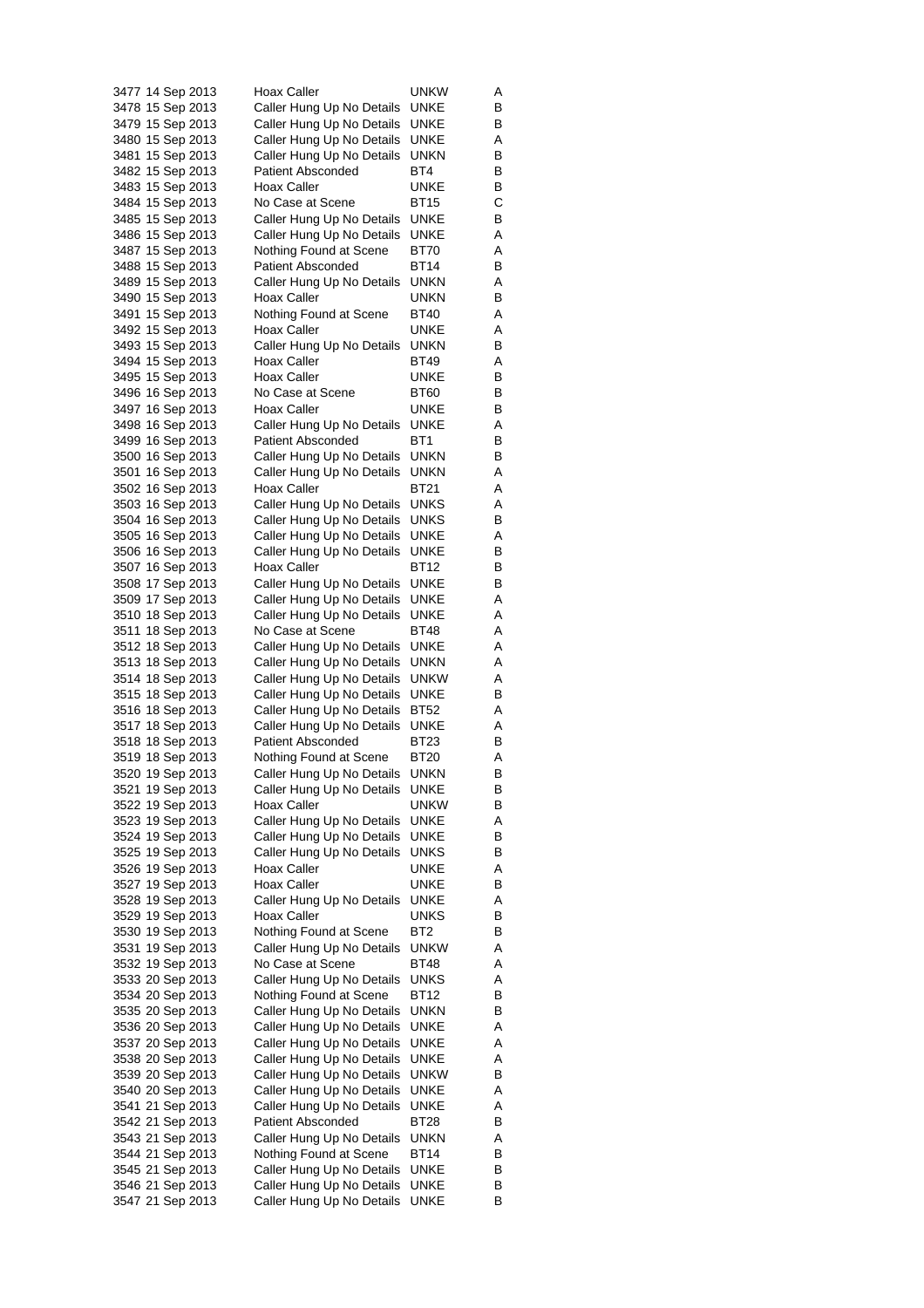| 3548 21 Sep 2013                     |  | <b>Patient Absconded</b>                               | BT23         | B      |
|--------------------------------------|--|--------------------------------------------------------|--------------|--------|
| 3549 21 Sep 2013                     |  | Nothing Found at Scene                                 | BT70         | Α      |
| 3550 21 Sep 2013                     |  | Caller Hung Up No Details                              | UNKE         | В      |
| 3551 21 Sep 2013                     |  | <b>Patient Absconded</b>                               | BT82         | Α      |
| 3552 21 Sep 2013<br>3553 21 Sep 2013 |  | Caller Hung Up No Details<br>Caller Hung Up No Details | unkn<br>UNKE | в<br>В |
| 3554 21 Sep 2013                     |  | No Case at Scene                                       | BT17         | Α      |
| 3555 21 Sep 2013                     |  | Nothing Found at Scene                                 | BT12         | В      |
| 3556 21 Sep 2013                     |  | Nothing Found at Scene                                 | BT11         | В      |
| 3557 21 Sep 2013                     |  | Caller Hung Up No Details                              | UNKE         | В      |
| 3558 21 Sep 2013                     |  | Caller Hung Up No Details                              | UNKE         | В      |
| 3559 21 Sep 2013                     |  | <b>Patient Absconded</b>                               | BT74         | Α      |
| 3560 22 Sep 2013                     |  | Caller Hung Up No Details                              | UNKS         | В      |
| 3561 22 Sep 2013                     |  | Patient Absconded                                      | BT7          | Α      |
| 3562 22 Sep 2013                     |  | Caller Hung Up No Details                              | UNKS         | в      |
| 3563 22 Sep 2013                     |  | Caller Hung Up No Details                              | UNKE         | В      |
| 3564 22 Sep 2013                     |  | No Case at Scene                                       | BT48         | С      |
| 3565 22 Sep 2013                     |  | Hoax Caller                                            | BT41         | В      |
| 3566 22 Sep 2013<br>3567 22 Sep 2013 |  | Nothing Found at Scene<br>Hoax Caller                  | BT33<br>BT30 | В<br>В |
| 3568 22 Sep 2013                     |  | No Case at Scene                                       | BT2          | В      |
| 3569 22 Sep 2013                     |  | No Case at Scene                                       | BT13         | В      |
| 3570 22 Sep 2013                     |  | Hoax Caller                                            | UNKE         | В      |
| 3571 22 Sep 2013                     |  | Caller Hung Up No Details                              | UNKS         | В      |
| 3572 22 Sep 2013                     |  | No Case at Scene                                       | BT81         | в      |
| 3573 22 Sep 2013                     |  | Hoax Caller                                            | BT23         | Α      |
| 3574 22 Sep 2013                     |  | Hoax Caller                                            | UNKE         | В      |
| 3575 22 Sep 2013                     |  | Caller Hung Up No Details                              | UNKE         | Α      |
| 3576 22 Sep 2013                     |  | Caller Hung Up No Details                              | UNKE         | Α      |
| 3577 22 Sep 2013                     |  | Caller Hung Up No Details                              | UNKE         | В      |
| 3578 22 Sep 2013                     |  | Nothing Found at Scene                                 | BT9          | Α      |
| 3579 22 Sep 2013<br>3580 22 Sep 2013 |  | Caller Hung Up No Details<br>Hoax Caller               | UNKE<br>UNKS | в<br>В |
| 3581 23 Sep 2013                     |  | Caller Hung Up No Details                              | UNKE         | В      |
| 3582 23 Sep 2013                     |  | Caller Hung Up No Details                              | UNKS         | Α      |
| 3583 23 Sep 2013                     |  | Hoax Caller                                            | UNKE         | Α      |
| 3584 23 Sep 2013                     |  | Hoax Caller                                            | UNKE         | A      |
| 3585 23 Sep 2013                     |  | Caller Hung Up No Details                              | UNKE         | A      |
| 3586 23 Sep 2013                     |  | Caller Hung Up No Details                              | UNKE         | В      |
| 3587 23 Sep 2013                     |  | Caller Hung Up No Details                              | UNKE         | В      |
| 3588 23 Sep 2013                     |  | No Case at Scene                                       | BT7          | в      |
| 3589 23 Sep 2013                     |  | Caller Hung Up No Details                              | UNKE         | В      |
| 3590 23 Sep 2013                     |  | Caller Hung Up No Details                              | UNKE         | В      |
| 3591 24 Sep 2013<br>3592 24 Sep 2013 |  | Caller Hung Up No Details<br>Caller Hung Up No Details | UNKE<br>UNKE | В<br>В |
| 3593 24 Sep 2013                     |  | Nothing Found at Scene                                 | BT47         | Α      |
| 3594 24 Sep 2013                     |  | Caller Hung Up No Details                              | UNKE         | Α      |
| 3595 24 Sep 2013                     |  | Caller Hung Up No Details                              | UNKE         | Α      |
| 3596 24 Sep 2013                     |  | Hoax Caller                                            | UNKE         | В      |
| 3597 24 Sep 2013                     |  | <b>Patient Absconded</b>                               | <b>BT48</b>  | Α      |
| 3598 24 Sep 2013                     |  | Caller Hung Up No Details                              | UNKE         | Α      |
| 3599 24 Sep 2013                     |  | Hoax Caller                                            | UNKE         | в      |
| 3600 24 Sep 2013                     |  | No Case at Scene                                       | <b>BT40</b>  | Α      |
| 3601 25 Sep 2013                     |  | Caller Hung Up No Details                              | UNKE         | Α      |
| 3602 25 Sep 2013                     |  | Nothing Found at Scene                                 | BT2          | в      |
| 3603 25 Sep 2013                     |  | Caller Hung Up No Details                              | <b>UNKN</b>  | Α      |
| 3604 25 Sep 2013<br>3605 25 Sep 2013 |  | No Case at Scene<br>No Case at Scene                   | BT14<br>BT13 | В<br>В |
| 3606 25 Sep 2013                     |  | Hoax Caller                                            | UNKE         | В      |
| 3607 25 Sep 2013                     |  | Caller Hung Up No Details                              | UNKN         | В      |
| 3608 26 Sep 2013                     |  | Caller Hung Up No Details                              | <b>UNKW</b>  | В      |
| 3609 26 Sep 2013                     |  | Nothing Found at Scene                                 | BT78         | Α      |
| 3610 26 Sep 2013                     |  | Hoax Caller                                            | BT16         | В      |
| 3611 26 Sep 2013                     |  | Hoax Caller                                            | UNKE         | В      |
| 3612 26 Sep 2013                     |  | Caller Hung Up No Details                              | UNKE         | в      |
| 3613 27 Sep 2013                     |  | No Case at Scene                                       | BT5          | С      |
| 3614 27 Sep 2013                     |  | Caller Hung Up No Details                              | UNKE         | Α      |
| 3615 27 Sep 2013                     |  | Caller Hung Up No Details                              | UNKE         | Α      |
| 3616 27 Sep 2013                     |  | Caller Hung Up No Details                              | UNKE         | Α      |
| 3617 27 Sep 2013<br>3618 27 Sep 2013 |  | Caller Hung Up No Details<br>Caller Hung Up No Details | UNKE<br>UNKE | В<br>в |
|                                      |  |                                                        |              |        |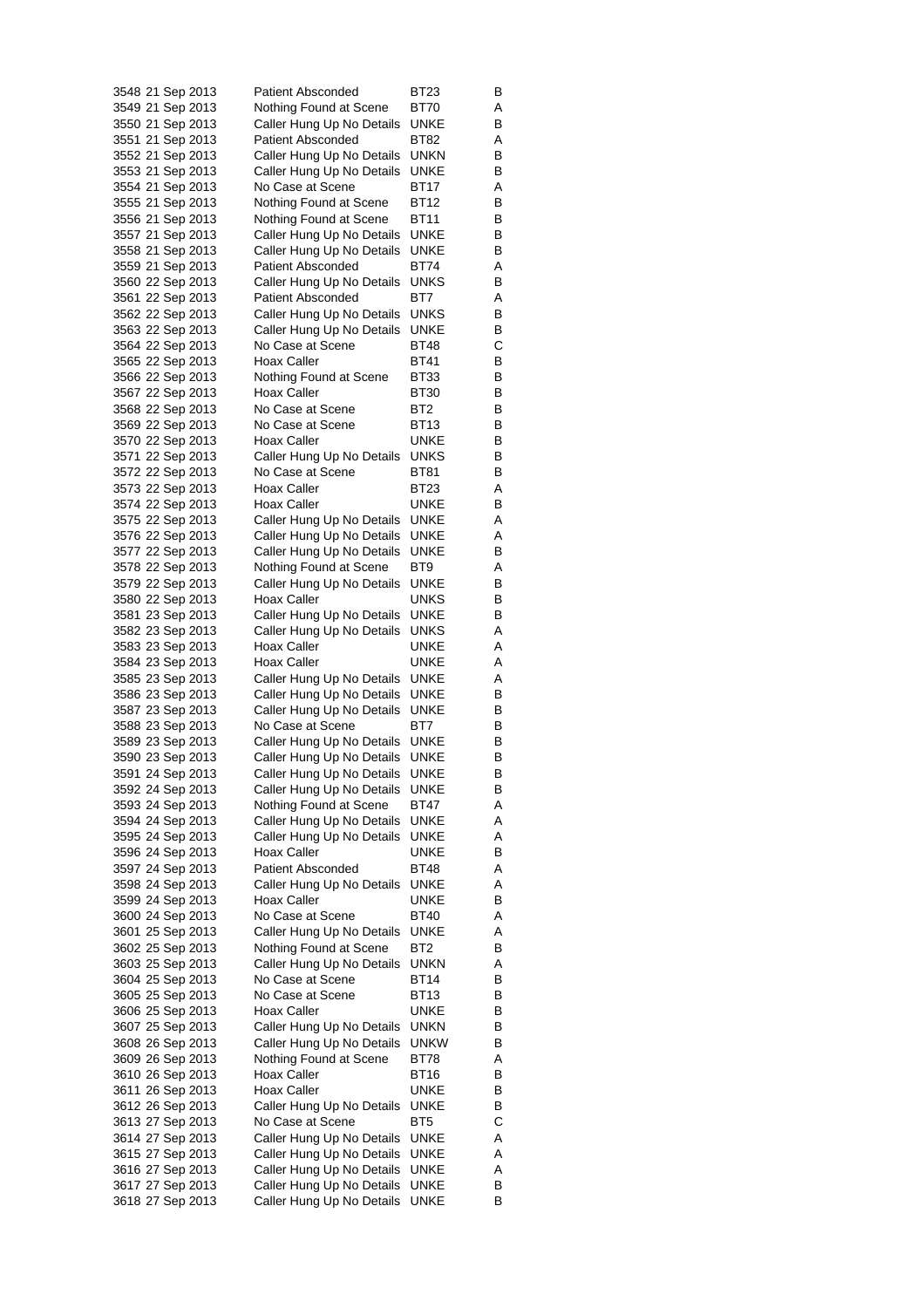| 3619 27 Sep 2013 |  | Caller Hung Up No Details | UNKE        | B |
|------------------|--|---------------------------|-------------|---|
| 3620 27 Sep 2013 |  | Caller Hung Up No Details | UNKE        | В |
| 3621 27 Sep 2013 |  | Caller Hung Up No Details | UNKE        | Α |
| 3622 27 Sep 2013 |  | Caller Hung Up No Details | UNKE        | Α |
| 3623 27 Sep 2013 |  | Nothing Found at Scene    | BT18        | в |
| 3624 27 Sep 2013 |  | Nothing Found at Scene    | BT13        | В |
| 3625 27 Sep 2013 |  | Caller Hung Up No Details | UNKE        | Α |
| 3626 27 Sep 2013 |  | Hoax Caller               | UNKE        | Α |
| 3627 27 Sep 2013 |  | Caller Hung Up No Details | BT78        | В |
| 3628 27 Sep 2013 |  | Caller Hung Up No Details | UNKE        | Α |
| 3629 28 Sep 2013 |  | Caller Hung Up No Details | UNKS        | В |
| 3630 28 Sep 2013 |  | Hoax Caller               | BT70        | Α |
| 3631 28 Sep 2013 |  | Caller Hung Up No Details | UNKE        | В |
| 3632 28 Sep 2013 |  | Caller Hung Up No Details | UNKE        | В |
| 3633 28 Sep 2013 |  | Caller Hung Up No Details | UNKE        | В |
| 3634 28 Sep 2013 |  | Caller Hung Up No Details | UNKE        | Α |
| 3635 28 Sep 2013 |  | Caller Hung Up No Details | UNKE        | Α |
| 3636 28 Sep 2013 |  | Caller Hung Up No Details | <b>UNKS</b> | Α |
| 3637 28 Sep 2013 |  | Caller Hung Up No Details | <b>UNKN</b> | Α |
| 3638 28 Sep 2013 |  | Nothing Found at Scene    | <b>BT15</b> | В |
| 3639 28 Sep 2013 |  | Caller Hung Up No Details | BT15        | Α |
| 3640 28 Sep 2013 |  | Hoax Caller               | UNKE        | В |
| 3641 28 Sep 2013 |  | Hoax Caller               | UNKE        | В |
| 3642 28 Sep 2013 |  | Hoax Caller               | UNKE        | в |
| 3643 28 Sep 2013 |  | Caller Hung Up No Details | unkn        | в |
| 3644 28 Sep 2013 |  | Nothing Found at Scene    | BT47        | С |
| 3645 28 Sep 2013 |  | Caller Hung Up No Details | UNKE        | Α |
| 3646 28 Sep 2013 |  | Caller Hung Up No Details | UNKE        | Α |
| 3647 28 Sep 2013 |  | <b>Patient Absconded</b>  | BT1         | В |
| 3648 28 Sep 2013 |  | <b>Patient Absconded</b>  | BT15        | Α |
| 3649 28 Sep 2013 |  | Caller Hung Up No Details | UNKS        | Α |
| 3650 29 Sep 2013 |  | No Case at Scene          | BT1         | в |
| 3651 29 Sep 2013 |  | <b>Patient Absconded</b>  | BT27        | C |
| 3652 29 Sep 2013 |  | Caller Hung Up No Details | UNKS        | в |
| 3653 29 Sep 2013 |  | <b>Patient Absconded</b>  | BT6         | В |
| 3654 29 Sep 2013 |  | Caller Hung Up No Details | UNKE        | Α |
| 3655 29 Sep 2013 |  | <b>Patient Absconded</b>  | BT7         | B |
| 3656 29 Sep 2013 |  | No Case at Scene          | BT66        | В |
| 3657 29 Sep 2013 |  | No Case at Scene          | BT36        | В |
| 3658 29 Sep 2013 |  | <b>Patient Absconded</b>  | BT23        | В |
| 3659 29 Sep 2013 |  | Caller Hung Up No Details | <b>UNKN</b> | в |
| 3660 29 Sep 2013 |  | Caller Hung Up No Details | UNKN        | Α |
| 3661 29 Sep 2013 |  | Caller Hung Up No Details | UNKE        | В |
| 3662 29 Sep 2013 |  | Caller Hung Up No Details | UNKS        | Α |
| 3663 29 Sep 2013 |  | No Case at Scene          | <b>BT53</b> | Α |
| 3664 29 Sep 2013 |  | Caller Hung Up No Details | UNKE        | Α |
| 3665 29 Sep 2013 |  | Caller Hung Up No Details | <b>UNKW</b> | Α |
| 3666 29 Sep 2013 |  | Caller Hung Up No Details | UNKE        | Α |
| 3667 29 Sep 2013 |  | Hoax Caller               | BT36        | В |
| 3668 29 Sep 2013 |  | Hoax Caller               | UNKE        | в |
| 3669 29 Sep 2013 |  | Caller Hung Up No Details | UNKE        | В |
| 3670 29 Sep 2013 |  | Hoax Caller               | UNKE        | В |
| 3671 29 Sep 2013 |  | No Case at Scene          | BT48        | В |
| 3672 29 Sep 2013 |  | Hoax Caller               | UNKE        | В |
| 3673 29 Sep 2013 |  | Caller Hung Up No Details | UNKS        | в |
| 3674 29 Sep 2013 |  | Hoax Caller               | <b>UNKE</b> | В |
| 3675 29 Sep 2013 |  | Caller Hung Up No Details | <b>UNKE</b> | Α |
| 3676 29 Sep 2013 |  | Hoax Caller               | UNKE        | В |
| 3677 29 Sep 2013 |  | Hoax Caller               | UNKE        | В |
| 3678 29 Sep 2013 |  | Hoax Caller               | UNKE        | в |
| 3679 29 Sep 2013 |  | Hoax Caller               | <b>UNKE</b> | Α |
| 3680 29 Sep 2013 |  | Nothing Found at Scene    | BT41        | Α |
| 3681 29 Sep 2013 |  | Caller Hung Up No Details | UNKE        | В |
| 3682 29 Sep 2013 |  | Hoax Caller               | UNKE        | Α |
| 3683 29 Sep 2013 |  | Caller Hung Up No Details | UNKE        | в |
| 3684 29 Sep 2013 |  | Caller Hung Up No Details | BT1         | В |
| 3685 29 Sep 2013 |  | Hoax Caller               | UNKE        | В |
| 3686 29 Sep 2013 |  | Hoax Caller               | BT48        | Α |
| 3687 29 Sep 2013 |  | <b>Patient Absconded</b>  | BT69        | в |
| 3688 29 Sep 2013 |  | Caller Hung Up No Details | UNKN        | Α |
| 3689 29 Sep 2013 |  | Caller Hung Up No Details | <b>UNKW</b> | Α |
|                  |  |                           |             |   |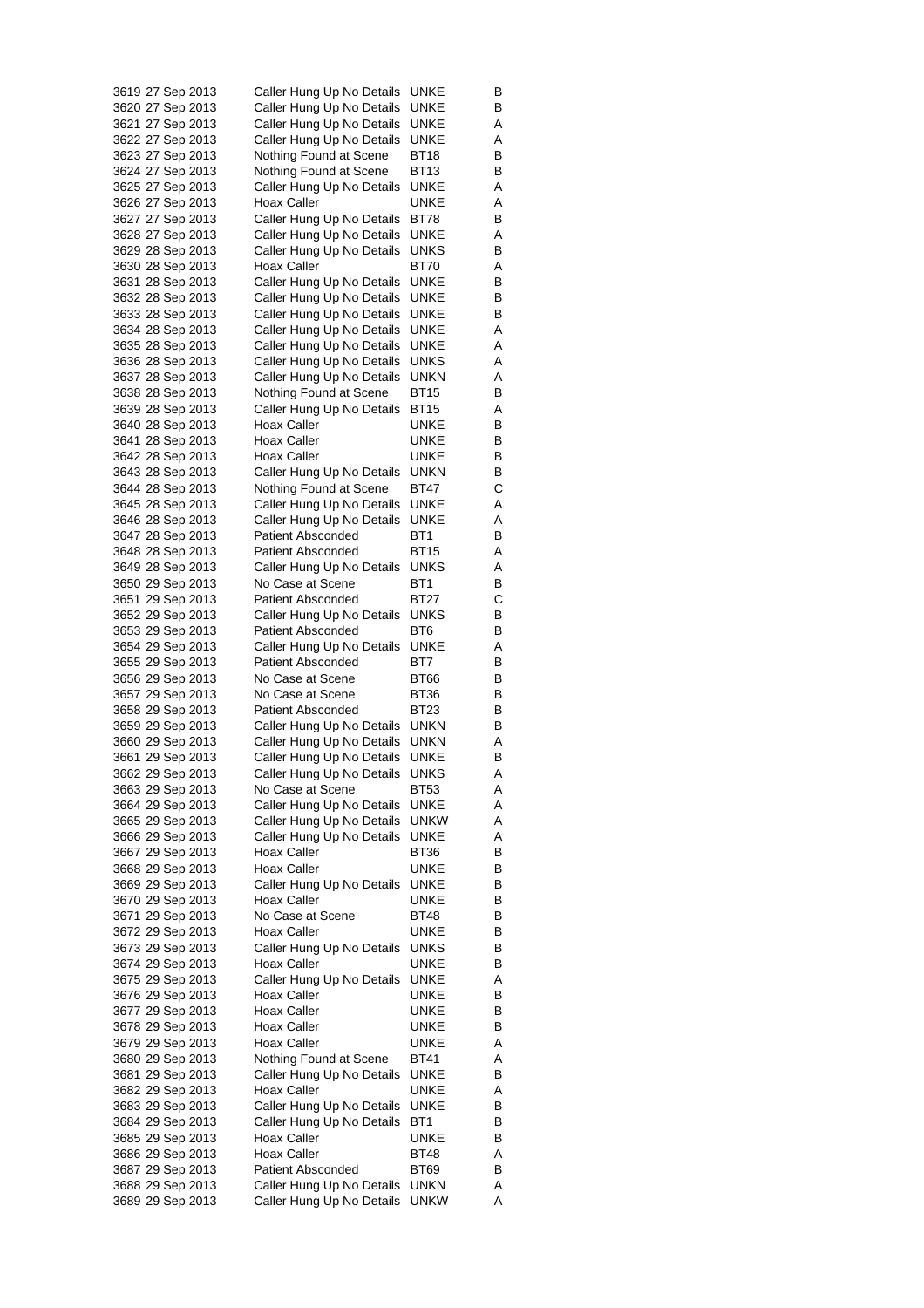| 3690 30 Sep 2013                     | Nothing Found at Scene                                 | BT51                | В      |
|--------------------------------------|--------------------------------------------------------|---------------------|--------|
| 3691 30 Sep 2013                     | <b>Patient Absconded</b>                               | BT48                | Α      |
| 3692 30 Sep 2013                     | Caller Hung Up No Details                              | UNKE                | В      |
| 3693 30 Sep 2013                     | Hoax Caller                                            | <b>BT25</b>         | Α      |
| 3694 30 Sep 2013<br>3695 01 Oct 2013 | No Case at Scene<br>Hoax Caller                        | BT40<br>BT70        | Α<br>В |
| 3696 01 Oct 2013                     | Caller Hung Up No Details                              | UNKE                | Α      |
| 3697 01 Oct 2013                     | Caller Hung Up No Details                              | UNKE                | В      |
| 3698 02 Oct 2013                     | Caller Hung Up No Details                              | UNKE                | В      |
| 3699 02 Oct 2013                     | Hoax Caller                                            | UNKE                | В      |
| 3700 02 Oct 2013                     | Nothing Found at Scene                                 | BT12                | Α      |
| 3701 02 Oct 2013                     | Hoax Caller                                            | UNKE                | Α      |
| 3702 02 Oct 2013                     | No Case at Scene                                       | BT28                | В      |
| 3703 02 Oct 2013                     | Hoax Caller                                            | UNKE                | В      |
| 3704 03 Oct 2013                     | Hoax Caller                                            | UNKE<br>unkn        | В      |
| 3705 03 Oct 2013<br>3706 03 Oct 2013 | Caller Hung Up No Details<br>Caller Hung Up No Details | UNKE                | В<br>В |
| 3707 03 Oct 2013                     | Hoax Caller                                            | BT37                | В      |
| 3708 03 Oct 2013                     | Caller Hung Up No Details                              | UNKE                | В      |
| 3709 03 Oct 2013                     | No Case at Scene                                       | BT11                | В      |
| 3710 03 Oct 2013                     | Caller Hung Up No Details                              | UNKN                | Α      |
| 3711 03 Oct 2013                     | Caller Hung Up No Details                              | BT8                 | В      |
| 3712 03 Oct 2013                     | Hoax Caller                                            | UNKE                | Α      |
| 3713 03 Oct 2013                     | Caller Hung Up No Details                              | UNKE                | Α      |
| 3714 03 Oct 2013                     | Caller Hung Up No Details                              | UNKE                | В      |
| 3715 03 Oct 2013<br>3716 03 Oct 2013 | Caller Hung Up No Details<br>Hoax Caller               | BT38<br>UNKE        | С<br>В |
| 3717 03 Oct 2013                     | Hoax Caller                                            | BT48                | Α      |
| 3718 03 Oct 2013                     | Caller Hung Up No Details                              | UNKE                | В      |
| 3719 03 Oct 2013                     | <b>Hoax Caller</b>                                     | BT79                | В      |
| 3720 03 Oct 2013                     | No Case at Scene                                       | BT5                 | Α      |
| 3721 03 Oct 2013                     | Caller Hung Up No Details                              | UNKE                | В      |
| 3722 03 Oct 2013                     | Caller Hung Up No Details                              | UNKE                | В      |
| 3723 03 Oct 2013                     | Hoax Caller                                            | <b>BT41</b>         | С      |
| 3724 03 Oct 2013                     | Caller Hung Up No Details                              | UNKS<br>BT22        | В      |
| 3725 04 Oct 2013<br>3726 04 Oct 2013 | No Case at Scene<br>No Case at Scene                   | BT1                 | В<br>В |
| 3727 04 Oct 2013                     | No Case at Scene                                       | BT6                 | В      |
| 3728 04 Oct 2013                     | Hoax Caller                                            | UNKE                | В      |
| 3729 04 Oct 2013                     | Nothing Found at Scene                                 | BT12                | В      |
| 3730 04 Oct 2013                     | Hoax Caller                                            | UNKE                | В      |
| 3731 04 Oct 2013                     | Hoax Caller                                            | BT41                | Α      |
| 3732 04 Oct 2013                     | Caller Hung Up No Details                              | unkn                | Α      |
| 3733 04 Oct 2013<br>3734 04 Oct 2013 | <b>Hoax Caller</b><br>Hoax Caller                      | unkn                | В      |
| 3735 04 Oct 2013                     | Caller Hung Up No Details                              | BT62<br><b>UNKS</b> | В<br>В |
| 3736 04 Oct 2013                     | Caller Hung Up No Details                              | UNKE                | Α      |
| 3737 04 Oct 2013                     | Hoax Caller                                            | UNKE                | В      |
| 3738 05 Oct 2013                     | Caller Hung Up No Details                              | UNKE                | Α      |
| 3739 05 Oct 2013                     | Caller Hung Up No Details                              | UNKE                | Α      |
| 3740 05 Oct 2013                     | Hoax Caller                                            | UNKE                | Α      |
| 3741 05 Oct 2013                     | Hoax Caller                                            | UNKE                | Α      |
| 3742 05 Oct 2013                     | Caller Hung Up No Details                              | UNKE                | Α      |
| 3743 05 Oct 2013<br>3744 05 Oct 2013 | Hoax Caller                                            | BT8                 | Α      |
| 3745 05 Oct 2013                     | Caller Hung Up No Details<br>Caller Hung Up No Details | UNKE<br>UNKE        | Α<br>Α |
| 3746 05 Oct 2013                     | Hoax Caller                                            | UNKE                | Α      |
| 3747 05 Oct 2013                     | Caller Hung Up No Details                              | <b>UNKW</b>         | Α      |
| 3748 05 Oct 2013                     | Caller Hung Up No Details                              | ERR                 | Α      |
| 3749 05 Oct 2013                     | Caller Hung Up No Details                              | UNKN                | Α      |
| 3750 05 Oct 2013                     | Hoax Caller                                            | unkw                | В      |
| 3751 05 Oct 2013                     | No Case at Scene                                       | BT53                | В      |
| 3752 05 Oct 2013                     | Caller Hung Up No Details                              | unkn                | Α      |
| 3753 05 Oct 2013                     | No Case at Scene                                       | BT18                | В      |
| 3754 06 Oct 2013<br>3755 06 Oct 2013 | <b>Hoax Caller</b><br>Caller Hung Up No Details        | UNKE<br><b>UNKW</b> | В<br>Α |
| 3756 06 Oct 2013                     | Hoax Caller                                            | UNKE                | Α      |
| 3757 06 Oct 2013                     | No Case at Scene                                       | BT2                 | С      |
| 3758 06 Oct 2013                     | <b>Patient Absconded</b>                               | BT60                | в      |
| 3759 06 Oct 2013                     | No Case at Scene                                       | BT17                | Α      |
| 3760 06 Oct 2013                     | No Case at Scene                                       | BT62                | В      |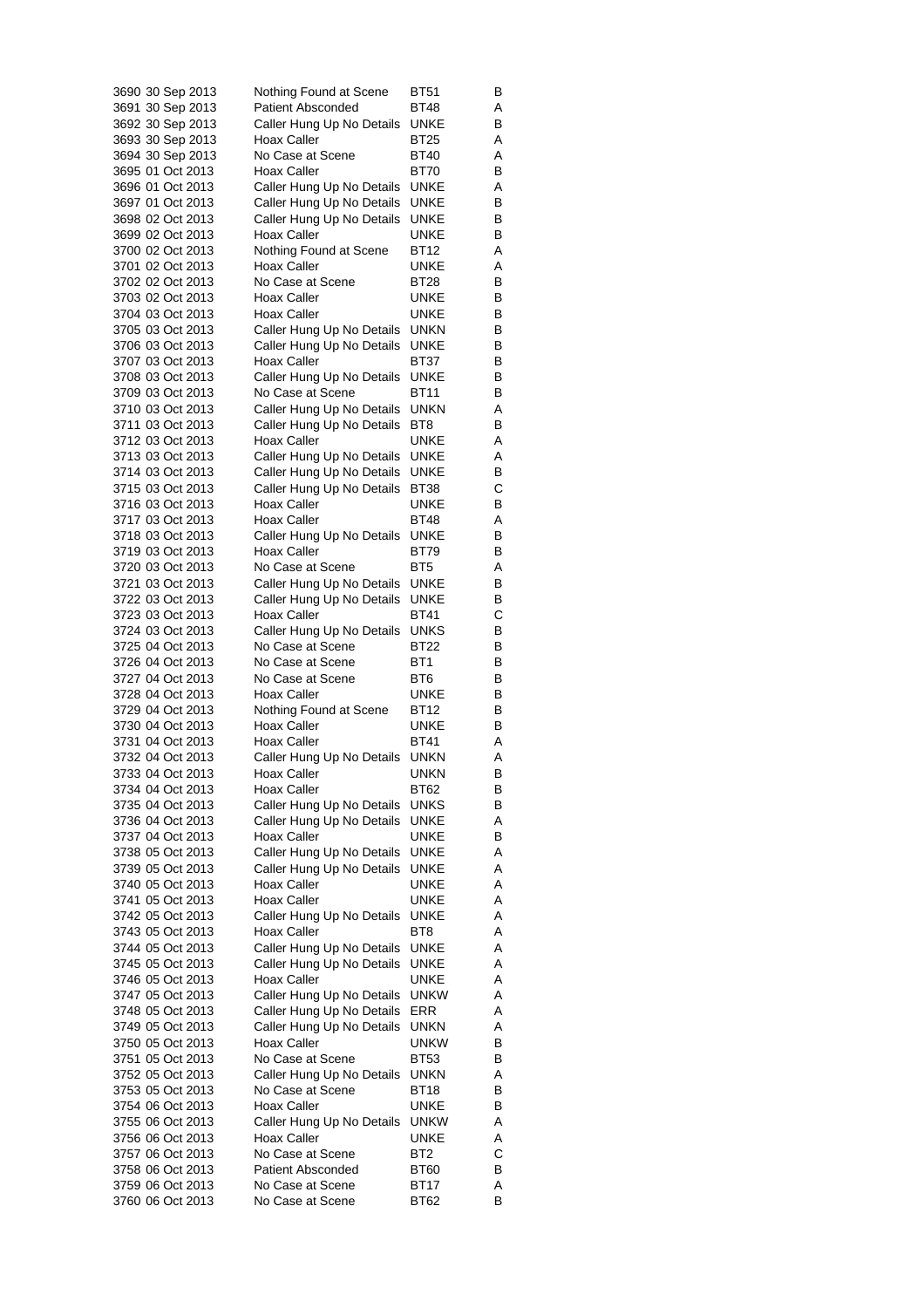| 3761 06 Oct 2013 | Caller Hung Up No Details | UNKW            | в |
|------------------|---------------------------|-----------------|---|
| 3762 06 Oct 2013 | Caller Hung Up No Details | unkw            | В |
| 3763 06 Oct 2013 | No Case at Scene          | BT14            | Α |
| 3764 06 Oct 2013 | Caller Hung Up No Details | unkw            | Α |
| 3765 07 Oct 2013 | Hoax Caller               | UNKE            | Α |
| 3766 07 Oct 2013 | Nothing Found at Scene    | BT <sub>5</sub> | В |
| 3767 07 Oct 2013 | Caller Hung Up No Details | UNKE            | Α |
| 3768 07 Oct 2013 | Caller Hung Up No Details | unkn            | Α |
| 3769 07 Oct 2013 | Caller Hung Up No Details | BT9             | Α |
| 3770 07 Oct 2013 | Caller Hung Up No Details | UNKE            | Α |
| 3771 07 Oct 2013 | Caller Hung Up No Details | UNKE            | Α |
| 3772 07 Oct 2013 | Caller Hung Up No Details | UNKE            | В |
| 3773 07 Oct 2013 | Caller Hung Up No Details | UNKE            | Α |
| 3774 07 Oct 2013 | Caller Hung Up No Details | UNKE            | Α |
| 3775 07 Oct 2013 |                           | UNKE            |   |
|                  | Caller Hung Up No Details |                 | Α |
| 3776 07 Oct 2013 | Caller Hung Up No Details | UNKE            | Α |
| 3777 07 Oct 2013 | Caller Hung Up No Details | UNKE            | Α |
| 3778 07 Oct 2013 | Caller Hung Up No Details | UNKE            | Α |
| 3779 07 Oct 2013 | Caller Hung Up No Details | UNKE            | Α |
| 3780 07 Oct 2013 | Caller Hung Up No Details | UNKE            | Α |
| 3781 07 Oct 2013 | Caller Hung Up No Details | UNKE            | Α |
| 3782 07 Oct 2013 | Caller Hung Up No Details | UNKE            | Α |
| 3783 07 Oct 2013 | Hoax Caller               | UNKE            | В |
| 3784 07 Oct 2013 | Hoax Caller               | UNKE            | Α |
| 3785 07 Oct 2013 | Caller Hung Up No Details | UNKE            | Α |
| 3786 07 Oct 2013 | Caller Hung Up No Details | UNKE            | Α |
| 3787 07 Oct 2013 | <b>Patient Absconded</b>  | BT1             | Α |
| 3788 07 Oct 2013 | Caller Hung Up No Details | UNKE            | Α |
| 3789 07 Oct 2013 | Nothing Found at Scene    | BT60            | В |
| 3790 07 Oct 2013 | Hoax Caller               | BT52            | В |
| 3791 07 Oct 2013 | No Case at Scene          | <b>BT14</b>     | С |
| 3792 07 Oct 2013 | Caller Hung Up No Details | BT47            | Α |
| 3793 07 Oct 2013 | Caller Hung Up No Details | unkn            | В |
| 3794 07 Oct 2013 | Caller Hung Up No Details | UNKE            | Α |
| 3795 07 Oct 2013 | Hoax Caller               | UNKE            | В |
| 3796 07 Oct 2013 | Caller Hung Up No Details | unkn            | В |
| 3797 07 Oct 2013 | No Case at Scene          | BT14            | В |
| 3798 07 Oct 2013 | Caller Hung Up No Details | UNKE            | Α |
| 3799 07 Oct 2013 | Caller Hung Up No Details | UNKE            | Α |
| 3800 08 Oct 2013 | Hoax Caller               | BT48            | В |
| 3801 08 Oct 2013 | Hoax Caller               | <b>BT21</b>     | Α |
| 3802 08 Oct 2013 | Hoax Caller               | BT8             | В |
| 3803 08 Oct 2013 | Caller Hung Up No Details | UNKE            | В |
| 3804 08 Oct 2013 | Hoax Caller               | BT23            | В |
|                  |                           | BT <sub>1</sub> |   |
| 3805 08 Oct 2013 | Nothing Found at Scene    | <b>BT23</b>     | В |
| 3806 09 Oct 2013 | No Case at Scene          |                 | В |
| 3807 09 Oct 2013 | Hoax Caller               | BT48            | Α |
| 3808 09 Oct 2013 | No Case at Scene          | BT38            | Α |
| 3809 09 Oct 2013 | No Case at Scene          | BT48            | Α |
| 3810 09 Oct 2013 | Hoax Caller               | UNKE            | В |
| 3811 09 Oct 2013 | No Case at Scene          | BT14            | Α |
| 3812 09 Oct 2013 | Caller Hung Up No Details | <b>UNKE</b>     | Α |
| 3813 09 Oct 2013 | No Case at Scene          | BT13            | В |
| 3814 09 Oct 2013 | <b>Hoax Caller</b>        | UNKE            | В |
| 3815 09 Oct 2013 | Hoax Caller               | UNKE            | в |
| 3816 09 Oct 2013 | Caller Hung Up No Details | <b>UNKS</b>     | В |
| 3817 10 Oct 2013 | Hoax Caller               | BT62            | В |
| 3818 10 Oct 2013 | <b>Patient Absconded</b>  | BT48            | Α |
| 3819 10 Oct 2013 | Hoax Caller               | UNKE            | В |
| 3820 10 Oct 2013 | Hoax Caller               | UNKN            | Α |
| 3821 10 Oct 2013 | Caller Hung Up No Details | BT23            | Α |
| 3822 10 Oct 2013 | Caller Hung Up No Details | UNKS            | В |
| 3823 10 Oct 2013 | Hoax Caller               | UNKE            | В |
| 3824 10 Oct 2013 | Hoax Caller               | BT20            | В |
| 3825 10 Oct 2013 | Hoax Caller               | BT15            | В |
| 3826 10 Oct 2013 | <b>Patient Absconded</b>  | BT15            | С |
| 3827 10 Oct 2013 | <b>Hoax Caller</b>        | UNKE            | В |
| 3828 10 Oct 2013 | Nothing Found at Scene    | BT7             | В |
| 3829 10 Oct 2013 | Caller Hung Up No Details | unkn            | В |
| 3830 10 Oct 2013 | Hoax Caller               | <b>UNKE</b>     | в |
| 3831 11 Oct 2013 | Nothing Found at Scene    | <b>BT20</b>     | С |
|                  |                           |                 |   |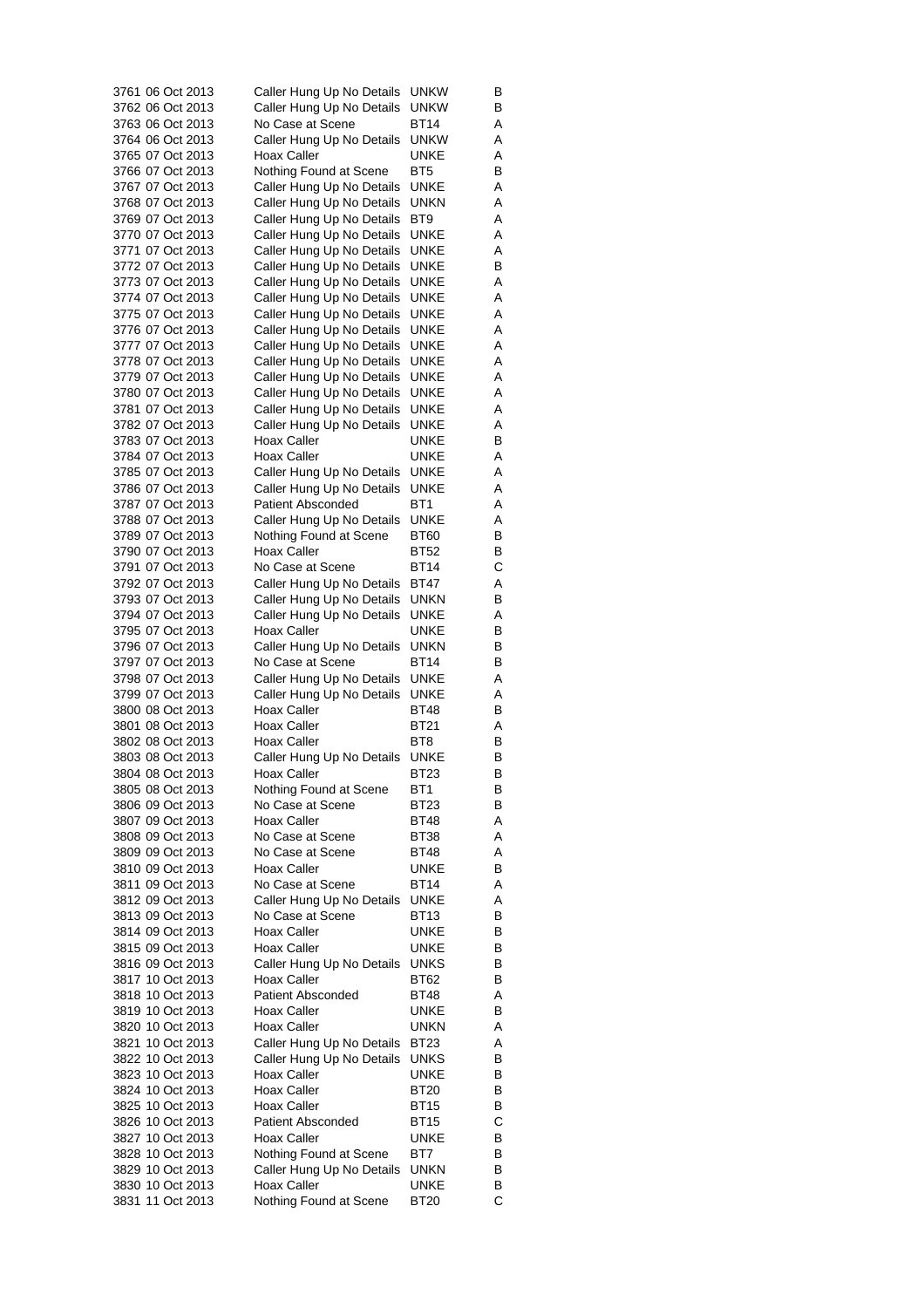|  | 3832 11 Oct 2013 | Caller Hung Up No Details | UNKS        | в |
|--|------------------|---------------------------|-------------|---|
|  | 3833 11 Oct 2013 | Caller Hung Up No Details | UNKE        | Α |
|  | 3834 11 Oct 2013 | Caller Hung Up No Details | UNKE        | В |
|  | 3835 11 Oct 2013 | Caller Hung Up No Details | UNKE        | Α |
|  | 3836 11 Oct 2013 | Hoax Caller               | UNKE        | В |
|  | 3837 11 Oct 2013 | Hoax Caller               | UNKE        | В |
|  | 3838 11 Oct 2013 | Caller Hung Up No Details | UNKE        | Α |
|  | 3839 11 Oct 2013 | Hoax Caller               | unkw        | Α |
|  | 3840 11 Oct 2013 | Hoax Caller               | UNKN        | В |
|  | 3841 11 Oct 2013 | Caller Hung Up No Details | unkn        | В |
|  | 3842 11 Oct 2013 | Caller Hung Up No Details | UNKE        | Α |
|  | 3843 11 Oct 2013 | <b>Patient Absconded</b>  | BT43        | В |
|  | 3844 12 Oct 2013 | No Case at Scene          | <b>BT39</b> | Α |
|  | 3845 12 Oct 2013 | Nothing Found at Scene    | BT41        | В |
|  | 3846 12 Oct 2013 | Caller Hung Up No Details | <b>UNKE</b> | Α |
|  | 3847 12 Oct 2013 | Caller Hung Up No Details | UNKE        | В |
|  | 3848 12 Oct 2013 | Caller Hung Up No Details | UNKE        | Α |
|  | 3849 12 Oct 2013 | Hoax Caller               | UNKE        | В |
|  | 3850 12 Oct 2013 | Caller Hung Up No Details | UNKE        | Α |
|  | 3851 12 Oct 2013 | Caller Hung Up No Details | UNKE        | Α |
|  | 3852 12 Oct 2013 | Caller Hung Up No Details | unkw        | A |
|  | 3853 12 Oct 2013 | Hoax Caller               | UNKS        | Α |
|  | 3854 12 Oct 2013 | Hoax Caller               | BT14        | Α |
|  | 3855 12 Oct 2013 | Hoax Caller               | UNKE        | Α |
|  | 3856 12 Oct 2013 | No Case at Scene          | <b>BT41</b> | Α |
|  | 3857 12 Oct 2013 | Caller Hung Up No Details | UNKE        | Α |
|  | 3858 12 Oct 2013 |                           | UNKE        |   |
|  |                  | Caller Hung Up No Details |             | В |
|  | 3859 13 Oct 2013 | Caller Hung Up No Details | unkw        | Α |
|  | 3860 13 Oct 2013 | Caller Hung Up No Details | UNKN        | Α |
|  | 3861 13 Oct 2013 | Caller Hung Up No Details | unkw        | Α |
|  | 3862 13 Oct 2013 | Caller Hung Up No Details | UNKS        | Α |
|  | 3863 13 Oct 2013 | Caller Hung Up No Details | unkw        | Α |
|  | 3864 13 Oct 2013 | Caller Hung Up No Details | UNKS        | Α |
|  | 3865 13 Oct 2013 | No Case at Scene          | BT47        | A |
|  | 3866 13 Oct 2013 | Caller Hung Up No Details | UNKE        | Α |
|  | 3867 13 Oct 2013 | <b>Patient Absconded</b>  | BT13        | В |
|  | 3868 13 Oct 2013 | Caller Hung Up No Details | unkw        | Α |
|  | 3869 13 Oct 2013 | <b>Patient Absconded</b>  | BT34        | В |
|  | 3870 13 Oct 2013 | Caller Hung Up No Details | UNKE        | Α |
|  | 3871 13 Oct 2013 | Caller Hung Up No Details | unkn        | Α |
|  | 3872 13 Oct 2013 | Caller Hung Up No Details | UNKE        | A |
|  | 3873 13 Oct 2013 | <b>Patient Absconded</b>  | BT14        | Α |
|  | 3874 13 Oct 2013 | Caller Hung Up No Details | UNKE        | Α |
|  | 3875 13 Oct 2013 | Caller Hung Up No Details | <b>UNKE</b> | В |
|  | 3876 13 Oct 2013 | Nothing Found at Scene    | <b>BT30</b> | С |
|  | 3877 13 Oct 2013 | Caller Hung Up No Details | unkn        | Α |
|  | 3878 13 Oct 2013 | Caller Hung Up No Details | UNKE        | Α |
|  | 3879 13 Oct 2013 | Caller Hung Up No Details | UNKE        | Α |
|  | 3880 13 Oct 2013 | Caller Hung Up No Details | UNKE        | Α |
|  | 3881 13 Oct 2013 | Caller Hung Up No Details | UNKS        | Α |
|  | 3882 13 Oct 2013 | Hoax Caller               | BT47        | В |
|  | 3883 13 Oct 2013 | Hoax Caller               | UNKE        | Α |
|  | 3884 13 Oct 2013 | Caller Hung Up No Details | UNKE        | Α |
|  | 3885 13 Oct 2013 | Hoax Caller               | BT37        | В |
|  | 3886 14 Oct 2013 | Caller Hung Up No Details | unkn        | Α |
|  | 3887 14 Oct 2013 | Hoax Caller               | <b>BT13</b> | Α |
|  | 3888 14 Oct 2013 | Hoax Caller               | <b>BT13</b> | Α |
|  | 3889 14 Oct 2013 | Caller Hung Up No Details | UNKE        | В |
|  | 3890 14 Oct 2013 | Caller Hung Up No Details | unkw        | В |
|  | 3891 14 Oct 2013 | Caller Hung Up No Details | UNKE        | Α |
|  | 3892 14 Oct 2013 | Caller Hung Up No Details | UNKE        | В |
|  |                  |                           |             |   |
|  | 3893 14 Oct 2013 | Hoax Caller               | UNKN        | Α |
|  | 3894 14 Oct 2013 | Caller Hung Up No Details | UNKE        | В |
|  | 3895 14 Oct 2013 | Nothing Found at Scene    | BT1         | Α |
|  | 3896 14 Oct 2013 | Caller Hung Up No Details | UNKE        | Α |
|  | 3897 14 Oct 2013 | Hoax Caller               | <b>BT55</b> | Α |
|  | 3898 14 Oct 2013 | Nothing Found at Scene    | BT51        | В |
|  | 3899 14 Oct 2013 | Caller Hung Up No Details | unkn        | Α |
|  | 3900 14 Oct 2013 | Caller Hung Up No Details | UNKE        | В |
|  | 3901 14 Oct 2013 | <b>Patient Absconded</b>  | <b>BT61</b> | в |
|  | 3902 14 Oct 2013 | No Case at Scene          | <b>BT14</b> | В |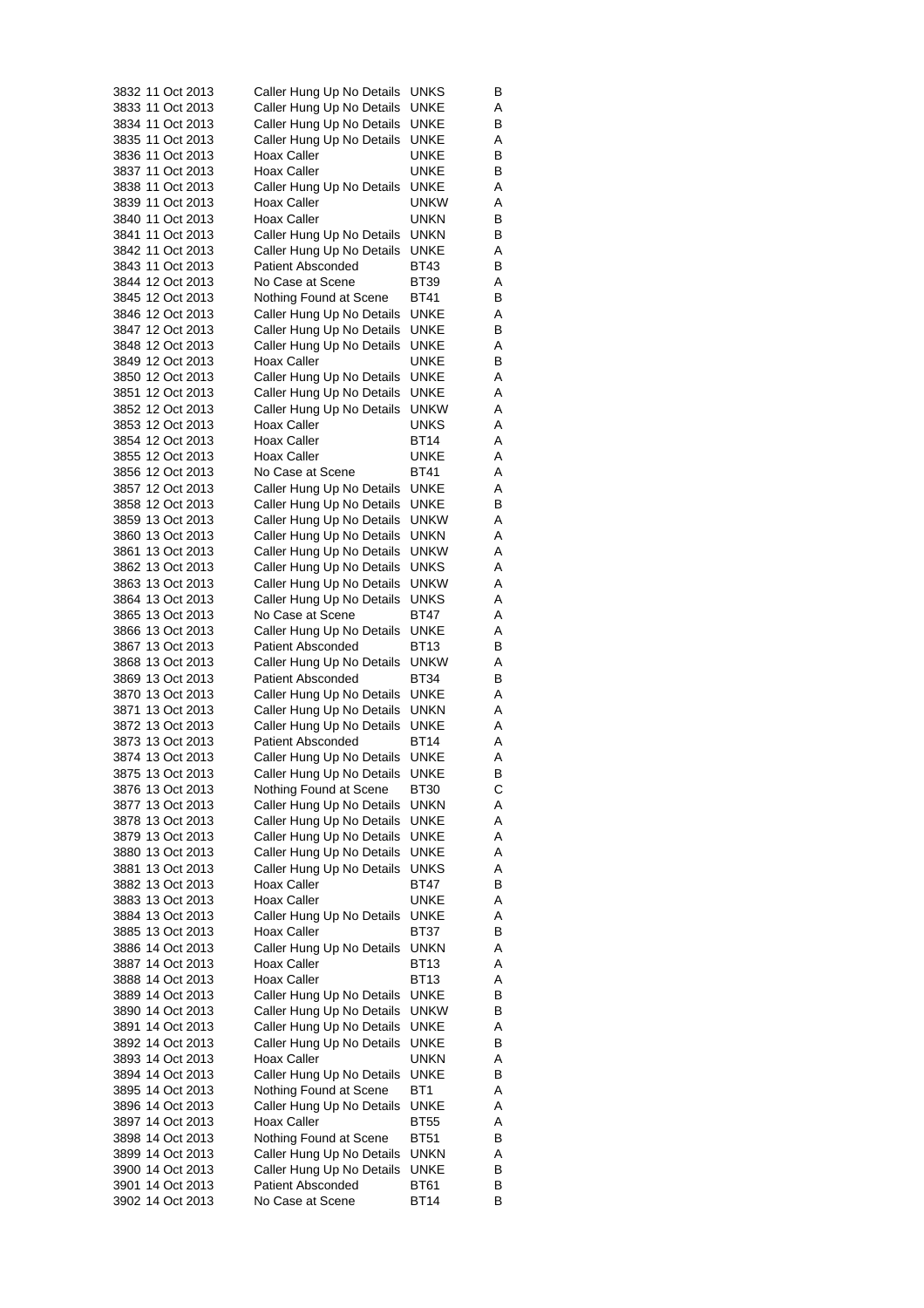| 3903 14 Oct 2013                     | Hoax Caller                                   | UNKE            | В      |
|--------------------------------------|-----------------------------------------------|-----------------|--------|
| 3904 14 Oct 2013                     | Hoax Caller                                   | unkw            | Α      |
| 3905 15 Oct 2013                     | Caller Hung Up No Details                     | <b>UNKW</b>     | В      |
| 3906 15 Oct 2013                     | Hoax Caller                                   | BT27            | Α      |
| 3907 15 Oct 2013                     | Nothing Found at Scene                        | BT <sub>1</sub> | В      |
| 3908 15 Oct 2013                     | Caller Hung Up No Details                     | BT26            | Α      |
| 3909 15 Oct 2013                     | Hoax Caller                                   | UNKE            | В      |
| 3910 15 Oct 2013                     | Caller Hung Up No Details                     | <b>UNKS</b>     | В      |
| 3911 16 Oct 2013                     | Caller Hung Up No Details                     | UNKE            | Α      |
| 3912 16 Oct 2013                     | Caller Hung Up No Details                     | unkn            | Α      |
| 3913 16 Oct 2013                     | Hoax Caller                                   | UNKS            | Α      |
| 3914 16 Oct 2013                     | No Case at Scene                              | BT43            | С      |
| 3915 16 Oct 2013                     | <b>Patient Absconded</b>                      | BT7             | С      |
| 3916 16 Oct 2013<br>3917 17 Oct 2013 | Caller Hung Up No Details                     | UNKE            | Α      |
| 3918 17 Oct 2013                     | Caller Hung Up No Details                     | UNKE<br>UNKE    | Α<br>В |
| 3919 17 Oct 2013                     | Caller Hung Up No Details<br>Hoax Caller      | BT60            | В      |
| 3920 17 Oct 2013                     | <b>Patient Absconded</b>                      | BT27            | Α      |
| 3921 17 Oct 2013                     | Caller Hung Up No Details                     | BT39            | Α      |
| 3922 17 Oct 2013                     | Hoax Caller                                   | UNKS            | В      |
| 3923 17 Oct 2013                     | <b>Hoax Caller</b>                            | UNKE            | В      |
| 3924 17 Oct 2013                     | <b>Patient Absconded</b>                      | BT <sub>1</sub> | В      |
| 3925 17 Oct 2013                     | Hoax Caller                                   | UNKE            | Α      |
| 3926 18 Oct 2013                     | Nothing Found at Scene                        | BT7             | В      |
| 3927 18 Oct 2013                     | Caller Hung Up No Details                     | unkw            | Α      |
| 3928 18 Oct 2013                     | Caller Hung Up No Details                     | UNKE            | Α      |
| 3929 18 Oct 2013                     | Caller Hung Up No Details                     | UNKE            | Α      |
| 3930 18 Oct 2013                     | <b>Patient Absconded</b>                      | BT92            | Α      |
| 3931 18 Oct 2013                     | Hoax Caller                                   | UNKE            | В      |
| 3932 18 Oct 2013                     | Hoax Caller                                   | BT1             | В      |
| 3933 18 Oct 2013                     | No Case at Scene                              | BT42            | В      |
| 3934 18 Oct 2013                     | Caller Hung Up No Details                     | UNKE            | В      |
| 3935 18 Oct 2013                     | Caller Hung Up No Details                     | UNKE            | В      |
| 3936 18 Oct 2013                     | No Case at Scene                              | BT11            | В      |
| 3937 18 Oct 2013                     | <b>Patient Absconded</b>                      | BT13            | В      |
| 3938 18 Oct 2013                     | Caller Hung Up No Details                     | UNKE            | Α      |
| 3939 19 Oct 2013                     | Nothing Found at Scene                        | BT32            | В      |
| 3940 19 Oct 2013                     | Caller Hung Up No Details                     | UNKE            | В      |
| 3941 19 Oct 2013                     | No Case at Scene                              | BT36            | В      |
| 3942 19 Oct 2013                     | Hoax Caller                                   | UNKE            | В      |
| 3943 19 Oct 2013                     | No Case at Scene                              | BT43            | Α      |
| 3944 19 Oct 2013                     | Caller Hung Up No Details                     | UNKE            | Α      |
| 3945 19 Oct 2013                     | Caller Hung Up No Details                     | <b>UNKE</b>     | Α      |
| 3946 19 Oct 2013                     | Hoax Caller                                   | UNKS            | В      |
| 3947 19 Oct 2013                     | No Case at Scene                              | BT11            | Α      |
| 3948 19 Oct 2013                     | Caller Hung Up No Details                     | <b>UNKN</b>     | Α      |
| 3949 19 Oct 2013                     | Caller Hung Up No Details                     | UNKE            | В      |
| 3950 19 Oct 2013                     | No Case at Scene                              | BT1             | В      |
| 3951 19 Oct 2013<br>3952 19 Oct 2013 | No Case at Scene<br>Caller Hung Up No Details | BT9<br>UNKE     | В<br>В |
| 3953 19 Oct 2013                     | Caller Hung Up No Details                     | <b>UNKE</b>     | Α      |
| 3954 20 Oct 2013                     | <b>Patient Absconded</b>                      | BT7             | В      |
| 3955 20 Oct 2013                     | Caller Hung Up No Details                     | <b>UNKN</b>     | Α      |
| 3956 20 Oct 2013                     | No Case at Scene                              | BT62            | Α      |
| 3957 20 Oct 2013                     | No Case at Scene                              | BT60            | в      |
| 3958 20 Oct 2013                     | <b>Patient Absconded</b>                      | BT7             | С      |
| 3959 20 Oct 2013                     | Hoax Caller                                   | BT62            | В      |
| 3960 20 Oct 2013                     | No Case at Scene                              | BT5             | В      |
| 3961 20 Oct 2013                     | Hoax Caller                                   | BT22            | Α      |
| 3962 20 Oct 2013                     | Caller Hung Up No Details                     | UNKS            | в      |
| 3963 20 Oct 2013                     | No Case at Scene                              | BT21            | Α      |
| 3964 20 Oct 2013                     | Hoax Caller                                   | UNKN            | в      |
| 3965 20 Oct 2013                     | <b>Patient Absconded</b>                      | BT6             | Α      |
| 3966 20 Oct 2013                     | Caller Hung Up No Details                     | <b>UNKE</b>     | Α      |
| 3967 20 Oct 2013                     | Caller Hung Up No Details                     | UNKE            | В      |
| 3968 20 Oct 2013                     | Hoax Caller                                   | UNKN            | В      |
| 3969 20 Oct 2013                     | Hoax Caller                                   | BT7             | Α      |
| 3970 20 Oct 2013                     | Caller Hung Up No Details                     | <b>UNKW</b>     | Α      |
| 3971 20 Oct 2013                     | Hoax Caller                                   | BT17            | Α      |
| 3972 20 Oct 2013                     | Caller Hung Up No Details                     | UNKE            | Α      |
| 3973 21 Oct 2013                     | <b>Patient Absconded</b>                      | BT13            | В      |
|                                      |                                               |                 |        |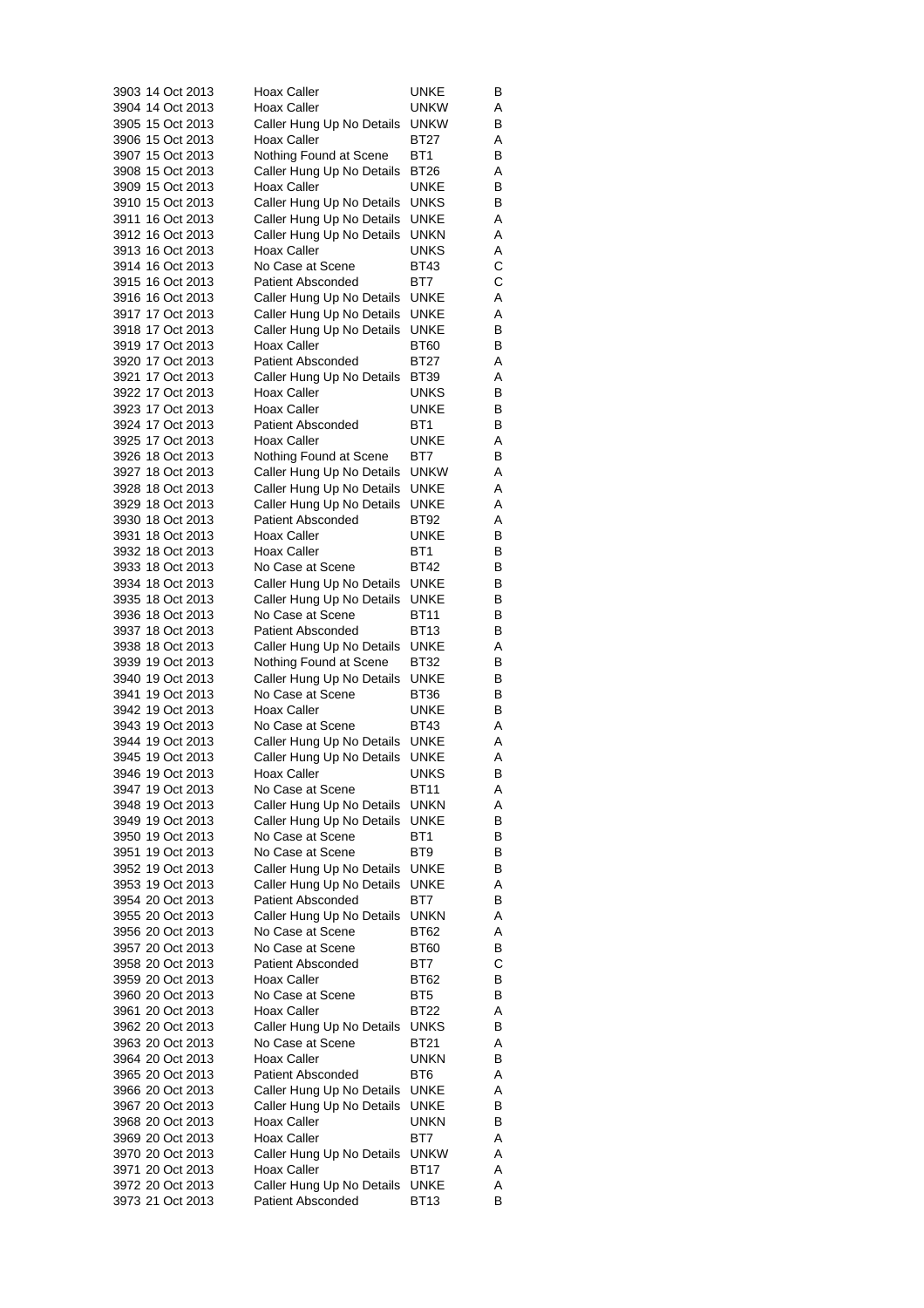| 3974 21 Oct 2013                     |  | <b>Patient Absconded</b>                 | BT66         | Α      |
|--------------------------------------|--|------------------------------------------|--------------|--------|
| 3975 21 Oct 2013                     |  | No Case at Scene                         | BT23         | В      |
| 3976 21 Oct 2013                     |  | Hoax Caller                              | BT40         | В      |
| 3977 21 Oct 2013                     |  | Hoax Caller                              | <b>UNKS</b>  | Α      |
| 3978 22 Oct 2013                     |  | No Case at Scene                         | BT41         | В      |
| 3979 22 Oct 2013                     |  | No Case at Scene                         | BT14         | В      |
| 3980 22 Oct 2013                     |  | Hoax Caller                              | BT63         | Α      |
| 3981 22 Oct 2013                     |  | Caller Hung Up No Details                | UNKE         | Α      |
| 3982 22 Oct 2013                     |  | Hoax Caller                              | BT66         | В      |
| 3983 22 Oct 2013                     |  | Caller Hung Up No Details                | UNKE         | Α      |
| 3984 22 Oct 2013                     |  | Caller Hung Up No Details                | UNKE<br>BT8  | Α      |
| 3985 22 Oct 2013<br>3986 23 Oct 2013 |  | <b>Patient Absconded</b>                 | BT48         | В<br>С |
| 3987 23 Oct 2013                     |  | Nothing Found at Scene                   | UNKS         | В      |
| 3988 23 Oct 2013                     |  | Hoax Caller<br>Caller Hung Up No Details | UNKE         | Α      |
| 3989 23 Oct 2013                     |  | Hoax Caller                              | UNKE         | В      |
| 3990 23 Oct 2013                     |  | <b>Patient Absconded</b>                 | BT23         | В      |
| 3991 23 Oct 2013                     |  | Caller Hung Up No Details                | unkw         | В      |
| 3992 23 Oct 2013                     |  | Nothing Found at Scene                   | BT79         | Α      |
| 3993 23 Oct 2013                     |  | No Case at Scene                         | BT82         | Α      |
| 3994 24 Oct 2013                     |  | <b>Patient Absconded</b>                 | UNKW         | Α      |
| 3995 24 Oct 2013                     |  | Hoax Caller                              | unkn         | В      |
| 3996 24 Oct 2013                     |  | Patient Absconded                        | BT7          | В      |
| 3997 24 Oct 2013                     |  | Nothing Found at Scene                   | BT41         | В      |
| 3998 24 Oct 2013                     |  | Hoax Caller                              | BT80         | В      |
| 3999 24 Oct 2013                     |  | Hoax Caller                              | <b>BT30</b>  | В      |
| 4000 25 Oct 2013                     |  | Caller Hung Up No Details                | UNKN         | В      |
| 4001 25 Oct 2013                     |  | Nothing Found at Scene                   | BT36         | Α      |
| 4002 25 Oct 2013                     |  | Nothing Found at Scene                   | <b>BT12</b>  | В      |
| 4003 25 Oct 2013                     |  | No Case at Scene                         | BT6          | В      |
| 4004 26 Oct 2013                     |  | <b>Patient Absconded</b>                 | BT7          | В      |
| 4005 26 Oct 2013                     |  | <b>Patient Absconded</b>                 | BT38         | В      |
| 4006 26 Oct 2013                     |  | Caller Hung Up No Details                | unkw         | Α      |
| 4007 26 Oct 2013                     |  | <b>Patient Absconded</b>                 | BT38         | С      |
| 4008 26 Oct 2013                     |  | Caller Hung Up No Details                | unkw         | Α      |
| 4009 26 Oct 2013                     |  | <b>Patient Absconded</b>                 | BT43         | Α      |
| 4010 26 Oct 2013                     |  | Caller Hung Up No Details                | UNKE         | В      |
| 4011 26 Oct 2013<br>4012 26 Oct 2013 |  | Caller Hung Up No Details                | UNKE<br>BT1  | В      |
| 4013 26 Oct 2013                     |  | Hoax Caller<br>Hoax Caller               | UNKE         | В<br>В |
| 4014 26 Oct 2013                     |  | <b>Patient Absconded</b>                 | <b>BT52</b>  | В      |
| 4015 26 Oct 2013                     |  | Caller Hung Up No Details                | <b>UNKS</b>  | В      |
| 4016 26 Oct 2013                     |  | Caller Hung Up No Details                | <b>UNKE</b>  | В      |
| 4017 26 Oct 2013                     |  | <b>Hoax Caller</b>                       | UNKE         | В      |
| 4018 26 Oct 2013                     |  | <b>Hoax Caller</b>                       | <b>BT28</b>  | Α      |
| 4019 27 Oct 2013                     |  | Caller Hung Up No Details                | UNKS         | В      |
| 4020 27 Oct 2013                     |  | Nothing Found at Scene                   | BT7          | В      |
| 4021 27 Oct 2013                     |  | Hoax Caller                              | BT62         | В      |
| 4022 27 Oct 2013                     |  | Caller Hung Up No Details                | UNKS         | В      |
| 4023 27 Oct 2013                     |  | No Case at Scene                         | BT1          | В      |
| 4024 27 Oct 2013                     |  | Caller Hung Up No Details                | <b>UNKW</b>  | Α      |
| 4025 27 Oct 2013                     |  | Caller Hung Up No Details                | UNKE         | В      |
| 4026 27 Oct 2013                     |  | <b>Patient Absconded</b>                 | BT48         | Α      |
| 4027 27 Oct 2013                     |  | Hoax Caller                              | BT74         | Α      |
| 4028 27 Oct 2013                     |  | Caller Hung Up No Details                | unkw         | Α      |
| 4029 27 Oct 2013                     |  | Caller Hung Up No Details                | UNKS         | В      |
| 4030 27 Oct 2013                     |  | Caller Hung Up No Details                | <b>UNKE</b>  | Α      |
| 4031 27 Oct 2013                     |  | Caller Hung Up No Details                | UNKE         | Α      |
| 4032 27 Oct 2013                     |  | Nothing Found at Scene                   | BT7          | В      |
| 4033 27 Oct 2013                     |  | <b>Patient Absconded</b>                 | BT48         | С      |
| 4034 27 Oct 2013                     |  | Caller Hung Up No Details                | <b>UNKW</b>  | В      |
| 4035 28 Oct 2013                     |  | Hoax Caller                              | BT20         | С      |
| 4036 28 Oct 2013                     |  | Hoax Caller                              | UNKE         | В      |
| 4037 28 Oct 2013<br>4038 28 Oct 2013 |  | Hoax Caller<br>Hoax Caller               | BT36<br>BT36 | Α<br>Α |
| 4039 28 Oct 2013                     |  | <b>Patient Absconded</b>                 | BT36         | Α      |
| 4040 28 Oct 2013                     |  | Hoax Caller                              | UNKN         | Α      |
| 4041 28 Oct 2013                     |  | Caller Hung Up No Details                | UNKE         | Α      |
| 4042 28 Oct 2013                     |  | Caller Hung Up No Details                | unkw         | Α      |
| 4043 28 Oct 2013                     |  | Caller Hung Up No Details                | <b>UNKE</b>  | Α      |
| 4044 28 Oct 2013                     |  | Caller Hung Up No Details                | <b>UNKE</b>  | В      |
|                                      |  |                                          |              |        |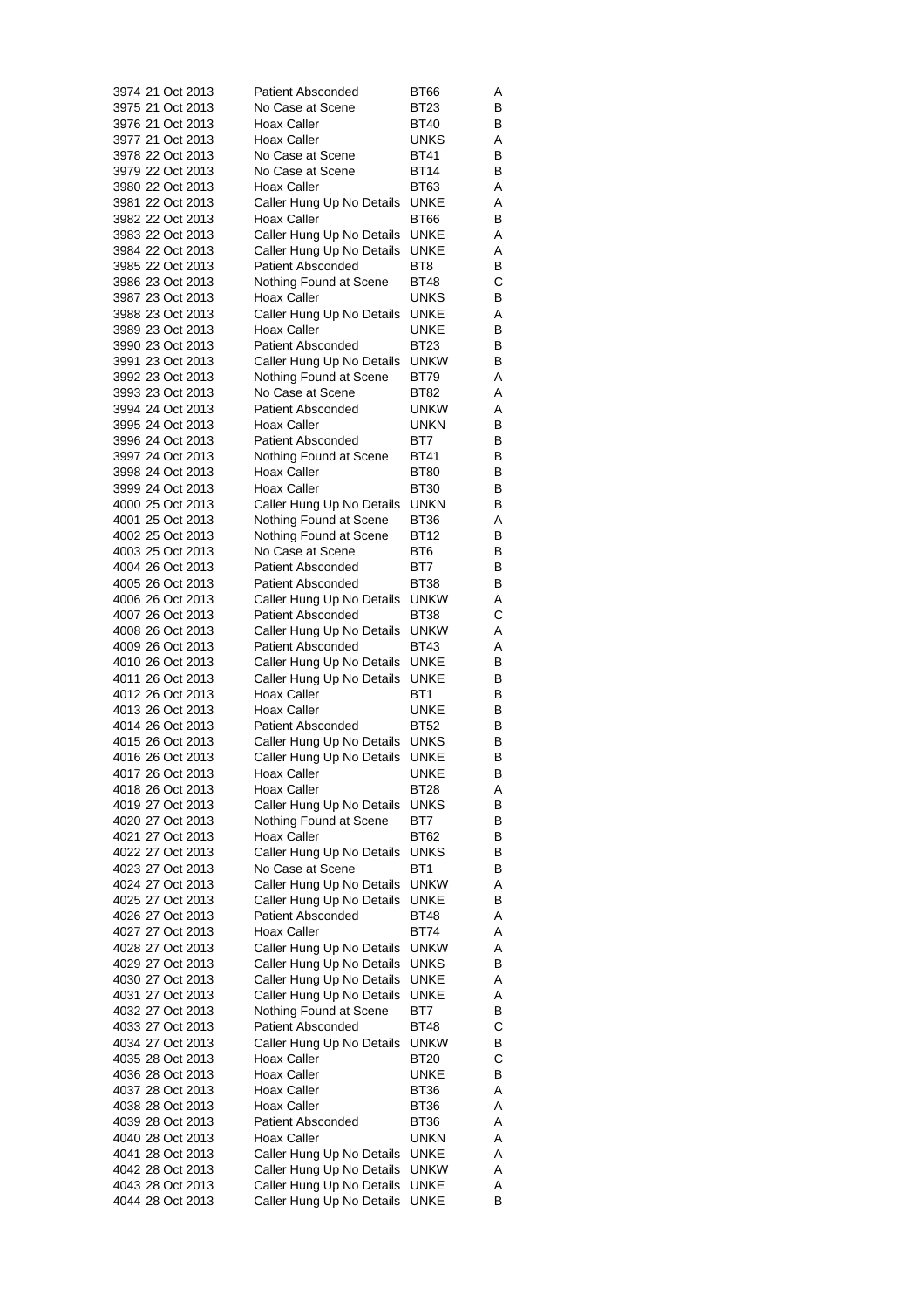|                  |  | 4045 29 Oct 2013                     | Hoax Caller                                            | BT23                       | В      |
|------------------|--|--------------------------------------|--------------------------------------------------------|----------------------------|--------|
| 4046 29 Oct 2013 |  |                                      | Caller Hung Up No Details                              | BT41                       | В      |
| 4047 29 Oct 2013 |  |                                      | <b>Patient Absconded</b>                               | BT70                       | В      |
|                  |  | 4048 29 Oct 2013                     | Caller Hung Up No Details                              | UNKE                       | Α      |
|                  |  | 4049 29 Oct 2013                     | Caller Hung Up No Details                              | unkn                       | В      |
|                  |  | 4050 29 Oct 2013                     | Caller Hung Up No Details                              | UNKE                       | Α      |
| 4051 29 Oct 2013 |  |                                      | Caller Hung Up No Details                              | UNKE                       | Α      |
| 4052 29 Oct 2013 |  |                                      | Hoax Caller                                            | unkn                       | Α      |
|                  |  | 4053 30 Oct 2013                     | Caller Hung Up No Details                              | UNKE                       | В      |
| 4054 30 Oct 2013 |  |                                      | <b>Patient Absconded</b>                               | BT15                       | В      |
|                  |  | 4055 30 Oct 2013                     | No Case at Scene<br>Hoax Caller                        | BT17<br>UNKE               | В<br>В |
| 4057 30 Oct 2013 |  | 4056 30 Oct 2013                     | Caller Hung Up No Details                              | UNKE                       | Α      |
|                  |  | 4058 31 Oct 2013                     | Caller Hung Up No Details                              | UNKE                       | Α      |
| 4059 31 Oct 2013 |  |                                      | <b>Hoax Caller</b>                                     | UNKE                       | Α      |
|                  |  | 4060 31 Oct 2013                     | Caller Hung Up No Details                              | UNKE                       | В      |
|                  |  | 4061 31 Oct 2013                     | <b>Patient Absconded</b>                               | BT28                       | В      |
|                  |  | 4062 31 Oct 2013                     | Caller Hung Up No Details                              | UNKE                       | В      |
|                  |  | 4063 31 Oct 2013                     | Hoax Caller                                            | BT71                       | В      |
| 4064 31 Oct 2013 |  |                                      | No Case at Scene                                       | BT48                       | С      |
| 4065 31 Oct 2013 |  |                                      | Hoax Caller                                            | UNKE                       | В      |
| 4066 31 Oct 2013 |  |                                      | Caller Hung Up No Details                              | UNKE                       | В      |
| 4067 31 Oct 2013 |  |                                      | Hoax Caller                                            | UNKE                       | В      |
|                  |  | 4068 31 Oct 2013                     | Caller Hung Up No Details                              | unkw                       | Α      |
|                  |  | 4069 31 Oct 2013                     | Hoax Caller                                            | UNKS                       | Α      |
|                  |  | 4070 31 Oct 2013                     | <b>Patient Absconded</b>                               | BT17                       | Α      |
| 4071 31 Oct 2013 |  |                                      | <b>Patient Absconded</b>                               | BT5                        | В      |
|                  |  | 4072 31 Oct 2013                     | <b>Patient Absconded</b>                               | BT22                       | Α      |
|                  |  | 4073 31 Oct 2013                     | Nothing Found at Scene                                 | BT41                       | В      |
|                  |  | 4074 31 Oct 2013                     | No Case at Scene                                       | BT62                       | Α      |
|                  |  | 4075 31 Oct 2013                     | <b>Patient Absconded</b>                               | BT7                        | С      |
|                  |  | 4076 01 Nov 2013<br>4077 01 Nov 2013 | Caller Hung Up No Details                              | unkn<br>UNKE               | Α<br>Α |
|                  |  | 4078 01 Nov 2013                     | Caller Hung Up No Details<br>Caller Hung Up No Details | unkw                       | В      |
|                  |  | 4079 01 Nov 2013                     | Caller Hung Up No Details                              | unkn                       | Α      |
|                  |  | 4080 01 Nov 2013                     | Nothing Found at Scene                                 | BT11                       | В      |
|                  |  | 4081 01 Nov 2013                     | Caller Hung Up No Details                              | UNKE                       | В      |
|                  |  | 4082 01 Nov 2013                     | Caller Hung Up No Details                              | unkn                       | В      |
|                  |  | 4083 01 Nov 2013                     | Caller Hung Up No Details                              | UNKE                       | В      |
|                  |  | 4084 01 Nov 2013                     | Hoax Caller                                            | UNKE                       | В      |
|                  |  | 4085 01 Nov 2013                     | Caller Hung Up No Details                              | unkn                       | Α      |
|                  |  | 4086 01 Nov 2013                     | Caller Hung Up No Details                              | UNKE                       | В      |
|                  |  | 4087 01 Nov 2013                     | Nothing Found at Scene                                 | BT14                       | В      |
|                  |  | 4088 01 Nov 2013                     | Nothing Found at Scene                                 | BT30                       | Α      |
|                  |  | 4089 01 Nov 2013<br>4090 01 Nov 2013 | No Case at Scene<br>Caller Hung Up No Details          | <b>BT65</b><br><b>UNKW</b> | С<br>В |
|                  |  | 4091 01 Nov 2013                     | Caller Hung Up No Details                              | <b>UNKW</b>                | В      |
|                  |  | 4092 01 Nov 2013                     | Hoax Caller                                            | UNKE                       | В      |
|                  |  | 4093 01 Nov 2013                     | Caller Hung Up No Details                              | UNKE                       | В      |
|                  |  | 4094 01 Nov 2013                     | Caller Hung Up No Details                              | unkw                       | В      |
|                  |  | 4095 01 Nov 2013                     | Caller Hung Up No Details                              | UNKE                       | В      |
|                  |  | 4096 01 Nov 2013                     | Caller Hung Up No Details                              | UNKE                       | Α      |
|                  |  | 4097 01 Nov 2013                     | Hoax Caller                                            | UNKE                       | В      |
|                  |  | 4098 01 Nov 2013                     | Caller Hung Up No Details                              | <b>UNKW</b>                | В      |
|                  |  | 4099 01 Nov 2013                     | Caller Hung Up No Details                              | UNKE                       | Α      |
|                  |  | 4100 02 Nov 2013                     | Nothing Found at Scene                                 | BT24                       | В      |
|                  |  | 4101 02 Nov 2013                     | Caller Hung Up No Details                              | UNKE                       | В      |
|                  |  | 4102 02 Nov 2013                     | <b>Patient Absconded</b>                               | <b>BT70</b>                | В      |
|                  |  | 4103 02 Nov 2013                     | Nothing Found at Scene                                 | BT5                        | В      |
|                  |  | 4104 02 Nov 2013                     | Caller Hung Up No Details                              | UNKE                       | в      |
|                  |  | 4105 02 Nov 2013                     | Hoax Caller                                            | <b>BT53</b>                | В      |
|                  |  | 4106 02 Nov 2013                     | Caller Hung Up No Details                              | <b>UNKW</b>                | В      |
|                  |  | 4107 02 Nov 2013<br>4108 02 Nov 2013 | Caller Hung Up No Details<br>Hoax Caller               | unkw<br>UNKE               | В<br>В |
|                  |  | 4109 02 Nov 2013                     | No Case at Scene                                       | BT62                       | В      |
|                  |  | 4110 02 Nov 2013                     | Hoax Caller                                            | UNKE                       | В      |
|                  |  | 4111 02 Nov 2013                     | Hoax Caller                                            | UNKS                       | В      |
|                  |  | 4112 02 Nov 2013                     | Hoax Caller                                            | UNKE                       | Α      |
|                  |  | 4113 02 Nov 2013                     | Hoax Caller                                            | UNKS                       | В      |
|                  |  | 4114 02 Nov 2013                     | Hoax Caller                                            | <b>UNKS</b>                | Α      |
|                  |  | 4115 02 Nov 2013                     | Caller Hung Up No Details                              | <b>UNKS</b>                | В      |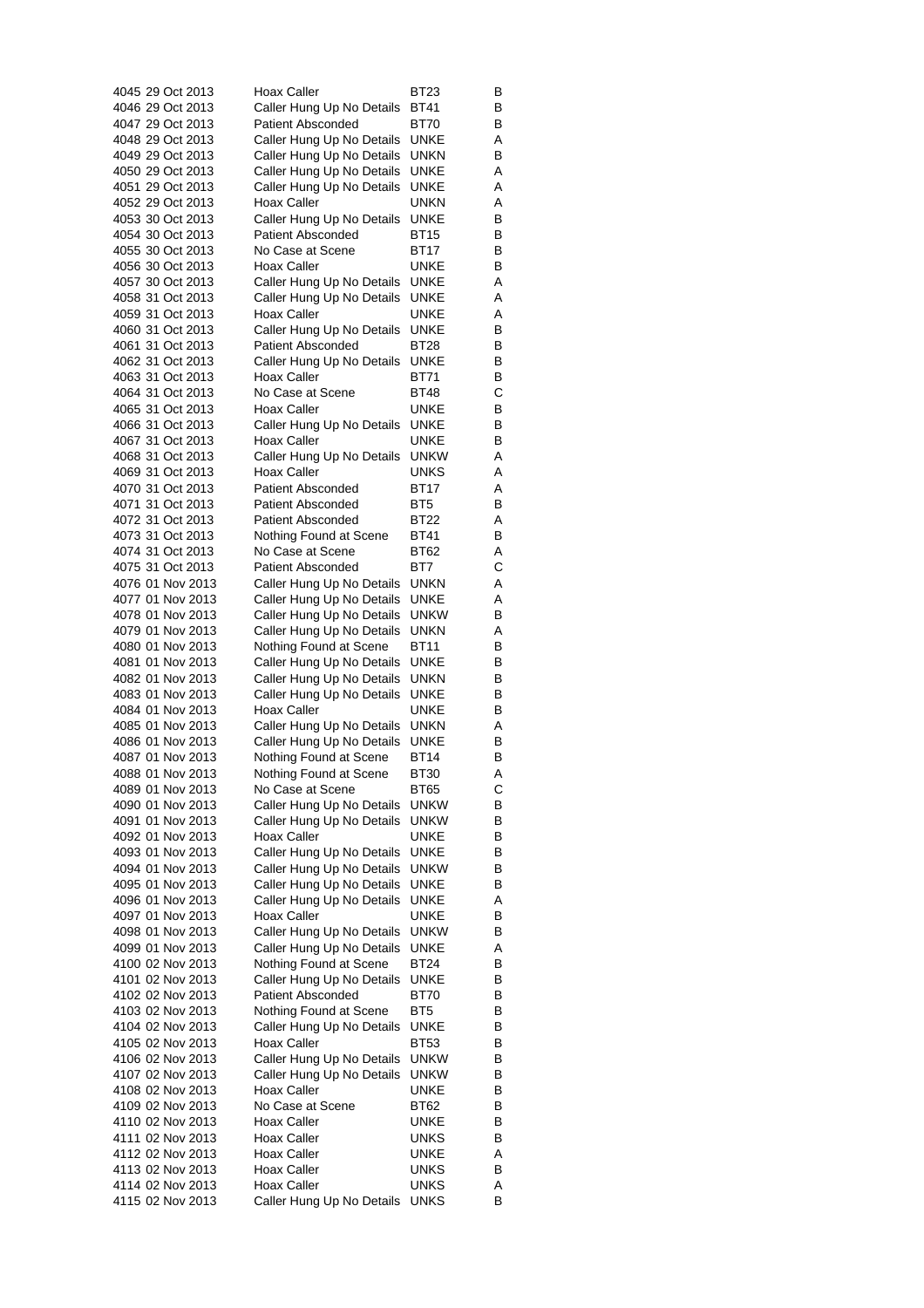| 4116 02 Nov 2013                     | <b>Hoax Caller</b>                                     | <b>UNKE</b>     | A      |
|--------------------------------------|--------------------------------------------------------|-----------------|--------|
| 4117 02 Nov 2013                     | Hoax Caller                                            | UNKE            | Α      |
| 4118 02 Nov 2013                     | Caller Hung Up No Details                              | UNKE            | В      |
| 4119 02 Nov 2013                     | Caller Hung Up No Details                              | unkw            | В      |
| 4120 02 Nov 2013                     | Caller Hung Up No Details                              | UNKE            | В      |
| 4121 02 Nov 2013                     | Caller Hung Up No Details                              | UNKE            | Α      |
| 4122 03 Nov 2013                     | <b>Hoax Caller</b>                                     | UNKE            | В      |
| 4123 03 Nov 2013<br>4124 03 Nov 2013 | Caller Hung Up No Details                              | UNKW<br>BT56    | Α<br>С |
| 4125 03 Nov 2013                     | No Case at Scene                                       | <b>UNKE</b>     |        |
| 4126 03 Nov 2013                     | Caller Hung Up No Details<br>Caller Hung Up No Details | UNKE            | В<br>Α |
| 4127 03 Nov 2013                     | No Case at Scene                                       | BT26            | В      |
| 4128 03 Nov 2013                     | No Case at Scene                                       | BT41            | В      |
| 4129 03 Nov 2013                     | Caller Hung Up No Details                              | <b>UNKE</b>     | В      |
| 4130 03 Nov 2013                     | <b>Hoax Caller</b>                                     | UNKE            | В      |
| 4131 03 Nov 2013                     | Caller Hung Up No Details                              | UNKE            | В      |
| 4132 03 Nov 2013                     | Caller Hung Up No Details                              | <b>UNKW</b>     | Α      |
| 4133 03 Nov 2013                     | <b>Patient Absconded</b>                               | BT22            | В      |
| 4134 03 Nov 2013                     | Caller Hung Up No Details                              | <b>UNKS</b>     | Α      |
| 4135 03 Nov 2013                     | Hoax Caller                                            | UNKE            | Α      |
| 4136 04 Nov 2013                     | Caller Hung Up No Details                              | UNKE            | В      |
| 4137 04 Nov 2013                     | No Case at Scene                                       | BT60            | Α      |
| 4138 04 Nov 2013                     | Hoax Caller                                            | BT7             | В      |
| 4139 04 Nov 2013                     | Caller Hung Up No Details                              | UNKE            | В      |
| 4140 04 Nov 2013                     | <b>Hoax Caller</b>                                     | BT11            | В      |
| 4141 04 Nov 2013                     | <b>Patient Absconded</b>                               | <b>BT19</b>     | В      |
| 4142 04 Nov 2013                     | Caller Hung Up No Details                              | <b>UNKE</b>     | Α      |
| 4143 05 Nov 2013                     | Caller Hung Up No Details                              | UNKE            | Α      |
| 4144 05 Nov 2013                     | <b>Patient Absconded</b>                               | BT1             | Α      |
| 4145 05 Nov 2013                     | Caller Hung Up No Details                              | UNKE            | Α      |
| 4146 05 Nov 2013                     | Caller Hung Up No Details                              | unkn            | Α      |
| 4147 05 Nov 2013<br>4148 05 Nov 2013 | Hoax Caller<br>Caller Hung Up No Details               | UNKE<br>UNKE    | В<br>Α |
| 4149 05 Nov 2013                     | Hoax Caller                                            | <b>BT15</b>     | В      |
| 4150 05 Nov 2013                     | Caller Hung Up No Details                              | UNKE            | Α      |
| 4151 05 Nov 2013                     | Caller Hung Up No Details                              | unkn            | В      |
| 4152 06 Nov 2013                     | Hoax Caller                                            | UNKN            | Α      |
| 4153 06 Nov 2013                     | Hoax Caller                                            | UNKN            | Α      |
| 4154 06 Nov 2013                     | Caller Hung Up No Details                              | UNKN            | Α      |
| 4155 06 Nov 2013                     | Hoax Caller                                            | BT12            | Α      |
| 4156 06 Nov 2013                     | Caller Hung Up No Details                              | <b>UNKE</b>     | Α      |
| 4157 07 Nov 2013                     | <b>Patient Absconded</b>                               | BT <sub>1</sub> | С      |
| 4158 07 Nov 2013                     | Caller Hung Up No Details                              | UNKE            | В      |
| 4159 07 Nov 2013                     | Caller Hung Up No Details                              | UNKE            | Α      |
| 4160 08 Nov 2013                     | No Case at Scene                                       | <b>BT45</b>     | Α      |
| 4161 08 Nov 2013                     | Hoax Caller                                            | UNKE            | В      |
| 4162 08 Nov 2013<br>4163 08 Nov 2013 | Hoax Caller<br>No Case at Scene                        | unkw            | Α      |
| 4164 08 Nov 2013                     | <b>Hoax Caller</b>                                     | BT37<br>BT62    | Α<br>Α |
| 4165 08 Nov 2013                     | <b>Patient Absconded</b>                               | <b>BT45</b>     | Α      |
| 4166 08 Nov 2013                     | <b>Hoax Caller</b>                                     | <b>UNKW</b>     | В      |
| 4167 08 Nov 2013                     | Nothing Found at Scene                                 | <b>BT48</b>     | Α      |
| 4168 08 Nov 2013                     | Caller Hung Up No Details                              | UNKE            | В      |
| 4169 08 Nov 2013                     | <b>Patient Absconded</b>                               | <b>BT13</b>     | С      |
| 4170 08 Nov 2013                     | Caller Hung Up No Details                              | <b>BT38</b>     | в      |
| 4171 08 Nov 2013                     | Caller Hung Up No Details                              | <b>BT38</b>     | В      |
| 4172 08 Nov 2013                     | <b>Hoax Caller</b>                                     | UNKE            | В      |
| 4173 08 Nov 2013                     | Caller Hung Up No Details                              | UNKE            | Α      |
| 4174 08 Nov 2013                     | Hoax Caller                                            | UNKE            | В      |
| 4175 09 Nov 2013                     | Caller Hung Up No Details                              | <b>UNKE</b>     | В      |
| 4176 09 Nov 2013                     | No Case at Scene                                       | BT34            | В      |
| 4177 09 Nov 2013                     | <b>Hoax Caller</b>                                     | UNKE            | В      |
| 4178 09 Nov 2013                     | Hoax Caller                                            | UNKE            | в      |
| 4179 09 Nov 2013                     | <b>Hoax Caller</b>                                     | UNKE            | В      |
| 4180 09 Nov 2013                     | <b>Hoax Caller</b>                                     | UNKE            | Α      |
| 4181 09 Nov 2013                     | <b>Hoax Caller</b>                                     | UNKE            | Α      |
| 4182 09 Nov 2013                     | Caller Hung Up No Details                              | UNKE            | Α      |
| 4183 09 Nov 2013                     | Caller Hung Up No Details                              | UNKE            | Α      |
| 4184 09 Nov 2013                     | Caller Hung Up No Details                              | UNKN            | В      |
| 4185 09 Nov 2013                     | Hoax Caller                                            | roi             | Α      |
| 4186 09 Nov 2013                     | <b>Hoax Caller</b>                                     | unkw            | В      |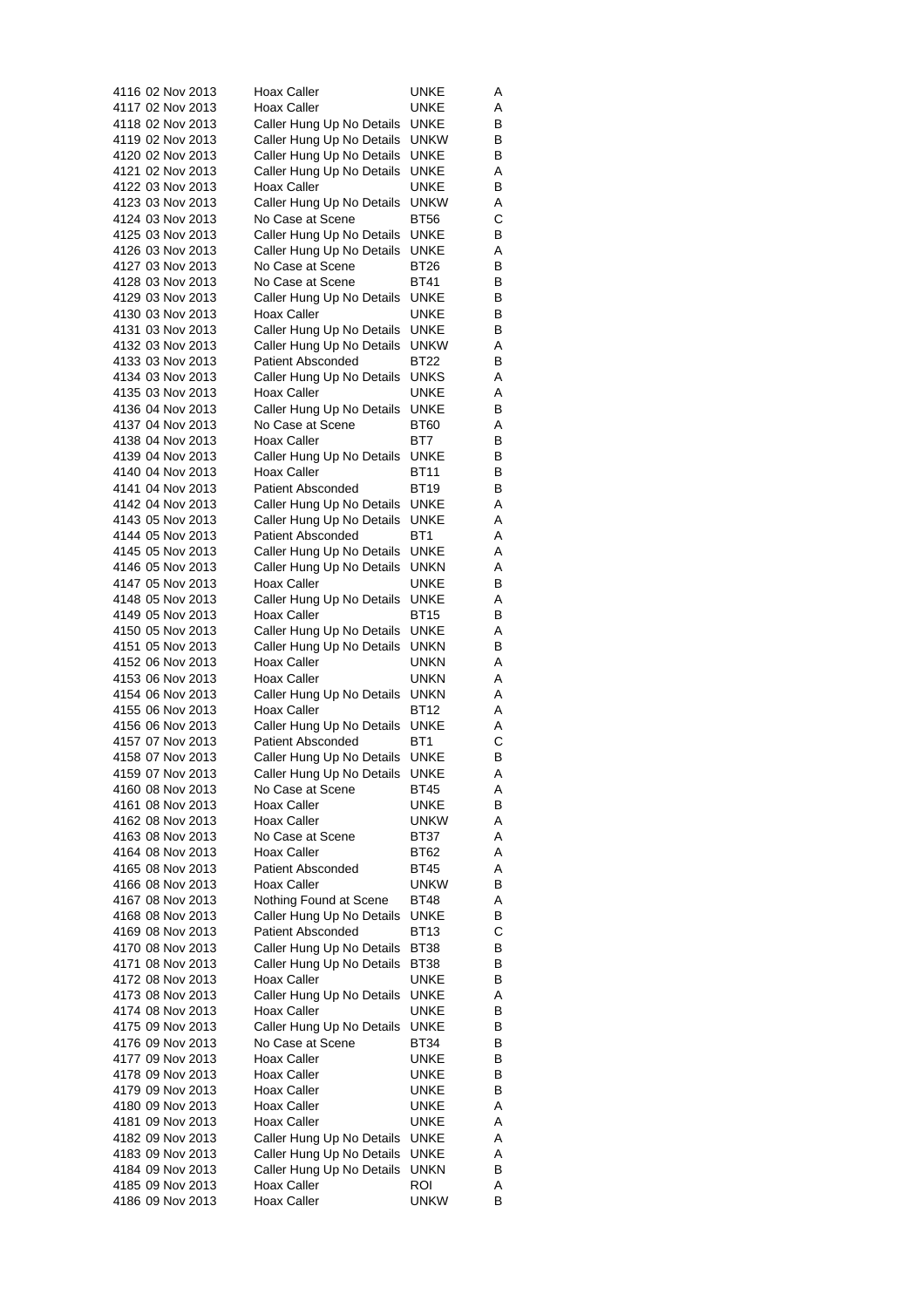| 4187 09 Nov 2013 | Caller Hung Up No Details | <b>UNKS</b>     | В |
|------------------|---------------------------|-----------------|---|
| 4188 09 Nov 2013 | Caller Hung Up No Details | UNKE            | Α |
| 4189 09 Nov 2013 | Hoax Caller               | UNKE            | Α |
| 4190 09 Nov 2013 | <b>Patient Absconded</b>  | BT1             | Α |
| 4191 09 Nov 2013 | Caller Hung Up No Details | UNKE            | В |
| 4192 10 Nov 2013 | Caller Hung Up No Details | UNKE            | В |
| 4193 10 Nov 2013 | Caller Hung Up No Details | unkn            | В |
| 4194 10 Nov 2013 | Hoax Caller               | BT14            | Α |
| 4195 10 Nov 2013 | Nothing Found at Scene    | BT79            | С |
| 4196 10 Nov 2013 | Nothing Found at Scene    | BT61            | В |
| 4197 10 Nov 2013 | Caller Hung Up No Details | UNKE            | Α |
| 4198 10 Nov 2013 | Nothing Found at Scene    | BT62            | С |
| 4199 10 Nov 2013 | Hoax Caller               | UNKE            | В |
| 4200 10 Nov 2013 | Caller Hung Up No Details | UNKE            | в |
| 4201 10 Nov 2013 | Caller Hung Up No Details | unkw            | В |
| 4202 10 Nov 2013 | Caller Hung Up No Details | UNKE            | В |
| 4203 10 Nov 2013 | <b>Patient Absconded</b>  | BT13            | Α |
| 4204 10 Nov 2013 | Caller Hung Up No Details | unkn            | В |
| 4205 10 Nov 2013 | Caller Hung Up No Details | unkn            | B |
| 4206 10 Nov 2013 | Hoax Caller               | UNKE            | В |
| 4207 10 Nov 2013 | Hoax Caller               | <b>UNKN</b>     | В |
| 4208 10 Nov 2013 | Caller Hung Up No Details | UNKE            | Α |
| 4209 10 Nov 2013 | Caller Hung Up No Details | UNKE            | Α |
| 4210 10 Nov 2013 | Caller Hung Up No Details | UNKE            | В |
| 4211 10 Nov 2013 | Caller Hung Up No Details | UNKE            | Α |
| 4212 10 Nov 2013 | Hoax Caller               | BT62            | Α |
| 4213 10 Nov 2013 | Caller Hung Up No Details | UNKE            | Α |
| 4214 11 Nov 2013 | Caller Hung Up No Details | UNKE            | Α |
| 4215 11 Nov 2013 | Caller Hung Up No Details | unkn            | B |
| 4216 11 Nov 2013 | Caller Hung Up No Details | unkw            | В |
| 4217 11 Nov 2013 | Hoax Caller               | BT <sub>5</sub> | В |
| 4218 11 Nov 2013 | Caller Hung Up No Details | UNKE            | В |
| 4219 12 Nov 2013 | Caller Hung Up No Details | UNKE            | Α |
| 4220 12 Nov 2013 | Caller Hung Up No Details | UNKS            | Α |
| 4221 12 Nov 2013 | <b>Patient Absconded</b>  | BT14            | С |
| 4222 12 Nov 2013 | Caller Hung Up No Details | UNKE            | Α |
| 4223 12 Nov 2013 | Hoax Caller               | UNKE            | В |
| 4224 12 Nov 2013 | Caller Hung Up No Details | unkw            | Α |
| 4225 12 Nov 2013 | Hoax Caller               | BT8             | Α |
| 4226 13 Nov 2013 | <b>Patient Absconded</b>  | BT27            | C |
| 4227 13 Nov 2013 | Caller Hung Up No Details | UNKS            | В |
| 4228 13 Nov 2013 | Caller Hung Up No Details | UNKE            | Α |
| 4229 13 Nov 2013 | Caller Hung Up No Details | <b>UNKS</b>     | В |
| 4230 13 Nov 2013 | Hoax Caller               | <b>UNKE</b>     | В |
| 4231 13 Nov 2013 | Caller Hung Up No Details | <b>UNKE</b>     | Α |
| 4232 14 Nov 2013 | Caller Hung Up No Details | unkn            | В |
| 4233 14 Nov 2013 | Caller Hung Up No Details | <b>UNKE</b>     | Α |
| 4234 14 Nov 2013 | Caller Hung Up No Details | UNKS            | В |
| 4235 14 Nov 2013 | Hoax Caller               | UNKE            | Α |
| 4236 14 Nov 2013 | Caller Hung Up No Details | UNKE            | Α |
| 4237 14 Nov 2013 | Caller Hung Up No Details | UNKS            | Α |
| 4238 15 Nov 2013 | Hoax Caller               | UNKE            | Α |
| 4239 15 Nov 2013 | Hoax Caller               | BT <sub>1</sub> | В |
| 4240 15 Nov 2013 | Caller Hung Up No Details | UNKS            | Α |
| 4241 15 Nov 2013 | Caller Hung Up No Details | UNKE            | в |
| 4242 15 Nov 2013 | Caller Hung Up No Details | BT8             | Α |
| 4243 15 Nov 2013 | <b>Hoax Caller</b>        | <b>UNKE</b>     | В |
| 4244 15 Nov 2013 | Caller Hung Up No Details | unkn            | Α |
| 4245 15 Nov 2013 | Hoax Caller               | BT24            | Α |
| 4246 15 Nov 2013 | Caller Hung Up No Details | UNKE            | В |
| 4247 15 Nov 2013 | Caller Hung Up No Details | <b>UNKS</b>     | Α |
| 4248 15 Nov 2013 | Caller Hung Up No Details | UNKE            | Α |
| 4249 15 Nov 2013 | Caller Hung Up No Details | UNKE            | В |
| 4250 15 Nov 2013 | Nothing Found at Scene    | BT34            | В |
| 4251 16 Nov 2013 | Caller Hung Up No Details | UNKE            | Α |
| 4252 16 Nov 2013 | No Case at Scene          | BT34            | Α |
| 4253 16 Nov 2013 | Caller Hung Up No Details | unkw            | Α |
| 4254 16 Nov 2013 | No Case at Scene          | BT78            | В |
| 4255 16 Nov 2013 | No Case at Scene          | BT42            | В |
| 4256 16 Nov 2013 | Caller Hung Up No Details | <b>UNKS</b>     | в |
| 4257 16 Nov 2013 | Caller Hung Up No Details | <b>UNKE</b>     | В |
|                  |                           |                 |   |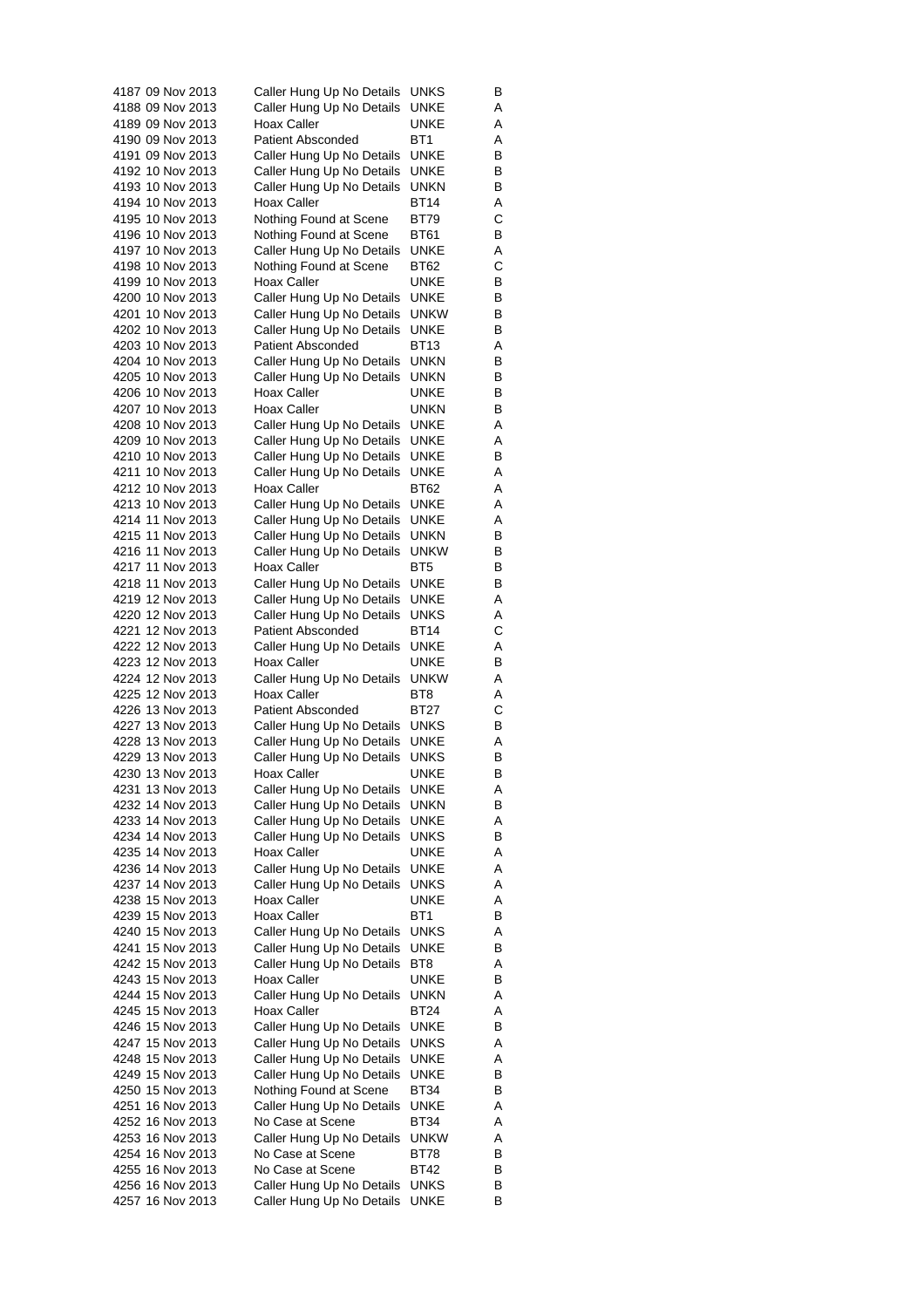| 4258 16 Nov 2013 |  | No Case at Scene          | BT15            | С |
|------------------|--|---------------------------|-----------------|---|
| 4259 16 Nov 2013 |  | Caller Hung Up No Details | UNKE            | В |
| 4260 16 Nov 2013 |  | No Case at Scene          | BT47            | Α |
| 4261 16 Nov 2013 |  | Caller Hung Up No Details | UNKE            | В |
| 4262 16 Nov 2013 |  | No Case at Scene          | BT15            | В |
| 4263 16 Nov 2013 |  | Caller Hung Up No Details | <b>UNKE</b>     | В |
| 4264 16 Nov 2013 |  | Hoax Caller               | unkn            | В |
| 4265 16 Nov 2013 |  | Caller Hung Up No Details | UNKE            | В |
| 4266 16 Nov 2013 |  | Caller Hung Up No Details | UNKE            | В |
| 4267 16 Nov 2013 |  | Hoax Caller               | UNKE            | В |
| 4268 16 Nov 2013 |  | Hoax Caller               | UNKS            | В |
| 4269 16 Nov 2013 |  | <b>Patient Absconded</b>  | BT1             | В |
| 4270 16 Nov 2013 |  | Caller Hung Up No Details | <b>UNKE</b>     | В |
| 4271 16 Nov 2013 |  | Caller Hung Up No Details | <b>UNKW</b>     | Α |
| 4272 16 Nov 2013 |  |                           | UNKE            |   |
|                  |  | Caller Hung Up No Details |                 | Α |
| 4273 16 Nov 2013 |  | Hoax Caller               | BT62            | В |
| 4274 16 Nov 2013 |  | No Case at Scene          | BT5             | В |
| 4275 16 Nov 2013 |  | Hoax Caller               | <b>UNKE</b>     | В |
| 4276 16 Nov 2013 |  | Caller Hung Up No Details | UNKE            | В |
| 4277 17 Nov 2013 |  | No Case at Scene          | <b>BT51</b>     | В |
| 4278 17 Nov 2013 |  | <b>Hoax Caller</b>        | UNKE            | В |
| 4279 17 Nov 2013 |  | No Case at Scene          | BT9             | В |
| 4280 17 Nov 2013 |  | Patient Absconded         | BT48            | В |
| 4281 17 Nov 2013 |  | Nothing Found at Scene    | <b>BT62</b>     | B |
| 4282 17 Nov 2013 |  | <b>Patient Absconded</b>  | <b>BT19</b>     | Α |
| 4283 17 Nov 2013 |  | Hoax Caller               | unkn            | В |
| 4284 17 Nov 2013 |  | Hoax Caller               | UNKE            | В |
| 4285 17 Nov 2013 |  | Caller Hung Up No Details | UNKE            | В |
| 4286 17 Nov 2013 |  | Caller Hung Up No Details | UNKE            | В |
| 4287 17 Nov 2013 |  | No Case at Scene          | <b>BT71</b>     | В |
| 4288 17 Nov 2013 |  | Hoax Caller               | UNKE            | В |
| 4289 17 Nov 2013 |  | Caller Hung Up No Details | BT48            | Α |
| 4290 18 Nov 2013 |  | No Case at Scene          | BT30            | Α |
| 4291 18 Nov 2013 |  | <b>Patient Absconded</b>  | BT19            | В |
| 4292 18 Nov 2013 |  | Nothing Found at Scene    | BT62            | В |
| 4293 18 Nov 2013 |  | Caller Hung Up No Details | UNKE            | Α |
| 4294 18 Nov 2013 |  | Caller Hung Up No Details | UNKE            | В |
| 4295 18 Nov 2013 |  | Hoax Caller               | UNKE            |   |
| 4296 18 Nov 2013 |  |                           |                 | В |
|                  |  | Caller Hung Up No Details | UNKE            | В |
| 4297 19 Nov 2013 |  | Hoax Caller               | BT45            | С |
| 4298 19 Nov 2013 |  | <b>Hoax Caller</b>        | BT8             | Α |
| 4299 19 Nov 2013 |  | Hoax Caller               | unkw            | В |
| 4300 19 Nov 2013 |  | Hoax Caller               | UNKE            | В |
| 4301 19 Nov 2013 |  | No Case at Scene          | <b>BT40</b>     | В |
| 4302 19 Nov 2013 |  | No Case at Scene          | <b>BT12</b>     | В |
| 4303 19 Nov 2013 |  | Caller Hung Up No Details | UNKE            | В |
| 4304 20 Nov 2013 |  | Caller Hung Up No Details | UNKN            | В |
| 4305 20 Nov 2013 |  | Caller Hung Up No Details | UNKS            | Α |
| 4306 20 Nov 2013 |  | No Case at Scene          | BT18            | С |
| 4307 20 Nov 2013 |  | Caller Hung Up No Details | UNKE            | Α |
| 4308 20 Nov 2013 |  | Caller Hung Up No Details | unkn            | Α |
| 4309 20 Nov 2013 |  | Hoax Caller               | UNKE            | В |
| 4310 20 Nov 2013 |  | Hoax Caller               | unkw            | В |
| 4311 20 Nov 2013 |  | Hoax Caller               | UNKE            | В |
| 4312 20 Nov 2013 |  | Caller Hung Up No Details | UNKE            | в |
| 4313 21 Nov 2013 |  | Nothing Found at Scene    | <b>BT35</b>     | В |
| 4314 21 Nov 2013 |  | Hoax Caller               | BT8             | Α |
| 4315 21 Nov 2013 |  | Caller Hung Up No Details | UNKE            | Α |
| 4316 21 Nov 2013 |  | Caller Hung Up No Details | unkn            | В |
| 4317 21 Nov 2013 |  | Caller Hung Up No Details | UNKE            | в |
|                  |  | Hoax Caller               | UNKN            | В |
| 4319 21 Nov 2013 |  | Caller Hung Up No Details | UNKE            | Α |
| 4320 21 Nov 2013 |  | Hoax Caller               | BT23            | Α |
| 4321 21 Nov 2013 |  | <b>Patient Absconded</b>  | BT1             | В |
| 4322 22 Nov 2013 |  | Caller Hung Up No Details | UNKE            | Α |
| 4323 22 Nov 2013 |  |                           | UNKE            | В |
|                  |  | Caller Hung Up No Details |                 |   |
| 4324 22 Nov 2013 |  | Caller Hung Up No Details | UNKE            | Α |
| 4325 22 Nov 2013 |  | Caller Hung Up No Details | UNKS            | Α |
| 4326 22 Nov 2013 |  | Hoax Caller               | BT47            | С |
| 4327 22 Nov 2013 |  | No Case at Scene          | BT <sub>1</sub> | в |
| 4328 22 Nov 2013 |  | Hoax Caller               | BT <sub>8</sub> | В |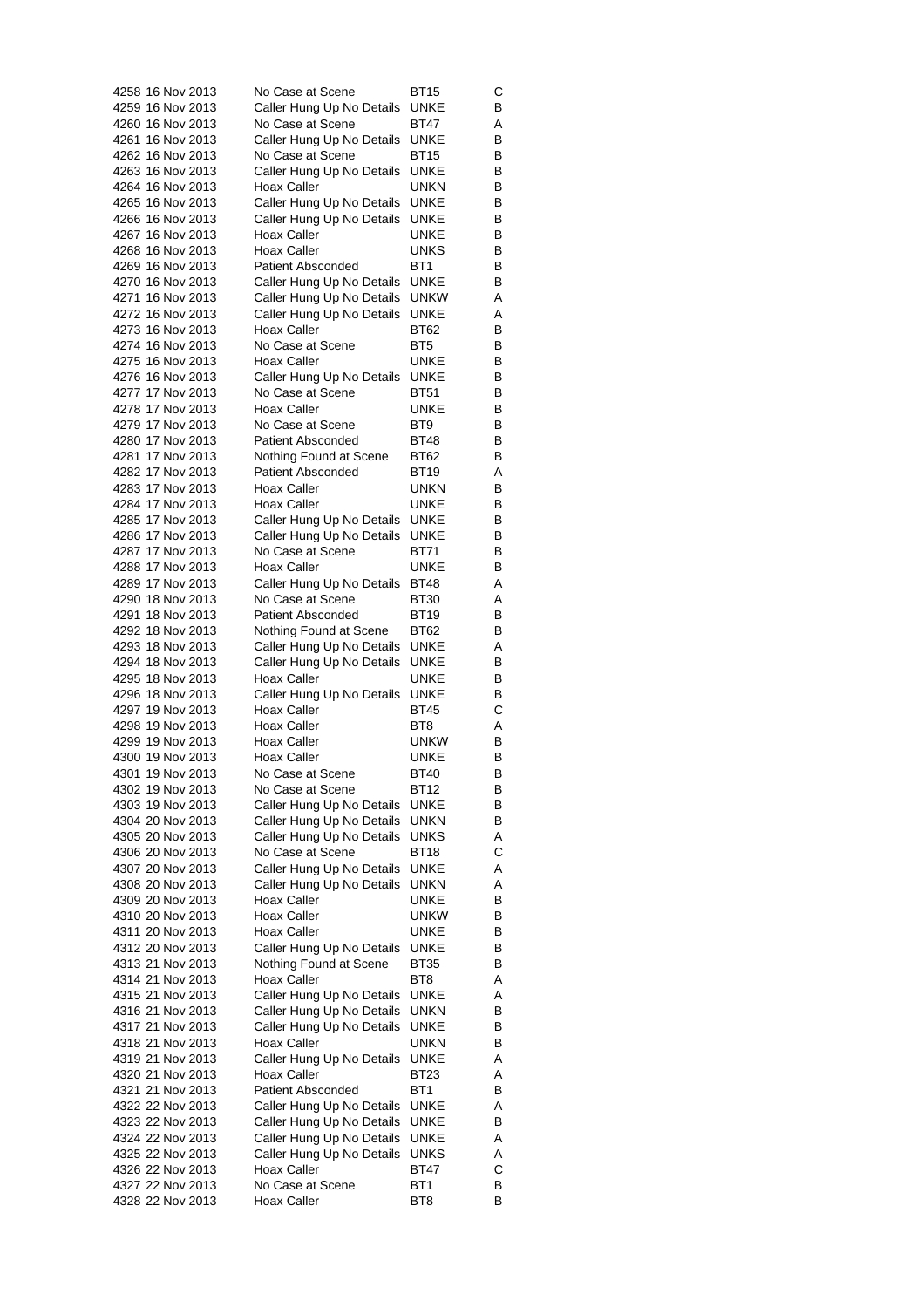| 4329 22 Nov 2013                     |  |                  | Caller Hung Up No Details                              | UNKE                | Α      |
|--------------------------------------|--|------------------|--------------------------------------------------------|---------------------|--------|
| 4330 22 Nov 2013                     |  |                  | Hoax Caller                                            | UNKS                | Α      |
| 4331 22 Nov 2013                     |  |                  | Hoax Caller                                            | <b>BT12</b>         | В      |
| 4332 22 Nov 2013                     |  |                  | Hoax Caller                                            | UNKE                | Α      |
| 4333 22 Nov 2013                     |  |                  | Caller Hung Up No Details                              | UNKE                | Α      |
| 4334 22 Nov 2013                     |  |                  | Nothing Found at Scene                                 | BT43                | В      |
| 4335 23 Nov 2013                     |  |                  | No Case at Scene                                       | BT9                 | В      |
| 4336 23 Nov 2013                     |  |                  | No Case at Scene                                       | <b>BT61</b>         | Α      |
| 4337 23 Nov 2013                     |  |                  | Patient Absconded                                      | BT12                | Α      |
| 4338 23 Nov 2013<br>4339 23 Nov 2013 |  |                  | Caller Hung Up No Details<br>Hoax Caller               | <b>UNKE</b><br>BT1  | В<br>В |
| 4340 23 Nov 2013                     |  |                  | Caller Hung Up No Details                              | UNKE                | В      |
| 4341 23 Nov 2013                     |  |                  | Hoax Caller                                            | BT32                | В      |
| 4342 23 Nov 2013                     |  |                  | Caller Hung Up No Details                              | <b>UNKS</b>         | Α      |
| 4343 23 Nov 2013                     |  |                  | Caller Hung Up No Details                              | ROI                 | Α      |
| 4344 23 Nov 2013                     |  |                  | Caller Hung Up No Details                              | UNKS                | В      |
| 4345 23 Nov 2013                     |  |                  | Caller Hung Up No Details                              | UNKS                | В      |
| 4346 23 Nov 2013                     |  |                  | Hoax Caller                                            | UNKE                | Α      |
| 4347 23 Nov 2013                     |  |                  | No Case at Scene                                       | BT94                | С      |
| 4348 23 Nov 2013                     |  |                  | Caller Hung Up No Details                              | UNKE                | В      |
| 4349 23 Nov 2013                     |  |                  | Nothing Found at Scene                                 | BT36                | С      |
| 4350 23 Nov 2013                     |  |                  | No Case at Scene                                       | <b>BT38</b>         | В      |
|                                      |  | 4351 23 Nov 2013 | Caller Hung Up No Details                              | unkn                | Α      |
|                                      |  | 4352 24 Nov 2013 | Nothing Found at Scene                                 | <b>BT35</b>         | В      |
| 4353 24 Nov 2013                     |  |                  | No Case at Scene                                       | BT15                | В      |
| 4354 24 Nov 2013                     |  |                  | Caller Hung Up No Details                              | UNKE                | Α      |
| 4355 24 Nov 2013<br>4356 24 Nov 2013 |  |                  | No Case at Scene<br>No Case at Scene                   | BT11<br>BT7         | В      |
| 4357 24 Nov 2013                     |  |                  | Caller Hung Up No Details                              | UNKE                | В<br>В |
| 4358 24 Nov 2013                     |  |                  | Caller Hung Up No Details                              | UNKE                | Α      |
| 4359 24 Nov 2013                     |  |                  | Caller Hung Up No Details                              | UNKE                | Α      |
| 4360 24 Nov 2013                     |  |                  | No Case at Scene                                       | BT66                | Α      |
| 4361 24 Nov 2013                     |  |                  | Caller Hung Up No Details                              | UNKE                | Α      |
| 4362 24 Nov 2013                     |  |                  | Caller Hung Up No Details                              | <b>UNKS</b>         | Α      |
| 4363 24 Nov 2013                     |  |                  | <b>Patient Absconded</b>                               | BT19                | В      |
| 4364 24 Nov 2013                     |  |                  | Hoax Caller                                            | UNKE                | В      |
|                                      |  | 4365 24 Nov 2013 | Hoax Caller                                            | BT66                | В      |
| 4366 24 Nov 2013                     |  |                  | No Case at Scene                                       | BT8                 | В      |
| 4367 24 Nov 2013                     |  |                  | No Case at Scene                                       | BT12                | В      |
| 4368 24 Nov 2013                     |  |                  | Hoax Caller                                            | UNKE                | В      |
| 4369 24 Nov 2013                     |  |                  | <b>Hoax Caller</b>                                     | UNKE                | В      |
| 4370 24 Nov 2013                     |  |                  | Hoax Caller                                            | <b>UNKE</b>         | В      |
| 4371 25 Nov 2013<br>4372 25 Nov 2013 |  |                  | No Case at Scene                                       | BT34                | Α      |
| 4373 25 Nov 2013                     |  |                  | Caller Hung Up No Details<br>Caller Hung Up No Details | UNKE                | В<br>в |
| 4374 25 Nov 2013                     |  |                  | Hoax Caller                                            | UNKE<br>BT8         | В      |
| 4375 25 Nov 2013                     |  |                  | Caller Hung Up No Details                              | UNKE                | В      |
| 4376 25 Nov 2013                     |  |                  | Caller Hung Up No Details                              | UNKE                | Α      |
| 4377 25 Nov 2013                     |  |                  | Caller Hung Up No Details                              | <b>UNKE</b>         | Α      |
| 4378 25 Nov 2013                     |  |                  | Nothing Found at Scene                                 | BT12                | Α      |
| 4379 26 Nov 2013                     |  |                  | Caller Hung Up No Details                              | <b>UNKW</b>         | Α      |
| 4380 26 Nov 2013                     |  |                  | Caller Hung Up No Details                              | UNKE                | В      |
| 4381 26 Nov 2013                     |  |                  | Caller Hung Up No Details                              | UNKE                | В      |
| 4382 26 Nov 2013                     |  |                  | Caller Hung Up No Details                              | <b>UNKE</b>         | В      |
| 4383 26 Nov 2013                     |  |                  | Caller Hung Up No Details                              | UNKE                | В      |
| 4384 26 Nov 2013                     |  |                  | No Case at Scene                                       | BT51                | В      |
| 4385 26 Nov 2013                     |  |                  | Hoax Caller                                            | UNKE                | Α      |
| 4386 26 Nov 2013                     |  |                  | Hoax Caller                                            | UNKE                | В      |
| 4387 26 Nov 2013                     |  |                  | Hoax Caller                                            | UNKE                | Α      |
| 4388 26 Nov 2013                     |  |                  | Hoax Caller                                            | UNKE                | В      |
| 4389 26 Nov 2013                     |  |                  | Hoax Caller                                            | UNKE                | В      |
| 4390 26 Nov 2013<br>4391 27 Nov 2013 |  |                  | Hoax Caller                                            | UNKE                | в<br>в |
| 4392 27 Nov 2013                     |  |                  | Caller Hung Up No Details<br>Hoax Caller               | UNKE<br><b>UNKE</b> |        |
| 4393 27 Nov 2013                     |  |                  | Caller Hung Up No Details                              | UNKN                | Α<br>Α |
| 4394 27 Nov 2013                     |  |                  | Caller Hung Up No Details                              | UNKE                | Α      |
| 4395 27 Nov 2013                     |  |                  | Nothing Found at Scene                                 | BT47                | Α      |
| 4396 27 Nov 2013                     |  |                  | <b>Hoax Caller</b>                                     | <b>BT13</b>         | Α      |
| 4397 27 Nov 2013                     |  |                  | <b>Patient Absconded</b>                               | BT1                 | Α      |
| 4398 27 Nov 2013                     |  |                  | Caller Hung Up No Details                              | UNKE                | Α      |
| 4399 27 Nov 2013                     |  |                  | <b>Patient Absconded</b>                               | BT14                | В      |
|                                      |  |                  |                                                        |                     |        |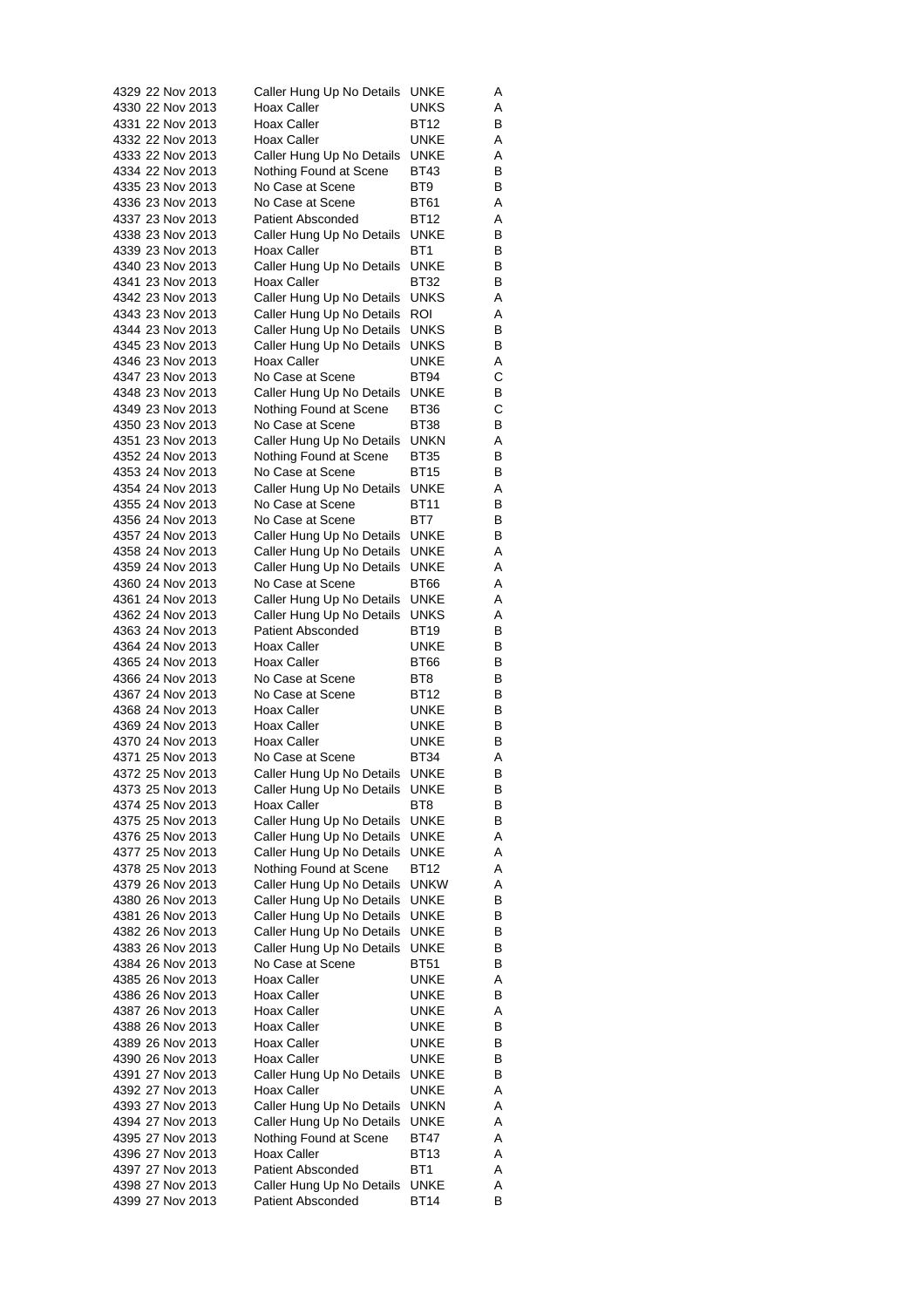| 4400 28 Nov 2013 |  | <b>Patient Absconded</b>  | BT12            | В |
|------------------|--|---------------------------|-----------------|---|
| 4401 28 Nov 2013 |  | Caller Hung Up No Details | BT31            | В |
| 4402 28 Nov 2013 |  | No Case at Scene          | BT41            | В |
| 4403 28 Nov 2013 |  | Nothing Found at Scene    | BT52            | Α |
| 4404 28 Nov 2013 |  | Hoax Caller               | <b>UNKE</b>     | В |
| 4405 28 Nov 2013 |  | Hoax Caller               | UNKE            | В |
| 4406 28 Nov 2013 |  | Hoax Caller               | unkn            | В |
| 4407 28 Nov 2013 |  | Hoax Caller               | UNKE            | Α |
| 4408 28 Nov 2013 |  | Hoax Caller               | UNKE            | В |
| 4409 28 Nov 2013 |  | <b>Patient Absconded</b>  | <b>BT11</b>     | В |
| 4410 28 Nov 2013 |  | Caller Hung Up No Details | <b>UNKE</b>     | Α |
| 4411 28 Nov 2013 |  | No Case at Scene          | BT6             | В |
| 4412 29 Nov 2013 |  | No Case at Scene          | BT5             | В |
| 4413 29 Nov 2013 |  | No Case at Scene          | BT1             | В |
| 4414 29 Nov 2013 |  | <b>Patient Absconded</b>  | BT <sub>5</sub> | С |
| 4415 29 Nov 2013 |  | Caller Hung Up No Details | UNKE            | Α |
| 4416 29 Nov 2013 |  | No Case at Scene          | BT49            | Α |
| 4417 29 Nov 2013 |  | Caller Hung Up No Details | BT93            | Α |
| 4418 29 Nov 2013 |  | Caller Hung Up No Details | UNKE            | Α |
| 4419 29 Nov 2013 |  | Caller Hung Up No Details | unkn            | Α |
| 4420 29 Nov 2013 |  | <b>Patient Absconded</b>  | BT35            | Α |
| 4421 29 Nov 2013 |  | Nothing Found at Scene    | BT7             | В |
| 4422 29 Nov 2013 |  | <b>Patient Absconded</b>  | <b>BT35</b>     | В |
| 4423 29 Nov 2013 |  | Caller Hung Up No Details | <b>BT15</b>     | В |
| 4424 29 Nov 2013 |  | Hoax Caller               | UNKE            | В |
| 4425 29 Nov 2013 |  | Hoax Caller               | <b>BT17</b>     | С |
| 4426 30 Nov 2013 |  | <b>Patient Absconded</b>  | <b>BT18</b>     | В |
| 4427 30 Nov 2013 |  | Caller Hung Up No Details | UNKE            | В |
| 4428 30 Nov 2013 |  | Caller Hung Up No Details | <b>UNKE</b>     | Α |
| 4429 30 Nov 2013 |  | No Case at Scene          | BT48            | C |
| 4430 30 Nov 2013 |  | Hoax Caller               | UNKE            | В |
| 4431 30 Nov 2013 |  | Hoax Caller               | UNKE            | Α |
| 4432 30 Nov 2013 |  | Hoax Caller               | UNKE            | Α |
| 4433 30 Nov 2013 |  | Caller Hung Up No Details | <b>UNKE</b>     | В |
| 4434 30 Nov 2013 |  | Caller Hung Up No Details | UNKE            | В |
| 4435 30 Nov 2013 |  | Hoax Caller               | UNKE            | В |
| 4436 30 Nov 2013 |  | <b>Patient Absconded</b>  | BT1             | Α |
| 4437 30 Nov 2013 |  | Nothing Found at Scene    | BT7             | В |
| 4438 30 Nov 2013 |  | Caller Hung Up No Details | <b>UNKW</b>     | Α |
| 4439 30 Nov 2013 |  | Caller Hung Up No Details | <b>UNKW</b>     | Α |
| 4440 30 Nov 2013 |  | <b>Patient Absconded</b>  | BT <sub>2</sub> | B |
| 4441 01 Dec 2013 |  | No Case at Scene          | <b>BT41</b>     | Α |
| 4442 01 Dec 2013 |  | No Case at Scene          | BT52            | Α |
| 4443 01 Dec 2013 |  | No Case at Scene          | BT23            | Α |
| 4444 01 Dec 2013 |  | Nothing Found at Scene    | BT1             | В |
| 4445 01 Dec 2013 |  | No Case at Scene          | BT44            | В |
| 4446 01 Dec 2013 |  | <b>Patient Absconded</b>  | BT4             | Α |
| 4447 01 Dec 2013 |  | Caller Hung Up No Details | unkw            | В |
| 4448 01 Dec 2013 |  | Nothing Found at Scene    | BT63            | С |
| 4449 01 Dec 2013 |  | Hoax Caller               | UNKE            | В |
| 4450 01 Dec 2013 |  | Caller Hung Up No Details | UNKE            | В |
| 4451 01 Dec 2013 |  | Caller Hung Up No Details | UNKE            | В |
| 4452 01 Dec 2013 |  | Nothing Found at Scene    | BT63            | В |
| 4453 01 Dec 2013 |  | Hoax Caller               | UNKE            | В |
| 4454 01 Dec 2013 |  | <b>Patient Absconded</b>  | BT7             | С |
| 4455 01 Dec 2013 |  | Hoax Caller               | BT5             | В |
| 4456 01 Dec 2013 |  | No Case at Scene          | BT26            | В |
| 4457 01 Dec 2013 |  | Hoax Caller               | UNKN            | Α |
| 4458 01 Dec 2013 |  | <b>Patient Absconded</b>  | BT38            | С |
| 4459 02 Dec 2013 |  | Caller Hung Up No Details | UNKE            | Α |
| 4460 02 Dec 2013 |  | Caller Hung Up No Details | UNKS            | Α |
| 4461 02 Dec 2013 |  | <b>Patient Absconded</b>  | BT <sub>1</sub> | в |
| 4462 02 Dec 2013 |  | No Case at Scene          | <b>BT80</b>     | Α |
| 4463 03 Dec 2013 |  | Caller Hung Up No Details | UNKE            | В |
| 4464 03 Dec 2013 |  | No Case at Scene          | BT48            | Α |
| 4465 03 Dec 2013 |  | Hoax Caller               | UNKE            | Α |
| 4466 03 Dec 2013 |  | Caller Hung Up No Details | UNKE            | в |
| 4467 03 Dec 2013 |  | Hoax Caller               | UNKE            | Α |
| 4468 03 Dec 2013 |  | Caller Hung Up No Details | UNKS            | в |
| 4469 03 Dec 2013 |  | No Case at Scene          | BT47            | в |
| 4470 04 Dec 2013 |  | Caller Hung Up No Details | <b>UNKE</b>     | В |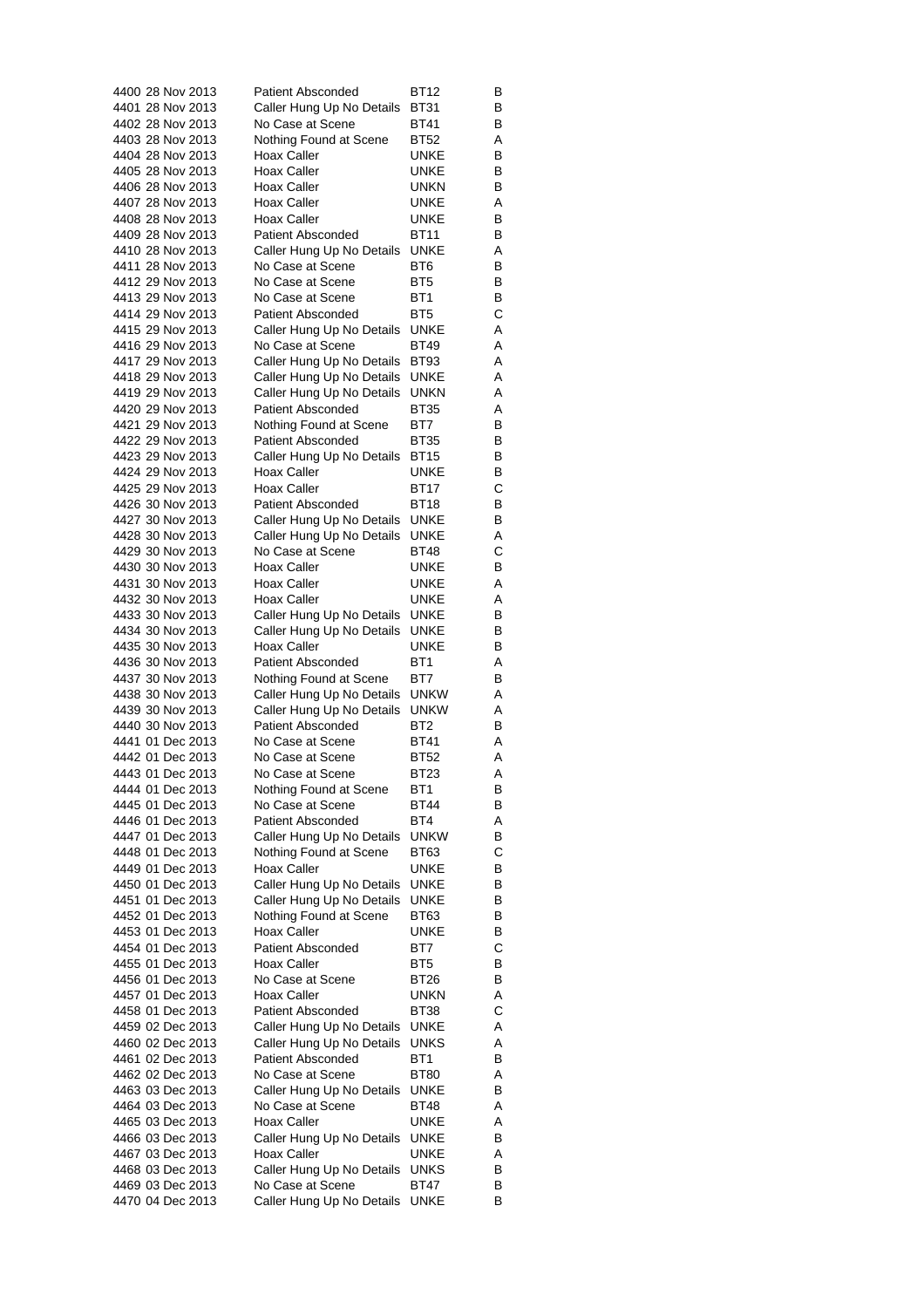| 4471 04 Dec 2013 | <b>Patient Absconded</b>  | BT7         | В |
|------------------|---------------------------|-------------|---|
| 4472 04 Dec 2013 | Caller Hung Up No Details | UNKE        | B |
| 4473 04 Dec 2013 | <b>Patient Absconded</b>  | BT23        | В |
| 4474 04 Dec 2013 | Caller Hung Up No Details | BT74        | в |
| 4475 04 Dec 2013 | <b>Patient Absconded</b>  | BT42        | В |
| 4476 04 Dec 2013 | Hoax Caller               | UNKE        | В |
| 4477 04 Dec 2013 | Caller Hung Up No Details | UNKE        | В |
| 4478 05 Dec 2013 | Caller Hung Up No Details | unkw        | Α |
| 4479 05 Dec 2013 | Hoax Caller               | UNKN        | В |
| 4480 05 Dec 2013 | Caller Hung Up No Details | unkn        | В |
| 4481 05 Dec 2013 | Caller Hung Up No Details | unkw        | В |
| 4482 05 Dec 2013 | Hoax Caller               | UNKE        | В |
| 4483 05 Dec 2013 | <b>Patient Absconded</b>  | BT2         | В |
| 4484 05 Dec 2013 | Caller Hung Up No Details | unkn        | В |
| 4485 05 Dec 2013 |                           | BT62        |   |
|                  | No Case at Scene          |             | В |
| 4486 05 Dec 2013 | Caller Hung Up No Details | UNKS        | Α |
| 4487 06 Dec 2013 | Hoax Caller               | BT80        | Α |
| 4488 06 Dec 2013 | Caller Hung Up No Details | UNKS        | В |
| 4489 06 Dec 2013 | Caller Hung Up No Details | UNKE        | Α |
| 4490 06 Dec 2013 | Caller Hung Up No Details | UNKE        | Α |
| 4491 06 Dec 2013 | <b>Patient Absconded</b>  | BT12        | C |
| 4492 06 Dec 2013 | Caller Hung Up No Details | unkn        | Α |
| 4493 06 Dec 2013 | <b>Patient Absconded</b>  | BT2         | Α |
| 4494 06 Dec 2013 | <b>Patient Absconded</b>  | BT54        | В |
| 4495 07 Dec 2013 | <b>Patient Absconded</b>  | BT11        | В |
| 4496 07 Dec 2013 | No Case at Scene          | BT20        | Α |
| 4497 07 Dec 2013 | No Case at Scene          | BT36        | В |
| 4498 07 Dec 2013 | Caller Hung Up No Details | unkw        | Α |
| 4499 07 Dec 2013 | Caller Hung Up No Details | UNKE        | Α |
| 4500 07 Dec 2013 | Caller Hung Up No Details | UNKE        | Α |
| 4501 07 Dec 2013 | No Case at Scene          | BT1         | Α |
| 4502 07 Dec 2013 | Caller Hung Up No Details | unkw        | В |
| 4503 07 Dec 2013 | Caller Hung Up No Details | UNKE        | В |
| 4504 07 Dec 2013 | Caller Hung Up No Details | UNKE        | В |
| 4505 07 Dec 2013 | Caller Hung Up No Details | <b>UNKE</b> | Α |
| 4506 07 Dec 2013 | <b>Patient Absconded</b>  | BT23        | Α |
| 4507 07 Dec 2013 | Caller Hung Up No Details | unkw        | В |
| 4508 08 Dec 2013 | Caller Hung Up No Details | UNKE        | Α |
| 4509 08 Dec 2013 | Caller Hung Up No Details | UNKE        | В |
| 4510 08 Dec 2013 | Hoax Caller               | UNKE        | В |
| 4511 08 Dec 2013 | Nothing Found at Scene    | BT1         | В |
| 4512 08 Dec 2013 | Caller Hung Up No Details | UNKS        | Α |
| 4513 08 Dec 2013 | No Case at Scene          | BT11        | В |
| 4514 08 Dec 2013 | Caller Hung Up No Details | <b>UNKS</b> | Α |
| 4515 08 Dec 2013 | Caller Hung Up No Details | UNKS        | Α |
| 4516 08 Dec 2013 | No Case at Scene          | BT45        | Α |
| 4517 08 Dec 2013 | Caller Hung Up No Details | UNKE        | В |
| 4518 08 Dec 2013 | Caller Hung Up No Details | UNKE        | В |
| 4519 08 Dec 2013 | Caller Hung Up No Details | UNKE        | В |
| 4520 08 Dec 2013 | Caller Hung Up No Details | UNKS        | Α |
| 4521 08 Dec 2013 | <b>Patient Absconded</b>  | BT5         | С |
| 4522 08 Dec 2013 | Nothing Found at Scene    | BT48        | Α |
|                  |                           |             |   |
| 4523 08 Dec 2013 | No Case at Scene          | BT5         | В |
| 4524 08 Dec 2013 | Hoax Caller               | BT17        | Α |
| 4525 08 Dec 2013 | Caller Hung Up No Details | UNKE        | в |
| 4526 08 Dec 2013 | No Case at Scene          | <b>BT30</b> | В |
| 4527 08 Dec 2013 | Hoax Caller               | <b>BT35</b> | В |
| 4528 08 Dec 2013 | Caller Hung Up No Details | UNKE        | В |
| 4529 08 Dec 2013 | No Case at Scene          | BT41        | Α |
| 4530 08 Dec 2013 | Hoax Caller               | UNKE        | в |
| 4531 08 Dec 2013 | Caller Hung Up No Details | UNKE        | Α |
| 4532 08 Dec 2013 | No Case at Scene          | BT40        | в |
| 4533 09 Dec 2013 | Hoax Caller               | UNKE        | В |
| 4534 09 Dec 2013 | No Case at Scene          | BT45        | В |
| 4535 09 Dec 2013 | Caller Hung Up No Details | UNKE        | в |
| 4536 09 Dec 2013 | Hoax Caller               | UNKE        | В |
| 4537 09 Dec 2013 | Caller Hung Up No Details | UNKE        | в |
| 4538 09 Dec 2013 | Nothing Found at Scene    | BT43        | В |
| 4539 09 Dec 2013 | Hoax Caller               | UNKE        | в |
| 4540 09 Dec 2013 | No Case at Scene          | <b>BT53</b> | Α |
| 4541 09 Dec 2013 | No Case at Scene          | BT11        | В |
|                  |                           |             |   |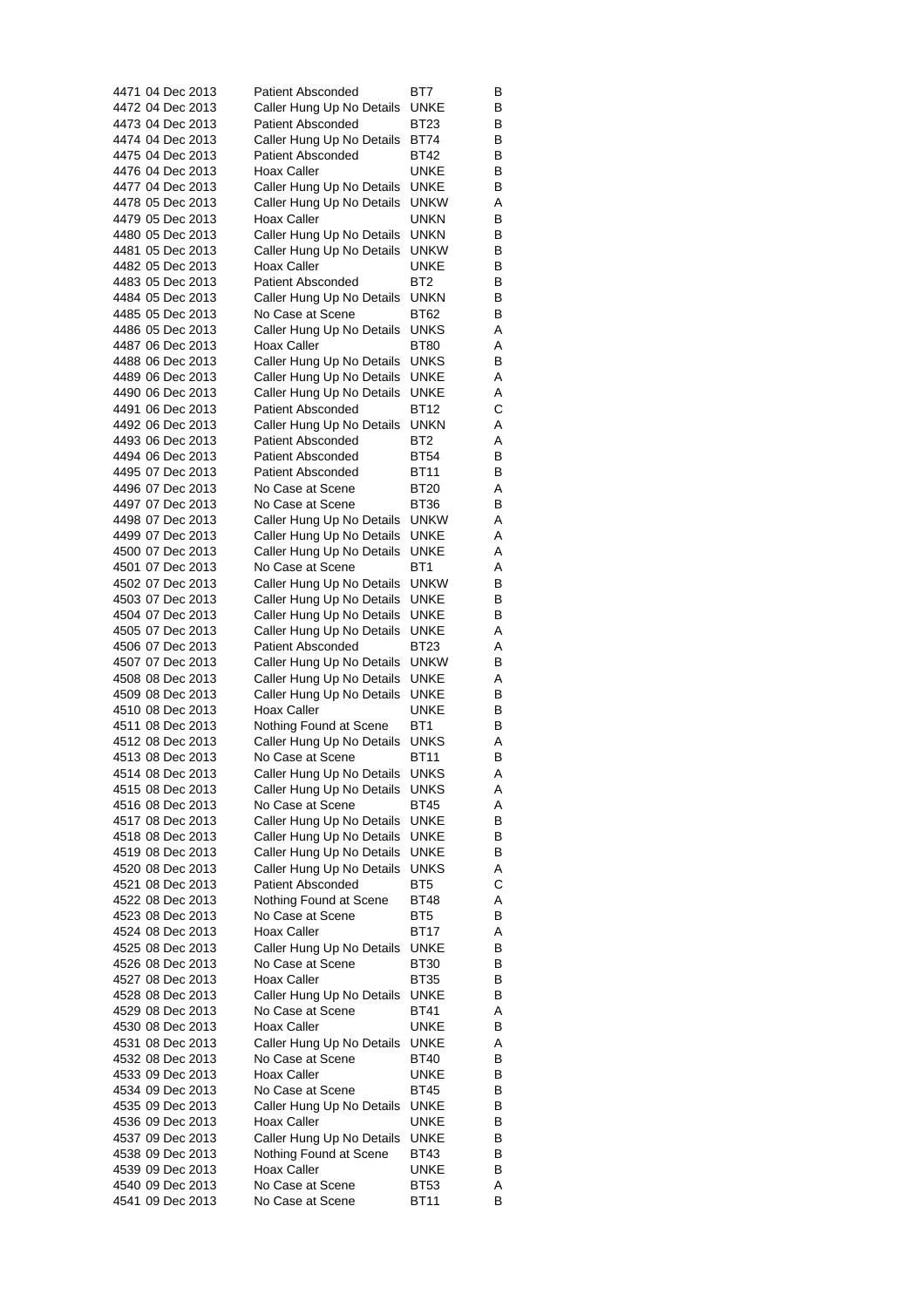| 4542 10 Dec 2013                     | Caller Hung Up No Details                             | BT27                | Α      |
|--------------------------------------|-------------------------------------------------------|---------------------|--------|
| 4543 10 Dec 2013                     | No Case at Scene                                      | BT6                 | В      |
| 4544 10 Dec 2013                     | Hoax Caller                                           | UNKE                | В      |
| 4545 11 Dec 2013                     | Nothing Found at Scene                                | BT12                | В      |
| 4546 11 Dec 2013                     | No Case at Scene<br>Hoax Caller                       | BT43                | В      |
| 4547 11 Dec 2013<br>4548 11 Dec 2013 | <b>Patient Absconded</b>                              | BT43<br>BT6         | Α<br>Α |
| 4549 11 Dec 2013                     | Hoax Caller                                           | <b>UNKW</b>         | Α      |
| 4550 11 Dec 2013                     | Caller Hung Up No Details                             | UNKE                | Α      |
| 4551 11 Dec 2013                     | Caller Hung Up No Details                             | <b>UNKW</b>         | В      |
| 4552 11 Dec 2013                     | Caller Hung Up No Details                             | <b>UNKW</b>         | В      |
| 4553 11 Dec 2013                     | Hoax Caller                                           | BT15                | Α      |
| 4554 12 Dec 2013                     | Caller Hung Up No Details                             | <b>UNKE</b>         | Α      |
| 4555 12 Dec 2013                     | Hoax Caller                                           | UNKE                | В      |
| 4556 12 Dec 2013                     | Caller Hung Up No Details                             | UNKS                | В      |
| 4557 12 Dec 2013                     | <b>Patient Absconded</b>                              | BT79                | Α      |
| 4558 12 Dec 2013                     | Caller Hung Up No Details                             | unkn                | В      |
| 4559 12 Dec 2013                     | Caller Hung Up No Details                             | UNKE                | Α      |
| 4560 12 Dec 2013                     | Nothing Found at Scene                                | BT3                 | B      |
| 4561 13 Dec 2013                     | Caller Hung Up No Details                             | UNKE                | В      |
| 4562 13 Dec 2013                     | <b>Hoax Caller</b>                                    | UNKE                | Α      |
| 4563 13 Dec 2013                     | Caller Hung Up No Details                             | <b>UNKS</b>         | В      |
| 4564 13 Dec 2013                     | <b>Hoax Caller</b>                                    | UNKE                | Α      |
| 4565 13 Dec 2013                     | Caller Hung Up No Details                             | UNKE                | В      |
| 4566 13 Dec 2013                     | Caller Hung Up No Details                             | UNKE                | Α      |
| 4567 13 Dec 2013<br>4568 13 Dec 2013 | <b>Patient Absconded</b><br>Caller Hung Up No Details | BT48<br>UNKE        | В<br>В |
| 4569 13 Dec 2013                     | No Case at Scene                                      | BT30                | Α      |
| 4570 14 Dec 2013                     | <b>Patient Absconded</b>                              | BT2                 | B      |
| 4571 14 Dec 2013                     | No Case at Scene                                      | BT20                | В      |
| 4572 14 Dec 2013                     | Hoax Caller                                           | BT23                | Α      |
| 4573 14 Dec 2013                     | Caller Hung Up No Details                             | UNKE                | Α      |
| 4574 14 Dec 2013                     | Caller Hung Up No Details                             | <b>UNKE</b>         | Α      |
| 4575 14 Dec 2013                     | No Case at Scene                                      | BT1                 | B      |
| 4576 14 Dec 2013                     | Caller Hung Up No Details                             | <b>UNKS</b>         | Α      |
| 4577 14 Dec 2013                     | No Case at Scene                                      | BT6                 | Α      |
| 4578 14 Dec 2013                     | No Case at Scene                                      | BT12                | Α      |
| 4579 14 Dec 2013                     | Hoax Caller                                           | <b>BT14</b>         | Α      |
| 4580 14 Dec 2013                     | <b>Patient Absconded</b>                              | BT32                | В      |
| 4581 14 Dec 2013                     | Hoax Caller                                           | UNKE                | В      |
| 4582 14 Dec 2013                     | Caller Hung Up No Details                             | UNKE                | Α      |
| 4583 14 Dec 2013                     | No Case at Scene                                      | <b>BT17</b>         | Α      |
| 4584 14 Dec 2013<br>4585 14 Dec 2013 | Hoax Caller                                           | UNKE                | В      |
|                                      | Caller Hung Up No Details<br>No Case at Scene         | UNKE                | В      |
| 4586 14 Dec 2013<br>4587 14 Dec 2013 | Caller Hung Up No Details                             | BT12<br><b>UNKE</b> | В<br>В |
| 4588 14 Dec 2013                     | Caller Hung Up No Details                             | UNKE                | В      |
| 4589 15 Dec 2013                     | No Case at Scene                                      | BT8                 | Α      |
| 4590 15 Dec 2013                     | No Case at Scene                                      | <b>BT14</b>         | Α      |
| 4591 15 Dec 2013                     | Caller Hung Up No Details                             | UNKS                | В      |
| 4592 15 Dec 2013                     | Caller Hung Up No Details                             | BT11                | В      |
| 4593 15 Dec 2013                     | Caller Hung Up No Details                             | unkn                | Α      |
| 4594 15 Dec 2013                     | No Case at Scene                                      | BT <sub>2</sub>     | В      |
| 4595 15 Dec 2013                     | Hoax Caller                                           | UNKE                | В      |
| 4596 15 Dec 2013                     | Nothing Found at Scene                                | <b>BT40</b>         | в      |
| 4597 15 Dec 2013                     | Caller Hung Up No Details                             | unkn                | Α      |
| 4598 15 Dec 2013                     | Caller Hung Up No Details                             | UNKS                | в      |
| 4599 15 Dec 2013                     | Caller Hung Up No Details                             | BT22                | В      |
| 4600 15 Dec 2013                     | No Case at Scene                                      | BT48                | С      |
| 4601 15 Dec 2013                     | No Case at Scene                                      | BT61                | В      |
| 4602 15 Dec 2013                     | No Case at Scene                                      | BT82                | В      |
| 4603 15 Dec 2013                     | No Case at Scene                                      | BT62                | В      |
| 4604 15 Dec 2013                     | Caller Hung Up No Details                             | UNKS                | В      |
| 4605 15 Dec 2013                     | Caller Hung Up No Details                             | UNKE                | В      |
| 4606 15 Dec 2013<br>4607 15 Dec 2013 | Caller Hung Up No Details<br><b>Patient Absconded</b> | UNKS<br>BT48        | Α<br>В |
| 4608 15 Dec 2013                     | Nothing Found at Scene                                | BT46                | в      |
| 4609 15 Dec 2013                     | No Case at Scene                                      | BT82                | В      |
| 4610 15 Dec 2013                     | <b>Patient Absconded</b>                              | BT34                | В      |
| 4611 15 Dec 2013                     | Hoax Caller                                           | BT34                | В      |
| 4612 15 Dec 2013                     | Caller Hung Up No Details                             | <b>UNKN</b>         | Α      |
|                                      |                                                       |                     |        |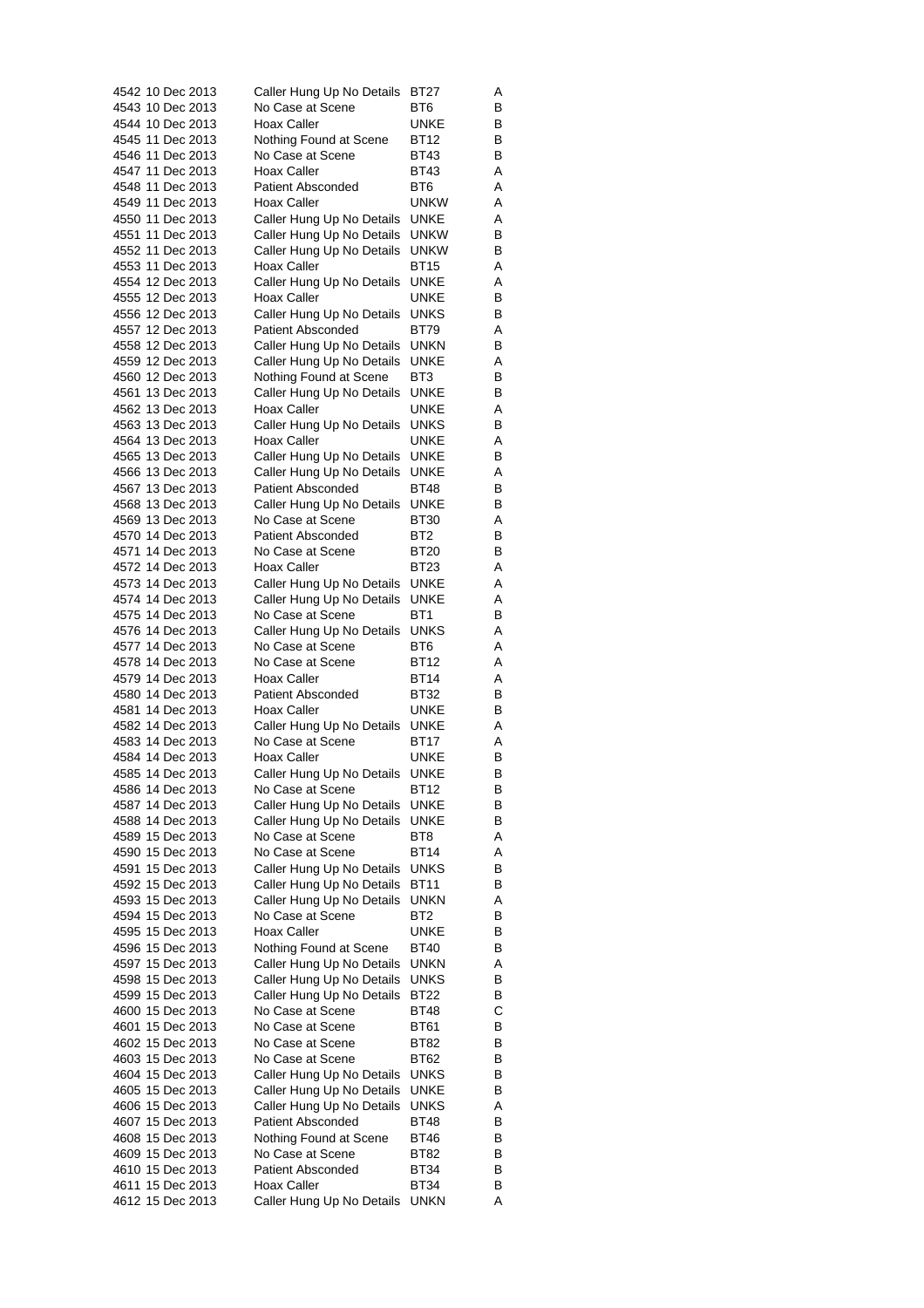| 4613 15 Dec 2013                     |  | <b>Patient Absconded</b>                               | BT5                 | В      |
|--------------------------------------|--|--------------------------------------------------------|---------------------|--------|
| 4614 15 Dec 2013                     |  | Hoax Caller                                            | UNKE                | Α      |
| 4615 15 Dec 2013                     |  | Hoax Caller                                            | BT65                | В      |
| 4616 15 Dec 2013                     |  | Caller Hung Up No Details                              | <b>UNKE</b>         | Α      |
| 4617 15 Dec 2013<br>4618 15 Dec 2013 |  | Caller Hung Up No Details<br>Caller Hung Up No Details | UNKE<br>UNKE        | Α<br>Α |
| 4619 15 Dec 2013                     |  | Caller Hung Up No Details                              | UNKE                | В      |
| 4620 15 Dec 2013                     |  | Caller Hung Up No Details                              | UNKE                | В      |
| 4621 15 Dec 2013                     |  | No Case at Scene                                       | BT2                 | В      |
| 4622 16 Dec 2013                     |  | Caller Hung Up No Details                              | <b>UNKE</b>         | В      |
| 4623 16 Dec 2013                     |  | Caller Hung Up No Details                              | UNKE                | Α      |
| 4624 16 Dec 2013                     |  | <b>Patient Absconded</b>                               | <b>BT12</b>         | В      |
| 4625 16 Dec 2013                     |  | Hoax Caller                                            | <b>UNKE</b>         | В      |
| 4626 16 Dec 2013                     |  | Hoax Caller                                            | BT63                | Α      |
| 4627 16 Dec 2013                     |  | Hoax Caller<br>Hoax Caller                             | UNKE                | В<br>В |
| 4628 16 Dec 2013<br>4629 16 Dec 2013 |  | Caller Hung Up No Details                              | BT5<br>UNKE         | В      |
| 4630 16 Dec 2013                     |  | Hoax Caller                                            | UNKE                | Α      |
| 4631 17 Dec 2013                     |  | Nothing Found at Scene                                 | BT7                 | В      |
| 4632 17 Dec 2013                     |  | Caller Hung Up No Details                              | UNKN                | Α      |
| 4633 17 Dec 2013                     |  | No Case at Scene                                       | <b>BT35</b>         | Α      |
| 4634 17 Dec 2013                     |  | Caller Hung Up No Details                              | UNKE                | В      |
| 4635 17 Dec 2013                     |  | Hoax Caller                                            | <b>BT47</b>         | В      |
| 4636 17 Dec 2013                     |  | No Case at Scene                                       | <b>BT35</b>         | Α      |
| 4637 18 Dec 2013<br>4638 18 Dec 2013 |  | No Case at Scene<br>Caller Hung Up No Details          | BT60                | Α      |
| 4639 18 Dec 2013                     |  | Hoax Caller                                            | UNKN<br><b>BT65</b> | В<br>В |
| 4640 18 Dec 2013                     |  | No Case at Scene                                       | <b>BT35</b>         | В      |
| 4641 18 Dec 2013                     |  | Hoax Caller                                            | UNKE                | В      |
| 4642 18 Dec 2013                     |  | Hoax Caller                                            | UNKS                | Α      |
| 4643 18 Dec 2013                     |  | Caller Hung Up No Details                              | UNKS                | В      |
| 4644 18 Dec 2013                     |  | Hoax Caller                                            | UNKE                | В      |
| 4645 18 Dec 2013                     |  | Hoax Caller                                            | UNKE                | В      |
| 4646 18 Dec 2013                     |  | Hoax Caller                                            | UNKE                | B      |
| 4647 18 Dec 2013<br>4648 18 Dec 2013 |  | Caller Hung Up No Details<br>Hoax Caller               | <b>UNKS</b><br>UNKE | В<br>В |
| 4649 18 Dec 2013                     |  | Hoax Caller                                            | UNKE                | В      |
| 4650 18 Dec 2013                     |  | Caller Hung Up No Details                              | <b>UNKW</b>         | Α      |
| 4651 19 Dec 2013                     |  | <b>Patient Absconded</b>                               | <b>BT32</b>         | С      |
| 4652 19 Dec 2013                     |  | Caller Hung Up No Details                              | UNKE                | В      |
| 4653 19 Dec 2013                     |  | <b>Hoax Caller</b>                                     | UNKE                | В      |
| 4654 19 Dec 2013                     |  | Nothing Found at Scene                                 | <b>BT15</b>         | В      |
| 4655 19 Dec 2013<br>4656 19 Dec 2013 |  | Hoax Caller<br>Hoax Caller                             | UNKE<br>unkw        | В<br>B |
| 4657 19 Dec 2013                     |  | No Case at Scene                                       | BT2                 | в      |
| 4658 20 Dec 2013                     |  | No Case at Scene                                       | BT1                 | Α      |
| 4659 20 Dec 2013                     |  | Caller Hung Up No Details                              | UNKE                | В      |
| 4660 20 Dec 2013                     |  | No Case at Scene                                       | <b>BT14</b>         | В      |
| 4661 20 Dec 2013                     |  | Caller Hung Up No Details                              | <b>UNKW</b>         | Α      |
| 4662 20 Dec 2013                     |  | Caller Hung Up No Details                              | UNKE                | Α      |
| 4663 20 Dec 2013                     |  | Caller Hung Up No Details                              | UNKE                | Α      |
| 4664 20 Dec 2013                     |  | Hoax Caller                                            | UNKE                | В      |
| 4665 20 Dec 2013<br>4666 20 Dec 2013 |  | Hoax Caller<br>No Case at Scene                        | UNKE<br>BT11        | В<br>В |
| 4667 20 Dec 2013                     |  | Caller Hung Up No Details                              | UNKE                | Α      |
| 4668 20 Dec 2013                     |  | No Case at Scene                                       | BT12                | В      |
| 4669 21 Dec 2013                     |  | No Case at Scene                                       | <b>BT17</b>         | Α      |
| 4670 21 Dec 2013                     |  | Nothing Found at Scene                                 | <b>BT30</b>         | В      |
| 4671 21 Dec 2013                     |  | No Case at Scene                                       | BT1                 | В      |
| 4672 21 Dec 2013                     |  | Caller Hung Up No Details                              | UNKE                | Α      |
| 4673 21 Dec 2013                     |  | Caller Hung Up No Details                              | UNKE                | Α      |
| 4674 21 Dec 2013                     |  | Caller Hung Up No Details                              | UNKE                | Α      |
| 4675 21 Dec 2013<br>4676 21 Dec 2013 |  | Hoax Caller<br>Hoax Caller                             | BT47<br>UNKE        | С<br>В |
| 4677 21 Dec 2013                     |  | Hoax Caller                                            | UNKE                | В      |
| 4678 21 Dec 2013                     |  | No Case at Scene                                       | <b>BT56</b>         | С      |
| 4679 21 Dec 2013                     |  | No Case at Scene                                       | BT44                | В      |
| 4680 21 Dec 2013                     |  | <b>Patient Absconded</b>                               | BT12                | Α      |
| 4681 21 Dec 2013                     |  | Hoax Caller                                            | UNKE                | Α      |
| 4682 21 Dec 2013                     |  | Hoax Caller                                            | UNKE                | Α      |
| 4683 21 Dec 2013                     |  | Caller Hung Up No Details                              | <b>UNKE</b>         | В      |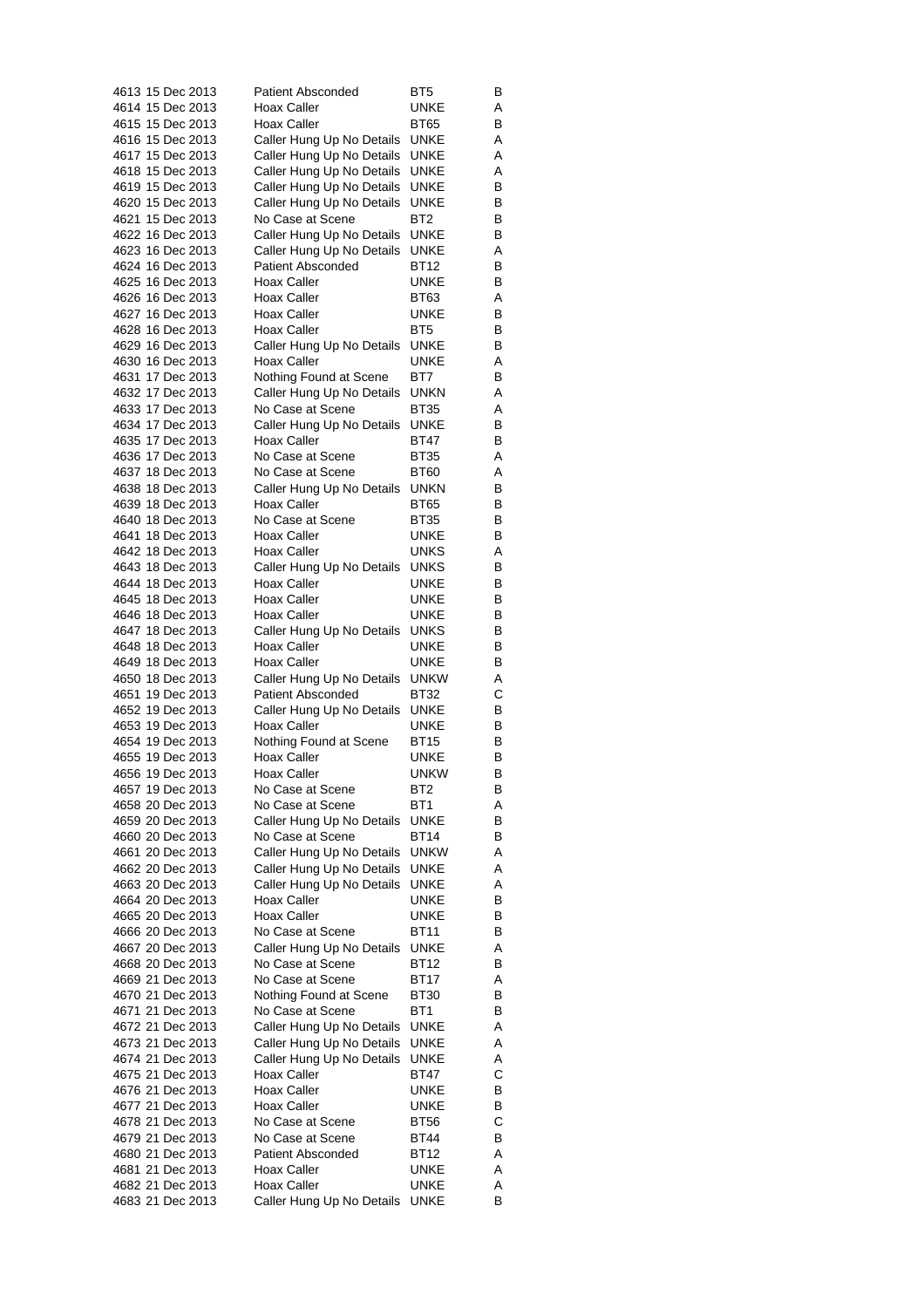|  | 4684 21 Dec 2013 | Caller Hung Up No Details | UNKE        | A |
|--|------------------|---------------------------|-------------|---|
|  | 4685 21 Dec 2013 | Caller Hung Up No Details | UNKE        | В |
|  | 4686 21 Dec 2013 | Nothing Found at Scene    | BT8         | В |
|  | 4687 22 Dec 2013 | Nothing Found at Scene    | BT27        | В |
|  | 4688 22 Dec 2013 | Caller Hung Up No Details | UNKE        | В |
|  | 4689 22 Dec 2013 | No Case at Scene          | BT70        | В |
|  | 4690 22 Dec 2013 | Caller Hung Up No Details | <b>UNKE</b> | Α |
|  | 4691 22 Dec 2013 | Patient Absconded         | BT27        | В |
|  | 4692 22 Dec 2013 | Caller Hung Up No Details | UNKE        | Α |
|  | 4693 22 Dec 2013 | Caller Hung Up No Details | UNKE        | Α |
|  | 4694 22 Dec 2013 | Caller Hung Up No Details | UNKE        | A |
|  | 4695 22 Dec 2013 | Caller Hung Up No Details | unkn        | В |
|  | 4696 22 Dec 2013 | Caller Hung Up No Details | UNKE        | Α |
|  | 4697 22 Dec 2013 | No Case at Scene          | BT6         | A |
|  | 4698 22 Dec 2013 | Caller Hung Up No Details | <b>UNKE</b> | Α |
|  | 4699 22 Dec 2013 | Caller Hung Up No Details | UNKE        | В |
|  | 4700 22 Dec 2013 | No Case at Scene          | BT60        | В |
|  | 4701 22 Dec 2013 | Caller Hung Up No Details | <b>UNKE</b> | В |
|  | 4702 22 Dec 2013 | Caller Hung Up No Details | UNKE        | Α |
|  | 4703 22 Dec 2013 | Hoax Caller               | UNKE        | Α |
|  | 4704 22 Dec 2013 | No Case at Scene          | BT1         | В |
|  | 4705 22 Dec 2013 | Nothing Found at Scene    | BT36        | В |
|  | 4706 22 Dec 2013 | Nothing Found at Scene    | BT5         | В |
|  | 4707 23 Dec 2013 | No Case at Scene          | BT70        | В |
|  | 4708 23 Dec 2013 | Caller Hung Up No Details | <b>UNKE</b> | Α |
|  | 4709 23 Dec 2013 | Caller Hung Up No Details | UNKE        | Α |
|  | 4710 23 Dec 2013 | Hoax Caller               | BT11        | Α |
|  | 4711 23 Dec 2013 | Caller Hung Up No Details | UNKS        | Α |
|  | 4712 23 Dec 2013 | Caller Hung Up No Details | UNKE        | Α |
|  | 4713 24 Dec 2013 | No Case at Scene          | BT82        | Α |
|  | 4714 24 Dec 2013 | Hoax Caller               | UNKE        | В |
|  | 4715 24 Dec 2013 | Nothing Found at Scene    | BT30        | В |
|  | 4716 24 Dec 2013 | No Case at Scene          | BT60        | C |
|  | 4717 24 Dec 2013 | Nothing Found at Scene    | BT2         | В |
|  | 4718 24 Dec 2013 | No Case at Scene          | BT47        | В |
|  | 4719 24 Dec 2013 | Nothing Found at Scene    | BT1         | В |
|  | 4720 24 Dec 2013 | No Case at Scene          | BT11        | Α |
|  | 4721 24 Dec 2013 | No Case at Scene          | BT34        | С |
|  | 4722 24 Dec 2013 | No Case at Scene          | BT19        | В |
|  | 4723 24 Dec 2013 | <b>Patient Absconded</b>  | BT12        | Α |
|  | 4724 24 Dec 2013 | Caller Hung Up No Details | UNKE        | A |
|  | 4725 25 Dec 2013 | Caller Hung Up No Details | BT5         | C |
|  | 4726 25 Dec 2013 | No Case at Scene          | BT23        | В |
|  | 4727 25 Dec 2013 | Caller Hung Up No Details | <b>UNKE</b> | Α |
|  | 4728 25 Dec 2013 | Caller Hung Up No Details | <b>UNKW</b> | В |
|  | 4729 25 Dec 2013 | No Case at Scene          | BT13        | В |
|  | 4730 25 Dec 2013 | No Case at Scene          | BT74        | В |
|  | 4731 25 Dec 2013 | Caller Hung Up No Details | UNKE        | В |
|  | 4732 25 Dec 2013 | Hoax Caller               | UNKE        | В |
|  | 4733 25 Dec 2013 | Caller Hung Up No Details | UNKE        | Α |
|  | 4734 25 Dec 2013 | Caller Hung Up No Details | UNKE        | В |
|  | 4735 25 Dec 2013 | Caller Hung Up No Details | unkn        | Α |
|  | 4736 25 Dec 2013 | Caller Hung Up No Details | UNKN        | В |
|  | 4737 26 Dec 2013 | Caller Hung Up No Details | unkw        | Α |
|  | 4738 26 Dec 2013 | Caller Hung Up No Details | BT24        | Α |
|  | 4739 26 Dec 2013 | Nothing Found at Scene    | BT52        | Α |
|  | 4740 26 Dec 2013 | Caller Hung Up No Details | UNKS        | В |
|  | 4741 26 Dec 2013 | Caller Hung Up No Details | unkw        | Α |
|  | 4742 26 Dec 2013 | Hoax Caller               | UNKE        | Α |
|  | 4743 26 Dec 2013 | Caller Hung Up No Details | UNKE        | в |
|  | 4744 26 Dec 2013 | Nothing Found at Scene    | BT82        | В |
|  | 4745 26 Dec 2013 | Caller Hung Up No Details | <b>UNKW</b> | Α |
|  | 4746 26 Dec 2013 | No Case at Scene          | BT15        | Α |
|  | 4747 26 Dec 2013 | Caller Hung Up No Details | UNKS        | Α |
|  | 4748 26 Dec 2013 | Nothing Found at Scene    | BT24        | в |
|  | 4749 26 Dec 2013 | Caller Hung Up No Details | UNKE        | Α |
|  | 4750 26 Dec 2013 | Caller Hung Up No Details | UNKE        | В |
|  | 4751 26 Dec 2013 | No Case at Scene          | BT33        | Α |
|  | 4752 26 Dec 2013 | Hoax Caller               | UNKS        | Α |
|  | 4753 26 Dec 2013 | Caller Hung Up No Details | <b>UNKS</b> | Α |
|  | 4754 26 Dec 2013 | Hoax Caller               | UNKE        | В |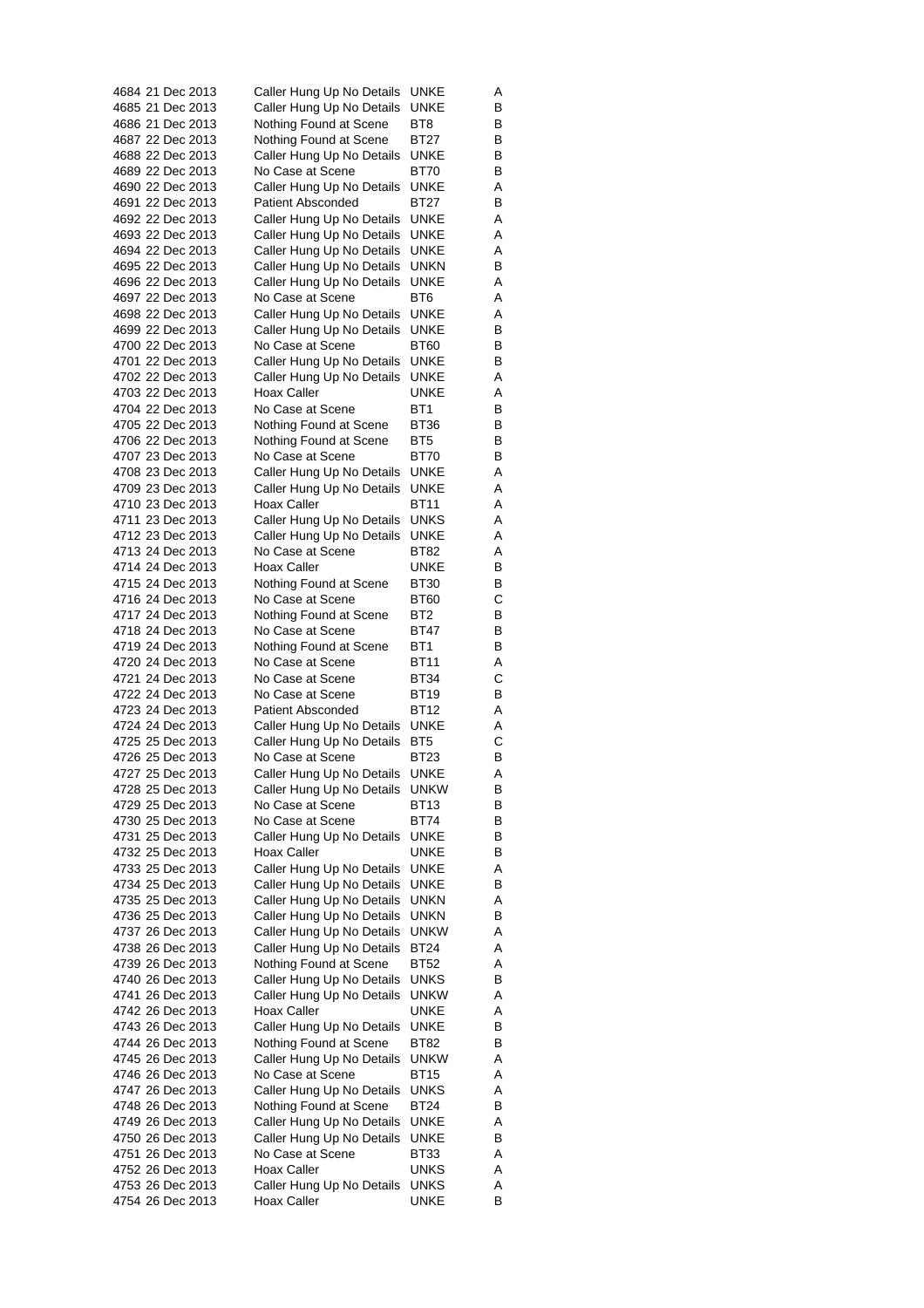| 4755 26 Dec 2013                     |  |                  | <b>Patient Absconded</b>                               | BT11                       | С      |
|--------------------------------------|--|------------------|--------------------------------------------------------|----------------------------|--------|
| 4756 26 Dec 2013                     |  |                  | Nothing Found at Scene                                 | BT20                       | В      |
| 4757 27 Dec 2013                     |  |                  | Caller Hung Up No Details                              | UNKS                       | В      |
| 4758 27 Dec 2013                     |  |                  | Hoax Caller                                            | UNKE                       | Α      |
| 4759 27 Dec 2013<br>4760 27 Dec 2013 |  |                  | No Case at Scene<br>Caller Hung Up No Details          | <b>BT71</b><br><b>UNKE</b> | В<br>В |
| 4761 27 Dec 2013                     |  |                  | Caller Hung Up No Details                              | UNKE                       | Α      |
| 4762 27 Dec 2013                     |  |                  | No Case at Scene                                       | <b>BT11</b>                | В      |
| 4763 27 Dec 2013                     |  |                  | <b>Patient Absconded</b>                               | BT66                       | В      |
| 4764 27 Dec 2013                     |  |                  | Hoax Caller                                            | <b>UNKN</b>                | В      |
| 4765 27 Dec 2013                     |  |                  | Nothing Found at Scene                                 | BT15                       | С      |
| 4766 27 Dec 2013                     |  |                  | Hoax Caller                                            | UNKE                       | В      |
| 4767 27 Dec 2013                     |  |                  | Hoax Caller                                            | UNKE                       | Α      |
| 4768 27 Dec 2013                     |  |                  | Caller Hung Up No Details                              | UNKS                       | Α      |
| 4769 27 Dec 2013                     |  |                  | No Case at Scene                                       | <b>BT48</b>                | В      |
| 4770 27 Dec 2013                     |  |                  | Nothing Found at Scene                                 | BT15                       | С      |
| 4771 27 Dec 2013                     |  |                  | Nothing Found at Scene                                 | BT31                       | В      |
| 4772 27 Dec 2013                     |  |                  | Caller Hung Up No Details                              | UNKE                       | Α      |
| 4773 27 Dec 2013<br>4774 27 Dec 2013 |  |                  | No Case at Scene<br>Nothing Found at Scene             | BT78<br><b>BT31</b>        | В      |
| 4775 27 Dec 2013                     |  |                  | Caller Hung Up No Details                              | unkw                       | В<br>Α |
| 4776 27 Dec 2013                     |  |                  | Nothing Found at Scene                                 | BT5                        | С      |
| 4777 27 Dec 2013                     |  |                  | <b>Patient Absconded</b>                               | BT61                       | В      |
| 4778 27 Dec 2013                     |  |                  | Caller Hung Up No Details                              | <b>UNKE</b>                | В      |
| 4779 27 Dec 2013                     |  |                  | No Case at Scene                                       | <b>BT34</b>                | В      |
| 4780 27 Dec 2013                     |  |                  | No Case at Scene                                       | <b>BT56</b>                | В      |
| 4781 27 Dec 2013                     |  |                  | No Case at Scene                                       | BT <sub>6</sub>            | В      |
| 4782 27 Dec 2013                     |  |                  | Caller Hung Up No Details                              | UNKE                       | Α      |
| 4783 27 Dec 2013                     |  |                  | Caller Hung Up No Details                              | UNKE                       | Α      |
| 4784 27 Dec 2013                     |  |                  | <b>Patient Absconded</b>                               | BT <sub>2</sub>            | Α      |
| 4785 27 Dec 2013                     |  |                  | Hoax Caller                                            | <b>BT79</b>                | Α      |
| 4786 27 Dec 2013                     |  |                  | Caller Hung Up No Details                              | UNKE                       | В      |
| 4787 27 Dec 2013<br>4788 28 Dec 2013 |  |                  | No Case at Scene                                       | BT53<br><b>UNKW</b>        | Α      |
| 4789 28 Dec 2013                     |  |                  | Caller Hung Up No Details<br>No Case at Scene          | <b>BT29</b>                | В<br>С |
| 4790 28 Dec 2013                     |  |                  | No Case at Scene                                       | BT28                       | В      |
|                                      |  | 4791 28 Dec 2013 | Caller Hung Up No Details                              | <b>UNKW</b>                | В      |
| 4792 28 Dec 2013                     |  |                  | Hoax Caller                                            | UNKE                       | В      |
| 4793 28 Dec 2013                     |  |                  | Hoax Caller                                            | BT20                       | В      |
| 4794 28 Dec 2013                     |  |                  | No Case at Scene                                       | <b>BT41</b>                | С      |
| 4795 28 Dec 2013                     |  |                  | <b>Hoax Caller</b>                                     | UNKE                       | Α      |
| 4796 28 Dec 2013                     |  |                  | Hoax Caller                                            | BT79                       | В      |
| 4797 28 Dec 2013                     |  |                  | Hoax Caller                                            | unkn                       | В      |
| 4798 28 Dec 2013                     |  |                  | Hoax Caller                                            | <b>UNKN</b>                | Α      |
| 4799 28 Dec 2013                     |  |                  | No Case at Scene                                       | <b>BT71</b>                | в      |
| 4800 28 Dec 2013                     |  |                  | Caller Hung Up No Details                              | <b>UNKW</b>                | Α      |
| 4801 28 Dec 2013                     |  |                  | Caller Hung Up No Details                              | UNKE                       | Α      |
| 4802 29 Dec 2013<br>4803 29 Dec 2013 |  |                  | No Case at Scene<br>Caller Hung Up No Details          | <b>BT80</b><br>unkn        | С<br>Α |
| 4804 29 Dec 2013                     |  |                  | Caller Hung Up No Details                              | UNKE                       | Α      |
| 4805 29 Dec 2013                     |  |                  | Nothing Found at Scene                                 | BT27                       | В      |
| 4806 29 Dec 2013                     |  |                  | Caller Hung Up No Details                              | UNKE                       | В      |
| 4807 29 Dec 2013                     |  |                  | No Case at Scene                                       | BT48                       | В      |
| 4808 29 Dec 2013                     |  |                  | Hoax Caller                                            | UNKE                       | В      |
| 4809 29 Dec 2013                     |  |                  | No Case at Scene                                       | BT23                       | в      |
| 4810 29 Dec 2013                     |  |                  | Hoax Caller                                            | <b>BT12</b>                | В      |
| 4811 29 Dec 2013                     |  |                  | <b>Patient Absconded</b>                               | BT8                        | В      |
| 4812 29 Dec 2013                     |  |                  | Hoax Caller                                            | BT12                       | Α      |
| 4813 29 Dec 2013                     |  |                  | No Case at Scene                                       | BT41                       | В      |
| 4814 29 Dec 2013                     |  |                  | Hoax Caller                                            | UNKE                       | Α      |
| 4815 29 Dec 2013                     |  |                  | Hoax Caller                                            | UNKS                       | В      |
| 4816 29 Dec 2013<br>4817 29 Dec 2013 |  |                  | Caller Hung Up No Details<br>Caller Hung Up No Details | UNKE<br>UNKE               | В<br>В |
| 4818 29 Dec 2013                     |  |                  | Nothing Found at Scene                                 | BT11                       | В      |
| 4819 29 Dec 2013                     |  |                  | No Case at Scene                                       | BT7                        | В      |
| 4820 29 Dec 2013                     |  |                  | No Case at Scene                                       | BT79                       | В      |
| 4821 29 Dec 2013                     |  |                  | No Case at Scene                                       | BT92                       | В      |
| 4822 29 Dec 2013                     |  |                  | No Case at Scene                                       | BT79                       | Α      |
| 4823 30 Dec 2013                     |  |                  | Caller Hung Up No Details                              | unkn                       | В      |
| 4824 30 Dec 2013                     |  |                  | Hoax Caller                                            | <b>UNKE</b>                | в      |
| 4825 30 Dec 2013                     |  |                  | Caller Hung Up No Details                              | unkw                       | Α      |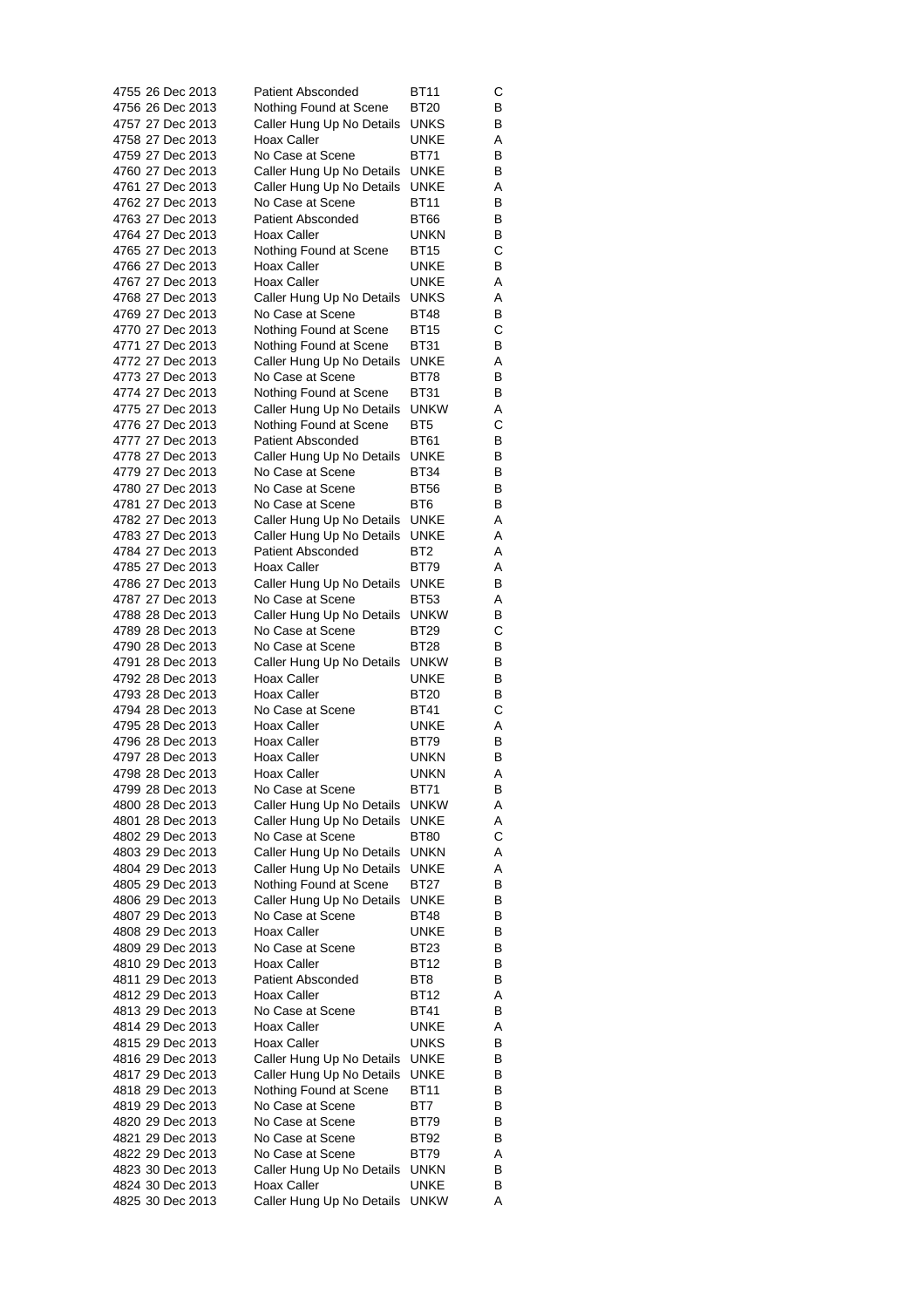| 4826 30 Dec 2013 | No Case at Scene          | <b>BT47</b> | A |
|------------------|---------------------------|-------------|---|
| 4827 30 Dec 2013 | No Case at Scene          | <b>BT40</b> | A |
| 4828 30 Dec 2013 | Caller Hung Up No Details | <b>UNKE</b> | B |
| 4829 30 Dec 2013 | Caller Hung Up No Details | <b>BT29</b> | A |
| 4830 31 Dec 2013 | Caller Hung Up No Details | <b>UNKE</b> | Α |
| 4831 31 Dec 2013 | Caller Hung Up No Details | <b>UNKE</b> | В |
| 4832 31 Dec 2013 | Caller Hung Up No Details | <b>UNKE</b> | B |
| 4833 31 Dec 2013 | Caller Hung Up No Details | <b>UNKW</b> | B |
| 4834 31 Dec 2013 | Caller Hung Up No Details | <b>UNKE</b> | Α |
| 4835 31 Dec 2013 | Hoax Caller               | <b>BT15</b> | A |
| 4836 31 Dec 2013 | Caller Hung Up No Details | <b>UNKE</b> | Α |
| 4837 31 Dec 2013 | Hoax Caller               | <b>BT64</b> | Α |
| 4838 31 Dec 2013 | Hoax Caller               | <b>UNKN</b> | B |
| 4839 31 Dec 2013 | Hoax Caller               | <b>UNKN</b> | B |
| 4840 31 Dec 2013 | Caller Hung Up No Details | <b>UNKE</b> | A |
| 4841 31 Dec 2013 | Caller Hung Up No Details | <b>UNKE</b> | A |
| 4842 31 Dec 2013 | Caller Hung Up No Details | <b>UNKE</b> | A |
| 4843 31 Dec 2013 | Caller Hung Up No Details | <b>UNKE</b> | Α |
| 4844 31 Dec 2013 | Patient Absconded         | <b>BT19</b> | В |
| 4845 31 Dec 2013 | Caller Hung Up No Details | <b>UNKE</b> | B |
| 4846 31 Dec 2013 | Caller Hung Up No Details | <b>UNKE</b> | B |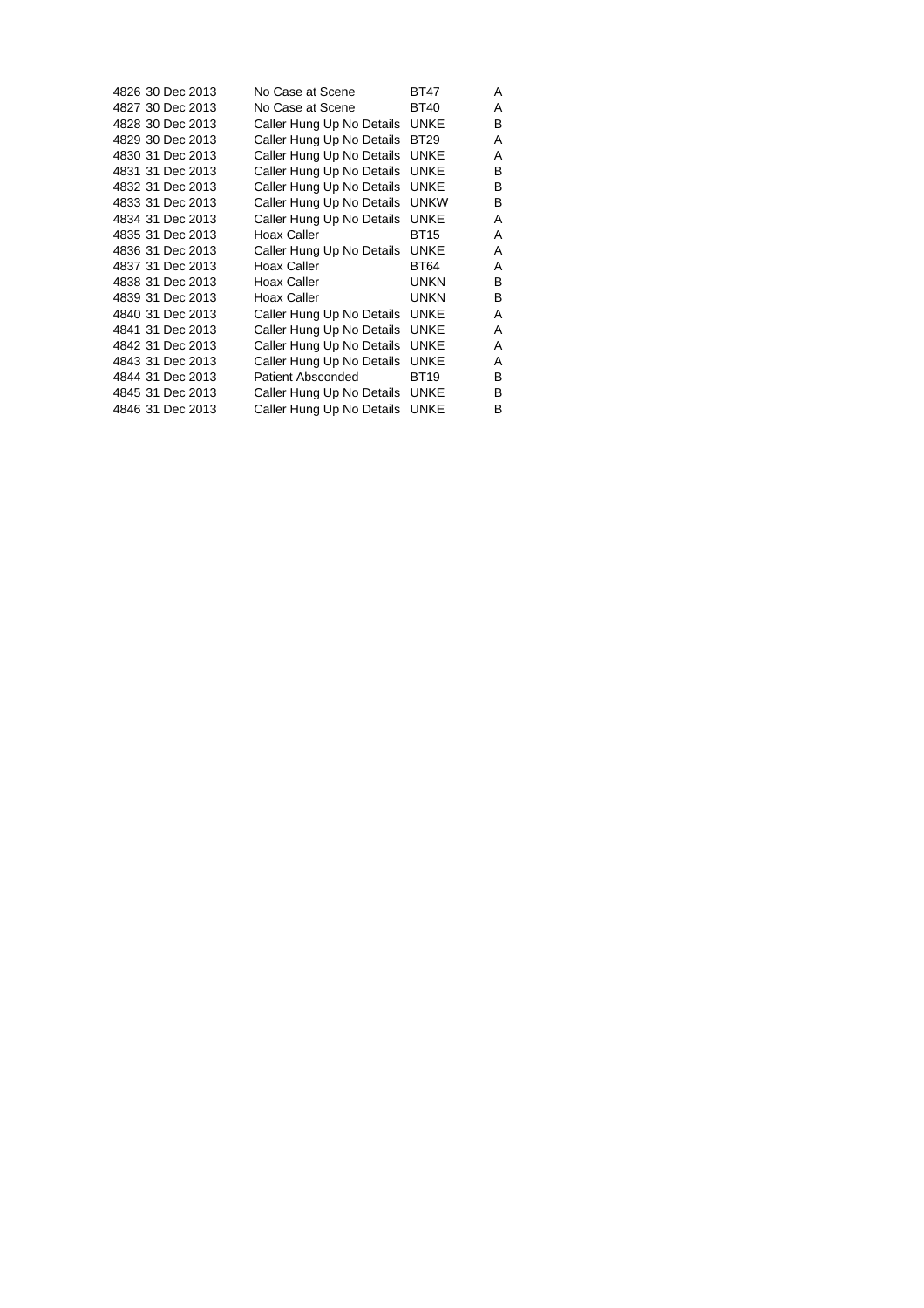| Date of Call for          |                                |                          |             |
|---------------------------|--------------------------------|--------------------------|-------------|
| <b>Performance</b>        |                                |                          | Category of |
| Unique ID ('Clock Start') | <b>Call Stopped Reason</b>     | <b>Postcode District</b> | Call        |
| 1 01 Jan 2014             | No Case at Scene               | BT17                     | В           |
| 2 01 Jan 2014             | Caller Hung Up No Details UNKE |                          | В           |
| 3 01 Jan 2014             | Caller Hung Up No Details UNKE |                          | В           |
| 4 01 Jan 2014             | Caller Hung Up No Details UNKW |                          | Α           |
| 5 01 Jan 2014             | No Case at Scene               | BT <sub>5</sub>          | в           |
| 6 01 Jan 2014             | <b>Patient Absconded</b>       | <b>BT22</b>              | в           |
| 7 01 Jan 2014             | No Case at Scene               | BT38                     | В           |
| 8 01 Jan 2014             | Caller Hung Up No Details UNKE |                          | A           |
| 9 01 Jan 2014             | No Case at Scene               | BT17                     | A           |
| 10 01 Jan 2014            | Caller Hung Up No Details UNKE |                          | В           |
| 11 01 Jan 2014            | Nothing Found at Scene         | BT37                     | С           |
| 12 01 Jan 2014            | Caller Hung Up No Details UNKE |                          | В           |
| 13 01 Jan 2014            | Caller Hung Up No Details UNKS |                          | A           |
| 14 01 Jan 2014            | Hoax Caller                    | <b>UNKE</b>              | В           |
| 15 01 Jan 2014            | <b>Patient Absconded</b>       | BT5                      | C           |
| 16 01 Jan 2014            | Hoax Caller                    | <b>BT62</b>              | В           |
| 17 01 Jan 2014            | Hoax Caller                    | UNKE                     | В           |
| 18 01 Jan 2014            | Caller Hung Up No Details UNKS |                          | В           |
| 19 01 Jan 2014            | No Case at Scene               | BT92                     | В           |
| 20 01 Jan 2014            | Caller Hung Up No Details UNKE |                          | В           |
| 21 01 Jan 2014            | Caller Hung Up No Details UNKE |                          | В           |
| 22 01 Jan 2014            | No Case at Scene               | <b>BT12</b>              | Α           |
| 23 01 Jan 2014            | Hoax Caller                    | <b>UNKE</b>              | В           |
| 24 01 Jan 2014            | Hoax Caller                    | UNKE                     | B           |
| 25 01 Jan 2014            | Caller Hung Up No Details UNKW |                          | A           |
| 26 01 Jan 2014            | No Case at Scene               | <b>BT35</b>              | A           |
| 27 01 Jan 2014            | Caller Hung Up No Details UNKW |                          | В           |
| 28 01 Jan 2014            | No Case at Scene               | BT36                     | В           |
| 29 01 Jan 2014            | Caller Hung Up No Details UNKE |                          | В           |
| 30 01 Jan 2014            | Caller Hung Up No Details UNKS |                          | A           |
| 31 01 Jan 2014            | Caller Hung Up No Details UNKS |                          | В           |
| 32 01 Jan 2014            | Caller Hung Up No Details BT70 |                          | B           |
| 33 01 Jan 2014            | Caller Hung Up No Details UNKW |                          | Α           |
| 34 01 Jan 2014            | No Case at Scene               | BT48                     | В           |
| 35 01 Jan 2014            | No Case at Scene               | <b>BT14</b>              | В           |
| 36 01 Jan 2014            | Caller Hung Up No Details UNKE |                          | В           |
| 37 01 Jan 2014            | Caller Hung Up No Details UNKE |                          | Α           |
| 38 01 Jan 2014            | Caller Hung Up No Details UNKW |                          | в           |
| 39 01 Jan 2014            | Caller Hung Up No Details UNKW |                          | A           |
| 40 01 Jan 2014            | Caller Hung Up No Details UNKN |                          | в           |
| 41 01 Jan 2014            | Hoax Caller                    | <b>BT70</b>              | Α           |
| 42 01 Jan 2014            | <b>Patient Absconded</b>       | BT7                      | В           |
| 43 01 Jan 2014            | Caller Hung Up No Details UNKW |                          | B           |
| 44 01 Jan 2014            | No Case at Scene               | <b>BT41</b>              | Ċ           |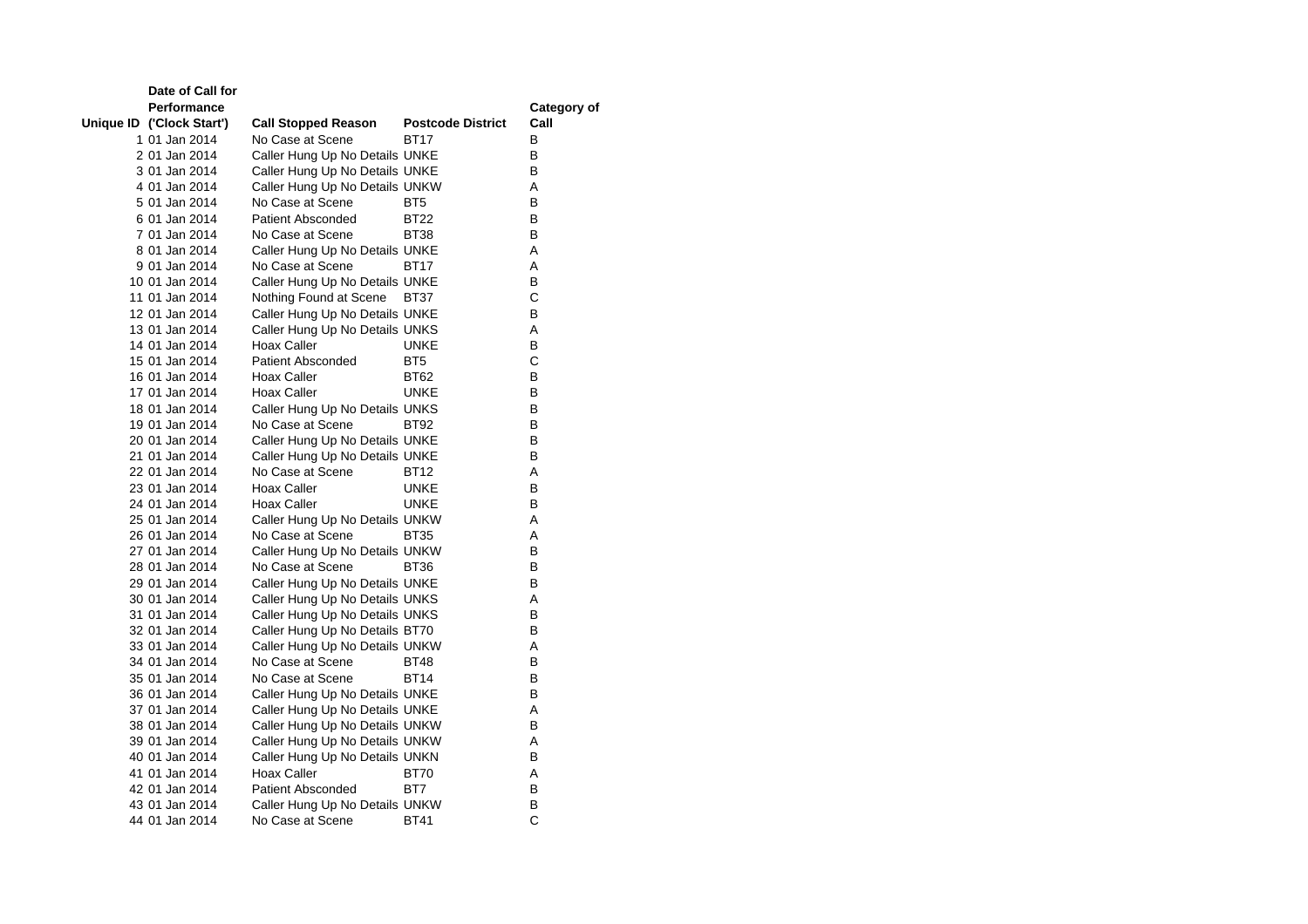| 45 01 Jan 2014 | Caller Hung Up No Details UNKE |                 | Α |
|----------------|--------------------------------|-----------------|---|
| 46 01 Jan 2014 | No Case at Scene               | BT62            | в |
| 47 01 Jan 2014 | <b>Patient Absconded</b>       | <b>BT12</b>     | в |
| 48 01 Jan 2014 | Caller Hung Up No Details UNKE |                 | в |
| 49 01 Jan 2014 | <b>Patient Absconded</b>       | BT36            | В |
| 50 01 Jan 2014 | Hoax Caller                    | <b>UNKE</b>     | B |
| 51 01 Jan 2014 | Caller Hung Up No Details UNKE |                 | в |
| 52 01 Jan 2014 | <b>Patient Absconded</b>       | BT12            | В |
| 53 01 Jan 2014 | <b>Hoax Caller</b>             | <b>BT34</b>     | A |
| 54 01 Jan 2014 | Caller Hung Up No Details UNKE |                 | A |
| 55 01 Jan 2014 | Caller Hung Up No Details UNKE |                 | B |
| 56 02 Jan 2014 | Caller Hung Up No Details UNKE |                 | Α |
| 57 02 Jan 2014 | No Case at Scene               | <b>BT12</b>     | A |
| 58 02 Jan 2014 | No Case at Scene               | <b>BT32</b>     | B |
| 59 02 Jan 2014 | Caller Hung Up No Details UNKE |                 | в |
| 60 02 Jan 2014 | <b>Patient Absconded</b>       | <b>BT61</b>     | B |
| 61 02 Jan 2014 | Nothing Found at Scene         | BT47            | Α |
| 62 02 Jan 2014 | No Case at Scene               | BT <sub>1</sub> | С |
| 63 02 Jan 2014 | No Case at Scene               | BT1             | Α |
| 64 02 Jan 2014 | Caller Hung Up No Details ERR  |                 | Α |
| 65 02 Jan 2014 | No Case at Scene               | BT31            | B |
| 66 02 Jan 2014 | Nothing Found at Scene         | BT40            | в |
| 67 03 Jan 2014 | No Case at Scene               | BT7             | B |
| 68 03 Jan 2014 | Hoax Caller                    | BT33            | Α |
| 69 03 Jan 2014 | Hoax Caller                    | UNKE            | Α |
| 70 03 Jan 2014 | Caller Hung Up No Details UNKE |                 | A |
| 71 03 Jan 2014 | <b>Hoax Caller</b>             | UNKE            | A |
| 72 03 Jan 2014 | Hoax Caller                    | <b>UNKW</b>     | Α |
| 73 03 Jan 2014 | Caller Hung Up No Details UNKW |                 | В |
| 74 03 Jan 2014 | <b>Hoax Caller</b>             | <b>UNKE</b>     | A |
| 75 03 Jan 2014 | <b>Patient Absconded</b>       | <b>BT80</b>     | в |
| 76 04 Jan 2014 | Hoax Caller                    | UNKS            | в |
| 77 04 Jan 2014 | No Case at Scene               | <b>BT48</b>     | C |
| 78 04 Jan 2014 | Caller Hung Up No Details UNKN |                 | Α |
| 79 04 Jan 2014 | Hoax Caller                    | <b>UNKW</b>     | A |
| 80 04 Jan 2014 | Hoax Caller                    | <b>UNKW</b>     | A |
| 81 04 Jan 2014 | Caller Hung Up No Details UNKE |                 | B |
| 82 04 Jan 2014 | <b>Patient Absconded</b>       | <b>BT28</b>     | В |
| 83 04 Jan 2014 | Caller Hung Up No Details UNKN |                 | B |
| 84 04 Jan 2014 | Caller Hung Up No Details UNKN |                 | B |
| 85 04 Jan 2014 | Caller Hung Up No Details UNKE |                 | Α |
| 86 04 Jan 2014 | Caller Hung Up No Details UNKE |                 | Α |
| 87 05 Jan 2014 | No Case at Scene               | <b>BT45</b>     | A |
| 88 05 Jan 2014 | Caller Hung Up No Details UNKE |                 | в |
| 89 05 Jan 2014 | <b>Patient Absconded</b>       | BT9             | A |
| 90 05 Jan 2014 | Caller Hung Up No Details UNKE |                 | B |
| 91 05 Jan 2014 | <b>Hoax Caller</b>             | UNKE            | В |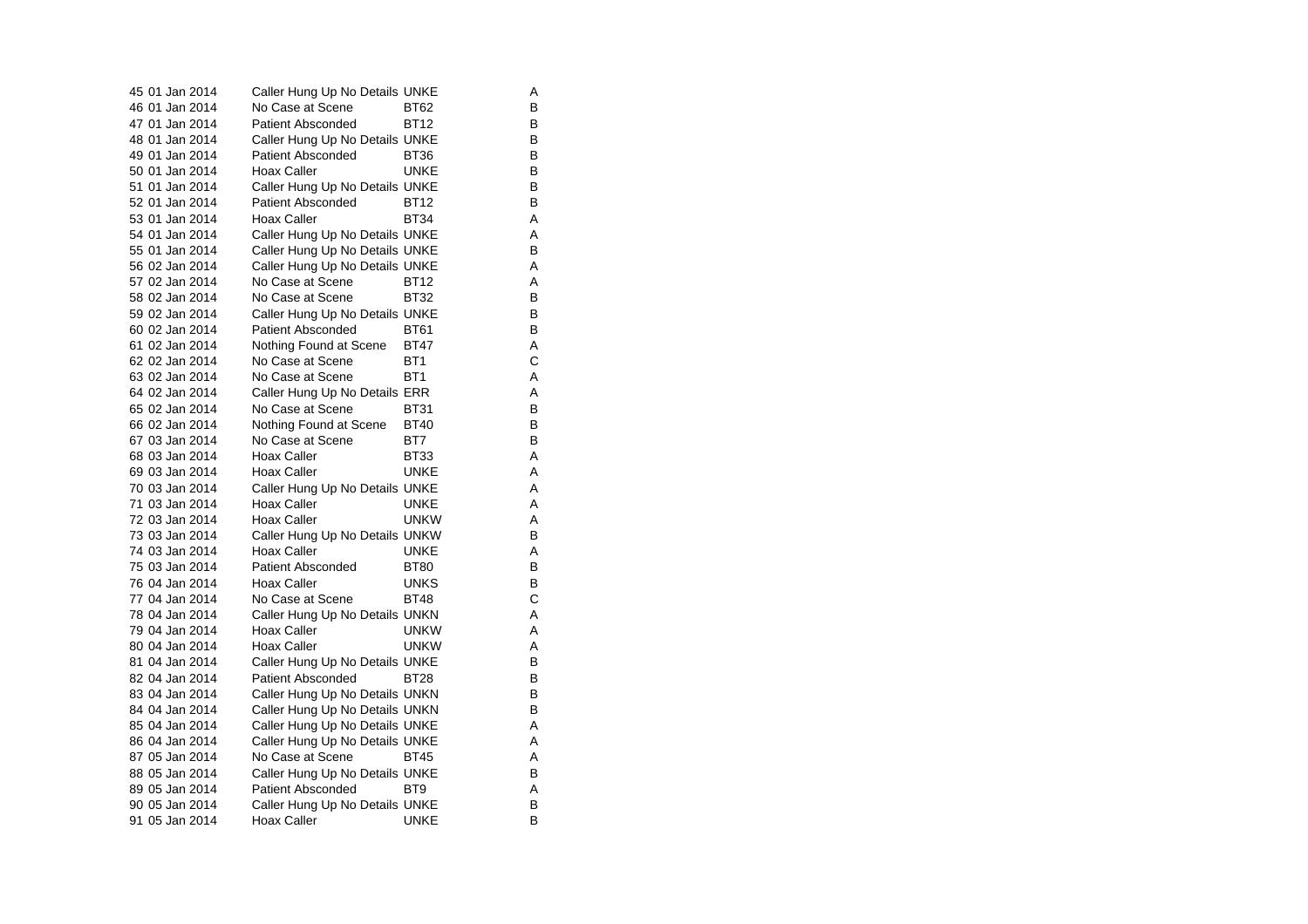| 92 05 Jan 2014  | Caller Hung Up No Details UNKE |                 | Α |
|-----------------|--------------------------------|-----------------|---|
| 93 05 Jan 2014  | Hoax Caller                    | UNKE            | в |
| 94 05 Jan 2014  | Hoax Caller                    | unkw            | A |
| 95 05 Jan 2014  | Caller Hung Up No Details UNKE |                 | В |
| 96 07 Jan 2014  | Caller Hung Up No Details UNKE |                 | в |
| 97 07 Jan 2014  | Nothing Found at Scene         | <b>BT74</b>     | В |
| 98 07 Jan 2014  | Hoax Caller                    | <b>UNKW</b>     | В |
| 99 07 Jan 2014  | Hoax Caller                    | <b>UNKE</b>     | в |
| 100 07 Jan 2014 | Caller Hung Up No Details BT22 |                 | B |
| 101 07 Jan 2014 | <b>Patient Absconded</b>       | BT <sub>1</sub> | В |
| 102 07 Jan 2014 | Hoax Caller                    | <b>BT36</b>     | В |
| 103 07 Jan 2014 | Hoax Caller                    | <b>UNKE</b>     | в |
| 104 07 Jan 2014 | Caller Hung Up No Details UNKE |                 | A |
| 105 07 Jan 2014 | Nothing Found at Scene         | <b>BT11</b>     | Α |
| 106 08 Jan 2014 | No Case at Scene               | <b>BT40</b>     | В |
| 107 08 Jan 2014 | <b>Patient Absconded</b>       | <b>BT27</b>     | A |
| 108 08 Jan 2014 | Hoax Caller                    | <b>UNKW</b>     | В |
| 109 08 Jan 2014 | Caller Hung Up No Details UNKE |                 | A |
| 110 08 Jan 2014 | Hoax Caller                    | UNKE            | Α |
| 111 09 Jan 2014 | Caller Hung Up No Details UNKN |                 | В |
| 112 09 Jan 2014 | Nothing Found at Scene         | <b>BT35</b>     | Α |
| 113 09 Jan 2014 | Caller Hung Up No Details UNKE |                 | в |
| 114 09 Jan 2014 | Hoax Caller                    | UNKW            | В |
| 115 09 Jan 2014 | Nothing Found at Scene         | <b>BT12</b>     | В |
| 116 09 Jan 2014 | No Case at Scene               | <b>BT12</b>     | в |
| 117 09 Jan 2014 | No Case at Scene               | <b>BT12</b>     | В |
| 118 09 Jan 2014 | Caller Hung Up No Details UNKE |                 | A |
| 119 09 Jan 2014 | Caller Hung Up No Details UNKE |                 | Α |
| 120 10 Jan 2014 | Hoax Caller                    | UNKE            | в |
| 121 10 Jan 2014 | Hoax Caller                    | UNKE            | Α |
| 122 10 Jan 2014 | Hoax Caller                    | <b>UNKE</b>     | В |
| 123 10 Jan 2014 | Caller Hung Up No Details UNKE |                 | в |
| 124 10 Jan 2014 | Hoax Caller                    | <b>BT14</b>     | A |
| 125 10 Jan 2014 | Nothing Found at Scene         | <b>BT81</b>     | В |
| 126 10 Jan 2014 | Caller Hung Up No Details UNKE |                 | Α |
| 127 10 Jan 2014 | Nothing Found at Scene         | <b>BT93</b>     | В |
| 128 11 Jan 2014 | No Case at Scene               | <b>BT41</b>     | В |
| 129 11 Jan 2014 | <b>Hoax Caller</b>             | <b>UNKE</b>     | Α |
| 130 11 Jan 2014 | Caller Hung Up No Details UNKE |                 | в |
| 131 11 Jan 2014 | Caller Hung Up No Details UNKE |                 | В |
| 132 11 Jan 2014 | Caller Hung Up No Details UNKE |                 | Α |
| 133 11 Jan 2014 | Hoax Caller                    | BT61            | в |
| 134 11 Jan 2014 | Hoax Caller                    | <b>UNKE</b>     | A |
| 135 11 Jan 2014 | Hoax Caller                    | <b>UNKW</b>     | в |
| 136 11 Jan 2014 | Caller Hung Up No Details UNKE |                 | в |
| 137 11 Jan 2014 | Caller Hung Up No Details UNKE |                 | В |
| 138 11 Jan 2014 | Caller Hung Up No Details UNKW |                 | A |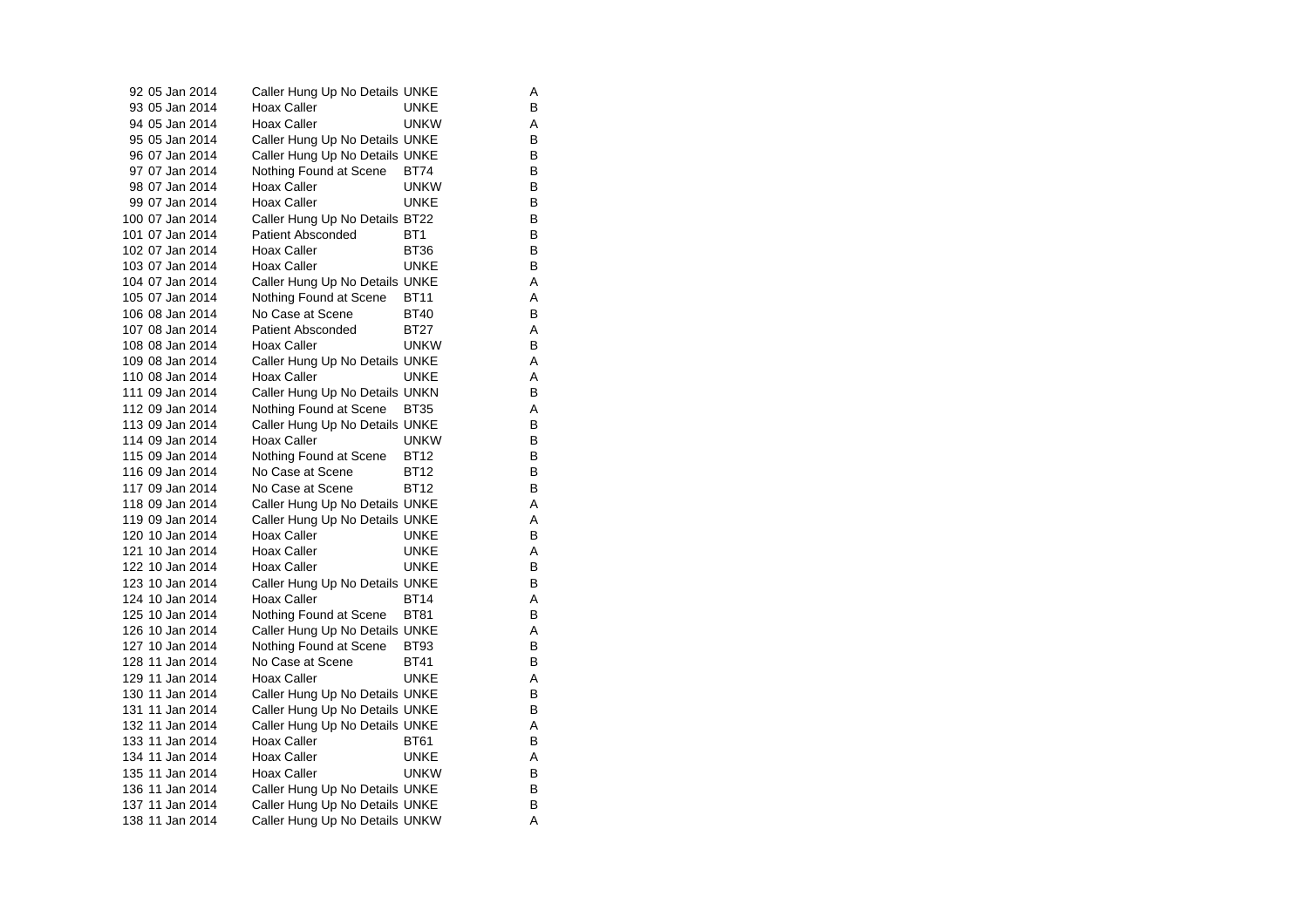139 11 Jan 2014 No Case at Scene BT15 B 140 11 Jan 2014 No Case at Scene BT17 141 11 Jan 2014 Caller Hung Up No Details UNKE 142 11 Jan 2014 Caller Hung Up No Details UNKE<br>143 11 Jan 2014 No Case at Scene BT20 B 143 11 Jan 2014 No Case at Scene BT20 144 12 Jan 2014 Caller Hung Up No Details UNKW A 145 12 Jan 2014 No Case at Scene BT7 146 12 Jan 2014 Nothing Found at Scene BT39 A<br>147 12 Jan 2014 Nothing Found at Scene BT37 C 147 12 Jan 2014 Nothing Found at Scene BT37 C 148 12 Jan 2014 Caller Hung Up No Details UNKN 149 12 Jan 2014 Caller Hung Up No Details UNKS A 150 12 Jan 2014 Hoax Caller BT1 151 12 Jan 2014 Caller Hung Up No Details UNKE 152 12 Jan 2014 Hoax Caller **UNKN** A 153 12 Jan 2014 Nothing Found at Scene BT81 A 154 12 Jan 2014 Patient Absconded BT30 B 155 12 Jan 2014 Caller Hung Up No Details UNKW B<br>156 13 Jan 2014 Caller Hung Up No Details UNKE 156 13 Jan 2014 Caller Hung Up No Details UNKE 157 13 Jan 2014 Caller Hung Up No Details UNKS A 158 13 Jan 2014 Caller Hung Up No Details UNKW A 159 13 Jan 2014 Caller Hung Up No Details UNKE B 160 13 Jan 2014 Caller Hung Up No Details UNKE<br>161 13 Jan 2014 No Case at Scene BT14 C 161 13 Jan 2014 No Case at Scene BT14 162 13 Jan 2014 Caller Hung Up No Details UNKN A 163 13 Jan 2014 Caller Hung Up No Details UNKE A 164 13 Jan 2014 Caller Hung Up No Details UNKE A 165 13 Jan 2014 No Case at Scene BT38 166 13 Jan 2014 Caller Hung Up No Details UNKN A 167 14 Jan 2014 Caller Hung Up No Details UNKE 168 14 Jan 2014 Caller Hung Up No Details UNKE<br>169 14 Jan 2014 Patient Absconded BT43 B 169 14 Jan 2014 Patient Absconded BT43 170 15 Jan 2014 Patient Absconded BT9 171 15 Jan 2014 Hoax Caller **UNKE** 172 15 Jan 2014 Caller Hung Up No Details UNKE 173 15 Jan 2014 Caller Hung Up No Details UNKE<br>174 15 Jan 2014 Caller Hung Up No Details UNKE 174 15 Jan 2014 Caller Hung Up No Details UNKE 175 15 Jan 2014 Caller Hung Up No Details UNKE 176 15 Jan 2014 Caller Hung Up No Details UNKN B 177 15 Jan 2014 Nothing Found at Scene BT78 B 178 15 Jan 2014 Hoax Caller **Hoax UNKS** B 179 16 Jan 2014 Nothing Found at Scene BT47 B 180 16 Jan 2014 Caller Hung Up No Details UNKE 181 16 Jan 2014 Patient Absconded BT5 B 182 16 Jan 2014 Caller Hung Up No Details UNKW A 183 16 Jan 2014 No Case at Scene BT71 B 184 16 Jan 2014 Caller Hung Up No Details UNKE A 185 16 Jan 2014 Caller Hung Up No Details UNKS A

 $\mathsf{B}$ 

 $\sf B$ 

 $\mathsf{A}$ 

 $\sf B$ 

 $\mathbf C$ 

 $\sf B$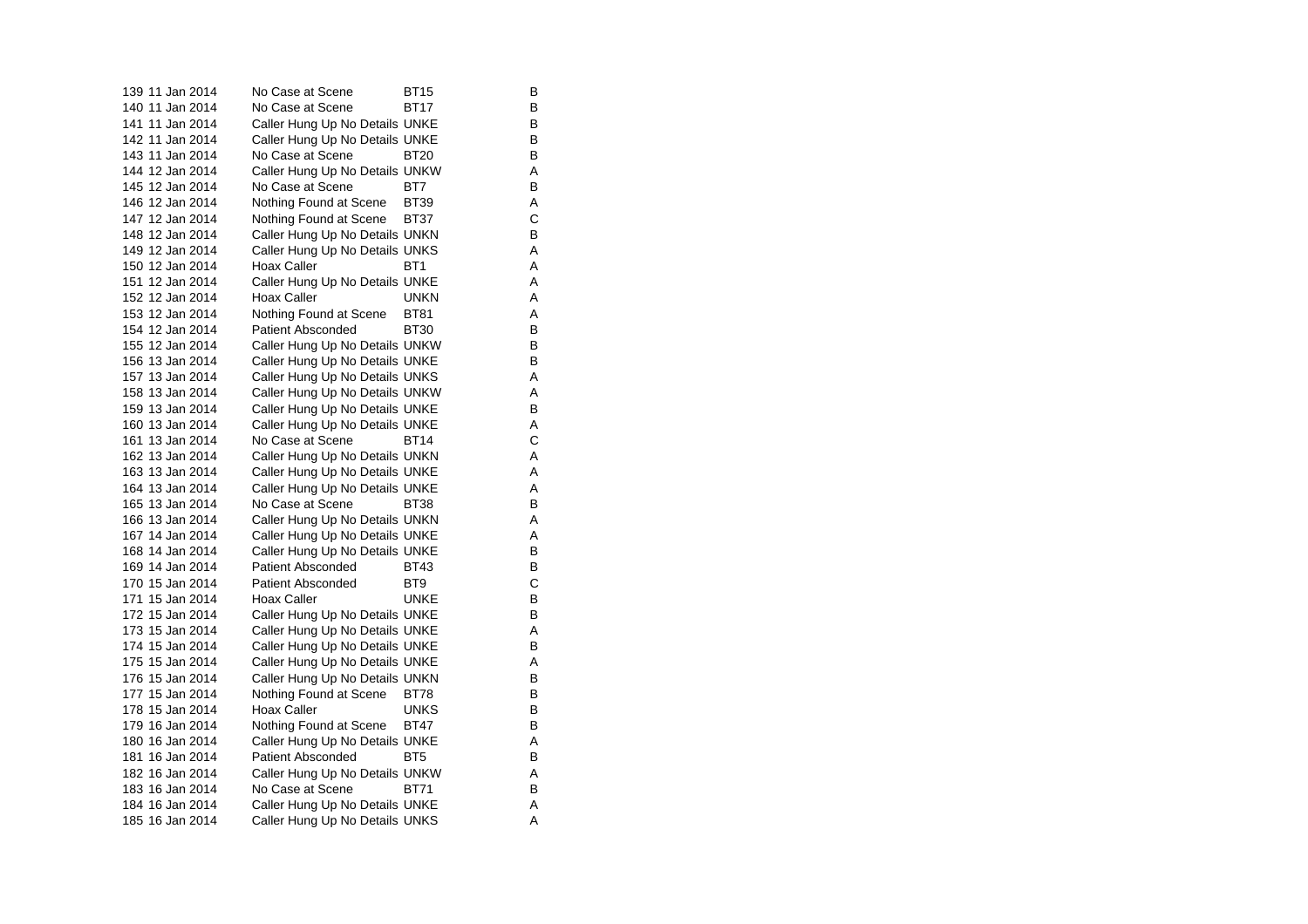| 186 16 Jan 2014 | Caller Hung Up No Details UNKS |                 | Α |
|-----------------|--------------------------------|-----------------|---|
| 187 16 Jan 2014 | Caller Hung Up No Details UNKE |                 | в |
| 188 16 Jan 2014 | Hoax Caller                    | BT17            | Α |
| 189 16 Jan 2014 | Hoax Caller                    | BT17            | Α |
| 190 16 Jan 2014 | No Case at Scene               | <b>BT30</b>     | в |
| 191 17 Jan 2014 | No Case at Scene               | BT47            | Α |
| 192 17 Jan 2014 | <b>Hoax Caller</b>             | <b>UNKS</b>     | Α |
| 193 17 Jan 2014 | Hoax Caller                    | UNKN            | В |
| 194 17 Jan 2014 | Caller Hung Up No Details UNKE |                 | Α |
| 195 17 Jan 2014 | No Case at Scene               | <b>BT11</b>     | в |
| 196 17 Jan 2014 | <b>Hoax Caller</b>             | <b>BT19</b>     | В |
| 197 17 Jan 2014 | Caller Hung Up No Details UNKS |                 | в |
| 198 17 Jan 2014 | Caller Hung Up No Details UNKE |                 | Α |
| 199 17 Jan 2014 | Caller Hung Up No Details UNKE |                 | в |
| 200 18 Jan 2014 | Hoax Caller                    | BT17            | C |
| 201 18 Jan 2014 | Caller Hung Up No Details UNKE |                 | Α |
| 202 18 Jan 2014 | No Case at Scene               | BT <sub>1</sub> | в |
| 203 18 Jan 2014 | Caller Hung Up No Details UNKE |                 | Α |
| 204 18 Jan 2014 | Caller Hung Up No Details UNKE |                 | В |
| 205 18 Jan 2014 | Caller Hung Up No Details UNKS |                 | Α |
| 206 18 Jan 2014 | Caller Hung Up No Details UNKN |                 | В |
| 207 18 Jan 2014 | <b>Patient Absconded</b>       | <b>BT66</b>     | в |
| 208 18 Jan 2014 | Caller Hung Up No Details UNKE |                 | Α |
| 209 19 Jan 2014 | Caller Hung Up No Details UNKE |                 | Α |
| 210 19 Jan 2014 | Caller Hung Up No Details UNKE |                 | Α |
| 211 19 Jan 2014 | Caller Hung Up No Details UNKE |                 | Α |
| 212 19 Jan 2014 | Caller Hung Up No Details UNKW |                 | в |
| 213 19 Jan 2014 | Caller Hung Up No Details UNKW |                 | Α |
| 214 19 Jan 2014 | Caller Hung Up No Details UNKE |                 | В |
| 215 19 Jan 2014 | No Case at Scene               | BT <sub>1</sub> | В |
| 216 19 Jan 2014 | Caller Hung Up No Details UNKE |                 | Α |
| 217 19 Jan 2014 | Caller Hung Up No Details UNKE |                 | в |
| 218 19 Jan 2014 | Caller Hung Up No Details UNKW |                 | Α |
| 219 19 Jan 2014 | No Case at Scene               | BT5             | Α |
| 220 19 Jan 2014 | Caller Hung Up No Details UNKE |                 | Α |
| 221 19 Jan 2014 | Caller Hung Up No Details UNKE |                 | Α |
| 222 19 Jan 2014 | Caller Hung Up No Details UNKS |                 | Α |
| 223 19 Jan 2014 | Caller Hung Up No Details UNKE |                 | в |
| 224 19 Jan 2014 | Hoax Caller                    | UNKE            | В |
| 225 19 Jan 2014 | Caller Hung Up No Details UNKE |                 | Α |
| 226 19 Jan 2014 | Caller Hung Up No Details UNKE |                 | Α |
| 227 19 Jan 2014 | Caller Hung Up No Details UNKS |                 | в |
| 228 19 Jan 2014 | Caller Hung Up No Details UNKE |                 | В |
| 229 20 Jan 2014 | Caller Hung Up No Details UNKE |                 | Α |
| 230 20 Jan 2014 | Caller Hung Up No Details UNKE |                 | в |
| 231 20 Jan 2014 | Caller Hung Up No Details UNKE |                 | Α |
| 232 20 Jan 2014 | No Case at Scene               | <b>BT52</b>     | В |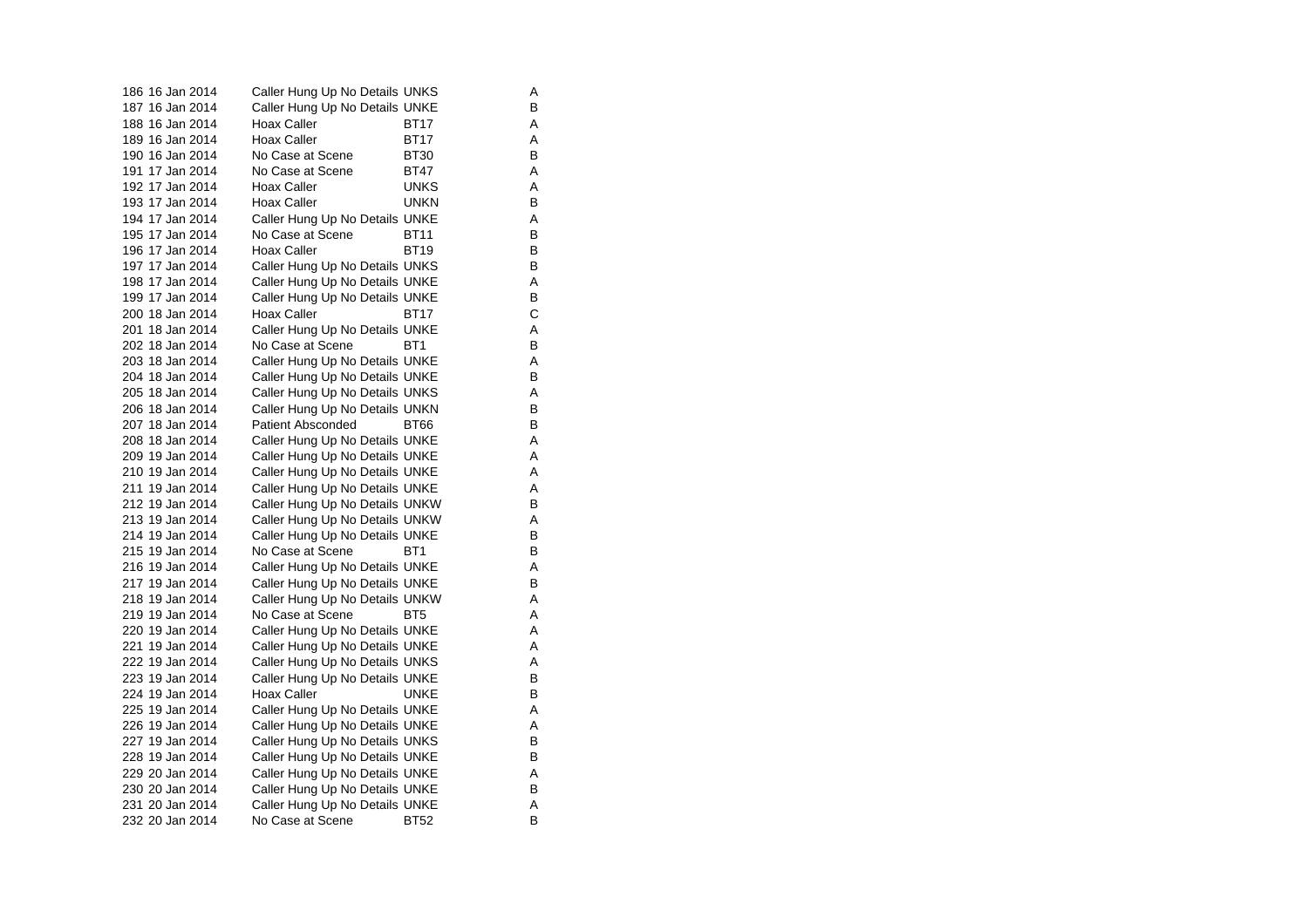| 233 20 Jan 2014 | Caller Hung Up No Details UNKN |                 | в |
|-----------------|--------------------------------|-----------------|---|
| 234 20 Jan 2014 | No Case at Scene               | BT93            | В |
| 235 21 Jan 2014 | <b>Hoax Caller</b>             | <b>UNKW</b>     | В |
| 236 21 Jan 2014 | Caller Hung Up No Details UNKE |                 | Α |
| 237 21 Jan 2014 | Hoax Caller                    | UNKE            | В |
| 238 21 Jan 2014 | Caller Hung Up No Details UNKE |                 | Α |
| 239 21 Jan 2014 | <b>Hoax Caller</b>             | UNKS            | В |
| 240 21 Jan 2014 | No Case at Scene               | BT16            | C |
| 241 21 Jan 2014 | <b>Patient Absconded</b>       | <b>BT38</b>     | B |
| 242 22 Jan 2014 | No Case at Scene               | <b>BT80</b>     | в |
| 243 22 Jan 2014 | No Case at Scene               | <b>BT38</b>     | Α |
| 244 22 Jan 2014 | Nothing Found at Scene         | <b>BT82</b>     | В |
| 245 22 Jan 2014 | No Case at Scene               | BT14            | в |
| 246 22 Jan 2014 | Caller Hung Up No Details UNKE |                 | B |
| 247 22 Jan 2014 | No Case at Scene               | <b>BT11</b>     | A |
| 248 22 Jan 2014 | Caller Hung Up No Details UNKN |                 | Α |
| 249 22 Jan 2014 | No Case at Scene               | <b>BT17</b>     | A |
| 250 22 Jan 2014 | Caller Hung Up No Details UNKE |                 | A |
| 251 22 Jan 2014 | Caller Hung Up No Details UNKW |                 | Α |
| 252 23 Jan 2014 | Caller Hung Up No Details UNKN |                 | B |
| 253 23 Jan 2014 | <b>Hoax Caller</b>             | UNKE            | B |
| 254 23 Jan 2014 | <b>Hoax Caller</b>             | UNKE            | в |
| 255 23 Jan 2014 | Hoax Caller                    | BT <sub>8</sub> | A |
| 256 23 Jan 2014 | Caller Hung Up No Details UNKE |                 | Α |
| 257 23 Jan 2014 | Caller Hung Up No Details UNKN |                 | Α |
| 258 23 Jan 2014 | Caller Hung Up No Details UNKN |                 | B |
| 259 24 Jan 2014 | <b>Patient Absconded</b>       | BT <sub>2</sub> | C |
| 260 24 Jan 2014 | Patient Absconded              | <b>BT48</b>     | С |
| 261 24 Jan 2014 | Caller Hung Up No Details UNKS |                 | B |
| 262 24 Jan 2014 | <b>Hoax Caller</b>             | UNKE            | Α |
| 263 24 Jan 2014 | Nothing Found at Scene         | <b>BT80</b>     | B |
| 264 24 Jan 2014 | <b>Hoax Caller</b>             | <b>BT71</b>     | C |
| 265 24 Jan 2014 | Caller Hung Up No Details UNKS |                 | В |
| 266 24 Jan 2014 | <b>Patient Absconded</b>       | BT43            | Α |
| 267 24 Jan 2014 | Hoax Caller                    | <b>UNKN</b>     | B |
| 268 24 Jan 2014 | Caller Hung Up No Details UNKE |                 | В |
| 269 24 Jan 2014 | Caller Hung Up No Details UNKE |                 | в |
| 270 24 Jan 2014 | Caller Hung Up No Details UNKE |                 | A |
| 271 24 Jan 2014 | <b>Hoax Caller</b>             | UNKE            | B |
| 272 24 Jan 2014 | Caller Hung Up No Details UNKW |                 | Α |
| 273 24 Jan 2014 | Caller Hung Up No Details BT79 |                 | A |
| 274 24 Jan 2014 | No Case at Scene               | BT33            | в |
| 275 24 Jan 2014 | <b>Patient Absconded</b>       | <b>BT35</b>     | Α |
| 276 24 Jan 2014 | Caller Hung Up No Details UNKE |                 | в |
| 277 24 Jan 2014 | No Case at Scene               | BT27            | в |
| 278 24 Jan 2014 | No Case at Scene               | BT2             | в |
| 279 24 Jan 2014 | Caller Hung Up No Details BT23 |                 | B |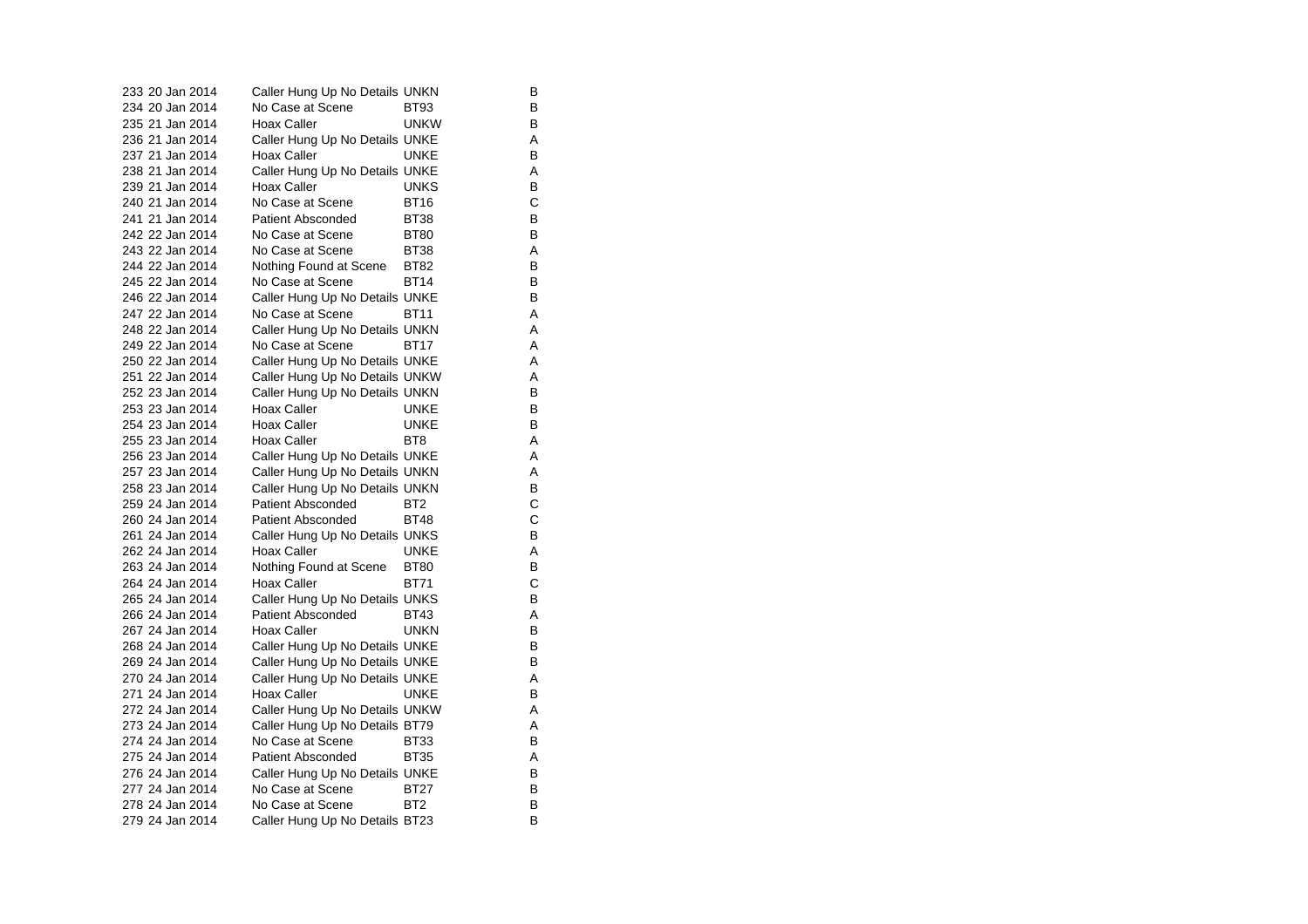280 25 Jan 2014 Hoax Caller Carries UNKW  $\overline{A}$ 281 25 Jan 2014 Nothing Found at Scene BT2 B 282 25 Jan 2014 Caller Hung Up No Details UNKE 283 25 Jan 2014 Nothing Found at Scene BT41 B<br>284 25 Jan 2014 Caller Hung Up No Details UNKN B 284 25 Jan 2014 Caller Hung Up No Details UNKN 285 25 Jan 2014 Hoax Caller **Hoax Caller** UNKS B 286 25 Jan 2014 No Case at Scene BT15  $\sf B$ 287 25 Jan 2014 Caller Hung Up No Details UNKW B<br>288 25 Jan 2014 Caller Hung Up No Details UNKE 288 25 Jan 2014 Caller Hung Up No Details UNKE<br>289 25 Jan 2014 Caller Hung Up No Details UNKE 289 25 Jan 2014 Caller Hung Up No Details UNKE 290 25 Jan 2014 Caller Hung Up No Details UNKE A 291 25 Jan 2014 No Case at Scene BT71  $\sf B$ 292 25 Jan 2014 Hoax Caller BT35 B 293 25 Jan 2014 Caller Hung Up No Details UNKE 294 26 Jan 2014 Caller Hung Up No Details UNKN B 295 26 Jan 2014 Patient Absconded BT11 BT11 296 26 Jan 2014 Caller Hung Up No Details UNKE<br>297 26 Jan 2014 Caller Hung Up No Details UNKE 297 26 Jan 2014 Caller Hung Up No Details UNKE 298 26 Jan 2014 Caller Hung Up No Details UNKE 299 26 Jan 2014 Patient Absconded BT54 A 300 26 Jan 2014 Caller Hung Up No Details UNKW B 301 26 Jan 2014 Nothing Found at Scene BT13 B<br>302 26 Jan 2014 Caller Hung Up No Details UNKS B Caller Hung Up No Details UNKS 303 26 Jan 2014 Hoax Caller **UNKE** B 304 26 Jan 2014 Caller Hung Up No Details UNKE A 305 26 Jan 2014 Caller Hung Up No Details UNKE A 306 26 Jan 2014 Caller Hung Up No Details UNKE<br>307 26 Jan 2014 No Case at Scene UNKE 307 26 Jan 2014 No Case at Scene UNKE 308 26 Jan 2014 Caller Hung Up No Details BT5 B 309 26 Jan 2014 No Case at Scene BT48 A310 26 Jan 2014 Patient Absconded BT62 B 311 27 Jan 2014 Hoax Caller **UNKE** 312 27 Jan 2014 Hoax Caller UNKS 313 27 Jan 2014 Hoax Caller **UNKE** A 314 27 Jan 2014 Caller Hung Up No Details UNKE<br>315 27 Jan 2014 No Case at Scene BT48 A 315 27 Jan 2014 No Case at Scene 316 27 Jan 2014 Patient Absconded BT67 B 317 28 Jan 2014 Caller Hung Up No Details UNKE B 318 28 Jan 2014 Caller Hung Up No Details UNKE A 319 28 Jan 2014 Caller Hung Up No Details UNKE<br>320 28 Jan 2014 Hoax Caller UNKW B 320 28 Jan 2014 321 28 Jan 2014 Caller Hung Up No Details UNKE 322 28 Jan 2014 Hoax Caller **UNKW** B 323 28 Jan 2014 Caller Hung Up No Details UNKE A 324 28 Jan 2014 Hoax Caller **UNKS** A 325 28 Jan 2014 Hoax Caller **UNKW** A 326 28 Jan 2014 Hoax Caller BT66 A

A

B

A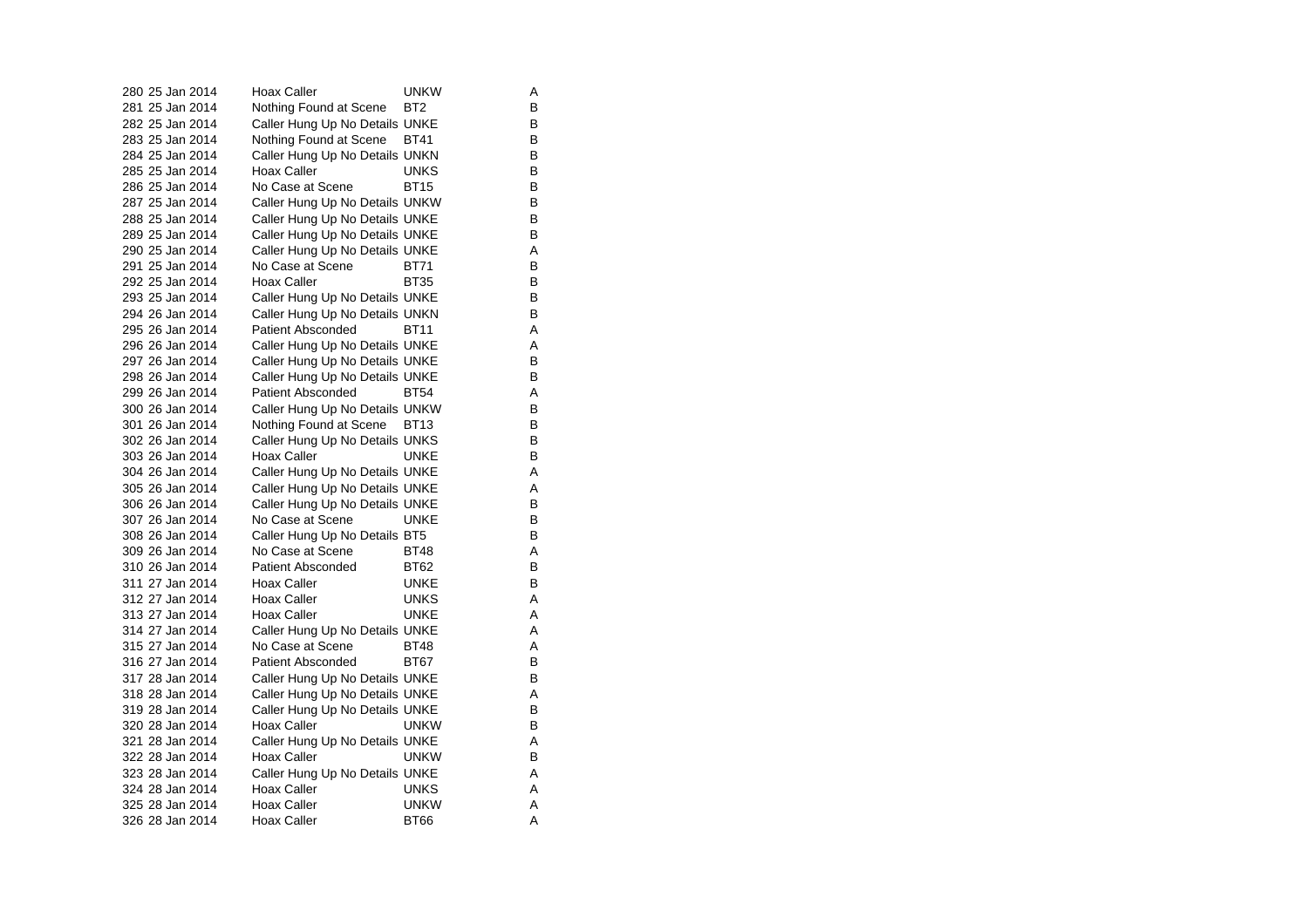| 327 28 Jan 2014 | Caller Hung Up No Details UNKN |                 | Α |
|-----------------|--------------------------------|-----------------|---|
| 328 28 Jan 2014 | Hoax Caller                    | BT33            | В |
| 329 28 Jan 2014 | Caller Hung Up No Details UNKW |                 | B |
| 330 28 Jan 2014 | Hoax Caller                    | <b>UNKE</b>     | В |
| 331 28 Jan 2014 | <b>Hoax Caller</b>             | <b>UNKE</b>     | в |
| 332 29 Jan 2014 | Caller Hung Up No Details UNKE |                 | Α |
| 333 29 Jan 2014 | Nothing Found at Scene         | <b>BT78</b>     | B |
| 334 29 Jan 2014 | Caller Hung Up No Details UNKW |                 | B |
| 335 29 Jan 2014 | Caller Hung Up No Details UNKE |                 | Α |
| 336 29 Jan 2014 | Caller Hung Up No Details UNKN |                 | B |
| 337 30 Jan 2014 | Patient Absconded              | BT47            | Α |
| 338 30 Jan 2014 | No Case at Scene               | <b>BT41</b>     | B |
| 339 30 Jan 2014 | Caller Hung Up No Details UNKE |                 | Α |
| 340 30 Jan 2014 | Caller Hung Up No Details UNKN |                 | Α |
| 341 30 Jan 2014 | Caller Hung Up No Details UNKE |                 | A |
| 342 30 Jan 2014 | No Case at Scene               | BT4             | Α |
| 343 30 Jan 2014 | Caller Hung Up No Details UNKE |                 | B |
| 344 30 Jan 2014 | <b>Hoax Caller</b>             | <b>BT60</b>     | Α |
| 345 30 Jan 2014 | <b>Hoax Caller</b>             | <b>UNKE</b>     | В |
| 346 30 Jan 2014 | Caller Hung Up No Details UNKE |                 | A |
| 347 30 Jan 2014 | Caller Hung Up No Details UNKE |                 | Α |
| 348 31 Jan 2014 | <b>Hoax Caller</b>             | <b>BT49</b>     | В |
| 349 31 Jan 2014 | Caller Hung Up No Details UNKE |                 | Α |
| 350 31 Jan 2014 | Caller Hung Up No Details UNKN |                 | B |
| 351 31 Jan 2014 | Nothing Found at Scene         | <b>BT15</b>     | Α |
| 352 31 Jan 2014 | Caller Hung Up No Details UNKE |                 | Α |
| 353 31 Jan 2014 | <b>Patient Absconded</b>       | <b>BT17</b>     | B |
| 354 31 Jan 2014 | No Case at Scene               | <b>BT17</b>     | Α |
| 355 31 Jan 2014 | Caller Hung Up No Details UNKE |                 | Α |
| 356 31 Jan 2014 | Hoax Caller                    | <b>BT42</b>     | B |
| 357 31 Jan 2014 | <b>Patient Absconded</b>       | <b>BT54</b>     | В |
| 358 01 Feb 2014 | No Case at Scene               | BT <sub>1</sub> | Ċ |
| 359 01 Feb 2014 | No Case at Scene               | BT <sub>1</sub> | В |
| 360 01 Feb 2014 | Hoax Caller                    | <b>UNKS</b>     | В |
| 361 01 Feb 2014 | Hoax Caller                    | <b>BT40</b>     | B |
| 362 01 Feb 2014 | <b>Patient Absconded</b>       | <b>BT34</b>     | В |
| 363 01 Feb 2014 | Caller Hung Up No Details UNKS |                 | В |
| 364 01 Feb 2014 | No Case at Scene               | BT <sub>9</sub> | Α |
| 365 01 Feb 2014 | No Case at Scene               | BT <sub>1</sub> | B |
| 366 01 Feb 2014 | Caller Hung Up No Details UNKW |                 | Α |
| 367 01 Feb 2014 | No Case at Scene               | <b>BT47</b>     | B |
| 368 01 Feb 2014 | No Case at Scene               | BT41            | B |
| 369 01 Feb 2014 | Caller Hung Up No Details UNKE |                 | Α |
| 370 01 Feb 2014 | <b>Hoax Caller</b>             | <b>UNKE</b>     | Α |
| 371 01 Feb 2014 | Hoax Caller                    | <b>BT43</b>     | B |
| 372 01 Feb 2014 | Caller Hung Up No Details UNKE |                 | В |
| 373 01 Feb 2014 | Caller Hung Up No Details UNKE |                 | B |

 $A$ 

A<br>A<br>B<br>A

B<br>A<br>A<br>B

 $\boldsymbol{\mathsf{A}}$ 

 $\mathsf{A}$ <br> $\mathsf{A}$ 

 $\overline{B}$ <br> $\overline{B}$ <br> $\overline{B}$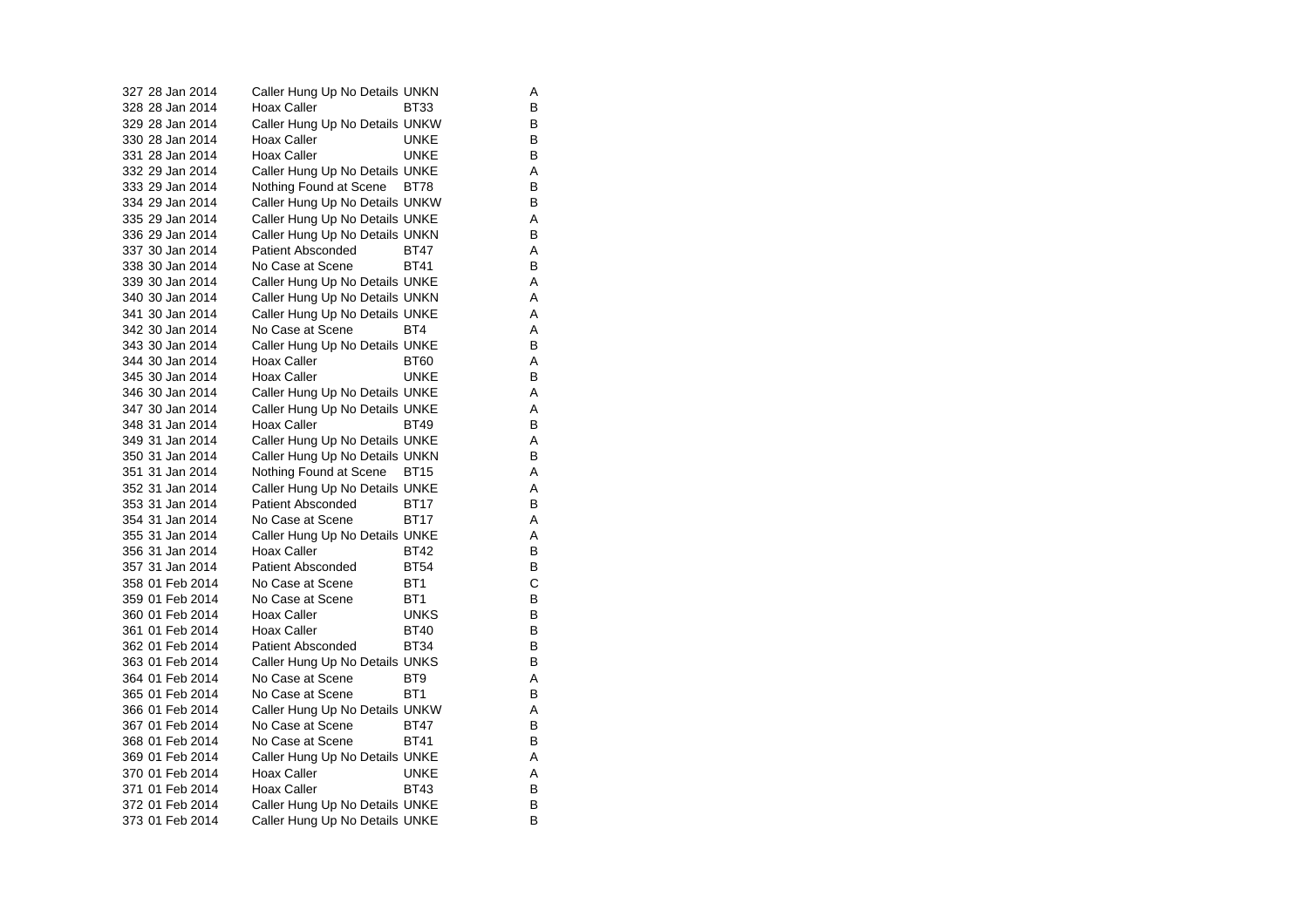| 374 01 Feb 2014 | Caller Hung Up No Details UNKE |                 | A |
|-----------------|--------------------------------|-----------------|---|
| 375 01 Feb 2014 | Caller Hung Up No Details UNKS |                 | В |
| 376 02 Feb 2014 | Caller Hung Up No Details UNKE |                 | в |
| 377 02 Feb 2014 | Caller Hung Up No Details UNKE |                 | Α |
| 378 02 Feb 2014 | <b>Patient Absconded</b>       | <b>UNKE</b>     | Α |
| 379 02 Feb 2014 | Caller Hung Up No Details UNKW |                 | В |
| 380 02 Feb 2014 | <b>Patient Absconded</b>       | BT <sub>1</sub> | C |
| 381 02 Feb 2014 | Caller Hung Up No Details UNKS |                 | В |
| 382 02 Feb 2014 | Caller Hung Up No Details UNKN |                 | Α |
| 383 02 Feb 2014 | Hoax Caller                    | <b>UNKE</b>     | B |
| 384 02 Feb 2014 | <b>Patient Absconded</b>       | BT62            | A |
| 385 02 Feb 2014 | Caller Hung Up No Details UNKE |                 | В |
| 386 02 Feb 2014 | Hoax Caller                    | UNKE            | A |
| 387 02 Feb 2014 | Caller Hung Up No Details UNKE |                 | Α |
| 388 03 Feb 2014 | Hoax Caller                    | <b>UNKE</b>     | B |
| 389 03 Feb 2014 | Caller Hung Up No Details UNKE |                 | Α |
| 390 03 Feb 2014 | <b>Hoax Caller</b>             | <b>BT22</b>     | A |
| 391 03 Feb 2014 | No Case at Scene               | BT7             | С |
| 392 03 Feb 2014 | <b>Patient Absconded</b>       | BT61            | в |
| 393 04 Feb 2014 | No Case at Scene               | BT7             | Α |
| 394 04 Feb 2014 | Hoax Caller                    | UNKE            | B |
| 395 04 Feb 2014 | Caller Hung Up No Details UNKE |                 | B |
| 396 04 Feb 2014 | <b>Hoax Caller</b>             | <b>BT22</b>     | A |
| 397 04 Feb 2014 | No Case at Scene               | <b>BT10</b>     | в |
| 398 04 Feb 2014 | Hoax Caller                    | <b>UNKE</b>     | A |
| 399 04 Feb 2014 | Caller Hung Up No Details UNKN |                 | Α |
| 400 05 Feb 2014 | No Case at Scene               | BT3             | A |
| 401 05 Feb 2014 | Caller Hung Up No Details UNKE |                 | в |
| 402 05 Feb 2014 | Caller Hung Up No Details UNKE |                 | в |
| 403 05 Feb 2014 | Caller Hung Up No Details UNKE |                 | A |
| 404 05 Feb 2014 | Caller Hung Up No Details UNKE |                 | A |
| 405 05 Feb 2014 | No Case at Scene               | BT63            | B |
| 406 05 Feb 2014 | Caller Hung Up No Details UNKE |                 | A |
| 407 05 Feb 2014 | Hoax Caller                    | BT34            | в |
| 408 05 Feb 2014 | <b>Hoax Caller</b>             | <b>UNKE</b>     | Α |
| 409 05 Feb 2014 | Caller Hung Up No Details UNKW |                 | B |
| 410 05 Feb 2014 | Caller Hung Up No Details UNKE |                 | В |
| 411 06 Feb 2014 | Caller Hung Up No Details UNKS |                 | A |
| 412 06 Feb 2014 | Caller Hung Up No Details UNKS |                 | Α |
| 413 06 Feb 2014 | Caller Hung Up No Details UNKE |                 | Α |
| 414 06 Feb 2014 | <b>Hoax Caller</b>             | <b>UNKE</b>     | B |
| 415 06 Feb 2014 | Caller Hung Up No Details BT79 |                 | Α |
| 416 06 Feb 2014 | Caller Hung Up No Details UNKE |                 | В |
| 417 06 Feb 2014 | Caller Hung Up No Details UNKE |                 | в |
| 418 06 Feb 2014 | Hoax Caller                    | <b>BT48</b>     | В |
| 419 06 Feb 2014 | Caller Hung Up No Details UNKE |                 | B |
| 420 06 Feb 2014 | No Case at Scene               | <b>BT15</b>     | A |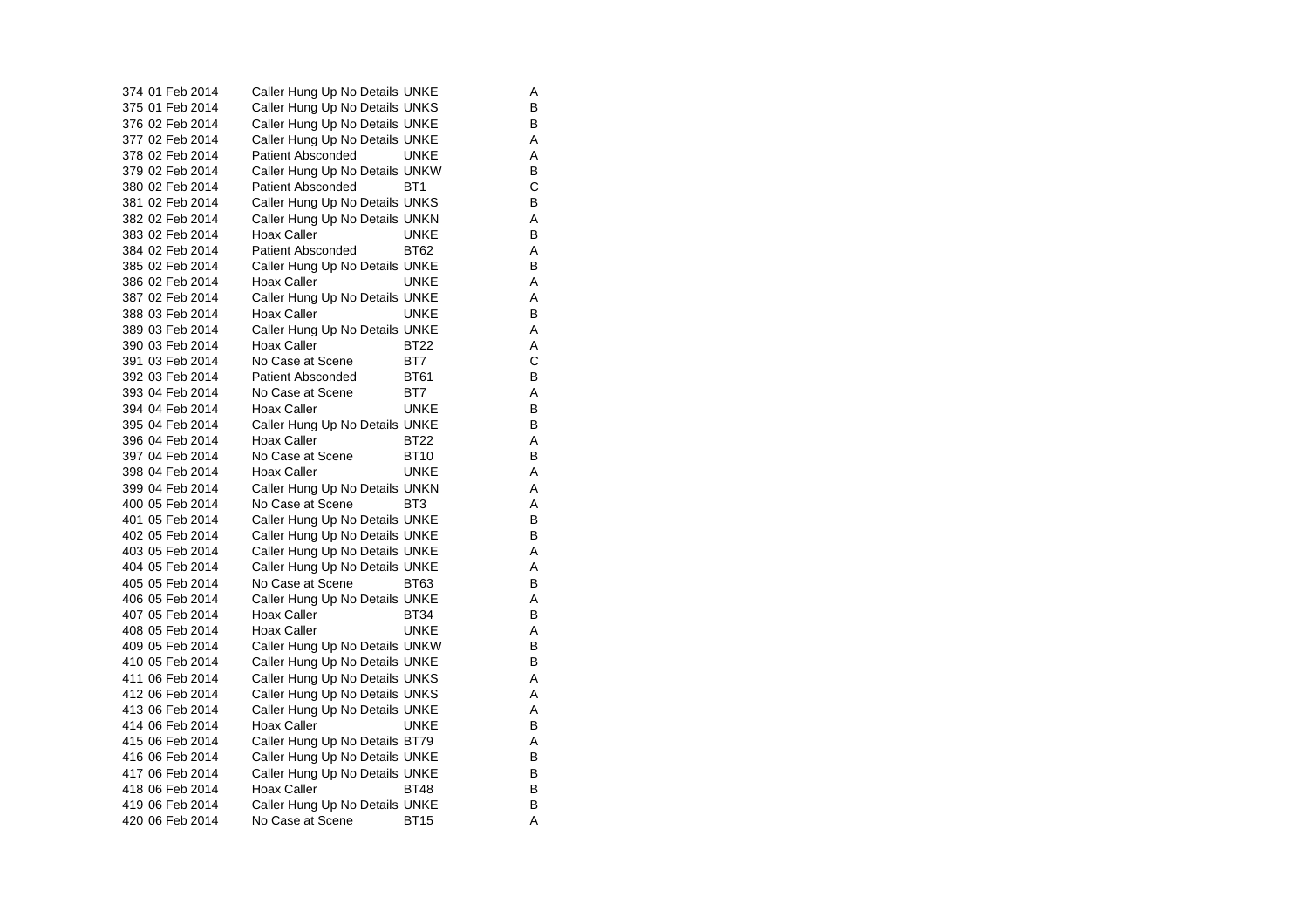| 421 06 Feb 2014 | <b>Hoax Caller</b>             | BT33            | В |
|-----------------|--------------------------------|-----------------|---|
| 422 06 Feb 2014 | Nothing Found at Scene         | <b>BT17</b>     | В |
| 423 06 Feb 2014 | Caller Hung Up No Details UNKE |                 | A |
| 424 06 Feb 2014 | No Case at Scene               | BT36            | B |
| 425 07 Feb 2014 | Caller Hung Up No Details UNKE |                 | Α |
| 426 07 Feb 2014 | Caller Hung Up No Details UNKE |                 | B |
| 427 07 Feb 2014 | Caller Hung Up No Details UNKE |                 | Α |
| 428 07 Feb 2014 | Nothing Found at Scene         | BT <sub>2</sub> | В |
| 429 07 Feb 2014 | Caller Hung Up No Details UNKN |                 | A |
| 430 07 Feb 2014 | Caller Hung Up No Details UNKS |                 | B |
| 431 07 Feb 2014 | Caller Hung Up No Details UNKE |                 | B |
| 432 07 Feb 2014 | Caller Hung Up No Details UNKS |                 | В |
| 433 07 Feb 2014 | Caller Hung Up No Details UNKE |                 | A |
| 434 08 Feb 2014 | Nothing Found at Scene         | BT16            | A |
| 435 08 Feb 2014 | Caller Hung Up No Details UNKW |                 | B |
| 436 08 Feb 2014 | Caller Hung Up No Details UNKE |                 | B |
| 437 08 Feb 2014 | Caller Hung Up No Details UNKE |                 | В |
| 438 08 Feb 2014 | Caller Hung Up No Details UNKN |                 | в |
| 439 08 Feb 2014 | Caller Hung Up No Details UNKS |                 | Α |
| 440 08 Feb 2014 | <b>Hoax Caller</b>             | <b>UNKS</b>     | B |
| 441 08 Feb 2014 | Caller Hung Up No Details UNKS |                 | A |
| 442 08 Feb 2014 | Caller Hung Up No Details UNKS |                 | в |
| 443 08 Feb 2014 | Patient Absconded              | BT22            | B |
| 444 08 Feb 2014 | Hoax Caller                    | <b>UNKE</b>     | в |
| 445 08 Feb 2014 | <b>Patient Absconded</b>       | <b>BT15</b>     | в |
| 446 08 Feb 2014 | Nothing Found at Scene         | <b>BT32</b>     | B |
| 447 09 Feb 2014 | No Case at Scene               | <b>BT34</b>     | Α |
| 448 09 Feb 2014 | Patient Absconded              | <b>BT66</b>     | A |
| 449 09 Feb 2014 | <b>Patient Absconded</b>       | <b>BT49</b>     | B |
| 450 09 Feb 2014 | <b>Patient Absconded</b>       | BT7             | в |
| 451 09 Feb 2014 | Caller Hung Up No Details UNKE |                 | B |
| 452 09 Feb 2014 | No Case at Scene               | BT <sub>2</sub> | С |
| 453 09 Feb 2014 | Patient Absconded              | BT <sub>1</sub> | B |
| 454 09 Feb 2014 | No Case at Scene               | <b>BT41</b>     | Α |
| 455 09 Feb 2014 | Hoax Caller                    | UNKE            | A |
| 456 09 Feb 2014 | Caller Hung Up No Details UNKE |                 | Α |
| 457 09 Feb 2014 | Caller Hung Up No Details UNKN |                 | в |
| 458 09 Feb 2014 | Caller Hung Up No Details UNKE |                 | В |
| 459 09 Feb 2014 | Nothing Found at Scene         | BT47            | Α |
| 460 09 Feb 2014 | Caller Hung Up No Details UNKE |                 | A |
| 461 09 Feb 2014 | Caller Hung Up No Details UNKE |                 | B |
| 462 10 Feb 2014 | No Case at Scene               | BT33            | A |
| 463 10 Feb 2014 | Nothing Found at Scene         | BT16            | В |
| 464 10 Feb 2014 | Caller Hung Up No Details UNKE |                 | Α |
| 465 10 Feb 2014 | Caller Hung Up No Details UNKE |                 | A |
| 466 10 Feb 2014 | Caller Hung Up No Details UNKW |                 | B |
| 467 10 Feb 2014 | Hoax Caller                    | <b>UNKS</b>     | Α |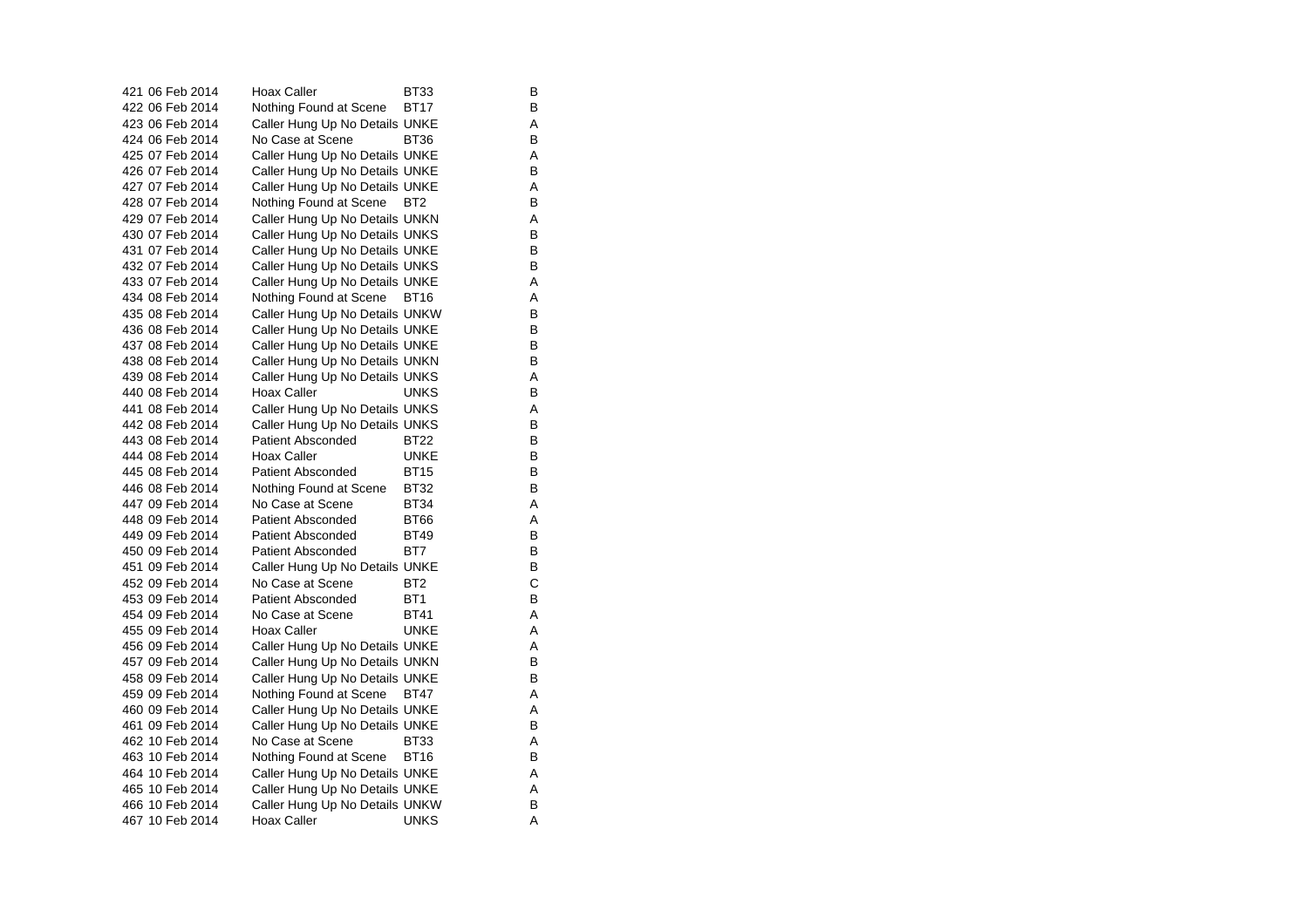|  | 468 10 Feb 2014 | <b>Hoax Caller</b>             | UNKE            | В |
|--|-----------------|--------------------------------|-----------------|---|
|  | 469 10 Feb 2014 | Caller Hung Up No Details UNKE |                 | B |
|  | 470 10 Feb 2014 | Nothing Found at Scene         | BT47            | B |
|  | 471 10 Feb 2014 | Caller Hung Up No Details UNKE |                 | В |
|  | 472 10 Feb 2014 | Caller Hung Up No Details UNKE |                 | B |
|  | 473 10 Feb 2014 | Caller Hung Up No Details UNKE |                 | В |
|  | 474 10 Feb 2014 | No Case at Scene               | <b>BT48</b>     | Α |
|  | 475 10 Feb 2014 | Hoax Caller                    | <b>BT17</b>     | B |
|  | 476 10 Feb 2014 | Hoax Caller                    | <b>BT17</b>     | B |
|  | 477 10 Feb 2014 | Hoax Caller                    | <b>BT17</b>     | Α |
|  | 478 10 Feb 2014 | Hoax Caller                    | <b>BT17</b>     | A |
|  | 479 10 Feb 2014 | No Case at Scene               | BT <sub>1</sub> | С |
|  | 480 11 Feb 2014 | Hoax Caller                    | <b>BT35</b>     | B |
|  | 481 11 Feb 2014 | Caller Hung Up No Details UNKN |                 | В |
|  | 482 11 Feb 2014 | Hoax Caller                    | <b>UNKE</b>     | В |
|  | 483 11 Feb 2014 | Caller Hung Up No Details UNKE |                 | B |
|  | 484 12 Feb 2014 | No Case at Scene               | <b>BT48</b>     | B |
|  | 485 12 Feb 2014 | No Case at Scene               | BT7             | В |
|  | 486 12 Feb 2014 | Hoax Caller                    | <b>UNKE</b>     | Α |
|  | 487 12 Feb 2014 | Nothing Found at Scene         | <b>BT16</b>     | B |
|  | 488 12 Feb 2014 | <b>Patient Absconded</b>       | <b>BT48</b>     | В |
|  | 489 13 Feb 2014 | No Case at Scene               | <b>BT44</b>     | B |
|  | 490 13 Feb 2014 | Nothing Found at Scene         | BT7             | Α |
|  | 491 13 Feb 2014 | Nothing Found at Scene         | BT <sub>1</sub> | Α |
|  | 492 13 Feb 2014 | Caller Hung Up No Details UNKN |                 | B |
|  | 493 13 Feb 2014 | Hoax Caller                    | <b>UNKN</b>     | Α |
|  | 494 13 Feb 2014 | Caller Hung Up No Details UNKW |                 | B |
|  | 495 13 Feb 2014 | Caller Hung Up No Details UNKE |                 | В |
|  | 496 13 Feb 2014 | No Case at Scene               | BT16            | В |
|  | 497 13 Feb 2014 | Caller Hung Up No Details UNKE |                 | B |
|  | 498 13 Feb 2014 | Caller Hung Up No Details UNKW |                 | B |
|  | 499 13 Feb 2014 | Hoax Caller                    | BT <sub>8</sub> | Α |
|  | 500 13 Feb 2014 | Hoax Caller                    | <b>UNKS</b>     | В |
|  | 501 13 Feb 2014 | Hoax Caller                    | <b>BT18</b>     | B |
|  | 502 13 Feb 2014 | Caller Hung Up No Details UNKE |                 | Α |
|  | 503 14 Feb 2014 | <b>Patient Absconded</b>       | <b>BT12</b>     | Α |
|  | 504 14 Feb 2014 | Hoax Caller                    | <b>BT27</b>     | B |
|  | 505 14 Feb 2014 | Caller Hung Up No Details ERR  |                 | B |
|  | 506 14 Feb 2014 | Caller Hung Up No Details UNKE |                 | B |
|  | 507 14 Feb 2014 | No Case at Scene               | BT4             | Α |
|  | 508 14 Feb 2014 | Nothing Found at Scene         | <b>BT14</b>     | B |
|  | 509 14 Feb 2014 | Nothing Found at Scene         | BT7             | B |
|  | 510 14 Feb 2014 | Caller Hung Up No Details UNKE |                 | B |
|  | 511 14 Feb 2014 | Caller Hung Up No Details UNKE |                 | A |
|  | 512 15 Feb 2014 | <b>Patient Absconded</b>       | <b>BT30</b>     | Α |
|  | 513 15 Feb 2014 | <b>Patient Absconded</b>       | BT <sub>9</sub> | Α |
|  | 514 15 Feb 2014 | Nothing Found at Scene         | <b>BT15</b>     | Ć |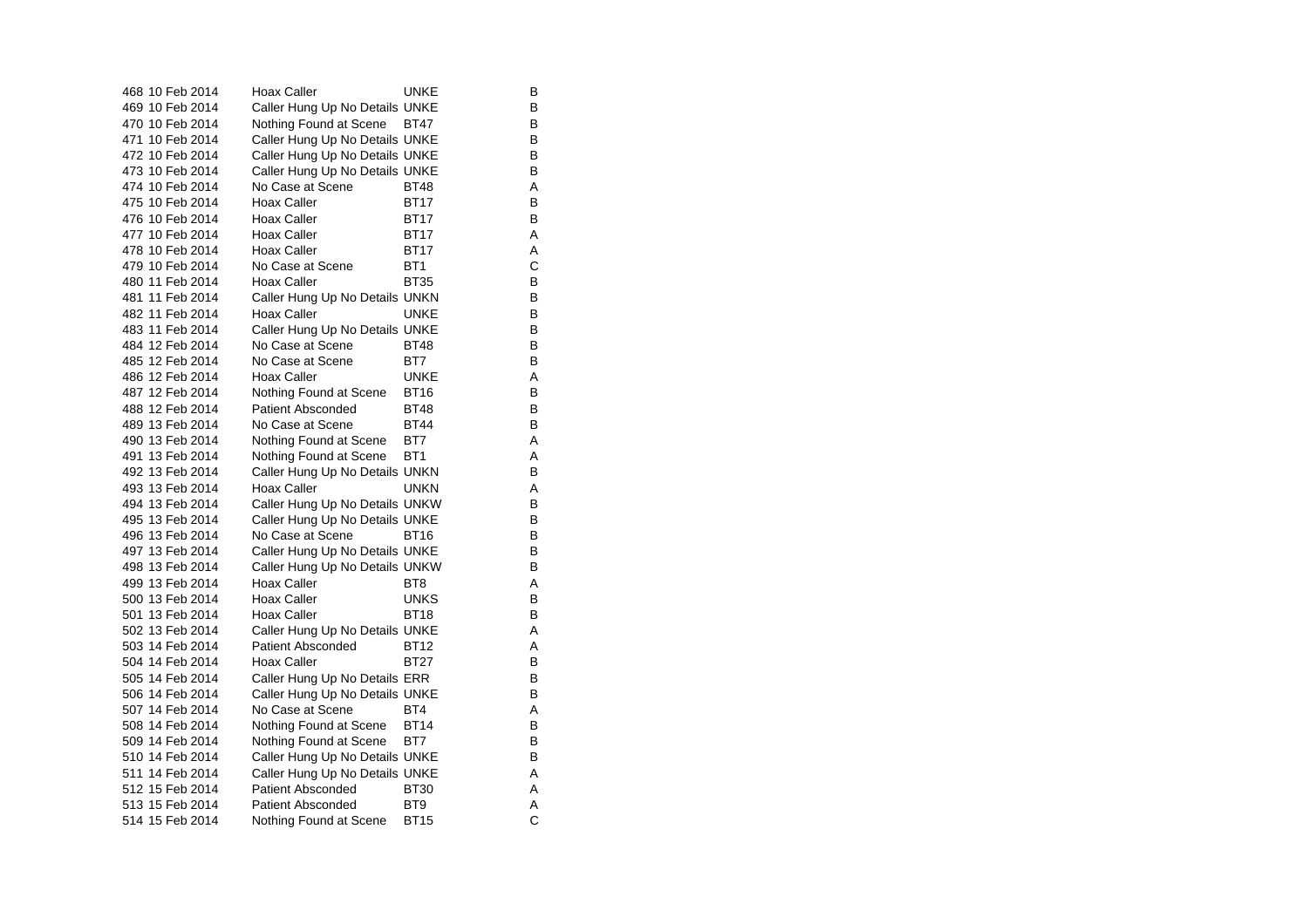| 515 15 Feb 2014 | <b>Patient Absconded</b>       | BT37            | В |
|-----------------|--------------------------------|-----------------|---|
| 516 15 Feb 2014 | Caller Hung Up No Details UNKE |                 | Α |
| 517 15 Feb 2014 | Caller Hung Up No Details UNKE |                 | В |
| 518 15 Feb 2014 | Hoax Caller                    | UNKE            | в |
| 519 15 Feb 2014 | Hoax Caller                    | <b>UNKE</b>     | A |
| 520 15 Feb 2014 | No Case at Scene               | <b>BT60</b>     | B |
| 521 15 Feb 2014 | Caller Hung Up No Details UNKW |                 | В |
| 522 15 Feb 2014 | <b>Patient Absconded</b>       | <b>BT49</b>     | A |
| 523 15 Feb 2014 | Nothing Found at Scene         | BT <sub>9</sub> | B |
| 524 15 Feb 2014 | No Case at Scene               | <b>BT11</b>     | A |
| 525 15 Feb 2014 | No Case at Scene               | <b>BT45</b>     | B |
| 526 15 Feb 2014 | <b>Hoax Caller</b>             | <b>UNKE</b>     | Α |
| 527 15 Feb 2014 | <b>Hoax Caller</b>             | UNKE            | A |
| 528 15 Feb 2014 | <b>Hoax Caller</b>             | <b>BT30</b>     | A |
| 529 16 Feb 2014 | No Case at Scene               | <b>BT66</b>     | A |
| 530 16 Feb 2014 | <b>Patient Absconded</b>       | <b>BT82</b>     | B |
| 531 16 Feb 2014 | No Case at Scene               | <b>BT56</b>     | B |
| 532 16 Feb 2014 | Nothing Found at Scene         | <b>BT13</b>     | B |
| 533 16 Feb 2014 | Nothing Found at Scene         | <b>BT17</b>     | в |
| 534 16 Feb 2014 | <b>Patient Absconded</b>       | BT23            | В |
| 535 16 Feb 2014 | Nothing Found at Scene         | <b>BT14</b>     | B |
| 536 16 Feb 2014 | Hoax Caller                    | <b>UNKE</b>     | в |
| 537 16 Feb 2014 | <b>Hoax Caller</b>             | BT23            | В |
| 538 16 Feb 2014 | <b>Hoax Caller</b>             | <b>BT41</b>     | A |
| 539 16 Feb 2014 | Caller Hung Up No Details UNKE |                 | B |
| 540 16 Feb 2014 | Caller Hung Up No Details UNKE |                 | Α |
| 541 16 Feb 2014 | Caller Hung Up No Details UNKW |                 | A |
| 542 17 Feb 2014 | Caller Hung Up No Details UNKW |                 | A |
| 543 17 Feb 2014 | Caller Hung Up No Details UNKS |                 | Α |
| 544 17 Feb 2014 | No Case at Scene               | BT78            | C |
| 545 17 Feb 2014 | Nothing Found at Scene         | BT <sub>1</sub> | C |
| 546 17 Feb 2014 | <b>Hoax Caller</b>             | <b>UNKE</b>     | B |
| 547 18 Feb 2014 | Caller Hung Up No Details UNKN |                 | A |
| 548 18 Feb 2014 | Caller Hung Up No Details UNKE |                 | Α |
| 549 18 Feb 2014 | Caller Hung Up No Details UNKE |                 | B |
| 550 18 Feb 2014 | <b>Hoax Caller</b>             | ERR             | Α |
| 551 18 Feb 2014 | Hoax Caller                    | <b>UNKE</b>     | В |
| 552 19 Feb 2014 | Caller Hung Up No Details UNKE |                 | Α |
| 553 19 Feb 2014 | <b>Hoax Caller</b>             | <b>UNKE</b>     | В |
| 554 19 Feb 2014 | Caller Hung Up No Details UNKE |                 | A |
| 555 19 Feb 2014 | Hoax Caller                    | UNKE            | Α |
| 556 19 Feb 2014 | <b>Hoax Caller</b>             | <b>UNKE</b>     | A |
| 557 19 Feb 2014 | No Case at Scene               | <b>BT48</b>     | B |
| 558 19 Feb 2014 | Caller Hung Up No Details UNKS |                 | В |
| 559 20 Feb 2014 | Hoax Caller                    | UNKS            | A |
| 560 20 Feb 2014 | Caller Hung Up No Details UNKE |                 | A |
| 561 20 Feb 2014 | <b>Hoax Caller</b>             | BT5             | A |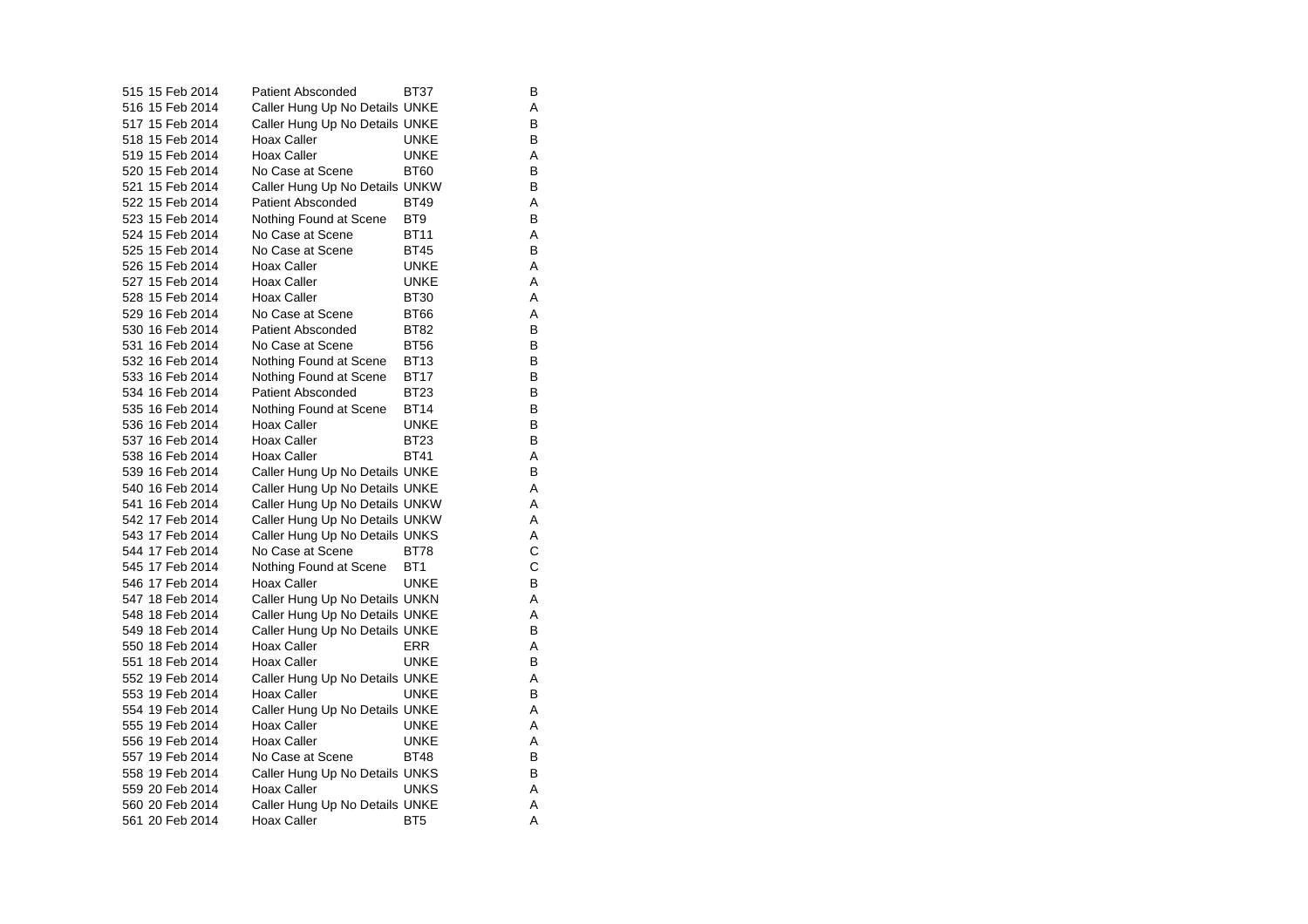| 562 20 Feb 2014 | Caller Hung Up No Details UNKE |             | В |
|-----------------|--------------------------------|-------------|---|
| 563 20 Feb 2014 | Caller Hung Up No Details UNKE |             | A |
| 564 20 Feb 2014 | Caller Hung Up No Details UNKE |             | В |
| 565 20 Feb 2014 | Hoax Caller                    | UNKE        | В |
| 566 21 Feb 2014 | <b>Hoax Caller</b>             | <b>UNKS</b> | A |
| 567 21 Feb 2014 | Hoax Caller                    | <b>UNKW</b> | в |
| 568 21 Feb 2014 | Hoax Caller                    | unkw        | В |
| 569 21 Feb 2014 | <b>Hoax Caller</b>             | UNKS        | A |
| 570 21 Feb 2014 | Caller Hung Up No Details UNKS |             | в |
| 571 21 Feb 2014 | Caller Hung Up No Details UNKS |             | A |
| 572 21 Feb 2014 | <b>Hoax Caller</b>             | <b>UNKS</b> | A |
| 573 21 Feb 2014 | Hoax Caller                    | UNKS        | A |
| 574 21 Feb 2014 | Caller Hung Up No Details UNKE |             | A |
| 575 21 Feb 2014 | Caller Hung Up No Details UNKS |             | в |
| 576 21 Feb 2014 | Hoax Caller                    | BT78        | A |
| 577 21 Feb 2014 | Hoax Caller                    | <b>UNKW</b> | в |
| 578 21 Feb 2014 | Caller Hung Up No Details UNKW |             | В |
| 579 21 Feb 2014 | <b>Hoax Caller</b>             | UNKW        | В |
| 580 21 Feb 2014 | <b>Hoax Caller</b>             | <b>UNKW</b> | A |
| 581 21 Feb 2014 | Hoax Caller                    | <b>UNKW</b> | В |
| 582 21 Feb 2014 | Caller Hung Up No Details UNKW |             | в |
| 583 21 Feb 2014 | <b>Hoax Caller</b>             | <b>UNKW</b> | В |
| 584 21 Feb 2014 | <b>Hoax Caller</b>             | UNKW        | A |
| 585 21 Feb 2014 | Caller Hung Up No Details UNKE |             | в |
| 586 21 Feb 2014 | No Case at Scene               | <b>UNKW</b> | В |
| 587 21 Feb 2014 | Hoax Caller                    | <b>UNKW</b> | B |
| 588 21 Feb 2014 | Hoax Caller                    | <b>UNKW</b> | Α |
| 589 21 Feb 2014 | <b>Hoax Caller</b>             | <b>UNKW</b> | В |
| 590 21 Feb 2014 | Hoax Caller                    | <b>UNKE</b> | A |
| 591 21 Feb 2014 | Caller Hung Up No Details UNKW |             | В |
| 592 21 Feb 2014 | <b>Hoax Caller</b>             | <b>UNKW</b> | B |
| 593 21 Feb 2014 | Hoax Caller                    | <b>BT78</b> | A |
| 594 21 Feb 2014 | <b>Hoax Caller</b>             | BT79        | A |
| 595 21 Feb 2014 | Hoax Caller                    | <b>UNKW</b> | B |
| 596 21 Feb 2014 | Caller Hung Up No Details UNKW |             | В |
| 597 21 Feb 2014 | Hoax Caller                    | UNKE        | в |
| 598 21 Feb 2014 | Hoax Caller                    | <b>UNKE</b> | В |
| 599 21 Feb 2014 | Hoax Caller                    | UNKE        | в |
| 600 21 Feb 2014 | Hoax Caller                    | <b>UNKW</b> | A |
| 601 21 Feb 2014 | Caller Hung Up No Details UNKW |             | B |
| 602 21 Feb 2014 | Caller Hung Up No Details UNKW |             | Α |
| 603 21 Feb 2014 | Caller Hung Up No Details UNKE |             | A |
| 604 21 Feb 2014 | <b>Hoax Caller</b>             | BT47        | в |
| 605 22 Feb 2014 | Caller Hung Up No Details UNKE |             | В |
| 606 22 Feb 2014 | Caller Hung Up No Details UNKE |             | В |
| 607 22 Feb 2014 | Caller Hung Up No Details UNKE |             | в |
| 608 22 Feb 2014 | Hoax Caller                    | <b>UNKW</b> | B |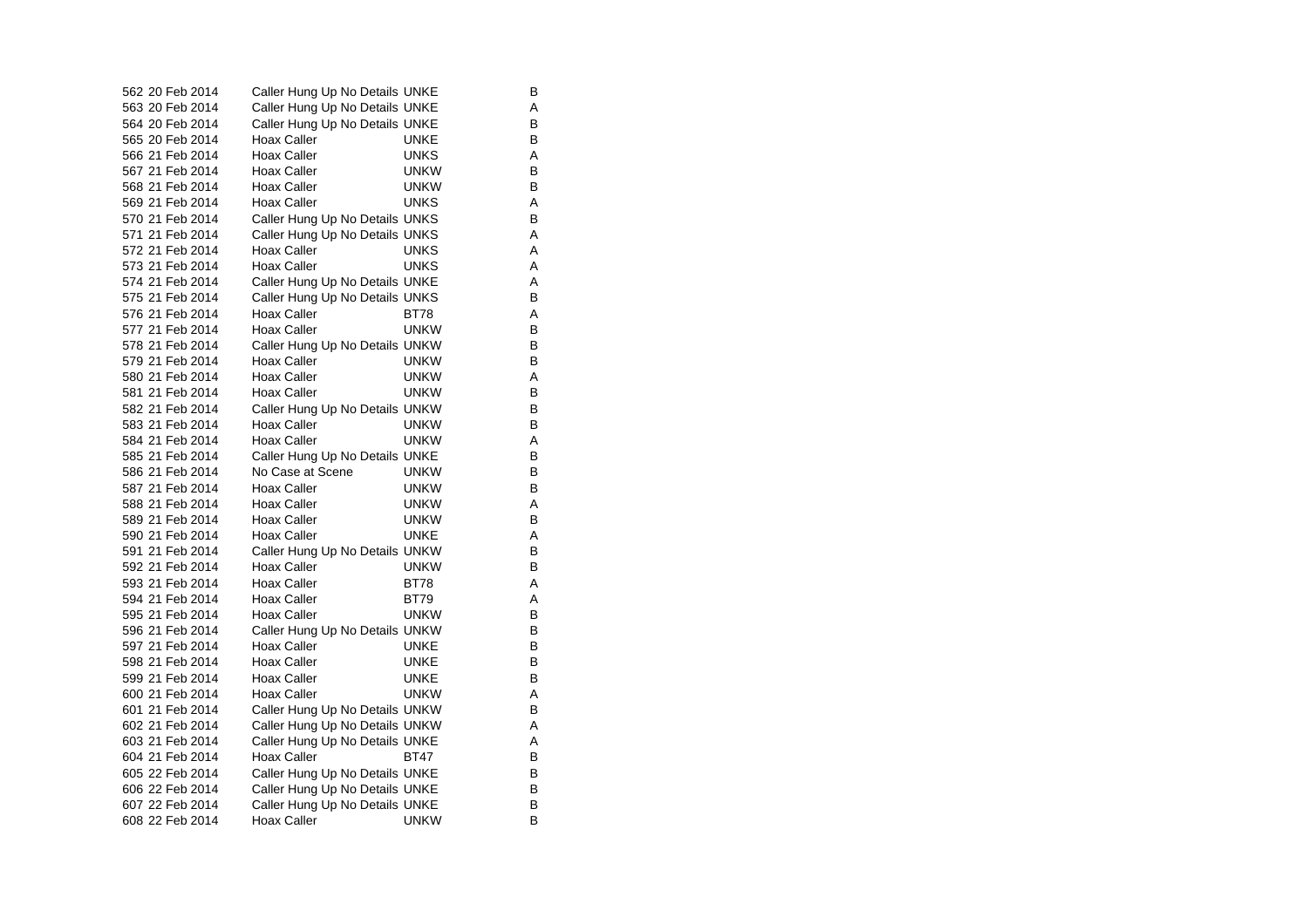| 609 22 Feb 2014 | Caller Hung Up No Details UNKW |                 | Α |
|-----------------|--------------------------------|-----------------|---|
| 610 22 Feb 2014 | Caller Hung Up No Details UNKE |                 | В |
| 611 22 Feb 2014 | Caller Hung Up No Details UNKE |                 | A |
| 612 22 Feb 2014 | Caller Hung Up No Details UNKW |                 | B |
| 613 22 Feb 2014 | Hoax Caller                    | <b>UNKW</b>     | В |
| 614 22 Feb 2014 | Hoax Caller                    | <b>UNKW</b>     | B |
| 615 22 Feb 2014 | <b>Patient Absconded</b>       | <b>BT17</b>     | в |
| 616 22 Feb 2014 | No Case at Scene               | <b>BT55</b>     | В |
| 617 22 Feb 2014 | No Case at Scene               | <b>BT66</b>     | A |
| 618 23 Feb 2014 | Nothing Found at Scene         | <b>BT35</b>     | B |
| 619 23 Feb 2014 | Caller Hung Up No Details UNKE |                 | B |
| 620 23 Feb 2014 | Nothing Found at Scene         | <b>BT61</b>     | в |
| 621 23 Feb 2014 | Caller Hung Up No Details UNKE |                 | A |
| 622 23 Feb 2014 | Caller Hung Up No Details UNKS |                 | Α |
| 623 23 Feb 2014 | Caller Hung Up No Details UNKN |                 | в |
| 624 23 Feb 2014 | Caller Hung Up No Details UNKS |                 | A |
| 625 23 Feb 2014 | Nothing Found at Scene         | <b>BT80</b>     | B |
| 626 23 Feb 2014 | Hoax Caller                    | BT28            | Α |
| 627 23 Feb 2014 | Nothing Found at Scene         | <b>BT71</b>     | B |
| 628 23 Feb 2014 | Caller Hung Up No Details UNKE |                 | в |
| 629 23 Feb 2014 | Caller Hung Up No Details UNKE |                 | B |
| 630 23 Feb 2014 | Caller Hung Up No Details UNKE |                 | В |
| 631 23 Feb 2014 | Caller Hung Up No Details UNKE |                 | Α |
| 632 23 Feb 2014 | Caller Hung Up No Details UNKE |                 | Α |
| 633 23 Feb 2014 | Caller Hung Up No Details UNKS |                 | Α |
| 634 23 Feb 2014 | Caller Hung Up No Details UNKS |                 | A |
| 635 23 Feb 2014 | Caller Hung Up No Details UNKE |                 | A |
| 636 23 Feb 2014 | <b>Patient Absconded</b>       | BT35            | В |
| 637 23 Feb 2014 | Caller Hung Up No Details UNKE |                 | В |
| 638 23 Feb 2014 | <b>Hoax Caller</b>             | UNKE            | A |
| 639 23 Feb 2014 | <b>Hoax Caller</b>             | <b>UNKW</b>     | в |
| 640 23 Feb 2014 | <b>Hoax Caller</b>             | UNKE            | в |
| 641 23 Feb 2014 | Caller Hung Up No Details UNKE |                 | A |
| 642 23 Feb 2014 | <b>Patient Absconded</b>       | BT <sub>1</sub> | В |
| 643 23 Feb 2014 | No Case at Scene               | BT20            | в |
| 644 23 Feb 2014 | Caller Hung Up No Details UNKE |                 | Α |
| 645 23 Feb 2014 | Caller Hung Up No Details UNKW |                 | Α |
| 646 24 Feb 2014 | Caller Hung Up No Details UNKW |                 | B |
| 647 24 Feb 2014 | Hoax Caller                    | BT14            | В |
| 648 24 Feb 2014 | Caller Hung Up No Details UNKE |                 | В |
| 649 24 Feb 2014 | <b>Hoax Caller</b>             | <b>UNKW</b>     | Α |
| 650 25 Feb 2014 | Caller Hung Up No Details UNKE |                 | Α |
| 651 25 Feb 2014 | Hoax Caller                    | <b>BT17</b>     | Α |
| 652 25 Feb 2014 | Caller Hung Up No Details UNKE |                 | Α |
| 653 25 Feb 2014 | Patient Absconded              | <b>BT10</b>     | С |
| 654 25 Feb 2014 | Caller Hung Up No Details UNKE |                 | A |
| 655 25 Feb 2014 | Caller Hung Up No Details UNKE |                 | A |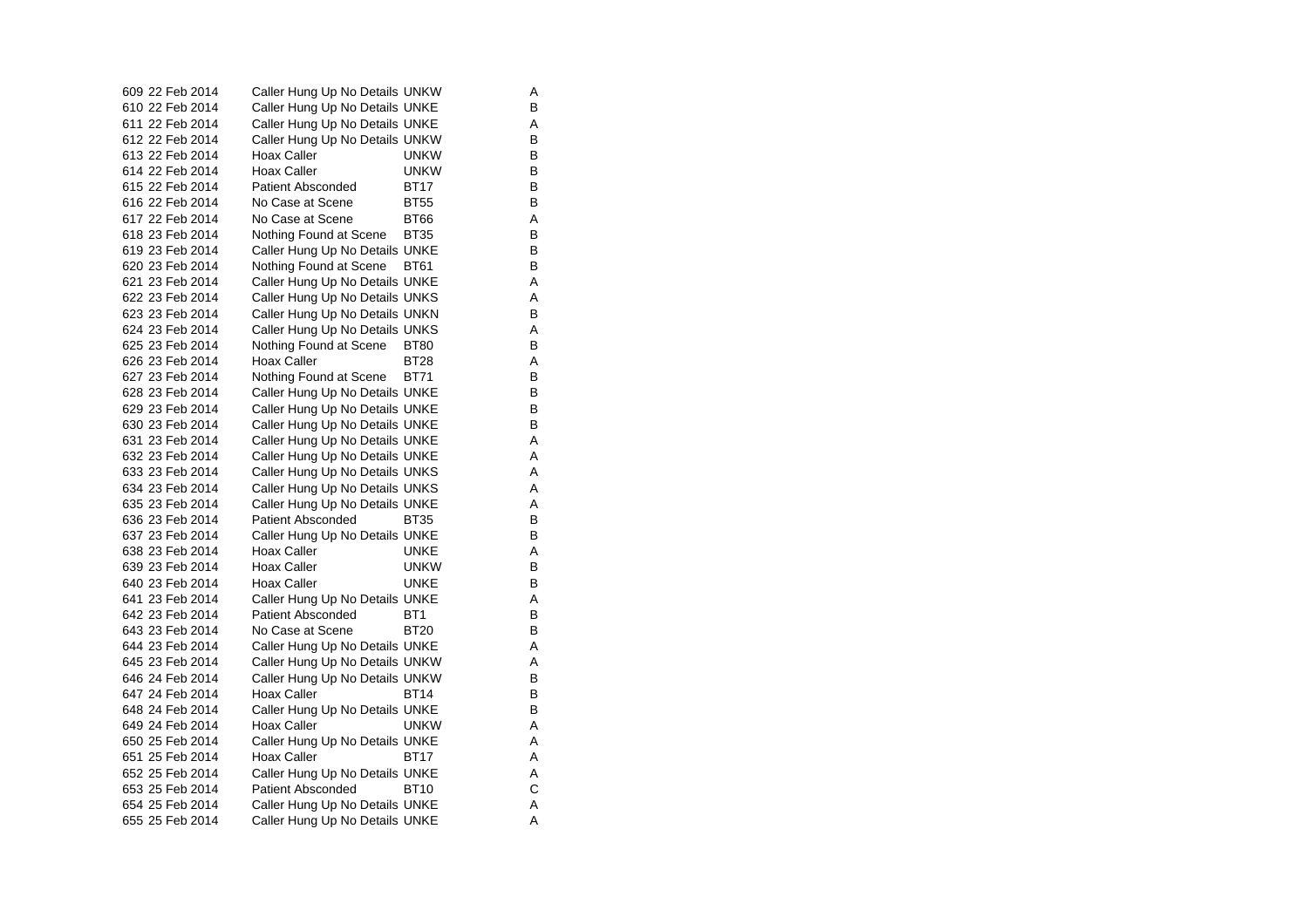| 656 25 Feb 2014 | Caller Hung Up No Details UNKW |             | В |
|-----------------|--------------------------------|-------------|---|
| 657 25 Feb 2014 | Hoax Caller                    | <b>BT48</b> | Α |
| 658 25 Feb 2014 | Hoax Caller                    | <b>BT48</b> | A |
| 659 25 Feb 2014 | Caller Hung Up No Details UNKS |             | в |
| 660 25 Feb 2014 | Hoax Caller                    | UNKE        | В |
| 661 25 Feb 2014 | Caller Hung Up No Details UNKN |             | A |
| 662 26 Feb 2014 | No Case at Scene               | BT12        | В |
| 663 26 Feb 2014 | Caller Hung Up No Details UNKE |             | в |
| 664 26 Feb 2014 | Hoax Caller                    | <b>BT48</b> | Α |
| 665 26 Feb 2014 | <b>Hoax Caller</b>             | <b>UNKE</b> | В |
| 666 26 Feb 2014 | No Case at Scene               | BT5         | В |
| 667 27 Feb 2014 | No Case at Scene               | BT7         | B |
| 668 27 Feb 2014 | Caller Hung Up No Details ERR  |             | Α |
| 669 27 Feb 2014 | Nothing Found at Scene         | BT74        | в |
| 670 27 Feb 2014 | Hoax Caller                    | <b>BT35</b> | B |
| 671 27 Feb 2014 | Caller Hung Up No Details UNKW |             | Α |
| 672 27 Feb 2014 | Caller Hung Up No Details UNKE |             | В |
| 673 27 Feb 2014 | Hoax Caller                    | <b>UNKW</b> | A |
| 674 27 Feb 2014 | Caller Hung Up No Details UNKE |             | в |
| 675 27 Feb 2014 | Hoax Caller                    | UNKE        | В |
| 676 27 Feb 2014 | Hoax Caller                    | UNKE        | B |
| 677 27 Feb 2014 | No Case at Scene               | <b>BT66</b> | В |
| 678 27 Feb 2014 | Caller Hung Up No Details UNKE |             | A |
| 679 28 Feb 2014 | Caller Hung Up No Details UNKE |             | в |
| 680 28 Feb 2014 | No Case at Scene               | BT78        | A |
| 681 28 Feb 2014 | Caller Hung Up No Details UNKN |             | B |
| 682 28 Feb 2014 | Caller Hung Up No Details UNKE |             | Α |
| 683 28 Feb 2014 | Caller Hung Up No Details UNKE |             | в |
| 684 28 Feb 2014 | Caller Hung Up No Details UNKN |             | в |
| 685 28 Feb 2014 | Caller Hung Up No Details UNKE |             | Α |
| 686 28 Feb 2014 | Caller Hung Up No Details UNKE |             | B |
| 687 28 Feb 2014 | Caller Hung Up No Details UNKS |             | Α |
| 688 28 Feb 2014 | Hoax Caller                    | BT79        | в |
| 689 28 Feb 2014 | Caller Hung Up No Details UNKE |             | A |
| 690 28 Feb 2014 | <b>Patient Absconded</b>       | BT23        | Α |
| 691 01 Mar 2014 | <b>Patient Absconded</b>       | <b>BT47</b> | в |
| 692 01 Mar 2014 | Nothing Found at Scene         | <b>BT28</b> | B |
| 693 01 Mar 2014 | <b>Hoax Caller</b>             | <b>BT42</b> | Α |
| 694 01 Mar 2014 | No Case at Scene               | <b>BT48</b> | в |
| 695 01 Mar 2014 | Caller Hung Up No Details UNKN |             | в |
| 696 01 Mar 2014 | Nothing Found at Scene         | BT33        | в |
| 697 01 Mar 2014 | <b>Hoax Caller</b>             | UNKE        | В |
| 698 01 Mar 2014 | Hoax Caller                    | <b>UNKN</b> | в |
| 699 01 Mar 2014 | Hoax Caller                    | <b>UNKE</b> | В |
| 700 01 Mar 2014 | No Case at Scene               | BT79        | Α |
| 701 01 Mar 2014 | Hoax Caller                    | UNKS        | B |
| 702 01 Mar 2014 | Caller Hung Up No Details BT79 |             | в |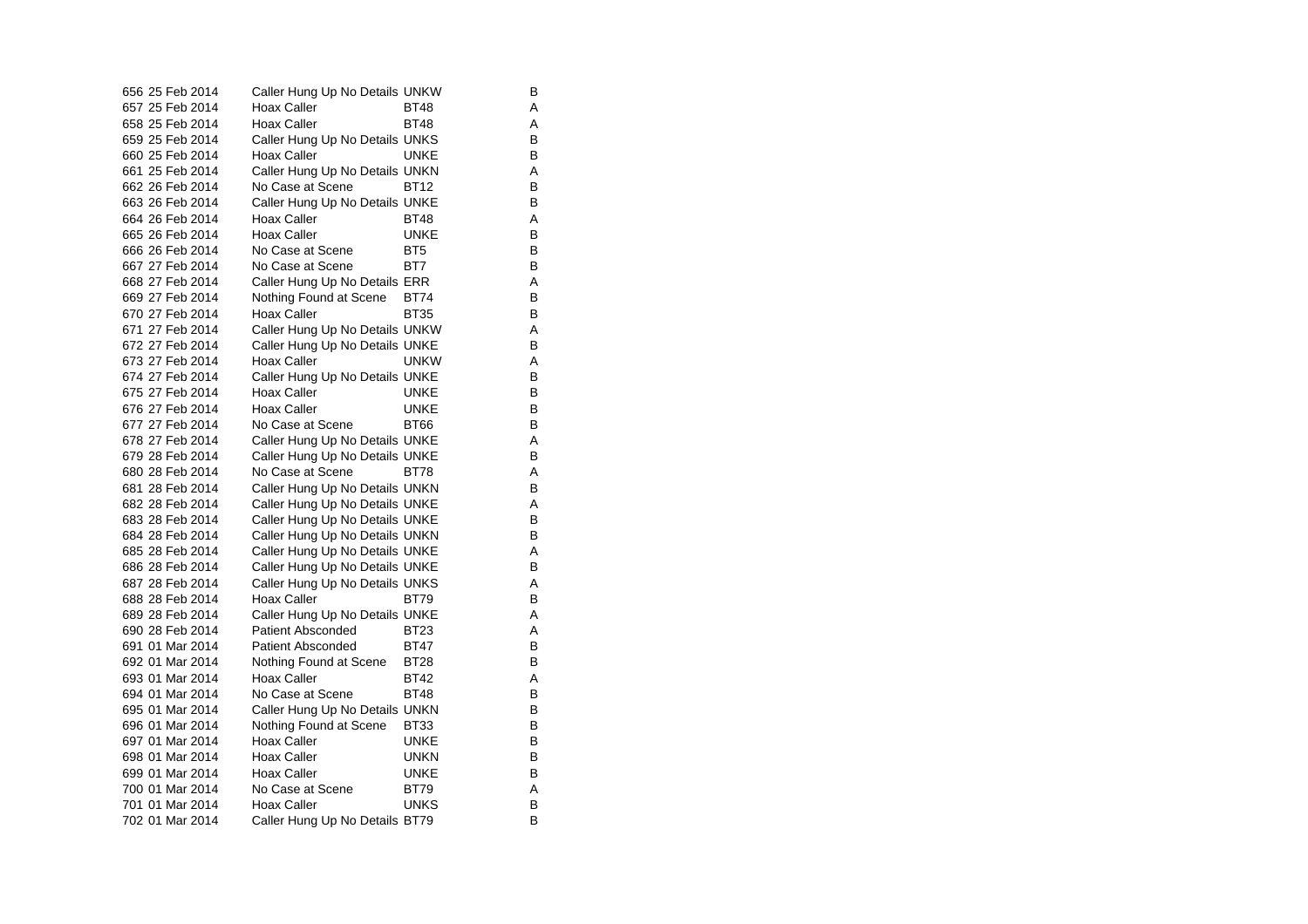| 703 01 Mar 2014 | No Case at Scene               | BT79        | В |
|-----------------|--------------------------------|-------------|---|
| 704 01 Mar 2014 | Caller Hung Up No Details UNKE |             | Α |
| 705 01 Mar 2014 | Caller Hung Up No Details UNKE |             | Α |
| 706 02 Mar 2014 | No Case at Scene               | <b>BT55</b> | Α |
| 707 02 Mar 2014 | No Case at Scene               | <b>BT67</b> | С |
| 708 02 Mar 2014 | No Case at Scene               | <b>BT61</b> | B |
| 709 02 Mar 2014 | Caller Hung Up No Details UNKE |             | B |
| 710 02 Mar 2014 | Caller Hung Up No Details UNKE |             | Α |
| 711 02 Mar 2014 | Caller Hung Up No Details UNKW |             | Α |
| 712 02 Mar 2014 | Caller Hung Up No Details UNKS |             | A |
| 713 02 Mar 2014 | Caller Hung Up No Details UNKW |             | Α |
| 714 02 Mar 2014 | Nothing Found at Scene         | BT81        | C |
| 715 02 Mar 2014 | Nothing Found at Scene         | <b>BT35</b> | В |
| 716 02 Mar 2014 | Caller Hung Up No Details UNKE |             | В |
| 717 02 Mar 2014 | Caller Hung Up No Details UNKE |             | Α |
| 718 02 Mar 2014 | Caller Hung Up No Details UNKE |             | В |
| 719 02 Mar 2014 | Hoax Caller                    | <b>BT60</b> | Α |
| 720 02 Mar 2014 | Caller Hung Up No Details UNKN |             | В |
| 721 02 Mar 2014 | Caller Hung Up No Details UNKW |             | B |
| 722 02 Mar 2014 | Caller Hung Up No Details UNKE |             | Α |
| 723 02 Mar 2014 | Hoax Caller                    | <b>BT23</b> | A |
| 724 02 Mar 2014 | Caller Hung Up No Details UNKE |             | Α |
| 725 02 Mar 2014 | Hoax Caller                    | UNKE        | В |
| 726 03 Mar 2014 | Hoax Caller                    | <b>UNKE</b> | В |
| 727 03 Mar 2014 | Caller Hung Up No Details UNKE |             | В |
| 728 03 Mar 2014 | <b>Hoax Caller</b>             | <b>UNKE</b> | Α |
| 729 03 Mar 2014 | <b>Hoax Caller</b>             | UNKE        | Α |
| 730 03 Mar 2014 | Caller Hung Up No Details BT79 |             | Α |
| 731 03 Mar 2014 | Hoax Caller                    | <b>UNKN</b> | В |
| 732 03 Mar 2014 | Hoax Caller                    | <b>BT79</b> | B |
| 733 03 Mar 2014 | Caller Hung Up No Details BT79 |             | Α |
| 734 03 Mar 2014 | <b>Hoax Caller</b>             | <b>BT33</b> | B |
| 735 03 Mar 2014 | Hoax Caller                    | <b>BT41</b> | В |
| 736 03 Mar 2014 | No Case at Scene               | <b>BT28</b> | в |
| 737 04 Mar 2014 | Caller Hung Up No Details UNKW |             | B |
| 738 04 Mar 2014 | No Case at Scene               | BT12        | В |
| 739 04 Mar 2014 | Caller Hung Up No Details UNKE |             | В |
| 740 04 Mar 2014 | Hoax Caller                    | BT60        | Α |
| 741 04 Mar 2014 | Caller Hung Up No Details UNKE |             | В |
| 742 04 Mar 2014 | No Case at Scene               | BT48        | Α |
| 743 04 Mar 2014 | Caller Hung Up No Details UNKE |             | Α |
| 744 04 Mar 2014 | Caller Hung Up No Details UNKE |             | В |
| 745 04 Mar 2014 | Caller Hung Up No Details UNKS |             | В |
| 746 04 Mar 2014 | Caller Hung Up No Details BT13 |             | В |
| 747 04 Mar 2014 | Hoax Caller                    | <b>BT33</b> | B |
| 748 04 Mar 2014 | Hoax Caller                    | <b>BT48</b> | В |
| 749 05 Mar 2014 | No Case at Scene               | <b>BT19</b> | B |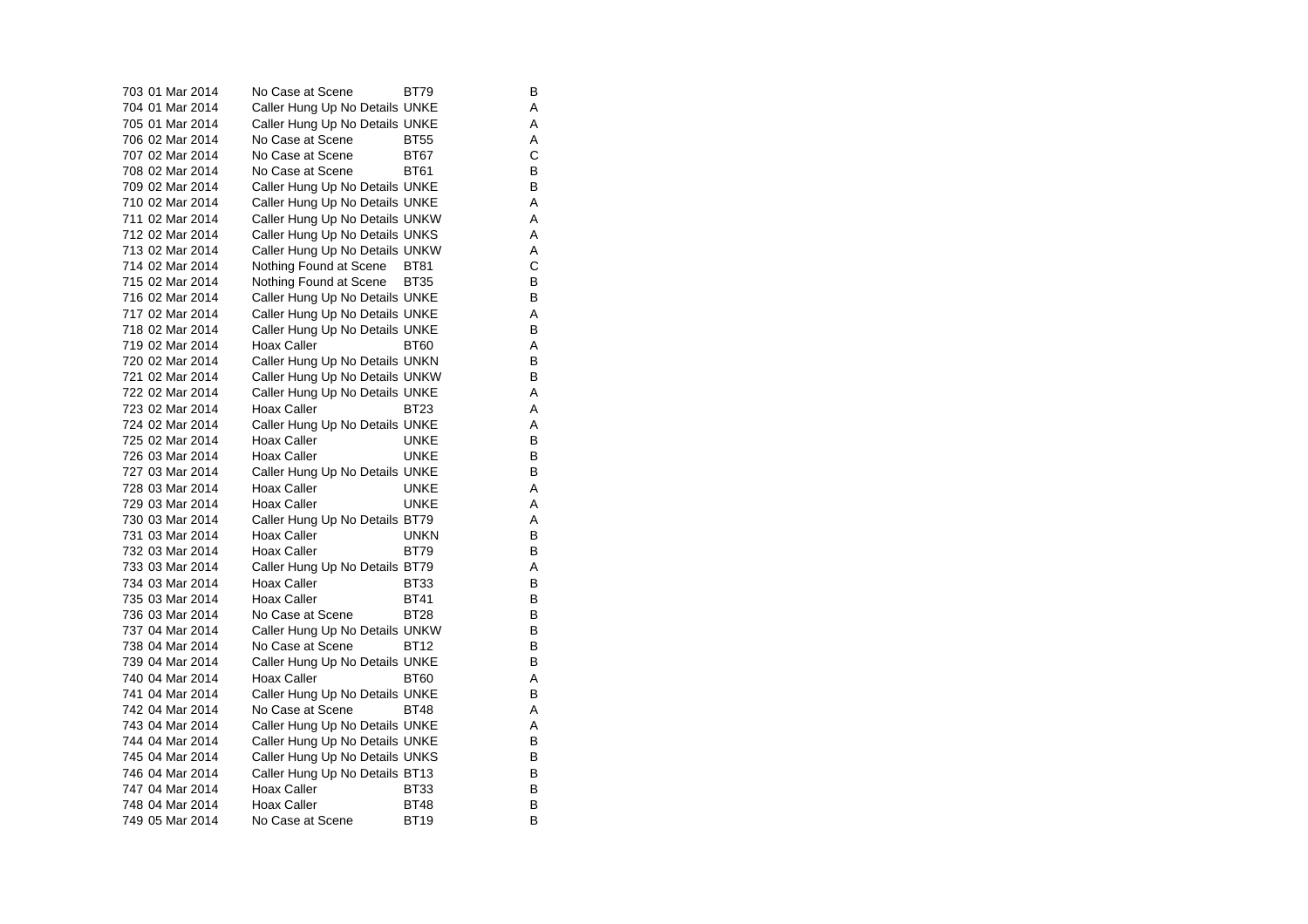| 750 05 Mar 2014 | Hoax Caller                    | <b>UNKW</b>     | В |
|-----------------|--------------------------------|-----------------|---|
| 751 05 Mar 2014 | Hoax Caller                    | <b>BT78</b>     | Α |
| 752 05 Mar 2014 | Hoax Caller                    | <b>BT48</b>     | Α |
| 753 05 Mar 2014 | Caller Hung Up No Details UNKE |                 | B |
| 754 05 Mar 2014 | Hoax Caller                    | <b>BT33</b>     | A |
| 755 06 Mar 2014 | <b>Patient Absconded</b>       | <b>BT36</b>     | В |
| 756 06 Mar 2014 | Hoax Caller                    | <b>BT14</b>     | Α |
| 757 06 Mar 2014 | Caller Hung Up No Details UNKW |                 | В |
| 758 06 Mar 2014 | Hoax Caller                    | <b>UNKW</b>     | Α |
| 759 06 Mar 2014 | Hoax Caller                    | <b>BT48</b>     | A |
| 760 06 Mar 2014 | Hoax Caller                    | <b>UNKW</b>     | Α |
| 761 06 Mar 2014 | Caller Hung Up No Details UNKW |                 | Α |
| 762 06 Mar 2014 | Hoax Caller                    | <b>UNKW</b>     | В |
| 763 06 Mar 2014 | Hoax Caller                    | <b>UNKE</b>     | B |
| 764 06 Mar 2014 | Hoax Caller                    | <b>BT33</b>     | C |
| 765 06 Mar 2014 | <b>Hoax Caller</b>             | <b>UNKE</b>     | Α |
| 766 07 Mar 2014 | No Case at Scene               | <b>BT15</b>     | В |
| 767 07 Mar 2014 | Caller Hung Up No Details UNKE |                 | Α |
| 768 07 Mar 2014 | No Case at Scene               | <b>BT23</b>     | B |
| 769 07 Mar 2014 | <b>Patient Absconded</b>       | BT <sub>1</sub> | B |
| 770 07 Mar 2014 | Caller Hung Up No Details UNKE |                 | B |
| 771 07 Mar 2014 | Hoax Caller                    | <b>BT23</b>     | В |
| 772 07 Mar 2014 | Caller Hung Up No Details UNKE |                 | B |
| 773 07 Mar 2014 | Hoax Caller                    | <b>UNKE</b>     | Α |
| 774 07 Mar 2014 | <b>Patient Absconded</b>       | <b>BT71</b>     | B |
| 775 07 Mar 2014 | Hoax Caller                    | <b>UNKW</b>     | Α |
| 776 08 Mar 2014 | Caller Hung Up No Details UNKE |                 | Α |
| 777 08 Mar 2014 | <b>Patient Absconded</b>       | BT <sub>2</sub> | Α |
| 778 08 Mar 2014 | Caller Hung Up No Details UNKE |                 | В |
| 779 08 Mar 2014 | No Case at Scene               | BT15            | в |
| 780 08 Mar 2014 | Caller Hung Up No Details UNKE |                 | Α |
| 781 08 Mar 2014 | No Case at Scene               | <b>BT14</b>     | В |
| 782 08 Mar 2014 | Caller Hung Up No Details UNKW |                 | Α |
| 783 08 Mar 2014 | Hoax Caller                    | <b>UNKW</b>     | Α |
| 784 08 Mar 2014 | Hoax Caller                    | <b>UNKE</b>     | A |
| 785 08 Mar 2014 | Nothing Found at Scene         | BT <sub>1</sub> | Α |
| 786 08 Mar 2014 | Hoax Caller                    | <b>UNKE</b>     | В |
| 787 08 Mar 2014 | Caller Hung Up No Details UNKE |                 | Α |
| 788 08 Mar 2014 | Caller Hung Up No Details UNKS |                 | Α |
| 789 08 Mar 2014 | Hoax Caller                    | <b>UNKS</b>     | B |
| 790 08 Mar 2014 | Nothing Found at Scene         | <b>BT67</b>     | В |
| 791 08 Mar 2014 | Nothing Found at Scene         | BT67            | B |
| 792 08 Mar 2014 | Caller Hung Up No Details UNKE |                 | В |
| 793 09 Mar 2014 | Nothing Found at Scene         | <b>BT80</b>     | С |
| 794 09 Mar 2014 | <b>Patient Absconded</b>       | BT <sub>1</sub> | С |
| 795 09 Mar 2014 | Caller Hung Up No Details UNKE |                 | Α |
| 796 09 Mar 2014 | <b>Patient Absconded</b>       | BT <sub>1</sub> | C |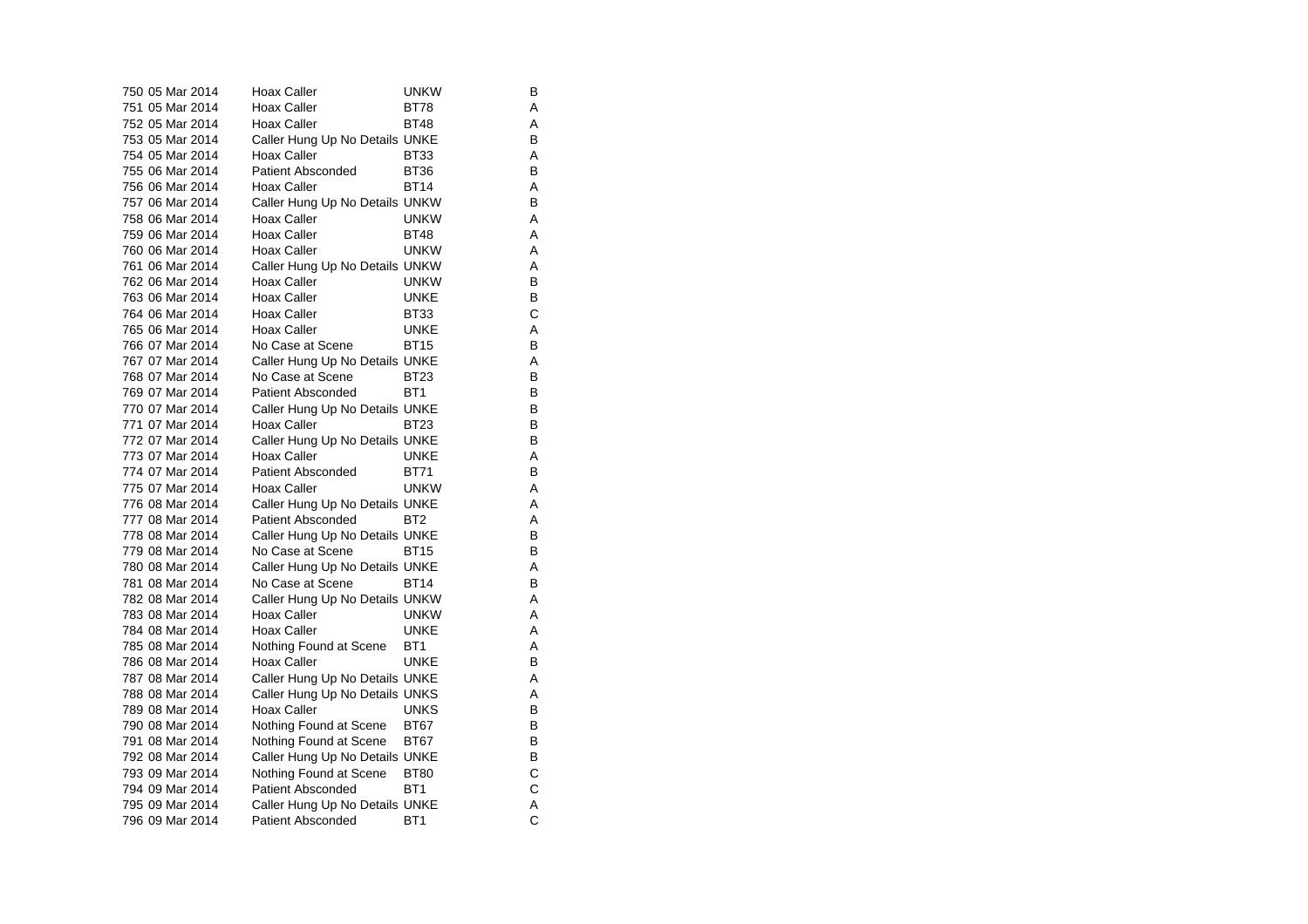| 797 09 Mar 2014 | No Case at Scene               | BT2             | в |
|-----------------|--------------------------------|-----------------|---|
| 798 09 Mar 2014 | Caller Hung Up No Details UNKW |                 | A |
| 799 09 Mar 2014 | Caller Hung Up No Details UNKS |                 | A |
| 800 09 Mar 2014 | No Case at Scene               | BT2             | В |
| 801 09 Mar 2014 | No Case at Scene               | BT <sub>1</sub> | В |
| 802 09 Mar 2014 | <b>Patient Absconded</b>       | BT <sub>1</sub> | B |
| 803 09 Mar 2014 | <b>Patient Absconded</b>       | BT <sub>1</sub> | B |
| 804 09 Mar 2014 | No Case at Scene               | <b>BT17</b>     | A |
| 805 09 Mar 2014 | <b>Patient Absconded</b>       | BT65            | В |
| 806 09 Mar 2014 | <b>Patient Absconded</b>       | <b>UNKE</b>     | A |
| 807 09 Mar 2014 | Hoax Caller                    | <b>UNKN</b>     | A |
| 808 09 Mar 2014 | Hoax Caller                    | <b>UNKN</b>     | B |
| 809 09 Mar 2014 | Hoax Caller                    | <b>UNKE</b>     | B |
| 810 09 Mar 2014 | Caller Hung Up No Details UNKE |                 | A |
| 811 09 Mar 2014 | Caller Hung Up No Details UNKE |                 | B |
| 812 09 Mar 2014 | Caller Hung Up No Details UNKE |                 | B |
| 813 09 Mar 2014 | Caller Hung Up No Details UNKE |                 | A |
| 814 09 Mar 2014 | Hoax Caller                    | <b>UNKE</b>     | B |
| 815 09 Mar 2014 | Caller Hung Up No Details UNKE |                 | B |
| 816 09 Mar 2014 | No Case at Scene               | BT36            | A |
| 817 09 Mar 2014 | <b>Hoax Caller</b>             | <b>UNKE</b>     | A |
| 818 09 Mar 2014 | Caller Hung Up No Details UNKE |                 | A |
| 819 10 Mar 2014 | Caller Hung Up No Details UNKE |                 | A |
| 820 10 Mar 2014 | <b>Hoax Caller</b>             | <b>UNKS</b>     | A |
| 821 10 Mar 2014 | <b>Hoax Caller</b>             | UNKE            | В |
| 822 10 Mar 2014 | <b>Hoax Caller</b>             | UNKE            | A |
| 823 10 Mar 2014 | Caller Hung Up No Details UNKS |                 | A |
| 824 10 Mar 2014 | Hoax Caller                    | <b>UNKE</b>     | A |
| 825 10 Mar 2014 | <b>Hoax Caller</b>             | <b>BT79</b>     | A |
| 826 10 Mar 2014 | Caller Hung Up No Details UNKE |                 | A |
| 827 10 Mar 2014 | <b>Hoax Caller</b>             | <b>BT79</b>     | B |
| 828 10 Mar 2014 | <b>Hoax Caller</b>             | <b>BT79</b>     | В |
| 829 10 Mar 2014 | Hoax Caller                    | BT79            | B |
| 830 10 Mar 2014 | <b>Hoax Caller</b>             | <b>BT48</b>     | A |
| 831 10 Mar 2014 | <b>Hoax Caller</b>             | <b>BT34</b>     | В |
| 832 10 Mar 2014 | Caller Hung Up No Details UNKE |                 | B |
| 833 11 Mar 2014 | Caller Hung Up No Details UNKE |                 | В |
| 834 11 Mar 2014 | Caller Hung Up No Details UNKE |                 | В |
| 835 11 Mar 2014 | <b>Patient Absconded</b>       | <b>BT43</b>     | B |
| 836 11 Mar 2014 | <b>Patient Absconded</b>       | BT <sub>1</sub> | A |
| 837 11 Mar 2014 | <b>Hoax Caller</b>             | <b>BT48</b>     | A |
| 838 11 Mar 2014 | <b>Hoax Caller</b>             | <b>UNKN</b>     | В |
| 839 11 Mar 2014 | No Case at Scene               | BT19            | В |
| 840 11 Mar 2014 | No Case at Scene               | <b>BT92</b>     | в |
| 841 11 Mar 2014 | <b>Hoax Caller</b>             | UNKE            | В |
| 842 11 Mar 2014 | <b>Hoax Caller</b>             | <b>UNKE</b>     | В |
| 843 11 Mar 2014 | <b>Patient Absconded</b>       | BT <sub>2</sub> | B |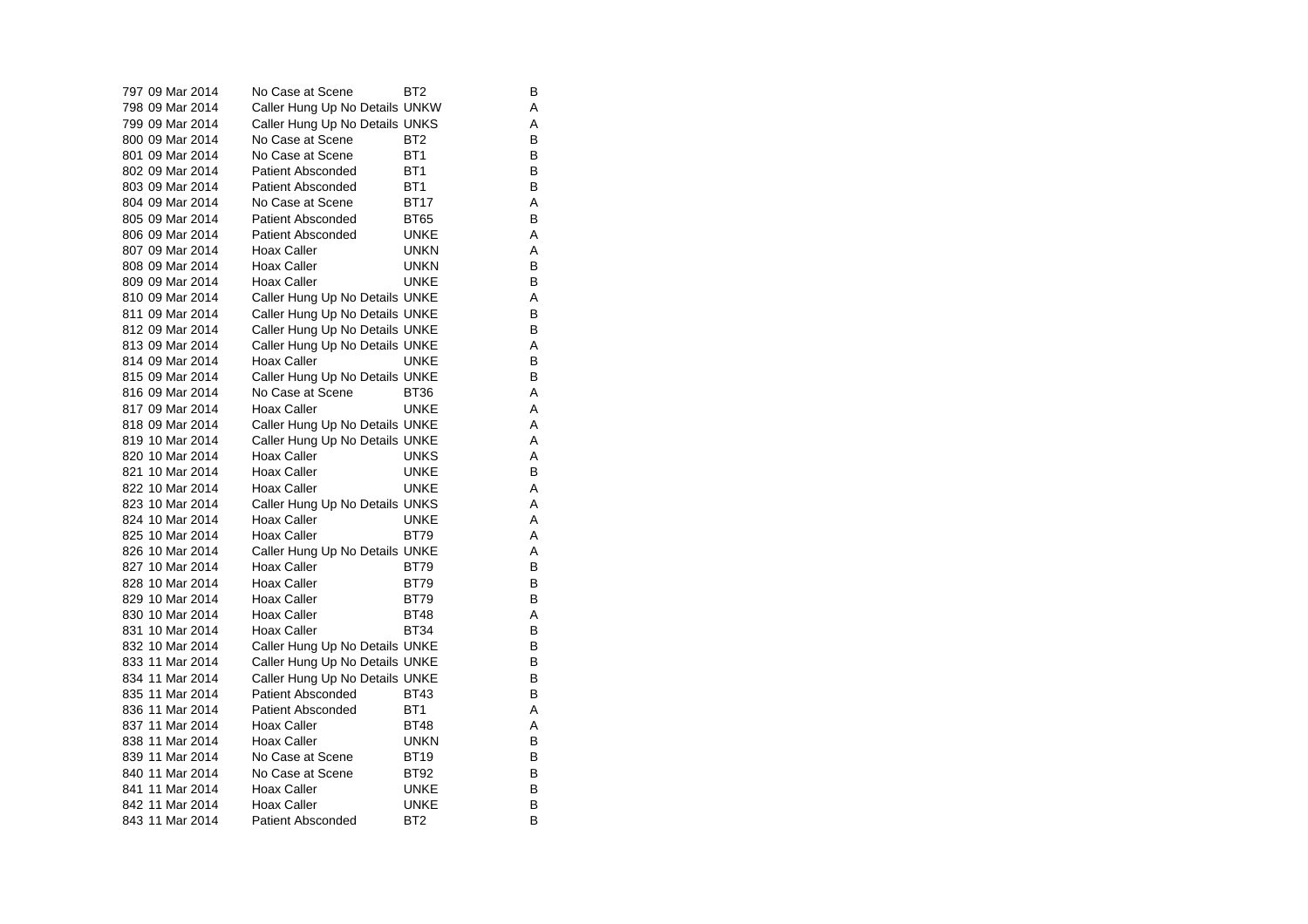| 844 11 Mar 2014 | Caller Hung Up No Details BT52 |             | в |
|-----------------|--------------------------------|-------------|---|
| 845 11 Mar 2014 | Caller Hung Up No Details UNKE |             | Α |
| 846 12 Mar 2014 | No Case at Scene               | <b>BT41</b> | в |
| 847 12 Mar 2014 | Caller Hung Up No Details UNKE |             | Α |
| 848 12 Mar 2014 | Caller Hung Up No Details BT38 |             | в |
| 849 12 Mar 2014 | Caller Hung Up No Details UNKE |             | Α |
| 850 12 Mar 2014 | Hoax Caller                    | <b>BT64</b> | В |
| 851 12 Mar 2014 | Caller Hung Up No Details UNKS |             | A |
| 852 12 Mar 2014 | Caller Hung Up No Details UNKE |             | Α |
| 853 12 Mar 2014 | Hoax Caller                    | <b>UNKE</b> | A |
| 854 12 Mar 2014 | <b>Hoax Caller</b>             | <b>UNKN</b> | B |
| 855 12 Mar 2014 | <b>Hoax Caller</b>             | UNKE        | В |
| 856 12 Mar 2014 | <b>Hoax Caller</b>             | UNKS        | A |
| 857 12 Mar 2014 | No Case at Scene               | <b>BT37</b> | B |
| 858 12 Mar 2014 | Caller Hung Up No Details UNKW |             | A |
| 859 13 Mar 2014 | No Case at Scene               | UNKE        | A |
| 860 13 Mar 2014 | Caller Hung Up No Details UNKN |             | A |
| 861 13 Mar 2014 | Hoax Caller                    | UNKE        | B |
| 862 13 Mar 2014 | Caller Hung Up No Details UNKE |             | A |
| 863 13 Mar 2014 | No Case at Scene               | BT36        | в |
| 864 13 Mar 2014 | No Case at Scene               | <b>BT44</b> | B |
| 865 13 Mar 2014 | Caller Hung Up No Details UNKW |             | A |
| 866 14 Mar 2014 | Caller Hung Up No Details UNKE |             | Α |
| 867 14 Mar 2014 | No Case at Scene               | BT33        | B |
| 868 14 Mar 2014 | Caller Hung Up No Details UNKE |             | В |
| 869 14 Mar 2014 | Caller Hung Up No Details UNKE |             | B |
| 870 14 Mar 2014 | Caller Hung Up No Details UNKE |             | A |
| 871 14 Mar 2014 | No Case at Scene               | <b>BT56</b> | B |
| 872 14 Mar 2014 | Caller Hung Up No Details UNKE |             | A |
| 873 14 Mar 2014 | No Case at Scene               | UNKE        | Α |
| 874 14 Mar 2014 | <b>Hoax Caller</b>             | UNKE        | B |
| 875 14 Mar 2014 | No Case at Scene               | <b>BT41</b> | в |
| 876 14 Mar 2014 | Caller Hung Up No Details UNKS |             | Α |
| 877 15 Mar 2014 | No Case at Scene               | BT62        | в |
| 878 15 Mar 2014 | No Case at Scene               | <b>BT52</b> | B |
| 879 15 Mar 2014 | Caller Hung Up No Details UNKE |             | Α |
| 880 15 Mar 2014 | Caller Hung Up No Details UNKE |             | Α |
| 881 15 Mar 2014 | Nothing Found at Scene         | BT11        | C |
| 882 15 Mar 2014 | No Case at Scene               | <b>BT38</b> | В |
| 883 15 Mar 2014 | No Case at Scene               | BT62        | A |
| 884 15 Mar 2014 | Nothing Found at Scene         | <b>BT12</b> | В |
| 885 15 Mar 2014 | Hoax Caller                    | <b>UNKS</b> | B |
| 886 15 Mar 2014 | Nothing Found at Scene         | <b>BT12</b> | A |
| 887 15 Mar 2014 | No Case at Scene               | <b>BT48</b> | в |
| 888 15 Mar 2014 | Patient Absconded              | <b>BT44</b> | A |
| 889 15 Mar 2014 | Caller Hung Up No Details UNKS |             | A |
| 890 15 Mar 2014 | Caller Hung Up No Details UNKE |             | В |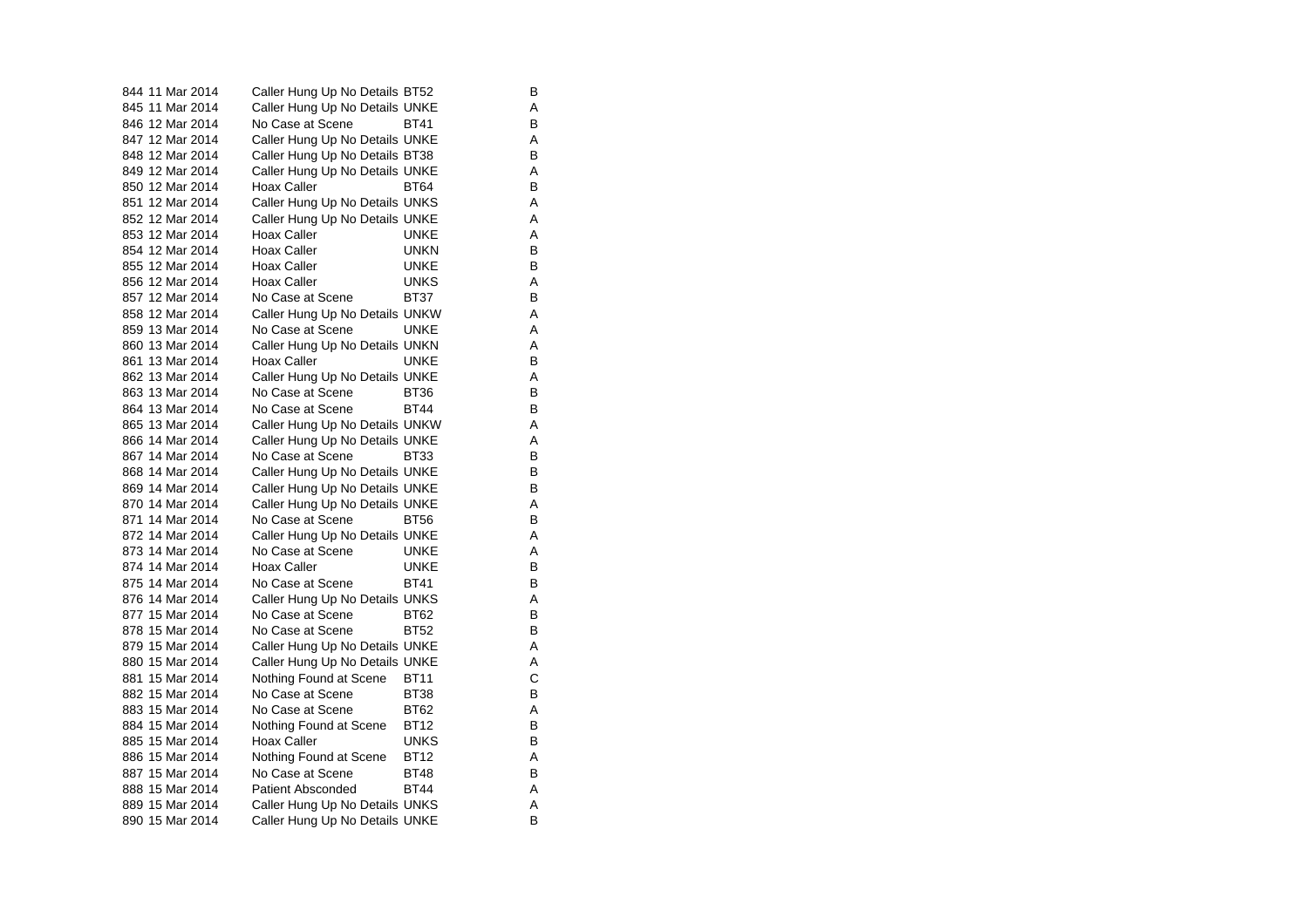| 891 15 Mar 2014 | <b>Hoax Caller</b>             | UNKN            | Α |
|-----------------|--------------------------------|-----------------|---|
| 892 15 Mar 2014 | Caller Hung Up No Details UNKN |                 | A |
| 893 15 Mar 2014 | No Case at Scene               | <b>BT11</b>     | С |
| 894 16 Mar 2014 | No Case at Scene               | <b>BT30</b>     | в |
| 895 16 Mar 2014 | <b>Patient Absconded</b>       | <b>BT36</b>     | B |
| 896 16 Mar 2014 | Caller Hung Up No Details UNKS |                 | B |
| 897 16 Mar 2014 | Hoax Caller                    | BT74            | B |
| 898 16 Mar 2014 | No Case at Scene               | BT <sub>1</sub> | B |
| 899 16 Mar 2014 | <b>Patient Absconded</b>       | <b>BT47</b>     | В |
| 900 16 Mar 2014 | Patient Absconded              | <b>BT41</b>     | B |
| 901 16 Mar 2014 | Caller Hung Up No Details UNKE |                 | B |
| 902 16 Mar 2014 | Hoax Caller                    | UNKE            | Α |
| 903 16 Mar 2014 | Hoax Caller                    | <b>BT38</b>     | B |
| 904 16 Mar 2014 | <b>Patient Absconded</b>       | BT <sub>5</sub> | A |
| 905 16 Mar 2014 | Hoax Caller                    | <b>UNKS</b>     | B |
| 906 16 Mar 2014 | Caller Hung Up No Details UNKE |                 | B |
| 907 16 Mar 2014 | <b>Patient Absconded</b>       | <b>BT34</b>     | В |
| 908 16 Mar 2014 | No Case at Scene               | <b>BT39</b>     | C |
| 909 16 Mar 2014 | No Case at Scene               | BT <sub>5</sub> | Α |
| 910 16 Mar 2014 | Caller Hung Up No Details UNKE |                 | Α |
| 911 16 Mar 2014 | No Case at Scene               | <b>BT27</b>     | B |
| 912 16 Mar 2014 | Nothing Found at Scene         | <b>BT51</b>     | В |
| 913 17 Mar 2014 | No Case at Scene               | BT7             | B |
| 914 17 Mar 2014 | No Case at Scene               | <b>BT27</b>     | A |
| 915 17 Mar 2014 | No Case at Scene               | <b>BT30</b>     | в |
| 916 17 Mar 2014 | No Case at Scene               | BT <sub>2</sub> | B |
| 917 17 Mar 2014 | No Case at Scene               | BT1             | A |
| 918 17 Mar 2014 | Hoax Caller                    | <b>UNKS</b>     | A |
| 919 17 Mar 2014 | Caller Hung Up No Details UNKE |                 | A |
| 920 17 Mar 2014 | <b>Patient Absconded</b>       | <b>BT12</b>     | в |
| 921 17 Mar 2014 | <b>Patient Absconded</b>       | <b>BT67</b>     | B |
| 922 17 Mar 2014 | Caller Hung Up No Details UNKE |                 | В |
| 923 17 Mar 2014 | Caller Hung Up No Details UNKE |                 | Α |
| 924 17 Mar 2014 | Caller Hung Up No Details UNKE |                 | A |
| 925 17 Mar 2014 | No Case at Scene               | <b>BT14</b>     | Α |
| 926 17 Mar 2014 | Nothing Found at Scene         | BT7             | B |
| 927 17 Mar 2014 | No Case at Scene               | <b>BT17</b>     | В |
| 928 17 Mar 2014 | Caller Hung Up No Details UNKE |                 | Α |
| 929 17 Mar 2014 | Caller Hung Up No Details UNKE |                 | A |
| 930 18 Mar 2014 | Caller Hung Up No Details UNKE |                 | Α |
| 931 18 Mar 2014 | No Case at Scene               | BT48            | B |
| 932 18 Mar 2014 | Caller Hung Up No Details UNKN |                 | A |
| 933 18 Mar 2014 | No Case at Scene               | <b>BT48</b>     | Α |
| 934 18 Mar 2014 | Caller Hung Up No Details UNKE |                 | B |
| 935 18 Mar 2014 | Hoax Caller                    | <b>BT92</b>     | в |
| 936 18 Mar 2014 | No Case at Scene               | <b>BT12</b>     | B |
| 937 18 Mar 2014 | <b>Patient Absconded</b>       | <b>BT12</b>     | A |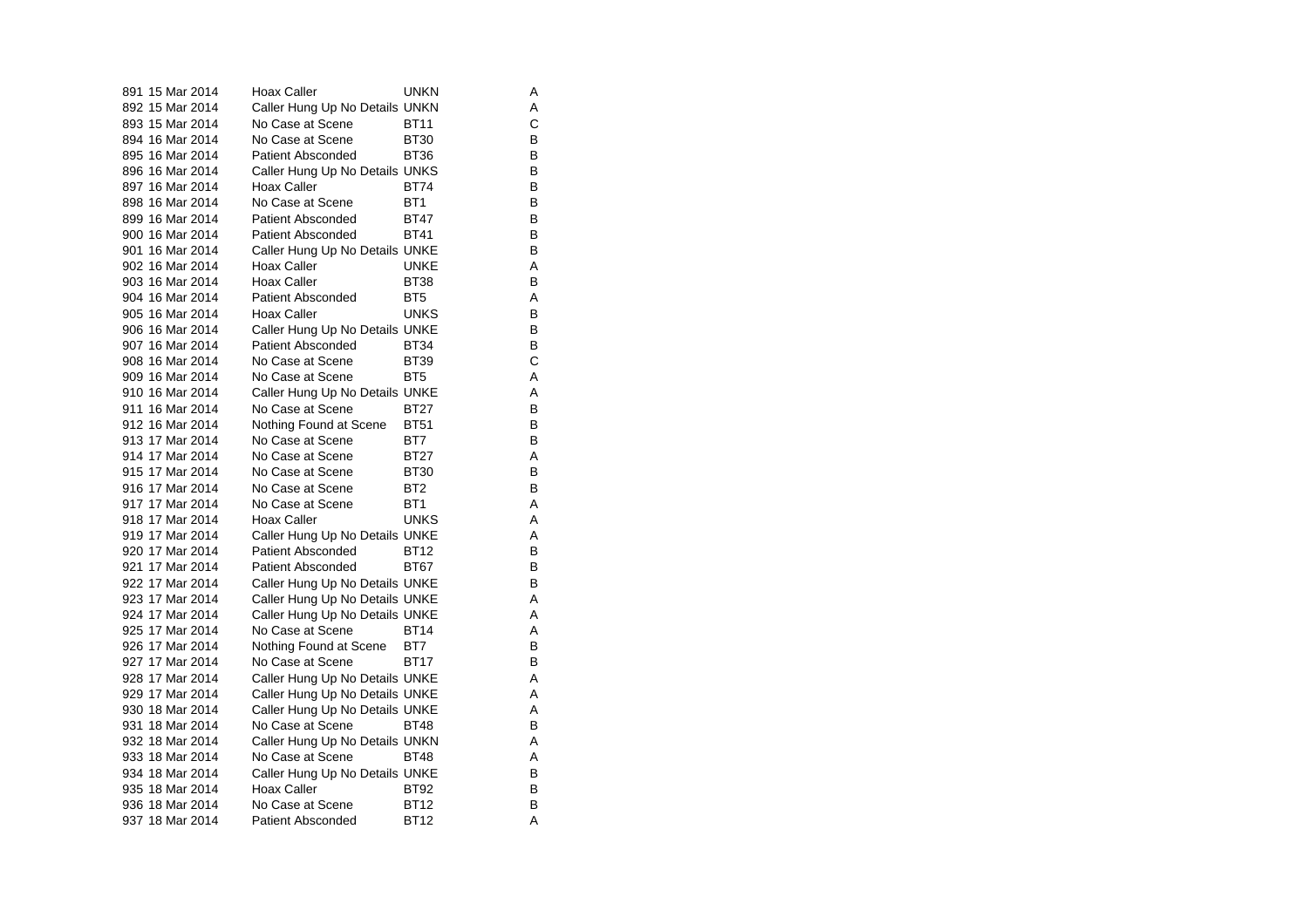|  | 938 18 Mar 2014 | <b>Hoax Caller</b>             | UNKS            | В |
|--|-----------------|--------------------------------|-----------------|---|
|  | 939 18 Mar 2014 | Caller Hung Up No Details UNKN |                 | В |
|  | 940 18 Mar 2014 | Hoax Caller                    | <b>BT93</b>     | В |
|  | 941 18 Mar 2014 | <b>Hoax Caller</b>             | <b>BT48</b>     | Α |
|  | 942 18 Mar 2014 | <b>Patient Absconded</b>       | <b>BT13</b>     | Ċ |
|  | 943 18 Mar 2014 | Nothing Found at Scene         | <b>BT46</b>     | В |
|  | 944 19 Mar 2014 | Nothing Found at Scene         | <b>BT71</b>     | B |
|  | 945 19 Mar 2014 | <b>Hoax Caller</b>             | <b>BT49</b>     | Α |
|  | 946 19 Mar 2014 | Nothing Found at Scene         | <b>BT61</b>     | В |
|  | 947 19 Mar 2014 | Caller Hung Up No Details UNKN |                 | B |
|  | 948 19 Mar 2014 | No Case at Scene               | <b>UNKE</b>     | Α |
|  | 949 19 Mar 2014 | No Case at Scene               | <b>BT71</b>     | C |
|  | 950 19 Mar 2014 | No Case at Scene               | <b>BT14</b>     | В |
|  | 951 19 Mar 2014 | Caller Hung Up No Details UNKE |                 | Α |
|  | 952 19 Mar 2014 | Hoax Caller                    | BT <sub>1</sub> | Ċ |
|  | 953 19 Mar 2014 | Caller Hung Up No Details UNKS |                 | Α |
|  | 954 20 Mar 2014 | No Case at Scene               | <b>BT79</b>     | Α |
|  | 955 20 Mar 2014 | Hoax Caller                    | <b>UNKE</b>     | B |
|  | 956 20 Mar 2014 | Caller Hung Up No Details UNKE |                 | Α |
|  | 957 20 Mar 2014 | No Case at Scene               | <b>BT15</b>     | A |
|  | 958 20 Mar 2014 | Caller Hung Up No Details UNKN |                 | В |
|  | 959 20 Mar 2014 | Nothing Found at Scene         | <b>BT14</b>     | Α |
|  | 960 21 Mar 2014 | Caller Hung Up No Details UNKS |                 | В |
|  | 961 21 Mar 2014 | <b>Patient Absconded</b>       | BT39            | В |
|  | 962 21 Mar 2014 | Hoax Caller                    | <b>UNKS</b>     | A |
|  | 963 21 Mar 2014 | Caller Hung Up No Details UNKE |                 | Α |
|  | 964 21 Mar 2014 | Caller Hung Up No Details UNKS |                 | B |
|  | 965 21 Mar 2014 | Hoax Caller                    | <b>BT48</b>     | Α |
|  | 966 21 Mar 2014 | <b>Hoax Caller</b>             | <b>BT48</b>     | В |
|  | 967 21 Mar 2014 | <b>Patient Absconded</b>       | <b>BT10</b>     | B |
|  | 968 21 Mar 2014 | <b>Hoax Caller</b>             | <b>BT41</b>     | В |
|  | 969 21 Mar 2014 | <b>Patient Absconded</b>       | <b>BT47</b>     | Α |
|  | 970 22 Mar 2014 | Caller Hung Up No Details UNKE |                 | В |
|  | 971 22 Mar 2014 | Caller Hung Up No Details UNKS |                 | Α |
|  | 972 22 Mar 2014 | Caller Hung Up No Details UNKW |                 | B |
|  | 973 22 Mar 2014 | No Case at Scene               | <b>BT15</b>     | В |
|  | 974 23 Mar 2014 | Caller Hung Up No Details UNKE |                 | Α |
|  | 975 23 Mar 2014 | No Case at Scene               | <b>BT17</b>     | С |
|  | 976 23 Mar 2014 | <b>Hoax Caller</b>             | <b>BT60</b>     | Α |
|  | 977 23 Mar 2014 | <b>Patient Absconded</b>       | <b>BT80</b>     | B |
|  | 978 23 Mar 2014 | Nothing Found at Scene         | BT <sub>1</sub> | С |
|  | 979 23 Mar 2014 | Caller Hung Up No Details UNKW |                 | B |
|  | 980 23 Mar 2014 | Nothing Found at Scene         | BT1             | Α |
|  | 981 23 Mar 2014 | Caller Hung Up No Details UNKE |                 | Α |
|  | 982 23 Mar 2014 | <b>Hoax Caller</b>             | <b>UNKN</b>     | B |
|  | 983 23 Mar 2014 | Caller Hung Up No Details UNKE |                 | Α |
|  | 984 23 Mar 2014 | <b>Hoax Caller</b>             | <b>BT41</b>     | В |

 $\begin{array}{c}\nA \\
C \\
A\n\end{array}$ 

 $\mathsf{A}$ <br> $\mathsf{B}$ 

 $\overline{B}$ <br> $\overline{A}$ <br> $\overline{B}$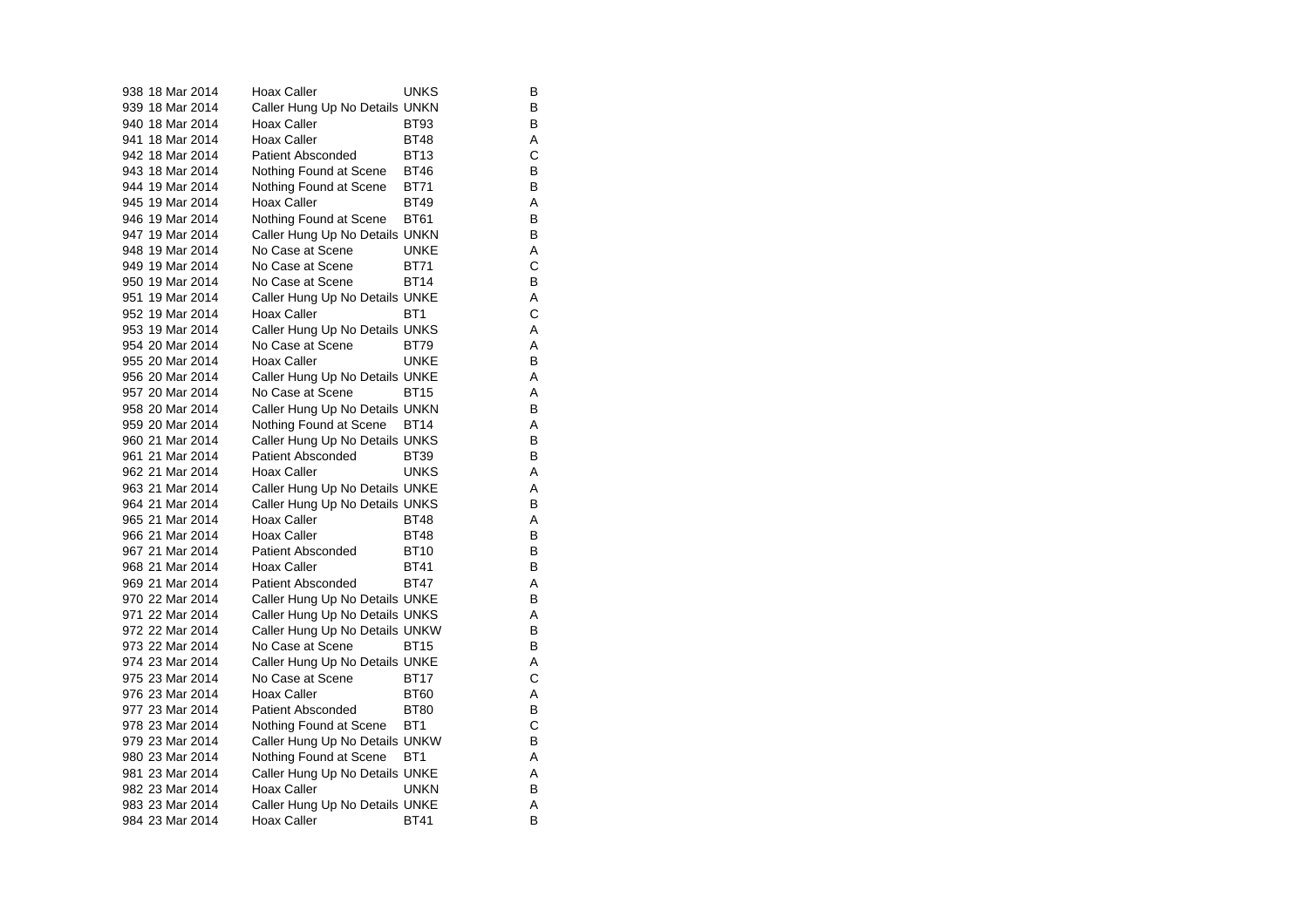| 985 23 Mar 2014  | Hoax Caller                    | BT30            | в |
|------------------|--------------------------------|-----------------|---|
| 986 23 Mar 2014  | <b>Hoax Caller</b>             | <b>UNKE</b>     | В |
| 987 24 Mar 2014  | <b>Hoax Caller</b>             | <b>UNKW</b>     | A |
| 988 24 Mar 2014  | Caller Hung Up No Details UNKW |                 | Α |
| 989 24 Mar 2014  | Hoax Caller                    | <b>BT31</b>     | Α |
| 990 24 Mar 2014  | Nothing Found at Scene         | <b>BT80</b>     | В |
| 991 24 Mar 2014  | Hoax Caller                    | <b>BT79</b>     | Α |
| 992 24 Mar 2014  | Hoax Caller                    | UNKE            | В |
| 993 24 Mar 2014  | Hoax Caller                    | <b>UNKE</b>     | В |
| 994 24 Mar 2014  | No Case at Scene               | <b>BT53</b>     | в |
| 995 25 Mar 2014  | No Case at Scene               | <b>BT14</b>     | Α |
| 996 25 Mar 2014  | Caller Hung Up No Details UNKW |                 | В |
| 997 25 Mar 2014  | Caller Hung Up No Details UNKE |                 | в |
| 998 25 Mar 2014  | Caller Hung Up No Details UNKE |                 | Α |
| 999 26 Mar 2014  | No Case at Scene               | <b>BT60</b>     | Α |
| 1000 26 Mar 2014 | <b>Patient Absconded</b>       | <b>BT34</b>     | В |
| 1001 26 Mar 2014 | Caller Hung Up No Details UNKN |                 | Α |
| 1002 26 Mar 2014 | Caller Hung Up No Details UNKE |                 | Α |
| 1003 26 Mar 2014 | Hoax Caller                    | <b>UNKE</b>     | Α |
| 1004 26 Mar 2014 | Hoax Caller                    | <b>BT79</b>     | в |
| 1005 26 Mar 2014 | Caller Hung Up No Details UNKS |                 | B |
| 1006 27 Mar 2014 | Caller Hung Up No Details UNKE |                 | в |
| 1007 27 Mar 2014 | <b>Patient Absconded</b>       | BT <sub>5</sub> | в |
| 1008 27 Mar 2014 | <b>Hoax Caller</b>             | <b>UNKW</b>     | В |
| 1009 27 Mar 2014 | No Case at Scene               | <b>BT12</b>     | C |
| 1010 27 Mar 2014 | Caller Hung Up No Details UNKE |                 | А |
| 1011 27 Mar 2014 | Caller Hung Up No Details UNKN |                 | A |
| 1012 28 Mar 2014 | Hoax Caller                    | <b>UNKN</b>     | В |
| 1013 28 Mar 2014 | Caller Hung Up No Details ERR  |                 | Α |
| 1014 28 Mar 2014 | Caller Hung Up No Details UNKE |                 | Α |
| 1015 28 Mar 2014 | No Case at Scene               | <b>BT48</b>     | В |
| 1016 28 Mar 2014 | Caller Hung Up No Details UNKE |                 | в |
| 1017 28 Mar 2014 | Caller Hung Up No Details UNKW |                 | Α |
| 1018 28 Mar 2014 | <b>Patient Absconded</b>       | <b>BT14</b>     | Α |
| 1019 28 Mar 2014 | Hoax Caller                    | <b>UNKE</b>     | В |
| 1020 28 Mar 2014 | Hoax Caller                    | UNKS            | Α |
| 1021 28 Mar 2014 | Caller Hung Up No Details UNKN |                 | в |
| 1022 29 Mar 2014 | <b>Hoax Caller</b>             | <b>UNKE</b>     | В |
| 1023 29 Mar 2014 | Hoax Caller                    | <b>UNKE</b>     | Α |
| 1024 29 Mar 2014 | Caller Hung Up No Details UNKE |                 | A |
| 1025 29 Mar 2014 | <b>Hoax Caller</b>             | <b>UNKE</b>     | в |
| 1026 29 Mar 2014 | <b>Hoax Caller</b>             | UNKE            | В |
| 1027 29 Mar 2014 | Caller Hung Up No Details UNKE |                 | Α |
| 1028 29 Mar 2014 | Caller Hung Up No Details UNKN |                 | Α |
| 1029 29 Mar 2014 | Caller Hung Up No Details UNKE |                 | A |
| 1030 29 Mar 2014 | No Case at Scene               | <b>BT43</b>     | A |
| 1031 30 Mar 2014 | Nothing Found at Scene         | <b>BT43</b>     | B |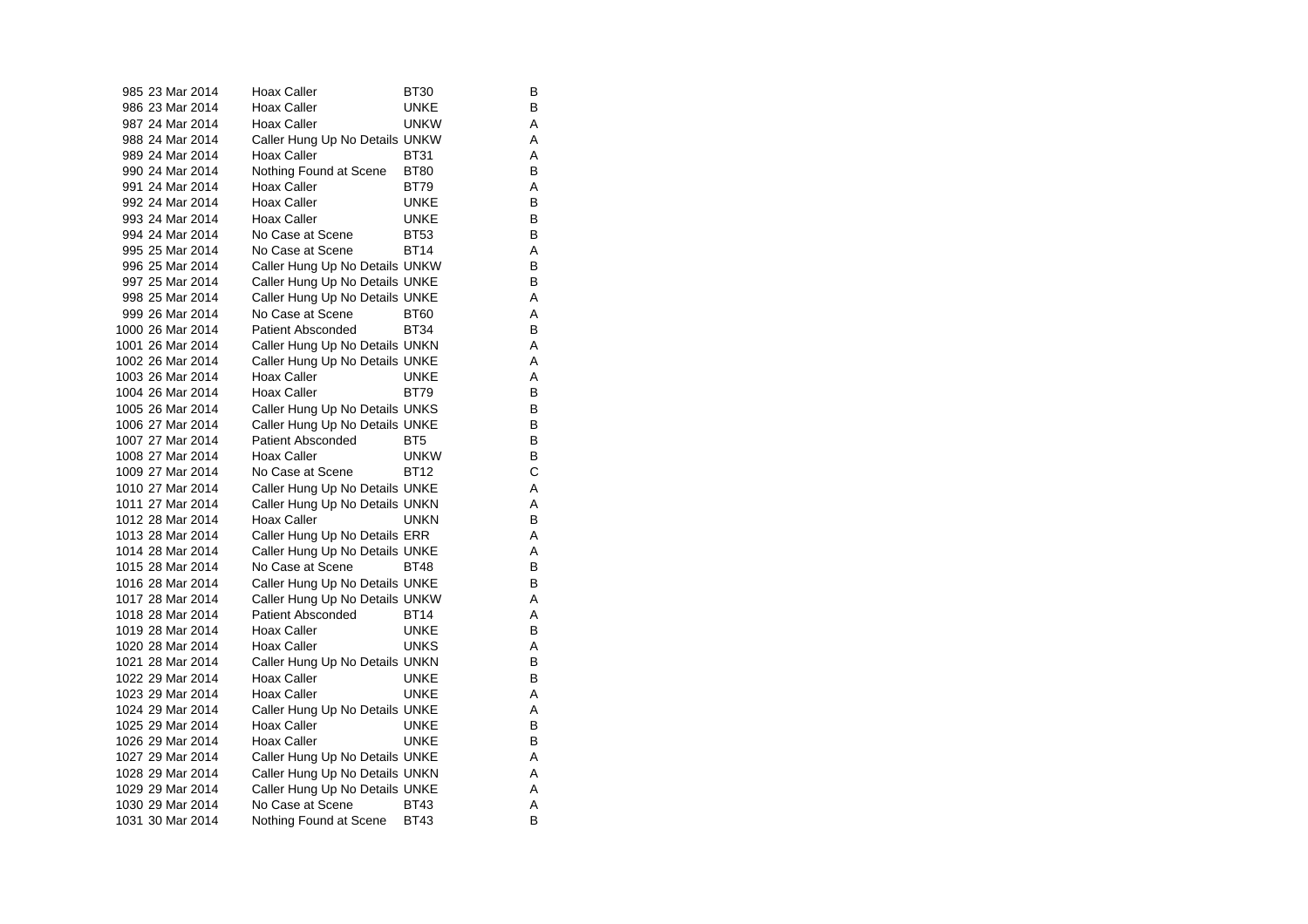| 1032 30 Mar 2014 | <b>Patient Absconded</b>       | BT <sub>1</sub> | С |
|------------------|--------------------------------|-----------------|---|
| 1033 30 Mar 2014 | <b>Patient Absconded</b>       | BT28            | В |
| 1034 30 Mar 2014 | No Case at Scene               | <b>BT80</b>     | A |
| 1035 30 Mar 2014 | <b>Hoax Caller</b>             | <b>BT74</b>     | Α |
| 1036 30 Mar 2014 | <b>Patient Absconded</b>       | <b>BT34</b>     | Α |
| 1037 30 Mar 2014 | Caller Hung Up No Details UNKS |                 | в |
| 1038 30 Mar 2014 | Nothing Found at Scene         | <b>BT71</b>     | В |
| 1039 30 Mar 2014 | <b>Patient Absconded</b>       | <b>BT48</b>     | Α |
| 1040 30 Mar 2014 | Caller Hung Up No Details UNKN |                 | Α |
| 1041 30 Mar 2014 | Hoax Caller                    | <b>UNKE</b>     | В |
| 1042 30 Mar 2014 | Nothing Found at Scene         | <b>BT28</b>     | Α |
| 1043 30 Mar 2014 | Caller Hung Up No Details UNKN |                 | Α |
| 1044 30 Mar 2014 | Caller Hung Up No Details UNKN |                 | Α |
| 1045 30 Mar 2014 | Caller Hung Up No Details UNKE |                 | в |
| 1046 30 Mar 2014 | Caller Hung Up No Details UNKE |                 | Α |
| 1047 30 Mar 2014 | Caller Hung Up No Details UNKE |                 | Α |
| 1048 30 Mar 2014 | Caller Hung Up No Details UNKE |                 | В |
| 1049 30 Mar 2014 | Caller Hung Up No Details UNKS |                 | Α |
| 1050 31 Mar 2014 | <b>Patient Absconded</b>       | BT92            | Α |
| 1051 31 Mar 2014 | Caller Hung Up No Details UNKS |                 | A |
| 1052 31 Mar 2014 | No Case at Scene               | <b>BT14</b>     | Α |
| 1053 31 Mar 2014 | Caller Hung Up No Details UNKS |                 | Α |
| 1054 31 Mar 2014 | Hoax Caller                    | <b>BT79</b>     | A |
| 1055 31 Mar 2014 | Caller Hung Up No Details BT79 |                 | в |
| 1056 31 Mar 2014 | Hoax Caller                    | <b>UNKE</b>     | в |
| 1057 31 Mar 2014 | Hoax Caller                    | BT79            | в |
| 1058 31 Mar 2014 | Caller Hung Up No Details UNKE |                 | Α |
| 1059 31 Mar 2014 | <b>Hoax Caller</b>             | <b>UNKE</b>     | в |
| 1060 31 Mar 2014 | Caller Hung Up No Details UNKS |                 | В |
| 1061 31 Mar 2014 | Hoax Caller                    | <b>BT48</b>     | в |
| 1062 31 Mar 2014 | Hoax Caller                    | <b>BT79</b>     | В |
| 1063 31 Mar 2014 | Caller Hung Up No Details UNKE |                 | В |
| 1064 31 Mar 2014 | Caller Hung Up No Details UNKE |                 | В |
| 1065 01 Apr 2014 | <b>Patient Absconded</b>       | BT <sub>1</sub> | C |
| 1066 01 Apr 2014 | Caller Hung Up No Details UNKE |                 | в |
| 1067 01 Apr 2014 | Nothing Found at Scene         | BT7             | B |
| 1068 01 Apr 2014 | Caller Hung Up No Details UNKE |                 | Α |
| 1069 01 Apr 2014 | Nothing Found at Scene         | BT7             | C |
| 1070 01 Apr 2014 | Hoax Caller                    | <b>UNKS</b>     | А |
| 1071 01 Apr 2014 | Hoax Caller                    | <b>BT36</b>     | Α |
| 1072 01 Apr 2014 | No Case at Scene               | <b>BT56</b>     | Α |
| 1073 01 Apr 2014 | No Case at Scene               | BT12            | Α |
| 1074 02 Apr 2014 | Hoax Caller                    | <b>UNKE</b>     | В |
| 1075 02 Apr 2014 | Nothing Found at Scene         | <b>BT12</b>     | в |
| 1076 02 Apr 2014 | Hoax Caller                    | <b>BT66</b>     | В |
| 1077 02 Apr 2014 | <b>Hoax Caller</b>             | <b>UNKW</b>     | Α |
| 1078 02 Apr 2014 | <b>Hoax Caller</b>             | BT42            | A |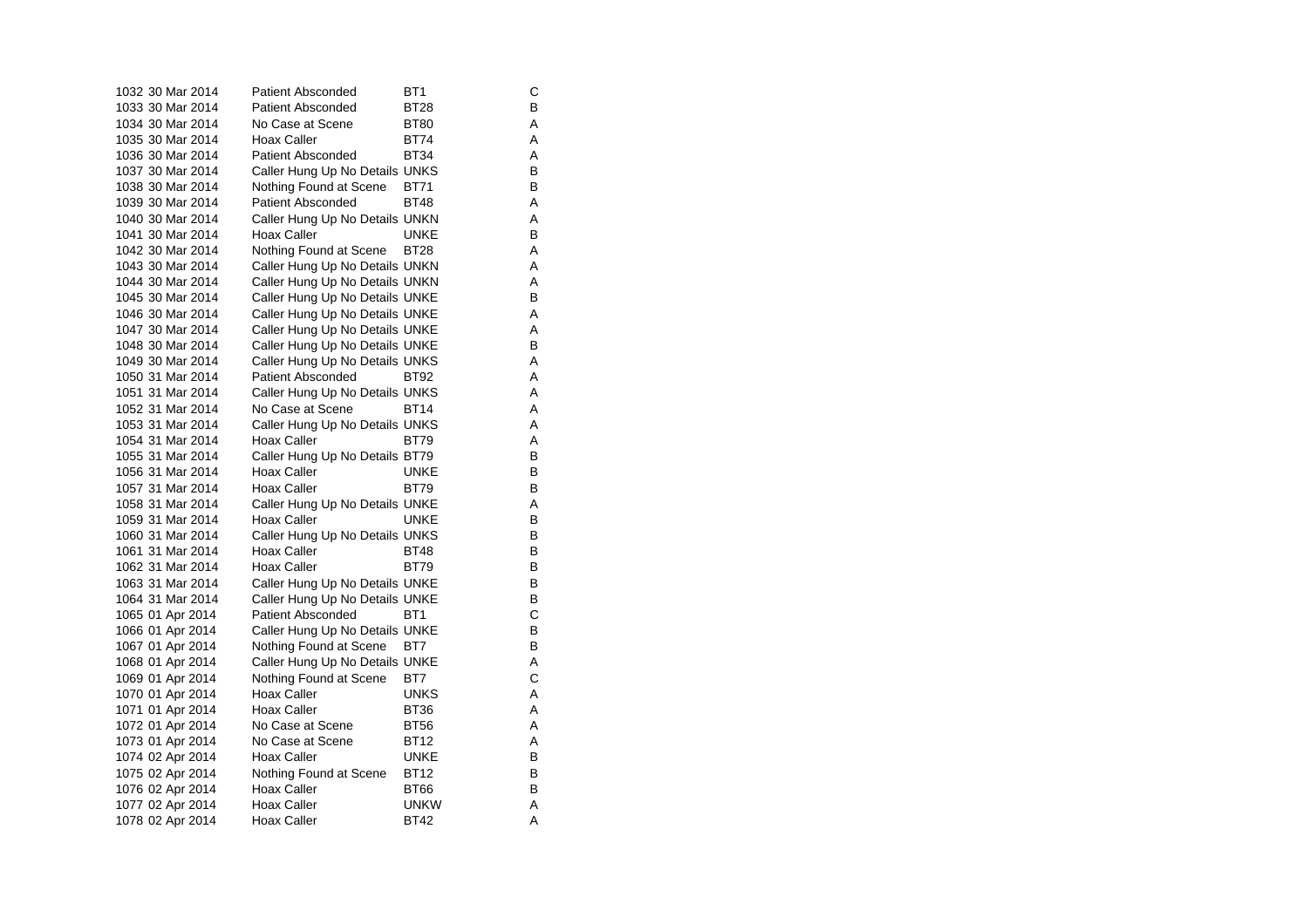| 1079 02 Apr 2014 | Caller Hung Up No Details UNKE |                 |   | Α |
|------------------|--------------------------------|-----------------|---|---|
| 1080 02 Apr 2014 | Hoax Caller                    | UNKW            |   | Α |
| 1081 02 Apr 2014 | Caller Hung Up No Details UNKE |                 |   | Α |
| 1082 02 Apr 2014 | Caller Hung Up No Details UNKS |                 |   | В |
| 1083 02 Apr 2014 | Hoax Caller                    | BT41            |   | B |
| 1084 03 Apr 2014 | <b>Patient Absconded</b>       | BT5             |   | B |
| 1085 03 Apr 2014 | Hoax Caller                    | BT55            |   | В |
| 1086 03 Apr 2014 | Hoax Caller                    | UNKE            |   | В |
| 1087 03 Apr 2014 | Patient Absconded              | BT27            |   | Α |
| 1088 03 Apr 2014 | Hoax Caller                    | UNKS            |   | Α |
| 1089 03 Apr 2014 | <b>Patient Absconded</b>       | BT1             |   | С |
| 1090 03 Apr 2014 | Hoax Caller                    | <b>BT42</b>     |   | Α |
| 1091 03 Apr 2014 | Caller Hung Up No Details UNKS |                 |   | В |
| 1092 03 Apr 2014 | Hoax Caller                    | BT12            |   | B |
| 1093 03 Apr 2014 | Caller Hung Up No Details UNKN |                 |   | Α |
| 1094 03 Apr 2014 | Hoax Caller                    | <b>UNKN</b>     |   | Α |
| 1095 04 Apr 2014 | Nothing Found at Scene         | BT <sub>1</sub> |   | Α |
| 1096 04 Apr 2014 | Caller Hung Up No Details UNKE |                 |   | В |
| 1097 04 Apr 2014 | Nothing Found at Scene         | BT48            |   | С |
| 1098 04 Apr 2014 | Caller Hung Up No Details UNKE |                 |   | B |
| 1099 04 Apr 2014 | Caller Hung Up No Details UNKW |                 |   | В |
| 1100 04 Apr 2014 | Caller Hung Up No Details UNKE |                 |   | Α |
| 1101 04 Apr 2014 | <b>Patient Absconded</b>       | BT11            |   | C |
| 1102 04 Apr 2014 | Caller Hung Up No Details UNKE |                 |   | Α |
| 1103 05 Apr 2014 | No Case at Scene               | BT40            |   | В |
| 1104 05 Apr 2014 | Caller Hung Up No Details UNKE |                 |   | Α |
| 1105 05 Apr 2014 | Nothing Found at Scene         | BT74            |   | В |
| 1106 05 Apr 2014 | Caller Hung Up No Details UNKE |                 |   | В |
| 1107 05 Apr 2014 | Caller Hung Up No Details BT4  |                 |   | B |
| 1108 05 Apr 2014 | Hoax Caller                    | UNKE            |   | B |
| 1109 05 Apr 2014 | <b>Patient Absconded</b>       | <b>BT41</b>     |   | Α |
| 1110 05 Apr 2014 | Caller Hung Up No Details UNKE |                 |   | B |
| 1111 05 Apr 2014 | Caller Hung Up No Details UNKE |                 |   | В |
| 1112 06 Apr 2014 | Caller Hung Up No Details UNKE |                 |   | Α |
| 1113 06 Apr 2014 | Caller Hung Up No Details BT3  |                 |   | Α |
| 1114 06 Apr 2014 | No Case at Scene               | <b>BT48</b>     |   | В |
| 1115 06 Apr 2014 | Caller Hung Up No Details UNKS |                 |   | Α |
| 1116 06 Apr 2014 | Caller Hung Up No Details UNKS |                 | Α |   |
| 1117 06 Apr 2014 | Nothing Found at Scene         | BT <sub>1</sub> |   | В |
| 1118 06 Apr 2014 | Nothing Found at Scene         | BT1             |   | Α |
| 1119 06 Apr 2014 | Caller Hung Up No Details UNKE |                 |   | В |
| 1120 06 Apr 2014 | Hoax Caller                    | UNKE            |   | В |
| 1121 06 Apr 2014 | Hoax Caller                    | UNKE            |   | Α |
| 1122 06 Apr 2014 | Caller Hung Up No Details UNKE |                 |   | Α |
| 1123 06 Apr 2014 | Caller Hung Up No Details UNKS |                 |   | В |
| 1124 06 Apr 2014 | Caller Hung Up No Details UNKE |                 |   | В |
| 1125 06 Apr 2014 | Hoax Caller                    | unkw            |   | B |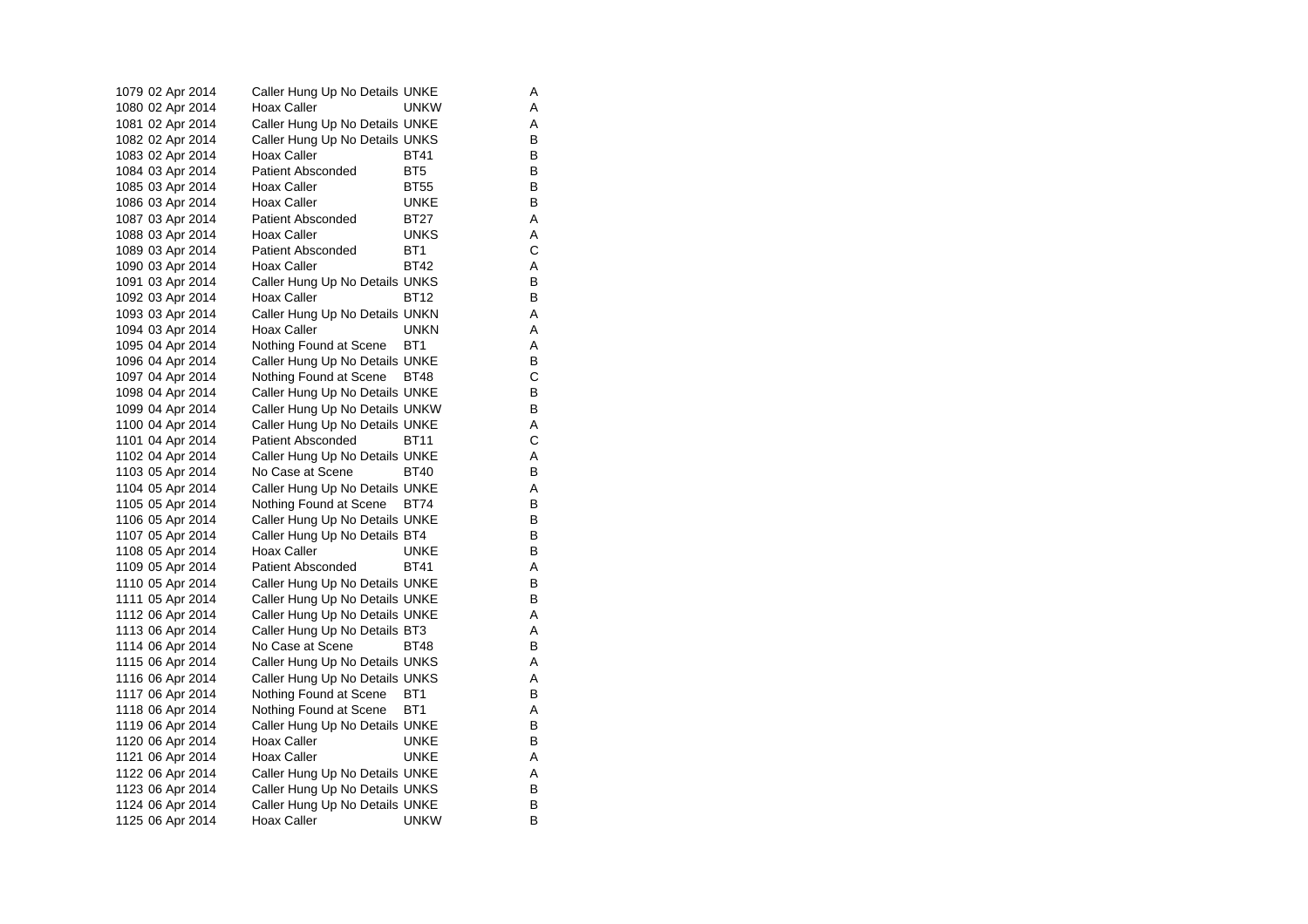| 1126 06 Apr 2014 | Caller Hung Up No Details BT63 |                 | Α |
|------------------|--------------------------------|-----------------|---|
| 1127 07 Apr 2014 | Caller Hung Up No Details UNKE |                 | В |
| 1128 07 Apr 2014 | Hoax Caller                    | BT81            | Α |
| 1129 07 Apr 2014 | Hoax Caller                    | ERR             | Α |
| 1130 07 Apr 2014 | Caller Hung Up No Details UNKS |                 | Α |
| 1131 07 Apr 2014 | <b>Patient Absconded</b>       | <b>BT69</b>     | В |
| 1132 07 Apr 2014 | Hoax Caller                    | unkn            | В |
| 1133 07 Apr 2014 | Nothing Found at Scene         | BT16            | B |
| 1134 07 Apr 2014 | No Case at Scene               | <b>BT48</b>     | Α |
| 1135 07 Apr 2014 | <b>Patient Absconded</b>       | BT1             | Α |
| 1136 07 Apr 2014 | Hoax Caller                    | UNKE            | Α |
| 1137 07 Apr 2014 | Hoax Caller                    | <b>UNKW</b>     | В |
| 1138 07 Apr 2014 | Caller Hung Up No Details UNKE |                 | Α |
| 1139 07 Apr 2014 | <b>Patient Absconded</b>       | <b>BT48</b>     | Α |
| 1140 07 Apr 2014 | Caller Hung Up No Details UNKS |                 | B |
| 1141 07 Apr 2014 | No Case at Scene               | <b>BT65</b>     | В |
| 1142 08 Apr 2014 | No Case at Scene               | <b>BT30</b>     | B |
| 1143 08 Apr 2014 | No Case at Scene               | <b>BT13</b>     | В |
| 1144 08 Apr 2014 | No Case at Scene               | BT12            | В |
| 1145 08 Apr 2014 | Caller Hung Up No Details UNKS |                 | B |
| 1146 08 Apr 2014 | No Case at Scene               | BT4             | В |
| 1147 08 Apr 2014 | Caller Hung Up No Details UNKE |                 | Α |
| 1148 09 Apr 2014 | No Case at Scene               | BT7             | Α |
| 1149 09 Apr 2014 | Hoax Caller                    | UNKE            | В |
| 1150 09 Apr 2014 | Hoax Caller                    | BT <sub>8</sub> | B |
| 1151 09 Apr 2014 | Caller Hung Up No Details UNKE |                 | Α |
| 1152 09 Apr 2014 | Hoax Caller                    | <b>UNKE</b>     | Α |
| 1153 09 Apr 2014 | Hoax Caller                    | <b>BT12</b>     | В |
| 1154 09 Apr 2014 | No Case at Scene               | <b>BT64</b>     | B |
| 1155 09 Apr 2014 | Hoax Caller                    | <b>BT48</b>     | B |
| 1156 09 Apr 2014 | Hoax Caller                    | <b>BT48</b>     | В |
| 1157 09 Apr 2014 | No Case at Scene               | BT1             | B |
| 1158 09 Apr 2014 | Hoax Caller                    | <b>UNKN</b>     | В |
| 1159 09 Apr 2014 | Caller Hung Up No Details UNKE |                 | Α |
| 1160 09 Apr 2014 | Nothing Found at Scene         | <b>BT11</b>     | С |
| 1161 10 Apr 2014 | Hoax Caller                    | <b>BT42</b>     | В |
| 1162 10 Apr 2014 | Caller Hung Up No Details UNKE |                 | Α |
| 1163 10 Apr 2014 | Caller Hung Up No Details UNKS |                 | В |
| 1164 10 Apr 2014 | Hoax Caller                    | BT48            | В |
| 1165 10 Apr 2014 | Caller Hung Up No Details UNKE |                 | Α |
| 1166 11 Apr 2014 | Caller Hung Up No Details UNKW |                 | A |
| 1167 11 Apr 2014 | Caller Hung Up No Details UNKE |                 | В |
| 1168 11 Apr 2014 | Caller Hung Up No Details UNKE |                 | В |
| 1169 11 Apr 2014 | Caller Hung Up No Details UNKS |                 | B |
| 1170 11 Apr 2014 | Caller Hung Up No Details UNKE |                 | Α |
| 1171 11 Apr 2014 | Hoax Caller                    | UNKS            | В |
| 1172 11 Apr 2014 | Hoax Caller                    | UNKE            | B |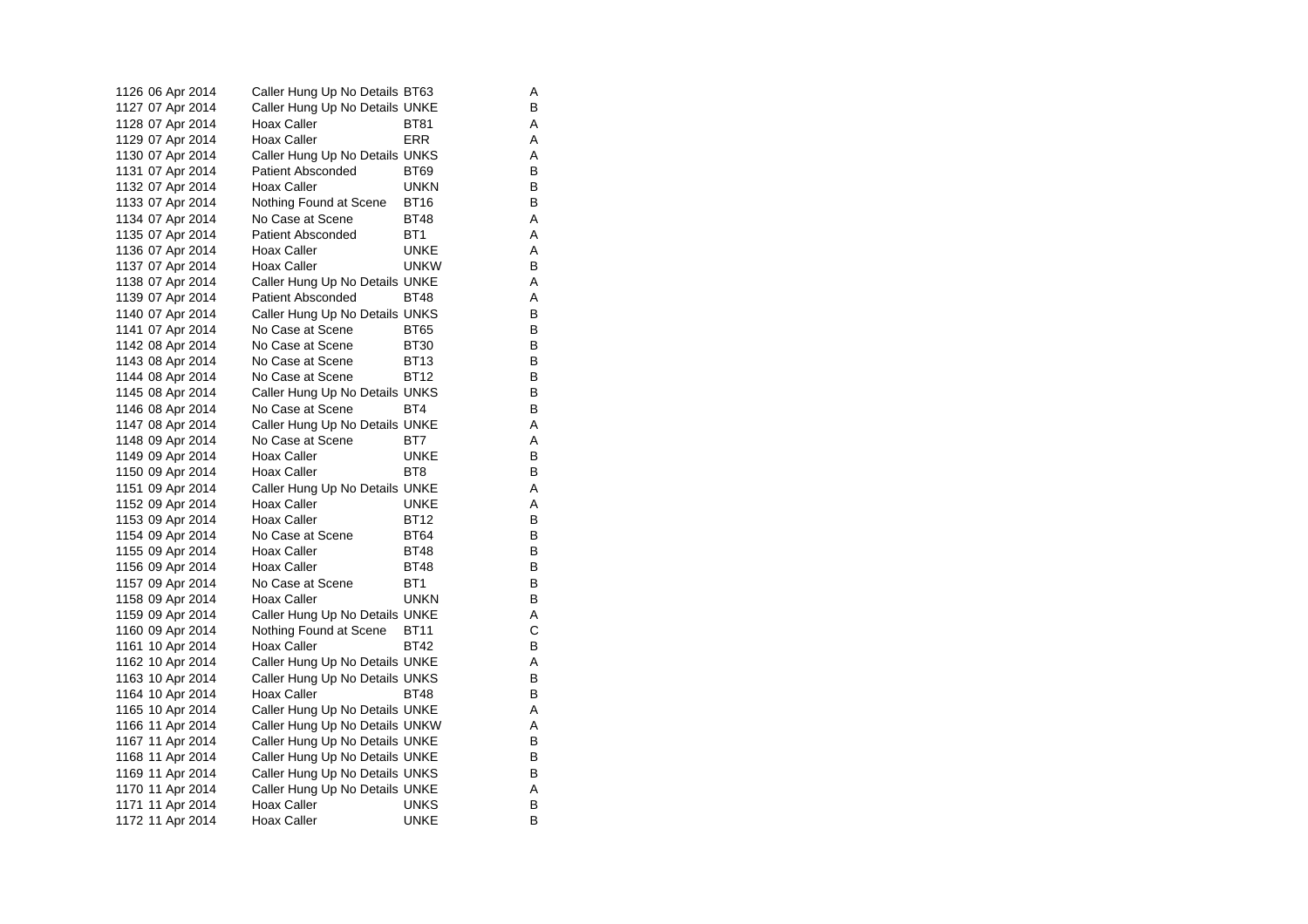1173 11 Apr 2014 Hoax Caller **UNKE** B 1174 11 Apr 2014 Caller Hung Up No Details UNKE A 1175 11 Apr 2014 Nothing Found at Scene BT1 A 1176 11 Apr 2014 Caller Hung Up No Details UNKE<br>1177 11 Apr 2014 Nothing Found at Scene BT92 C 1177 11 Apr 2014 Nothing Found at Scene BT92 1178 11 Apr 2014 Caller Hung Up No Details UNKE 1179 11 Apr 2014 Hoax Caller BT92 A 1180 11 Apr 2014 Nothing Found at Scene BT5 C<br>1181 12 Apr 2014 Caller Hung Up No Details UNKS B 1181 12 Apr 2014 Caller Hung Up No Details UNKS<br>1182 12 Apr 2014 Caller Hung Up No Details UNKE Caller Hung Up No Details UNKE A 1183 12 Apr 2014 No Case at Scene BT24 B 1184 12 Apr 2014 Caller Hung Up No Details UNKE<br>1185 12 Apr 2014 No Case at Scene BT80 A 1185 12 Apr 2014 No Case at Scene BT80 A 1186 12 Apr 2014 Hoax Caller **UNKE** B 1187 12 Apr 2014 Patient Absconded BT80 A 1188 13 Apr 2014 Caller Hung Up No Details UNKN B 1189 13 Apr 2014 Caller Hung Up No Details UNKS A 1190 13 Apr 2014 Hoax Caller BT14 B 1191 13 Apr 2014 No Case at Scene BT39 A 1192 13 Apr 2014 Caller Hung Up No Details UNKE B 1193 13 Apr 2014 Nothing Found at Scene BT9 1194 13 Apr 2014 Caller Hung Up No Details UNKE<br>1195 13 Apr 2014 Nothing Found at Scene BT55 B 1195 13 Apr 2014 Nothing Found at Scene BT55 1196 13 Apr 2014 Patient Absconded BT53 A 1197 13 Apr 2014 Caller Hung Up No Details UNKS B 1198 13 Apr 2014 Nothing Found at Scene BT40 A 1199 13 Apr 2014 Caller Hung Up No Details UNKS A 1200 13 Apr 2014 Hoax Caller **UNKE** A 1201 13 Apr 2014 Patient Absconded BT23 B 1202 13 Apr 2014 Hoax Caller **UNKS** B 1203 13 Apr 2014 Patient Absconded BT40 A 1204 13 Apr 2014 Caller Hung Up No Details UNKE A 1205 13 Apr 2014 Hoax Caller **UNKE** B 1206 13 Apr 2014 Caller Hung Up No Details UNKE A 1207 13 Apr 2014 Caller Hung Up No Details UNKS<br>1208 13 Apr 2014 Caller Hung Up No Details UNKE 1208 13 Apr 2014 Caller Hung Up No Details UNKE 1209 13 Apr 2014 Hoax Caller **UNKW** B 1210 13 Apr 2014 Hoax Caller **UNKW** A 1211 13 Apr 2014 Caller Hung Up No Details UNKS B 1212 13 Apr 2014 Patient Absconded BT52 B<br>1213 14 Apr 2014 Nothing Found at Scene BT65 C Nothing Found at Scene 1214 14 Apr 2014 Hoax Caller BT5 A 1215 14 Apr 2014 Hoax Caller **UNKE** A 1216 14 Apr 2014 Caller Hung Up No Details UNKE 1217 14 Apr 2014 Caller Hung Up No Details UNKE<br>1218 14 Apr 2014 No Case at Scene BT13 B 1218 14 Apr 2014 No Case at Scene BT13 1219 14 Apr 2014 Hoax Caller **UNKE** B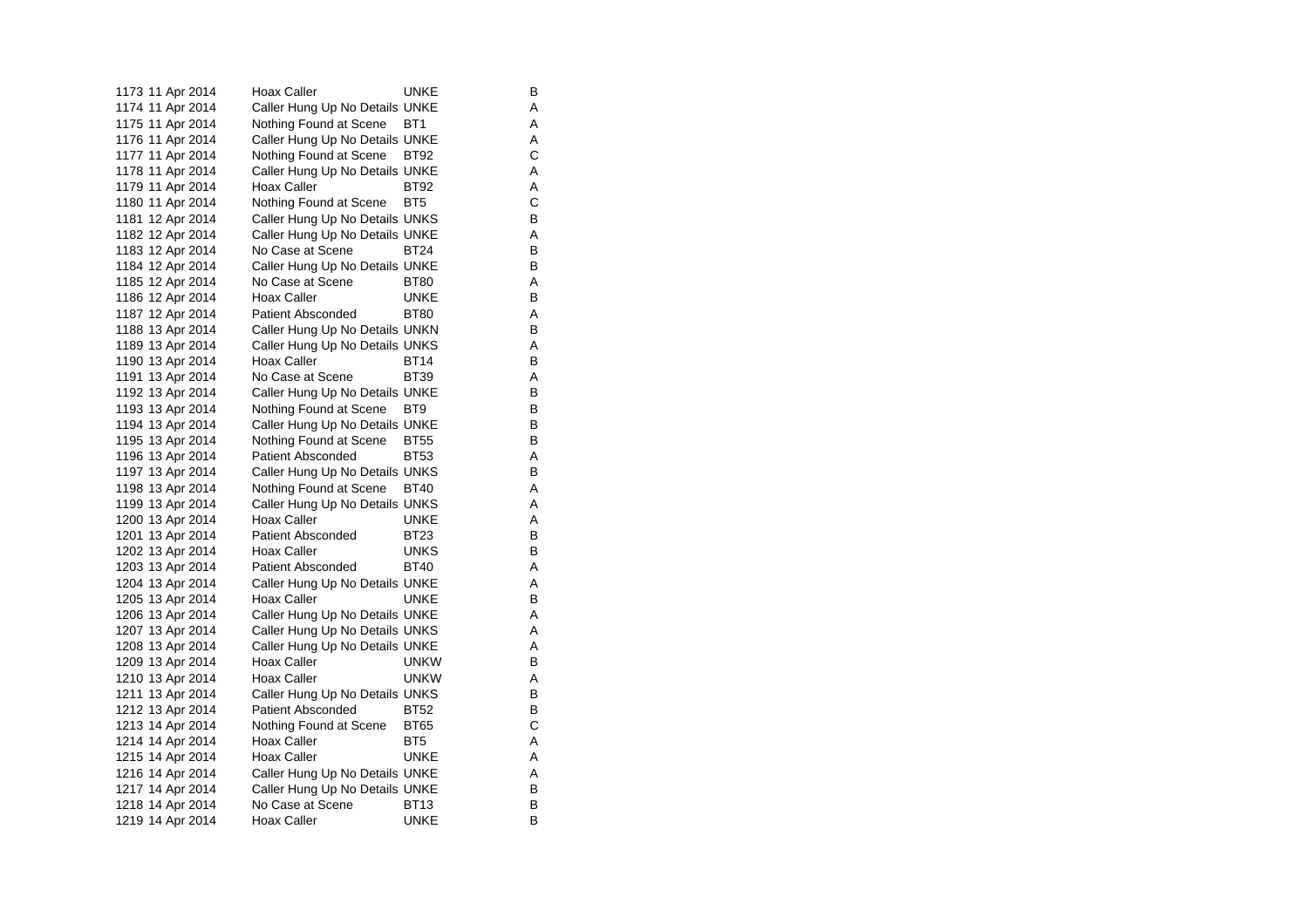| 1220 14 Apr 2014 | Caller Hung Up No Details UNKE |                 | Α |
|------------------|--------------------------------|-----------------|---|
| 1221 14 Apr 2014 | Patient Absconded              | BT28            | В |
| 1222 14 Apr 2014 | <b>Patient Absconded</b>       | <b>BT34</b>     | В |
| 1223 15 Apr 2014 | Nothing Found at Scene         | BT7             | A |
| 1224 15 Apr 2014 | Hoax Caller                    | <b>UNKE</b>     | A |
| 1225 15 Apr 2014 | Caller Hung Up No Details UNKE |                 | A |
| 1226 15 Apr 2014 | No Case at Scene               | BT12            | A |
| 1227 15 Apr 2014 | Caller Hung Up No Details UNKE |                 | A |
| 1228 15 Apr 2014 | No Case at Scene               | BT32            | В |
| 1229 15 Apr 2014 | Hoax Caller                    | <b>UNKW</b>     | в |
| 1230 15 Apr 2014 | Caller Hung Up No Details UNKE |                 | В |
| 1231 15 Apr 2014 | Hoax Caller                    | <b>BT41</b>     | Α |
| 1232 15 Apr 2014 | No Case at Scene               | BT <sub>9</sub> | C |
| 1233 15 Apr 2014 | Hoax Caller                    | <b>UNKN</b>     | A |
| 1234 15 Apr 2014 | Hoax Caller                    | <b>BT14</b>     | A |
| 1235 16 Apr 2014 | No Case at Scene               | BT1             | B |
| 1236 16 Apr 2014 | No Case at Scene               | BT1             | Α |
| 1237 16 Apr 2014 | No Case at Scene               | <b>BT20</b>     | C |
| 1238 16 Apr 2014 | Caller Hung Up No Details UNKW |                 | A |
| 1239 16 Apr 2014 | Caller Hung Up No Details UNKE |                 | A |
| 1240 16 Apr 2014 | Caller Hung Up No Details UNKE |                 | A |
| 1241 16 Apr 2014 | Patient Absconded              | BT42            | A |
| 1242 16 Apr 2014 | Caller Hung Up No Details UNKE |                 | B |
| 1243 16 Apr 2014 | Hoax Caller                    | <b>UNKS</b>     | В |
| 1244 16 Apr 2014 | Hoax Caller                    | <b>UNKS</b>     | A |
| 1245 16 Apr 2014 | <b>Hoax Caller</b>             | BT42            | A |
| 1246 16 Apr 2014 | Caller Hung Up No Details UNKS |                 | В |
| 1247 16 Apr 2014 | Caller Hung Up No Details UNKE |                 | в |
| 1248 16 Apr 2014 | <b>Patient Absconded</b>       | BT36            | В |
| 1249 16 Apr 2014 | <b>Patient Absconded</b>       | <b>BT47</b>     | В |
| 1250 16 Apr 2014 | Hoax Caller                    | UNKN            | Α |
| 1251 16 Apr 2014 | Caller Hung Up No Details UNKE |                 | A |
| 1252 16 Apr 2014 | Caller Hung Up No Details UNKE |                 | В |
| 1253 17 Apr 2014 | Caller Hung Up No Details UNKE |                 | A |
| 1254 17 Apr 2014 | Hoax Caller                    | <b>BT48</b>     | A |
| 1255 17 Apr 2014 | Nothing Found at Scene         | <b>BT56</b>     | в |
| 1256 17 Apr 2014 | Caller Hung Up No Details UNKE |                 | в |
| 1257 17 Apr 2014 | <b>Patient Absconded</b>       | <b>BT45</b>     | В |
| 1258 17 Apr 2014 | No Case at Scene               | <b>UNKE</b>     | в |
| 1259 17 Apr 2014 | <b>Patient Absconded</b>       | <b>BT48</b>     | A |
| 1260 17 Apr 2014 | Caller Hung Up No Details UNKE |                 | в |
| 1261 17 Apr 2014 | Caller Hung Up No Details UNKE |                 | в |
| 1262 17 Apr 2014 | <b>Patient Absconded</b>       | <b>BT40</b>     | A |
| 1263 17 Apr 2014 | Hoax Caller                    | <b>BT60</b>     | A |
| 1264 17 Apr 2014 | Caller Hung Up No Details UNKW |                 | в |
| 1265 17 Apr 2014 | Caller Hung Up No Details UNKE |                 | в |
| 1266 17 Apr 2014 | <b>Hoax Caller</b>             | <b>UNKW</b>     | B |
|                  |                                |                 |   |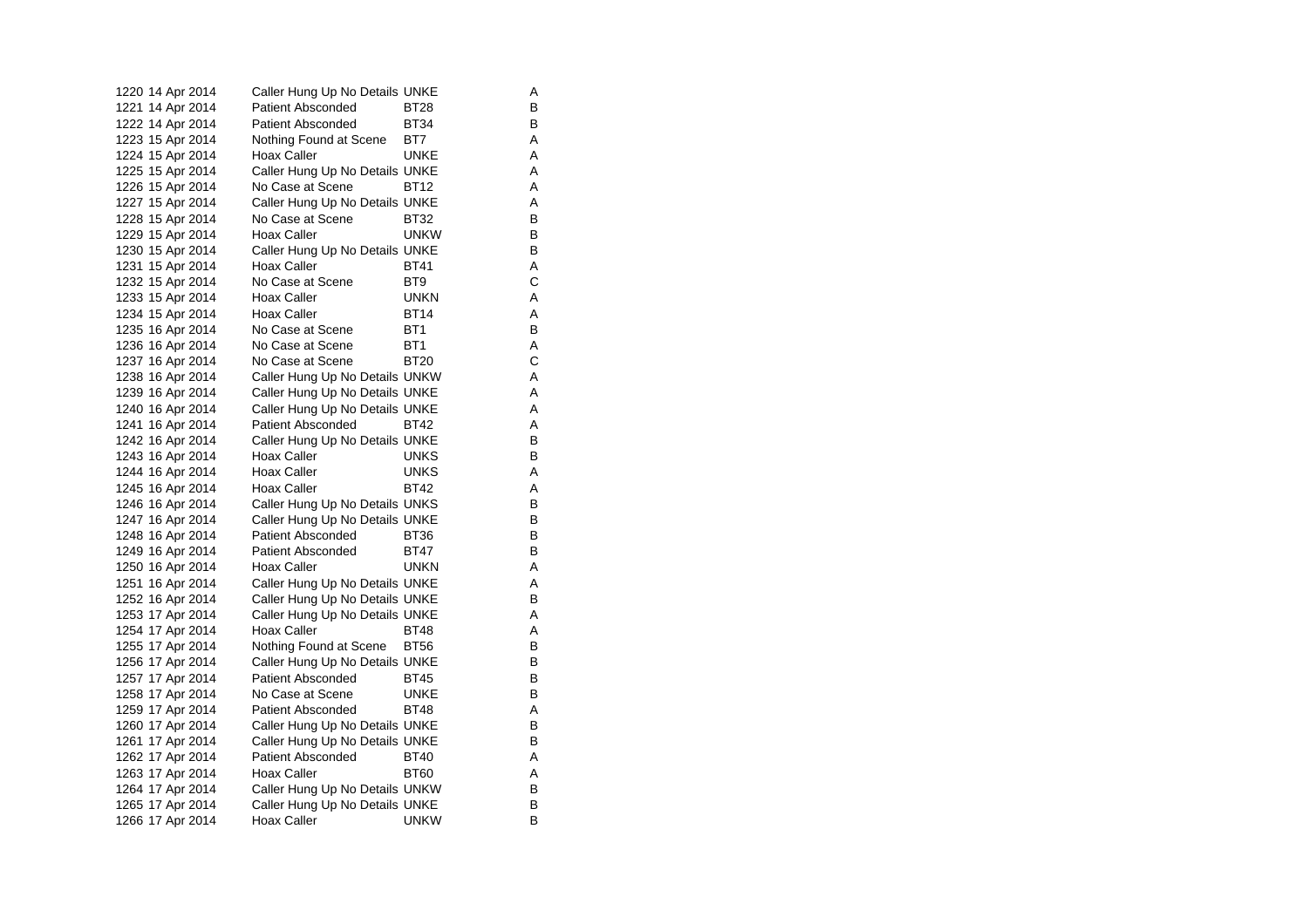| 1267 17 Apr 2014 | Hoax Caller                    | UNKE            | В |
|------------------|--------------------------------|-----------------|---|
| 1268 17 Apr 2014 | <b>Hoax Caller</b>             | <b>UNKN</b>     | B |
| 1269 17 Apr 2014 | Hoax Caller                    | <b>UNKN</b>     | Α |
| 1270 17 Apr 2014 | Hoax Caller                    | UNKN            | Α |
| 1271 17 Apr 2014 | Caller Hung Up No Details UNKW |                 | B |
| 1272 17 Apr 2014 | Nothing Found at Scene         | BT20            | В |
| 1273 17 Apr 2014 | Hoax Caller                    | UNKE            | Α |
| 1274 18 Apr 2014 | Nothing Found at Scene         | <b>BT11</b>     | Α |
| 1275 18 Apr 2014 | Hoax Caller                    | UNKN            | B |
| 1276 18 Apr 2014 | Hoax Caller                    | <b>UNKW</b>     | B |
| 1277 18 Apr 2014 | <b>Patient Absconded</b>       | <b>BT40</b>     | В |
| 1278 18 Apr 2014 | Nothing Found at Scene         | BT48            | В |
| 1279 18 Apr 2014 | Caller Hung Up No Details UNKE |                 | В |
| 1280 18 Apr 2014 | Caller Hung Up No Details UNKE |                 | B |
| 1281 18 Apr 2014 | No Case at Scene               | <b>BT11</b>     | A |
| 1282 18 Apr 2014 | Nothing Found at Scene         | <b>BT35</b>     | Α |
| 1283 18 Apr 2014 | Hoax Caller                    | UNKE            | В |
| 1284 18 Apr 2014 | Caller Hung Up No Details UNKW |                 | Α |
| 1285 18 Apr 2014 | Caller Hung Up No Details UNKE |                 | В |
| 1286 18 Apr 2014 | No Case at Scene               | BT10            | B |
| 1287 18 Apr 2014 | No Case at Scene               | <b>BT17</b>     | В |
| 1288 18 Apr 2014 | Hoax Caller                    | <b>UNKW</b>     | Α |
| 1289 18 Apr 2014 | Nothing Found at Scene         | <b>BT60</b>     | B |
| 1290 19 Apr 2014 | Caller Hung Up No Details UNKE |                 | B |
| 1291 19 Apr 2014 | Nothing Found at Scene         | BT47            | B |
| 1292 19 Apr 2014 | Caller Hung Up No Details UNKW |                 | Α |
| 1293 19 Apr 2014 | Caller Hung Up No Details UNKE |                 | B |
| 1294 19 Apr 2014 | Hoax Caller                    | <b>UNKN</b>     | В |
| 1295 19 Apr 2014 | Hoax Caller                    | <b>UNKN</b>     | B |
| 1296 19 Apr 2014 | Hoax Caller                    | <b>UNKS</b>     | B |
| 1297 19 Apr 2014 | No Case at Scene               | BT <sub>9</sub> | B |
| 1298 19 Apr 2014 | No Case at Scene               | <b>BT15</b>     | B |
| 1299 19 Apr 2014 | Caller Hung Up No Details UNKS |                 | В |
| 1300 19 Apr 2014 | No Case at Scene               | <b>BT40</b>     | B |
| 1301 19 Apr 2014 | No Case at Scene               | <b>BT38</b>     | Α |
| 1302 19 Apr 2014 | Caller Hung Up No Details UNKS |                 | B |
| 1303 19 Apr 2014 | Caller Hung Up No Details UNKN |                 | B |
| 1304 19 Apr 2014 | Caller Hung Up No Details UNKE |                 | В |
| 1305 19 Apr 2014 | Nothing Found at Scene         | BT <sub>1</sub> | B |
| 1306 20 Apr 2014 | Caller Hung Up No Details BT40 |                 | Α |
| 1307 20 Apr 2014 | Nothing Found at Scene         | BT24            | В |
| 1308 20 Apr 2014 | Nothing Found at Scene         | BT31            | B |
| 1309 20 Apr 2014 | Nothing Found at Scene         | BT24            | В |
| 1310 20 Apr 2014 | Nothing Found at Scene         | <b>BT23</b>     | B |
| 1311 20 Apr 2014 | No Case at Scene               | <b>BT41</b>     | B |
| 1312 20 Apr 2014 | Nothing Found at Scene         | <b>BT19</b>     | В |
| 1313 20 Apr 2014 | Hoax Caller                    | unke            | B |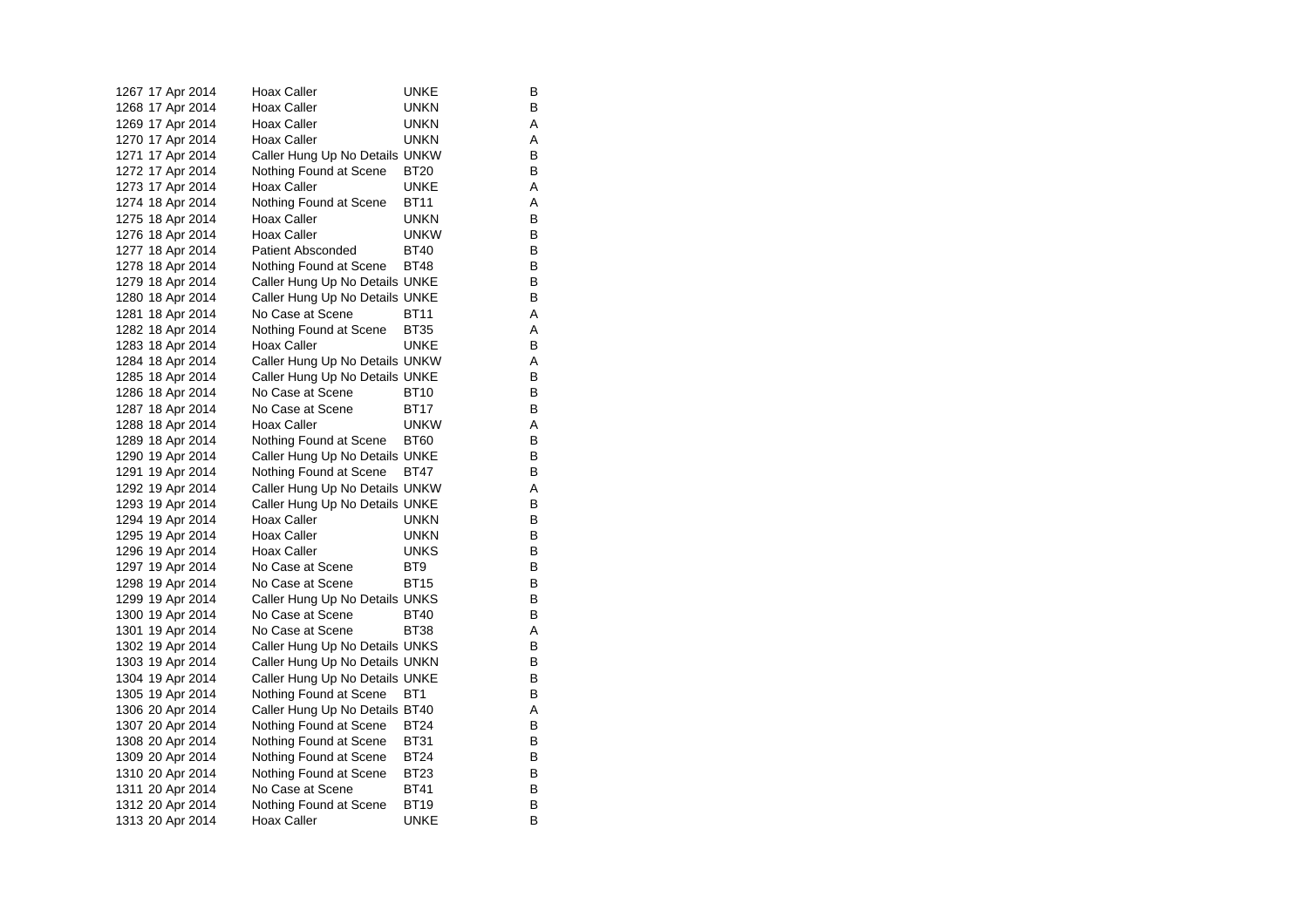| 1314 20 Apr 2014  | Caller Hung Up No Details UNKS |             | Α |
|-------------------|--------------------------------|-------------|---|
| 1315 20 Apr 2014  | No Case at Scene               | BT51        | В |
| 1316 20 Apr 2014  | Caller Hung Up No Details UNKE |             | В |
| 1317 20 Apr 2014  | Hoax Caller                    | <b>UNKW</b> | В |
| 1318 20 Apr 2014  | Hoax Caller                    | UNKE        | В |
| 1319 20 Apr 2014  | Caller Hung Up No Details UNKE |             | Α |
| 1320 20 Apr 2014  | Hoax Caller                    | <b>BT60</b> | В |
| 1321 20 Apr 2014  | Caller Hung Up No Details UNKE |             | В |
| 1322 20 Apr 2014  | Caller Hung Up No Details UNKE |             | Α |
| 1323 20 Apr 2014  | Caller Hung Up No Details UNKE |             | Α |
| 1324 20 Apr 2014  | Caller Hung Up No Details UNKE |             | Α |
| 1325 20 Apr 2014  | Caller Hung Up No Details UNKS |             | B |
| 1326 20 Apr 2014  | No Case at Scene               | BT12        | C |
| 1327  20 Apr 2014 | Nothing Found at Scene         | <b>BT35</b> | В |
| 1328 21 Apr 2014  | Nothing Found at Scene         | <b>BT19</b> | B |
| 1329 21 Apr 2014  | No Case at Scene               | <b>BT56</b> | C |
| 1330 21 Apr 2014  | No Case at Scene               | <b>BT48</b> | В |
| 1331 21 Apr 2014  | Caller Hung Up No Details UNKS |             | В |
| 1332 21 Apr 2014  | Hoax Caller                    | <b>UNKE</b> | В |
| 1333 21 Apr 2014  | Hoax Caller                    | <b>UNKE</b> | Α |
| 1334 21 Apr 2014  | Caller Hung Up No Details UNKE |             | В |
| 1335 21 Apr 2014  | Caller Hung Up No Details UNKE |             | В |
| 1336 21 Apr 2014  | Caller Hung Up No Details UNKE |             | В |
| 1337 21 Apr 2014  | Caller Hung Up No Details UNKE |             | Α |
| 1338 21 Apr 2014  | No Case at Scene               | BT4         | B |
| 1339 21 Apr 2014  | Caller Hung Up No Details UNKE |             | В |
| 1340 21 Apr 2014  | Nothing Found at Scene         | BT5         | В |
| 1341 21 Apr 2014  | Caller Hung Up No Details UNKS |             | В |
| 1342 21 Apr 2014  | Caller Hung Up No Details UNKE |             | Α |
| 1343 21 Apr 2014  | Nothing Found at Scene         | BT48        | В |
| 1344 21 Apr 2014  | Caller Hung Up No Details UNKW |             | Α |
| 1345 21 Apr 2014  | Caller Hung Up No Details UNKE |             | Α |
| 1346 22 Apr 2014  | Caller Hung Up No Details UNKE |             | В |
| 1347 22 Apr 2014  | Caller Hung Up No Details UNKE |             | Α |
| 1348 22 Apr 2014  | Caller Hung Up No Details UNKE |             | Α |
| 1349 22 Apr 2014  | Nothing Found at Scene         | BT47        | В |
| 1350 22 Apr 2014  | Caller Hung Up No Details UNKS |             | B |
| 1351 22 Apr 2014  | No Case at Scene               | <b>UNKN</b> | В |
| 1352 22 Apr 2014  | Caller Hung Up No Details UNKE |             | В |
| 1353 22 Apr 2014  | Hoax Caller                    | <b>UNKE</b> | B |
| 1354 22 Apr 2014  | Hoax Caller                    | <b>UNKE</b> | Α |
| 1355 22 Apr 2014  | Hoax Caller                    | UNKE        | В |
| 1356 22 Apr 2014  | Hoax Caller                    | <b>BT48</b> | Α |
| 1357 22 Apr 2014  | Hoax Caller                    | <b>BT42</b> | В |
| 1358 22 Apr 2014  | Caller Hung Up No Details UNKE |             | В |
| 1359 23 Apr 2014  | No Case at Scene               | <b>BT11</b> | Α |
| 1360 23 Apr 2014  | Caller Hung Up No Details UNKN |             | B |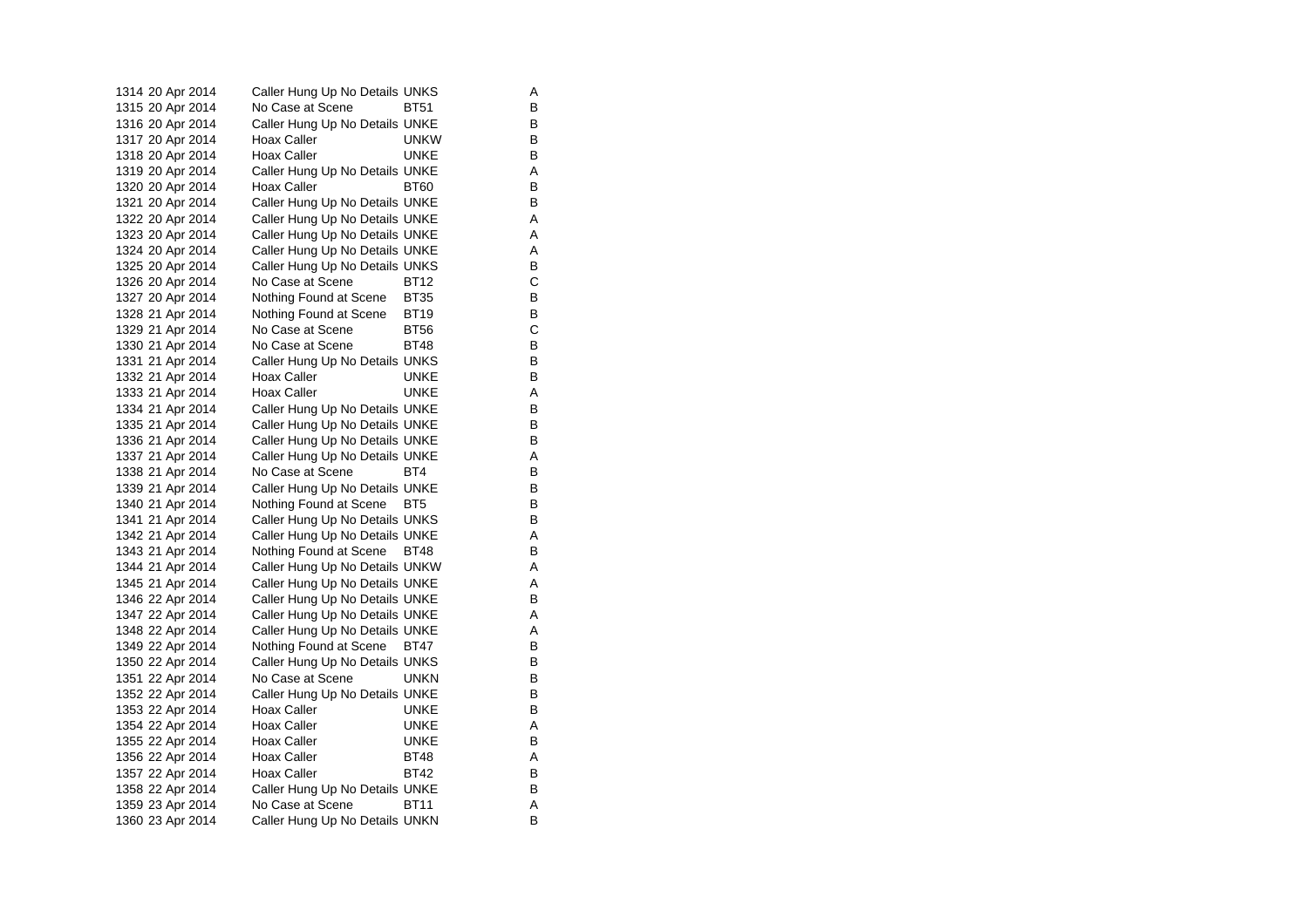| 1361 23 Apr 2014  | Caller Hung Up No Details UNKS |                 | В |
|-------------------|--------------------------------|-----------------|---|
| 1362  23 Apr 2014 | Hoax Caller                    | UNKS            | Α |
| 1363 23 Apr 2014  | Patient Absconded              | <b>BT49</b>     | B |
| 1364 23 Apr 2014  | Caller Hung Up No Details UNKW |                 | В |
| 1365 23 Apr 2014  | Hoax Caller                    | UNKE            | B |
| 1366 23 Apr 2014  | No Case at Scene               | <b>BT23</b>     | Α |
| 1367 23 Apr 2014  | <b>Patient Absconded</b>       | <b>BT71</b>     | Α |
| 1368 23 Apr 2014  | Caller Hung Up No Details UNKW |                 | Α |
| 1369 23 Apr 2014  | Caller Hung Up No Details UNKS |                 | A |
| 1370 23 Apr 2014  | Caller Hung Up No Details UNKS |                 | Α |
| 1371 23 Apr 2014  | Caller Hung Up No Details ERR  |                 | Α |
| 1372 23 Apr 2014  | Hoax Caller                    | <b>UNKW</b>     | Α |
| 1373 23 Apr 2014  | Hoax Caller                    | <b>UNKW</b>     | Α |
| 1374 23 Apr 2014  | <b>Patient Absconded</b>       | <b>BT40</b>     | В |
| 1375 24 Apr 2014  | Caller Hung Up No Details UNKW |                 | Α |
| 1376 24 Apr 2014  | Caller Hung Up No Details UNKS |                 | Α |
| 1377 24 Apr 2014  | Caller Hung Up No Details UNKE |                 | В |
| 1378 24 Apr 2014  | Caller Hung Up No Details UNKE |                 | Α |
| 1379 24 Apr 2014  | Hoax Caller                    | <b>UNKE</b>     | Α |
| 1380 24 Apr 2014  | Hoax Caller                    | <b>BT71</b>     | В |
| 1381 24 Apr 2014  | Caller Hung Up No Details UNKE |                 | В |
| 1382 24 Apr 2014  | Hoax Caller                    | <b>UNKN</b>     | B |
| 1383 24 Apr 2014  | Hoax Caller                    | <b>UNKE</b>     | В |
| 1384 24 Apr 2014  | Hoax Caller                    | <b>UNKS</b>     | В |
| 1385 24 Apr 2014  | Hoax Caller                    | <b>UNKE</b>     | B |
| 1386 24 Apr 2014  | Hoax Caller                    | <b>UNKN</b>     | В |
| 1387 24 Apr 2014  | Hoax Caller                    | ERR             | Α |
| 1388 24 Apr 2014  | Hoax Caller                    | <b>UNKS</b>     | В |
| 1389 24 Apr 2014  | No Case at Scene               | <b>BT12</b>     | С |
| 1390 24 Apr 2014  | No Case at Scene               | BT <sub>2</sub> | B |
| 1391 24 Apr 2014  | No Case at Scene               | <b>BT40</b>     | Α |
| 1392 25 Apr 2014  | Hoax Caller                    | <b>UNKS</b>     | Α |
| 1393 25 Apr 2014  | Caller Hung Up No Details UNKE |                 | В |
| 1394 25 Apr 2014  | No Case at Scene               | <b>BT40</b>     | Α |
| 1395 25 Apr 2014  | Caller Hung Up No Details UNKN |                 | Α |
| 1396 25 Apr 2014  | Hoax Caller                    | BT <sub>1</sub> | Α |
| 1397 25 Apr 2014  | Hoax Caller                    | <b>UNKE</b>     | B |
| 1398 25 Apr 2014  | Nothing Found at Scene         | BT34            | В |
| 1399 25 Apr 2014  | No Case at Scene               | BT62            | Α |
| 1400 25 Apr 2014  | Hoax Caller                    | UNKE            | B |
| 1401 25 Apr 2014  | Hoax Caller                    | <b>UNKE</b>     | Α |
| 1402 25 Apr 2014  | Caller Hung Up No Details UNKW |                 | Α |
| 1403 25 Apr 2014  | No Case at Scene               | BT12            | Α |
| 1404 26 Apr 2014  | Hoax Caller                    | <b>UNKE</b>     | B |
| 1405 26 Apr 2014  | Caller Hung Up No Details UNKN |                 | В |
| 1406 26 Apr 2014  | Nothing Found at Scene         | BT71            | Α |
| 1407 26 Apr 2014  | No Case at Scene               | BT23            | A |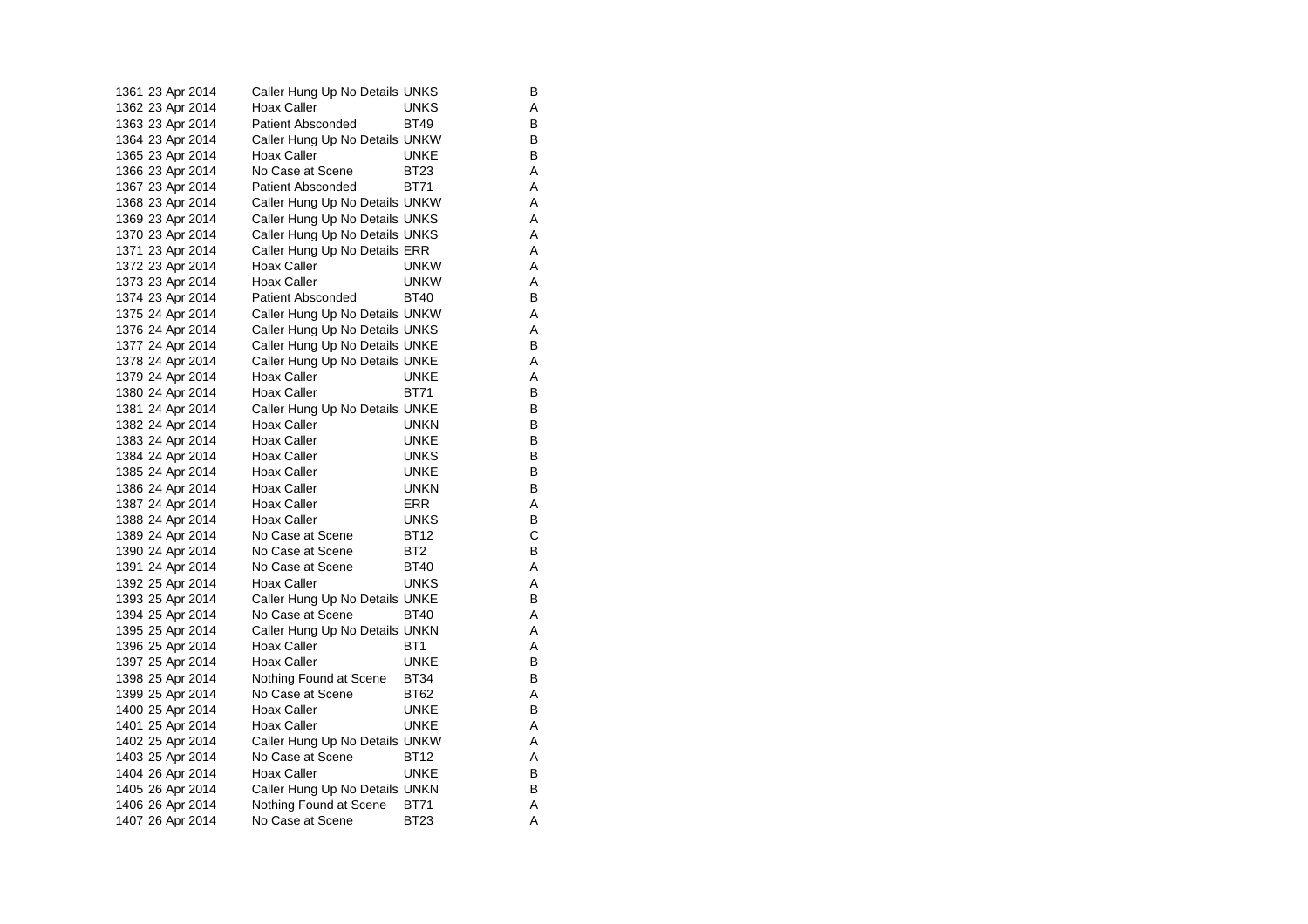1408 26 Apr 2014 Caller Hung Up No Details UNKW B 1409 26 Apr 2014 Caller Hung Up No Details UNKE A 1410 26 Apr 2014 No Case at Scene BT13 B 1411 26 Apr 2014 Nothing Found at Scene BT1 A<br>1412 26 Apr 2014 Caller Hung Up No Details UNKE 1412 26 Apr 2014 Caller Hung Up No Details UNKE 1413 26 Apr 2014 Caller Hung Up No Details UNKE 1414 26 Apr 2014 Caller Hung Up No Details UNKE A 1415 26 Apr 2014 Caller Hung Up No Details UNKE 1416 26 Apr 2014 No Case at Scene BT36 A<br>1417 26 Apr 2014 Hoax Caller BT38 A 1417 26 Apr 2014 Hoax Caller BT38 Hotel BT38 1418 27 Apr 2014 Patient Absconded BT9 A 1419 27 Apr 2014 Caller Hung Up No Details UNKN B<br>1420 27 Apr 2014 Caller Hung Up No Details UNKE Caller Hung Up No Details UNKE 1421 27 Apr 2014 Patient Absconded BT1 B 1422 27 Apr 2014 No Case at Scene BT13 B 1423 27 Apr 2014 No Case at Scene BT48 B 1424 27 Apr 2014 Nothing Found at Scene BT13 1425 27 Apr 2014 Caller Hung Up No Details BT7 A 1426 27 Apr 2014 Hoax Caller BT93 B 1427 27 Apr 2014 Caller Hung Up No Details UNKE B 1428 27 Apr 2014 Caller Hung Up No Details UNKN B 1429 27 Apr 2014 Nothing Found at Scene BT78 A<br>1430 27 Apr 2014 Nothing Found at Scene BT37 B 1430 27 Apr 2014 Nothing Found at Scene BT37 1431 27 Apr 2014 Caller Hung Up No Details UNKE 1432 27 Apr 2014 Nothing Found at Scene BT25 B 1433 27 Apr 2014 Patient Absconded BT47 C 1434 27 Apr 2014 Caller Hung Up No Details UNKE<br>1435 27 Apr 2014 Caller Hung Up No Details UNKE 1435 27 Apr 2014 Caller Hung Up No Details UNKE 1436 27 Apr 2014 Nothing Found at Scene BT19 C 1437 27 Apr 2014 Caller Hung Up No Details UNKE<br>1438 27 Apr 2014 Hoax Caller BT17 C 1438 27 Apr 2014 Hoax Caller BT17 1439 28 Apr 2014 Caller Hung Up No Details UNKE 1440 28 Apr 2014 Nothing Found at Scene BT71 B 1441 28 Apr 2014 No Case at Scene BT34 B 1442 28 Apr 2014 Hoax Caller BT79 A 1443 28 Apr 2014 Hoax Caller **UNKN** A 1444 29 Apr 2014 Nothing Found at Scene BT30 A 1445 29 Apr 2014 No Case at Scene BT6 C 1446 29 Apr 2014 Caller Hung Up No Details UNKE 1447 29 Apr 2014 No Case at Scene BT62 A<br>1448 29 Apr 2014 Caller Hung Up No Details UNKN A Caller Hung Up No Details UNKN A 1449 29 Apr 2014 Nothing Found at Scene BT61 C 1450 29 Apr 2014 Hoax Caller **UNKE** B 1451 29 Apr 2014 No Case at Scene BT34 B 1452 29 Apr 2014 No Case at Scene BT7 B<br>1453 29 Apr 2014 No Case at Scene BT20 B 1453 29 Apr 2014 No Case at Scene BT20 1454 29 Apr 2014 Caller Hung Up No Details UNKE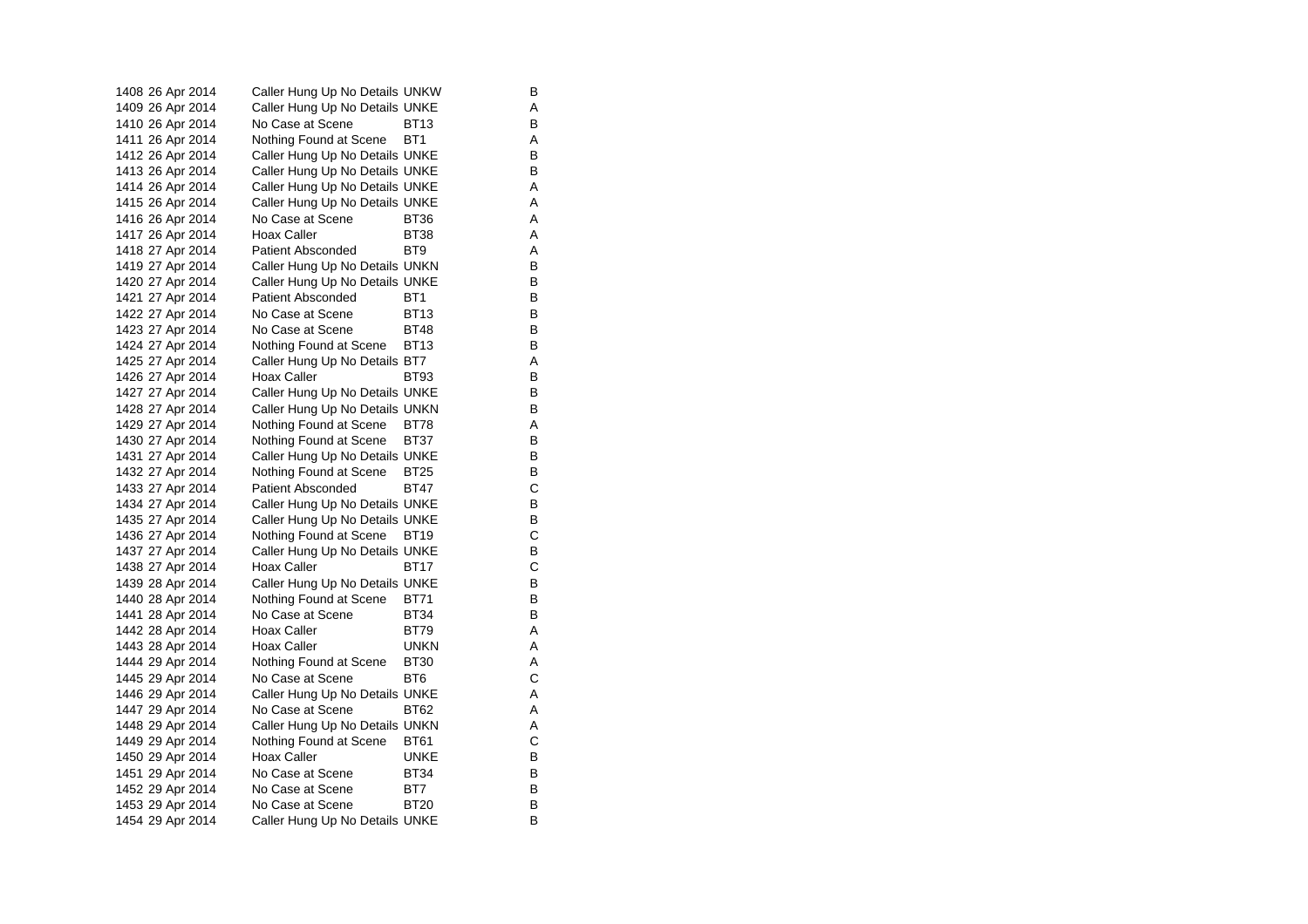| 1455 29 Apr 2014 | No Case at Scene               | BT5             | В |
|------------------|--------------------------------|-----------------|---|
| 1456 29 Apr 2014 | No Case at Scene               | BT5             | В |
| 1457 29 Apr 2014 | Caller Hung Up No Details UNKE |                 | В |
| 1458 29 Apr 2014 | <b>Patient Absconded</b>       | BT <sub>2</sub> | В |
| 1459 30 Apr 2014 | No Case at Scene               | <b>BT38</b>     | C |
| 1460 30 Apr 2014 | No Case at Scene               | <b>BT62</b>     | C |
| 1461 30 Apr 2014 | Caller Hung Up No Details UNKE |                 | В |
| 1462 30 Apr 2014 | Caller Hung Up No Details UNKE |                 | Α |
| 1463 30 Apr 2014 | Caller Hung Up No Details UNKN |                 | Α |
| 1464 30 Apr 2014 | Hoax Caller                    | <b>UNKE</b>     | B |
| 1465 30 Apr 2014 | Hoax Caller                    | <b>UNKE</b>     | B |
| 1466 30 Apr 2014 | Hoax Caller                    | <b>UNKE</b>     | A |
| 1467 30 Apr 2014 | Hoax Caller                    | UNKE            | В |
| 1468 30 Apr 2014 | Hoax Caller                    | UNKE            | A |
| 1469 30 Apr 2014 | <b>Hoax Caller</b>             | <b>BT49</b>     | A |
| 1470 30 Apr 2014 | <b>Patient Absconded</b>       | BT7             | A |
| 1471 01 May 2014 | Caller Hung Up No Details UNKN |                 | в |
| 1472 01 May 2014 | Caller Hung Up No Details UNKW |                 | A |
| 1473 01 May 2014 | Caller Hung Up No Details UNKE |                 | в |
| 1474 01 May 2014 | Caller Hung Up No Details UNKE |                 | В |
| 1475 01 May 2014 | <b>Hoax Caller</b>             | UNKE            | в |
| 1476 01 May 2014 | Hoax Caller                    | <b>BT30</b>     | B |
| 1477 01 May 2014 | No Case at Scene               | <b>BT27</b>     | A |
| 1478 01 May 2014 | No Case at Scene               | BT <sub>2</sub> | В |
| 1479 02 May 2014 | Hoax Caller                    | <b>UNKE</b>     | A |
| 1480 02 May 2014 | Caller Hung Up No Details UNKE |                 | Α |
| 1481 02 May 2014 | <b>Hoax Caller</b>             | UNKE            | в |
| 1482 02 May 2014 | <b>Patient Absconded</b>       | <b>BT48</b>     | В |
| 1483 02 May 2014 | No Case at Scene               | <b>BT82</b>     | A |
| 1484 02 May 2014 | Caller Hung Up No Details UNKE |                 | B |
| 1485 02 May 2014 | Caller Hung Up No Details UNKE |                 | A |
| 1486 02 May 2014 | Caller Hung Up No Details UNKE |                 | в |
| 1487 02 May 2014 | Caller Hung Up No Details UNKE |                 | в |
| 1488 03 May 2014 | Patient Absconded              | BT8             | в |
| 1489 03 May 2014 | Caller Hung Up No Details UNKE |                 | B |
| 1490 03 May 2014 | Caller Hung Up No Details UNKE |                 | A |
| 1491 03 May 2014 | Caller Hung Up No Details UNKE |                 | в |
| 1492 03 May 2014 | No Case at Scene               | <b>BT51</b>     | В |
| 1493 03 May 2014 | Caller Hung Up No Details UNKE |                 | A |
| 1494 03 May 2014 | Nothing Found at Scene         | <b>BT54</b>     | B |
| 1495 03 May 2014 | Caller Hung Up No Details UNKE |                 | в |
| 1496 03 May 2014 | Caller Hung Up No Details UNKE |                 | B |
| 1497 03 May 2014 | <b>Patient Absconded</b>       | BT1             | в |
| 1498 03 May 2014 | No Case at Scene               | <b>BT28</b>     | В |
| 1499 03 May 2014 | Hoax Caller                    | UNKE            | в |
| 1500 03 May 2014 | <b>Patient Absconded</b>       | BT61            | A |
| 1501 03 May 2014 | <b>Patient Absconded</b>       | <b>BT40</b>     | B |
|                  |                                |                 |   |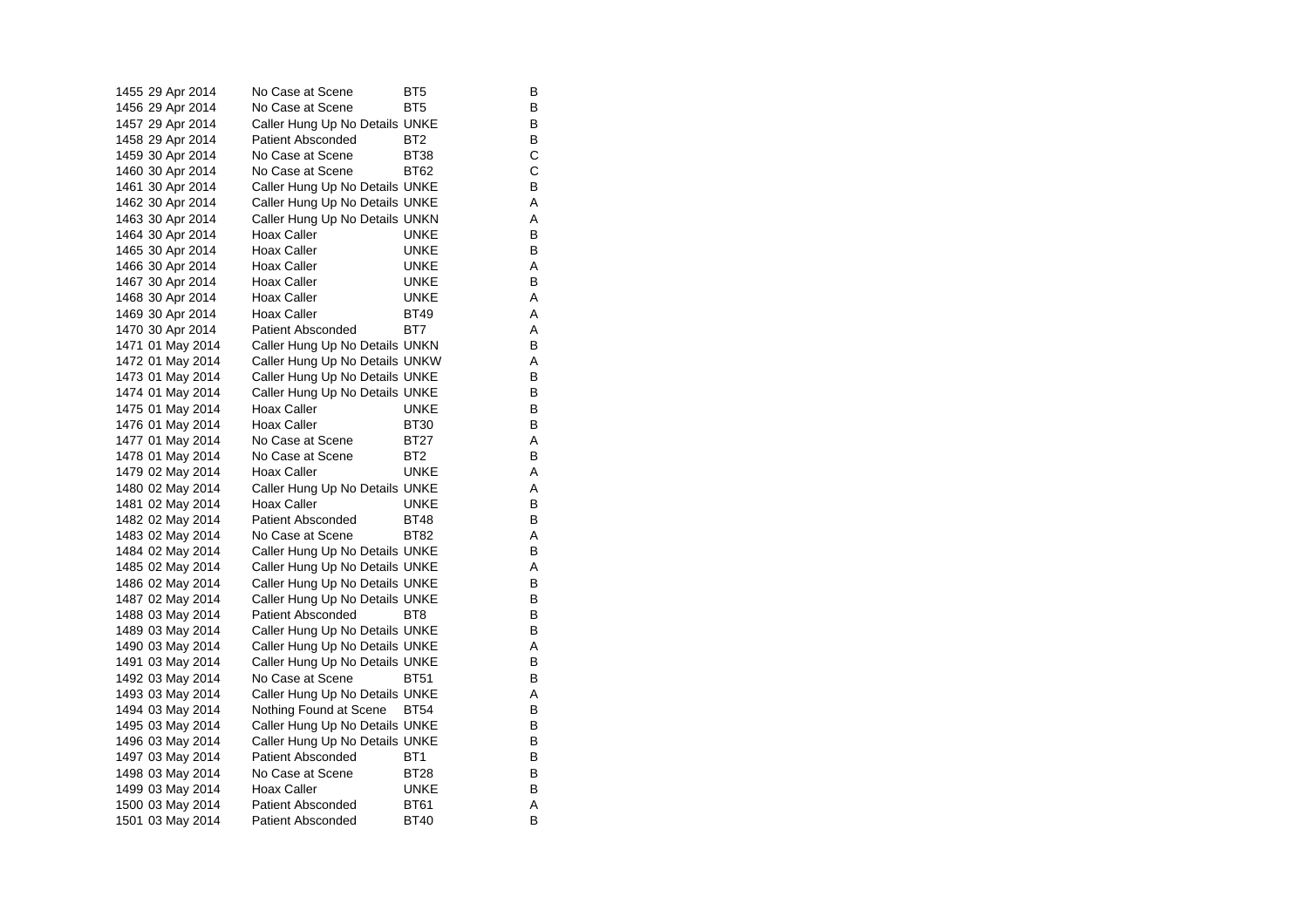| 1502 03 May 2014 | Hoax Caller                    | UNKE            | В |
|------------------|--------------------------------|-----------------|---|
| 1503 03 May 2014 | Caller Hung Up No Details UNKS |                 | B |
| 1504 03 May 2014 | Nothing Found at Scene         | <b>BT55</b>     | В |
| 1505 04 May 2014 | No Case at Scene               | BT6             | С |
| 1506 04 May 2014 | No Case at Scene               | <b>BT23</b>     | B |
| 1507 04 May 2014 | No Case at Scene               | BT <sub>8</sub> | Α |
| 1508 04 May 2014 | Caller Hung Up No Details UNKE |                 | В |
| 1509 04 May 2014 | Caller Hung Up No Details UNKE |                 | Α |
| 1510 04 May 2014 | <b>Patient Absconded</b>       | BT <sub>9</sub> | Α |
| 1511 04 May 2014 | No Case at Scene               | <b>BT74</b>     | Α |
| 1512 04 May 2014 | Caller Hung Up No Details UNKS |                 | A |
| 1513 04 May 2014 | Caller Hung Up No Details UNKS |                 | B |
| 1514 04 May 2014 | No Case at Scene               | BT79            | Α |
| 1515 04 May 2014 | Caller Hung Up No Details UNKE |                 | B |
| 1516 04 May 2014 | Hoax Caller                    | <b>BT81</b>     | В |
| 1517 04 May 2014 | Hoax Caller                    | <b>BT28</b>     | Α |
| 1518 04 May 2014 | Hoax Caller                    | UNKE            | B |
| 1519 04 May 2014 | Hoax Caller                    | <b>UNKE</b>     | Α |
| 1520 04 May 2014 | Hoax Caller                    | <b>UNKE</b>     | В |
| 1521 04 May 2014 | Hoax Caller                    | <b>UNKN</b>     | Α |
| 1522 04 May 2014 | No Case at Scene               | BT <sub>1</sub> | Α |
| 1523 04 May 2014 | Caller Hung Up No Details UNKE |                 | Α |
| 1524 04 May 2014 | Nothing Found at Scene         | <b>BT43</b>     | Α |
| 1525 04 May 2014 | Caller Hung Up No Details UNKE |                 | Α |
| 1526 05 May 2014 | Nothing Found at Scene         | BT <sub>1</sub> | В |
| 1527 05 May 2014 | Nothing Found at Scene         | <b>BT11</b>     | C |
| 1528 05 May 2014 | Caller Hung Up No Details UNKN |                 | В |
| 1529 05 May 2014 | Caller Hung Up No Details UNKN |                 | Α |
| 1530 05 May 2014 | Hoax Caller                    | <b>UNKS</b>     | B |
| 1531 05 May 2014 | No Case at Scene               | <b>BT43</b>     | В |
| 1532 05 May 2014 | Caller Hung Up No Details UNKN |                 | В |
| 1533 05 May 2014 | Caller Hung Up No Details UNKS |                 | B |
| 1534 05 May 2014 | Hoax Caller                    | UNKE            | В |
| 1535 05 May 2014 | Caller Hung Up No Details UNKE |                 | Α |
| 1536 05 May 2014 | Hoax Caller                    | <b>BT70</b>     | Α |
| 1537 05 May 2014 | Caller Hung Up No Details UNKE |                 | Α |
| 1538 05 May 2014 | Hoax Caller                    | UNKE            | B |
| 1539 05 May 2014 | Hoax Caller                    | <b>UNKE</b>     | B |
| 1540 06 May 2014 | No Case at Scene               | BT <sub>2</sub> | Α |
| 1541 06 May 2014 | Nothing Found at Scene         | <b>BT34</b>     | Α |
| 1542 06 May 2014 | Caller Hung Up No Details UNKS |                 | В |
| 1543 06 May 2014 | Patient Absconded              | BT <sub>1</sub> | В |
| 1544 06 May 2014 | Nothing Found at Scene         | <b>BT29</b>     | В |
| 1545 06 May 2014 | <b>Patient Absconded</b>       | BT <sub>1</sub> | Α |
| 1546 06 May 2014 | Patient Absconded              | <b>BT28</b>     | В |
| 1547 06 May 2014 | Caller Hung Up No Details UNKE |                 | В |
| 1548 06 May 2014 | <b>Patient Absconded</b>       | <b>BT11</b>     | B |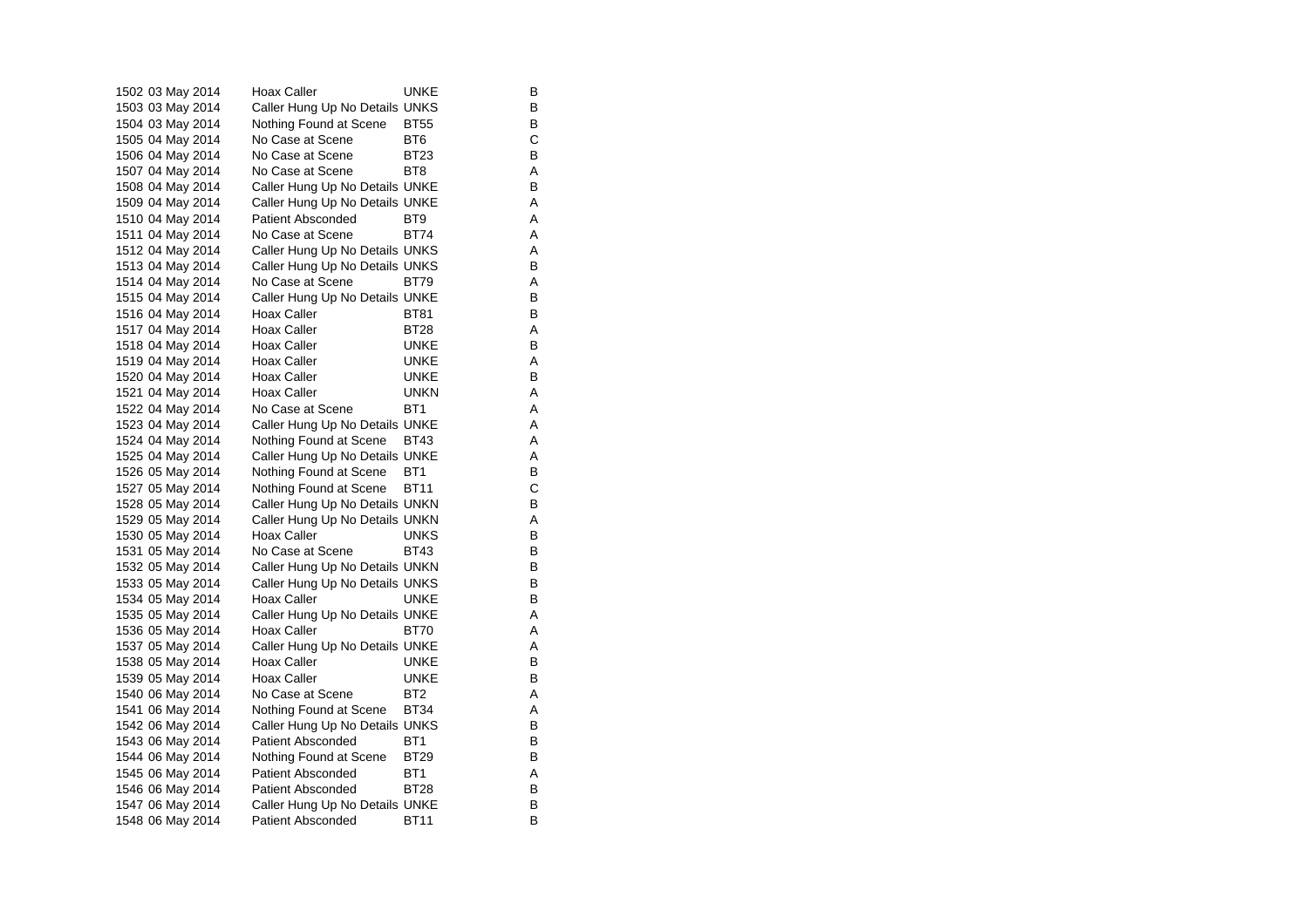| 1549 06 May 2014 | Caller Hung Up No Details UNKW |                 | В |
|------------------|--------------------------------|-----------------|---|
| 1550 06 May 2014 | Nothing Found at Scene         | BT48            | Α |
| 1551 06 May 2014 | Caller Hung Up No Details UNKE |                 | A |
| 1552 06 May 2014 | Hoax Caller                    | <b>UNKN</b>     | В |
| 1553 06 May 2014 | Caller Hung Up No Details UNKW |                 | B |
| 1554 06 May 2014 | Caller Hung Up No Details UNKE |                 | В |
| 1555 07 May 2014 | No Case at Scene               | <b>BT41</b>     | B |
| 1556 07 May 2014 | Hoax Caller                    | <b>UNKN</b>     | В |
| 1557 07 May 2014 | Hoax Caller                    | UNKE            | Α |
| 1558 07 May 2014 | <b>Hoax Caller</b>             | <b>UNKN</b>     | B |
| 1559 07 May 2014 | <b>Hoax Caller</b>             | <b>UNKW</b>     | В |
| 1560 07 May 2014 | Hoax Caller                    | UNKE            | В |
| 1561 07 May 2014 | <b>Hoax Caller</b>             | <b>UNKE</b>     | B |
| 1562 07 May 2014 | <b>Patient Absconded</b>       | <b>BT64</b>     | Α |
| 1563 07 May 2014 | No Case at Scene               | <b>BT48</b>     | A |
| 1564 08 May 2014 | Hoax Caller                    | BT70            | В |
| 1565 08 May 2014 | No Case at Scene               | <b>BT20</b>     | С |
| 1566 08 May 2014 | No Case at Scene               | BT12            | Α |
| 1567 08 May 2014 | Hoax Caller                    | <b>BT41</b>     | Α |
| 1568 08 May 2014 | Hoax Caller                    | <b>UNKE</b>     | A |
| 1569 08 May 2014 | Caller Hung Up No Details UNKE |                 | Α |
| 1570 08 May 2014 | Hoax Caller                    | BT27            | В |
| 1571 08 May 2014 | Hoax Caller                    | <b>UNKE</b>     | Α |
| 1572 08 May 2014 | Caller Hung Up No Details UNKE |                 | B |
| 1573 08 May 2014 | Caller Hung Up No Details UNKE |                 | B |
| 1574 08 May 2014 | <b>Patient Absconded</b>       | BT61            | С |
| 1575 08 May 2014 | <b>Patient Absconded</b>       | BT4             | B |
| 1576 09 May 2014 | Hoax Caller                    | <b>BT60</b>     | В |
| 1577 09 May 2014 | Hoax Caller                    | <b>BT61</b>     | Α |
| 1578 09 May 2014 | <b>Hoax Caller</b>             | <b>UNKS</b>     | B |
| 1579 09 May 2014 | Caller Hung Up No Details UNKE |                 | В |
| 1580 09 May 2014 | Caller Hung Up No Details UNKE |                 | В |
| 1581 09 May 2014 | Hoax Caller                    | <b>BT45</b>     | Α |
| 1582 09 May 2014 | Caller Hung Up No Details UNKS |                 | B |
| 1583 09 May 2014 | Caller Hung Up No Details UNKE |                 | Α |
| 1584 09 May 2014 | <b>Hoax Caller</b>             | BT82            | Α |
| 1585 09 May 2014 | No Case at Scene               | BT <sub>5</sub> | B |
| 1586 09 May 2014 | Caller Hung Up No Details UNKN |                 | Α |
| 1587 09 May 2014 | Caller Hung Up No Details BT14 |                 | Α |
| 1588 10 May 2014 | Caller Hung Up No Details UNKE |                 | Α |
| 1589 10 May 2014 | Caller Hung Up No Details UNKE |                 | Α |
| 1590 10 May 2014 | Hoax Caller                    | UNKE            | В |
| 1591 10 May 2014 | Caller Hung Up No Details UNKW |                 | Α |
| 1592 10 May 2014 | Caller Hung Up No Details UNKE |                 | В |
| 1593 10 May 2014 | No Case at Scene               | BT1             | C |
| 1594 10 May 2014 | Caller Hung Up No Details UNKS |                 | В |
| 1595 10 May 2014 | Caller Hung Up No Details UNKE |                 | В |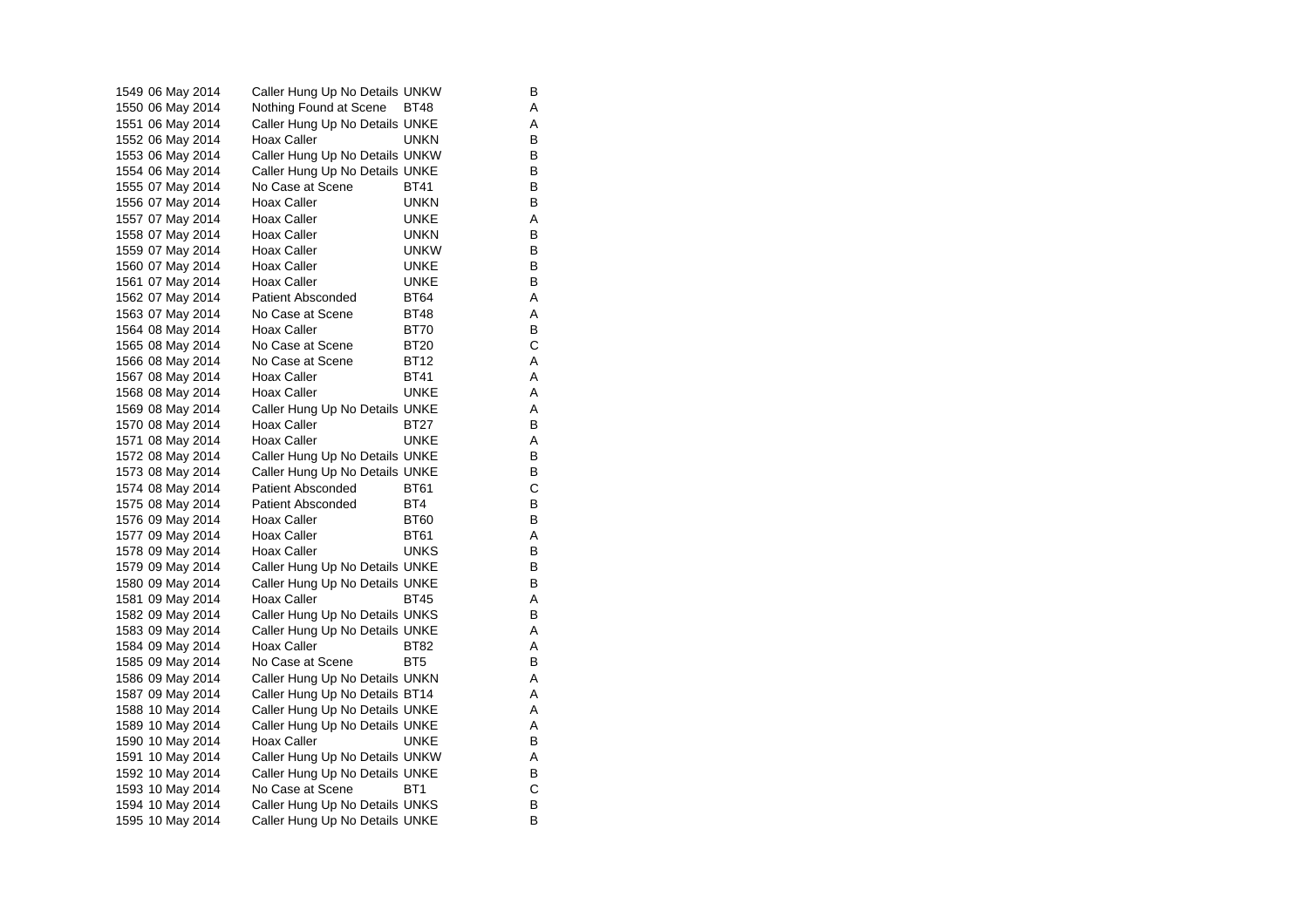1596 10 May 2014 Patient Absconded BT15 B 1597 10 May 2014 Caller Hung Up No Details UNKE A 1598 11 May 2014 Nothing Found at Scene BT55 A 1599 11 May 2014 Caller Hung Up No Details UNKE A 1600 11 May 2014 No Case at Scene BT22 B 1601 11 May 2014 Caller Hung Up No Details UNKE 1602 11 May 2014 Caller Hung Up No Details UNKE 1603 11 May 2014 Caller Hung Up No Details UNKS A 1604 11 May 2014 Caller Hung Up No Details UNKE A 1605 11 May 2014 Caller Hung Up No Details UNKE 1606 11 May 2014 No Case at Scene BT9 BT9 1607 11 May 2014 Caller Hung Up No Details UNKE<br>1608 11 May 2014 No Case at Scene BT48 A 1608 11 May 2014 No Case at Scene BT48 A 1609 11 May 2014 No Case at Scene BT48 B 1610 11 May 2014 No Case at Scene BT35 B 1611 11 May 2014 Nothing Found at Scene BT29 A 1612 11 May 2014 No Case at Scene BT23 C<br>1613 11 May 2014 Caller Hung Up No Details BT22 B 1613 11 May 2014 Caller Hung Up No Details BT22 1614 11 May 2014 Caller Hung Up No Details UNKS B 1615 11 May 2014 Caller Hung Up No Details UNKE 1616 11 May 2014 Caller Hung Up No Details UNKE B 1617 11 May 2014 Caller Hung Up No Details UNKN B<br>1618 11 May 2014 Hoax Caller BT82 B 1618 11 May 2014 Hoax Caller BT82 1619 11 May 2014 Caller Hung Up No Details UNKE B 1620 11 May 2014 Caller Hung Up No Details BT14 B 1621 11 May 2014 Caller Hung Up No Details UNKE A 1622 11 May 2014 Caller Hung Up No Details UNKS A 1623 11 May 2014 Caller Hung Up No Details UNKE A 1624 11 May 2014 Caller Hung Up No Details UNKE A 1625 11 May 2014 Caller Hung Up No Details UNKE A 1626 12 May 2014 Nothing Found at Scene BT23 B 1627 12 May 2014 Caller Hung Up No Details UNKE 1628 12 May 2014 No Case at Scene BT79 C 1629 12 May 2014 Caller Hung Up No Details UNKN A 1630 12 May 2014 No Case at Scene BT14 C<br>1631 12 May 2014 No Case at Scene BT14 A 1631 12 May 2014 1632 12 May 2014 Hoax Caller BT79 A 1633 12 May 2014 Hoax Caller **UNKS** B 1634 12 May 2014 Patient Absconded BT56 B 1635 12 May 2014 Caller Hung Up No Details UNKE<br>1636 12 May 2014 Caller Hung Up No Details UNKE 1636 12 May 2014 Caller Hung Up No Details UNKE 1637 12 May 2014 Nothing Found at Scene BT28 B 1638 13 May 2014 Caller Hung Up No Details UNKE B 1639 13 May 2014 Patient Absconded BT28 B 1640 13 May 2014 Hoax Caller BT34 A 1641 13 May 2014 Patient Absconded BT6 1642 13 May 2014 Hoax Caller BT37 B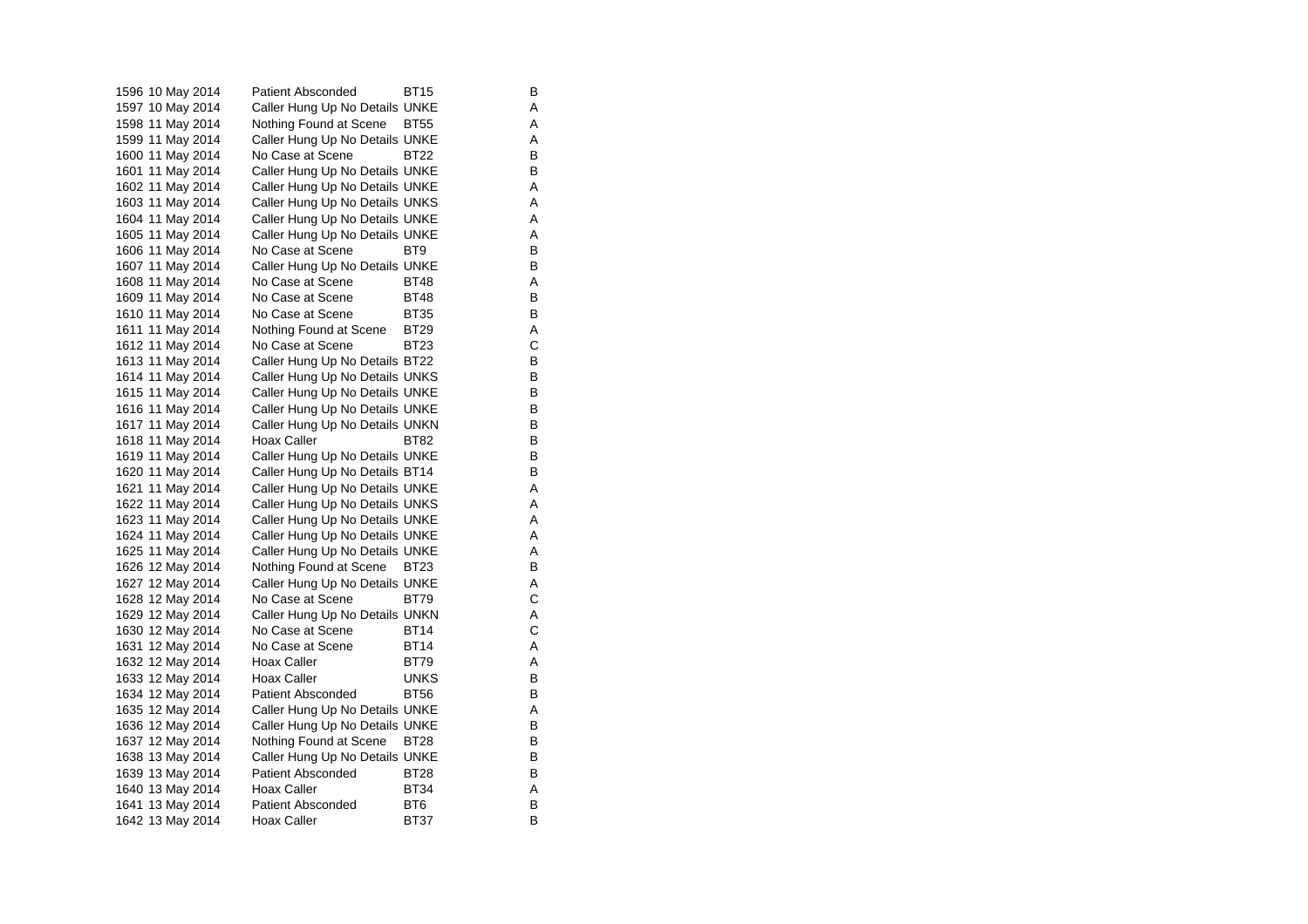| 1643 13 May 2014 | Nothing Found at Scene         | BT27            | В |
|------------------|--------------------------------|-----------------|---|
| 1644 13 May 2014 | Hoax Caller                    | <b>UNKS</b>     | B |
| 1645 13 May 2014 | Caller Hung Up No Details UNKS |                 | В |
| 1646 13 May 2014 | Hoax Caller                    | BT4             | В |
| 1647 13 May 2014 | Caller Hung Up No Details UNKE |                 | B |
| 1648 14 May 2014 | <b>Patient Absconded</b>       | <b>BT11</b>     | Α |
| 1649 14 May 2014 | No Case at Scene               | BT48            | Α |
| 1650 14 May 2014 | <b>Hoax Caller</b>             | <b>UNKS</b>     | В |
| 1651 14 May 2014 | No Case at Scene               | <b>BT74</b>     | В |
| 1652 14 May 2014 | Caller Hung Up No Details UNKE |                 | Α |
| 1653 15 May 2014 | No Case at Scene               | <b>BT82</b>     | A |
| 1654 15 May 2014 | Caller Hung Up No Details UNKE |                 | Α |
| 1655 15 May 2014 | Nothing Found at Scene         | <b>BT41</b>     | Α |
| 1656 15 May 2014 | Caller Hung Up No Details UNKE |                 | Α |
| 1657 15 May 2014 | Hoax Caller                    | <b>UNKN</b>     | В |
| 1658 15 May 2014 | Caller Hung Up No Details UNKN |                 | В |
| 1659 15 May 2014 | Caller Hung Up No Details UNKS |                 | B |
| 1660 15 May 2014 | Caller Hung Up No Details UNKE |                 | В |
| 1661 15 May 2014 | Caller Hung Up No Details UNKE |                 | В |
| 1662 15 May 2014 | Nothing Found at Scene         | <b>BT20</b>     | B |
| 1663 16 May 2014 | No Case at Scene               | <b>BT48</b>     | Α |
| 1664 16 May 2014 | No Case at Scene               | BT7             | С |
| 1665 16 May 2014 | Nothing Found at Scene         | BT34            | В |
| 1666 16 May 2014 | Caller Hung Up No Details UNKN |                 | В |
| 1667 16 May 2014 | Caller Hung Up No Details UNKE |                 | В |
| 1668 16 May 2014 | Hoax Caller                    | <b>UNKE</b>     | В |
| 1669 16 May 2014 | Caller Hung Up No Details UNKE |                 | Α |
| 1670 16 May 2014 | Hoax Caller                    | BT8             | Α |
| 1671 16 May 2014 | Hoax Caller                    | <b>UNKE</b>     | B |
| 1672 16 May 2014 | Caller Hung Up No Details UNKE |                 | Α |
| 1673 16 May 2014 | No Case at Scene               | BT <sub>1</sub> | В |
| 1674 16 May 2014 | <b>Patient Absconded</b>       | BT7             | С |
| 1675 16 May 2014 | Caller Hung Up No Details UNKE |                 | В |
| 1676 17 May 2014 | Caller Hung Up No Details UNKE |                 | В |
| 1677 17 May 2014 | Caller Hung Up No Details UNKE |                 | B |
| 1678 17 May 2014 | Caller Hung Up No Details UNKE |                 | Α |
| 1679 17 May 2014 | Patient Absconded              | BT7             | Α |
| 1680 17 May 2014 | Nothing Found at Scene         | <b>BT40</b>     | Α |
| 1681 17 May 2014 | No Case at Scene               | BT <sub>5</sub> | C |
| 1682 17 May 2014 | No Case at Scene               | BT1             | C |
| 1683 17 May 2014 | No Case at Scene               | <b>BT13</b>     | В |
| 1684 17 May 2014 | Hoax Caller                    | <b>UNKN</b>     | В |
| 1685 17 May 2014 | Patient Absconded              | BT4             | C |
| 1686 17 May 2014 | No Case at Scene               | BT <sub>1</sub> | В |
| 1687 17 May 2014 | Caller Hung Up No Details UNKE |                 | В |
| 1688 17 May 2014 | Nothing Found at Scene         | <b>BT48</b>     | В |
| 1689 18 May 2014 | Caller Hung Up No Details UNKE |                 | B |
|                  |                                |                 |   |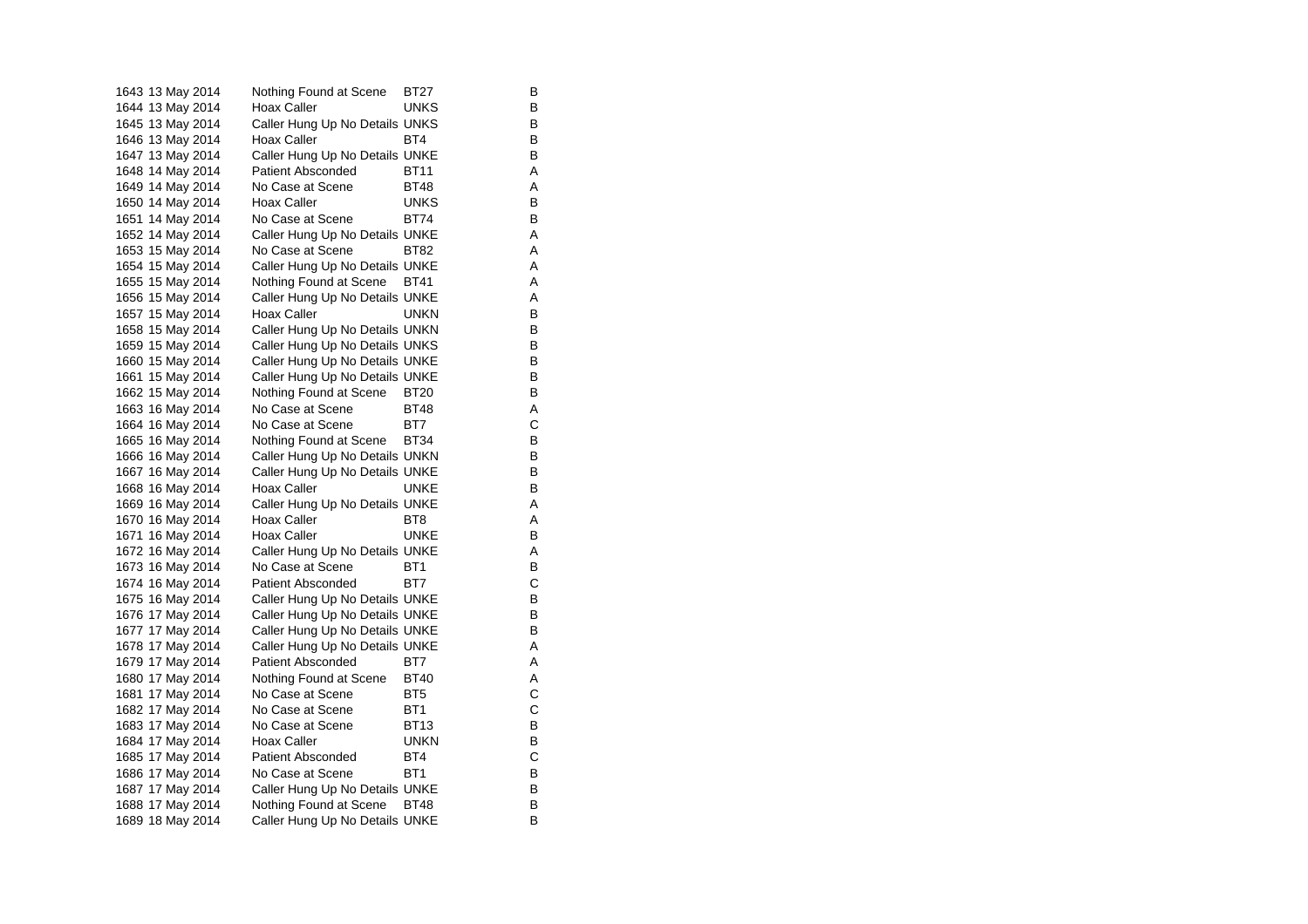1690 18 May 2014 Caller Hung Up No Details UNKE 1691 18 May 2014 Caller Hung Up No Details UNKN A 1692 18 May 2014 Caller Hung Up No Details UNKE 1693 18 May 2014 Caller Hung Up No Details UNKS B<br>1694 18 May 2014 Nothing Found at Scene BT26 B 1694 18 May 2014 Nothing Found at Scene BT26 1695 18 May 2014 No Case at Scene BT4 BT4 1696 18 May 2014 No Case at Scene BT38 B 1697 18 May 2014 Patient Absconded BT7 A 1698 18 May 2014 No Case at Scene BT10 B 1699 18 May 2014 Caller Hung Up No Details UNKE A 1700 18 May 2014 Hoax Caller **Hoax Caller** UNKE B 1701 18 May 2014 Patient Absconded BT1 A 1702 18 May 2014 Caller Hung Up No Details UNKE 1703 18 May 2014 Caller Hung Up No Details UNKE A 1704 18 May 2014 Caller Hung Up No Details UNKE A 1705 18 May 2014 Caller Hung Up No Details UNKE 1706 18 May 2014 No Case at Scene BT11 B<br>1707 19 May 2014 No Case at Scene BT47 B 1707 19 May 2014 No Case at Scene BT47 1708 19 May 2014 No Case at Scene BT79 B 1709 19 May 2014 Patient Absconded BT5 C 1710 19 May 2014 Nothing Found at Scene BT27 B 1711 19 May 2014 Patient Absconded BT23 B<br>1712 19 May 2014 Hoax Caller BUNKE B 1712 19 May 2014 Hoax Caller **Hoax Caller** UNKE 1713 20 May 2014 Hoax Caller CONKE B 1714 20 May 2014 Hoax Caller BT51 B 1715 20 May 2014 Patient Absconded BT23 A 1716 20 May 2014 Caller Hung Up No Details BT14 B<br>1717 20 May 2014 Caller Hung Up No Details UNKE 1717 20 May 2014 Caller Hung Up No Details UNKE 1718 20 May 2014 No Case at Scene BT64 B 1719 20 May 2014 Caller Hung Up No Details UNKS B<br>1720 20 May 2014 Caller Hung Up No Details UNKS 1720 20 May 2014 Caller Hung Up No Details UNKS 1721 21 May 2014 Hoax Caller **UNKE** B 1722 21 May 2014 Caller Hung Up No Details UNKE A 1723 21 May 2014 Caller Hung Up No Details UNKE 1724 21 May 2014 Nothing Found at Scene BT1 C<br>1725 21 May 2014 No Case at Scene BT48 C 1725 21 May 2014 1726 21 May 2014 No Case at Scene BT11 B 1727 21 May 2014 Hoax Caller **UNKN** B 1728 21 May 2014 Caller Hung Up No Details UNKE A 1729 21 May 2014 Hoax Caller BT42 B<br>1730 21 May 2014 Caller Hung Up No Details UNKE Caller Hung Up No Details UNKE A 1731 21 May 2014 No Case at Scene BT7 B 1732 21 May 2014 Hoax Caller **UNKN** B 1733 22 May 2014 Caller Hung Up No Details UNKE A 1734 22 May 2014 No Case at Scene BT7 B<br>1735 22 May 2014 Caller Hung Up No Details UNKE 1735 22 May 2014 Caller Hung Up No Details UNKE 1736 22 May 2014 Hoax Caller BT45 BT45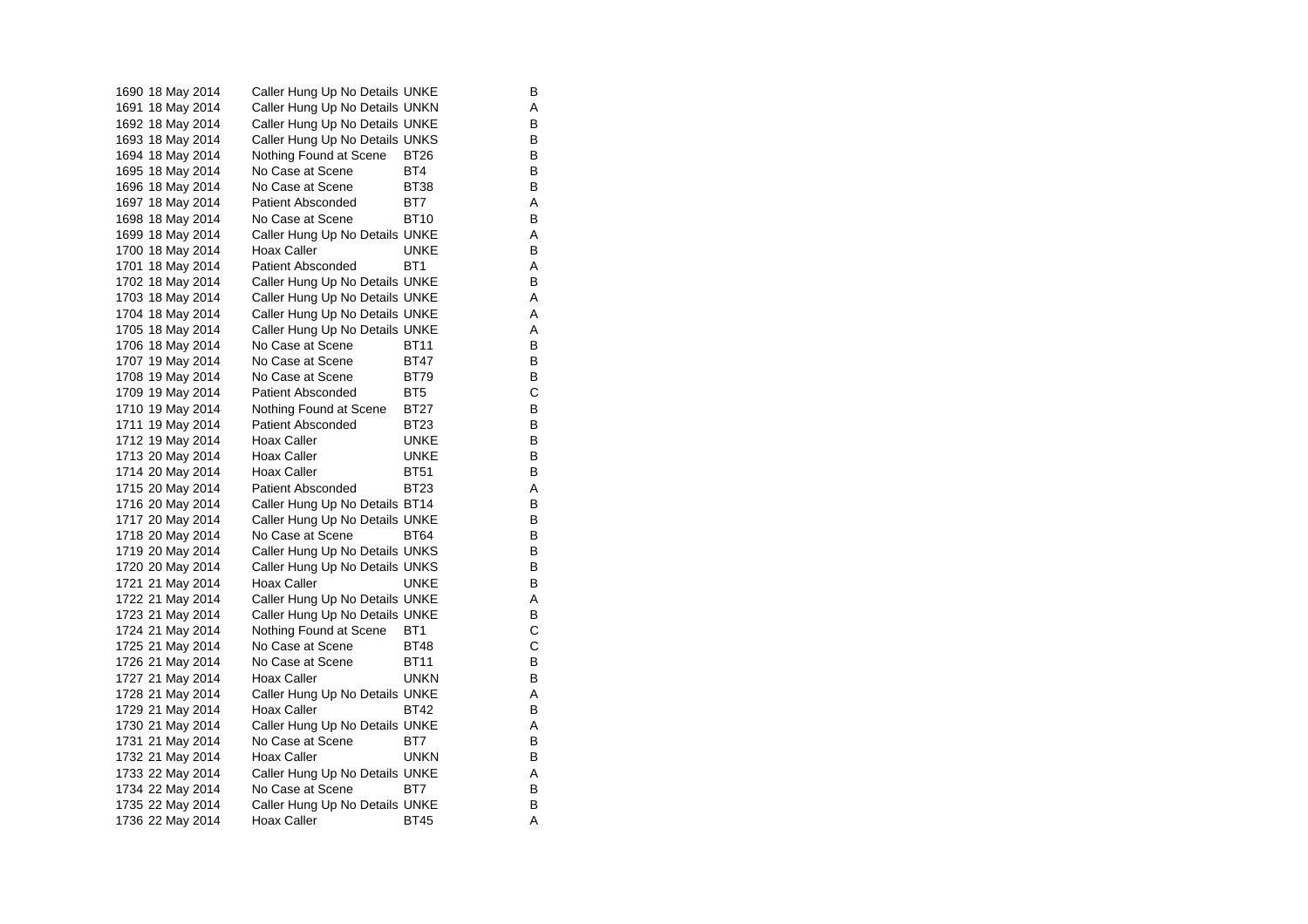| 1737 22 May 2014 | Hoax Caller                    | BT15            | В |
|------------------|--------------------------------|-----------------|---|
| 1738 22 May 2014 | <b>Patient Absconded</b>       | <b>BT71</b>     | B |
| 1739 22 May 2014 | Caller Hung Up No Details UNKE |                 | В |
| 1740 22 May 2014 | Caller Hung Up No Details UNKW |                 | В |
| 1741 22 May 2014 | No Case at Scene               | <b>BT12</b>     | B |
| 1742 22 May 2014 | Caller Hung Up No Details UNKW |                 | Α |
| 1743 22 May 2014 | Patient Absconded              | <b>BT10</b>     | C |
| 1744 22 May 2014 | <b>Patient Absconded</b>       | <b>BT51</b>     | В |
| 1745 22 May 2014 | Caller Hung Up No Details UNKN |                 | В |
| 1746 22 May 2014 | Hoax Caller                    | <b>UNKE</b>     | Α |
| 1747 22 May 2014 | <b>Patient Absconded</b>       | <b>BT12</b>     | В |
| 1748 22 May 2014 | Caller Hung Up No Details UNKE |                 | В |
| 1749 23 May 2014 | Nothing Found at Scene         | BT <sub>2</sub> | В |
| 1750 23 May 2014 | <b>Patient Absconded</b>       | <b>BT53</b>     | В |
| 1751 23 May 2014 | Caller Hung Up No Details UNKN |                 | B |
| 1752 23 May 2014 | Patient Absconded              | BT <sub>2</sub> | С |
| 1753 23 May 2014 | Hoax Caller                    | BT62            | В |
| 1754 23 May 2014 | Caller Hung Up No Details UNKE |                 | Α |
| 1755 23 May 2014 | No Case at Scene               | BT47            | В |
| 1756 23 May 2014 | Nothing Found at Scene         | <b>BT40</b>     | Α |
| 1757 23 May 2014 | Hoax Caller                    | <b>UNKN</b>     | A |
| 1758 23 May 2014 | Caller Hung Up No Details UNKW |                 | В |
| 1759 23 May 2014 | Hoax Caller                    | <b>UNKS</b>     | Α |
| 1760 23 May 2014 | Caller Hung Up No Details UNKS |                 | В |
| 1761 23 May 2014 | Caller Hung Up No Details UNKE |                 | Α |
| 1762 23 May 2014 | Nothing Found at Scene         | <b>BT42</b>     | A |
| 1763 23 May 2014 | No Case at Scene               | <b>BT48</b>     | Α |
| 1764 24 May 2014 | No Case at Scene               | <b>BT82</b>     | A |
| 1765 24 May 2014 | Caller Hung Up No Details UNKW |                 | Α |
| 1766 24 May 2014 | Hoax Caller                    | UNKE            | Α |
| 1767 24 May 2014 | Hoax Caller                    | <b>UNKE</b>     | A |
| 1768 24 May 2014 | Hoax Caller                    | <b>UNKS</b>     | B |
| 1769 24 May 2014 | Hoax Caller                    | BT62            | В |
| 1770 24 May 2014 | Hoax Caller                    | <b>UNKE</b>     | B |
| 1771 24 May 2014 | Hoax Caller                    | UNKE            | В |
| 1772 24 May 2014 | Caller Hung Up No Details UNKE |                 | Α |
| 1773 24 May 2014 | Caller Hung Up No Details UNKS |                 | Α |
| 1774 24 May 2014 | Caller Hung Up No Details UNKW |                 | Α |
| 1775 24 May 2014 | Hoax Caller                    | <b>UNKE</b>     | B |
| 1776 25 May 2014 | <b>Patient Absconded</b>       | <b>BT16</b>     | В |
| 1777 25 May 2014 | No Case at Scene               | <b>BT66</b>     | Α |
| 1778 25 May 2014 | Caller Hung Up No Details UNKS |                 | B |
| 1779 25 May 2014 | Caller Hung Up No Details UNKS |                 | Α |
| 1780 25 May 2014 | No Case at Scene               | <b>BT80</b>     | С |
| 1781 25 May 2014 | Patient Absconded              | <b>BT48</b>     | Α |
| 1782 25 May 2014 | Caller Hung Up No Details UNKW |                 | Α |
| 1783 25 May 2014 | Hoax Caller                    | <b>UNKS</b>     | A |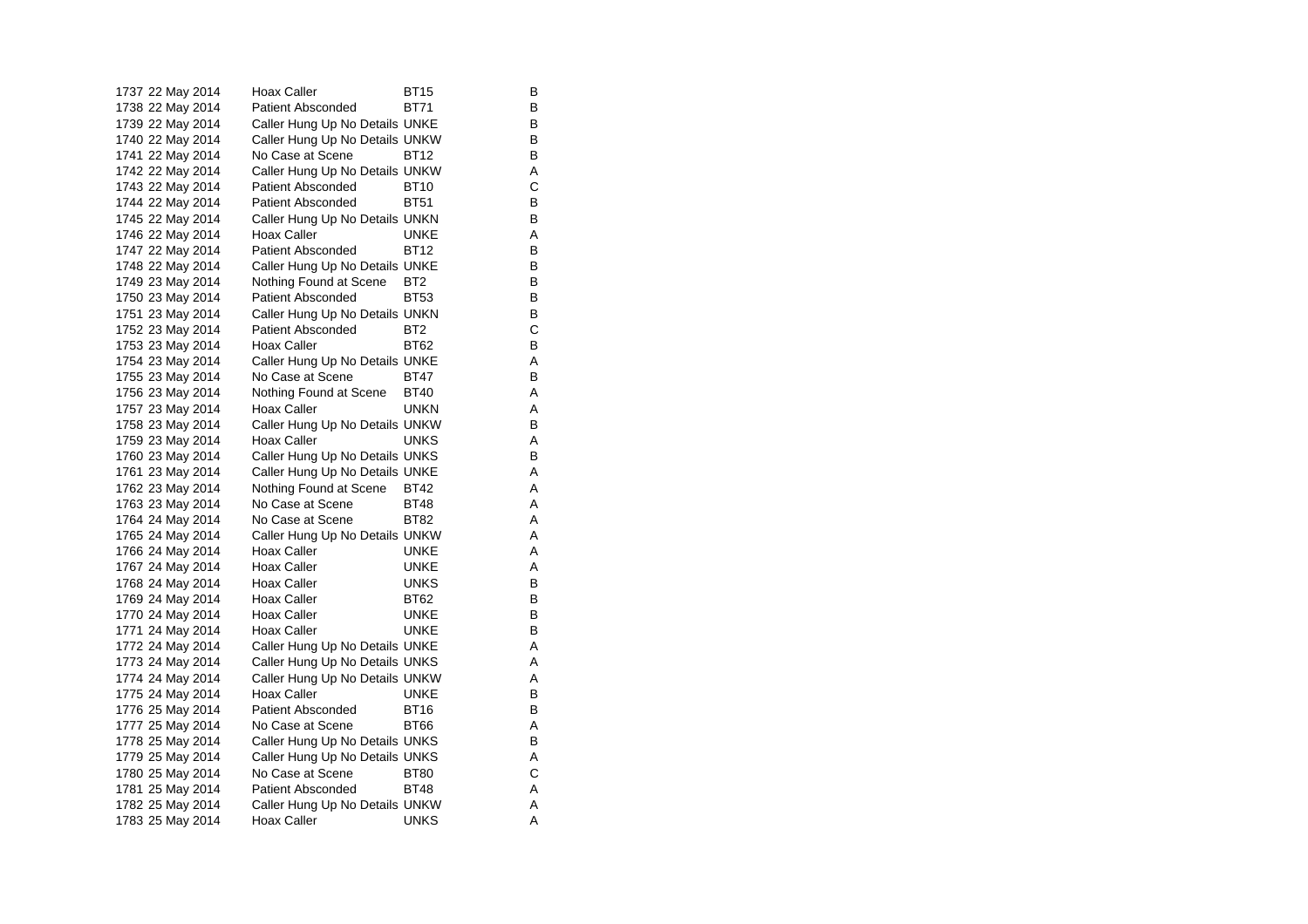| 1784 25 May 2014 | Hoax Caller                    | UNKE            | В |
|------------------|--------------------------------|-----------------|---|
| 1785 25 May 2014 | <b>Hoax Caller</b>             | <b>UNKE</b>     | B |
| 1786 25 May 2014 | Nothing Found at Scene         | <b>BT36</b>     | В |
| 1787 25 May 2014 | Caller Hung Up No Details UNKN |                 | В |
| 1788 25 May 2014 | Caller Hung Up No Details UNKS |                 | B |
| 1789 25 May 2014 | Caller Hung Up No Details UNKS |                 | В |
| 1790 25 May 2014 | Caller Hung Up No Details UNKW |                 | В |
| 1791 25 May 2014 | Caller Hung Up No Details UNKW |                 | В |
| 1792 25 May 2014 | Caller Hung Up No Details UNKW |                 | В |
| 1793 25 May 2014 | Caller Hung Up No Details UNKE |                 | В |
| 1794 25 May 2014 | Hoax Caller                    | BT <sub>5</sub> | Α |
| 1795 25 May 2014 | <b>Hoax Caller</b>             | <b>UNKE</b>     | B |
| 1796 25 May 2014 | Patient Absconded              | BT17            | В |
| 1797 25 May 2014 | Caller Hung Up No Details UNKE |                 | Α |
| 1798 26 May 2014 | Caller Hung Up No Details UNKW |                 | В |
| 1799 26 May 2014 | Patient Absconded              | BT1             | С |
| 1800 26 May 2014 | No Case at Scene               | BT <sub>1</sub> | B |
| 1801 26 May 2014 | Hoax Caller                    | UNKS            | В |
| 1802 26 May 2014 | Patient Absconded              | BT14            | В |
| 1803 26 May 2014 | Caller Hung Up No Details UNKE |                 | Α |
| 1804 26 May 2014 | Hoax Caller                    | UNKE            | В |
| 1805 26 May 2014 | Caller Hung Up No Details UNKE |                 | Α |
| 1806 27 May 2014 | Caller Hung Up No Details UNKE |                 | В |
| 1807 27 May 2014 | Caller Hung Up No Details UNKE |                 | В |
| 1808 27 May 2014 | No Case at Scene               | BT79            | Α |
| 1809 27 May 2014 | Caller Hung Up No Details UNKW |                 | В |
| 1810 27 May 2014 | Caller Hung Up No Details UNKE |                 | Α |
| 1811 27 May 2014 | Nothing Found at Scene         | BT2             | В |
| 1812 27 May 2014 | Caller Hung Up No Details UNKE |                 | B |
| 1813 27 May 2014 | Caller Hung Up No Details UNKE |                 | В |
| 1814 27 May 2014 | Caller Hung Up No Details UNKE |                 | A |
| 1815 27 May 2014 | Nothing Found at Scene         | <b>BT11</b>     | Α |
| 1816 27 May 2014 | Caller Hung Up No Details UNKW |                 | В |
| 1817 27 May 2014 | Caller Hung Up No Details UNKW |                 | В |
| 1818 27 May 2014 | Hoax Caller                    | BT79            | B |
| 1819 27 May 2014 | Hoax Caller                    | <b>UNKE</b>     | Α |
| 1820 27 May 2014 | Hoax Caller                    | BT13            | B |
| 1821 27 May 2014 | Hoax Caller                    | <b>UNKE</b>     | В |
| 1822 27 May 2014 | Hoax Caller                    | <b>UNKE</b>     | Α |
| 1823 27 May 2014 | Patient Absconded              | BT <sub>5</sub> | В |
| 1824 27 May 2014 | Caller Hung Up No Details UNKE |                 | В |
| 1825 27 May 2014 | No Case at Scene               | BT23            | Α |
| 1826 28 May 2014 | Caller Hung Up No Details UNKE |                 | Α |
| 1827 28 May 2014 | No Case at Scene               | <b>BT48</b>     | C |
| 1828 28 May 2014 | Nothing Found at Scene         | <b>BT14</b>     | C |
| 1829 28 May 2014 | Caller Hung Up No Details UNKE |                 | Α |
| 1830 28 May 2014 | Caller Hung Up No Details UNKW |                 | A |
|                  |                                |                 |   |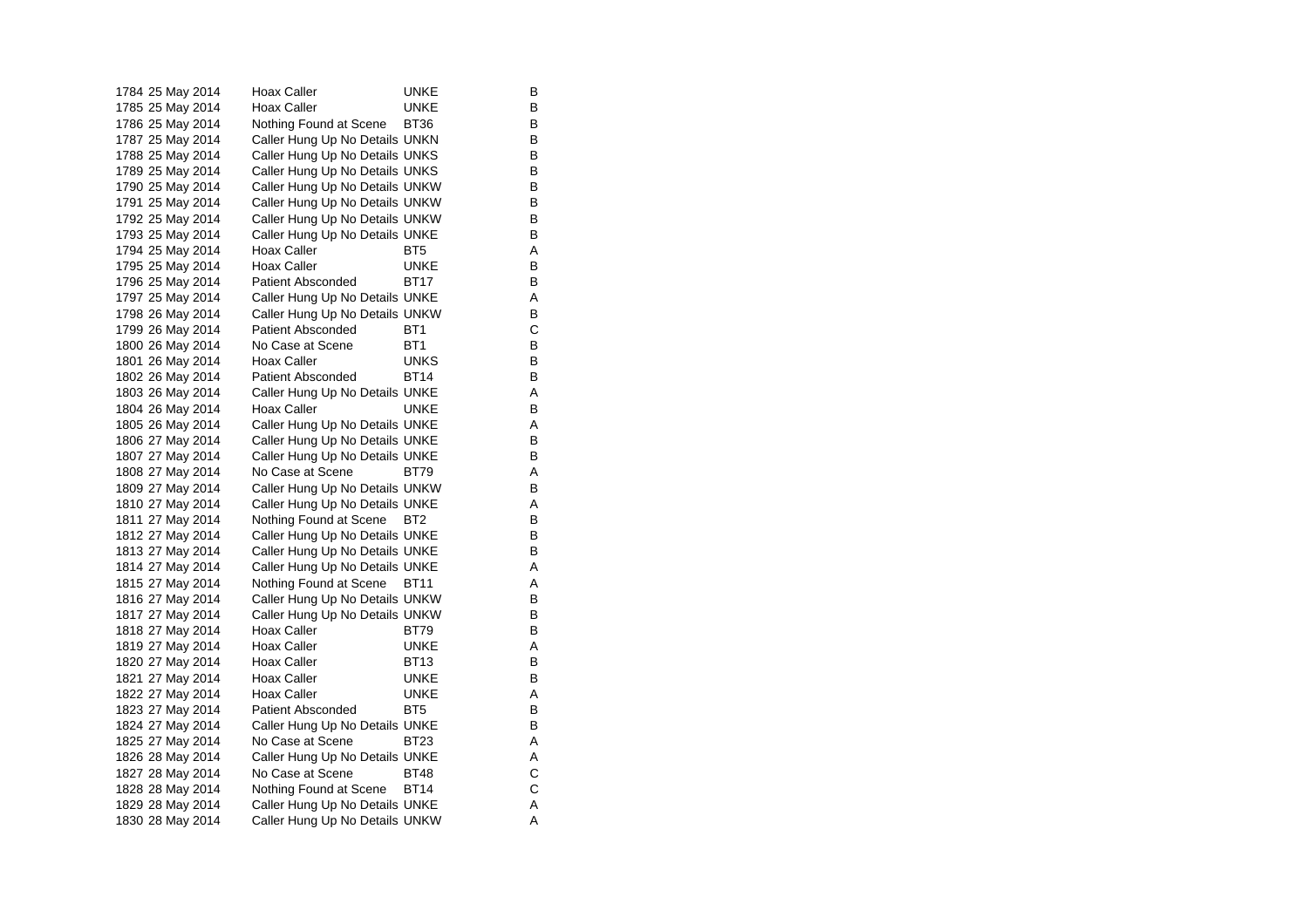1831 28 May 2014 No Case at Scene BT12 A 1832 28 May 2014 Nothing Found at Scene BT42 B 1833 28 May 2014 Nothing Found at Scene BT5 1834 28 May 2014 No Case at Scene BT4 C<br>1835 29 May 2014 Caller Hung Up No Details UNKE B 1835 29 May 2014 Caller Hung Up No Details UNKE 1836 29 May 2014 No Case at Scene BT82 A 1837 29 May 2014 Caller Hung Up No Details UNKN A 1838 29 May 2014 Caller Hung Up No Details UNKE A 1839 29 May 2014 Caller Hung Up No Details UNKE<br>1840 29 May 2014 Hoax Caller BuNKE 1840 29 May 2014 Hoax Caller **Hoax Hoax Caller** UNKE 1841 29 May 2014 Patient Absconded BT23 B 1842 29 May 2014 Caller Hung Up No Details BT82 B 1843 29 May 2014 Caller Hung Up No Details UNKE 1844 29 May 2014 Hoax Caller BT60 B 1845 29 May 2014 Patient Absconded BT41 A 1846 29 May 2014 Caller Hung Up No Details UNKN B 1847 29 May 2014 Patient Absconded BT7 B 1848 29 May 2014 Caller Hung Up No Details UNKE A 1849 30 May 2014 Caller Hung Up No Details UNKE 1850 30 May 2014 Caller Hung Up No Details UNKN B 1851 30 May 2014 Nothing Found at Scene BT41 A 1852 30 May 2014 Hoax Caller CONKW A 1853 30 May 2014 Caller Hung Up No Details UNKE A 1854 30 May 2014 No Case at Scene BT40 A 1855 31 May 2014 Caller Hung Up No Details UNKN B 1856 31 May 2014 Caller Hung Up No Details UNKE A 1857 31 May 2014 No Case at Scene BT67 B<br>1858 31 May 2014 No Case at Scene BT82 B 1858 31 May 2014 No Case at Scene BT82 1859 31 May 2014 Caller Hung Up No Details UNKE 1860 31 May 2014 Patient Absconded BT23 B 1861 31 May 2014 Hoax Caller BT93 B 1862 31 May 2014 Caller Hung Up No Details UNKN B 1863 31 May 2014 Caller Hung Up No Details UNKN B 1864 31 May 2014 No Case at Scene BT20 A 1865 31 May 2014 No Case at Scene BT23 B<br>1866 31 May 2014 Caller Hung Up No Details UNKE B 1866 31 May 2014 Caller Hung Up No Details UNKE 1867 31 May 2014 No Case at Scene BT11 B 1868 31 May 2014 Nothing Found at Scene BT17 B 1869 31 May 2014 Nothing Found at Scene BT67 B 1870 31 May 2014 Patient Absconded BT15 B<br>1871 31 May 2014 Hoax Caller BUNKE B 1871 31 May 2014 1872 31 May 2014 Nothing Found at Scene BT9 A 1873 31 May 2014 No Case at Scene BT20 B 1874 31 May 2014 Caller Hung Up No Details UNKE 1875 01 Jun 2014 Nothing Found at Scene BT36 B<br>1876 01 Jun 2014 Caller Hung Up No Details UNKE 1876 01 Jun 2014 Caller Hung Up No Details UNKE 1877 01 Jun 2014 Caller Hung Up No Details UNKE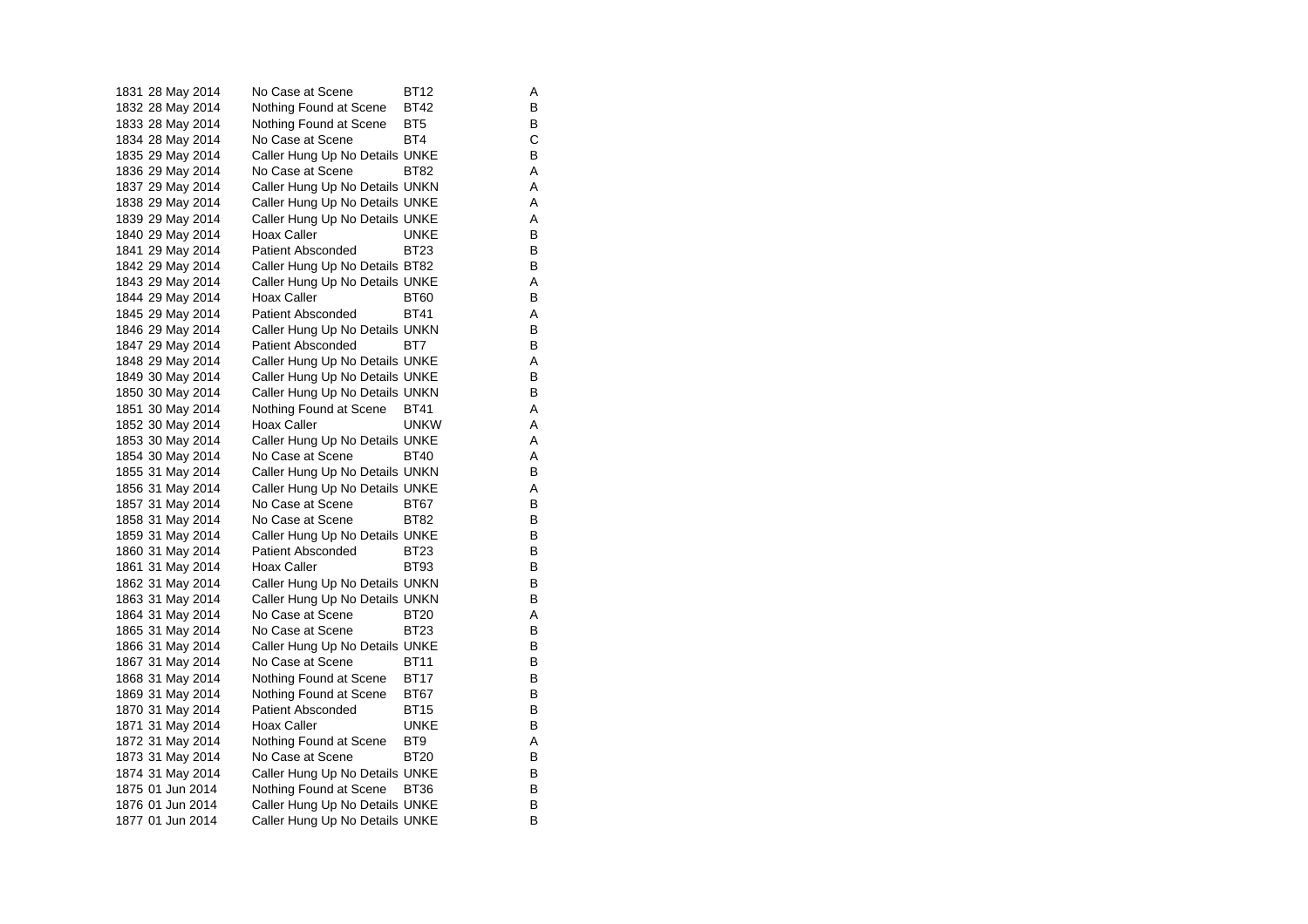| 1878 01 Jun 2014 | Caller Hung Up No Details UNKS |                 | В |
|------------------|--------------------------------|-----------------|---|
| 1879 01 Jun 2014 | Caller Hung Up No Details UNKE |                 | в |
| 1880 01 Jun 2014 | Caller Hung Up No Details UNKE |                 | Α |
| 1881 01 Jun 2014 | Caller Hung Up No Details UNKE |                 | B |
| 1882 01 Jun 2014 | Caller Hung Up No Details UNKE |                 | A |
| 1883 01 Jun 2014 | Caller Hung Up No Details UNKE |                 | B |
| 1884 01 Jun 2014 | <b>Patient Absconded</b>       | BT13            | В |
| 1885 01 Jun 2014 | Nothing Found at Scene         | <b>BT15</b>     | В |
| 1886 01 Jun 2014 | Nothing Found at Scene         | BT9             | B |
| 1887 01 Jun 2014 | Caller Hung Up No Details UNKW |                 | B |
| 1888 01 Jun 2014 | Caller Hung Up No Details UNKW |                 | в |
| 1889 01 Jun 2014 | Patient Absconded              | <b>BT12</b>     | A |
| 1890 01 Jun 2014 | No Case at Scene               | BT <sub>9</sub> | C |
| 1891 01 Jun 2014 | No Case at Scene               | BT5             | В |
| 1892 01 Jun 2014 | Nothing Found at Scene         | <b>BT53</b>     | B |
| 1893 01 Jun 2014 | Caller Hung Up No Details UNKE |                 | Α |
| 1894 01 Jun 2014 | Caller Hung Up No Details UNKE |                 | B |
| 1895 01 Jun 2014 | Caller Hung Up No Details UNKW |                 | A |
| 1896 01 Jun 2014 | Caller Hung Up No Details UNKE |                 | Α |
| 1897 01 Jun 2014 | Hoax Caller                    | <b>UNKS</b>     | в |
| 1898 01 Jun 2014 | Hoax Caller                    | <b>BT35</b>     | В |
| 1899 02 Jun 2014 | Nothing Found at Scene         | <b>BT13</b>     | B |
| 1900 02 Jun 2014 | No Case at Scene               | <b>BT52</b>     | A |
| 1901 02 Jun 2014 | Hoax Caller                    | <b>BT48</b>     | B |
| 1902 02 Jun 2014 | Hoax Caller                    | <b>BT28</b>     | B |
| 1903 02 Jun 2014 | <b>Patient Absconded</b>       | BT15            | В |
| 1904 02 Jun 2014 | Caller Hung Up No Details UNKE |                 | В |
| 1905 02 Jun 2014 | <b>Patient Absconded</b>       | <b>BT14</b>     | C |
| 1906 02 Jun 2014 | Caller Hung Up No Details UNKN |                 | A |
| 1907 03 Jun 2014 | Nothing Found at Scene         | <b>BT47</b>     | C |
| 1908 03 Jun 2014 | No Case at Scene               | BT25            | Α |
| 1909 03 Jun 2014 | Caller Hung Up No Details UNKE |                 | В |
| 1910 03 Jun 2014 | Hoax Caller                    | UNKE            | В |
| 1911 03 Jun 2014 | <b>Patient Absconded</b>       | <b>BT43</b>     | C |
| 1912 03 Jun 2014 | Hoax Caller                    | <b>BT35</b>     | В |
| 1913 03 Jun 2014 | Caller Hung Up No Details UNKE |                 | A |
| 1914 03 Jun 2014 | <b>Hoax Caller</b>             | BT23            | В |
| 1915 03 Jun 2014 | No Case at Scene               | <b>BT52</b>     | Α |
| 1916 03 Jun 2014 | Caller Hung Up No Details UNKN |                 | A |
| 1917 03 Jun 2014 | Caller Hung Up No Details UNKE |                 | Α |
| 1918 04 Jun 2014 | Caller Hung Up No Details UNKE |                 | В |
| 1919 04 Jun 2014 | No Case at Scene               | <b>BT36</b>     | C |
| 1920 04 Jun 2014 | Caller Hung Up No Details UNKE |                 | В |
| 1921 04 Jun 2014 | Caller Hung Up No Details UNKE |                 | В |
| 1922 04 Jun 2014 | No Case at Scene               | BT38            | Α |
| 1923 04 Jun 2014 | Caller Hung Up No Details UNKE |                 | в |
| 1924 04 Jun 2014 | <b>Patient Absconded</b>       | BT <sub>1</sub> | A |
|                  |                                |                 |   |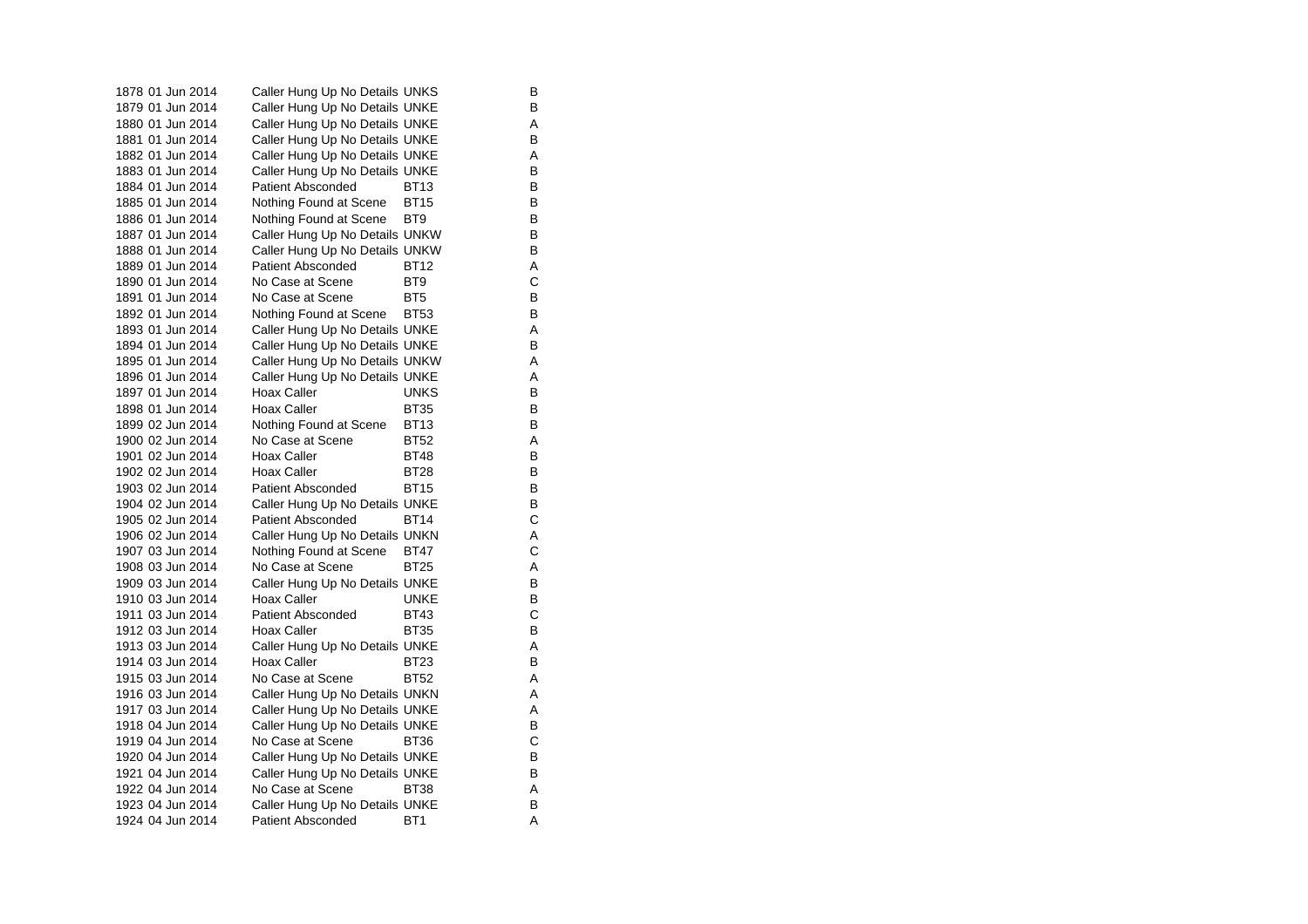| 1925 04 Jun 2014 | <b>Patient Absconded</b>       | BT7             | в |
|------------------|--------------------------------|-----------------|---|
| 1926 04 Jun 2014 | Hoax Caller                    | UNKE            | в |
| 1927 04 Jun 2014 | <b>Hoax Caller</b>             | UNKE            | Α |
| 1928 04 Jun 2014 | Caller Hung Up No Details UNKE |                 | В |
| 1929 04 Jun 2014 | Caller Hung Up No Details UNKS |                 | Α |
| 1930 04 Jun 2014 | Caller Hung Up No Details UNKS |                 | В |
| 1931 04 Jun 2014 | <b>Patient Absconded</b>       | BT <sub>5</sub> | В |
| 1932 04 Jun 2014 | Caller Hung Up No Details UNKE |                 | Α |
| 1933 04 Jun 2014 | Caller Hung Up No Details UNKE |                 | в |
| 1934 04 Jun 2014 | <b>Patient Absconded</b>       | <b>BT51</b>     | Α |
| 1935 05 Jun 2014 | Caller Hung Up No Details UNKE |                 | A |
| 1936 05 Jun 2014 | No Case at Scene               | <b>BT60</b>     | В |
| 1937 05 Jun 2014 | Caller Hung Up No Details UNKN |                 | в |
| 1938 05 Jun 2014 | Nothing Found at Scene         | <b>BT52</b>     | В |
| 1939 06 Jun 2014 | No Case at Scene               | <b>BT62</b>     | A |
| 1940 06 Jun 2014 | Caller Hung Up No Details UNKS |                 | В |
| 1941 06 Jun 2014 | Caller Hung Up No Details UNKW |                 | В |
| 1942 06 Jun 2014 | No Case at Scene               | BT47            | в |
| 1943 06 Jun 2014 | <b>Patient Absconded</b>       | BT <sub>9</sub> | C |
| 1944 06 Jun 2014 | <b>Patient Absconded</b>       | <b>BT17</b>     | В |
| 1945 06 Jun 2014 | Caller Hung Up No Details UNKS |                 | Α |
| 1946 06 Jun 2014 | Caller Hung Up No Details UNKN |                 | В |
| 1947 06 Jun 2014 | No Case at Scene               | <b>BT11</b>     | A |
| 1948 06 Jun 2014 | <b>Hoax Caller</b>             | <b>UNKW</b>     | в |
| 1949 06 Jun 2014 | Caller Hung Up No Details UNKE |                 | Α |
| 1950 06 Jun 2014 | Caller Hung Up No Details UNKE |                 | Α |
| 1951 06 Jun 2014 | Caller Hung Up No Details UNKE |                 | Α |
| 1952 06 Jun 2014 | <b>Hoax Caller</b>             | BT <sub>5</sub> | Α |
| 1953 06 Jun 2014 | <b>Patient Absconded</b>       | <b>BT30</b>     | в |
| 1954 06 Jun 2014 | Caller Hung Up No Details UNKE |                 | в |
| 1955 07 Jun 2014 | Caller Hung Up No Details BT45 |                 | Α |
| 1956 07 Jun 2014 | Nothing Found at Scene         | BT47            | Α |
| 1957 07 Jun 2014 | Hoax Caller                    | UNKE            | Α |
| 1958 07 Jun 2014 | Caller Hung Up No Details BT80 |                 | Α |
| 1959 07 Jun 2014 | Hoax Caller                    | <b>UNKN</b>     | в |
| 1960 07 Jun 2014 | <b>Hoax Caller</b>             | <b>UNKS</b>     | в |
| 1961 07 Jun 2014 | <b>Hoax Caller</b>             | <b>UNKS</b>     | В |
| 1962 07 Jun 2014 | Hoax Caller                    | <b>BT80</b>     | Α |
| 1963 07 Jun 2014 | Caller Hung Up No Details UNKN |                 | Α |
| 1964 07 Jun 2014 | Caller Hung Up No Details UNKE |                 | В |
| 1965 07 Jun 2014 | Caller Hung Up No Details UNKE |                 | Α |
| 1966 07 Jun 2014 | Hoax Caller                    | <b>BT15</b>     | в |
| 1967 07 Jun 2014 | <b>Patient Absconded</b>       | BT49            | В |
| 1968 07 Jun 2014 | Hoax Caller                    | <b>UNKE</b>     | в |
| 1969 07 Jun 2014 | Hoax Caller                    | <b>UNKE</b>     | в |
| 1970 07 Jun 2014 | Nothing Found at Scene         | BT <sub>5</sub> | Α |
| 1971 07 Jun 2014 | No Case at Scene               | <b>BT47</b>     | B |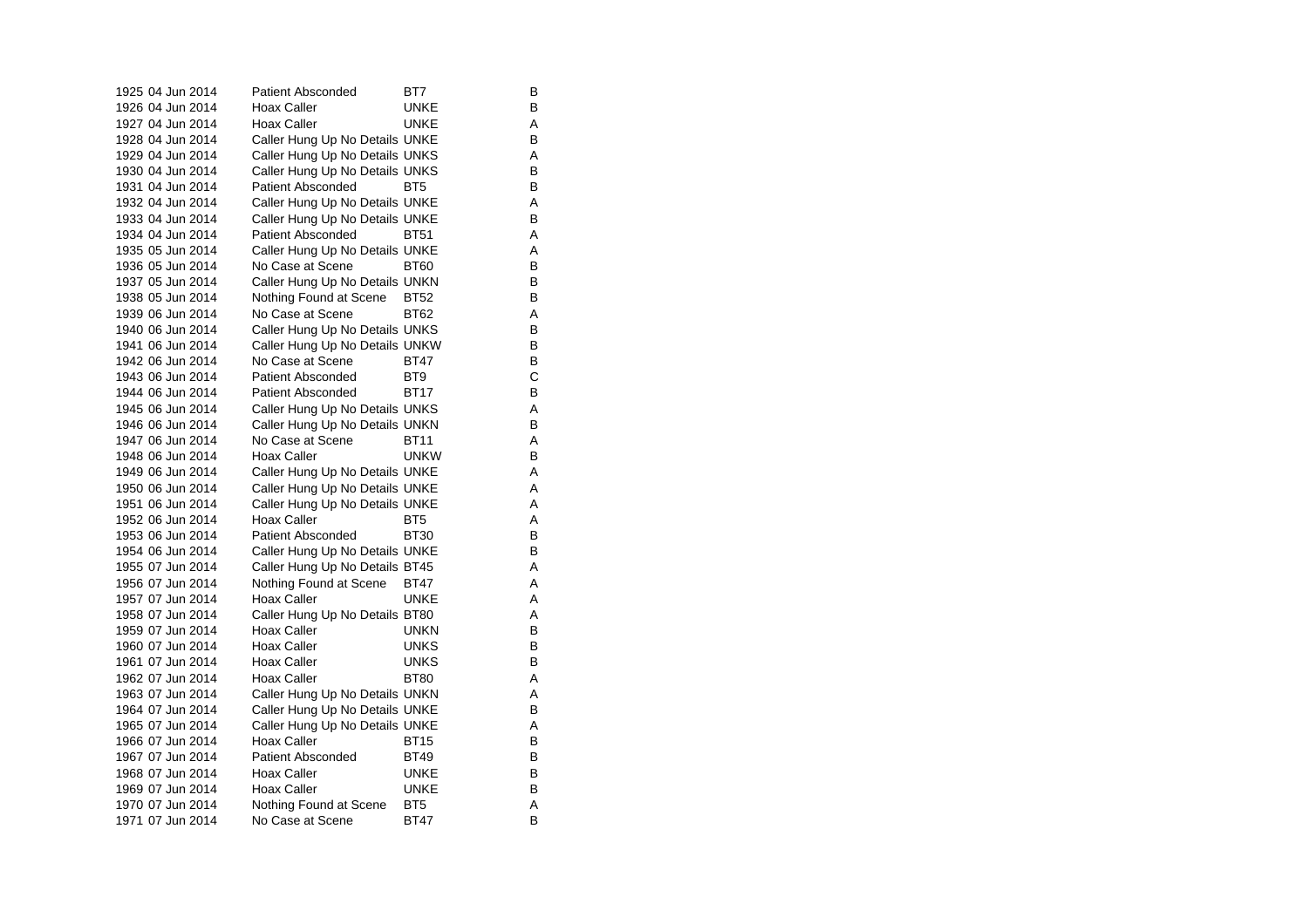| 1972 07 Jun 2014 | Caller Hung Up No Details UNKE |                 | Α                              |
|------------------|--------------------------------|-----------------|--------------------------------|
| 1973 07 Jun 2014 | No Case at Scene               | BT <sub>1</sub> | В                              |
| 1974 08 Jun 2014 | Patient Absconded              | <b>BT43</b>     | Α                              |
| 1975 08 Jun 2014 | Caller Hung Up No Details UNKE |                 | B                              |
| 1976 08 Jun 2014 | No Case at Scene               | <b>BT23</b>     | Α                              |
| 1977 08 Jun 2014 | No Case at Scene               | <b>BT12</b>     | В                              |
| 1978 08 Jun 2014 | Caller Hung Up No Details UNKE |                 | B                              |
| 1979 08 Jun 2014 | No Case at Scene               | BT <sub>9</sub> | B                              |
| 1980 08 Jun 2014 | Caller Hung Up No Details UNKE |                 | Α                              |
| 1981 08 Jun 2014 | Nothing Found at Scene         | <b>BT43</b>     | B                              |
| 1982 08 Jun 2014 | Nothing Found at Scene         | BT <sub>5</sub> | B                              |
| 1983 08 Jun 2014 | Caller Hung Up No Details UNKN |                 | B                              |
| 1984 08 Jun 2014 | No Case at Scene               | <b>BT19</b>     | Α                              |
| 1985 08 Jun 2014 | No Case at Scene               | <b>BT20</b>     | B                              |
| 1986 08 Jun 2014 | <b>Patient Absconded</b>       | <b>BT62</b>     | B                              |
| 1987 08 Jun 2014 | Nothing Found at Scene         | <b>BT47</b>     | Α                              |
| 1988 08 Jun 2014 | <b>Patient Absconded</b>       | <b>BT60</b>     | A                              |
| 1989 08 Jun 2014 | Caller Hung Up No Details UNKE |                 | В                              |
| 1990 08 Jun 2014 | Hoax Caller                    | <b>UNKS</b>     | B                              |
| 1991 08 Jun 2014 | Caller Hung Up No Details UNKE |                 | Α                              |
| 1992 08 Jun 2014 | <b>Patient Absconded</b>       | <b>BT71</b>     | B                              |
| 1993 08 Jun 2014 | Caller Hung Up No Details UNKN |                 | B                              |
| 1994 08 Jun 2014 | Hoax Caller                    | <b>BT47</b>     | В                              |
| 1995 08 Jun 2014 | Hoax Caller                    | <b>BT47</b>     | B                              |
| 1996 08 Jun 2014 | No Case at Scene               | BT30            | В                              |
| 1997 08 Jun 2014 | Caller Hung Up No Details UNKE |                 | B                              |
| 1998 08 Jun 2014 | <b>Hoax Caller</b>             | <b>UNKE</b>     | Α                              |
| 1999 08 Jun 2014 | Caller Hung Up No Details UNKE |                 | B                              |
| 2000 08 Jun 2014 | Caller Hung Up No Details UNKE |                 | B                              |
| 2001 08 Jun 2014 | Hoax Caller                    | <b>UNKE</b>     | B                              |
| 2002 08 Jun 2014 | Hoax Caller                    | UNKE            | B                              |
| 2003 08 Jun 2014 | Hoax Caller                    | UNKE            | B                              |
| 2004 08 Jun 2014 | Hoax Caller                    | BT <sub>5</sub> | Α                              |
| 2005 08 Jun 2014 | Caller Hung Up No Details UNKN |                 | Α                              |
| 2006 08 Jun 2014 | Hoax Caller                    | <b>UNKE</b>     | в                              |
| 2007 09 Jun 2014 | No Case at Scene               | BT <sub>1</sub> | B                              |
| 2008 09 Jun 2014 | Caller Hung Up No Details UNKE |                 | Α                              |
| 2009 09 Jun 2014 | Caller Hung Up No Details UNKE |                 | Α                              |
| 2010 09 Jun 2014 | <b>Patient Absconded</b>       | BT34            | Α                              |
| 2011 09 Jun 2014 | Hoax Caller                    | <b>UNKE</b>     | Α                              |
| 2012 09 Jun 2014 | No Case at Scene               | BT <sub>6</sub> | B                              |
| 2013 09 Jun 2014 | Caller Hung Up No Details UNKE |                 | В                              |
| 2014 09 Jun 2014 | Caller Hung Up No Details UNKE |                 | В                              |
| 2015 09 Jun 2014 | Caller Hung Up No Details UNKE |                 | B                              |
| 2016 09 Jun 2014 | Caller Hung Up No Details UNKN |                 | B                              |
| 2017 09 Jun 2014 | Caller Hung Up No Details UNKE |                 | B                              |
|                  |                                |                 | Α                              |
|                  | 2018 09 Jun 2014               |                 | Caller Hung Up No Details UNKE |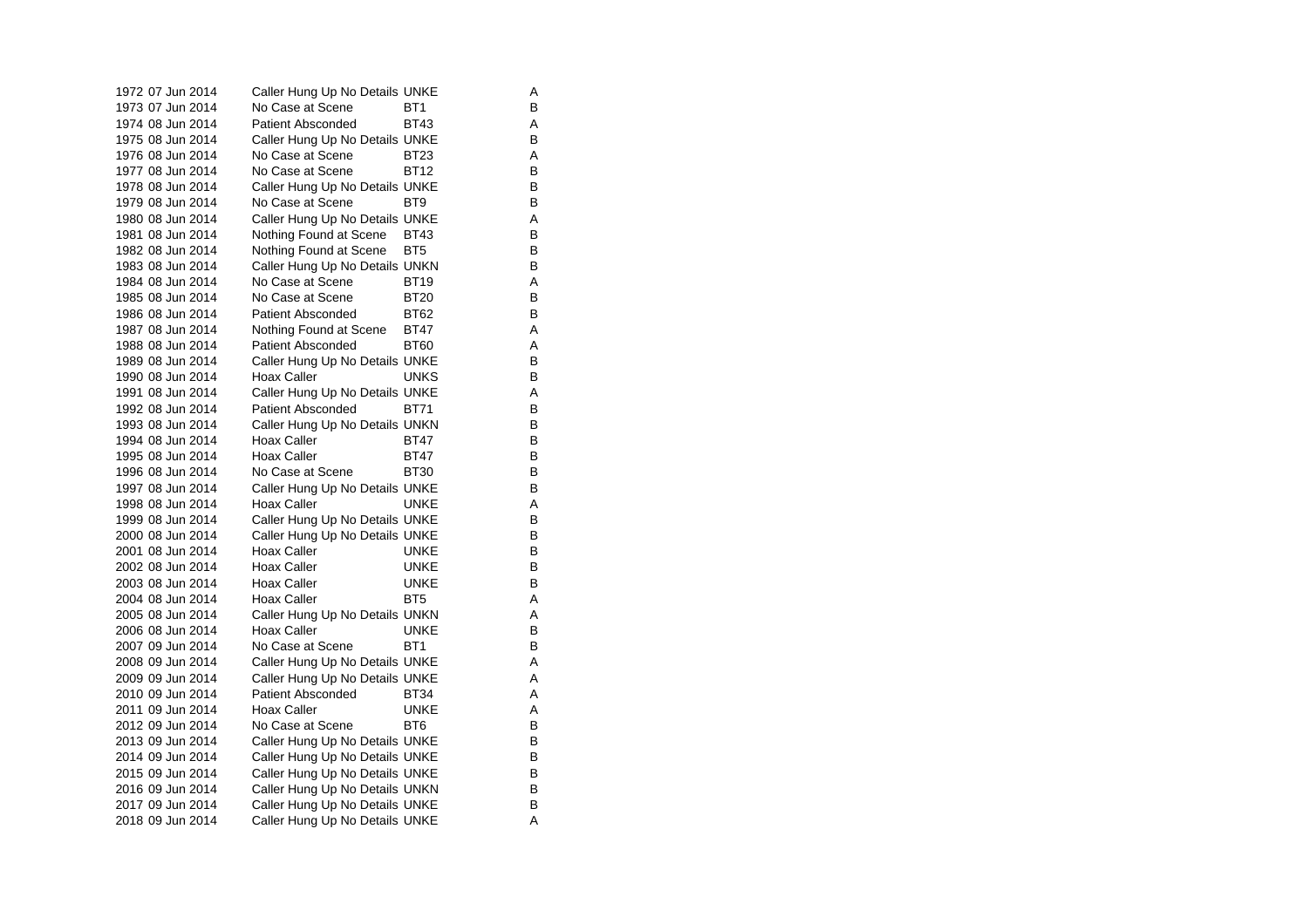| 2019 09 Jun 2014 | Nothing Found at Scene         | <b>BT70</b>     | В |
|------------------|--------------------------------|-----------------|---|
| 2020 10 Jun 2014 | No Case at Scene               | BT14            | В |
| 2021 10 Jun 2014 | Caller Hung Up No Details UNKN |                 | A |
| 2022 10 Jun 2014 | Caller Hung Up No Details UNKE |                 | Α |
| 2023 10 Jun 2014 | Caller Hung Up No Details UNKW |                 | В |
| 2024 10 Jun 2014 | No Case at Scene               | <b>BT35</b>     | В |
| 2025 10 Jun 2014 | Caller Hung Up No Details UNKE |                 | A |
| 2026 10 Jun 2014 | No Case at Scene               | BT <sub>2</sub> | A |
| 2027 10 Jun 2014 | Caller Hung Up No Details UNKS |                 | Α |
| 2028 10 Jun 2014 | <b>Patient Absconded</b>       | <b>BT47</b>     | В |
| 2029 10 Jun 2014 | Caller Hung Up No Details UNKN |                 | A |
| 2030 11 Jun 2014 | <b>Hoax Caller</b>             | <b>UNKE</b>     | В |
| 2031 11 Jun 2014 | No Case at Scene               | <b>BT24</b>     | C |
| 2032 11 Jun 2014 | No Case at Scene               | BT <sub>6</sub> | В |
| 2033 11 Jun 2014 | Hoax Caller                    | <b>BT45</b>     | В |
| 2034 11 Jun 2014 | <b>Patient Absconded</b>       | BT <sub>1</sub> | A |
| 2035 11 Jun 2014 | <b>Hoax Caller</b>             | <b>UNKN</b>     | B |
| 2036 11 Jun 2014 | No Case at Scene               | <b>BT48</b>     | Α |
| 2037 11 Jun 2014 | No Case at Scene               | <b>BT15</b>     | В |
| 2038 11 Jun 2014 | No Case at Scene               | BT7             | Α |
| 2039 11 Jun 2014 | Hoax Caller                    | <b>UNKE</b>     | A |
| 2040 11 Jun 2014 | Hoax Caller                    | UNKE            | Α |
| 2041 12 Jun 2014 | Caller Hung Up No Details UNKW |                 | в |
| 2042 12 Jun 2014 | Hoax Caller                    | <b>UNKE</b>     | A |
| 2043 12 Jun 2014 | Hoax Caller                    | <b>UNKE</b>     | В |
| 2044 12 Jun 2014 | Caller Hung Up No Details UNKW |                 | в |
| 2045 12 Jun 2014 | Caller Hung Up No Details UNKN |                 | B |
| 2046 12 Jun 2014 | <b>Patient Absconded</b>       | <b>BT48</b>     | Α |
| 2047 12 Jun 2014 | Caller Hung Up No Details UNKE |                 | B |
| 2048 13 Jun 2014 | Nothing Found at Scene         | BT48            | В |
| 2049 13 Jun 2014 | No Case at Scene               | <b>BT13</b>     | В |
| 2050 13 Jun 2014 | Caller Hung Up No Details UNKS |                 | В |
| 2051 13 Jun 2014 | Caller Hung Up No Details UNKE |                 | В |
| 2052 13 Jun 2014 | No Case at Scene               | <b>BT56</b>     | A |
| 2053 13 Jun 2014 | <b>Patient Absconded</b>       | <b>BT79</b>     | C |
| 2054 13 Jun 2014 | Patient Absconded              | <b>BT79</b>     | Α |
| 2055 13 Jun 2014 | Caller Hung Up No Details UNKN |                 | A |
| 2056 13 Jun 2014 | <b>Hoax Caller</b>             | BT79            | Α |
| 2057 13 Jun 2014 | Caller Hung Up No Details UNKS |                 | В |
| 2058 13 Jun 2014 | Patient Absconded              | BT33            | Α |
| 2059 13 Jun 2014 | Hoax Caller                    | <b>UNKE</b>     | B |
| 2060 13 Jun 2014 | No Case at Scene               | <b>BT34</b>     | Α |
| 2061 13 Jun 2014 | <b>Patient Absconded</b>       | <b>BT74</b>     | В |
| 2062 13 Jun 2014 | No Case at Scene               | <b>BT40</b>     | B |
| 2063 13 Jun 2014 | Caller Hung Up No Details UNKS |                 | В |
| 2064 14 Jun 2014 | Caller Hung Up No Details UNKE |                 | A |
| 2065 14 Jun 2014 | No Case at Scene               | <b>BT48</b>     | B |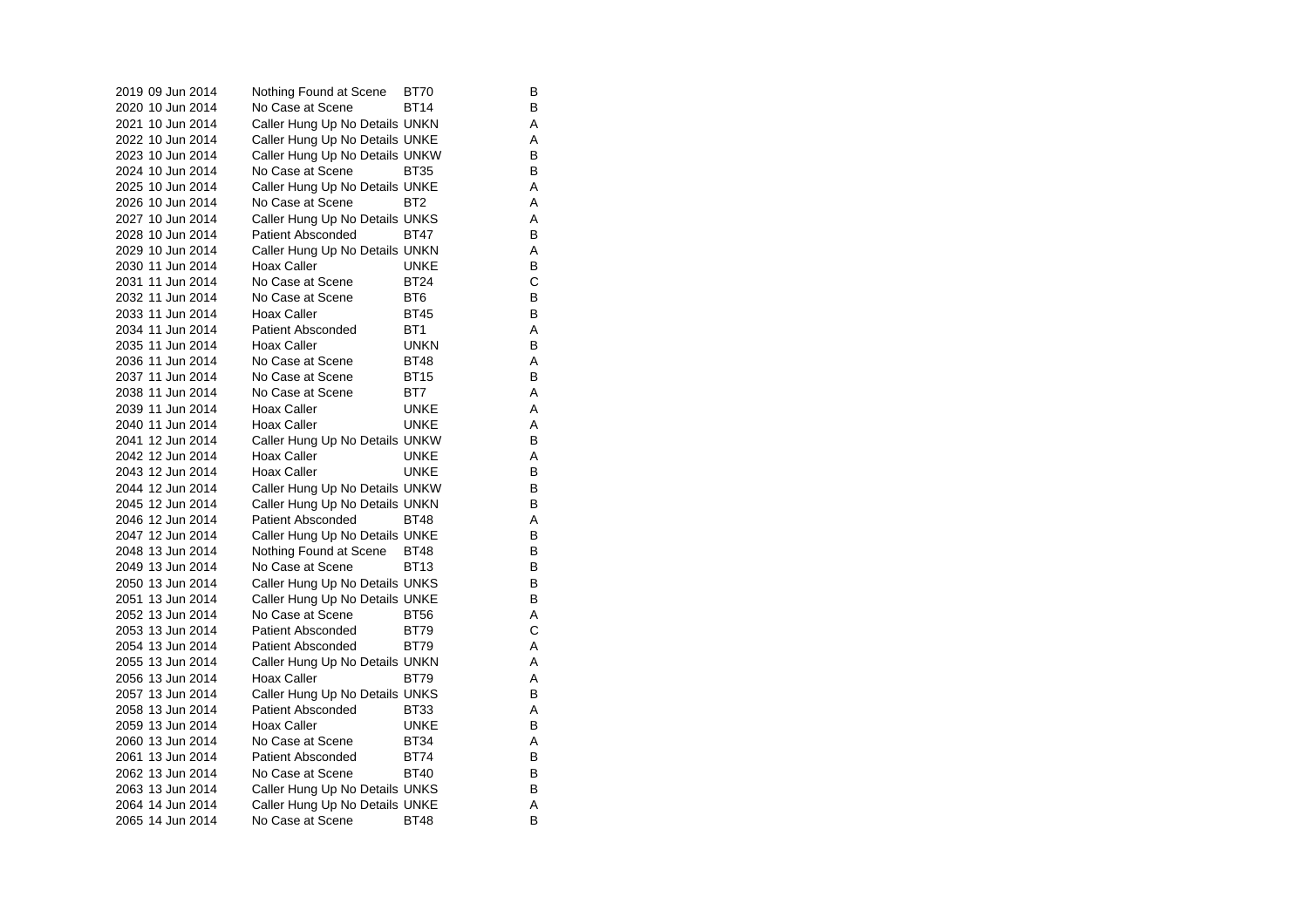| 2066 14 Jun 2014 | No Case at Scene               | BT48            | В |
|------------------|--------------------------------|-----------------|---|
| 2067 14 Jun 2014 | No Case at Scene               | BT35            | A |
| 2068 14 Jun 2014 | <b>Patient Absconded</b>       | BT <sub>5</sub> | в |
| 2069 14 Jun 2014 | Caller Hung Up No Details UNKW |                 | в |
| 2070 14 Jun 2014 | Caller Hung Up No Details UNKE |                 | В |
| 2071 14 Jun 2014 | Caller Hung Up No Details UNKE |                 | В |
| 2072 14 Jun 2014 | Caller Hung Up No Details UNKS |                 | В |
| 2073 14 Jun 2014 | Caller Hung Up No Details UNKW |                 | В |
| 2074 14 Jun 2014 | Caller Hung Up No Details UNKN |                 | Α |
| 2075 14 Jun 2014 | <b>Patient Absconded</b>       | <b>BT52</b>     | В |
| 2076 14 Jun 2014 | Caller Hung Up No Details UNKN |                 | Α |
| 2077 14 Jun 2014 | Nothing Found at Scene         | <b>BT56</b>     | A |
| 2078 14 Jun 2014 | Caller Hung Up No Details UNKN |                 | Α |
| 2079 14 Jun 2014 | Caller Hung Up No Details UNKW |                 | B |
| 2080 14 Jun 2014 | <b>Patient Absconded</b>       | <b>BT38</b>     | C |
| 2081 14 Jun 2014 | Caller Hung Up No Details UNKS |                 | В |
| 2082 14 Jun 2014 | No Case at Scene               | <b>BT51</b>     | В |
| 2083 14 Jun 2014 | Patient Absconded              | <b>BT53</b>     | Α |
| 2084 14 Jun 2014 | <b>Patient Absconded</b>       | <b>BT40</b>     | В |
| 2085 14 Jun 2014 | Caller Hung Up No Details UNKN |                 | Α |
| 2086 15 Jun 2014 | No Case at Scene               | <b>BT48</b>     | A |
| 2087 15 Jun 2014 | Caller Hung Up No Details UNKE |                 | Α |
| 2088 15 Jun 2014 | <b>Patient Absconded</b>       | <b>BT23</b>     | C |
| 2089 15 Jun 2014 | No Case at Scene               | <b>BT35</b>     | B |
| 2090 15 Jun 2014 | <b>Patient Absconded</b>       | <b>BT35</b>     | В |
| 2091 15 Jun 2014 | Caller Hung Up No Details UNKE |                 | Α |
| 2092 15 Jun 2014 | Caller Hung Up No Details UNKE |                 | B |
| 2093 15 Jun 2014 | <b>Patient Absconded</b>       | BT36            | C |
| 2094 15 Jun 2014 | Hoax Caller                    | <b>UNKE</b>     | В |
| 2095 15 Jun 2014 | <b>Patient Absconded</b>       | BT6             | C |
| 2096 15 Jun 2014 | Caller Hung Up No Details UNKE |                 | Α |
| 2097 15 Jun 2014 | Caller Hung Up No Details UNKN |                 | В |
| 2098 15 Jun 2014 | Hoax Caller                    | UNKE            | Α |
| 2099 15 Jun 2014 | Hoax Caller                    | BT <sub>5</sub> | A |
| 2100 15 Jun 2014 | Hoax Caller                    | <b>UNKE</b>     | A |
| 2101 15 Jun 2014 | Caller Hung Up No Details UNKE |                 | B |
| 2102 15 Jun 2014 | Caller Hung Up No Details UNKE |                 | В |
| 2103 15 Jun 2014 | Caller Hung Up No Details UNKN |                 | В |
| 2104 15 Jun 2014 | Hoax Caller                    | UNKE            | Α |
| 2105 15 Jun 2014 | Caller Hung Up No Details UNKE |                 | A |
| 2106 15 Jun 2014 | Nothing Found at Scene         | <b>BT52</b>     | В |
| 2107 15 Jun 2014 | <b>Patient Absconded</b>       | <b>BT12</b>     | Α |
| 2108 15 Jun 2014 | Hoax Caller                    | <b>BT39</b>     | Α |
| 2109 15 Jun 2014 | Caller Hung Up No Details UNKS |                 | Α |
| 2110 15 Jun 2014 | No Case at Scene               | BT <sub>1</sub> | A |
| 2111 16 Jun 2014 | Caller Hung Up No Details UNKS |                 | A |
| 2112 16 Jun 2014 | No Case at Scene               | <b>BT35</b>     | B |
|                  |                                |                 |   |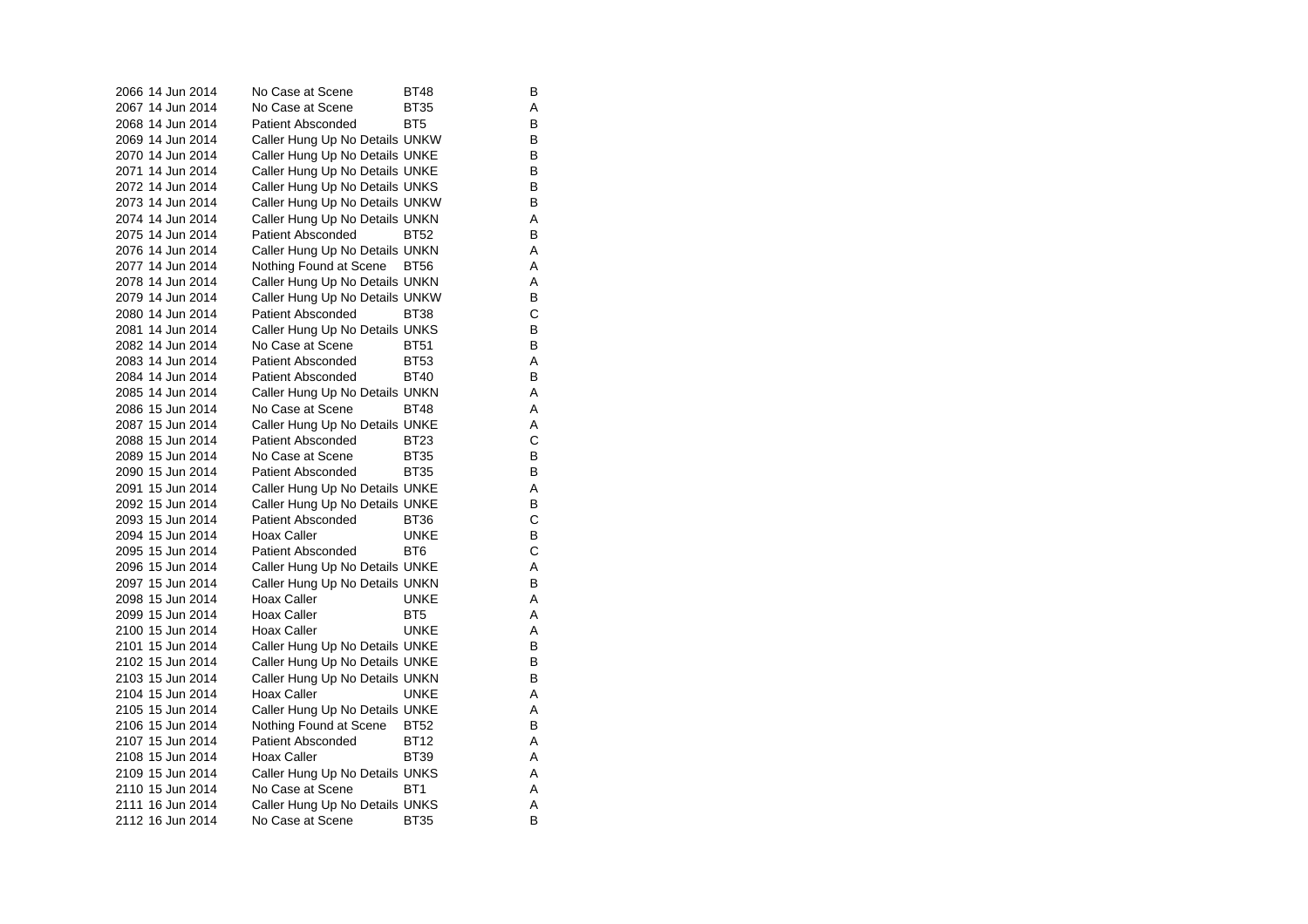2113 16 Jun 2014 Caller Hung Up No Details UNKE 2114 16 Jun 2014 Caller Hung Up No Details UNKE B 2115 16 Jun 2014 Nothing Found at Scene BT54 A 2116 16 Jun 2014 Hoax Caller UNKN 2117 16 Jun 2014 Caller Hung Up No Details UNKN 2118 16 Jun 2014 Caller Hung Up No Details UNKE 2119 16 Jun 2014 Caller Hung Up No Details UNKE B 2120 16 Jun 2014 Patient Absconded BT11 B 2121 17 Jun 2014 No Case at Scene BT34 2122 17 Jun 2014 Caller Hung Up No Details UNKE 2123 17 Jun 2014 No Case at Scene BT7 A 2124 17 Jun 2014 Hoax Caller BT5 A 2125 17 Jun 2014 No Case at Scene BT23 A 2126 17 Jun 2014 Caller Hung Up No Details UNKE 2127 17 Jun 2014 Hoax Caller **UNKN** B 2128 17 Jun 2014 Hoax Caller **UNKE** A 2129 17 Jun 2014 Hoax Caller **UNKE** A 2130 17 Jun 2014 Hoax Caller **Hoax Little UNKE** A 2131 17 Jun 2014 Hoax Caller **Hoax Little UNKE** A 2132 17 Jun 2014 Hoax Caller BT41 A 2133 18 Jun 2014 No Case at Scene BT14 C2134 18 Jun 2014 Hoax Caller **UNKS** B 2135 18 Jun 2014 Caller Hung Up No Details UNKE 2136 18 Jun 2014 Caller Hung Up No Details UNKE 2137 18 Jun 2014 Patient Absconded BT48 A 2138 18 Jun 2014 Caller Hung Up No Details UNKE 2139 18 Jun 2014 No Case at Scene BT15 2140 18 Jun 2014 No Case at Scene BT15 A 2141 18 Jun 2014 No Case at Scene BT42 B 2142 18 Jun 2014 Hoax Caller UNKE 2143 18 Jun 2014 No Case at Scene BT18 BT18 2144 19 Jun 2014 No Case at Scene BT74 2145 19 Jun 2014 Caller Hung Up No Details UNKE B 2146 19 Jun 2014 Caller Hung Up No Details UNKE 2147 19 Jun 2014 Caller Hung Up No Details UNKE<br>2148 19 Jun 2014 Nothing Found at Scene BT18 Nothing Found at Scene BT18 2149 19 Jun 2014 Hoax Caller **UNKN** B 2150 19 Jun 2014 Patient Absconded BT20 2151 19 Jun 2014 Caller Hung Up No Details UNKE 2152 19 Jun 2014 No Case at Scene BT5 2153 19 Jun 2014 Caller Hung Up No Details UNKS 2154 19 Jun 2014 No Case at Scene BT7 C 2155 20 Jun 2014 No Case at Scene BT24 C 2156 20 Jun 2014 No Case at Scene BT8 C 2157 20 Jun 2014 Nothing Found at Scene BT10 B 2158 20 Jun 2014 Caller Hung Up No Details UNKE 2159 20 Jun 2014 Caller Hung Up No Details BT15 A

B<br>B

 $\mathbf C$ 

 $\mathsf{A}$ 

 $\mathbf C$ 

A

 $\frac{C}{B}$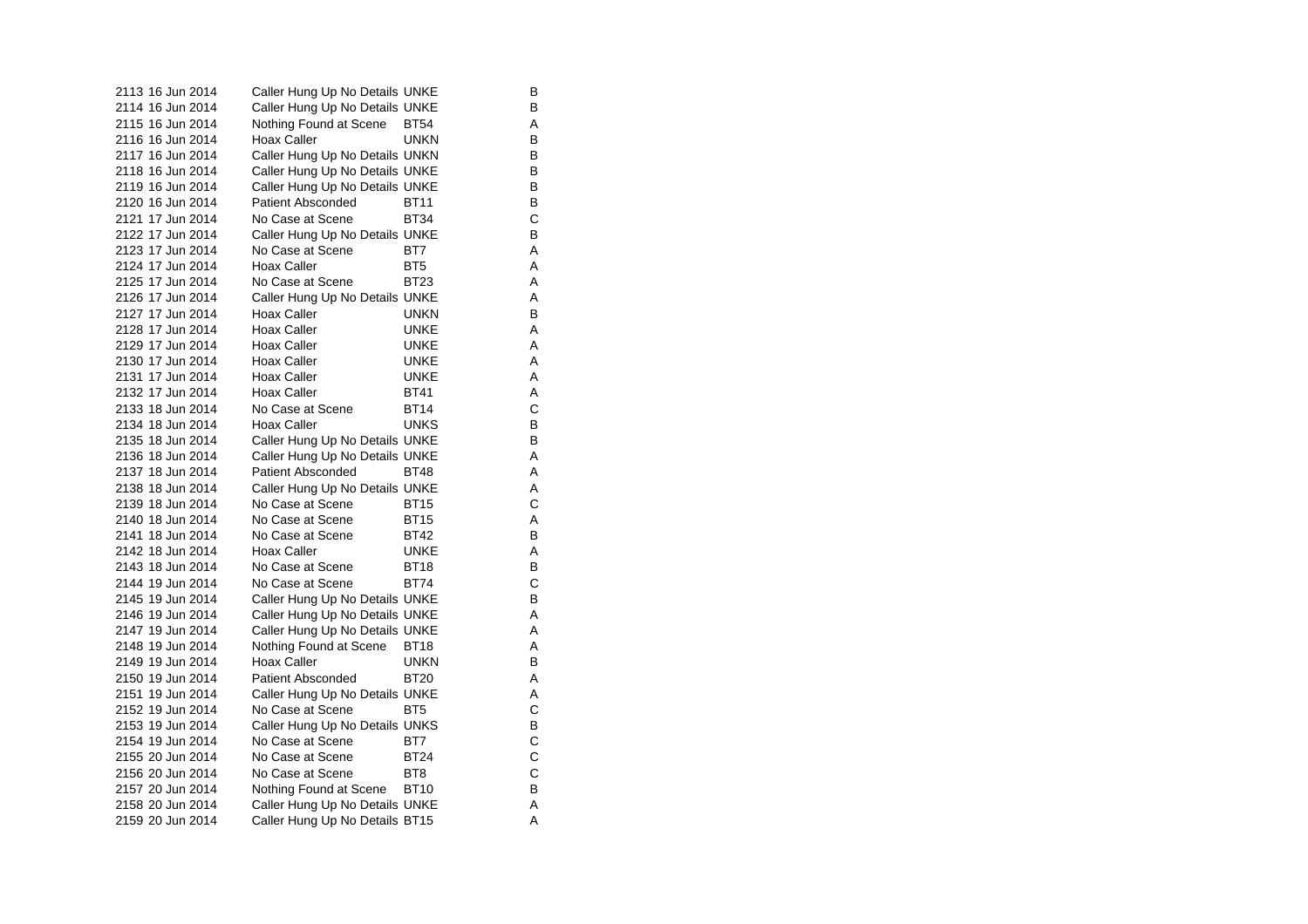2160 20 Jun 2014 Caller Hung Up No Details UNKE 2161 20 Jun 2014 Caller Hung Up No Details UNKE A 2162 20 Jun 2014 No Case at Scene BT11 B 2163 20 Jun 2014 Patient Absconded BT49 2164 20 Jun 2014 Hoax Caller CONKE Hoax New York CA 2165 20 Jun 2014 Caller Hung Up No Details UNKE 2166 20 Jun 2014 Caller Hung Up No Details UNKE A 2167 20 Jun 2014 Hoax Caller **Hoax Caller** UNKE A 2168 20 Jun 2014 Nothing Found at Scene BT62 B<br>2169 20 Jun 2014 Caller Hung Up No Details UNKS 2169 20 Jun 2014 Caller Hung Up No Details UNKS 2170 20 Jun 2014 Caller Hung Up No Details UNKW B 2171 20 Jun 2014 Caller Hung Up No Details UNKN A<br>2172 21 Jun 2014 Caller Hung Up No Details UNKN A Caller Hung Up No Details UNKN A 2173 21 Jun 2014 Nothing Found at Scene BT93 2174 21 Jun 2014 Patient Absconded BT47 A 2175 21 Jun 2014 Patient Absconded BT1 A 2176 21 Jun 2014 Hoax Caller **UNKE** A 2177 21 Jun 2014 Caller Hung Up No Details UNKW B 2178 21 Jun 2014 Nothing Found at Scene BT30 A 2179 21 Jun 2014 Caller Hung Up No Details UNKE A 2180 21 Jun 2014 Caller Hung Up No Details UNKE B 2181 21 Jun 2014 No Case at Scene BT1 BT1 2182 21 Jun 2014 No Case at Scene BT28 A2183 21 Jun 2014 Caller Hung Up No Details UNKN B 2184 21 Jun 2014 No Case at Scene BT53 B 2185 21 Jun 2014 Caller Hung Up No Details UNKE 2186 21 Jun 2014 Caller Hung Up No Details UNKE<br>2187 22 Jun 2014 Nothing Found at Scene BT48 2187 22 Jun 2014 Nothing Found at Scene BT48 2188 22 Jun 2014 Nothing Found at Scene BT35 A 2189 22 Jun 2014 Patient Absconded BT49 2190 22 Jun 2014 Patient Absconded BT9 A 2191 22 Jun 2014 Nothing Found at Scene BT35 B 2192 22 Jun 2014 Hoax Caller CONKW B 2193 22 Jun 2014 Caller Hung Up No Details ERR A 2194 22 Jun 2014 Caller Hung Up No Details UNKE<br>2195 22 Jun 2014 Caller Hung Up No Details UNKN B Caller Hung Up No Details UNKN 2196 22 Jun 2014 Hoax Caller BT8 A 2197 22 Jun 2014 Caller Hung Up No Details UNKE B 2198 22 Jun 2014 Caller Hung Up No Details UNKE 2199 22 Jun 2014 Caller Hung Up No Details UNKN B<br>2200 22 Jun 2014 Caller Hung Up No Details UNKS Caller Hung Up No Details UNKS 2201 22 Jun 2014 Caller Hung Up No Details UNKN A 2202 23 Jun 2014 Caller Hung Up No Details UNKE A 2203 23 Jun 2014 Patient Absconded BT27 B 2204 23 Jun 2014 No Case at Scene BT34 C 2205 23 Jun 2014 No Case at Scene BT43 A 2206 23 Jun 2014 Caller Hung Up No Details UNKE

 $\, {\sf B}$ 

 $\mathsf{A}$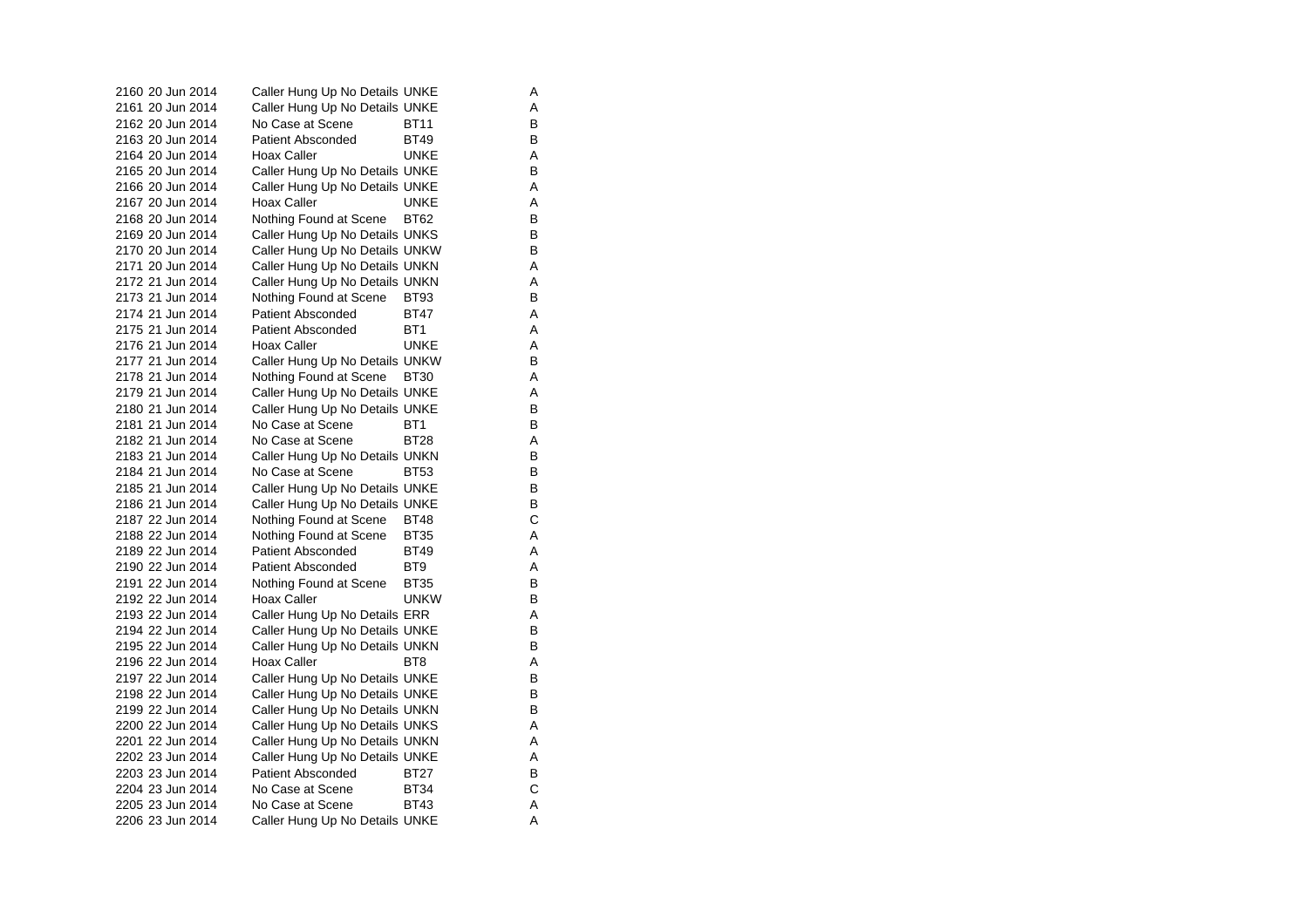| 2207 23 Jun 2014 | Hoax Caller                    | UNKE<br>в            |  |
|------------------|--------------------------------|----------------------|--|
| 2208 23 Jun 2014 | Hoax Caller                    | В<br><b>UNKS</b>     |  |
| 2209 23 Jun 2014 | No Case at Scene               | С<br><b>BT48</b>     |  |
| 2210 23 Jun 2014 | Caller Hung Up No Details UNKE | Α                    |  |
| 2211 23 Jun 2014 | No Case at Scene               | В<br>BT15            |  |
| 2212 24 Jun 2014 | Hoax Caller                    | В<br><b>UNKE</b>     |  |
| 2213 24 Jun 2014 | No Case at Scene               | В<br>BT23            |  |
| 2214 24 Jun 2014 | Caller Hung Up No Details UNKE | Α                    |  |
| 2215 24 Jun 2014 | <b>Patient Absconded</b>       | Α<br><b>BT14</b>     |  |
| 2216 24 Jun 2014 | Hoax Caller                    | <b>BT21</b><br>Α     |  |
| 2217 24 Jun 2014 | Hoax Caller                    | B<br>BT <sub>5</sub> |  |
| 2218 24 Jun 2014 | No Case at Scene               | C<br>BT4             |  |
| 2219 24 Jun 2014 | <b>Patient Absconded</b>       | BT7<br>в             |  |
| 2220 24 Jun 2014 | Caller Hung Up No Details UNKN | В                    |  |
| 2221 24 Jun 2014 | No Case at Scene               | В<br>BT74            |  |
| 2222 24 Jun 2014 | No Case at Scene               | в<br><b>BT42</b>     |  |
| 2223 25 Jun 2014 | Caller Hung Up No Details UNKE | Α                    |  |
| 2224 25 Jun 2014 | Hoax Caller                    | В<br><b>UNKE</b>     |  |
| 2225 25 Jun 2014 | Hoax Caller                    | В<br><b>UNKE</b>     |  |
| 2226 25 Jun 2014 | Caller Hung Up No Details UNKN | Α                    |  |
| 2227 25 Jun 2014 | Hoax Caller                    | B<br><b>UNKE</b>     |  |
| 2228 25 Jun 2014 | Caller Hung Up No Details UNKE | В                    |  |
| 2229 25 Jun 2014 | No Case at Scene               | $\mathsf{C}$<br>BT1  |  |
| 2230 25 Jun 2014 | Hoax Caller                    | <b>UNKE</b><br>В     |  |
| 2231 25 Jun 2014 | <b>Patient Absconded</b>       | В<br><b>BT39</b>     |  |
| 2232 26 Jun 2014 | No Case at Scene               | С<br><b>BT41</b>     |  |
| 2233 26 Jun 2014 | Caller Hung Up No Details UNKN | A                    |  |
| 2234 26 Jun 2014 | <b>Patient Absconded</b>       | A<br>BT <sub>1</sub> |  |
| 2235 26 Jun 2014 | <b>Patient Absconded</b>       | Α<br>BT <sub>1</sub> |  |
| 2236 26 Jun 2014 | Caller Hung Up No Details UNKN | Α                    |  |
| 2237 26 Jun 2014 | Caller Hung Up No Details UNKW | B                    |  |
| 2238 26 Jun 2014 | Caller Hung Up No Details UNKN | В                    |  |
| 2239 26 Jun 2014 | Nothing Found at Scene         | в<br><b>BT41</b>     |  |
| 2240 27 Jun 2014 | Caller Hung Up No Details UNKN | В                    |  |
| 2241 27 Jun 2014 | Caller Hung Up No Details UNKN | A                    |  |
| 2242 27 Jun 2014 | Caller Hung Up No Details UNKN | Α                    |  |
| 2243 27 Jun 2014 | Caller Hung Up No Details UNKE | B                    |  |
| 2244 27 Jun 2014 | Caller Hung Up No Details UNKW | Α                    |  |
| 2245 27 Jun 2014 | <b>Patient Absconded</b>       | В<br><b>BT41</b>     |  |
| 2246 27 Jun 2014 | Caller Hung Up No Details UNKE | A                    |  |
| 2247 27 Jun 2014 | Caller Hung Up No Details UNKE | Α                    |  |
| 2248 27 Jun 2014 | Caller Hung Up No Details UNKE | В                    |  |
| 2249 27 Jun 2014 | <b>Patient Absconded</b>       | Α<br><b>BT33</b>     |  |
| 2250 27 Jun 2014 | Caller Hung Up No Details UNKN | Α                    |  |
| 2251 27 Jun 2014 | Nothing Found at Scene         | A<br><b>BT48</b>     |  |
| 2252 27 Jun 2014 | No Case at Scene               | <b>BT34</b><br>В     |  |
| 2253 28 Jun 2014 | <b>Hoax Caller</b>             | <b>BT24</b><br>A     |  |
|                  |                                |                      |  |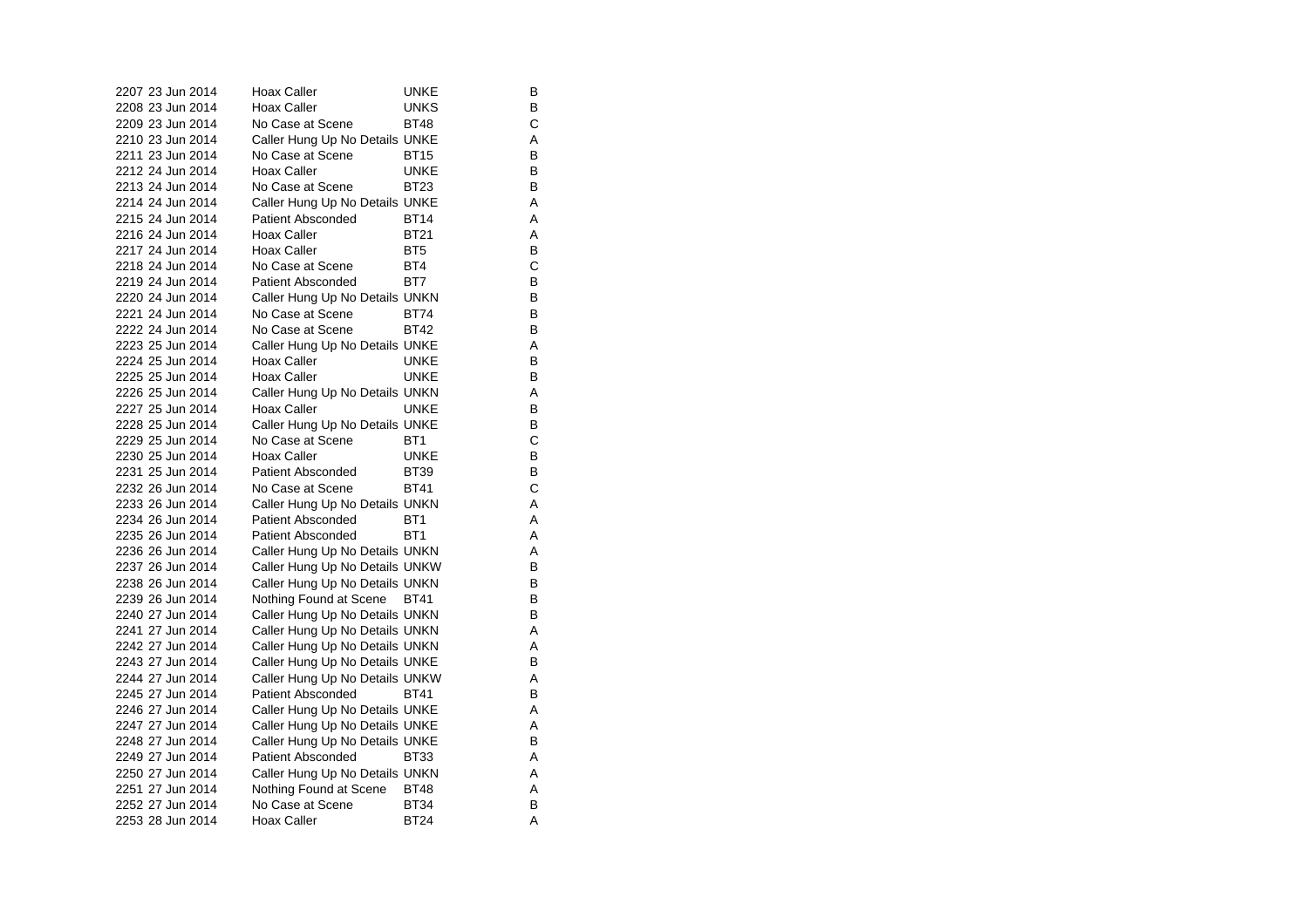2254 28 Jun 2014 Nothing Found at Scene BT34 B 2255 28 Jun 2014 Caller Hung Up No Details BT1 A 2256 28 Jun 2014 Caller Hung Up No Details UNKE 2257 28 Jun 2014 Patient Absconded BT14 2258 28 Jun 2014 No Case at Scene BT12 B2259 28 Jun 2014 No Case at Scene BT48 A 2260 28 Jun 2014 Caller Hung Up No Details UNKN A 2261 28 Jun 2014 Caller Hung Up No Details UNKE 2262 28 Jun 2014 Caller Hung Up No Details UNKW B<br>2263 28 Jun 2014 Caller Hung Up No Details UNKF A Caller Hung Up No Details UNKE A 2264 28 Jun 2014 No Case at Scene BT40 A 2265 28 Jun 2014 Hoax Caller **UNKN** B 2266 28 Jun 2014 Caller Hung Up No Details UNKE 2267 28 Jun 2014 No Case at Scene BT7 B 2268 28 Jun 2014 Caller Hung Up No Details UNKS B 2269 28 Jun 2014 Caller Hung Up No Details UNKE 2270 28 Jun 2014 Nothing Found at Scene BT53 B<br>2271 28 Jun 2014 Hoax Caller UNKE B 2271 28 Jun 2014 Hoax Caller Bunke 2272 28 Jun 2014 Caller Hung Up No Details UNKE 2273 28 Jun 2014 No Case at Scene BT47 B 2274 28 Jun 2014 No Case at Scene BT28 B2275 29 Jun 2014 Caller Hung Up No Details UNKE 2276 29 Jun 2014 Caller Hung Up No Details UNKS A 2277 29 Jun 2014 Caller Hung Up No Details UNKE 2278 29 Jun 2014 Nothing Found at Scene BT42 B 2279 29 Jun 2014 Caller Hung Up No Details UNKE 2280 29 Jun 2014 No Case at Scene BT66 2281 29 Jun 2014 Nothing Found at Scene BT43 A 2282 29 Jun 2014 Caller Hung Up No Details UNKS B 2283 29 Jun 2014 No Case at Scene BT61 2284 29 Jun 2014 Caller Hung Up No Details BT48 B<br>2285 29 Jun 2014 Nothing Found at Scene BT30 B 2285 29 Jun 2014 Nothing Found at Scene BT30 2286 29 Jun 2014 Caller Hung Up No Details UNKE B 2287 29 Jun 2014 No Case at Scene BT48 C 2288 29 Jun 2014 Hoax Caller BT7 2289 29 Jun 2014 Nothing Found at Scene BT56 B 2290 29 Jun 2014 No Case at Scene BT1 BT1 2291 29 Jun 2014 No Case at Scene BT32 2292 29 Jun 2014 No Case at Scene BT71 B 2293 29 Jun 2014 Caller Hung Up No Details UNKE<br>2294 29 Jun 2014 No Case at Scene BT62 A No Case at Scene BT62 A 2295 29 Jun 2014 Hoax Caller **UNKE** A 2296 29 Jun 2014 Hoax Caller **UNKS** B 2297 29 Jun 2014 No Case at Scene BT19 A2298 29 Jun 2014 Patient Absconded BT19 B 2299 29 Jun 2014 Hoax Caller BunkE 2300 29 Jun 2014 Hoax Caller **UNKE** B

 $\frac{B}{B}$ 

B

 $\mathsf{A}$ 

 $\mathsf B$ 

 $\sf B$ 

 $\mathsf B$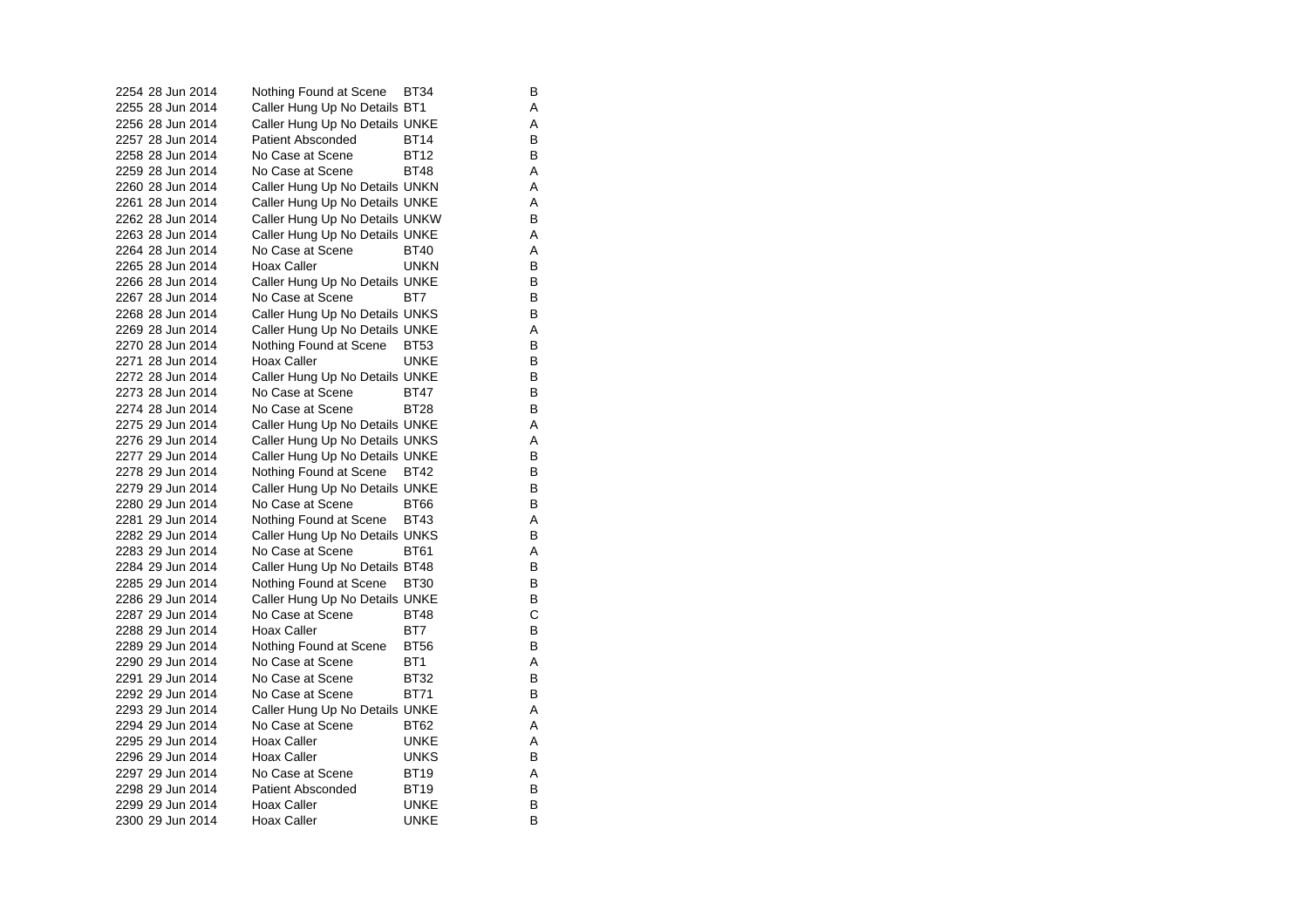| 2301 29 Jun 2014 | Caller Hung Up No Details BT67 |                 | В |
|------------------|--------------------------------|-----------------|---|
| 2302 29 Jun 2014 | No Case at Scene               | BT1             | В |
| 2303 29 Jun 2014 | Caller Hung Up No Details UNKW |                 | В |
| 2304 30 Jun 2014 | Hoax Caller                    | UNKE            | В |
| 2305 30 Jun 2014 | Caller Hung Up No Details UNKE |                 | Α |
| 2306 30 Jun 2014 | No Case at Scene               | <b>BT40</b>     | C |
| 2307 30 Jun 2014 | <b>Patient Absconded</b>       | <b>BT48</b>     | Α |
| 2308 30 Jun 2014 | Patient Absconded              | <b>BT51</b>     | A |
| 2309 30 Jun 2014 | Hoax Caller                    | <b>UNKW</b>     | В |
| 2310 30 Jun 2014 | Caller Hung Up No Details UNKE |                 | A |
| 2311 30 Jun 2014 | No Case at Scene               | BT <sub>2</sub> | В |
| 2312 01 Jul 2014 | Caller Hung Up No Details UNKE |                 | Α |
| 2313 01 Jul 2014 | <b>Patient Absconded</b>       | BT37            | A |
| 2314 01 Jul 2014 | Caller Hung Up No Details UNKE |                 | Α |
| 2315 01 Jul 2014 | Nothing Found at Scene         | BT15            | В |
| 2316 01 Jul 2014 | Caller Hung Up No Details UNKN |                 | A |
| 2317 01 Jul 2014 | Caller Hung Up No Details UNKN |                 | A |
| 2318 01 Jul 2014 | Hoax Caller                    | BT42            | В |
| 2319 01 Jul 2014 | <b>Hoax Caller</b>             | UNKE            | Α |
| 2320 01 Jul 2014 | Hoax Caller                    | <b>UNKE</b>     | В |
| 2321 01 Jul 2014 | Caller Hung Up No Details UNKE |                 | Α |
| 2322 02 Jul 2014 | Caller Hung Up No Details UNKE |                 | в |
| 2323 02 Jul 2014 | Nothing Found at Scene         | BT <sub>5</sub> | Α |
| 2324 02 Jul 2014 | No Case at Scene               | BT <sub>2</sub> | В |
| 2325 02 Jul 2014 | Caller Hung Up No Details UNKE |                 | Α |
| 2326 02 Jul 2014 | Caller Hung Up No Details UNKE |                 | A |
| 2327 02 Jul 2014 | Nothing Found at Scene         | <b>BT43</b>     | A |
| 2328 02 Jul 2014 | Patient Absconded              | BT16            | C |
| 2329 02 Jul 2014 | No Case at Scene               | <b>BT35</b>     | Α |
| 2330 02 Jul 2014 | Caller Hung Up No Details BT33 |                 | A |
| 2331 02 Jul 2014 | <b>Hoax Caller</b>             | BT33            | В |
| 2332 02 Jul 2014 | Caller Hung Up No Details UNKE |                 | в |
| 2333 02 Jul 2014 | Hoax Caller                    | <b>BT48</b>     | A |
| 2334 02 Jul 2014 | Hoax Caller                    | <b>UNKW</b>     | Α |
| 2335 02 Jul 2014 | <b>Hoax Caller</b>             | <b>UNKW</b>     | в |
| 2336 02 Jul 2014 | Hoax Caller                    | <b>BT48</b>     | A |
| 2337 02 Jul 2014 | <b>Hoax Caller</b>             | <b>BT22</b>     | В |
| 2338 02 Jul 2014 | <b>Patient Absconded</b>       | <b>BT28</b>     | Α |
| 2339 02 Jul 2014 | No Case at Scene               | BT <sub>5</sub> | В |
| 2340 03 Jul 2014 | No Case at Scene               | <b>BT15</b>     | A |
| 2341 03 Jul 2014 | <b>Patient Absconded</b>       | BT1             | в |
| 2342 03 Jul 2014 | Caller Hung Up No Details UNKS |                 | в |
| 2343 03 Jul 2014 | Caller Hung Up No Details UNKN |                 | A |
| 2344 03 Jul 2014 | Nothing Found at Scene         | BT42            | В |
| 2345 03 Jul 2014 | Caller Hung Up No Details UNKN |                 | A |
| 2346 03 Jul 2014 | <b>Hoax Caller</b>             | <b>UNKS</b>     | B |
| 2347 03 Jul 2014 | <b>Hoax Caller</b>             | <b>UNKS</b>     | в |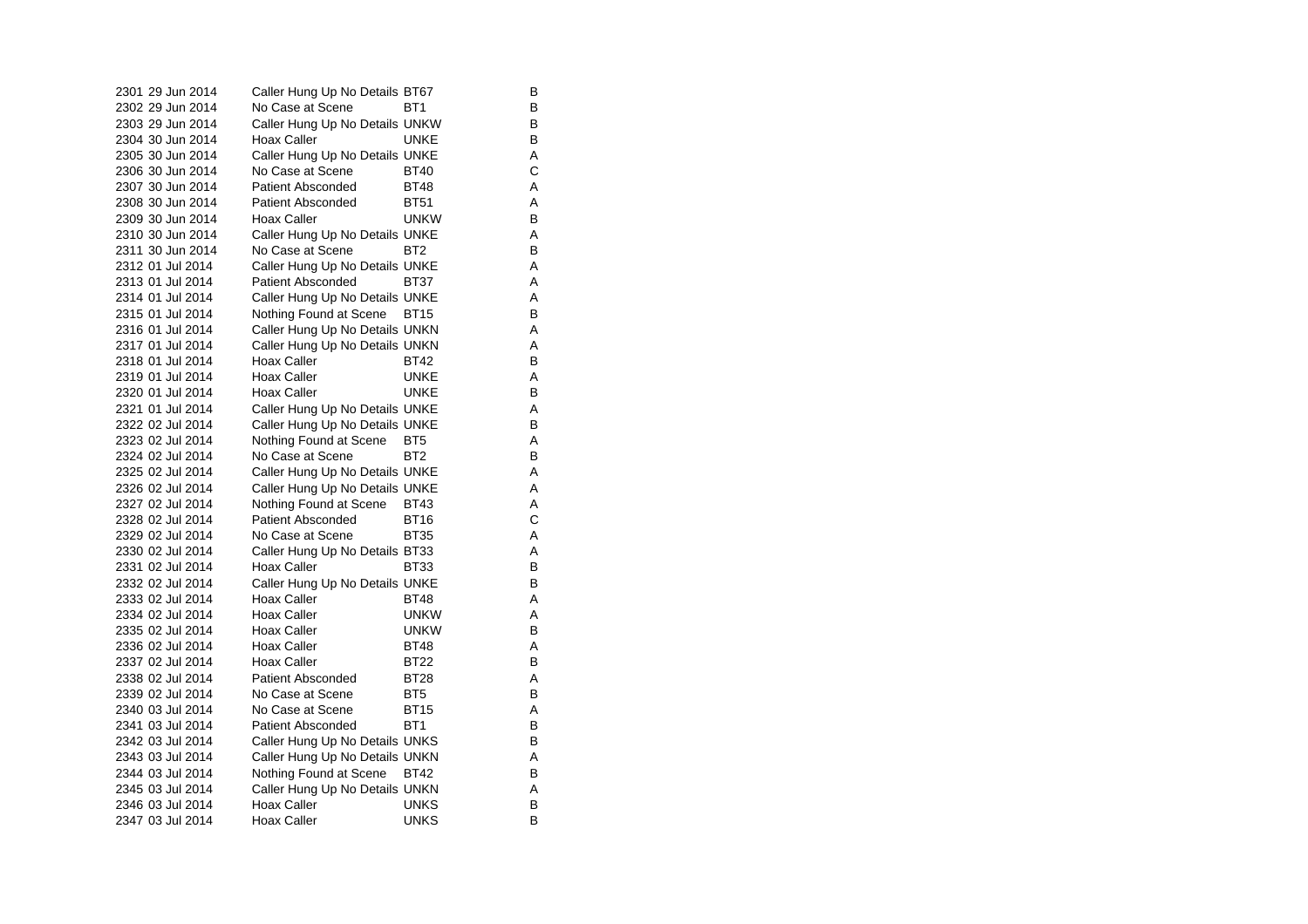| 2348 03 Jul 2014 |  | Caller Hung Up No Details UNKW |                 | Α |
|------------------|--|--------------------------------|-----------------|---|
| 2349 03 Jul 2014 |  | Hoax Caller                    | UNKE            | в |
| 2350 03 Jul 2014 |  | Nothing Found at Scene         | <b>BT92</b>     | В |
| 2351 03 Jul 2014 |  | Caller Hung Up No Details UNKE |                 | В |
| 2352 03 Jul 2014 |  | Caller Hung Up No Details UNKE |                 | В |
| 2353 03 Jul 2014 |  | Hoax Caller                    | <b>UNKE</b>     | Α |
| 2354 03 Jul 2014 |  | Caller Hung Up No Details UNKS |                 | B |
| 2355 03 Jul 2014 |  | Hoax Caller                    | <b>UNKE</b>     | в |
| 2356 03 Jul 2014 |  | Caller Hung Up No Details UNKN |                 | В |
| 2357 03 Jul 2014 |  | Caller Hung Up No Details UNKE |                 | Α |
| 2358 04 Jul 2014 |  | Nothing Found at Scene         | <b>BT43</b>     | В |
| 2359 04 Jul 2014 |  | No Case at Scene               | BT <sub>1</sub> | В |
| 2360 04 Jul 2014 |  | No Case at Scene               | BT <sub>1</sub> | Α |
| 2361 04 Jul 2014 |  | Hoax Caller                    | BT <sub>9</sub> | Α |
| 2362 04 Jul 2014 |  | Nothing Found at Scene         | <b>BT42</b>     | В |
| 2363 04 Jul 2014 |  | Hoax Caller                    | <b>BT60</b>     | Α |
| 2364 04 Jul 2014 |  | Hoax Caller                    | <b>UNKE</b>     | Α |
| 2365 04 Jul 2014 |  | Caller Hung Up No Details UNKN |                 | В |
| 2366 04 Jul 2014 |  | Caller Hung Up No Details UNKN |                 | A |
| 2367 04 Jul 2014 |  | Nothing Found at Scene         | BT67            | Α |
| 2368 04 Jul 2014 |  | Nothing Found at Scene         | <b>BT19</b>     | в |
| 2369 04 Jul 2014 |  | Patient Absconded              | <b>BT37</b>     | В |
| 2370 04 Jul 2014 |  | Caller Hung Up No Details UNKE |                 | Α |
| 2371 04 Jul 2014 |  | Caller Hung Up No Details UNKE |                 | В |
| 2372 05 Jul 2014 |  | Caller Hung Up No Details UNKE |                 | A |
| 2373 05 Jul 2014 |  | Caller Hung Up No Details UNKE |                 | в |
| 2374 05 Jul 2014 |  | Hoax Caller                    | UNKE            | в |
| 2375 05 Jul 2014 |  | Hoax Caller                    | <b>UNKE</b>     | В |
| 2376 05 Jul 2014 |  | Nothing Found at Scene         | BT <sub>5</sub> | В |
| 2377 05 Jul 2014 |  | Nothing Found at Scene         | BT1             | В |
| 2378 05 Jul 2014 |  | No Case at Scene               | BT <sub>1</sub> | C |
| 2379 05 Jul 2014 |  | No Case at Scene               | <b>BT20</b>     | в |
| 2380 05 Jul 2014 |  | Caller Hung Up No Details UNKE |                 | В |
| 2381 05 Jul 2014 |  | Caller Hung Up No Details UNKS |                 | В |
| 2382 05 Jul 2014 |  | Hoax Caller                    | BT8             | Α |
| 2383 05 Jul 2014 |  | Caller Hung Up No Details UNKE |                 | B |
| 2384 05 Jul 2014 |  | <b>Patient Absconded</b>       | <b>BT65</b>     | в |
| 2385 05 Jul 2014 |  | No Case at Scene               | <b>BT18</b>     | в |
| 2386 05 Jul 2014 |  | Caller Hung Up No Details UNKS |                 | B |
| 2387 05 Jul 2014 |  | Caller Hung Up No Details UNKE |                 | В |
| 2388 05 Jul 2014 |  | Hoax Caller                    | BT17            | в |
| 2389 05 Jul 2014 |  | Caller Hung Up No Details UNKS |                 | Α |
| 2390 05 Jul 2014 |  | Hoax Caller                    | UNKS            | Α |
| 2391 05 Jul 2014 |  | Caller Hung Up No Details UNKW |                 | B |
| 2392 05 Jul 2014 |  | Hoax Caller                    | <b>BT60</b>     | A |
| 2393 05 Jul 2014 |  | Patient Absconded              | <b>BT47</b>     | B |
| 2394 05 Jul 2014 |  | Hoax Caller                    | UNKE            | В |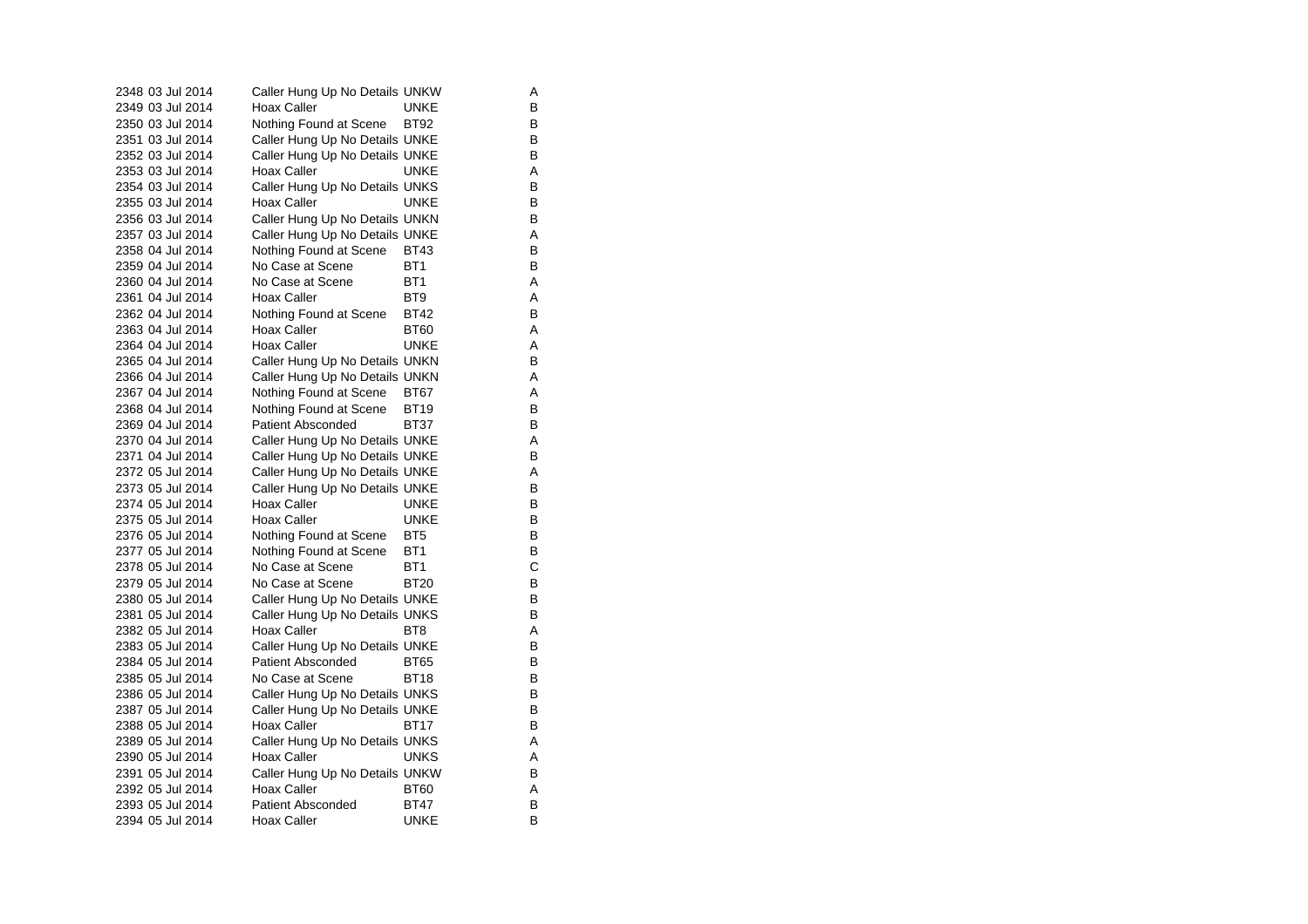| 2395 05 Jul 2014 | Caller Hung Up No Details UNKN |                 | В |
|------------------|--------------------------------|-----------------|---|
| 2396 05 Jul 2014 | Caller Hung Up No Details UNKN |                 | В |
| 2397 06 Jul 2014 | Nothing Found at Scene         | <b>BT40</b>     | в |
| 2398 06 Jul 2014 | Nothing Found at Scene         | <b>BT55</b>     | В |
| 2399 06 Jul 2014 | Caller Hung Up No Details UNKS |                 | A |
| 2400 06 Jul 2014 | Caller Hung Up No Details UNKW |                 | B |
| 2401 06 Jul 2014 | Caller Hung Up No Details UNKE |                 | В |
| 2402 06 Jul 2014 | Caller Hung Up No Details UNKN |                 | A |
| 2403 06 Jul 2014 | No Case at Scene               | BT <sub>1</sub> | B |
| 2404 06 Jul 2014 | No Case at Scene               | BT <sub>5</sub> | A |
| 2405 06 Jul 2014 | Caller Hung Up No Details UNKE |                 | B |
| 2406 06 Jul 2014 | Hoax Caller                    | <b>UNKE</b>     | В |
| 2407 06 Jul 2014 | Hoax Caller                    | <b>UNKN</b>     | В |
| 2408 06 Jul 2014 | Hoax Caller                    | <b>UNKE</b>     | B |
| 2409 06 Jul 2014 | Caller Hung Up No Details UNKE |                 | B |
| 2410 06 Jul 2014 | Hoax Caller                    | <b>BT12</b>     | B |
| 2411 06 Jul 2014 | No Case at Scene               | <b>BT12</b>     | Α |
| 2412 06 Jul 2014 | No Case at Scene               | BT7             | A |
| 2413 06 Jul 2014 | Nothing Found at Scene         | <b>BT36</b>     | Α |
| 2414 06 Jul 2014 | <b>Patient Absconded</b>       | <b>BT61</b>     | A |
| 2415 06 Jul 2014 | Caller Hung Up No Details UNKN |                 | B |
| 2416 06 Jul 2014 | No Case at Scene               | <b>BT24</b>     | В |
| 2417 07 Jul 2014 | Caller Hung Up No Details UNKE |                 | B |
| 2418 07 Jul 2014 | No Case at Scene               | <b>BT11</b>     | B |
| 2419 07 Jul 2014 | Caller Hung Up No Details UNKE |                 | В |
| 2420 07 Jul 2014 | No Case at Scene               | <b>BT12</b>     | B |
| 2421 07 Jul 2014 | No Case at Scene               | BT7             | С |
| 2422 07 Jul 2014 | No Case at Scene               | <b>BT37</b>     | В |
| 2423 07 Jul 2014 | Caller Hung Up No Details UNKS |                 | Α |
| 2424 07 Jul 2014 | Hoax Caller                    | UNKN            | В |
| 2425 07 Jul 2014 | No Case at Scene               | <b>BT34</b>     | B |
| 2426 07 Jul 2014 | No Case at Scene               | <b>BT15</b>     | В |
| 2427 07 Jul 2014 | Hoax Caller                    | <b>UNKN</b>     | В |
| 2428 07 Jul 2014 | Hoax Caller                    | <b>UNKN</b>     | Α |
| 2429 07 Jul 2014 | Hoax Caller                    | <b>UNKN</b>     | B |
| 2430 07 Jul 2014 | <b>Patient Absconded</b>       | BT37            | B |
| 2431 07 Jul 2014 | <b>Patient Absconded</b>       | BT1             | Α |
| 2432 07 Jul 2014 | No Case at Scene               | BT12            | В |
| 2433 07 Jul 2014 | Caller Hung Up No Details UNKE |                 | B |
| 2434 07 Jul 2014 | Hoax Caller                    | <b>BT41</b>     | A |
| 2435 07 Jul 2014 | Hoax Caller                    | <b>UNKW</b>     | Α |
| 2436 07 Jul 2014 | Caller Hung Up No Details UNKN |                 | A |
| 2437 07 Jul 2014 | <b>Hoax Caller</b>             | <b>UNKN</b>     | В |
| 2438 07 Jul 2014 | Caller Hung Up No Details UNKN |                 | в |
| 2439 07 Jul 2014 | <b>Patient Absconded</b>       | <b>BT11</b>     | A |
| 2440 07 Jul 2014 | Hoax Caller                    | unkn            | B |
| 2441 08 Jul 2014 | <b>Hoax Caller</b>             | UNKS            | A |
|                  |                                |                 |   |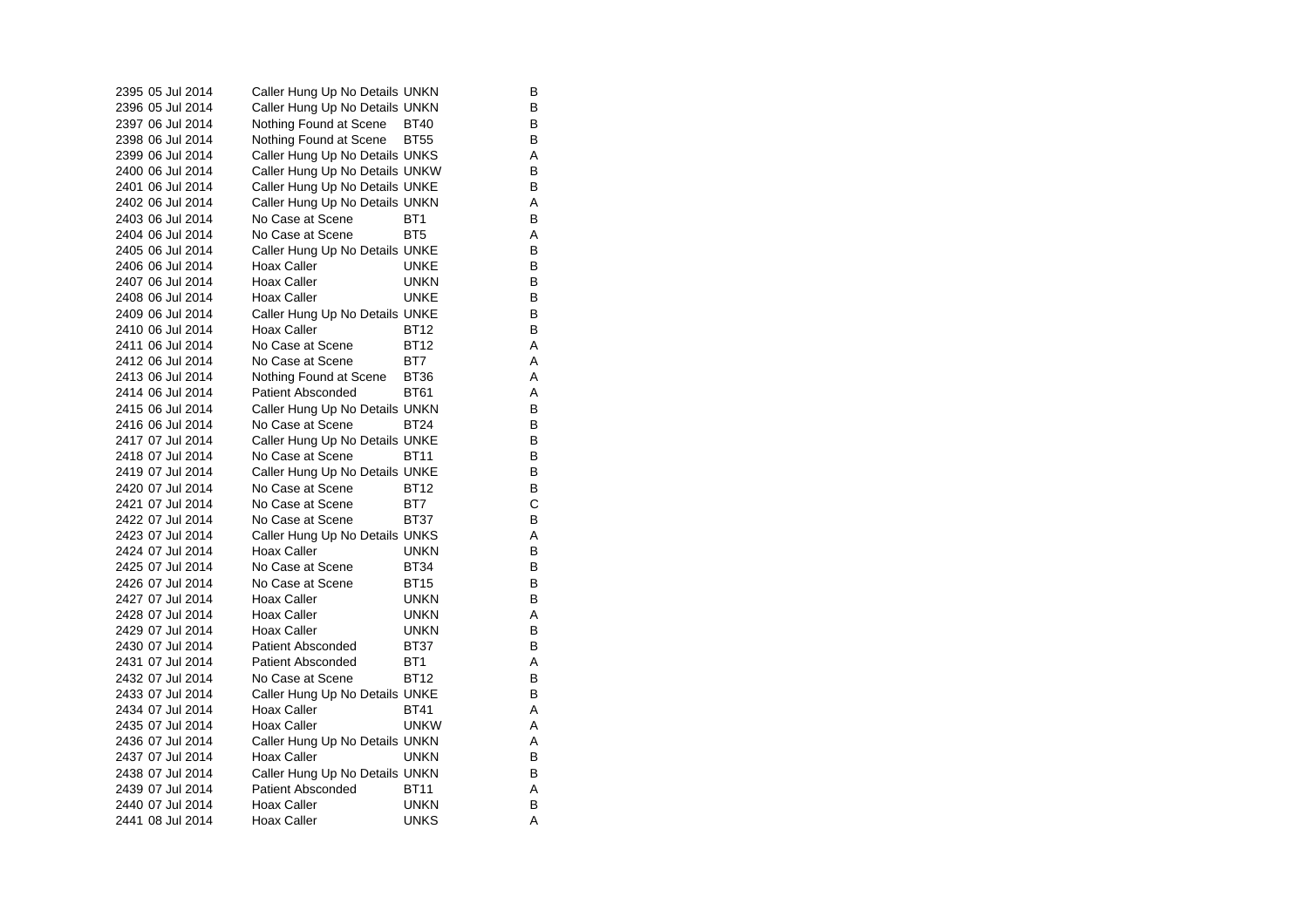| 2442 08 Jul 2014 | <b>Patient Absconded</b>       | BT14            | С |
|------------------|--------------------------------|-----------------|---|
| 2443 08 Jul 2014 | Hoax Caller                    | <b>BT56</b>     | Α |
| 2444 08 Jul 2014 | Caller Hung Up No Details UNKN |                 | A |
| 2445 08 Jul 2014 | Hoax Caller                    | <b>BT41</b>     | B |
| 2446 08 Jul 2014 | No Case at Scene               | BT <sub>6</sub> | A |
| 2447 08 Jul 2014 | <b>Hoax Caller</b>             | <b>BT41</b>     | B |
| 2448 09 Jul 2014 | No Case at Scene               | BT23            | A |
| 2449 09 Jul 2014 | Caller Hung Up No Details UNKW |                 | B |
| 2450 09 Jul 2014 | Caller Hung Up No Details UNKE |                 | B |
| 2451 09 Jul 2014 | Caller Hung Up No Details UNKE |                 | B |
| 2452 09 Jul 2014 | Caller Hung Up No Details UNKN |                 | B |
| 2453 09 Jul 2014 | Caller Hung Up No Details UNKE |                 | B |
| 2454 09 Jul 2014 | <b>Patient Absconded</b>       | <b>BT12</b>     | Α |
| 2455 09 Jul 2014 | No Case at Scene               | <b>BT37</b>     | B |
| 2456 09 Jul 2014 | No Case at Scene               | <b>BT13</b>     | A |
| 2457 09 Jul 2014 | Hoax Caller                    | <b>UNKE</b>     | A |
| 2458 09 Jul 2014 | No Case at Scene               | BT <sub>9</sub> | B |
| 2459 09 Jul 2014 | No Case at Scene               | BT <sub>1</sub> | В |
| 2460 10 Jul 2014 | Caller Hung Up No Details UNKN |                 | Α |
| 2461 10 Jul 2014 | No Case at Scene               | BT <sub>1</sub> | B |
| 2462 10 Jul 2014 | <b>Hoax Caller</b>             | <b>BT36</b>     | Α |
| 2463 10 Jul 2014 | Caller Hung Up No Details UNKE |                 | A |
| 2464 10 Jul 2014 | Hoax Caller                    | <b>UNKE</b>     | B |
| 2465 10 Jul 2014 | Hoax Caller                    | <b>UNKE</b>     | B |
| 2466 10 Jul 2014 | Hoax Caller                    | <b>UNKE</b>     | В |
| 2467 10 Jul 2014 | No Case at Scene               | <b>BT36</b>     | B |
| 2468 10 Jul 2014 | <b>Patient Absconded</b>       | <b>BT12</b>     | B |
| 2469 10 Jul 2014 | Hoax Caller                    | BT12            | Α |
| 2470 10 Jul 2014 | Caller Hung Up No Details BT80 |                 | B |
| 2471 10 Jul 2014 | <b>Hoax Caller</b>             | <b>BT32</b>     | B |
| 2472 10 Jul 2014 | No Case at Scene               | <b>BT71</b>     | Α |
| 2473 10 Jul 2014 | No Case at Scene               | <b>BT63</b>     | A |
| 2474 10 Jul 2014 | Caller Hung Up No Details UNKE |                 | Α |
| 2475 11 Jul 2014 | Nothing Found at Scene         | <b>BT43</b>     | B |
| 2476 11 Jul 2014 | Nothing Found at Scene         | BT <sub>9</sub> | C |
| 2477 11 Jul 2014 | Nothing Found at Scene         | <b>BT40</b>     | Α |
| 2478 11 Jul 2014 | Hoax Caller                    | <b>UNKW</b>     | B |
| 2479 11 Jul 2014 | Hoax Caller                    | <b>UNKE</b>     | B |
| 2480 11 Jul 2014 | Hoax Caller                    | BT4             | Α |
| 2481 11 Jul 2014 | Hoax Caller                    | <b>UNKE</b>     | В |
| 2482 11 Jul 2014 | Hoax Caller                    | <b>BT56</b>     | В |
| 2483 11 Jul 2014 | Caller Hung Up No Details UNKW |                 | A |
| 2484 11 Jul 2014 | <b>Hoax Caller</b>             | <b>UNKE</b>     | В |
| 2485 11 Jul 2014 | Hoax Caller                    | <b>UNKW</b>     | B |
| 2486 11 Jul 2014 | Hoax Caller                    | <b>UNKW</b>     | Α |
| 2487 11 Jul 2014 | Hoax Caller                    | <b>UNKE</b>     | B |
| 2488 11 Jul 2014 | Caller Hung Up No Details UNKW |                 | A |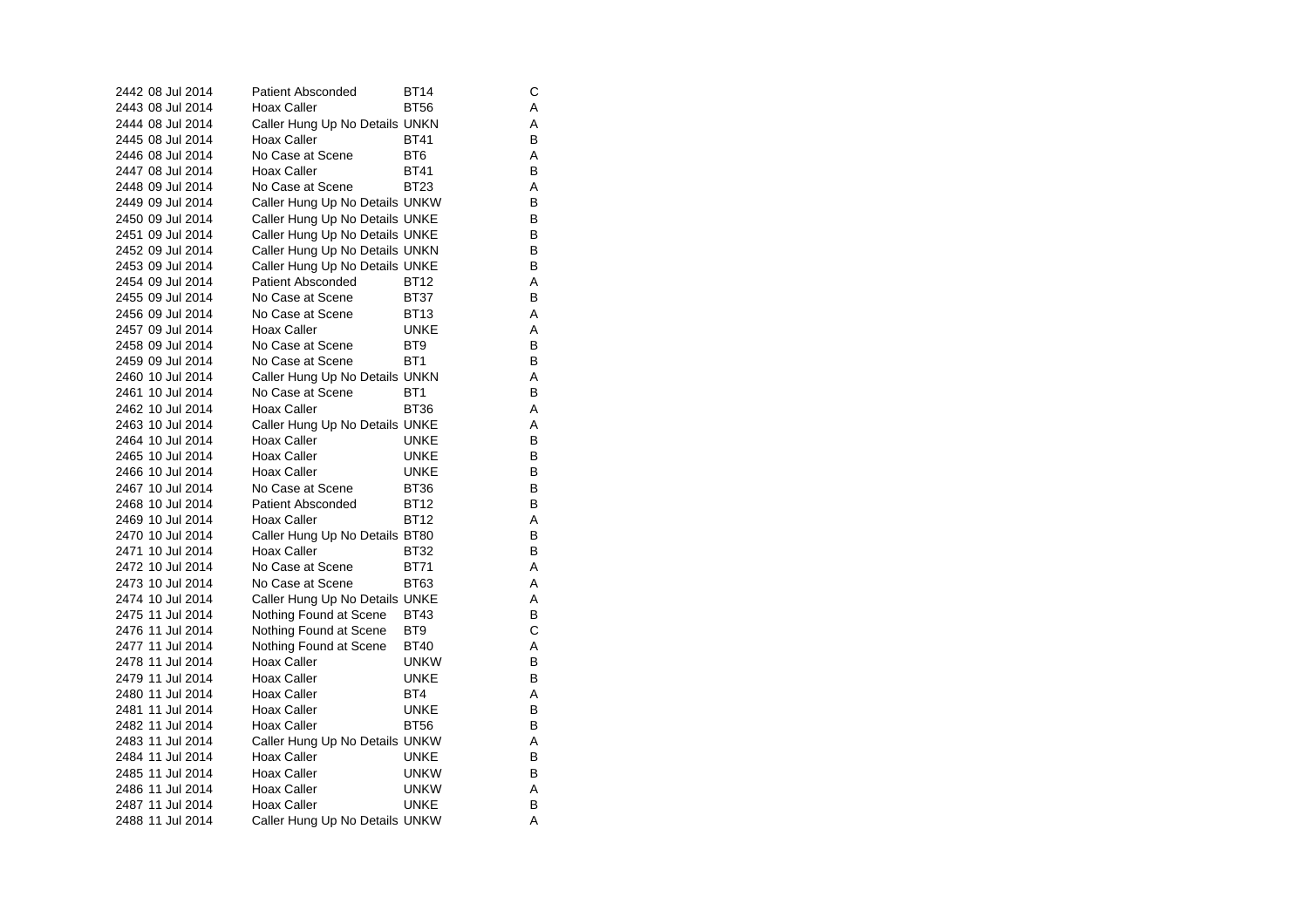2489 11 Jul 2014 Caller Hung Up No Details UNKW A 2490 11 Jul 2014 Caller Hung Up No Details UNKE 2491 11 Jul 2014 Caller Hung Up No Details UNKE 2492 11 Jul 2014 No Case at Scene BT80 A<br>B 2493 11 Jul 2014 Caller Hung Up No Details UNKS 2494 12 Jul 2014 Caller Hung Up No Details UNKS B 2495 12 Jul 2014 Caller Hung Up No Details UNKN B 2496 12 Jul 2014 No Case at Scene BT19 B  $\mathsf{B}$ 2497 12 Jul 2014 Patient Absconded UNKE 2498 12 Jul 2014 No Case at Scene BT42 B 2499 12 Jul 2014 Caller Hung Up No Details UNKE 2500 12 Jul 2014 Caller Hung Up No Details UNKE<br>2501 12 Jul 2014 No Case at Scene BT42 B No Case at Scene 2502 12 Jul 2014 No Case at Scene BT38 B 2503 12 Jul 2014 Caller Hung Up No Details UNKE B 2504 12 Jul 2014 Caller Hung Up No Details UNKW A 2505 12 Jul 2014 Caller Hung Up No Details UNKE<br>2506 12 Jul 2014 Caller Hung Up No Details UNKE 2506 12 Jul 2014 Caller Hung Up No Details UNKE 2507 12 Jul 2014 No Case at Scene BT38 B 2508 12 Jul 2014 Caller Hung Up No Details UNKE 2509 12 Jul 2014 Caller Hung Up No Details UNKE B 2510 12 Jul 2014 Caller Hung Up No Details UNKE<br>2511 12 Jul 2014 Caller Hung Up No Details UNKE 2511 12 Jul 2014 Caller Hung Up No Details UNKE 2512 12 Jul 2014 Caller Hung Up No Details UNKE 2513 12 Jul 2014 Caller Hung Up No Details UNKE 2514 12 Jul 2014 No Case at Scene BT13 C 2515 12 Jul 2014 Caller Hung Up No Details UNKE<br>2516 12 Jul 2014 Caller Hung Up No Details UNKE 2516 12 Jul 2014 Caller Hung Up No Details UNKE 2517 12 Jul 2014 Caller Hung Up No Details UNKW A 2518 12 Jul 2014 No Case at Scene BT37 B 2519 12 Jul 2014 Caller Hung Up No Details UNKE B 2520 12 Jul 2014 Caller Hung Up No Details UNKE 2521 12 Jul 2014 Caller Hung Up No Details UNKE B 2522 12 Jul 2014 Caller Hung Up No Details BT78 B 2523 12 Jul 2014 Caller Hung Up No Details UNKE<br>2524 12 Jul 2014 No Case at Scene BT23 B No Case at Scene BT23 2525 12 Jul 2014 Caller Hung Up No Details UNKS A 2526 12 Jul 2014 Caller Hung Up No Details UNKE B 2527 12 Jul 2014 Patient Absconded BT12 B 2528 12 Jul 2014 No Case at Scene BT5 C 2529 12 Jul 2014 Caller Hung Up No Details UNKE 2530 12 Jul 2014 No Case at Scene BT7 A 2531 12 Jul 2014 Patient Absconded BT23 B 2532 12 Jul 2014 Caller Hung Up No Details UNKW A 2533 12 Jul 2014 Caller Hung Up No Details UNKW A 2534 12 Jul 2014 Caller Hung Up No Details UNKS A 2535 12 Jul 2014 Caller Hung Up No Details UNKE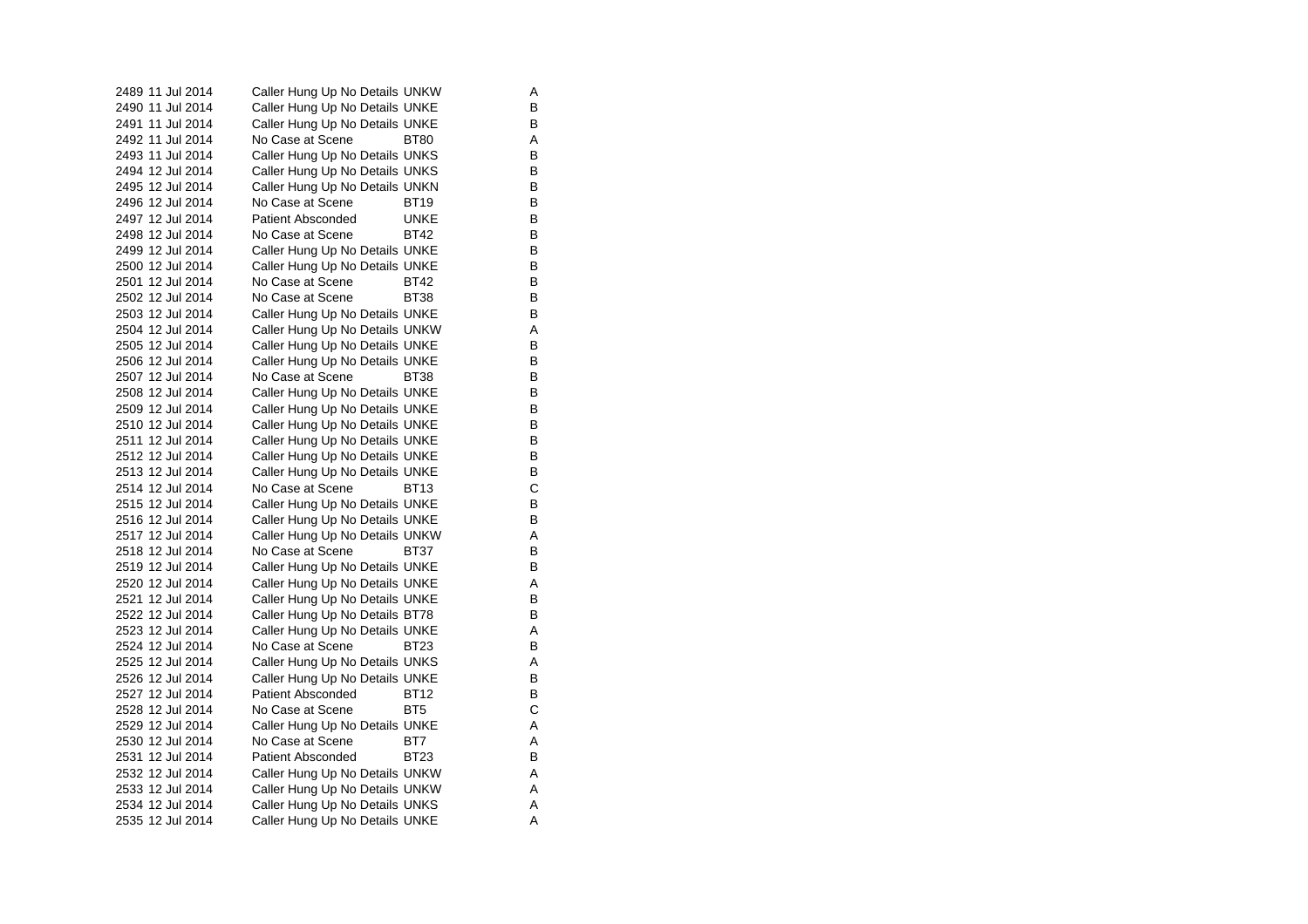| 2536 12 Jul 2014 | Caller Hung Up No Details UNKE |                 | Α |
|------------------|--------------------------------|-----------------|---|
| 2537 12 Jul 2014 | No Case at Scene               | <b>BT13</b>     | В |
| 2538 12 Jul 2014 | No Case at Scene               | BT4             | в |
| 2539 12 Jul 2014 | Caller Hung Up No Details UNKW |                 | A |
| 2540 12 Jul 2014 | Caller Hung Up No Details UNKE |                 | В |
| 2541 12 Jul 2014 | Caller Hung Up No Details UNKE |                 | B |
| 2542 12 Jul 2014 | Caller Hung Up No Details UNKE |                 | В |
| 2543 12 Jul 2014 | No Case at Scene               | <b>BT15</b>     | В |
| 2544 12 Jul 2014 | Caller Hung Up No Details UNKS |                 | A |
| 2545 12 Jul 2014 | No Case at Scene               | BT13            | в |
| 2546 12 Jul 2014 | No Case at Scene               | <b>BT17</b>     | B |
| 2547 12 Jul 2014 | No Case at Scene               | <b>BT13</b>     | В |
| 2548 12 Jul 2014 | Caller Hung Up No Details UNKE |                 | B |
| 2549 12 Jul 2014 | Caller Hung Up No Details UNKN |                 | Α |
| 2550 12 Jul 2014 | No Case at Scene               | BT7             | A |
| 2551 12 Jul 2014 | <b>Patient Absconded</b>       | <b>BT22</b>     | Α |
| 2552 12 Jul 2014 | Caller Hung Up No Details UNKE |                 | Α |
| 2553 12 Jul 2014 | Hoax Caller                    | <b>UNKS</b>     | Α |
| 2554 12 Jul 2014 | Nothing Found at Scene         | <b>BT12</b>     | C |
| 2555 12 Jul 2014 | Caller Hung Up No Details UNKE |                 | В |
| 2556 12 Jul 2014 | No Case at Scene               | BT <sub>9</sub> | A |
| 2557 12 Jul 2014 | No Case at Scene               | BT12            | В |
| 2558 12 Jul 2014 | <b>Hoax Caller</b>             | UNKE            | Α |
| 2559 12 Jul 2014 | No Case at Scene               | <b>BT13</b>     | A |
| 2560 12 Jul 2014 | No Case at Scene               | <b>BT13</b>     | Α |
| 2561 12 Jul 2014 | No Case at Scene               | BT <sub>1</sub> | C |
| 2562 12 Jul 2014 | Nothing Found at Scene         | <b>BT49</b>     | C |
| 2563 13 Jul 2014 | No Case at Scene               | BT67            | Α |
| 2564 13 Jul 2014 | Nothing Found at Scene         | <b>BT35</b>     | В |
| 2565 13 Jul 2014 | No Case at Scene               | BT <sub>5</sub> | C |
| 2566 13 Jul 2014 | Nothing Found at Scene         | <b>BT35</b>     | в |
| 2567 13 Jul 2014 | Nothing Found at Scene         | BT48            | В |
| 2568 13 Jul 2014 | Caller Hung Up No Details UNKE |                 | В |
| 2569 13 Jul 2014 | Caller Hung Up No Details UNKN |                 | в |
| 2570 13 Jul 2014 | <b>Patient Absconded</b>       | <b>BT80</b>     | B |
| 2571 13 Jul 2014 | Caller Hung Up No Details UNKN |                 | в |
| 2572 13 Jul 2014 | Hoax Caller                    | BT82            | в |
| 2573 13 Jul 2014 | Caller Hung Up No Details UNKE |                 | В |
| 2574 13 Jul 2014 | Caller Hung Up No Details UNKE |                 | B |
| 2575 13 Jul 2014 | Hoax Caller                    | <b>UNKS</b>     | B |
| 2576 13 Jul 2014 | Hoax Caller                    | <b>UNKW</b>     | В |
| 2577 14 Jul 2014 | Caller Hung Up No Details UNKS |                 | B |
| 2578 14 Jul 2014 | Caller Hung Up No Details UNKE |                 | в |
| 2579 14 Jul 2014 | Caller Hung Up No Details UNKE |                 | в |
| 2580 14 Jul 2014 | No Case at Scene               | BT33            | в |
| 2581 14 Jul 2014 | Hoax Caller                    | UNKE            | В |
| 2582 14 Jul 2014 | Nothing Found at Scene         | <b>BT40</b>     | A |
|                  |                                |                 |   |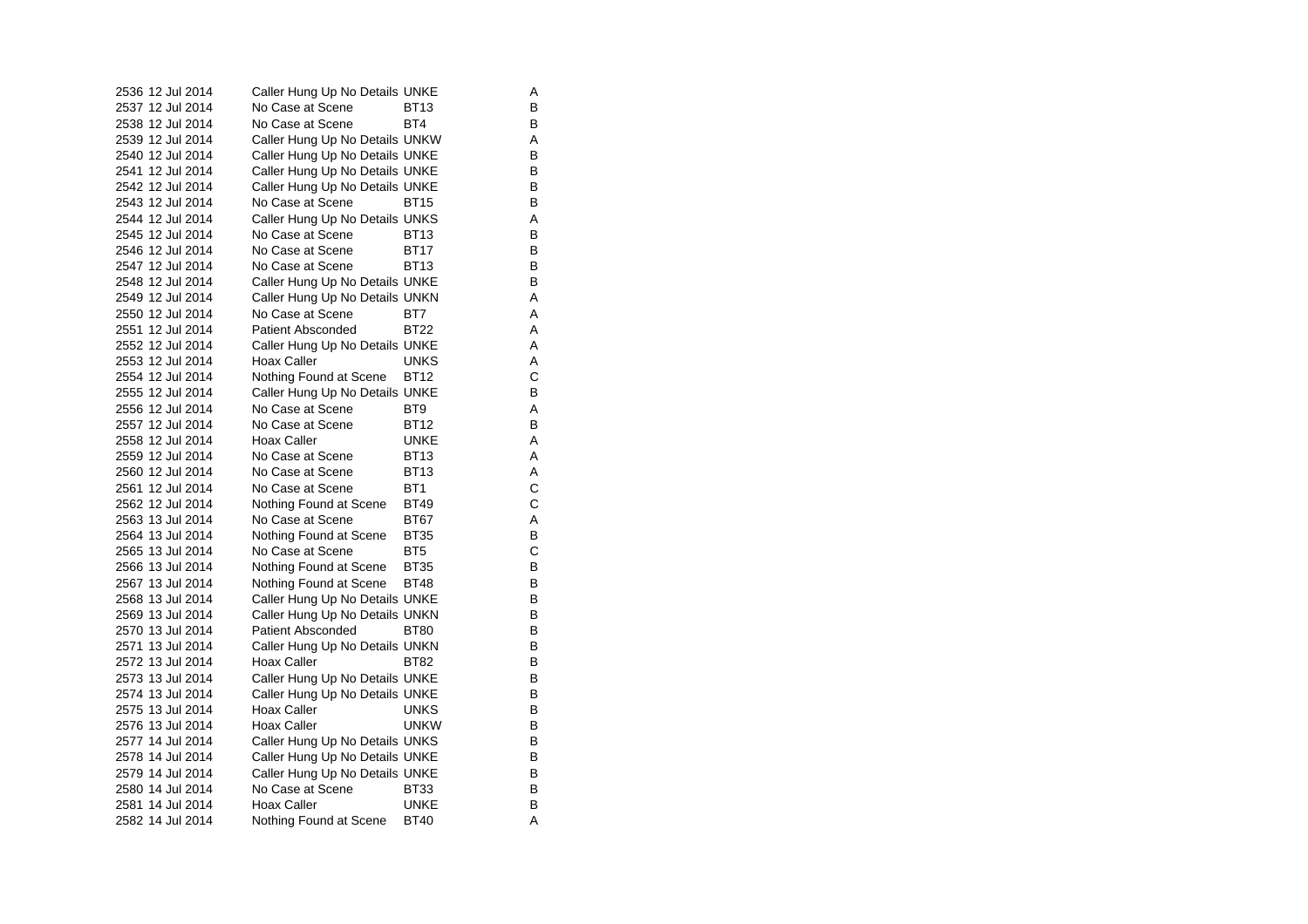| 2583 14 Jul 2014 | No Case at Scene               | BT12            | В |
|------------------|--------------------------------|-----------------|---|
| 2584 14 Jul 2014 | Caller Hung Up No Details UNKN |                 | A |
| 2585 14 Jul 2014 | Caller Hung Up No Details UNKE |                 | В |
| 2586 14 Jul 2014 | Nothing Found at Scene         | <b>BT34</b>     | в |
| 2587 14 Jul 2014 | No Case at Scene               | <b>BT36</b>     | B |
| 2588 14 Jul 2014 | Hoax Caller                    | <b>BT41</b>     | A |
| 2589 14 Jul 2014 | Hoax Caller                    | UNKE            | в |
| 2590 14 Jul 2014 | Caller Hung Up No Details UNKS |                 | B |
| 2591 14 Jul 2014 | Caller Hung Up No Details UNKE |                 | В |
| 2592 14 Jul 2014 | <b>Hoax Caller</b>             | UNKE            | В |
| 2593 14 Jul 2014 | <b>Hoax Caller</b>             | <b>UNKS</b>     | B |
| 2594 14 Jul 2014 | <b>Hoax Caller</b>             | <b>UNKE</b>     | В |
| 2595 14 Jul 2014 | Hoax Caller                    | <b>BT53</b>     | Α |
| 2596 15 Jul 2014 | Hoax Caller                    | BT <sub>9</sub> | A |
| 2597 15 Jul 2014 | Caller Hung Up No Details UNKE |                 | B |
| 2598 15 Jul 2014 | No Case at Scene               | <b>BT66</b>     | С |
| 2599 15 Jul 2014 | Caller Hung Up No Details UNKE |                 | A |
| 2600 15 Jul 2014 | Caller Hung Up No Details UNKW |                 | B |
| 2601 15 Jul 2014 | <b>Hoax Caller</b>             | <b>UNKW</b>     | A |
| 2602 15 Jul 2014 | Nothing Found at Scene         | <b>BT62</b>     | B |
| 2603 15 Jul 2014 | Caller Hung Up No Details UNKE |                 | В |
| 2604 15 Jul 2014 | Caller Hung Up No Details UNKW |                 | A |
| 2605 15 Jul 2014 | Hoax Caller                    | <b>BT60</b>     | A |
| 2606 15 Jul 2014 | Caller Hung Up No Details UNKE |                 | A |
| 2607 15 Jul 2014 | Caller Hung Up No Details UNKE |                 | A |
| 2608 16 Jul 2014 | Caller Hung Up No Details UNKS |                 | B |
| 2609 16 Jul 2014 | <b>Patient Absconded</b>       | <b>BT51</b>     | С |
| 2610 16 Jul 2014 | Hoax Caller                    | <b>UNKN</b>     | B |
| 2611 16 Jul 2014 | Caller Hung Up No Details UNKW |                 | В |
| 2612 16 Jul 2014 | Hoax Caller                    | <b>BT13</b>     | В |
| 2613 16 Jul 2014 | Caller Hung Up No Details UNKW |                 | Α |
| 2614 16 Jul 2014 | <b>Hoax Caller</b>             | BT <sub>8</sub> | C |
| 2615 16 Jul 2014 | No Case at Scene               | <b>BT19</b>     | C |
| 2616 16 Jul 2014 | Caller Hung Up No Details UNKS |                 | Α |
| 2617 16 Jul 2014 | Caller Hung Up No Details UNKS |                 | A |
| 2618 16 Jul 2014 | Caller Hung Up No Details UNKE |                 | B |
| 2619 17 Jul 2014 | No Case at Scene               | BT <sub>1</sub> | В |
| 2620 17 Jul 2014 | Patient Absconded              | <b>BT53</b>     | Α |
| 2621 17 Jul 2014 | Caller Hung Up No Details UNKE |                 | Α |
| 2622 17 Jul 2014 | Hoax Caller                    | BT <sub>1</sub> | A |
| 2623 17 Jul 2014 | No Case at Scene               | BT <sub>5</sub> | B |
| 2624 17 Jul 2014 | Nothing Found at Scene         | <b>BT51</b>     | в |
| 2625 17 Jul 2014 | No Case at Scene               | <b>BT30</b>     | B |
| 2626 18 Jul 2014 | Hoax Caller                    | <b>BT78</b>     | Α |
| 2627 18 Jul 2014 | Hoax Caller                    | <b>UNKE</b>     | В |
| 2628 18 Jul 2014 | Nothing Found at Scene         | <b>BT42</b>     | B |
| 2629 18 Jul 2014 | <b>Patient Absconded</b>       | <b>BT48</b>     | в |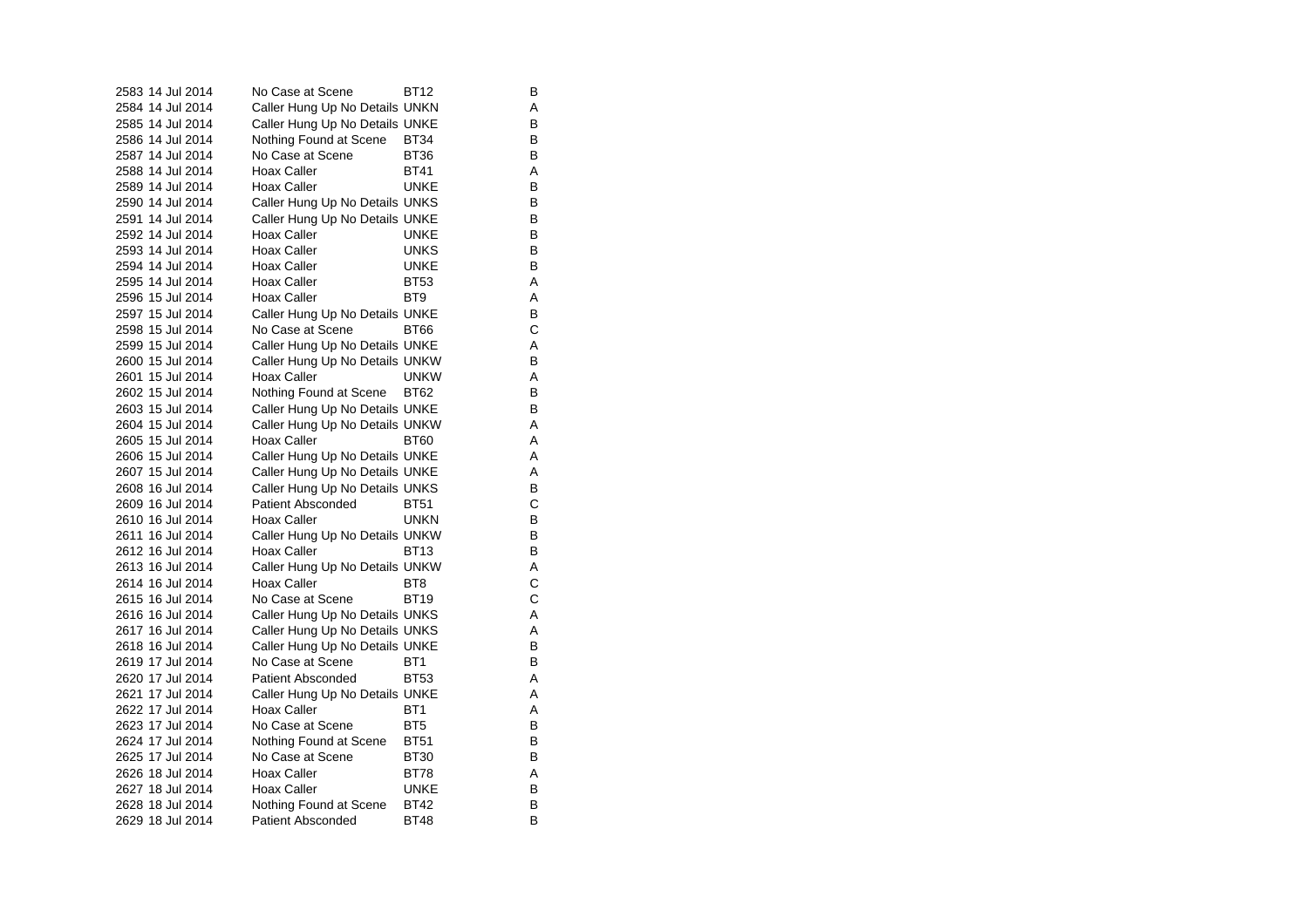| 2630 18 Jul 2014 | Caller Hung Up No Details UNKE |                 | Α |
|------------------|--------------------------------|-----------------|---|
| 2631 18 Jul 2014 | No Case at Scene               | BT23            | В |
| 2632 18 Jul 2014 | No Case at Scene               | <b>BT79</b>     | A |
| 2633 18 Jul 2014 | Caller Hung Up No Details UNKE |                 | B |
| 2634 18 Jul 2014 | Hoax Caller                    | UNKE            | A |
| 2635 18 Jul 2014 | No Case at Scene               | <b>BT47</b>     | A |
| 2636 18 Jul 2014 | No Case at Scene               | <b>BT56</b>     | Α |
| 2637 18 Jul 2014 | <b>Patient Absconded</b>       | <b>BT30</b>     | A |
| 2638 18 Jul 2014 | <b>Patient Absconded</b>       | BT <sub>1</sub> | C |
| 2639 18 Jul 2014 | <b>Patient Absconded</b>       | <b>BT34</b>     | В |
| 2640 18 Jul 2014 | Hoax Caller                    | <b>BT12</b>     | B |
| 2641 18 Jul 2014 | <b>Patient Absconded</b>       | BT11            | В |
| 2642 18 Jul 2014 | Caller Hung Up No Details UNKS |                 | B |
| 2643 19 Jul 2014 | <b>Patient Absconded</b>       | <b>BT48</b>     | В |
| 2644 19 Jul 2014 | Caller Hung Up No Details BT80 |                 | В |
| 2645 19 Jul 2014 | Caller Hung Up No Details UNKE |                 | A |
| 2646 19 Jul 2014 | Caller Hung Up No Details UNKE |                 | В |
| 2647 19 Jul 2014 | Caller Hung Up No Details UNKE |                 | Α |
| 2648 19 Jul 2014 | Hoax Caller                    | UNKE            | B |
| 2649 19 Jul 2014 | Hoax Caller                    | <b>UNKW</b>     | в |
| 2650 19 Jul 2014 | Caller Hung Up No Details UNKE |                 | B |
| 2651 19 Jul 2014 | Caller Hung Up No Details UNKE |                 | В |
| 2652 19 Jul 2014 | No Case at Scene               | <b>BT36</b>     | В |
| 2653 19 Jul 2014 | Hoax Caller                    | <b>UNKS</b>     | В |
| 2654 19 Jul 2014 | Caller Hung Up No Details UNKS |                 | Α |
| 2655 19 Jul 2014 | Caller Hung Up No Details UNKW |                 | B |
| 2656 19 Jul 2014 | Nothing Found at Scene         | <b>BT51</b>     | C |
| 2657 19 Jul 2014 | Hoax Caller                    | UNKE            | В |
| 2658 19 Jul 2014 | <b>Patient Absconded</b>       | <b>BT80</b>     | В |
| 2659 19 Jul 2014 | No Case at Scene               | <b>BT47</b>     | A |
| 2660 19 Jul 2014 | Hoax Caller                    | <b>BT92</b>     | Α |
| 2661 19 Jul 2014 | No Case at Scene               | <b>BT60</b>     | Α |
| 2662 19 Jul 2014 | No Case at Scene               | <b>BT42</b>     | B |
| 2663 19 Jul 2014 | Caller Hung Up No Details UNKN |                 | A |
| 2664 19 Jul 2014 | Nothing Found at Scene         | BT26            | A |
| 2665 20 Jul 2014 | Caller Hung Up No Details UNKS |                 | Α |
| 2666 20 Jul 2014 | Caller Hung Up No Details UNKS |                 | В |
| 2667 20 Jul 2014 | No Case at Scene               | BT78            | C |
| 2668 20 Jul 2014 | Caller Hung Up No Details UNKN |                 | В |
| 2669 20 Jul 2014 | No Case at Scene               | <b>BT48</b>     | В |
| 2670 20 Jul 2014 | No Case at Scene               | <b>BT35</b>     | Α |
| 2671 20 Jul 2014 | Hoax Caller                    | BT70            | Α |
| 2672 20 Jul 2014 | Hoax Caller                    | <b>UNKE</b>     | B |
| 2673 20 Jul 2014 | No Case at Scene               | <b>BT60</b>     | Α |
| 2674 20 Jul 2014 | Hoax Caller                    | UNKE            | A |
| 2675 20 Jul 2014 | Caller Hung Up No Details UNKE |                 | B |
| 2676 20 Jul 2014 | Caller Hung Up No Details BT9  |                 | A |
|                  |                                |                 |   |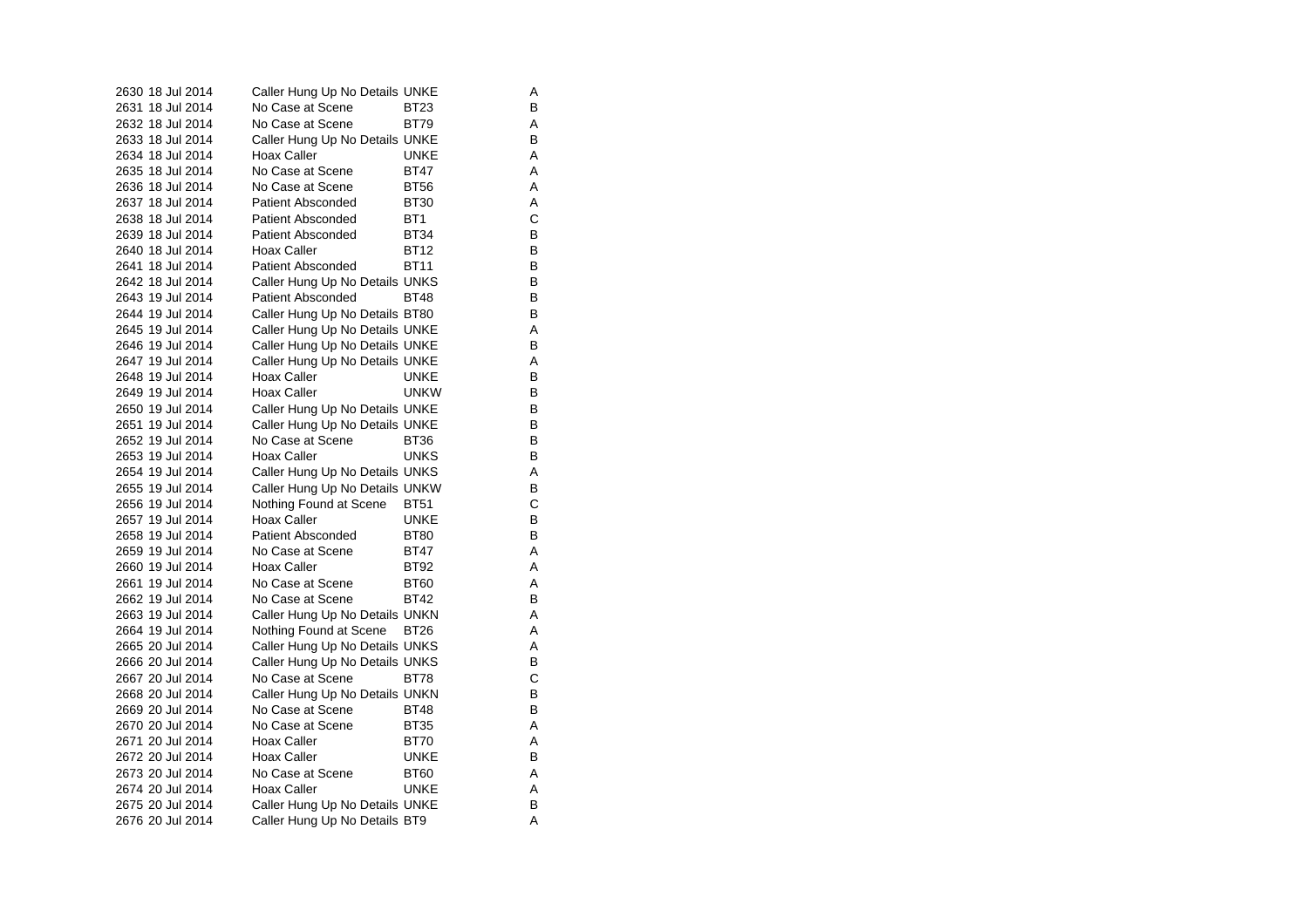| 2677 20 Jul 2014 |  | Hoax Caller                    | UNKE        | Α |
|------------------|--|--------------------------------|-------------|---|
| 2678 20 Jul 2014 |  | <b>Hoax Caller</b>             | <b>UNKE</b> | B |
| 2679 20 Jul 2014 |  | Caller Hung Up No Details UNKE |             | Α |
| 2680 20 Jul 2014 |  | Hoax Caller                    | BT12        | Α |
| 2681 20 Jul 2014 |  | Hoax Caller                    | <b>UNKE</b> | B |
| 2682 21 Jul 2014 |  | No Case at Scene               | <b>BT49</b> | С |
| 2683 21 Jul 2014 |  | Caller Hung Up No Details UNKW |             | Α |
| 2684 21 Jul 2014 |  | Caller Hung Up No Details BT54 |             | B |
| 2685 21 Jul 2014 |  | Caller Hung Up No Details UNKE |             | Α |
| 2686 21 Jul 2014 |  | No Case at Scene               | <b>BT28</b> | B |
| 2687 21 Jul 2014 |  | <b>Patient Absconded</b>       | <b>BT23</b> | В |
| 2688 21 Jul 2014 |  | <b>Hoax Caller</b>             | <b>UNKS</b> | A |
| 2689 22 Jul 2014 |  | Caller Hung Up No Details UNKE |             | Α |
| 2690 22 Jul 2014 |  | Caller Hung Up No Details UNKE |             | В |
| 2691 22 Jul 2014 |  | Caller Hung Up No Details UNKN |             | B |
| 2692 22 Jul 2014 |  | <b>Hoax Caller</b>             | UNKE        | В |
| 2693 22 Jul 2014 |  | Caller Hung Up No Details UNKW |             | A |
| 2694 22 Jul 2014 |  | Caller Hung Up No Details UNKE |             | Α |
| 2695 22 Jul 2014 |  | Caller Hung Up No Details UNKE |             | Α |
| 2696 22 Jul 2014 |  | Caller Hung Up No Details UNKE |             | B |
| 2697 22 Jul 2014 |  | Caller Hung Up No Details UNKE |             | В |
| 2698 22 Jul 2014 |  | Caller Hung Up No Details UNKE |             | B |
| 2699 23 Jul 2014 |  | Nothing Found at Scene         | <b>BT52</b> | B |
| 2700 23 Jul 2014 |  | Nothing Found at Scene         | <b>BT11</b> | В |
| 2701 23 Jul 2014 |  | Nothing Found at Scene         | <b>BT52</b> | B |
| 2702 23 Jul 2014 |  | No Case at Scene               | <b>BT15</b> | В |
| 2703 23 Jul 2014 |  | No Case at Scene               | <b>BT12</b> | A |
| 2704 23 Jul 2014 |  | Caller Hung Up No Details UNKE |             | Α |
| 2705 23 Jul 2014 |  | <b>Patient Absconded</b>       | BT37        | В |
| 2706 23 Jul 2014 |  | Nothing Found at Scene         | <b>BT82</b> | B |
| 2707 23 Jul 2014 |  | Hoax Caller                    | <b>UNKW</b> | В |
| 2708 23 Jul 2014 |  | Caller Hung Up No Details UNKE |             | A |
| 2709 23 Jul 2014 |  | Caller Hung Up No Details UNKE |             | Α |
| 2710 23 Jul 2014 |  | <b>Hoax Caller</b>             | UNKE        | Α |
| 2711 23 Jul 2014 |  | Caller Hung Up No Details BT20 |             | A |
| 2712 23 Jul 2014 |  | Caller Hung Up No Details UNKE |             | Α |
| 2713 23 Jul 2014 |  | <b>Hoax Caller</b>             | <b>UNKE</b> | B |
| 2714 23 Jul 2014 |  | Caller Hung Up No Details UNKE |             | B |
| 2715 24 Jul 2014 |  | Hoax Caller                    | unkn        | Α |
| 2716 24 Jul 2014 |  | Caller Hung Up No Details UNKS |             | A |
| 2717 24 Jul 2014 |  | <b>Patient Absconded</b>       | <b>BT56</b> | В |
| 2718 24 Jul 2014 |  | <b>Patient Absconded</b>       | <b>BT56</b> | A |
| 2719 24 Jul 2014 |  | Caller Hung Up No Details UNKS |             | Α |
| 2720 24 Jul 2014 |  | Caller Hung Up No Details UNKN |             | В |
| 2721 25 Jul 2014 |  | Caller Hung Up No Details UNKE |             | Α |
| 2722 25 Jul 2014 |  | Nothing Found at Scene         | BT36        | В |
| 2723 25 Jul 2014 |  | <b>Patient Absconded</b>       | <b>BT12</b> | B |

 $A$ 

 $\overline{A}$ <br> $\overline{A}$ <br> $\overline{B}$ 

 $\mathsf{B}_{\mathsf{A}}$ 

 $\mathsf{A}$ <br> $\mathsf{B}$ 

A<br>A<br>B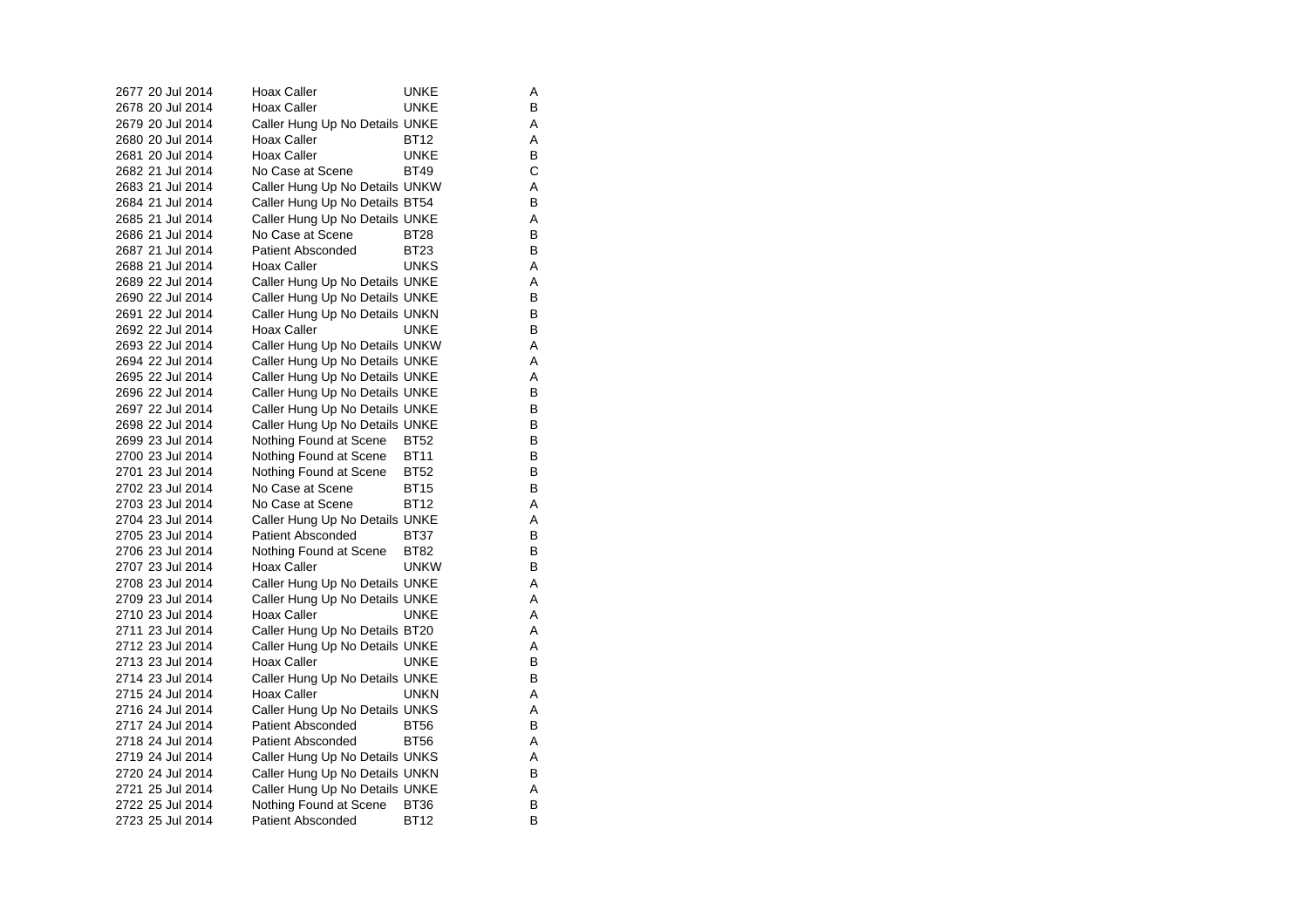| 2724 25 Jul 2014 | <b>Hoax Caller</b>             | <b>UNKE</b>     | В |
|------------------|--------------------------------|-----------------|---|
| 2725 25 Jul 2014 | Nothing Found at Scene         | <b>BT51</b>     | в |
| 2726 25 Jul 2014 | Nothing Found at Scene         | BT14            | Α |
| 2727 25 Jul 2014 | Caller Hung Up No Details UNKW |                 | В |
| 2728 25 Jul 2014 | Patient Absconded              | <b>BT48</b>     | В |
| 2729 25 Jul 2014 | Nothing Found at Scene         | <b>BT15</b>     | С |
| 2730 25 Jul 2014 | Caller Hung Up No Details UNKE |                 | В |
| 2731 25 Jul 2014 | Nothing Found at Scene         | BT4             | В |
| 2732 25 Jul 2014 | Caller Hung Up No Details UNKE |                 | B |
| 2733 25 Jul 2014 | <b>Patient Absconded</b>       | <b>BT28</b>     | в |
| 2734 26 Jul 2014 | Caller Hung Up No Details UNKE |                 | Α |
| 2735 26 Jul 2014 | Caller Hung Up No Details UNKE |                 | B |
| 2736 26 Jul 2014 | Caller Hung Up No Details UNKE |                 | Α |
| 2737 26 Jul 2014 | Nothing Found at Scene         | BT41            | в |
| 2738 26 Jul 2014 | Caller Hung Up No Details UNKE |                 | Α |
| 2739 26 Jul 2014 | Caller Hung Up No Details BT80 |                 | A |
| 2740 26 Jul 2014 | Hoax Caller                    | <b>UNKW</b>     | B |
| 2741 26 Jul 2014 | <b>Hoax Caller</b>             | <b>UNKS</b>     | Α |
| 2742 26 Jul 2014 | <b>Hoax Caller</b>             | UNKS            | Α |
| 2743 26 Jul 2014 | Hoax Caller                    | <b>UNKE</b>     | В |
| 2744 26 Jul 2014 | Hoax Caller                    | <b>UNKS</b>     | Α |
| 2745 26 Jul 2014 | <b>Hoax Caller</b>             | <b>UNKE</b>     | Α |
| 2746 26 Jul 2014 | <b>Patient Absconded</b>       | BT <sub>5</sub> | A |
| 2747 26 Jul 2014 | Nothing Found at Scene         | <b>BT12</b>     | B |
| 2748 27 Jul 2014 | Caller Hung Up No Details UNKE |                 | Α |
| 2749 27 Jul 2014 | <b>Patient Absconded</b>       | UNKE            | Α |
| 2750 27 Jul 2014 | Hoax Caller                    | <b>UNKE</b>     | B |
| 2751 27 Jul 2014 | Caller Hung Up No Details UNKE |                 | A |
| 2752 27 Jul 2014 | <b>Patient Absconded</b>       | <b>BT32</b>     | Α |
| 2753 27 Jul 2014 | No Case at Scene               | <b>BT16</b>     | в |
| 2754 27 Jul 2014 | Caller Hung Up No Details UNKE |                 | A |
| 2755 27 Jul 2014 | Nothing Found at Scene         | BT <sub>1</sub> | В |
| 2756 27 Jul 2014 | <b>Patient Absconded</b>       | <b>BT15</b>     | В |
| 2757 27 Jul 2014 | No Case at Scene               | BT <sub>2</sub> | C |
| 2758 27 Jul 2014 | Hoax Caller                    | <b>BT71</b>     | A |
| 2759 27 Jul 2014 | Caller Hung Up No Details BT66 |                 | B |
| 2760 27 Jul 2014 | Caller Hung Up No Details UNKS |                 | в |
| 2761 27 Jul 2014 | Nothing Found at Scene         | BT52            | В |
| 2762 27 Jul 2014 | Caller Hung Up No Details UNKS |                 | Α |
| 2763 27 Jul 2014 | Hoax Caller                    | <b>UNKW</b>     | Α |
| 2764 27 Jul 2014 | Hoax Caller                    | <b>UNKE</b>     | в |
| 2765 27 Jul 2014 | Caller Hung Up No Details UNKE |                 | В |
| 2766 27 Jul 2014 | Caller Hung Up No Details UNKE |                 | A |
| 2767 27 Jul 2014 | Caller Hung Up No Details UNKE |                 | Α |
| 2768 27 Jul 2014 | Hoax Caller                    | <b>BT80</b>     | В |
| 2769 27 Jul 2014 | No Case at Scene               | <b>BT47</b>     | B |
| 2770 28 Jul 2014 | Caller Hung Up No Details UNKE |                 | B |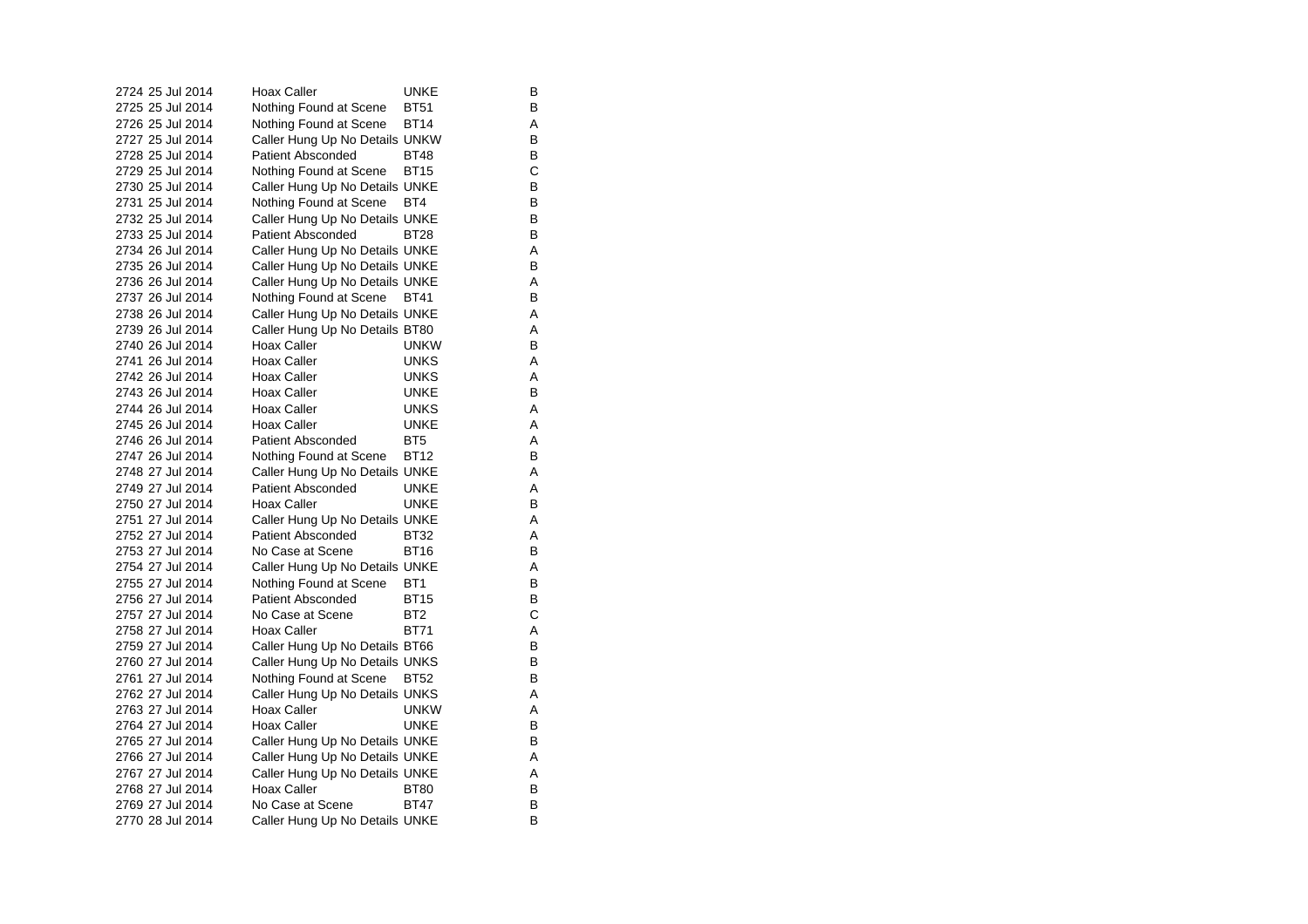|  | 2771 28 Jul 2014 | Caller Hung Up No Details UNKE |                  | В |
|--|------------------|--------------------------------|------------------|---|
|  | 2772 28 Jul 2014 | Caller Hung Up No Details UNKE |                  | Α |
|  | 2773 28 Jul 2014 | Caller Hung Up No Details UNKE |                  | A |
|  | 2774 28 Jul 2014 | Caller Hung Up No Details UNKW |                  | Α |
|  | 2775 28 Jul 2014 | Hoax Caller                    | <b>BT15</b>      | Α |
|  | 2776 28 Jul 2014 | Caller Hung Up No Details UNKW |                  | B |
|  | 2777 28 Jul 2014 | Caller Hung Up No Details UNKE |                  | Α |
|  | 2778 28 Jul 2014 | Caller Hung Up No Details UNKE |                  | Α |
|  | 2779 28 Jul 2014 | Hoax Caller                    | <b>UNKW</b>      | A |
|  | 2780 28 Jul 2014 | Patient Absconded              | BT <sub>1</sub>  | C |
|  | 2781 28 Jul 2014 | Patient Absconded              | <b>UNKE</b>      | В |
|  | 2782 28 Jul 2014 | <b>Patient Absconded</b>       | <b>BT33</b>      | C |
|  | 2783 28 Jul 2014 | Hoax Caller                    | <b>UNKN</b>      | В |
|  | 2784 28 Jul 2014 | No Case at Scene               | BT12             | C |
|  | 2785 28 Jul 2014 | Caller Hung Up No Details UNKE |                  | Α |
|  | 2786 29 Jul 2014 | Caller Hung Up No Details UNKE |                  | B |
|  | 2787 29 Jul 2014 | Hoax Caller                    | <b>UNKE</b>      | Α |
|  | 2788 29 Jul 2014 | Caller Hung Up No Details UNKE |                  | A |
|  | 2789 29 Jul 2014 | Caller Hung Up No Details UNKE |                  | B |
|  | 2790 29 Jul 2014 | Caller Hung Up No Details UNKE |                  | в |
|  | 2791 29 Jul 2014 | Caller Hung Up No Details UNKW |                  | A |
|  | 2792 30 Jul 2014 | Caller Hung Up No Details UNKE |                  | В |
|  | 2793 30 Jul 2014 | Caller Hung Up No Details UNKE |                  | в |
|  | 2794 30 Jul 2014 | Nothing Found at Scene         | BT5              | Α |
|  | 2795 30 Jul 2014 | Caller Hung Up No Details UNKE |                  | Α |
|  | 2796 30 Jul 2014 | Caller Hung Up No Details UNKE |                  | Α |
|  | 2797 30 Jul 2014 | Patient Absconded              | BT <sub>15</sub> | Α |
|  | 2798 30 Jul 2014 | Caller Hung Up No Details UNKS |                  | В |
|  | 2799 30 Jul 2014 | Caller Hung Up No Details UNKE |                  | Α |
|  | 2800 30 Jul 2014 | Hoax Caller                    | UNKE             | В |
|  | 2801 30 Jul 2014 | No Case at Scene               | <b>BT51</b>      | B |
|  | 2802 30 Jul 2014 | Caller Hung Up No Details UNKW |                  | в |
|  | 2803 31 Jul 2014 | No Case at Scene               | <b>BT34</b>      | C |
|  | 2804 31 Jul 2014 | No Case at Scene               | <b>BT20</b>      | В |
|  | 2805 31 Jul 2014 | Caller Hung Up No Details UNKW |                  | В |
|  | 2806 31 Jul 2014 | Hoax Caller                    | <b>UNKE</b>      | В |
|  | 2807 31 Jul 2014 | Hoax Caller                    | <b>BT39</b>      | A |
|  | 2808 31 Jul 2014 | Caller Hung Up No Details UNKN |                  | В |
|  | 2809 31 Jul 2014 | Caller Hung Up No Details UNKE |                  | в |
|  | 2810 31 Jul 2014 | Caller Hung Up No Details UNKS |                  | B |
|  | 2811 31 Jul 2014 | Caller Hung Up No Details UNKS |                  | В |
|  | 2812 31 Jul 2014 | Caller Hung Up No Details UNKN |                  | в |
|  | 2813 31 Jul 2014 | Nothing Found at Scene         | <b>BT53</b>      | В |
|  | 2814 01 Aug 2014 | Caller Hung Up No Details UNKE |                  | Α |
|  | 2815 01 Aug 2014 | Hoax Caller                    | UNKE             | A |
|  | 2816 01 Aug 2014 | Caller Hung Up No Details UNKE |                  | A |
|  | 2817 01 Aug 2014 | Caller Hung Up No Details BT9  |                  | A |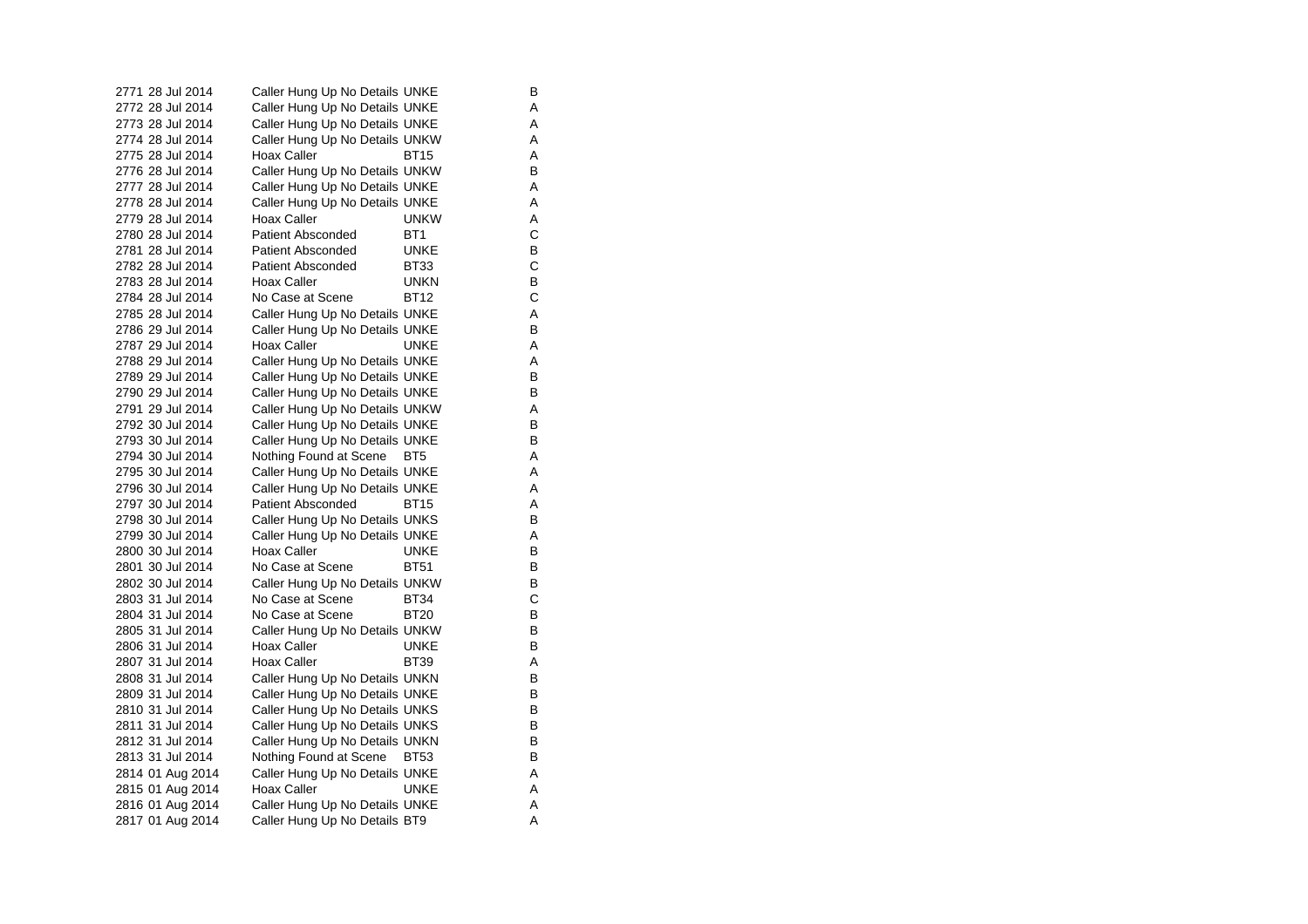| 2818 01 Aug 2014                     | Caller Hung Up No Details UNKS                                   |                 | Α      |
|--------------------------------------|------------------------------------------------------------------|-----------------|--------|
| 2819 01 Aug 2014                     | Hoax Caller                                                      | BT42            | в      |
| 2820 01 Aug 2014                     | Caller Hung Up No Details UNKE                                   |                 | Α      |
| 2821 01 Aug 2014                     | Hoax Caller                                                      | <b>BT38</b>     | A      |
| 2822 01 Aug 2014                     | Caller Hung Up No Details UNKE                                   |                 | A      |
| 2823 01 Aug 2014                     | <b>Patient Absconded</b>                                         | <b>BT46</b>     | Α      |
| 2824 01 Aug 2014                     | Hoax Caller                                                      | UNKE            | Α      |
| 2825 01 Aug 2014                     | Hoax Caller                                                      | <b>UNKW</b>     | в      |
| 2826 01 Aug 2014                     | Hoax Caller                                                      | UNKE            | в      |
| 2827 02 Aug 2014                     | No Case at Scene                                                 | <b>BT48</b>     | В      |
| 2828 02 Aug 2014                     | Nothing Found at Scene                                           | <b>BT42</b>     | В      |
| 2829 02 Aug 2014                     | Nothing Found at Scene                                           | <b>BT11</b>     | C      |
| 2830 02 Aug 2014                     | Patient Absconded                                                | <b>UNKE</b>     | В      |
| 2831 02 Aug 2014                     | Nothing Found at Scene                                           | BT9             | В      |
| 2832 02 Aug 2014                     | Patient Absconded                                                | BT <sub>5</sub> | в      |
| 2833 02 Aug 2014                     | Nothing Found at Scene                                           | BT2             | C      |
| 2834 02 Aug 2014                     | No Case at Scene                                                 | BT4             | A      |
| 2835 02 Aug 2014                     | Caller Hung Up No Details UNKE                                   |                 | В      |
| 2836 02 Aug 2014                     | Caller Hung Up No Details UNKN                                   |                 | В      |
| 2837 02 Aug 2014                     | Caller Hung Up No Details UNKE                                   |                 | В      |
| 2838 02 Aug 2014                     | Nothing Found at Scene                                           | BT62            | В      |
| 2839 02 Aug 2014                     | Hoax Caller                                                      | BT23            | в      |
| 2840 02 Aug 2014                     | <b>Patient Absconded</b>                                         | <b>BT47</b>     | В      |
| 2841 02 Aug 2014                     | Nothing Found at Scene                                           | <b>BT22</b>     | В      |
| 2842 02 Aug 2014                     | Caller Hung Up No Details BT41                                   |                 | В      |
| 2843 02 Aug 2014                     | Nothing Found at Scene                                           | BT1             | В      |
| 2844 02 Aug 2014                     | Patient Absconded                                                | BT74            | в      |
| 2845 03 Aug 2014                     | Caller Hung Up No Details UNKE                                   |                 | в      |
| 2846 03 Aug 2014                     | Nothing Found at Scene                                           | <b>BT24</b>     | C      |
| 2847 03 Aug 2014                     | Caller Hung Up No Details UNKW                                   |                 | В      |
| 2848 03 Aug 2014                     | Caller Hung Up No Details UNKW                                   |                 | В      |
| 2849 03 Aug 2014                     | Nothing Found at Scene                                           | BT23            | С<br>В |
| 2850 03 Aug 2014                     | Nothing Found at Scene                                           | BT44            |        |
| 2851 03 Aug 2014                     | Caller Hung Up No Details UNKE                                   |                 | Α<br>B |
| 2852 03 Aug 2014                     | Caller Hung Up No Details UNKE                                   |                 | Α      |
| 2853 03 Aug 2014                     | Caller Hung Up No Details UNKE<br>Caller Hung Up No Details UNKE |                 | в      |
| 2854 03 Aug 2014<br>2855 03 Aug 2014 | Caller Hung Up No Details UNKE                                   |                 | В      |
| 2856 03 Aug 2014                     | Hoax Caller                                                      | UNKE            | в      |
| 2857 03 Aug 2014                     | Caller Hung Up No Details UNKN                                   |                 | в      |
| 2858 03 Aug 2014                     | Caller Hung Up No Details UNKN                                   |                 | в      |
| 2859 03 Aug 2014                     | <b>Hoax Caller</b>                                               | <b>UNKE</b>     | В      |
| 2860 03 Aug 2014                     | Hoax Caller                                                      | <b>UNKE</b>     | Α      |
| 2861 03 Aug 2014                     | Caller Hung Up No Details UNKE                                   |                 | В      |
| 2862 03 Aug 2014                     | Hoax Caller                                                      | UNKE            | Α      |
| 2863 03 Aug 2014                     | Hoax Caller                                                      | UNKE            | В      |
| 2864 03 Aug 2014                     | Caller Hung Up No Details UNKE                                   |                 | B      |
|                                      |                                                                  |                 |        |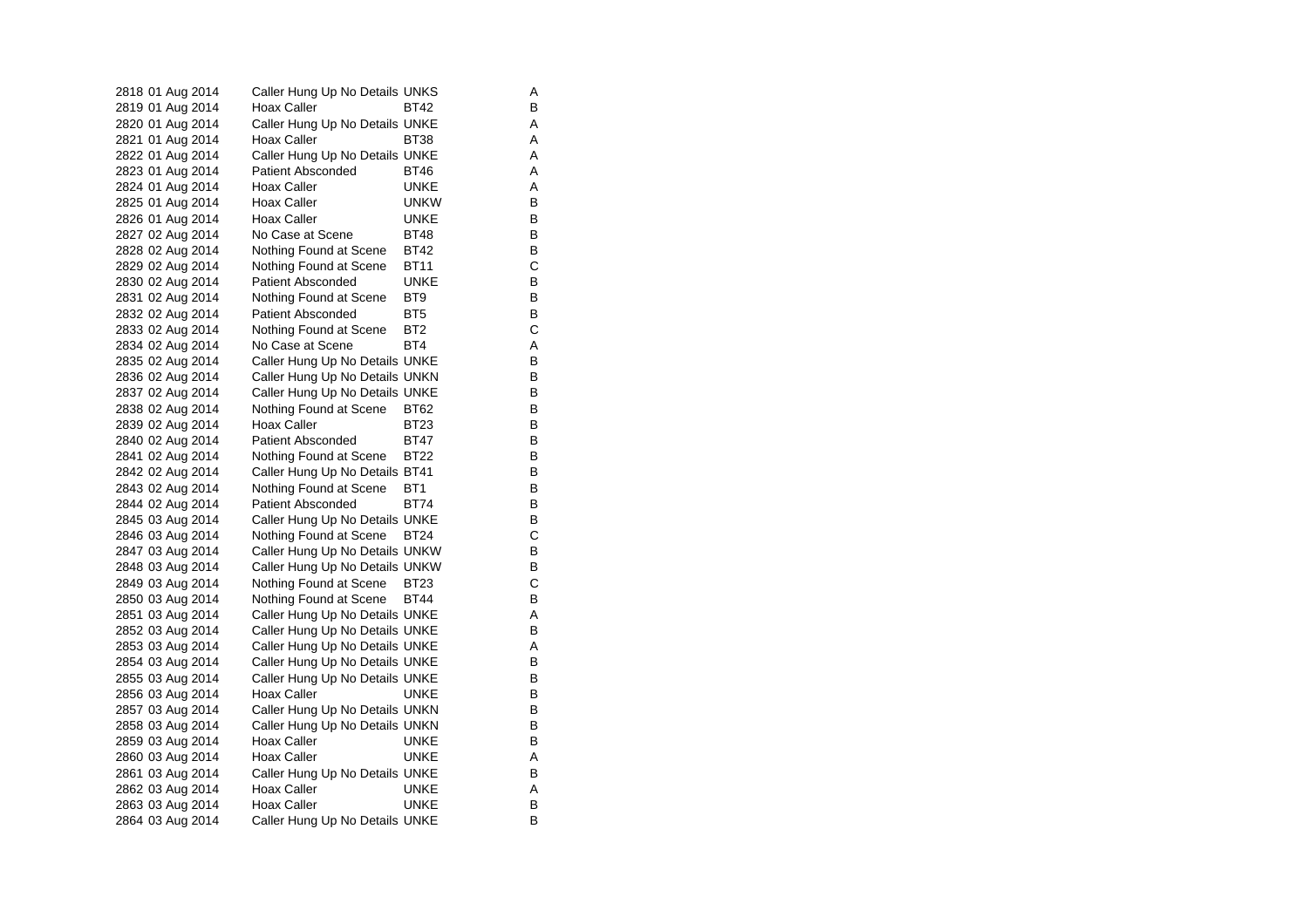| 2865 03 Aug 2014 | No Case at Scene               | BT <sub>15</sub> | С |
|------------------|--------------------------------|------------------|---|
| 2866 03 Aug 2014 | Nothing Found at Scene BT41    |                  | B |
| 2867 03 Aug 2014 | Caller Hung Up No Details UNKE |                  | Α |
| 2868 03 Aug 2014 | Caller Hung Up No Details UNKE |                  | Α |
| 2869 03 Aug 2014 | Caller Hung Up No Details UNKE |                  | Α |
| 2870 04 Aug 2014 | Hoax Caller                    | UNKE             | В |
| 2871 04 Aug 2014 | Patient Absconded              | BT62             | Α |
| 2872 04 Aug 2014 | Caller Hung Up No Details UNKE |                  | В |
| 2873 04 Aug 2014 | Caller Hung Up No Details UNKE |                  | В |
| 2874 04 Aug 2014 | Nothing Found at Scene         | BT <sub>1</sub>  | A |
| 2875 04 Aug 2014 | No Case at Scene               | <b>BT47</b>      | В |
| 2876 04 Aug 2014 | Hoax Caller                    | BT12             | В |
| 2877 05 Aug 2014 | No Case at Scene               | <b>BT48</b>      | В |
| 2878 05 Aug 2014 | No Case at Scene               | <b>BT26</b>      | С |
| 2879 05 Aug 2014 | Hoax Caller                    | <b>UNKE</b>      | Α |
| 2880 05 Aug 2014 | Caller Hung Up No Details UNKE |                  | Α |
| 2881 05 Aug 2014 | Hoax Caller                    | UNKE             | Α |
| 2882 05 Aug 2014 | No Case at Scene               | <b>BT14</b>      | C |
| 2883 05 Aug 2014 | No Case at Scene               | <b>BT24</b>      | Α |
| 2884 06 Aug 2014 | No Case at Scene               | <b>BT17</b>      | В |
| 2885 06 Aug 2014 | Nothing Found at Scene         | <b>BT60</b>      | С |
| 2886 06 Aug 2014 | No Case at Scene               | BT82             | В |
| 2887 06 Aug 2014 | Nothing Found at Scene         | <b>BT67</b>      | A |
| 2888 06 Aug 2014 | Hoax Caller                    | unkn             | Α |
| 2889 06 Aug 2014 | Caller Hung Up No Details UNKS |                  | В |
| 2890 06 Aug 2014 | Hoax Caller                    | BT12             | Α |
| 2891 06 Aug 2014 | Caller Hung Up No Details UNKE |                  | Α |
| 2892 06 Aug 2014 | Hoax Caller                    | BT6              | в |
| 2893 06 Aug 2014 | Nothing Found at Scene         | <b>BT60</b>      | Α |
| 2894 06 Aug 2014 | Hoax Caller                    | <b>UNKW</b>      | В |
| 2895 06 Aug 2014 | Nothing Found at Scene         | <b>BT66</b>      | Α |
| 2896 06 Aug 2014 | Hoax Caller                    | <b>UNKE</b>      | B |
| 2897 07 Aug 2014 | <b>Patient Absconded</b>       | BT60             | В |
| 2898 07 Aug 2014 | Hoax Caller                    | UNKE             | Α |
| 2899 07 Aug 2014 | Caller Hung Up No Details UNKE |                  | Α |
| 2900 07 Aug 2014 | Caller Hung Up No Details UNKN |                  | A |
| 2901 07 Aug 2014 | Hoax Caller                    | UNKE             | Α |
| 2902 07 Aug 2014 | Hoax Caller                    | BT <sub>5</sub>  | В |
| 2903 07 Aug 2014 | Hoax Caller                    | BT7              | Α |
| 2904 07 Aug 2014 | Caller Hung Up No Details UNKE |                  | В |
| 2905 07 Aug 2014 | Caller Hung Up No Details UNKW |                  | Α |
| 2906 07 Aug 2014 | Hoax Caller                    | <b>UNKE</b>      | A |
| 2907 07 Aug 2014 | Hoax Caller                    | UNKE             | Α |
| 2908 07 Aug 2014 | Hoax Caller                    | <b>UNKE</b>      | Α |
| 2909 07 Aug 2014 | No Case at Scene               | <b>BT37</b>      | В |
| 2910 07 Aug 2014 | Hoax Caller                    | <b>BT15</b>      | Α |
| 2911 07 Aug 2014 | No Case at Scene               | <b>BT34</b>      | B |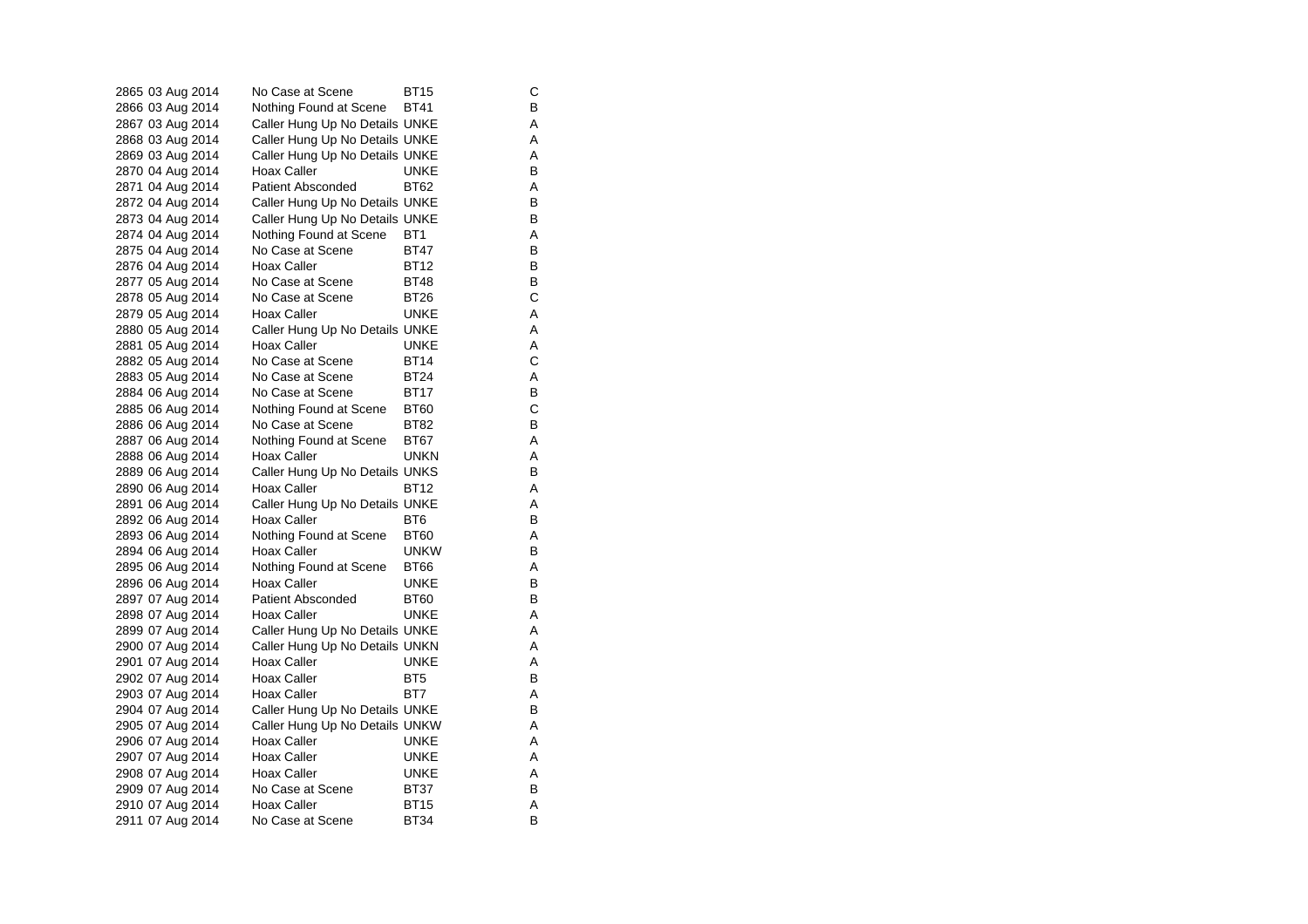2912 07 Aug 2014 Nothing Found at Scene BT92 2913 08 Aug 2014 Nothing Found at Scene BT43 2914 08 Aug 2014 Nothing Found at Scene BT43 C 2915 08 Aug 2014 Caller Hung Up No Details UNKE 2916 08 Aug 2014 Caller Hung Up No Details BT61 A 2917 08 Aug 2014 Patient Absconded BT35 B 2918 08 Aug 2014 Caller Hung Up No Details UNKN A 2919 08 Aug 2014 Nothing Found at Scene BT38 A 2920 09 Aug 2014 No Case at Scene BT13 A<br>2921 09 Aug 2014 Caller Hung Up No Details UNKW B Caller Hung Up No Details UNKW B 2922 09 Aug 2014 No Case at Scene BT12 B 2923 09 Aug 2014 No Case at Scene BT1 B<br>2924 09 Aug 2014 No Case at Scene BT12 B 2924 09 Aug 2014 2925 09 Aug 2014 Nothing Found at Scene BT1 2926 09 Aug 2014 Nothing Found at Scene BT66 B 2927 09 Aug 2014 No Case at Scene BT74 B 2928 09 Aug 2014 Caller Hung Up No Details UNKN A 2929 09 Aug 2014 Patient Absconded BT1 BT1 2930 09 Aug 2014 Hoax Caller **UNKE** B 2931 09 Aug 2014 Caller Hung Up No Details UNKE 2932 09 Aug 2014 Patient Absconded BT36 B 2933 09 Aug 2014 Caller Hung Up No Details UNKE<br>2934 09 Aug 2014 Caller Hung Up No Details UNKE 2934 09 Aug 2014 Caller Hung Up No Details UNKE 2935 09 Aug 2014 Caller Hung Up No Details UNKS A 2936 09 Aug 2014 Caller Hung Up No Details UNKS A 2937 09 Aug 2014 Patient Absconded BT1 BT1 2938 09 Aug 2014 Nothing Found at Scene BT33 B<br>2939 09 Aug 2014 Patient Absconded BT33 B 2939 09 Aug 2014 Patient Absconded BT33 2940 09 Aug 2014 Caller Hung Up No Details UNKE 2941 09 Aug 2014 No Case at Scene BT41 B<br>2942 10 Aug 2014 Caller Hung Up No Details UNKE 2942 10 Aug 2014 Caller Hung Up No Details UNKE 2943 10 Aug 2014 Caller Hung Up No Details UNKN B 2944 10 Aug 2014 Caller Hung Up No Details UNKW B 2945 10 Aug 2014 Hoax Caller BT6 BT6 2946 10 Aug 2014 Patient Absconded BT20 B<br>2947 10 Aug 2014 Nothing Found at Scene BT39 C 2947 10 Aug 2014 Nothing Found at Scene BT39 2948 10 Aug 2014 Nothing Found at Scene BT33 2949 10 Aug 2014 Caller Hung Up No Details UNKW B 2950 10 Aug 2014 Caller Hung Up No Details UNKE 2951 10 Aug 2014 Caller Hung Up No Details UNKN B<br>2952 10 Aug 2014 Caller Hung Up No Details UNKS Caller Hung Up No Details UNKS A 2953 10 Aug 2014 Caller Hung Up No Details UNKE 2954 10 Aug 2014 Caller Hung Up No Details UNKS B 2955 10 Aug 2014 Nothing Found at Scene BT23 A 2956 10 Aug 2014 Nothing Found at Scene BT2 C<br>2957 10 Aug 2014 No Case at Scene BT4 B 2957 10 Aug 2014 No Case at Scene BT4 2958 10 Aug 2014 Nothing Found at Scene BT54 B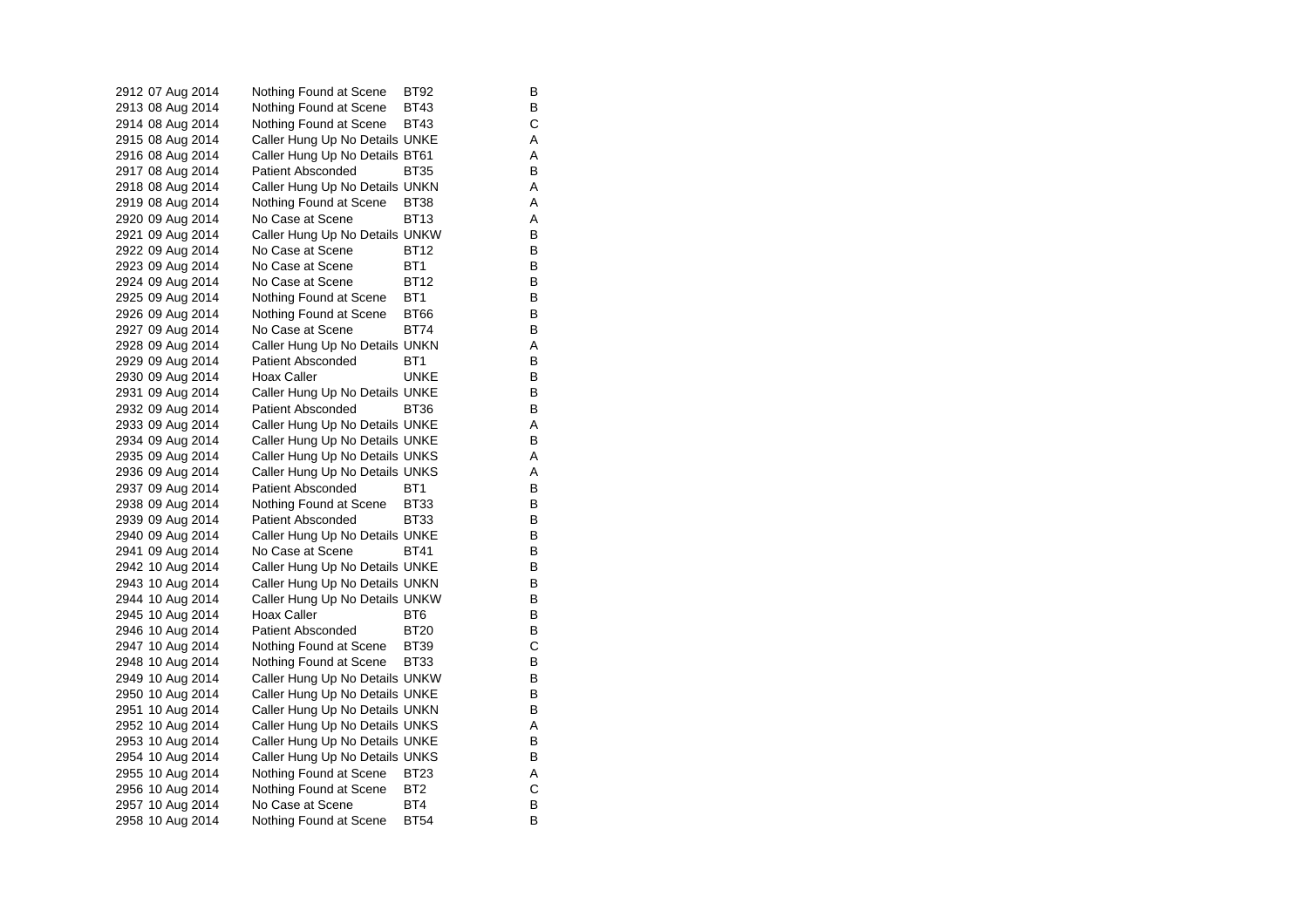| 2959 10 Aug 2014 | Patient Absconded              | BT48            | В |
|------------------|--------------------------------|-----------------|---|
| 2960 10 Aug 2014 | Nothing Found at Scene         | <b>BT41</b>     | B |
| 2961 10 Aug 2014 | Nothing Found at Scene         | BT24            | В |
| 2962 10 Aug 2014 | Caller Hung Up No Details UNKN |                 | в |
| 2963 10 Aug 2014 | <b>Patient Absconded</b>       | BT <sub>5</sub> | B |
| 2964 10 Aug 2014 | Caller Hung Up No Details UNKN |                 | В |
| 2965 10 Aug 2014 | Hoax Caller                    | <b>BT19</b>     | A |
| 2966 10 Aug 2014 | Hoax Caller                    | <b>UNKE</b>     | В |
| 2967 10 Aug 2014 | Hoax Caller                    | UNKE            | Α |
| 2968 10 Aug 2014 | Caller Hung Up No Details UNKW |                 | В |
| 2969 10 Aug 2014 | Caller Hung Up No Details UNKE |                 | В |
| 2970 10 Aug 2014 | Hoax Caller                    | BT <sub>9</sub> | Α |
| 2971 10 Aug 2014 | Nothing Found at Scene         | <b>BT35</b>     | Α |
| 2972 10 Aug 2014 | Patient Absconded              | BT94            | С |
| 2973 10 Aug 2014 | Nothing Found at Scene         | <b>BT74</b>     | Α |
| 2974 10 Aug 2014 | Caller Hung Up No Details UNKN |                 | Α |
| 2975 10 Aug 2014 | Caller Hung Up No Details UNKN |                 | Α |
| 2976 11 Aug 2014 | Caller Hung Up No Details UNKE |                 | В |
| 2977 11 Aug 2014 | Caller Hung Up No Details UNKW |                 | В |
| 2978 11 Aug 2014 | Caller Hung Up No Details UNKN |                 | В |
| 2979 11 Aug 2014 | No Case at Scene               | BT13            | С |
| 2980 11 Aug 2014 | Hoax Caller                    | <b>UNKE</b>     | Α |
| 2981 11 Aug 2014 | Nothing Found at Scene         | BT <sub>1</sub> | Α |
| 2982 11 Aug 2014 | Caller Hung Up No Details UNKS |                 | Α |
| 2983 11 Aug 2014 | Hoax Caller                    | <b>UNKE</b>     | Α |
| 2984 11 Aug 2014 | Caller Hung Up No Details UNKE |                 | В |
| 2985 11 Aug 2014 | Hoax Caller                    | <b>UNKE</b>     | B |
| 2986 11 Aug 2014 | Hoax Caller                    | <b>BT21</b>     | Α |
| 2987 11 Aug 2014 | Hoax Caller                    | <b>BT21</b>     | Α |
| 2988 11 Aug 2014 | Caller Hung Up No Details UNKS |                 | Α |
| 2989 11 Aug 2014 | Hoax Caller                    | BT15            | В |
| 2990 11 Aug 2014 | Caller Hung Up No Details UNKE |                 | Α |
| 2991 11 Aug 2014 | Hoax Caller                    | UNKE            | В |
| 2992 11 Aug 2014 | Caller Hung Up No Details UNKE |                 | Α |
| 2993 11 Aug 2014 | Hoax Caller                    | <b>UNKE</b>     | В |
| 2994 12 Aug 2014 | Caller Hung Up No Details UNKN |                 | Α |
| 2995 12 Aug 2014 | Caller Hung Up No Details UNKE |                 | Α |
| 2996 12 Aug 2014 | <b>Hoax Caller</b>             | <b>UNKS</b>     | В |
| 2997 12 Aug 2014 | No Case at Scene               | BT66            | В |
| 2998 12 Aug 2014 | Caller Hung Up No Details UNKE |                 | В |
| 2999 12 Aug 2014 | Nothing Found at Scene         | BT39            | В |
| 3000 12 Aug 2014 | Caller Hung Up No Details UNKE |                 | Α |
| 3001 13 Aug 2014 | No Case at Scene               | BT <sub>1</sub> | В |
| 3002 13 Aug 2014 | No Case at Scene               | <b>BT74</b>     | С |
| 3003 13 Aug 2014 | No Case at Scene               | <b>BT78</b>     | C |
| 3004 13 Aug 2014 | No Case at Scene               | <b>BT29</b>     | C |
| 3005 13 Aug 2014 | <b>Patient Absconded</b>       | <b>BT11</b>     | Ċ |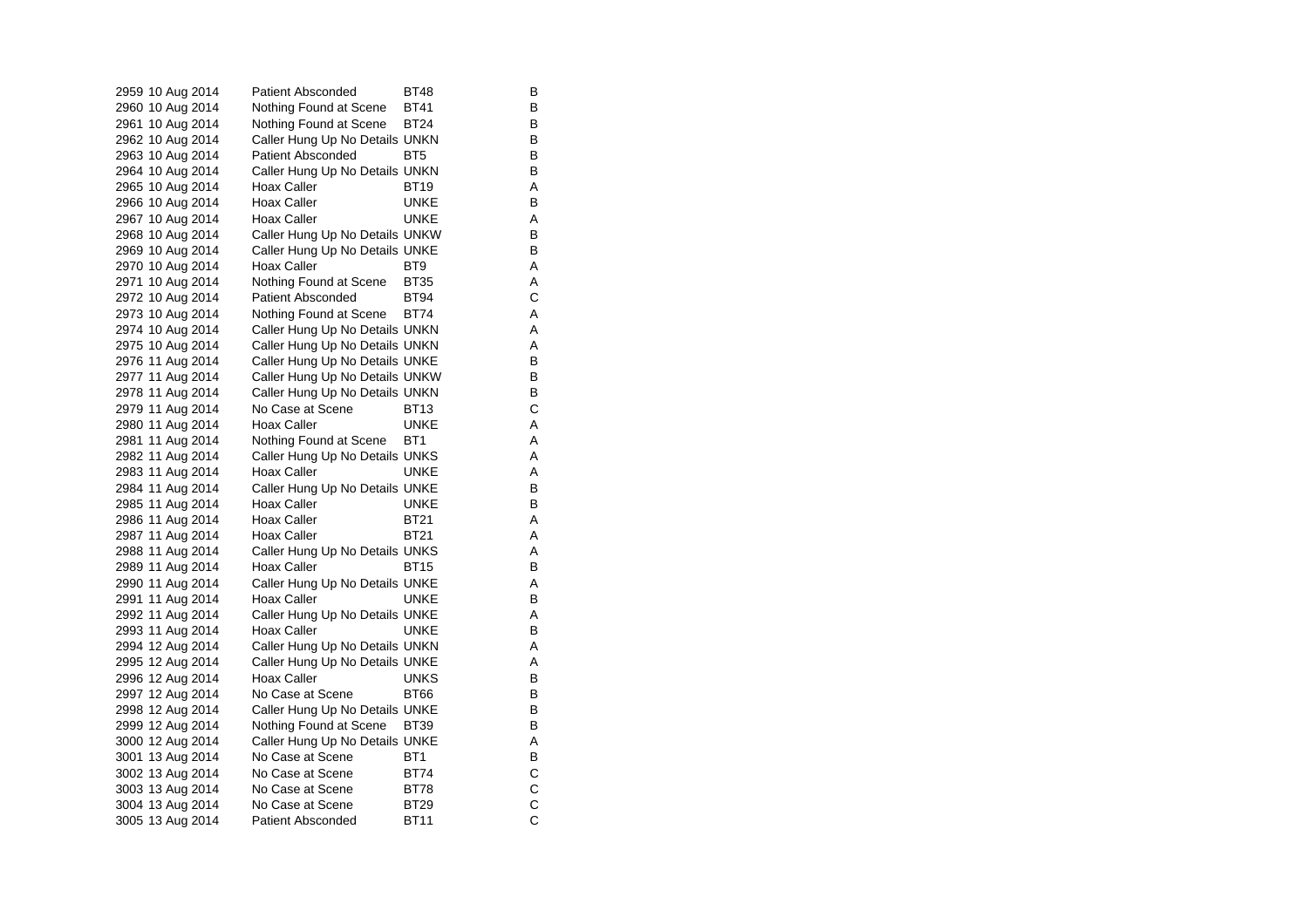| 3006 13 Aug 2014 | Patient Absconded              | BT79            | Α |
|------------------|--------------------------------|-----------------|---|
| 3007 13 Aug 2014 | No Case at Scene               | BT <sub>1</sub> | B |
| 3008 13 Aug 2014 | Hoax Caller                    | <b>BT35</b>     | Α |
| 3009 13 Aug 2014 | Hoax Caller                    | BT35            | Α |
| 3010 13 Aug 2014 | Caller Hung Up No Details UNKE |                 | Α |
| 3011 13 Aug 2014 | Hoax Caller                    | <b>UNKE</b>     | В |
| 3012 13 Aug 2014 | Caller Hung Up No Details UNKN |                 | B |
| 3013 14 Aug 2014 | No Case at Scene               | BT23            | В |
| 3014 14 Aug 2014 | No Case at Scene               | <b>BT15</b>     | B |
| 3015 14 Aug 2014 | Caller Hung Up No Details UNKE |                 | Α |
| 3016 14 Aug 2014 | Caller Hung Up No Details UNKS |                 | В |
| 3017 14 Aug 2014 | Caller Hung Up No Details UNKE |                 | B |
| 3018 14 Aug 2014 | Nothing Found at Scene         | BT10            | В |
| 3019 14 Aug 2014 | Patient Absconded              | BT <sub>5</sub> | В |
| 3020 14 Aug 2014 | Caller Hung Up No Details UNKE |                 | B |
| 3021 14 Aug 2014 | Caller Hung Up No Details UNKE |                 | В |
| 3022 14 Aug 2014 | Hoax Caller                    | UNKN            | В |
| 3023 14 Aug 2014 | Hoax Caller                    | <b>UNKE</b>     | Α |
| 3024 14 Aug 2014 | <b>Patient Absconded</b>       | <b>BT78</b>     | Α |
| 3025 14 Aug 2014 | Caller Hung Up No Details UNKE |                 | В |
| 3026 14 Aug 2014 | Hoax Caller                    | <b>UNKE</b>     | B |
| 3027 14 Aug 2014 | Hoax Caller                    | <b>UNKE</b>     | Α |
| 3028 14 Aug 2014 | Caller Hung Up No Details UNKN |                 | Α |
| 3029 14 Aug 2014 | Nothing Found at Scene         | <b>BT54</b>     | Α |
| 3030 15 Aug 2014 | Caller Hung Up No Details UNKE |                 | B |
| 3031 15 Aug 2014 | Caller Hung Up No Details UNKS |                 | В |
| 3032 15 Aug 2014 | Nothing Found at Scene         | BT <sub>9</sub> | B |
| 3033 15 Aug 2014 | Nothing Found at Scene         | BT1             | В |
| 3034 15 Aug 2014 | <b>Patient Absconded</b>       | <b>BT43</b>     | Α |
| 3035 15 Aug 2014 | Nothing Found at Scene         | BT9             | B |
| 3036 15 Aug 2014 | <b>Patient Absconded</b>       | <b>BT20</b>     | В |
| 3037 15 Aug 2014 | Hoax Caller                    | <b>UNKE</b>     | B |
| 3038 15 Aug 2014 | Caller Hung Up No Details UNKE |                 | в |
| 3039 15 Aug 2014 | Caller Hung Up No Details UNKS |                 | B |
| 3040 15 Aug 2014 | Nothing Found at Scene         | <b>BT20</b>     | B |
| 3041 15 Aug 2014 | Hoax Caller                    | BT37            | Α |
| 3042 15 Aug 2014 | Hoax Caller                    | BT <sub>6</sub> | Α |
| 3043 15 Aug 2014 | Patient Absconded              | BT34            | Α |
| 3044 15 Aug 2014 | Hoax Caller                    | UNKE            | Α |
| 3045 15 Aug 2014 | Caller Hung Up No Details UNKE |                 | Α |
| 3046 15 Aug 2014 | Patient Absconded              | BT12            | Α |
| 3047 15 Aug 2014 | No Case at Scene               | <b>BT27</b>     | Α |
| 3048 16 Aug 2014 | Hoax Caller                    | <b>UNKW</b>     | Α |
| 3049 16 Aug 2014 | Caller Hung Up No Details UNKE |                 | Α |
| 3050 16 Aug 2014 | No Case at Scene               | BT <sub>5</sub> | В |
| 3051 16 Aug 2014 | Caller Hung Up No Details UNKE |                 | Α |
| 3052 16 Aug 2014 | Caller Hung Up No Details UNKE |                 | Α |
|                  |                                |                 |   |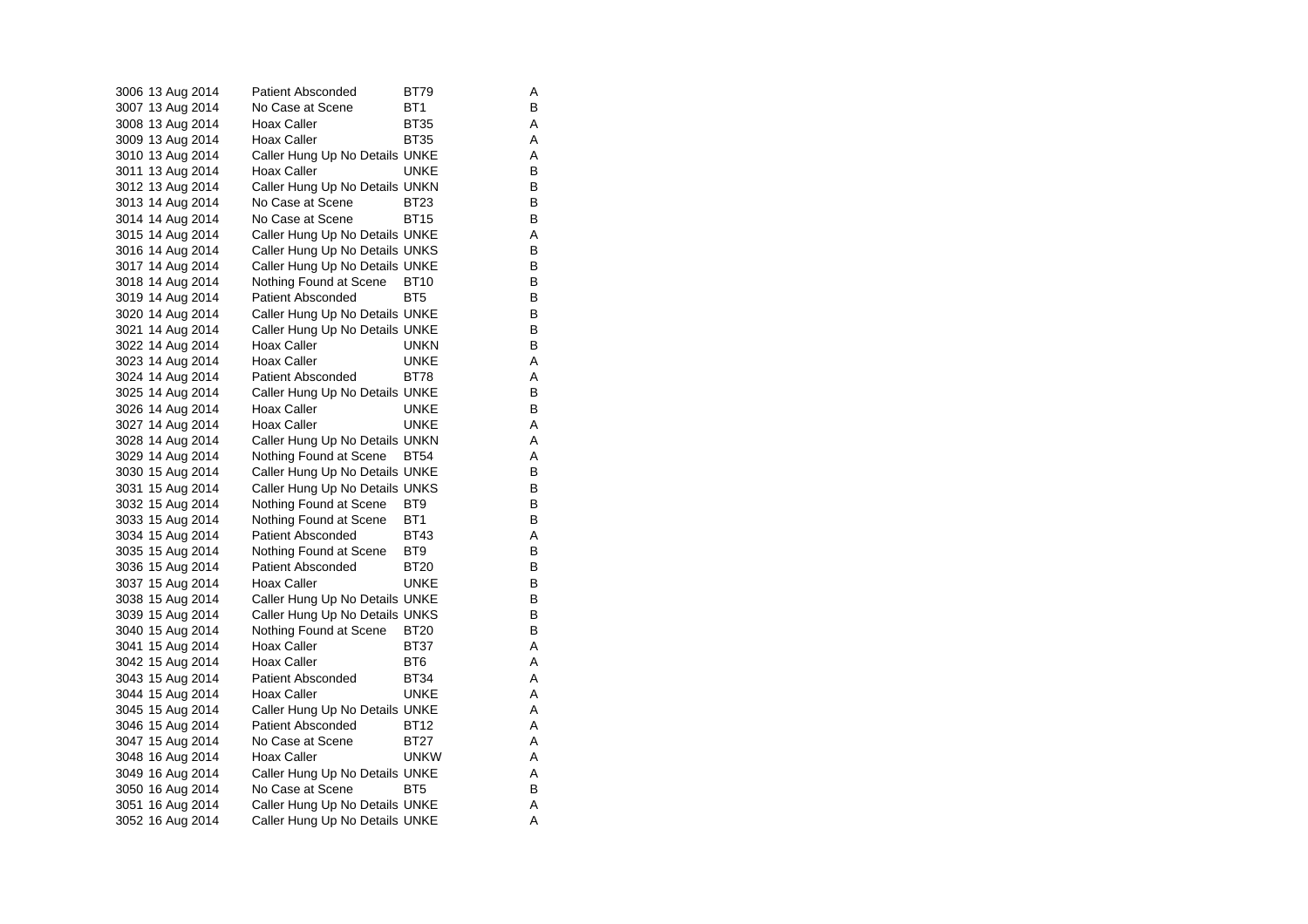| 3053 16 Aug 2014 | Caller Hung Up No Details UNKE |                 | В |
|------------------|--------------------------------|-----------------|---|
| 3054 16 Aug 2014 | Hoax Caller                    | <b>UNKE</b>     | B |
| 3055 16 Aug 2014 | No Case at Scene               | <b>BT34</b>     | Α |
| 3056 16 Aug 2014 | No Case at Scene               | BT60            | С |
| 3057 16 Aug 2014 | <b>Patient Absconded</b>       | BT <sub>1</sub> | A |
| 3058 16 Aug 2014 | Caller Hung Up No Details UNKE |                 | В |
| 3059 17 Aug 2014 | Nothing Found at Scene         | BT15            | В |
| 3060 17 Aug 2014 | Nothing Found at Scene         | <b>BT14</b>     | B |
| 3061 17 Aug 2014 | <b>Patient Absconded</b>       | <b>BT43</b>     | Α |
| 3062 17 Aug 2014 | <b>Patient Absconded</b>       | <b>BT20</b>     | С |
| 3063 17 Aug 2014 | Caller Hung Up No Details UNKE |                 | В |
| 3064 17 Aug 2014 | Caller Hung Up No Details UNKE |                 | В |
| 3065 17 Aug 2014 | Patient Absconded              | BT23            | В |
| 3066 17 Aug 2014 | Caller Hung Up No Details UNKN |                 | В |
| 3067 17 Aug 2014 | <b>Patient Absconded</b>       | BT5             | В |
| 3068 17 Aug 2014 | Hoax Caller                    | <b>BT15</b>     | В |
| 3069 17 Aug 2014 | No Case at Scene               | BT34            | Α |
| 3070 17 Aug 2014 | Caller Hung Up No Details UNKE |                 | Α |
| 3071 17 Aug 2014 | Caller Hung Up No Details UNKE |                 | Α |
| 3072 17 Aug 2014 | No Case at Scene               | <b>BT49</b>     | С |
| 3073 17 Aug 2014 | <b>Hoax Caller</b>             | <b>UNKE</b>     | В |
| 3074 17 Aug 2014 | Nothing Found at Scene         | <b>BT40</b>     | Α |
| 3075 17 Aug 2014 | Nothing Found at Scene         | BT2             | В |
| 3076 17 Aug 2014 | Caller Hung Up No Details UNKE |                 | В |
| 3077 17 Aug 2014 | No Case at Scene               | <b>BT79</b>     | B |
| 3078 17 Aug 2014 | Nothing Found at Scene         | BT7             | Α |
| 3079 17 Aug 2014 | <b>Patient Absconded</b>       | <b>BT20</b>     | B |
| 3080 17 Aug 2014 | Hoax Caller                    | UNKE            | В |
| 3081 17 Aug 2014 | Caller Hung Up No Details UNKS |                 | Α |
| 3082 17 Aug 2014 | Nothing Found at Scene         | BT <sub>5</sub> | B |
| 3083 17 Aug 2014 | Hoax Caller                    | BT <sub>5</sub> | Α |
| 3084 17 Aug 2014 | Caller Hung Up No Details UNKE |                 | В |
| 3085 17 Aug 2014 | Caller Hung Up No Details UNKE |                 | В |
| 3086 18 Aug 2014 | No Case at Scene               | BT47            | В |
| 3087 18 Aug 2014 | Caller Hung Up No Details UNKS |                 | Α |
| 3088 18 Aug 2014 | Nothing Found at Scene         | BT <sub>9</sub> | A |
| 3089 18 Aug 2014 | Hoax Caller                    | UNKE            | Α |
| 3090 18 Aug 2014 | Hoax Caller                    | BT15            | В |
| 3091 18 Aug 2014 | Nothing Found at Scene         | <b>BT39</b>     | Α |
| 3092 18 Aug 2014 | Hoax Caller                    | UNKE            | В |
| 3093 18 Aug 2014 | Caller Hung Up No Details UNKE |                 | Α |
| 3094 18 Aug 2014 | Caller Hung Up No Details UNKE |                 | Α |
| 3095 18 Aug 2014 | <b>Hoax Caller</b>             | UNKE            | Α |
| 3096 18 Aug 2014 | <b>Hoax Caller</b>             | <b>UNKE</b>     | Α |
| 3097 18 Aug 2014 | <b>Hoax Caller</b>             | BT6             | Α |
| 3098 18 Aug 2014 | Hoax Caller                    | UNKE            | Α |
| 3099 18 Aug 2014 | <b>Hoax Caller</b>             | <b>UNKE</b>     | B |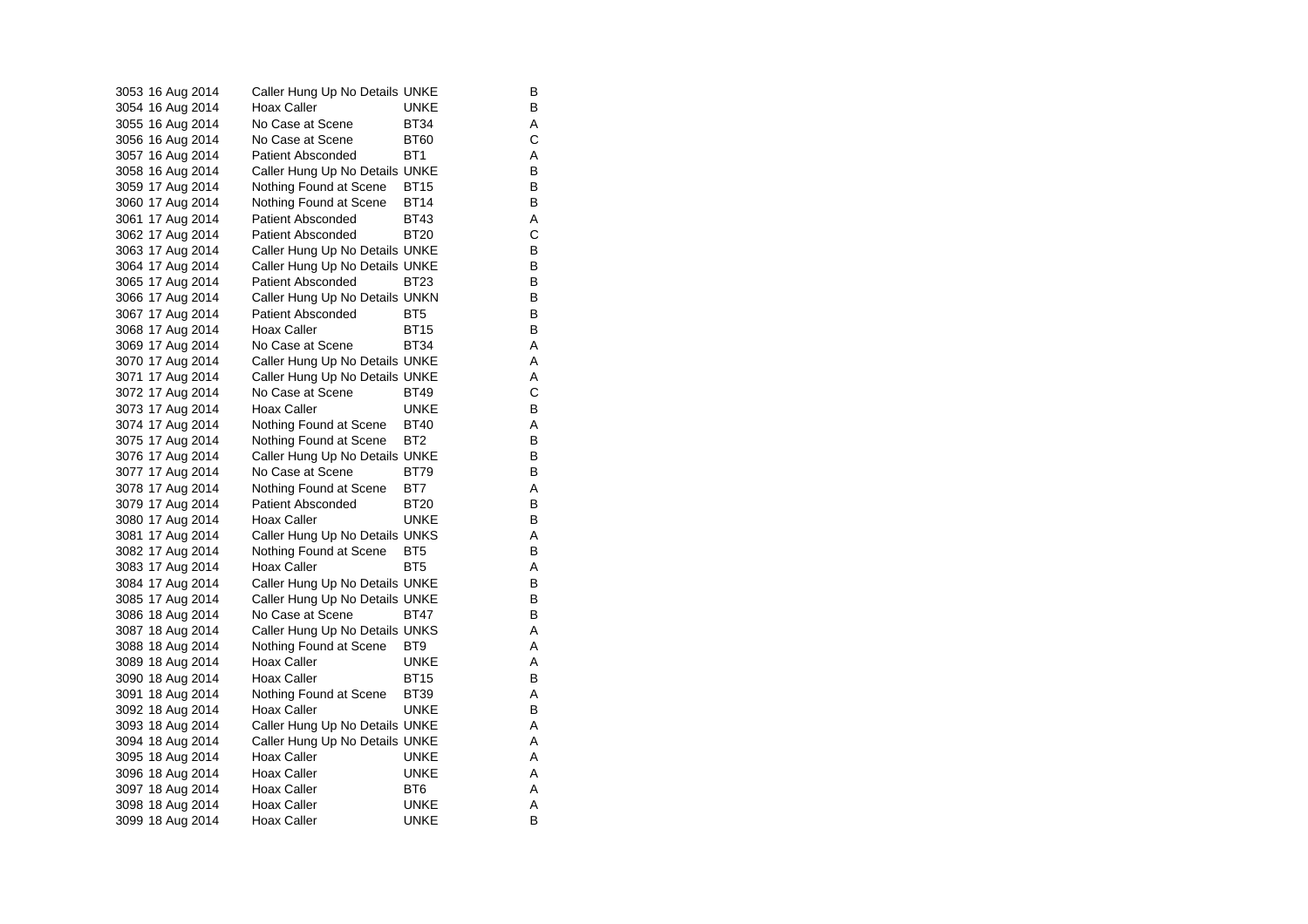| 3100 18 Aug 2014 | Nothing Found at Scene         | <b>BT92</b>     | С |
|------------------|--------------------------------|-----------------|---|
| 3101 18 Aug 2014 | No Case at Scene               | BT43            | В |
| 3102 19 Aug 2014 | Nothing Found at Scene         | <b>BT35</b>     | Α |
| 3103 19 Aug 2014 | Hoax Caller                    | <b>BT45</b>     | В |
| 3104 19 Aug 2014 | Caller Hung Up No Details BT79 |                 | Α |
| 3105 19 Aug 2014 | Hoax Caller                    | <b>UNKE</b>     | В |
| 3106 19 Aug 2014 | Hoax Caller                    | <b>UNKE</b>     | В |
| 3107 19 Aug 2014 | Nothing Found at Scene         | <b>BT43</b>     | Α |
| 3108 19 Aug 2014 | Nothing Found at Scene         | <b>BT53</b>     | B |
| 3109 19 Aug 2014 | Hoax Caller                    | <b>BT15</b>     | Α |
| 3110 19 Aug 2014 | Hoax Caller                    | <b>UNKE</b>     | В |
| 3111 19 Aug 2014 | Hoax Caller                    | UNKE            | Α |
| 3112 19 Aug 2014 | Caller Hung Up No Details BT5  |                 | Α |
| 3113 20 Aug 2014 | Caller Hung Up No Details UNKE |                 | Α |
| 3114 20 Aug 2014 | Hoax Caller                    | <b>BT14</b>     | В |
| 3115 20 Aug 2014 | Caller Hung Up No Details UNKE |                 | В |
| 3116 20 Aug 2014 | Patient Absconded              | <b>BT35</b>     | Α |
| 3117 20 Aug 2014 | Patient Absconded              | <b>BT51</b>     | В |
| 3118 20 Aug 2014 | No Case at Scene               | BT62            | Α |
| 3119 20 Aug 2014 | Nothing Found at Scene         | <b>BT33</b>     | B |
| 3120 20 Aug 2014 | Patient Absconded              | <b>BT52</b>     | Α |
| 3121 20 Aug 2014 | Caller Hung Up No Details BT11 |                 | Α |
| 3122 20 Aug 2014 | Patient Absconded              | <b>BT11</b>     | В |
| 3123 20 Aug 2014 | Patient Absconded              | <b>BT30</b>     | Α |
| 3124 21 Aug 2014 | Caller Hung Up No Details UNKS |                 | Α |
| 3125 21 Aug 2014 | Hoax Caller                    | <b>UNKE</b>     | Α |
| 3126 21 Aug 2014 | Hoax Caller                    | <b>UNKE</b>     | B |
| 3127 21 Aug 2014 | Hoax Caller                    | UNKE            | В |
| 3128 21 Aug 2014 | Hoax Caller                    | <b>UNKE</b>     | В |
| 3129 21 Aug 2014 | No Case at Scene               | <b>BT12</b>     | B |
| 3130 21 Aug 2014 | No Case at Scene               | BT <sub>2</sub> | В |
| 3131 21 Aug 2014 | No Case at Scene               | BT62            | Α |
| 3132 21 Aug 2014 | Caller Hung Up No Details UNKW |                 | Α |
| 3133 21 Aug 2014 | Caller Hung Up No Details UNKS |                 | B |
| 3134 21 Aug 2014 | Caller Hung Up No Details UNKW |                 | Α |
| 3135 21 Aug 2014 | Hoax Caller                    | BT <sub>5</sub> | A |
| 3136 21 Aug 2014 | Hoax Caller                    | BT <sub>5</sub> | A |
| 3137 21 Aug 2014 | Hoax Caller                    | <b>UNKS</b>     | В |
| 3138 21 Aug 2014 | Hoax Caller                    | BT <sub>5</sub> | Α |
| 3139 22 Aug 2014 | Hoax Caller                    | BT <sub>5</sub> | B |
| 3140 22 Aug 2014 | Hoax Caller                    | BT4             | Α |
| 3141 22 Aug 2014 | Caller Hung Up No Details UNKE |                 | В |
| 3142 22 Aug 2014 | No Case at Scene               | <b>BT17</b>     | В |
| 3143 22 Aug 2014 | No Case at Scene               | <b>BT21</b>     | В |
| 3144 22 Aug 2014 | No Case at Scene               | BT <sub>2</sub> | C |
| 3145 22 Aug 2014 | Caller Hung Up No Details UNKS |                 | Α |
| 3146 22 Aug 2014 | Nothing Found at Scene         | <b>BT15</b>     | B |
|                  |                                |                 |   |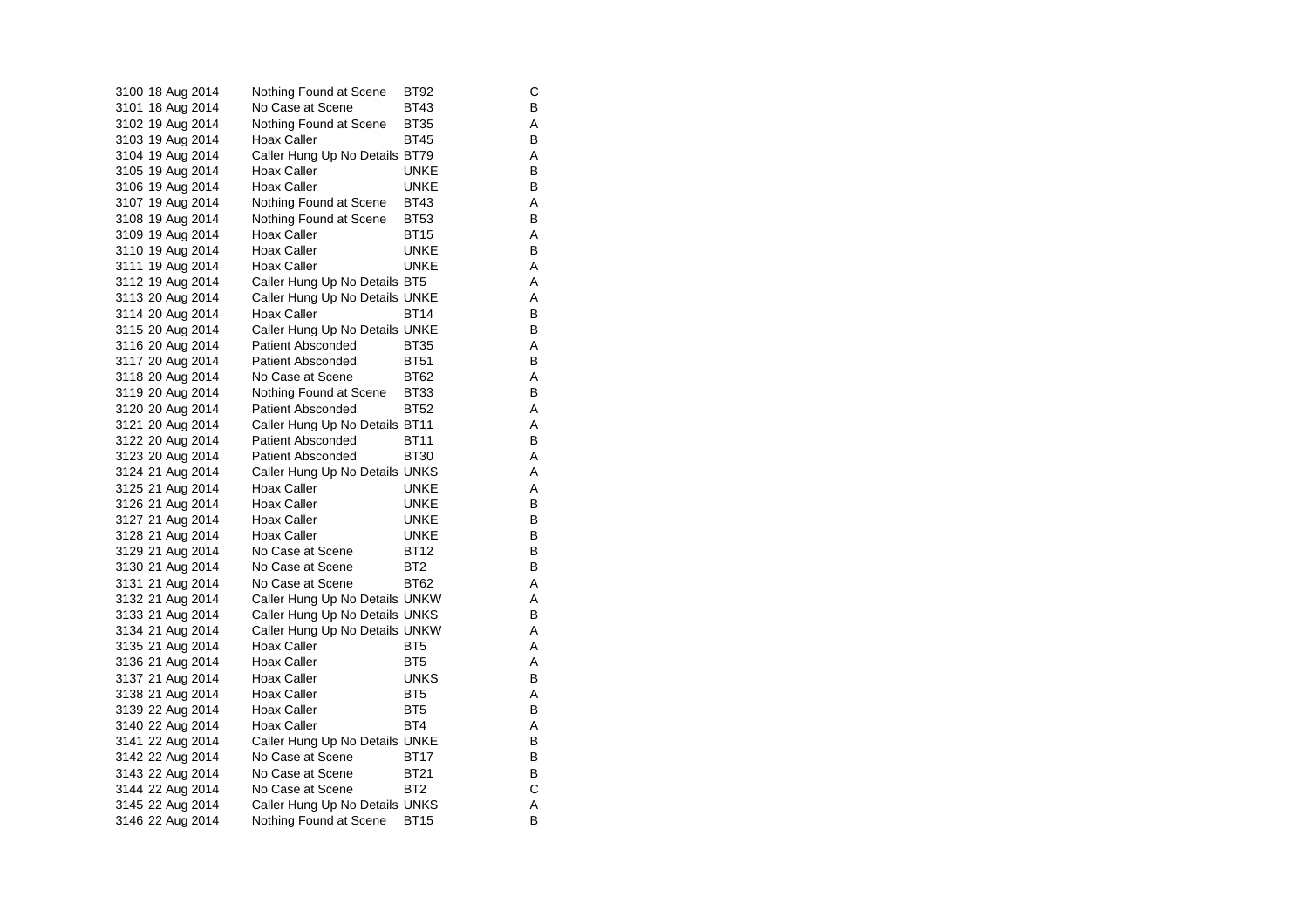| 3147 22 Aug 2014 | Patient Absconded              | BT13            | В |
|------------------|--------------------------------|-----------------|---|
| 3148 22 Aug 2014 | Hoax Caller                    | UNKE            | Α |
| 3149 22 Aug 2014 | Hoax Caller                    | <b>BT39</b>     | В |
| 3150 22 Aug 2014 | Caller Hung Up No Details UNKE |                 | Α |
| 3151 22 Aug 2014 | Caller Hung Up No Details UNKE |                 | Α |
| 3152 22 Aug 2014 | Caller Hung Up No Details UNKE |                 | В |
| 3153 22 Aug 2014 | Caller Hung Up No Details UNKE |                 | Α |
| 3154 22 Aug 2014 | Nothing Found at Scene         | BT12            | Α |
| 3155 22 Aug 2014 | No Case at Scene               | BT12            | Α |
| 3156 22 Aug 2014 | Hoax Caller                    | <b>UNKW</b>     | B |
| 3157 22 Aug 2014 | Hoax Caller                    | BT44            | Α |
| 3158 22 Aug 2014 | Caller Hung Up No Details UNKE |                 | В |
| 3159 22 Aug 2014 | <b>Patient Absconded</b>       | <b>BT22</b>     | C |
| 3160 22 Aug 2014 | Hoax Caller                    | BT <sub>5</sub> | в |
| 3161 22 Aug 2014 | Hoax Caller                    | BT <sub>5</sub> | Α |
| 3162 22 Aug 2014 | Caller Hung Up No Details BT61 |                 | A |
| 3163 23 Aug 2014 | Patient Absconded              | BT1             | Α |
| 3164 23 Aug 2014 | Caller Hung Up No Details UNKE |                 | В |
| 3165 23 Aug 2014 | Hoax Caller                    | UNKE            | В |
| 3166 23 Aug 2014 | Caller Hung Up No Details UNKE |                 | В |
| 3167 23 Aug 2014 | Caller Hung Up No Details UNKE |                 | Α |
| 3168 23 Aug 2014 | Caller Hung Up No Details UNKE |                 | Α |
| 3169 23 Aug 2014 | Caller Hung Up No Details UNKE |                 | В |
| 3170 23 Aug 2014 | <b>Patient Absconded</b>       | BT1             | Α |
| 3171 23 Aug 2014 | <b>Patient Absconded</b>       | BT <sub>1</sub> | В |
| 3172 23 Aug 2014 | Nothing Found at Scene         | <b>BT47</b>     | В |
| 3173 23 Aug 2014 | Hoax Caller                    | UNKE            | B |
| 3174 23 Aug 2014 | Hoax Caller                    | UNKE            | В |
| 3175 23 Aug 2014 | Nothing Found at Scene         | <b>BT66</b>     | В |
| 3176 23 Aug 2014 | Nothing Found at Scene         | <b>BT42</b>     | В |
| 3177 24 Aug 2014 | No Case at Scene               | BT <sub>1</sub> | Α |
| 3178 24 Aug 2014 | No Case at Scene               | <b>BT19</b>     | В |
| 3179 24 Aug 2014 | Nothing Found at Scene         | BT5             | В |
| 3180 24 Aug 2014 | No Case at Scene               | BT17            | Α |
| 3181 24 Aug 2014 | Hoax Caller                    | <b>UNKE</b>     | В |
| 3182 24 Aug 2014 | Nothing Found at Scene         | <b>BT74</b>     | В |
| 3183 24 Aug 2014 | Hoax Caller                    | BT60            | Α |
| 3184 24 Aug 2014 | Caller Hung Up No Details UNKE |                 | В |
| 3185 24 Aug 2014 | Caller Hung Up No Details UNKE |                 | Α |
| 3186 24 Aug 2014 | Caller Hung Up No Details UNKN |                 | В |
| 3187 24 Aug 2014 | Hoax Caller                    | UNKE            | В |
| 3188 24 Aug 2014 | Nothing Found at Scene         | BT52            | Α |
| 3189 24 Aug 2014 | Hoax Caller                    | BT5             | В |
| 3190 24 Aug 2014 | Caller Hung Up No Details UNKE |                 | Α |
| 3191 24 Aug 2014 | Caller Hung Up No Details UNKE |                 | В |
| 3192 24 Aug 2014 | Nothing Found at Scene         | BT14            | В |
| 3193 25 Aug 2014 | <b>Patient Absconded</b>       | <b>BT11</b>     | B |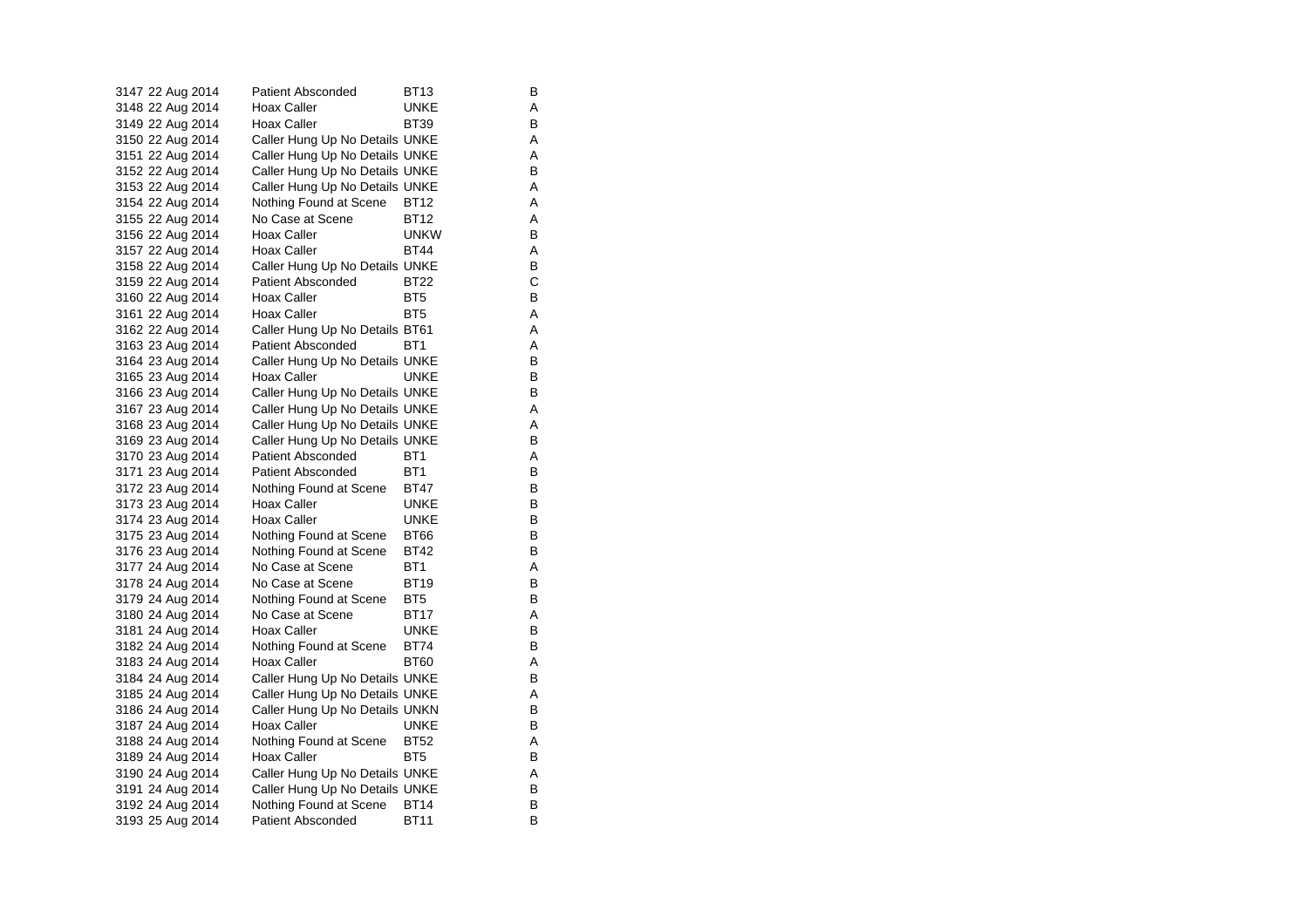| 3194 25 Aug 2014 | Caller Hung Up No Details UNKE |                 | В |
|------------------|--------------------------------|-----------------|---|
| 3195 25 Aug 2014 | Caller Hung Up No Details UNKE |                 | Α |
| 3196 25 Aug 2014 | Hoax Caller                    | UNKE            | B |
| 3197 25 Aug 2014 | Patient Absconded              | BT14            | Α |
| 3198 25 Aug 2014 | Caller Hung Up No Details UNKE |                 | Α |
| 3199 25 Aug 2014 | Hoax Caller                    | BT <sub>5</sub> | С |
| 3200 25 Aug 2014 | Hoax Caller                    | BT <sub>5</sub> | В |
| 3201 25 Aug 2014 | Hoax Caller                    | <b>UNKE</b>     | Α |
| 3202 25 Aug 2014 | Hoax Caller                    | <b>UNKE</b>     | Α |
| 3203 25 Aug 2014 | Caller Hung Up No Details UNKE |                 | A |
| 3204 25 Aug 2014 | Hoax Caller                    | BT42            | Α |
| 3205 25 Aug 2014 | Caller Hung Up No Details UNKE |                 | Α |
| 3206 25 Aug 2014 | Caller Hung Up No Details UNKN |                 | Α |
| 3207 25 Aug 2014 | Hoax Caller                    | UNKN            | Α |
| 3208 25 Aug 2014 | Hoax Caller                    | BT <sub>1</sub> | B |
| 3209 25 Aug 2014 | Hoax Caller                    | BT <sub>5</sub> | Α |
| 3210 25 Aug 2014 | Hoax Caller                    | <b>BT14</b>     | B |
| 3211 25 Aug 2014 | Hoax Caller                    | BT <sub>5</sub> | В |
| 3212 25 Aug 2014 | Hoax Caller                    | BT <sub>5</sub> | Α |
| 3213 25 Aug 2014 | Caller Hung Up No Details UNKS |                 | B |
| 3214 26 Aug 2014 | No Case at Scene               | <b>BT75</b>     | Α |
| 3215 26 Aug 2014 | Hoax Caller                    | <b>UNKE</b>     | Α |
| 3216 26 Aug 2014 | No Case at Scene               | <b>BT36</b>     | C |
| 3217 26 Aug 2014 | <b>Patient Absconded</b>       | <b>BT48</b>     | В |
| 3218 26 Aug 2014 | Nothing Found at Scene         | <b>BT74</b>     | Α |
| 3219 26 Aug 2014 | No Case at Scene               | <b>BT56</b>     | В |
| 3220 26 Aug 2014 | Caller Hung Up No Details UNKE |                 | Α |
| 3221 26 Aug 2014 | Hoax Caller                    | UNKE            | В |
| 3222 26 Aug 2014 | Nothing Found at Scene         | <b>BT32</b>     | B |
| 3223 26 Aug 2014 | Hoax Caller                    | <b>UNKN</b>     | B |
| 3224 26 Aug 2014 | Nothing Found at Scene         | BT <sub>1</sub> | Α |
| 3225 26 Aug 2014 | Hoax Caller                    | <b>UNKS</b>     | B |
| 3226 26 Aug 2014 | Caller Hung Up No Details UNKN |                 | Α |
| 3227 26 Aug 2014 | Caller Hung Up No Details BT36 |                 | Α |
| 3228 27 Aug 2014 | No Case at Scene               | <b>BT70</b>     | B |
| 3229 27 Aug 2014 | No Case at Scene               | <b>BT54</b>     | Α |
| 3230 27 Aug 2014 | Caller Hung Up No Details UNKE |                 | Α |
| 3231 27 Aug 2014 | Caller Hung Up No Details UNKE |                 | В |
| 3232 27 Aug 2014 | Caller Hung Up No Details UNKE |                 | В |
| 3233 27 Aug 2014 | Nothing Found at Scene         | BT2             | В |
| 3234 27 Aug 2014 | Hoax Caller                    | <b>UNKS</b>     | В |
| 3235 27 Aug 2014 | Hoax Caller                    | UNKE            | В |
| 3236 27 Aug 2014 | Caller Hung Up No Details UNKE |                 | В |
| 3237 27 Aug 2014 | <b>Patient Absconded</b>       | BT <sub>1</sub> | Α |
| 3238 27 Aug 2014 | Hoax Caller                    | <b>BT30</b>     | В |
| 3239 27 Aug 2014 | Hoax Caller                    | <b>BT15</b>     | Α |
| 3240 28 Aug 2014 | No Case at Scene               | <b>BT49</b>     | B |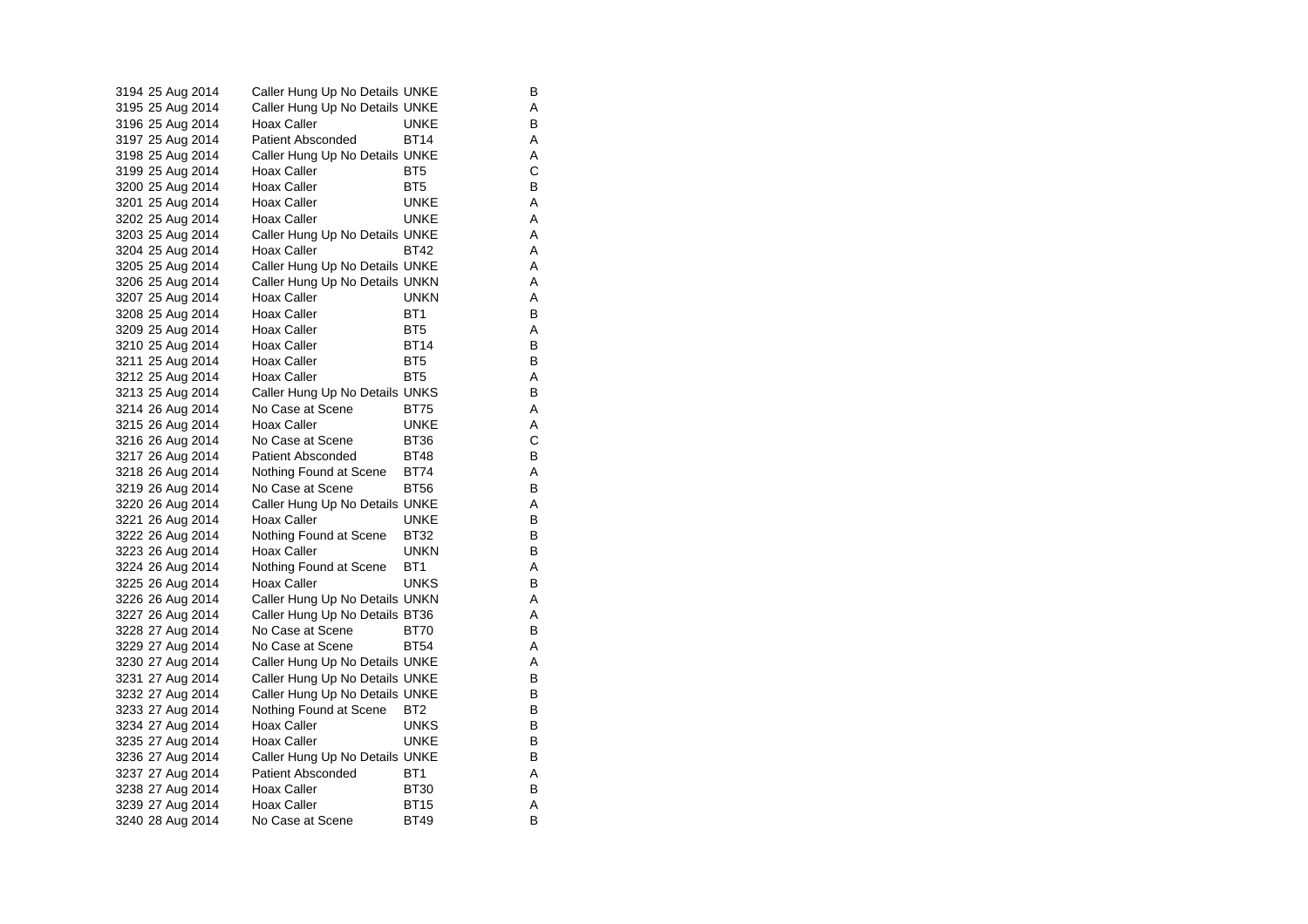| 3241 28 Aug 2014 | Caller Hung Up No Details UNKE |                 | В |
|------------------|--------------------------------|-----------------|---|
| 3242 28 Aug 2014 | Hoax Caller                    | UNKE            | В |
| 3243 28 Aug 2014 | Caller Hung Up No Details UNKE |                 | Α |
| 3244 28 Aug 2014 | Hoax Caller                    | BT27            | Α |
| 3245 28 Aug 2014 | Hoax Caller                    | <b>BT19</b>     | Α |
| 3246 28 Aug 2014 | Nothing Found at Scene         | <b>BT38</b>     | В |
| 3247 28 Aug 2014 | No Case at Scene               | <b>BT13</b>     | С |
| 3248 28 Aug 2014 | Caller Hung Up No Details UNKW |                 | В |
| 3249 28 Aug 2014 | Caller Hung Up No Details UNKW |                 | Α |
| 3250 28 Aug 2014 | Caller Hung Up No Details UNKN |                 | Α |
| 3251 28 Aug 2014 | Nothing Found at Scene         | BT17            | C |
| 3252 29 Aug 2014 | Caller Hung Up No Details UNKS |                 | B |
| 3253 29 Aug 2014 | Caller Hung Up No Details UNKN |                 | В |
| 3254 29 Aug 2014 | Caller Hung Up No Details UNKE |                 | В |
| 3255 29 Aug 2014 | Hoax Caller                    | <b>UNKE</b>     | Α |
| 3256 29 Aug 2014 | Hoax Caller                    | UNKS            | A |
| 3257 29 Aug 2014 | Caller Hung Up No Details BT41 |                 | В |
| 3258 29 Aug 2014 | Caller Hung Up No Details UNKN |                 | Α |
| 3259 29 Aug 2014 | Caller Hung Up No Details UNKN |                 | Α |
| 3260 29 Aug 2014 | Hoax Caller                    | UNKE            | Α |
| 3261 29 Aug 2014 | Nothing Found at Scene         | <b>BT28</b>     | С |
| 3262 29 Aug 2014 | Hoax Caller                    | <b>BT64</b>     | B |
| 3263 29 Aug 2014 | Patient Absconded              | <b>BT12</b>     | Α |
| 3264 29 Aug 2014 | Caller Hung Up No Details UNKE |                 | В |
| 3265 29 Aug 2014 | Caller Hung Up No Details UNKS |                 | Α |
| 3266 30 Aug 2014 | No Case at Scene               | BT7             | Α |
| 3267 30 Aug 2014 | No Case at Scene               | BT17            | B |
| 3268 30 Aug 2014 | Caller Hung Up No Details UNKS |                 | Α |
| 3269 30 Aug 2014 | Caller Hung Up No Details UNKE |                 | В |
| 3270 30 Aug 2014 | Hoax Caller                    | BT13            | В |
| 3271 30 Aug 2014 | Caller Hung Up No Details UNKN |                 | Α |
| 3272 30 Aug 2014 | Hoax Caller                    | <b>BT13</b>     | Α |
| 3273 30 Aug 2014 | Hoax Caller                    | UNKE            | В |
| 3274 30 Aug 2014 | Hoax Caller                    | <b>BT64</b>     | Α |
| 3275 30 Aug 2014 | <b>Patient Absconded</b>       | <b>BT62</b>     | Α |
| 3276 30 Aug 2014 | No Case at Scene               | <b>BT28</b>     | В |
| 3277 31 Aug 2014 | No Case at Scene               | <b>BT65</b>     | B |
| 3278 31 Aug 2014 | Nothing Found at Scene BT52    |                 | Α |
| 3279 31 Aug 2014 | No Case at Scene               | <b>BT24</b>     | В |
| 3280 31 Aug 2014 | No Case at Scene               | BT <sub>2</sub> | B |
| 3281 31 Aug 2014 | Caller Hung Up No Details UNKE |                 | В |
| 3282 31 Aug 2014 | Caller Hung Up No Details UNKE |                 | В |
| 3283 31 Aug 2014 | <b>Hoax Caller</b>             | <b>BT22</b>     | A |
| 3284 31 Aug 2014 | No Case at Scene               | <b>BT19</b>     | Α |
| 3285 31 Aug 2014 | No Case at Scene               | BT33            | В |
| 3286 31 Aug 2014 | Hoax Caller                    | <b>UNKE</b>     | Α |
| 3287 31 Aug 2014 | Caller Hung Up No Details UNKS |                 | B |
|                  |                                |                 |   |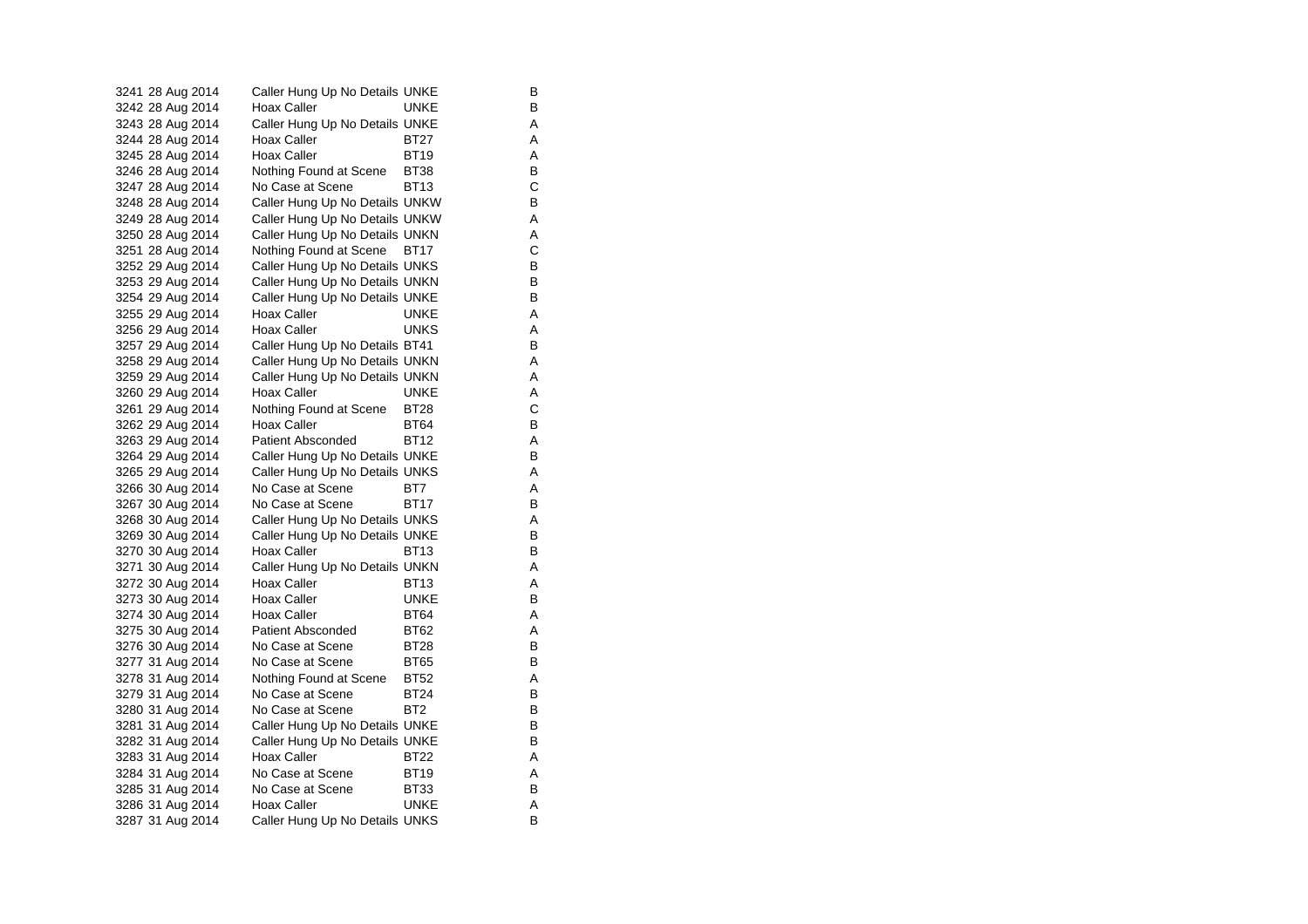|  | 3288 31 Aug 2014 | Caller Hung Up No Details UNKE |                 | В |
|--|------------------|--------------------------------|-----------------|---|
|  | 3289 31 Aug 2014 | <b>Patient Absconded</b>       | BT70            | Α |
|  | 3290 31 Aug 2014 | Caller Hung Up No Details UNKE |                 | В |
|  | 3291 31 Aug 2014 | Nothing Found at Scene         | <b>BT51</b>     | Α |
|  | 3292 31 Aug 2014 | Caller Hung Up No Details UNKN |                 | A |
|  | 3293 31 Aug 2014 | Caller Hung Up No Details UNKE |                 | В |
|  | 3294 01 Sep 2014 | No Case at Scene               | BT32            | В |
|  | 3295 01 Sep 2014 | Patient Absconded              | <b>BT40</b>     | Α |
|  |                  | Hoax Caller                    | <b>BT43</b>     | Α |
|  | 3297 01 Sep 2014 | Caller Hung Up No Details UNKN |                 | Α |
|  | 3298 01 Sep 2014 | Hoax Caller                    | <b>UNKE</b>     | Α |
|  |                  | Hoax Caller                    | BT <sub>8</sub> | Α |
|  | 3300 01 Sep 2014 | Hoax Caller                    | BT93            | Α |
|  | 3301 01 Sep 2014 | Caller Hung Up No Details UNKE |                 | В |
|  | 3302 01 Sep 2014 | <b>Patient Absconded</b>       | <b>BT12</b>     | В |
|  | 3303 01 Sep 2014 | Hoax Caller                    | BT <sub>5</sub> | Α |
|  | 3304 01 Sep 2014 | Hoax Caller                    | BT <sub>5</sub> | В |
|  |                  | Caller Hung Up No Details UNKE |                 | В |
|  | 3306 02 Sep 2014 | No Case at Scene               | BT7             | Α |
|  | 3307 02 Sep 2014 | Caller Hung Up No Details UNKE |                 | Α |
|  | 3308 02 Sep 2014 | Caller Hung Up No Details UNKE |                 | В |
|  | 3309 02 Sep 2014 | Caller Hung Up No Details UNKE |                 | B |
|  | 3310 02 Sep 2014 | Caller Hung Up No Details UNKE |                 | Α |
|  | 3311 02 Sep 2014 | Caller Hung Up No Details UNKW |                 | Α |
|  | 3312 02 Sep 2014 | Hoax Caller                    | <b>UNKE</b>     | B |
|  | 3313 02 Sep 2014 | Caller Hung Up No Details UNKE |                 | В |
|  | 3314 02 Sep 2014 | Hoax Caller                    | <b>BT40</b>     | Α |
|  | 3315 02 Sep 2014 | No Case at Scene               | BT9             | В |
|  | 3316 02 Sep 2014 | No Case at Scene               | <b>BT53</b>     | В |
|  | 3317 03 Sep 2014 | Nothing Found at Scene         | <b>BT48</b>     | Α |
|  | 3318 03 Sep 2014 | Patient Absconded              | BT <sub>1</sub> | Α |
|  | 3319 03 Sep 2014 | No Case at Scene               | BT42            | В |
|  | 3320 03 Sep 2014 | Patient Absconded              | BT <sub>1</sub> | В |
|  | 3321 03 Sep 2014 | Hoax Caller                    | <b>UNKS</b>     | В |
|  | 3322 03 Sep 2014 | Patient Absconded              | BT14            | В |
|  | 3323 03 Sep 2014 | Hoax Caller                    | <b>BT35</b>     | В |
|  | 3324 03 Sep 2014 | No Case at Scene               | BT28            | B |
|  | 3325 03 Sep 2014 | Hoax Caller                    | UNKE            | Α |
|  | 3326 03 Sep 2014 | <b>Patient Absconded</b>       | BT <sub>1</sub> | Α |
|  | 3327 03 Sep 2014 | Caller Hung Up No Details UNKW |                 | В |
|  | 3328 03 Sep 2014 | Nothing Found at Scene         | BT <sub>1</sub> | Α |
|  | 3329 03 Sep 2014 | Caller Hung Up No Details UNKN |                 | B |
|  | 3330 03 Sep 2014 | Caller Hung Up No Details UNKE |                 | Α |
|  | 3331 03 Sep 2014 | No Case at Scene               | <b>BT12</b>     | С |
|  | 3332 03 Sep 2014 | No Case at Scene               | <b>BT47</b>     | В |
|  | 3333 04 Sep 2014 | Nothing Found at Scene         | <b>BT48</b>     | В |
|  | 3334 04 Sep 2014 | No Case at Scene               | <b>BT12</b>     | Ć |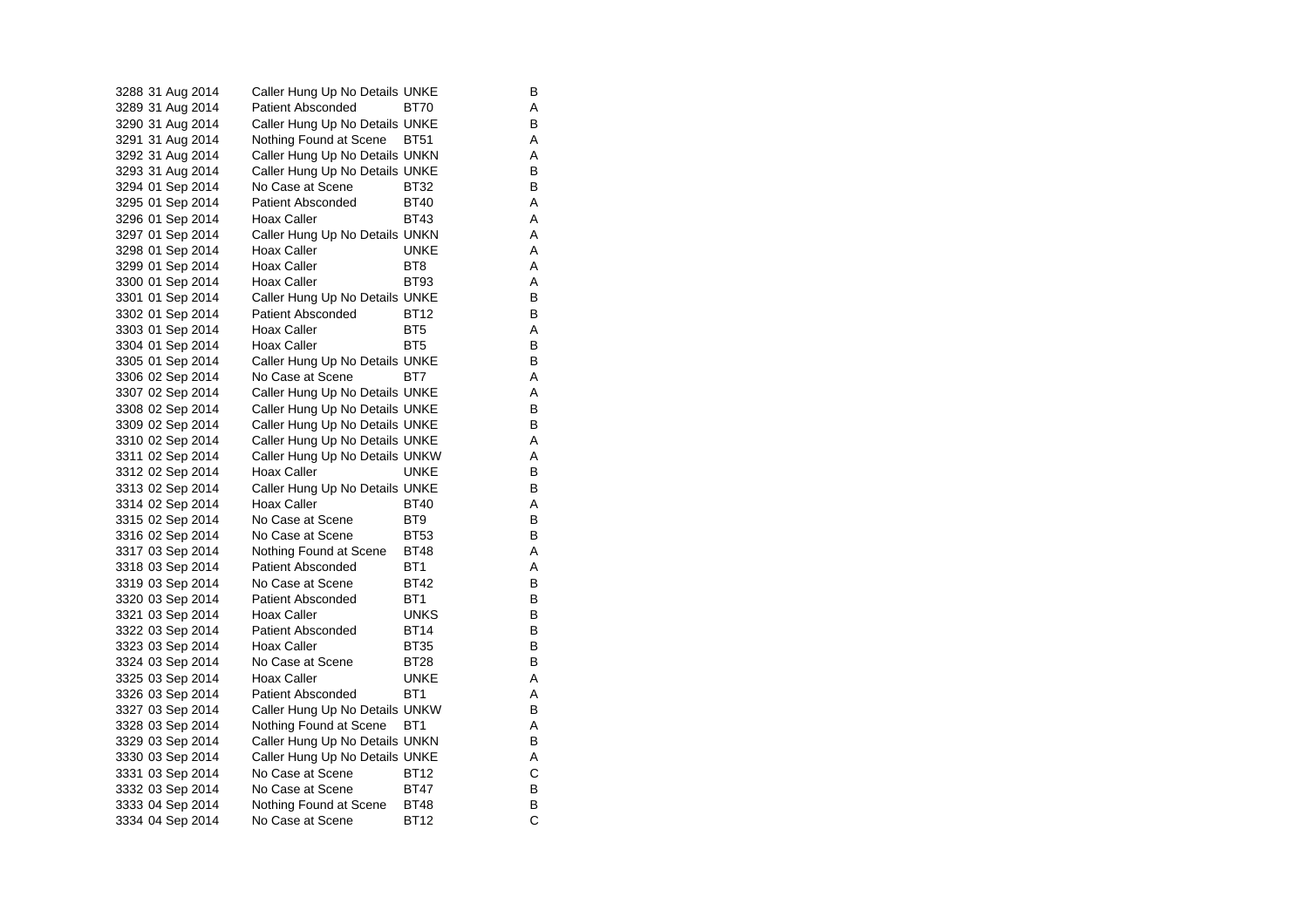3335 04 Sep 2014 Nothing Found at Scene BT1 A<br>3336 04 Sep 2014 Caller Hung Up No Details UNKS A Caller Hung Up No Details UNKS A 3337 04 Sep 2014 Caller Hung Up No Details UNKE 3338 04 Sep 2014 No Case at Scene BT15 B 3339 04 Sep 2014 Caller Hung Up No Details UNKE B 3340 04 Sep 2014 Caller Hung Up No Details UNKN B 3341 05 Sep 2014 Caller Hung Up No Details UNKE B 3342 05 Sep 2014 Caller Hung Up No Details UNKE 3343 05 Sep 2014 Caller Hung Up No Details UNKS B<br>3344 05 Sep 2014 Hoax Caller BunkW 3344 05 Sep 2014 Hoax Caller **Hoax UNKW** A 3345 05 Sep 2014 Hoax Caller BT35 B 3346 05 Sep 2014 Hoax Caller **UNKS** B 3347 05 Sep 2014 Hoax Caller **UNKE** A 3348 05 Sep 2014 Caller Hung Up No Details UNKE A 3349 05 Sep 2014 Caller Hung Up No Details UNKS B 3350 05 Sep 2014 Hoax Caller **Hoax Caller** UNKE B 3351 05 Sep 2014 No Case at Scene BT79 A 3352 06 Sep 2014 No Case at Scene BT62 A 3353 06 Sep 2014 Hoax Caller **UNKE** B 3354 06 Sep 2014 Caller Hung Up No Details UNKE A 3355 06 Sep 2014 Caller Hung Up No Details UNKE A 3356 06 Sep 2014 Nothing Found at Scene BT1 4 A<br>3357 06 Sep 2014 Caller Hung Up No Details UNKW 3357 06 Sep 2014 Caller Hung Up No Details UNKW 3358 06 Sep 2014 Nothing Found at Scene BT1 C 3359 06 Sep 2014 No Case at Scene BT34 B 3360 06 Sep 2014 Caller Hung Up No Details BT43 A 3361 06 Sep 2014 Caller Hung Up No Details BT71 B<br>3362 06 Sep 2014 Caller Hung Up No Details UNKN B 3362 06 Sep 2014 Caller Hung Up No Details UNKN 3363 06 Sep 2014 Hoax Caller **UNKE** B 3364 06 Sep 2014 Hoax Caller BT19 B 3365 06 Sep 2014 Nothing Found at Scene BT48 A 3366 06 Sep 2014 Hoax Caller **UNKE** B 3367 06 Sep 2014 Caller Hung Up No Details UNKS B 3368 06 Sep 2014 Hoax Caller CONKS B 3369 06 Sep 2014 Patient Absconded BT13 B 3370 06 Sep 2014 Patient Absconded BT28 A 3371 06 Sep 2014 Hoax Caller **UNKN** B 3372 06 Sep 2014 Hoax Caller **UNKE** A 3373 06 Sep 2014 Caller Hung Up No Details UNKW B 3374 06 Sep 2014 Caller Hung Up No Details UNKS<br>3375 07 Sep 2014 Caller Hung Up No Details UNKW B Caller Hung Up No Details UNKW 3376 07 Sep 2014 Nothing Found at Scene BT1 C 3377 07 Sep 2014 Nothing Found at Scene BT4 A 3378 07 Sep 2014 Nothing Found at Scene BT2 B 3379 07 Sep 2014 Nothing Found at Scene BT1 A 3380 07 Sep 2014 Caller Hung Up No Details UNKE A 3381 07 Sep 2014 Hoax Caller BT14 A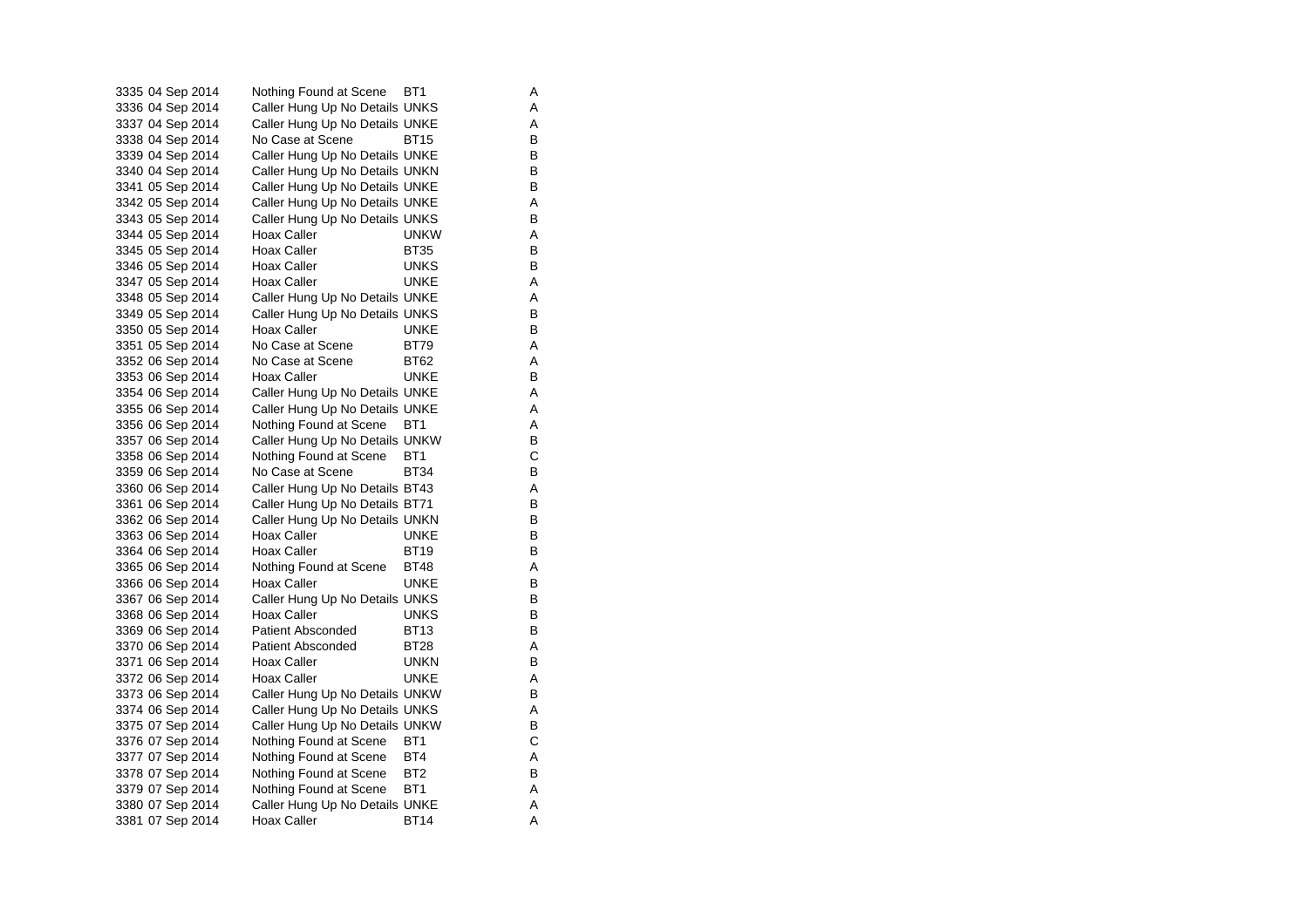| 3382 07 Sep 2014 | No Case at Scene               | BT56        | Α |
|------------------|--------------------------------|-------------|---|
| 3383 07 Sep 2014 | Caller Hung Up No Details BT1  |             | A |
| 3384 07 Sep 2014 | Caller Hung Up No Details UNKE |             | В |
| 3385 07 Sep 2014 | Patient Absconded              | BT13        | С |
| 3386 07 Sep 2014 | Hoax Caller                    | <b>UNKS</b> | Α |
| 3387 07 Sep 2014 | No Case at Scene               | <b>BT48</b> | В |
| 3388 07 Sep 2014 | No Case at Scene               | <b>BT52</b> | Ċ |
| 3389 07 Sep 2014 | Caller Hung Up No Details UNKE |             | В |
| 3390 07 Sep 2014 | Hoax Caller                    | UNKE        | В |
| 3391 07 Sep 2014 | Caller Hung Up No Details UNKN |             | B |
| 3392 07 Sep 2014 | Hoax Caller                    | <b>UNKE</b> | В |
| 3393 07 Sep 2014 | No Case at Scene               | <b>BT40</b> | B |
| 3394 07 Sep 2014 | Caller Hung Up No Details UNKE |             | В |
| 3395 07 Sep 2014 | Hoax Caller                    | UNKE        | В |
| 3396 07 Sep 2014 | Hoax Caller                    | <b>UNKN</b> | B |
| 3397 07 Sep 2014 | Hoax Caller                    | <b>BT42</b> | В |
| 3398 07 Sep 2014 | Caller Hung Up No Details UNKE |             | В |
| 3399 07 Sep 2014 | <b>Hoax Caller</b>             | <b>UNKS</b> | В |
| 3400 07 Sep 2014 | No Case at Scene               | BT7         | B |
| 3401 07 Sep 2014 | Caller Hung Up No Details UNKE |             | Α |
| 3402 08 Sep 2014 | Caller Hung Up No Details UNKN |             | Α |
| 3403 08 Sep 2014 | No Case at Scene               | BT42        | Α |
| 3404 08 Sep 2014 | Hoax Caller                    | <b>UNKS</b> | В |
| 3405 08 Sep 2014 | Caller Hung Up No Details UNKE |             | B |
| 3406 08 Sep 2014 | Caller Hung Up No Details UNKS |             | Α |
| 3407 08 Sep 2014 | Caller Hung Up No Details UNKE |             | В |
| 3408 08 Sep 2014 | Hoax Caller                    | <b>BT42</b> | В |
| 3409 08 Sep 2014 | Hoax Caller                    | <b>BT42</b> | Α |
| 3410 08 Sep 2014 | Hoax Caller                    | UNKE        | B |
| 3411 08 Sep 2014 | <b>Patient Absconded</b>       | <b>BT48</b> | C |
| 3412 08 Sep 2014 | Caller Hung Up No Details UNKW |             | B |
| 3413 08 Sep 2014 | Nothing Found at Scene         | BT37        | В |
| 3414 08 Sep 2014 | Nothing Found at Scene         | BT43        | В |
| 3415 09 Sep 2014 | No Case at Scene               | BT36        | Α |
| 3416 09 Sep 2014 | Hoax Caller                    | <b>UNKE</b> | Α |
| 3417 09 Sep 2014 | Caller Hung Up No Details UNKE |             | B |
| 3418 10 Sep 2014 | No Case at Scene               | <b>BT17</b> | B |
| 3419 10 Sep 2014 | Nothing Found at Scene         | BT1         | Α |
| 3420 10 Sep 2014 | No Case at Scene               | <b>BT33</b> | С |
| 3421 10 Sep 2014 | Caller Hung Up No Details UNKN |             | Α |
| 3422 10 Sep 2014 | No Case at Scene               | <b>BT94</b> | в |
| 3423 10 Sep 2014 | Hoax Caller                    | <b>UNKE</b> | В |
| 3424 10 Sep 2014 | Hoax Caller                    | BT48        | Α |
| 3425 10 Sep 2014 | Hoax Caller                    | <b>UNKS</b> | B |
| 3426 10 Sep 2014 | Caller Hung Up No Details BT10 |             | Α |
| 3427 11 Sep 2014 | Hoax Caller                    | BT1         | Α |
| 3428 11 Sep 2014 | <b>Hoax Caller</b>             | <b>BT15</b> | A |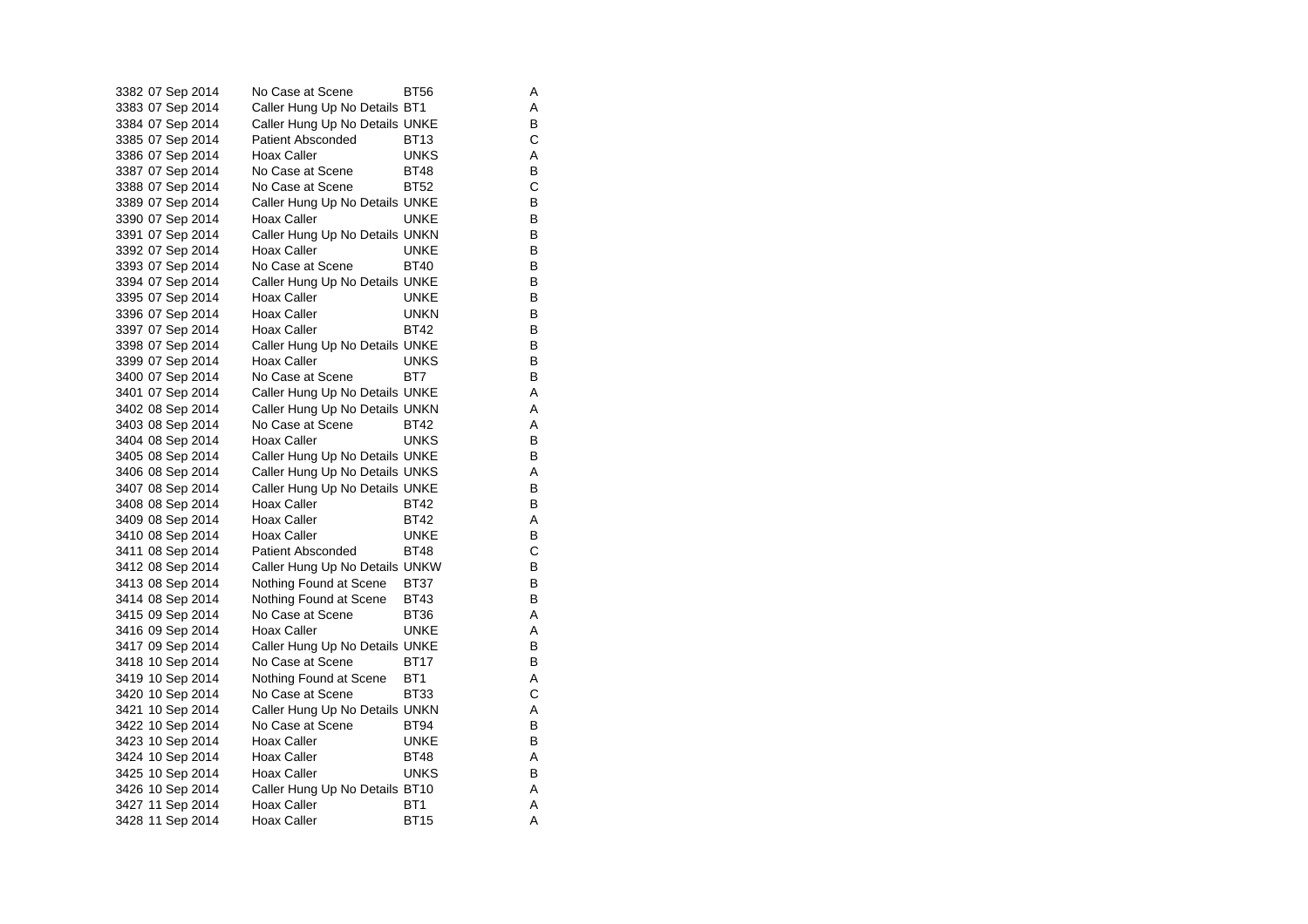3429 11 Sep 2014 No Case at Scene BT14 B 3430 11 Sep 2014 Caller Hung Up No Details UNKN A 3431 11 Sep 2014 Caller Hung Up No Details UNKE 3432 11 Sep 2014 Nothing Found at Scene BT2 A<br>3433 11 Sep 2014 Caller Hung Up No Details UNKE Caller Hung Up No Details UNKE 3434 11 Sep 2014 No Case at Scene BT40 A 3435 11 Sep 2014 Hoax Caller **UNKN** B 3436 11 Sep 2014 Caller Hung Up No Details UNKE<br>3437 11 Sep 2014 Caller Hung Up No Details UNKE 3437 11 Sep 2014 Caller Hung Up No Details UNKE<br>3438 12 Sep 2014 Hoax Caller BT48 BT48 3438 12 Sep 2014 3439 12 Sep 2014 Caller Hung Up No Details UNKS B 3440 12 Sep 2014 Caller Hung Up No Details UNKE<br>3441 12 Sep 2014 No Case at Scene BT71 C 3441 12 Sep 2014 No Case at Scene BT71 3442 12 Sep 2014 Hoax Caller **UNKE** B 3443 12 Sep 2014 Caller Hung Up No Details UNKW B 3444 12 Sep 2014 Caller Hung Up No Details UNKE 3445 12 Sep 2014 Caller Hung Up No Details UNKE<br>3446 12 Sep 2014 No Case at Scene BT14 A 3446 12 Sep 2014 No Case at Scene BT14 A 3447 12 Sep 2014 Hoax Caller **UNKE** B 3448 12 Sep 2014 Caller Hung Up No Details UNKN B 3449 12 Sep 2014 No Case at Scene BT80 B 3450 12 Sep 2014 Caller Hung Up No Details UNKE<br>3451 12 Sep 2014 No Case at Scene BT48 B 3451 12 Sep 2014 No Case at Scene BT48 3452 13 Sep 2014 Patient Absconded BT2 C 3453 13 Sep 2014 No Case at Scene BT66 C 3454 13 Sep 2014 Caller Hung Up No Details UNKE A 3455 13 Sep 2014 Caller Hung Up No Details BT48 B<br>3456 13 Sep 2014 Nothing Found at Scene BT33 C 3456 13 Sep 2014 Nothing Found at Scene BT33 3457 13 Sep 2014 Caller Hung Up No Details UNKS B 3458 13 Sep 2014 No Case at Scene BT78 B 3459 13 Sep 2014 Hoax Caller BT62 A 3460 13 Sep 2014 Hoax Caller BT12 A 3461 13 Sep 2014 Nothing Found at Scene BT81 A 3462 13 Sep 2014 Caller Hung Up No Details BT7 B 3463 13 Sep 2014 Hoax Caller **UNKE** B 3464 13 Sep 2014 Hoax Caller **UNKE** B 3465 14 Sep 2014 Nothing Found at Scene BT61 A 3466 14 Sep 2014 Patient Absconded BT48 B 3467 14 Sep 2014 No Case at Scene BT52 B 3468 14 Sep 2014 Nothing Found at Scene BT63 B<br>3469 14 Sep 2014 Caller Hung Up No Details UNKE Caller Hung Up No Details UNKE 3470 14 Sep 2014 Nothing Found at Scene BT48 B 3471 14 Sep 2014 Patient Absconded BT2 B 3472 14 Sep 2014 Hoax Caller **UNKN** B 3473 14 Sep 2014 Hoax Caller UNKE UNKE<br>3474 14 Sep 2014 Caller Hung Up No Details UNKE B 3474 14 Sep 2014 Caller Hung Up No Details UNKE 3475 14 Sep 2014 Caller Hung Up No Details UNKE B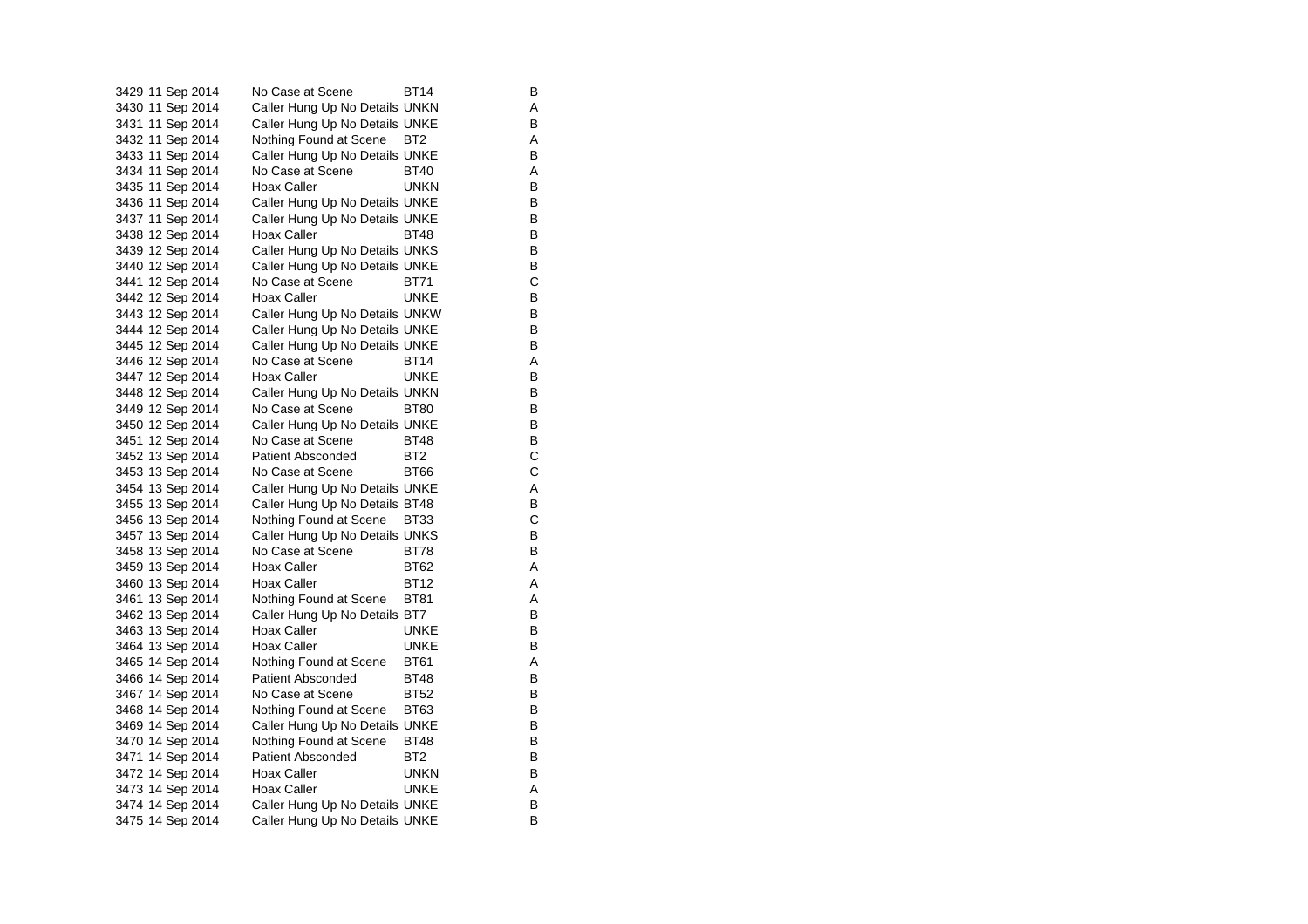3476 14 Sep 2014 Caller Hung Up No Details BT20 B<br>3477 14 Sep 2014 Caller Hung Up No Details UNKN B Caller Hung Up No Details UNKN B 3478 15 Sep 2014 Hoax Caller CONKE UNKE 3479 15 Sep 2014 Hoax Caller **UNKE** B 3480 15 Sep 2014 Caller Hung Up No Details UNKS A 3481 15 Sep 2014 No Case at Scene BT9 BT9 3482 15 Sep 2014 Nothing Found at Scene BT62 B 3483 15 Sep 2014 Nothing Found at Scene BT12 C<br>3484 15 Sep 2014 Hoax Caller BT41 B 3484 15 Sep 2014 Hoax Caller BT41 B<br>3485 15 Sep 2014 Patient Absconded BT34 B 3485 15 Sep 2014 3486 15 Sep 2014 Caller Hung Up No Details UNKS B 3487 15 Sep 2014 Patient Absconded BT6 A 3488 15 Sep 2014 Caller Hung Up No Details UNKS B 3489 16 Sep 2014 Nothing Found at Scene BT7 A 3490 16 Sep 2014 Patient Absconded BT32 B 3491 16 Sep 2014 No Case at Scene BT4 B 3492 16 Sep 2014 No Case at Scene BT28 B 3493 16 Sep 2014 Caller Hung Up No Details UNKE 3494 16 Sep 2014 No Case at Scene BT36 B 3495 16 Sep 2014 No Case at Scene BT42 A 3496 17 Sep 2014 Caller Hung Up No Details UNKW B 3497 17 Sep 2014 Caller Hung Up No Details BT79 B 3498 17 Sep 2014 Caller Hung Up No Details UNKN A 3499 17 Sep 2014 Caller Hung Up No Details UNKN B 3500 17 Sep 2014 No Case at Scene BT63 B 3501 17 Sep 2014 No Case at Scene BT79 A 3502 17 Sep 2014 No Case at Scene BT79 C 3503 17 Sep 2014 Caller Hung Up No Details UNKE A 3504 18 Sep 2014 Caller Hung Up No Details UNKW B 3505 18 Sep 2014 No Case at Scene BT7 A 3506 18 Sep 2014 No Case at Scene BT34 C 3507 18 Sep 2014 Caller Hung Up No Details UNKE A 3508 18 Sep 2014 Caller Hung Up No Details UNKN B 3509 18 Sep 2014 Caller Hung Up No Details UNKS A 3510 18 Sep 2014 Caller Hung Up No Details UNKE<br>3511 18 Sep 2014 Hoax Caller Borge LUNKE 3511 18 Sep 2014 Hoax Caller **Hoax Caller** UNKE 3512 18 Sep 2014 Hoax Caller **UNKN** B 3513 18 Sep 2014 Hoax Caller **UNKE** A 3514 18 Sep 2014 Nothing Found at Scene BT29 B 3515 18 Sep 2014 Hoax Caller BT57 A<br>3516 18 Sep 2014 Patient Absconded BT38 A 3516 18 Sep 2014 Patient Absconded BT38 A 3517 18 Sep 2014 No Case at Scene BT7 B 3518 19 Sep 2014 Caller Hung Up No Details UNKE A 3519 19 Sep 2014 Nothing Found at Scene BT15 B 3520 19 Sep 2014 Nothing Found at Scene BT47 B 3521 19 Sep 2014 Caller Hung Up No Details UNKS A 3522 19 Sep 2014 Nothing Found at Scene BT12 C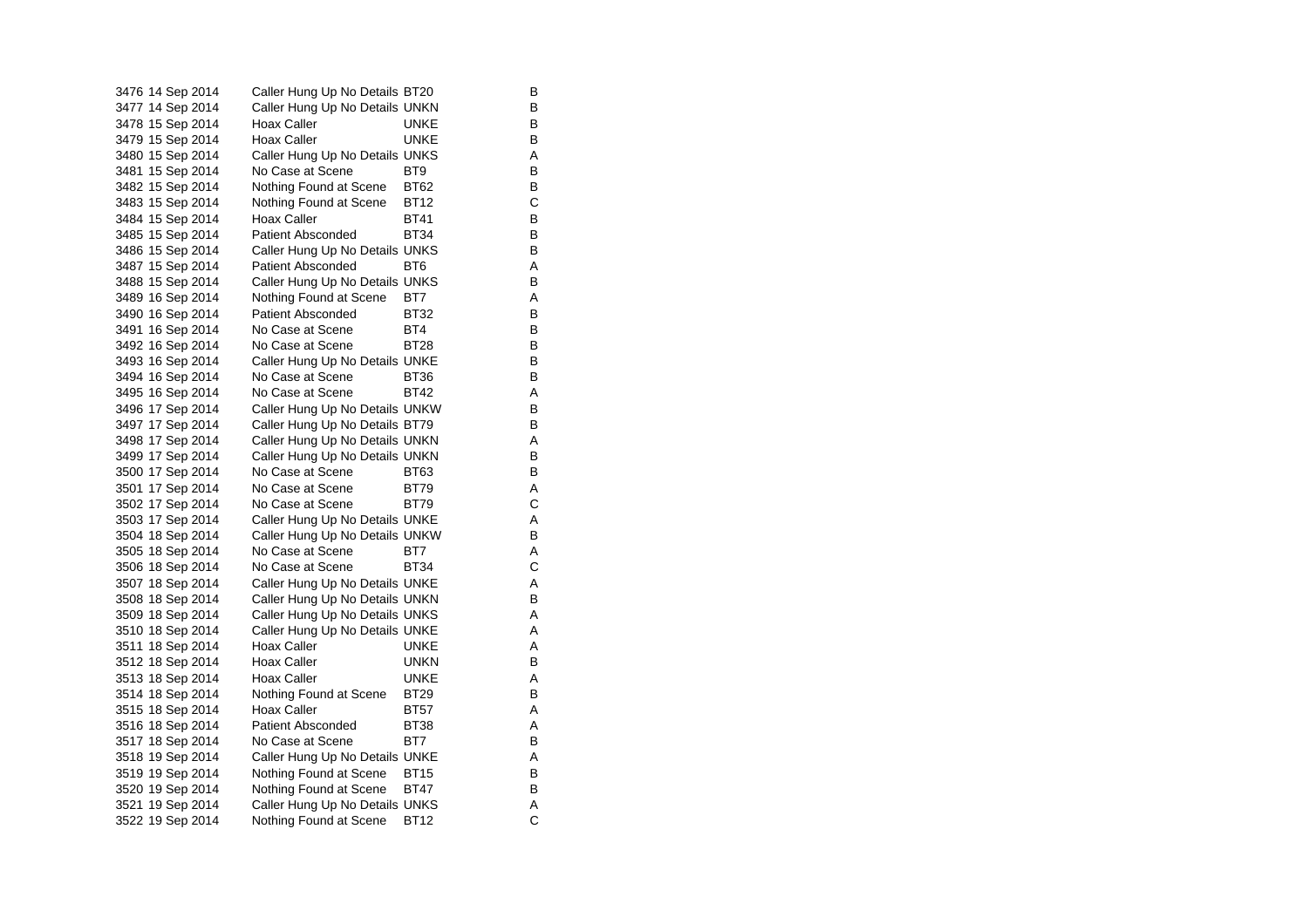| 3523 19 Sep 2014 |  | Caller Hung Up No Details BT60 |                 | В |
|------------------|--|--------------------------------|-----------------|---|
| 3524 19 Sep 2014 |  | <b>Patient Absconded</b>       | <b>ERR</b>      | Α |
| 3525 19 Sep 2014 |  | Caller Hung Up No Details BT8  |                 | B |
| 3526 19 Sep 2014 |  | Caller Hung Up No Details UNKE |                 | Α |
| 3527 19 Sep 2014 |  | Nothing Found at Scene         | BT <sub>1</sub> | Ċ |
| 3528 19 Sep 2014 |  | <b>Hoax Caller</b>             | UNKE            | В |
| 3529 19 Sep 2014 |  | <b>Hoax Caller</b>             | UNKN            | В |
| 3530 19 Sep 2014 |  | <b>Hoax Caller</b>             | <b>UNKE</b>     | В |
| 3531 19 Sep 2014 |  | No Case at Scene               | BT35            | В |
| 3532 19 Sep 2014 |  | <b>Hoax Caller</b>             | UNKN            | В |
| 3533 19 Sep 2014 |  | Caller Hung Up No Details UNKS |                 | В |
| 3534 19 Sep 2014 |  | Caller Hung Up No Details UNKN |                 | В |
| 3535 19 Sep 2014 |  | Caller Hung Up No Details UNKE |                 | B |
| 3536 19 Sep 2014 |  | <b>Patient Absconded</b>       | BT42            | Α |
| 3537 19 Sep 2014 |  | Caller Hung Up No Details UNKE |                 | В |
| 3538 19 Sep 2014 |  | Caller Hung Up No Details UNKN |                 | В |
| 3539 19 Sep 2014 |  | Caller Hung Up No Details UNKE |                 | В |
| 3540 20 Sep 2014 |  | Caller Hung Up No Details UNKE |                 | В |
| 3541 20 Sep 2014 |  | <b>Patient Absconded</b>       | BT <sub>1</sub> | B |
| 3542 20 Sep 2014 |  | Nothing Found at Scene         | <b>BT48</b>     | В |
| 3543 20 Sep 2014 |  | No Case at Scene               | BT48            | В |
| 3544 20 Sep 2014 |  | Hoax Caller                    | <b>UNKS</b>     | B |
| 3545 20 Sep 2014 |  | Hoax Caller                    | <b>UNKS</b>     | В |
| 3546 20 Sep 2014 |  | Hoax Caller                    | UNKE            | Α |
| 3547 20 Sep 2014 |  | Caller Hung Up No Details UNKN |                 | B |
| 3548 20 Sep 2014 |  | Nothing Found at Scene         | BT48            | Α |
| 3549 20 Sep 2014 |  | Caller Hung Up No Details UNKE |                 | B |
| 3550 20 Sep 2014 |  | Hoax Caller                    | BT92            | В |
| 3551 20 Sep 2014 |  | <b>Hoax Caller</b>             | <b>BT40</b>     | Α |
| 3552 20 Sep 2014 |  | No Case at Scene               | <b>BT30</b>     | C |
| 3553 21 Sep 2014 |  | Nothing Found at Scene         | BT <sub>2</sub> | В |
| 3554 21 Sep 2014 |  | Nothing Found at Scene         | BT42            | В |
| 3555 21 Sep 2014 |  | Caller Hung Up No Details UNKW |                 | В |
| 3556 21 Sep 2014 |  | <b>Patient Absconded</b>       | BT65            | Α |
| 3557 21 Sep 2014 |  | Caller Hung Up No Details UNKE |                 | Α |
| 3558 21 Sep 2014 |  | Caller Hung Up No Details UNKS |                 | В |
| 3559 21 Sep 2014 |  | Nothing Found at Scene         | BT4             | В |
| 3560 21 Sep 2014 |  | Nothing Found at Scene         | BT80            | В |
| 3561 21 Sep 2014 |  | Caller Hung Up No Details UNKE |                 | B |
| 3562 21 Sep 2014 |  | No Case at Scene               | BT74            | Α |
| 3563 21 Sep 2014 |  | Caller Hung Up No Details UNKN |                 | В |
| 3564 21 Sep 2014 |  | No Case at Scene               | BT66            | В |
| 3565 21 Sep 2014 |  | Nothing Found at Scene         | BT27            | В |
| 3566 21 Sep 2014 |  | Caller Hung Up No Details UNKE |                 | B |
| 3567 21 Sep 2014 |  | Nothing Found at Scene         | <b>BT29</b>     | Α |
| 3568 21 Sep 2014 |  | Nothing Found at Scene         | BT4             | С |
| 3569 21 Sep 2014 |  | Hoax Caller                    | BT11            | B |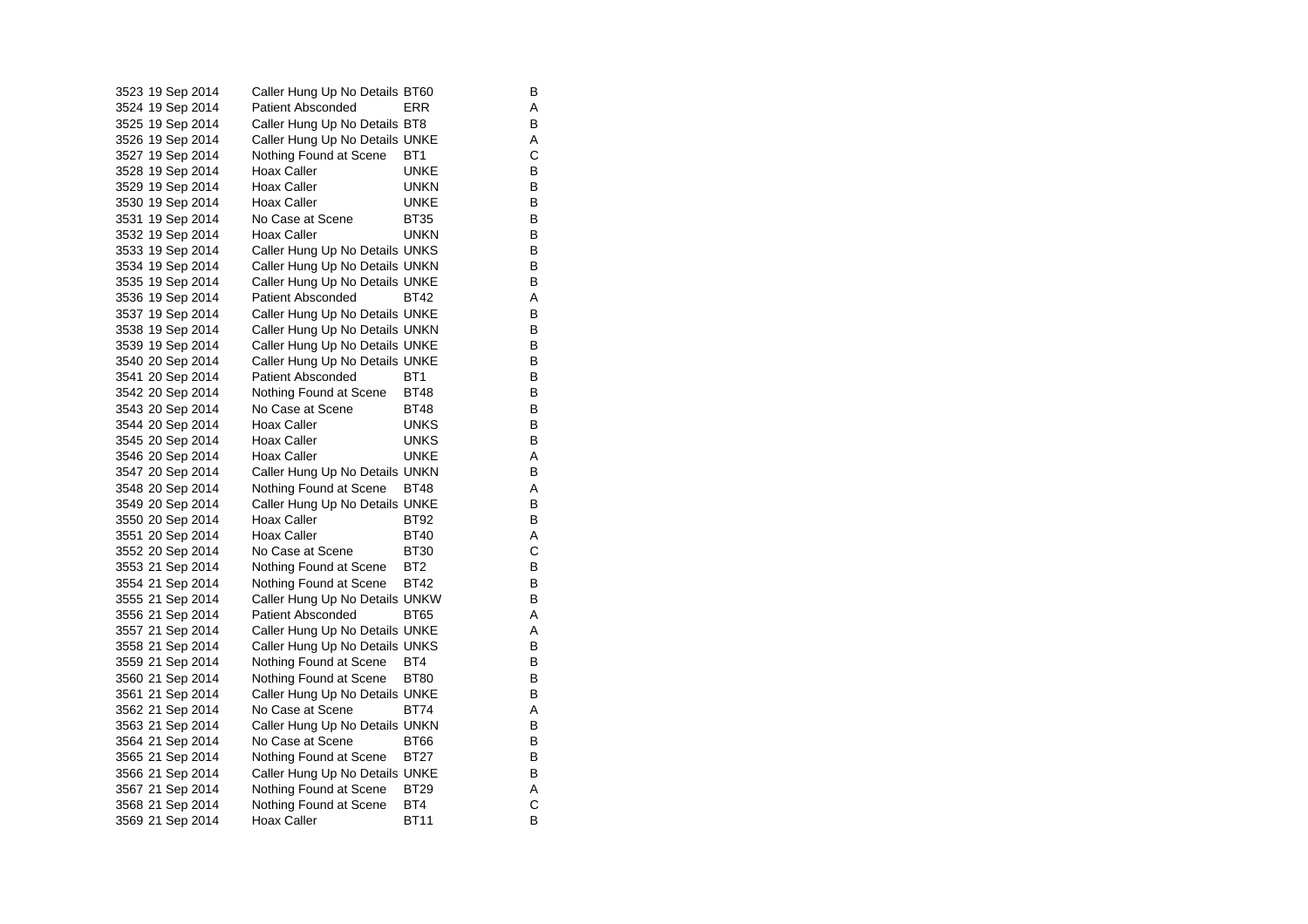| 3570 21 Sep 2014 | Hoax Caller                    | UNKE            | В |
|------------------|--------------------------------|-----------------|---|
| 3571 21 Sep 2014 | Hoax Caller                    | <b>BT15</b>     | B |
| 3572 21 Sep 2014 | Caller Hung Up No Details UNKE |                 | В |
| 3573 21 Sep 2014 | Hoax Caller                    | BT70            | В |
| 3574 21 Sep 2014 | Caller Hung Up No Details UNKW |                 | B |
| 3575 21 Sep 2014 | Patient Absconded              | BT63            | В |
| 3576 22 Sep 2014 | No Case at Scene               | <b>BT13</b>     | Α |
| 3577 22 Sep 2014 | Nothing Found at Scene         | <b>BT41</b>     | Α |
| 3578 22 Sep 2014 | Caller Hung Up No Details UNKS |                 | Α |
| 3579 22 Sep 2014 | Caller Hung Up No Details UNKN |                 | Α |
| 3580 22 Sep 2014 | Hoax Caller                    | <b>UNKN</b>     | Α |
| 3581 22 Sep 2014 | Hoax Caller                    | <b>BT42</b>     | Α |
| 3582 22 Sep 2014 | Hoax Caller                    | <b>BT42</b>     | Α |
| 3583 22 Sep 2014 | Hoax Caller                    | <b>UNKN</b>     | Α |
| 3584 22 Sep 2014 | Hoax Caller                    | <b>UNKE</b>     | A |
| 3585 22 Sep 2014 | Hoax Caller                    | <b>UNKE</b>     | В |
| 3586 22 Sep 2014 | No Case at Scene               | BT42            | В |
| 3587 23 Sep 2014 | Hoax Caller                    | BT <sub>9</sub> | Α |
| 3588 23 Sep 2014 | Caller Hung Up No Details UNKE |                 | В |
| 3589 23 Sep 2014 | Caller Hung Up No Details UNKN |                 | Α |
| 3590 23 Sep 2014 | No Case at Scene               | <b>BT80</b>     | В |
| 3591 23 Sep 2014 | Caller Hung Up No Details UNKN |                 | Α |
| 3592 23 Sep 2014 | Hoax Caller                    | <b>UNKE</b>     | Α |
| 3593 23 Sep 2014 | Caller Hung Up No Details UNKE |                 | Α |
| 3594 23 Sep 2014 | Hoax Caller                    | <b>BT40</b>     | В |
| 3595 23 Sep 2014 | <b>Patient Absconded</b>       | BT <sub>2</sub> | В |
| 3596 23 Sep 2014 | Caller Hung Up No Details UNKS |                 | Α |
| 3597 24 Sep 2014 | No Case at Scene               | BT <sub>1</sub> | Α |
| 3598 24 Sep 2014 | No Case at Scene               | <b>BT32</b>     | В |
| 3599 24 Sep 2014 | No Case at Scene               | BT <sub>6</sub> | Α |
| 3600 24 Sep 2014 | Nothing Found at Scene BT7     |                 | B |
| 3601 24 Sep 2014 | Patient Absconded              | <b>BT48</b>     | Α |
| 3602 24 Sep 2014 | Hoax Caller                    | UNKN            | Α |
| 3603 24 Sep 2014 | No Case at Scene               | <b>BT44</b>     | B |
| 3604 24 Sep 2014 | Caller Hung Up No Details UNKE |                 | Α |
| 3605 24 Sep 2014 | No Case at Scene               | <b>BT52</b>     | B |
| 3606 24 Sep 2014 | Caller Hung Up No Details UNKN |                 | Α |
| 3607 24 Sep 2014 | Caller Hung Up No Details UNKE |                 | Α |
| 3608 24 Sep 2014 | Patient Absconded              | <b>BT24</b>     | С |
| 3609 24 Sep 2014 | Hoax Caller                    | <b>UNKE</b>     | Α |
| 3610 24 Sep 2014 | Hoax Caller                    | UNKE            | A |
| 3611 24 Sep 2014 | Hoax Caller                    | <b>UNKE</b>     | A |
| 3612 25 Sep 2014 | Nothing Found at Scene         | BT42            | Α |
| 3613 25 Sep 2014 | No Case at Scene               | <b>BT20</b>     | Α |
| 3614 25 Sep 2014 | Hoax Caller                    | <b>UNKE</b>     | В |
| 3615 25 Sep 2014 | Caller Hung Up No Details UNKE |                 | В |
| 3616 25 Sep 2014 | <b>Patient Absconded</b>       | BT1             | A |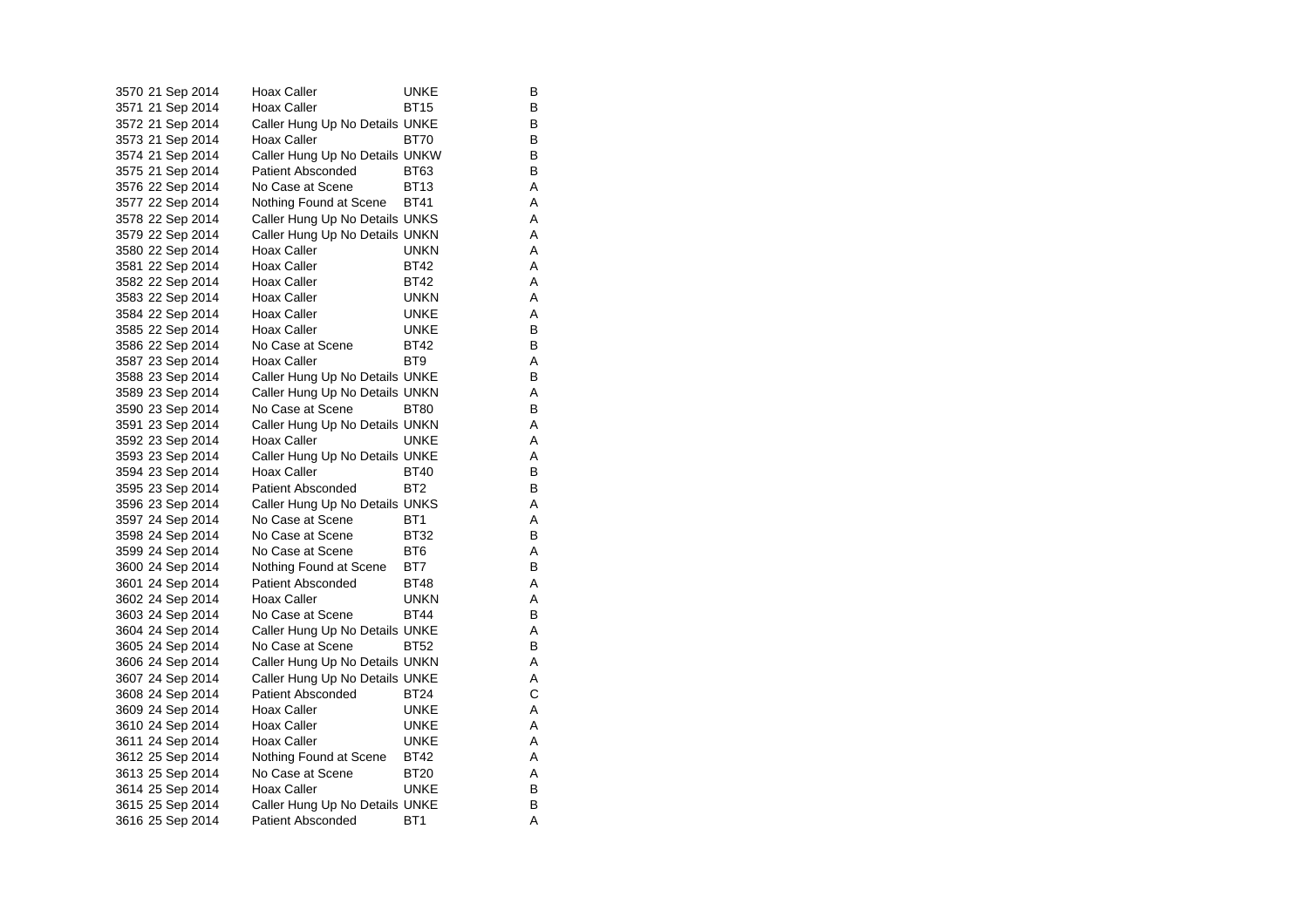3617 25 Sep 2014 Caller Hung Up No Details UNKW B 3618 25 Sep 2014 Hoax Caller BT40<br>3619 25 Sep 2014 Caller Hung Up No Details UNKV Caller Hung Up No Details UNKW A 3620 25 Sep 2014 Caller Hung Up No Details UNKE<br>3621 25 Sep 2014 Hoax Caller BT4 BT4 3621 25 Sep 2014 Hoax Caller BT4 BT4 A 3622 26 Sep 2014 Caller Hung Up No Details UNKE 3623 26 Sep 2014 Caller Hung Up No Details UNKN A 3624 26 Sep 2014 Caller Hung Up No Details UNKE 3625 26 Sep 2014 Patient Absconded BT81 B<br>3626 26 Sep 2014 Hoax Caller BUNKN A 3626 26 Sep 2014 Hoax Caller **UNKN** A 3627 26 Sep 2014 Caller Hung Up No Details UNKE 3628 26 Sep 2014 Caller Hung Up No Details UNKS<br>3629 26 Sep 2014 Nothing Found at Scene BT34 A Nothing Found at Scene BT34 A 3630 26 Sep 2014 Nothing Found at Scene BT1 C 3631 26 Sep 2014 No Case at Scene BT47 B 3632 26 Sep 2014 Patient Absconded BT1 C 3633 26 Sep 2014 Hoax Caller BT8 BT8 3634 26 Sep 2014 Caller Hung Up No Details UNKS B 3635 26 Sep 2014 Caller Hung Up No Details UNKW B 3636 26 Sep 2014 Hoax Caller **UNKE** B 3637 26 Sep 2014 Caller Hung Up No Details UNKE B 3638 26 Sep 2014 Nothing Found at Scene BT12 A<br>3639 27 Sep 2014 Caller Hung Up No Details BT48 B 3639 27 Sep 2014 Caller Hung Up No Details BT48 3640 27 Sep 2014 Hoax Caller BT48 A 3641 27 Sep 2014 Caller Hung Up No Details UNKE B 3642 27 Sep 2014 Hoax Caller BT42 B 3643 27 Sep 2014 Caller Hung Up No Details UNKW B 3644 27 Sep 2014 Caller Hung Up No Details UNKE 3645 27 Sep 2014 Hoax Caller BT13 A 3646 27 Sep 2014 Patient Absconded BT41 B 3647 27 Sep 2014 Caller Hung Up No Details UNKW B 3648 27 Sep 2014 Nothing Found at Scene BT79 A 3649 28 Sep 2014 Caller Hung Up No Details UNKS B 3650 28 Sep 2014 No Case at Scene BT9 A 3651 28 Sep 2014 No Case at Scene BT15 A 3652 28 Sep 2014 Hoax Caller **UNKE** B 3653 28 Sep 2014 Patient Absconded BT1 C<br>3654 28 Sep 2014 Patient Absconded BT74 B 3654 28 Sep 2014 Patient Absconded BT74 3655 28 Sep 2014 Nothing Found at Scene BT60 B 3656 28 Sep 2014 Nothing Found at Scene BT48 A<br>3657 28 Sep 2014 Caller Hung Up No Details UNKS B Caller Hung Up No Details UNKS 3658 28 Sep 2014 Caller Hung Up No Details UNKE B 3659 28 Sep 2014 Patient Absconded BT1 BT1 3660 28 Sep 2014 Caller Hung Up No Details UNKE A 3661 28 Sep 2014 Caller Hung Up No Details UNKE<br>3662 28 Sep 2014 Nothing Found at Scene BT45 C 3662 28 Sep 2014 Nothing Found at Scene 3663 28 Sep 2014 Patient Absconded BT1 B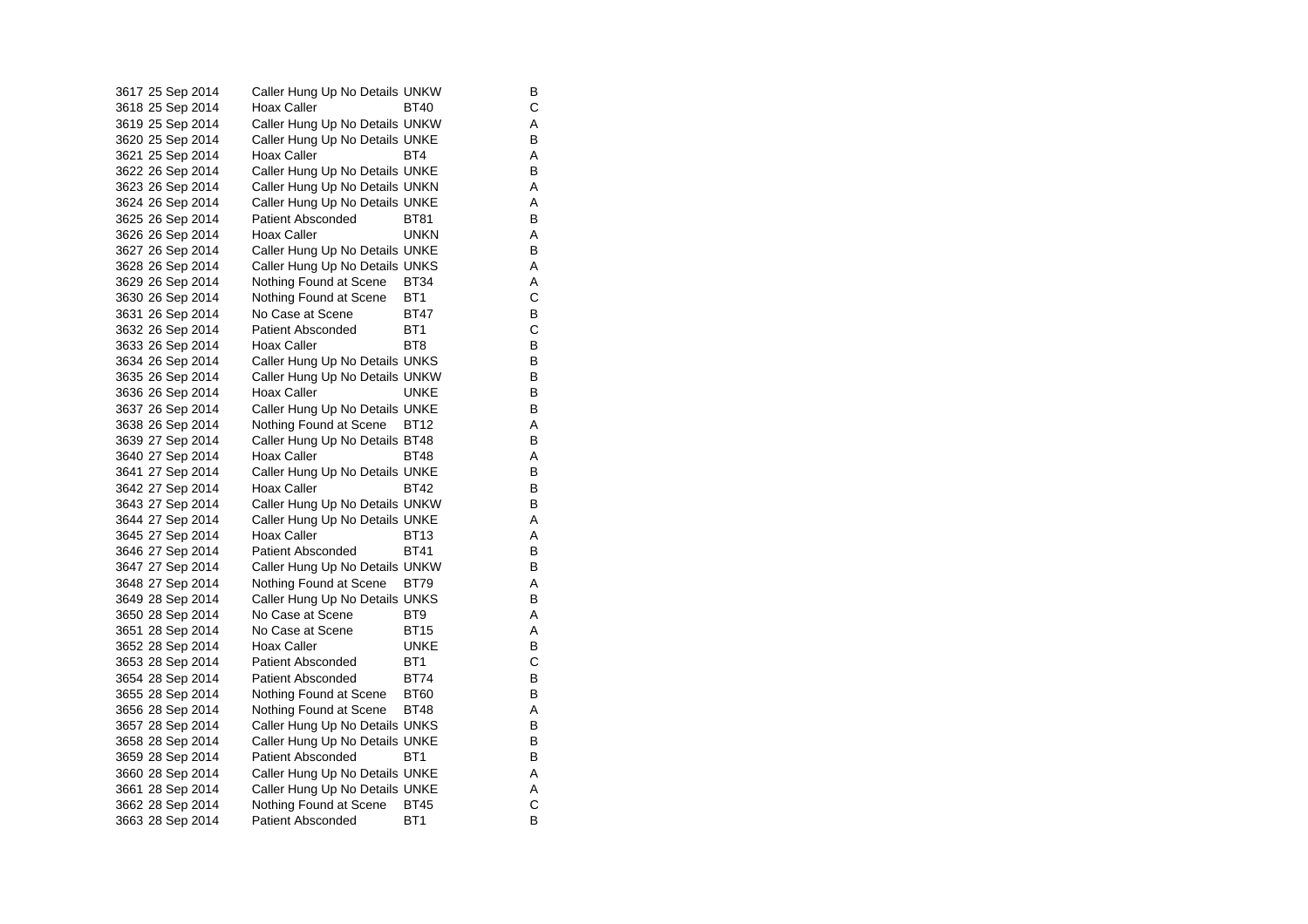3664 28 Sep 2014 Nothing Found at Scene BT48 A<br>3665 28 Sep 2014 Nothing Found at Scene BT56 B Nothing Found at Scene BT56 B 3666 29 Sep 2014 Caller Hung Up No Details UNKE 3667 28 Sep 2014 No Case at Scene BT38 B 3668 29 Sep 2014 Caller Hung Up No Details UNKE A 3669 29 Sep 2014 Patient Absconded BT79 A 3670 29 Sep 2014 Caller Hung Up No Details UNKS A 3671 29 Sep 2014 Caller Hung Up No Details UNKE<br>3672 29 Sep 2014 No Case at Scene BT43 C 3672 29 Sep 2014 No Case at Scene BT43 C<br>3673 29 Sep 2014 Nothing Found at Scene BT75 B Nothing Found at Scene 3674 29 Sep 2014 No Case at Scene BT47 A 3675 29 Sep 2014 Caller Hung Up No Details UNKN B<br>3676 29 Sep 2014 Nothing Found at Scene BT74 B Nothing Found at Scene BT74 3677 29 Sep 2014 No Case at Scene BT40 A 3678 29 Sep 2014 Caller Hung Up No Details BT19 B 3679 29 Sep 2014 Nothing Found at Scene BT66 A 3680 30 Sep 2014 Hoax Caller BT7 B 3681 30 Sep 2014 Caller Hung Up No Details ERR A 3682 30 Sep 2014 Caller Hung Up No Details UNKE B 3683 30 Sep 2014 Caller Hung Up No Details UNKE 3684 30 Sep 2014 No Case at Scene BT19 B 3685 30 Sep 2014 Hoax Caller BT74 A 3686 01 Oct 2014 Nothing Found at Scene BT55 3687 01 Oct 2014 Caller Hung Up No Details UNKE A 3688 01 Oct 2014 Caller Hung Up No Details UNKS B 3689 01 Oct 2014 Hoax Caller **Hoax Caller** UNKN B 3690 01 Oct 2014 No Case at Scene BT13 3691 01 Oct 2014 Caller Hung Up No Details UNKE 3692 01 Oct 2014 Hoax Caller UNKW B 3693 01 Oct 2014 Hoax Caller BT75 B 3694 01 Oct 2014 Hoax Caller UNKE B 3695 01 Oct 2014 Hoax Caller BT14 3696 01 Oct 2014 Caller Hung Up No Details UNKS A 3697 01 Oct 2014 Nothing Found at Scene BT1 A 3698 01 Oct 2014 Caller Hung Up No Details UNKS B<br>3699 02 Oct 2014 Patient Absconded BT7 C 3699 02 Oct 2014 Patient Absconded 3700 02 Oct 2014 Nothing Found at Scene BT11 C 3701 02 Oct 2014 Caller Hung Up No Details UNKE A 3702 02 Oct 2014 Caller Hung Up No Details UNKS A 3703 02 Oct 2014 Caller Hung Up No Details UNKS<br>3704 02 Oct 2014 Hoax Caller UNKE UNKE 3704 02 Oct 2014 3705 02 Oct 2014 Patient Absconded BT47 B 3706 02 Oct 2014 No Case at Scene BT12 A 3707 02 Oct 2014 Patient Absconded BT12 C 3708 02 Oct 2014 Caller Hung Up No Details UNKE B 3709 02 Oct 2014 Hoax Caller UNKE A 3710 02 Oct 2014 Patient Absconded BT48 A

B<br>B

 $\mathsf{A}$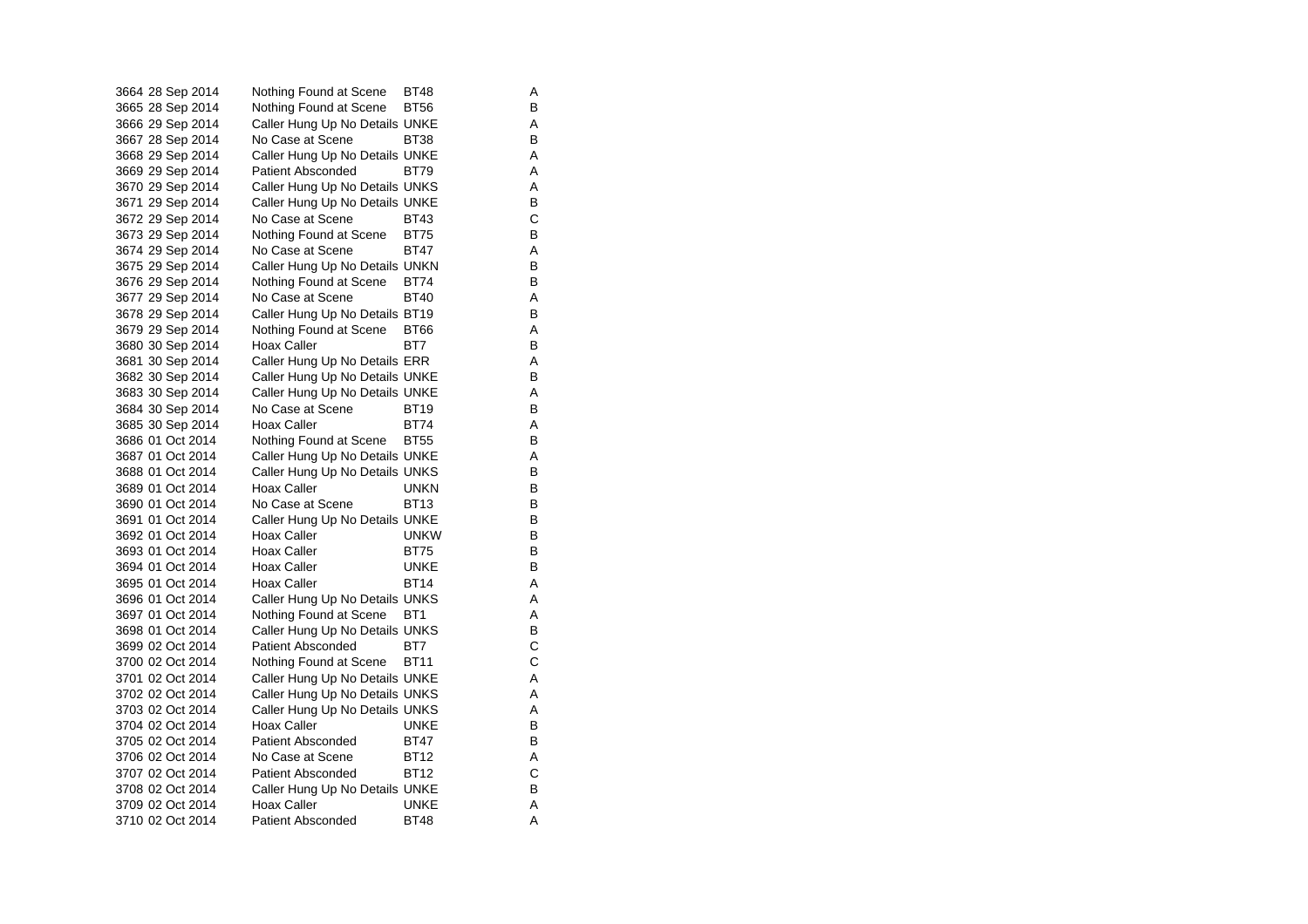| 3711 02 Oct 2014 | <b>Hoax Caller</b>             | BT48        | Α |
|------------------|--------------------------------|-------------|---|
| 3712 02 Oct 2014 | Patient Absconded              | <b>BT12</b> | Ċ |
| 3713 02 Oct 2014 | Caller Hung Up No Details UNKE |             | A |
| 3714 02 Oct 2014 | Hoax Caller                    | <b>UNKN</b> | B |
| 3715 02 Oct 2014 | No Case at Scene               | BT7         | Α |
| 3716 02 Oct 2014 | No Case at Scene               | <b>BT42</b> | В |
| 3717 03 Oct 2014 | <b>Patient Absconded</b>       | <b>BT42</b> | B |
| 3718 03 Oct 2014 | Caller Hung Up No Details UNKS |             | Α |
| 3719 03 Oct 2014 | Caller Hung Up No Details UNKN |             | Α |
| 3720 03 Oct 2014 | Hoax Caller                    | <b>UNKE</b> | Α |
| 3721 03 Oct 2014 | Nothing Found at Scene         | <b>BT48</b> | В |
| 3722 03 Oct 2014 | Nothing Found at Scene         | <b>BT48</b> | B |
| 3723 03 Oct 2014 | Caller Hung Up No Details UNKW |             | A |
| 3724 03 Oct 2014 | Caller Hung Up No Details UNKW |             | B |
| 3725 03 Oct 2014 | <b>Patient Absconded</b>       | <b>BT35</b> | B |
| 3726 03 Oct 2014 | Caller Hung Up No Details UNKE |             | В |
| 3727 04 Oct 2014 | Caller Hung Up No Details UNKE |             | B |
| 3728 04 Oct 2014 | No Case at Scene               | BT20        | В |
| 3729 04 Oct 2014 | Nothing Found at Scene         | <b>BT52</b> | С |
| 3730 04 Oct 2014 | No Case at Scene               | BT4         | В |
| 3731 04 Oct 2014 | No Case at Scene               | <b>BT32</b> | С |
| 3732 04 Oct 2014 | No Case at Scene               | <b>BT48</b> | B |
| 3733 04 Oct 2014 | Nothing Found at Scene         | BT78        | A |
| 3734 04 Oct 2014 | Hoax Caller                    | <b>UNKE</b> | В |
| 3735 04 Oct 2014 | Hoax Caller                    | UNKE        | В |
| 3736 04 Oct 2014 | Hoax Caller                    | BT12        | Α |
| 3737 04 Oct 2014 | Caller Hung Up No Details UNKN |             | B |
| 3738 04 Oct 2014 | <b>Hoax Caller</b>             | <b>UNKE</b> | Α |
| 3739 04 Oct 2014 | Patient Absconded              | <b>BT43</b> | Α |
| 3740 04 Oct 2014 | Hoax Caller                    | UNKE        | B |
| 3741 04 Oct 2014 | Hoax Caller                    | BT47        | Α |
| 3742 04 Oct 2014 | Caller Hung Up No Details UNKE |             | Α |
| 3743 04 Oct 2014 | Caller Hung Up No Details UNKS |             | В |
| 3744 04 Oct 2014 | Hoax Caller                    | UNKE        | Α |
| 3745 04 Oct 2014 | <b>Patient Absconded</b>       | <b>BT80</b> | C |
| 3746 04 Oct 2014 | Caller Hung Up No Details UNKS |             | Α |
| 3747 05 Oct 2014 | Caller Hung Up No Details UNKE |             | B |
| 3748 05 Oct 2014 | Caller Hung Up No Details UNKS |             | A |
| 3749 05 Oct 2014 | Caller Hung Up No Details UNKE |             | В |
| 3750 05 Oct 2014 | Caller Hung Up No Details UNKS |             | В |
| 3751 05 Oct 2014 | <b>Patient Absconded</b>       | BT53        | С |
| 3752 05 Oct 2014 | Hoax Caller                    | <b>BT37</b> | Α |
| 3753 05 Oct 2014 | Caller Hung Up No Details UNKE |             | В |
| 3754 05 Oct 2014 | Caller Hung Up No Details UNKS |             | В |
| 3755 05 Oct 2014 | Caller Hung Up No Details UNKE |             | В |
| 3756 05 Oct 2014 | Hoax Caller                    | UNKE        | В |
| 3757 05 Oct 2014 | Caller Hung Up No Details UNKE |             | B |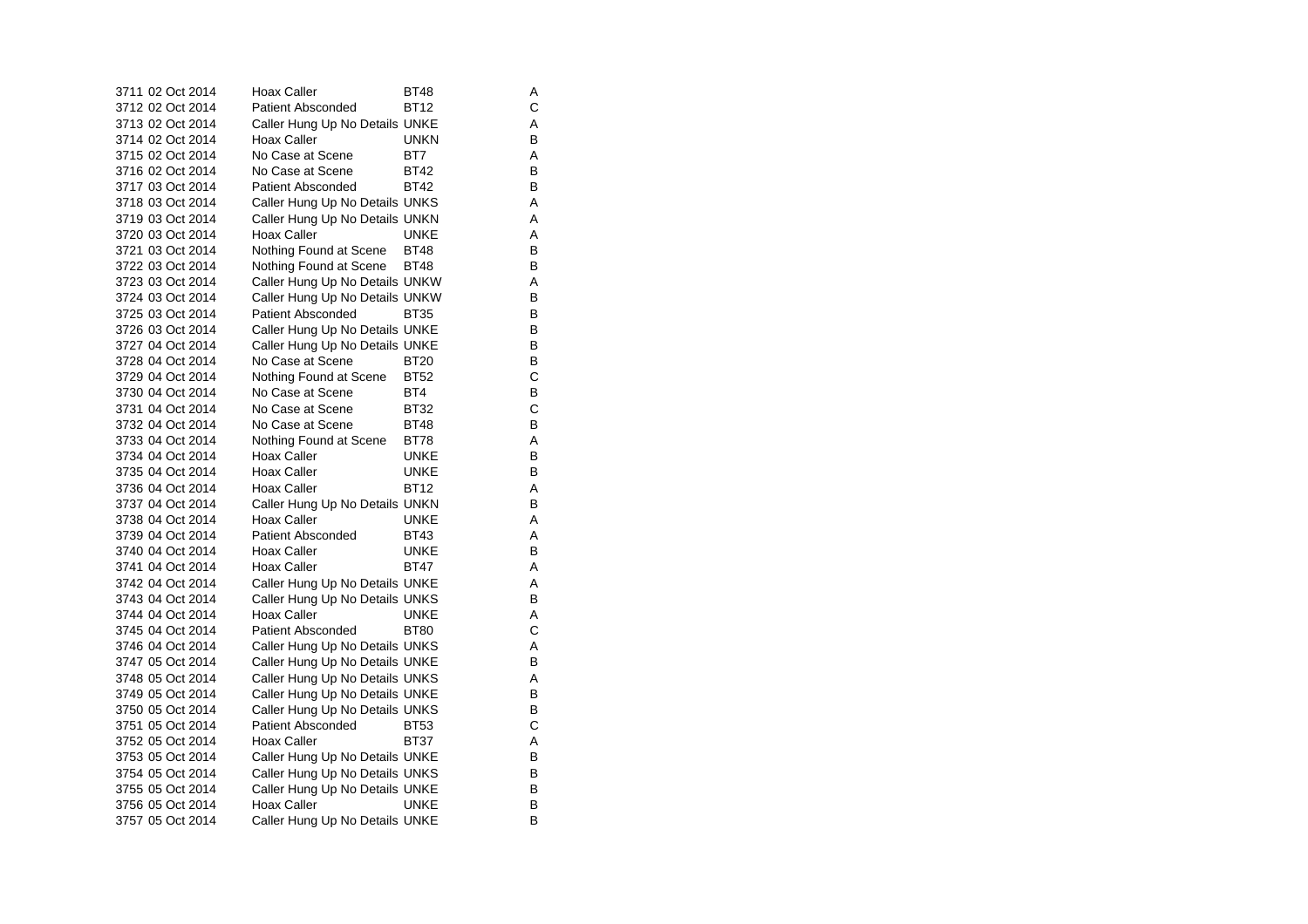| 3758 05 Oct 2014 | <b>Patient Absconded</b>       | BT79            | в |
|------------------|--------------------------------|-----------------|---|
| 3759 05 Oct 2014 | Nothing Found at Scene         | <b>BT41</b>     | Α |
| 3760 05 Oct 2014 | Nothing Found at Scene         | BT48            | в |
| 3761 06 Oct 2014 | Nothing Found at Scene         | BT47            | в |
| 3762 06 Oct 2014 | No Case at Scene               | <b>BT78</b>     | С |
| 3763 06 Oct 2014 | Hoax Caller                    | <b>UNKE</b>     | В |
| 3764 06 Oct 2014 | No Case at Scene               | <b>BT80</b>     | Α |
| 3765 06 Oct 2014 | Caller Hung Up No Details UNKE |                 | В |
| 3766 06 Oct 2014 | Hoax Caller                    | <b>BT41</b>     | в |
| 3767 06 Oct 2014 | <b>Hoax Caller</b>             | <b>UNKS</b>     | В |
| 3768 06 Oct 2014 | Hoax Caller                    | <b>BT82</b>     | Α |
| 3769 06 Oct 2014 | Hoax Caller                    | <b>UNKE</b>     | Α |
| 3770 06 Oct 2014 | <b>Patient Absconded</b>       | BT7             | Α |
| 3771 07 Oct 2014 | No Case at Scene               | <b>BT37</b>     | С |
| 3772 07 Oct 2014 | Caller Hung Up No Details UNKE |                 | Α |
| 3773 07 Oct 2014 | Caller Hung Up No Details UNKE |                 | Α |
| 3774 07 Oct 2014 | No Case at Scene               | <b>BT51</b>     | Α |
| 3775 07 Oct 2014 | Hoax Caller                    | <b>BT12</b>     | В |
| 3776 07 Oct 2014 | Hoax Caller                    | <b>UNKE</b>     | Α |
| 3777 07 Oct 2014 | Caller Hung Up No Details UNKE |                 | в |
| 3778 07 Oct 2014 | Caller Hung Up No Details UNKE |                 | Α |
| 3779 07 Oct 2014 | Caller Hung Up No Details UNKE |                 | В |
| 3780 07 Oct 2014 | <b>Patient Absconded</b>       | <b>BT41</b>     | C |
| 3781 07 Oct 2014 | Hoax Caller                    | <b>UNKE</b>     | В |
| 3782 08 Oct 2014 | <b>Patient Absconded</b>       | <b>BT47</b>     | С |
| 3783 08 Oct 2014 | Caller Hung Up No Details UNKE |                 | B |
| 3784 08 Oct 2014 | Nothing Found at Scene         | BT30            | Α |
| 3785 08 Oct 2014 | Hoax Caller                    | BT <sub>1</sub> | Α |
| 3786 08 Oct 2014 | Nothing Found at Scene         | <b>BT47</b>     | C |
| 3787 08 Oct 2014 | Nothing Found at Scene         | <b>BT55</b>     | Α |
| 3788 09 Oct 2014 | Caller Hung Up No Details UNKW |                 | A |
| 3789 09 Oct 2014 | Caller Hung Up No Details UNKE |                 | В |
| 3790 09 Oct 2014 | <b>Hoax Caller</b>             | UNKE            | в |
| 3791 09 Oct 2014 | No Case at Scene               | BT <sub>3</sub> | В |
| 3792 09 Oct 2014 | Caller Hung Up No Details UNKW |                 | Α |
| 3793 10 Oct 2014 | Patient Absconded              | <b>UNKE</b>     | A |
| 3794 10 Oct 2014 | Caller Hung Up No Details UNKS |                 | Α |
| 3795 10 Oct 2014 | No Case at Scene               | BT <sub>1</sub> | Α |
| 3796 10 Oct 2014 | Caller Hung Up No Details UNKE |                 | A |
| 3797 10 Oct 2014 | Caller Hung Up No Details UNKE |                 | в |
| 3798 10 Oct 2014 | <b>Hoax Caller</b>             | <b>UNKN</b>     | Α |
| 3799 10 Oct 2014 | <b>Hoax Caller</b>             | <b>UNKS</b>     | в |
| 3800 10 Oct 2014 | Nothing Found at Scene         | BT23            | в |
| 3801 10 Oct 2014 | Caller Hung Up No Details UNKE |                 | В |
| 3802 10 Oct 2014 | Nothing Found at Scene         | BT <sub>1</sub> | С |
| 3803 10 Oct 2014 | Hoax Caller                    | <b>UNKE</b>     | В |
| 3804 11 Oct 2014 | Caller Hung Up No Details BT36 |                 | A |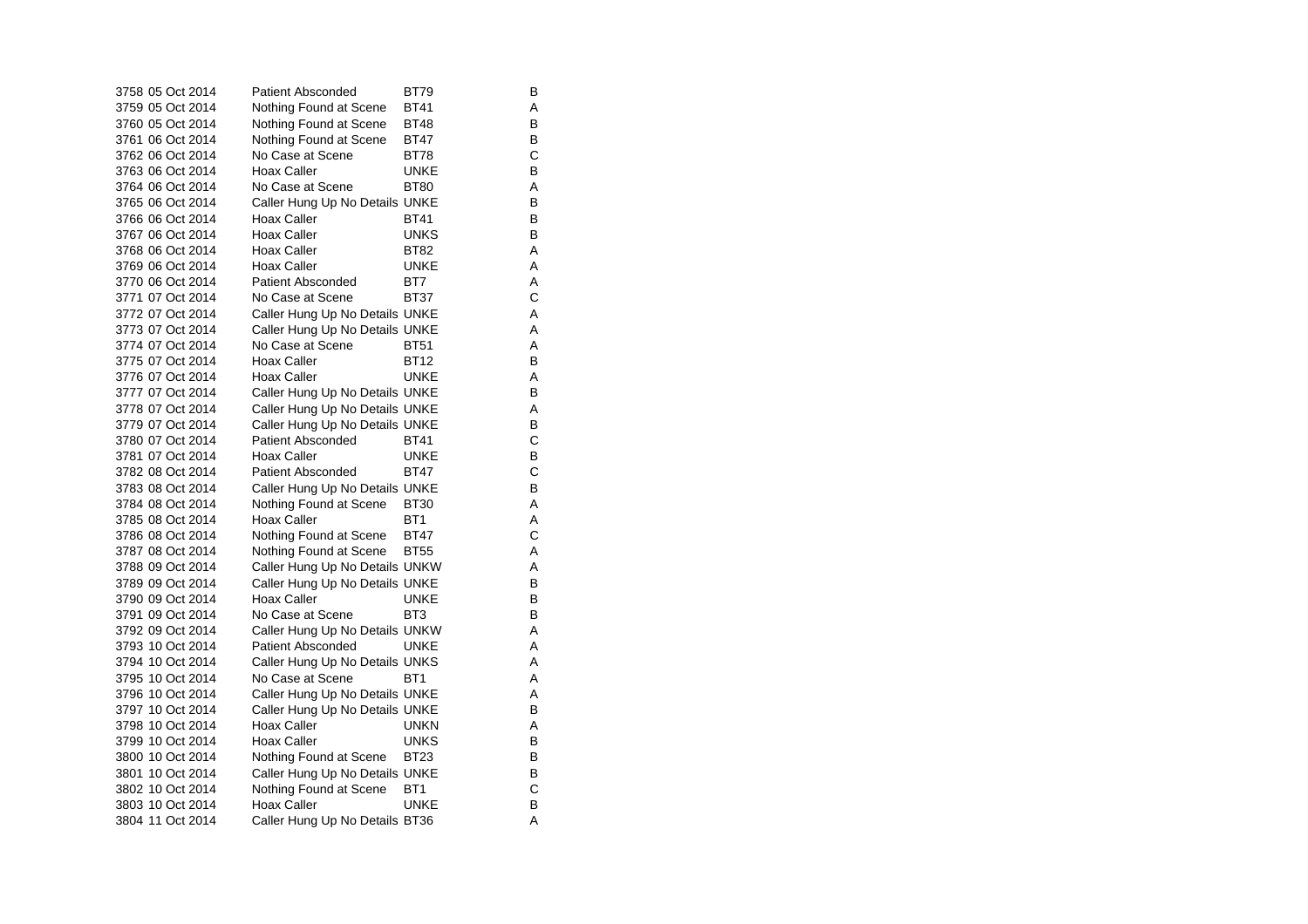3805 11 Oct 2014 Caller Hung Up No Details UNKW A 3806 11 Oct 2014 Nothing Found at Scene BT34 B 3807 11 Oct 2014 Caller Hung Up No Details UNKE 3808 11 Oct 2014 Hoax Caller BT14 B 3809 11 Oct 2014 Nothing Found at Scene BT14 A 3810 11 Oct 2014 Nothing Found at Scene BT1 C 3811 11 Oct 2014 Caller Hung Up No Details UNKE A 3812 11 Oct 2014 Caller Hung Up No Details UNKE 3813 11 Oct 2014 Caller Hung Up No Details UNKE<br>3814 11 Oct 2014 Caller Hung Up No Details UNKE 3814 11 Oct 2014 Caller Hung Up No Details UNKE 3815 11 Oct 2014 Caller Hung Up No Details UNKN A 3816 11 Oct 2014 Nothing Found at Scene BT63 B<br>3817 11 Oct 2014 Caller Hung Up No Details UNKW B 3817 11 Oct 2014 Caller Hung Up No Details UNKW 3818 11 Oct 2014 Caller Hung Up No Details UNKN B 3819 11 Oct 2014 Hoax Caller BT12 A 3820 11 Oct 2014 Caller Hung Up No Details UNKE B 3821 11 Oct 2014 Patient Absconded BT8  $\frac{C}{B}$ 3822 11 Oct 2014 Caller Hung Up No Details UNKE 3823 11 Oct 2014 Hoax Caller UNKS A 3824 11 Oct 2014 Caller Hung Up No Details UNKS B 3825 11 Oct 2014 Caller Hung Up No Details UNKE 3826 11 Oct 2014 Caller Hung Up No Details UNKN B<br>3827 11 Oct 2014 Caller Hung Up No Details UNKE 3827 11 Oct 2014 Caller Hung Up No Details UNKE 3828 11 Oct 2014 Caller Hung Up No Details UNKE B 3829 12 Oct 2014 Patient Absconded BT11 B 3830 12 Oct 2014 Caller Hung Up No Details UNKE 3831 12 Oct 2014 Caller Hung Up No Details UNKN A 3832 12 Oct 2014 Caller Hung Up No Details UNKN A 3833 12 Oct 2014 No Case at Scene BT42 B 3834 12 Oct 2014 Caller Hung Up No Details UNKE 3835 12 Oct 2014 Nothing Found at Scene BT71 A 3836 12 Oct 2014 No Case at Scene BT13  $\mathsf{A}$ 3837 12 Oct 2014 No Case at Scene BT47 A 3838 12 Oct 2014 Patient Absconded BT1 B 3839 12 Oct 2014 Caller Hung Up No Details UNKN B<br>3840 12 Oct 2014 Nothing Found at Scene BT47 B 3840 12 Oct 2014 Nothing Found at Scene BT47 3841 12 Oct 2014 Caller Hung Up No Details UNKW B 3842 12 Oct 2014 Caller Hung Up No Details UNKE A 3843 12 Oct 2014 Caller Hung Up No Details UNKE 3844 13 Oct 2014 Caller Hung Up No Details UNKE<br>3845 13 Oct 2014 No Case at Scene BT7 B No Case at Scene BT7 3846 13 Oct 2014 Hoax Caller UNKN B 3847 13 Oct 2014 Hoax Caller **UNKW** A 3848 13 Oct 2014 Hoax Caller BT55 B 3849 13 Oct 2014 Patient Absconded BT82 B 3850 14 Oct 2014 No Case at Scene BT1 B 3851 14 Oct 2014 Nothing Found at Scene BT39 B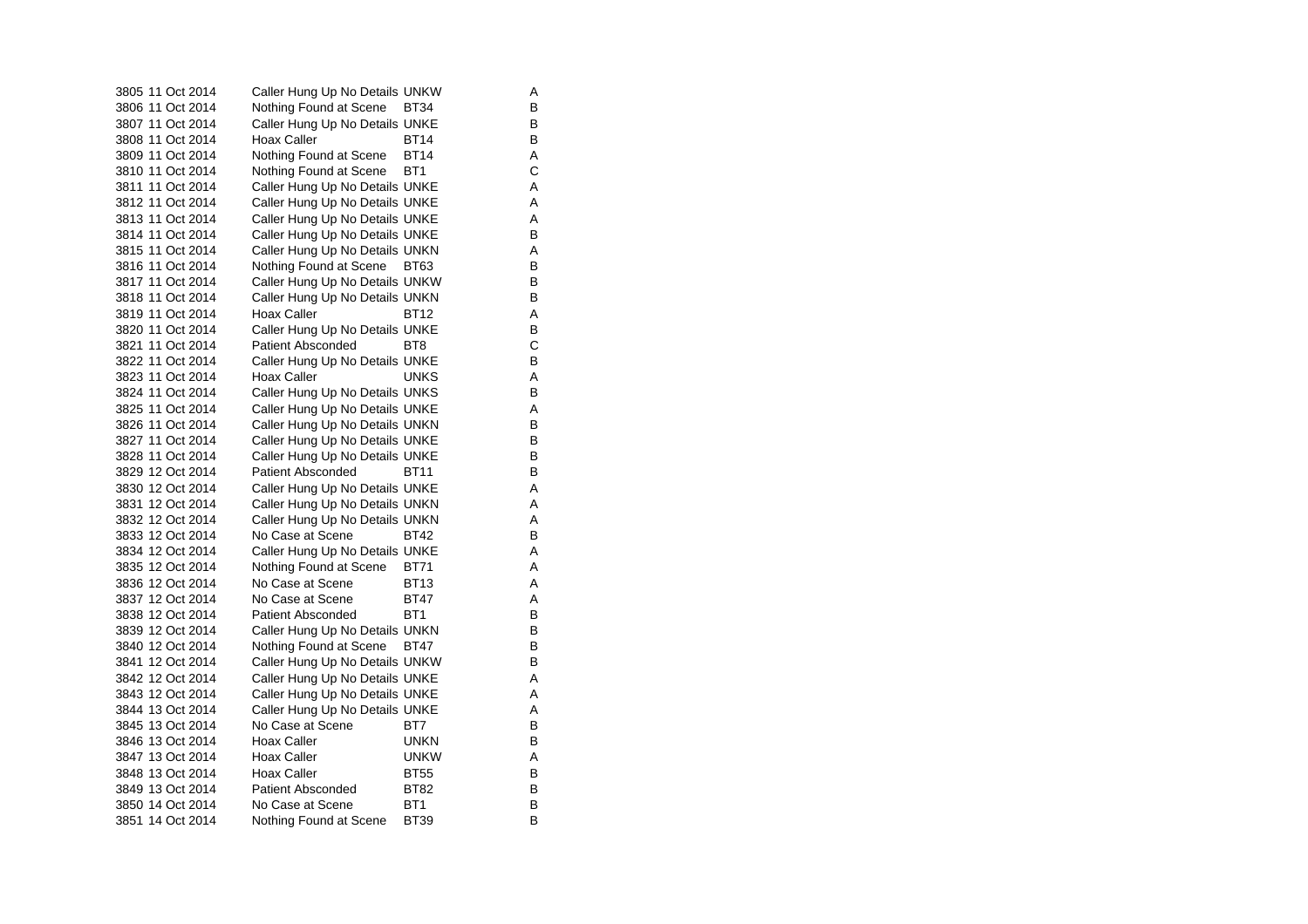| 3852 14 Oct 2014 | Hoax Caller                    | BT60            | Α |
|------------------|--------------------------------|-----------------|---|
| 3853 14 Oct 2014 | Caller Hung Up No Details UNKE |                 | В |
| 3854 14 Oct 2014 | Nothing Found at Scene         | BT42            | в |
| 3855 14 Oct 2014 | Caller Hung Up No Details UNKE |                 | в |
| 3856 14 Oct 2014 | Caller Hung Up No Details UNKS |                 | B |
| 3857 15 Oct 2014 | No Case at Scene               | BT7             | B |
| 3858 15 Oct 2014 | Hoax Caller                    | BT <sub>5</sub> | Α |
| 3859 15 Oct 2014 | <b>Patient Absconded</b>       | <b>BT48</b>     | B |
| 3860 15 Oct 2014 | No Case at Scene               | <b>UNKE</b>     | A |
| 3861 15 Oct 2014 | Nothing Found at Scene         | <b>BT48</b>     | в |
| 3862 15 Oct 2014 | Nothing Found at Scene         | <b>BT79</b>     | B |
| 3863 15 Oct 2014 | Nothing Found at Scene         | <b>BT41</b>     | B |
| 3864 16 Oct 2014 | Nothing Found at Scene         | <b>BT51</b>     | Α |
| 3865 16 Oct 2014 | Nothing Found at Scene         | <b>BT48</b>     | B |
| 3866 16 Oct 2014 | No Case at Scene               | BT <sub>9</sub> | Α |
| 3867 16 Oct 2014 | <b>Patient Absconded</b>       | <b>BT48</b>     | B |
| 3868 16 Oct 2014 | Caller Hung Up No Details UNKS |                 | В |
| 3869 16 Oct 2014 | Caller Hung Up No Details UNKE |                 | Α |
| 3870 16 Oct 2014 | Hoax Caller                    | UNKS            | A |
| 3871 16 Oct 2014 | Caller Hung Up No Details UNKE |                 | B |
| 3872 16 Oct 2014 | Hoax Caller                    | <b>UNKE</b>     | B |
| 3873 16 Oct 2014 | No Case at Scene               | <b>BT13</b>     | В |
| 3874 16 Oct 2014 | No Case at Scene               | <b>BT11</b>     | A |
| 3875 17 Oct 2014 | <b>Patient Absconded</b>       | <b>BT42</b>     | В |
| 3876 17 Oct 2014 | Hoax Caller                    | UNKE            | Α |
| 3877 17 Oct 2014 | Hoax Caller                    | <b>UNKE</b>     | B |
| 3878 17 Oct 2014 | Hoax Caller                    | <b>UNKS</b>     | A |
| 3879 17 Oct 2014 | <b>Hoax Caller</b>             | <b>UNKE</b>     | Α |
| 3880 17 Oct 2014 | Caller Hung Up No Details UNKN |                 | B |
| 3881 17 Oct 2014 | No Case at Scene               | <b>BT52</b>     | В |
| 3882 17 Oct 2014 | Caller Hung Up No Details UNKE |                 | в |
| 3883 17 Oct 2014 | Caller Hung Up No Details UNKE |                 | A |
| 3884 17 Oct 2014 | Caller Hung Up No Details UNKE |                 | Α |
| 3885 18 Oct 2014 | Caller Hung Up No Details UNKE |                 | A |
| 3886 18 Oct 2014 | No Case at Scene               | BT12            | B |
| 3887 18 Oct 2014 | Caller Hung Up No Details UNKE |                 | в |
| 3888 18 Oct 2014 | No Case at Scene               | <b>BT13</b>     | В |
| 3889 18 Oct 2014 | <b>Hoax Caller</b>             | <b>BT43</b>     | B |
| 3890 18 Oct 2014 | No Case at Scene               | <b>BT49</b>     | Α |
| 3891 18 Oct 2014 | Caller Hung Up No Details UNKS |                 | A |
| 3892 18 Oct 2014 | Nothing Found at Scene         | <b>BT66</b>     | Α |
| 3893 18 Oct 2014 | Caller Hung Up No Details UNKN |                 | в |
| 3894 18 Oct 2014 | Caller Hung Up No Details UNKN |                 | B |
| 3895 19 Oct 2014 | No Case at Scene               | <b>BT74</b>     | A |
| 3896 19 Oct 2014 | Caller Hung Up No Details UNKS |                 | В |
| 3897 19 Oct 2014 | Caller Hung Up No Details UNKN |                 | A |
| 3898 19 Oct 2014 | Nothing Found at Scene         | <b>BT78</b>     | A |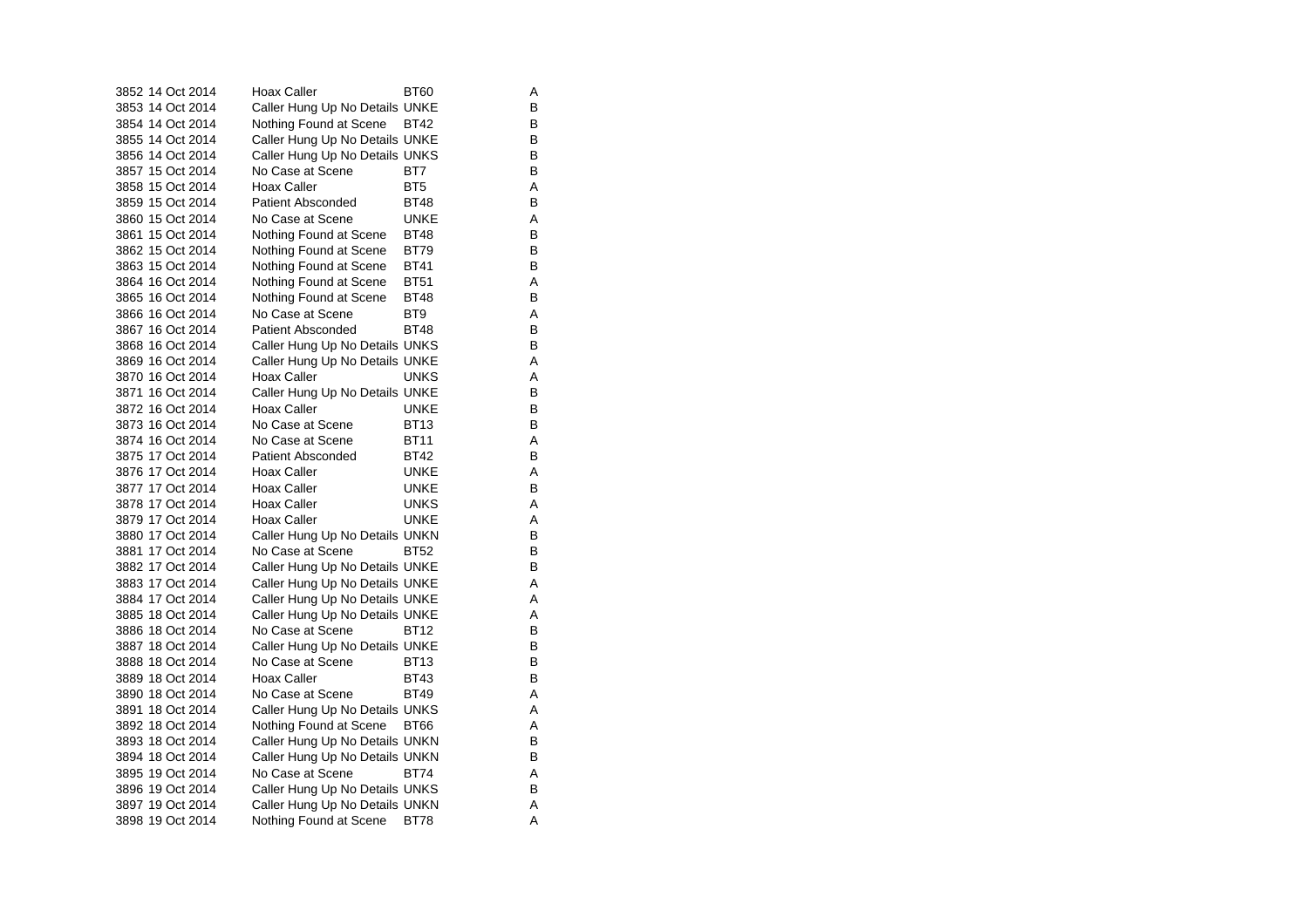3899 19 Oct 2014 Hoax Caller **Hoax Caller** UNKE B 3900 19 Oct 2014 Caller Hung Up No Details UNKN 3901 19 Oct 2014 Nothing Found at Scene BT48 A 3902 19 Oct 2014 Caller Hung Up No Details UNKN A<br>3903 19 Oct 2014 Nothing Found at Scene BT48 3903 19 Oct 2014 Nothing Found at Scene BT48 3904 19 Oct 2014 Nothing Found at Scene BT48 A 3905 19 Oct 2014 Caller Hung Up No Details UNKE A 3906 19 Oct 2014 Nothing Found at Scene BT48 A<br>3907 19 Oct 2014 Caller Hung Up No Details UNKE 3907 19 Oct 2014 Caller Hung Up No Details UNKE<br>3908 19 Oct 2014 No Case at Scene BT61 C 3908 19 Oct 2014 No Case at Scene 3909 19 Oct 2014 Caller Hung Up No Details UNKE B 3910 19 Oct 2014 Hoax Caller BT23 A 3911 19 Oct 2014 No Case at Scene BT1 A 3912 19 Oct 2014 Caller Hung Up No Details UNKE B 3913 19 Oct 2014 Nothing Found at Scene BT71 A 3914 19 Oct 2014 Hoax Caller UNKE B 3915 19 Oct 2014 Hoax Caller **UNKE** B 3916 19 Oct 2014 Nothing Found at Scene BT66 B 3917 19 Oct 2014 Caller Hung Up No Details BT38 B 3918 19 Oct 2014 Hoax Caller BT38 B 3919 19 Oct 2014 Hoax Caller UNKW B3920 20 Oct 2014 Caller Hung Up No Details UNKN A<br>3921 20 Oct 2014 Nothing Found at Scene BT7 B Nothing Found at Scene BT7 3922 20 Oct 2014 Caller Hung Up No Details UNKW B 3923 20 Oct 2014 No Case at Scene BT2 C 3924 20 Oct 2014 No Case at Scene UNKE A3925 20 Oct 2014 Nothing Found at Scene BT74 A<br>3926 20 Oct 2014 Hoax Caller UNKE B 3926 20 Oct 2014 Hoax Caller 3927 20 Oct 2014 Caller Hung Up No Details UNKE 3928 20 Oct 2014 No Case at Scene BT56 3929 20 Oct 2014 Caller Hung Up No Details UNKE 3930 21 Oct 2014 Hoax Caller BT14 3931 21 Oct 2014 Caller Hung Up No Details UNKE B 3932 21 Oct 2014 Hoax Caller **UNKE** B 3933 21 Oct 2014 Patient Absconded BT63 3934 21 Oct 2014 No Case at Scene BT13 A3935 22 Oct 2014 Caller Hung Up No Details UNKE B 3936 22 Oct 2014 No Case at Scene BT23 3937 22 Oct 2014 Caller Hung Up No Details UNKE 3938 22 Oct 2014 Patient Absconded BT79 B 3939 22 Oct 2014 Hoax Caller BT42 A 3940 22 Oct 2014 Hoax Caller UNKE B 3941 22 Oct 2014 Hoax Caller **UNKE** B 3942 22 Oct 2014 Caller Hung Up No Details UNKE B 3943 22 Oct 2014 No Case at Scene BT66 BT66 3944 22 Oct 2014 Nothing Found at Scene BT38 A 3945 23 Oct 2014 No Case at Scene BT9 BT9

 $\mathsf{B}$ 

 $\, {\sf B}$ 

 $\, {\sf B}$ 

 $\rm C$ <br>A

 $\, {\sf B}$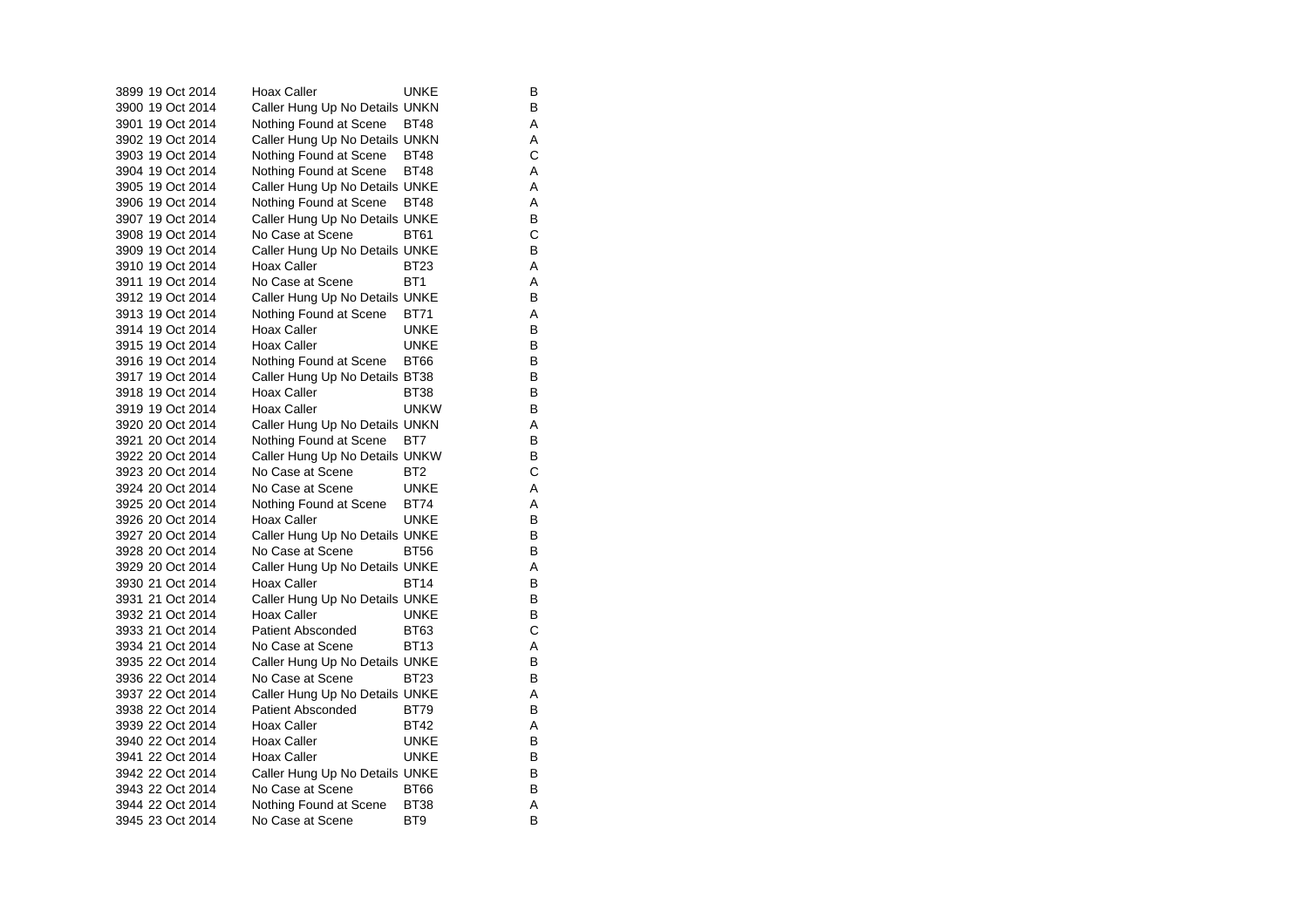| 3946 23 Oct 2014 | Caller Hung Up No Details UNKN |                 | В |
|------------------|--------------------------------|-----------------|---|
| 3947 23 Oct 2014 | Caller Hung Up No Details UNKS |                 | A |
| 3948 23 Oct 2014 | Hoax Caller                    | <b>UNKN</b>     | B |
| 3949 23 Oct 2014 | <b>Hoax Caller</b>             | <b>BT37</b>     | Α |
| 3950 23 Oct 2014 | No Case at Scene               | <b>BT67</b>     | Ċ |
| 3951 23 Oct 2014 | Caller Hung Up No Details UNKN |                 | B |
| 3952 23 Oct 2014 | Caller Hung Up No Details UNKN |                 | В |
| 3953 23 Oct 2014 | Nothing Found at Scene         | <b>BT48</b>     | С |
| 3954 23 Oct 2014 | Hoax Caller                    | <b>BT40</b>     | В |
| 3955 23 Oct 2014 | No Case at Scene               | <b>BT14</b>     | В |
| 3956 23 Oct 2014 | Hoax Caller                    | <b>UNKE</b>     | Α |
| 3957 24 Oct 2014 | Caller Hung Up No Details UNKW |                 | B |
| 3958 24 Oct 2014 | Caller Hung Up No Details BT48 |                 | В |
| 3959 24 Oct 2014 | <b>Patient Absconded</b>       | <b>BT80</b>     | С |
| 3960 24 Oct 2014 | <b>Patient Absconded</b>       | BT <sub>1</sub> | Α |
| 3961 24 Oct 2014 | Caller Hung Up No Details BT15 |                 | B |
| 3962 24 Oct 2014 | Caller Hung Up No Details UNKE |                 | B |
| 3963 24 Oct 2014 | No Case at Scene               | BT1             | В |
| 3964 24 Oct 2014 | No Case at Scene               | <b>BT35</b>     | С |
| 3965 25 Oct 2014 | <b>Patient Absconded</b>       | <b>BT25</b>     | B |
| 3966 25 Oct 2014 | Caller Hung Up No Details UNKW |                 | В |
| 3967 25 Oct 2014 | No Case at Scene               | <b>BT35</b>     | B |
| 3968 25 Oct 2014 | Hoax Caller                    | <b>UNKE</b>     | B |
| 3969 25 Oct 2014 | <b>Patient Absconded</b>       | BT23            | Α |
| 3970 25 Oct 2014 | Caller Hung Up No Details UNKE |                 | A |
| 3971 25 Oct 2014 | Patient Absconded              | BT9             | Α |
| 3972 25 Oct 2014 | <b>Patient Absconded</b>       | BT <sub>6</sub> | B |
| 3973 25 Oct 2014 | Hoax Caller                    | <b>BT47</b>     | В |
| 3974 25 Oct 2014 | Caller Hung Up No Details UNKE |                 | В |
| 3975 25 Oct 2014 | No Case at Scene               | BT <sub>2</sub> | B |
| 3976 25 Oct 2014 | Caller Hung Up No Details UNKE |                 | В |
| 3977 25 Oct 2014 | Caller Hung Up No Details UNKE |                 | B |
| 3978 25 Oct 2014 | No Case at Scene               | <b>BT23</b>     | Α |
| 3979 26 Oct 2014 | Caller Hung Up No Details UNKE |                 | B |
| 3980 26 Oct 2014 | Caller Hung Up No Details UNKW |                 | В |
| 3981 26 Oct 2014 | Nothing Found at Scene         | <b>BT74</b>     | Α |
| 3982 26 Oct 2014 | No Case at Scene               | BT61            | B |
| 3983 26 Oct 2014 | Hoax Caller                    | <b>UNKW</b>     | в |
| 3984 26 Oct 2014 | No Case at Scene               | BT <sub>1</sub> | B |
| 3985 26 Oct 2014 | No Case at Scene               | <b>BT12</b>     | С |
| 3986 26 Oct 2014 | No Case at Scene               | BT7             | B |
| 3987 26 Oct 2014 | Caller Hung Up No Details UNKS |                 | Α |
| 3988 26 Oct 2014 | Caller Hung Up No Details UNKS |                 | Α |
| 3989 26 Oct 2014 | Caller Hung Up No Details ERR  |                 | A |
| 3990 26 Oct 2014 | Caller Hung Up No Details UNKE |                 | Α |
| 3991 26 Oct 2014 | Caller Hung Up No Details UNKE |                 | Α |
| 3992 26 Oct 2014 | Nothing Found at Scene         | <b>BT48</b>     | B |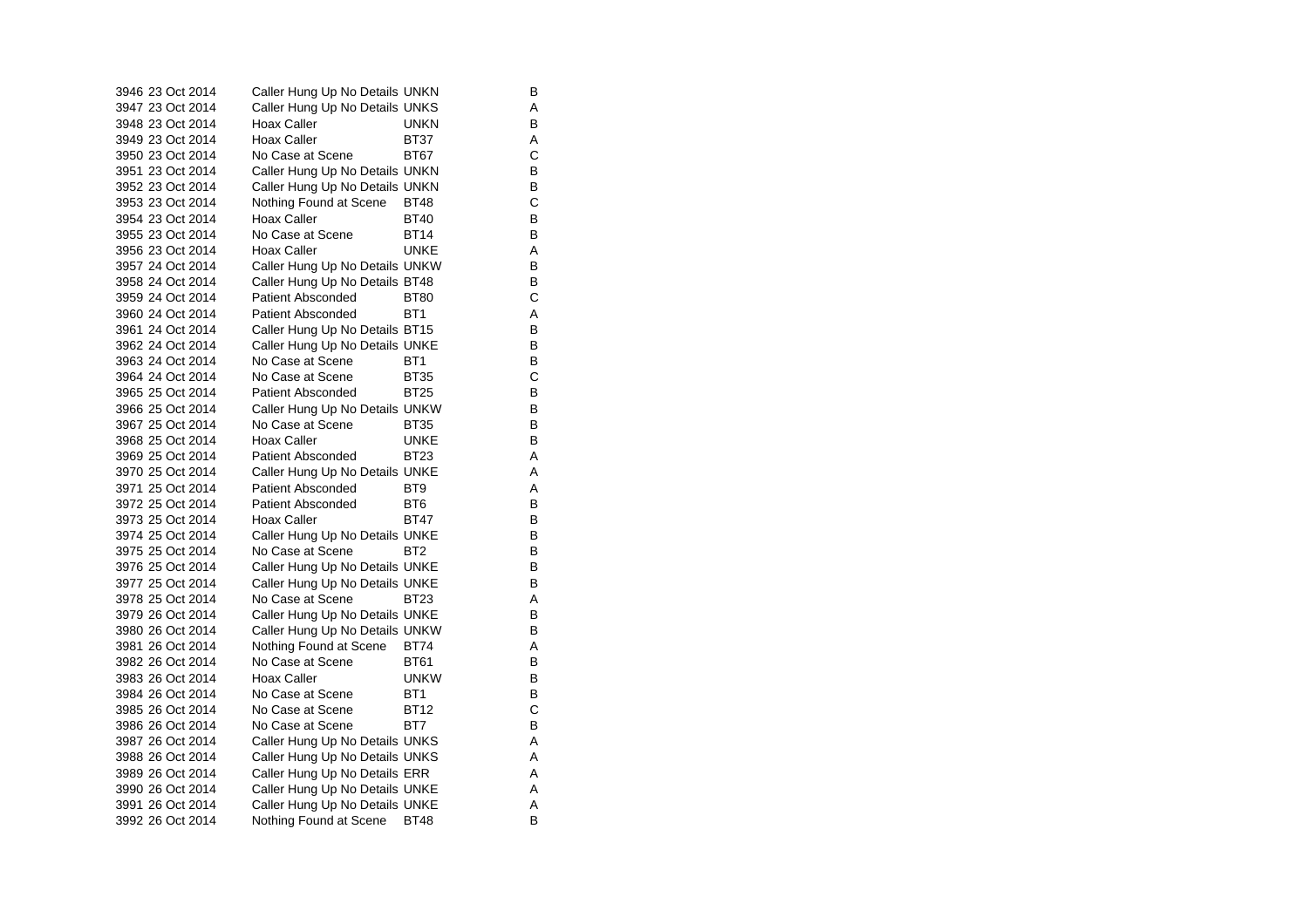|  | 3993 26 Oct 2014 | <b>Hoax Caller</b>             | BT27            | Α |
|--|------------------|--------------------------------|-----------------|---|
|  | 3994 26 Oct 2014 | Nothing Found at Scene         | BT38            | В |
|  | 3995 27 Oct 2014 | Caller Hung Up No Details UNKW |                 | В |
|  | 3996 27 Oct 2014 | Caller Hung Up No Details UNKS |                 | в |
|  | 3997 27 Oct 2014 | Caller Hung Up No Details UNKE |                 | A |
|  | 3998 27 Oct 2014 | No Case at Scene               | <b>BT48</b>     | A |
|  | 3999 27 Oct 2014 | Nothing Found at Scene         | <b>BT34</b>     | Α |
|  | 4000 27 Oct 2014 | Hoax Caller                    | <b>BT13</b>     | В |
|  | 4001 27 Oct 2014 | Nothing Found at Scene         | <b>BT79</b>     | Α |
|  | 4002 27 Oct 2014 | No Case at Scene               | <b>BT15</b>     | C |
|  | 4003 27 Oct 2014 | Caller Hung Up No Details UNKS |                 | В |
|  | 4004 28 Oct 2014 | No Case at Scene               | BT7             | В |
|  | 4005 29 Oct 2014 | Caller Hung Up No Details UNKE |                 | Α |
|  | 4006 29 Oct 2014 | Caller Hung Up No Details UNKE |                 | Α |
|  | 4007 29 Oct 2014 | Hoax Caller                    | <b>UNKE</b>     | A |
|  | 4008 29 Oct 2014 | Caller Hung Up No Details UNKS |                 | Α |
|  | 4009 29 Oct 2014 | <b>Hoax Caller</b>             | <b>UNKE</b>     | в |
|  | 4010 29 Oct 2014 | Nothing Found at Scene         | <b>BT27</b>     | C |
|  | 4011 29 Oct 2014 | Caller Hung Up No Details UNKE |                 | В |
|  | 4012 29 Oct 2014 | Hoax Caller                    | <b>UNKE</b>     | Α |
|  | 4013 29 Oct 2014 | Hoax Caller                    | <b>UNKE</b>     | B |
|  | 4014 29 Oct 2014 | No Case at Scene               | <b>BT20</b>     | В |
|  | 4015 30 Oct 2014 | No Case at Scene               | <b>BT48</b>     | A |
|  | 4016 30 Oct 2014 | Hoax Caller                    | <b>UNKE</b>     | В |
|  | 4017 30 Oct 2014 | Caller Hung Up No Details UNKE |                 | В |
|  | 4018 30 Oct 2014 | No Case at Scene               | BT37            | C |
|  | 4019 30 Oct 2014 | Nothing Found at Scene         | BT1             | B |
|  | 4020 30 Oct 2014 | Patient Absconded              | BT <sub>1</sub> | C |
|  | 4021 30 Oct 2014 | No Case at Scene               | BT <sub>1</sub> | B |
|  | 4022 30 Oct 2014 | Hoax Caller                    | <b>UNKN</b>     | в |
|  | 4023 30 Oct 2014 | Caller Hung Up No Details UNKN |                 | B |
|  | 4024 30 Oct 2014 | <b>Hoax Caller</b>             | <b>UNKE</b>     | Α |
|  | 4025 30 Oct 2014 | <b>Hoax Caller</b>             | BT8             | в |
|  | 4026 30 Oct 2014 | Caller Hung Up No Details UNKE |                 | A |
|  | 4027 30 Oct 2014 | <b>Hoax Caller</b>             | <b>UNKE</b>     | Α |
|  | 4028 31 Oct 2014 | Caller Hung Up No Details UNKN |                 | Α |
|  | 4029 31 Oct 2014 | <b>Hoax Caller</b>             | <b>UNKW</b>     | В |
|  | 4030 31 Oct 2014 | Caller Hung Up No Details ERR  |                 | Α |
|  | 4031 31 Oct 2014 | Hoax Caller                    | <b>UNKS</b>     | В |
|  | 4032 31 Oct 2014 | No Case at Scene               | <b>BT23</b>     | A |
|  | 4033 31 Oct 2014 | Hoax Caller                    | <b>BT67</b>     | Α |
|  | 4034 31 Oct 2014 | Hoax Caller                    | <b>BT28</b>     | В |
|  | 4035 31 Oct 2014 | Hoax Caller                    | <b>UNKE</b>     | A |
|  | 4036 31 Oct 2014 | No Case at Scene               | <b>BT67</b>     | A |
|  | 4037 31 Oct 2014 | <b>Hoax Caller</b>             | <b>BT60</b>     | A |
|  | 4038 31 Oct 2014 | No Case at Scene               | <b>BT80</b>     | B |
|  | 4039 31 Oct 2014 | Caller Hung Up No Details UNKE |                 | B |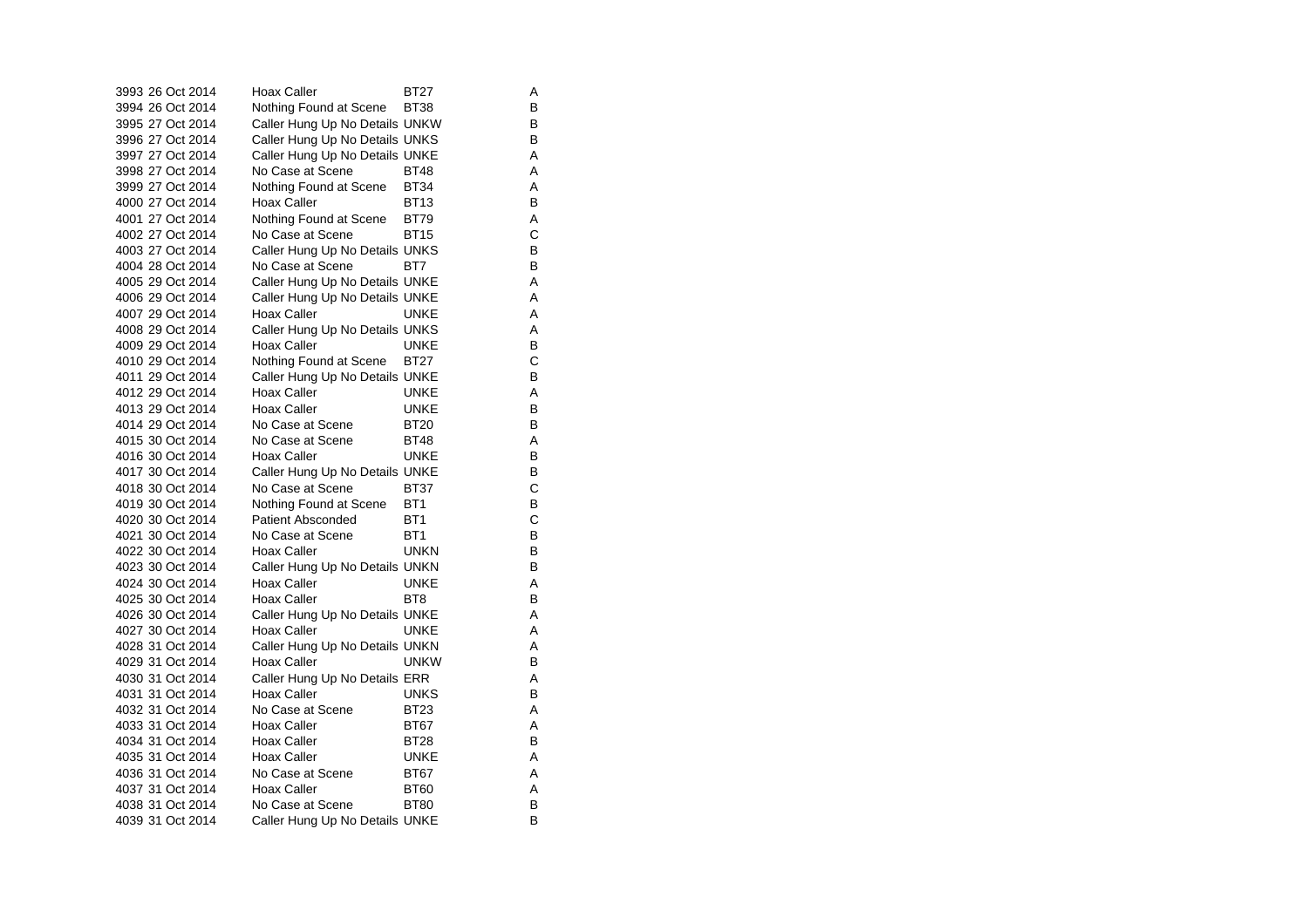4040 31 Oct 2014 No Case at Scene BT14 B 4041 31 Oct 2014 No Case at Scene BT11 4042 31 Oct 2014 Nothing Found at Scene BT80 A 4043 31 Oct 2014 Caller Hung Up No Details UNKW B<br>4044 31 Oct 2014 Caller Hung Up No Details UNKE 4044 31 Oct 2014 Caller Hung Up No Details UNKE 4045 31 Oct 2014 No Case at Scene BT65 B 4046 01 Nov 2014 No Case at Scene BT9 A 4047 01 Nov 2014 Caller Hung Up No Details UNKE B 4048 01 Nov 2014 No Case at Scene BT1 BT1 4049 01 Nov 2014 Nothing Found at Scene BT41 A 4050 01 Nov 2014 No Case at Scene BT7 A 4051 01 Nov 2014 No Case at Scene BT1 BT1 4052 01 Nov 2014 Caller Hung Up No Details UNKE B 4053 01 Nov 2014 No Case at Scene BT1 BT1 4054 01 Nov 2014 Caller Hung Up No Details UNKE B 4055 01 Nov 2014 No Case at Scene BT9 BT9 4056 01 Nov 2014 Hoax Caller **UNKE** B 4057 01 Nov 2014 No Case at Scene BT80 A 4058 01 Nov 2014 Caller Hung Up No Details UNKE B 4059 01 Nov 2014 No Case at Scene BT48 A 4060 01 Nov 2014 Nothing Found at Scene BT32 B 4061 01 Nov 2014 Nothing Found at Scene BT40 B<br>4062 01 Nov 2014 Hoax Caller BUNKE B 4062 01 Nov 2014 Hoax Caller UNKE 4063 01 Nov 2014 Caller Hung Up No Details UNKN B 4064 01 Nov 2014 Nothing Found at Scene BT1 C 4065 01 Nov 2014 No Case at Scene BT11 B 4066 01 Nov 2014 Hoax Caller **Hoax Hoax Hoax** Block 4067 01 Nov 2014 No Case at Scene BT23 4068 01 Nov 2014 Hoax Caller BT66 BT66 4069 01 Nov 2014 Hoax Caller UNKE 4070 01 Nov 2014 Caller Hung Up No Details UNKS B<br>4071 01 Nov 2014 Nothing Found at Scene BT14 B 4071 01 Nov 2014 Nothing Found at Scene BT14 4072 01 Nov 2014 Hoax Caller **Hoax Hoax Caller** 4073 01 Nov 2014 Caller Hung Up No Details UNKE B 4074 01 Nov 2014 Patient Absconded BT35 B 4075 01 Nov 2014 Caller Hung Up No Details UNKE A 4076 01 Nov 2014 Caller Hung Up No Details UNKE A 4077 01 Nov 2014 Hoax Caller UNKN 4078 01 Nov 2014 Hoax Caller **UNKE** B 4079 01 Nov 2014 Caller Hung Up No Details UNKE<br>4080 01 Nov 2014 Caller Hung Up No Details UNKW B Caller Hung Up No Details UNKW 4081 01 Nov 2014 Caller Hung Up No Details UNKS B 4082 02 Nov 2014 Caller Hung Up No Details UNKE 4083 02 Nov 2014 No Case at Scene BT71 B 4084 02 Nov 2014 Caller Hung Up No Details UNKN A<br>4085 02 Nov 2014 Caller Hung Up No Details UNKE 4085 02 Nov 2014 Caller Hung Up No Details UNKE 4086 02 Nov 2014 Patient Absconded BT32 B

 $\mathbf{C}$ 

 $_{\rm C}^{\rm B}$ 

 $\, {\bf B}$ 

A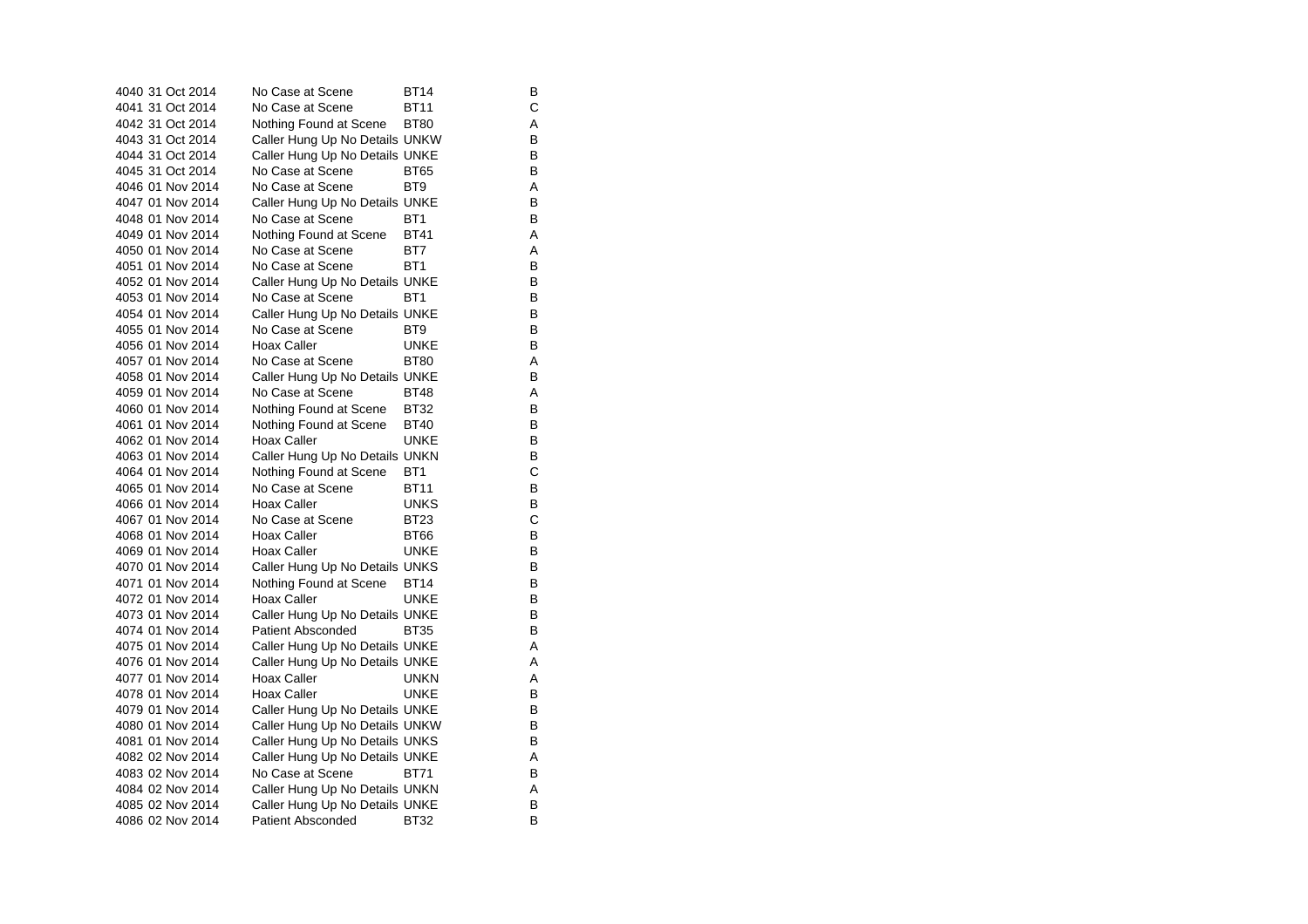4087 02 Nov 2014 No Case at Scene BT20 C 4088 02 Nov 2014 Caller Hung Up No Details UNKE 4089 02 Nov 2014 Caller Hung Up No Details UNKS A 4090 02 Nov 2014 Caller Hung Up No Details UNKE<br>4091 02 Nov 2014 No Case at Scene UNKE 4091 02 Nov 2014 No Case at Scene UNKE 4092 02 Nov 2014 Caller Hung Up No Details UNKS B 4093 02 Nov 2014 Hoax Caller BT13 A4094 02 Nov 2014 Nothing Found at Scene BT62 C 4095 02 Nov 2014 Hoax Caller BT8 A 4096 02 Nov 2014 Caller Hung Up No Details UNKW A 4097 02 Nov 2014 No Case at Scene BT12 B 4098 02 Nov 2014 Caller Hung Up No Details UNKE<br>4099 02 Nov 2014 Caller Hung Up No Details UNKS B 4099 02 Nov 2014 Caller Hung Up No Details UNKS 4100 02 Nov 2014 Caller Hung Up No Details UNKW A 4101 02 Nov 2014 Caller Hung Up No Details UNKS B 4102 02 Nov 2014 Hoax Caller BT81 BT81 B 4103 02 Nov 2014 Patient Absconded BT6 BT6 4104 03 Nov 2014 Caller Hung Up No Details UNKE B 4105 03 Nov 2014 Nothing Found at Scene BT70 C 4106 03 Nov 2014 Caller Hung Up No Details UNKE 4107 03 Nov 2014 Hoax Caller **Hoax UNKN** A 4108 03 Nov 2014 Caller Hung Up No Details UNKN B<br>4109 03 Nov 2014 Caller Hung Up No Details UNKE 4109 03 Nov 2014 Caller Hung Up No Details UNKE 4110 03 Nov 2014 No Case at Scene BT52 C 4111 03 Nov 2014 No Case at Scene BT47 A 4112 04 Nov 2014 Caller Hung Up No Details UNKS B 4113 04 Nov 2014 Caller Hung Up No Details UNKE A 4114 04 Nov 2014 Caller Hung Up No Details UNKS A 4115 04 Nov 2014 Hoax Caller **UNKE** A 4116 04 Nov 2014 Hoax Caller BT36 4117 04 Nov 2014 No Case at Scene BT1 A4118 04 Nov 2014 Caller Hung Up No Details UNKW A 4119 05 Nov 2014 Caller Hung Up No Details UNKS B 4120 05 Nov 2014 No Case at Scene BT7 BT7 4121 05 Nov 2014 Nothing Found at Scene BT32 A<br>4122 05 Nov 2014 Nothing Found at Scene BT47 A 4122 05 Nov 2014 Nothing Found at Scene BT47 4123 05 Nov 2014 Hoax Caller BT42 B 4124 05 Nov 2014 Hoax Caller BT42 4125 05 Nov 2014 Hoax Caller CONKE B 4126 05 Nov 2014 Caller Hung Up No Details UNKS B<br>4127 06 Nov 2014 Caller Hung Up No Details UNKE Caller Hung Up No Details UNKE 4128 06 Nov 2014 Hoax Caller UNKE UNKE A 4129 06 Nov 2014 Patient Absconded BT66 B 4130 06 Nov 2014 Hoax Caller UNKE B 4131 06 Nov 2014 Caller Hung Up No Details UNKE<br>4132 06 Nov 2014 Hoax Caller UNKE UNKE 4132 06 Nov 2014 Hoax Caller UNKE 4133 06 Nov 2014 Caller Hung Up No Details UNKS B

 $\mathsf{B}$ 

 $\mathsf{A}$ 

 $\, {\sf B}$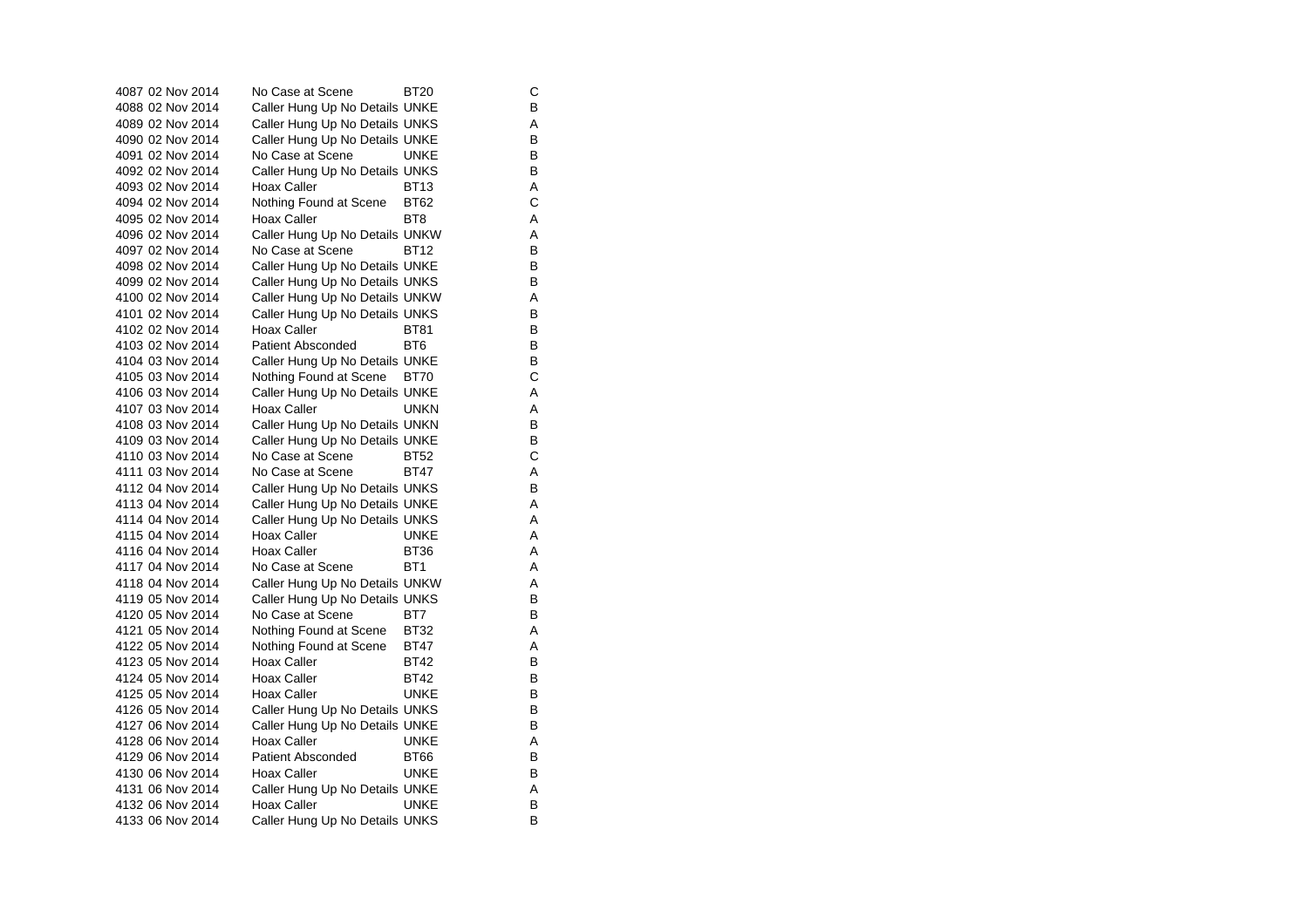| 4134 06 Nov 2014 | Hoax Caller                    | BT9             | В |
|------------------|--------------------------------|-----------------|---|
| 4135 06 Nov 2014 | <b>Hoax Caller</b>             | UNKE            | Α |
| 4136 06 Nov 2014 | Patient Absconded              | BT33            | В |
| 4137 06 Nov 2014 | Caller Hung Up No Details UNKE |                 | В |
| 4138 06 Nov 2014 | No Case at Scene               | BT7             | В |
| 4139 06 Nov 2014 | Nothing Found at Scene         | <b>BT65</b>     | в |
| 4140 07 Nov 2014 | Nothing Found at Scene         | <b>BT45</b>     | в |
| 4141 07 Nov 2014 | Hoax Caller                    | <b>UNKW</b>     | В |
| 4142 07 Nov 2014 | Hoax Caller                    | <b>BT48</b>     | В |
| 4143 07 Nov 2014 | Caller Hung Up No Details UNKE |                 | Α |
| 4144 07 Nov 2014 | No Case at Scene               | <b>BT14</b>     | в |
| 4145 07 Nov 2014 | Hoax Caller                    | <b>UNKE</b>     | В |
| 4146 07 Nov 2014 | Caller Hung Up No Details UNKW |                 | в |
| 4147 07 Nov 2014 | Caller Hung Up No Details UNKN |                 | Α |
| 4148 07 Nov 2014 | Caller Hung Up No Details UNKW |                 | в |
| 4149 07 Nov 2014 | Hoax Caller                    | <b>UNKE</b>     | В |
| 4150 07 Nov 2014 | Hoax Caller                    | <b>UNKW</b>     | Α |
| 4151 07 Nov 2014 | No Case at Scene               | <b>BT51</b>     | С |
| 4152 07 Nov 2014 | Nothing Found at Scene         | <b>BT82</b>     | В |
| 4153 07 Nov 2014 | No Case at Scene               | <b>BT80</b>     | Α |
| 4154 07 Nov 2014 | Hoax Caller                    | BT4             | Α |
| 4155 07 Nov 2014 | Hoax Caller                    | BT4             | Α |
| 4156 07 Nov 2014 | Hoax Caller                    | <b>UNKE</b>     | Α |
| 4157 07 Nov 2014 | No Case at Scene               | BT <sub>2</sub> | Α |
| 4158 07 Nov 2014 | Nothing Found at Scene         | <b>BT34</b>     | В |
| 4159 08 Nov 2014 | Caller Hung Up No Details UNKS |                 | В |
| 4160 08 Nov 2014 | No Case at Scene               | <b>BT40</b>     | С |
| 4161 08 Nov 2014 | Patient Absconded              | BT6             | в |
| 4162 08 Nov 2014 | Caller Hung Up No Details UNKE |                 | A |
| 4163 08 Nov 2014 | Caller Hung Up No Details UNKW |                 | в |
| 4164 08 Nov 2014 | No Case at Scene               | <b>BT13</b>     | В |
| 4165 08 Nov 2014 | Hoax Caller                    | UNKS            | В |
| 4166 08 Nov 2014 | Caller Hung Up No Details UNKE |                 | Α |
| 4167 08 Nov 2014 | Hoax Caller                    | <b>BT13</b>     | Α |
| 4168 08 Nov 2014 | Caller Hung Up No Details UNKN |                 | Α |
| 4169 08 Nov 2014 | Nothing Found at Scene         | <b>BT11</b>     | C |
| 4170 08 Nov 2014 | No Case at Scene               | <b>BT12</b>     | В |
| 4171 08 Nov 2014 | No Case at Scene               | <b>BT52</b>     | В |
| 4172 08 Nov 2014 | Caller Hung Up No Details UNKE |                 | Α |
| 4173 08 Nov 2014 | <b>Patient Absconded</b>       | <b>BT35</b>     | в |
| 4174 09 Nov 2014 | <b>Patient Absconded</b>       | <b>BT30</b>     | В |
| 4175 09 Nov 2014 | No Case at Scene               | <b>BT37</b>     | в |
| 4176 09 Nov 2014 | Caller Hung Up No Details UNKW |                 | Α |
| 4177 09 Nov 2014 | Caller Hung Up No Details UNKE |                 | в |
| 4178 09 Nov 2014 | No Case at Scene               | <b>BT48</b>     | В |
| 4179 09 Nov 2014 | Caller Hung Up No Details UNKN |                 | A |
| 4180 09 Nov 2014 | Caller Hung Up No Details UNKS |                 | в |
|                  |                                |                 |   |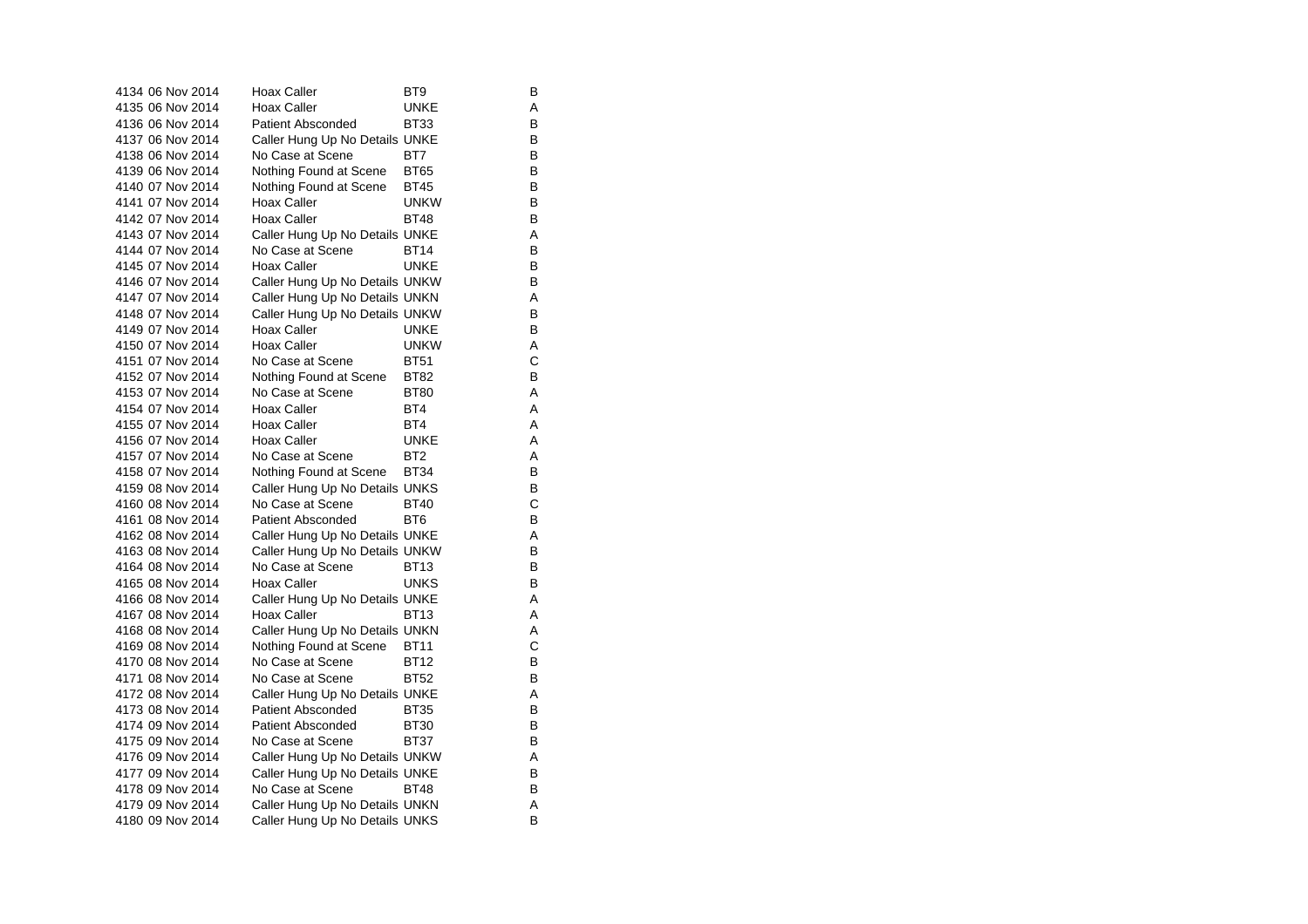| 4181 09 Nov 2014 | Nothing Found at Scene         | <b>BT14</b>     | В |
|------------------|--------------------------------|-----------------|---|
| 4182 10 Nov 2014 | <b>Patient Absconded</b>       | BT30            | в |
| 4183 10 Nov 2014 | Hoax Caller                    | <b>UNKW</b>     | Α |
| 4184 10 Nov 2014 | No Case at Scene               | BT <sub>5</sub> | В |
| 4185 10 Nov 2014 | Caller Hung Up No Details UNKE |                 | B |
| 4186 10 Nov 2014 | Hoax Caller                    | <b>UNKE</b>     | В |
| 4187 10 Nov 2014 | No Case at Scene               | BT4             | С |
| 4188 11 Nov 2014 | Caller Hung Up No Details UNKN |                 | Α |
| 4189 11 Nov 2014 | Caller Hung Up No Details UNKE |                 | B |
| 4190 11 Nov 2014 | No Case at Scene               | BT <sub>1</sub> | C |
| 4191 11 Nov 2014 | Hoax Caller                    | <b>UNKE</b>     | B |
| 4192 11 Nov 2014 | <b>Patient Absconded</b>       | <b>BT67</b>     | Α |
| 4193 11 Nov 2014 | No Case at Scene               | BT <sub>1</sub> | Α |
| 4194 12 Nov 2014 | Caller Hung Up No Details UNKE |                 | B |
| 4195 12 Nov 2014 | <b>Patient Absconded</b>       | <b>BT15</b>     | В |
| 4196 12 Nov 2014 | No Case at Scene               | <b>BT45</b>     | C |
| 4197 12 Nov 2014 | Caller Hung Up No Details UNKE |                 | Α |
| 4198 12 Nov 2014 | Hoax Caller                    | <b>BT43</b>     | A |
| 4199 12 Nov 2014 | Caller Hung Up No Details UNKS |                 | В |
| 4200 13 Nov 2014 | Nothing Found at Scene         | BT4             | A |
| 4201 13 Nov 2014 | Caller Hung Up No Details UNKS |                 | B |
| 4202 13 Nov 2014 | Nothing Found at Scene         | BT <sub>1</sub> | Α |
| 4203 13 Nov 2014 | Hoax Caller                    | <b>UNKS</b>     | В |
| 4204 13 Nov 2014 | <b>Patient Absconded</b>       | BT <sub>1</sub> | Α |
| 4205 13 Nov 2014 | Hoax Caller                    | <b>ERR</b>      | Α |
| 4206 13 Nov 2014 | Patient Absconded              | <b>BT14</b>     | B |
| 4207 14 Nov 2014 | Nothing Found at Scene         | <b>BT14</b>     | В |
| 4208 14 Nov 2014 | No Case at Scene               | <b>BT11</b>     | Α |
| 4209 14 Nov 2014 | Caller Hung Up No Details UNKE |                 | A |
| 4210 14 Nov 2014 | Nothing Found at Scene         | BT <sub>1</sub> | В |
| 4211 14 Nov 2014 | Hoax Caller                    | <b>UNKW</b>     | Α |
| 4212 14 Nov 2014 | Caller Hung Up No Details UNKE |                 | A |
| 4213 14 Nov 2014 | Hoax Caller                    | <b>UNKN</b>     | В |
| 4214 14 Nov 2014 | Hoax Caller                    | <b>UNKN</b>     | В |
| 4215 14 Nov 2014 | Caller Hung Up No Details UNKE |                 | В |
| 4216 14 Nov 2014 | Hoax Caller                    | <b>BT43</b>     | В |
| 4217 14 Nov 2014 | No Case at Scene               | BT <sub>5</sub> | Α |
| 4218 14 Nov 2014 | Hoax Caller                    | <b>UNKE</b>     | A |
| 4219 14 Nov 2014 | Caller Hung Up No Details UNKE |                 | B |
| 4220 14 Nov 2014 | No Case at Scene               | BT <sub>1</sub> | в |
| 4221 14 Nov 2014 | No Case at Scene               | <b>BT52</b>     | В |
| 4222 15 Nov 2014 | Caller Hung Up No Details UNKE |                 | Α |
| 4223 15 Nov 2014 | Caller Hung Up No Details UNKE |                 | в |
| 4224 15 Nov 2014 | Caller Hung Up No Details UNKE |                 | В |
| 4225 15 Nov 2014 | <b>Patient Absconded</b>       | ERR             | Α |
| 4226 15 Nov 2014 | No Case at Scene               | <b>BT32</b>     | Α |
| 4227 15 Nov 2014 | Caller Hung Up No Details UNKE |                 | A |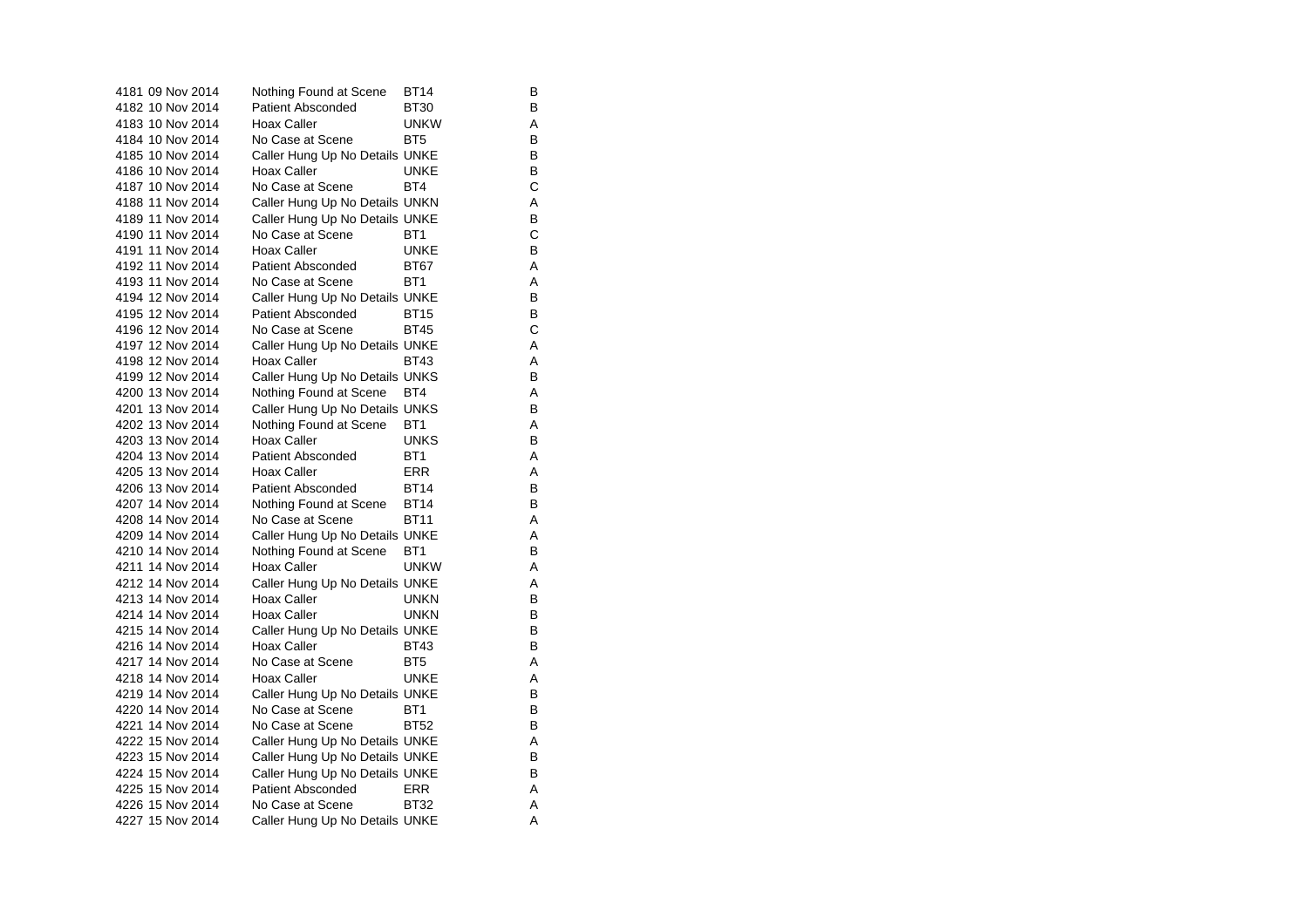| 4228 15 Nov 2014 | Caller Hung Up No Details UNKE |                 | Α |
|------------------|--------------------------------|-----------------|---|
| 4229 15 Nov 2014 | No Case at Scene               | BT <sub>1</sub> | C |
| 4230 15 Nov 2014 | <b>Hoax Caller</b>             | <b>UNKS</b>     | В |
| 4231 15 Nov 2014 | <b>Hoax Caller</b>             | UNKE            | В |
| 4232 15 Nov 2014 | Caller Hung Up No Details UNKN |                 | B |
| 4233 15 Nov 2014 | Hoax Caller                    | <b>UNKE</b>     | B |
| 4234 15 Nov 2014 | Caller Hung Up No Details UNKE |                 | В |
| 4235 15 Nov 2014 | Hoax Caller                    | <b>UNKE</b>     | В |
| 4236 15 Nov 2014 | Caller Hung Up No Details UNKE |                 | В |
| 4237 15 Nov 2014 | Caller Hung Up No Details UNKE |                 | B |
| 4238 15 Nov 2014 | Caller Hung Up No Details UNKS |                 | Α |
| 4239 15 Nov 2014 | <b>Hoax Caller</b>             | <b>UNKS</b>     | В |
| 4240 15 Nov 2014 | No Case at Scene               | BT7             | Α |
| 4241 15 Nov 2014 | Hoax Caller                    | <b>BT12</b>     | Α |
| 4242 15 Nov 2014 | Hoax Caller                    | UNKE            | Α |
| 4243 15 Nov 2014 | Hoax Caller                    | ERR             | Α |
| 4244 15 Nov 2014 | Nothing Found at Scene         | <b>BT40</b>     | B |
| 4245 15 Nov 2014 | Caller Hung Up No Details UNKE |                 | Α |
| 4246 15 Nov 2014 | No Case at Scene               | BT18            | Α |
| 4247 15 Nov 2014 | Caller Hung Up No Details UNKN |                 | A |
| 4248 15 Nov 2014 | Caller Hung Up No Details UNKN |                 | В |
| 4249 15 Nov 2014 | No Case at Scene               | BT47            | Α |
| 4250 16 Nov 2014 | Caller Hung Up No Details UNKE |                 | Α |
| 4251 16 Nov 2014 | No Case at Scene               | BT28            | С |
| 4252 16 Nov 2014 | Caller Hung Up No Details UNKE |                 | В |
| 4253 16 Nov 2014 | Caller Hung Up No Details UNKE |                 | В |
| 4254 16 Nov 2014 | No Case at Scene               | BT48            | Α |
| 4255 16 Nov 2014 | Nothing Found at Scene         | BT7             | В |
| 4256 16 Nov 2014 | Caller Hung Up No Details UNKE |                 | Α |
| 4257 16 Nov 2014 | No Case at Scene               | <b>BT78</b>     | Α |
| 4258 16 Nov 2014 | <b>Patient Absconded</b>       | <b>BT32</b>     | В |
| 4259 16 Nov 2014 | Caller Hung Up No Details UNKE |                 | Α |
| 4260 16 Nov 2014 | <b>Patient Absconded</b>       | <b>BT48</b>     | A |
| 4261 16 Nov 2014 | Caller Hung Up No Details BT1  |                 | Α |
| 4262 16 Nov 2014 | Nothing Found at Scene         | BT <sub>5</sub> | B |
| 4263 16 Nov 2014 | Caller Hung Up No Details UNKE |                 | Α |
| 4264 16 Nov 2014 | No Case at Scene               | BT47            | В |
| 4265 16 Nov 2014 | Caller Hung Up No Details UNKW |                 | Α |
| 4266 16 Nov 2014 | No Case at Scene               | <b>BT14</b>     | B |
| 4267 16 Nov 2014 | Caller Hung Up No Details UNKW |                 | Α |
| 4268 16 Nov 2014 | Caller Hung Up No Details UNKW |                 | A |
| 4269 16 Nov 2014 | Hoax Caller                    | BT43            | Α |
| 4270 16 Nov 2014 | Hoax Caller                    | UNKW            | Α |
| 4271 16 Nov 2014 | Caller Hung Up No Details UNKE |                 | В |
| 4272 16 Nov 2014 | Caller Hung Up No Details UNKS |                 | B |
| 4273 16 Nov 2014 | Nothing Found at Scene         | BT12            | В |
| 4274 17 Nov 2014 | Nothing Found at Scene         | BT1             | A |

 $\mathsf A$ 

 $\sf A$ 

A<br>B<br>A<br>A<br>A

 $\mathsf A$ 

 $\mathsf{A}$ <br> $\mathsf{B}$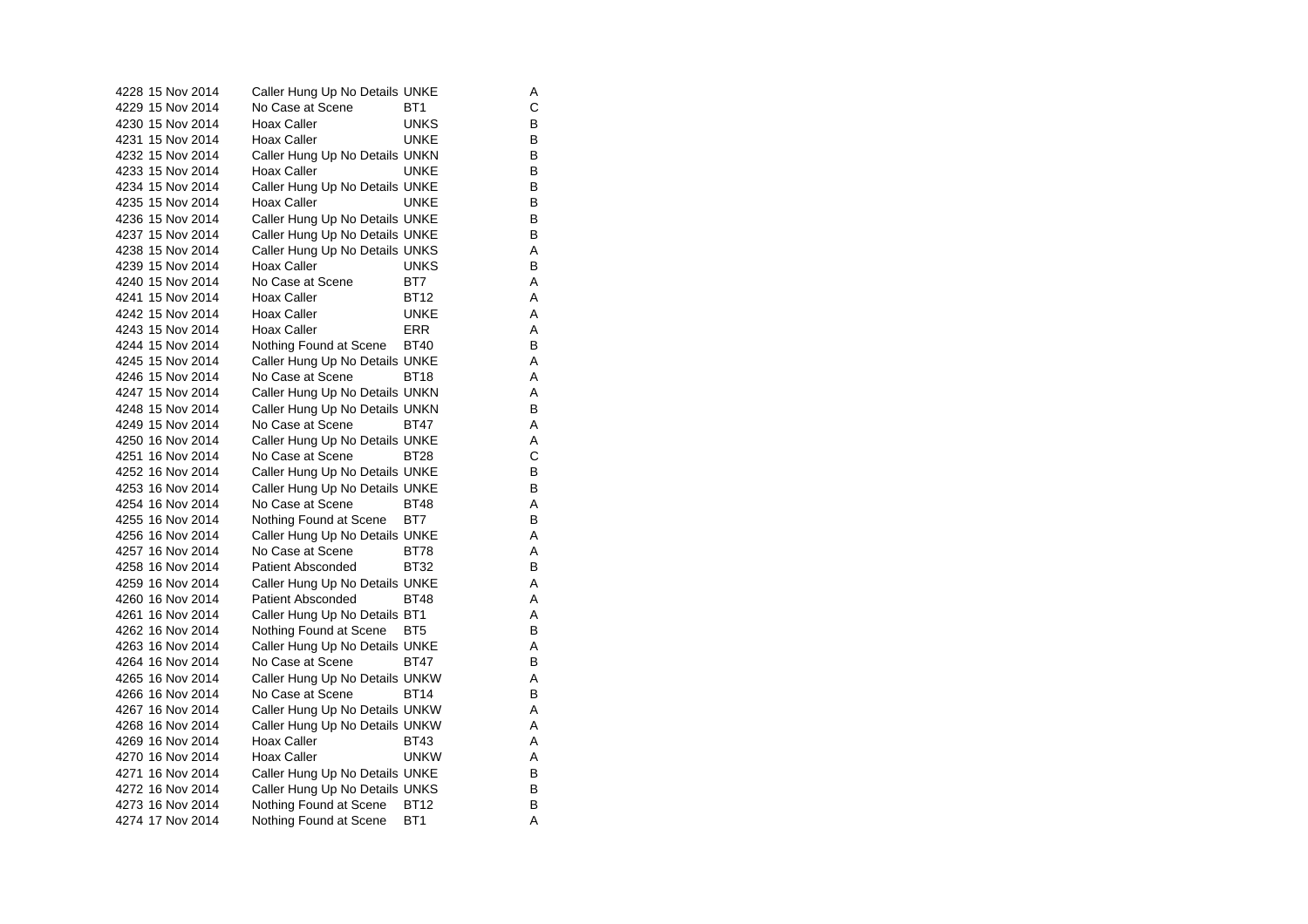4275 17 Nov 2014 Caller Hung Up No Details UNKN A 4276 17 Nov 2014 Caller Hung Up No Details UNKE B 4277 17 Nov 2014 Caller Hung Up No Details UNKE A 4278 17 Nov 2014 Nothing Found at Scene BT24 B<br>4279 17 Nov 2014 Caller Hung Up No Details UNKS B 4279 17 Nov 2014 Caller Hung Up No Details UNKS 4280 17 Nov 2014 Caller Hung Up No Details UNKE 4281 17 Nov 2014 No Case at Scene BT15 A 4282 17 Nov 2014 Caller Hung Up No Details UNKE A 4283 17 Nov 2014 Caller Hung Up No Details UNKE<br>4284 17 Nov 2014 No Case at Scene BT38 B 4284 17 Nov 2014 No Case at Scene BT38 4285 17 Nov 2014 Nothing Found at Scene BT17 A 4286 17 Nov 2014 Hoax Caller BT12 B 4287 18 Nov 2014 Caller Hung Up No Details ERR A 4288 18 Nov 2014 Hoax Caller BT5 BT5 A 4289 18 Nov 2014 No Case at Scene BT32 B 4290 19 Nov 2014 Hoax Caller Carried UNKW A 4291 19 Nov 2014 No Case at Scene BT52 B 4292 19 Nov 2014 No Case at Scene BT82 B 4293 19 Nov 2014 Caller Hung Up No Details UNKE B 4294 19 Nov 2014 Patient Absconded BT2 C 4295 19 Nov 2014 Patient Absconded BT52 B4296 19 Nov 2014 Caller Hung Up No Details UNKS B<br>4297 20 Nov 2014 Patient Absconded BT7 A 4297 20 Nov 2014 Patient Absconded BT7 A 4298 20 Nov 2014 No Case at Scene BT11 A 4299 20 Nov 2014 Hoax Caller BT43 A 4300 20 Nov 2014 No Case at Scene BT28 B 4301 20 Nov 2014 Patient Absconded BT28 4302 20 Nov 2014 Nothing Found at Scene BT49 4303 20 Nov 2014 Patient Absconded BT48 B 4304 20 Nov 2014 Caller Hung Up No Details UNKS B<br>4305 20 Nov 2014 Caller Hung Up No Details UNKS B 4305 20 Nov 2014 Caller Hung Up No Details UNKS 4306 20 Nov 2014 No Case at Scene BT42 4307 20 Nov 2014 Caller Hung Up No Details UNKS B 4308 20 Nov 2014 Nothing Found at Scene BT51 C 4309 21 Nov 2014 Caller Hung Up No Details UNKE<br>4310 21 Nov 2014 Patient Absconded BT30 B 4310 21 Nov 2014 Patient Absconded BT30 4311 21 Nov 2014 Caller Hung Up No Details UNKE B 4312 21 Nov 2014 No Case at Scene BT12 4313 21 Nov 2014 Caller Hung Up No Details UNKE A 4314 21 Nov 2014 No Case at Scene BT6 C 4315 21 Nov 2014 Hoax Caller **UNKE** A 4316 21 Nov 2014 Caller Hung Up No Details UNKE A 4317 21 Nov 2014 Hoax Caller BT41 BT41 4318 21 Nov 2014 Caller Hung Up No Details UNKE B 4319 21 Nov 2014 Patient Absconded BT1 A 4320 22 Nov 2014 Nothing Found at Scene BT1 A 4321 22 Nov 2014 No Case at Scene BT38 B

 $_{\rm B}^{\rm C}$ 

B

 $\sf B$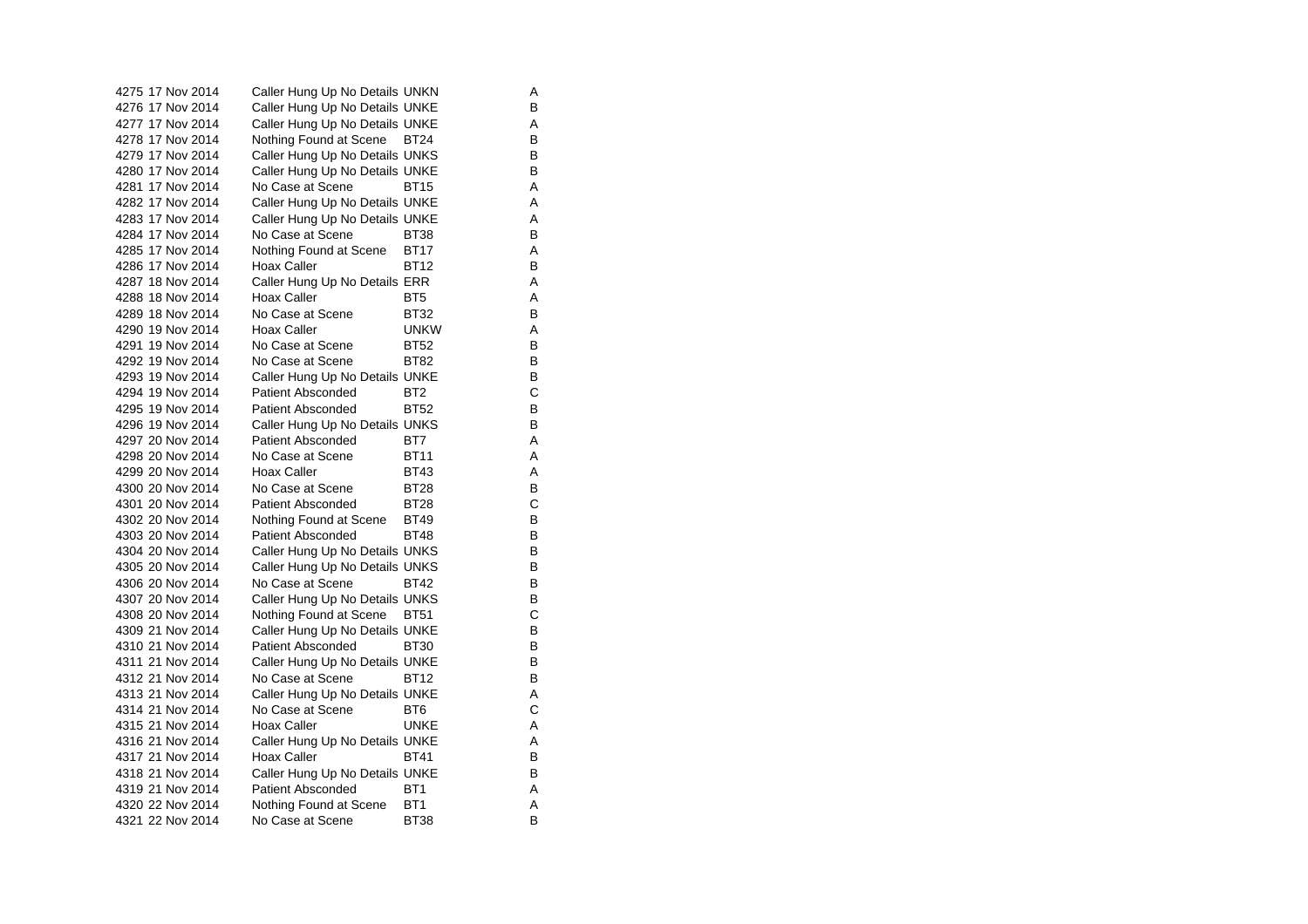| 4322 22 Nov 2014 | Caller Hung Up No Details UNKE |             | В |
|------------------|--------------------------------|-------------|---|
| 4323 22 Nov 2014 | Hoax Caller                    | BT5         | в |
| 4324 22 Nov 2014 | Caller Hung Up No Details UNKS |             | В |
| 4325 22 Nov 2014 | Caller Hung Up No Details UNKS |             | В |
| 4326 22 Nov 2014 | No Case at Scene               | BT74        | B |
| 4327 22 Nov 2014 | Hoax Caller                    | <b>UNKE</b> | B |
| 4328 22 Nov 2014 | Hoax Caller                    | UNKE        | В |
| 4329 22 Nov 2014 | Hoax Caller                    | UNKE        | В |
| 4330 22 Nov 2014 | Caller Hung Up No Details UNKE |             | В |
| 4331 22 Nov 2014 | Caller Hung Up No Details UNKE |             | B |
| 4332 22 Nov 2014 | Caller Hung Up No Details UNKE |             | В |
| 4333 22 Nov 2014 | Caller Hung Up No Details UNKW |             | Α |
| 4334 22 Nov 2014 | Caller Hung Up No Details UNKN |             | Α |
| 4335 22 Nov 2014 | Caller Hung Up No Details UNKE |             | B |
| 4336 22 Nov 2014 | Caller Hung Up No Details UNKS |             | Α |
| 4337 22 Nov 2014 | Nothing Found at Scene         | BT55        | Α |
| 4338 22 Nov 2014 | Caller Hung Up No Details UNKN |             | Α |
| 4339 22 Nov 2014 | No Case at Scene               | <b>BT11</b> | В |
| 4340 22 Nov 2014 | Caller Hung Up No Details UNKE |             | В |
| 4341 22 Nov 2014 | No Case at Scene               | <b>BT23</b> | Α |
| 4342 22 Nov 2014 | Caller Hung Up No Details UNKE |             | В |
| 4343 23 Nov 2014 | No Case at Scene               | BT24        | В |
| 4344 23 Nov 2014 | Caller Hung Up No Details UNKE |             | В |
| 4345 23 Nov 2014 | Caller Hung Up No Details UNKN |             | Α |
| 4346 23 Nov 2014 | Hoax Caller                    | BT10        | Α |
| 4347 23 Nov 2014 | Hoax Caller                    | <b>UNKE</b> | B |
| 4348 23 Nov 2014 | Caller Hung Up No Details UNKS |             | Α |
| 4349 23 Nov 2014 | Hoax Caller                    | BT6         | Α |
| 4350 23 Nov 2014 | Caller Hung Up No Details UNKS |             | Α |
| 4351 23 Nov 2014 | Hoax Caller                    | UNKE        | В |
| 4352 23 Nov 2014 | Nothing Found at Scene         | <b>BT48</b> | В |
| 4353 23 Nov 2014 | Caller Hung Up No Details UNKS |             | A |
| 4354 23 Nov 2014 | Caller Hung Up No Details UNKW |             | В |
| 4355 23 Nov 2014 | Hoax Caller                    | UNKE        | В |
| 4356 23 Nov 2014 | Nothing Found at Scene         | <b>BT11</b> | Α |
| 4357 23 Nov 2014 | Caller Hung Up No Details UNKE |             | В |
| 4358 23 Nov 2014 | Hoax Caller                    | UNKE        | В |
| 4359 23 Nov 2014 | <b>Patient Absconded</b>       | BT35        | В |
| 4360 23 Nov 2014 | <b>Hoax Caller</b>             | BT33        | В |
| 4361 23 Nov 2014 | Nothing Found at Scene         | BT61        | В |
| 4362 23 Nov 2014 | Caller Hung Up No Details UNKW |             | В |
| 4363 23 Nov 2014 | Nothing Found at Scene         | BT71        | Α |
| 4364 23 Nov 2014 | Nothing Found at Scene         | BT92        | В |
| 4365 24 Nov 2014 | No Case at Scene               | <b>BT12</b> | С |
| 4366 24 Nov 2014 | Caller Hung Up No Details UNKE |             | Α |
| 4367 24 Nov 2014 | Caller Hung Up No Details UNKE |             | В |
| 4368 24 Nov 2014 | Caller Hung Up No Details UNKE |             | A |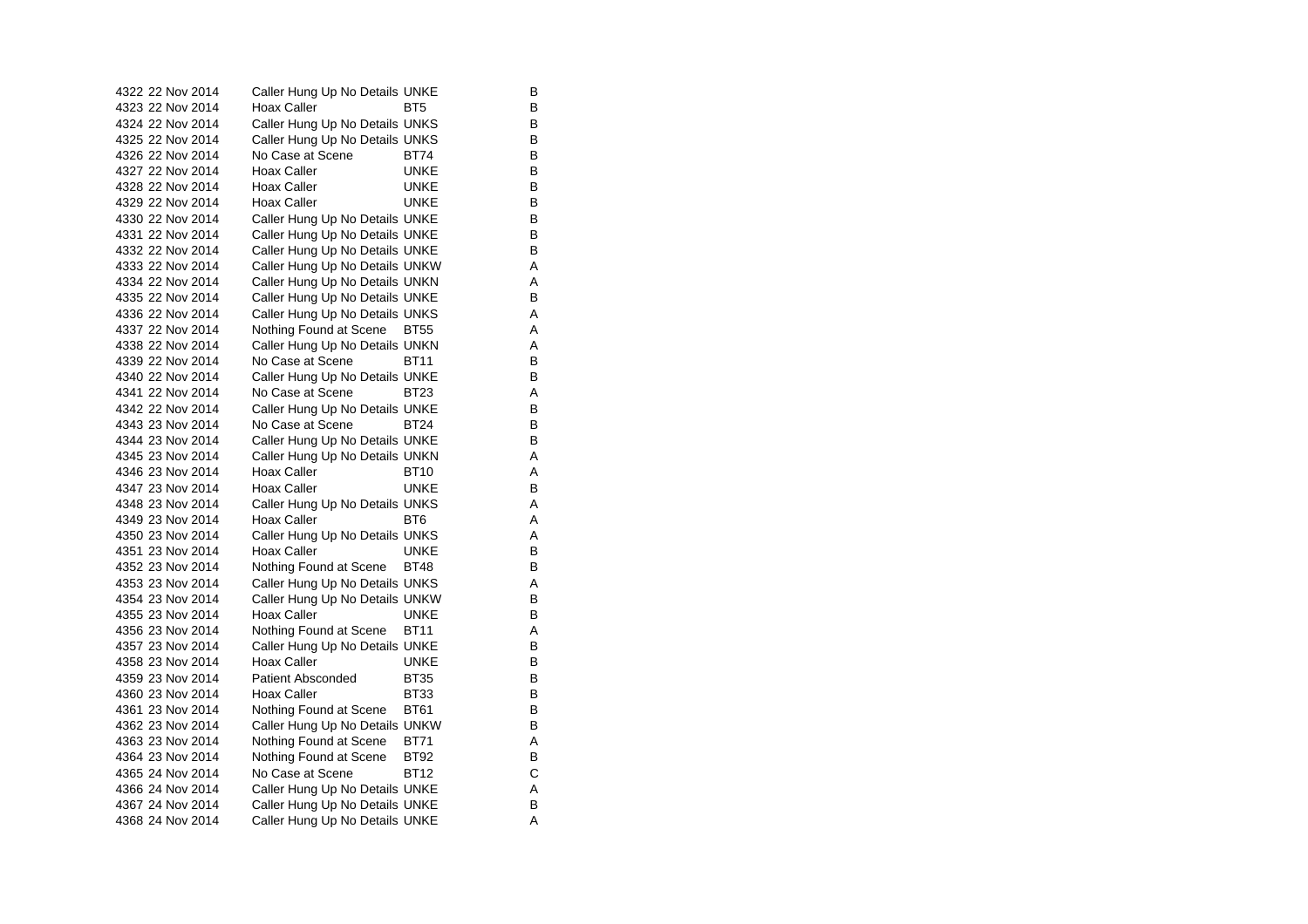4369 24 Nov 2014 Caller Hung Up No Details UNKE A 4370 24 Nov 2014 Hoax Caller UNKN B 4371 24 Nov 2014 Nothing Found at Scene BT46 B 4372 24 Nov 2014 Caller Hung Up No Details UNKW A 4373 24 Nov 2014 Hoax Caller BT66 A 4374 25 Nov 2014 Caller Hung Up No Details UNKE B 4375 25 Nov 2014 Caller Hung Up No Details UNKN A 4376 25 Nov 2014 Nothing Found at Scene BT71 A 4377 25 Nov 2014 Nothing Found at Scene BT71 B<br>4378 25 Nov 2014 Hoax Caller BUNKE 4378 25 Nov 2014 4379 25 Nov 2014 No Case at Scene BT82 B 4380 25 Nov 2014 Caller Hung Up No Details UNKW A 4381 25 Nov 2014 Caller Hung Up No Details UNKE 4382 25 Nov 2014 Caller Hung Up No Details UNKE B 4383 25 Nov 2014 No Case at Scene BT9 A 4384 25 Nov 2014 Caller Hung Up No Details UNKE A 4385 25 Nov 2014 Caller Hung Up No Details UNKS A 4386 25 Nov 2014 Hoax Caller UNKE A4387 25 Nov 2014 Nothing Found at Scene BT30 B 4388 25 Nov 2014 Caller Hung Up No Details UNKE A 4389 25 Nov 2014 Hoax Caller CONCE UNKE B 4390 25 Nov 2014 Patient Absconded BT62 B 4391 26 Nov 2014 Caller Hung Up No Details UNKW B 4392 26 Nov 2014 Hoax Caller BT67 C 4393 26 Nov 2014 Caller Hung Up No Details UNKE 4394 26 Nov 2014 No Case at Scene BT1 C 4395 26 Nov 2014 Nothing Found at Scene BT42 B<br>4396 26 Nov 2014 Patient Absconded BT11 A 4396 26 Nov 2014 Patient Absconded BT11 A 4397 26 Nov 2014 Patient Absconded BT48 B 4398 26 Nov 2014 Hoax Caller CONKN 4399 26 Nov 2014 No Case at Scene BT42 B4400 27 Nov 2014 Caller Hung Up No Details UNKE A 4401 27 Nov 2014 Caller Hung Up No Details UNKS B 4402 27 Nov 2014 Caller Hung Up No Details UNKS A 4403 27 Nov 2014 No Case at Scene BT22 B 4404 27 Nov 2014 Caller Hung Up No Details BT60 B 4405 27 Nov 2014 Nothing Found at Scene BT12 A 4406 27 Nov 2014 Caller Hung Up No Details UNKS A 4407 27 Nov 2014 No Case at Scene BT74 A 4408 27 Nov 2014 Caller Hung Up No Details UNKE<br>4409 27 Nov 2014 Caller Hung Up No Details UNKE Caller Hung Up No Details UNKE 4410 27 Nov 2014 Nothing Found at Scene BT43 B 4411 28 Nov 2014 Caller Hung Up No Details BT15 B 4412 28 Nov 2014 Nothing Found at Scene BT43 B 4413 28 Nov 2014 Caller Hung Up No Details UNKE B 4414 28 Nov 2014 Nothing Found at Scene BT41 A 4415 28 Nov 2014 Nothing Found at Scene BT14 C

 $\mathsf{A}$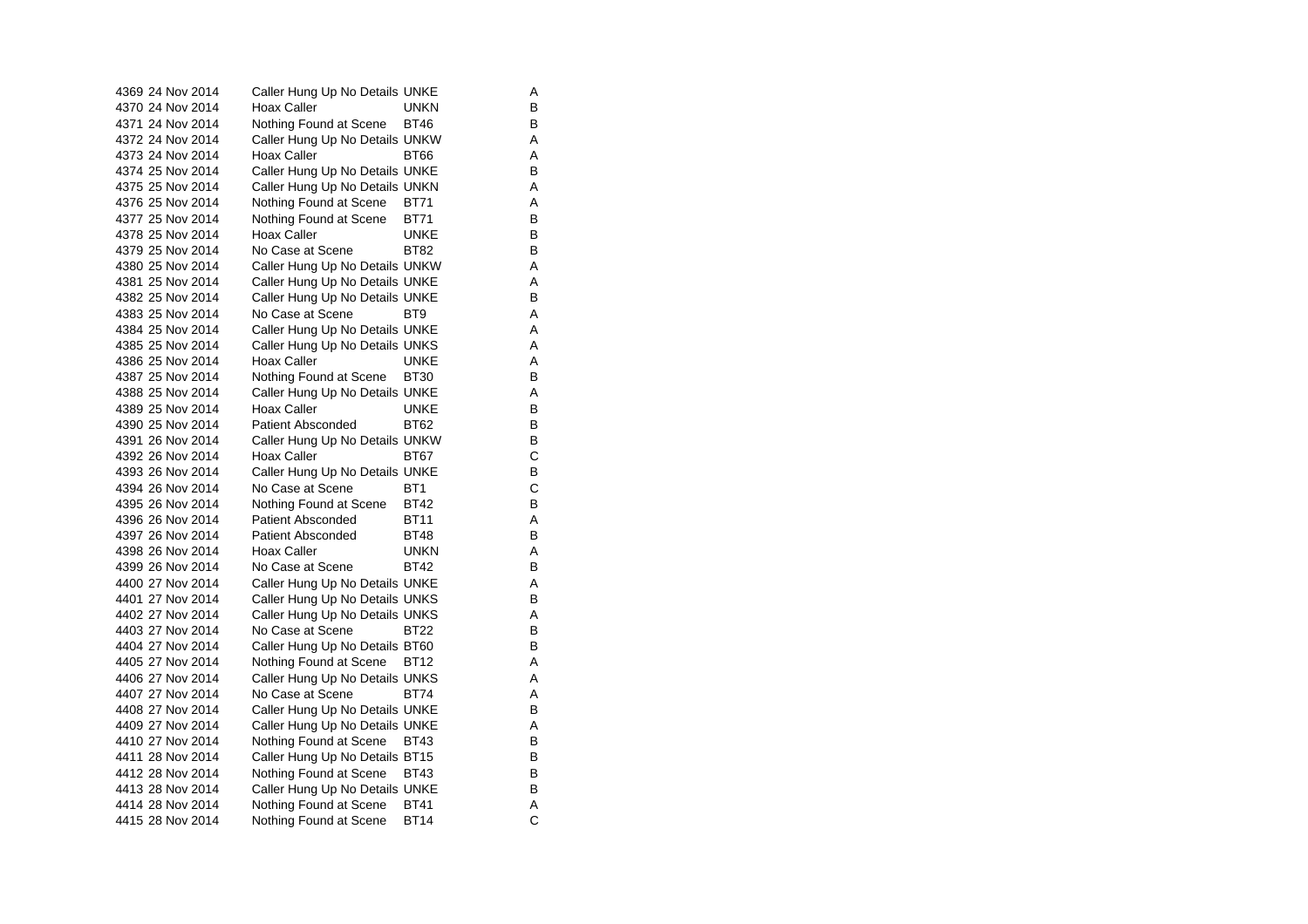4416 28 Nov 2014 Hoax Caller BT1 4417 28 Nov 2014 Caller Hung Up No Details UNKE B 4418 28 Nov 2014 Hoax Caller BT14 A4419 28 Nov 2014 Caller Hung Up No Details UNKN B 4420 29 Nov 2014 Patient Absconded BT20 A 4421 29 Nov 2014 Hoax Caller BT3 C 4422 29 Nov 2014 Patient Absconded BT2 4423 29 Nov 2014 Caller Hung Up No Details UNKW B<br>4424 29 Nov 2014 Caller Hung Up No Details UNKE 4424 29 Nov 2014 Caller Hung Up No Details UNKE<br>4425 29 Nov 2014 Hoax Caller 4425 29 Nov 2014 Hoax Caller UNKE A4426 29 Nov 2014 Nothing Found at Scene BT23 A 4427 29 Nov 2014 Caller Hung Up No Details UNKE<br>4428 29 Nov 2014 No Case at Scene BT2 C 4428 29 Nov 2014 No Case at Scene BT2 4429 29 Nov 2014 Caller Hung Up No Details UNKS A 4430 29 Nov 2014 Caller Hung Up No Details UNKE A 4431 29 Nov 2014 Patient Absconded BT61 B 4432 29 Nov 2014 Patient Absconded BT11 4433 29 Nov 2014 Patient Absconded BT47 C4434 29 Nov 2014 Caller Hung Up No Details UNKS A 4435 30 Nov 2014 No Case at Scene BT4 BT4 4436 30 Nov 2014 Caller Hung Up No Details UNKE A 4437 30 Nov 2014 Caller Hung Up No Details UNKE<br>4438 30 Nov 2014 Patient Absconded BT48 B 4438 30 Nov 2014 Patient Absconded BT48 4439 30 Nov 2014 Caller Hung Up No Details UNKE A 4440 30 Nov 2014 Hoax Caller UNKW B 4441 30 Nov 2014 Caller Hung Up No Details UNKE A 4442 30 Nov 2014 Caller Hung Up No Details UNKE<br>4443 30 Nov 2014 No Case at Scene BT34 C 4443 30 Nov 2014 No Case at Scene BT34 4444 30 Nov 2014 No Case at Scene BT1 C 4445 30 Nov 2014 Caller Hung Up No Details UNKE A 4446 30 Nov 2014 Caller Hung Up No Details UNKS A 4447 30 Nov 2014 Caller Hung Up No Details UNKS A 4448 30 Nov 2014 Caller Hung Up No Details UNKE A 4449 30 Nov 2014 Caller Hung Up No Details UNKN B 4450 30 Nov 2014 Patient Absconded BT34 4451 30 Nov 2014 Caller Hung Up No Details UNKE 4452 30 Nov 2014 No Case at Scene BT1 C 4453 30 Nov 2014 No Case at Scene BT33 4454 30 Nov 2014 Caller Hung Up No Details UNKE A 4455 30 Nov 2014 Caller Hung Up No Details UNKE<br>4456 30 Nov 2014 No Case at Scene BT11 B No Case at Scene BT11 4457 30 Nov 2014 Hoax Caller UNKS B 4458 30 Nov 2014 Nothing Found at Scene BT15 C 4459 30 Nov 2014 Patient Absconded BT51 A4460 30 Nov 2014 Caller Hung Up No Details UNKN B 4461 30 Nov 2014 Caller Hung Up No Details UNKS A 4462 30 Nov 2014 Caller Hung Up No Details UNKE B

 $\overline{A}$ 

 $\mathbf C$ 

 $\mathsf{A}$ 

 $\rm C$ <br>A

 $\, {\bf B}$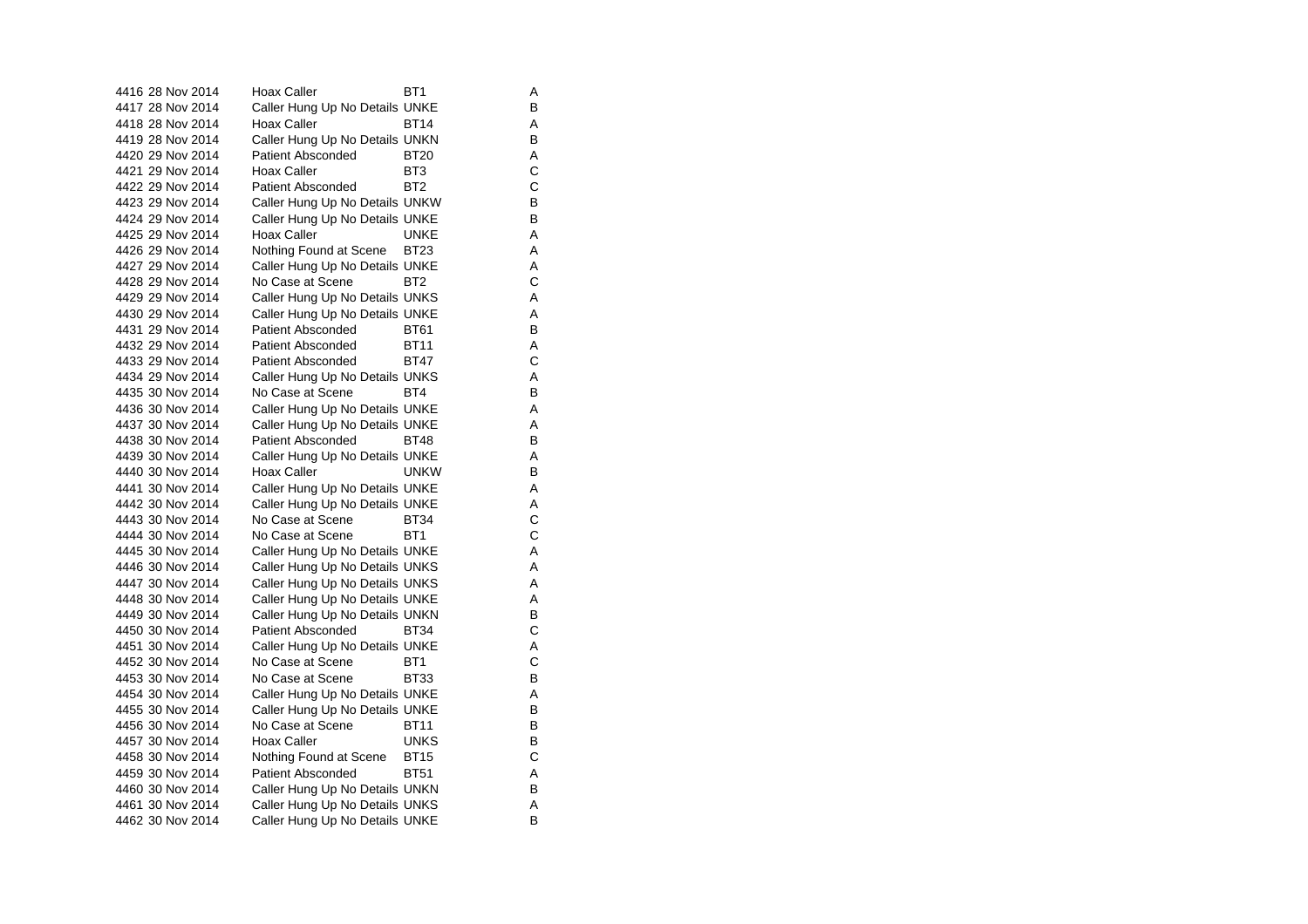| 4463 30 Nov 2014 | No Case at Scene               | BT18            | в |
|------------------|--------------------------------|-----------------|---|
| 4464 30 Nov 2014 | No Case at Scene               | <b>BT48</b>     | A |
| 4465 01 Dec 2014 | No Case at Scene               | <b>BT43</b>     | Α |
| 4466 01 Dec 2014 | Caller Hung Up No Details UNKW |                 | Α |
| 4467 01 Dec 2014 | No Case at Scene               | <b>BT12</b>     | C |
| 4468 01 Dec 2014 | Caller Hung Up No Details UNKN |                 | В |
| 4469 01 Dec 2014 | No Case at Scene               | <b>BT35</b>     | A |
| 4470 01 Dec 2014 | No Case at Scene               | BT <sub>1</sub> | В |
| 4471 01 Dec 2014 | <b>Patient Absconded</b>       | BT <sub>1</sub> | в |
| 4472 01 Dec 2014 | Hoax Caller                    | <b>UNKE</b>     | В |
| 4473 01 Dec 2014 | <b>Patient Absconded</b>       | <b>BT15</b>     | С |
| 4474 02 Dec 2014 | Caller Hung Up No Details UNKE |                 | Α |
| 4475 02 Dec 2014 | Caller Hung Up No Details UNKW |                 | В |
| 4476 02 Dec 2014 | Hoax Caller                    | UNKE            | в |
| 4477 02 Dec 2014 | Hoax Caller                    | <b>UNKE</b>     | В |
| 4478 02 Dec 2014 | Caller Hung Up No Details UNKE |                 | Α |
| 4479 02 Dec 2014 | Nothing Found at Scene         | <b>BT30</b>     | в |
| 4480 03 Dec 2014 | Nothing Found at Scene         | <b>BT39</b>     | В |
| 4481 03 Dec 2014 | Caller Hung Up No Details UNKE |                 | В |
| 4482 03 Dec 2014 | Caller Hung Up No Details UNKE |                 | В |
| 4483 03 Dec 2014 | Caller Hung Up No Details UNKE |                 | В |
| 4484 03 Dec 2014 | Caller Hung Up No Details UNKE |                 | в |
| 4485 03 Dec 2014 | Caller Hung Up No Details UNKE |                 | В |
| 4486 03 Dec 2014 | Caller Hung Up No Details UNKS |                 | Α |
| 4487 03 Dec 2014 | Hoax Caller                    | UNKE            | в |
| 4488 03 Dec 2014 | Caller Hung Up No Details UNKE |                 | В |
| 4489 03 Dec 2014 | Hoax Caller                    | <b>BT49</b>     | Α |
| 4490 03 Dec 2014 | Nothing Found at Scene         | <b>BT35</b>     | A |
| 4491 03 Dec 2014 | Caller Hung Up No Details UNKE |                 | В |
| 4492 03 Dec 2014 | Hoax Caller                    | <b>BT74</b>     | в |
| 4493 03 Dec 2014 | No Case at Scene               | <b>BT11</b>     | В |
| 4494 03 Dec 2014 | Nothing Found at Scene         | BT <sub>1</sub> | В |
| 4495 04 Dec 2014 | Caller Hung Up No Details UNKN |                 | A |
| 4496 04 Dec 2014 | Caller Hung Up No Details UNKW |                 | Α |
| 4497 04 Dec 2014 | Caller Hung Up No Details UNKW |                 | Α |
| 4498 04 Dec 2014 | No Case at Scene               | BT <sub>3</sub> | C |
| 4499 04 Dec 2014 | No Case at Scene               | <b>BT17</b>     | В |
| 4500 04 Dec 2014 | No Case at Scene               | BT8             | В |
| 4501 04 Dec 2014 | Nothing Found at Scene         | BT <sub>1</sub> | Α |
| 4502 04 Dec 2014 | No Case at Scene               | BT19            | в |
| 4503 04 Dec 2014 | Nothing Found at Scene         | <b>BT39</b>     | Α |
| 4504 04 Dec 2014 | Hoax Caller                    | <b>UNKE</b>     | В |
| 4505 05 Dec 2014 | No Case at Scene               | BT38            | Α |
| 4506 05 Dec 2014 | Caller Hung Up No Details UNKS |                 | A |
| 4507 05 Dec 2014 | Caller Hung Up No Details UNKS |                 | Α |
| 4508 05 Dec 2014 | Caller Hung Up No Details UNKS |                 | Α |
| 4509 05 Dec 2014 | Caller Hung Up No Details UNKE |                 | B |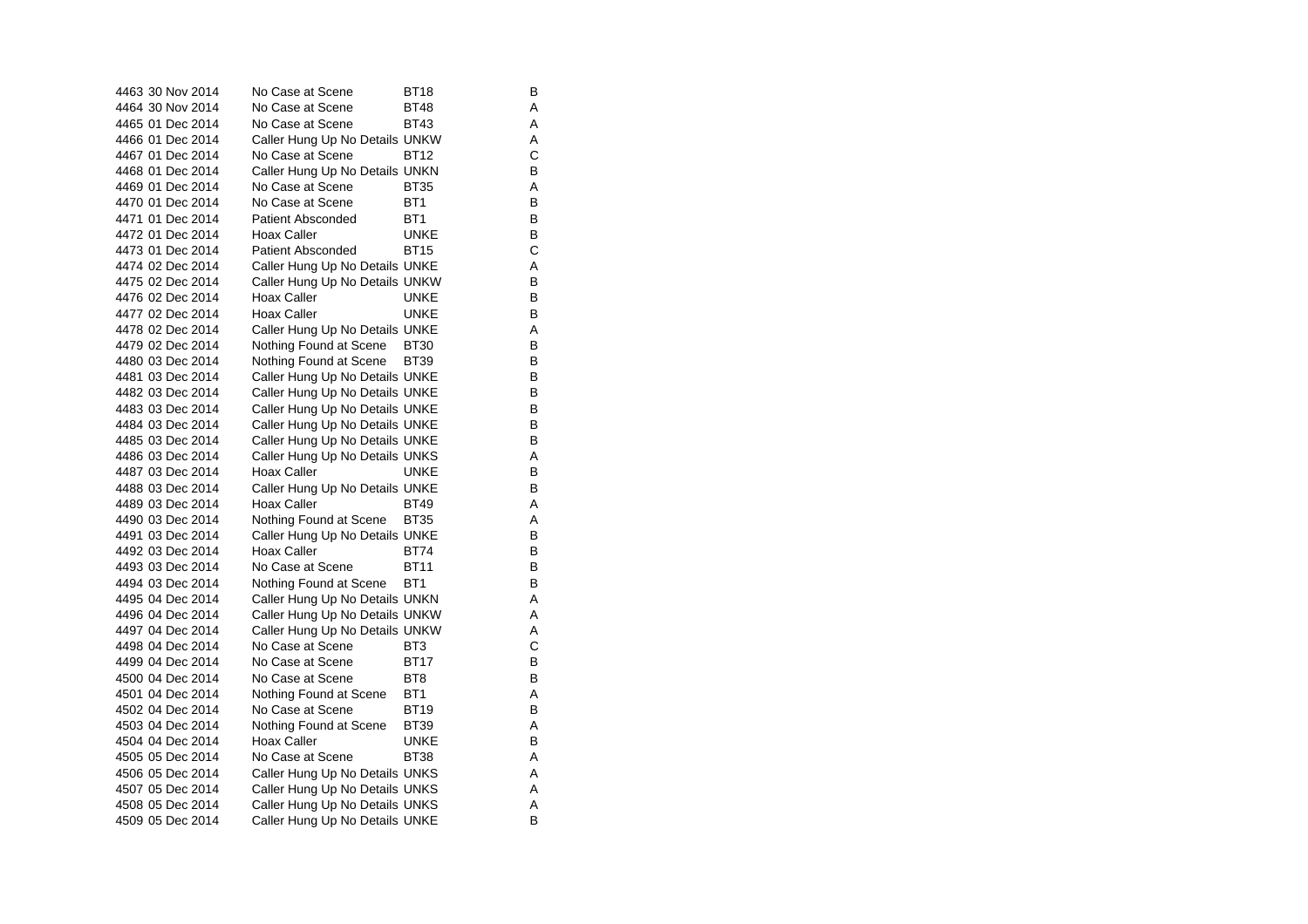| 4510 05 Dec 2014 | Hoax Caller                    | UNKE            | В |
|------------------|--------------------------------|-----------------|---|
| 4511 05 Dec 2014 | Caller Hung Up No Details UNKE |                 | B |
| 4512 05 Dec 2014 | Caller Hung Up No Details UNKW |                 | В |
| 4513 05 Dec 2014 | Caller Hung Up No Details UNKE |                 | В |
| 4514 05 Dec 2014 | No Case at Scene               | BT13            | B |
| 4515 05 Dec 2014 | <b>Hoax Caller</b>             | unkw            | Α |
| 4516 05 Dec 2014 | Caller Hung Up No Details UNKE |                 | B |
| 4517 05 Dec 2014 | Caller Hung Up No Details UNKE |                 | A |
| 4518 05 Dec 2014 | Hoax Caller                    | BT47            | В |
| 4519 05 Dec 2014 | Hoax Caller                    | unkw            | B |
| 4520 05 Dec 2014 | Hoax Caller                    | unkw            | В |
| 4521 05 Dec 2014 | No Case at Scene               | BT24            | C |
| 4522 05 Dec 2014 | Nothing Found at Scene         | <b>BT47</b>     | C |
| 4523 06 Dec 2014 | No Case at Scene               | <b>BT28</b>     | В |
| 4524 06 Dec 2014 | <b>Patient Absconded</b>       | BT <sub>1</sub> | Α |
| 4525 06 Dec 2014 | Caller Hung Up No Details UNKE |                 | B |
| 4526 06 Dec 2014 | No Case at Scene               | <b>BT55</b>     | С |
| 4527 06 Dec 2014 | <b>Patient Absconded</b>       | <b>BT34</b>     | C |
| 4528 06 Dec 2014 | Caller Hung Up No Details UNKE |                 | Α |
| 4529 06 Dec 2014 | No Case at Scene               | BT36            | C |
| 4530 06 Dec 2014 | Caller Hung Up No Details UNKN |                 | В |
| 4531 06 Dec 2014 | Nothing Found at Scene         | BT31            | B |
| 4532 06 Dec 2014 | Nothing Found at Scene         | BT <sub>1</sub> | B |
| 4533 06 Dec 2014 | Nothing Found at Scene         | BT38            | В |
| 4534 07 Dec 2014 | Caller Hung Up No Details UNKN |                 | В |
| 4535 07 Dec 2014 | Caller Hung Up No Details UNKE |                 | В |
| 4536 07 Dec 2014 | Nothing Found at Scene         | BT62            | B |
| 4537 07 Dec 2014 | Caller Hung Up No Details UNKW |                 | Α |
| 4538 07 Dec 2014 | Caller Hung Up No Details UNKW |                 | Α |
| 4539 07 Dec 2014 | No Case at Scene               | BT47            | B |
| 4540 07 Dec 2014 | Caller Hung Up No Details UNKW |                 | Α |
| 4541 07 Dec 2014 | Nothing Found at Scene         | <b>BT17</b>     | B |
| 4542 07 Dec 2014 | Nothing Found at Scene         | BT1             | C |
| 4543 07 Dec 2014 | No Case at Scene               | BT7             | C |
| 4544 07 Dec 2014 | Nothing Found at Scene         | <b>BT23</b>     | Α |
| 4545 07 Dec 2014 | Caller Hung Up No Details UNKN |                 | B |
| 4546 07 Dec 2014 | Nothing Found at Scene         | <b>BT19</b>     | B |
| 4547 07 Dec 2014 | Nothing Found at Scene         | BT74            | Α |
| 4548 07 Dec 2014 | Caller Hung Up No Details UNKE |                 | B |
| 4549 07 Dec 2014 | Caller Hung Up No Details UNKS |                 | B |
| 4550 07 Dec 2014 | Caller Hung Up No Details UNKW |                 | A |
| 4551 07 Dec 2014 | No Case at Scene               | BT <sub>1</sub> | B |
| 4552 07 Dec 2014 | Caller Hung Up No Details UNKW |                 | В |
| 4553 07 Dec 2014 | Caller Hung Up No Details UNKE |                 | B |
| 4554 07 Dec 2014 | Caller Hung Up No Details UNKE |                 | B |
| 4555 07 Dec 2014 | Caller Hung Up No Details UNKS |                 | Α |
| 4556 07 Dec 2014 | Caller Hung Up No Details UNKS |                 | B |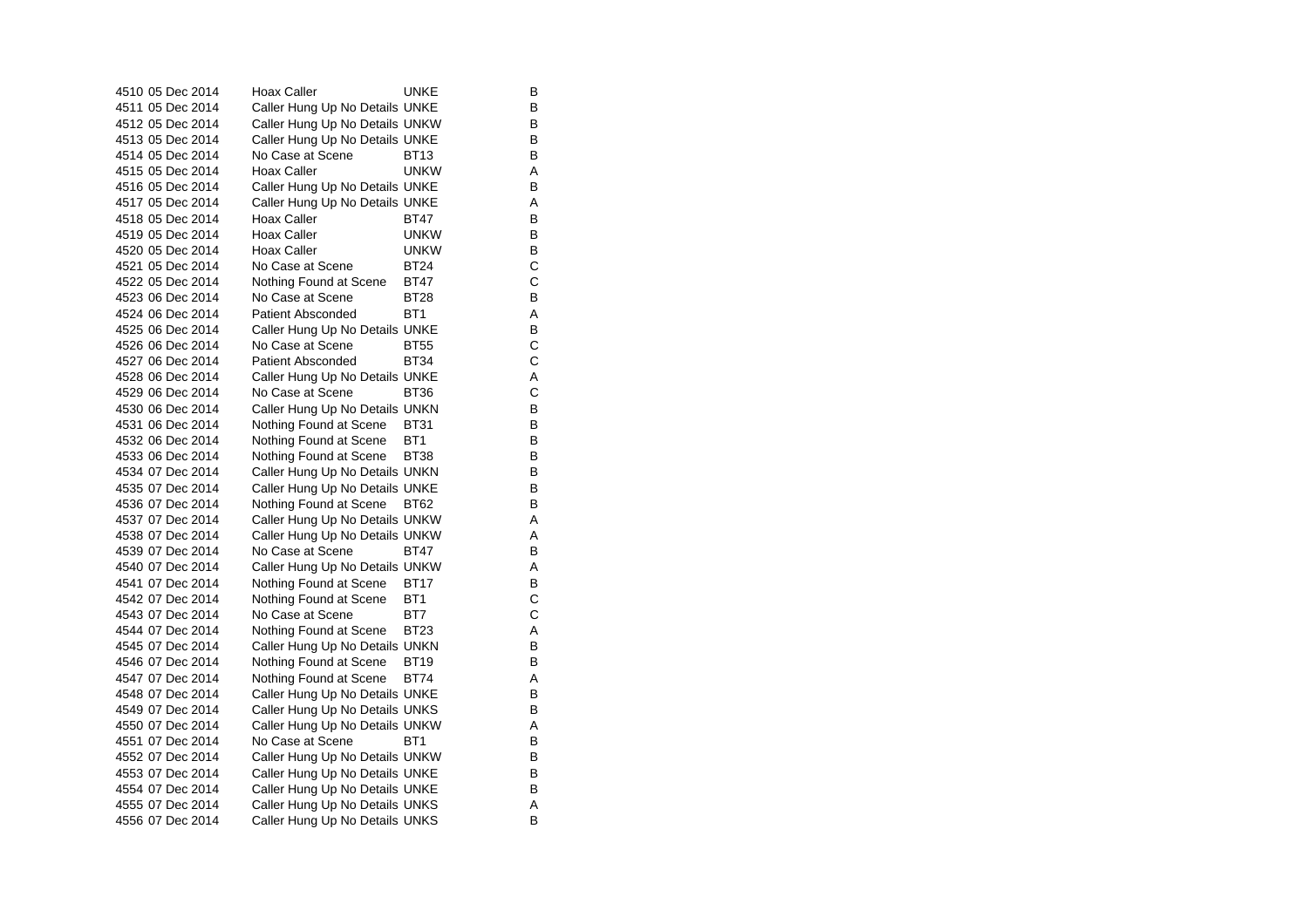|  | 4557 07 Dec 2014 | <b>Hoax Caller</b>             | UNKE            | Α |
|--|------------------|--------------------------------|-----------------|---|
|  | 4558 07 Dec 2014 | Nothing Found at Scene         | BT17            | B |
|  | 4559 07 Dec 2014 | Hoax Caller                    | UNKE            | В |
|  | 4560 07 Dec 2014 | Hoax Caller                    | <b>UNKE</b>     | Α |
|  | 4561 07 Dec 2014 | Caller Hung Up No Details UNKE |                 | Α |
|  | 4562 07 Dec 2014 | <b>Patient Absconded</b>       | BT37            | C |
|  | 4563 07 Dec 2014 | Nothing Found at Scene         | BT47            | Α |
|  | 4564 07 Dec 2014 | Hoax Caller                    | <b>BT62</b>     | Α |
|  | 4565 07 Dec 2014 | Nothing Found at Scene         | <b>BT51</b>     | В |
|  | 4566 07 Dec 2014 | Caller Hung Up No Details UNKE |                 | В |
|  | 4567 08 Dec 2014 | Caller Hung Up No Details UNKW |                 | В |
|  | 4568 08 Dec 2014 | No Case at Scene               | <b>BT54</b>     | B |
|  | 4569 08 Dec 2014 | Caller Hung Up No Details UNKN |                 | A |
|  | 4570 08 Dec 2014 | Caller Hung Up No Details UNKN |                 | Α |
|  | 4571 08 Dec 2014 | No Case at Scene               | <b>BT14</b>     | C |
|  | 4572 09 Dec 2014 | Caller Hung Up No Details UNKW |                 | B |
|  | 4573 09 Dec 2014 | Caller Hung Up No Details UNKE |                 | B |
|  | 4574 09 Dec 2014 | Caller Hung Up No Details UNKE |                 | В |
|  | 4575 09 Dec 2014 | No Case at Scene               | <b>BT24</b>     | Α |
|  | 4576 09 Dec 2014 | Caller Hung Up No Details UNKE |                 | Α |
|  | 4577 09 Dec 2014 | No Case at Scene               | BT5             | В |
|  | 4578 09 Dec 2014 | Caller Hung Up No Details UNKE |                 | B |
|  | 4579 09 Dec 2014 | No Case at Scene               | BT <sub>5</sub> | C |
|  | 4580 09 Dec 2014 | Caller Hung Up No Details UNKE |                 | B |
|  | 4581 09 Dec 2014 | Caller Hung Up No Details UNKE |                 | A |
|  | 4582 09 Dec 2014 | Hoax Caller                    | UNKS            | Α |
|  | 4583 09 Dec 2014 | Hoax Caller                    | UNKS            | B |
|  | 4584 10 Dec 2014 | Caller Hung Up No Details UNKE |                 | Α |
|  | 4585 10 Dec 2014 | Caller Hung Up No Details UNKE |                 | Α |
|  | 4586 10 Dec 2014 | Nothing Found at Scene         | BT <sub>5</sub> | B |
|  | 4587 10 Dec 2014 | No Case at Scene               | <b>BT12</b>     | C |
|  | 4588 10 Dec 2014 | Caller Hung Up No Details UNKE |                 | Α |
|  | 4589 10 Dec 2014 | No Case at Scene               | <b>BT17</b>     | В |
|  | 4590 11 Dec 2014 | Caller Hung Up No Details UNKE |                 | В |
|  | 4591 11 Dec 2014 | No Case at Scene               | BT13            | Α |
|  | 4592 11 Dec 2014 | Hoax Caller                    | <b>UNKE</b>     | A |
|  | 4593 11 Dec 2014 | <b>Hoax Caller</b>             | <b>BT43</b>     | Α |
|  | 4594 11 Dec 2014 | Caller Hung Up No Details UNKE |                 | Α |
|  | 4595 12 Dec 2014 | Nothing Found at Scene         | BT47            | В |
|  | 4596 12 Dec 2014 | Caller Hung Up No Details UNKS |                 | В |
|  | 4597 12 Dec 2014 | No Case at Scene               | BT <sub>1</sub> | В |
|  | 4598 12 Dec 2014 | No Case at Scene               | <b>BT74</b>     | B |
|  | 4599 12 Dec 2014 | Hoax Caller                    | BT49            | Α |
|  | 4600 12 Dec 2014 | Hoax Caller                    | <b>BT47</b>     | B |
|  | 4601 13 Dec 2014 | Hoax Caller                    | <b>UNKE</b>     | B |
|  | 4602 13 Dec 2014 | Caller Hung Up No Details UNKS |                 | Α |
|  | 4603 13 Dec 2014 | <b>Patient Absconded</b>       | <b>BT47</b>     | B |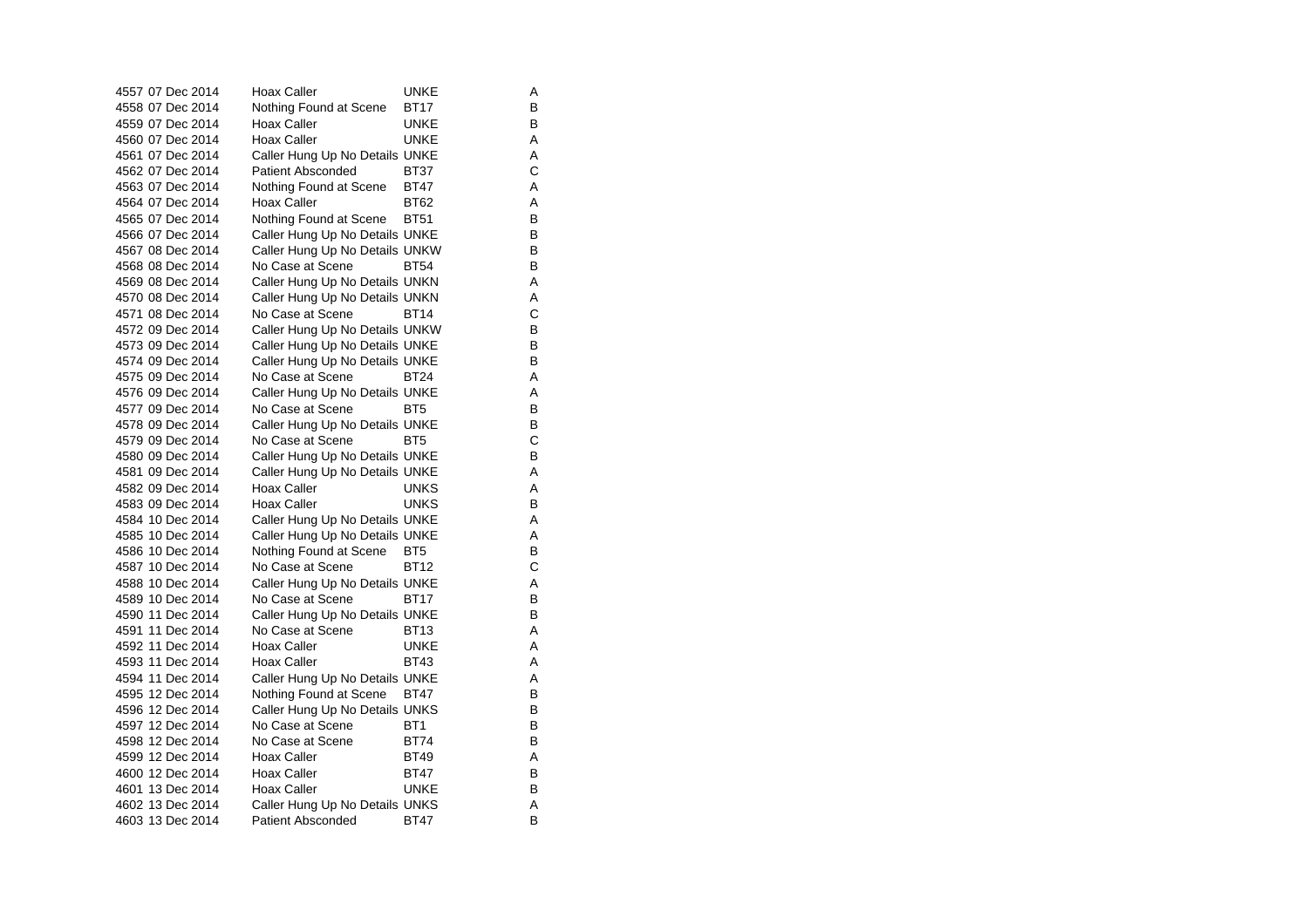| 4604 13 Dec 2014 | Hoax Caller                    | UNKE            | в |
|------------------|--------------------------------|-----------------|---|
| 4605 13 Dec 2014 | <b>Hoax Caller</b>             | <b>UNKE</b>     | В |
| 4606 13 Dec 2014 | Caller Hung Up No Details UNKE |                 | в |
| 4607 13 Dec 2014 | Hoax Caller                    | <b>UNKE</b>     | В |
| 4608 13 Dec 2014 | Hoax Caller                    | <b>UNKE</b>     | в |
| 4609 13 Dec 2014 | No Case at Scene               | <b>BT31</b>     | C |
| 4610 13 Dec 2014 | Caller Hung Up No Details UNKE |                 | Α |
| 4611 13 Dec 2014 | Caller Hung Up No Details UNKE |                 | в |
| 4612 13 Dec 2014 | Caller Hung Up No Details UNKE |                 | В |
| 4613 13 Dec 2014 | Caller Hung Up No Details UNKW |                 | в |
| 4614 13 Dec 2014 | Caller Hung Up No Details UNKE |                 | В |
| 4615 13 Dec 2014 | Patient Absconded              | BT43            | Α |
| 4616 13 Dec 2014 | Hoax Caller                    | <b>UNKS</b>     | Α |
| 4617 13 Dec 2014 | Caller Hung Up No Details UNKE |                 | Α |
| 4618 13 Dec 2014 | Caller Hung Up No Details UNKE |                 | Α |
| 4619 13 Dec 2014 | Caller Hung Up No Details UNKS |                 | В |
| 4620 13 Dec 2014 | No Case at Scene               | <b>BT15</b>     | А |
| 4621 14 Dec 2014 | Caller Hung Up No Details UNKS |                 | В |
| 4622 14 Dec 2014 | Nothing Found at Scene         | BT7             | С |
| 4623 14 Dec 2014 | Caller Hung Up No Details UNKE |                 | В |
| 4624 14 Dec 2014 | Nothing Found at Scene BT13    |                 | В |
| 4625 14 Dec 2014 | Caller Hung Up No Details UNKW |                 | Α |
| 4626 14 Dec 2014 | Hoax Caller                    | <b>BT78</b>     | Α |
| 4627 14 Dec 2014 | No Case at Scene               | <b>BT47</b>     | A |
| 4628 14 Dec 2014 | No Case at Scene               | <b>BT47</b>     | Α |
| 4629 14 Dec 2014 | Caller Hung Up No Details UNKE |                 | Α |
| 4630 14 Dec 2014 | Caller Hung Up No Details UNKE |                 | В |
| 4631 14 Dec 2014 | Caller Hung Up No Details UNKW |                 | В |
| 4632 14 Dec 2014 | Caller Hung Up No Details UNKN |                 | В |
| 4633 14 Dec 2014 | No Case at Scene               | BT <sub>1</sub> | С |
| 4634 14 Dec 2014 | Caller Hung Up No Details UNKS |                 | B |
| 4635 14 Dec 2014 | No Case at Scene               | <b>BT20</b>     | В |
| 4636 14 Dec 2014 | Patient Absconded              | <b>BT71</b>     | C |
| 4637 14 Dec 2014 | No Case at Scene               | BT4             | C |
| 4638 14 Dec 2014 | No Case at Scene               | BT <sub>1</sub> | В |
| 4639 14 Dec 2014 | No Case at Scene               | BT7             | C |
| 4640 14 Dec 2014 | Caller Hung Up No Details UNKE |                 | А |
| 4641 14 Dec 2014 | No Case at Scene               | <b>BT47</b>     | В |
| 4642 14 Dec 2014 | Hoax Caller                    | <b>UNKE</b>     | в |
| 4643 14 Dec 2014 | Hoax Caller                    | UNKE            | В |
| 4644 14 Dec 2014 | Hoax Caller                    | <b>UNKE</b>     | В |
| 4645 14 Dec 2014 | Hoax Caller                    | UNKE            | в |
| 4646 14 Dec 2014 | Caller Hung Up No Details UNKE |                 | В |
| 4647 14 Dec 2014 | Caller Hung Up No Details UNKE |                 | Α |
| 4648 14 Dec 2014 | Caller Hung Up No Details UNKE |                 | Α |
| 4649 14 Dec 2014 | Caller Hung Up No Details UNKE |                 | Α |
| 4650 14 Dec 2014 | Hoax Caller                    | BT17            | Α |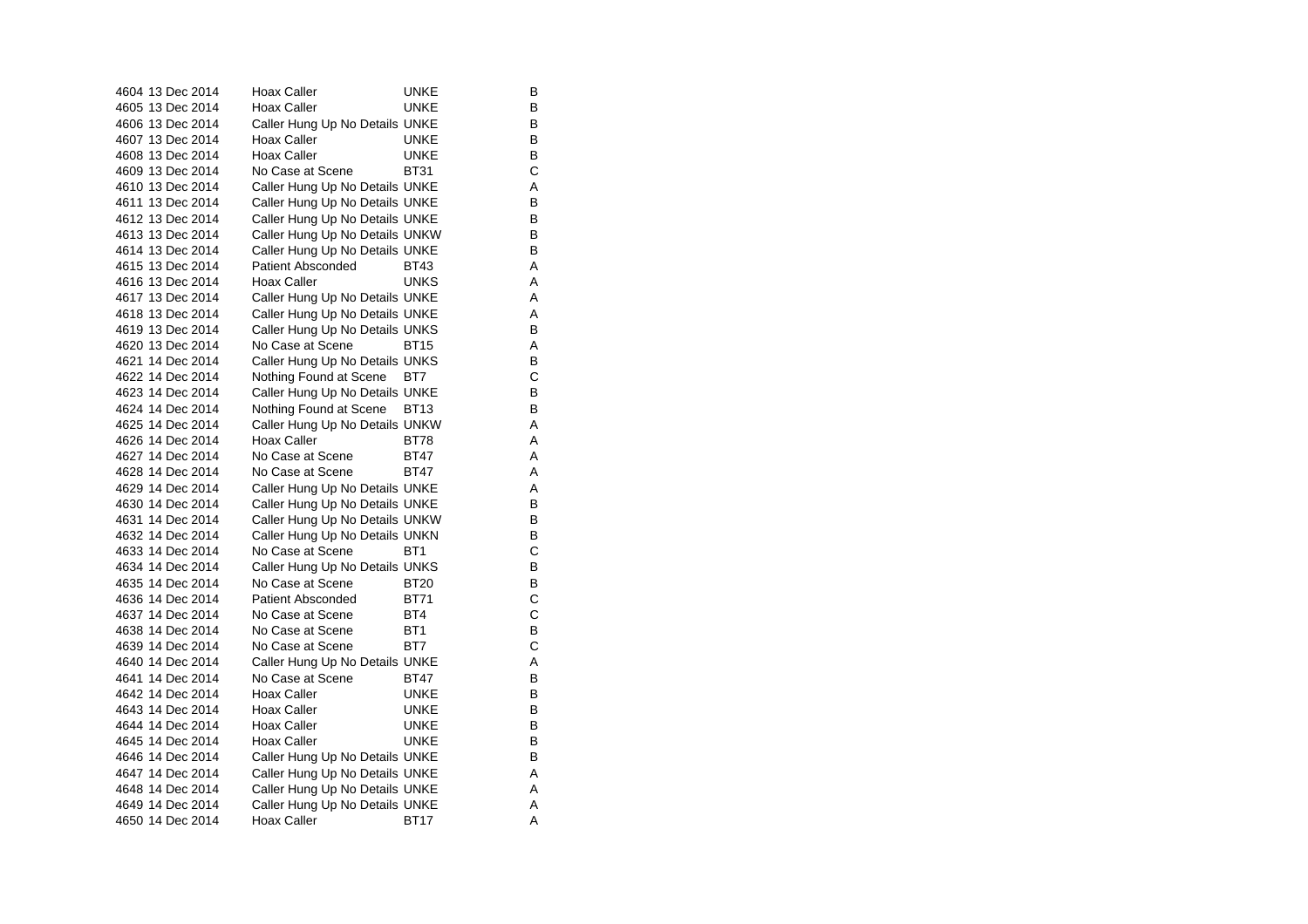| 4651 14 Dec 2014 | Hoax Caller                    | BT40            | С |
|------------------|--------------------------------|-----------------|---|
| 4652 14 Dec 2014 | <b>Hoax Caller</b>             | <b>BT42</b>     | В |
| 4653 15 Dec 2014 | Hoax Caller                    | <b>BT52</b>     | в |
| 4654 15 Dec 2014 | <b>Hoax Caller</b>             | <b>BT14</b>     | в |
| 4655 15 Dec 2014 | Nothing Found at Scene         | <b>BT15</b>     | Α |
| 4656 15 Dec 2014 | Caller Hung Up No Details UNKW |                 | В |
| 4657 15 Dec 2014 | Caller Hung Up No Details UNKE |                 | Α |
| 4658 15 Dec 2014 | No Case at Scene               | BT13            | C |
| 4659 15 Dec 2014 | <b>Patient Absconded</b>       | <b>BT12</b>     | В |
| 4660 15 Dec 2014 | Caller Hung Up No Details UNKS |                 | в |
| 4661 15 Dec 2014 | No Case at Scene               | <b>BT41</b>     | в |
| 4662 15 Dec 2014 | Hoax Caller                    | <b>UNKE</b>     | В |
| 4663 15 Dec 2014 | Caller Hung Up No Details UNKE |                 | Α |
| 4664 16 Dec 2014 | No Case at Scene               | BT20            | в |
| 4665 16 Dec 2014 | <b>Patient Absconded</b>       | <b>BT36</b>     | в |
| 4666 16 Dec 2014 | No Case at Scene               | <b>BT37</b>     | В |
| 4667 17 Dec 2014 | Caller Hung Up No Details UNKN |                 | в |
| 4668 17 Dec 2014 | Nothing Found at Scene         | <b>BT74</b>     | A |
| 4669 17 Dec 2014 | Caller Hung Up No Details UNKE |                 | Α |
| 4670 17 Dec 2014 | Nothing Found at Scene         | BT43            | в |
| 4671 17 Dec 2014 | No Case at Scene               | <b>BT28</b>     | Α |
| 4672 17 Dec 2014 | Nothing Found at Scene         | <b>BT34</b>     | В |
| 4673 17 Dec 2014 | No Case at Scene               | BT48            | Α |
| 4674 17 Dec 2014 | Caller Hung Up No Details UNKE |                 | В |
| 4675 17 Dec 2014 | Caller Hung Up No Details UNKE |                 | В |
| 4676 17 Dec 2014 | <b>Patient Absconded</b>       | <b>BT14</b>     | С |
| 4677 18 Dec 2014 | No Case at Scene               | <b>BT35</b>     | C |
| 4678 18 Dec 2014 | Hoax Caller                    | BT23            | В |
| 4679 18 Dec 2014 | <b>Hoax Caller</b>             | <b>UNKE</b>     | в |
| 4680 18 Dec 2014 | <b>Hoax Caller</b>             | <b>BT31</b>     | В |
| 4681 18 Dec 2014 | Caller Hung Up No Details UNKW |                 | В |
| 4682 18 Dec 2014 | Caller Hung Up No Details UNKE |                 | A |
| 4683 18 Dec 2014 | Hoax Caller                    | BT14            | Α |
| 4684 18 Dec 2014 | No Case at Scene               | BT <sub>1</sub> | В |
| 4685 19 Dec 2014 | Caller Hung Up No Details UNKW |                 | в |
| 4686 19 Dec 2014 | Caller Hung Up No Details UNKE |                 | в |
| 4687 19 Dec 2014 | Caller Hung Up No Details UNKW |                 | В |
| 4688 19 Dec 2014 | Hoax Caller                    | BT22            | В |
| 4689 19 Dec 2014 | <b>Hoax Caller</b>             | <b>BT22</b>     | Α |
| 4690 19 Dec 2014 | Hoax Caller                    | <b>BT22</b>     | A |
| 4691 19 Dec 2014 | Caller Hung Up No Details UNKS |                 | Α |
| 4692 19 Dec 2014 | Caller Hung Up No Details UNKS |                 | Α |
| 4693 19 Dec 2014 | <b>Patient Absconded</b>       | BT <sub>1</sub> | В |
| 4694 19 Dec 2014 | No Case at Scene               | BT <sub>1</sub> | В |
| 4695 19 Dec 2014 | Hoax Caller                    | <b>BT13</b>     | A |
| 4696 19 Dec 2014 | Caller Hung Up No Details UNKE |                 | A |
| 4697 19 Dec 2014 | Caller Hung Up No Details UNKE |                 | B |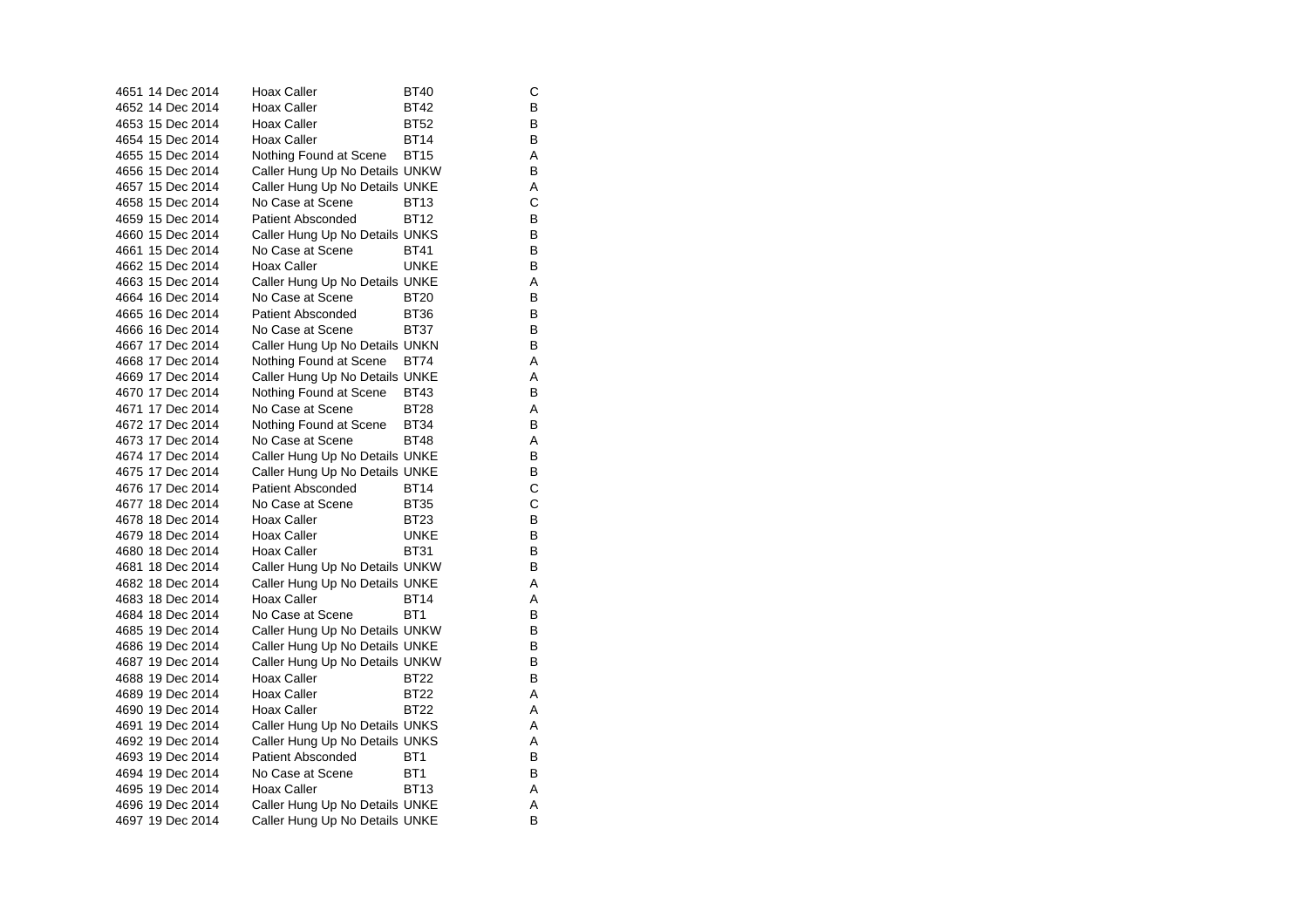| 4698 19 Dec 2014 | Hoax Caller                    | BT49            | Α |
|------------------|--------------------------------|-----------------|---|
| 4699 19 Dec 2014 | Hoax Caller                    | <b>BT12</b>     | Α |
| 4700 19 Dec 2014 | No Case at Scene               | <b>BT15</b>     | В |
| 4701 19 Dec 2014 | No Case at Scene               | BT20            | В |
| 4702 19 Dec 2014 | Caller Hung Up No Details UNKW |                 | B |
| 4703 19 Dec 2014 | Hoax Caller                    | <b>BT48</b>     | В |
| 4704 20 Dec 2014 | <b>Patient Absconded</b>       | BT62            | B |
| 4705 20 Dec 2014 | No Case at Scene               | BT <sub>1</sub> | B |
| 4706 20 Dec 2014 | Caller Hung Up No Details UNKE |                 | В |
| 4707 20 Dec 2014 | Nothing Found at Scene         | <b>BT45</b>     | B |
| 4708 20 Dec 2014 | No Case at Scene               | <b>BT60</b>     | В |
| 4709 20 Dec 2014 | No Case at Scene               | <b>BT48</b>     | В |
| 4710 20 Dec 2014 | No Case at Scene               | BT <sub>1</sub> | C |
| 4711 20 Dec 2014 | <b>Patient Absconded</b>       | <b>UNKE</b>     | В |
| 4712 20 Dec 2014 | No Case at Scene               | BT <sub>2</sub> | B |
| 4713 20 Dec 2014 | No Case at Scene               | <b>BT71</b>     | В |
| 4714 20 Dec 2014 | No Case at Scene               | BT19            | Α |
| 4715 20 Dec 2014 | No Case at Scene               | BT <sub>2</sub> | В |
| 4716 20 Dec 2014 | Caller Hung Up No Details UNKE |                 | В |
| 4717 20 Dec 2014 | Hoax Caller                    | UNKE            | Α |
| 4718 20 Dec 2014 | No Case at Scene               | <b>BT15</b>     | B |
| 4719 20 Dec 2014 | Caller Hung Up No Details UNKE |                 | B |
| 4720 20 Dec 2014 | Caller Hung Up No Details UNKE |                 | В |
| 4721 20 Dec 2014 | Caller Hung Up No Details UNKE |                 | В |
| 4722 20 Dec 2014 | Caller Hung Up No Details UNKE |                 | В |
| 4723 20 Dec 2014 | Caller Hung Up No Details UNKE |                 | В |
| 4724 20 Dec 2014 | Caller Hung Up No Details UNKS |                 | Α |
| 4725 21 Dec 2014 | Patient Absconded              | BT82            | В |
| 4726 21 Dec 2014 | Caller Hung Up No Details UNKE |                 | В |
| 4727 21 Dec 2014 | Hoax Caller                    | BT37            | Α |
| 4728 21 Dec 2014 | Nothing Found at Scene         | <b>BT55</b>     | C |
| 4729 21 Dec 2014 | Caller Hung Up No Details UNKE |                 | Α |
| 4730 21 Dec 2014 | Caller Hung Up No Details BT74 |                 | A |
| 4731 21 Dec 2014 | Caller Hung Up No Details UNKE |                 | B |
| 4732 21 Dec 2014 | Caller Hung Up No Details UNKE |                 | A |
| 4733 21 Dec 2014 | Caller Hung Up No Details UNKE |                 | В |
| 4734 21 Dec 2014 | Caller Hung Up No Details UNKE |                 | B |
| 4735 21 Dec 2014 | Caller Hung Up No Details UNKE |                 | В |
| 4736 21 Dec 2014 | No Case at Scene               | BT <sub>2</sub> | B |
| 4737 21 Dec 2014 | Caller Hung Up No Details UNKE |                 | В |
| 4738 21 Dec 2014 | Caller Hung Up No Details UNKS |                 | Α |
| 4739 21 Dec 2014 | No Case at Scene               | BT <sub>2</sub> | B |
| 4740 21 Dec 2014 | No Case at Scene               | BT92            | В |
| 4741 21 Dec 2014 | No Case at Scene               | BT <sub>2</sub> | С |
| 4742 21 Dec 2014 | Caller Hung Up No Details UNKE |                 | В |
| 4743 21 Dec 2014 | Caller Hung Up No Details UNKE |                 | В |
| 4744 21 Dec 2014 | Hoax Caller                    | UNKE            | B |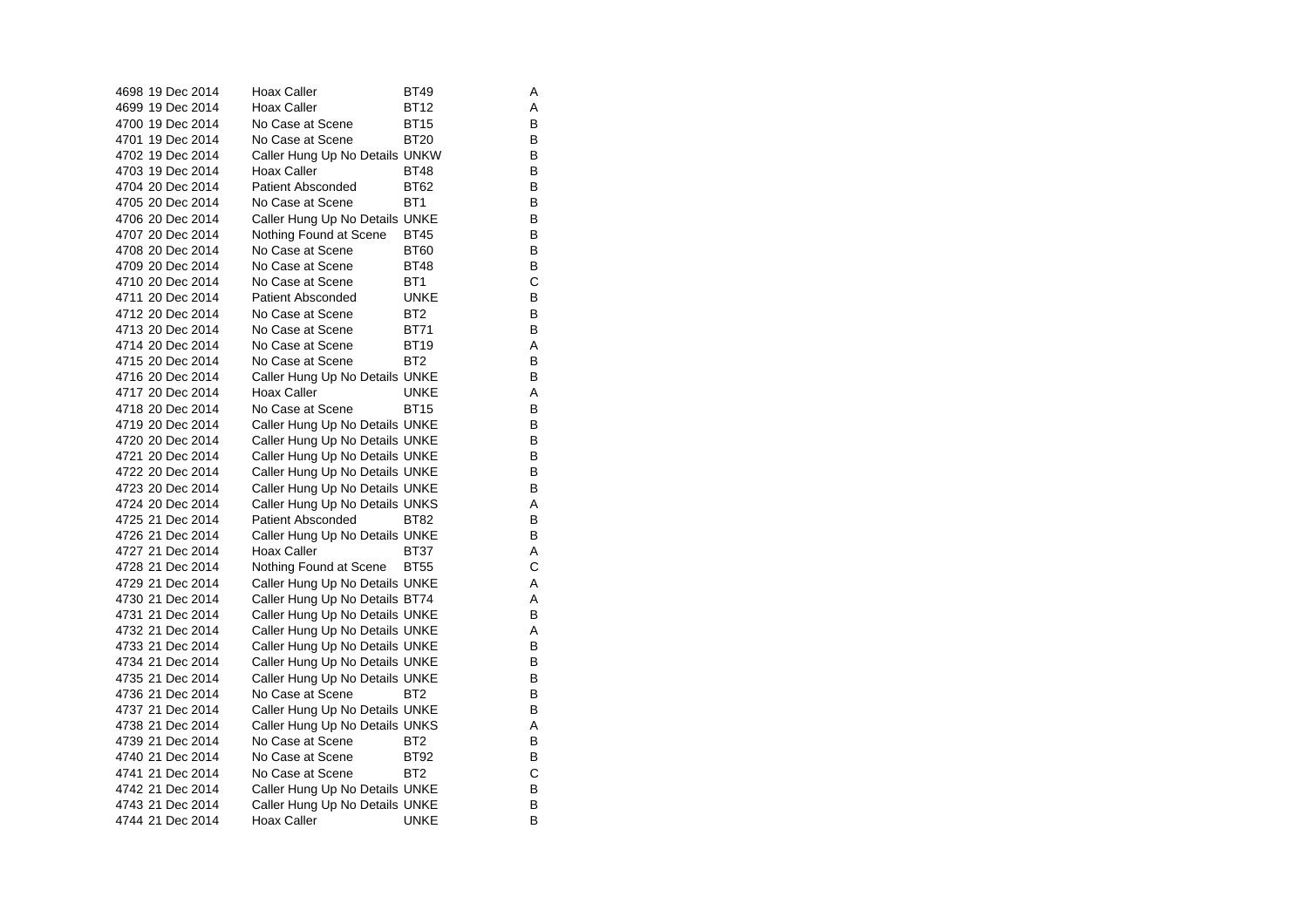| 4745 21 Dec 2014 | Caller Hung Up No Details UNKE |                 | В |
|------------------|--------------------------------|-----------------|---|
| 4746 21 Dec 2014 | Caller Hung Up No Details UNKE |                 | A |
| 4747 21 Dec 2014 | <b>Patient Absconded</b>       | <b>BT55</b>     | в |
| 4748 21 Dec 2014 | No Case at Scene               | <b>BT48</b>     | Α |
| 4749 21 Dec 2014 | Caller Hung Up No Details UNKW |                 | В |
| 4750 21 Dec 2014 | Nothing Found at Scene         | <b>BT48</b>     | В |
| 4751 21 Dec 2014 | Hoax Caller                    | UNKE            | в |
| 4752 21 Dec 2014 | Hoax Caller                    | <b>UNKS</b>     | A |
| 4753 21 Dec 2014 | Hoax Caller                    | <b>BT48</b>     | Α |
| 4754 22 Dec 2014 | Hoax Caller                    | <b>UNKE</b>     | в |
| 4755 22 Dec 2014 | Nothing Found at Scene         | BT <sub>1</sub> | В |
| 4756 22 Dec 2014 | No Case at Scene               | <b>UNKE</b>     | Α |
| 4757 22 Dec 2014 | Caller Hung Up No Details UNKW |                 | A |
| 4758 22 Dec 2014 | Caller Hung Up No Details UNKN |                 | В |
| 4759 22 Dec 2014 | Caller Hung Up No Details UNKW |                 | Α |
| 4760 22 Dec 2014 | Caller Hung Up No Details SCO  |                 | A |
| 4761 22 Dec 2014 | Caller Hung Up No Details SCO  |                 | В |
| 4762 22 Dec 2014 | Caller Hung Up No Details UNKE |                 | Α |
| 4763 22 Dec 2014 | Caller Hung Up No Details SCO  |                 | Α |
| 4764 22 Dec 2014 | <b>Patient Absconded</b>       | BT <sub>1</sub> | В |
| 4765 22 Dec 2014 | Hoax Caller                    | <b>BT35</b>     | Α |
| 4766 22 Dec 2014 | Caller Hung Up No Details UNKS |                 | В |
| 4767 22 Dec 2014 | Nothing Found at Scene         | <b>BT48</b>     | в |
| 4768 22 Dec 2014 | Caller Hung Up No Details UNKW |                 | в |
| 4769 23 Dec 2014 | No Case at Scene               | BT <sub>6</sub> | в |
| 4770 23 Dec 2014 | No Case at Scene               | <b>BT48</b>     | В |
| 4771 23 Dec 2014 | No Case at Scene               | <b>BT27</b>     | C |
| 4772 23 Dec 2014 | Hoax Caller                    | <b>UNKE</b>     | Α |
| 4773 23 Dec 2014 | No Case at Scene               | BT <sub>1</sub> | С |
| 4774 23 Dec 2014 | <b>Patient Absconded</b>       | <b>BT18</b>     | В |
| 4775 23 Dec 2014 | Caller Hung Up No Details UNKW |                 | Α |
| 4776 23 Dec 2014 | Hoax Caller                    | BT11            | Α |
| 4777 23 Dec 2014 | No Case at Scene               | <b>BT11</b>     | C |
| 4778 24 Dec 2014 | Caller Hung Up No Details UNKS |                 | Α |
| 4779 24 Dec 2014 | No Case at Scene               | BT10            | в |
| 4780 24 Dec 2014 | Nothing Found at Scene         | <b>BT82</b>     | Α |
| 4781 24 Dec 2014 | Caller Hung Up No Details UNKS |                 | в |
| 4782 24 Dec 2014 | Nothing Found at Scene         | <b>BT15</b>     | В |
| 4783 24 Dec 2014 | Caller Hung Up No Details UNKE |                 | В |
| 4784 24 Dec 2014 | Hoax Caller                    | UNKE            | в |
| 4785 24 Dec 2014 | No Case at Scene               | <b>BT66</b>     | Α |
| 4786 24 Dec 2014 | Caller Hung Up No Details UNKE |                 | Α |
| 4787 24 Dec 2014 | Caller Hung Up No Details ROI  |                 | Α |
| 4788 24 Dec 2014 | Nothing Found at Scene         | <b>BT28</b>     | A |
| 4789 24 Dec 2014 | Nothing Found at Scene         | <b>BT42</b>     | в |
| 4790 25 Dec 2014 | Caller Hung Up No Details UNKE |                 | Α |
| 4791 25 Dec 2014 | Caller Hung Up No Details UNKW |                 | A |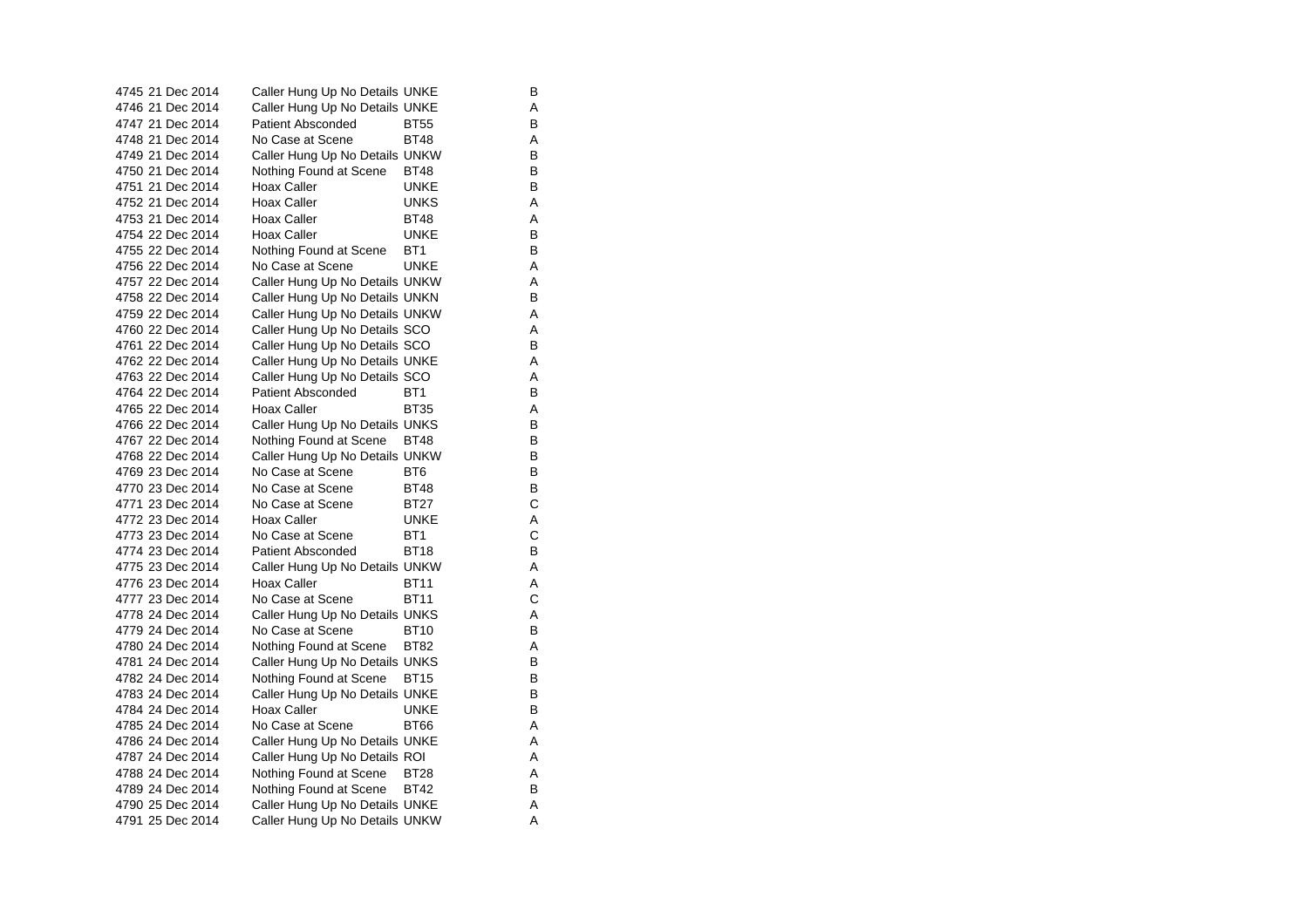| 4792 25 Dec 2014 | Caller Hung Up No Details UNKS |                 | Α |
|------------------|--------------------------------|-----------------|---|
| 4793 25 Dec 2014 | No Case at Scene               | <b>BT11</b>     | В |
| 4794 25 Dec 2014 | No Case at Scene               | BT7             | Α |
| 4795 25 Dec 2014 | Hoax Caller                    | ERR             | Α |
| 4796 25 Dec 2014 | <b>Patient Absconded</b>       | <b>BT62</b>     | В |
| 4797 25 Dec 2014 | Caller Hung Up No Details UNKW |                 | Α |
| 4798 25 Dec 2014 | No Case at Scene               | <b>BT35</b>     | A |
| 4799 25 Dec 2014 | No Case at Scene               | <b>BT49</b>     | в |
| 4800 25 Dec 2014 | No Case at Scene               | BT35            | C |
| 4801 26 Dec 2014 | Caller Hung Up No Details UNKS |                 | Α |
| 4802 26 Dec 2014 | Nothing Found at Scene         | <b>BT54</b>     | В |
| 4803 26 Dec 2014 | Caller Hung Up No Details UNKS |                 | Α |
| 4804 26 Dec 2014 | <b>Hoax Caller</b>             | <b>UNKE</b>     | В |
| 4805 26 Dec 2014 | No Case at Scene               | <b>BT74</b>     | Α |
| 4806 26 Dec 2014 | Caller Hung Up No Details BT74 |                 | Α |
| 4807 26 Dec 2014 | Nothing Found at Scene         | BT <sub>5</sub> | Α |
| 4808 26 Dec 2014 | Caller Hung Up No Details UNKN |                 | в |
| 4809 26 Dec 2014 | Nothing Found at Scene         | <b>BT53</b>     | В |
| 4810 26 Dec 2014 | Hoax Caller                    | <b>UNKE</b>     | В |
| 4811 26 Dec 2014 | <b>Patient Absconded</b>       | BT34            | В |
| 4812 26 Dec 2014 | Caller Hung Up No Details UNKE |                 | Α |
| 4813 26 Dec 2014 | Nothing Found at Scene         | <b>BT56</b>     | в |
| 4814 26 Dec 2014 | <b>Hoax Caller</b>             | <b>UNKE</b>     | В |
| 4815 27 Dec 2014 | Caller Hung Up No Details UNKE |                 | В |
| 4816 27 Dec 2014 | Caller Hung Up No Details UNKE |                 | в |
| 4817 27 Dec 2014 | Nothing Found at Scene         | <b>BT54</b>     | C |
| 4818 27 Dec 2014 | Patient Absconded              | <b>BT48</b>     | Α |
| 4819 27 Dec 2014 | Caller Hung Up No Details ERR  |                 | В |
| 4820 27 Dec 2014 | Caller Hung Up No Details UNKE |                 | В |
| 4821 27 Dec 2014 | No Case at Scene               | <b>BT60</b>     | в |
| 4822 27 Dec 2014 | Caller Hung Up No Details UNKW |                 | В |
| 4823 27 Dec 2014 | Caller Hung Up No Details UNKE |                 | Α |
| 4824 27 Dec 2014 | Nothing Found at Scene         | <b>BT36</b>     | В |
| 4825 27 Dec 2014 | Caller Hung Up No Details UNKS |                 | В |
| 4826 27 Dec 2014 | Caller Hung Up No Details UNKE |                 | Α |
| 4827 27 Dec 2014 | Caller Hung Up No Details ERR  |                 | Α |
| 4828 27 Dec 2014 | Caller Hung Up No Details UNKN |                 | Α |
| 4829 27 Dec 2014 | Nothing Found at Scene         | <b>BT47</b>     | в |
| 4830 27 Dec 2014 | Caller Hung Up No Details UNKW |                 | В |
| 4831 27 Dec 2014 | Caller Hung Up No Details UNKE |                 | Α |
| 4832 27 Dec 2014 | Caller Hung Up No Details UNKE |                 | Α |
| 4833 27 Dec 2014 | No Case at Scene               | <b>BT78</b>     | В |
| 4834 27 Dec 2014 | Caller Hung Up No Details UNKE |                 | Α |
| 4835 27 Dec 2014 | Nothing Found at Scene         | <b>BT43</b>     | В |
| 4836 27 Dec 2014 | Hoax Caller                    | <b>BT23</b>     | в |
| 4837 27 Dec 2014 | Caller Hung Up No Details BT93 |                 | в |
| 4838 27 Dec 2014 | Caller Hung Up No Details BT48 |                 | B |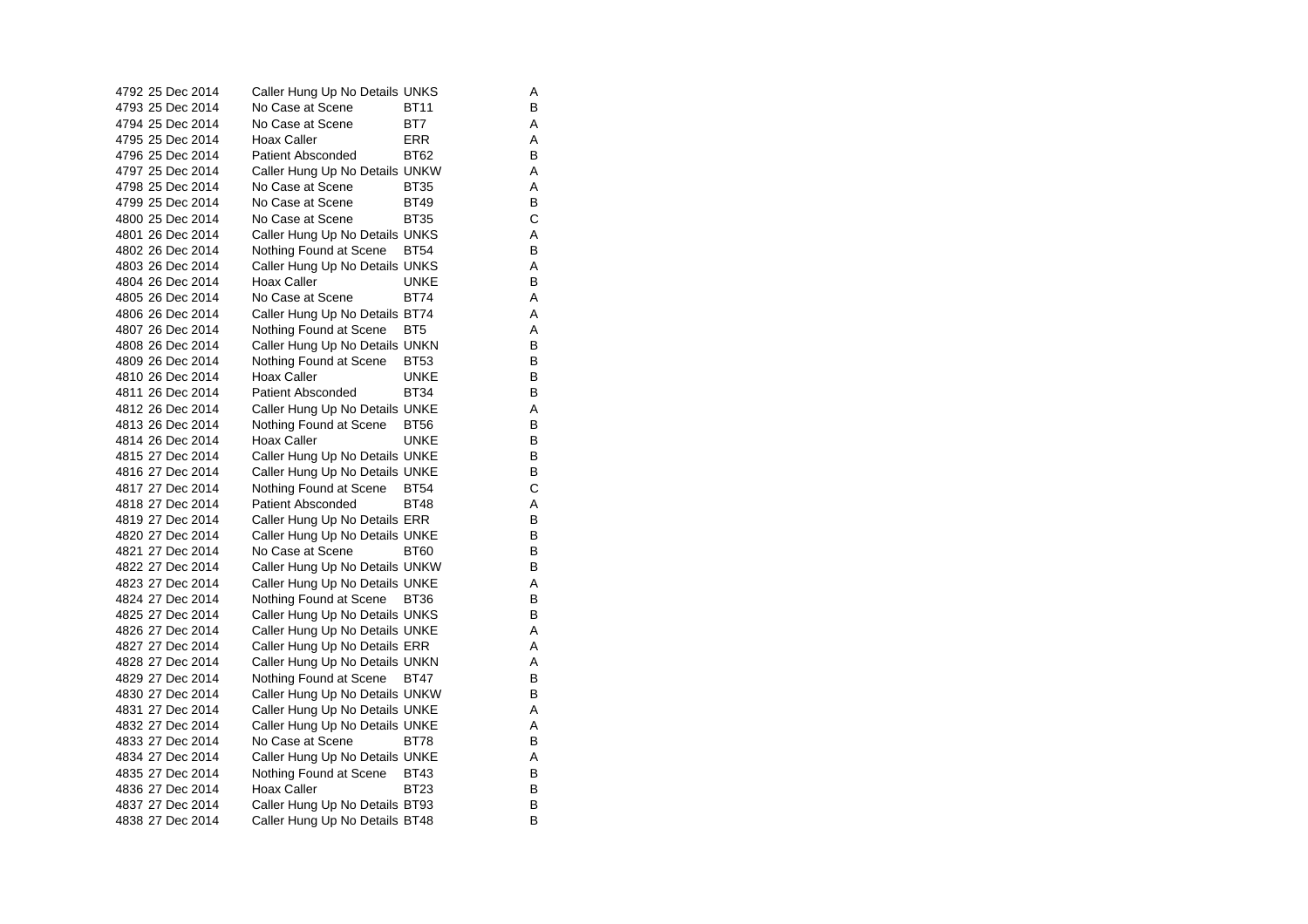| 4839 27 Dec 2014 | Caller Hung Up No Details UNKE |                 | B |
|------------------|--------------------------------|-----------------|---|
| 4840 27 Dec 2014 | <b>Hoax Caller</b>             | <b>UNKE</b>     | A |
| 4841 28 Dec 2014 | Caller Hung Up No Details UNKE |                 | B |
| 4842 28 Dec 2014 | Nothing Found at Scene         | BT63            | B |
| 4843 28 Dec 2014 | No Case at Scene               | <b>BT29</b>     | A |
| 4844 28 Dec 2014 | No Case at Scene               | BT47            | B |
| 4845 28 Dec 2014 | No Case at Scene               | BT <sub>2</sub> | B |
| 4846 28 Dec 2014 | Caller Hung Up No Details UNKE |                 | A |
| 4847 28 Dec 2014 | <b>Patient Absconded</b>       | <b>BT16</b>     | C |
| 4848 28 Dec 2014 | Caller Hung Up No Details UNKN |                 | A |
| 4849 28 Dec 2014 | Caller Hung Up No Details UNKE |                 | B |
| 4850 29 Dec 2014 | No Case at Scene               | BT20            | Α |
| 4851 29 Dec 2014 | Caller Hung Up No Details UNKN |                 | B |
| 4852 29 Dec 2014 | Caller Hung Up No Details UNKE |                 | B |
| 4853 29 Dec 2014 | Caller Hung Up No Details UNKN |                 | A |
| 4854 29 Dec 2014 | Caller Hung Up No Details UNKE |                 | A |
| 4855 29 Dec 2014 | Caller Hung Up No Details UNKW |                 | Α |
| 4856 29 Dec 2014 | Caller Hung Up No Details UNKN |                 | B |
| 4857 29 Dec 2014 | Caller Hung Up No Details UNKN |                 | B |
| 4858 29 Dec 2014 | Caller Hung Up No Details BT62 |                 | B |
| 4859 29 Dec 2014 | No Case at Scene               | <b>BT30</b>     | B |
| 4860 30 Dec 2014 | Hoax Caller                    | <b>UNKE</b>     | B |
| 4861 30 Dec 2014 | No Case at Scene               | <b>BT67</b>     | C |
| 4862 30 Dec 2014 | Hoax Caller                    | <b>BT14</b>     | A |
| 4863 30 Dec 2014 | Caller Hung Up No Details UNKN |                 | В |
| 4864 30 Dec 2014 | Caller Hung Up No Details UNKW |                 | B |
| 4865 30 Dec 2014 | <b>Hoax Caller</b>             | <b>BT61</b>     | B |
| 4866 30 Dec 2014 | No Case at Scene               | <b>BT14</b>     | B |
| 4867 30 Dec 2014 | <b>Patient Absconded</b>       | <b>BT46</b>     | A |
| 4868 31 Dec 2014 | No Case at Scene               | BT5             | A |
| 4869 31 Dec 2014 | No Case at Scene               | BT <sub>8</sub> | C |
| 4870 31 Dec 2014 | Hoax Caller                    | <b>UNKE</b>     | A |
| 4871 31 Dec 2014 | Caller Hung Up No Details UNKE |                 | A |
| 4872 31 Dec 2014 | Caller Hung Up No Details UNKE |                 | A |
| 4873 31 Dec 2014 | <b>Hoax Caller</b>             | <b>UNKE</b>     | A |
| 4874 31 Dec 2014 | No Case at Scene               | <b>BT15</b>     | A |
| 4875 31 Dec 2014 | Caller Hung Up No Details UNKS |                 | A |
| 4876 31 Dec 2014 | <b>Patient Absconded</b>       | <b>BT12</b>     | B |
| 4877 31 Dec 2014 | Caller Hung Up No Details UNKE |                 | B |
| 4878 31 Dec 2014 | Nothing Found at Scene         | <b>BT16</b>     | B |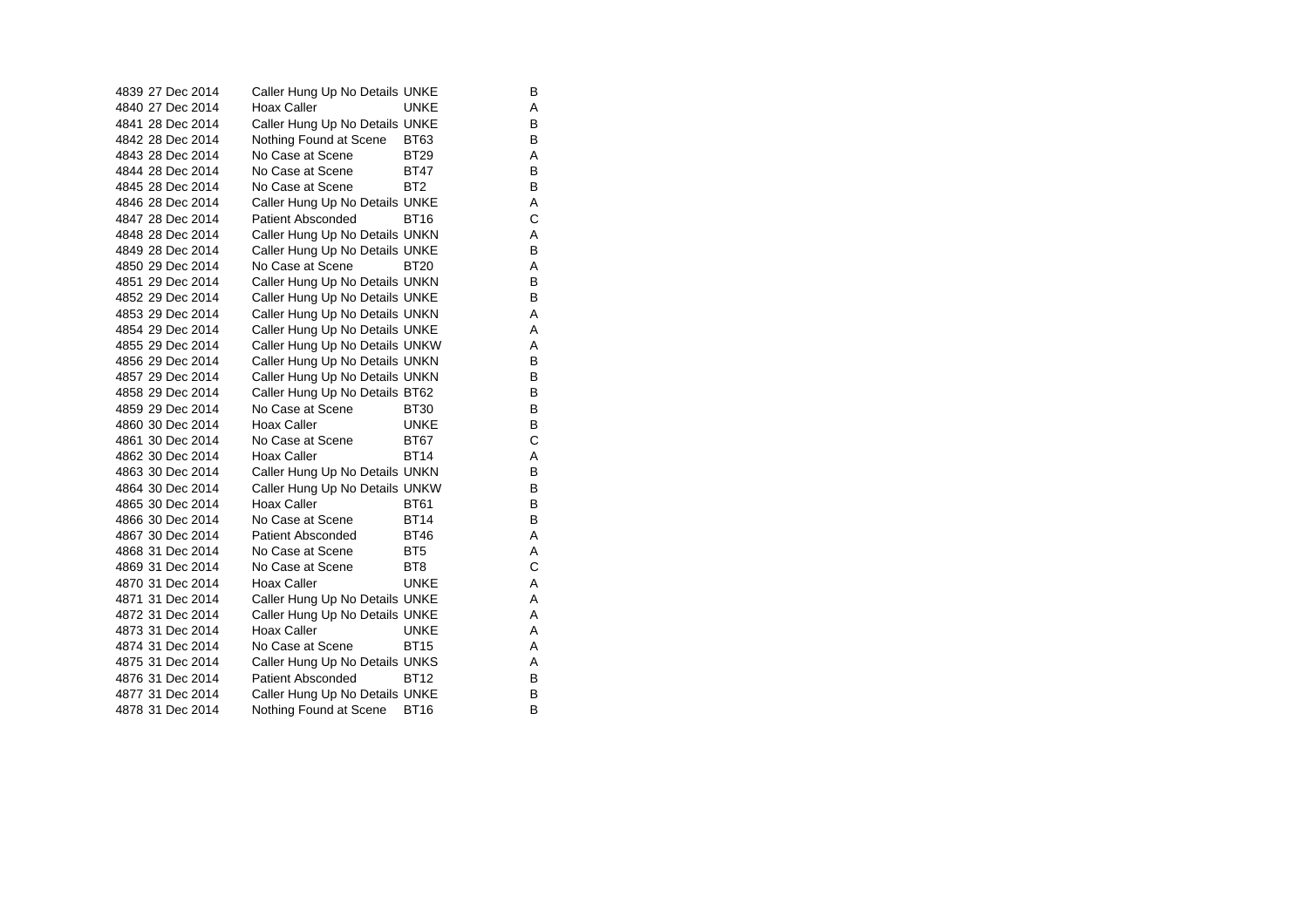|           | Date of Call for |                                |                 |             |
|-----------|------------------|--------------------------------|-----------------|-------------|
|           | Performance      |                                | <b>Postcode</b> | Category of |
| Unique ID | ('Clock Start')  | <b>Call Stopped Reason</b>     | <b>District</b> | Call        |
|           | 1 01 Jan 2015    | No Case at Scene               | BT66            | A           |
|           | 2 01 Jan 2015    | Caller Hung Up No Details UNKE |                 | В           |
|           | 3 01 Jan 2015    | Caller Hung Up No Details UNKE |                 | A           |
|           | 4 01 Jan 2015    | Caller Hung Up No Details UNKE |                 | A           |
|           | 5 01 Jan 2015    | No Case at Scene               | BT43            | в           |
|           | 6 01 Jan 2015    | Nothing Found at Scene         | BT <sub>9</sub> | B           |
|           | 7 01 Jan 2015    | Caller Hung Up No Details UNKS |                 | A           |
|           | 8 01 Jan 2015    | Caller Hung Up No Details UNKE |                 | В           |
|           | 9 01 Jan 2015    | Caller Hung Up No Details UNKE |                 | A           |
|           | 10 01 Jan 2015   | No Case at Scene               | BT40            | В           |
|           | 11 01 Jan 2015   | Nothing Found at Scene         | ROI             | С           |
|           | 12 01 Jan 2015   | Caller Hung Up No Details UNKS |                 | Α           |
|           | 13 01 Jan 2015   | Caller Hung Up No Details UNKS |                 | A           |
|           | 14 01 Jan 2015   | Nothing Found at Scene         | BT11            | Α           |
|           | 15 01 Jan 2015   | Caller Hung Up No Details UNKE |                 | A           |
|           | 16 01 Jan 2015   | Caller Hung Up No Details UNKE |                 | A           |
|           | 17 01 Jan 2015   | Nothing Found at Scene         | BT35            | Α           |
|           | 18 01 Jan 2015   | Caller Hung Up No Details UNKE |                 | Α           |
|           | 19 01 Jan 2015   | Caller Hung Up No Details UNKE |                 | В           |
|           | 20 01 Jan 2015   | Caller Hung Up No Details UNKN |                 | B           |
|           | 21 01 Jan 2015   | Caller Hung Up No Details UNKE |                 | Α           |
|           | 22 01 Jan 2015   | Caller Hung Up No Details UNKE |                 | В           |
|           | 23 01 Jan 2015   | Caller Hung Up No Details UNKN |                 | в           |
|           | 24 01 Jan 2015   | Caller Hung Up No Details UNKE |                 | A           |
|           | 25 01 Jan 2015   | Caller Hung Up No Details UNKE |                 | A           |
|           | 26 01 Jan 2015   | Caller Hung Up No Details UNKE |                 | B           |
|           | 27 01 Jan 2015   | Caller Hung Up No Details UNKW |                 | В           |
|           | 28 01 Jan 2015   | No Case at Scene               | <b>BT43</b>     | B           |
|           | 29 01 Jan 2015   | Nothing Found at Scene         | BT6             | Α           |
|           | 30 01 Jan 2015   | Caller Hung Up No Details UNKW |                 | A           |
|           | 31 01 Jan 2015   | Caller Hung Up No Details UNKN |                 | B           |
|           | 32 01 Jan 2015   | No Case at Scene               | <b>BT12</b>     | B           |
|           | 33 01 Jan 2015   | Nothing Found at Scene         | <b>BT49</b>     | В           |
|           | 34 01 Jan 2015   | Nothing Found at Scene         | BT1             | в           |
|           | 35 01 Jan 2015   | Nothing Found at Scene         | BT7             | в           |
|           | 36 01 Jan 2015   | Hoax Caller                    | <b>UNKW</b>     | A           |
|           | 37 01 Jan 2015   | Nothing Found at Scene         | <b>BT48</b>     | в           |
|           | 38 01 Jan 2015   | No Case at Scene               | BT41            | A           |
|           | 39 01 Jan 2015   | No Case at Scene               | <b>BT80</b>     | В           |
|           | 40 01 Jan 2015   | <b>Patient Absconded</b>       | BT41            | С           |
|           | 41 01 Jan 2015   | No Case at Scene               | BT11            | C           |
|           | 42 01 Jan 2015   | Hoax Caller                    | UNKS            | В           |
|           | 43 01 Jan 2015   | Nothing Found at Scene         | <b>BT21</b>     | B           |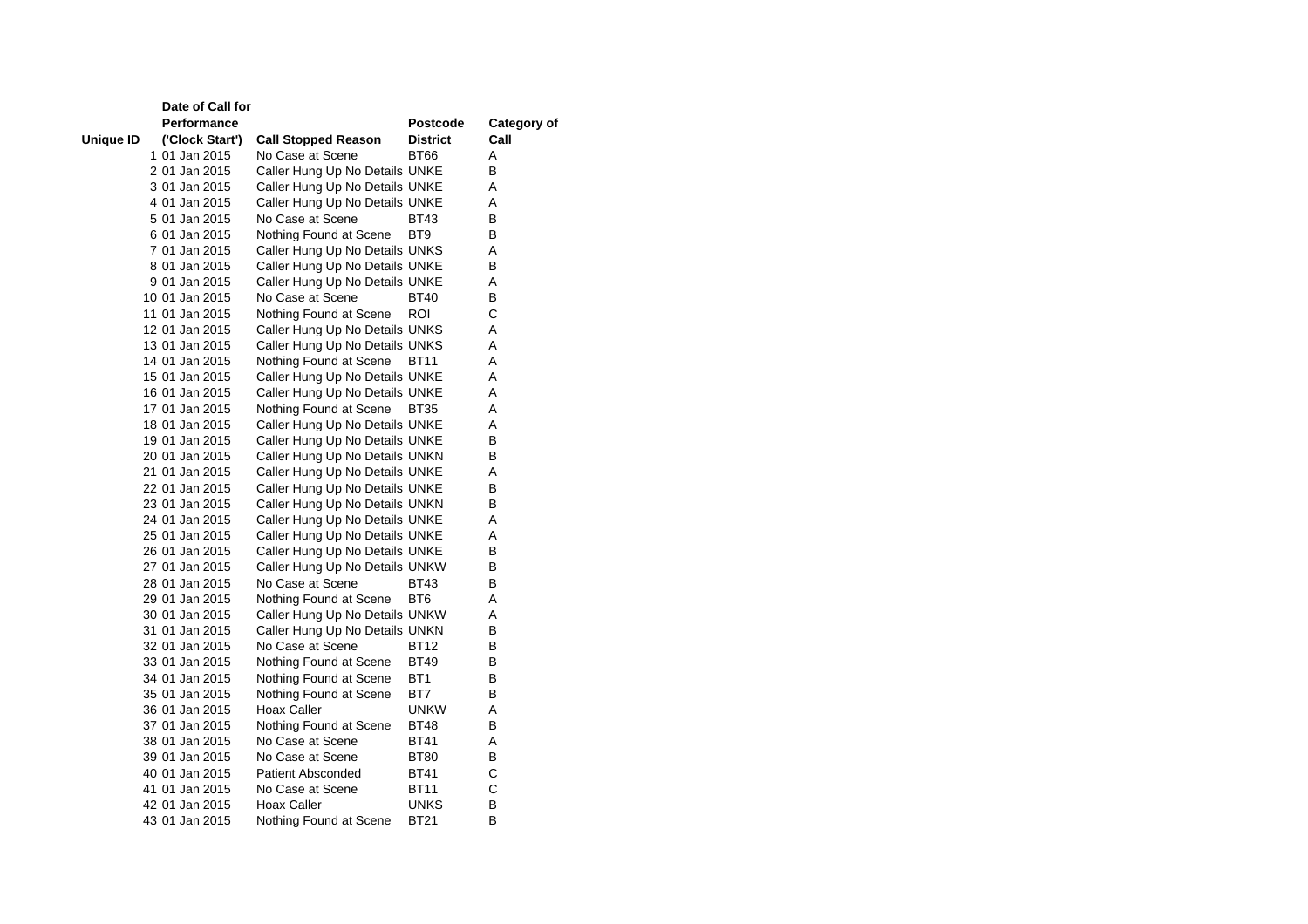44 01 Jan 2015 Caller Hung Up No Details UNKE B 45 01 Jan 2015 No Case at Scene BT13 B 46 01 Jan 2015 Nothing Found at Scene BT11 B 47 02 Jan 2015 Nothing Found at Scene BT79 B 48 02 Jan 2015 Caller Hung Up No Details UNKN A 49 02 Jan 2015 Caller Hung Up No Details UNKN B 50 02 Jan 2015 Caller Hung Up No Details UNKE A 51 02 Jan 2015 Caller Hung Up No Details UNKE A 52 03 Jan 2015 No Case at Scene ERR A 53 03 Jan 2015 Caller Hung Up No Details UNKS A 54 03 Jan 2015 Caller Hung Up No Details UNKS A 55 03 Jan 2015 Caller Hung Up No Details UNKE A 56 03 Jan 2015 Caller Hung Up No Details BT38 B 57 03 Jan 2015 Caller Hung Up No Details UNKE B 58 03 Jan 2015 Caller Hung Up No Details UNKS B 59 03 Jan 2015 No Case at Scene BT17 B 60 03 Jan 2015 Caller Hung Up No Details UNKW A 61 03 Jan 2015 Caller Hung Up No Details UNKN B 62 03 Jan 2015 Caller Hung Up No Details UNKS B 63 03 Jan 2015 Caller Hung Up No Details BT51 A 64 04 Jan 2015 Caller Hung Up No Details UNKN B 65 04 Jan 2015 No Case at Scene BT40 B 66 04 Jan 2015 Caller Hung Up No Details UNKN B 67 04 Jan 2015 No Case at Scene BT80 B 68 04 Jan 2015 Hoax Caller BT48 A 69 04 Jan 2015 Caller Hung Up No Details BT71 B 70 04 Jan 2015 Caller Hung Up No Details UNKW B 71 04 Jan 2015 Caller Hung Up No Details ERR A 72 04 Jan 2015 Caller Hung Up No Details UNKN B 73 04 Jan 2015 No Case at Scene BT47 A 74 04 Jan 2015 No Case at Scene UNKE A75 04 Jan 2015 Hoax Caller UNKE A 76 04 Jan 2015 Hoax Caller UNKE A 77 05 Jan 2015 Caller Hung Up No Details UNKE B 78 05 Jan 2015 Nothing Found at Scene BT32 C 79 05 Jan 2015 Caller Hung Up No Details UNKE 80 05 Jan 2015 Hoax Caller BT40 C 81 05 Jan 2015 Hoax Caller UNKE  $\sf B$ 82 05 Jan 2015 Caller Hung Up No Details UNKE B 83 05 Jan 2015 Caller Hung Up No Details UNKE B 84 05 Jan 2015 Patient Absconded BT15 A 85 05 Jan 2015 Caller Hung Up No Details UNKE B 86 05 Jan 2015 Caller Hung Up No Details UNKE B 87 05 Jan 2015 No Case at Scene BT1 B 88 06 Jan 2015 Hoax Caller UNKW B 89 06 Jan 2015 No Case at Scene BT1 A 90 06 Jan 2015 No Case at Scene BT45 C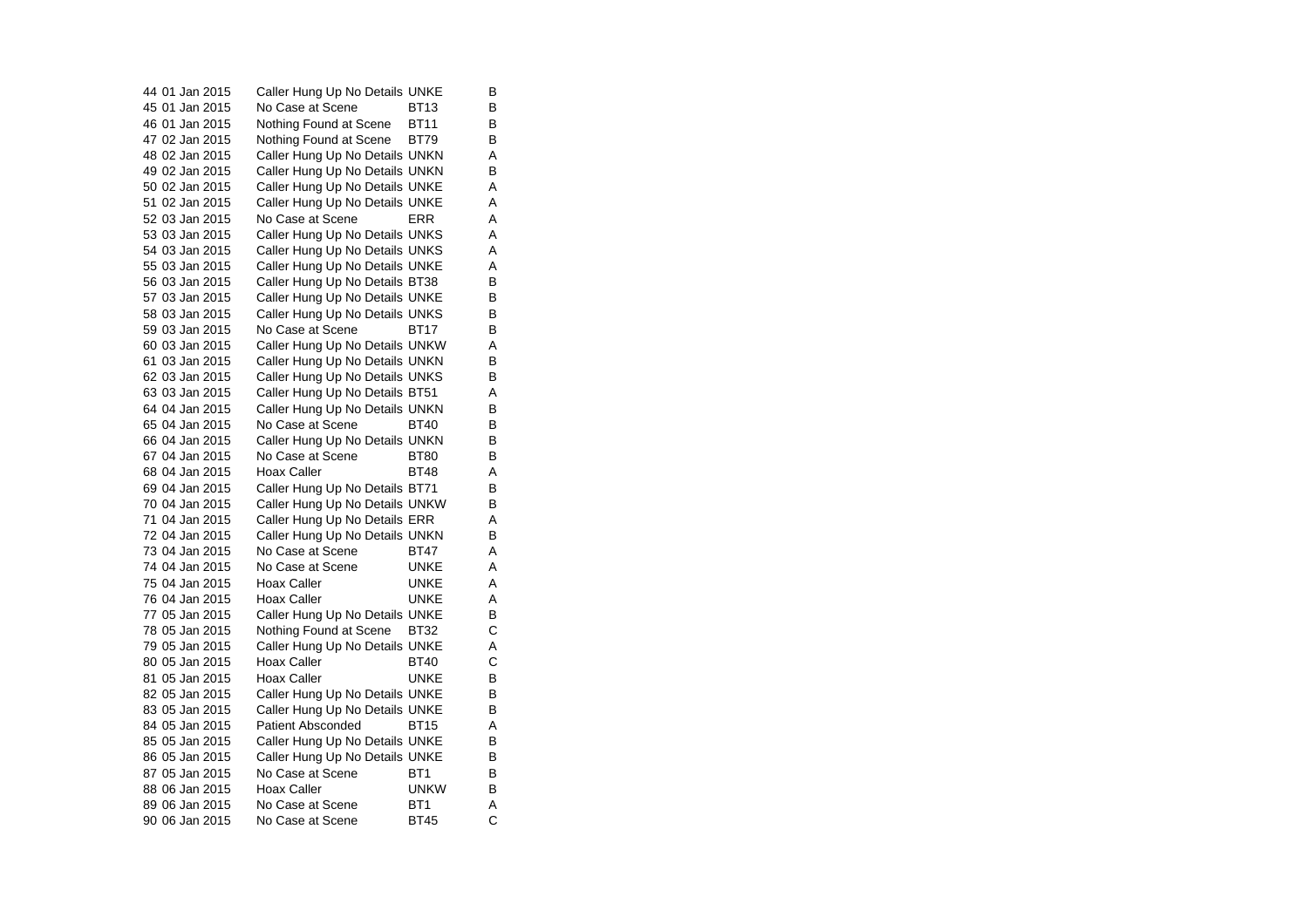91 06 Jan 2015 Caller Hung Up No Details UNKE A 92 06 Jan 2015 Caller Hung Up No Details UNKW B 93 06 Jan 2015 Hoax Caller UNKE A 94 06 Jan 2015 Caller Hung Up No Details UNKW B<br>95 06 Jan 2015 Caller Hung Up No Details UNKN B 95 06 Jan 2015 Caller Hung Up No Details UNKN 96 06 Jan 2015 Caller Hung Up No Details UNKE B 97 06 Jan 2015 Hoax Caller UNKE A 98 06 Jan 2015 Hoax Caller UNKE B 99 07 Jan 2015 Patient Absconded BT43 A 100 07 Jan 2015 Hoax Caller UNKW A 101 07 Jan 2015 Nothing Found at Scene BT1 B 102 07 Jan 2015 No Case at Scene BT4 B 103 08 Jan 2015 No Case at Scene BT1 B 104 08 Jan 2015 Hoax Caller UNKE A 105 08 Jan 2015 Hoax Caller BT15 A 106 09 Jan 2015 No Case at Scene BT2 B 107 09 Jan 2015 No Case at Scene BT1 B 108 09 Jan 2015 Mothing Found at Scene BT70 B 109 09 Jan 2015 No Case at Scene BT1 B 110 09 Jan 2015 No Case at Scene BT29 A 111 09 Jan 2015 No Case at Scene BT40 C 112 09 Jan 2015 Caller Hung Up No Details UNKS B<br>113 09 Jan 2015 Caller Hung Up No Details UNKE B 113 09 Jan 2015 Caller Hung Up No Details UNKE 114 09 Jan 2015 Hoax Caller BT34 B 115 09 Jan 2015 Patient Absconded BT22 A 116 10 Jan 2015 Nothing Found at Scene BT1 B 117 10 Jan 2015 Nothing Found at Scene BT65 B<br>118 10 Jan 2015 Caller Hung Up No Details UNKE B 118 10 Jan 2015 Caller Hung Up No Details UNKE 119 10 Jan 2015 Hoax Caller BT48 A 120 10 Jan 2015 Caller Hung Up No Details UNKS A<br>121 10 Jan 2015 Caller Hung Up No Details UNKN B 121 10 Jan 2015 Caller Hung Up No Details UNKN 122 10 Jan 2015 Patient Absconded BT48  $\overline{B}$ 123 10 Jan 2015 Caller Hung Up No Details UNKW B 124 10 Jan 2015 Nothing Found at Scene BT28 A 125 11 Jan 2015 Caller Hung Up No Details UNKW B<br>126 11 Jan 2015 Caller Hung Up No Details UNKS B 126 11 Jan 2015 Caller Hung Up No Details UNKS 127 11 Jan 2015 No Case at Scene BT14 B 128 11 Jan 2015 Caller Hung Up No Details UNKS B 129 11 Jan 2015 Hoax Caller UNKW B 130 11 Jan 2015 Hoax Caller **UNKE** A<br>B 131 11 Jan 2015 Hoax Caller UNKW 132 11 Jan 2015 Hoax Caller **UNKE** A 133 11 Jan 2015 Hoax Caller UNKE B 134 11 Jan 2015 Hoax Caller **UNKS** A 135 11 Jan 2015 Caller Hung Up No Details UNKN A 136 12 Jan 2015 Caller Hung Up No Details BT11 B 137 12 Jan 2015 Caller Hung Up No Details UNKE A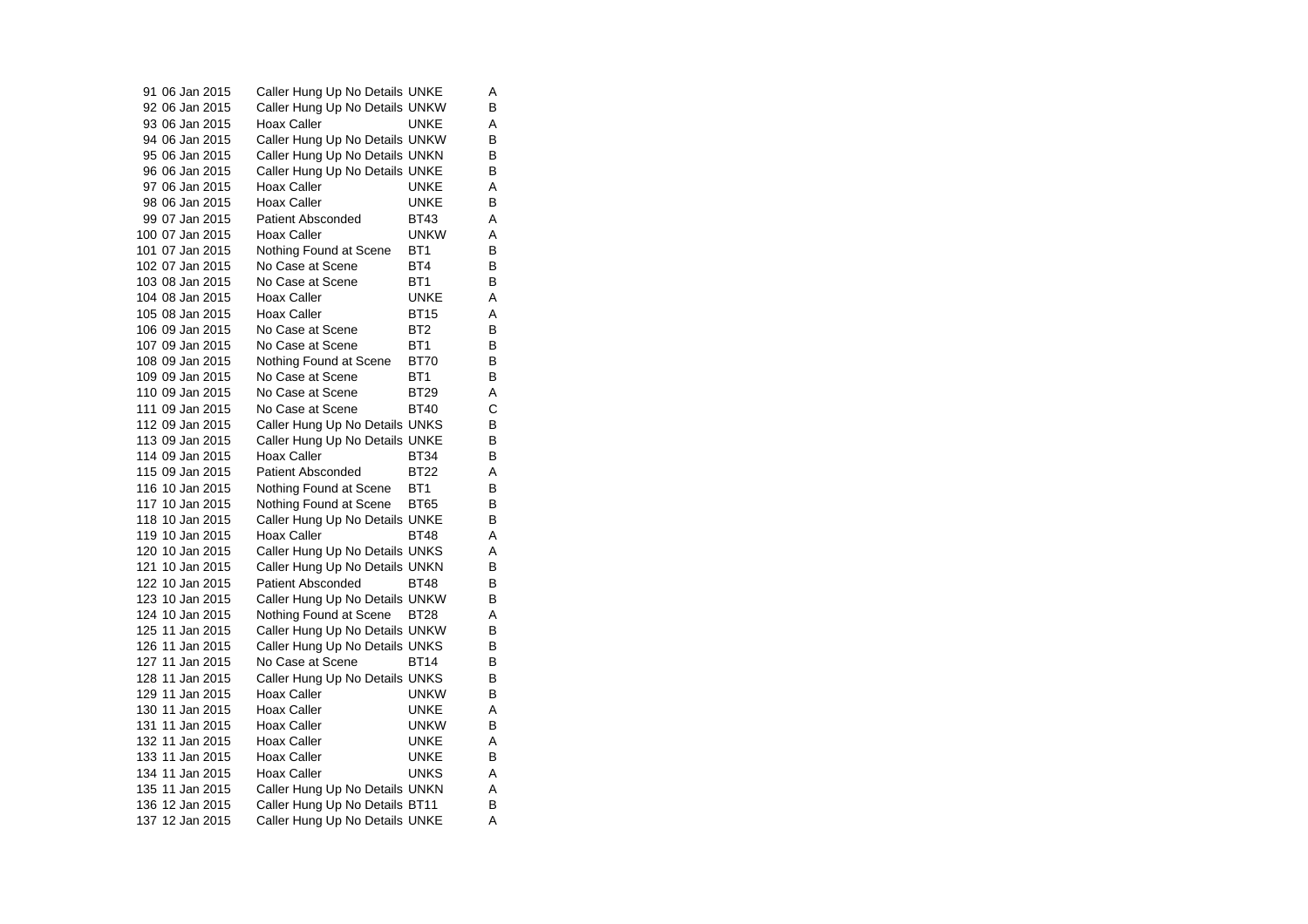138 12 Jan 2015 Nothing Found at Scene BT12 C 139 12 Jan 2015 Caller Hung Up No Details BT79 B 140 12 Jan 2015 Caller Hung Up No Details BT79 A 141 12 Jan 2015 Nothing Found at Scene BT5 B 142 12 Jan 2015 Patient Absconded BT60 A 143 12 Jan 2015 Caller Hung Up No Details UNKE A 144 12 Jan 2015 Hoax Caller BT34  $\overline{B}$ 145 13 Jan 2015 Nothing Found at Scene BT38 A 146 13 Jan 2015 Nothing Found at Scene BT12 B<br>147 13 Jan 2015 Caller Hung Up No Details UNKN B 147 13 Jan 2015 Caller Hung Up No Details UNKN 148 13 Jan 2015 Caller Hung Up No Details UNKE B 149 13 Jan 2015 Nothing Found at Scene BT14 C<br>150 13 Jan 2015 No Case at Scene BT29 B 150 13 Jan 2015 No Case at Scene BT29 151 14 Jan 2015 No Case at Scene BT49  $\overline{B}$ 152 14 Jan 2015 Caller Hung Up No Details UNKE B 153 14 Jan 2015 Hoax Caller UNKS A 154 15 Jan 2015 Patient Absconded BT6 A 155 15 Jan 2015 Caller Hung Up No Details UNKW B 156 15 Jan 2015 No Case at Scene BT40 B 157 15 Jan 2015 Caller Hung Up No Details UNKE B 158 15 Jan 2015 Caller Hung Up No Details UNKS A 159 16 Jan 2015 No Case at Scene BT2 B 160 16 Jan 2015 Nothing Found at Scene BT48 A 161 16 Jan 2015 No Case at Scene BT18 C 162 16 Jan 2015 Caller Hung Up No Details UNKE A 163 16 Jan 2015 Caller Hung Up No Details UNKE B 164 16 Jan 2015 Caller Hung Up No Details UNKS B<br>165 16 Jan 2015 No Case at Scene BT14 B 165 16 Jan 2015 No Case at Scene BT14 166 16 Jan 2015 Nothing Found at Scene BT1 B 167 16 Jan 2015 Hoax Caller BT42  $\overline{B}$ 168 16 Jan 2015 No Case at Scene BT13 C 169 17 Jan 2015 Hoax Caller **Hoax Caller** UNKE  $\overline{B}$ 170 17 Jan 2015 Nothing Found at Scene BT78 B 171 17 Jan 2015 No Case at Scene BT11 B 172 17 Jan 2015 Nothing Found at Scene BT9 B<br>173 17 Jan 2015 Nothing Found at Scene BT36 B 173 17 Jan 2015 Nothing Found at Scene BT36 174 17 Jan 2015 Patient Absconded UNKE A175 17 Jan 2015 Hoax Caller UNKE B 176 17 Jan 2015 Hoax Caller UNKW A 177 17 Jan 2015 Caller Hung Up No Details UNKE B 178 17 Jan 2015 Caller Hung Up No Details UNKW A 179 17 Jan 2015 Caller Hung Up No Details UNKS B 180 17 Jan 2015 No Case at Scene BT23 C 181 17 Jan 2015 Caller Hung Up No Details UNKS B 182 18 Jan 2015 Caller Hung Up No Details UNKW A 183 18 Jan 2015 No Case at Scene BT4 B 184 18 Jan 2015 Nothing Found at Scene BT41 B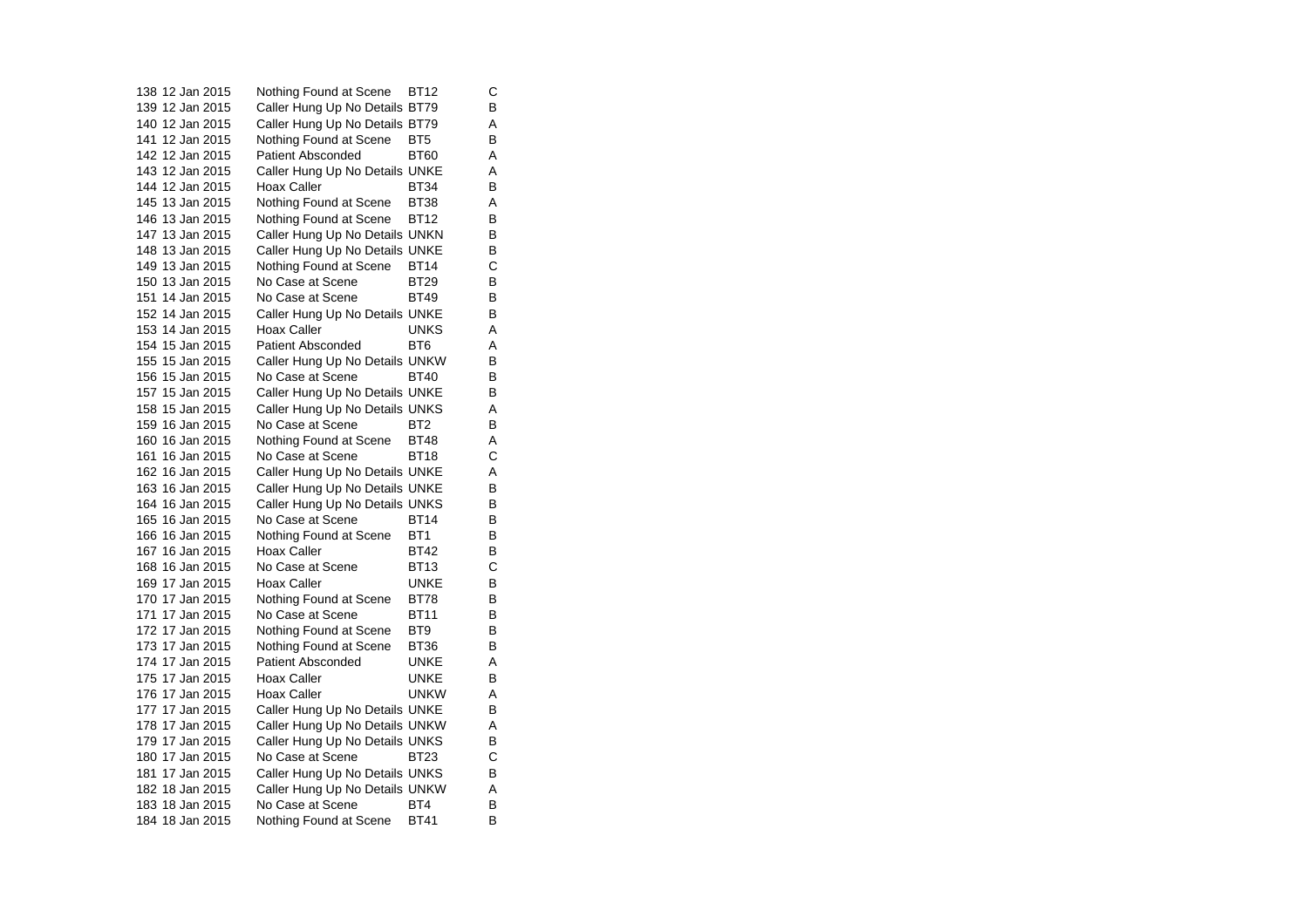185 18 Jan 2015 No Case at Scene BT5  $\overline{B}$ 186 18 Jan 2015 Caller Hung Up No Details UNKE B 187 18 Jan 2015 Caller Hung Up No Details UNKE B 188 18 Jan 2015 Caller Hung Up No Details UNKW B<br>189 18 Jan 2015 Caller Hung Up No Details BT35 B 189 18 Jan 2015 Caller Hung Up No Details BT35 190 18 Jan 2015 No Case at Scene BT71 B 191 18 Jan 2015 Hoax Caller **Hoax Caller** UNKE  $\overline{B}$ 192 19 Jan 2015 Hoax Caller BT30 A 193 19 Jan 2015 Nothing Found at Scene BT62 A<br>194 19 Jan 2015 Hoax Caller BUNKE B 194 19 Jan 2015 Hoax Caller 195 19 Jan 2015 Hoax Caller BT51 A 196 19 Jan 2015 Caller Hung Up No Details UNKE A 197 20 Jan 2015 Caller Hung Up No Details UNKE B 198 20 Jan 2015 Hoax Caller ERR B 199 20 Jan 2015 Hoax Caller ERR B 200 20 Jan 2015 Caller Hung Up No Details UNKE A 201 20 Jan 2015 Caller Hung Up No Details BT63 B 202 20 Jan 2015 Hoax Caller ERR A 203 20 Jan 2015 No Case at Scene BT56 B 204 20 Jan 2015 Caller Hung Up No Details UNKE B 205 20 Jan 2015 Caller Hung Up No Details UNKS A 206 21 Jan 2015 Patient Absconded BT6 B 207 21 Jan 2015 Patient Absconded BT19 A 208 21 Jan 2015 Hoax Caller UNKW B 209 21 Jan 2015 Caller Hung Up No Details UNKS B<br>210 21 Jan 2015 No Case at Scene BT23 C 210 21 Jan 2015 No Case at Scene BT23 211 21 Jan 2015 No Case at Scene BT14  $\frac{C}{B}$ 212 21 Jan 2015 Hoax Caller **UNKE**  $\mathbf{C}$ 213 21 Jan 2015 No Case at Scene BT4 214 21 Jan 2015 Patient Absconded BT11 A 215 21 Jan 2015 No Case at Scene BT14 C 216 21 Jan 2015 Caller Hung Up No Details UNKN B 217 21 Jan 2015 Hoax Caller FRR  $\sf B$ 218 21 Jan 2015 Hoax Caller UNKS B 219 21 Jan 2015 Caller Hung Up No Details ERR A<br>220 22 Jan 2015 Hoax Caller BT53 B 220 22 Jan 2015 Hoax Caller 221 22 Jan 2015 Nothing Found at Scene BT47 A 222 22 Jan 2015 Patient Absconded BT23 A 223 22 Jan 2015 Hoax Caller UNKE B 224 22 Jan 2015 Patient Absconded BT12 A<br>B 225 22 Jan 2015 Hoax Caller Bunk E 226 22 Jan 2015 Nothing Found at Scene BT16 B 227 22 Jan 2015 No Case at Scene BT2 A 228 23 Jan 2015 Caller Hung Up No Details UNKS B 229 23 Jan 2015 Hoax Caller UNKE A 230 23 Jan 2015 Nothing Found at Scene BT43 B 231 23 Jan 2015 Nothing Found at Scene BT12 C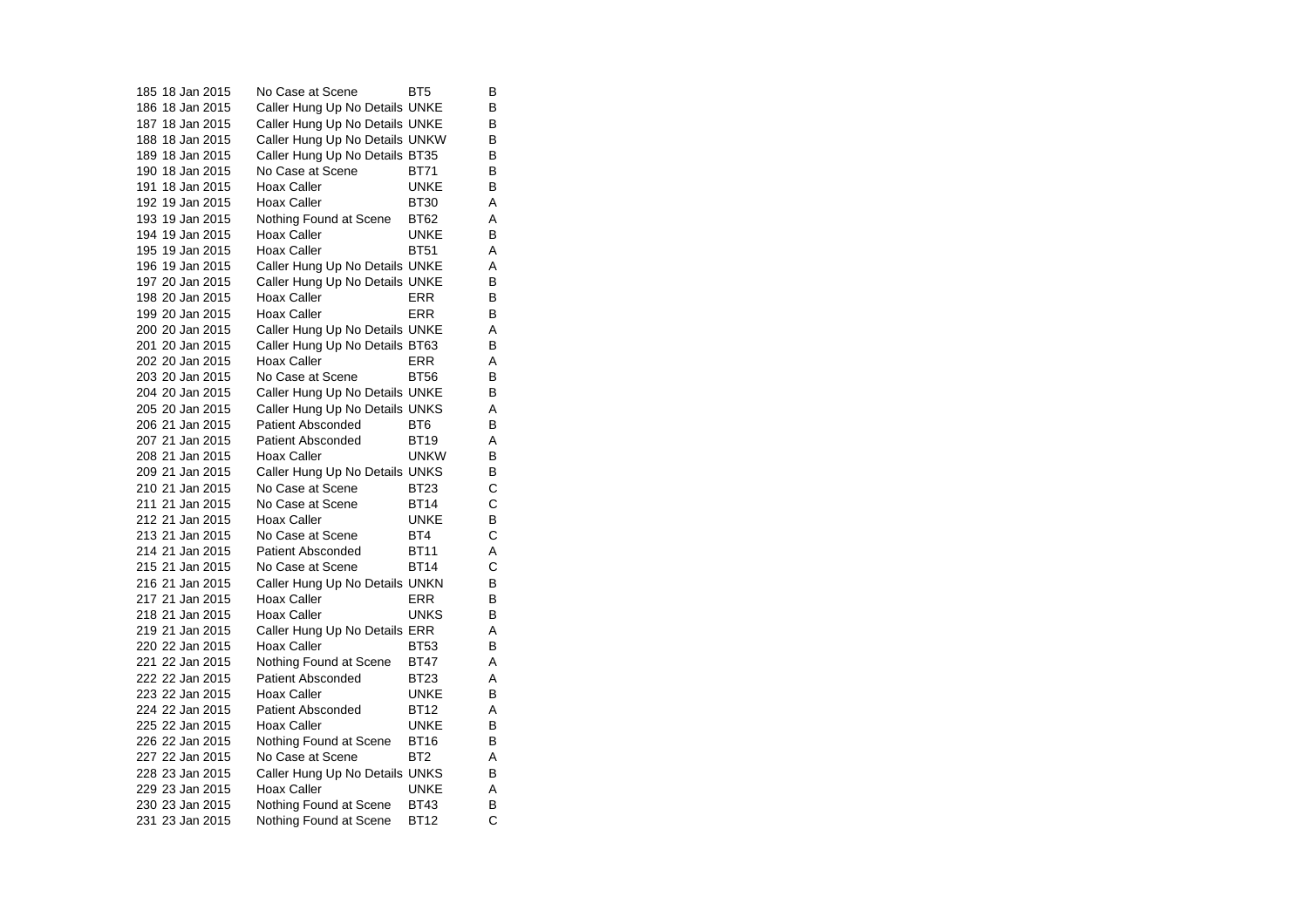232 23 Jan 2015 Caller Hung Up No Details UNKE A 233 23 Jan 2015 Hoax Caller BT6 A 234 24 Jan 2015 Caller Hung Up No Details UNKE B 235 24 Jan 2015 Caller Hung Up No Details UNKS A<br>236 24 Jan 2015 No Case at Scene BT20 C 236 24 Jan 2015 No Case at Scene BT20 237 24 Jan 2015 Caller Hung Up No Details UNKN A 238 24 Jan 2015 No Case at Scene BT27 B 239 24 Jan 2015 Nothing Found at Scene BT17 B 240 24 Jan 2015 Caller Hung Up No Details UNKW A 241 24 Jan 2015 Hoax Caller UNKE A 242 24 Jan 2015 Caller Hung Up No Details UNKN B 243 24 Jan 2015 Hoax Caller UNKS B 244 24 Jan 2015 Patient Absconded BT4 A 245 24 Jan 2015 Caller Hung Up No Details UNKS A 246 24 Jan 2015 Caller Hung Up No Details UNKW A 247 24 Jan 2015 Caller Hung Up No Details UNKN B 248 24 Jan 2015 Hoax Caller UNKS A 249 24 Jan 2015 Caller Hung Up No Details UNKE B 250 24 Jan 2015 Caller Hung Up No Details UNKN A 251 24 Jan 2015 Caller Hung Up No Details UNKE A 252 25 Jan 2015 Nothing Found at Scene BT67 B 253 25 Jan 2015 Nothing Found at Scene BT66 A 254 25 Jan 2015 Nothing Found at Scene BT38 B 255 25 Jan 2015 Caller Hung Up No Details UNKN A 256 25 Jan 2015 Caller Hung Up No Details BT35 A 257 25 Jan 2015 Caller Hung Up No Details UNKS A 258 25 Jan 2015 Caller Hung Up No Details UNKS A<br>259 25 Jan 2015 Hoax Caller BT79 B 259 25 Jan 2015 Hoax Caller BT79 260 25 Jan 2015 Caller Hung Up No Details UNKE B 261 25 Jan 2015 Caller Hung Up No Details UNKE B 262 25 Jan 2015 Caller Hung Up No Details UNKS A 263 25 Jan 2015 Caller Hung Up No Details UNKW B 264 25 Jan 2015 Patient Absconded BT79 A 265 25 Jan 2015 Caller Hung Up No Details UNKE B 266 25 Jan 2015 Caller Hung Up No Details UNKS B<br>267 25 Jan 2015 Nothing Found at Scene BT2 A 267 25 Jan 2015 Nothing Found at Scene BT2 268 25 Jan 2015 Nothing Found at Scene BT71 A 269 26 Jan 2015 Hoax Caller UNKW  $\sf B$ 270 26 Jan 2015 Caller Hung Up No Details UNKN B 271 26 Jan 2015 Caller Hung Up No Details UNKE B 272 26 Jan 2015 Caller Hung Up No Details UNKE A 273 26 Jan 2015 Caller Hung Up No Details UNKE A 274 26 Jan 2015 Caller Hung Up No Details ERR A 275 27 Jan 2015 Nothing Found at Scene BT7 B 276 27 Jan 2015 Nothing Found at Scene BT1 B 277 27 Jan 2015 Hoax Caller UNKW A 278 27 Jan 2015 Nothing Found at Scene BT40 B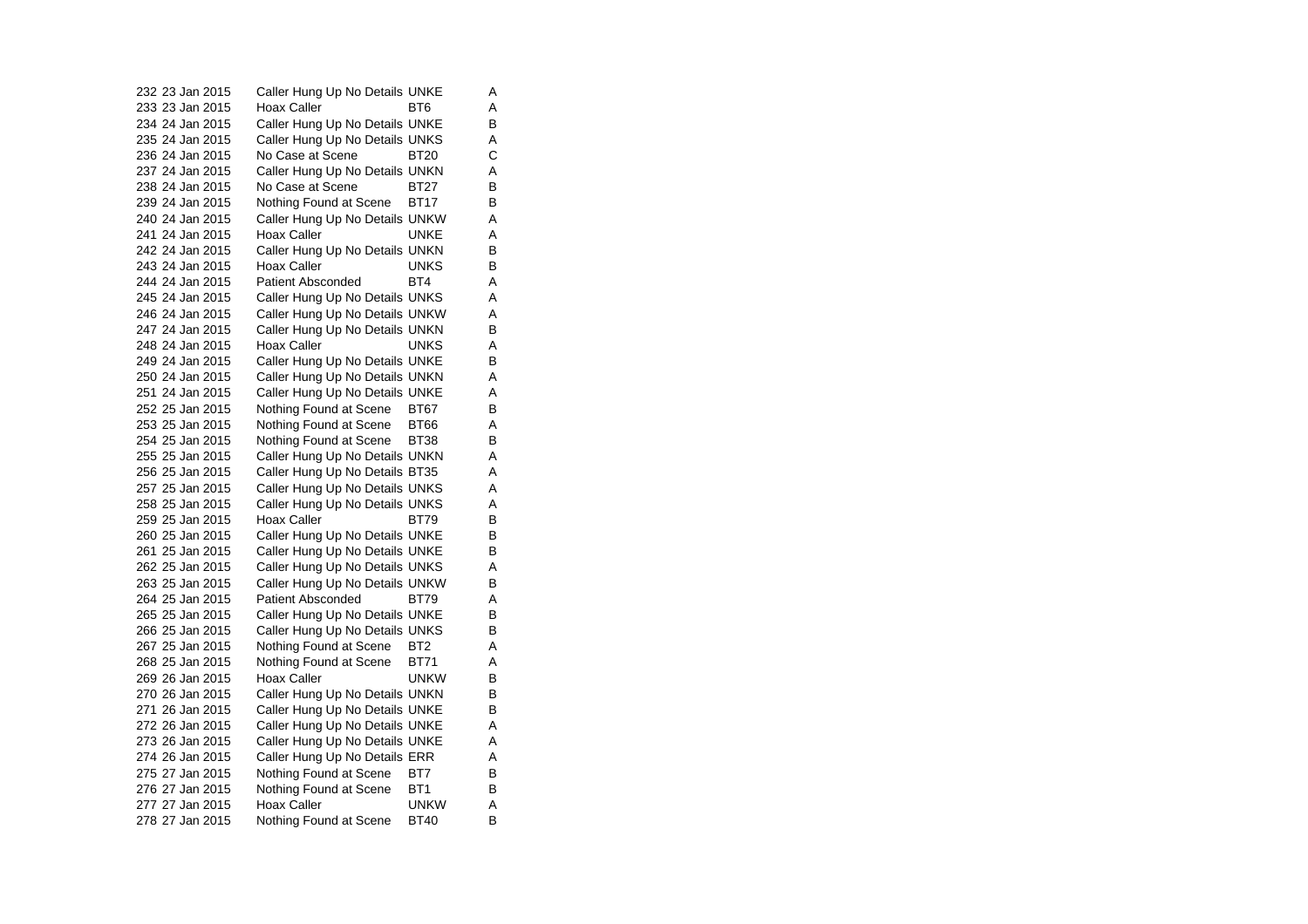279 27 Jan 2015 Caller Hung Up No Details UNKE B 280 27 Jan 2015 Hoax Caller CONNE A 281 27 Jan 2015 Hoax Caller UNKE A 282 27 Jan 2015 Hoax Caller BT4 B<br>B 283 27 Jan 2015 Caller Hung Up No Details UNKS 284 27 Jan 2015 Caller Hung Up No Details UNKN B 285 27 Jan 2015 Caller Hung Up No Details UNKN B 286 27 Jan 2015 Hoax Caller UNKS A 287 27 Jan 2015 No Case at Scene BT66 A<br>C 288 28 Jan 2015 No Case at Scene BT11 C289 28 Jan 2015 Hoax Caller UNKE B 290 28 Jan 2015 Hoax Caller BT14 B 291 28 Jan 2015 Patient Absconded BT23 B 292 28 Jan 2015 Nothing Found at Scene BT14 B 293 28 Jan 2015 Caller Hung Up No Details UNKE A 294 29 Jan 2015 No Case at Scene BT20 B 295 29 Jan 2015 No Case at Scene BT48 B 296 29 Jan 2015 Nothing Found at Scene BT41 A 297 29 Jan 2015 No Case at Scene BT4 B 298 29 Jan 2015 Patient Absconded BT11 A 299 29 Jan 2015 Caller Hung Up No Details UNKN B 300 29 Jan 2015 Patient Absconded BT47 B 301 29 Jan 2015 No Case at Scene BT19 B 302 29 Jan 2015 Hoax Caller BT15 A 303 30 Jan 2015 Nothing Found at Scene BT1 A 304 30 Jan 2015 Caller Hung Up No Details UNKE A 305 30 Jan 2015 No Case at Scene BT6  $\mathbf C$ 306 30 Jan 2015 Caller Hung Up No Details UNKN A 307 30 Jan 2015 Caller Hung Up No Details UNKN A 308 30 Jan 2015 Caller Hung Up No Details UNKE B 309 30 Jan 2015 Caller Hung Up No Details UNKE A 310 30 Jan 2015 Caller Hung Up No Details UNKE A 311 30 Jan 2015 Hoax Caller BT47 A 312 30 Jan 2015 Caller Hung Up No Details UNKE B 313 31 Jan 2015 Caller Hung Up No Details UNKE<br>314 31 Jan 2015 No Case at Scene BT15 B 314 31 Jan 2015 No Case at Scene BT15 315 31 Jan 2015 Caller Hung Up No Details BT30 A 316 31 Jan 2015 Caller Hung Up No Details UNKE B 317 31 Jan 2015 Caller Hung Up No Details UNKN B 318 31 Jan 2015 No Case at Scene BT32 B $\frac{B}{B}$ 319 31 Jan 2015 Hoax Caller Bunk E 320 31 Jan 2015 Patient Absconded BT2 A321 31 Jan 2015 Caller Hung Up No Details UNKE B 322 31 Jan 2015 Patient Absconded BT15 A 323 31 Jan 2015 Hoax Caller **Hoax Hoax Hoat** A<br>B 324 31 Jan 2015 Patient Absconded BT4 325 31 Jan 2015 Caller Hung Up No Details UNKE B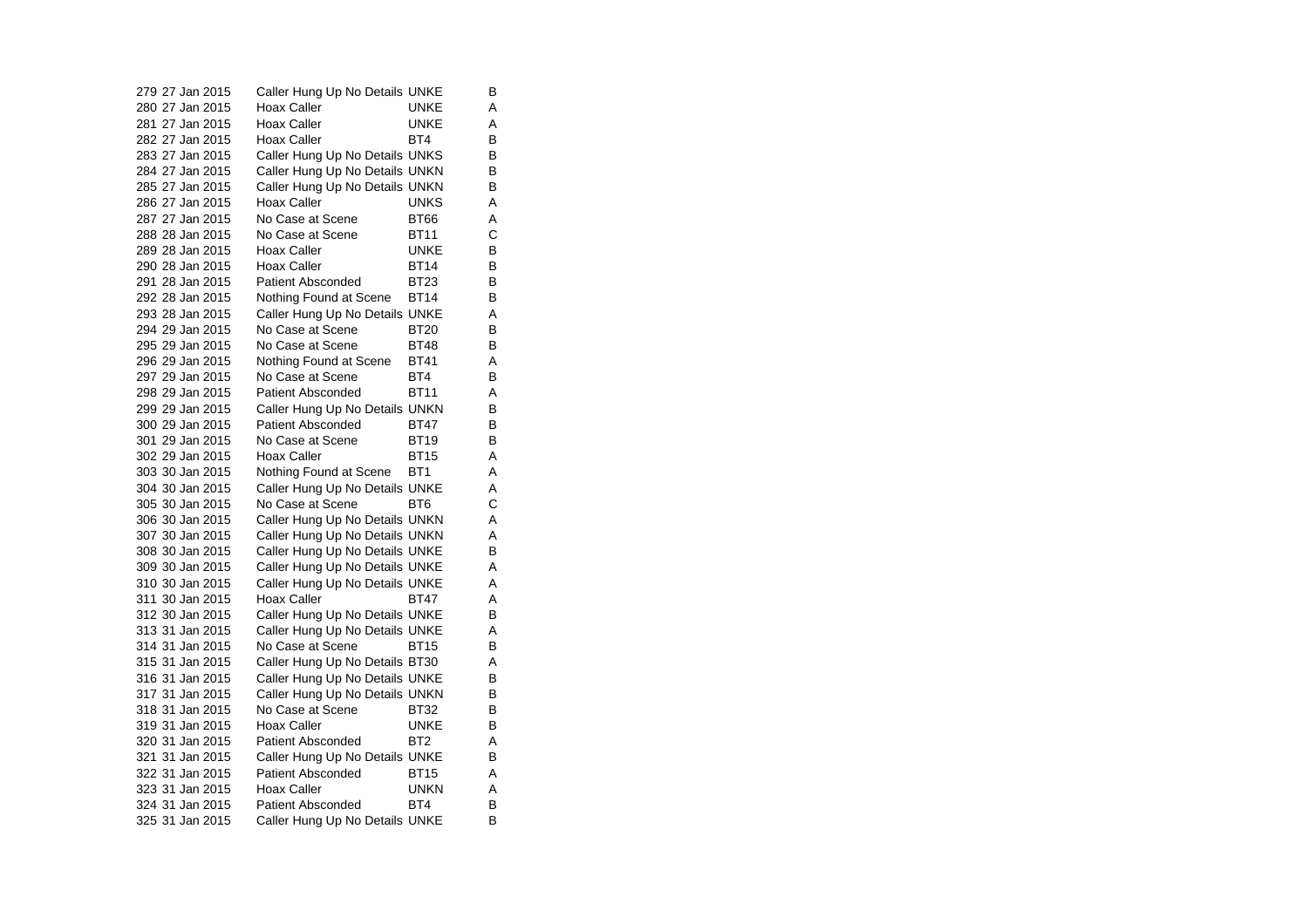326 31 Jan 2015 Caller Hung Up No Details UNKE B 327 01 Feb 2015 Caller Hung Up No Details UNKN A 328 01 Feb 2015 Patient Absconded BT20 B 329 01 Feb 2015 Nothing Found at Scene BT47 A 330 01 Feb 2015 Caller Hung Up No Details UNKE B 331 01 Feb 2015 Caller Hung Up No Details UNKE B 332 01 Feb 2015 Caller Hung Up No Details BT82 B 333 01 Feb 2015 Caller Hung Up No Details UNKW B 334 01 Feb 2015 Caller Hung Up No Details UNKN A 335 01 Feb 2015 Caller Hung Up No Details UNKE A 336 01 Feb 2015 Hoax Caller UNKN B 337 01 Feb 2015 Caller Hung Up No Details UNKW B<br>338 01 Feb 2015 Nothing Found at Scene BT20 B Nothing Found at Scene BT20 339 01 Feb 2015 Caller Hung Up No Details UNKS B 340 01 Feb 2015 Hoax Caller UNKE  $\overline{A}$ 341 01 Feb 2015 Caller Hung Up No Details UNKE B 342 01 Feb 2015 Patient Absconded BT48 B 343 01 Feb 2015 Caller Hung Up No Details UNKE B 344 01 Feb 2015 No Case at Scene BT40 B 345 01 Feb 2015 Caller Hung Up No Details UNKE B 346 01 Feb 2015 Caller Hung Up No Details UNKE B 347 01 Feb 2015 Hoax Caller UNKS B 348 01 Feb 2015 Caller Hung Up No Details BT24 A 349 01 Feb 2015 Caller Hung Up No Details UNKE B 350 01 Feb 2015 Patient Absconded BT20 B 351 01 Feb 2015 Patient Absconded BT19 C 352 02 Feb 2015 Nothing Found at Scene BT48 B<br>353 02 Feb 2015 Nothing Found at Scene BT48 B 353 02 Feb 2015 Nothing Found at Scene BT48 354 02 Feb 2015 Caller Hung Up No Details UNKN B 355 02 Feb 2015 Caller Hung Up No Details UNKE A 356 02 Feb 2015 Patient Absconded BT28 357 02 Feb 2015 Caller Hung Up No Details UNKW A 358 02 Feb 2015 No Case at Scene BT12 B $\sf B$ 359 02 Feb 2015 Hoax Caller **UNKN** A 360 03 Feb 2015 Hoax Caller CONKW B 361 03 Feb 2015 Nothing Found at Scene BT32 B 362 03 Feb 2015 Caller Hung Up No Details UNKE B 363 03 Feb 2015 Caller Hung Up No Details UNKE A 364 04 Feb 2015 Caller Hung Up No Details UNKE A 365 04 Feb 2015 Hoax Caller CONNE A 366 04 Feb 2015 Nothing Found at Scene BT35 A 367 04 Feb 2015 Nothing Found at Scene BT74 A 368 04 Feb 2015 Hoax Caller UNKE B 369 04 Feb 2015 Patient Absconded BT1 A 370 04 Feb 2015 No Case at Scene BT8 BT8 371 04 Feb 2015 Caller Hung Up No Details UNKE B 372 04 Feb 2015 Caller Hung Up No Details UNKN A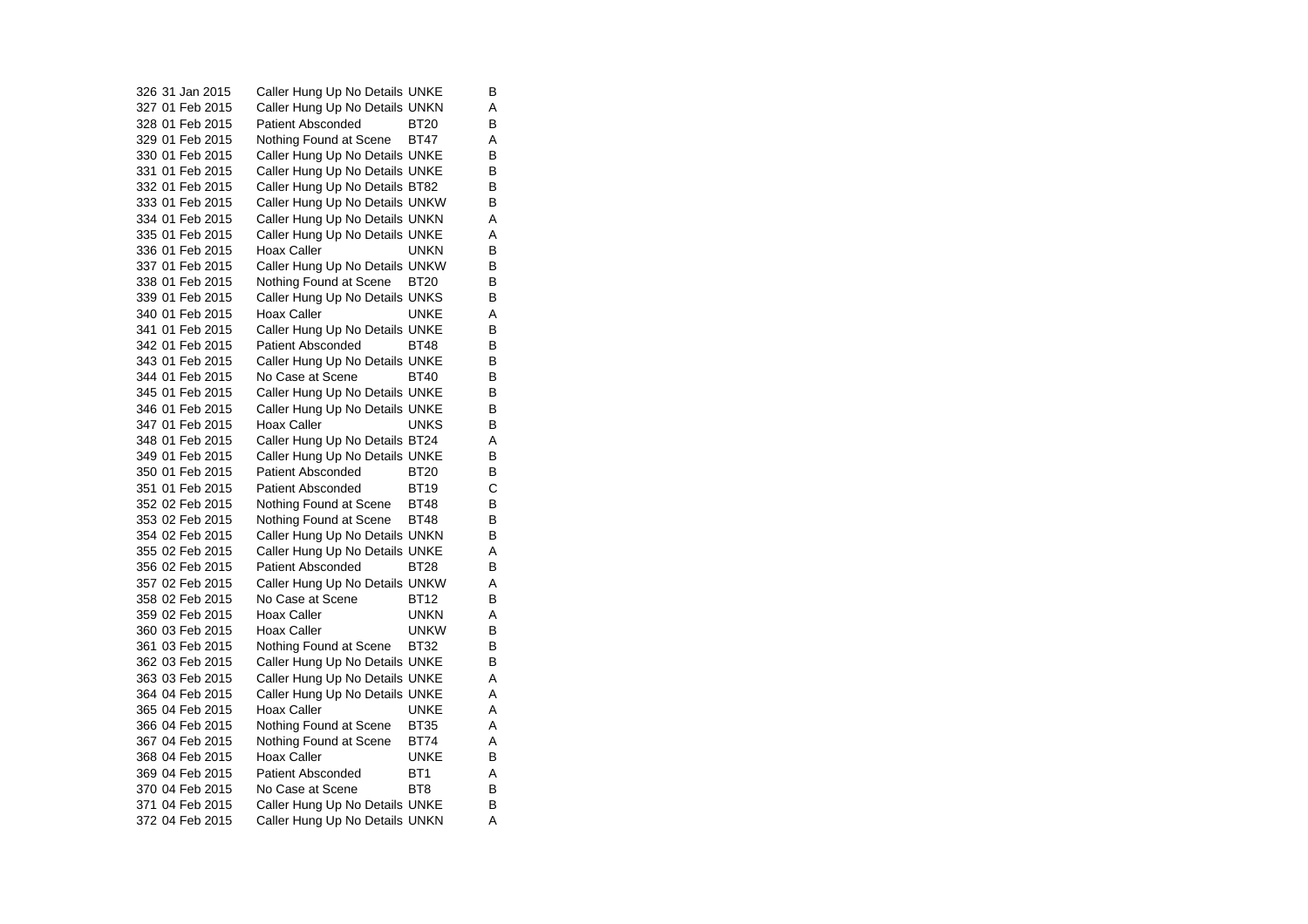373 04 Feb 2015 Caller Hung Up No Details UNKS B 374 04 Feb 2015 Caller Hung Up No Details UNKN A 375 04 Feb 2015 No Case at Scene BT27 B 376 04 Feb 2015 Caller Hung Up No Details UNKS A 377 04 Feb 2015 Caller Hung Up No Details UNKE A 378 05 Feb 2015 Caller Hung Up No Details UNKE A 379 05 Feb 2015 Patient Absconded BT11  $\overline{B}$ 380 05 Feb 2015 Hoax Caller **UNKN** B  $\overline{B}$ 381 05 Feb 2015 No Case at Scene BT41 382 05 Feb 2015 Patient Absconded BT2 C383 05 Feb 2015 Patient Absconded BT1 A 384 05 Feb 2015 Hoax Caller UNKS A 385 05 Feb 2015 Hoax Caller CONCOMERCIAL UNKW B 386 05 Feb 2015 Nothing Found at Scene BT61 B 387 06 Feb 2015 Caller Hung Up No Details BT7 A 388 06 Feb 2015 Caller Hung Up No Details UNKE A 389 06 Feb 2015 Hoax Caller CONNE A 390 06 Feb 2015 Hoax Caller BT42 A 391 06 Feb 2015 Hoax Caller **UNKW** B 392 06 Feb 2015 Hoax Caller BT93 B 393 06 Feb 2015 Patient Absconded BT1 B 394 06 Feb 2015 Caller Hung Up No Details UNKW A 395 06 Feb 2015 Caller Hung Up No Details UNKE A 396 07 Feb 2015 Caller Hung Up No Details UNKN B 397 07 Feb 2015 No Case at Scene BT93 B 398 07 Feb 2015 Caller Hung Up No Details UNKS B 399 07 Feb 2015 Hoax Caller GNU BT11  $\frac{C}{B}$ 400 07 Feb 2015 Caller Hung Up No Details UNKN 401 07 Feb 2015 Hoax Caller BT2 A 402 07 Feb 2015 Caller Hung Up No Details UNKS B<br>403 07 Feb 2015 Caller Hung Up No Details UNKE B 403 07 Feb 2015 Caller Hung Up No Details UNKE 404 07 Feb 2015 Nothing Found at Scene BT2 B 405 07 Feb 2015 Nothing Found at Scene BT66 B 406 07 Feb 2015 Nothing Found at Scene BT6 A 407 07 Feb 2015 Caller Hung Up No Details UNKE B<br>408 07 Feb 2015 Caller Hung Up No Details UNKE B 408 07 Feb 2015 Caller Hung Up No Details UNKE 409 08 Feb 2015 No Case at Scene BT53 B 410 08 Feb 2015 Nothing Found at Scene BT48 B 411 08 Feb 2015 Caller Hung Up No Details UNKN B 412 08 Feb 2015 Caller Hung Up No Details UNKE<br>413 08 Feb 2015 Nothing Found at Scene BT2 A Nothing Found at Scene BT2 A 414 08 Feb 2015 Nothing Found at Scene BT28 A 415 08 Feb 2015 Caller Hung Up No Details UNKE A 416 08 Feb 2015 Nothing Found at Scene BT13 A 417 08 Feb 2015 Caller Hung Up No Details UNKS B 418 08 Feb 2015 Nothing Found at Scene BT62 A 419 08 Feb 2015 Nothing Found at Scene BT32 B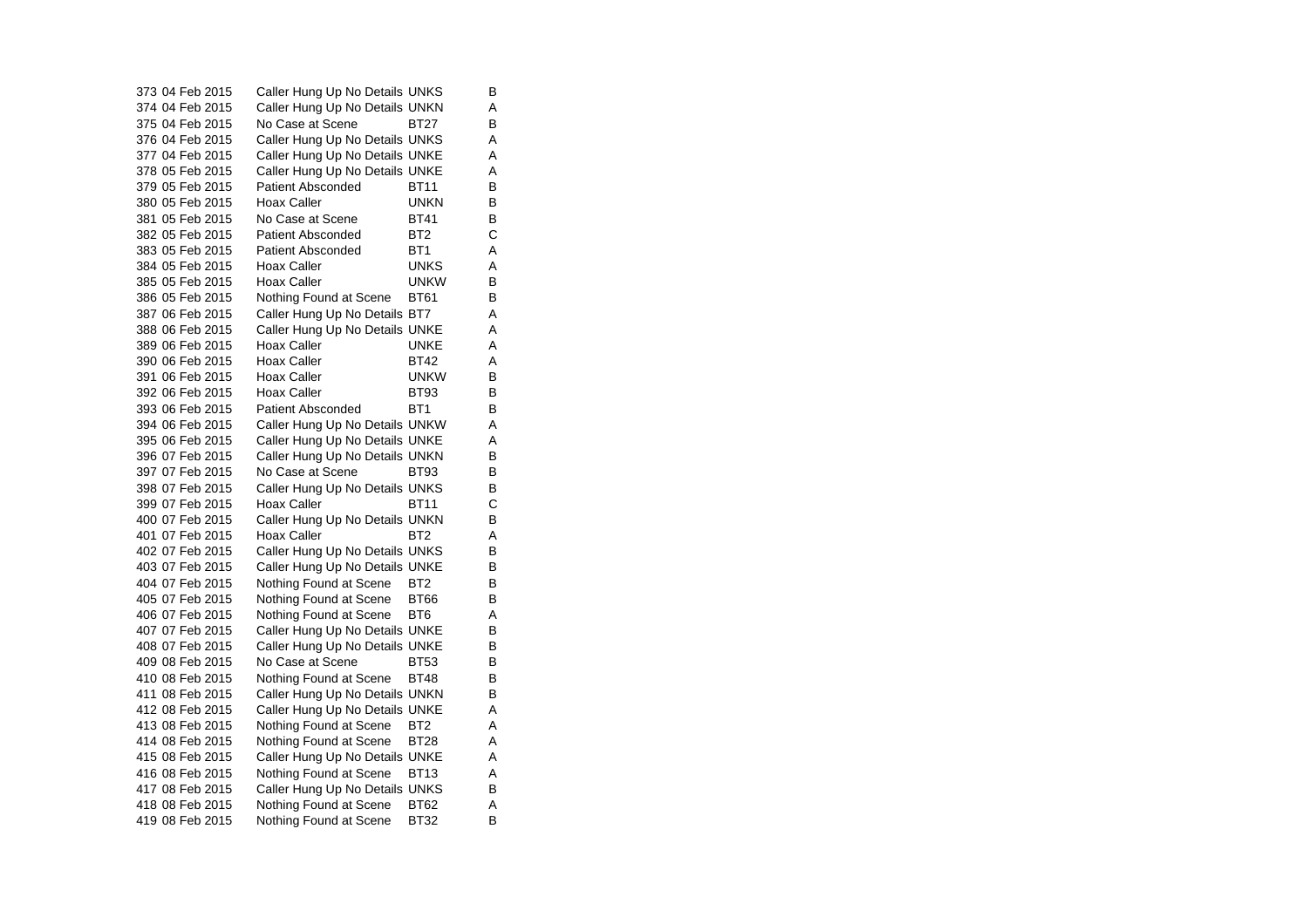420 08 Feb 2015 No Case at Scene BT17 B 421 08 Feb 2015 Caller Hung Up No Details UNKE B 422 08 Feb 2015 Caller Hung Up No Details UNKE B 423 08 Feb 2015 Caller Hung Up No Details UNKS A 424 08 Feb 2015 Caller Hung Up No Details UNKN A 425 08 Feb 2015 Hoax Caller UNKN A 426 08 Feb 2015 No Case at Scene BT79  $\mathbf C$ 427 08 Feb 2015 Patient Absconded BT12 C 428 08 Feb 2015 Caller Hung Up No Details ERR A 429 08 Feb 2015 Hoax Caller UNKE A430 08 Feb 2015 Hoax Caller UNKE B 431 08 Feb 2015 Hoax Caller CONNE B 432 08 Feb 2015 Caller Hung Up No Details UNKE B 433 08 Feb 2015 Caller Hung Up No Details UNKE B 434 09 Feb 2015 Nothing Found at Scene BT28 C 435 09 Feb 2015 Caller Hung Up No Details BT17 B 436 09 Feb 2015 Nothing Found at Scene BT62 B 437 09 Feb 2015 Patient Absconded BT30 A 438 09 Feb 2015 Patient Absconded BT82  $\overline{A}$ 439 09 Feb 2015 Caller Hung Up No Details UNKE B 440 09 Feb 2015 Caller Hung Up No Details UNKE A 441 09 Feb 2015 Caller Hung Up No Details UNKN B 442 09 Feb 2015 Caller Hung Up No Details UNKE A 443 09 Feb 2015 Hoax Caller CONNE A 444 10 Feb 2015 Caller Hung Up No Details UNKE B 445 10 Feb 2015 Patient Absconded BT6 A 446 10 Feb 2015 Hoax Caller **Hoax Caller** UNKE  $\sf B$ 447 10 Feb 2015 Hoax Caller UNKE A 448 10 Feb 2015 Hoax Caller UNKN B 449 10 Feb 2015 Hoax Caller UNKE A 450 10 Feb 2015 Caller Hung Up No Details UNKE B 451 10 Feb 2015 Hoax Caller BT93  $\overline{B}$ 452 10 Feb 2015 Patient Absconded BT43  $\sf B$ 453 11 Feb 2015 Caller Hung Up No Details UNKW A 454 11 Feb 2015 Patient Absconded BT12 B 455 11 Feb 2015 No Case at Scene BT1 B 456 11 Feb 2015 Caller Hung Up No Details UNKW B<br>457 11 Feb 2015 Nothing Found at Scene BT1 C 457 11 Feb 2015 Nothing Found at Scene BT1 458 11 Feb 2015 Caller Hung Up No Details UNKE B 459 12 Feb 2015 Caller Hung Up No Details UNKE A Caller Hung Up No Details BT48 A 461 12 Feb 2015 Nothing Found at Scene BT48 A 462 12 Feb 2015 Hoax Caller UNKW B 463 12 Feb 2015 Nothing Found at Scene BT45 B 464 12 Feb 2015 Caller Hung Up No Details UNKE B<br>465 12 Feb 2015 Caller Hung Up No Details UNKS B 465 12 Feb 2015 Caller Hung Up No Details UNKS 466 12 Feb 2015 Patient Absconded BT1 A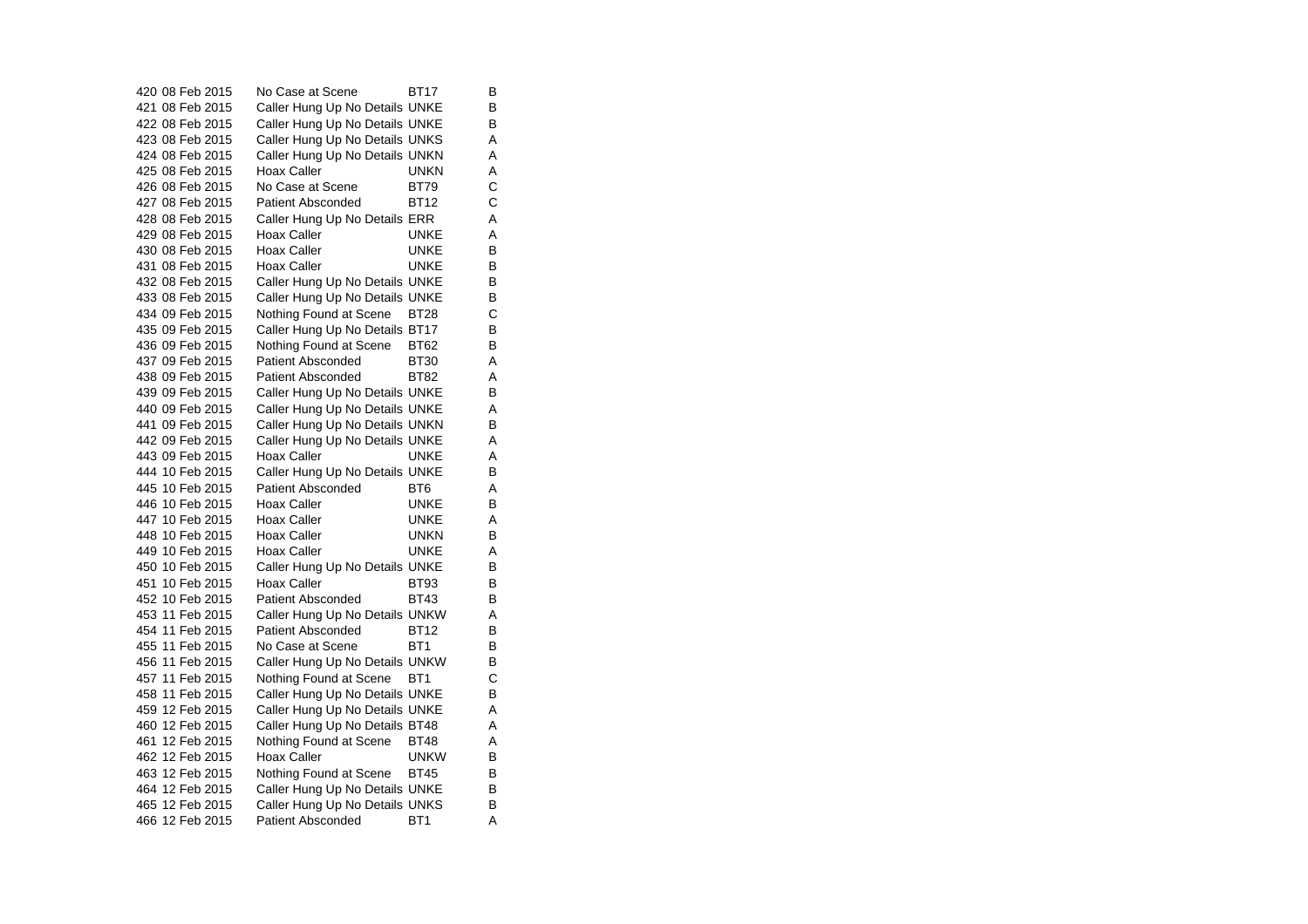467 12 Feb 2015 No Case at Scene BT79 C 468 12 Feb 2015 Hoax Caller BT71 B 469 12 Feb 2015 Nothing Found at Scene BT1 B 470 12 Feb 2015 Patient Absconded BT47  $\overline{B}$ 471 12 Feb 2015 Caller Hung Up No Details UNKS A 472 12 Feb 2015 Patient Absconded UNKE B473 12 Feb 2015 Nothing Found at Scene BT14 B 474 13 Feb 2015 Caller Hung Up No Details UNKE A 475 13 Feb 2015 Hoax Caller BT17 A 476 13 Feb 2015 Patient Absconded BT28 B 477 13 Feb 2015 Nothing Found at Scene BT4 C<br>478 13 Feb 2015 No Case at Scene BT2 C 478 13 Feb 2015 No Case at Scene BT2 479 13 Feb 2015 No Case at Scene BT38 C 480 13 Feb 2015 Caller Hung Up No Details UNKW B 481 13 Feb 2015 Hoax Caller BT47  $\overline{A}$ 482 13 Feb 2015 Hoax Caller UNKW B 483 13 Feb 2015 Nothing Found at Scene BT2 B<br>484 13 Feb 2015 Caller Hung Up No Details UNKE B 484 13 Feb 2015 Caller Hung Up No Details UNKE 485 14 Feb 2015 Nothing Found at Scene BT36 B 486 14 Feb 2015 No Case at Scene BT41 C 487 14 Feb 2015 Nothing Found at Scene BT15 B 488 14 Feb 2015 Nothing Found at Scene BT11 B<br>489 14 Feb 2015 Caller Hung Up No Details UNKE B 489 14 Feb 2015 Caller Hung Up No Details UNKE 490 14 Feb 2015 Caller Hung Up No Details UNKE B 491 14 Feb 2015 Caller Hung Up No Details UNKE B 492 14 Feb 2015 Caller Hung Up No Details BT80 A 493 14 Feb 2015 No Case at Scene BT20  $\sf B$ 494 14 Feb 2015 Hoax Caller **UNKW** A 495 14 Feb 2015 Caller Hung Up No Details UNKE B 496 15 Feb 2015 Caller Hung Up No Details UNKN B 497 15 Feb 2015 No Case at Scene BT1 A 498 15 Feb 2015 Hoax Caller CONNE A 499 15 Feb 2015 Nothing Found at Scene BT48 B 500 15 Feb 2015 Caller Hung Up No Details UNKE B 501 15 Feb 2015 Nothing Found at Scene BT3 B<br>502 15 Feb 2015 Nothing Found at Scene BT6 A 502 15 Feb 2015 Nothing Found at Scene BT6 503 15 Feb 2015 Caller Hung Up No Details UNKS A 504 15 Feb 2015 Hoax Caller BT48 B 505 15 Feb 2015 Caller Hung Up No Details UNKE B 506 15 Feb 2015 Caller Hung Up No Details UNKE B<br>507 15 Feb 2015 Caller Hung Up No Details BT16 A Caller Hung Up No Details BT16 A 508 15 Feb 2015 Hoax Caller CONNE A 509 15 Feb 2015 Hoax Caller BT30 B 510 15 Feb 2015 Caller Hung Up No Details UNKN B 511 15 Feb 2015 Hoax Caller UNKW A 512 15 Feb 2015 Nothing Found at Scene BT17 B 513 15 Feb 2015 Caller Hung Up No Details UNKE B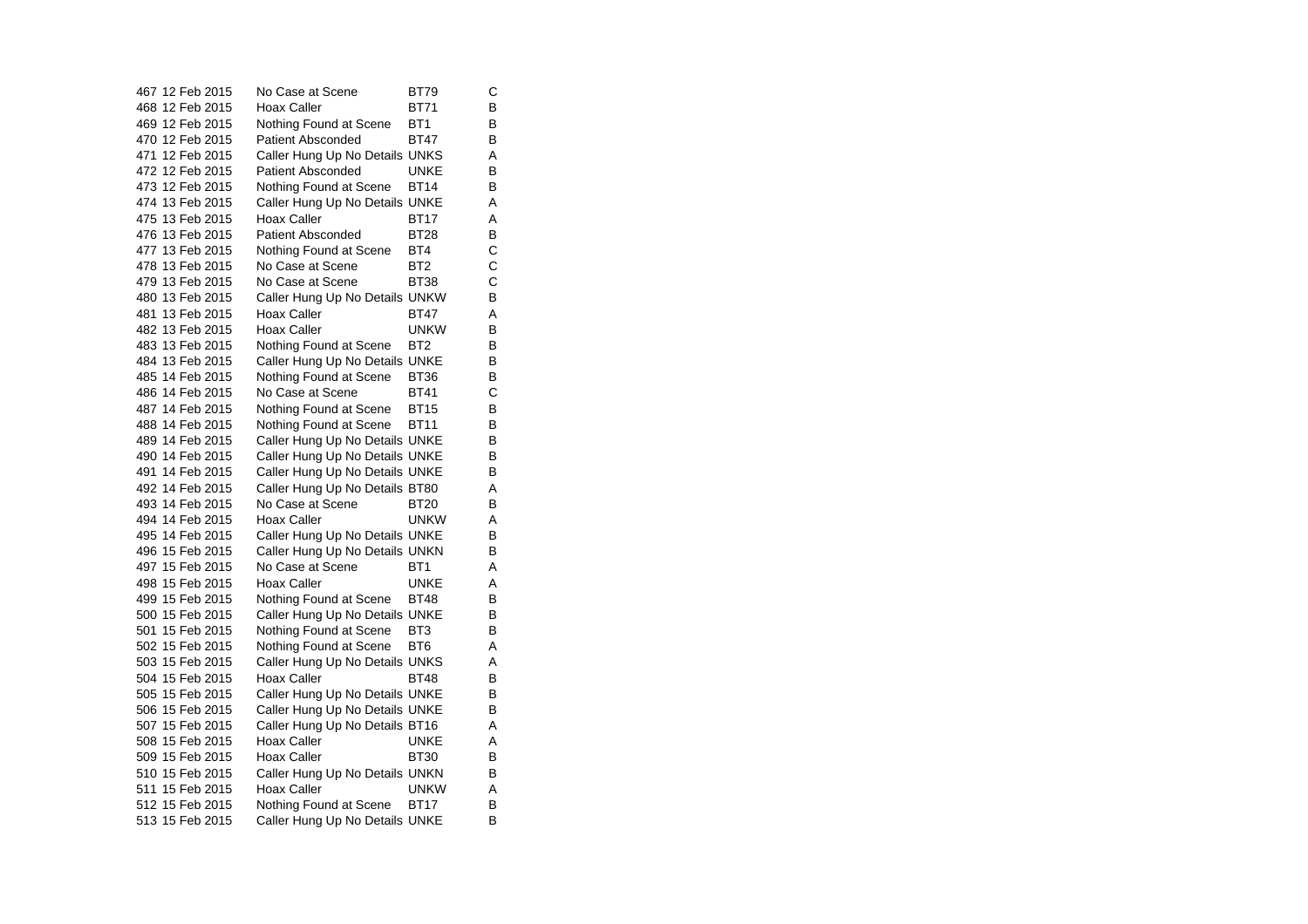514 15 Feb 2015 Caller Hung Up No Details UNKN B<br>515 15 Feb 2015 Nothing Found at Scene BT19 C 515 15 Feb 2015 Nothing Found at Scene BT19 516 16 Feb 2015 Caller Hung Up No Details UNKN B 517 16 Feb 2015 No Case at Scene BT92  $\frac{c}{c}$ 518 16 Feb 2015 No Case at Scene BT4 519 16 Feb 2015 Hoax Caller BT30 A 520 16 Feb 2015 Caller Hung Up No Details UNKE B 521 16 Feb 2015 Caller Hung Up No Details UNKN A 522 16 Feb 2015 Hoax Caller Carrier UNKW A<br>B 523 16 Feb 2015 Caller Hung Up No Details UNKE 524 17 Feb 2015 Caller Hung Up No Details UNKW B 525 17 Feb 2015 Caller Hung Up No Details UNKW A<br>526 17 Feb 2015 No Case at Scene BT9 B No Case at Scene BT9 527 17 Feb 2015 Hoax Caller UNKE B 528 17 Feb 2015 Hoax Caller **UNKS** A 529 17 Feb 2015 Caller Hung Up No Details UNKE A 530 17 Feb 2015 Caller Hung Up No Details UNKE A 531 17 Feb 2015 Caller Hung Up No Details UNKW B<br>532 17 Feb 2015 No Case at Scene BT28 C 532 17 Feb 2015 No Case at Scene BT28 533 18 Feb 2015 Caller Hung Up No Details UNKN A 534 18 Feb 2015 No Case at Scene BT1 C 535 18 Feb 2015 Nothing Found at Scene BT2 C<br>536 18 Feb 2015 Hoax Caller C UNKE B 536 18 Feb 2015 Hoax Caller UNKE 537 18 Feb 2015 Patient Absconded BT41 A 538 18 Feb 2015 Hoax Caller BT5 BT5 539 18 Feb 2015 Caller Hung Up No Details UNKW A 540 18 Feb 2015 Hoax Caller BT93  $\sf B$ 541 18 Feb 2015 Hoax Caller UNKW A 542 18 Feb 2015 Hoax Caller BT35 A 543 18 Feb 2015 Caller Hung Up No Details UNKN A 544 18 Feb 2015 Caller Hung Up No Details UNKE A 545 19 Feb 2015 Caller Hung Up No Details UNKS A 546 19 Feb 2015 Hoax Caller BT7 A 547 19 Feb 2015 Caller Hung Up No Details UNKE B 548 19 Feb 2015 Caller Hung Up No Details UNKN B<br>549 19 Feb 2015 Nothing Found at Scene BT6 B 549 19 Feb 2015 Nothing Found at Scene BT6 550 19 Feb 2015 Caller Hung Up No Details UNKE B<br>551 19 Feb 2015 Caller Hung Up No Details UNKE B 551 19 Feb 2015 Caller Hung Up No Details UNKE 552 19 Feb 2015 Hoax Caller UNKE B 553 19 Feb 2015 Caller Hung Up No Details UNKE A<br>554 19 Feb 2015 No Case at Scene BT35 A No Case at Scene BT35 A 555 19 Feb 2015 Hoax Caller UNKE A 556 19 Feb 2015 Caller Hung Up No Details UNKE A 557 19 Feb 2015 Caller Hung Up No Details UNKE A 558 19 Feb 2015 Hoax Caller UNKE A 559 19 Feb 2015 Hoax Caller UNKE B 560 19 Feb 2015 Caller Hung Up No Details UNKW B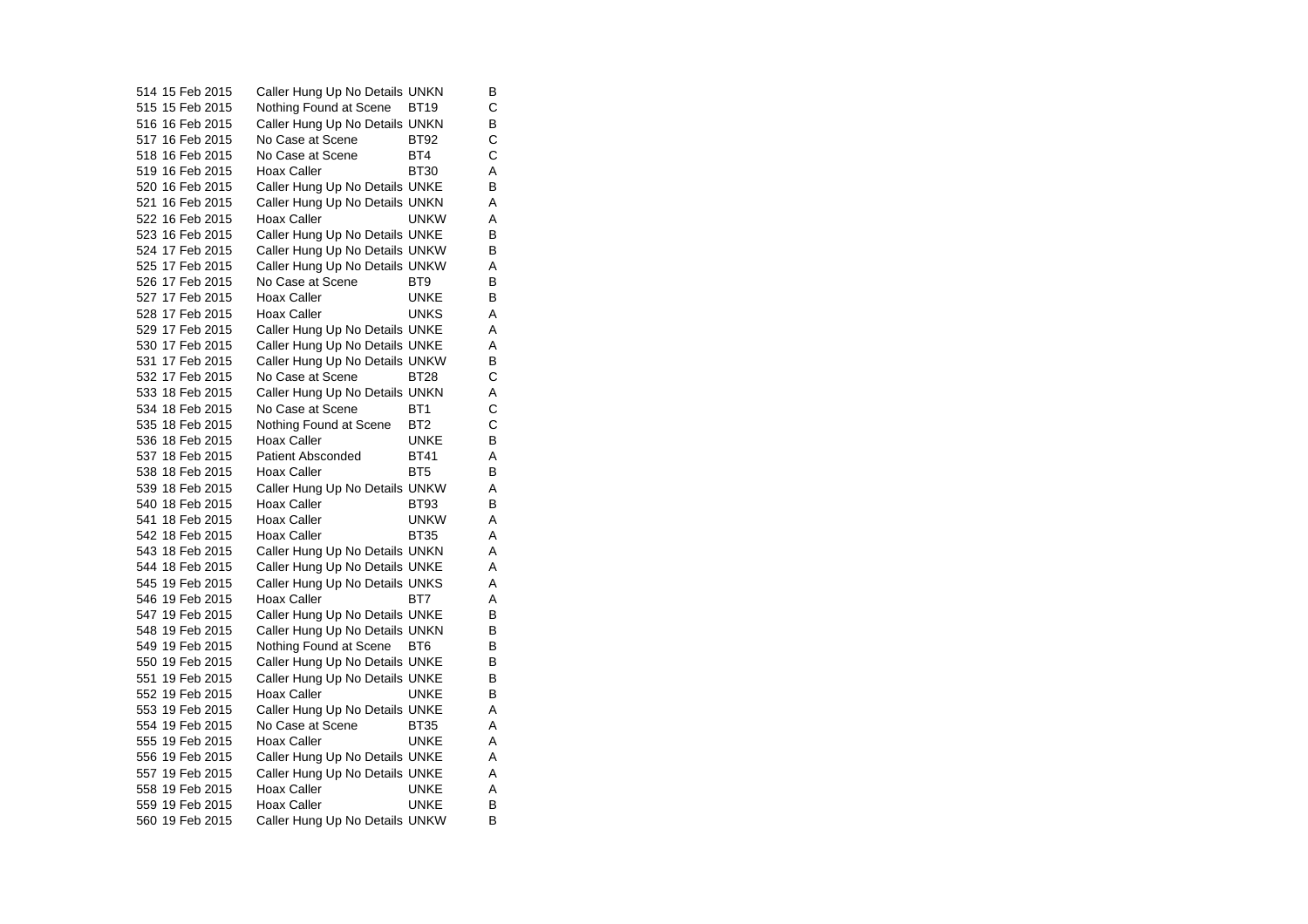561 19 Feb 2015 Hoax Caller BT74  $\overline{B}$ 562 19 Feb 2015 Caller Hung Up No Details UNKE A 563 19 Feb 2015 Hoax Caller BT28 B 564 19 Feb 2015 Hoax Caller BT74  $\frac{B}{C}$ 565 20 Feb 2015 No Case at Scene BT33 C566 20 Feb 2015 Caller Hung Up No Details UNKN A 567 20 Feb 2015 Caller Hung Up No Details UNKE A 568 20 Feb 2015 Caller Hung Up No Details UNKW A 569 20 Feb 2015 Caller Hung Up No Details UNKW A<br>570 20 Feb 2015 No Case at Scene BT23 B 570 20 Feb 2015 No Case at Scene BT23  $\mathbf{C}$ 571 20 Feb 2015 No Case at Scene BT60 C $\mathbf{C}$ 572 20 Feb 2015 Nothing Found at Scene BT35 C 573 20 Feb 2015 No Case at Scene BT15 574 20 Feb 2015 Nothing Found at Scene BT23 C 575 20 Feb 2015 No Case at Scene BT23 B 576 21 Feb 2015 Nothing Found at Scene BT40 C 577 21 Feb 2015 No Case at Scene BT74 A 578 21 Feb 2015 Caller Hung Up No Details UNKW B 579 21 Feb 2015 Caller Hung Up No Details BT4 B 580 21 Feb 2015 Nothing Found at Scene BT4 C 581 21 Feb 2015 Hoax Caller UNKE B 582 21 Feb 2015 No Case at Scene BT35 A 583 21 Feb 2015 Hoax Caller UNKE B 584 21 Feb 2015 Hoax Caller UNKE B 585 21 Feb 2015 Hoax Caller UNKE B 586 21 Feb 2015 Hoax Caller BT5 A 587 21 Feb 2015 Patient Absconded BT42 C 588 21 Feb 2015 Caller Hung Up No Details BT80 A 589 21 Feb 2015 Caller Hung Up No Details UNKE B 590 21 Feb 2015 No Case at Scene BT7 A 591 21 Feb 2015 No Case at Scene BT44 B  $\overline{B}$ 592 21 Feb 2015 Nothing Found at Scene BT43 593 22 Feb 2015 No Case at Scene BT20 B $\sf B$ 594 22 Feb 2015 No Case at Scene BT40 B 595 22 Feb 2015 Caller Hung Up No Details UNKE B<br>596 22 Feb 2015 No Case at Scene BT12 B 596 22 Feb 2015 No Case at Scene BT12 597 22 Feb 2015 Nothing Found at Scene BT11 C 598 22 Feb 2015 Patient Absconded BT52 A 599 22 Feb 2015 Nothing Found at Scene BT1 C 600 22 Feb 2015 No Case at Scene BT7 B 601 22 Feb 2015 Patient Absconded BT11 B 602 22 Feb 2015 Caller Hung Up No Details UNKW A 603 23 Feb 2015 Caller Hung Up No Details UNKW A 604 23 Feb 2015 Caller Hung Up No Details UNKS B 605 23 Feb 2015 Caller Hung Up No Details BT37 B 606 23 Feb 2015 Caller Hung Up No Details UNKN A 607 23 Feb 2015 No Case at Scene BT27 B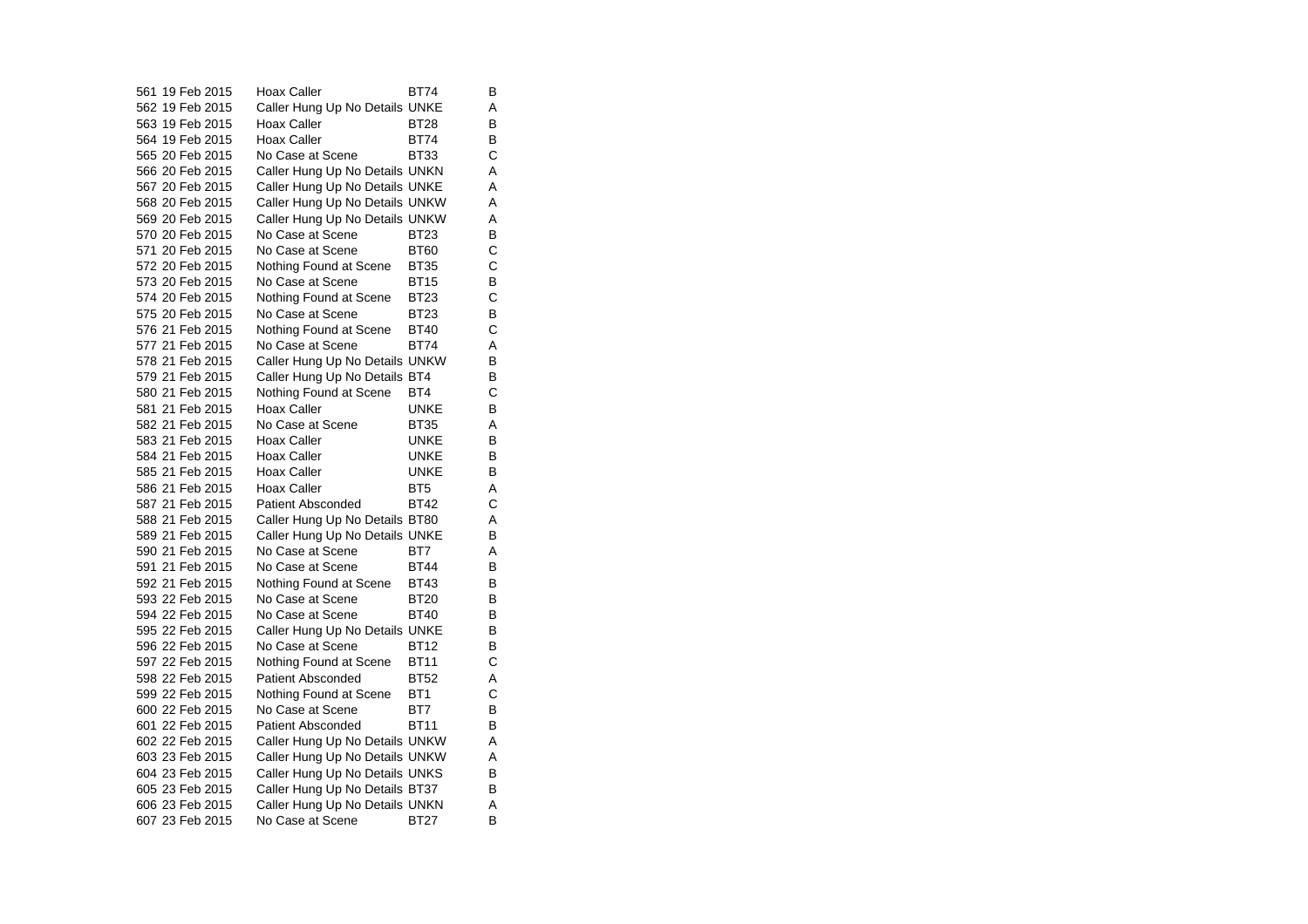608 23 Feb 2015 Patient Absconded BT80 C 609 23 Feb 2015 Caller Hung Up No Details UNKS B 610 24 Feb 2015 Patient Absconded BT7 B 611 24 Feb 2015 No Case at Scene BT7 B<br>B 612 24 Feb 2015 Caller Hung Up No Details UNKN B 613 24 Feb 2015 No Case at Scene BT14 C  $\mathbf C$ 614 24 Feb 2015 Nothing Found at Scene BT30 C 615 24 Feb 2015 Caller Hung Up No Details UNKS A 616 25 Feb 2015 No Case at Scene BT19  $\overline{B}$ 617 25 Feb 2015 Patient Absconded BT61 618 25 Feb 2015 Caller Hung Up No Details BT4 B 619 25 Feb 2015 Nothing Found at Scene BT61 B<br>620 25 Feb 2015 Hoax Caller BR UNKW A 620 25 Feb 2015 Hoax Caller UNKW A621 25 Feb 2015 Caller Hung Up No Details UNKE A 622 25 Feb 2015 Caller Hung Up No Details UNKE A 623 25 Feb 2015 Hoax Caller UNKE A624 26 Feb 2015 Hoax Caller BT48 B 625 26 Feb 2015 Nothing Found at Scene BT2 A 626 26 Feb 2015 Caller Hung Up No Details UNKS B 627 26 Feb 2015 Caller Hung Up No Details BT42 B 628 26 Feb 2015 Caller Hung Up No Details UNKW B 629 26 Feb 2015 Nothing Found at Scene BT2 B 630 26 Feb 2015 Caller Hung Up No Details ERR A 631 26 Feb 2015 Caller Hung Up No Details UNKE A 632 26 Feb 2015 Caller Hung Up No Details UNKS A 633 26 Feb 2015 Patient Absconded BT5 A 634 27 Feb 2015 Caller Hung Up No Details UNKE A 635 27 Feb 2015 Caller Hung Up No Details UNKE A 636 27 Feb 2015 Caller Hung Up No Details BT9 A 637 27 Feb 2015 Patient Absconded BT20  $\mathbf C$ 638 27 Feb 2015 Caller Hung Up No Details UNKW A 639 27 Feb 2015 Caller Hung Up No Details UNKS A 640 27 Feb 2015 Nothing Found at Scene BT23 C 641 27 Feb 2015 Nothing Found at Scene BT47 C 642 27 Feb 2015 Patient Absconded BT23 C $\frac{C}{A}$ 643 27 Feb 2015 Nothing Found at Scene BT52 A 644 27 Feb 2015 Nothing Found at Scene BT6 B 645 27 Feb 2015 Hoax Caller CONNE B 646 28 Feb 2015 Caller Hung Up No Details UNKE A 647 28 Feb 2015 Patient Absconded BT15 B 648 28 Feb 2015 Patient Absconded BT19 C649 28 Feb 2015 Patient Absconded BT16 C 650 28 Feb 2015 Caller Hung Up No Details UNKE A 651 28 Feb 2015 Caller Hung Up No Details BT66 B 652 28 Feb 2015 No Case at Scene BT34 B 653 28 Feb 2015 Hoax Caller UNKW B654 28 Feb 2015 Hoax Caller UNKE B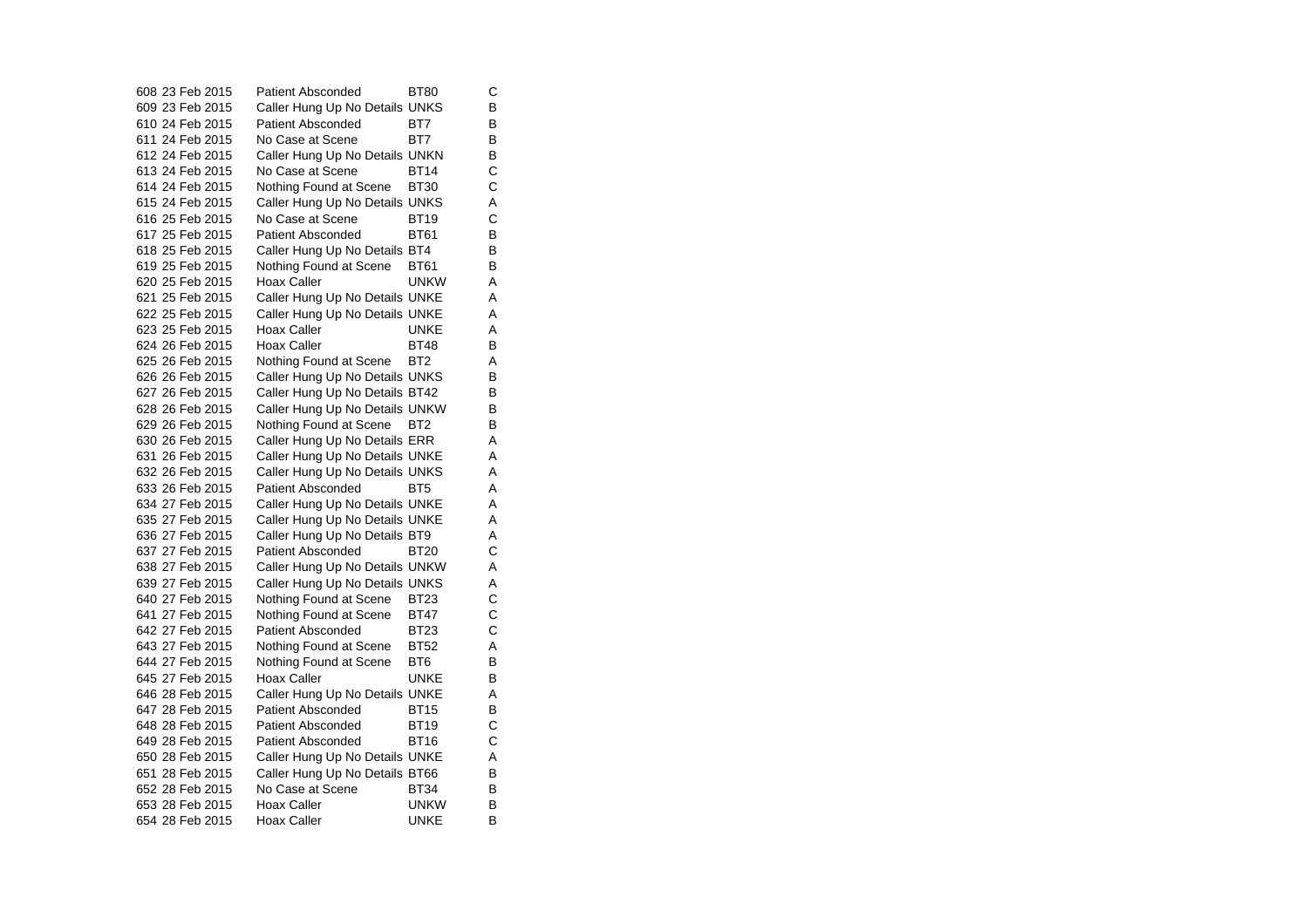655 28 Feb 2015 No Case at Scene BT54  $\overline{B}$ 656 28 Feb 2015 Hoax Caller UNKE B657 28 Feb 2015 Caller Hung Up No Details UNKW A 658 01 Mar 2015 No Case at Scene BT38 A 659 01 Mar 2015 No Case at Scene BT62 B 660 01 Mar 2015 Patient Absconded BT22 B 661 01 Mar 2015 Caller Hung Up No Details UNKW A 662 01 Mar 2015 Caller Hung Up No Details UNKW A 663 01 Mar 2015 Caller Hung Up No Details UNKW A 664 01 Mar 2015 Caller Hung Up No Details UNKS A 665 01 Mar 2015 Caller Hung Up No Details UNKW A 666 01 Mar 2015 Caller Hung Up No Details UNKE B 667 01 Mar 2015 Caller Hung Up No Details UNKW A 668 01 Mar 2015 Nothing Found at Scene BT66 B 669 01 Mar 2015 No Case at Scene BT60  $\overline{A}$ 670 01 Mar 2015 Patient Absconded BT14 A 671 01 Mar 2015 Caller Hung Up No Details UNKS B<br>672 01 Mar 2015 Caller Hung Up No Details UNKN B 672 01 Mar 2015 Caller Hung Up No Details UNKN 673 01 Mar 2015 Patient Absconded BT17 B 674 01 Mar 2015 No Case at Scene BT12 A 675 01 Mar 2015 No Case at Scene BT47 C 676 01 Mar 2015 Caller Hung Up No Details UNKS B<br>677 01 Mar 2015 Patient Absconded BT79 B 677 01 Mar 2015 Patient Absconded BT79 678 01 Mar 2015 Caller Hung Up No Details UNKW B 679 01 Mar 2015 Caller Hung Up No Details UNKN A 680 01 Mar 2015 Caller Hung Up No Details UNKE B 681 02 Mar 2015 Caller Hung Up No Details UNKE B<br>682 02 Mar 2015 Caller Hung Up No Details UNKN B 682 02 Mar 2015 Caller Hung Up No Details UNKN 683 02 Mar 2015 Caller Hung Up No Details UNKE B 684 02 Mar 2015 Caller Hung Up No Details UNKE B Patient Absconded BT60 A 686 02 Mar 2015 Caller Hung Up No Details UNKS A 687 02 Mar 2015 Hoax Caller UNKE A 688 02 Mar 2015 Caller Hung Up No Details UNKE B 689 02 Mar 2015 Caller Hung Up No Details BT6 B<br>690 02 Mar 2015 No Case at Scene BT12 C 690 02 Mar 2015 No Case at Scene BT12 691 02 Mar 2015 Nothing Found at Scene BT16 A 692 03 Mar 2015 Caller Hung Up No Details UNKN A 693 03 Mar 2015 Patient Absconded BT66 B 694 03 Mar 2015 Nothing Found at Scene BT41 A 695 03 Mar 2015 Hoax Caller UNKE B696 03 Mar 2015 Hoax Caller BT42 B 697 04 Mar 2015 Caller Hung Up No Details UNKW B 698 04 Mar 2015 Hoax Caller BT34 B 699 04 Mar 2015 Hoax Caller UNKE B 700 04 Mar 2015 Hoax Caller UNKW A 701 04 Mar 2015 Hoax Caller UNKW A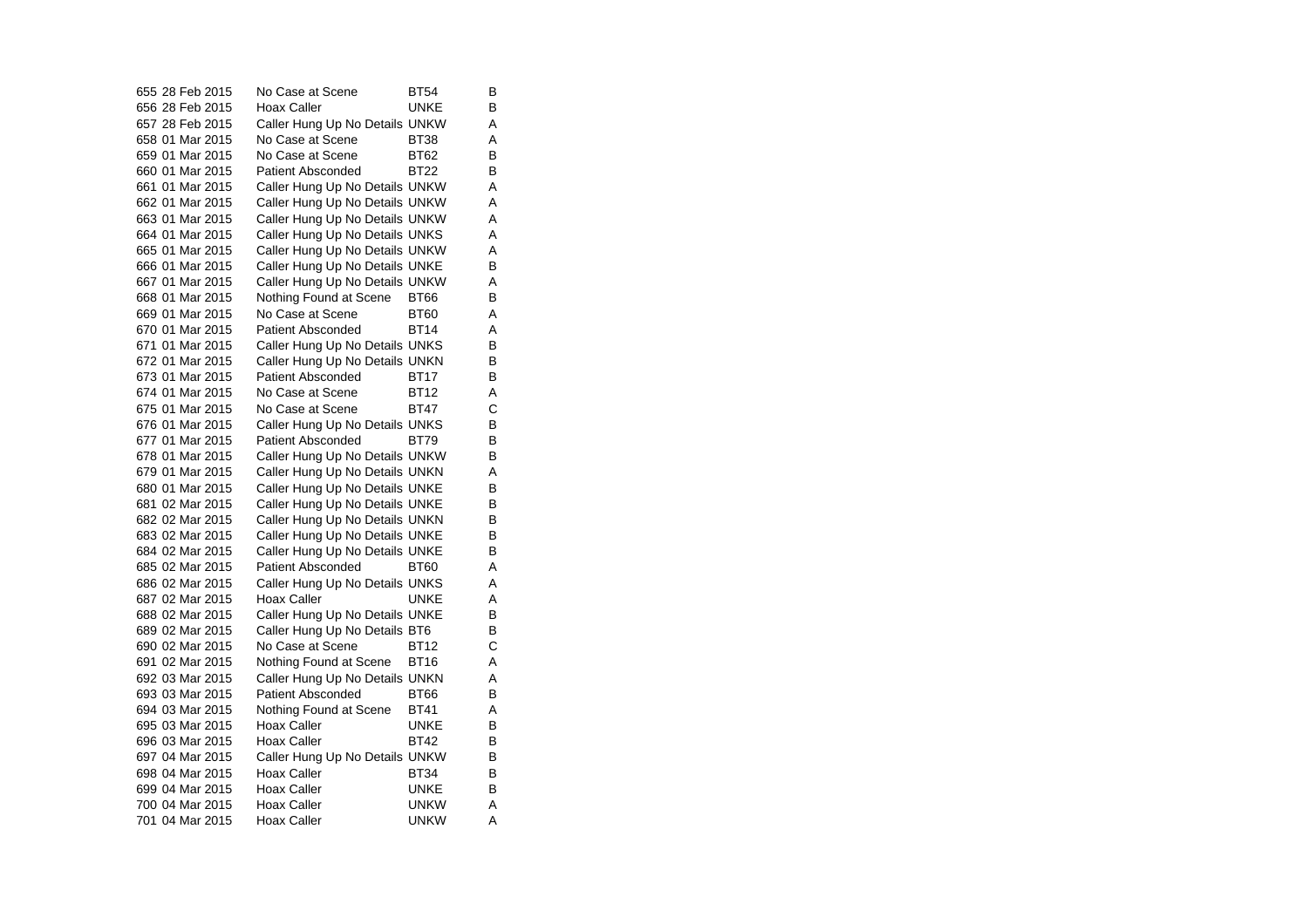| 702 04 Mar 2015 | Caller Hung Up No Details UNKW |                 | Α |
|-----------------|--------------------------------|-----------------|---|
| 703 04 Mar 2015 | Caller Hung Up No Details UNKE |                 | в |
| 704 04 Mar 2015 | Hoax Caller                    | UNKE            | A |
| 705 04 Mar 2015 | No Case at Scene               | BT12            | B |
| 706 05 Mar 2015 | No Case at Scene               | <b>BT67</b>     | Ć |
| 707 05 Mar 2015 | <b>Patient Absconded</b>       | BT <sub>1</sub> | Α |
| 708 05 Mar 2015 | Hoax Caller                    | <b>UNKE</b>     | A |
| 709 05 Mar 2015 | Hoax Caller                    | BT38            | В |
| 710 05 Mar 2015 | Hoax Caller                    | <b>UNKE</b>     | В |
| 711 05 Mar 2015 | Hoax Caller                    | <b>UNKE</b>     | в |
| 712 05 Mar 2015 | <b>Patient Absconded</b>       | BT34            | В |
| 713 05 Mar 2015 | No Case at Scene               | <b>BT35</b>     | в |
| 714 05 Mar 2015 | Hoax Caller                    | <b>BT11</b>     | Α |
| 715 05 Mar 2015 | Nothing Found at Scene         | <b>BT74</b>     | В |
| 716 06 Mar 2015 | Caller Hung Up No Details UNKS |                 | в |
| 717 06 Mar 2015 | Patient Absconded              | BT1             | A |
| 718 06 Mar 2015 | Hoax Caller                    | <b>UNKS</b>     | A |
| 719 06 Mar 2015 | <b>Hoax Caller</b>             | UNKE            | В |
| 720 06 Mar 2015 | Hoax Caller                    | <b>BT62</b>     | в |
| 721 06 Mar 2015 | Caller Hung Up No Details UNKE |                 | Α |
| 722 06 Mar 2015 | <b>Patient Absconded</b>       | BT <sub>1</sub> | B |
| 723 07 Mar 2015 | Caller Hung Up No Details UNKE |                 | A |
| 724 07 Mar 2015 | Caller Hung Up No Details UNKE |                 | В |
| 725 07 Mar 2015 | Nothing Found at Scene         | <b>BT47</b>     | Α |
| 726 07 Mar 2015 | Hoax Caller                    | BT4             | Α |
| 727 07 Mar 2015 | Hoax Caller                    | <b>UNKS</b>     | A |
| 728 07 Mar 2015 | No Case at Scene               | <b>BT16</b>     | В |
| 729 07 Mar 2015 | No Case at Scene               | <b>BT10</b>     | A |
| 730 07 Mar 2015 | Caller Hung Up No Details UNKS |                 | B |
| 731 07 Mar 2015 | Hoax Caller                    | <b>BT48</b>     | С |
| 732 07 Mar 2015 | Caller Hung Up No Details UNKW |                 | B |
| 733 07 Mar 2015 | No Case at Scene               | BT <sub>5</sub> | В |
| 734 07 Mar 2015 | Hoax Caller                    | <b>BT23</b>     | B |
| 735 07 Mar 2015 | No Case at Scene               | BT <sub>1</sub> | Α |
| 736 07 Mar 2015 | <b>Patient Absconded</b>       | BT34            | C |
| 737 07 Mar 2015 | Nothing Found at Scene         | <b>BT36</b>     | B |
| 738 07 Mar 2015 | No Case at Scene               | <b>BT12</b>     | С |
| 739 08 Mar 2015 | No Case at Scene               | BT <sub>5</sub> | В |
| 740 08 Mar 2015 | Caller Hung Up No Details UNKE |                 | в |
| 741 08 Mar 2015 | Caller Hung Up No Details UNKE |                 | B |
| 742 08 Mar 2015 | Caller Hung Up No Details UNKS |                 | В |
| 743 08 Mar 2015 | No Case at Scene               | BT <sub>5</sub> | В |
| 744 08 Mar 2015 | No Case at Scene               | BT <sub>1</sub> | В |
| 745 08 Mar 2015 | Nothing Found at Scene         | <b>BT23</b>     | С |
| 746 08 Mar 2015 | Caller Hung Up No Details UNKE |                 | B |
| 747 08 Mar 2015 | Caller Hung Up No Details BT45 |                 | B |
| 748 08 Mar 2015 | Hoax Caller                    | UNKN            | B |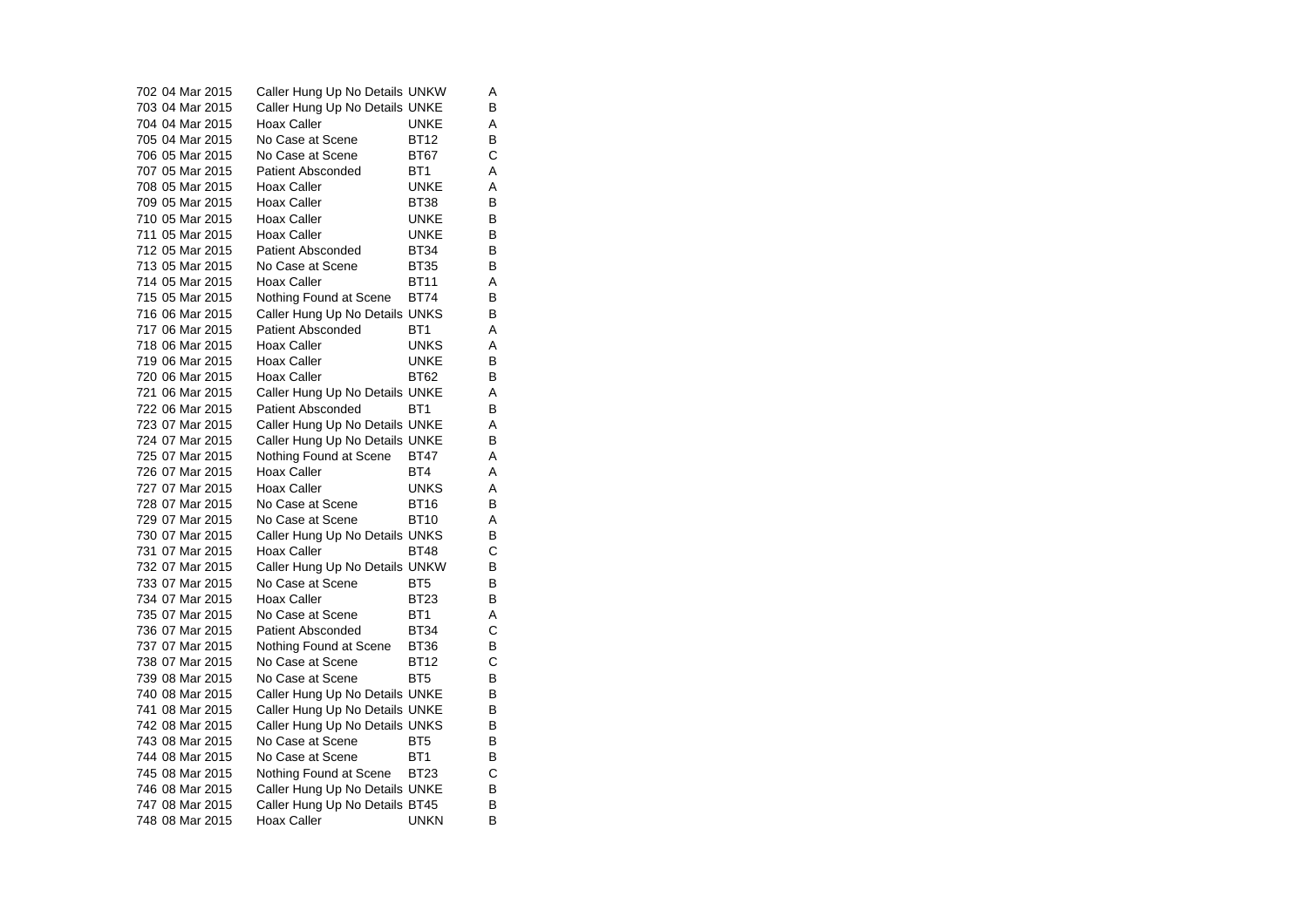749 08 Mar 2015 No Case at Scene BT45 B $\overline{B}$ 750 08 Mar 2015 Caller Hung Up No Details UNKE B 751 08 Mar 2015 Caller Hung Up No Details UNKE B 752 08 Mar 2015 Nothing Found at Scene BT4 A 753 08 Mar 2015 Patient Absconded BT93 B 754 08 Mar 2015 Patient Absconded BT1 B 755 08 Mar 2015 No Case at Scene BT43  $\mathbf C$ 756 08 Mar 2015 Hoax Caller UNKE B 757 08 Mar 2015 Hoax Caller BT17  $\frac{A}{B}$ 758 09 Mar 2015 Caller Hung Up No Details UNKS 759 09 Mar 2015 Nothing Found at Scene BT28 A 760 09 Mar 2015 Caller Hung Up No Details UNKE B<br>761 09 Mar 2015 Patient Absconded BT4 B 761 09 Mar 2015 Patient Absconded BT4 762 09 Mar 2015 Caller Hung Up No Details ERR A 763 09 Mar 2015 Nothing Found at Scene BT63 B 764 09 Mar 2015 Caller Hung Up No Details BT4 A 765 09 Mar 2015 Caller Hung Up No Details UNKS A 766 09 Mar 2015 Hoax Caller UNKE B 767 10 Mar 2015 Caller Hung Up No Details UNKW B 768 10 Mar 2015 Caller Hung Up No Details UNKS A 769 10 Mar 2015 No Case at Scene BT62 A 770 10 Mar 2015 Caller Hung Up No Details UNKE<br>771 10 Mar 2015 Nothing Found at Scene BT94 B 771 10 Mar 2015 Nothing Found at Scene BT94 772 10 Mar 2015 Caller Hung Up No Details UNKE B 773 10 Mar 2015 Hoax Caller UNKE B 774 10 Mar 2015 Nothing Found at Scene BT94 B 775 10 Mar 2015 Caller Hung Up No Details UNKE A 776 10 Mar 2015 Hoax Caller BT93 777 10 Mar 2015 Hoax Caller BT93 A 778 10 Mar 2015 Hoax Caller UNKW A 779 10 Mar 2015 Caller Hung Up No Details UNKN B<br>780 10 Mar 2015 No Case at Scene BT7 C 780 10 Mar 2015 No Case at Scene BT7 781 11 Mar 2015 Caller Hung Up No Details SCO B 782 11 Mar 2015 Hoax Caller UNKS A 783 11 Mar 2015 Hoax Caller SCO A 784 11 Mar 2015 Hoax Caller UNKS A 785 11 Mar 2015 No Case at Scene BT48 B 786 11 Mar 2015 No Case at Scene BT71 B 787 11 Mar 2015 No Case at Scene BT35 B 788 12 Mar 2015 Patient Absconded BT19 B 789 12 Mar 2015 Hoax Caller UNKS A 790 12 Mar 2015 No Case at Scene BT94 C 791 12 Mar 2015 Hoax Caller UNKW B 792 12 Mar 2015 Caller Hung Up No Details UNKE A 793 13 Mar 2015 Caller Hung Up No Details UNKE B<br>794 13 Mar 2015 Caller Hung Up No Details UNKE B 794 13 Mar 2015 Caller Hung Up No Details UNKE 795 13 Mar 2015 Caller Hung Up No Details UNKE A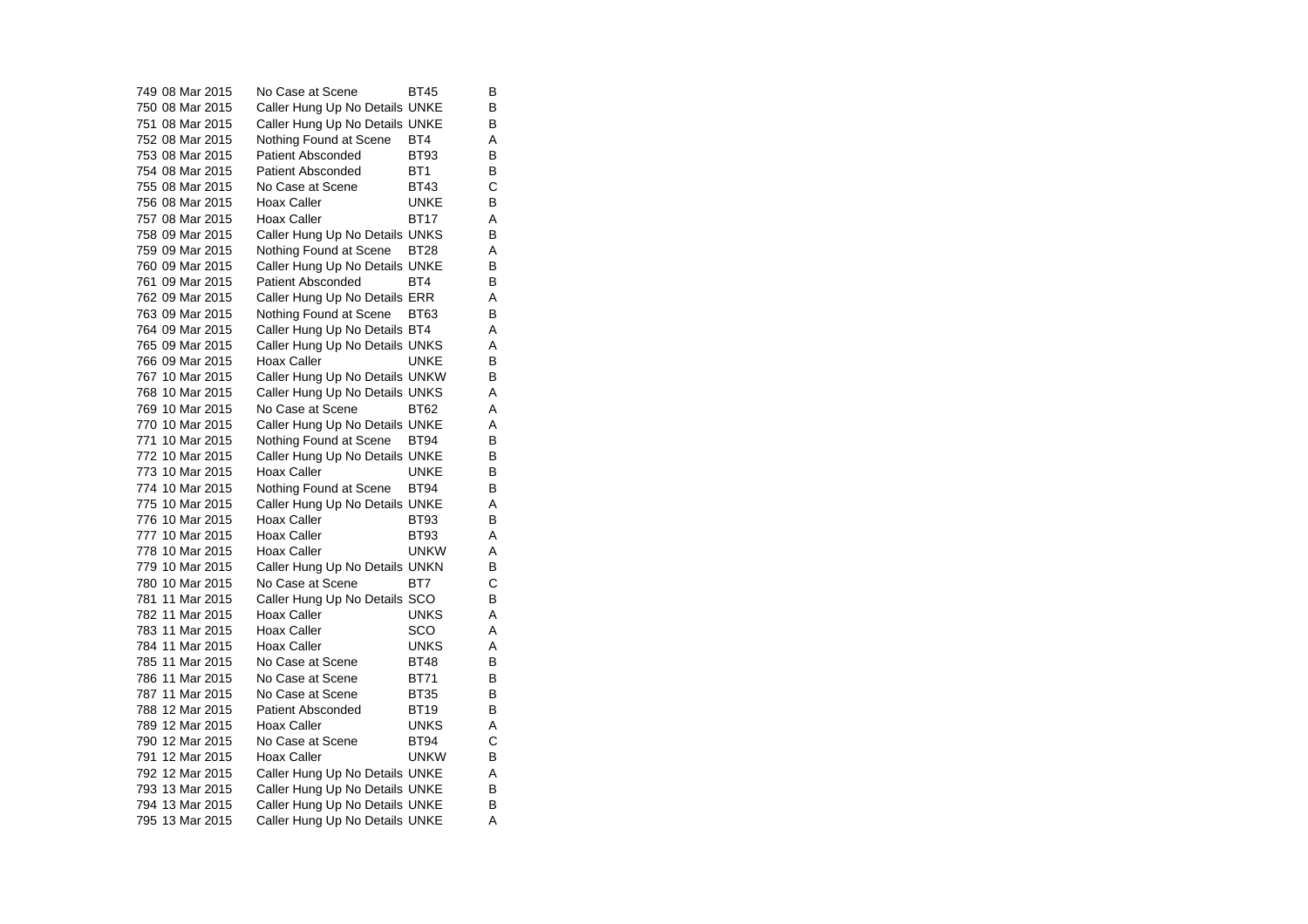796 13 Mar 2015 Caller Hung Up No Details UNKE B 797 13 Mar 2015 Nothing Found at Scene BT1 B 798 13 Mar 2015 No Case at Scene BT1 A 799 13 Mar 2015 Hoax Caller BT43 A 800 13 Mar 2015 Hoax Caller UNKE A 801 13 Mar 2015 Caller Hung Up No Details UNKE A 802 13 Mar 2015 Caller Hung Up No Details UNKE A 803 13 Mar 2015 Hoax Caller UNKE A 804 14 Mar 2015 Patient Absconded BT78 B 805 14 Mar 2015 Nothing Found at Scene BT36 C 806 14 Mar 2015 Hoax Caller BT65 A 807 14 Mar 2015 Nothing Found at Scene BT55 B 808 14 Mar 2015 Nothing Found at Scene BT33 809 14 Mar 2015 Caller Hung Up No Details UNKE A 810 14 Mar 2015 Hoax Caller UNKW A 811 14 Mar 2015 Hoax Caller UNKE B 812 14 Mar 2015 Caller Hung Up No Details UNKE B<br>813 14 Mar 2015 Patient Absconded BT28 C 813 14 Mar 2015 Patient Absconded BT28 814 14 Mar 2015 Caller Hung Up No Details UNKE B 815 14 Mar 2015 Caller Hung Up No Details UNKN B 816 15 Mar 2015 Nothing Found at Scene BT14 A 817 15 Mar 2015 Mothing Found at Scene BT33 A 818 15 Mar 2015 Caller Hung Up No Details UNKS B 819 15 Mar 2015 Caller Hung Up No Details UNKE A 820 15 Mar 2015 No Case at Scene BT41 B 821 15 Mar 2015 Mothing Found at Scene BT28 B 822 15 Mar 2015 Caller Hung Up No Details UNKE B<br>823 15 Mar 2015 Caller Hung Up No Details UNKN B 823 15 Mar 2015 Caller Hung Up No Details UNKN 824 15 Mar 2015 Caller Hung Up No Details UNKW B 825 15 Mar 2015 No Case at Scene BT28 A 826 15 Mar 2015 No Case at Scene BT2 B827 15 Mar 2015 No Case at Scene BT48  $\overline{B}$ 828 16 Mar 2015 Nothing Found at Scene BT4 B 829 16 Mar 2015 Mothing Found at Scene BT1 B 830 16 Mar 2015 Caller Hung Up No Details UNKE A 831 16 Mar 2015 Hoax Caller General BRR A 832 16 Mar 2015 Hoax Caller UNKE A 833 16 Mar 2015 Caller Hung Up No Details UNKE A 834 16 Mar 2015 Caller Hung Up No Details ERR A 835 16 Mar 2015 Hoax Caller UNKE B 836 16 Mar 2015 Hoax Caller UNKE B 837 16 Mar 2015 Hoax Caller UNKE A 838 16 Mar 2015 No Case at Scene BT6 B 839 16 Mar 2015 Mothing Found at Scene BT28 B 840 16 Mar 2015 Caller Hung Up No Details UNKE B<br>841 16 Mar 2015 Caller Hung Up No Details UNKE B 841 16 Mar 2015 Caller Hung Up No Details UNKE 842 17 Mar 2015 Nothing Found at Scene BT9 C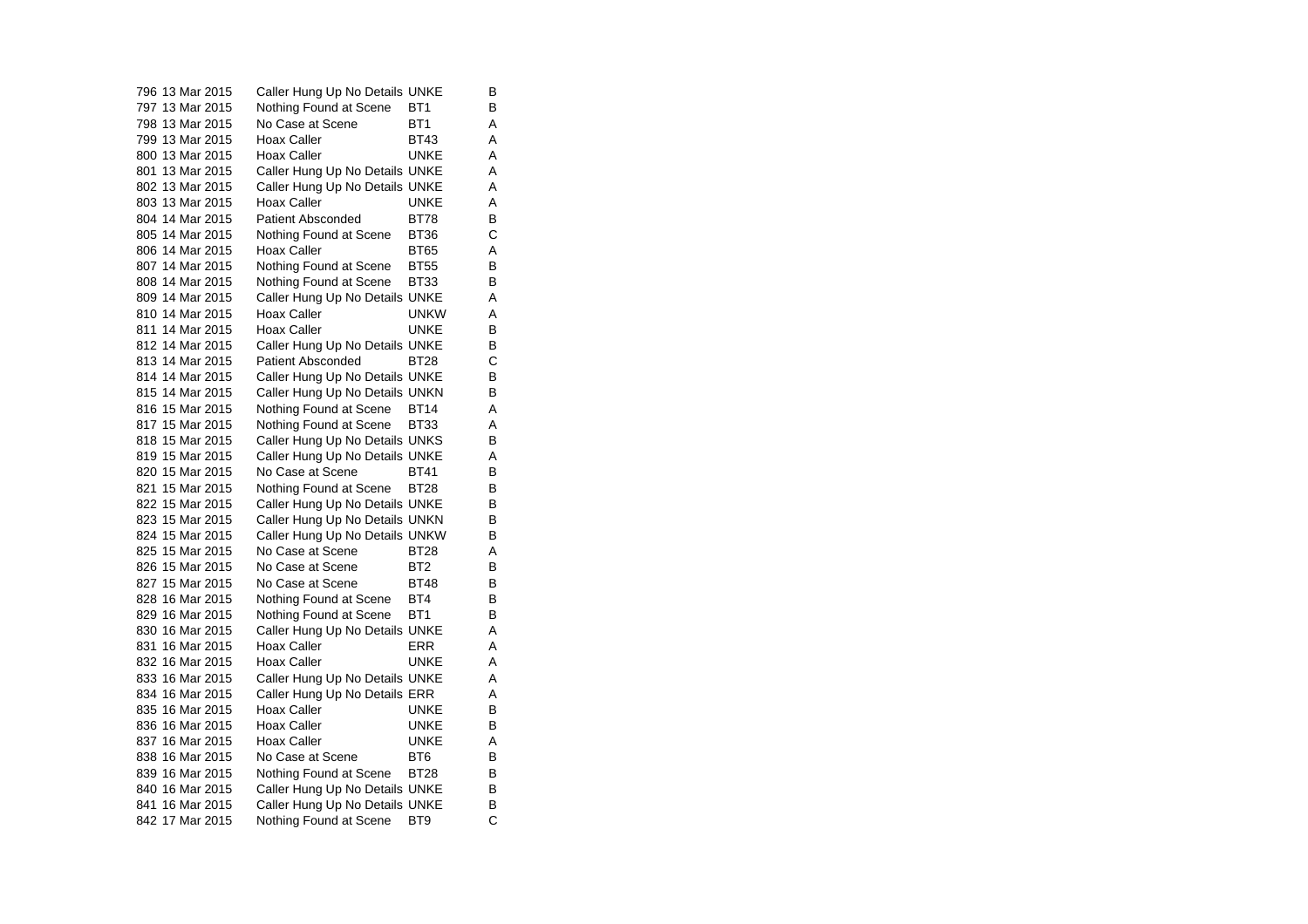843 17 Mar 2015 No Case at Scene BT4  $\overline{A}$ 844 17 Mar 2015 Patient Absconded BT9 B 845 17 Mar 2015 No Case at Scene BT20 B 846 17 Mar 2015 Caller Hung Up No Details UNKN A 847 17 Mar 2015 Caller Hung Up No Details UNKE A 848 17 Mar 2015 No Case at Scene BT80 A 849 17 Mar 2015 Hoax Caller BT47  $\overline{B}$ 850 17 Mar 2015 Caller Hung Up No Details UNKE A 851 17 Mar 2015 Caller Hung Up No Details BT79 B<br>852 17 Mar 2015 Caller Hung Up No Details UNKF B 852 17 Mar 2015 Caller Hung Up No Details UNKE 853 17 Mar 2015 Mothing Found at Scene BT7 B 854 17 Mar 2015 Nothing Found at Scene BT34 A 855 17 Mar 2015 Caller Hung Up No Details UNKN B 856 17 Mar 2015 Patient Absconded BT7 B 857 17 Mar 2015 No Case at Scene BT7 C 858 17 Mar 2015 Caller Hung Up No Details UNKE A 859 17 Mar 2015 Caller Hung Up No Details UNKE A 860 17 Mar 2015 Caller Hung Up No Details UNKS B 861 17 Mar 2015 Caller Hung Up No Details UNKS B 862 17 Mar 2015 Caller Hung Up No Details UNKW B 863 17 Mar 2015 Caller Hung Up No Details ERR A 864 17 Mar 2015 No Case at Scene BT48 A 865 17 Mar 2015 Caller Hung Up No Details UNKE A 866 17 Mar 2015 No Case at Scene BT46 A 867 17 Mar 2015 Nothing Found at Scene BT65 B 868 17 Mar 2015 Caller Hung Up No Details UNKE A 869 17 Mar 2015 Caller Hung Up No Details UNKE A 870 17 Mar 2015 Patient Absconded BT17 B 871 17 Mar 2015 Caller Hung Up No Details UNKS B 872 17 Mar 2015 Caller Hung Up No Details ERR A 873 18 Mar 2015 Caller Hung Up No Details UNKN B 874 18 Mar 2015 Caller Hung Up No Details UNKS B 875 18 Mar 2015 Caller Hung Up No Details UNKE B 876 18 Mar 2015 Caller Hung Up No Details UNKS B 877 18 Mar 2015 No Case at Scene BT48  $\overline{B}$ 878 18 Mar 2015 Hoax Caller BT17 B 879 18 Mar 2015 Patient Absconded BT1 B 880 18 Mar 2015 Caller Hung Up No Details UNKE B 881 18 Mar 2015 Caller Hung Up No Details UNKE B 882 18 Mar 2015 Caller Hung Up No Details ERR A 883 18 Mar 2015 Caller Hung Up No Details UNKE B 884 18 Mar 2015 Caller Hung Up No Details UNKS A 885 18 Mar 2015 Caller Hung Up No Details UNKS B 886 18 Mar 2015 Hoax Caller UNKW B 887 18 Mar 2015 Nothing Found at Scene BT55 C 888 18 Mar 2015 No Case at Scene BT78 B 889 18 Mar 2015 Nothing Found at Scene BT35 B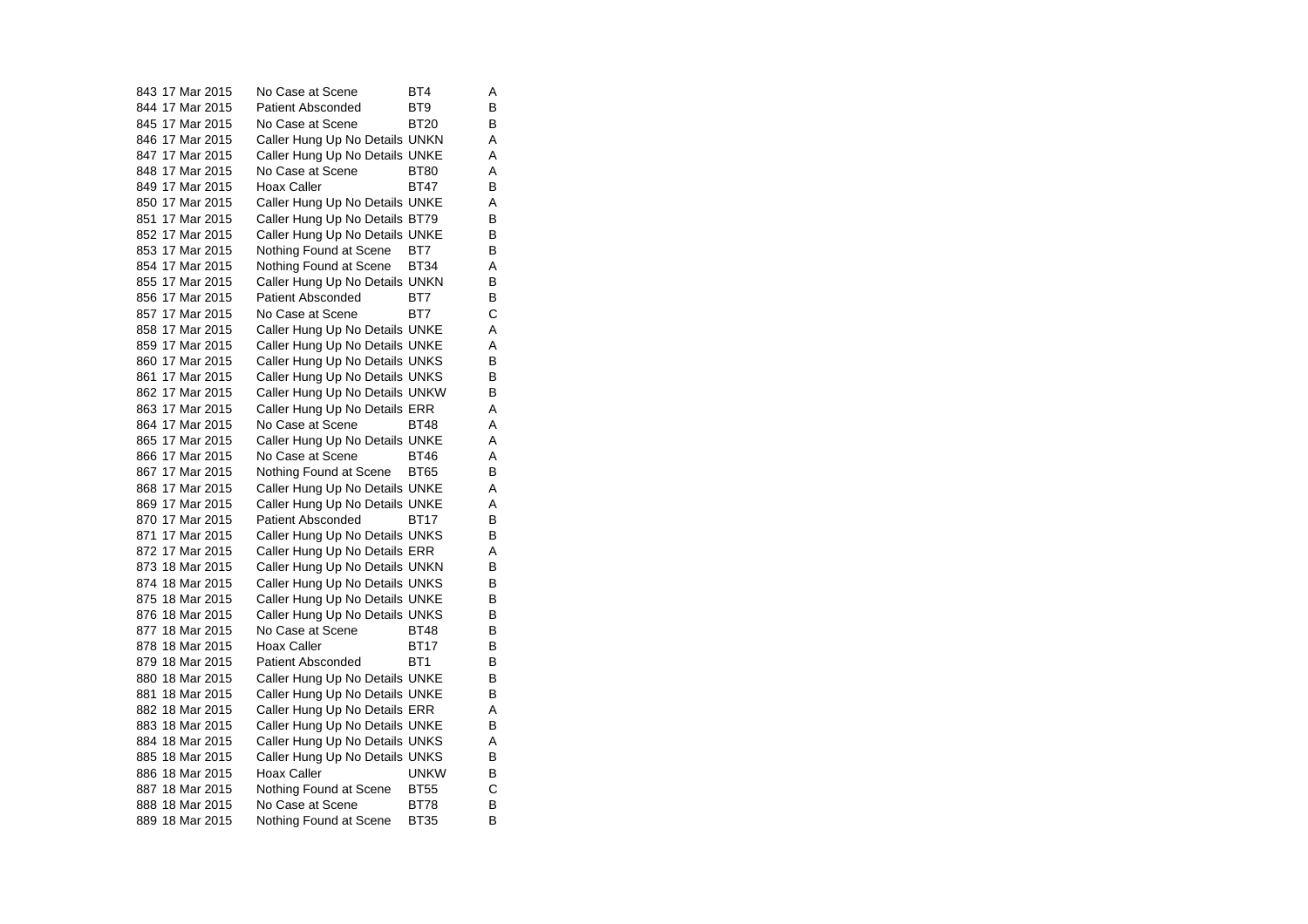890 18 Mar 2015 No Case at Scene BT35  $\overline{B}$ 891 18 Mar 2015 No Case at Scene BT35 B 892 18 Mar 2015 No Case at Scene BT14 B 893 19 Mar 2015 Caller Hung Up No Details UNKN B 894 19 Mar 2015 Nothing Found at Scene BT34 A 895 19 Mar 2015 No Case at Scene BT34 C 896 19 Mar 2015 Hoax Caller BT4  $\overline{B}$ 897 19 Mar 2015 Caller Hung Up No Details BT18 A 898 19 Mar 2015 Hoax Caller BT4 A 899 19 Mar 2015 Caller Hung Up No Details UNKE A 900 19 Mar 2015 Hoax Caller UNKE B 901 19 Mar 2015 Caller Hung Up No Details BT11 A 902 19 Mar 2015 Hoax Caller BT66 B 903 19 Mar 2015 Nothing Found at Scene BT66 B 904 19 Mar 2015 No Case at Scene BT20 B 905 20 Mar 2015 Caller Hung Up No Details UNKE B 906 20 Mar 2015 Caller Hung Up No Details UNKE A 907 20 Mar 2015 Caller Hung Up No Details UNKE B 908 20 Mar 2015 Nothing Found at Scene BT36 C 909 20 Mar 2015 No Case at Scene BT14 B 910 20 Mar 2015 Hoax Caller UNKW B 911 20 Mar 2015 No Case at Scene BT1 B 912 20 Mar 2015 Caller Hung Up No Details UNKW A 913 20 Mar 2015 Hoax Caller BT82 B 914 20 Mar 2015 Caller Hung Up No Details UNKN B 915 20 Mar 2015 Caller Hung Up No Details UNKN B 916 20 Mar 2015 Hoax Caller BT38 A<br>B 917 21 Mar 2015 No Case at Scene BT42 918 21 Mar 2015 Hoax Caller BT61 B919 21 Mar 2015 Nothing Found at Scene BT11 B<br>920 21 Mar 2015 Caller Hung Up No Details UNKS B 920 21 Mar 2015 Caller Hung Up No Details UNKS 921 21 Mar 2015 Caller Hung Up No Details UNKE B 922 21 Mar 2015 Nothing Found at Scene BT34 B 923 21 Mar 2015 Nothing Found at Scene BT34 A 924 21 Mar 2015 Hoax Caller UNKW A 925 21 Mar 2015 Nothing Found at Scene BT70 B 926 21 Mar 2015 Patient Absconded BT30 A 927 21 Mar 2015 Caller Hung Up No Details UNKW B 928 21 Mar 2015 Caller Hung Up No Details UNKW A 929 21 Mar 2015 Caller Hung Up No Details UNKS A 930 21 Mar 2015 Caller Hung Up No Details UNKE A 931 21 Mar 2015 Caller Hung Up No Details UNKE B 932 21 Mar 2015 Nothing Found at Scene BT20 B 933 21 Mar 2015 Caller Hung Up No Details UNKW B 934 21 Mar 2015 Patient Absconded BT78 B 935 22 Mar 2015 Nothing Found at Scene BT14 C 936 22 Mar 2015 Nothing Found at Scene BT12 A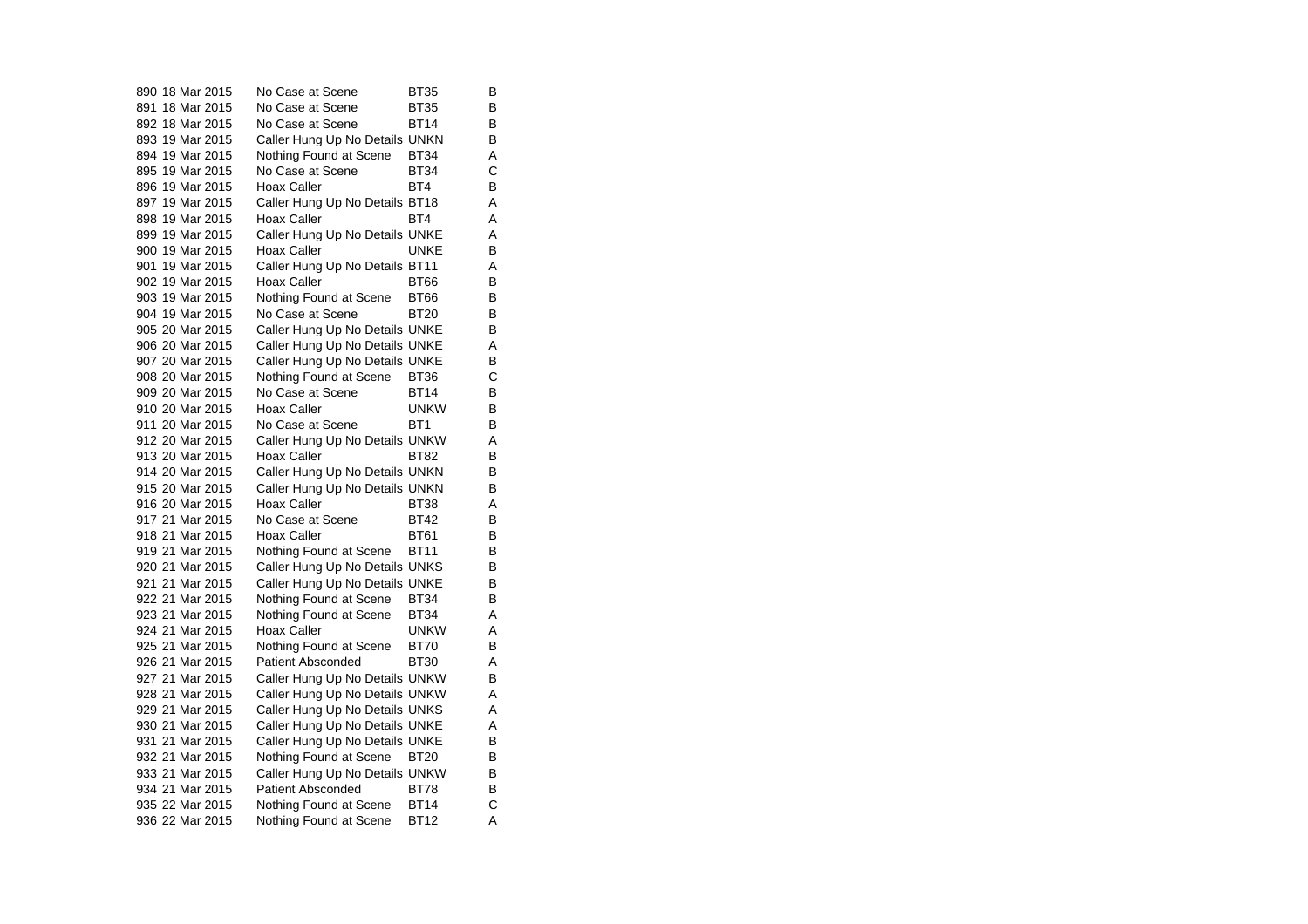937 22 Mar 2015 Hoax Caller BT21  $\overline{B}$ 938 22 Mar 2015 Hoax Caller BT25 B 939 22 Mar 2015 Caller Hung Up No Details UNKN B 940 22 Mar 2015 Hoax Caller UNKE B<br>B 941 22 Mar 2015 Hoax Caller UNKE 942 22 Mar 2015 Patient Absconded BT48 B 943 22 Mar 2015 Hoax Caller UNKE A 944 22 Mar 2015 Hoax Caller UNKE A 945 22 Mar 2015 Caller Hung Up No Details BT1 B<br>946 22 Mar 2015 Hoax Caller BUNKE B 946 22 Mar 2015 Hoax Caller UNKE B947 22 Mar 2015 Nothing Found at Scene BT40 A 948 22 Mar 2015 Caller Hung Up No Details UNKE B 949 23 Mar 2015 Caller Hung Up No Details UNKS A 950 23 Mar 2015 Nothing Found at Scene BT15 A 951 23 Mar 2015 No Case at Scene BT9 B 952 23 Mar 2015 Hoax Caller BT94 A 953 23 Mar 2015 Caller Hung Up No Details UNKE B 954 23 Mar 2015 Hoax Caller UNKS 955 23 Mar 2015 Caller Hung Up No Details UNKS B 956 23 Mar 2015 Mothing Found at Scene BT82 B 957 24 Mar 2015 No Case at Scene BT12 B 958 24 Mar 2015 Caller Hung Up No Details UNKE B<br>959 24 Mar 2015 Caller Hung Up No Details BT1 B 959 24 Mar 2015 Caller Hung Up No Details BT1 960 24 Mar 2015 Mothing Found at Scene BT74 B 961 24 Mar 2015 Hoax Caller UNKN  $\overline{A}$ 962 24 Mar 2015 Caller Hung Up No Details UNKE A 963 24 Mar 2015 Caller Hung Up No Details UNKE A 964 24 Mar 2015 Patient Absconded BT12 965 24 Mar 2015 Caller Hung Up No Details UNKN B 966 25 Mar 2015 Caller Hung Up No Details UNKN B 967 25 Mar 2015 Hoax Caller UNKE A 968 25 Mar 2015 Hoax Caller BT81 A 969 25 Mar 2015 Caller Hung Up No Details UNKE A 970 25 Mar 2015 Hoax Caller UNKE A 971 25 Mar 2015 Caller Hung Up No Details UNKE A 972 25 Mar 2015 Hoax Caller BT34 973 25 Mar 2015 Hoax Caller UNKE A 974 26 Mar 2015 Caller Hung Up No Details UNKE B 975 26 Mar 2015 Hoax Caller UNKN A 976 26 Mar 2015 Caller Hung Up No Details UNKE B 977 26 Mar 2015 No Case at Scene 978 26 Mar 2015 Caller Hung Up No Details UNKW B 979 26 Mar 2015 No Case at Scene BT15 C 980 26 Mar 2015 Caller Hung Up No Details UNKE A 981 26 Mar 2015 Hoax Caller UNKW A<br>B 982 26 Mar 2015 Hoax Caller UNKE 983 26 Mar 2015 Hoax Caller UNKE B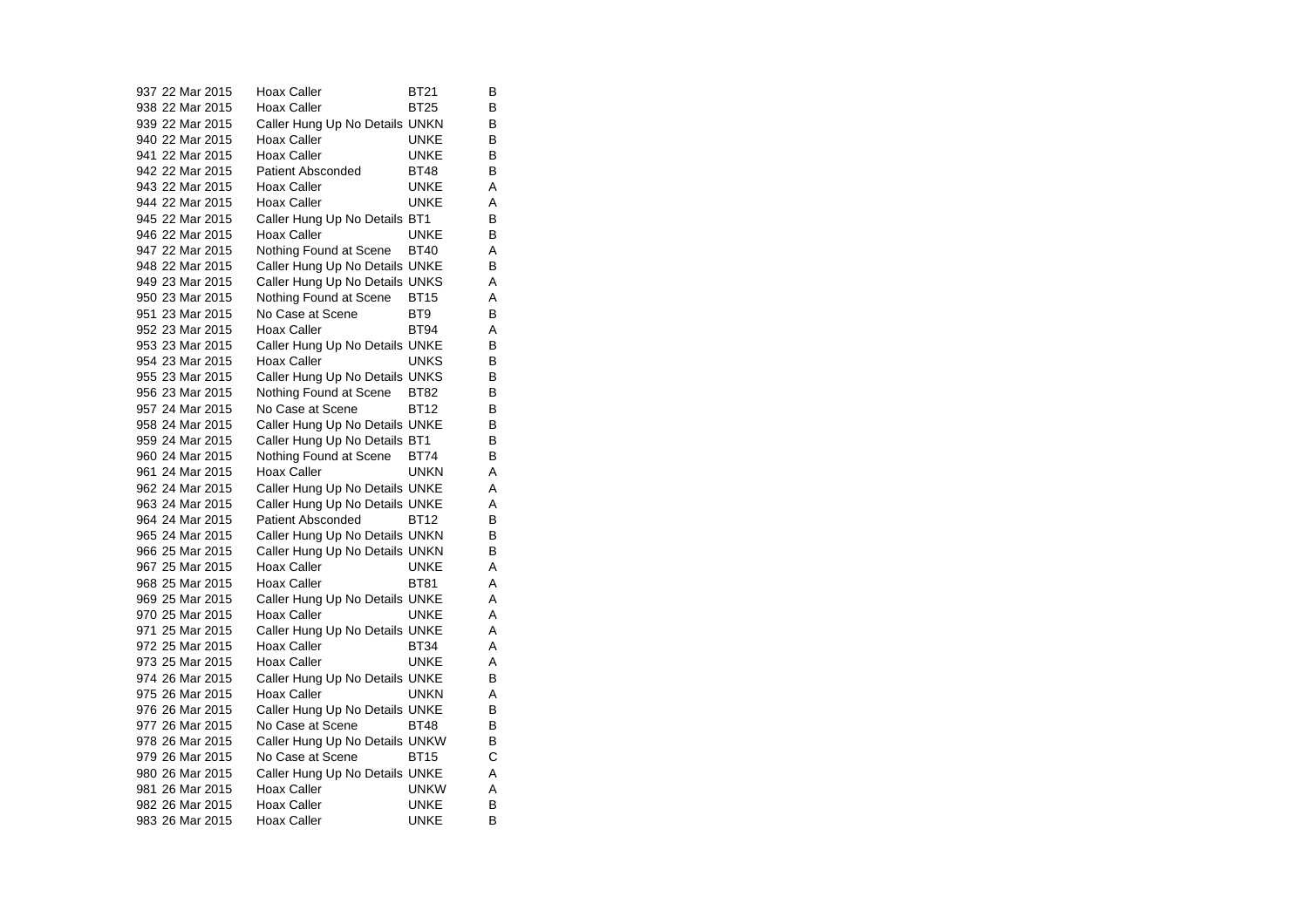984 26 Mar 2015 Hoax Caller BT52 A $\overline{A}$ 985 26 Mar 2015 Caller Hung Up No Details UNKS B 986 26 Mar 2015 Nothing Found at Scene BT34 C 987 26 Mar 2015 Patient Absconded BT56  $\frac{B}{B}$ 988 27 Mar 2015 Hoax Caller UNKE 989 27 Mar 2015 Caller Hung Up No Details BT1 A 990 27 Mar 2015 Caller Hung Up No Details UNKE A 991 27 Mar 2015 Caller Hung Up No Details UNKE A 992 27 Mar 2015 Hoax Caller UNKE A<br>B 993 27 Mar 2015 Hoax Caller UNKE 994 27 Mar 2015 No Case at Scene BT4 B 995 27 Mar 2015 Caller Hung Up No Details UNKE A 996 28 Mar 2015 Caller Hung Up No Details UNKN B 997 28 Mar 2015 Hoax Caller UNKE A 998 28 Mar 2015 Caller Hung Up No Details UNKE A 999 28 Mar 2015 Caller Hung Up No Details UNKS B 1000 28 Mar 2015 Patient Absconded BT7 B 1001 28 Mar 2015 Caller Hung Up No Details UNKS A 1002 28 Mar 2015 Caller Hung Up No Details UNKE A 1003 28 Mar 2015 Hoax Caller UNKE B 1004 28 Mar 2015 Caller Hung Up No Details UNKE B 1005 28 Mar 2015 Caller Hung Up No Details UNKE B<br>1006 28 Mar 2015 No Case at Scene BT4 B 1006 28 Mar 2015 No Case at Scene BT4 1007 28 Mar 2015 Caller Hung Up No Details UNKE B 1008 28 Mar 2015 Caller Hung Up No Details UNKN B 1009 28 Mar 2015 Caller Hung Up No Details UNKE B 1010 28 Mar 2015 Nothing Found at Scene BT5 A 1011 29 Mar 2015 Caller Hung Up No Details UNKE B 1012 29 Mar 2015 Caller Hung Up No Details UNKE B 1013 29 Mar 2015 Caller Hung Up No Details SCO B<br>1014 29 Mar 2015 Nothing Found at Scene BT1 B 1014 29 Mar 2015 Nothing Found at Scene BT1 1015 29 Mar 2015 Nothing Found at Scene BT9 A 1016 29 Mar 2015 Caller Hung Up No Details UNKS B 1017 29 Mar 2015 Caller Hung Up No Details UNKE B 1018 29 Mar 2015 Caller Hung Up No Details UNKE B<br>1019 29 Mar 2015 Caller Hung Up No Details UNKE B 1019 29 Mar 2015 Caller Hung Up No Details UNKE 1020 29 Mar 2015 Caller Hung Up No Details UNKE B 1021 29 Mar 2015 Caller Hung Up No Details UNKE B 1022 29 Mar 2015 Nothing Found at Scene BT7 B 1023 29 Mar 2015 Nothing Found at Scene BT19 B<br>1024 29 Mar 2015 Nothing Found at Scene BT1 B Nothing Found at Scene BT1 1025 29 Mar 2015 Nothing Found at Scene BT1 B 1026 29 Mar 2015 Hoax Caller UNKE B 1027 29 Mar 2015 Hoax Caller UNKN A 1028 29 Mar 2015 Nothing Found at Scene BT12 C<br>1029 29 Mar 2015 Caller Hung Up No Details UNKN B 1029 29 Mar 2015 Caller Hung Up No Details UNKN 1030 29 Mar 2015 Caller Hung Up No Details UNKE B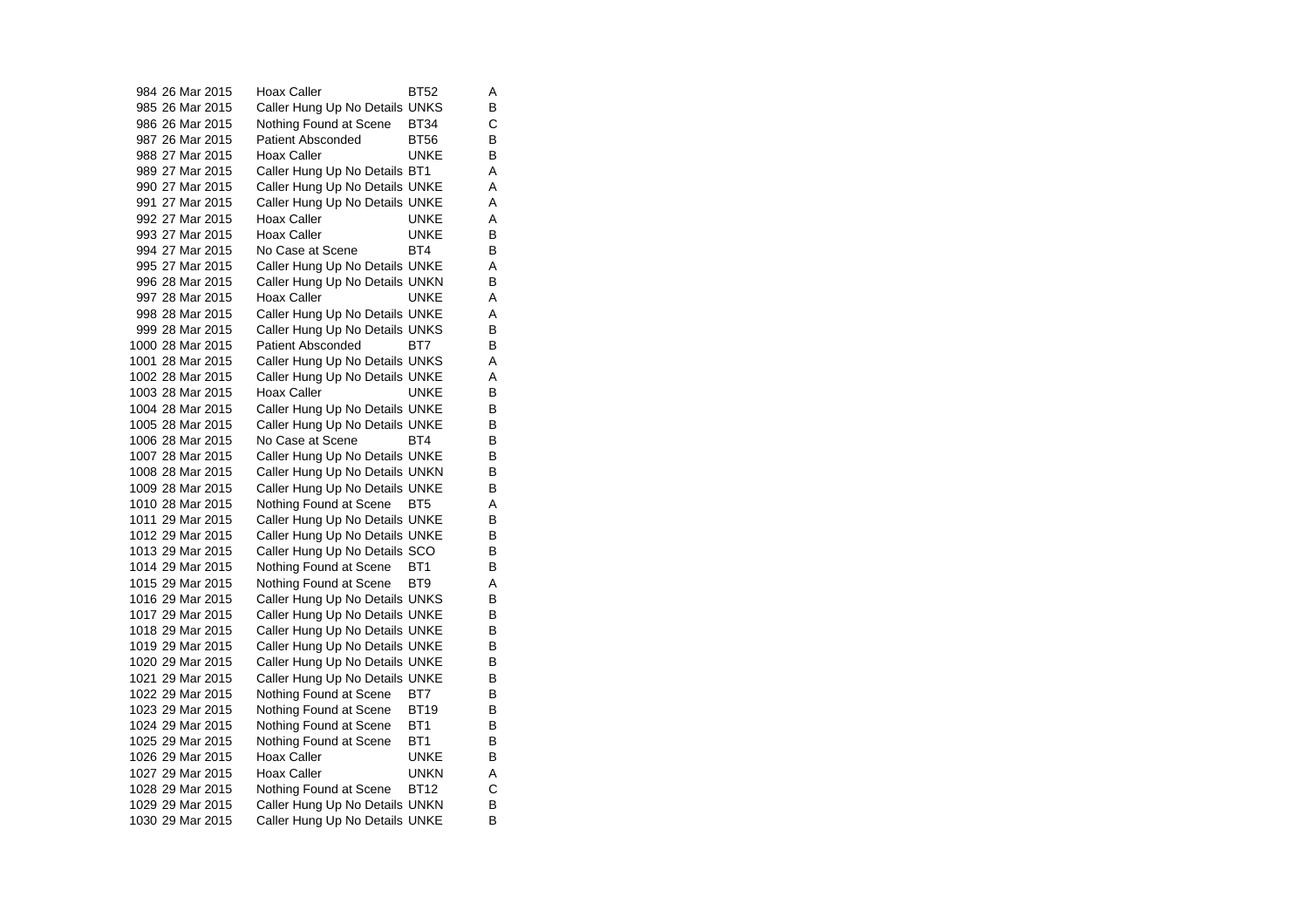1031 29 Mar 2015 Hoax Caller BT40  $\overline{A}$ 1032 29 Mar 2015 Hoax Caller UNKE A 1033 29 Mar 2015 Hoax Caller UNKS B 1034 29 Mar 2015 Caller Hung Up No Details UNKE B 1035 29 Mar 2015 Caller Hung Up No Details UNKS A 1036 30 Mar 2015 Caller Hung Up No Details UNKE B 1037 30 Mar 2015 Hoax Caller BT11 A 1038 30 Mar 2015 Caller Hung Up No Details UNKE A 1039 30 Mar 2015 Caller Hung Up No Details UNKE B 1040 30 Mar 2015 Caller Hung Up No Details UNKW A 1041 30 Mar 2015 Caller Hung Up No Details UNKE A 1042 30 Mar 2015 Caller Hung Up No Details UNKW A 1043 30 Mar 2015 Caller Hung Up No Details UNKE A 1044 30 Mar 2015 Caller Hung Up No Details UNKN A 1045 30 Mar 2015 Hoax Caller Gasset ERR A 1046 31 Mar 2015 No Case at Scene BT24 B 1047 31 Mar 2015 Caller Hung Up No Details UNKE B 1048 31 Mar 2015 Nothing Found at Scene BT7 A 1049 31 Mar 2015 Hoax Caller UNKS B 1050 31 Mar 2015 Hoax Caller UNKE B 1051 31 Mar 2015 Patient Absconded BT15 A 1052 31 Mar 2015 Caller Hung Up No Details UNKE A 1053 31 Mar 2015 Caller Hung Up No Details UNKE A 1054 31 Mar 2015 Nothing Found at Scene BT47 C 1055 31 Mar 2015 Mothing Found at Scene BT14 B 1056 31 Mar 2015 Hoax Caller UNKE A 1057 01 Apr 2015 Nothing Found at Scene BT36 A 1058 01 Apr 2015 Caller Hung Up No Details UNKE B 1059 01 Apr 2015 Caller Hung Up No Details UNKE A 1060 01 Apr 2015 Nothing Found at Scene BT4 B 1061 01 Apr 2015 Hoax Caller BT9 A 1062 01 Apr 2015 Patient Absconded BT1 A 1063 02 Apr 2015 Patient Absconded BT41 B 1064 02 Apr 2015 Hoax Caller BT56 B 1065 02 Apr 2015 Hoax Caller UNKE A 1066 02 Apr 2015 Hoax Caller UNKW A 1067 02 Apr 2015 Caller Hung Up No Details UNKW B 1068 02 Apr 2015 Hoax Caller BT11 B 1069 02 Apr 2015 Patient Absconded BT43 A 1070 02 Apr 2015 Hoax Caller UNKE A<br>1071 03 Apr 2015 Caller Hung Up No Details UNKE A Caller Hung Up No Details UNKE A 1072 03 Apr 2015 Caller Hung Up No Details UNKE A 1073 03 Apr 2015 Caller Hung Up No Details UNKE A 1074 03 Apr 2015 Hoax Caller BT11 A 1075 03 Apr 2015 Caller Hung Up No Details UNKE B<br>1076 03 Apr 2015 Hoax Caller BT41 B 1076 03 Apr 2015 Hoax Caller BT41 1077 03 Apr 2015 Caller Hung Up No Details UNKE B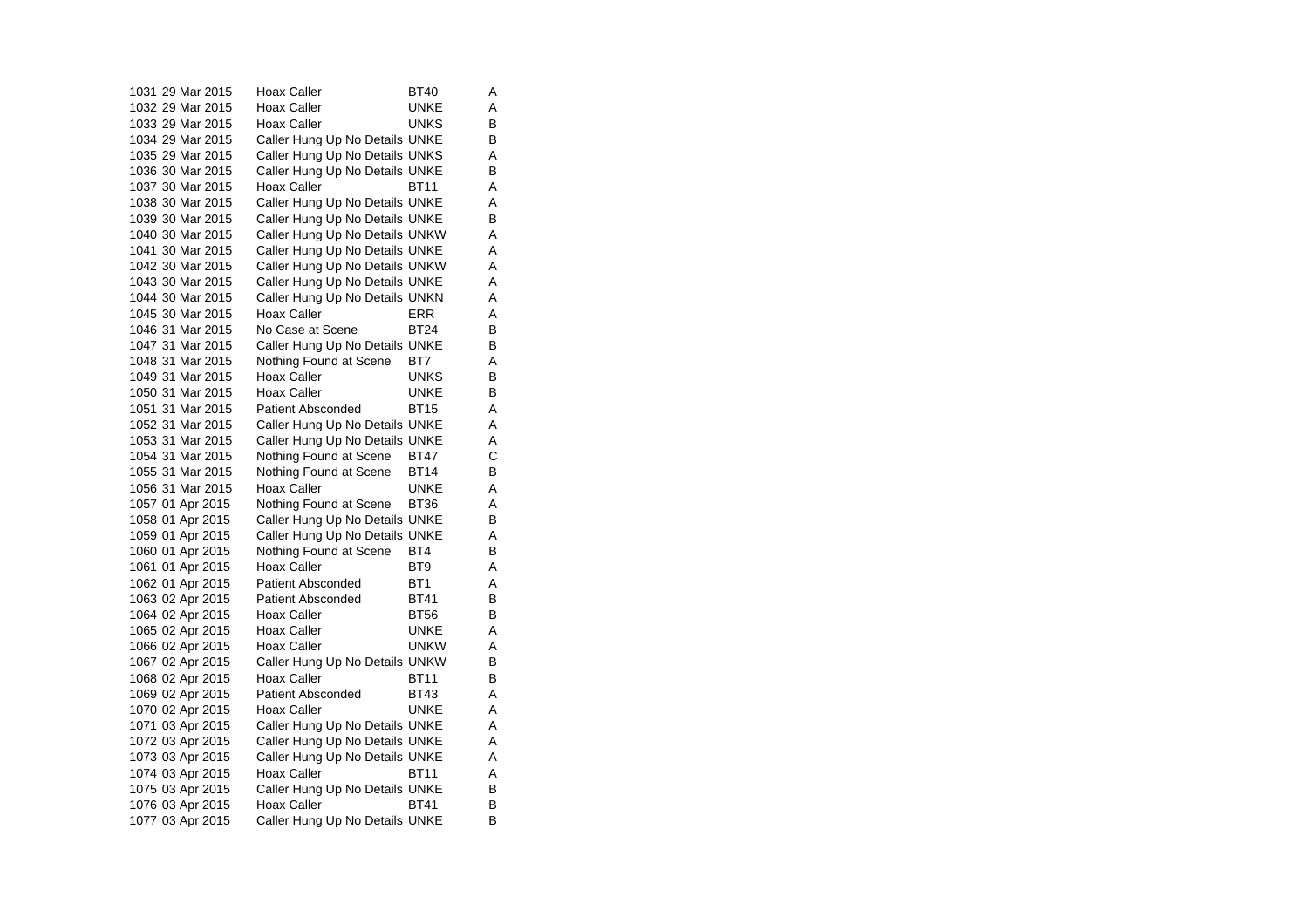1078 03 Apr 2015 Caller Hung Up No Details UNKN A 1079 03 Apr 2015 Caller Hung Up No Details UNKE A 1080 03 Apr 2015 Hoax Caller UNKS A 1081 03 Apr 2015 Caller Hung Up No Details BT79 B 1082 04 Apr 2015 Caller Hung Up No Details UNKW 1083 04 Apr 2015 Caller Hung Up No Details UNKS B 1084 04 Apr 2015 Patient Absconded BT37 B 1085 04 Apr 2015 Nothing Found at Scene BT35 C 1086 04 Apr 2015 Caller Hung Up No Details UNKW A 1087 04 Apr 2015 Caller Hung Up No Details UNKW A 1088 04 Apr 2015 Hoax Caller UNKS A 1089 04 Apr 2015 No Case at Scene BT32 B 1090 04 Apr 2015 Hoax Caller BT1 A 1091 04 Apr 2015 Hoax Caller BT11 B 1092 04 Apr 2015 Hoax Caller BT11 A 1093 04 Apr 2015 Nothing Found at Scene BT40 B 1094 04 Apr 2015 Hoax Caller UNKE B 1095 04 Apr 2015 Caller Hung Up No Details UNKE B 1096 04 Apr 2015 No Case at Scene BT7 C 1097 04 Apr 2015 No Case at Scene BT7 B 1098 04 Apr 2015 Hoax Caller BT44 A 1099 04 Apr 2015 Nothing Found at Scene BT80 B<br>1100 04 Apr 2015 Patient Absconded BT9 C 1100 04 Apr 2015 Patient Absconded BT9 1101 04 Apr 2015 Nothing Found at Scene BT43 A 1102 05 Apr 2015 No Case at Scene BT81 B 1103 05 Apr 2015 Nothing Found at Scene BT40 A 1104 05 Apr 2015 No Case at Scene BT23 B<br>1105 05 Apr 2015 Nothing Found at Scene BT1 B 1105 05 Apr 2015 Nothing Found at Scene BT1 1106 05 Apr 2015 Nothing Found at Scene BT39 B 1107 05 Apr 2015 No Case at Scene BT82 B 1108 05 Apr 2015 Caller Hung Up No Details UNKS A 1109 05 Apr 2015 Hoax Caller UNKE A 1110 05 Apr 2015 Nothing Found at Scene BT92 C 1111 05 Apr 2015 Caller Hung Up No Details UNKE B 1112 05 Apr 2015 Hoax Caller BT44 B 1113 05 Apr 2015 Patient Absconded BT15 B 1114 05 Apr 2015 Hoax Caller UNKW B 1115 05 Apr 2015 Hoax Caller BT53 B 1116 05 Apr 2015 Hoax Caller UNKS B 1117 05 Apr 2015 Caller Hung Up No Details UNKE B<br>1118 05 Apr 2015 Caller Hung Up No Details UNKN B Caller Hung Up No Details UNKN 1119 05 Apr 2015 Caller Hung Up No Details UNKS A 1120 05 Apr 2015 Caller Hung Up No Details UNKS A 1121 05 Apr 2015 Caller Hung Up No Details UNKN A 1122 05 Apr 2015 Patient Absconded BT11 B 1123 05 Apr 2015 Caller Hung Up No Details UNKS A 1124 05 Apr 2015 No Case at Scene BT52 B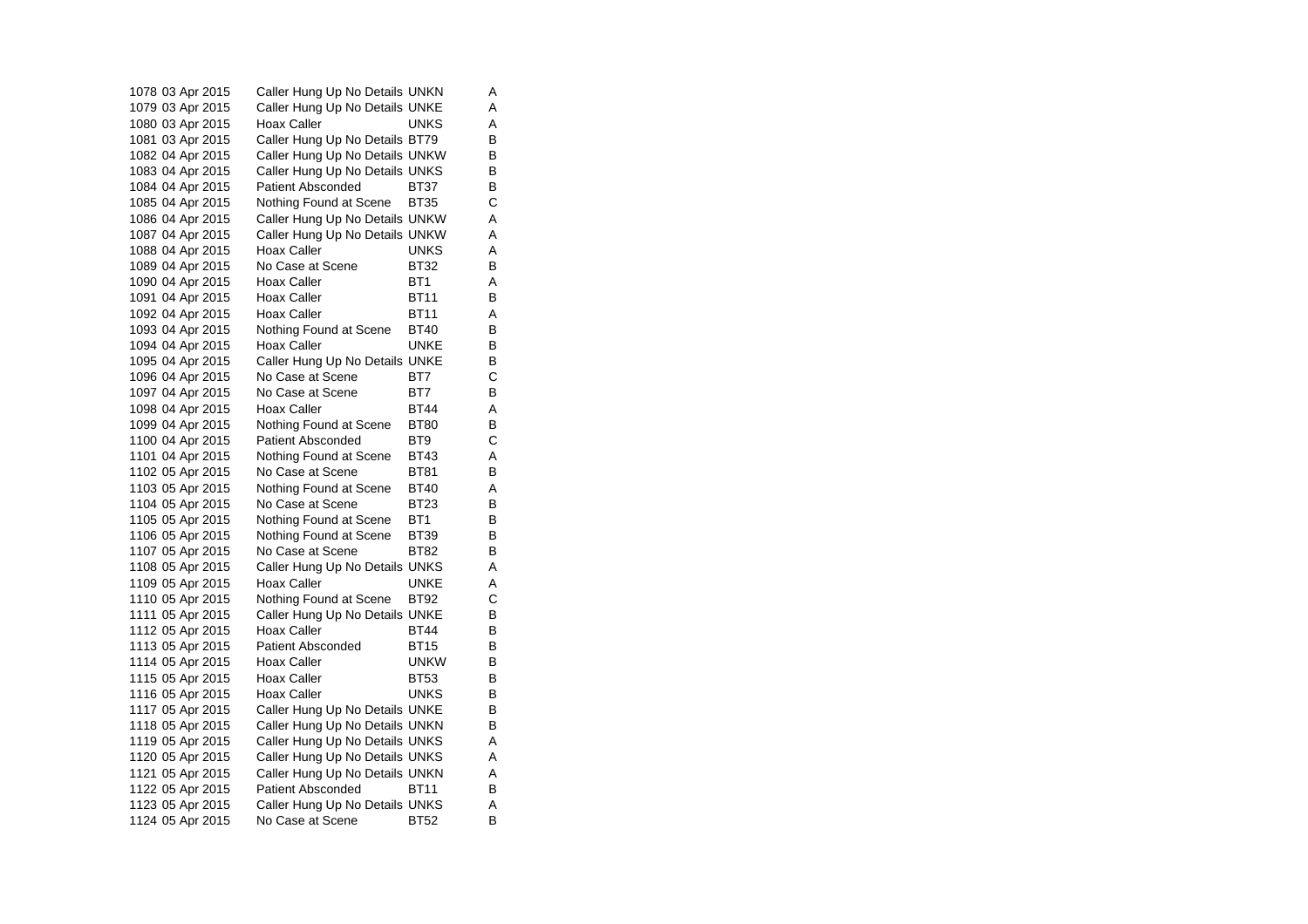1125 06 Apr 2015 Nothing Found at Scene BT43 B 1126 06 Apr 2015 Caller Hung Up No Details UNKE B 1127 06 Apr 2015 Caller Hung Up No Details UNKE B 1128 06 Apr 2015 Caller Hung Up No Details UNKE B<br>1129 06 Apr 2015 Caller Hung Up No Details UNKS B 1129 06 Apr 2015 Caller Hung Up No Details UNKS 1130 06 Apr 2015 Caller Hung Up No Details UNKE B 1131 06 Apr 2015 Caller Hung Up No Details UNKW B 1132 06 Apr 2015 Hoax Caller BT52 B 1133 06 Apr 2015 Hoax Caller BT28 A<br>1134 06 Apr 2015 Patient Absconded BT40 B 1134 06 Apr 2015 Patient Absconded BT40 1135 06 Apr 2015 Nothing Found at Scene BT12 A 1136 06 Apr 2015 Caller Hung Up No Details UNKS A 1137 06 Apr 2015 Caller Hung Up No Details UNKS B 1138 06 Apr 2015 Caller Hung Up No Details UNKE B 1139 06 Apr 2015 No Case at Scene BT20 A 1140 06 Apr 2015 No Case at Scene BT1 A 1141 06 Apr 2015 Nothing Found at Scene BT11 B 1142 06 Apr 2015 No Case at Scene BT12 B 1143 06 Apr 2015 No Case at Scene BT15 A 1144 06 Apr 2015 Hoax Caller UNKE B 1145 06 Apr 2015 Mothing Found at Scene BT13 B 1146 06 Apr 2015 Nothing Found at Scene BT14 C 1147 06 Apr 2015 Caller Hung Up No Details UNKS A 1148 06 Apr 2015 Nothing Found at Scene BT5 A 1149 06 Apr 2015 Caller Hung Up No Details UNKE B 1150 06 Apr 2015 Caller Hung Up No Details UNKN A 1151 07 Apr 2015 Caller Hung Up No Details UNKS A 1152 07 Apr 2015 Caller Hung Up No Details UNKS A 1153 07 Apr 2015 Caller Hung Up No Details UNKE B 1154 07 Apr 2015 Caller Hung Up No Details UNKE B 1155 07 Apr 2015 Caller Hung Up No Details UNKE A 1156 07 Apr 2015 Caller Hung Up No Details UNKN A 1157 07 Apr 2015 Caller Hung Up No Details UNKE B 1158 07 Apr 2015 No Case at Scene BT47 C 1159 07 Apr 2015 Caller Hung Up No Details UNKE B 1160 07 Apr 2015 Caller Hung Up No Details UNKE A 1161 07 Apr 2015 Caller Hung Up No Details UNKE B 1162 07 Apr 2015 Caller Hung Up No Details UNKS B 1163 07 Apr 2015 Caller Hung Up No Details BT1 1164 07 Apr 2015 No Case at Scene BT2 A<br>1165 07 Apr 2015 No Case at Scene BT1 C 1165 07 Apr 2015 No Case at Scene BT1 1166 07 Apr 2015 No Case at Scene BT1 C 1167 07 Apr 2015 Nothing Found at Scene BT1 B 1168 07 Apr 2015 Caller Hung Up No Details UNKS B 1169 07 Apr 2015 Caller Hung Up No Details UNKS B<br>1170 07 Apr 2015 Hoax Caller UNKE B 1170 07 Apr 2015 Hoax Caller UNKE 1171 07 Apr 2015 Hoax Caller UNKE B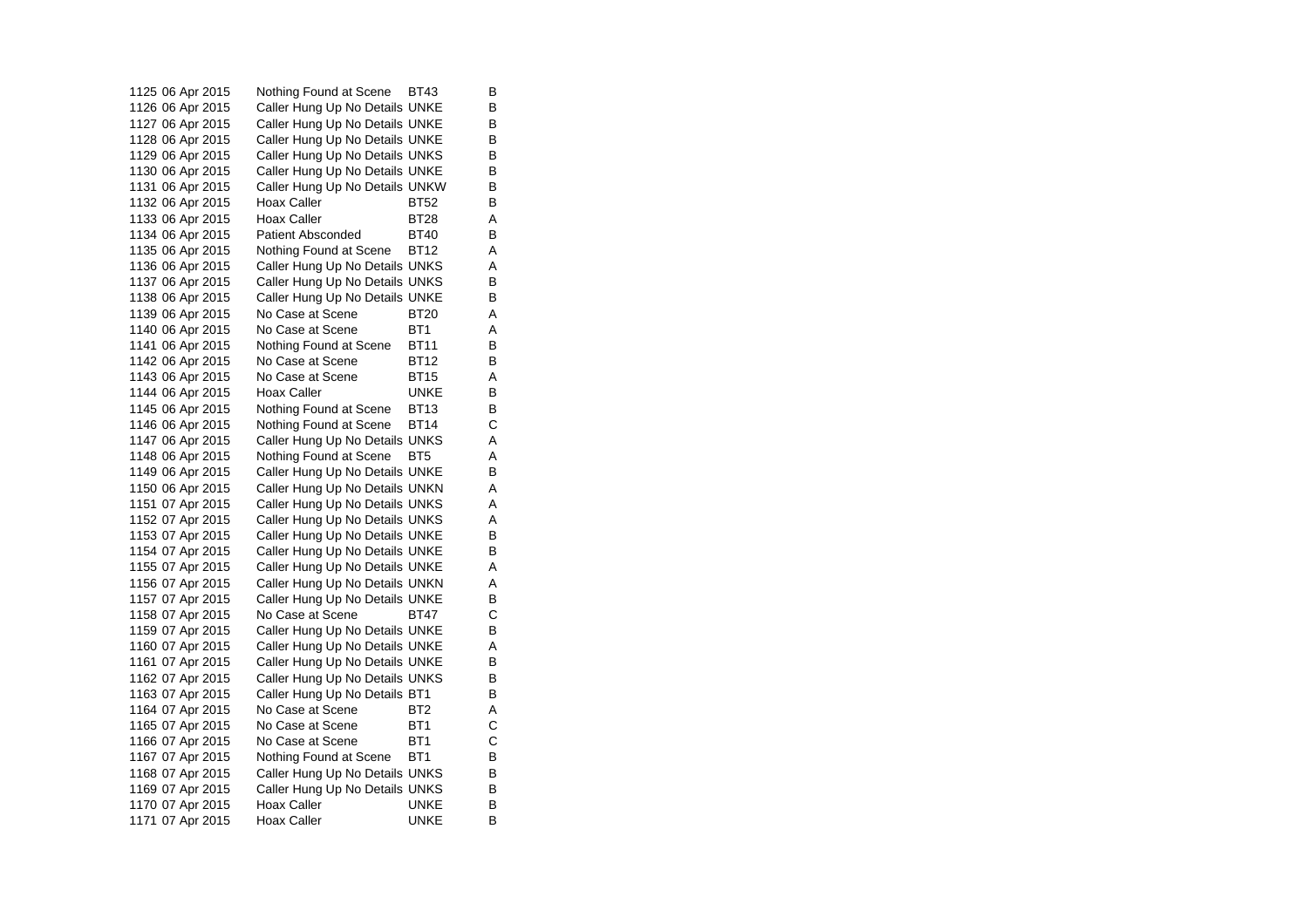1172 07 Apr 2015 Patient Absconded BT12 A 1173 07 Apr 2015 Caller Hung Up No Details UNKW A 1174 07 Apr 2015 No Case at Scene BT1 B 1175 07 Apr 2015 Caller Hung Up No Details UNKS A 1176 07 Apr 2015 Nothing Found at Scene BT1 B 1177 07 Apr 2015 Hoax Caller BT67 A 1178 07 Apr 2015 Caller Hung Up No Details UNKN B 1179 07 Apr 2015 Caller Hung Up No Details UNKS A 1180 08 Apr 2015 No Case at Scene BT82 A<br>1181 08 Apr 2015 Hoax Caller BUNKE A 1181 08 Apr 2015 Hoax Caller UNKE A 1182 08 Apr 2015 Nothing Found at Scene BT13 B 1183 08 Apr 2015 Caller Hung Up No Details UNKW A 1184 08 Apr 2015 Caller Hung Up No Details UNKN B 1185 08 Apr 2015 Patient Absconded BT93 A 1186 08 Apr 2015 No Case at Scene BT35 B 1187 08 Apr 2015 Caller Hung Up No Details UNKW A 1188 08 Apr 2015 No Case at Scene BT23 A 1189 08 Apr 2015 Caller Hung Up No Details UNKE A 1190 08 Apr 2015 Hoax Caller UNKE A 1191 08 Apr 2015 Nothing Found at Scene BT71 B 1192 08 Apr 2015 Nothing Found at Scene BT43 A 1193 08 Apr 2015 Patient Absconded BT34 A 1194 09 Apr 2015 Hoax Caller UNKE A 1195 09 Apr 2015 Patient Absconded BT1 B 1196 09 Apr 2015 Patient Absconded BT2 B 1197 09 Apr 2015 Patient Absconded BT13 B 1198 09 Apr 2015 Patient Absconded BT2 B<br>1199 09 Apr 2015 Caller Hung Up No Details UNKE B 1199 09 Apr 2015 Caller Hung Up No Details UNKE 1200 09 Apr 2015 Nothing Found at Scene BT40 C 1201 09 Apr 2015 Hoax Caller UNKE B 1202 09 Apr 2015 Hoax Caller UNKE B 1203 09 Apr 2015 Hoax Caller UNKE A 1204 09 Apr 2015 Patient Absconded BT1 B 1205 09 Apr 2015 No Case at Scene BT48 B 1206 09 Apr 2015 No Case at Scene BT42 B 1207 10 Apr 2015 Caller Hung Up No Details UNKE B 1208 10 Apr 2015 Caller Hung Up No Details UNKE A 1209 10 Apr 2015 Nothing Found at Scene BT10 B 1210 10 Apr 2015 Hoax Caller BT64 B 1211 10 Apr 2015 Hoax Caller UNKS B<br>1212 10 Apr 2015 Hoax Caller BT28 A 1212 10 Apr 2015 Hoax Caller BT28 A 1213 10 Apr 2015 Patient Absconded BT30 A 1214 10 Apr 2015 Caller Hung Up No Details UNKE B 1215 10 Apr 2015 Nothing Found at Scene BT7 B 1216 10 Apr 2015 Nothing Found at Scene BT45 B 1217 10 Apr 2015 Nothing Found at Scene BT37 A 1218 10 Apr 2015 Hoax Caller BT8 A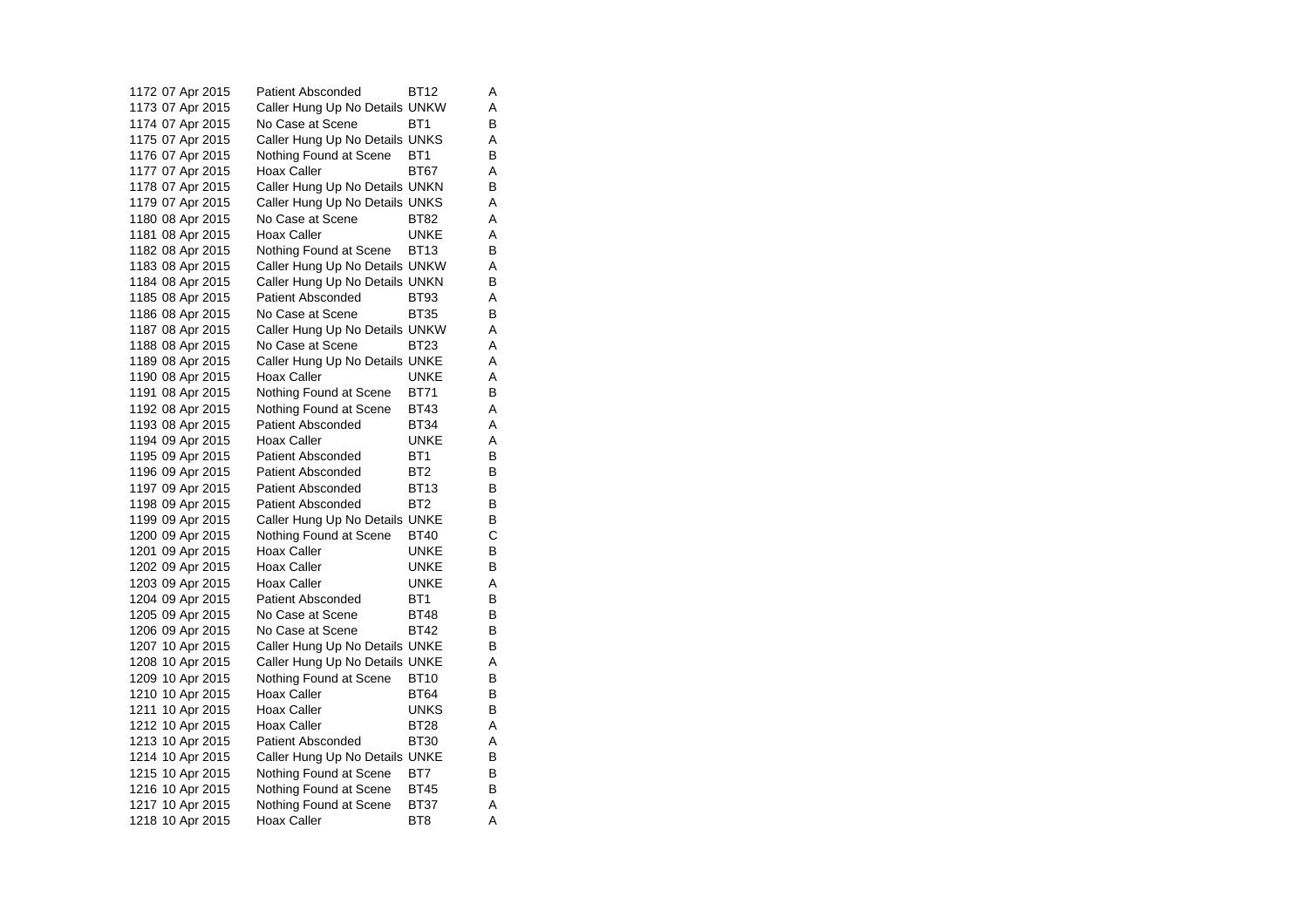1219 10 Apr 2015 Caller Hung Up No Details UNKE A 1220 11 Apr 2015 Nothing Found at Scene BT42 B 1221 11 Apr 2015 No Case at Scene BT12 A 1222 11 Apr 2015 Nothing Found at Scene BT20 B 1223 11 Apr 2015 Nothing Found at Scene BT11 B 1224 11 Apr 2015 Hoax Caller BT11 A 1225 11 Apr 2015 Caller Hung Up No Details UNKE A 1226 11 Apr 2015 Nothing Found at Scene BT2 C 1227 11 Apr 2015 Nothing Found at Scene BT36 A 1228 11 Apr 2015 Caller Hung Up No Details UNKW B 1229 11 Apr 2015 Nothing Found at Scene BT48 B 1230 11 Apr 2015 Caller Hung Up No Details UNKW A<br>1231 11 Apr 2015 Nothing Found at Scene BT25 B Nothing Found at Scene BT25 B 1232 11 Apr 2015 Nothing Found at Scene BT1 B 1233 11 Apr 2015 Nothing Found at Scene BT30 C 1234 11 Apr 2015 Nothing Found at Scene BT5 B 1235 11 Apr 2015 Caller Hung Up No Details UNKE B 1236 11 Apr 2015 Nothing Found at Scene BT1 A 1237 11 Apr 2015 Caller Hung Up No Details UNKS B 1238 11 Apr 2015 Caller Hung Up No Details UNKE B 1239 12 Apr 2015 Caller Hung Up No Details UNKE A 1240 12 Apr 2015 Patient Absconded UNKW B 1241 12 Apr 2015 Caller Hung Up No Details UNKE B 1242 12 Apr 2015 Nothing Found at Scene BT13 B 1243 12 Apr 2015 Caller Hung Up No Details UNKE B 1244 12 Apr 2015 Caller Hung Up No Details UNKE B 1245 12 Apr 2015 Caller Hung Up No Details UNKW B 1246 12 Apr 2015 No Case at Scene BT40 A 1247 12 Apr 2015 No Case at Scene BT94 B 1248 12 Apr 2015 Hoax Caller UNKE A 1249 12 Apr 2015 Caller Hung Up No Details UNKW A 1250 12 Apr 2015 Hoax Caller UNKE A 1251 12 Apr 2015 Hoax Caller UNKW A 1252 12 Apr 2015 Hoax Caller UNKE A 1253 12 Apr 2015 Hoax Caller BT43 A 1254 12 Apr 2015 Hoax Caller UNKN B 1255 12 Apr 2015 Caller Hung Up No Details UNKE A 1256 12 Apr 2015 Caller Hung Up No Details UNKE B 1257 12 Apr 2015 Hoax Caller UNKE B 1258 12 Apr 2015 Caller Hung Up No Details BT42 A<br>1259 12 Apr 2015 Caller Hung Up No Details UNKE B Caller Hung Up No Details UNKE B 1260 12 Apr 2015 Caller Hung Up No Details UNKE B 1261 13 Apr 2015 Nothing Found at Scene BT2 B 1262 13 Apr 2015 Caller Hung Up No Details UNKW B 1263 13 Apr 2015 Caller Hung Up No Details UNKN B 1264 13 Apr 2015 Caller Hung Up No Details UNKE A 1265 13 Apr 2015 No Case at Scene BT5 B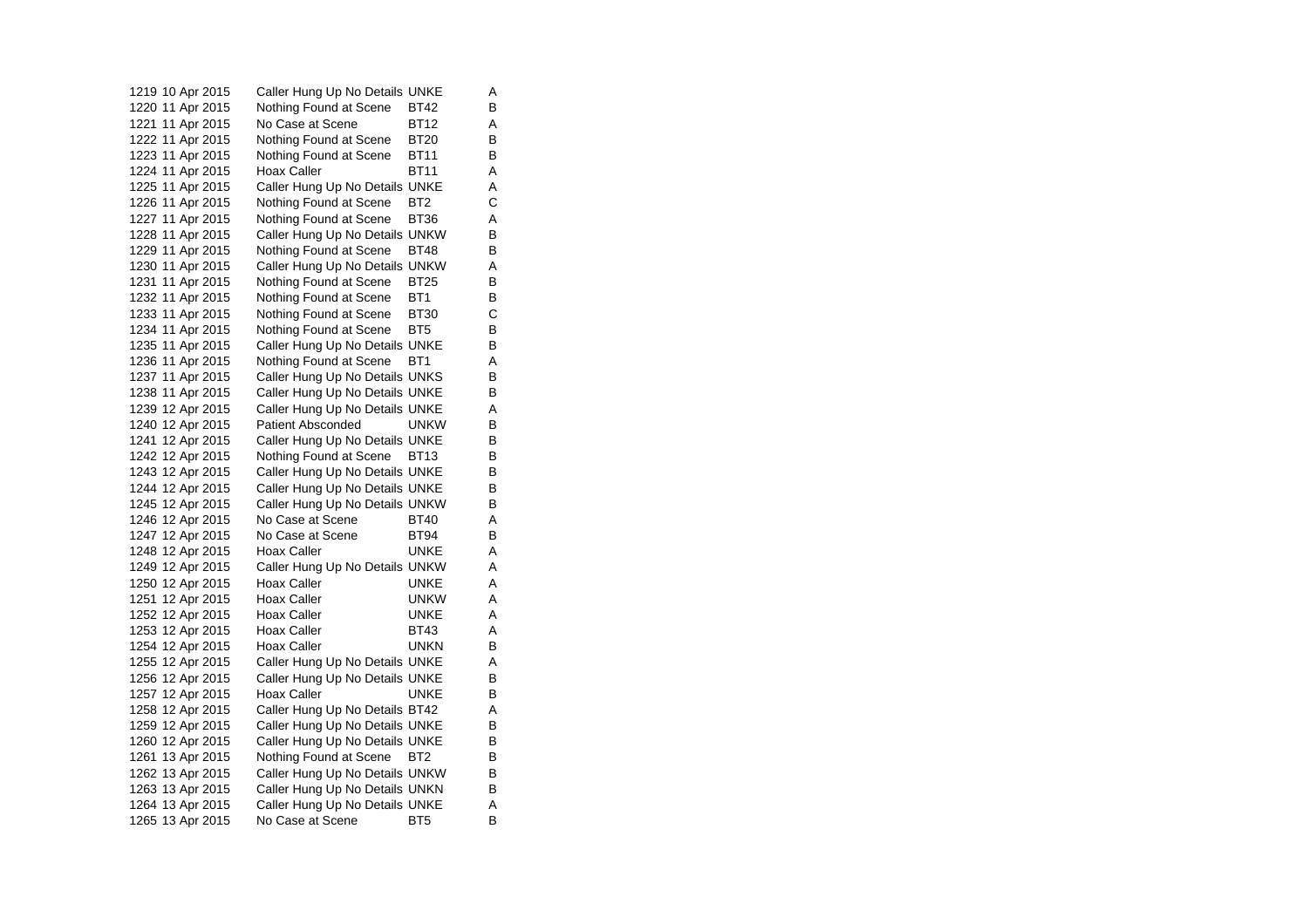1266 13 Apr 2015 Hoax Caller UNKN B 1267 13 Apr 2015 Caller Hung Up No Details UNKW A 1268 13 Apr 2015 Caller Hung Up No Details UNKN A 1269 14 Apr 2015 No Case at Scene BT5 B 1270 14 Apr 2015 No Case at Scene BT47 C 1271 14 Apr 2015 Caller Hung Up No Details UNKE A 1272 14 Apr 2015 Hoax Caller UNKE A 1273 14 Apr 2015 Hoax Caller UNKN A 1274 14 Apr 2015 Caller Hung Up No Details UNKS B 1275 14 Apr 2015 Hoax Caller BT8 A 1276 15 Apr 2015 Caller Hung Up No Details UNKW A 1277 15 Apr 2015 No Case at Scene BT7 B 1278 15 Apr 2015 Caller Hung Up No Details UNKE B 1279 15 Apr 2015 Nothing Found at Scene BT1 B 1280 15 Apr 2015 Patient Absconded BT17 A 1281 15 Apr 2015 Patient Absconded BT2 B 1282 15 Apr 2015 Hoax Caller UNKS A 1283 15 Apr 2015 Caller Hung Up No Details UNKE A 1284 15 Apr 2015 Caller Hung Up No Details UNKE A 1285 15 Apr 2015 Hoax Caller UNKS A 1286 16 Apr 2015 No Case at Scene BT67 B 1287 16 Apr 2015 Patient Absconded BT23 A<br>1288 16 Apr 2015 Nothing Found at Scene BT7 C 1288 16 Apr 2015 Nothing Found at Scene BT7 1289 16 Apr 2015 Caller Hung Up No Details UNKE B 1290 16 Apr 2015 Patient Absconded BT1 A 1291 16 Apr 2015 No Case at Scene BT38 C 1292 16 Apr 2015 No Case at Scene BT9 C<br>1293 16 Apr 2015 Caller Hung Up No Details UNKE B 1293 16 Apr 2015 Caller Hung Up No Details UNKE 1294 16 Apr 2015 No Case at Scene BT5 C 1295 16 Apr 2015 Caller Hung Up No Details UNKW A 1296 17 Apr 2015 Caller Hung Up No Details UNKW A 1297 17 Apr 2015 No Case at Scene BT34 B 1298 17 Apr 2015 Caller Hung Up No Details UNKE A 1299 17 Apr 2015 No Case at Scene BT34 B 1300 17 Apr 2015 Hoax Caller UNKE A 1301 17 Apr 2015 Hoax Caller UNKE B 1302 17 Apr 2015 Hoax Caller UNKS A 1303 17 Apr 2015 Caller Hung Up No Details UNKE A 1304 17 Apr 2015 Nothing Found at Scene BT38 B 1305 17 Apr 2015 Caller Hung Up No Details UNKE<br>1306 18 Apr 2015 Hoax Caller BT70 B 1306 18 Apr 2015 Hoax Caller BT70 B 1307 18 Apr 2015 Nothing Found at Scene BT62 B 1308 18 Apr 2015 Hoax Caller UNKE A 1309 18 Apr 2015 Caller Hung Up No Details UNKE B 1310 18 Apr 2015 Caller Hung Up No Details UNKW B<br>1311 18 Apr 2015 Hoax Caller UNKE B 1311 18 Apr 2015 Hoax Caller UNKE 1312 18 Apr 2015 Caller Hung Up No Details BT19 B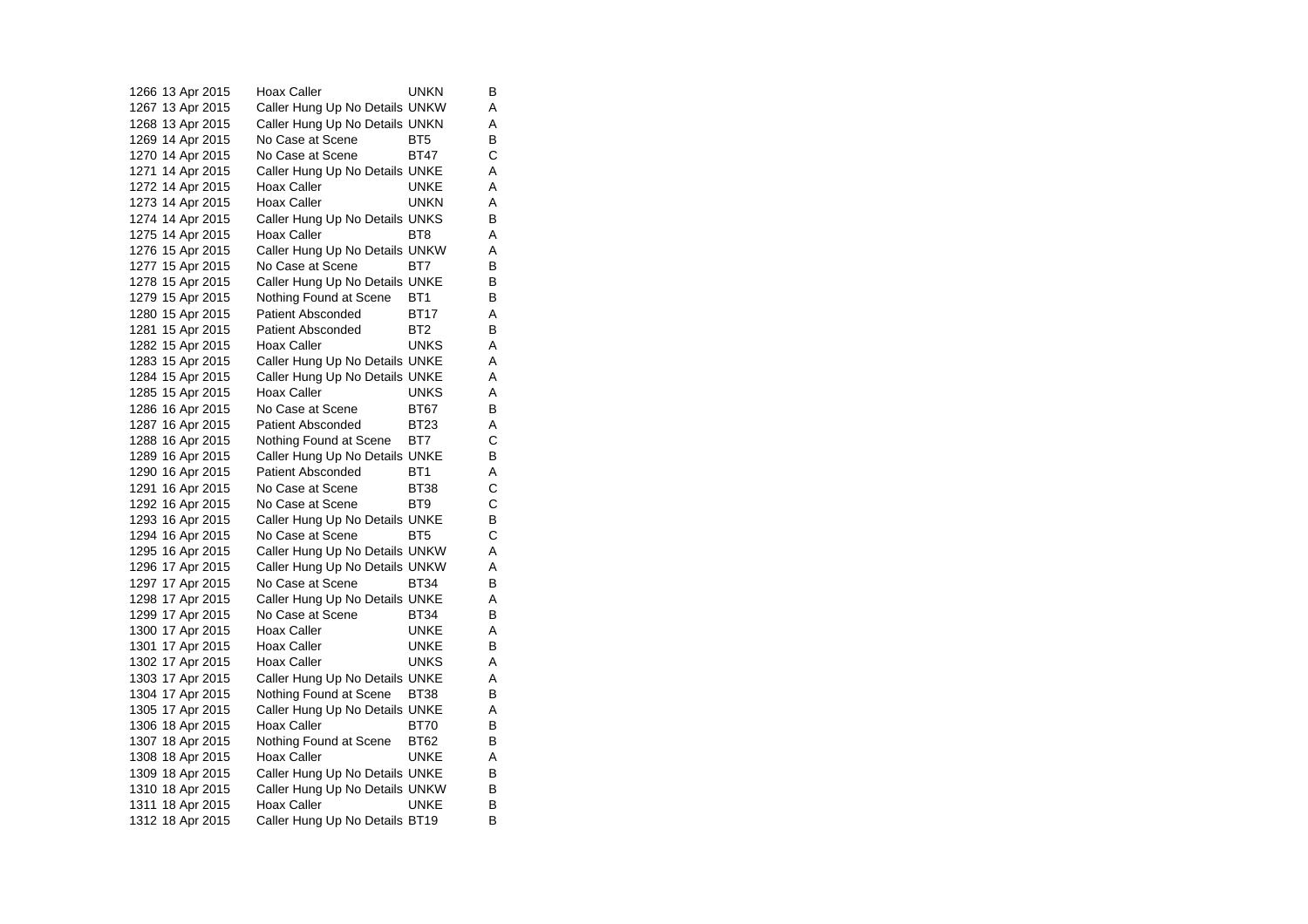1313 18 Apr 2015 Hoax Caller UNKE B 1314 18 Apr 2015 Hoax Caller UNKE A 1315 18 Apr 2015 No Case at Scene BT30 B 1316 18 Apr 2015 Hoax Caller UNKE A 1317 18 Apr 2015 Caller Hung Up No Details BT30 A 1318 18 Apr 2015 Caller Hung Up No Details UNKW B 1319 18 Apr 2015 Caller Hung Up No Details UNKE B 1320 18 Apr 2015 Caller Hung Up No Details BT17 A 1321 18 Apr 2015 Caller Hung Up No Details UNKE A<br>1322 18 Apr 2015 Hoax Caller BT17 B 1322 18 Apr 2015 Hoax Caller BT17 1323 18 Apr 2015 Caller Hung Up No Details UNKS B 1324 19 Apr 2015 Caller Hung Up No Details UNKW B<br>1325 19 Apr 2015 Caller Hung Up No Details UNKE B Caller Hung Up No Details UNKE 1326 19 Apr 2015 Caller Hung Up No Details UNKE B 1327 19 Apr 2015 No Case at Scene BT2 C 1328 19 Apr 2015 Caller Hung Up No Details UNKE B 1329 19 Apr 2015 Caller Hung Up No Details UNKS B 1330 19 Apr 2015 Caller Hung Up No Details UNKN B 1331 19 Apr 2015 Caller Hung Up No Details UNKE B 1332 19 Apr 2015 Caller Hung Up No Details UNKE A 1333 19 Apr 2015 Hoax Caller BT52 B 1334 19 Apr 2015 Hoax Caller UNKE B<br>1335 20 Apr 2015 Caller Hung Up No Details UNKE B 1335 20 Apr 2015 Caller Hung Up No Details UNKE 1336 20 Apr 2015 Caller Hung Up No Details UNKE B 1337 20 Apr 2015 No Case at Scene BT63 B 1338 20 Apr 2015 Nothing Found at Scene BT7 B 1339 20 Apr 2015 Caller Hung Up No Details UNKS B 1340 20 Apr 2015 Caller Hung Up No Details UNKE A 1341 20 Apr 2015 No Case at Scene BT79 C 1342 20 Apr 2015 Caller Hung Up No Details UNKE A 1343 20 Apr 2015 Hoax Caller UNKE B 1344 20 Apr 2015 Caller Hung Up No Details UNKE B 1345 20 Apr 2015 Patient Absconded BT16 B 1346 20 Apr 2015 No Case at Scene BT39 A 1347 21 Apr 2015 Caller Hung Up No Details UNKE B<br>1348 21 Apr 2015 Caller Hung Up No Details UNKE B 1348 21 Apr 2015 Caller Hung Up No Details UNKE 1349 21 Apr 2015 Caller Hung Up No Details UNKS B<br>1350 21 Apr 2015 Nothing Found at Scene BT1 C 1350 21 Apr 2015 Nothing Found at Scene BT1 1351 21 Apr 2015 No Case at Scene BT51 A 1352 21 Apr 2015 No Case at Scene BT5 B<br>1353 21 Apr 2015 Caller Hung Up No Details UNKE B 1353 21 Apr 2015 Caller Hung Up No Details UNKE 1354 21 Apr 2015 Caller Hung Up No Details UNKE B 1355 21 Apr 2015 Hoax Caller BT30 B 1356 21 Apr 2015 Nothing Found at Scene BT78 B 1357 21 Apr 2015 Caller Hung Up No Details UNKS B<br>1358 21 Apr 2015 Caller Hung Up No Details UNKE B 1358 21 Apr 2015 Caller Hung Up No Details UNKE 1359 21 Apr 2015 Hoax Caller UNKE A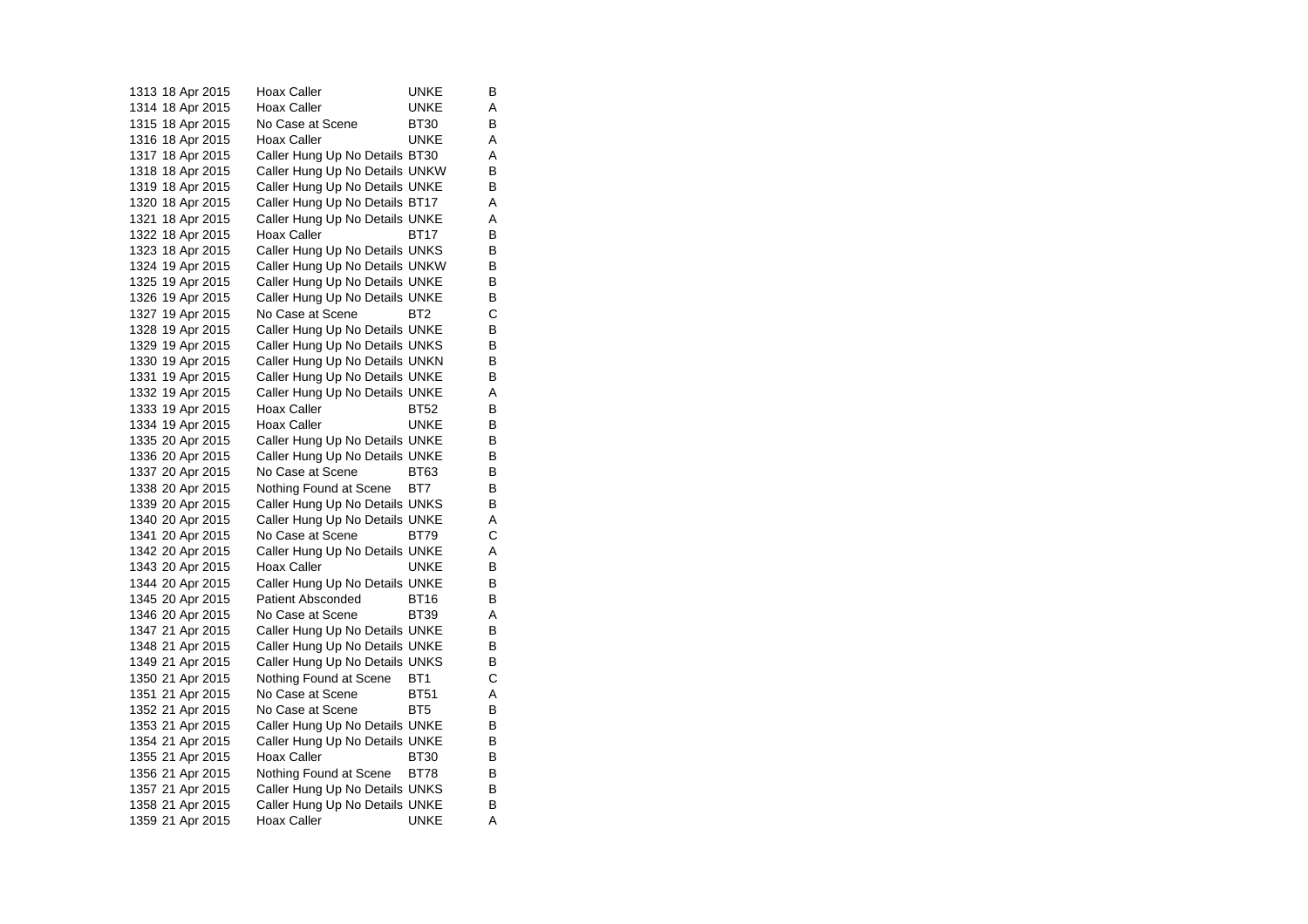1360 21 Apr 2015 Hoax Caller BT8 BT8 1361 21 Apr 2015 Caller Hung Up No Details UNKW A 1362 21 Apr 2015 No Case at Scene BT48 B 1363 21 Apr 2015 No Case at Scene BT2 B 1364 22 Apr 2015 Caller Hung Up No Details UNKW A 1365 22 Apr 2015 Caller Hung Up No Details UNKE B 1366 22 Apr 2015 Caller Hung Up No Details UNKW A 1367 22 Apr 2015 No Case at Scene BT4 B 1368 22 Apr 2015 Patient Absconded BT47 A<br>1369 22 Apr 2015 Nothing Found at Scene BT92 A 1369 22 Apr 2015 Nothing Found at Scene BT92 A 1370 22 Apr 2015 No Case at Scene UNKE B 1371 22 Apr 2015 No Case at Scene BT15 C 1372 22 Apr 2015 No Case at Scene BT26 B 1373 22 Apr 2015 Caller Hung Up No Details UNKE A 1374 22 Apr 2015 Hoax Caller UNKE B 1375 22 Apr 2015 Caller Hung Up No Details UNKS B 1376 22 Apr 2015 Nothing Found at Scene BT82 A 1377 22 Apr 2015 Patient Absconded BT51 B 1378 23 Apr 2015 No Case at Scene BT14 B 1379 23 Apr 2015 Caller Hung Up No Details UNKW B 1380 23 Apr 2015 Nothing Found at Scene BT35 A 1381 23 Apr 2015 Caller Hung Up No Details UNKW B 1382 23 Apr 2015 Caller Hung Up No Details UNKE A 1383 23 Apr 2015 Caller Hung Up No Details UNKE A 1384 23 Apr 2015 Nothing Found at Scene BT30 C 1385 23 Apr 2015 Hoax Caller BT40 A 1386 23 Apr 2015 Patient Absconded BT41 B<br>1387 23 Apr 2015 Caller Hung Up No Details UNKE B 1387 23 Apr 2015 Caller Hung Up No Details UNKE 1388 24 Apr 2015 Patient Absconded BT48 A 1389 24 Apr 2015 No Case at Scene BT19 B 1390 24 Apr 2015 Patient Absconded BT48 B<br>1391 24 Apr 2015 Patient Absconded BT30 C 1391 24 Apr 2015 Patient Absconded BT30 1392 24 Apr 2015 Patient Absconded BT15 A 1393 24 Apr 2015 Caller Hung Up No Details UNKN A 1394 24 Apr 2015 Caller Hung Up No Details UNKE B 1395 24 Apr 2015 Hoax Caller UNKS A 1396 24 Apr 2015 Hoax Caller UNKS A 1397 24 Apr 2015 Hoax Caller UNKS B 1398 24 Apr 2015 Patient Absconded BT7 A 1399 24 Apr 2015 Caller Hung Up No Details UNKS A 1400 24 Apr 2015 Caller Hung Up No Details UNKS B 1401 24 Apr 2015 Caller Hung Up No Details UNKE B 1402 24 Apr 2015 Nothing Found at Scene BT7 C 1403 24 Apr 2015 Caller Hung Up No Details ERR A 1404 24 Apr 2015 Nothing Found at Scene BT48 B 1405 24 Apr 2015 Caller Hung Up No Details UNKE A 1406 24 Apr 2015 Caller Hung Up No Details UNKE B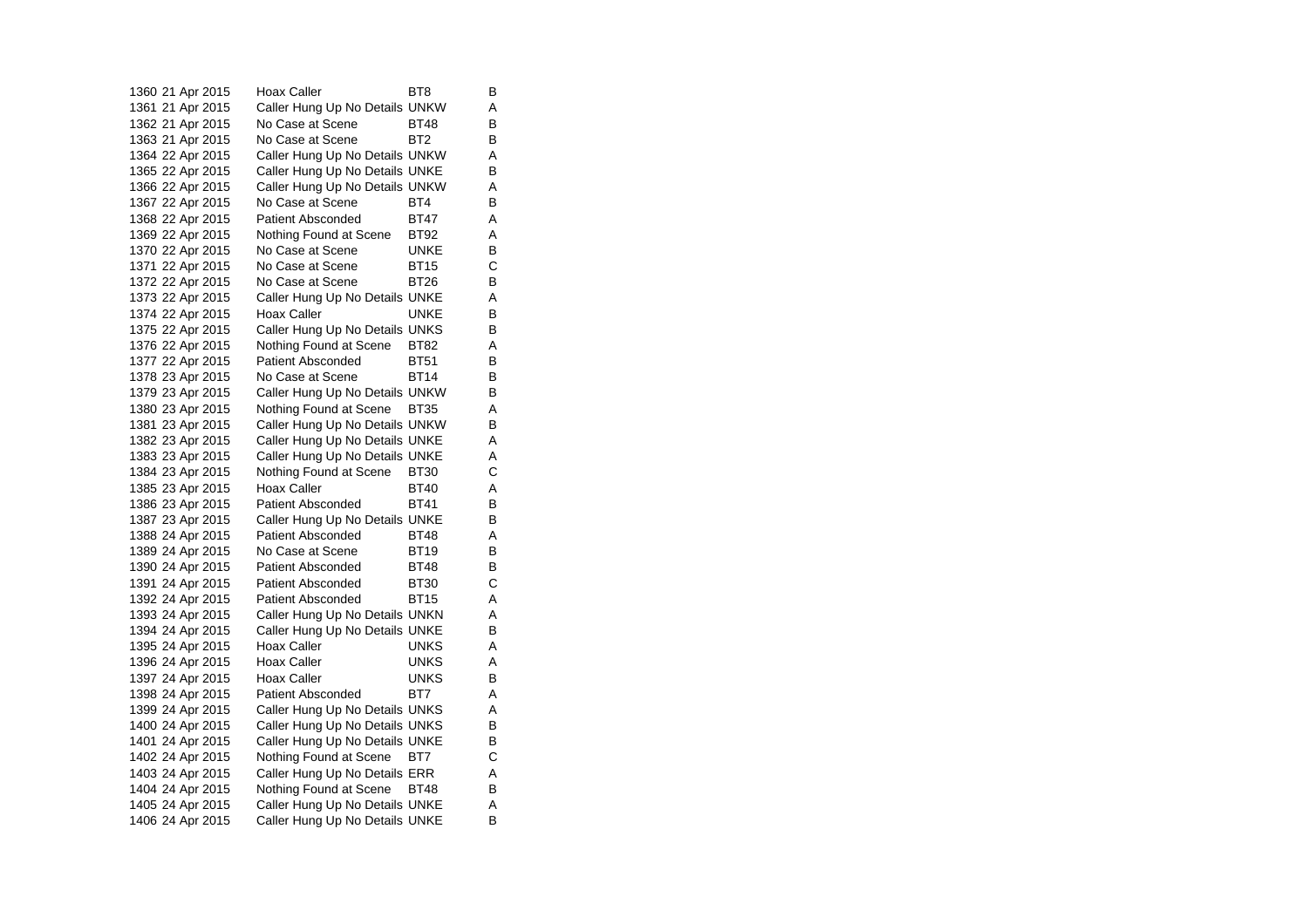1407 24 Apr 2015 Nothing Found at Scene BT23 B 1408 24 Apr 2015 Caller Hung Up No Details UNKE A 1409 24 Apr 2015 Caller Hung Up No Details UNKE B 1410 25 Apr 2015 Nothing Found at Scene BT74 C 1411 25 Apr 2015 No Case at Scene BT15 A 1412 25 Apr 2015 Caller Hung Up No Details UNKE A 1413 25 Apr 2015 Caller Hung Up No Details ERR A 1414 25 Apr 2015 No Case at Scene BT48 A 1415 25 Apr 2015 Patient Absconded BT1 A 1416 25 Apr 2015 Hoax Caller UNKN B 1417 25 Apr 2015 Patient Absconded BT11 A 1418 25 Apr 2015 Patient Absconded BT1 A 1419 25 Apr 2015 Caller Hung Up No Details UNKW B 1420 25 Apr 2015 Caller Hung Up No Details UNKE B 1421 25 Apr 2015 Caller Hung Up No Details BT9 B 1422 25 Apr 2015 Hoax Caller BT47 A 1423 25 Apr 2015 Caller Hung Up No Details UNKE B 1424 25 Apr 2015 Patient Absconded BT1 B 1425 26 Apr 2015 Nothing Found at Scene BT2 C 1426 26 Apr 2015 No Case at Scene BT46 B 1427 26 Apr 2015 Caller Hung Up No Details UNKS B 1428 26 Apr 2015 Nothing Found at Scene BT74 B 1429 26 Apr 2015 Caller Hung Up No Details UNKE B 1430 26 Apr 2015 Hoax Caller UNKE B 1431 26 Apr 2015 Patient Absconded BT12 A 1432 26 Apr 2015 Hoax Caller UNKS B 1433 26 Apr 2015 Hoax Caller UNKW A 1434 26 Apr 2015 Hoax Caller BT48 A 1435 26 Apr 2015 Hoax Caller BT42 A 1436 26 Apr 2015 No Case at Scene BT13 C 1437 27 Apr 2015 Caller Hung Up No Details UNKW A 1438 27 Apr 2015 Caller Hung Up No Details UNKE B 1439 27 Apr 2015 No Case at Scene BT40 B 1440 27 Apr 2015 Hoax Caller ERR B 1441 27 Apr 2015 Caller Hung Up No Details ERR A<br>1442 27 Apr 2015 Caller Hung Up No Details ERR B 1442 27 Apr 2015 Caller Hung Up No Details ERR 1443 27 Apr 2015 Caller Hung Up No Details UNKS B 1444 27 Apr 2015 No Case at Scene BT23 B 1445 27 Apr 2015 Caller Hung Up No Details UNKE A 1446 27 Apr 2015 No Case at Scene BT1 B<br>1447 27 Apr 2015 Patient Absconded BT14 B 1447 27 Apr 2015 1448 27 Apr 2015 Caller Hung Up No Details BT55 A 1449 27 Apr 2015 No Case at Scene BT2 A 1450 28 Apr 2015 Patient Absconded BT15 A 1451 28 Apr 2015 Caller Hung Up No Details UNKN A 1452 28 Apr 2015 Caller Hung Up No Details UNKS A 1453 28 Apr 2015 Nothing Found at Scene BT15 B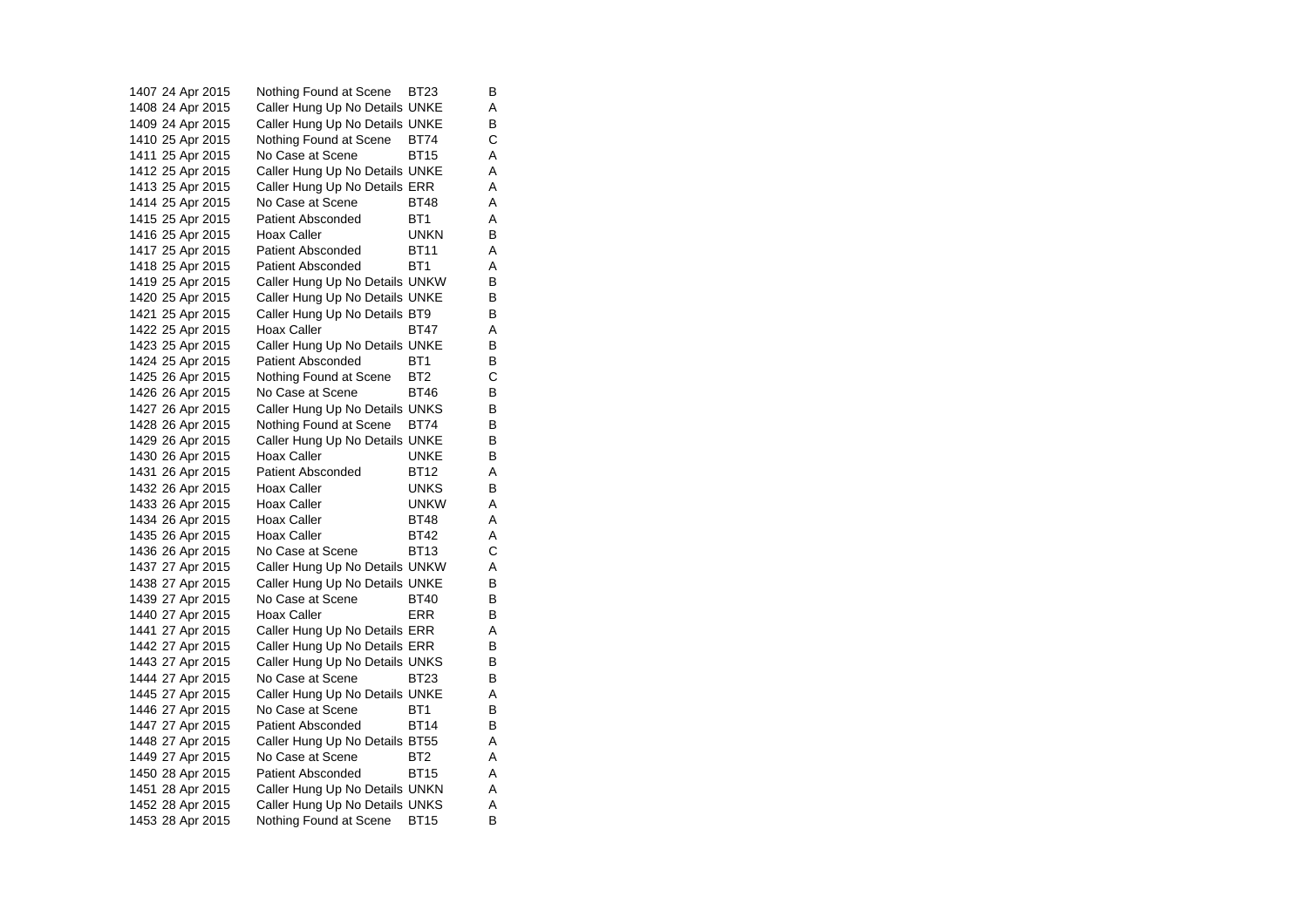1454 28 Apr 2015 Hoax Caller UNKE B 1455 28 Apr 2015 Caller Hung Up No Details UNKE B 1456 28 Apr 2015 Patient Absconded BT43 A 1457 28 Apr 2015 Nothing Found at Scene BT40 B 1458 29 Apr 2015 Nothing Found at Scene BT1 A 1459 29 Apr 2015 No Case at Scene BT47 C 1460 29 Apr 2015 Caller Hung Up No Details UNKE B 1461 29 Apr 2015 Hoax Caller UNKE B 1462 29 Apr 2015 Caller Hung Up No Details UNKE B<br>1463 29 Apr 2015 Hoax Caller BT28 B 1463 29 Apr 2015 Hoax Caller 1464 29 Apr 2015 Hoax Caller BT8 BT8 1465 30 Apr 2015 Caller Hung Up No Details UNKS A 1466 30 Apr 2015 Patient Absconded BT1 B 1467 30 Apr 2015 Caller Hung Up No Details UNKE B 1468 30 Apr 2015 Patient Absconded BT10 B 1469 30 Apr 2015 Caller Hung Up No Details UNKE B 1470 30 Apr 2015 Caller Hung Up No Details UNKE B 1471 30 Apr 2015 Caller Hung Up No Details UNKE B 1472 30 Apr 2015 Caller Hung Up No Details UNKE A 1473 30 Apr 2015 Caller Hung Up No Details UNKE B 1474 30 Apr 2015 Caller Hung Up No Details UNKE A 1475 30 Apr 2015 Nothing Found at Scene BT47 A 1476 30 Apr 2015 Hoax Caller UNKE A 1477 30 Apr 2015 Caller Hung Up No Details UNKN B 1478 30 Apr 2015 Nothing Found at Scene BT5 C 1479 30 Apr 2015 Hoax Caller UNKE B 1480 30 Apr 2015 Nothing Found at Scene BT12 C<br>1481 01 May 2015 Nothing Found at Scene BT36 B 1481 01 May 2015 Nothing Found at Scene BT36 1482 01 May 2015 Caller Hung Up No Details UNKE B 1483 01 May 2015 Caller Hung Up No Details UNKE B<br>1484 01 May 2015 Hoax Caller BT12 B 1484 01 May 2015 Hoax Caller BT12 B<br>1485 01 May 2015 No Case at Scene BT35 C 1485 01 May 2015 No Case at Scene BT35 1486 01 May 2015 Patient Absconded BT34 B 1487 01 May 2015 Hoax Caller BT34 A 1488 01 May 2015 Caller Hung Up No Details UNKE B<br>1489 01 May 2015 Caller Hung Up No Details UNKS B 1489 01 May 2015 Caller Hung Up No Details UNKS 1490 01 May 2015 Caller Hung Up No Details UNKW A 1491 01 May 2015 Patient Absconded BT1 C 1492 01 May 2015 Caller Hung Up No Details UNKW A 1493 01 May 2015 Patient Absconded BT1 B<br>1494 01 May 2015 Caller Hung Up No Details UNKE B Caller Hung Up No Details UNKE 1495 01 May 2015 Caller Hung Up No Details UNKE B 1496 01 May 2015 Hoax Caller BT70 A 1497 01 May 2015 Patient Absconded BT30 B 1498 01 May 2015 Caller Hung Up No Details UNKE A 1499 02 May 2015 Caller Hung Up No Details BT32 A 1500 02 May 2015 No Case at Scene BT40 C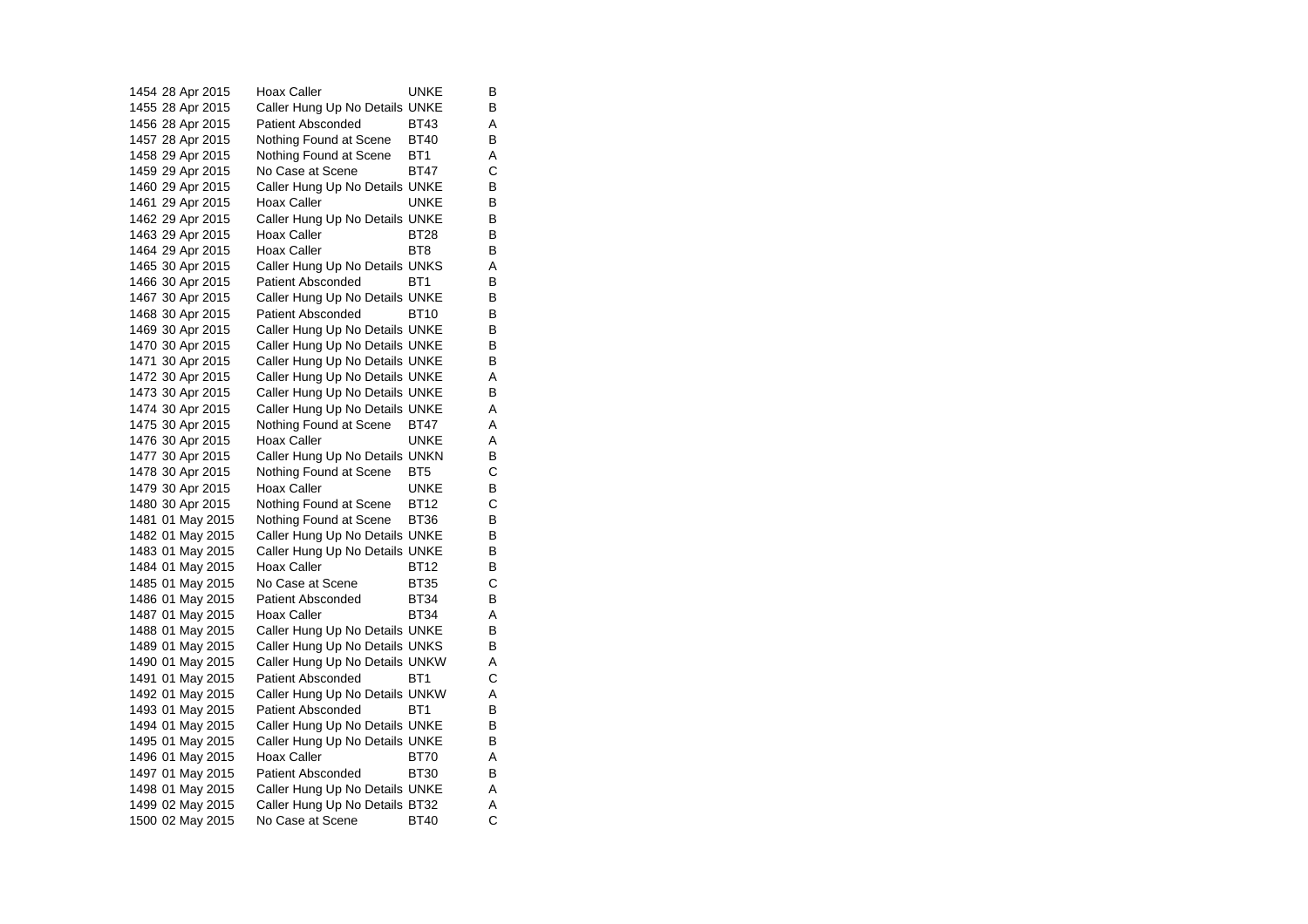1501 02 May 2015 Nothing Found at Scene BT48 A 1502 02 May 2015 Patient Absconded BT7 B 1503 02 May 2015 Patient Absconded BT33 A 1504 02 May 2015 Nothing Found at Scene BT41 B 1505 02 May 2015 Caller Hung Up No Details UNKE B 1506 02 May 2015 Caller Hung Up No Details UNKE B 1507 02 May 2015 No Case at Scene BT15 B 1508 02 May 2015 Caller Hung Up No Details UNKW B 1509 02 May 2015 Caller Hung Up No Details UNKW B 1510 02 May 2015 Hoax Caller UNKE A 1511 02 May 2015 Caller Hung Up No Details UNKE B 1512 02 May 2015 Caller Hung Up No Details UNKE B<br>1513 02 May 2015 Patient Absconded BT47 B 1513 02 May 2015 Patient Absconded BT47 1514 02 May 2015 Nothing Found at Scene BT15 B 1515 02 May 2015 Caller Hung Up No Details UNKE A 1516 02 May 2015 No Case at Scene BT34 B 1517 03 May 2015 Patient Absconded BT1 B<br>1518 03 May 2015 Caller Hung Up No Details UNKS B 1518 03 May 2015 Caller Hung Up No Details UNKS 1519 03 May 2015 Patient Absconded BT33 B 1520 03 May 2015 No Case at Scene BT28 B 1521 03 May 2015 Patient Absconded BT27 B 1522 03 May 2015 Caller Hung Up No Details UNKE A 1523 03 May 2015 Caller Hung Up No Details UNKE A 1524 03 May 2015 Nothing Found at Scene BT47 B 1525 03 May 2015 No Case at Scene BT5 B 1526 03 May 2015 Caller Hung Up No Details UNKS A 1527 03 May 2015 Caller Hung Up No Details UNKE B<br>1528 03 May 2015 Hoax Caller BT78 B 1528 03 May 2015 Hoax Caller BT78 1529 03 May 2015 No Case at Scene BT74 A 1530 03 May 2015 Caller Hung Up No Details UNKE B<br>1531 03 May 2015 Caller Hung Up No Details UNKE B 1531 03 May 2015 Caller Hung Up No Details UNKE 1532 03 May 2015 Hoax Caller CONNE A 1533 03 May 2015 No Case at Scene BT78 C 1534 03 May 2015 Caller Hung Up No Details UNKN A 1535 03 May 2015 Hoax Caller UNKW A 1536 03 May 2015 Caller Hung Up No Details UNKW A 1537 03 May 2015 Caller Hung Up No Details UNKE B 1538 03 May 2015 Caller Hung Up No Details UNKE B<br>1539 03 May 2015 No Case at Scene BT12 C 1539 03 May 2015 No Case at Scene BT12 1540 03 May 2015 Hoax Caller UNKN B<br>1541 03 May 2015 No Case at Scene BT23 C 1541 03 May 2015 1542 03 May 2015 Hoax Caller BT42 B 1543 03 May 2015 Hoax Caller BT47 B 1544 03 May 2015 Caller Hung Up No Details UNKE B 1545 04 May 2015 Caller Hung Up No Details UNKE B<br>1546 04 May 2015 No Case at Scene BT9 B 1546 04 May 2015 No Case at Scene BT9 1547 04 May 2015 No Case at Scene BT14 A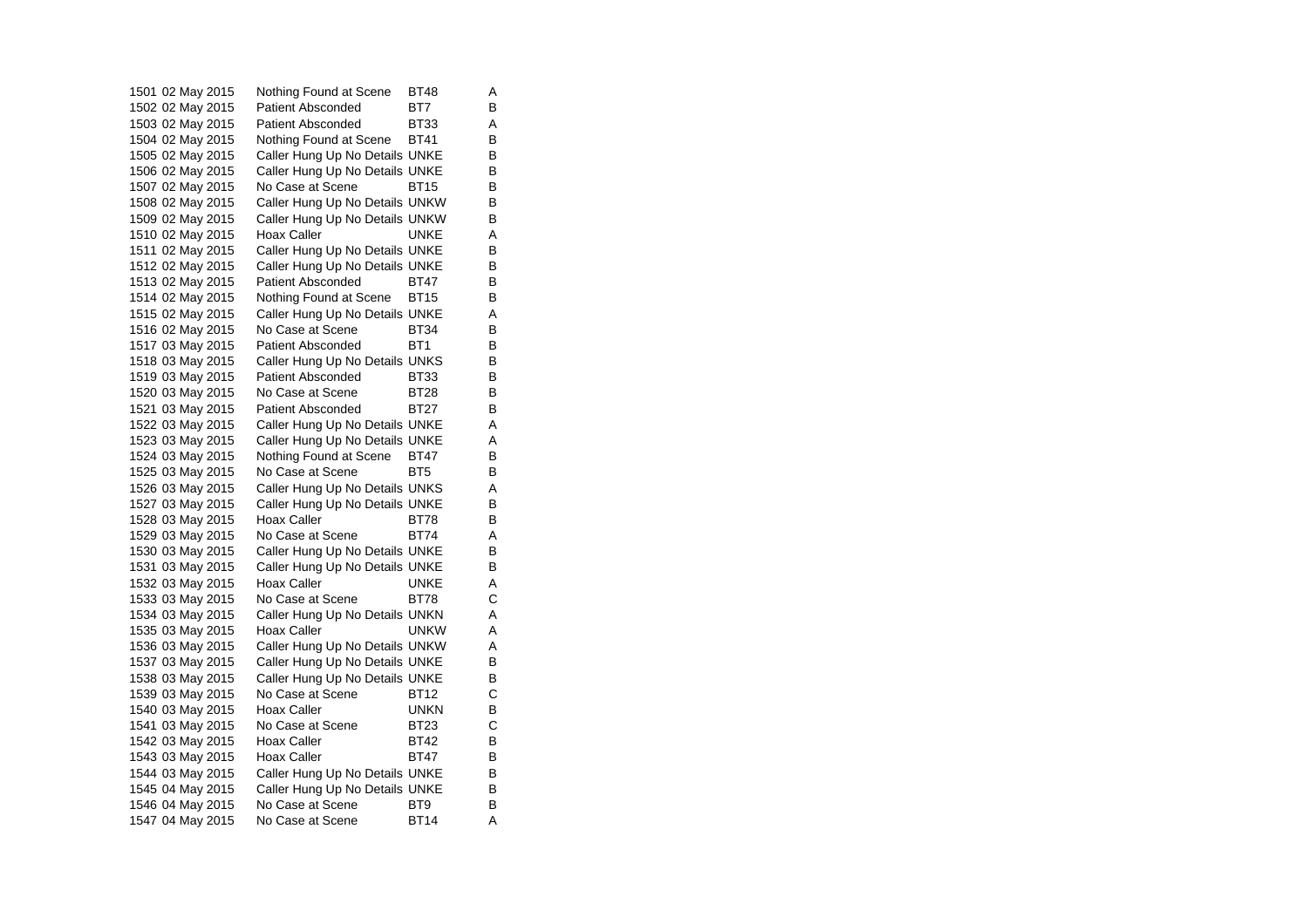1548 04 May 2015 No Case at Scene BT6 A 1549 04 May 2015 Caller Hung Up No Details UNKE B 1550 04 May 2015 No Case at Scene BT35 A 1551 04 May 2015 No Case at Scene BT41 C 1552 04 May 2015 Caller Hung Up No Details UNKE A 1553 04 May 2015 Caller Hung Up No Details BT35 A 1554 04 May 2015 Nothing Found at Scene BT11 B 1555 04 May 2015 Hoax Caller UNKN A 1556 04 May 2015 Hoax Caller BT45 A<br>1557 04 May 2015 Patient Absconded BT41 B 1557 04 May 2015 Patient Absconded BT41 1558 04 May 2015 Caller Hung Up No Details UNKW B 1559 04 May 2015 Hoax Caller UNKW B 1560 04 May 2015 Hoax Caller UNKW B 1561 04 May 2015 Caller Hung Up No Details UNKE B 1562 05 May 2015 Caller Hung Up No Details UNKN B 1563 05 May 2015 Nothing Found at Scene BT7 B 1564 05 May 2015 Caller Hung Up No Details UNKS A 1565 05 May 2015 Hoax Caller BT34 B 1566 05 May 2015 Patient Absconded BT1 A 1567 05 May 2015 Caller Hung Up No Details UNKE A 1568 05 May 2015 Patient Absconded BT19 A 1569 05 May 2015 Hoax Caller **Canada Hoat Caller** UNKE B<br>1570 05 May 2015 Caller Hung Up No Details UNKN B 1570 05 May 2015 Caller Hung Up No Details UNKN 1571 05 May 2015 Nothing Found at Scene BT14 C 1572 05 May 2015 Hoax Caller UNKE B 1573 05 May 2015 Caller Hung Up No Details UNKE A 1574 05 May 2015 No Case at Scene BT78 B 1575 05 May 2015 No Case at Scene BT28 1576 05 May 2015 Caller Hung Up No Details UNKE A 1577 06 May 2015 Hoax Caller BT22 A 1578 06 May 2015 Caller Hung Up No Details UNKE A 1579 06 May 2015 Caller Hung Up No Details UNKW B 1580 06 May 2015 No Case at Scene BT79 C 1581 06 May 2015 No Case at Scene BT11 B 1582 06 May 2015 Hoax Caller BT30 A<br>1583 06 May 2015 Hoax Caller BT30 A 1583 06 May 2015 Hoax Caller UNKS A 1584 07 May 2015 Caller Hung Up No Details UNKE A 1585 07 May 2015 No Case at Scene BT15 C 1586 07 May 2015 Caller Hung Up No Details UNKN B 1587 07 May 2015 Caller Hung Up No Details UNKE B<br>1588 07 May 2015 Caller Hung Up No Details UNKW A Caller Hung Up No Details UNKW A 1589 07 May 2015 Caller Hung Up No Details UNKE A 1590 07 May 2015 Caller Hung Up No Details UNKE B 1591 07 May 2015 Hoax Caller UNKE B 1592 07 May 2015 Hoax Caller UNKE B<br>1593 07 May 2015 No Case at Scene BT14 B 1593 07 May 2015 No Case at Scene BT14 1594 07 May 2015 Patient Absconded BT49 B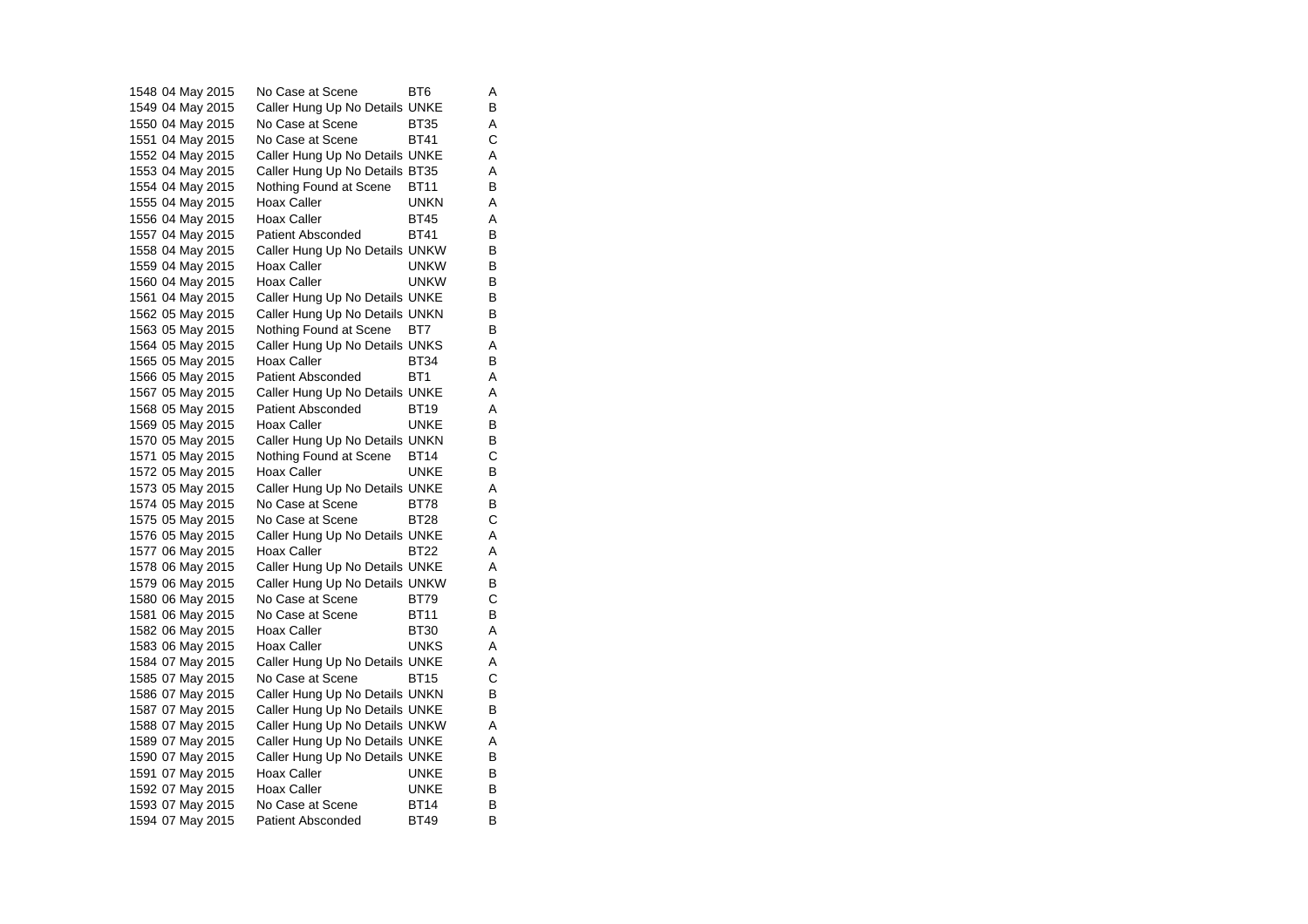1595 08 May 2015 No Case at Scene BT56 B 1596 08 May 2015 Nothing Found at Scene BT1 C<br>1597 08 May 2015 Nothing Found at Scene BT1 A Nothing Found at Scene BT1 A 1598 08 May 2015 No Case at Scene BT11 C<br>1599 08 May 2015 No Case at Scene BT6 C 1599 08 May 2015 No Case at Scene BT6 1600 08 May 2015 Caller Hung Up No Details UNKS A 1601 08 May 2015 Nothing Found at Scene BT13 B 1602 08 May 2015 Caller Hung Up No Details UNKW B 1603 08 May 2015 Patient Absconded BT28 B<br>1604 08 May 2015 Caller Hung Up No Details UNKS B Caller Hung Up No Details UNKS 1605 08 May 2015 Hoax Caller UNKS A 1606 08 May 2015 Caller Hung Up No Details UNKE A<br>1607 08 May 2015 Hoax Caller BunkE A 1607 08 May 2015 Hoax Caller **WALKE** A 1608 08 May 2015 Caller Hung Up No Details UNKW B 1609 08 May 2015 No Case at Scene BT13 C 1610 08 May 2015 Nothing Found at Scene BT15 B 1611 08 May 2015 Caller Hung Up No Details UNKS B<br>1612 08 May 2015 Caller Hung Up No Details UNKE B 1612 08 May 2015 Caller Hung Up No Details UNKE 1613 08 May 2015 No Case at Scene BT12 B 1614 08 May 2015 Hoax Caller UNKE B 1615 09 May 2015 Patient Absconded BT4 C 1616 09 May 2015 No Case at Scene BT21 B 1617 09 May 2015 Caller Hung Up No Details UNKW A 1618 09 May 2015 No Case at Scene BT11 B 1619 09 May 2015 Caller Hung Up No Details UNKE B 1620 09 May 2015 Caller Hung Up No Details UNKE A 1621 09 May 2015 No Case at Scene BT19 A<br>1622 09 May 2015 Nothing Found at Scene BT47 C 1622 09 May 2015 Nothing Found at Scene 1623 09 May 2015 Caller Hung Up No Details UNKE B 1624 09 May 2015 Caller Hung Up No Details UNKN B<br>1625 09 May 2015 Hoax Caller UNKE B 1625 09 May 2015 Hoax Caller UNKE 1626 09 May 2015 Hoax Caller UNKW B 1627 09 May 2015 Patient Absconded BT1 A 1628 09 May 2015 Caller Hung Up No Details UNKE B 1629 09 May 2015 Patient Absconded BT12 B<br>1630 09 May 2015 Hoax Caller CONKN B 1630 09 May 2015 Hoax Caller 1631 09 May 2015 No Case at Scene BT42 B 1632 09 May 2015 No Case at Scene BT13 B 1633 09 May 2015 Patient Absconded BT19 C 1634 09 May 2015 Caller Hung Up No Details UNKE B<br>1635 09 May 2015 Caller Hung Up No Details UNKE B Caller Hung Up No Details UNKE 1636 09 May 2015 Caller Hung Up No Details UNKE A 1637 09 May 2015 Caller Hung Up No Details UNKE A 1638 09 May 2015 Caller Hung Up No Details UNKS A 1639 09 May 2015 No Case at Scene BT38 B<br>1640 09 May 2015 Caller Hung Up No Details UNKS B 1640 09 May 2015 Caller Hung Up No Details UNKS 1641 10 May 2015 Patient Absconded BT14 B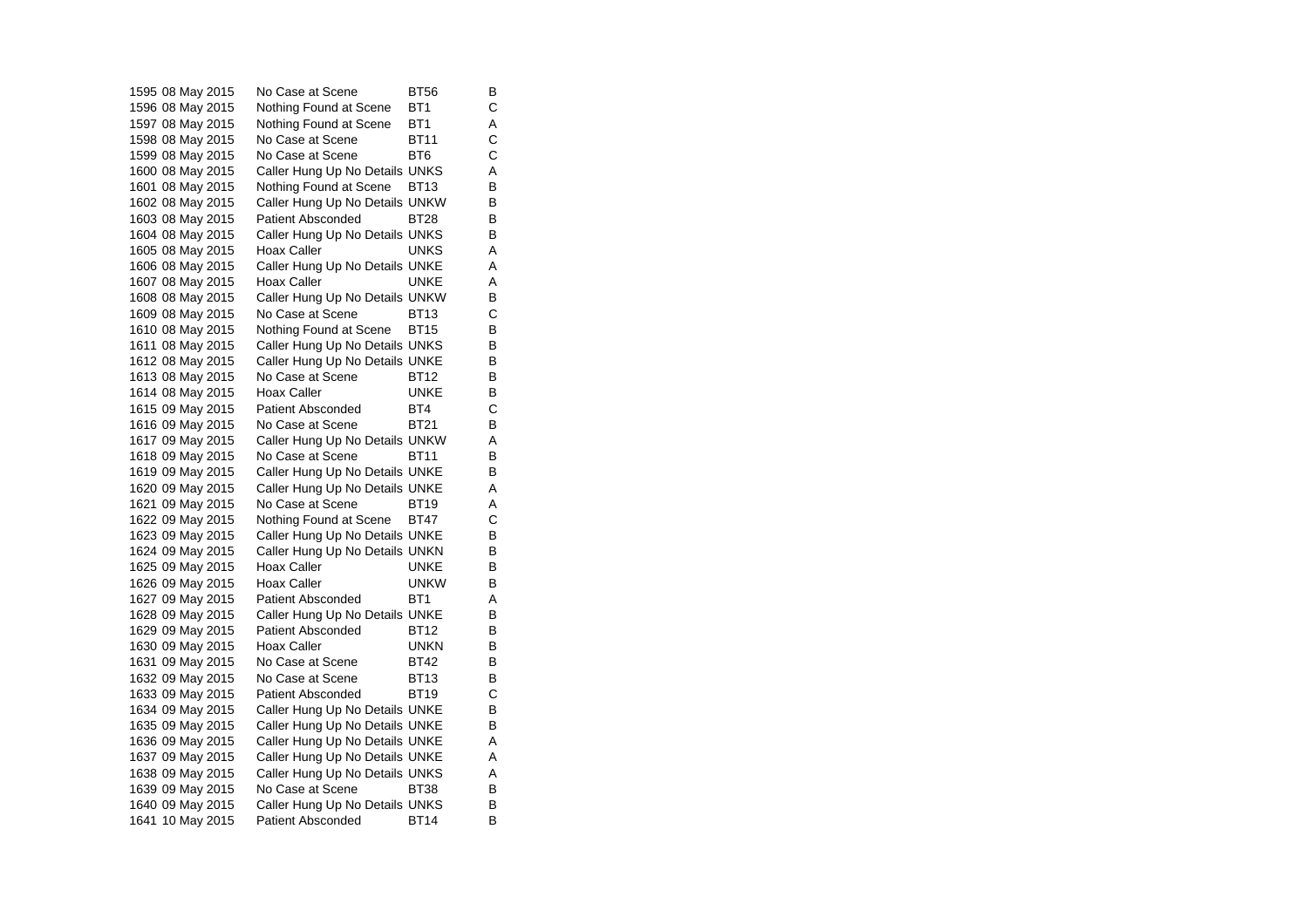1642 10 May 2015 Caller Hung Up No Details UNKS A 1643 10 May 2015 Patient Absconded BT14 B 1644 10 May 2015 No Case at Scene BT41 A 1645 10 May 2015 Caller Hung Up No Details UNKE A 1646 10 May 2015 Caller Hung Up No Details UNKS A 1647 10 May 2015 Caller Hung Up No Details UNKE B 1648 10 May 2015 Caller Hung Up No Details UNKW B 1649 10 May 2015 Caller Hung Up No Details UNKE B 1650 10 May 2015 No Case at Scene BT12 B<br>1651 10 May 2015 Caller Hung Up No Details UNKN B Caller Hung Up No Details UNKN 1652 10 May 2015 Caller Hung Up No Details UNKN A 1653 10 May 2015 Nothing Found at Scene BT56 B<br>1654 10 May 2015 Caller Hung Up No Details UNKS A Caller Hung Up No Details UNKS A 1655 10 May 2015 Caller Hung Up No Details UNKE B 1656 10 May 2015 No Case at Scene BT17 C 1657 10 May 2015 Patient Absconded BT4 B 1658 11 May 2015 Caller Hung Up No Details UNKS A 1659 11 May 2015 Caller Hung Up No Details UNKE A 1660 11 May 2015 Caller Hung Up No Details UNKS A 1661 11 May 2015 Caller Hung Up No Details UNKS A 1662 11 May 2015 Patient Absconded BT5 A 1663 12 May 2015 Caller Hung Up No Details UNKE B<br>1664 12 May 2015 No Case at Scene BT2 C 1664 12 May 2015 No Case at Scene BT2 1665 12 May 2015 Patient Absconded BT14 B 1666 12 May 2015 Hoax Caller BT30 B 1667 12 May 2015 Caller Hung Up No Details UNKE A 1668 12 May 2015 Caller Hung Up No Details UNKE B<br>1669 12 May 2015 Nothing Found at Scene BT25 C 1669 12 May 2015 Nothing Found at Scene BT25 1670 12 May 2015 No Case at Scene BT40 B 1671 13 May 2015 Caller Hung Up No Details UNKS B<br>1672 13 May 2015 Caller Hung Up No Details UNKS A Caller Hung Up No Details UNKS A 1673 13 May 2015 No Case at Scene BT46 B 1674 13 May 2015 Caller Hung Up No Details UNKS B 1675 13 May 2015 Hoax Caller **UNKS** B 1676 13 May 2015 Hoax Caller CONKE B<br>1677 13 May 2015 Hoax Caller CONKE B 1677 13 May 2015 Hoax Caller 1678 13 May 2015 Nothing Found at Scene BT54 A 1679 13 May 2015 Caller Hung Up No Details UNKN A 1680 13 May 2015 Nothing Found at Scene BT56 A 1681 13 May 2015 Hoax Caller UNKE A<br>1682 13 May 2015 No Case at Scene BT12 C 1682 13 May 2015 1683 14 May 2015 Nothing Found at Scene BT43 C 1684 14 May 2015 Caller Hung Up No Details UNKE B 1685 14 May 2015 Caller Hung Up No Details UNKE B 1686 14 May 2015 Hoax Caller BT60 B<br>1687 14 May 2015 Hoax Caller BUNKE B 1687 14 May 2015 Hoax Caller **UNKE** 1688 14 May 2015 Caller Hung Up No Details UNKW A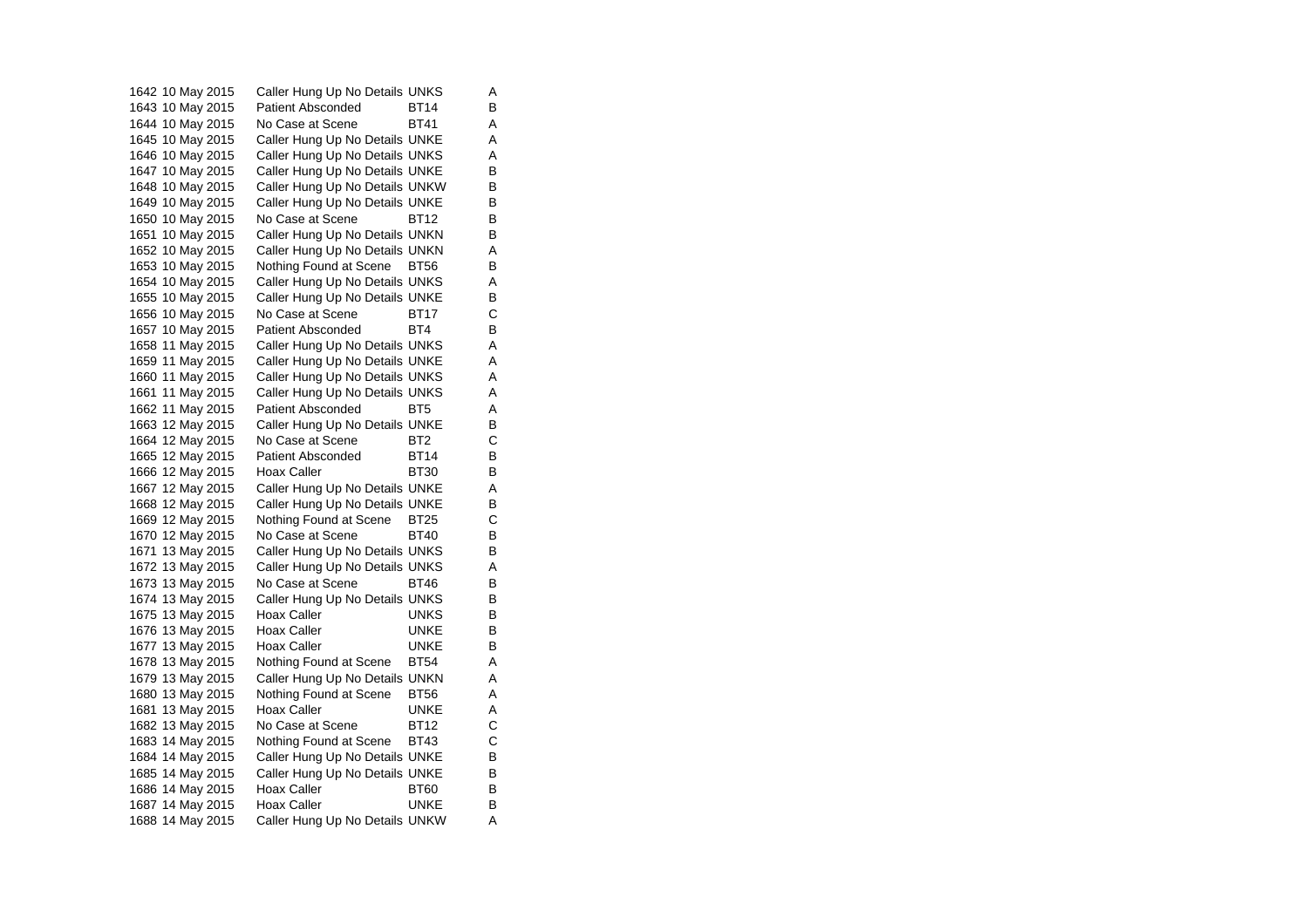1689 14 May 2015 No Case at Scene BT9 A 1690 15 May 2015 Caller Hung Up No Details UNKE A 1691 15 May 2015 No Case at Scene BT4 A 1692 15 May 2015 Hoax Caller BT4 BT4 1693 15 May 2015 Caller Hung Up No Details UNKE B 1694 15 May 2015 Caller Hung Up No Details UNKE B 1695 15 May 2015 Hoax Caller CONNE A 1696 15 May 2015 Caller Hung Up No Details UNKS B 1697 15 May 2015 No Case at Scene BT37 B<br>1698 15 May 2015 Caller Hung Up No Details UNKN B 1698 15 May 2015 Caller Hung Up No Details UNKN 1699 15 May 2015 No Case at Scene BT2 B 1700 16 May 2015 Caller Hung Up No Details BT20 B<br>1701 16 May 2015 Caller Hung Up No Details UNKE B Caller Hung Up No Details UNKE B 1702 16 May 2015 No Case at Scene BT67 B 1703 16 May 2015 Caller Hung Up No Details UNKE A 1704 16 May 2015 Caller Hung Up No Details BT36 A 1705 16 May 2015 Nothing Found at Scene BT34 A 1706 16 May 2015 Nothing Found at Scene BT5 B 1707 16 May 2015 Nothing Found at Scene BT15 A 1708 16 May 2015 Caller Hung Up No Details UNKS B 1709 16 May 2015 Caller Hung Up No Details UNKE B 1710 16 May 2015 Hoax Caller BT13 B 1711 16 May 2015 Hoax Caller BT92 A 1712 16 May 2015 Caller Hung Up No Details UNKE A 1713 16 May 2015 Nothing Found at Scene BT14 C 1714 16 May 2015 No Case at Scene BT55 A 1715 16 May 2015 Caller Hung Up No Details UNKN B 1716 16 May 2015 Nothing Found at Scene BT55 B 1717 16 May 2015 Caller Hung Up No Details UNKE A 1718 16 May 2015 Caller Hung Up No Details UNKW B<br>1719 16 May 2015 No Case at Scene BT28 C 1719 16 May 2015 No Case at Scene BT28 1720 16 May 2015 Caller Hung Up No Details UNKE A 1721 16 May 2015 Nothing Found at Scene BT4 B 1722 16 May 2015 Caller Hung Up No Details UNKE A 1723 16 May 2015 Caller Hung Up No Details UNKE B<br>1724 16 May 2015 No Case at Scene BT4 B 1724 16 May 2015 No Case at Scene BT4 1725 16 May 2015 No Case at Scene BT4 B 1726 17 May 2015 Nothing Found at Scene BT66 C 1727 17 May 2015 Nothing Found at Scene BT3 A 1728 17 May 2015 Caller Hung Up No Details UNKN B<br>1729 17 May 2015 No Case at Scene BT32 B No Case at Scene BT32 1730 17 May 2015 Nothing Found at Scene BT1 B 1731 17 May 2015 Hoax Caller BT4 A 1732 17 May 2015 Caller Hung Up No Details UNKE B 1733 17 May 2015 No Case at Scene BT27 B<br>1734 17 May 2015 Caller Hung Up No Details UNKE B 1734 17 May 2015 Caller Hung Up No Details UNKE 1735 17 May 2015 Hoax Caller **UNKE** B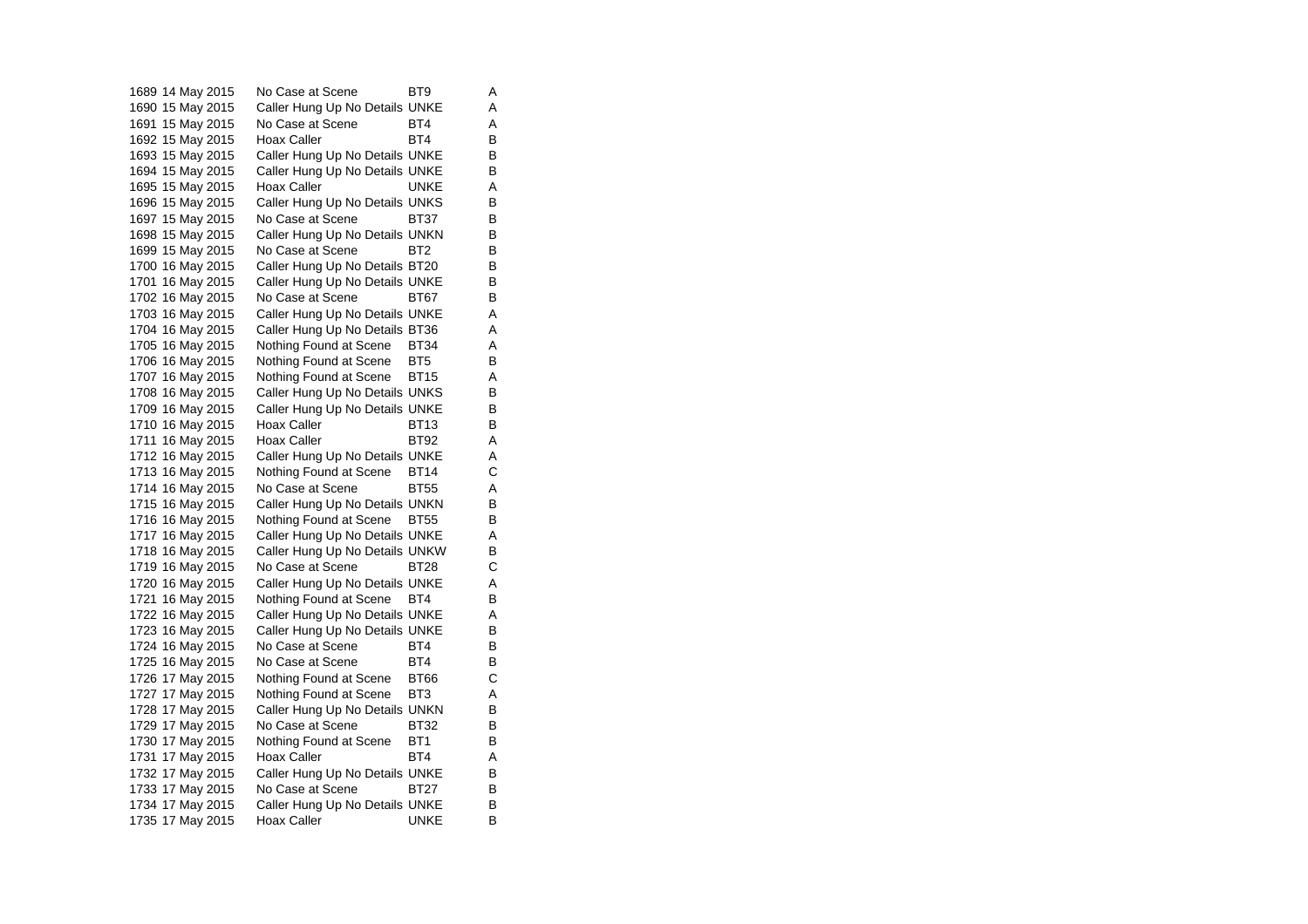1736 17 May 2015 Caller Hung Up No Details UNKW B 1737 17 May 2015 Caller Hung Up No Details UNKE B 1738 17 May 2015 Hoax Caller BT10 B 1739 17 May 2015 Caller Hung Up No Details UNKE B<br>1740 17 May 2015 Nothing Found at Scene BT13 B 1740 17 May 2015 Nothing Found at Scene BT13 1741 17 May 2015 Hoax Caller CONNE A 1742 17 May 2015 Caller Hung Up No Details UNKE A 1743 18 May 2015 Caller Hung Up No Details UNKE A 1744 18 May 2015 Nothing Found at Scene BT61 A<br>1745 18 May 2015 Caller Hung Up No Details UNKE A Caller Hung Up No Details UNKE A 1746 18 May 2015 No Case at Scene BT54 C 1747 18 May 2015 Caller Hung Up No Details UNKS A<br>1748 18 May 2015 Caller Hung Up No Details UNKE A Caller Hung Up No Details UNKE A 1749 18 May 2015 Patient Absconded BT18 A 1750 18 May 2015 Caller Hung Up No Details UNKW A 1751 18 May 2015 Hoax Caller BT4 BT4 1752 19 May 2015 Caller Hung Up No Details UNKS A 1753 19 May 2015 Caller Hung Up No Details UNKE B 1754 19 May 2015 Caller Hung Up No Details UNKE B 1755 19 May 2015 Hoax Caller **BT4** B 1756 19 May 2015 Hoax Caller **BT4** A 1757 19 May 2015 Patient Absconded BT34 A 1758 19 May 2015 Caller Hung Up No Details UNKE A 1759 19 May 2015 Hoax Caller BT36 A 1760 19 May 2015 No Case at Scene BT5 B 1761 19 May 2015 Hoax Caller **BT41** A 1762 19 May 2015 Hoax Caller BT15 A 1763 19 May 2015 Hoax Caller CONNE 1764 20 May 2015 Patient Absconded BT3 C 1765 20 May 2015 Caller Hung Up No Details UNKW B<br>1766 20 May 2015 Hoax Caller UNKE B 1766 20 May 2015 Hoax Caller **UNKE** 1767 20 May 2015 Caller Hung Up No Details UNKE B 1768 20 May 2015 Caller Hung Up No Details UNKN B 1769 20 May 2015 Hoax Caller CONNE B 1770 20 May 2015 Caller Hung Up No Details UNKE B 1771 20 May 2015 Nothing Found at Scene BT1 A 1772 20 May 2015 Nothing Found at Scene BT48 C 1773 20 May 2015 Hoax Caller BT14 A 1774 20 May 2015 Caller Hung Up No Details UNKE A 1775 21 May 2015 No Case at Scene BT14 C<br>1776 21 May 2015 Caller Hung Up No Details UNKS A Caller Hung Up No Details UNKS A 1777 21 May 2015 Hoax Caller FRR B 1778 21 May 2015 Patient Absconded BT1 B 1779 21 May 2015 Hoax Caller CONNE B 1780 21 May 2015 Caller Hung Up No Details UNKS A 1781 21 May 2015 Caller Hung Up No Details UNKS B 1782 21 May 2015 Caller Hung Up No Details UNKS B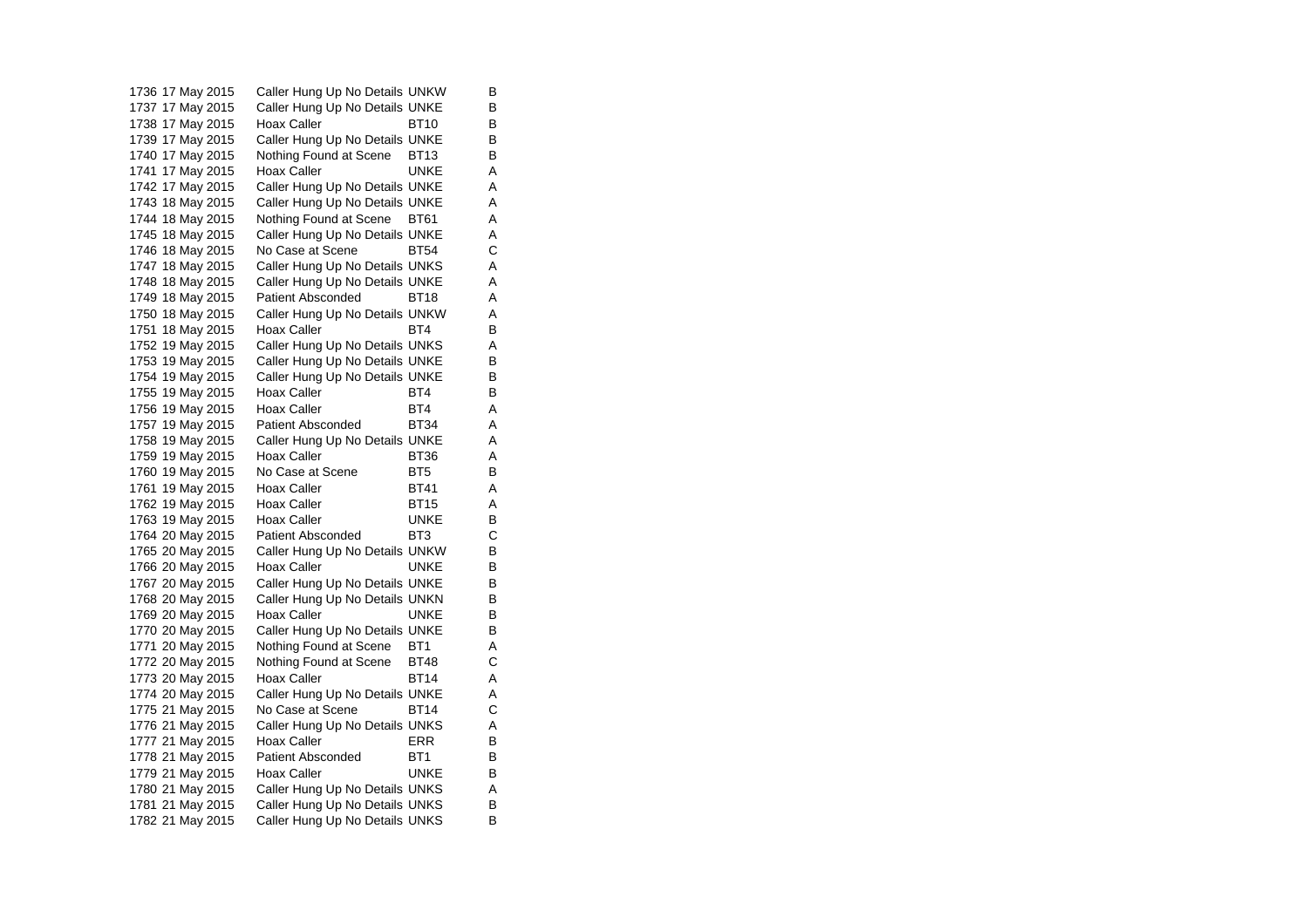1783 22 May 2015 Patient Absconded BT1 A 1784 22 May 2015 No Case at Scene BT30 B 1785 22 May 2015 Hoax Caller BT14 A 1786 22 May 2015 Nothing Found at Scene BT38 B<br>1787 22 May 2015 Hoax Caller BT61 B 1787 22 May 2015 Hoax Caller BT61 1788 22 May 2015 Caller Hung Up No Details UNKN B 1789 22 May 2015 Nothing Found at Scene BT1 B 1790 22 May 2015 Caller Hung Up No Details UNKE A 1791 22 May 2015 Nothing Found at Scene BT42 B<br>1792 22 May 2015 Caller Hung Up No Details BT48 A Caller Hung Up No Details BT48 A 1793 22 May 2015 Caller Hung Up No Details UNKE A 1794 23 May 2015 Caller Hung Up No Details UNKS A<br>1795 23 May 2015 Caller Hung Up No Details UNKE A Caller Hung Up No Details UNKE A 1796 23 May 2015 Caller Hung Up No Details UNKN A 1797 23 May 2015 Hoax Caller BT4 BT4 1798 23 May 2015 Hoax Caller CONCE B 1799 23 May 2015 Caller Hung Up No Details UNKS A 1800 23 May 2015 Caller Hung Up No Details UNKE B 1801 23 May 2015 Patient Absconded BT49 B 1802 23 May 2015 Nothing Found at Scene BT11 C 1803 23 May 2015 Caller Hung Up No Details UNKW B 1804 23 May 2015 No Case at Scene BT40 B 1805 23 May 2015 Hoax Caller Carries UNKE B 1806 23 May 2015 Caller Hung Up No Details UNKW B 1807 23 May 2015 Nothing Found at Scene BT34 B 1808 23 May 2015 Nothing Found at Scene BT2 B 1809 23 May 2015 Patient Absconded BT47 B<br>1810 23 May 2015 Nothing Found at Scene BT4 B 1810 23 May 2015 Nothing Found at Scene BT4 1811 23 May 2015 No Case at Scene BT56 A 1812 23 May 2015 No Case at Scene BT27 B 1813 23 May 2015 Nothing Found at Scene BT1 A 1814 24 May 2015 Nothing Found at Scene BT1 B 1815 24 May 2015 Caller Hung Up No Details UNKE A 1816 24 May 2015 Caller Hung Up No Details UNKN A 1817 24 May 2015 Nothing Found at Scene BT20 B<br>1818 24 May 2015 Nothing Found at Scene BT20 B 1818 24 May 2015 Nothing Found at Scene BT20 1819 24 May 2015 No Case at Scene BT20 C 1820 24 May 2015 Nothing Found at Scene BT20 A 1821 24 May 2015 Nothing Found at Scene BT9 B 1822 24 May 2015 Nothing Found at Scene BT1 A<br>1823 24 May 2015 Caller Hung Up No Details UNKE B Caller Hung Up No Details UNKE B 1824 24 May 2015 Caller Hung Up No Details UNKE B 1825 24 May 2015 Nothing Found at Scene BT2 B 1826 24 May 2015 Caller Hung Up No Details UNKE B 1827 24 May 2015 Caller Hung Up No Details UNKE A 1828 24 May 2015 Caller Hung Up No Details UNKE A 1829 24 May 2015 Nothing Found at Scene BT67 B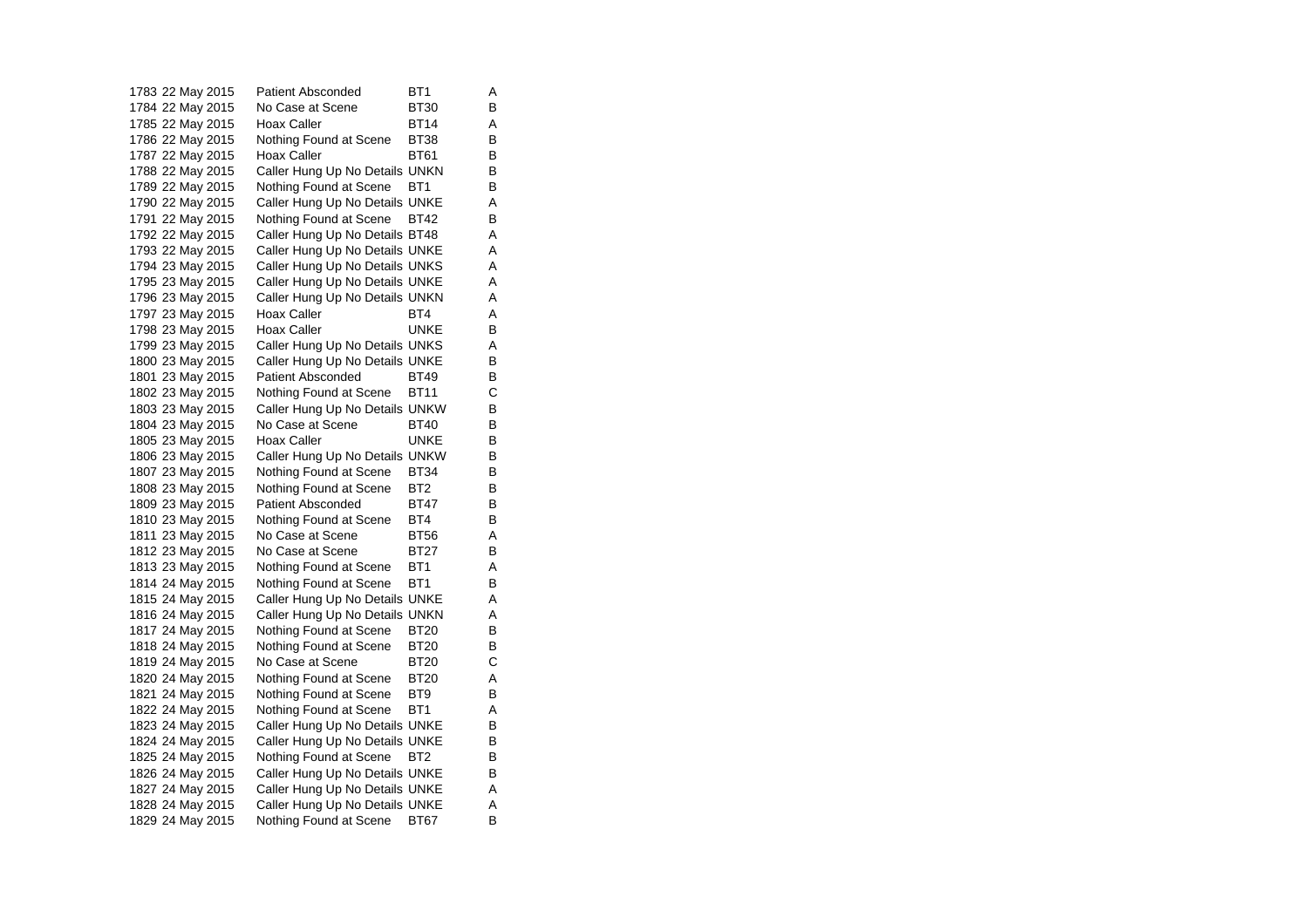1830 24 May 2015 Caller Hung Up No Details UNKW B 1831 24 May 2015 Nothing Found at Scene BT15 B<br>1832 24 May 2015 Nothing Found at Scene BT11 C 1832 24 May 2015 Nothing Found at Scene BT11 1833 24 May 2015 No Case at Scene BT20 B 1834 24 May 2015 No Case at Scene BT14 1835 24 May 2015 No Case at Scene BT13 C 1836 24 May 2015 Hoax Caller BT34 B 1837 24 May 2015 Caller Hung Up No Details UNKE A 1838 24 May 2015 Caller Hung Up No Details UNKE B<br>1839 24 May 2015 Hoax Caller BuNKE B 1839 24 May 2015 Hoax Caller **Hoax Caller** UNKE 1840 24 May 2015 Nothing Found at Scene BT35 C 1841 24 May 2015 No Case at Scene BT8 B 1842 24 May 2015 Hoax Caller **UNKE** A 1843 24 May 2015 Hoax Caller BT33 B 1844 24 May 2015 No Case at Scene BT38 B 1845 25 May 2015 Caller Hung Up No Details UNKS B 1846 25 May 2015 No Case at Scene BT43 B<br>1847 25 May 2015 Hoax Caller CONKE B 1847 25 May 2015 Hoax Caller UNKE 1848 25 May 2015 Caller Hung Up No Details UNKW A 1849 25 May 2015 Hoax Caller Carries UNKE B 1850 25 May 2015 Hoax Caller BT37 B 1851 25 May 2015 Hoax Caller **UNKW B**<br>1852 25 May 2015 Caller Hung Up No Details UNKS B 1852 25 May 2015 Caller Hung Up No Details UNKS 1853 25 May 2015 Hoax Caller UNKW A 1854 25 May 2015 Caller Hung Up No Details UNKN A 1855 25 May 2015 Hoax Caller BT51 B 1856 25 May 2015 Caller Hung Up No Details BT51 A 1857 25 May 2015 Nothing Found at Scene BT7 A 1858 25 May 2015 No Case at Scene BT19 B 1859 26 May 2015 Hoax Caller BT4 A 1860 26 May 2015 Patient Absconded BT2 A 1861 26 May 2015 Caller Hung Up No Details UNKS B 1862 26 May 2015 Caller Hung Up No Details UNKN B 1863 26 May 2015 Nothing Found at Scene BT33 B 1864 26 May 2015 Caller Hung Up No Details UNKE B<br>1865 26 May 2015 Hoax Caller BT1 B 1865 26 May 2015 Hoax Caller 1866 26 May 2015 Caller Hung Up No Details UNKE B 1867 26 May 2015 Hoax Caller CONNE A 1868 26 May 2015 Hoax Caller CONNE A 1869 26 May 2015 Caller Hung Up No Details UNKE<br>1870 27 May 2015 Nothing Found at Scene BT54 B Nothing Found at Scene BT54 B 1871 27 May 2015 Caller Hung Up No Details UNKW B 1872 27 May 2015 Nothing Found at Scene BT12 C 1873 27 May 2015 Nothing Found at Scene BT5 B 1874 27 May 2015 Nothing Found at Scene BT34 B<br>1875 27 May 2015 Hoax Caller UNKE B 1875 27 May 2015 Hoax Caller **UNKE** 1876 27 May 2015 Caller Hung Up No Details UNKE B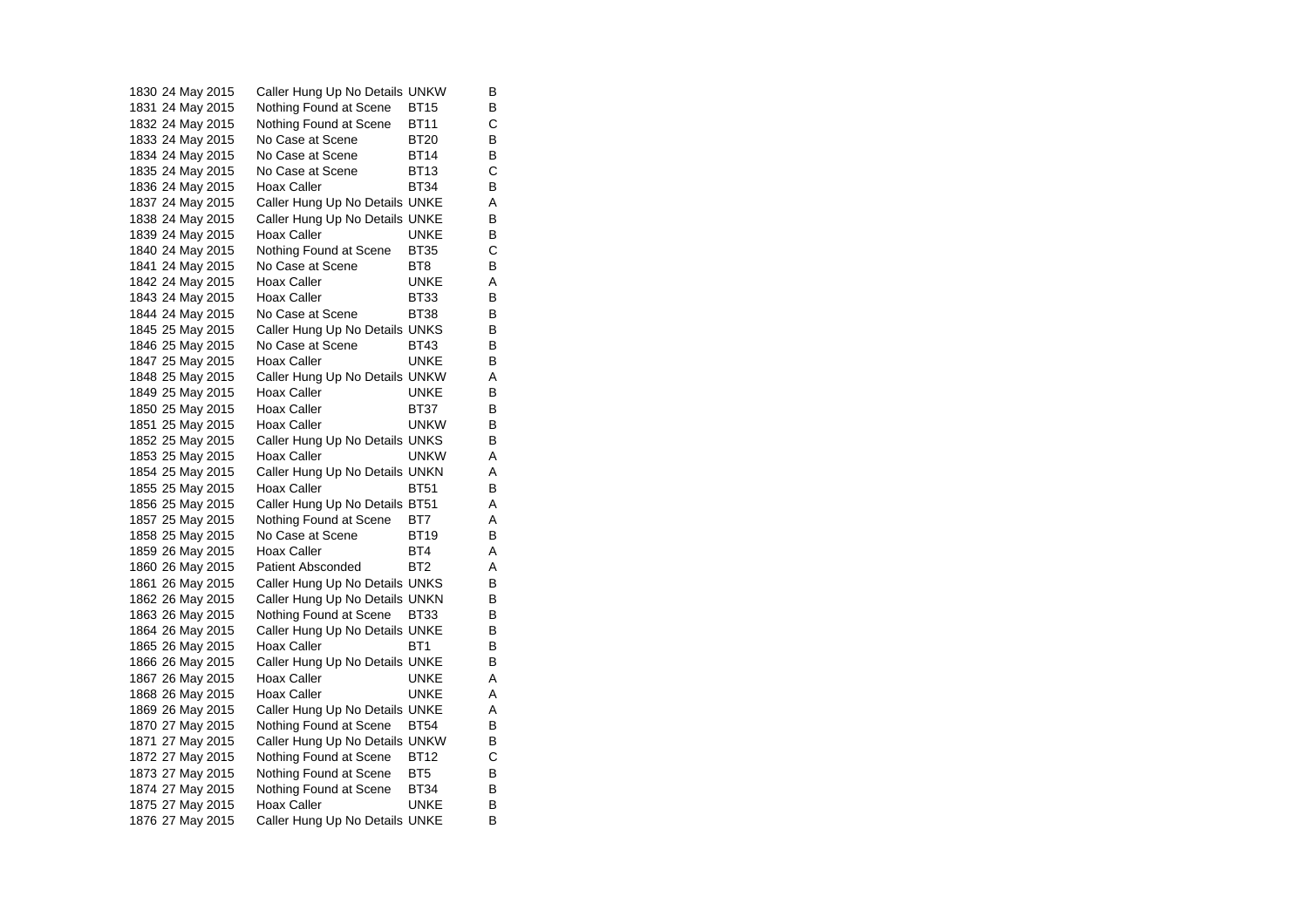1877 27 May 2015 Caller Hung Up No Details UNKE A 1878 27 May 2015 Mothing Found at Scene BT9 B 1879 27 May 2015 Caller Hung Up No Details UNKS B 1880 28 May 2015 Caller Hung Up No Details UNKE B<br>1881 28 May 2015 No Case at Scene BT28 C 1881 28 May 2015 No Case at Scene BT28 1882 28 May 2015 Hoax Caller BT7 B 1883 28 May 2015 No Case at Scene BT53 B 1884 28 May 2015 No Case at Scene BT1 C 1885 28 May 2015 Nothing Found at Scene BT1 A<br>1886 28 May 2015 Nothing Found at Scene BT1 B 1886 28 May 2015 Nothing Found at Scene BT1 1887 29 May 2015 Caller Hung Up No Details UNKS B 1888 29 May 2015 Caller Hung Up No Details UNKE B<br>1889 29 May 2015 Caller Hung Up No Details UNKE A Caller Hung Up No Details UNKE A 1890 29 May 2015 No Case at Scene BT32 A 1891 29 May 2015 Patient Absconded BT1 A 1892 29 May 2015 Caller Hung Up No Details BT74 B 1893 29 May 2015 Caller Hung Up No Details UNKN B 1894 29 May 2015 Hoax Caller BT12 A 1895 29 May 2015 Nothing Found at Scene BT48 B 1896 29 May 2015 Hoax Caller BT12 B 1897 29 May 2015 Caller Hung Up No Details UNKE A 1898 29 May 2015 Caller Hung Up No Details UNKE B 1899 29 May 2015 Caller Hung Up No Details UNKE B 1900 29 May 2015 Nothing Found at Scene BT13 C 1901 29 May 2015 No Case at Scene BT28 B 1902 29 May 2015 Hoax Caller CONNE A 1903 29 May 2015 Caller Hung Up No Details UNKE A 1904 30 May 2015 Caller Hung Up No Details UNKE A 1905 30 May 2015 Caller Hung Up No Details UNKE B 1906 30 May 2015 Hoax Caller BT1 A 1907 30 May 2015 Nothing Found at Scene BT5 B 1908 30 May 2015 Patient Absconded BT20 B 1909 30 May 2015 Hoax Caller BT4 C 1910 30 May 2015 Caller Hung Up No Details UNKE A 1911 30 May 2015 Hoax Caller BT4 B<br>1912 30 May 2015 No Case at Scene BT12 B 1912 30 May 2015 1913 30 May 2015 No Case at Scene BT1 A 1914 30 May 2015 No Case at Scene BT1 B 1915 30 May 2015 Hoax Caller BT60 A 1916 30 May 2015 Caller Hung Up No Details UNKE<br>1917 30 May 2015 Caller Hung Up No Details UNKE B Caller Hung Up No Details UNKE B 1918 30 May 2015 Caller Hung Up No Details UNKE A 1919 30 May 2015 No Case at Scene BT5 B 1920 30 May 2015 No Case at Scene BT37 B 1921 30 May 2015 No Case at Scene BT11 B<br>1922 31 May 2015 Caller Hung Up No Details UNKS B 1922 31 May 2015 Caller Hung Up No Details UNKS 1923 31 May 2015 No Case at Scene BT15 A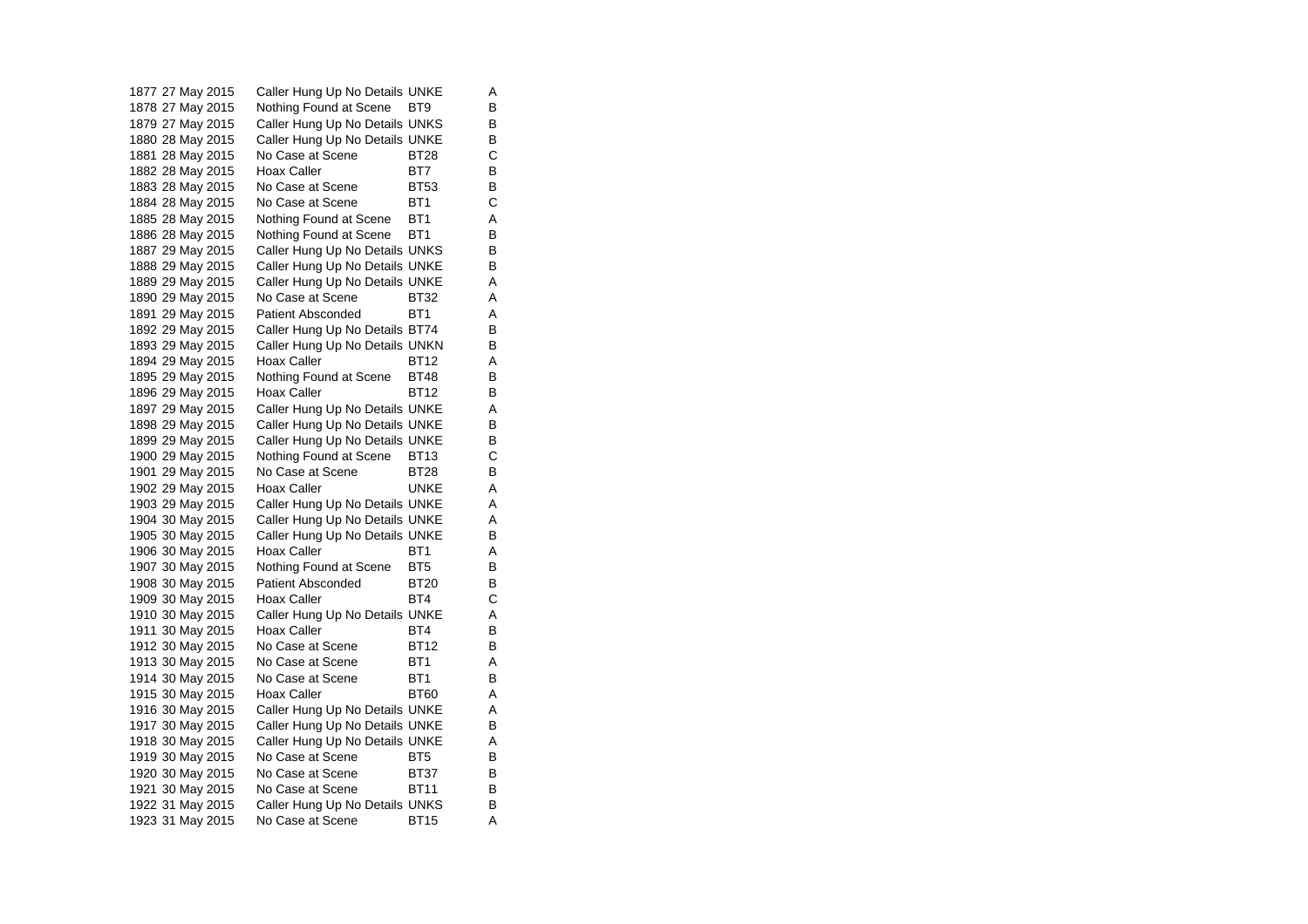1924 31 May 2015 No Case at Scene BT1 B 1925 31 May 2015 Caller Hung Up No Details UNKE A 1926 31 May 2015 No Case at Scene BT56 B 1927 31 May 2015 No Case at Scene BT12 B<br>1928 31 May 2015 Caller Hung Up No Details BT41 B 1928 31 May 2015 Caller Hung Up No Details BT41 1929 31 May 2015 Caller Hung Up No Details UNKE A 1930 31 May 2015 Patient Absconded BT1 B 1931 31 May 2015 Caller Hung Up No Details UNKW B 1932 31 May 2015 Caller Hung Up No Details UNKS A 1933 31 May 2015 Patient Absconded BT62 1934 31 May 2015 Hoax Caller **UNKS** B 1935 31 May 2015 Caller Hung Up No Details UNKS A 1936 31 May 2015 Hoax Caller CONCL UNKE A 1937 31 May 2015 Hoax Caller BT93 B 1938 31 May 2015 Caller Hung Up No Details BT36 A 1939 01 Jun 2015 Caller Hung Up No Details UNKE B 1940 01 Jun 2015 Caller Hung Up No Details UNKE A 1941 01 Jun 2015 Caller Hung Up No Details UNKE B 1942 01 Jun 2015 No Case at Scene BT14 C 1943 01 Jun 2015 Patient Absconded BT1 B 1944 02 Jun 2015 Nothing Found at Scene BT7 B 1945 02 Jun 2015 No Case at Scene BT48 B 1946 02 Jun 2015 Caller Hung Up No Details UNKE A 1947 02 Jun 2015 Hoax Caller UNKS B 1948 02 Jun 2015 Caller Hung Up No Details UNKW B 1949 02 Jun 2015 Hoax Caller **Hoax Caller** UNKE B 1950 02 Jun 2015 Hoax Caller UNKE A 1951 02 Jun 2015 Caller Hung Up No Details UNKE B 1952 02 Jun 2015 Nothing Found at Scene BT48 B 1953 02 Jun 2015 No Case at Scene BT66 C $\mathbf C$ 1954 02 Jun 2015 No Case at Scene BT62 C 1955 03 Jun 2015 Caller Hung Up No Details UNKE B 1956 03 Jun 2015 Caller Hung Up No Details UNKE B 1957 03 Jun 2015 Caller Hung Up No Details UNKN B 1958 03 Jun 2015 Hoax Caller UNKE A 1959 03 Jun 2015 Caller Hung Up No Details UNKN B 1960 03 Jun 2015 Hoax Caller UNKE B 1961 03 Jun 2015 No Case at Scene BT48 AA 1962 03 Jun 2015 Caller Hung Up No Details UNKS B 1963 03 Jun 2015 Hoax Caller UNKE  $\overline{B}$ 1964 03 Jun 2015 Hoax Caller UNKE A 1965 03 Jun 2015 Hoax Caller UNKW B 1966 03 Jun 2015 Caller Hung Up No Details UNKS B 1967 03 Jun 2015 Caller Hung Up No Details UNKE A 1968 04 Jun 2015 Hoax Caller Carries UNKE A<br>B 1969 04 Jun 2015 Caller Hung Up No Details UNKN 1970 04 Jun 2015 Caller Hung Up No Details UNKN B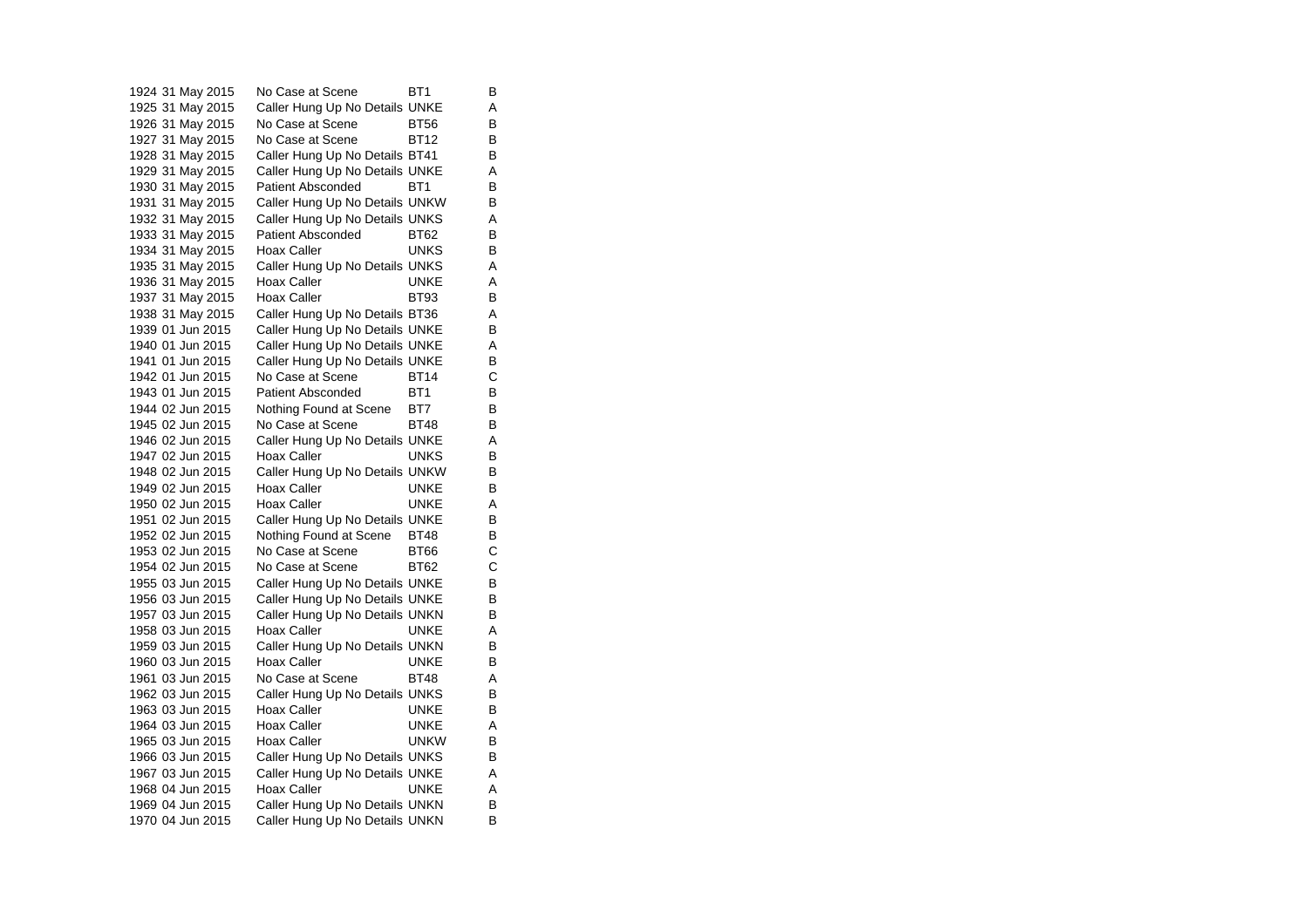1971 04 Jun 2015 Hoax Caller UNKE  $\overline{B}$ 1972 04 Jun 2015 Caller Hung Up No Details UNKE A 1973 04 Jun 2015 Patient Absconded BT9 B 1974 04 Jun 2015 Hoax Caller UNKS  $\frac{B}{C}$ 1975 04 Jun 2015 Patient Absconded BT12 1976 04 Jun 2015 Caller Hung Up No Details BT47 B 1977 05 Jun 2015 Hoax Caller **Hoax Hoax Caller** UNKE A 1978 05 Jun 2015 Caller Hung Up No Details UNKS B 1979 05 Jun 2015 Caller Hung Up No Details UNKN B<br>1980 05 Jun 2015 Nothing Found at Scene BT42 B 1980 05 Jun 2015 Nothing Found at Scene BT42 1981 05 Jun 2015 Caller Hung Up No Details UNKN A 1982 05 Jun 2015 Caller Hung Up No Details UNKS B<br>1983 05 Jun 2015 Nothing Found at Scene BT74 B 1983 05 Jun 2015 Nothing Found at Scene BT74 1984 05 Jun 2015 No Case at Scene BT70 A $\overline{A}$ 1985 05 Jun 2015 Hoax Caller UNKE  $\overline{A}$ 1986 05 Jun 2015 Hoax Caller UNKE A 1987 05 Jun 2015 Hoax Caller UNKE B 1988 05 Jun 2015 Caller Hung Up No Details UNKE B 1989 05 Jun 2015 Nothing Found at Scene BT12 B 1990 06 Jun 2015 No Case at Scene BT41 B 1991 06 Jun 2015 Nothing Found at Scene BT24 A 1992 06 Jun 2015 Caller Hung Up No Details UNKE A 1993 06 Jun 2015 No Case at Scene BT33 B 1994 06 Jun 2015 Patient Absconded BT1 B 1995 06 Jun 2015 Hoax Caller BT4 BT4 1996 06 Jun 2015 Caller Hung Up No Details UNKS A 1997 06 Jun 2015 Caller Hung Up No Details UNKE B<br>1998 06 Jun 2015 Hoax Caller CONKN B 1998 06 Jun 2015 Hoax Caller UNKN 1999 06 Jun 2015 Nothing Found at Scene BT6 B 2000 06 Jun 2015 Caller Hung Up No Details UNKS A<br>2001 06 Jun 2015 Caller Hung Up No Details UNKS B 2001 06 Jun 2015 Caller Hung Up No Details UNKS 2002 06 Jun 2015 No Case at Scene BT33 B $\overline{B}$ 2003 06 Jun 2015 Caller Hung Up No Details UNKE B 2004 06 Jun 2015 Patient Absconded BT1 B 2005 06 Jun 2015 Hoax Caller BT44  $\overline{B}$ 2006 06 Jun 2015 Nothing Found at Scene BT37 B 2007 06 Jun 2015 No Case at Scene BT5 A 2008 06 Jun 2015 Nothing Found at Scene BT93 B 2009 06 Jun 2015 No Case at Scene BT11 A 2010 07 Jun 2015 Nothing Found at Scene BT34 C<br>2011 07 Jun 2015 Caller Hung Up No Details UNKS A Caller Hung Up No Details UNKS A 2012 07 Jun 2015 Caller Hung Up No Details UNKE A 2013 07 Jun 2015 Caller Hung Up No Details UNKS A 2014 07 Jun 2015 Nothing Found at Scene BT34 C 2015 07 Jun 2015 Caller Hung Up No Details UNKN A<br>2016 07 Jun 2015 Caller Hung Up No Details UNKE B 2016 07 Jun 2015 Caller Hung Up No Details UNKE 2017 07 Jun 2015 Caller Hung Up No Details UNKE B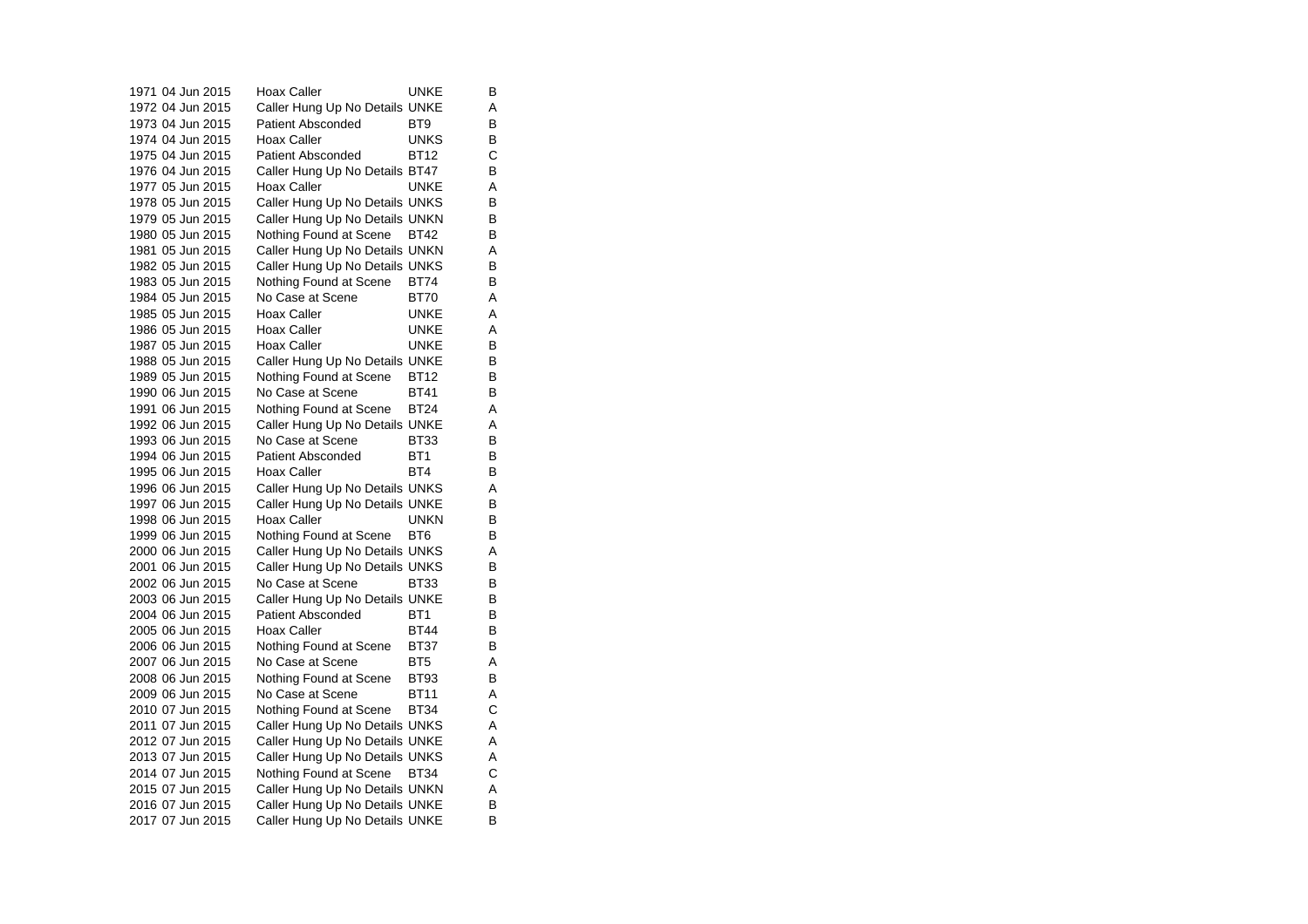2018 07 Jun 2015 Caller Hung Up No Details UNKN A 2019 07 Jun 2015 Caller Hung Up No Details UNKE A 2020 07 Jun 2015 Caller Hung Up No Details UNKN A 2021 07 Jun 2015 Patient Absconded BT49 A<br>B 2022 07 Jun 2015 Hoax Caller BT16 2023 07 Jun 2015 Hoax Caller UNKE B 2024 07 Jun 2015 Hoax Caller CONNE A 2025 07 Jun 2015 Hoax Caller BT4 BT4 2026 07 Jun 2015 Nothing Found at Scene BT15 B<br>2027 07 Jun 2015 Caller Hung Up No Details UNKF B 2027 07 Jun 2015 Caller Hung Up No Details UNKE 2028 07 Jun 2015 Nothing Found at Scene BT2 B 2029 07 Jun 2015 Caller Hung Up No Details UNKW A 2030 07 Jun 2015 Hoax Caller BT34 B 2031 07 Jun 2015 Nothing Found at Scene BT11 A 2032 07 Jun 2015 Patient Absconded BT28 A 2033 07 Jun 2015 Caller Hung Up No Details UNKS A 2034 07 Jun 2015 No Case at Scene BT12 B 2035 07 Jun 2015 Hoax Caller UNKE B 2036 07 Jun 2015 No Case at Scene BT23 B2037 07 Jun 2015 No Case at Scene BT14 B 2038 08 Jun 2015 No Case at Scene BT41 B 2039 08 Jun 2015 Patient Absconded BT49 B 2040 08 Jun 2015 No Case at Scene BT71 A2041 08 Jun 2015 Patient Absconded BT1 B 2042 08 Jun 2015 Nothing Found at Scene BT12 C 2043 08 Jun 2015 Nothing Found at Scene BT12 C 2044 08 Jun 2015 Caller Hung Up No Details UNKE B<br>2045 08 Jun 2015 Nothing Found at Scene BT28 B 2045 08 Jun 2015 Nothing Found at Scene BT28 2046 08 Jun 2015 Nothing Found at Scene BT12 B 2047 08 Jun 2015 Nothing Found at Scene BT1 A 2048 08 Jun 2015 Caller Hung Up No Details BT7 A 2049 08 Jun 2015 Caller Hung Up No Details UNKE B 2050 08 Jun 2015 Caller Hung Up No Details BT38 B 2051 08 Jun 2015 Nothing Found at Scene BT13 B 2052 09 Jun 2015 Caller Hung Up No Details UNKE B<br>2053 09 Jun 2015 Caller Hung Up No Details UNKE B 2053 09 Jun 2015 Caller Hung Up No Details UNKE 2054 09 Jun 2015 Hoax Caller BT81 A 2055 09 Jun 2015 Nothing Found at Scene BT12 B 2056 09 Jun 2015 Caller Hung Up No Details UNKE A 2057 09 Jun 2015 No Case at Scene BT79 B 2058 09 Jun 2015 Patient Absconded BT15 A 2059 09 Jun 2015 Caller Hung Up No Details UNKE B 2060 09 Jun 2015 Hoax Caller BT5 A 2061 09 Jun 2015 Caller Hung Up No Details UNKS A 2062 09 Jun 2015 Caller Hung Up No Details BT32 B<br>2063 09 Jun 2015 Caller Hung Up No Details UNKE B 2063 09 Jun 2015 Caller Hung Up No Details UNKE B<br>2064 10 Jun 2015 No Case at Scene BT16 C 2064 10 Jun 2015 No Case at Scene BT16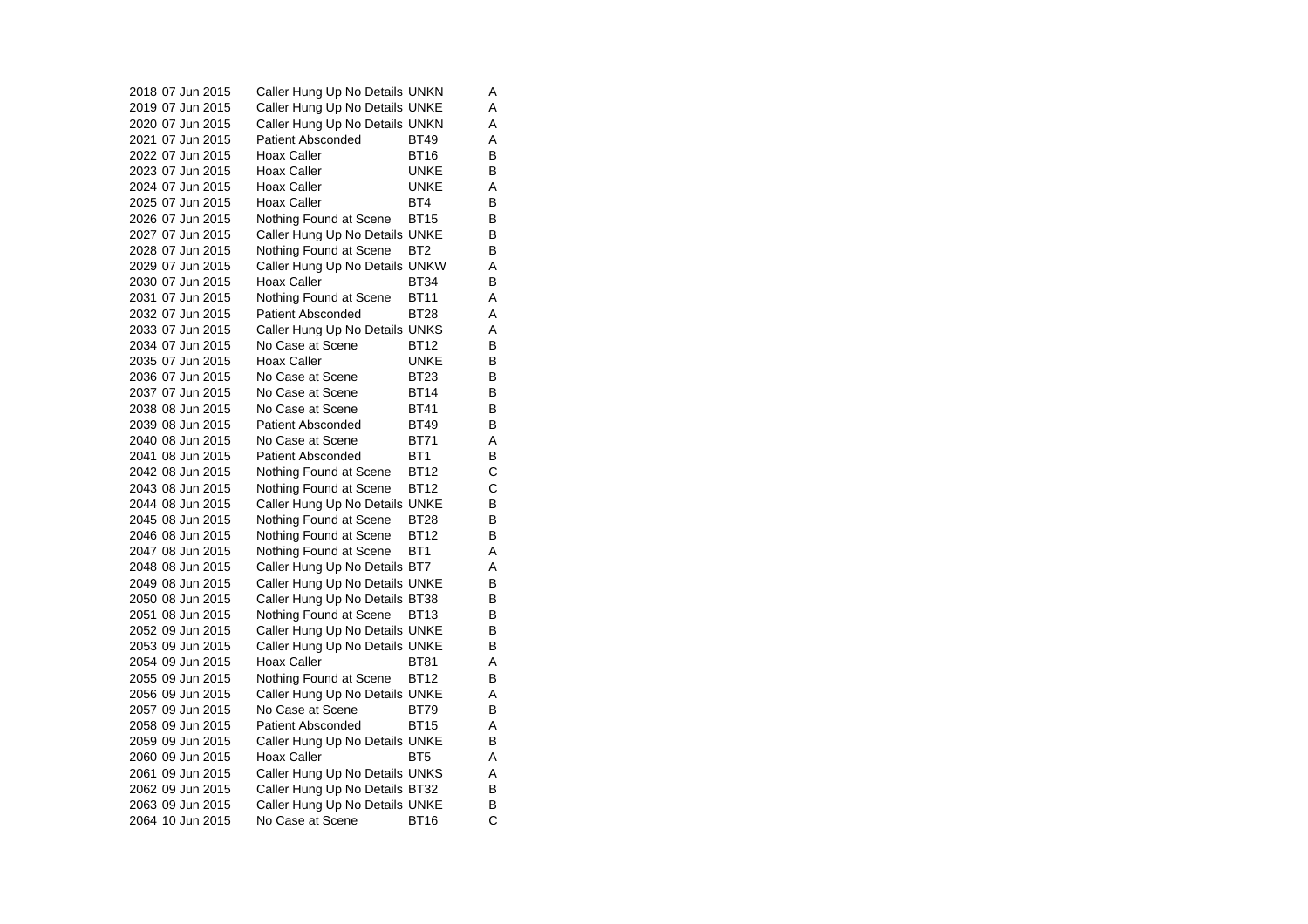2065 10 Jun 2015 Patient Absconded BT12  $\overline{B}$ 2066 10 Jun 2015 Nothing Found at Scene BT1 B 2067 10 Jun 2015 Caller Hung Up No Details UNKE B 2068 10 Jun 2015 Patient Absconded BT48 B<br>B 2069 10 Jun 2015 No Case at Scene BT5 2070 10 Jun 2015 Caller Hung Up No Details BT47 B 2071 10 Jun 2015 Caller Hung Up No Details UNKE B 2072 10 Jun 2015 No Case at Scene BT47 C 2073 10 Jun 2015 Caller Hung Up No Details UNKE B<br>2074 10 Jun 2015 No Case at Scene BT11 B 2074 10 Jun 2015 No Case at Scene BT11 2075 11 Jun 2015 No Case at Scene BT14 B 2076 11 Jun 2015 Nothing Found at Scene BT36 A 2077 11 Jun 2015 No Case at Scene BT14 B 2078 11 Jun 2015 Hoax Caller BT79  $\overline{B}$ 2079 11 Jun 2015 No Case at Scene BT10 B 2080 11 Jun 2015 Patient Absconded BT38 C2081 11 Jun 2015 No Case at Scene BT20 C 2082 11 Jun 2015 Hoax Caller BT15 A 2083 11 Jun 2015 Caller Hung Up No Details UNKS B 2084 11 Jun 2015 Caller Hung Up No Details UNKS A 2085 11 Jun 2015 Caller Hung Up No Details UNKE A 2086 11 Jun 2015 No Case at Scene BT14 B 2087 11 Jun 2015 No Case at Scene BT47 B 2088 12 Jun 2015 Caller Hung Up No Details ERR A 2089 12 Jun 2015 No Case at Scene BT1 B 2090 12 Jun 2015 Caller Hung Up No Details UNKE B 2091 12 Jun 2015 Patient Absconded BT48 A 2092 12 Jun 2015 Hoax Caller UNKE B 2093 12 Jun 2015 Patient Absconded BT28 A2094 12 Jun 2015 Nothing Found at Scene BT30 C 2095 12 Jun 2015 Nothing Found at Scene BT2 A 2096 12 Jun 2015 Nothing Found at Scene BT1 B 2097 13 Jun 2015 Caller Hung Up No Details UNKE A 2098 13 Jun 2015 Nothing Found at Scene BT77 B 2099 13 Jun 2015 No Case at Scene BT24  $\overline{B}$ 2100 13 Jun 2015 Caller Hung Up No Details UNKE A 2101 13 Jun 2015 Nothing Found at Scene BT71 A 2102 13 Jun 2015 Caller Hung Up No Details UNKW B 2103 13 Jun 2015 No Case at Scene BT29 C 2104 13 Jun 2015 Patient Absconded BT48 B 2105 13 Jun 2015 Caller Hung Up No Details UNKS B 2106 13 Jun 2015 Nothing Found at Scene BT30 C 2107 13 Jun 2015 Caller Hung Up No Details UNKS B 2108 13 Jun 2015 Hoax Caller Carries UNKE B 2109 13 Jun 2015 Patient Absconded BT7 A 2110 13 Jun 2015 Nothing Found at Scene BT13 B 2111 13 Jun 2015 Hoax Caller UNKE B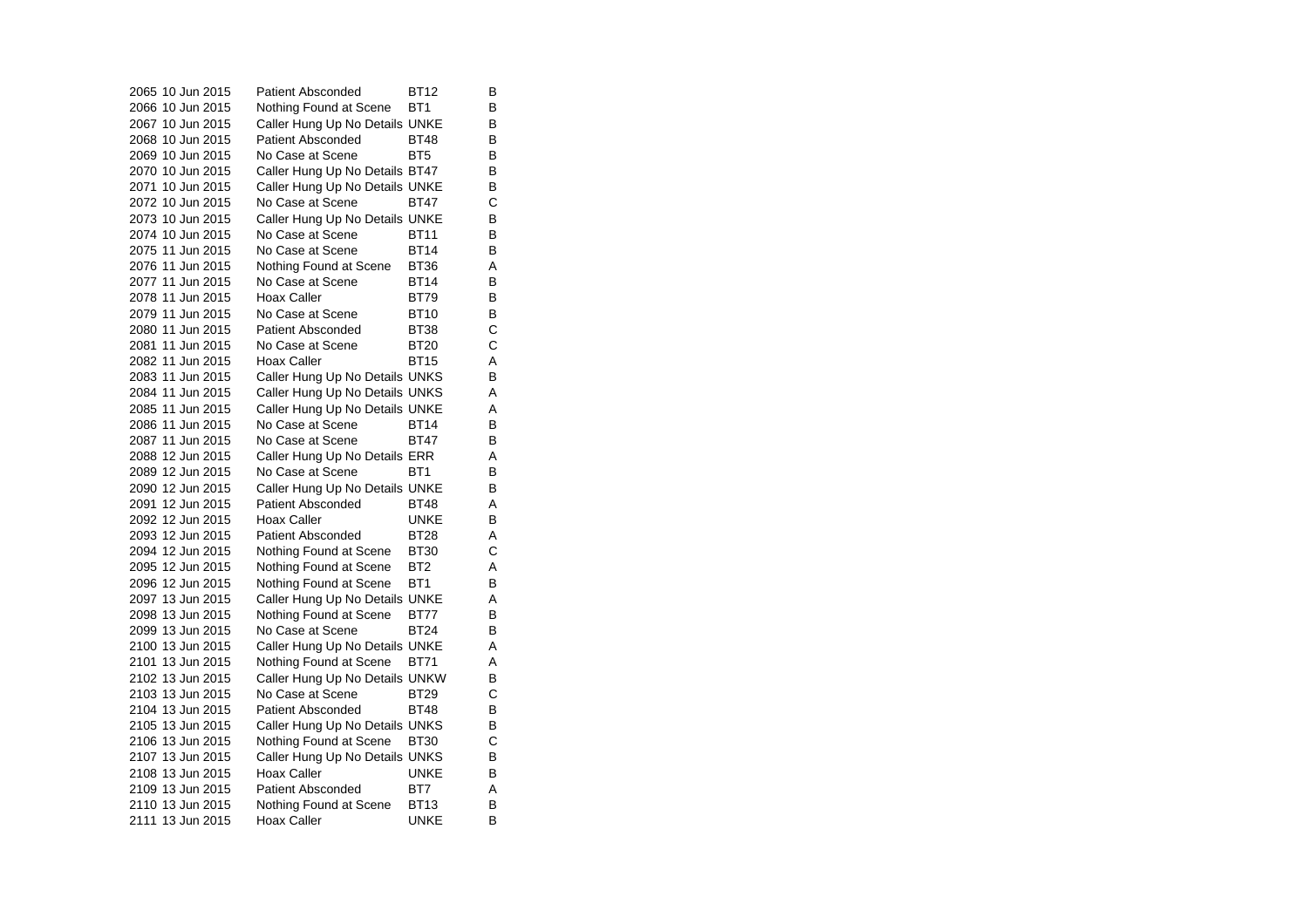2112 13 Jun 2015 Caller Hung Up No Details UNKE A 2113 13 Jun 2015 Caller Hung Up No Details UNKS A 2114 13 Jun 2015 Caller Hung Up No Details UNKE B 2115 13 Jun 2015 Caller Hung Up No Details UNKN B<br>2116 13 Jun 2015 Nothing Found at Scene BT23 B 2116 13 Jun 2015 Nothing Found at Scene BT23 2117 13 Jun 2015 Caller Hung Up No Details UNKE B 2118 13 Jun 2015 Hoax Caller UNKE  $\overline{B}$ 2119 13 Jun 2015 Caller Hung Up No Details UNKE A 2120 13 Jun 2015 Caller Hung Up No Details UNKE A 2121 13 Jun 2015 Patient Absconded BT28 A2122 14 Jun 2015 No Case at Scene BT38 A 2123 14 Jun 2015 Nothing Found at Scene BT2 C<br>2124 14 Jun 2015 Nothing Found at Scene BT80 B Nothing Found at Scene BT80 B 2125 14 Jun 2015 Nothing Found at Scene BT48 B 2126 14 Jun 2015 Caller Hung Up No Details UNKS A 2127 14 Jun 2015 Patient Absconded BT31 B 2128 14 Jun 2015 Patient Absconded BT7 B 2129 14 Jun 2015 Nothing Found at Scene BT66 A 2130 14 Jun 2015 Caller Hung Up No Details UNKS B 2131 14 Jun 2015 Caller Hung Up No Details BT7 B 2132 14 Jun 2015 No Case at Scene BT51 C 2133 14 Jun 2015 No Case at Scene BT4 B 2134 14 Jun 2015 Hoax Caller BT13 A 2135 14 Jun 2015 Nothing Found at Scene BT11 B 2136 14 Jun 2015 Caller Hung Up No Details UNKE B 2137 14 Jun 2015 Hoax Caller UNKN A 2138 14 Jun 2015 Nothing Found at Scene BT11 B 2139 14 Jun 2015 Patient Absconded BT35 A 2140 14 Jun 2015 Nothing Found at Scene BT24 B 2141 14 Jun 2015 No Case at Scene BT80  $\mathbf C$ 2142 15 Jun 2015 Nothing Found at Scene BT48 A 2143 15 Jun 2015 Caller Hung Up No Details UNKN A 2144 15 Jun 2015 Caller Hung Up No Details UNKS B 2145 15 Jun 2015 No Case at Scene BT1 A 2146 15 Jun 2015 Hoax Caller UNKN  $\overline{B}$ 2147 15 Jun 2015 Caller Hung Up No Details UNKS A 2148 15 Jun 2015 Hoax Caller BT8 BT8 2149 15 Jun 2015 Hoax Caller UNKE  $\sf B$ 2150 15 Jun 2015 Caller Hung Up No Details UNKS A 2151 15 Jun 2015 Hoax Caller UNKW B 2152 15 Jun 2015 Nothing Found at Scene BT1 B 2153 15 Jun 2015 Hoax Caller UNKE B 2154 15 Jun 2015 Caller Hung Up No Details UNKE B 2155 15 Jun 2015 Caller Hung Up No Details BT48 A 2156 15 Jun 2015 No Case at Scene BT12 B 2157 16 Jun 2015 No Case at Scene BT12 B 2158 16 Jun 2015 No Case at Scene BT6 BT6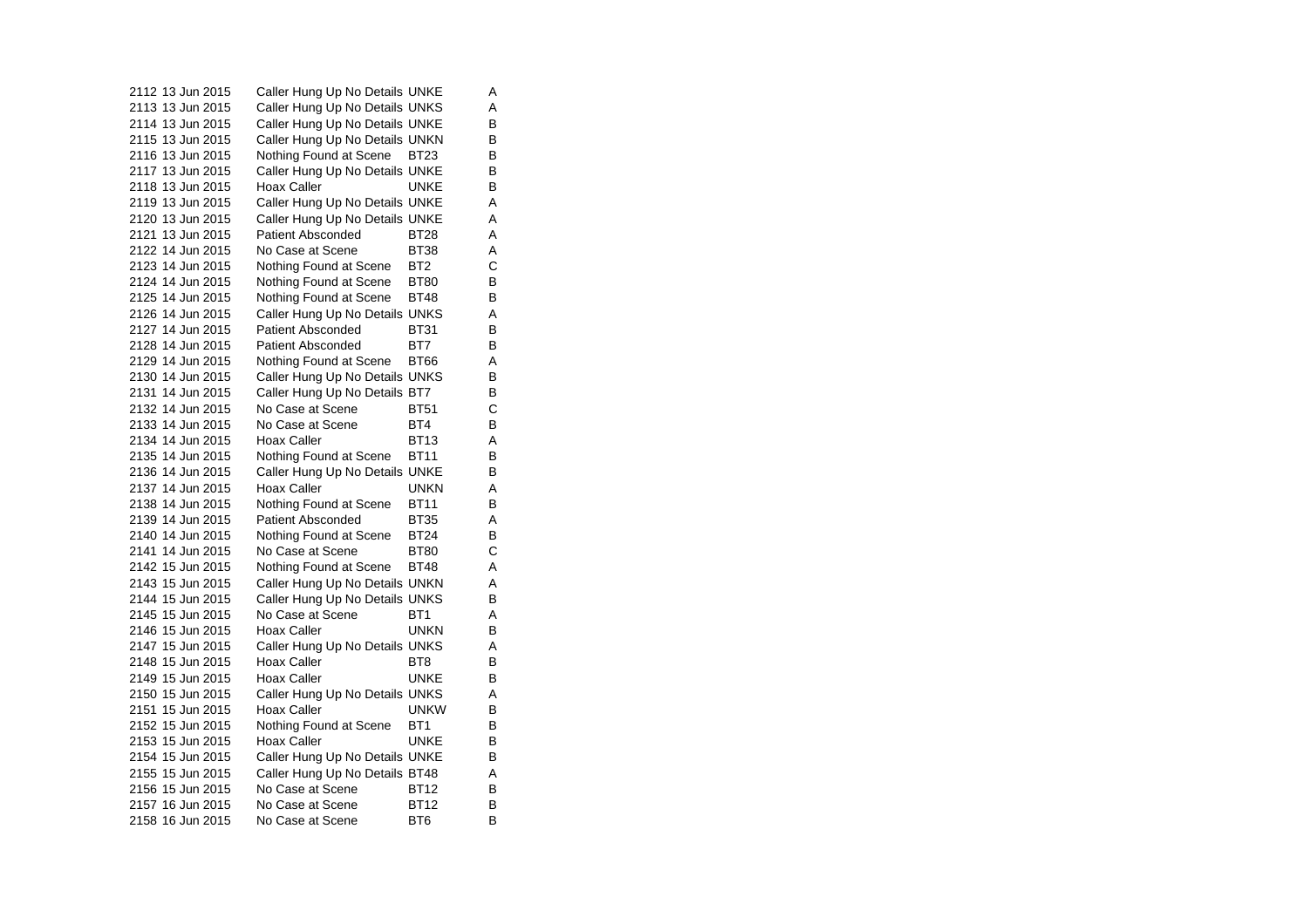2159 16 Jun 2015 Hoax Caller **Hoax Caller** UNKE  $\overline{A}$ 2160 16 Jun 2015 No Case at Scene BT79 B 2161 16 Jun 2015 Patient Absconded BT23 C 2162 16 Jun 2015 Caller Hung Up No Details UNKE B<br>2163 16 Jun 2015 Caller Hung Up No Details UNKE B 2163 16 Jun 2015 Caller Hung Up No Details UNKE 2164 16 Jun 2015 Caller Hung Up No Details UNKE A 2165 16 Jun 2015 Caller Hung Up No Details UNKE A 2166 16 Jun 2015 Caller Hung Up No Details UNKE A 2167 16 Jun 2015 Nothing Found at Scene BT13 A<br>2168 16 Jun 2015 No Case at Scene BT67 C 2168 16 Jun 2015 No Case at Scene BT67 2169 16 Jun 2015 Hoax Caller BT34 A 2170 16 Jun 2015 Caller Hung Up No Details UNKE A 2171 16 Jun 2015 Caller Hung Up No Details UNKE B 2172 16 Jun 2015 Nothing Found at Scene BT23 C 2173 16 Jun 2015 Hoax Caller UNKE B 2174 16 Jun 2015 Caller Hung Up No Details UNKS A 2175 16 Jun 2015 No Case at Scene BT13 B 2176 17 Jun 2015 Caller Hung Up No Details UNKE B 2177 17 Jun 2015 Caller Hung Up No Details UNKE B 2178 17 Jun 2015 No Case at Scene BT38 B 2179 17 Jun 2015 No Case at Scene BT66 B 2180 17 Jun 2015 Caller Hung Up No Details UNKE B<br>2181 17 Jun 2015 Caller Hung Up No Details UNKN B 2181 17 Jun 2015 Caller Hung Up No Details UNKN 2182 17 Jun 2015 Caller Hung Up No Details UNKN B 2183 17 Jun 2015 Caller Hung Up No Details UNKE B 2184 17 Jun 2015 No Case at Scene BT79 B 2185 17 Jun 2015 Caller Hung Up No Details BT56 A 2186 17 Jun 2015 No Case at Scene BT74 B 2187 17 Jun 2015 Hoax Caller BT36 A 2188 17 Jun 2015 Patient Absconded BT1 A 2189 17 Jun 2015 Hoax Caller CONNE B 2190 17 Jun 2015 Caller Hung Up No Details UNKW B 2191 17 Jun 2015 Caller Hung Up No Details UNKE B 2192 18 Jun 2015 Caller Hung Up No Details UNKE B 2193 18 Jun 2015 Caller Hung Up No Details UNKE B<br>2194 18 Jun 2015 Caller Hung Up No Details UNKE B 2194 18 Jun 2015 Caller Hung Up No Details UNKE 2195 18 Jun 2015 Caller Hung Up No Details UNKE B 2196 18 Jun 2015 Caller Hung Up No Details UNKE B 2197 18 Jun 2015 Caller Hung Up No Details UNKE B 2198 18 Jun 2015 Nothing Found at Scene BT49 C<br>2199 18 Jun 2015 Caller Hung Up No Details UNKE B Caller Hung Up No Details UNKE 2200 18 Jun 2015 No Case at Scene BT10 B 2201 18 Jun 2015 Hoax Caller UNKE A 2202 18 Jun 2015 Caller Hung Up No Details UNKS A 2203 18 Jun 2015 No Case at Scene BT1 A 2204 18 Jun 2015 Nothing Found at Scene BT48 C 2205 19 Jun 2015 Caller Hung Up No Details UNKE A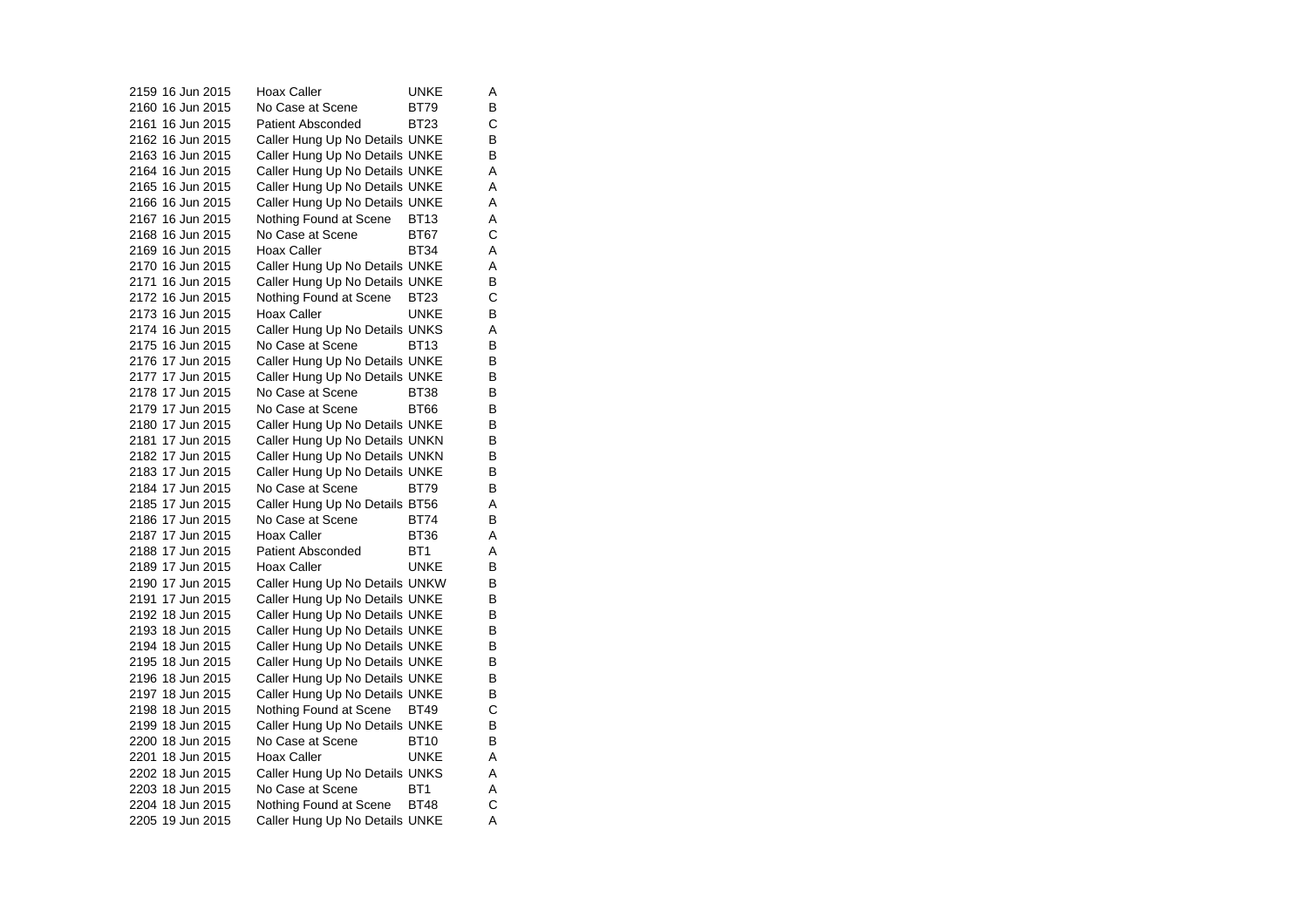2206 19 Jun 2015 Caller Hung Up No Details UNKS A 2207 19 Jun 2015 No Case at Scene BT12 A 2208 19 Jun 2015 Caller Hung Up No Details UNKS B 2209 19 Jun 2015 Nothing Found at Scene BT15 C<br>2210 19 Jun 2015 Caller Hung Up No Details UNKW B 2210 19 Jun 2015 Caller Hung Up No Details UNKW 2211 19 Jun 2015 Caller Hung Up No Details UNKN B<br>2212 19 Jun 2015 Nothing Found at Scene BT30 C 2212 19 Jun 2015 Nothing Found at Scene BT30 2213 19 Jun 2015 No Case at Scene BT35 C 2214 20 Jun 2015 Caller Hung Up No Details UNKE<br>2215 20 Jun 2015 Patient Absconded BT1 B Patient Absconded 2216 20 Jun 2015 No Case at Scene BT43 B 2217 20 Jun 2015 Caller Hung Up No Details UNKE<br>2218 20 Jun 2015 Nothing Found at Scene BT2 A Nothing Found at Scene BT2 A 2219 20 Jun 2015 Nothing Found at Scene BT11 C 2220 20 Jun 2015 Caller Hung Up No Details UNKE A 2221 20 Jun 2015 No Case at Scene UNKE B 2222 20 Jun 2015 Patient Absconded BT12 B 2223 20 Jun 2015 Caller Hung Up No Details UNKS B 2224 20 Jun 2015 Patient Absconded BT23  $\overline{A}$ 2225 20 Jun 2015 Hoax Caller BT1 BT1 2226 20 Jun 2015 Patient Absconded BT2 B 2227 20 Jun 2015 Patient Absconded BT1 B 2228 20 Jun 2015 Caller Hung Up No Details UNKE B 2229 20 Jun 2015 Caller Hung Up No Details UNKE B 2230 20 Jun 2015 Caller Hung Up No Details UNKE B 2231 20 Jun 2015 Caller Hung Up No Details UNKE A 2232 20 Jun 2015 Nothing Found at Scene BT48 B 2233 21 Jun 2015 Nothing Found at Scene BT54 A 2234 21 Jun 2015 Hoax Caller UNKE B 2235 21 Jun 2015 No Case at Scene BT1  $\overline{B}$ 2236 21 Jun 2015 No Case at Scene BT42 B 2237 21 Jun 2015 Nothing Found at Scene BT62 B 2238 21 Jun 2015 Caller Hung Up No Details UNKE A 2239 21 Jun 2015 Caller Hung Up No Details UNKE A 2240 21 Jun 2015 Caller Hung Up No Details UNKE<br>2241 21 Jun 2015 No Case at Scene BT71 B 2241 21 Jun 2015 2242 21 Jun 2015 Hoax Caller CONNE A 2243 21 Jun 2015 No Case at Scene BT93 AA 2244 21 Jun 2015 No Case at Scene BT9 A 2245 21 Jun 2015 No Case at Scene BT30 B 2246 22 Jun 2015 Caller Hung Up No Details UNKS A 2247 22 Jun 2015 No Case at Scene BT23 B 2248 22 Jun 2015 Nothing Found at Scene BT11 A 2249 22 Jun 2015 No Case at Scene BT94 B 2250 22 Jun 2015 Nothing Found at Scene BT70 B<br>2251 22 Jun 2015 Nothing Found at Scene BT16 B 2251 22 Jun 2015 Nothing Found at Scene BT16 2252 22 Jun 2015 Caller Hung Up No Details UNKW B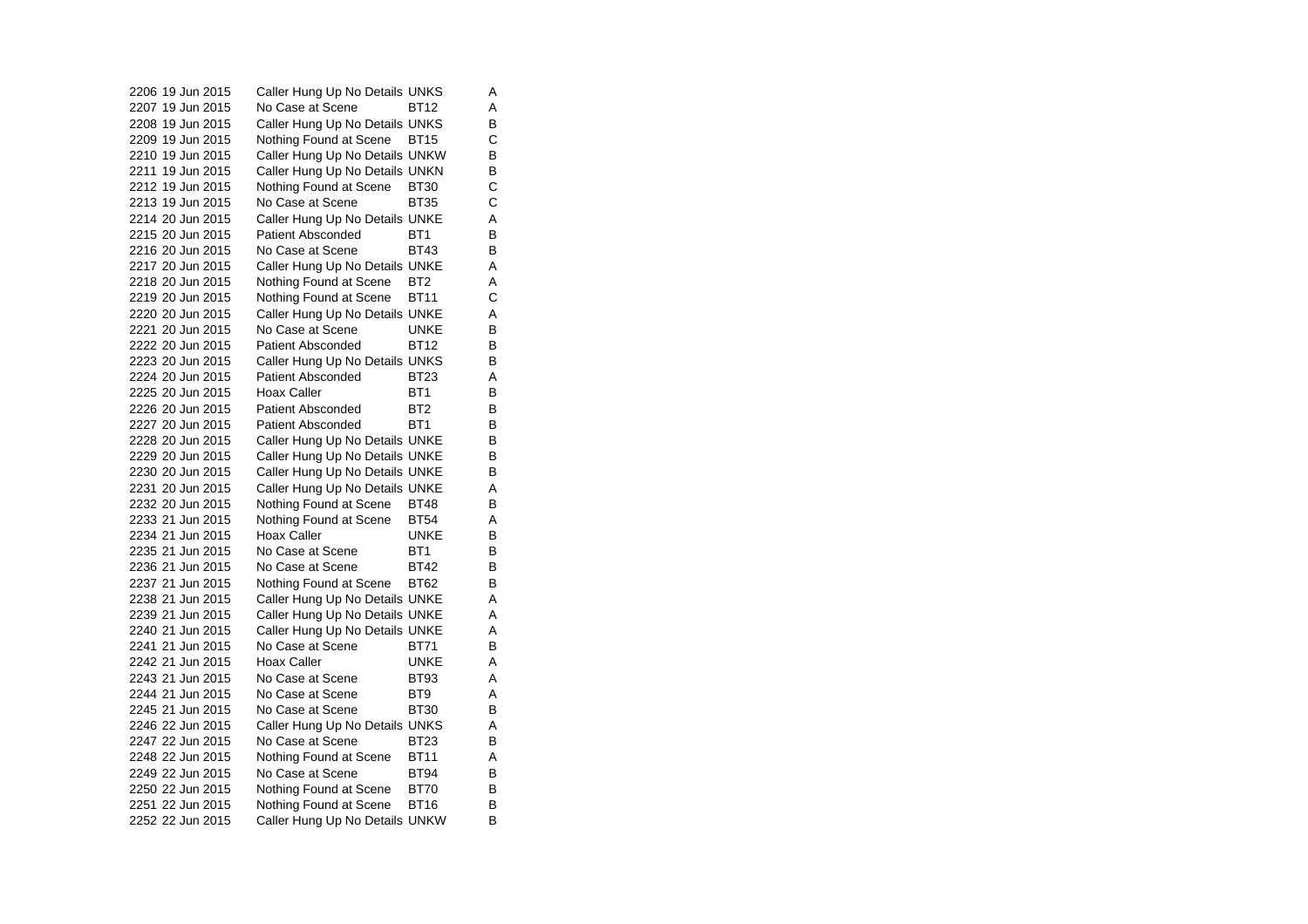2253 22 Jun 2015 Caller Hung Up No Details UNKS B 2254 22 Jun 2015 Hoax Caller BT23 B 2255 22 Jun 2015 Nothing Found at Scene BT1 B 2256 22 Jun 2015 Patient Absconded BT1 B<br>B 2257 22 Jun 2015 Nothing Found at Scene BT13 2258 23 Jun 2015 No Case at Scene BT66 B 2259 23 Jun 2015 Caller Hung Up No Details UNKE B 2260 23 Jun 2015 Caller Hung Up No Details UNKS A 2261 23 Jun 2015 No Case at Scene BT7  $\mathbf C$ 2262 23 Jun 2015 Caller Hung Up No Details UNKW A 2263 23 Jun 2015 Hoax Caller BT22 A 2264 23 Jun 2015 Nothing Found at Scene BT28 B 2265 23 Jun 2015 No Case at Scene BT15 A 2266 24 Jun 2015 Caller Hung Up No Details UNKW B 2267 24 Jun 2015 Nothing Found at Scene BT33 B 2268 24 Jun 2015 Caller Hung Up No Details UNKE B 2269 24 Jun 2015 Nothing Found at Scene BT28 B<br>2270 24 Jun 2015 Caller Hung Up No Details UNKE B 2270 24 Jun 2015 Caller Hung Up No Details UNKE 2271 24 Jun 2015 Caller Hung Up No Details UNKE B 2272 24 Jun 2015 Caller Hung Up No Details UNKE B 2273 24 Jun 2015 Caller Hung Up No Details UNKS A 2274 24 Jun 2015 Nothing Found at Scene BT15 A 2275 24 Jun 2015 Nothing Found at Scene BT12 B 2276 24 Jun 2015 Hoax Caller UNKE B 2277 24 Jun 2015 Caller Hung Up No Details UNKW A 2278 24 Jun 2015 Caller Hung Up No Details UNKE A 2279 24 Jun 2015 Nothing Found at Scene BT1 B 2280 25 Jun 2015 Nothing Found at Scene BT6 A 2281 25 Jun 2015 Nothing Found at Scene BT10 A 2282 25 Jun 2015 Patient Absconded BT2 A 2283 25 Jun 2015 Caller Hung Up No Details UNKE A 2284 25 Jun 2015 No Case at Scene BT53 C 2285 25 Jun 2015 Hoax Caller BT45 A 2286 25 Jun 2015 Hoax Caller UNKE B 2287 25 Jun 2015 Hoax Caller **Hoax Caller** UNKE  $\overline{B}$ 2288 25 Jun 2015 Caller Hung Up No Details UNKE A 2289 25 Jun 2015 Hoax Caller CONNE B 2290 25 Jun 2015 Patient Absconded BT20 B 2291 26 Jun 2015 Nothing Found at Scene BT19 B 2292 26 Jun 2015 Caller Hung Up No Details UNKN A<br>2293 26 Jun 2015 Caller Hung Up No Details UNKE B Caller Hung Up No Details UNKE B 2294 26 Jun 2015 No Case at Scene BT78 C 2295 26 Jun 2015 Nothing Found at Scene BT79 A 2296 26 Jun 2015 No Case at Scene BT66 B 2297 26 Jun 2015 Caller Hung Up No Details UNKN A 2298 26 Jun 2015 Hoax Caller UNKE B 2299 26 Jun 2015 Caller Hung Up No Details UNKE B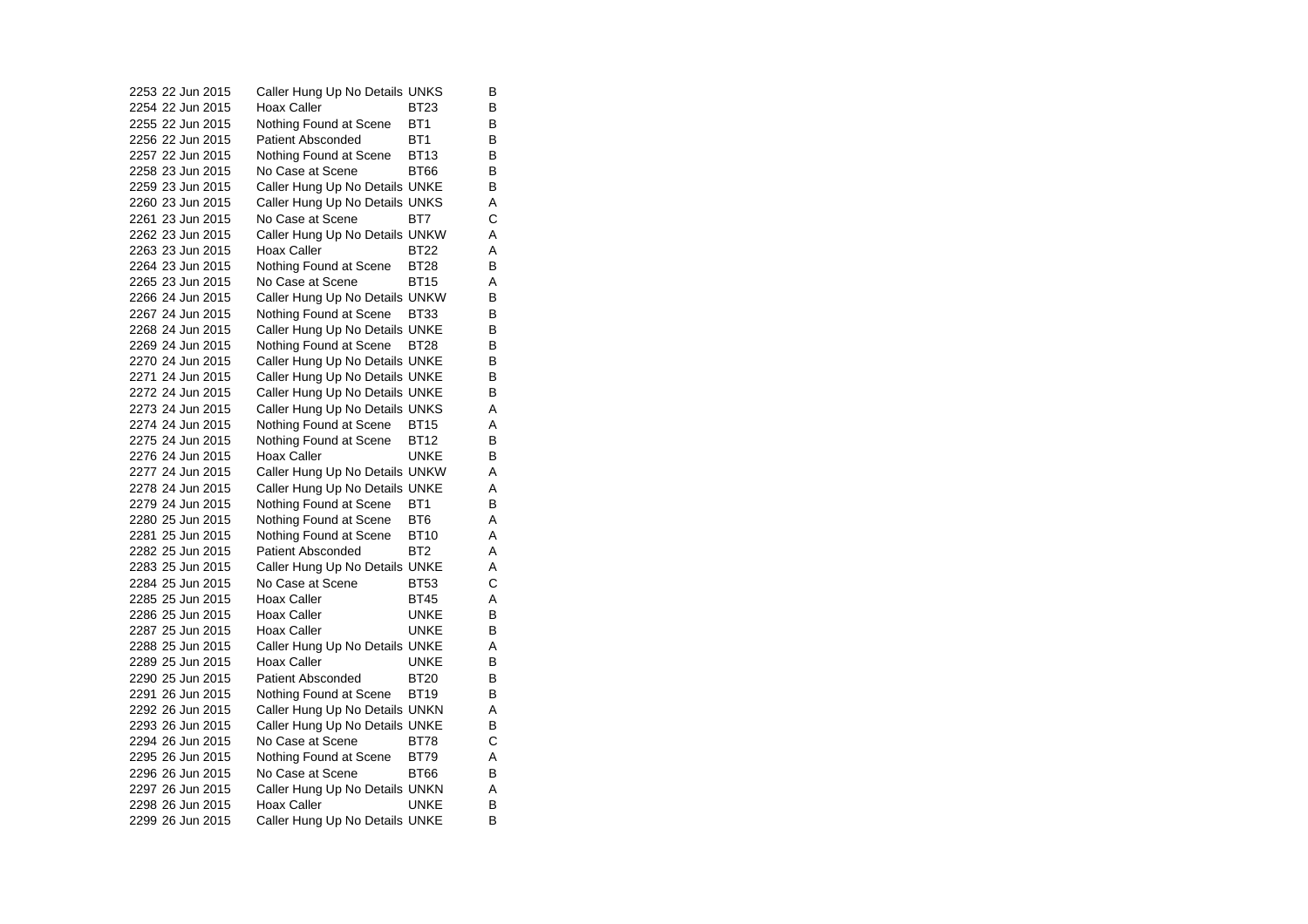2300 26 Jun 2015 Caller Hung Up No Details UNKE A 2301 26 Jun 2015 Patient Absconded BT70 B 2302 26 Jun 2015 Nothing Found at Scene BT71 B 2303 26 Jun 2015 No Case at Scene BT2 BB<br>B 2304 26 Jun 2015 Hoax Caller **Hoax College COVID-**2305 26 Jun 2015 Caller Hung Up No Details UNKE B 2306 26 Jun 2015 Caller Hung Up No Details UNKS B 2307 26 Jun 2015 Hoax Caller BT39 A 2308 26 Jun 2015 Caller Hung Up No Details UNKE A 2309 26 Jun 2015 Caller Hung Up No Details UNKE A 2310 27 Jun 2015 Patient Absconded BT20 A 2311 27 Jun 2015 Caller Hung Up No Details UNKS B<br>2312 27 Jun 2015 Hoax Caller UNKE B 2312 27 Jun 2015 Hoax Caller 2313 27 Jun 2015 Hoax Caller BT66 A 2314 27 Jun 2015 Caller Hung Up No Details UNKN B 2315 27 Jun 2015 Nothing Found at Scene BT30 B 2316 27 Jun 2015 Caller Hung Up No Details UNKE A 2317 27 Jun 2015 Caller Hung Up No Details UNKE A 2318 27 Jun 2015 Caller Hung Up No Details UNKE A 2319 27 Jun 2015 Patient Absconded BT1 A 2320 27 Jun 2015 Caller Hung Up No Details UNKS A 2321 27 Jun 2015 No Case at Scene BT41 A 2322 27 Jun 2015 Nothing Found at Scene BT13 C 2323 27 Jun 2015 Nothing Found at Scene BT52 B 2324 27 Jun 2015 Caller Hung Up No Details UNKW B 2325 27 Jun 2015 Nothing Found at Scene BT1 2326 27 Jun 2015 Caller Hung Up No Details UNKE B<br>2327 27 Jun 2015 Patient Absconded BT23 B 2327 27 Jun 2015 Patient Absconded BT23  $\mathbf{C}$ 2328 27 Jun 2015 No Case at Scene BT81 2329 27 Jun 2015 Nothing Found at Scene BT48 B 2330 27 Jun 2015 Caller Hung Up No Details UNKE A 2331 28 Jun 2015 Caller Hung Up No Details UNKE B 2332 28 Jun 2015 Nothing Found at Scene BT48 A 2333 28 Jun 2015 Caller Hung Up No Details UNKW B 2334 28 Jun 2015 Patient Absconded BT81  $\overline{B}$ 2335 28 Jun 2015 Caller Hung Up No Details UNKN B 2336 28 Jun 2015 Nothing Found at Scene BT46 B 2337 28 Jun 2015 Patient Absconded BT36  $\sf B$ 2338 28 Jun 2015 Caller Hung Up No Details UNKE A 2339 28 Jun 2015 Hoax Caller BT19 B 2340 28 Jun 2015 Patient Absconded BT65 A 2341 28 Jun 2015 No Case at Scene BT47 B 2342 28 Jun 2015 No Case at Scene BT47 C 2343 28 Jun 2015 Caller Hung Up No Details UNKS B 2344 28 Jun 2015 No Case at Scene BT32 B 2345 29 Jun 2015 Caller Hung Up No Details UNKE B 2346 29 Jun 2015 No Case at Scene BT34 A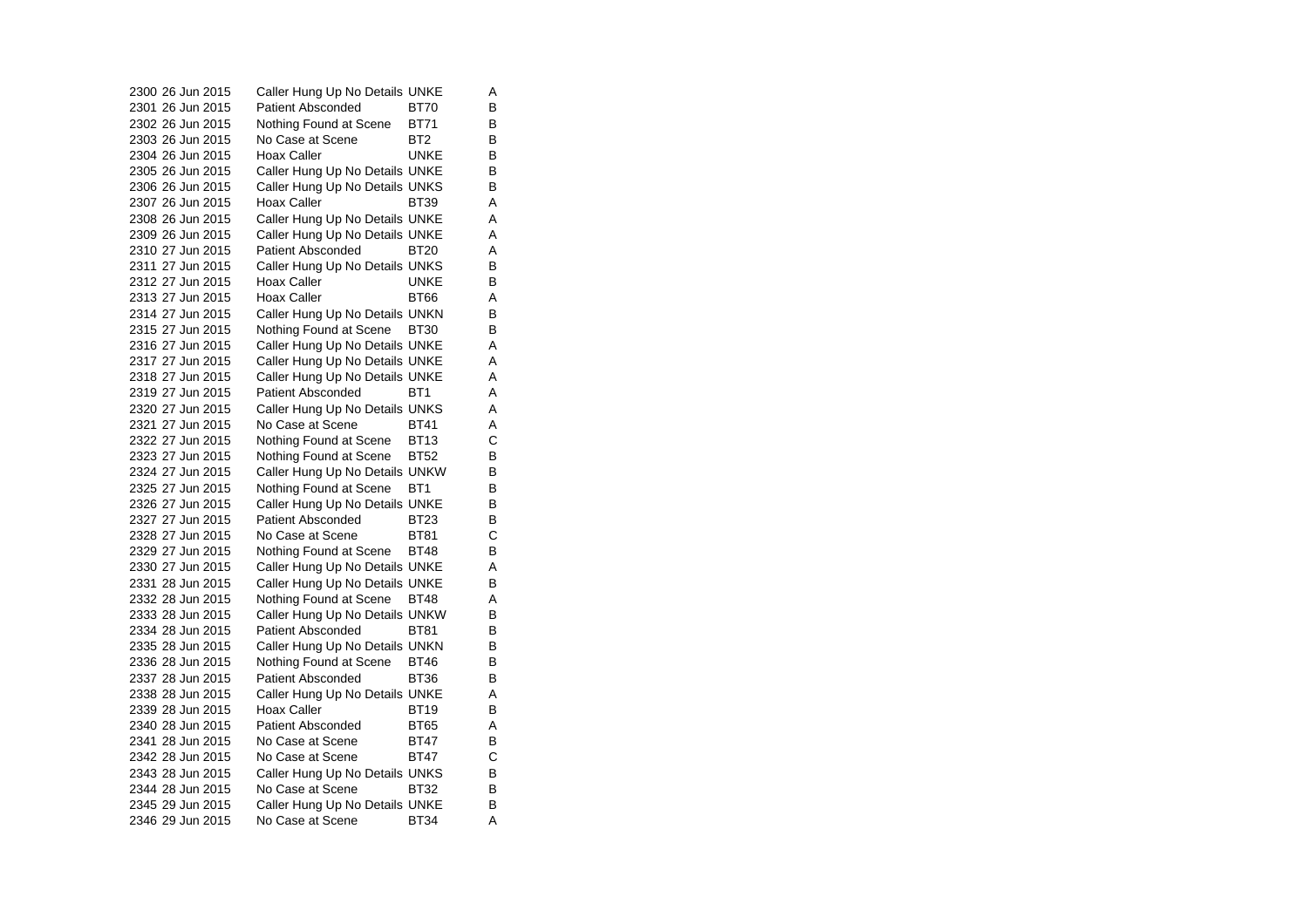2347 29 Jun 2015 Caller Hung Up No Details UNKE B 2348 29 Jun 2015 Nothing Found at Scene BT81 A 2349 29 Jun 2015 No Case at Scene BT38 B 2350 29 Jun 2015 Caller Hung Up No Details UNKE B<br>2351 29 Jun 2015 Patient Absconded BT80 B 2351 29 Jun 2015 Patient Absconded BT80 2352 29 Jun 2015 Patient Absconded BT1 B 2353 29 Jun 2015 Hoax Caller UNKN  $\overline{B}$ 2354 29 Jun 2015 No Case at Scene BT4 B 2355 29 Jun 2015 No Case at Scene BT4  $\overline{B}$ 2356 30 Jun 2015 Caller Hung Up No Details UNKS A 2357 30 Jun 2015 Hoax Caller BT7 A 2358 30 Jun 2015 Caller Hung Up No Details UNKE B<br>2359 30 Jun 2015 No Case at Scene BT14 B 2359 30 Jun 2015 No Case at Scene BT14 B2360 30 Jun 2015 Caller Hung Up No Details UNKE B 2361 30 Jun 2015 Patient Absconded BT1  $\overline{A}$ 2362 30 Jun 2015 Patient Absconded BT27 B 2363 30 Jun 2015 No Case at Scene BT66 B 2364 30 Jun 2015 Nothing Found at Scene BT9 C 2365 30 Jun 2015 No Case at Scene BT43 A $\overline{A}$ 2366 30 Jun 2015 No Case at Scene BT51 B 2367 30 Jun 2015 Nothing Found at Scene BT2 B 2368 30 Jun 2015 No Case at Scene BT43 B 2369 01 Jul 2015 Caller Hung Up No Details UNKE B 2370 01 Jul 2015 Nothing Found at Scene BT60 B 2371 01 Jul 2015 Caller Hung Up No Details UNKS A 2372 01 Jul 2015 No Case at Scene BT38 B 2373 01 Jul 2015 Caller Hung Up No Details UNKE B<br>2374 01 Jul 2015 Caller Hung Up No Details UNKE B 2374 01 Jul 2015 Caller Hung Up No Details UNKE 2375 01 Jul 2015 Caller Hung Up No Details UNKE A 2376 01 Jul 2015 Patient Absconded BT12  $\mathbf C$ 2377 01 Jul 2015 Caller Hung Up No Details UNKN B 2378 01 Jul 2015 Caller Hung Up No Details UNKE A 2379 01 Jul 2015 No Case at Scene BT70 B $\sf B$ 2380 01 Jul 2015 Caller Hung Up No Details UNKE A 2381 01 Jul 2015 Caller Hung Up No Details BT21 B<br>2382 01 Jul 2015 Hoax Caller BT60 B 2382 01 Jul 2015 Hoax Caller BT60 2383 01 Jul 2015 Caller Hung Up No Details UNKE B 2384 01 Jul 2015 No Case at Scene BT10 B $\sf B$ 2385 02 Jul 2015 Caller Hung Up No Details UNKN B 2386 02 Jul 2015 Caller Hung Up No Details UNKE<br>2387 02 Jul 2015 Caller Hung Up No Details UNKE B Caller Hung Up No Details UNKE 2388 02 Jul 2015 Hoax Caller UNKE B 2389 02 Jul 2015 Patient Absconded BT1 B 2390 02 Jul 2015 Caller Hung Up No Details BT93 A 2391 02 Jul 2015 Caller Hung Up No Details UNKE B<br>2392 02 Jul 2015 Caller Hung Up No Details UNKE B 2392 02 Jul 2015 Caller Hung Up No Details UNKE 2393 03 Jul 2015 Patient Absconded BT7 A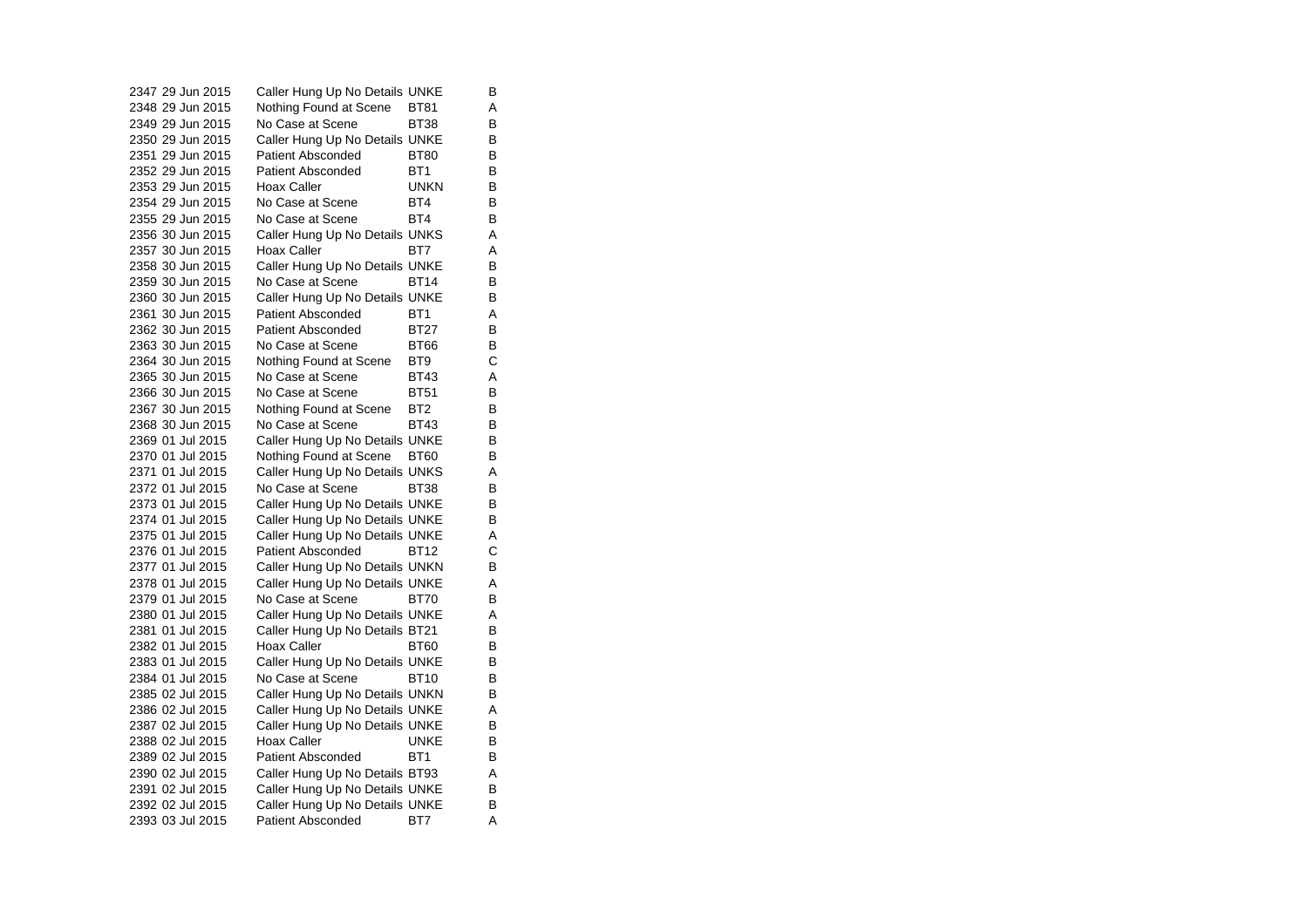2394 03 Jul 2015 No Case at Scene BT18  $\overline{B}$ 2395 03 Jul 2015 Patient Absconded BT12 B 2396 03 Jul 2015 Nothing Found at Scene BT66 B 2397 03 Jul 2015 Caller Hung Up No Details UNKE B<br>2398 03 Jul 2015 Hoax Caller CONKE B 2398 03 Jul 2015 Hoax Caller HOOD HOOD HOOD HOOD HOOD HOOD HOOD HOOD HOOD HOO 2399 03 Jul 2015 Caller Hung Up No Details UNKE A 2400 03 Jul 2015 Caller Hung Up No Details UNKE A 2401 04 Jul 2015 No Case at Scene BT82 B 2402 04 Jul 2015 Hoax Caller BT13 2403 04 Jul 2015 No Case at Scene BT10 B 2404 04 Jul 2015 No Case at Scene BT6 C 2405 04 Jul 2015 Caller Hung Up No Details UNKE A 2406 04 Jul 2015 Caller Hung Up No Details UNKE B 2407 04 Jul 2015 Hoax Caller Bunke  $\overline{B}$ 2408 04 Jul 2015 Patient Absconded BT53  $\mathbf C$ 2409 04 Jul 2015 No Case at Scene BT48 A2410 04 Jul 2015 Caller Hung Up No Details UNKE B<br>2411 05 Jul 2015 No Case at Scene BT44 B 2411 05 Jul 2015 No Case at Scene BT44 2412 05 Jul 2015 Patient Absconded BT23  $\overline{A}$ 2413 05 Jul 2015 Nothing Found at Scene BT20 B 2414 05 Jul 2015 No Case at Scene BT30 B 2415 05 Jul 2015 Caller Hung Up No Details UNKE B<br>2416 05 Jul 2015 Hoax Caller UNKE B 2416 05 Jul 2015 Hoax Caller BunkE 2417 05 Jul 2015 Caller Hung Up No Details UNKS B 2418 05 Jul 2015 Hoax Caller BT1  $\overline{A}$ 2419 05 Jul 2015 Caller Hung Up No Details UNKE A 2420 05 Jul 2015 Caller Hung Up No Details UNKE<br>2421 05 Jul 2015 Caller Hung Up No Details UNKE B 2421 05 Jul 2015 Caller Hung Up No Details UNKE 2422 05 Jul 2015 Caller Hung Up No Details UNKE B 2423 05 Jul 2015 No Case at Scene BT16  $\overline{B}$ 2424 05 Jul 2015 Nothing Found at Scene BT34 A 2425 05 Jul 2015 Nothing Found at Scene BT39 C 2426 05 Jul 2015 Caller Hung Up No Details UNKE B 2427 05 Jul 2015 Patient Absconded BT48 A 2428 05 Jul 2015 Caller Hung Up No Details UNKE B<br>2429 05 Jul 2015 Hoax Caller BT92 A 2429 05 Jul 2015 Hoax Caller BT92 2430 05 Jul 2015 Hoax Caller UNKW A2431 05 Jul 2015 Caller Hung Up No Details UNKW A 2432 05 Jul 2015 Patient Absconded BT1 B 2433 05 Jul 2015 Patient Absconded BT48 B 2434 05 Jul 2015 Caller Hung Up No Details UNKE A 2435 05 Jul 2015 Caller Hung Up No Details UNKE A 2436 06 Jul 2015 Caller Hung Up No Details UNKW B 2437 06 Jul 2015 Patient Absconded BT1 C 2438 06 Jul 2015 Caller Hung Up No Details UNKE B<br>2439 06 Jul 2015 Caller Hung Up No Details UNKE B 2439 06 Jul 2015 Caller Hung Up No Details UNKE 2440 06 Jul 2015 Caller Hung Up No Details UNKW B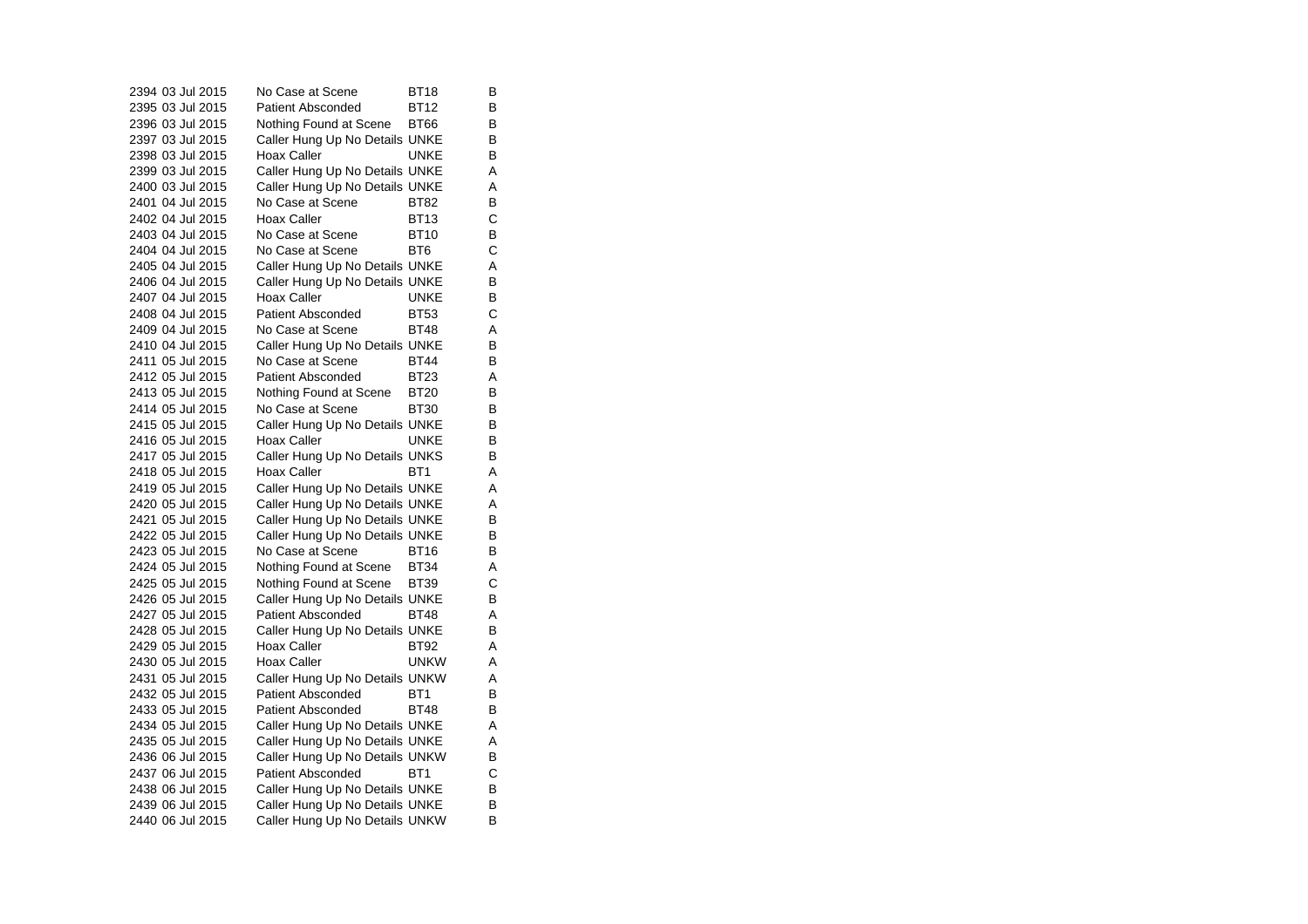2441 06 Jul 2015 Hoax Caller ERR  $\overline{A}$ 2442 06 Jul 2015 Caller Hung Up No Details UNKE B 2443 06 Jul 2015 Nothing Found at Scene BT49 A 2444 06 Jul 2015 Caller Hung Up No Details BT2 B 2445 06 Jul 2015 Patient Absconded BT1 A 2446 06 Jul 2015 Patient Absconded BT54 B 2447 06 Jul 2015 No Case at Scene BT82  $\overline{B}$ 2448 07 Jul 2015 Caller Hung Up No Details UNKW A 2449 07 Jul 2015 Hoax Caller Bunk E  $\frac{B}{C}$ 2450 07 Jul 2015 Nothing Found at Scene BT49 2451 07 Jul 2015 Hoax Caller UNKE A 2452 07 Jul 2015 Nothing Found at Scene BT18 C<br>2453 07 Jul 2015 Nothing Found at Scene BT12 B 2453 07 Jul 2015 Nothing Found at Scene 2454 07 Jul 2015 Hoax Caller UNKS B 2455 07 Jul 2015 Caller Hung Up No Details UNKS A 2456 07 Jul 2015 Caller Hung Up No Details BT82 A 2457 07 Jul 2015 Caller Hung Up No Details UNKS A 2458 07 Jul 2015 Hoax Caller UNKE A 2459 07 Jul 2015 Hoax Caller UNKE B 2460 07 Jul 2015 Hoax Caller UNKN B 2461 07 Jul 2015 Patient Absconded BT51 B 2462 07 Jul 2015 Caller Hung Up No Details UNKE B<br>2463 08 Jul 2015 No Case at Scene BT79 C 2463 08 Jul 2015 No Case at Scene BT79 2464 08 Jul 2015 No Case at Scene BT4 A 2465 08 Jul 2015 Caller Hung Up No Details UNKE B 2466 08 Jul 2015 Caller Hung Up No Details UNKS B 2467 08 Jul 2015 Hoax Caller UNKE A 2468 08 Jul 2015 Hoax Caller BT36 A 2469 08 Jul 2015 No Case at Scene BT34 C2470 08 Jul 2015 Patient Absconded BT6  $\overline{B}$ 2471 09 Jul 2015 No Case at Scene BT79 A  $\mathbf C$ 2472 09 Jul 2015 Nothing Found at Scene BT1 2473 09 Jul 2015 No Case at Scene BT48 B $\sf B$ 2474 09 Jul 2015 No Case at Scene BT4 A 2475 09 Jul 2015 Hoax Caller CONNE A 2476 09 Jul 2015 Hoax Caller UNKN A 2477 09 Jul 2015 Hoax Caller UNKE A 2478 09 Jul 2015 Patient Absconded BT35 2479 09 Jul 2015 Hoax Caller UNKE B 2480 09 Jul 2015 Nothing Found at Scene BT1 B<br>2481 09 Jul 2015 Nothing Found at Scene BT18 C Nothing Found at Scene BT18 2482 09 Jul 2015 Caller Hung Up No Details UNKW B 2483 09 Jul 2015 Caller Hung Up No Details UNKE B 2484 09 Jul 2015 Nothing Found at Scene BT34 B<br>2485 09 Jul 2015 No Case at Scene BT5 C 2485 09 Jul 2015 No Case at Scene BT5  $\overline{B}$ 2486 09 Jul 2015 Nothing Found at Scene BT52 B<br>2487 09 Jul 2015 No Case at Scene BT14 C 2487 09 Jul 2015 No Case at Scene BT14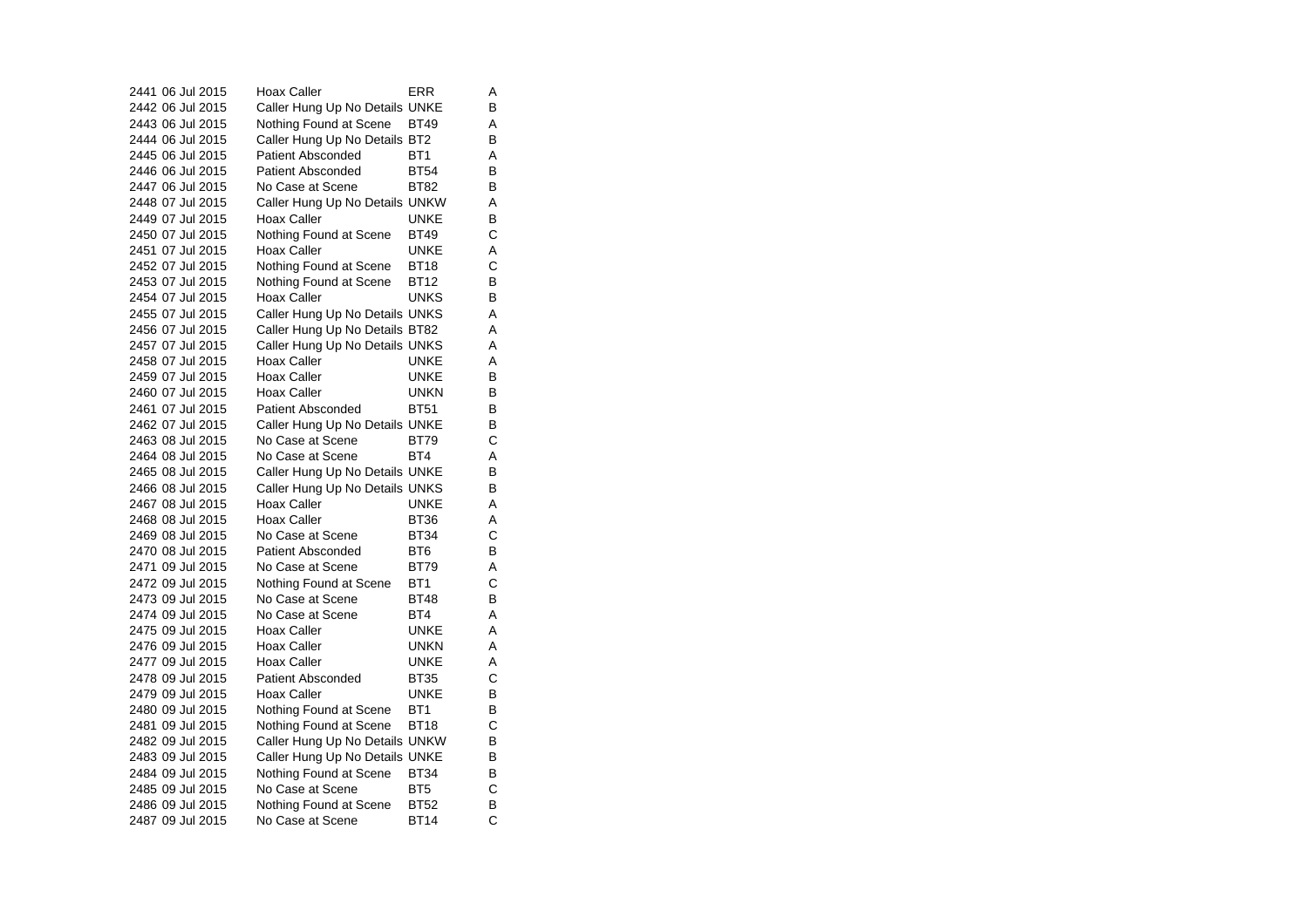2488 10 Jul 2015 No Case at Scene BT12  $\overline{B}$ 2489 10 Jul 2015 Caller Hung Up No Details UNKE B 2490 10 Jul 2015 No Case at Scene BT70 C 2491 10 Jul 2015 No Case at Scene UNKE B<br>B 2492 10 Jul 2015 Patient Absconded BT49 2493 10 Jul 2015 Patient Absconded BT48 C 2494 10 Jul 2015 No Case at Scene BT34  $\overline{B}$ 2495 10 Jul 2015 No Case at Scene BT34 C 2496 10 Jul 2015 Caller Hung Up No Details UNKS B<br>2497 10 Jul 2015 Hoax Caller BT34 A 2497 10 Jul 2015 Hoax Caller BT34 A 2498 10 Jul 2015 Hoax Caller UNKE A 2499 10 Jul 2015 No Case at Scene BT1 B 2500 10 Jul 2015 Nothing Found at Scene BT35 B 2501 10 Jul 2015 Patient Absconded BT7  $\overline{B}$ 2502 11 Jul 2015 Caller Hung Up No Details UNKS B 2503 11 Jul 2015 Hoax Caller BT8 B 2504 11 Jul 2015 Patient Absconded BT62 B 2505 11 Jul 2015 Nothing Found at Scene BT40 B 2506 11 Jul 2015 Caller Hung Up No Details UNKN B 2507 11 Jul 2015 No Case at Scene BT12 B 2508 11 Jul 2015 Caller Hung Up No Details UNKE A 2509 11 Jul 2015 Caller Hung Up No Details BT60 B<br>2510 11 Jul 2015 Caller Hung Up No Details UNKS B 2510 11 Jul 2015 Caller Hung Up No Details UNKS 2511 11 Jul 2015 Caller Hung Up No Details UNKE B 2512 11 Jul 2015 Caller Hung Up No Details UNKE B 2513 11 Jul 2015 Patient Absconded BT35 C 2514 11 Jul 2015 No Case at Scene BT34  $A$ <sub>C</sub> 2515 11 Jul 2015 No Case at Scene BT1 2516 11 Jul 2015 Hoax Caller BT44 A 2517 11 Jul 2015 Caller Hung Up No Details BT44 A 2518 11 Jul 2015 Caller Hung Up No Details UNKE B 2519 11 Jul 2015 Caller Hung Up No Details SCO B 2520 12 Jul 2015 Patient Absconded BT5  $\sf B$ 2521 12 Jul 2015 Patient Absconded BT16 C 2522 12 Jul 2015 Caller Hung Up No Details UNKE B<br>2523 12 Jul 2015 Hoax Caller BT53 B 2523 12 Jul 2015 Hoax Caller BT53 2524 12 Jul 2015 Caller Hung Up No Details UNKE B 2525 12 Jul 2015 Nothing Found at Scene BT19 B 2526 12 Jul 2015 Patient Absconded BT13 B 2527 12 Jul 2015 Nothing Found at Scene BT21 B<br>2528 12 Jul 2015 Nothing Found at Scene BT24 A Nothing Found at Scene BT24 A 2529 12 Jul 2015 Caller Hung Up No Details UNKE B 2530 12 Jul 2015 Nothing Found at Scene BT12 A 2531 12 Jul 2015 No Case at Scene BT14 B 2532 12 Jul 2015 Caller Hung Up No Details UNKE A 2533 12 Jul 2015 Hoax Caller UNKE A 2534 12 Jul 2015 Nothing Found at Scene BT28 B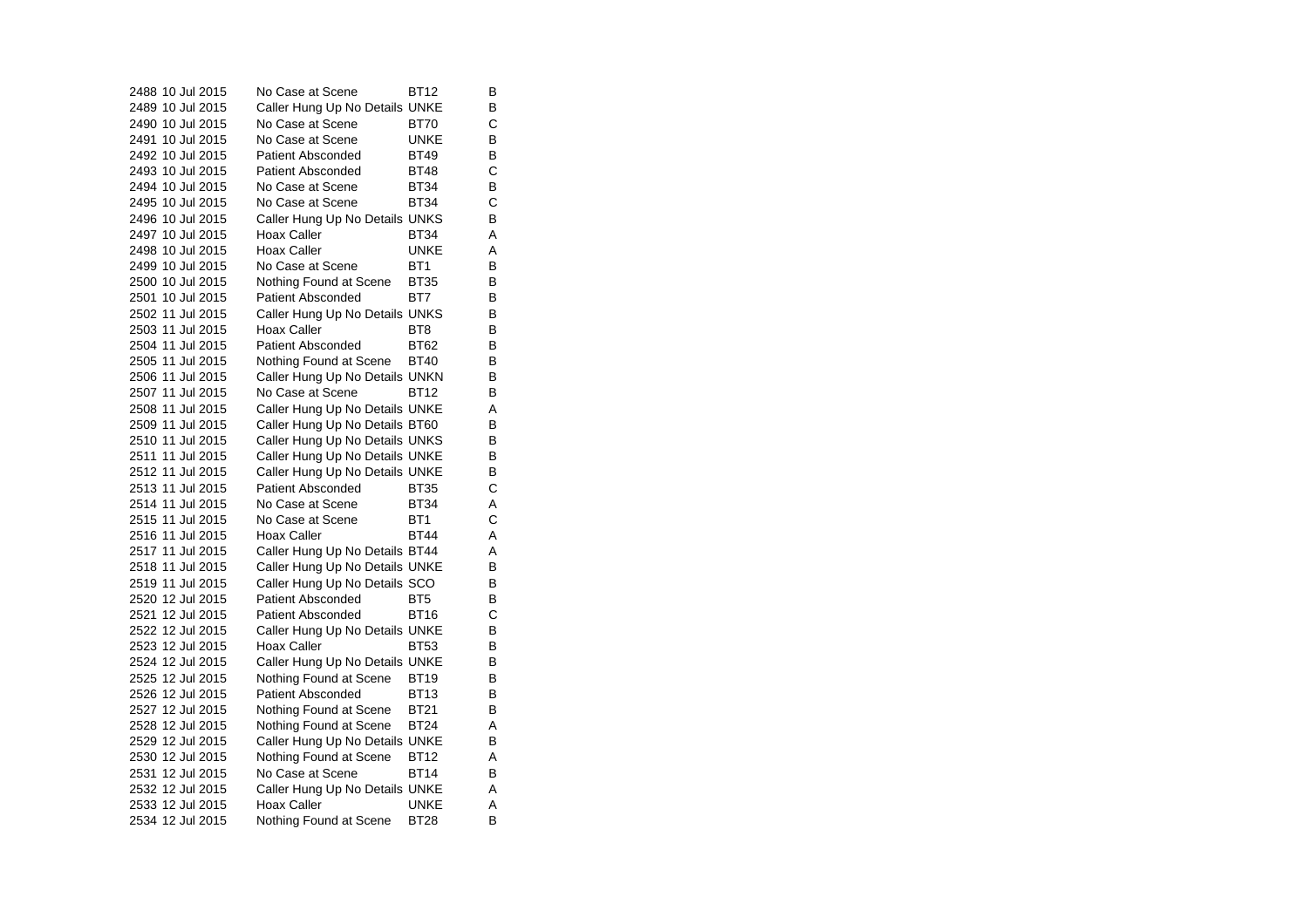2535 12 Jul 2015 Nothing Found at Scene BT21 B 2536 12 Jul 2015 Caller Hung Up No Details UNKE A 2537 12 Jul 2015 Caller Hung Up No Details UNKE B 2538 12 Jul 2015 Caller Hung Up No Details UNKE B<br>2539 12 Jul 2015 Hoax Caller BT13 B 2539 12 Jul 2015 Hoax Caller BT13 2540 12 Jul 2015 Caller Hung Up No Details UNKS B 2541 12 Jul 2015 Caller Hung Up No Details UNKE A 2542 12 Jul 2015 No Case at Scene BT52 A 2543 12 Jul 2015 Nothing Found at Scene BT40 B<br>2544 12 Jul 2015 Nothing Found at Scene BT74 C Nothing Found at Scene BT74 2545 13 Jul 2015 Nothing Found at Scene BT20 C 2546 13 Jul 2015 No Case at Scene BT12  $\overline{B}$ 2547 13 Jul 2015 Hoax Caller BT4 B 2548 13 Jul 2015 Nothing Found at Scene BT7 C 2549 13 Jul 2015 No Case at Scene BT5 A 2550 13 Jul 2015 Nothing Found at Scene BT12 B 2551 13 Jul 2015 Caller Hung Up No Details UNKN B<br>2552 13 Jul 2015 Nothing Found at Scene BT71 B 2552 13 Jul 2015 Nothing Found at Scene BT71 2553 13 Jul 2015 Patient Absconded BT40 B 2554 13 Jul 2015 No Case at Scene BT19 A 2555 13 Jul 2015 Hoax Caller BT1 B 2556 13 Jul 2015 Patient Absconded BT12 B 2557 13 Jul 2015 Patient Absconded BT9 A 2558 13 Jul 2015 Caller Hung Up No Details UNKN B 2559 13 Jul 2015 Patient Absconded BT9 C2560 13 Jul 2015 Patient Absconded BT38 B 2561 13 Jul 2015 Caller Hung Up No Details UNKW B 2562 13 Jul 2015 Caller Hung Up No Details UNKS A 2563 13 Jul 2015 Hoax Caller UNKE A 2564 13 Jul 2015 Hoax Caller UNKE A 2565 13 Jul 2015 Caller Hung Up No Details UNKE B 2566 13 Jul 2015 Nothing Found at Scene BT52 B 2567 13 Jul 2015 Caller Hung Up No Details UNKE A 2568 13 Jul 2015 Hoax Caller BT79 B 2569 13 Jul 2015 Nothing Found at Scene BT15 A<br>2570 14 Jul 2015 Nothing Found at Scene BT11 B 2570 14 Jul 2015 Nothing Found at Scene BT11 2571 14 Jul 2015 Caller Hung Up No Details UNKS A 2572 14 Jul 2015 No Case at Scene BT37  $\mathsf{C}$ 2573 14 Jul 2015 Caller Hung Up No Details UNKN B 2574 14 Jul 2015 Nothing Found at Scene BT36 B<br>2575 14 Jul 2015 Caller Hung Up No Details UNKE A Caller Hung Up No Details UNKE A 2576 14 Jul 2015 Patient Absconded BT52 A2577 14 Jul 2015 Caller Hung Up No Details BT9 B 2578 14 Jul 2015 Caller Hung Up No Details UNKN B 2579 14 Jul 2015 Patient Absconded BT35 A 2580 14 Jul 2015 Caller Hung Up No Details UNKN B 2581 14 Jul 2015 Nothing Found at Scene BT47 A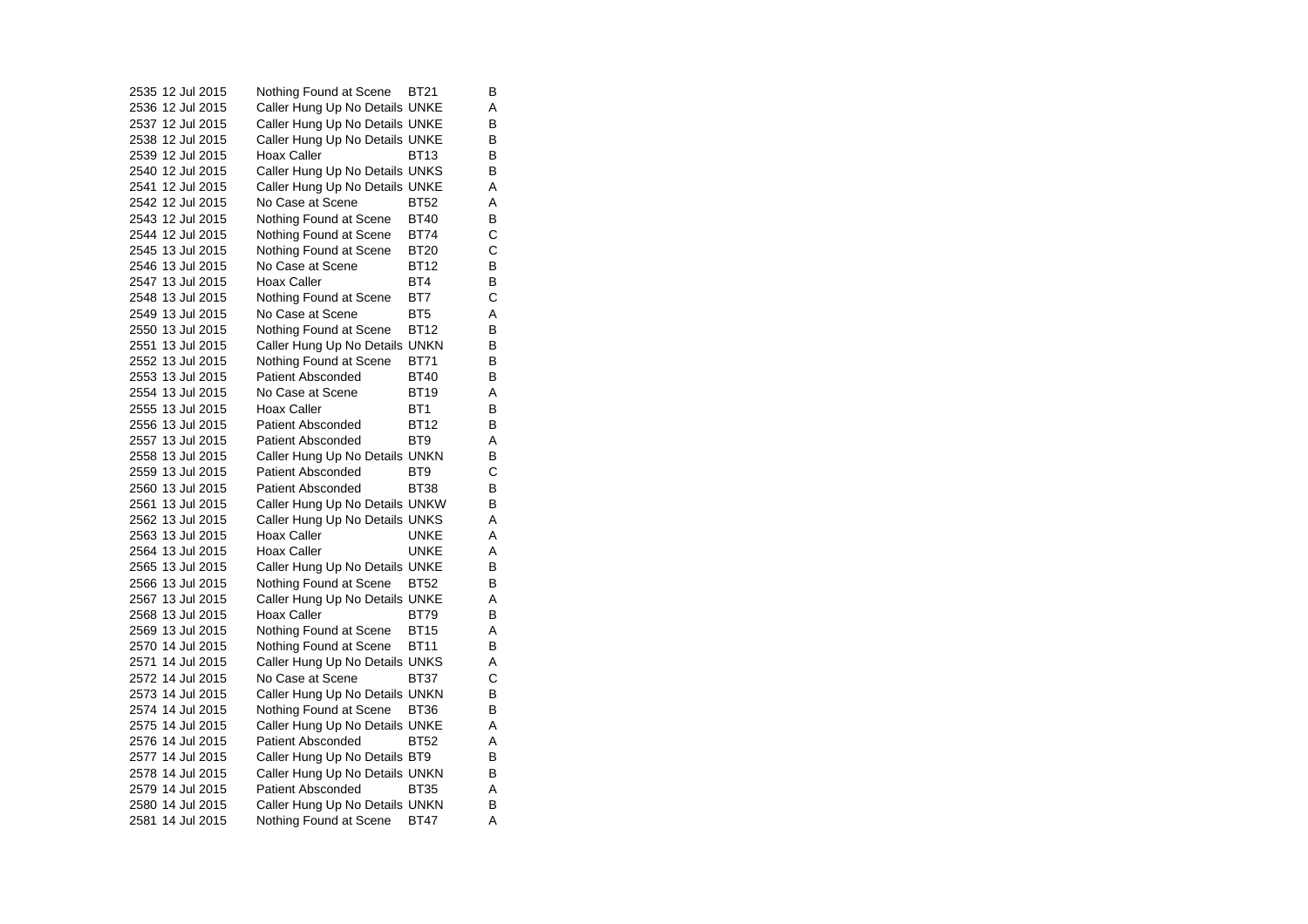2582 14 Jul 2015 Nothing Found at Scene BT63 C 2583 14 Jul 2015 Caller Hung Up No Details UNKE B 2584 14 Jul 2015 Caller Hung Up No Details UNKE A 2585 15 Jul 2015 Caller Hung Up No Details UNKN B 2586 15 Jul 2015 Hoax Caller BT63 A 2587 15 Jul 2015 Nothing Found at Scene BT15 C 2588 15 Jul 2015 Caller Hung Up No Details UNKE A 2589 15 Jul 2015 Nothing Found at Scene BT1 B 2590 15 Jul 2015 Caller Hung Up No Details UNKE A Caller Hung Up No Details UNKS 2592 15 Jul 2015 Patient Absconded BT7 B 2593 15 Jul 2015 Caller Hung Up No Details UNKN B<br>2594 15 Jul 2015 Caller Hung Up No Details BT1 B Caller Hung Up No Details BT1 2595 16 Jul 2015 No Case at Scene BT74 C2596 16 Jul 2015 Caller Hung Up No Details UNKE B 2597 16 Jul 2015 Caller Hung Up No Details UNKE B 2598 16 Jul 2015 No Case at Scene BT23 AA 2599 16 Jul 2015 Hoax Caller BT45 A 2600 16 Jul 2015 Hoax Caller BT19  $\overline{A}$ 2601 16 Jul 2015 No Case at Scene BT1 C 2602 16 Jul 2015 No Case at Scene BT5 C2603 17 Jul 2015 No Case at Scene BT48 C2604 17 Jul 2015 Caller Hung Up No Details UNKW B 2605 17 Jul 2015 Caller Hung Up No Details UNKS B 2606 17 Jul 2015 Patient Absconded BT48 B 2607 17 Jul 2015 Hoax Caller BT19 A 2608 17 Jul 2015 Hoax Caller UNKW A 2609 17 Jul 2015 Caller Hung Up No Details UNKW A 2610 17 Jul 2015 Nothing Found at Scene BT12 A 2611 17 Jul 2015 Hoax Caller UNKE A 2612 17 Jul 2015 Nothing Found at Scene BT7 A 2613 17 Jul 2015 Patient Absconded BT66  $\overline{B}$ 2614 17 Jul 2015 Hoax Caller BT12  $\sf B$ 2615 18 Jul 2015 Hoax Caller BT20 B 2616 18 Jul 2015 Caller Hung Up No Details UNKE A 2617 18 Jul 2015 Hoax Caller UNKE A 2618 18 Jul 2015 Caller Hung Up No Details UNKE A 2619 18 Jul 2015 Nothing Found at Scene BT1 B 2620 18 Jul 2015 Patient Absconded BT7 C 2621 18 Jul 2015 Caller Hung Up No Details UNKN B<br>2622 18 Jul 2015 Patient Absconded BT6 A Patient Absconded BT6 A 2623 18 Jul 2015 Caller Hung Up No Details UNKE A 2624 19 Jul 2015 Patient Absconded BT6 B 2625 19 Jul 2015 Nothing Found at Scene BT14 B 2626 19 Jul 2015 Nothing Found at Scene BT5 A 2627 19 Jul 2015 Hoax Caller BT34 A 2628 19 Jul 2015 Caller Hung Up No Details UNKE B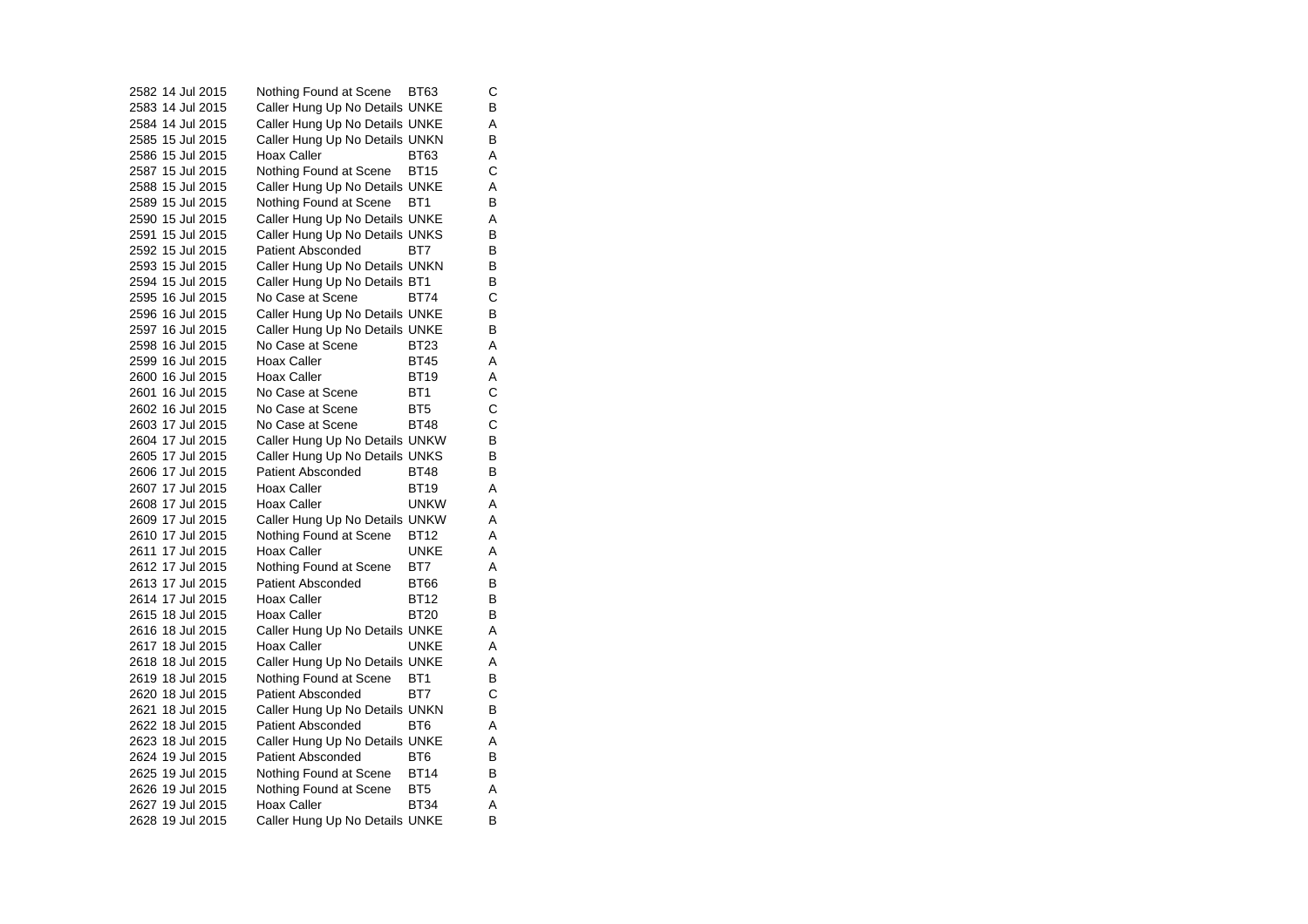2629 19 Jul 2015 Hoax Caller BunkE  $\overline{B}$ 2630 19 Jul 2015 Caller Hung Up No Details UNKE A 2631 19 Jul 2015 Hoax Caller UNKW A 2632 19 Jul 2015 Caller Hung Up No Details UNKS B<br>2633 19 Jul 2015 No Case at Scene BT15 B 2633 19 Jul 2015 No Case at Scene BT15 2634 19 Jul 2015 Caller Hung Up No Details UNKE B 2635 19 Jul 2015 No Case at Scene BT60 A 2636 19 Jul 2015 Caller Hung Up No Details UNKE B 2637 19 Jul 2015 Hoax Caller UNKW  $\overline{B}$ 2638 19 Jul 2015 Nothing Found at Scene BT5 A 2639 19 Jul 2015 No Case at Scene BT35 B 2640 19 Jul 2015 Caller Hung Up No Details UNKN B<br>2641 19 Jul 2015 Nothing Found at Scene BT34 B Nothing Found at Scene BT34 2642 19 Jul 2015 Caller Hung Up No Details UNKE B 2643 20 Jul 2015 No Case at Scene BT51 B 2644 20 Jul 2015 Hoax Caller UNKW B 2645 20 Jul 2015 Hoax Caller UNKN B 2646 20 Jul 2015 Hoax Caller BT42 A 2647 20 Jul 2015 Nothing Found at Scene BT20 B 2648 21 Jul 2015 Caller Hung Up No Details UNKE B 2649 21 Jul 2015 Nothing Found at Scene BT80 B 2650 21 Jul 2015 Caller Hung Up No Details UNKE B<br>2651 21 Jul 2015 Caller Hung Up No Details UNKE B 2651 21 Jul 2015 Caller Hung Up No Details UNKE 2652 21 Jul 2015 Hoax Caller UNKE B 2653 21 Jul 2015 Caller Hung Up No Details UNKS B 2654 21 Jul 2015 Caller Hung Up No Details UNKN B 2655 21 Jul 2015 Caller Hung Up No Details UNKS B<br>2656 22 Jul 2015 Patient Absconded BT14 C 2656 22 Jul 2015 Patient Absconded BT14 2657 22 Jul 2015 Caller Hung Up No Details UNKN B 2658 22 Jul 2015 Hoax Caller UNKE  $\overline{B}$ 2659 22 Jul 2015 Hoax Caller BT47 A 2660 22 Jul 2015 Hoax Caller **UNKN**  $\overline{B}$ 2661 22 Jul 2015 Hoax Caller BT13 A 2662 22 Jul 2015 Hoax Caller BT1 A 2663 22 Jul 2015 Caller Hung Up No Details UNKE B<br>2664 23 Jul 2015 Nothing Found at Scene BT6 B 2664 23 Jul 2015 Nothing Found at Scene BT6 2665 23 Jul 2015 Caller Hung Up No Details UNKE B 2666 23 Jul 2015 No Case at Scene BT32 B $\sf B$ 2667 23 Jul 2015 Caller Hung Up No Details UNKS A 2668 23 Jul 2015 Caller Hung Up No Details UNKE B<br>2669 23 Jul 2015 Hoax Caller BUNKE B 2669 23 Jul 2015 2670 23 Jul 2015 Patient Absconded BT74 B 2671 23 Jul 2015 No Case at Scene BT28 B 2672 23 Jul 2015 Caller Hung Up No Details BT35 A 2673 23 Jul 2015 Caller Hung Up No Details UNKS A 2674 23 Jul 2015 Nothing Found at Scene BT15 A 2675 23 Jul 2015 Caller Hung Up No Details BT7 B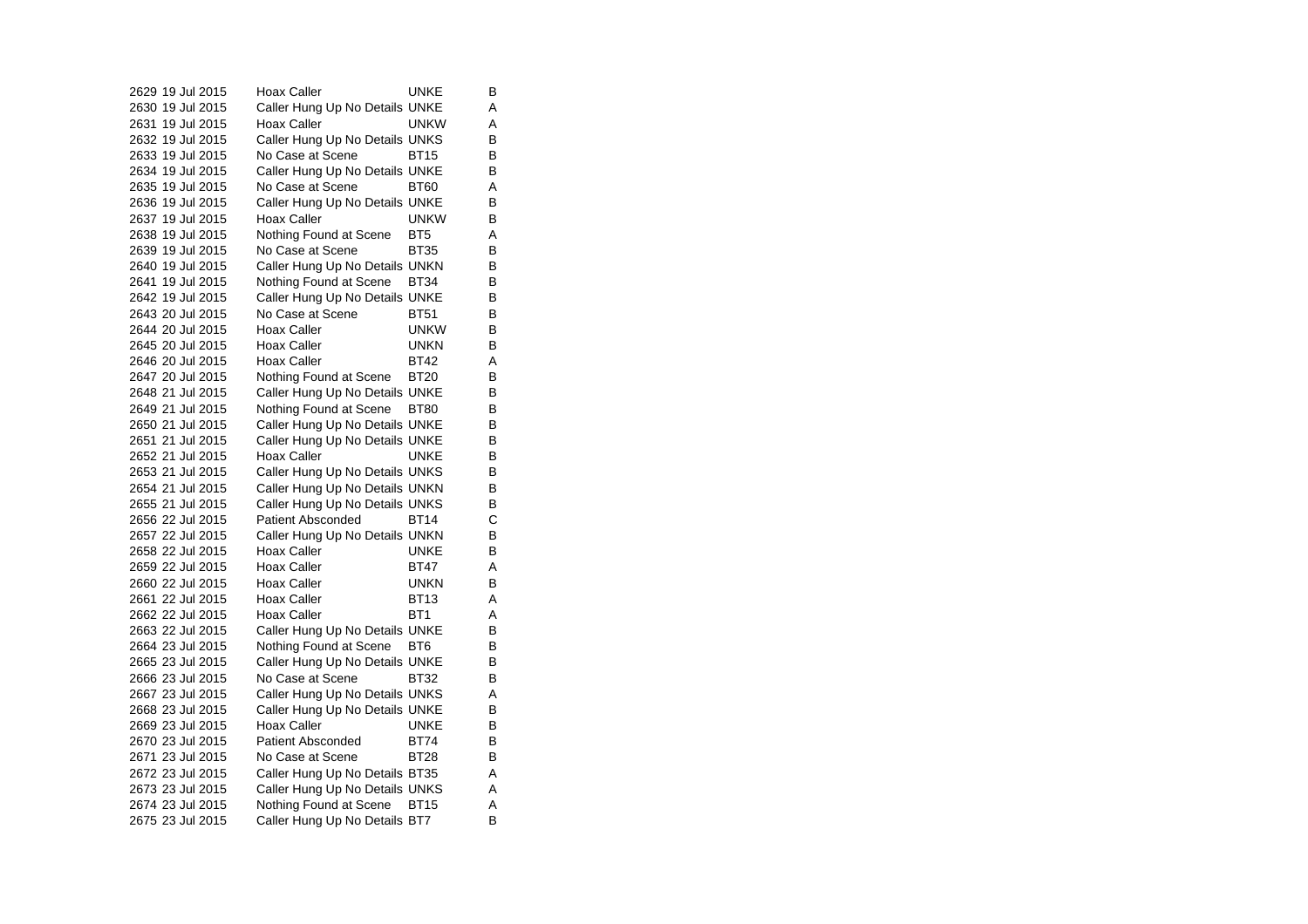|  | 2676 23 Jul 2015 | Caller Hung Up No Details BT70 |                 | Α |
|--|------------------|--------------------------------|-----------------|---|
|  | 2677 24 Jul 2015 | Hoax Caller                    | UNKE            | B |
|  | 2678 24 Jul 2015 | Nothing Found at Scene         | <b>BT11</b>     | в |
|  | 2679 24 Jul 2015 | <b>Patient Absconded</b>       | BT29            | Α |
|  | 2680 24 Jul 2015 | Hoax Caller                    | BT <sub>1</sub> | B |
|  | 2681 24 Jul 2015 | Nothing Found at Scene         | BT <sub>1</sub> | A |
|  | 2682 24 Jul 2015 | Caller Hung Up No Details UNKE |                 | В |
|  | 2683 24 Jul 2015 | Hoax Caller                    | <b>BT48</b>     | A |
|  | 2684 24 Jul 2015 | <b>Hoax Caller</b>             | UNKE            | В |
|  | 2685 24 Jul 2015 | <b>Hoax Caller</b>             | <b>UNKE</b>     | A |
|  | 2686 24 Jul 2015 | Caller Hung Up No Details UNKE |                 | В |
|  | 2687 24 Jul 2015 | <b>Hoax Caller</b>             | <b>BT80</b>     | A |
|  | 2688 24 Jul 2015 | No Case at Scene               | <b>BT38</b>     | В |
|  | 2689 24 Jul 2015 | Hoax Caller                    | UNKE            | Α |
|  | 2690 25 Jul 2015 | No Case at Scene               | BT46            | C |
|  | 2691 25 Jul 2015 | Nothing Found at Scene         | BT <sub>1</sub> | В |
|  | 2692 25 Jul 2015 | No Case at Scene               | <b>BT25</b>     | В |
|  | 2693 25 Jul 2015 | Caller Hung Up No Details UNKN |                 | A |
|  | 2694 25 Jul 2015 | <b>Patient Absconded</b>       | <b>BT14</b>     | С |
|  | 2695 25 Jul 2015 | Caller Hung Up No Details UNKN |                 | В |
|  | 2696 25 Jul 2015 | Caller Hung Up No Details UNKE |                 | B |
|  | 2697 25 Jul 2015 | Caller Hung Up No Details UNKW |                 | В |
|  | 2698 25 Jul 2015 | Hoax Caller                    | <b>BT19</b>     | A |
|  | 2699 25 Jul 2015 | Caller Hung Up No Details ERR  |                 | A |
|  | 2700 25 Jul 2015 | Hoax Caller                    | UNKE            | в |
|  | 2701 25 Jul 2015 | Nothing Found at Scene         | <b>BT13</b>     | B |
|  | 2702 25 Jul 2015 | Nothing Found at Scene         | BT1             | В |
|  | 2703 25 Jul 2015 | Hoax Caller                    | UNKE            | В |
|  | 2704 25 Jul 2015 | Nothing Found at Scene         | BT <sub>6</sub> | В |
|  | 2705 25 Jul 2015 | Nothing Found at Scene         | BT6             | В |
|  | 2706 26 Jul 2015 | Nothing Found at Scene         | <b>BT25</b>     | B |
|  | 2707 26 Jul 2015 | No Case at Scene               | <b>BT65</b>     | В |
|  | 2708 26 Jul 2015 | Caller Hung Up No Details UNKS |                 | в |
|  | 2709 26 Jul 2015 | Caller Hung Up No Details UNKE |                 | В |
|  | 2710 26 Jul 2015 | Nothing Found at Scene         | <b>BT80</b>     | A |
|  | 2711 26 Jul 2015 | No Case at Scene               | <b>BT45</b>     | C |
|  | 2712 26 Jul 2015 | <b>Patient Absconded</b>       | <b>BT71</b>     | С |
|  | 2713 26 Jul 2015 | Caller Hung Up No Details UNKE |                 | В |
|  | 2714 26 Jul 2015 | Caller Hung Up No Details UNKS |                 | в |
|  | 2715 26 Jul 2015 | Caller Hung Up No Details UNKE |                 | В |
|  | 2716 26 Jul 2015 | Caller Hung Up No Details UNKS |                 | В |
|  | 2717 26 Jul 2015 | Caller Hung Up No Details UNKE |                 | В |
|  | 2718 26 Jul 2015 | Caller Hung Up No Details UNKS |                 | в |
|  | 2719 26 Jul 2015 | Caller Hung Up No Details UNKE |                 | Α |
|  | 2720 26 Jul 2015 | No Case at Scene               | <b>BT61</b>     | В |
|  | 2721 26 Jul 2015 | No Case at Scene               | <b>BT22</b>     | B |
|  | 2722 26 Jul 2015 | No Case at Scene               | <b>BT71</b>     | B |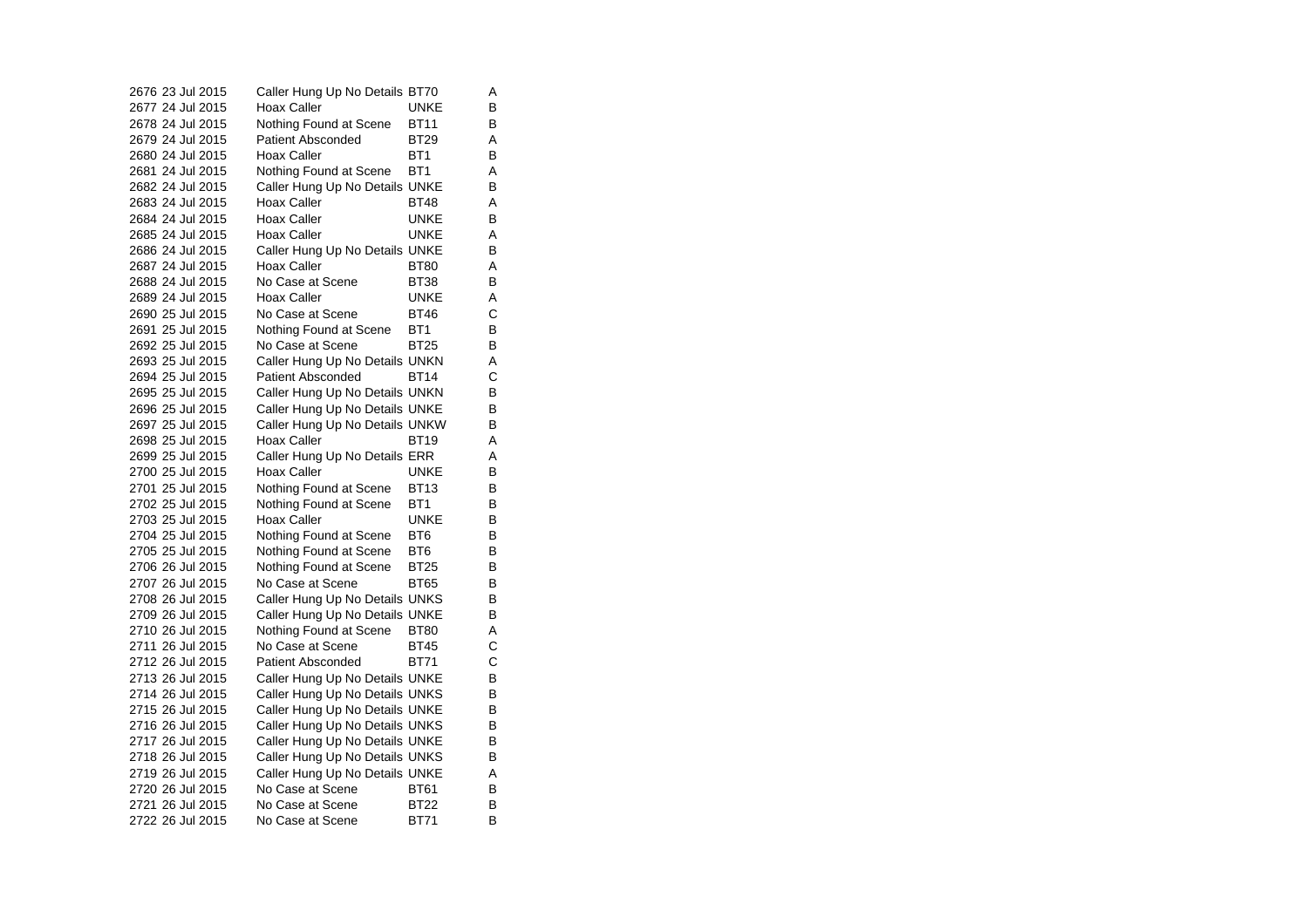2723 26 Jul 2015 Caller Hung Up No Details UNKE B 2724 27 Jul 2015 No Case at Scene BT48 A 2725 27 Jul 2015 No Case at Scene BT4 C 2726 27 Jul 2015 Nothing Found at Scene BT47 B<br>2727 27 Jul 2015 Caller Hung Up No Details UNKS B 2727 27 Jul 2015 Caller Hung Up No Details UNKS 2728 27 Jul 2015 Nothing Found at Scene BT15 B 2729 27 Jul 2015 Caller Hung Up No Details UNKE A 2730 27 Jul 2015 Hoax Caller UNKE B 2731 27 Jul 2015 Hoax Caller UNKE A<br>B 2732 27 Jul 2015 Hoax Caller UNKW 2733 27 Jul 2015 Nothing Found at Scene BT34 B 2734 27 Jul 2015 No Case at Scene BT54 B 2735 27 Jul 2015 Nothing Found at Scene BT64 C 2736 27 Jul 2015 Caller Hung Up No Details UNKN A 2737 27 Jul 2015 Caller Hung Up No Details UNKE B 2738 27 Jul 2015 No Case at Scene BT19 C 2739 28 Jul 2015 Hoax Caller BT11 B 2740 28 Jul 2015 Hoax Caller UNKE B 2741 28 Jul 2015 Caller Hung Up No Details UNKS A 2742 28 Jul 2015 Caller Hung Up No Details UNKE A 2743 28 Jul 2015 Caller Hung Up No Details UNKW A 2744 28 Jul 2015 Nothing Found at Scene BT48 B<br>2745 28 Jul 2015 Caller Hung Up No Details UNKE B 2745 28 Jul 2015 Caller Hung Up No Details UNKE 2746 28 Jul 2015 Hoax Caller UNKE A 2747 28 Jul 2015 Hoax Caller CONNE  $\overline{A}$ 2748 28 Jul 2015 Caller Hung Up No Details UNKW A 2749 28 Jul 2015 Hoax Caller **UNKE**  $\sf B$ 2750 28 Jul 2015 Caller Hung Up No Details UNKE A 2751 29 Jul 2015 Hoax Caller BT41 B 2752 29 Jul 2015 Caller Hung Up No Details UNKE B<br>2753 29 Jul 2015 No Case at Scene BT38 B 2753 29 Jul 2015 No Case at Scene BT38 2754 29 Jul 2015 Nothing Found at Scene BT17 A 2755 29 Jul 2015 Caller Hung Up No Details UNKE B 2756 29 Jul 2015 Caller Hung Up No Details UNKS A 2757 29 Jul 2015 Caller Hung Up No Details UNKS A<br>2758 29 Jul 2015 No Case at Scene BT79 A 2758 29 Jul 2015 No Case at Scene BT79 2759 29 Jul 2015 No Case at Scene BT48 B 2760 29 Jul 2015 Hoax Caller **Hoax Hoax Hoax** A 2761 29 Jul 2015 Caller Hung Up No Details UNKW A 2762 29 Jul 2015 Caller Hung Up No Details UNKW A<br>2763 29 Jul 2015 Caller Hung Up No Details UNKE A Caller Hung Up No Details UNKE A 2764 29 Jul 2015 Patient Absconded BT70 A 2765 29 Jul 2015 Patient Absconded BT1 B 2766 30 Jul 2015 No Case at Scene BT40 B 2767 30 Jul 2015 Caller Hung Up No Details UNKE B<br>2768 30 Jul 2015 Nothing Found at Scene BT6 B 2768 30 Jul 2015 Nothing Found at Scene BT6 2769 30 Jul 2015 Hoax Caller UNKN A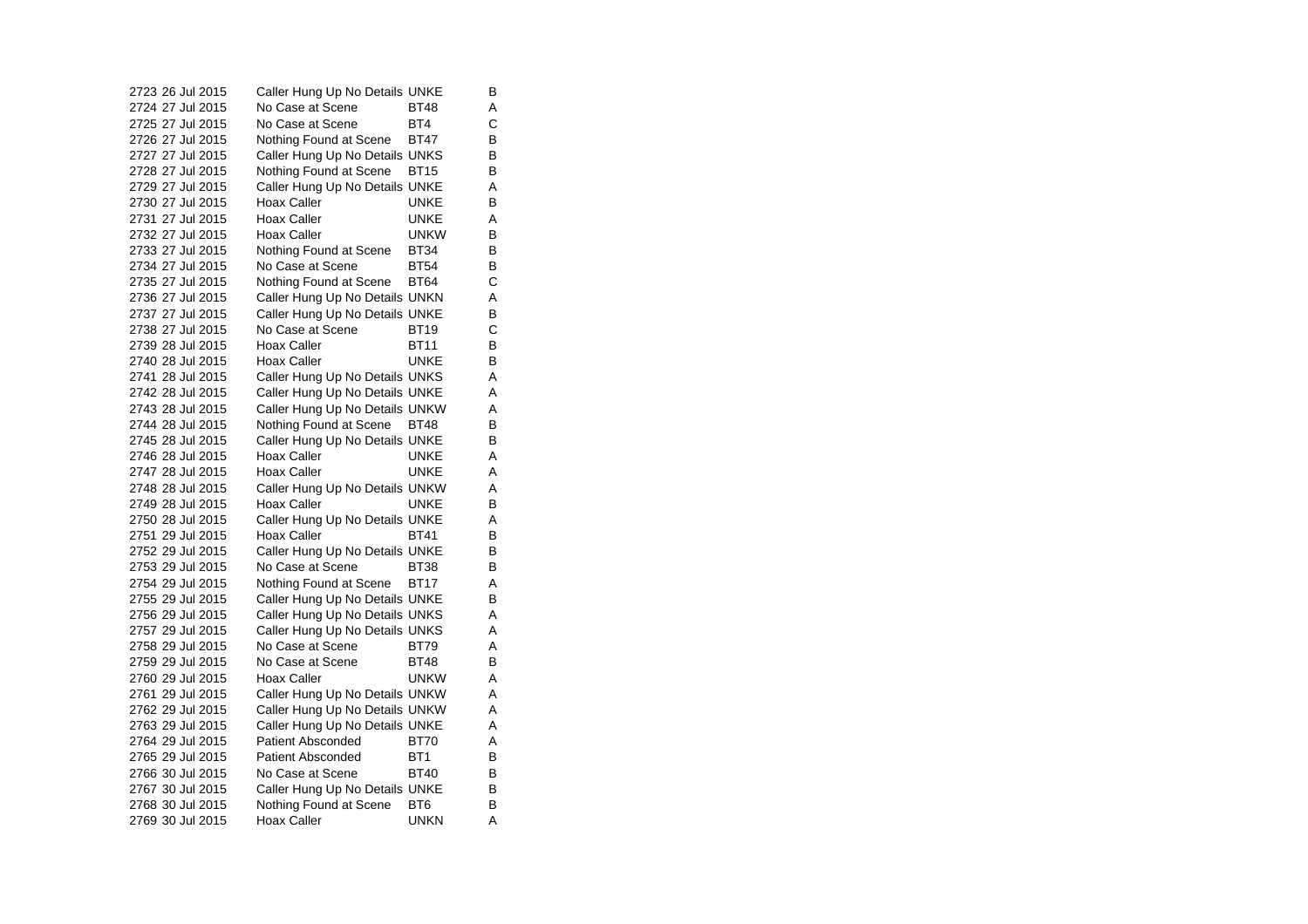2770 30 Jul 2015 Nothing Found at Scene BT42 A 2771 30 Jul 2015 Hoax Caller CONNE B 2772 30 Jul 2015 Hoax Caller BT37 A 2773 30 Jul 2015 Patient Absconded BT13 B<br>B 2774 31 Jul 2015 Caller Hung Up No Details UNKS 2775 31 Jul 2015 Nothing Found at Scene BT32 B 2776 31 Jul 2015 Hoax Caller BT41 A 2777 31 Jul 2015 Caller Hung Up No Details UNKE A 2778 31 Jul 2015 Patient Absconded BT34  $\overline{B}$ 2779 31 Jul 2015 Hoax Caller UNKE A 2780 31 Jul 2015 Caller Hung Up No Details UNKS B 2781 31 Jul 2015 Hoax Caller BunkE  $\overline{B}$ 2782 31 Jul 2015 Caller Hung Up No Details UNKE A 2783 31 Jul 2015 Nothing Found at Scene BT7 B 2784 31 Jul 2015 No Case at Scene BT35 B 2785 31 Jul 2015 Hoax Caller UNKE B 2786 31 Jul 2015 Caller Hung Up No Details UNKE A 2787 01 Aug 2015 Caller Hung Up No Details UNKE B 2788 01 Aug 2015 Nothing Found at Scene BT1 B 2789 01 Aug 2015 Caller Hung Up No Details UNKE A 2790 01 Aug 2015 Hoax Caller CONNE 2791 01 Aug 2015 Hoax Caller BT17 B<br>2792 01 Aug 2015 No Case at Scene BT47 C 2792 01 Aug 2015 No Case at Scene BT47 2793 01 Aug 2015 Nothing Found at Scene BT92 B 2794 01 Aug 2015 Nothing Found at Scene BT1 B 2795 01 Aug 2015 Nothing Found at Scene BT1 B 2796 01 Aug 2015 No Case at Scene BT5 B<br>2797 01 Aug 2015 No Case at Scene BT12 B 2797 01 Aug 2015 No Case at Scene BT12 2798 01 Aug 2015 No Case at Scene BT13 C 2799 02 Aug 2015 No Case at Scene BT1 B 2800 02 Aug 2015 No Case at Scene BT14 A 2801 02 Aug 2015 No Case at Scene BT7 B 2802 02 Aug 2015 No Case at Scene BT1 B 2803 02 Aug 2015 Nothing Found at Scene BT34 C 2804 02 Aug 2015 No Case at Scene BT30 B<br>2805 02 Aug 2015 Caller Hung Up No Details UNKN B Caller Hung Up No Details UNKN 2806 02 Aug 2015 Nothing Found at Scene BT41 B 2807 02 Aug 2015 No Case at Scene BT48 B 2808 02 Aug 2015 Caller Hung Up No Details UNKE B 2809 02 Aug 2015 No Case at Scene BT10 C<br>
2810 02 Aug 2015 Caller Hung Up No Details UNKE A Caller Hung Up No Details UNKE A 2811 02 Aug 2015 Caller Hung Up No Details UNKE B 2812 02 Aug 2015 No Case at Scene BT35 C 2813 02 Aug 2015 No Case at Scene BT12 B 2814 02 Aug 2015 Nothing Found at Scene BT12 A<br>2815 02 Aug 2015 No Case at Scene BT79 C 2815 02 Aug 2015 No Case at Scene BT79 C 2816 02 Aug 2015 Hoax Caller BT41 B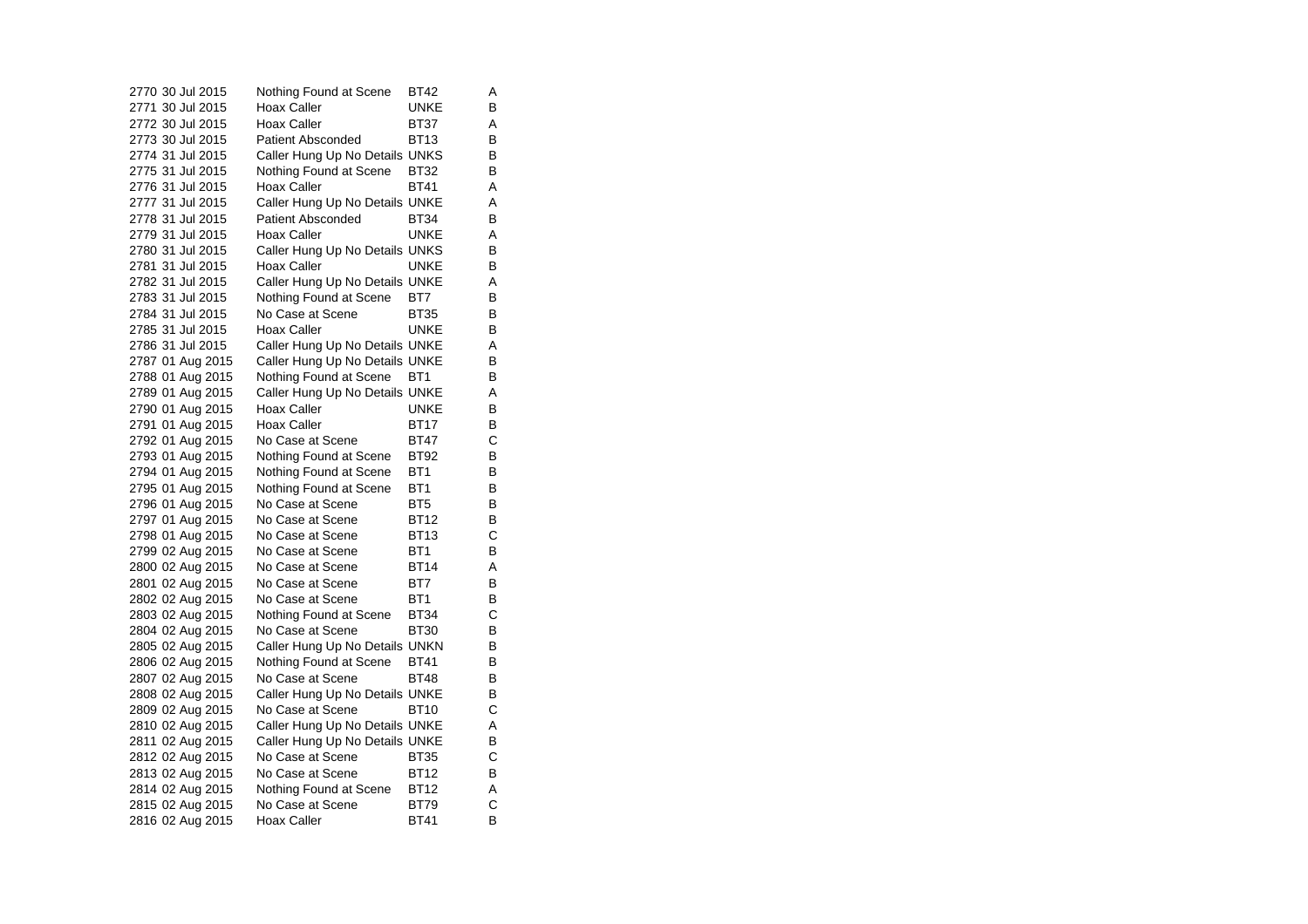2817 02 Aug 2015 Nothing Found at Scene BT7 B 2818 03 Aug 2015 Nothing Found at Scene BT33 B 2819 03 Aug 2015 Nothing Found at Scene BT12 C 2820 03 Aug 2015 Caller Hung Up No Details UNKE A Caller Hung Up No Details UNKW A 2822 03 Aug 2015 Caller Hung Up No Details UNKE B 2823 03 Aug 2015 Caller Hung Up No Details UNKE A 2824 03 Aug 2015 Hoax Caller BT35 B 2825 03 Aug 2015 No Case at Scene BT12 A Nothing Found at Scene BT48 A 2827 03 Aug 2015 Caller Hung Up No Details UNKW A 2828 03 Aug 2015 Caller Hung Up No Details UNKN B<br>2829 03 Aug 2015 Caller Hung Up No Details SCO B Caller Hung Up No Details SCO 2830 03 Aug 2015 No Case at Scene BT52 B 2831 03 Aug 2015 Caller Hung Up No Details UNKW B 2832 03 Aug 2015 Caller Hung Up No Details UNKE A 2833 03 Aug 2015 Caller Hung Up No Details UNKE B<br>2834 03 Aug 2015 No Case at Scene BT7 B 2834 03 Aug 2015 No Case at Scene BT7 2835 03 Aug 2015 No Case at Scene BT71 B 2836 04 Aug 2015 Caller Hung Up No Details UNKE A 2837 04 Aug 2015 Caller Hung Up No Details UNKE B 2838 04 Aug 2015 Caller Hung Up No Details UNKE A 2839 04 Aug 2015 Hoax Caller BT65 A 2840 04 Aug 2015 Caller Hung Up No Details UNKW B 2841 04 Aug 2015 Caller Hung Up No Details UNKW A 2842 04 Aug 2015 Hoax Caller CONNE A 2843 04 Aug 2015 Caller Hung Up No Details UNKE A 2844 04 Aug 2015 Hoax Caller CONNE A 2845 04 Aug 2015 Patient Absconded BT28 A 2846 05 Aug 2015 Caller Hung Up No Details UNKS B<br>2847 05 Aug 2015 Hoax Caller BuNKE B 2847 05 Aug 2015 Hoax Caller **Hoax College Hoax** 2848 05 Aug 2015 Hoax Caller **UNKE** A 2849 05 Aug 2015 Hoax Caller CONNE A 2850 05 Aug 2015 Hoax Caller BT74 B 2851 05 Aug 2015 Hoax Caller Board UNKE A<br>2852 05 Aug 2015 Nothing Found at Scene BT36 A Nothing Found at Scene BT36 A 2853 05 Aug 2015 Hoax Caller BT66 B 2854 06 Aug 2015 Patient Absconded BT35 B 2855 06 Aug 2015 Nothing Found at Scene BT7 B 2856 06 Aug 2015 No Case at Scene BT37 B<br>2857 06 Aug 2015 Caller Hung Up No Details UNKE B Caller Hung Up No Details UNKE 2858 06 Aug 2015 No Case at Scene BT54 B 2859 06 Aug 2015 Hoax Caller BT48 B 2860 06 Aug 2015 Hoax Caller CONNE B 2861 06 Aug 2015 Hoax Caller BT15 B<br>2862 06 Aug 2015 Nothing Found at Scene BT11 B 2862 06 Aug 2015 Nothing Found at Scene BT11 2863 07 Aug 2015 Caller Hung Up No Details UNKS A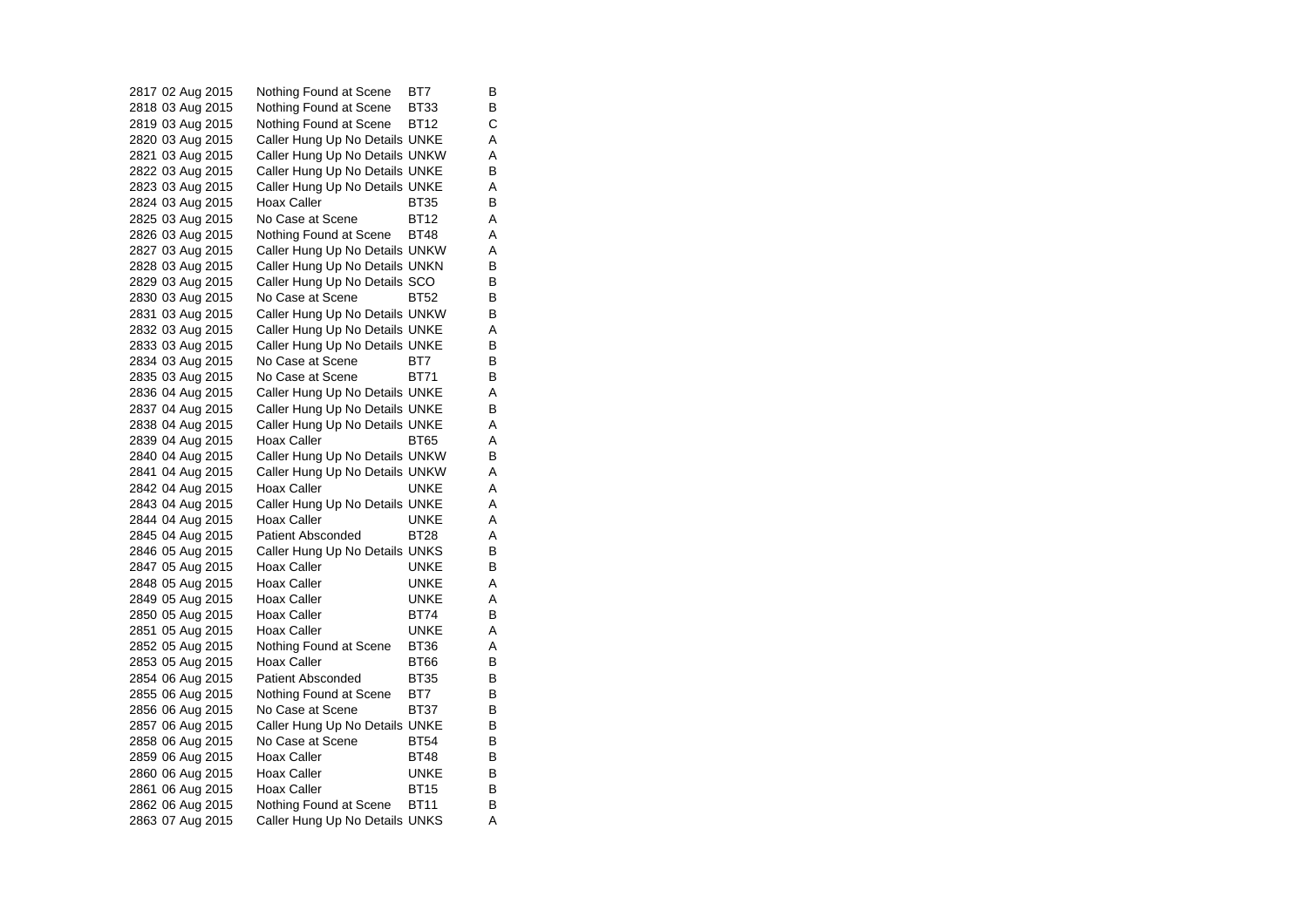2864 07 Aug 2015 Caller Hung Up No Details UNKW B 2865 07 Aug 2015 Hoax Caller CONNE 2866 07 Aug 2015 Nothing Found at Scene BT12 B 2867 07 Aug 2015 Hoax Caller CONKE A<br>2868 07 Aug 2015 No Case at Scene BT40 C 2868 07 Aug 2015 No Case at Scene BT40 C 2869 07 Aug 2015 Patient Absconded BT12 B 2870 07 Aug 2015 Caller Hung Up No Details UNKE B 2871 07 Aug 2015 Nothing Found at Scene BT19 A 2872 07 Aug 2015 Caller Hung Up No Details UNKS B<br>2873 07 Aug 2015 Caller Hung Up No Details UNKF B 2873 07 Aug 2015 Caller Hung Up No Details UNKE 2874 07 Aug 2015 Patient Absconded BT82 A 2875 07 Aug 2015 Nothing Found at Scene BT4 B<br>2876 08 Aug 2015 Nothing Found at Scene BT5 B Nothing Found at Scene BT5 B 2877 08 Aug 2015 Nothing Found at Scene BT1 B 2878 08 Aug 2015 Nothing Found at Scene BT31 B 2879 08 Aug 2015 Caller Hung Up No Details UNKE B 2880 08 Aug 2015 Caller Hung Up No Details UNKE B 2881 08 Aug 2015 Caller Hung Up No Details UNKE B 2882 08 Aug 2015 Caller Hung Up No Details UNKE B 2883 08 Aug 2015 Nothing Found at Scene BT37 A 2884 08 Aug 2015 Nothing Found at Scene BT39 B 2885 08 Aug 2015 Nothing Found at Scene BT47 C 2886 08 Aug 2015 Caller Hung Up No Details UNKE B 2887 08 Aug 2015 Caller Hung Up No Details UNKE B 2888 08 Aug 2015 Hoax Caller UNKE B 2889 08 Aug 2015 No Case at Scene BT22 B 2890 08 Aug 2015 Patient Absconded BT43 A 2891 08 Aug 2015 Caller Hung Up No Details BT48 B 2892 08 Aug 2015 Caller Hung Up No Details UNKS A 2893 08 Aug 2015 No Case at Scene BT62 A 2894 08 Aug 2015 Caller Hung Up No Details UNKE A 2895 08 Aug 2015 Nothing Found at Scene BT7 B 2896 09 Aug 2015 Nothing Found at Scene BT48 A 2897 09 Aug 2015 Caller Hung Up No Details UNKE B 2898 09 Aug 2015 Caller Hung Up No Details UNKE B<br>2899 09 Aug 2015 Nothing Found at Scene BT12 B Nothing Found at Scene BT12 2900 09 Aug 2015 Caller Hung Up No Details SCO A 2901 09 Aug 2015 Caller Hung Up No Details SCO A 2902 09 Aug 2015 Patient Absconded BT82 A 2903 09 Aug 2015 Hoax Caller BT48 B<br>2904 09 Aug 2015 No Case at Scene BT40 B 2904 09 Aug 2015 2905 09 Aug 2015 No Case at Scene BT48 B 2906 09 Aug 2015 Caller Hung Up No Details UNKE A 2907 09 Aug 2015 Nothing Found at Scene BT47 B 2908 09 Aug 2015 Nothing Found at Scene BT2 B<br>2909 09 Aug 2015 Patient Absconded BT33 B 2909 09 Aug 2015 Patient Absconded BT33 B<br>2910 09 Aug 2015 No Case at Scene BT82 C 2910 09 Aug 2015 No Case at Scene BT82 C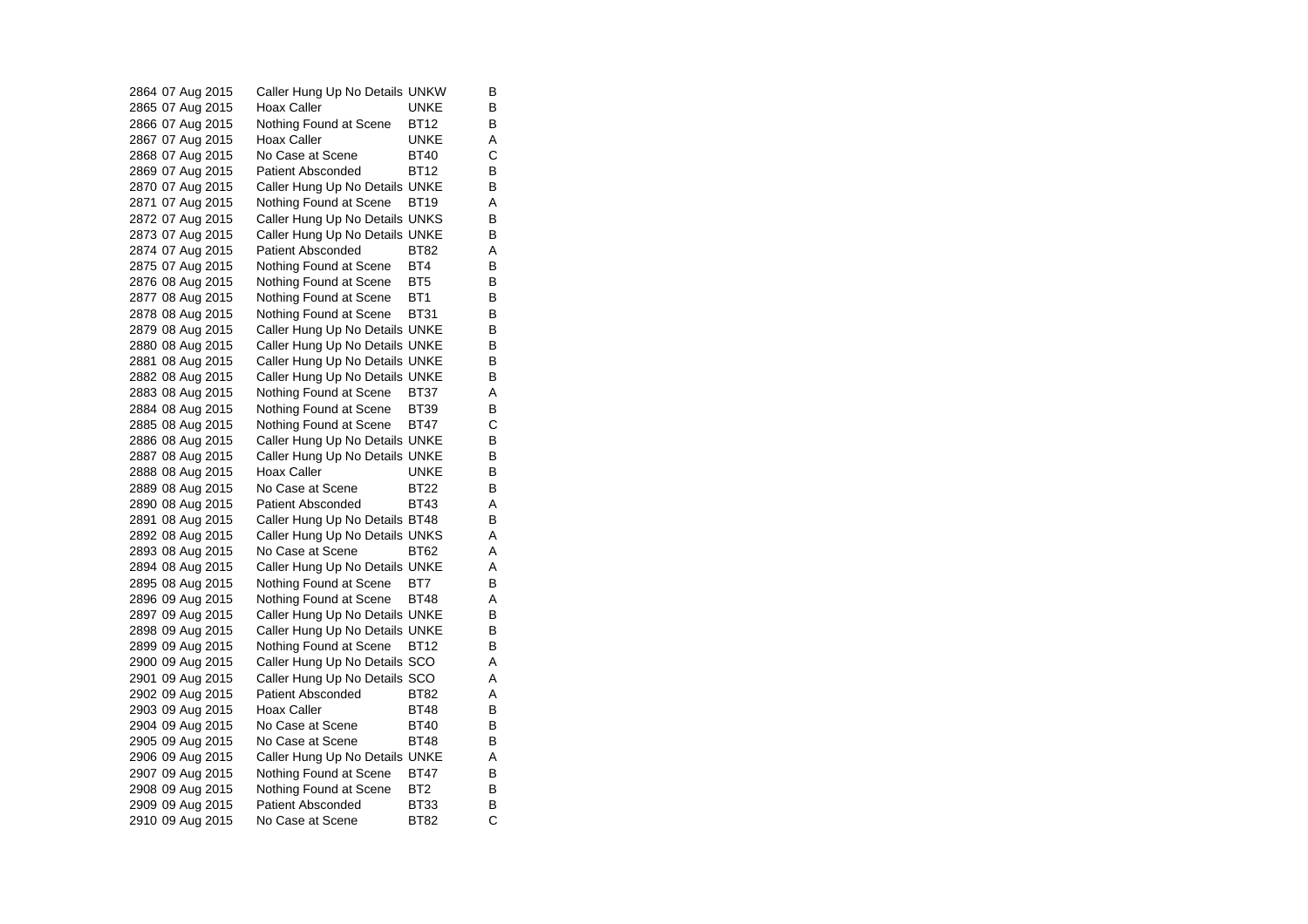2911 09 Aug 2015 Nothing Found at Scene BT1 B 2912 09 Aug 2015 Nothing Found at Scene BT1 B 2913 09 Aug 2015 Nothing Found at Scene BT2 C 2914 09 Aug 2015 Nothing Found at Scene BT9 B<br>2915 09 Aug 2015 Caller Hung Up No Details UNKE B Caller Hung Up No Details UNKE 2916 09 Aug 2015 Nothing Found at Scene BT61 A 2917 09 Aug 2015 Nothing Found at Scene BT5 C 2918 09 Aug 2015 Caller Hung Up No Details UNKE B<br>2919 09 Aug 2015 Caller Hung Up No Details UNKE B 2919 09 Aug 2015 Caller Hung Up No Details UNKE B<br>2920 09 Aug 2015 Caller Hung Up No Details UNKE B Caller Hung Up No Details UNKE 2921 09 Aug 2015 Patient Absconded UNKE A 2922 09 Aug 2015 Hoax Caller BT49 A<br>2923 09 Aug 2015 No Case at Scene BT66 B 2923 09 Aug 2015 No Case at Scene BT66 B 2924 09 Aug 2015 No Case at Scene BT12 B 2925 09 Aug 2015 Caller Hung Up No Details UNKE B 2926 09 Aug 2015 Caller Hung Up No Details BT17 B 2927 09 Aug 2015 No Case at Scene BT32 B 2928 09 Aug 2015 Hoax Caller BT23 A 2929 09 Aug 2015 Caller Hung Up No Details UNKE B 2930 09 Aug 2015 No Case at Scene BT37 B 2931 09 Aug 2015 Nothing Found at Scene BT53 A 2932 09 Aug 2015 Nothing Found at Scene BT14 B 2933 10 Aug 2015 Caller Hung Up No Details BT47 A 2934 10 Aug 2015 No Case at Scene BT43 C 2935 10 Aug 2015 Nothing Found at Scene BT10 A 2936 10 Aug 2015 Caller Hung Up No Details UNKE A 2937 10 Aug 2015 Caller Hung Up No Details UNKE B<br>2938 10 Aug 2015 Patient Absconded BT7 A Patient Absconded BT7 A 2939 10 Aug 2015 Caller Hung Up No Details UNKE A 2940 10 Aug 2015 No Case at Scene BT15 B<br>2941 10 Aug 2015 Caller Hung Up No Details UNKS B Caller Hung Up No Details UNKS 2942 10 Aug 2015 Caller Hung Up No Details UNKS B 2943 10 Aug 2015 Hoax Caller UNKN B 2944 10 Aug 2015 Caller Hung Up No Details UNKS B 2945 10 Aug 2015 Caller Hung Up No Details BT61 A<br>2946 10 Aug 2015 Nothing Found at Scene BT5 A Nothing Found at Scene BT5 A 2947 10 Aug 2015 No Case at Scene BT1 A 2948 11 Aug 2015 Caller Hung Up No Details UNKW A 2949 11 Aug 2015 Caller Hung Up No Details UNKE A 2950 11 Aug 2015 No Case at Scene BT24 B<br>2951 11 Aug 2015 Hoax Caller UNKE A 2951 11 Aug 2015 Hoax Caller **UNKE** A 2952 11 Aug 2015 Caller Hung Up No Details UNKE B 2953 11 Aug 2015 Hoax Caller UNKE B 2954 11 Aug 2015 Caller Hung Up No Details UNKW B 2955 11 Aug 2015 Caller Hung Up No Details UNKS B<br>2956 11 Aug 2015 Hoax Caller BT19 C 2956 11 Aug 2015 Hoax Caller BT19 2957 11 Aug 2015 Caller Hung Up No Details UNKE B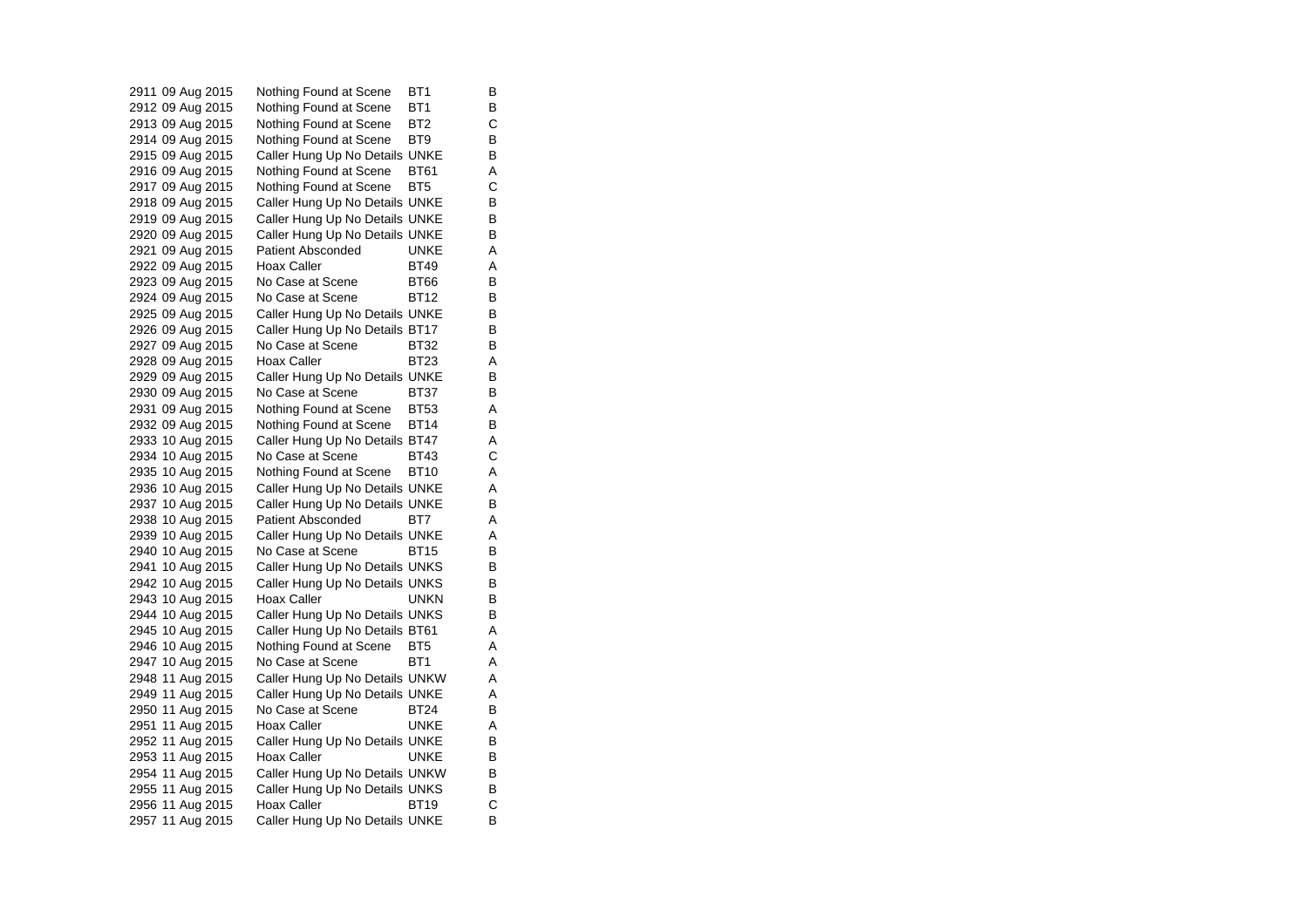2958 11 Aug 2015 No Case at Scene BT31 B 2959 11 Aug 2015 Nothing Found at Scene BT42 B 2960 12 Aug 2015 Caller Hung Up No Details UNKE A 2961 12 Aug 2015 Caller Hung Up No Details UNKS A 2962 12 Aug 2015 Caller Hung Up No Details UNKE B 2963 12 Aug 2015 Caller Hung Up No Details UNKE A 2964 12 Aug 2015 Caller Hung Up No Details UNKE A 2965 12 Aug 2015 Caller Hung Up No Details UNKS A 2966 12 Aug 2015 Patient Absconded BT2 A<br>2967 12 Aug 2015 Hoax Caller BT36 A 2967 12 Aug 2015 Hoax Caller BT36 A 2968 12 Aug 2015 Caller Hung Up No Details UNKN B 2969 12 Aug 2015 Caller Hung Up No Details UNKE B<br>2970 12 Aug 2015 Hoax Caller UNKS A 2970 12 Aug 2015 Hoax Caller **Hoax Caller** UNKS A 2971 12 Aug 2015 Caller Hung Up No Details UNKE B 2972 12 Aug 2015 Caller Hung Up No Details UNKE B 2973 12 Aug 2015 Hoax Caller **UNKW** B 2974 13 Aug 2015 Nothing Found at Scene BT41 B<br>2975 13 Aug 2015 Caller Hung Up No Details BT40 B 2975 13 Aug 2015 Caller Hung Up No Details BT40 2976 13 Aug 2015 Caller Hung Up No Details UNKE A 2977 13 Aug 2015 Hoax Caller BT1 BT1 2978 13 Aug 2015 Hoax Caller **UNKS** A 2979 13 Aug 2015 Hoax Caller UNKE B 2980 13 Aug 2015 Caller Hung Up No Details UNKS A 2981 13 Aug 2015 Caller Hung Up No Details UNKE B 2982 13 Aug 2015 Hoax Caller **UNKE** A 2983 13 Aug 2015 No Case at Scene BT43 B 2984 14 Aug 2015 Nothing Found at Scene BT32 A 2985 14 Aug 2015 Patient Absconded BT11 B 2986 14 Aug 2015 Caller Hung Up No Details UNKE B 2987 14 Aug 2015 Caller Hung Up No Details UNKS A 2988 14 Aug 2015 Caller Hung Up No Details UNKS B 2989 14 Aug 2015 Caller Hung Up No Details UNKE B 2990 14 Aug 2015 Caller Hung Up No Details UNKE A 2991 14 Aug 2015 Caller Hung Up No Details UNKE A 2992 14 Aug 2015 Caller Hung Up No Details UNKN B<br>2993 14 Aug 2015 Patient Absconded BT35 A Patient Absconded BT35 2994 14 Aug 2015 Caller Hung Up No Details UNKS B 2995 15 Aug 2015 Patient Absconded BT44 B 2996 15 Aug 2015 No Case at Scene BT48 B 2997 15 Aug 2015 Nothing Found at Scene BT54 C<br>2998 15 Aug 2015 No Case at Scene UNKE B 2998 15 Aug 2015 2999 15 Aug 2015 Nothing Found at Scene BT11 A 3000 15 Aug 2015 Nothing Found at Scene BT9 B 3001 15 Aug 2015 Nothing Found at Scene BT9 B 3002 15 Aug 2015 Nothing Found at Scene BT28 C<br>3003 15 Aug 2015 Caller Hung Up No Details UNKE B 3003 15 Aug 2015 Caller Hung Up No Details UNKE 3004 15 Aug 2015 Hoax Caller UNKE B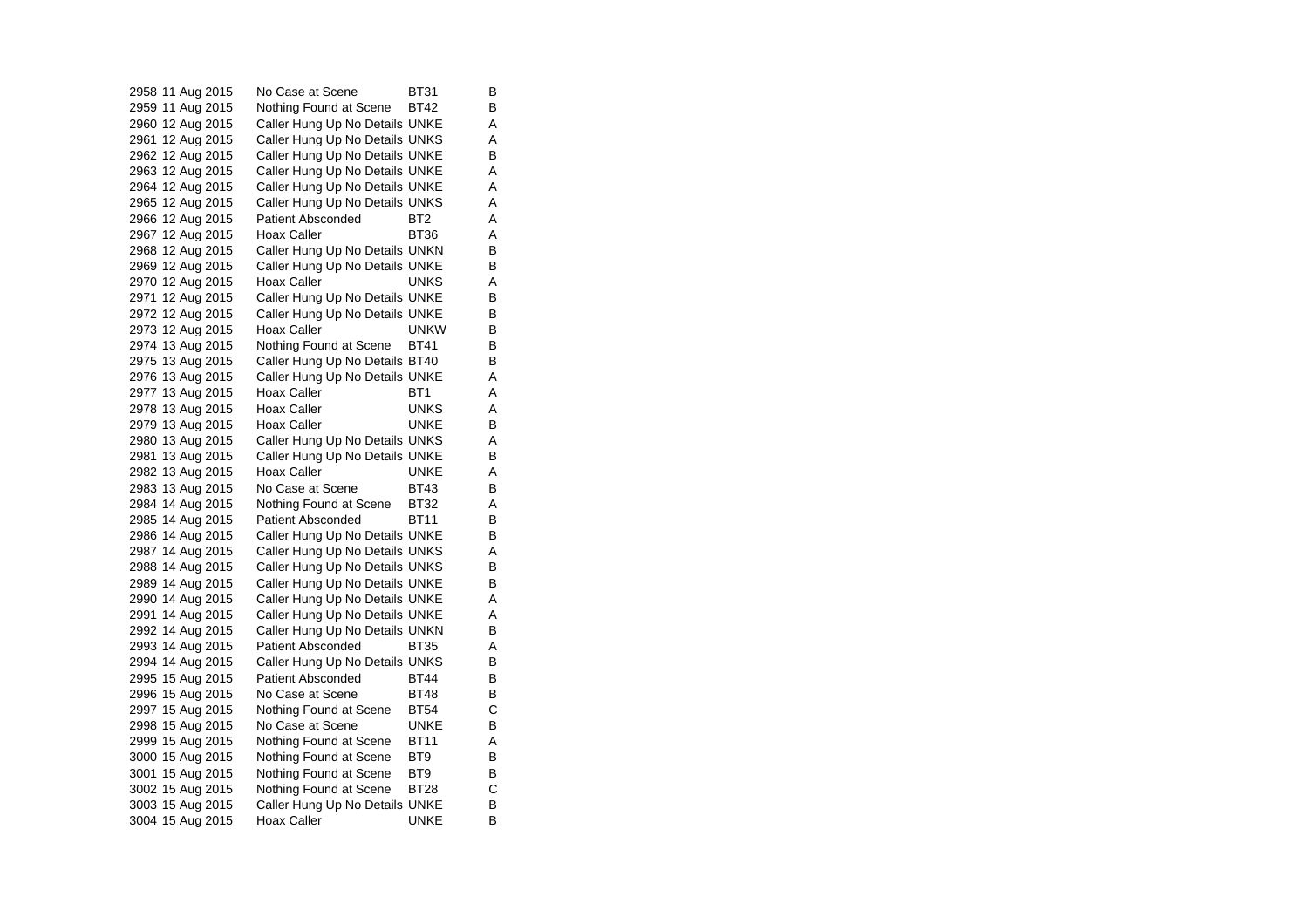3005 15 Aug 2015 Hoax Caller UNKW A 3006 15 Aug 2015 Caller Hung Up No Details UNKE B 3007 15 Aug 2015 Caller Hung Up No Details UNKE B 3008 15 Aug 2015 Caller Hung Up No Details UNKE B 3009 15 Aug 2015 Caller Hung Up No Details UNKW A 3010 15 Aug 2015 Caller Hung Up No Details UNKW A 3011 15 Aug 2015 Caller Hung Up No Details UNKE B 3012 15 Aug 2015 Hoax Caller **Hoax Caller** UNKE A 3013 15 Aug 2015 Hoax Caller UNKW A 3014 15 Aug 2015 Hoax Caller UNKE A 3015 15 Aug 2015 Caller Hung Up No Details UNKE A 3016 15 Aug 2015 Nothing Found at Scene BT48 B<br>3017 15 Aug 2015 Nothing Found at Scene BT34 C Nothing Found at Scene BT34 3018 15 Aug 2015 Nothing Found at Scene BT48 B 3019 15 Aug 2015 Caller Hung Up No Details UNKE B 3020 15 Aug 2015 No Case at Scene BT34 B 3021 15 Aug 2015 Patient Absconded BT1 A 3022 15 Aug 2015 Caller Hung Up No Details UNKE A 3023 16 Aug 2015 Hoax Caller **UNKS** B 3024 16 Aug 2015 Patient Absconded BT20 C 3025 16 Aug 2015 Nothing Found at Scene BT66 C 3026 16 Aug 2015 Caller Hung Up No Details UNKE B 3027 16 Aug 2015 Caller Hung Up No Details UNKN A 3028 16 Aug 2015 Caller Hung Up No Details UNKE B 3029 16 Aug 2015 Caller Hung Up No Details UNKN A 3030 16 Aug 2015 Caller Hung Up No Details UNKE A 3031 16 Aug 2015 No Case at Scene BT46 C<br>3032 16 Aug 2015 Caller Hung Up No Details UNKW A Caller Hung Up No Details UNKW A 3033 16 Aug 2015 Caller Hung Up No Details UNKE A 3034 16 Aug 2015 Caller Hung Up No Details UNKE B<br>3035 16 Aug 2015 Caller Hung Up No Details UNKE B Caller Hung Up No Details UNKE 3036 16 Aug 2015 Nothing Found at Scene BT81 B 3037 16 Aug 2015 Hoax Caller UNKE B 3038 16 Aug 2015 Hoax Caller CONNE B 3039 16 Aug 2015 Hoax Caller BT42 B<br>3040 16 Aug 2015 Hoax Caller BT42 B 3040 16 Aug 2015 Hoax Caller 3041 16 Aug 2015 Nothing Found at Scene BT39 C 3042 16 Aug 2015 No Case at Scene BT11 B 3043 16 Aug 2015 Hoax Caller **UNKW** B 3044 16 Aug 2015 Nothing Found at Scene BT23 B<br>3045 16 Aug 2015 Caller Hung Up No Details UNKN B Caller Hung Up No Details UNKN 3046 16 Aug 2015 Hoax Caller BT37 A 3047 16 Aug 2015 Caller Hung Up No Details UNKE B 3048 16 Aug 2015 Caller Hung Up No Details UNKE B 3049 16 Aug 2015 Caller Hung Up No Details UNKW A 3050 16 Aug 2015 Hoax Caller UNKW A 3051 16 Aug 2015 No Case at Scene BT7 B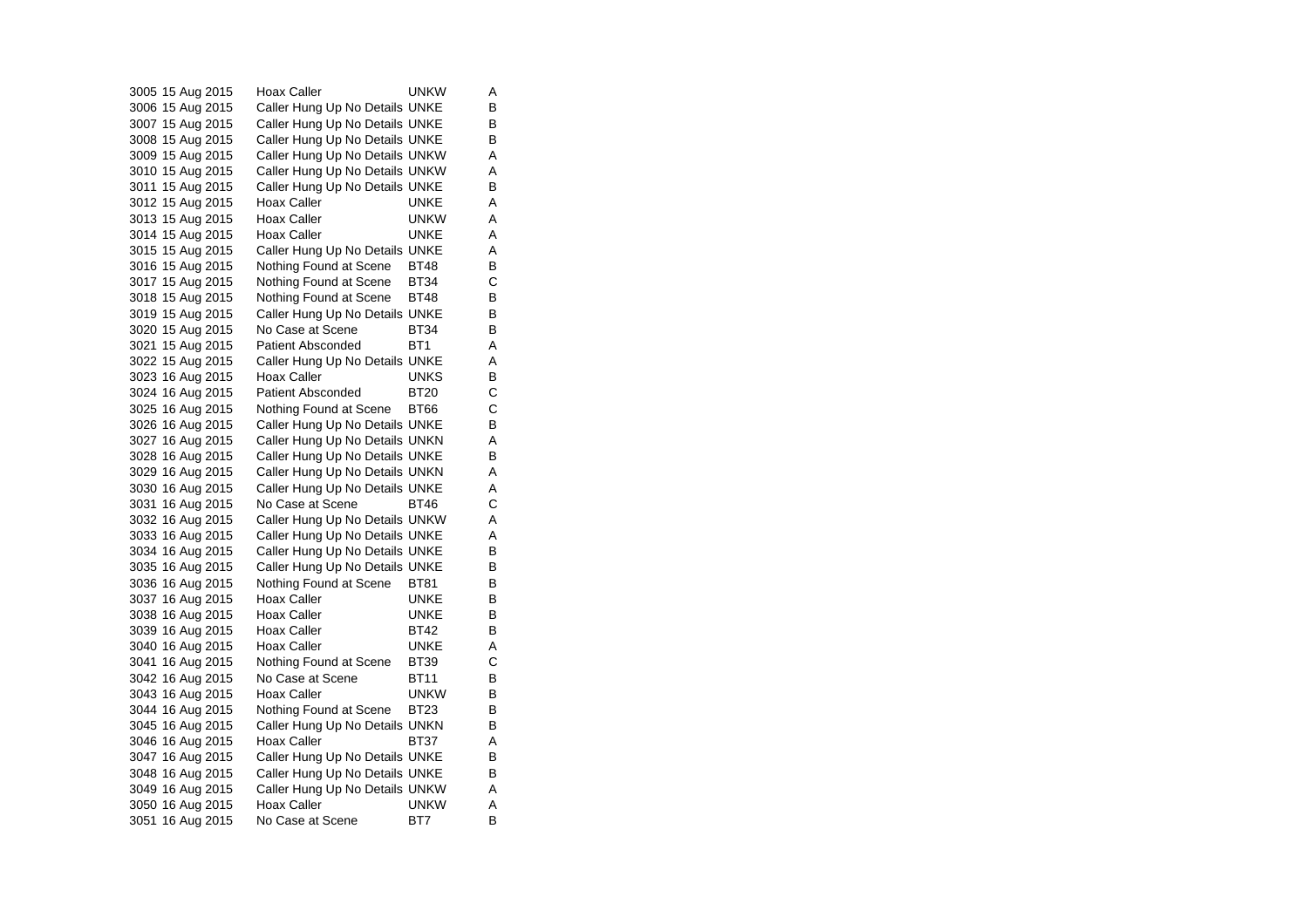| 3052 16 Aug 2015 |  | Caller Hung Up No Details UNKE |                 | В |
|------------------|--|--------------------------------|-----------------|---|
| 3053 16 Aug 2015 |  | <b>Hoax Caller</b>             | <b>BT14</b>     | Α |
| 3054 17 Aug 2015 |  | Caller Hung Up No Details UNKS |                 | Α |
| 3055 17 Aug 2015 |  | Hoax Caller                    | <b>BT41</b>     | Α |
| 3056 17 Aug 2015 |  | Caller Hung Up No Details UNKE |                 | В |
| 3057 17 Aug 2015 |  | No Case at Scene               | <b>BT47</b>     | С |
| 3058 17 Aug 2015 |  | Hoax Caller                    | <b>BT40</b>     | В |
| 3059 17 Aug 2015 |  | Caller Hung Up No Details UNKS |                 | В |
| 3060 17 Aug 2015 |  | No Case at Scene               | <b>BT23</b>     | В |
| 3061 17 Aug 2015 |  | Hoax Caller                    | <b>BT20</b>     | Α |
| 3062 17 Aug 2015 |  | <b>Hoax Caller</b>             | <b>UNKE</b>     | В |
| 3063 17 Aug 2015 |  | Caller Hung Up No Details UNKW |                 | Α |
| 3064 18 Aug 2015 |  | Caller Hung Up No Details UNKE |                 | В |
| 3065 18 Aug 2015 |  | Nothing Found at Scene         | <b>BT13</b>     | B |
| 3066 18 Aug 2015 |  | <b>Hoax Caller</b>             | <b>UNKE</b>     | Α |
| 3067 18 Aug 2015 |  | Caller Hung Up No Details UNKE |                 | B |
| 3068 18 Aug 2015 |  | <b>Hoax Caller</b>             | <b>UNKE</b>     | Α |
| 3069 18 Aug 2015 |  | No Case at Scene               | <b>BT36</b>     | В |
| 3070 18 Aug 2015 |  | No Case at Scene               | <b>BT41</b>     | B |
| 3071 18 Aug 2015 |  | Nothing Found at Scene         | <b>BT48</b>     | Α |
| 3072 18 Aug 2015 |  | No Case at Scene               | <b>BT63</b>     | Α |
| 3073 18 Aug 2015 |  | No Case at Scene               | <b>BT63</b>     | С |
| 3074 18 Aug 2015 |  | <b>Hoax Caller</b>             | <b>UNKE</b>     | В |
| 3075 18 Aug 2015 |  | No Case at Scene               | BT <sub>1</sub> | В |
| 3076 18 Aug 2015 |  | Caller Hung Up No Details UNKE |                 | В |
| 3077 18 Aug 2015 |  | Hoax Caller                    | <b>BT45</b>     | Α |
| 3078 19 Aug 2015 |  | <b>Hoax Caller</b>             | <b>UNKE</b>     | В |
| 3079 19 Aug 2015 |  | <b>Hoax Caller</b>             | BT4             | В |
| 3080 19 Aug 2015 |  | <b>Hoax Caller</b>             | BT4             | В |
| 3081 19 Aug 2015 |  | No Case at Scene               | <b>BT42</b>     | В |
| 3082 19 Aug 2015 |  | Nothing Found at Scene         | <b>BT12</b>     | В |
| 3083 19 Aug 2015 |  | Patient Absconded              | BT1             | A |
| 3084 19 Aug 2015 |  | Nothing Found at Scene         | BT45            | В |
| 3085 19 Aug 2015 |  | Hoax Caller                    | <b>UNKE</b>     | В |
| 3086 19 Aug 2015 |  | Caller Hung Up No Details UNKE |                 | В |
| 3087 19 Aug 2015 |  | <b>Hoax Caller</b>             | <b>UNKW</b>     | Α |
| 3088 19 Aug 2015 |  | <b>Hoax Caller</b>             | <b>BT41</b>     | С |
| 3089 19 Aug 2015 |  | Nothing Found at Scene         | <b>BT14</b>     | B |
| 3090 20 Aug 2015 |  | No Case at Scene               | <b>BT45</b>     | В |
| 3091 20 Aug 2015 |  | Hoax Caller                    | <b>BT12</b>     | Α |
| 3092 20 Aug 2015 |  | Patient Absconded              | <b>UNKN</b>     | Α |
| 3093 20 Aug 2015 |  | No Case at Scene               | <b>BT15</b>     | В |
| 3094 20 Aug 2015 |  | Nothing Found at Scene         | <b>BT41</b>     | В |
| 3095 20 Aug 2015 |  | Caller Hung Up No Details UNKE |                 | Α |
| 3096 21 Aug 2015 |  | No Case at Scene               | <b>BT38</b>     | В |
| 3097 21 Aug 2015 |  | Caller Hung Up No Details UNKN |                 | Α |
| 3098 21 Aug 2015 |  | <b>Patient Absconded</b>       | <b>BT30</b>     | С |
|                  |  |                                |                 |   |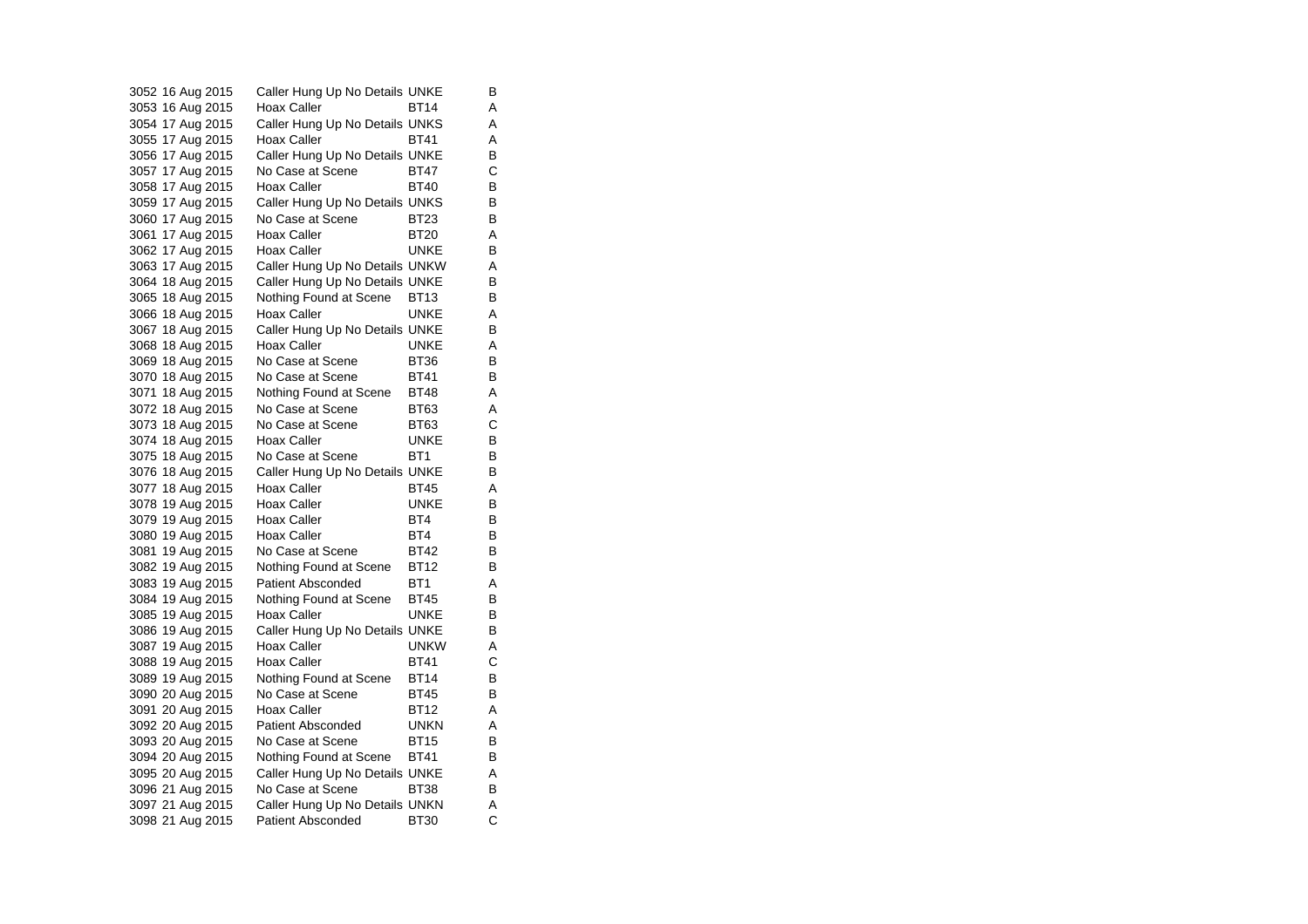3099 21 Aug 2015 Caller Hung Up No Details UNKE B 3100 21 Aug 2015 No Case at Scene BT11 A 3101 21 Aug 2015 No Case at Scene BT49 B 3102 21 Aug 2015 Caller Hung Up No Details UNKE B 3103 21 Aug 2015 Caller Hung Up No Details UNKW A 3104 21 Aug 2015 Caller Hung Up No Details UNKE A 3105 21 Aug 2015 Hoax Caller CONNE A 3106 22 Aug 2015 Nothing Found at Scene BT9 B 3107 22 Aug 2015 Nothing Found at Scene BT9 B<br>3108 22 Aug 2015 Nothing Found at Scene BT5 B Nothing Found at Scene BT5 3109 22 Aug 2015 Nothing Found at Scene BT37 A 3110 22 Aug 2015 Caller Hung Up No Details UNKN A<br>3111 22 Aug 2015 Patient Absconded BT40 B Patient Absconded BT40 B 3112 22 Aug 2015 Caller Hung Up No Details BT61 A 3113 22 Aug 2015 Nothing Found at Scene BT1 A 3114 22 Aug 2015 Caller Hung Up No Details UNKS B 3115 22 Aug 2015 Nothing Found at Scene BT36 C 3116 22 Aug 2015 Caller Hung Up No Details UNKE B 3117 22 Aug 2015 Caller Hung Up No Details UNKE A 3118 22 Aug 2015 No Case at Scene BT71 B 3119 22 Aug 2015 Caller Hung Up No Details UNKE A 3120 22 Aug 2015 Nothing Found at Scene BT43 A 3121 22 Aug 2015 Caller Hung Up No Details UNKE B 3122 23 Aug 2015 Nothing Found at Scene BT80 B 3123 23 Aug 2015 Caller Hung Up No Details UNKS B 3124 23 Aug 2015 Hoax Caller **UNKS** B 3125 23 Aug 2015 No Case at Scene BT27 B 3126 23 Aug 2015 Caller Hung Up No Details UNKE A 3127 23 Aug 2015 Caller Hung Up No Details UNKE A 3128 23 Aug 2015 No Case at Scene BT61 B<br>3129 23 Aug 2015 Caller Hung Up No Details UNKS B 3129 23 Aug 2015 Caller Hung Up No Details UNKS 3130 23 Aug 2015 Hoax Caller **UNKE** A 3131 23 Aug 2015 Patient Absconded BT5 B 3132 23 Aug 2015 Patient Absconded BT6 B 3133 23 Aug 2015 Caller Hung Up No Details UNKE B<br>3134 23 Aug 2015 Caller Hung Up No Details UNKE A Caller Hung Up No Details UNKE A 3135 23 Aug 2015 No Case at Scene BT12 B 3136 23 Aug 2015 Caller Hung Up No Details UNKE A 3137 23 Aug 2015 Caller Hung Up No Details UNKN A 3138 23 Aug 2015 Caller Hung Up No Details UNKS A<br>3139 23 Aug 2015 No Case at Scene BT56 B 3139 23 Aug 2015 No Case at Scene BT56 B 3140 23 Aug 2015 Hoax Caller UNKE B 3141 23 Aug 2015 Patient Absconded BT2 A 3142 23 Aug 2015 No Case at Scene BT79 B 3143 23 Aug 2015 Caller Hung Up No Details UNKW B 3144 23 Aug 2015 Patient Absconded BT48 A 3145 24 Aug 2015 No Case at Scene BT44 A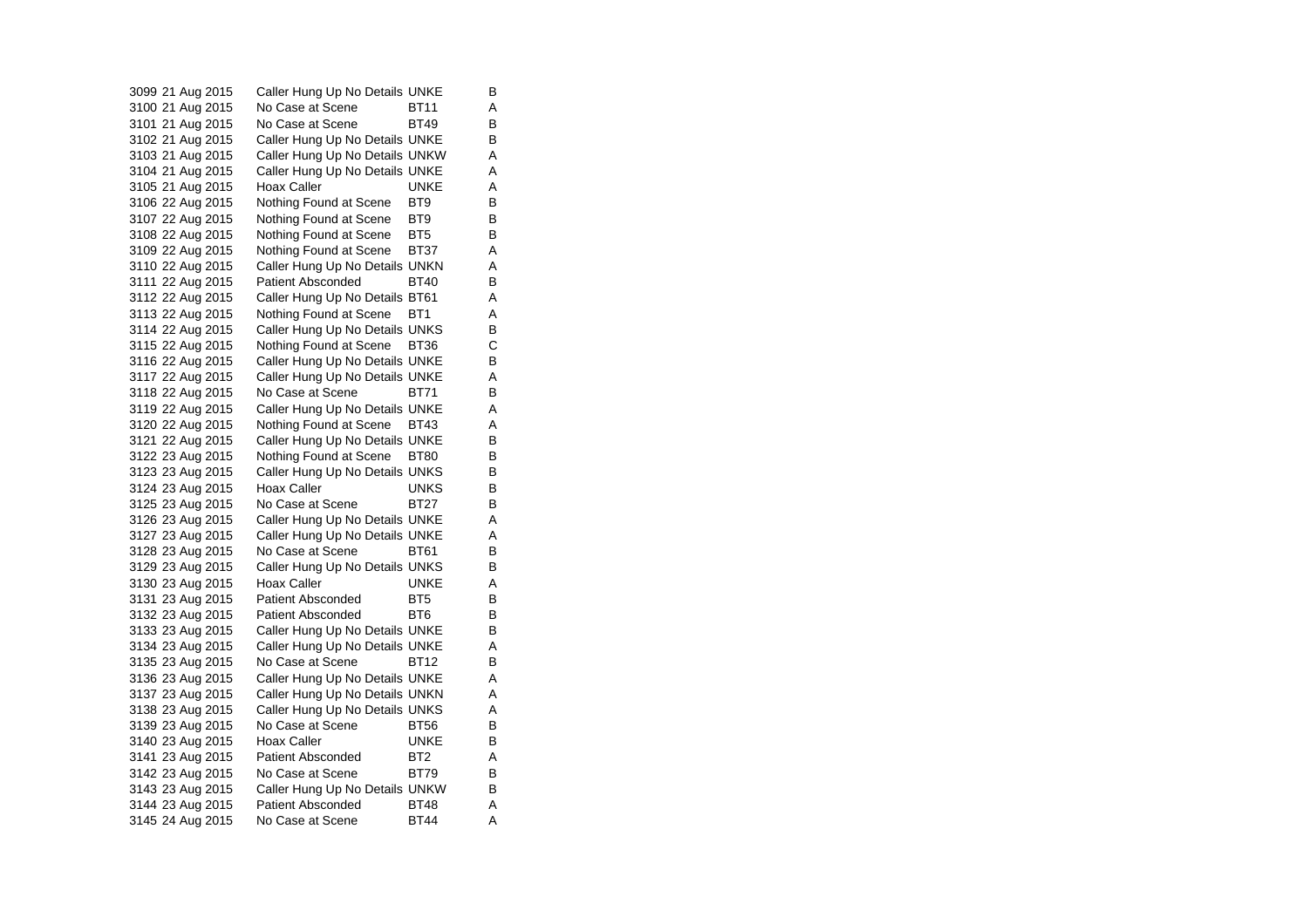3146 24 Aug 2015 Caller Hung Up No Details UNKS A 3147 24 Aug 2015 Caller Hung Up No Details UNKE B 3148 24 Aug 2015 No Case at Scene BT20 C 3149 24 Aug 2015 No Case at Scene BT48 B<br>3150 24 Aug 2015 Caller Hung Up No Details UNKE B 3150 24 Aug 2015 Caller Hung Up No Details UNKE 3151 24 Aug 2015 Patient Absconded BT51 A 3152 24 Aug 2015 Caller Hung Up No Details UNKE B 3153 24 Aug 2015 No Case at Scene BT12 B 3154 25 Aug 2015 No Case at Scene BT7 C<br>3155 25 Aug 2015 Caller Hung Up No Details UNKE B Caller Hung Up No Details UNKE 3156 25 Aug 2015 No Case at Scene BT80 B 3157 25 Aug 2015 Hoax Caller CONNE A<br>3158 25 Aug 2015 Patient Absconded BT16 B Patient Absconded BT16 B 3159 25 Aug 2015 Patient Absconded BT1 A 3160 25 Aug 2015 Patient Absconded BT27 B 3161 25 Aug 2015 No Case at Scene BT12 A 3162 25 Aug 2015 Caller Hung Up No Details UNKS B 3163 25 Aug 2015 Nothing Found at Scene BT1 B 3164 26 Aug 2015 Caller Hung Up No Details UNKN A 3165 26 Aug 2015 No Case at Scene BT11 C 3166 26 Aug 2015 Hoax Caller CONNE B 3167 26 Aug 2015 Caller Hung Up No Details UNKN B 3168 26 Aug 2015 Hoax Caller CONNE 3169 26 Aug 2015 Hoax Caller CONNE B 3170 26 Aug 2015 Nothing Found at Scene BT62 B 3171 26 Aug 2015 Caller Hung Up No Details UNKN B 3172 26 Aug 2015 No Case at Scene BT1 B<br>3173 26 Aug 2015 Nothing Found at Scene BT19 B 3173 26 Aug 2015 Nothing Found at Scene BT19 3174 26 Aug 2015 No Case at Scene BT35 B 3175 26 Aug 2015 Caller Hung Up No Details UNKS B 3176 26 Aug 2015 Hoax Caller BT60 A 3177 26 Aug 2015 Patient Absconded BT1 A 3178 26 Aug 2015 Patient Absconded BT71 C 3179 26 Aug 2015 Hoax Caller CONNE B 3180 26 Aug 2015 Hoax Caller BT40 B 3181 27 Aug 2015 Caller Hung Up No Details UNKW A 3182 27 Aug 2015 Caller Hung Up No Details UNKS B 3183 27 Aug 2015 Caller Hung Up No Details UNKS B 3184 27 Aug 2015 Caller Hung Up No Details UNKS B 3185 27 Aug 2015 Caller Hung Up No Details UNKW A<br>3186 27 Aug 2015 No Case at Scene BT8 C 3186 27 Aug 2015 No Case at Scene BT8 3187 27 Aug 2015 Caller Hung Up No Details UNKS B 3188 27 Aug 2015 Hoax Caller CONNE 3189 27 Aug 2015 Caller Hung Up No Details UNKW A 3190 27 Aug 2015 No Case at Scene BT78 A 3191 28 Aug 2015 Hoax Caller BT34 3192 28 Aug 2015 Nothing Found at Scene BT62 B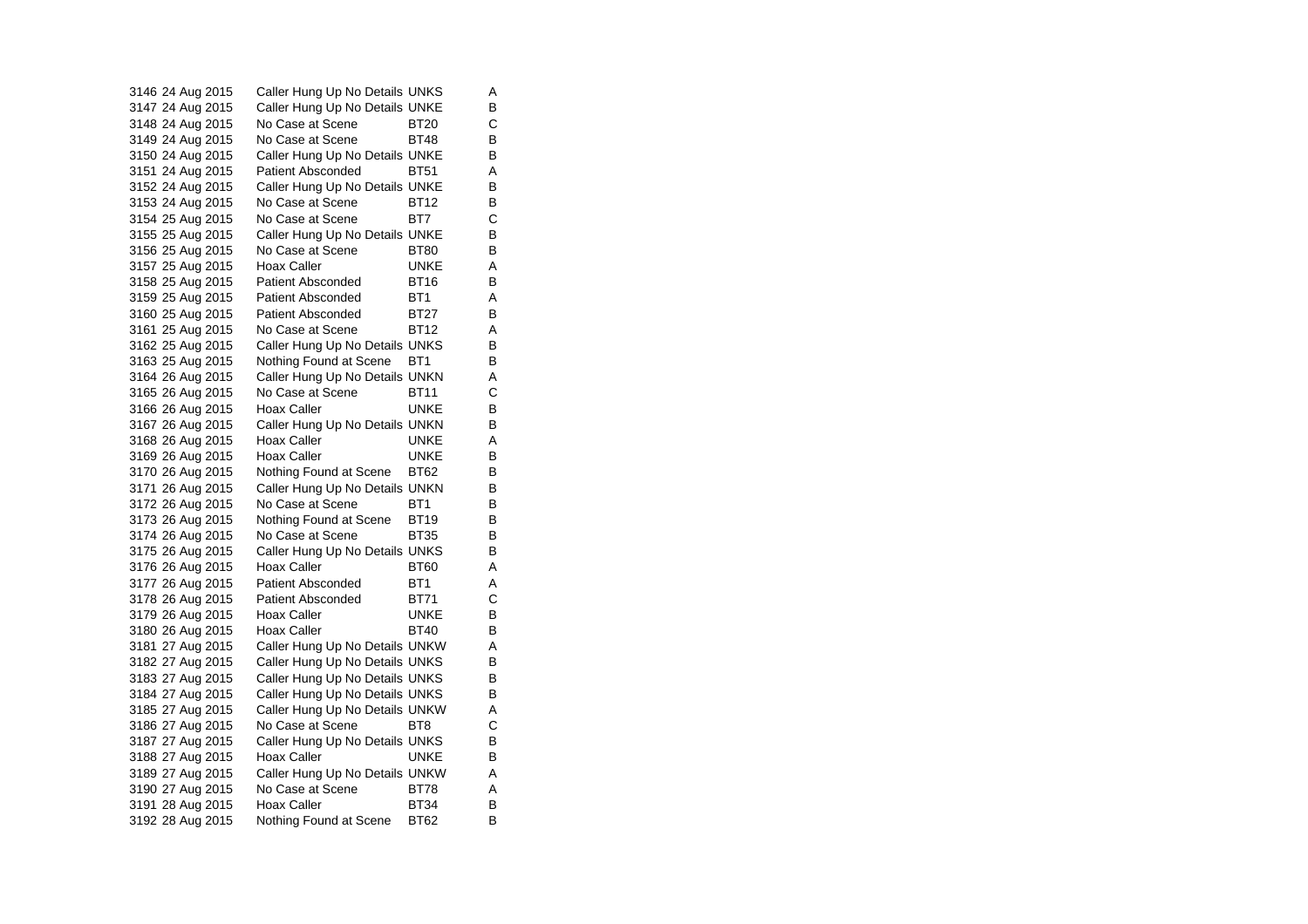3193 28 Aug 2015 Hoax Caller BT11 B 3194 28 Aug 2015 Caller Hung Up No Details UNKN B 3195 28 Aug 2015 Caller Hung Up No Details UNKN B 3196 28 Aug 2015 Caller Hung Up No Details UNKS A 3197 28 Aug 2015 Caller Hung Up No Details UNKE B 3198 28 Aug 2015 Nothing Found at Scene BT74 B 3199 28 Aug 2015 Nothing Found at Scene BT51 B 3200 28 Aug 2015 Caller Hung Up No Details UNKW A 3201 29 Aug 2015 Caller Hung Up No Details UNKS B<br>3202 29 Aug 2015 Caller Hung Up No Details UNKW B Caller Hung Up No Details UNKW 3203 29 Aug 2015 Caller Hung Up No Details UNKE B 3204 29 Aug 2015 Caller Hung Up No Details UNKE B 3205 29 Aug 2015 Hoax Caller **Hoax Caller** UNKE 3206 29 Aug 2015 Hoax Caller CONNE B 3207 29 Aug 2015 Nothing Found at Scene BT40 B 3208 29 Aug 2015 Hoax Caller UNKE B 3209 29 Aug 2015 Nothing Found at Scene BT9 B<br>3210 29 Aug 2015 Nothing Found at Scene BT2 B 3210 29 Aug 2015 Nothing Found at Scene BT2 3211 29 Aug 2015 Hoax Caller CONNE B 3212 29 Aug 2015 Caller Hung Up No Details UNKE B 3213 29 Aug 2015 Caller Hung Up No Details UNKS A 3214 29 Aug 2015 Caller Hung Up No Details UNKN B 3215 30 Aug 2015 Hoax Caller CONNE 3216 30 Aug 2015 No Case at Scene BT9 A 3217 30 Aug 2015 Nothing Found at Scene BT27 B 3218 30 Aug 2015 Nothing Found at Scene BT9 A 3219 30 Aug 2015 No Case at Scene BT71 C<br>3220 30 Aug 2015 Nothing Found at Scene BT4 B 3220 30 Aug 2015 Nothing Found at Scene BT4 3221 30 Aug 2015 Caller Hung Up No Details UNKE A 3222 30 Aug 2015 Patient Absconded BT45 B<br>3223 30 Aug 2015 Caller Hung Up No Details UNKS A Caller Hung Up No Details UNKS A 3224 30 Aug 2015 Caller Hung Up No Details UNKS A 3225 30 Aug 2015 Caller Hung Up No Details UNKS A 3226 30 Aug 2015 Caller Hung Up No Details UNKS A 3227 30 Aug 2015 Patient Absconded BT39 A<br>3228 30 Aug 2015 Caller Hung Up No Details UNKE A Caller Hung Up No Details UNKE A 3229 30 Aug 2015 Nothing Found at Scene BT11 A 3230 30 Aug 2015 Caller Hung Up No Details UNKS B 3231 30 Aug 2015 Caller Hung Up No Details UNKS A 3232 30 Aug 2015 Nothing Found at Scene BT48 B<br>3233 30 Aug 2015 Nothing Found at Scene BT34 A Nothing Found at Scene BT34 A 3234 30 Aug 2015 Caller Hung Up No Details UNKE A 3235 30 Aug 2015 No Case at Scene BT12 B 3236 30 Aug 2015 Hoax Caller BT28 A 3237 30 Aug 2015 No Case at Scene BT15 A<br>3238 30 Aug 2015 Patient Absconded BT16 A 3238 30 Aug 2015 Patient Absconded BT16 A 3239 30 Aug 2015 Caller Hung Up No Details UNKS A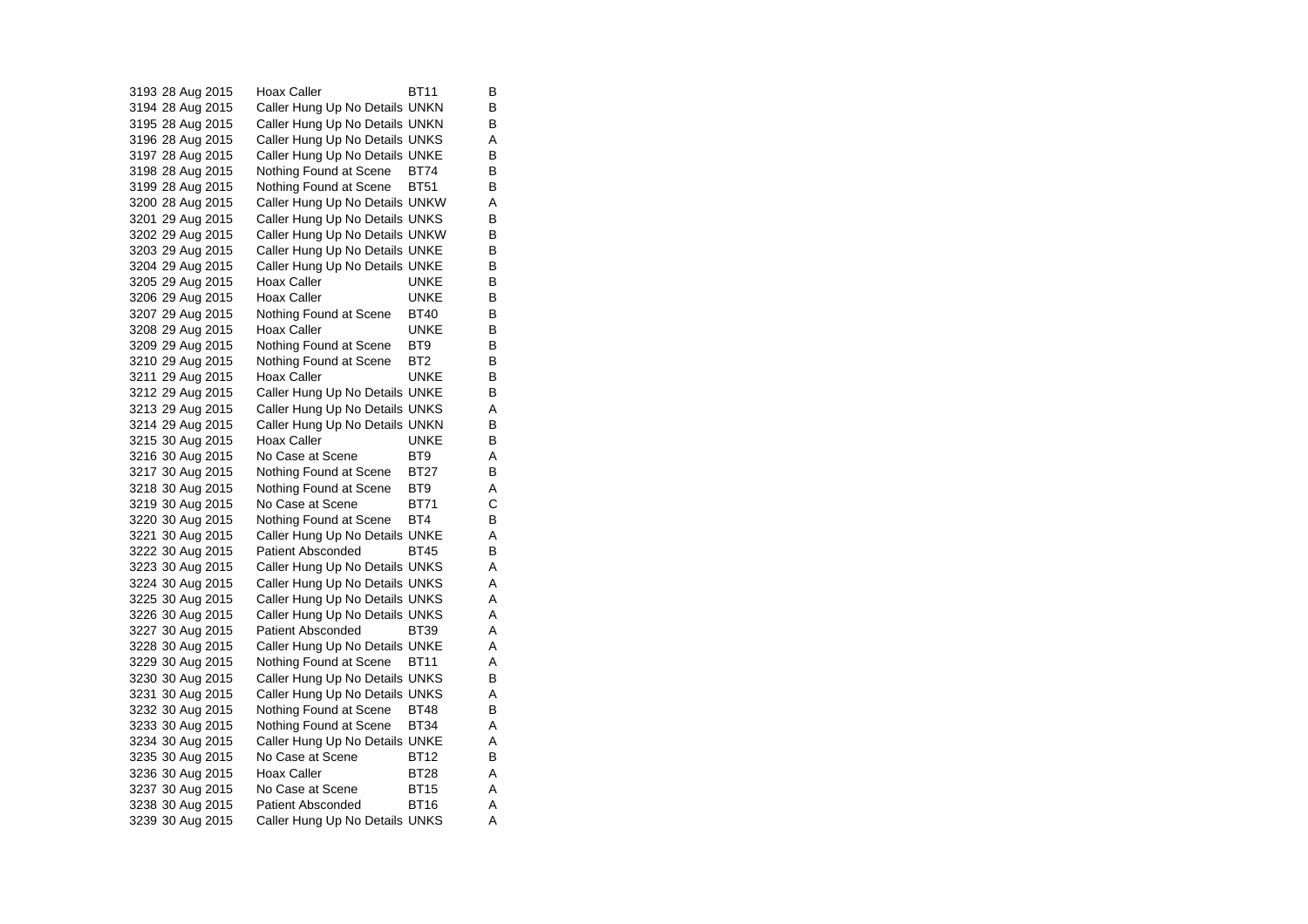3240 30 Aug 2015 Caller Hung Up No Details UNKE B 3241 30 Aug 2015 Nothing Found at Scene BT7 A 3242 31 Aug 2015 Caller Hung Up No Details UNKE A 3243 31 Aug 2015 Nothing Found at Scene BT34 B<br>3244 31 Aug 2015 Nothing Found at Scene BT25 B 3244 31 Aug 2015 Nothing Found at Scene BT25 3245 31 Aug 2015 Caller Hung Up No Details UNKN A 3246 31 Aug 2015 Hoax Caller UNKE B 3247 31 Aug 2015 Caller Hung Up No Details UNKE B 3248 31 Aug 2015 Hoax Caller UNKE A<br>3249 31 Aug 2015 No Case at Scene BT12 B 3249 31 Aug 2015 3250 31 Aug 2015 Caller Hung Up No Details UNKE B 3251 31 Aug 2015 Caller Hung Up No Details UNKE B 3252 31 Aug 2015 Hoax Caller **Hoax Caller** UNKE A 3253 31 Aug 2015 Patient Absconded BT62 C 3254 31 Aug 2015 No Case at Scene BT47 A 3255 31 Aug 2015 Nothing Found at Scene BT12 B 3256 31 Aug 2015 No Case at Scene BT34 B 3257 31 Aug 2015 Hoax Caller BT40 3258 01 Sep 2015 No Case at Scene BT48 B 3259 01 Sep 2015 Caller Hung Up No Details UNKS B 3260 01 Sep 2015 Caller Hung Up No Details UNKE B 3261 01 Sep 2015 Nothing Found at Scene BT20 B<br>3262 01 Sep 2015 No Case at Scene BT9 B 3262 01 Sep 2015 No Case at Scene BT9 B 3263 01 Sep 2015 Hoax Caller CONNE B 3264 01 Sep 2015 Hoax Caller UNKE B 3265 01 Sep 2015 Caller Hung Up No Details UNKS B 3266 01 Sep 2015 Caller Hung Up No Details UNKS B<br>3267 01 Sep 2015 Caller Hung Up No Details UNKE B 3267 01 Sep 2015 Caller Hung Up No Details UNKE 3268 01 Sep 2015 Patient Absconded BT1 A 3269 02 Sep 2015 No Case at Scene BT9 BT9 3270 02 Sep 2015 Caller Hung Up No Details UNKE B 3271 02 Sep 2015 Hoax Caller BT7 A 3272 02 Sep 2015 Caller Hung Up No Details UNKE B 3273 02 Sep 2015 Caller Hung Up No Details UNKE B 3274 02 Sep 2015 No Case at Scene BT36 C 3275 02 Sep 2015 Caller Hung Up No Details BT48 A 3276 02 Sep 2015 Caller Hung Up No Details BT14 A 3277 02 Sep 2015 No Case at Scene BT48 A 3278 03 Sep 2015 Nothing Found at Scene BT1 B 3279 03 Sep 2015 Caller Hung Up No Details UNKE A<br>3280 03 Sep 2015 Hoax Caller CONKS B 3280 03 Sep 2015 Hoax Caller **Hoax Caller** UNKS B 3281 03 Sep 2015 Caller Hung Up No Details UNKE A 3282 03 Sep 2015 Caller Hung Up No Details UNKE B 3283 03 Sep 2015 Nothing Found at Scene BT43 B 3284 03 Sep 2015 No Case at Scene BT47 A 3285 03 Sep 2015 Nothing Found at Scene BT34 B 3286 03 Sep 2015 Hoax Caller BT41 A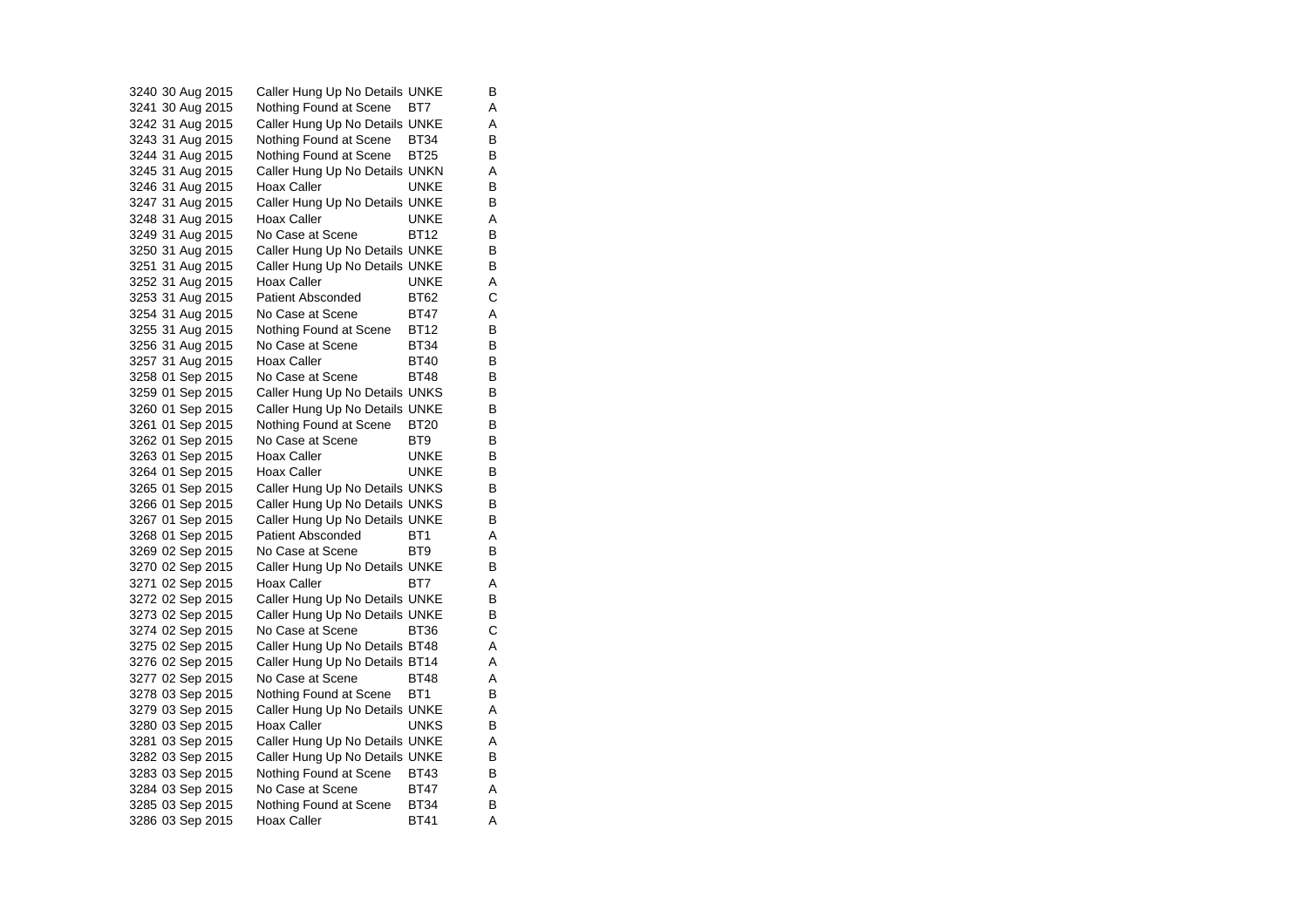3287 04 Sep 2015 No Case at Scene BT32 B 3288 04 Sep 2015 Caller Hung Up No Details UNKN A 3289 04 Sep 2015 Caller Hung Up No Details UNKN B 3290 04 Sep 2015 Caller Hung Up No Details UNKE B<br>3291 04 Sep 2015 Nothing Found at Scene BT42 B 3291 04 Sep 2015 Nothing Found at Scene BT42 3292 04 Sep 2015 Hoax Caller **UNKS** A 3293 04 Sep 2015 Patient Absconded BT5 B 3294 04 Sep 2015 Caller Hung Up No Details UNKE B 3295 04 Sep 2015 Patient Absconded BT2 B<br>3296 04 Sep 2015 Nothing Found at Scene BT47 B Nothing Found at Scene BT47 3297 05 Sep 2015 Nothing Found at Scene BT15 B 3298 05 Sep 2015 Nothing Found at Scene BT15 A<br>3299 05 Sep 2015 Nothing Found at Scene BT30 B Nothing Found at Scene BT30 B 3300 05 Sep 2015 No Case at Scene BT54 A 3301 05 Sep 2015 Caller Hung Up No Details UNKE A 3302 05 Sep 2015 Caller Hung Up No Details BT49 A 3303 05 Sep 2015 Caller Hung Up No Details UNKW B<br>3304 05 Sep 2015 Caller Hung Up No Details UNKN B 3304 05 Sep 2015 Caller Hung Up No Details UNKN 3305 05 Sep 2015 Hoax Caller CONNE B 3306 05 Sep 2015 Caller Hung Up No Details UNKE A 3307 05 Sep 2015 Caller Hung Up No Details UNKE B 3308 05 Sep 2015 Caller Hung Up No Details UNKE B 3309 05 Sep 2015 Caller Hung Up No Details UNKN B 3310 05 Sep 2015 No Case at Scene BT70 B 3311 05 Sep 2015 Nothing Found at Scene BT38 A 3312 05 Sep 2015 Caller Hung Up No Details UNKS B 3313 06 Sep 2015 Caller Hung Up No Details UNKE B 3314 06 Sep 2015 Patient Absconded BT14 A 3315 06 Sep 2015 Nothing Found at Scene BT11 B 3316 06 Sep 2015 Nothing Found at Scene BT1 B 3317 06 Sep 2015 No Case at Scene BT61 A 3318 06 Sep 2015 Nothing Found at Scene BT6 B 3319 06 Sep 2015 Nothing Found at Scene BT12 C 3320 06 Sep 2015 No Case at Scene BT65 B 3321 06 Sep 2015 Nothing Found at Scene BT1 B<br>3322 06 Sep 2015 No Case at Scene BT1 C 3322 06 Sep 2015 No Case at Scene BT1 C 3323 06 Sep 2015 No Case at Scene BT34 A 3324 06 Sep 2015 Caller Hung Up No Details UNKE A 3325 06 Sep 2015 Nothing Found at Scene BT15 B 3326 06 Sep 2015 Hoax Caller UNKE B<br>3327 06 Sep 2015 No Case at Scene BT15 B 3327 06 Sep 2015 3328 06 Sep 2015 Caller Hung Up No Details UNKE B 3329 06 Sep 2015 Caller Hung Up No Details UNKE B 3330 06 Sep 2015 Caller Hung Up No Details UNKE B 3331 06 Sep 2015 Nothing Found at Scene BT19 A 3332 06 Sep 2015 Hoax Caller CONNE Hoax N 3333 06 Sep 2015 Caller Hung Up No Details UNKE A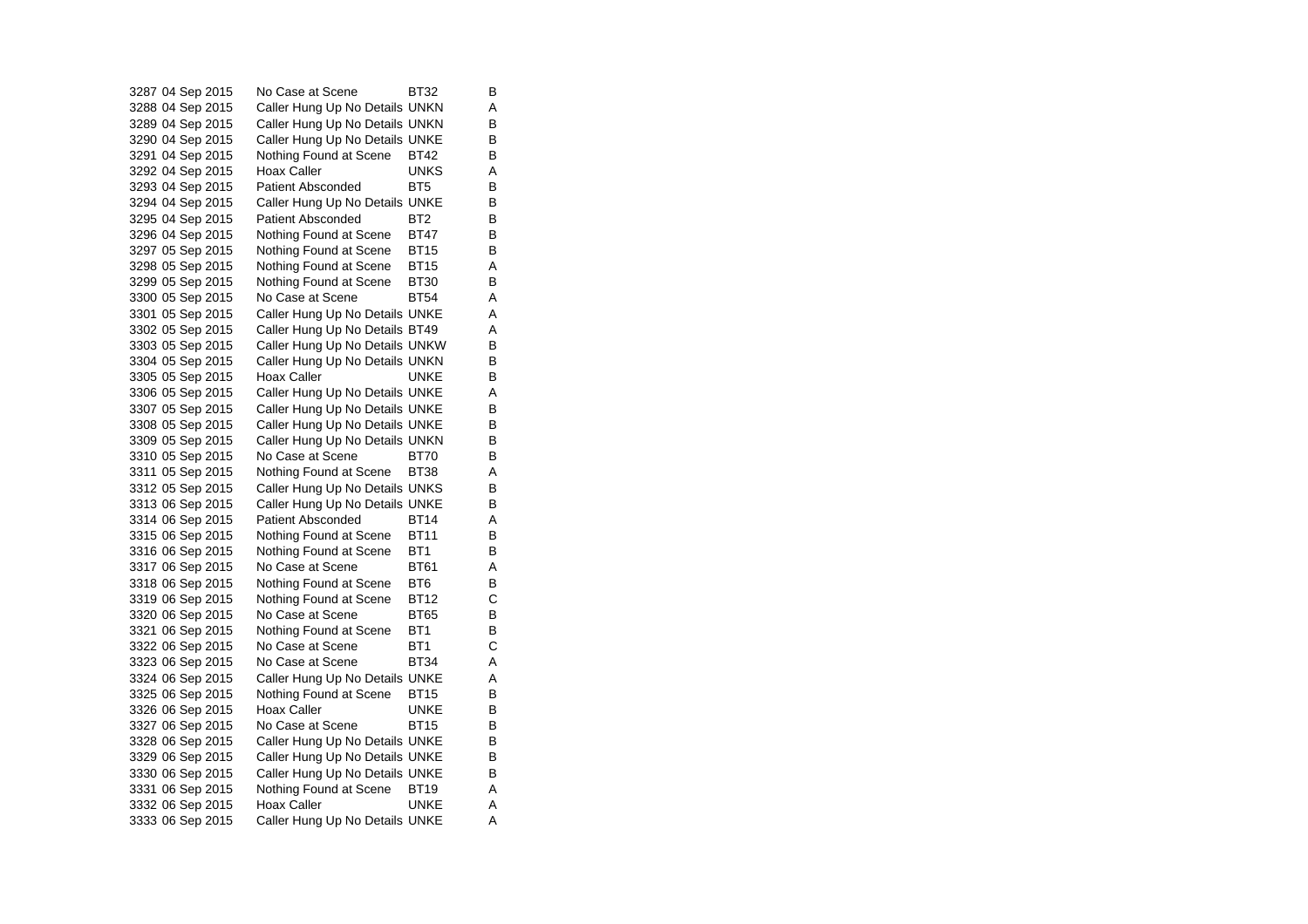3334 07 Sep 2015 Caller Hung Up No Details UNKE B 3335 07 Sep 2015 Caller Hung Up No Details UNKE B 3336 07 Sep 2015 No Case at Scene BT7 A 3337 07 Sep 2015 No Case at Scene BT60 C 3338 07 Sep 2015 No Case at Scene BT14 A 3339 07 Sep 2015 Caller Hung Up No Details UNKE B 3340 07 Sep 2015 Caller Hung Up No Details UNKE B 3341 07 Sep 2015 Hoax Caller CONCLEYE B 3342 07 Sep 2015 Caller Hung Up No Details UNKE B<br>3343 07 Sep 2015 Caller Hung Up No Details UNKN B Caller Hung Up No Details UNKN 3344 07 Sep 2015 Patient Absconded BT6 B 3345 07 Sep 2015 Caller Hung Up No Details UNKE<br>3346 07 Sep 2015 Caller Hung Up No Details UNKN B Caller Hung Up No Details UNKN B 3347 07 Sep 2015 No Case at Scene BT43 A 3348 08 Sep 2015 Patient Absconded BT14 A 3349 08 Sep 2015 No Case at Scene BT79 A 3350 08 Sep 2015 Hoax Caller UNKE B 3351 08 Sep 2015 Nothing Found at Scene BT1 B 3352 08 Sep 2015 Caller Hung Up No Details UNKE B 3353 08 Sep 2015 Hoax Caller Carries UNKE B 3354 08 Sep 2015 Hoax Caller UNKS B 3355 08 Sep 2015 Caller Hung Up No Details UNKE A 3356 08 Sep 2015 Hoax Caller UNKS A 3357 08 Sep 2015 Hoax Caller UNKS B 3358 08 Sep 2015 Nothing Found at Scene BT11 B 3359 09 Sep 2015 Hoax Caller **UNKS** B 3360 09 Sep 2015 Hoax Caller UNKE B 3361 09 Sep 2015 Caller Hung Up No Details UNKS A 3362 09 Sep 2015 No Case at Scene BT15 A 3363 10 Sep 2015 Nothing Found at Scene BT48 B<br>3364 10 Sep 2015 Caller Hung Up No Details UNKE A Caller Hung Up No Details UNKE A 3365 10 Sep 2015 Caller Hung Up No Details UNKS B 3366 10 Sep 2015 Caller Hung Up No Details BT16 A 3367 10 Sep 2015 Caller Hung Up No Details UNKE B 3368 10 Sep 2015 Caller Hung Up No Details UNKE B<br>3369 10 Sep 2015 Caller Hung Up No Details UNKE B Caller Hung Up No Details UNKE 3370 10 Sep 2015 Hoax Caller UNKS B 3371 10 Sep 2015 Caller Hung Up No Details UNKE B 3372 10 Sep 2015 Hoax Caller **UNKE** B 3373 10 Sep 2015 No Case at Scene BT36 A<br>3374 10 Sep 2015 Nothing Found at Scene BT34 B Nothing Found at Scene BT34 B 3375 10 Sep 2015 Caller Hung Up No Details UNKE B 3376 10 Sep 2015 Caller Hung Up No Details UNKE A 3377 11 Sep 2015 No Case at Scene UNKW B 3378 11 Sep 2015 Nothing Found at Scene BT1 A 3379 11 Sep 2015 Nothing Found at Scene BT13 A 3380 11 Sep 2015 Hoax Caller **UNKE** A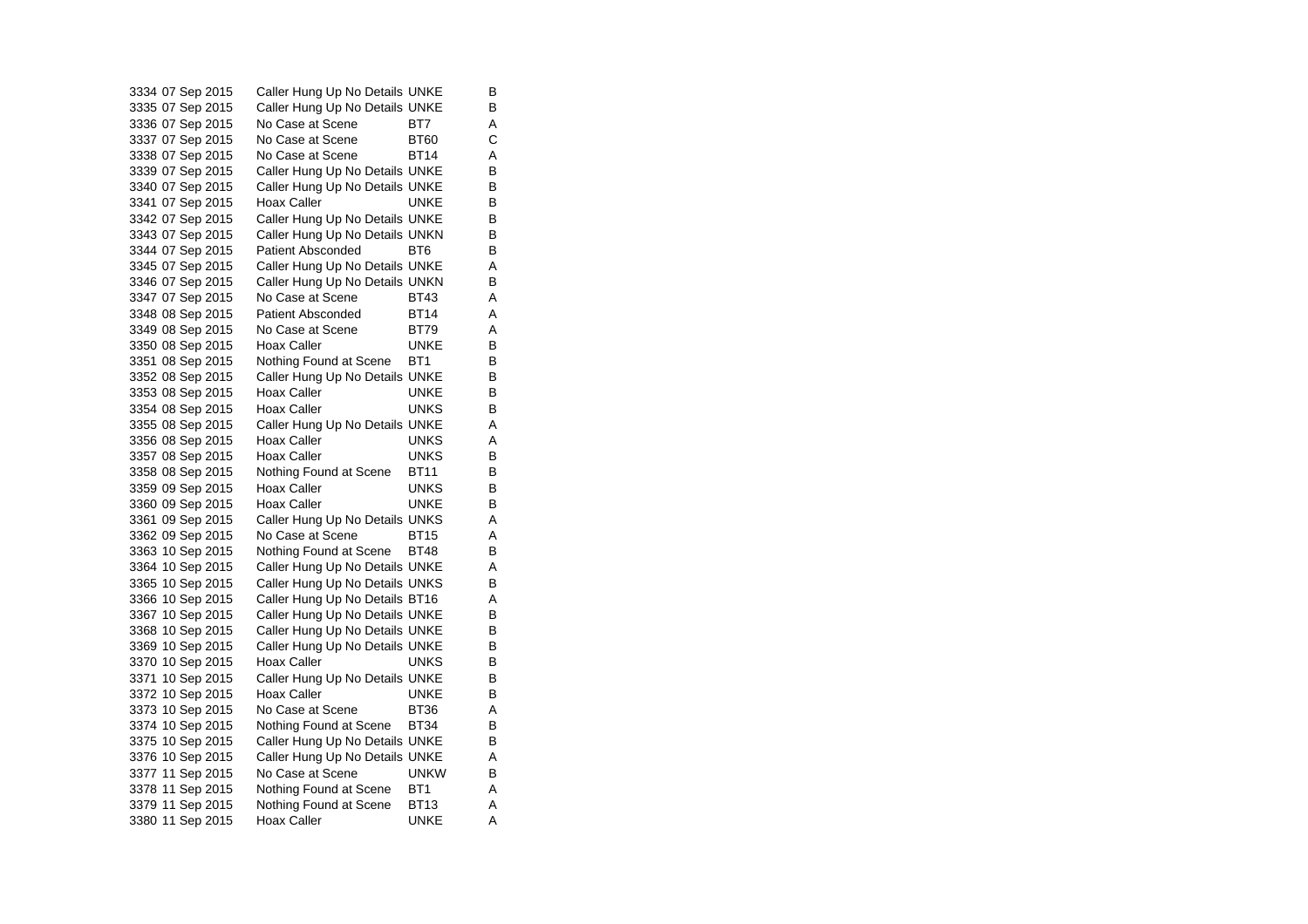| 3381 11 Sep 2015 | No Case at Scene               | BT37            | С |
|------------------|--------------------------------|-----------------|---|
| 3382 11 Sep 2015 | No Case at Scene               | BT74            | В |
| 3383 11 Sep 2015 | <b>Patient Absconded</b>       | BT33            | С |
| 3384 11 Sep 2015 | Caller Hung Up No Details UNKS |                 | Α |
| 3385 11 Sep 2015 | Caller Hung Up No Details UNKN |                 | В |
| 3386 11 Sep 2015 | No Case at Scene               | BT4             | С |
| 3387 11 Sep 2015 | Hoax Caller                    | <b>UNKE</b>     | A |
| 3388 11 Sep 2015 | Hoax Caller                    | <b>UNKS</b>     | Α |
|                  | Hoax Caller                    | <b>UNKS</b>     | В |
| 3390 11 Sep 2015 | Caller Hung Up No Details UNKW |                 | В |
| 3391 11 Sep 2015 | Caller Hung Up No Details UNKE |                 | В |
| 3392 11 Sep 2015 | Caller Hung Up No Details UNKE |                 | A |
| 3393 11 Sep 2015 | Caller Hung Up No Details UNKE |                 | В |
| 3394 12 Sep 2015 | Caller Hung Up No Details BT20 |                 | Α |
| 3395 12 Sep 2015 | Caller Hung Up No Details UNKE |                 | Α |
| 3396 12 Sep 2015 | Caller Hung Up No Details UNKE |                 | В |
| 3397 12 Sep 2015 | <b>Patient Absconded</b>       | <b>BT15</b>     | В |
| 3398 12 Sep 2015 | Nothing Found at Scene BT12    |                 | С |
| 3399 12 Sep 2015 | Caller Hung Up No Details UNKE |                 | В |
| 3400 12 Sep 2015 | No Case at Scene               | <b>BT66</b>     | В |
| 3401 12 Sep 2015 | Caller Hung Up No Details UNKN |                 | Α |
| 3402 12 Sep 2015 | Caller Hung Up No Details UNKE |                 | В |
| 3403 12 Sep 2015 | No Case at Scene               | <b>BT20</b>     | В |
| 3404 13 Sep 2015 | Caller Hung Up No Details UNKE |                 | Α |
| 3405 13 Sep 2015 | Caller Hung Up No Details UNKE |                 | В |
| 3406 13 Sep 2015 | Caller Hung Up No Details UNKS |                 | Α |
| 3407 13 Sep 2015 | No Case at Scene               | <b>BT13</b>     | В |
| 3408 13 Sep 2015 | Caller Hung Up No Details UNKE |                 | Α |
| 3409 13 Sep 2015 | Caller Hung Up No Details UNKE |                 | В |
| 3410 13 Sep 2015 | Caller Hung Up No Details UNKE |                 | В |
| 3411 13 Sep 2015 | No Case at Scene               | BT <sub>2</sub> | В |
| 3412 13 Sep 2015 | Caller Hung Up No Details UNKN |                 | В |
| 3413 13 Sep 2015 | No Case at Scene               | <b>BT14</b>     | В |
| 3414 13 Sep 2015 | No Case at Scene               | <b>BT15</b>     | Α |
| 3415 13 Sep 2015 | Hoax Caller                    | <b>UNKE</b>     | Α |
| 3416 13 Sep 2015 | <b>Hoax Caller</b>             | <b>UNKN</b>     | Α |
| 3417 13 Sep 2015 | <b>Patient Absconded</b>       | BT9             | С |
| 3418 13 Sep 2015 | Caller Hung Up No Details UNKE |                 | Α |
| 3419 13 Sep 2015 | No Case at Scene               | <b>BT60</b>     | Α |
| 3420 13 Sep 2015 | Caller Hung Up No Details UNKN |                 | В |
| 3421 13 Sep 2015 | Nothing Found at Scene         | <b>BT34</b>     | В |
| 3422 13 Sep 2015 | Nothing Found at Scene         | BT <sub>5</sub> | Α |
| 3423 14 Sep 2015 | No Case at Scene               | <b>BT44</b>     | В |
| 3424 14 Sep 2015 | Caller Hung Up No Details UNKS |                 | В |
| 3425 14 Sep 2015 | Caller Hung Up No Details UNKS |                 | В |
| 3426 14 Sep 2015 | Caller Hung Up No Details UNKE |                 | В |
| 3427 14 Sep 2015 | No Case at Scene               | <b>BT37</b>     | B |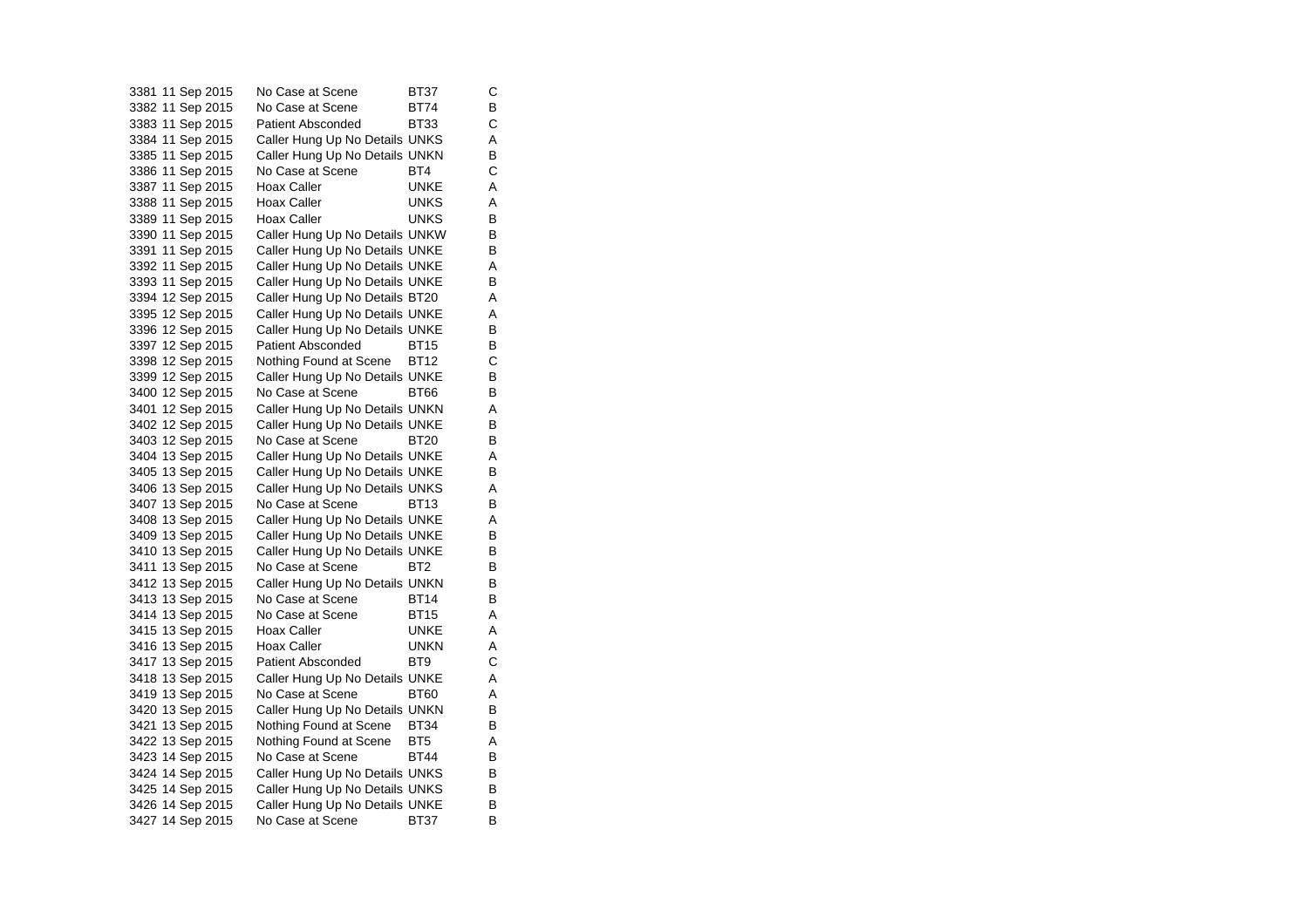3428 14 Sep 2015 No Case at Scene BT35 B 3429 14 Sep 2015 Nothing Found at Scene BT1 B 3430 14 Sep 2015 Caller Hung Up No Details UNKE A 3431 14 Sep 2015 Hoax Caller **UNKN** B 3432 14 Sep 2015 Caller Hung Up No Details UNKN B 3433 15 Sep 2015 Caller Hung Up No Details UNKE B 3434 15 Sep 2015 Caller Hung Up No Details UNKE B 3435 15 Sep 2015 No Case at Scene UNKE B<br>3436 15 Sep 2015 No Case at Scene BT39 B 3436 15 Sep 2015 No Case at Scene BT39 B Caller Hung Up No Details UNKE 3438 15 Sep 2015 Caller Hung Up No Details UNKE B 3439 15 Sep 2015 Hoax Caller **UNKE** B 3440 15 Sep 2015 Caller Hung Up No Details UNKN B 3441 15 Sep 2015 Caller Hung Up No Details UNKE B 3442 15 Sep 2015 Hoax Caller CONNE A 3443 15 Sep 2015 Caller Hung Up No Details UNKE B 3444 15 Sep 2015 Caller Hung Up No Details UNKN B<br>3445 15 Sep 2015 Nothing Found at Scene BT2 B 3445 15 Sep 2015 Nothing Found at Scene BT2 3446 16 Sep 2015 Nothing Found at Scene BT2 B 3447 16 Sep 2015 Nothing Found at Scene BT2 B 3448 16 Sep 2015 Nothing Found at Scene BT48 B 3449 16 Sep 2015 Caller Hung Up No Details BT47 A 3450 16 Sep 2015 Patient Absconded BT1 A 3451 16 Sep 2015 Caller Hung Up No Details UNKE B 3452 16 Sep 2015 Patient Absconded BT15 C 3453 16 Sep 2015 Hoax Caller BT7 A 3454 16 Sep 2015 Caller Hung Up No Details UNKE B 3455 16 Sep 2015 No Case at Scene BT14 A 3456 16 Sep 2015 Hoax Caller UNKS A 3457 16 Sep 2015 No Case at Scene BT2 C 3458 17 Sep 2015 Patient Absconded BT1 A 3459 17 Sep 2015 No Case at Scene BT82 B 3460 17 Sep 2015 No Case at Scene BT1 B 3461 17 Sep 2015 Caller Hung Up No Details UNKS B 3462 17 Sep 2015 Caller Hung Up No Details UNKE<br>3463 17 Sep 2015 Caller Hung Up No Details UNKE B Caller Hung Up No Details UNKE 3464 17 Sep 2015 Caller Hung Up No Details UNKE B 3465 17 Sep 2015 Patient Absconded BT1 B 3466 17 Sep 2015 Hoax Caller BT39 B 3467 17 Sep 2015 Caller Hung Up No Details UNKE B<br>3468 17 Sep 2015 Caller Hung Up No Details UNKN A Caller Hung Up No Details UNKN A 3469 17 Sep 2015 Patient Absconded BT41 A 3470 18 Sep 2015 No Case at Scene BT43 C 3471 18 Sep 2015 Patient Absconded BT82 A 3472 18 Sep 2015 Nothing Found at Scene BT13 A 3473 18 Sep 2015 Caller Hung Up No Details UNKS B 3474 18 Sep 2015 Hoax Caller UNKE B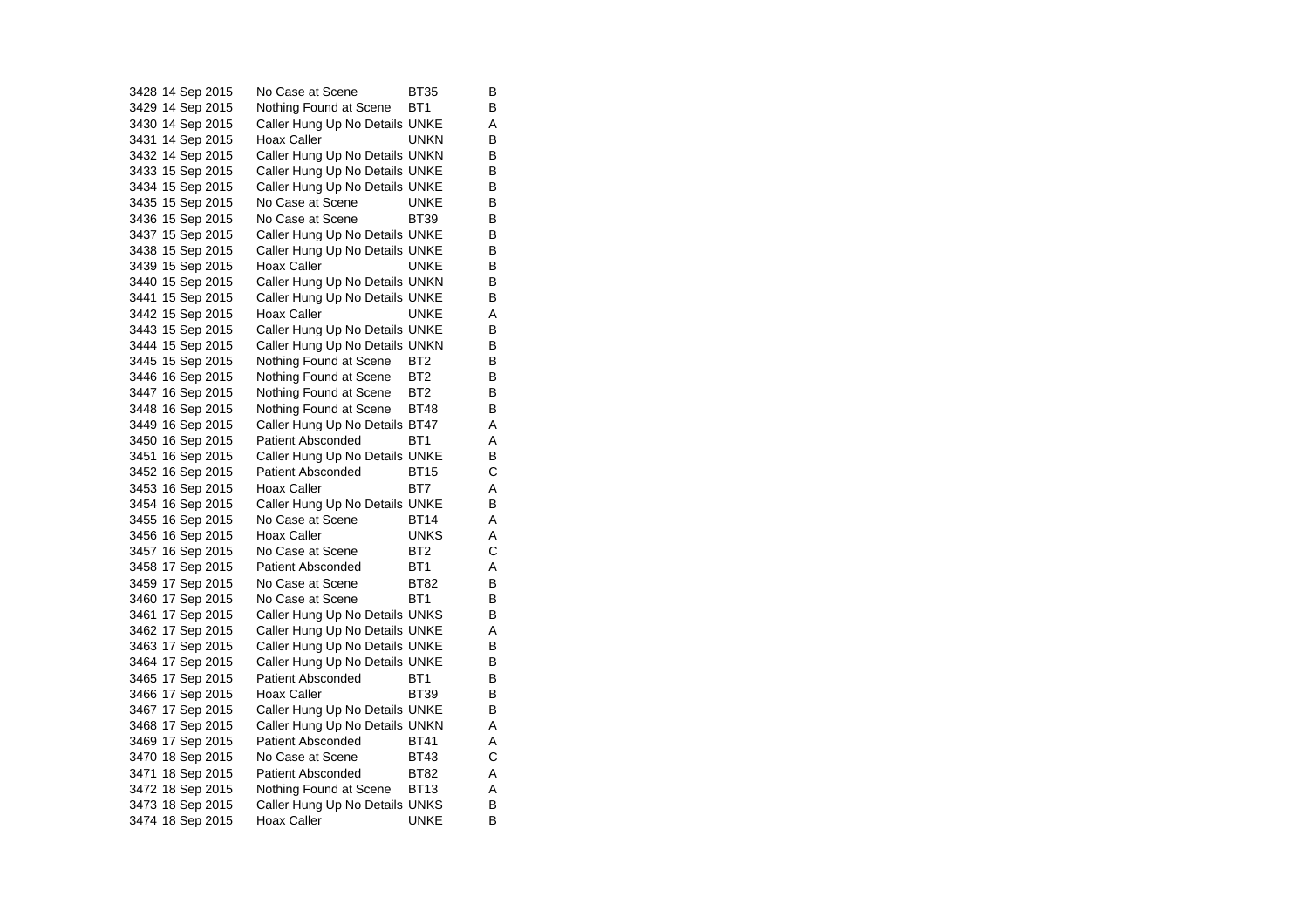|  | 3475 18 Sep 2015 | No Case at Scene               | BT13        | В |
|--|------------------|--------------------------------|-------------|---|
|  | 3476 18 Sep 2015 | Hoax Caller                    | <b>BT63</b> | С |
|  | 3477 18 Sep 2015 | Nothing Found at Scene         | BT35        | В |
|  | 3478 18 Sep 2015 | Caller Hung Up No Details UNKE |             | В |
|  | 3479 18 Sep 2015 | Hoax Caller                    | UNKS        | В |
|  | 3480 18 Sep 2015 | <b>Hoax Caller</b>             | <b>UNKS</b> | Α |
|  | 3481 18 Sep 2015 | Caller Hung Up No Details UNKE |             | В |
|  | 3482 18 Sep 2015 | Hoax Caller                    | <b>UNKE</b> | Α |
|  | 3483 18 Sep 2015 | Caller Hung Up No Details UNKE |             | В |
|  | 3484 19 Sep 2015 | Caller Hung Up No Details UNKE |             | В |
|  | 3485 19 Sep 2015 | <b>Patient Absconded</b>       | <b>BT56</b> | В |
|  | 3486 19 Sep 2015 | <b>Patient Absconded</b>       | <b>BT35</b> | Α |
|  | 3487 19 Sep 2015 | <b>Hoax Caller</b>             | <b>UNKN</b> | В |
|  | 3488 19 Sep 2015 | Hoax Caller                    | <b>UNKE</b> | В |
|  | 3489 19 Sep 2015 | No Case at Scene               | <b>BT61</b> | С |
|  | 3490 19 Sep 2015 | <b>Hoax Caller</b>             | <b>UNKE</b> | В |
|  | 3491 19 Sep 2015 | No Case at Scene               | <b>BT16</b> | Α |
|  | 3492 19 Sep 2015 | Caller Hung Up No Details UNKE |             | Α |
|  | 3493 19 Sep 2015 | Caller Hung Up No Details UNKE |             | В |
|  | 3494 19 Sep 2015 | Caller Hung Up No Details UNKE |             | Α |
|  | 3495 19 Sep 2015 | <b>Patient Absconded</b>       | UNKE        | Α |
|  | 3496 19 Sep 2015 | Caller Hung Up No Details UNKW |             | Α |
|  | 3497 19 Sep 2015 | Nothing Found at Scene         | BT13        | С |
|  | 3498 19 Sep 2015 | Caller Hung Up No Details UNKS |             | Α |
|  | 3499 20 Sep 2015 | Caller Hung Up No Details UNKE |             | В |
|  | 3500 20 Sep 2015 | Caller Hung Up No Details UNKS |             | Α |
|  | 3501 20 Sep 2015 | Nothing Found at Scene         | <b>BT38</b> | В |
|  | 3502 20 Sep 2015 | No Case at Scene               | <b>BT32</b> | С |
|  | 3503 20 Sep 2015 | No Case at Scene               | <b>BT33</b> | В |
|  | 3504 20 Sep 2015 | No Case at Scene               | BT1         | С |
|  | 3505 20 Sep 2015 | Nothing Found at Scene         | <b>BT42</b> | В |
|  | 3506 20 Sep 2015 | No Case at Scene               | <b>BT21</b> | Α |
|  | 3507 20 Sep 2015 | No Case at Scene               | BT34        | Α |
|  | 3508 20 Sep 2015 | Caller Hung Up No Details UNKE |             | В |
|  | 3509 20 Sep 2015 | Caller Hung Up No Details UNKS |             | Α |
|  | 3510 20 Sep 2015 | Caller Hung Up No Details BT12 |             | В |
|  | 3511 20 Sep 2015 | Caller Hung Up No Details UNKE |             | Α |
|  | 3512 20 Sep 2015 | <b>Patient Absconded</b>       | <b>BT36</b> | в |
|  | 3513 20 Sep 2015 | Caller Hung Up No Details UNKE |             | В |
|  | 3514 20 Sep 2015 | Caller Hung Up No Details UNKE |             | В |
|  | 3515 20 Sep 2015 | Caller Hung Up No Details UNKE |             | В |
|  | 3516 20 Sep 2015 | No Case at Scene               | <b>BT61</b> | В |
|  | 3517 20 Sep 2015 | Nothing Found at Scene         | <b>BT20</b> | Α |
|  | 3518 20 Sep 2015 | Caller Hung Up No Details UNKE |             | В |
|  | 3519 20 Sep 2015 | Hoax Caller                    | <b>UNKS</b> | Α |
|  | 3520 20 Sep 2015 | Caller Hung Up No Details UNKW |             | В |
|  | 3521 20 Sep 2015 | Caller Hung Up No Details UNKS |             | В |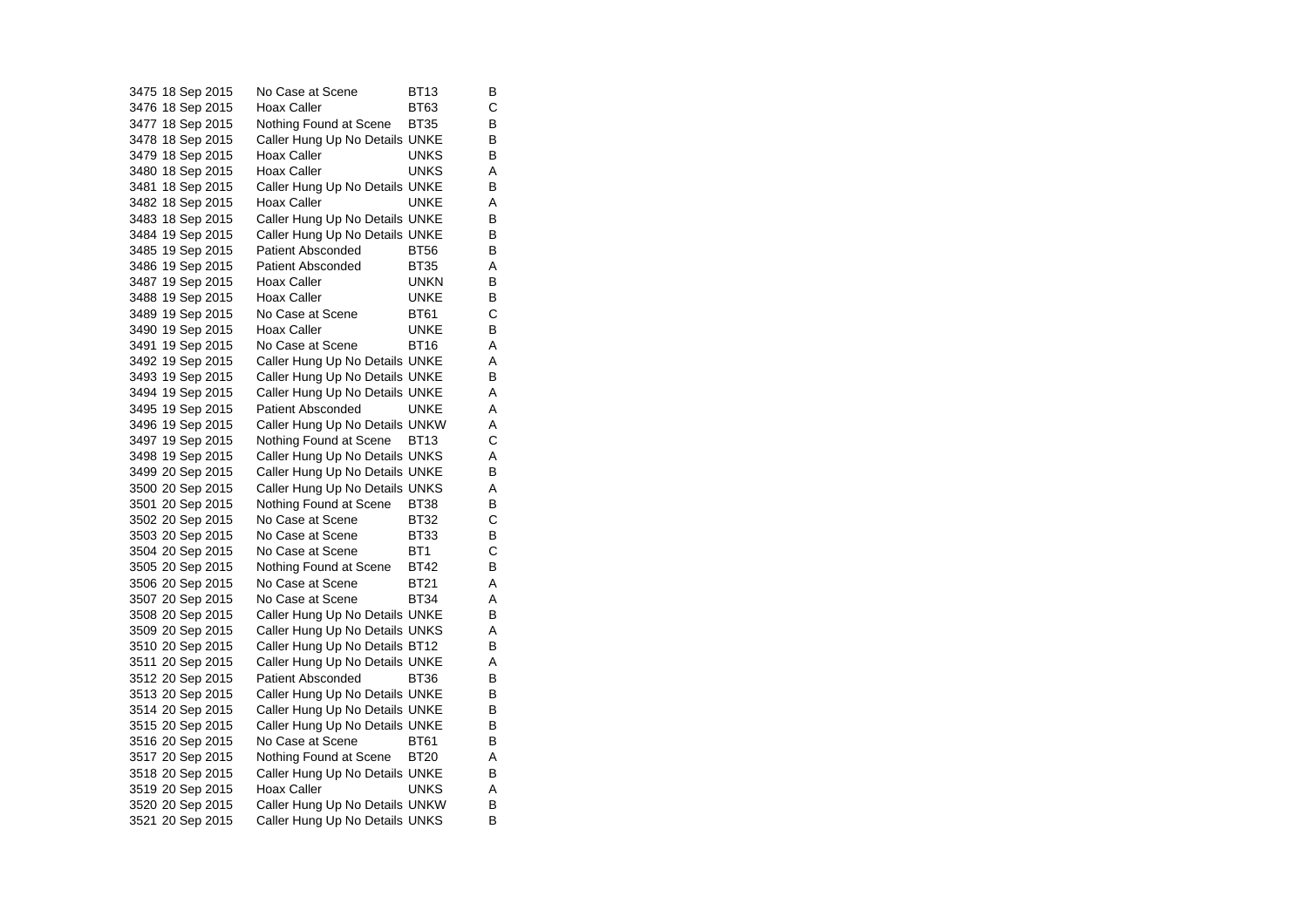3522 20 Sep 2015 Patient Absconded BT67 B 3523 20 Sep 2015 Caller Hung Up No Details BT43 B 3524 20 Sep 2015 Hoax Caller BT43 B 3525 20 Sep 2015 Hoax Caller BT43 A 3526 20 Sep 2015 Hoax Caller BT43 B 3527 20 Sep 2015 Hoax Caller UNKE A 3528 20 Sep 2015 Patient Absconded BT48 A 3529 20 Sep 2015 Nothing Found at Scene BT56 B 3530 20 Sep 2015 Caller Hung Up No Details UNKE B<br>3531 20 Sep 2015 Caller Hung Up No Details UNKE B Caller Hung Up No Details UNKE 3532 20 Sep 2015 Caller Hung Up No Details UNKN B 3533 20 Sep 2015 Caller Hung Up No Details UNKE B<br>3534 21 Sep 2015 Caller Hung Up No Details UNKE B Caller Hung Up No Details UNKE 3535 21 Sep 2015 Caller Hung Up No Details UNKE B 3536 21 Sep 2015 Hoax Caller CONNE A 3537 21 Sep 2015 Caller Hung Up No Details UNKS B 3538 21 Sep 2015 Hoax Caller CONNE B 3539 21 Sep 2015 Caller Hung Up No Details UNKE B 3540 21 Sep 2015 Nothing Found at Scene BT15 B 3541 21 Sep 2015 Patient Absconded BT30 B 3542 22 Sep 2015 No Case at Scene BT47 A 3543 22 Sep 2015 No Case at Scene BT7 B 3544 22 Sep 2015 No Case at Scene BT23 B 3545 22 Sep 2015 Caller Hung Up No Details UNKE A 3546 22 Sep 2015 Caller Hung Up No Details UNKE A 3547 22 Sep 2015 Caller Hung Up No Details UNKE B 3548 22 Sep 2015 Caller Hung Up No Details UNKE B<br>3549 22 Sep 2015 Caller Hung Up No Details UNKE B 3549 22 Sep 2015 Caller Hung Up No Details UNKE 3550 22 Sep 2015 Caller Hung Up No Details UNKN B 3551 22 Sep 2015 Hoax Caller BT28 B 3552 22 Sep 2015 No Case at Scene BT34 B 3553 22 Sep 2015 Caller Hung Up No Details UNKE B 3554 22 Sep 2015 No Case at Scene BT79 C 3555 23 Sep 2015 Caller Hung Up No Details UNKW A 3556 23 Sep 2015 No Case at Scene BT47 B 3557 23 Sep 2015 Caller Hung Up No Details BT42 B 3558 23 Sep 2015 Caller Hung Up No Details UNKE B 3559 24 Sep 2015 Caller Hung Up No Details UNKW B 3560 24 Sep 2015 Caller Hung Up No Details UNKE B 3561 24 Sep 2015 Caller Hung Up No Details BT71 B<br>3562 24 Sep 2015 Nothing Found at Scene BT41 A Nothing Found at Scene BT41 A 3563 24 Sep 2015 No Case at Scene BT48 B 3564 24 Sep 2015 Hoax Caller **UNKE** B 3565 24 Sep 2015 Caller Hung Up No Details UNKE B 3566 24 Sep 2015 Caller Hung Up No Details UNKW B 3567 25 Sep 2015 No Case at Scene BT37 A 3568 25 Sep 2015 Caller Hung Up No Details UNKE A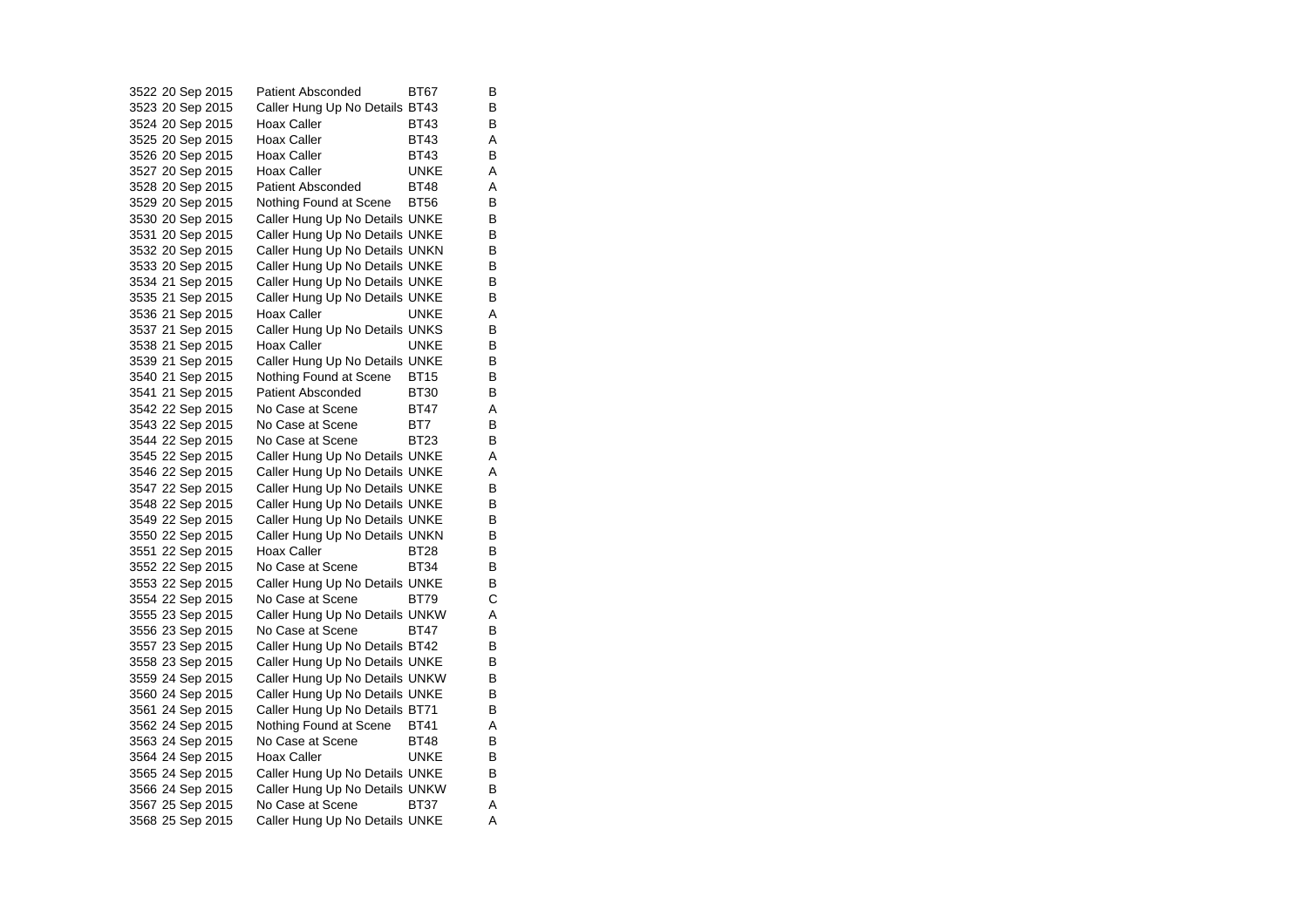|  | 3569 25 Sep 2015 | Patient Absconded              | BT7             | Α |
|--|------------------|--------------------------------|-----------------|---|
|  | 3570 25 Sep 2015 | Hoax Caller                    | <b>BT48</b>     | В |
|  | 3571 25 Sep 2015 | Nothing Found at Scene         | <b>BT30</b>     | Α |
|  | 3572 25 Sep 2015 | Caller Hung Up No Details UNKE |                 | Α |
|  | 3573 25 Sep 2015 | Nothing Found at Scene         | BT4             | A |
|  | 3574 25 Sep 2015 | Caller Hung Up No Details UNKE |                 | Α |
|  | 3575 25 Sep 2015 | <b>Patient Absconded</b>       | <b>BT51</b>     | В |
|  | 3576 26 Sep 2015 | No Case at Scene               | <b>BT20</b>     | Α |
|  | 3577 26 Sep 2015 | Caller Hung Up No Details UNKE |                 | B |
|  | 3578 26 Sep 2015 | Caller Hung Up No Details UNKE |                 | В |
|  | 3579 26 Sep 2015 | No Case at Scene               | <b>BT12</b>     | в |
|  | 3580 26 Sep 2015 | No Case at Scene               | <b>BT82</b>     | A |
|  | 3581 26 Sep 2015 | No Case at Scene               | <b>BT14</b>     | В |
|  | 3582 26 Sep 2015 | <b>Patient Absconded</b>       | BT9             | Α |
|  | 3583 26 Sep 2015 | Hoax Caller                    | <b>UNKE</b>     | В |
|  | 3584 26 Sep 2015 | <b>Hoax Caller</b>             | <b>UNKE</b>     | в |
|  | 3585 26 Sep 2015 | Hoax Caller                    | <b>UNKE</b>     | В |
|  | 3586 26 Sep 2015 | <b>Hoax Caller</b>             | <b>UNKE</b>     | В |
|  | 3587 26 Sep 2015 | Caller Hung Up No Details UNKE |                 | в |
|  | 3588 26 Sep 2015 | Caller Hung Up No Details UNKE |                 | В |
|  | 3589 26 Sep 2015 | Caller Hung Up No Details UNKE |                 | Α |
|  | 3590 26 Sep 2015 | No Case at Scene               | BT <sub>1</sub> | в |
|  | 3591 26 Sep 2015 | Hoax Caller                    | BT7             | Α |
|  | 3592 26 Sep 2015 | No Case at Scene               | <b>BT66</b>     | А |
|  | 3593 26 Sep 2015 | Hoax Caller                    | <b>BT30</b>     | Α |
|  | 3594 26 Sep 2015 | Nothing Found at Scene         | <b>BT19</b>     | в |
|  | 3595 26 Sep 2015 | No Case at Scene               | <b>BT15</b>     | В |
|  | 3596 26 Sep 2015 | <b>Patient Absconded</b>       | <b>BT37</b>     | С |
|  | 3597 27 Sep 2015 | Nothing Found at Scene         | <b>BT51</b>     | в |
|  | 3598 27 Sep 2015 | Nothing Found at Scene         | BT <sub>8</sub> | В |
|  | 3599 27 Sep 2015 | <b>Patient Absconded</b>       | BT8             | Α |
|  | 3600 27 Sep 2015 | No Case at Scene               | <b>BT17</b>     | С |
|  | 3601 27 Sep 2015 | Caller Hung Up No Details UNKS |                 | В |
|  | 3602 27 Sep 2015 | No Case at Scene               | BT6             | в |
|  | 3603 27 Sep 2015 | Caller Hung Up No Details UNKW |                 | В |
|  | 3604 27 Sep 2015 | Hoax Caller                    | <b>UNKE</b>     | В |
|  | 3605 27 Sep 2015 | Hoax Caller                    | BT <sub>5</sub> | Ć |
|  | 3606 27 Sep 2015 | <b>Hoax Caller</b>             | <b>UNKE</b>     | В |
|  | 3607 27 Sep 2015 | No Case at Scene               | <b>BT15</b>     | в |
|  | 3608 27 Sep 2015 | Caller Hung Up No Details UNKE |                 | В |
|  | 3609 27 Sep 2015 | Nothing Found at Scene         | <b>BT34</b>     | С |
|  | 3610 27 Sep 2015 | Hoax Caller                    | <b>UNKE</b>     | В |
|  | 3611 28 Sep 2015 | No Case at Scene               | <b>BT21</b>     | Α |
|  | 3612 28 Sep 2015 | <b>Patient Absconded</b>       | BT79            | С |
|  | 3613 28 Sep 2015 | Hoax Caller                    | UNKE            | Α |
|  | 3614 28 Sep 2015 | Hoax Caller                    | <b>UNKE</b>     | B |
|  | 3615 28 Sep 2015 | Caller Hung Up No Details UNKS |                 | B |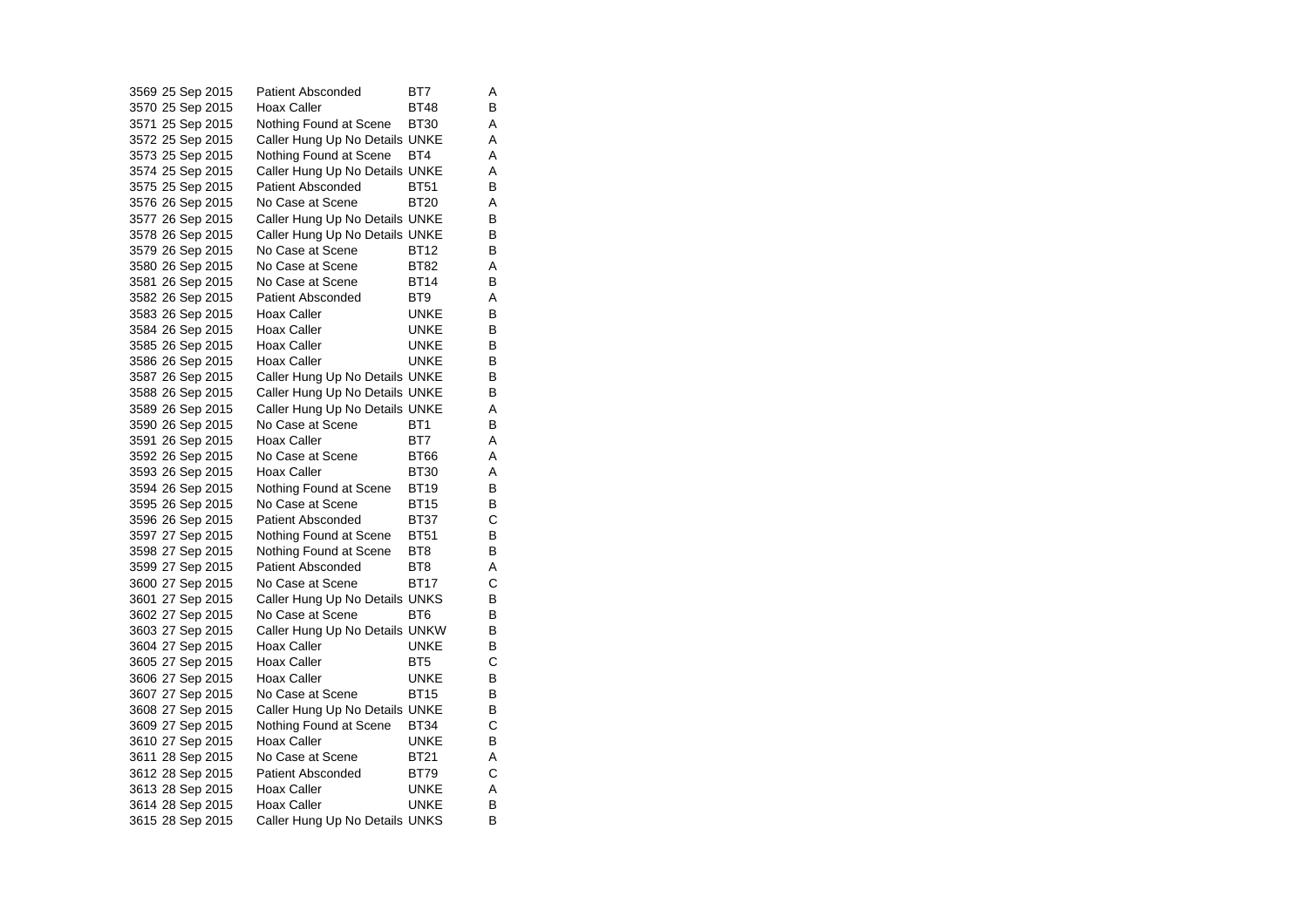|  | 3616 28 Sep 2015 | No Case at Scene               | BT6             | Α |
|--|------------------|--------------------------------|-----------------|---|
|  | 3617 28 Sep 2015 | No Case at Scene               | <b>BT16</b>     | С |
|  | 3618 28 Sep 2015 | No Case at Scene               | BT23            | С |
|  | 3619 29 Sep 2015 | Caller Hung Up No Details UNKE |                 | В |
|  | 3620 29 Sep 2015 | Caller Hung Up No Details UNKE |                 | В |
|  | 3621 29 Sep 2015 | Caller Hung Up No Details UNKW |                 | B |
|  | 3622 29 Sep 2015 | Hoax Caller                    | <b>UNKN</b>     | Α |
|  | 3623 29 Sep 2015 | Hoax Caller                    | <b>UNKE</b>     | A |
|  | 3624 29 Sep 2015 | Caller Hung Up No Details UNKE |                 | В |
|  | 3625 29 Sep 2015 | <b>Patient Absconded</b>       | BT <sub>1</sub> | Α |
|  | 3626 29 Sep 2015 | Caller Hung Up No Details UNKW |                 | Α |
|  | 3627 29 Sep 2015 | Caller Hung Up No Details UNKE |                 | Α |
|  | 3628 29 Sep 2015 | <b>Patient Absconded</b>       | <b>BT82</b>     | В |
|  | 3629 29 Sep 2015 | Caller Hung Up No Details UNKE |                 | Α |
|  | 3630 30 Sep 2015 | No Case at Scene               | <b>BT53</b>     | B |
|  | 3631 30 Sep 2015 | No Case at Scene               | <b>BT41</b>     | В |
|  | 3632 30 Sep 2015 | Caller Hung Up No Details UNKE |                 | A |
|  | 3633 30 Sep 2015 | No Case at Scene               | <b>BT79</b>     | В |
|  | 3634 30 Sep 2015 | No Case at Scene               | <b>BT41</b>     | A |
|  | 3635 30 Sep 2015 | No Case at Scene               | <b>BT37</b>     | В |
|  | 3636 30 Sep 2015 | Hoax Caller                    | <b>UNKE</b>     | в |
|  | 3637 30 Sep 2015 | <b>Patient Absconded</b>       | <b>BT42</b>     | В |
|  | 3638 30 Sep 2015 | <b>Patient Absconded</b>       | BT70            | в |
|  | 3639 30 Sep 2015 | <b>Patient Absconded</b>       | BT79            | С |
|  | 3640 30 Sep 2015 | Hoax Caller                    | UNKE            | В |
|  | 3641 30 Sep 2015 | <b>Patient Absconded</b>       | <b>BT79</b>     | C |
|  | 3642 01 Oct 2015 | Hoax Caller                    | UNKE            | Α |
|  | 3643 01 Oct 2015 | Caller Hung Up No Details UNKE |                 | Α |
|  | 3644 01 Oct 2015 | Caller Hung Up No Details UNKE |                 | Α |
|  | 3645 01 Oct 2015 | Caller Hung Up No Details UNKE |                 | A |
|  | 3646 01 Oct 2015 | Caller Hung Up No Details UNKE |                 | В |
|  | 3647 01 Oct 2015 | Caller Hung Up No Details BT1  |                 | B |
|  | 3648 01 Oct 2015 | Nothing Found at Scene         | BT1             | В |
|  | 3649 01 Oct 2015 | Caller Hung Up No Details UNKE |                 | в |
|  | 3650 01 Oct 2015 | Caller Hung Up No Details UNKE |                 | A |
|  | 3651 02 Oct 2015 | <b>Patient Absconded</b>       | BT7             | В |
|  | 3652 02 Oct 2015 | No Case at Scene               | <b>BT13</b>     | В |
|  | 3653 02 Oct 2015 | Caller Hung Up No Details UNKE |                 | В |
|  | 3654 03 Oct 2015 | No Case at Scene               | <b>BT44</b>     | Α |
|  | 3655 03 Oct 2015 | Nothing Found at Scene         | BT45            | В |
|  | 3656 03 Oct 2015 | Nothing Found at Scene         | BT7             | В |
|  | 3657 03 Oct 2015 | No Case at Scene               | <b>BT47</b>     | В |
|  | 3658 03 Oct 2015 | Nothing Found at Scene         | <b>BT38</b>     | A |
|  | 3659 03 Oct 2015 | Caller Hung Up No Details UNKW |                 | Α |
|  | 3660 03 Oct 2015 | Hoax Caller                    | <b>UNKE</b>     | B |
|  | 3661 03 Oct 2015 | Nothing Found at Scene         | BT71            | Α |
|  | 3662 03 Oct 2015 | Hoax Caller                    | <b>UNKN</b>     | Α |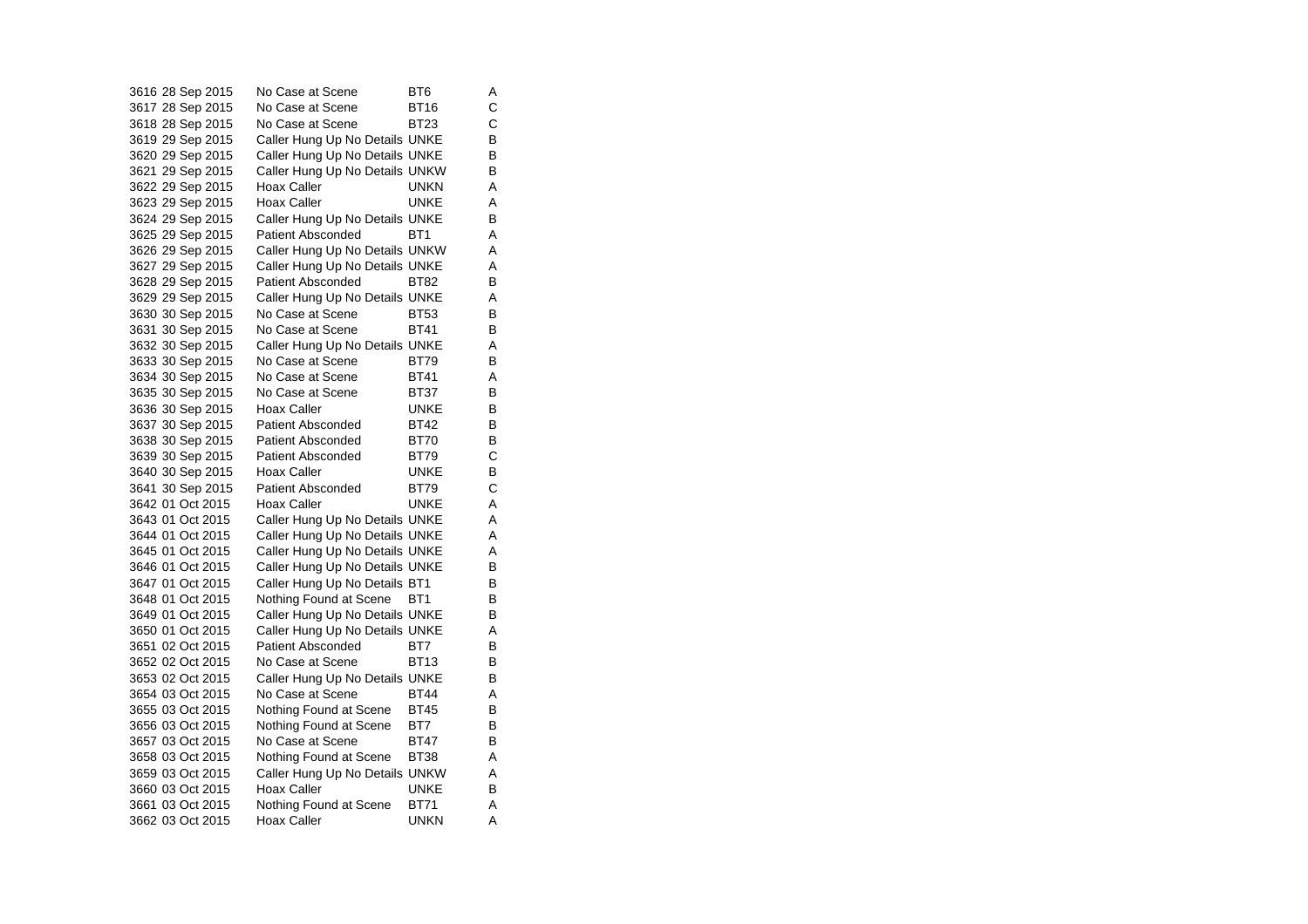3663 03 Oct 2015 Caller Hung Up No Details UNKE B 3664 03 Oct 2015 Nothing Found at Scene BT64 B 3665 03 Oct 2015 Caller Hung Up No Details UNKS A 3666 03 Oct 2015 Caller Hung Up No Details UNKE B 3667 03 Oct 2015 Caller Hung Up No Details UNKE A 3668 03 Oct 2015 No Case at Scene BT34 A 3669 03 Oct 2015 Hoax Caller BT7 A 3670 03 Oct 2015 Hoax Caller UNKS B 3671 03 Oct 2015 Hoax Caller UNKE B 3672 03 Oct 2015 Hoax Caller UNKE A3673 03 Oct 2015 No Case at Scene BT1 A3674 03 Oct 2015 No Case at Scene UNKE B3675 03 Oct 2015 Patient Absconded BT14 C3676 03 Oct 2015 Nothing Found at Scene BT8 A 3677 03 Oct 2015 Nothing Found at Scene BT28 A 3678 03 Oct 2015 Caller Hung Up No Details UNKW A 3679 03 Oct 2015 Caller Hung Up No Details UNKW B<br>3680 03 Oct 2015 No Case at Scene BT11 C 3680 03 Oct 2015 No Case at Scene BT11 C3681 03 Oct 2015 Caller Hung Up No Details UNKE A 3682 04 Oct 2015 Patient Absconded BT36 C3683 04 Oct 2015 Caller Hung Up No Details UNKE A 3684 04 Oct 2015 Nothing Found at Scene BT11 C<br>3685 04 Oct 2015 Caller Hung Up No Details UNKN B 3685 04 Oct 2015 Caller Hung Up No Details UNKN 3686 04 Oct 2015 Caller Hung Up No Details UNKE B 3687 04 Oct 2015 No Case at Scene BT52 B 3688 04 Oct 2015 Caller Hung Up No Details UNKN A 3689 04 Oct 2015 Nothing Found at Scene BT1 B<br>3690 04 Oct 2015 Caller Hung Up No Details UNKN B 3690 04 Oct 2015 Caller Hung Up No Details UNKN 3691 04 Oct 2015 Nothing Found at Scene BT48 B 3692 04 Oct 2015 Caller Hung Up No Details UNKS B<br>3693 04 Oct 2015 Hoax Caller UNKE B 3693 04 Oct 2015 Hoax Caller UNKE 3694 04 Oct 2015 No Case at Scene BT1 AA 3695 04 Oct 2015 Hoax Caller **UNKE** B 3696 04 Oct 2015 Hoax Caller UNKW B 3697 04 Oct 2015 Caller Hung Up No Details UNKS B<br>3698 04 Oct 2015 Hoax Caller BT1 BT1 A 3698 04 Oct 2015 Hoax Caller BT1 3699 04 Oct 2015 No Case at Scene BT15 B3700 04 Oct 2015 No Case at Scene BT12 B 3701 05 Oct 2015 Patient Absconded BT81 A 3702 05 Oct 2015 Patient Absconded BT64 B 3703 05 Oct 2015 Hoax Caller BT4 B 3704 05 Oct 2015 Caller Hung Up No Details UNKE B 3705 05 Oct 2015 Caller Hung Up No Details UNKE A 3706 05 Oct 2015 Caller Hung Up No Details UNKE A 3707 05 Oct 2015 Hoax Caller UNKS B 3708 05 Oct 2015 Caller Hung Up No Details UNKE B 3709 05 Oct 2015 Caller Hung Up No Details UNKS B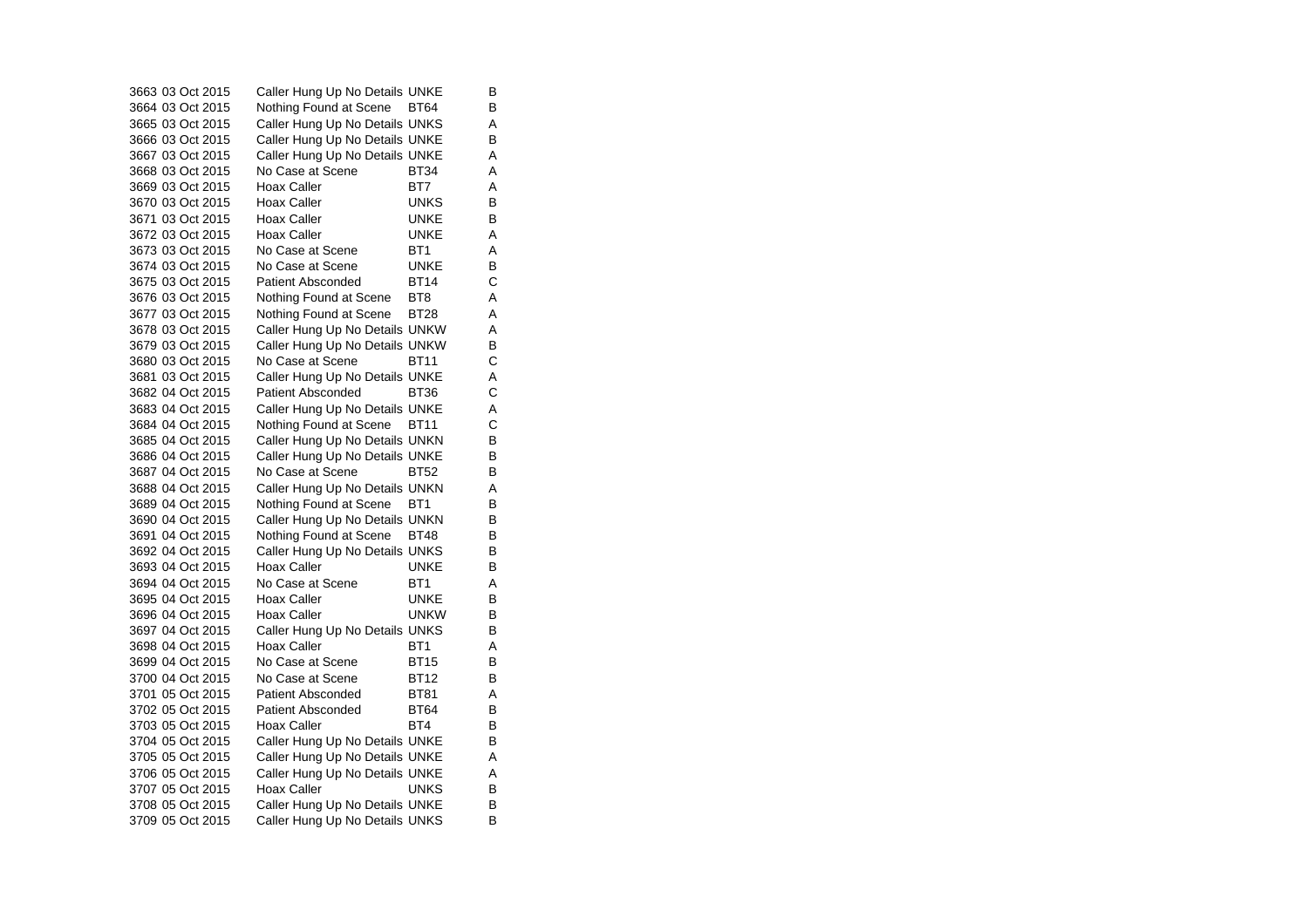3710 05 Oct 2015 Hoax Caller BT49  $\overline{B}$ 3711 05 Oct 2015 Hoax Caller UNKE B 3712 05 Oct 2015 Caller Hung Up No Details UNKE B 3713 05 Oct 2015 Hoax Caller UNKE  $\frac{B}{B}$ 3714 05 Oct 2015 Hoax Caller UNKW 3715 05 Oct 2015 Caller Hung Up No Details ROI A 3716 05 Oct 2015 Caller Hung Up No Details UNKE B 3717 05 Oct 2015 Hoax Caller BT49 B 3718 05 Oct 2015 No Case at Scene ROI A 3719 05 Oct 2015 No Case at Scene BT47 A 3720 05 Oct 2015 No Case at Scene UNKE B 3721 06 Oct 2015 Caller Hung Up No Details UNKS A<br>3722 06 Oct 2015 Hoax Caller CONNES A 3722 06 Oct 2015 Hoax Caller UNKS A 3723 06 Oct 2015 No Case at Scene BT30 B 3724 06 Oct 2015 Caller Hung Up No Details UNKN A 3725 06 Oct 2015 Caller Hung Up No Details UNKE A 3726 06 Oct 2015 Hoax Caller BT33 B 3727 06 Oct 2015 Caller Hung Up No Details UNKN B 3728 07 Oct 2015 No Case at Scene BT7 C 3729 07 Oct 2015 No Case at Scene BT6 BT6 3730 07 Oct 2015 Caller Hung Up No Details UNKN A 3731 07 Oct 2015 Hoax Caller UNKE B 3732 07 Oct 2015 Caller Hung Up No Details UNKE A 3733 07 Oct 2015 Caller Hung Up No Details UNKE B 3734 07 Oct 2015 Hoax Caller BT30 A 3735 07 Oct 2015 Patient Absconded BT7 C 3736 07 Oct 2015 Caller Hung Up No Details UNKN A 3737 07 Oct 2015 Caller Hung Up No Details UNKE A 3738 07 Oct 2015 Hoax Caller UNKE A 3739 07 Oct 2015 Caller Hung Up No Details UNKE B<br>3740 07 Oct 2015 Caller Hung Up No Details UNKW B 3740 07 Oct 2015 Caller Hung Up No Details UNKW 3741 08 Oct 2015 Hoax Caller UNKE  $\overline{B}$ 3742 08 Oct 2015 Hoax Caller BT28  $\sf B$ 3743 08 Oct 2015 Caller Hung Up No Details UNKE B 3744 08 Oct 2015 Caller Hung Up No Details UNKN B<br>3745 08 Oct 2015 Nothing Found at Scene BT14 B 3745 08 Oct 2015 Nothing Found at Scene BT14 3746 08 Oct 2015 Caller Hung Up No Details UNKW A 3747 08 Oct 2015 Hoax Caller UNKE B 3748 09 Oct 2015 Nothing Found at Scene BT61 A 3749 09 Oct 2015 Caller Hung Up No Details UNKE B<br>3750 09 Oct 2015 Nothing Found at Scene BT40 B Nothing Found at Scene BT40 3751 09 Oct 2015 No Case at Scene BT45 C 3752 09 Oct 2015 No Case at Scene BT47 C 3753 09 Oct 2015 Caller Hung Up No Details UNKN B 3754 09 Oct 2015 Caller Hung Up No Details UNKE B 3755 09 Oct 2015 Hoax Caller UNKE A 3756 09 Oct 2015 Hoax Caller BT35 A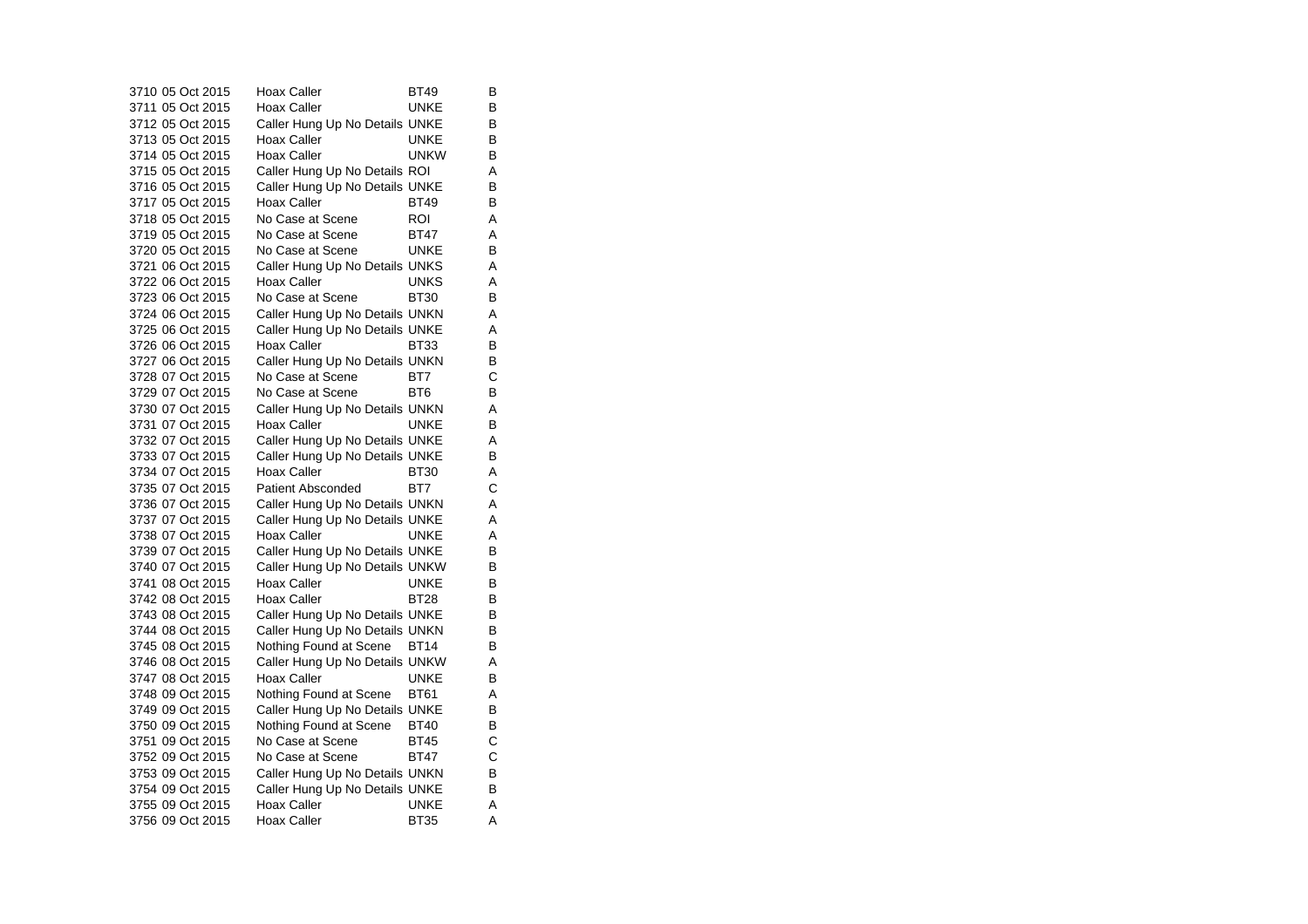3757 09 Oct 2015 Caller Hung Up No Details UNKW A 3758 09 Oct 2015 Hoax Caller BT30 B 3759 09 Oct 2015 Patient Absconded BT46 A 3760 09 Oct 2015 Patient Absconded BT78  $\frac{B}{B}$ 3761 09 Oct 2015 No Case at Scene BT12 B3762 09 Oct 2015 Caller Hung Up No Details UNKE A 3763 09 Oct 2015 Patient Absconded BT14 A 3764 10 Oct 2015 Caller Hung Up No Details UNKE A 3765 10 Oct 2015 Nothing Found at Scene BT7 B 3766 10 Oct 2015 Caller Hung Up No Details UNKE A 3767 10 Oct 2015 Hoax Caller UNKE B 3768 10 Oct 2015 Hoax Caller UNKE B 3769 10 Oct 2015 Patient Absconded BT60 A 3770 10 Oct 2015 Hoax Caller UNKE A 3771 10 Oct 2015 Caller Hung Up No Details UNKE B 3772 10 Oct 2015 Hoax Caller UNKE A 3773 10 Oct 2015 Hoax Caller BT19 B 3774 10 Oct 2015 Hoax Caller UNKE B 3775 10 Oct 2015 Caller Hung Up No Details UNKE B 3776 10 Oct 2015 Patient Absconded BT34 B 3777 10 Oct 2015 Caller Hung Up No Details UNKS B 3778 10 Oct 2015 Caller Hung Up No Details UNKW B 3779 11 Oct 2015 Patient Absconded BT17 A 3780 11 Oct 2015 Nothing Found at Scene BT80 B 3781 11 Oct 2015 No Case at Scene BT34 C 3782 11 Oct 2015 Caller Hung Up No Details UNKW B 3783 11 Oct 2015 Caller Hung Up No Details UNKE B<br>3784 11 Oct 2015 Caller Hung Up No Details UNKE B 3784 11 Oct 2015 Caller Hung Up No Details UNKE 3785 11 Oct 2015 Patient Absconded BT1 B 3786 11 Oct 2015 Hoax Caller BT15  $\overline{B}$ 3787 11 Oct 2015 Caller Hung Up No Details UNKE A 3788 11 Oct 2015 Patient Absconded BT48 A 3789 11 Oct 2015 Caller Hung Up No Details UNKW B 3790 11 Oct 2015 Caller Hung Up No Details UNKE A 3791 11 Oct 2015 Hoax Caller BT1 A 3792 11 Oct 2015 Hoax Caller BT1 A 3793 11 Oct 2015 No Case at Scene BT60 A 3794 11 Oct 2015 Hoax Caller UNKS B 3795 11 Oct 2015 Caller Hung Up No Details UNKE B 3796 11 Oct 2015 Hoax Caller UNKE B 3797 11 Oct 2015 Nothing Found at Scene BT78 B 3798 12 Oct 2015 Patient Absconded BT38 B 3799 12 Oct 2015 Caller Hung Up No Details UNKE B 3800 12 Oct 2015 Nothing Found at Scene BT48 B 3801 12 Oct 2015 Caller Hung Up No Details UNKE B<br>3802 12 Oct 2015 Hoax Caller BT4 B 3802 12 Oct 2015 Hoax Caller BT4 3803 12 Oct 2015 Caller Hung Up No Details UNKW B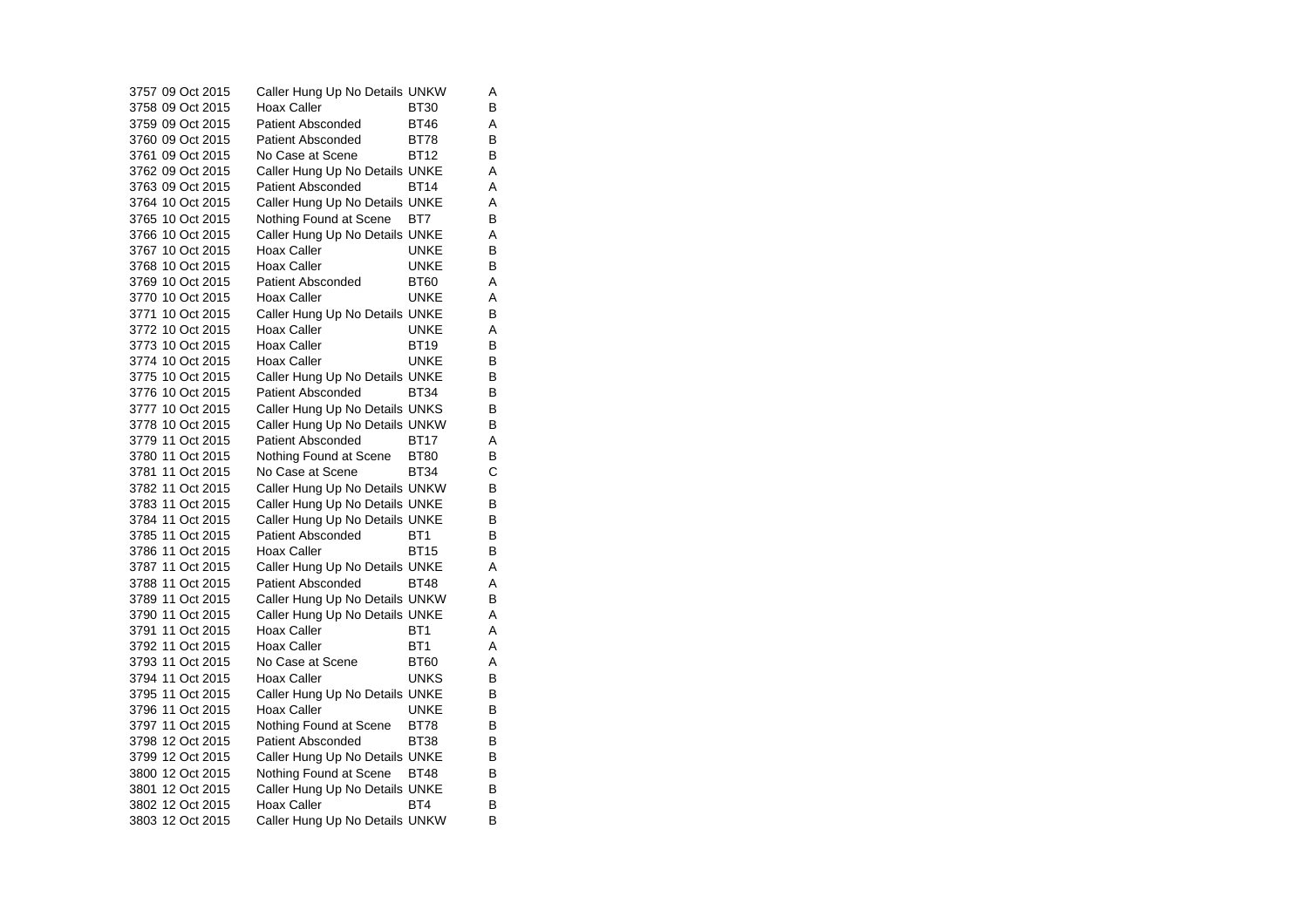3804 12 Oct 2015 Caller Hung Up No Details UNKE A 3805 12 Oct 2015 Caller Hung Up No Details UNKE B 3806 12 Oct 2015 Caller Hung Up No Details UNKS B 3807 12 Oct 2015 Caller Hung Up No Details UNKE B<br>3808 13 Oct 2015 Hoax Caller BT4 B 3808 13 Oct 2015 Hoax Caller BT4 3809 13 Oct 2015 Caller Hung Up No Details UNKE A 3810 13 Oct 2015 Hoax Caller BT60 A 3811 14 Oct 2015 Hoax Caller UNKE B 3812 14 Oct 2015 Caller Hung Up No Details UNKE A 3813 14 Oct 2015 Patient Absconded BT12 A3814 14 Oct 2015 Caller Hung Up No Details BT1 B 3815 14 Oct 2015 No Case at Scene BT7 A 3816 14 Oct 2015 Hoax Caller BT6 A 3817 14 Oct 2015 Caller Hung Up No Details UNKE B 3818 14 Oct 2015 Nothing Found at Scene BT28 C 3819 14 Oct 2015 No Case at Scene BT20 B 3820 14 Oct 2015 Nothing Found at Scene BT20 C 3821 15 Oct 2015 Nothing Found at Scene BT19 B 3822 15 Oct 2015 Hoax Caller BT20  $\overline{A}$ 3823 15 Oct 2015 Patient Absconded BT10 A 3824 15 Oct 2015 Caller Hung Up No Details UNKE B 3825 15 Oct 2015 Caller Hung Up No Details UNKE B 3826 15 Oct 2015 Hoax Caller UNKE A 3827 15 Oct 2015 Hoax Caller UNKW A 3828 15 Oct 2015 Nothing Found at Scene BT7 A 3829 15 Oct 2015 Hoax Caller BT47 B 3830 15 Oct 2015 Caller Hung Up No Details UNKW A 3831 16 Oct 2015 Patient Absconded BT40 A 3832 16 Oct 2015 Nothing Found at Scene BT1 B 3833 16 Oct 2015 No Case at Scene BT27 AA 3834 16 Oct 2015 No Case at Scene BT2 B 3835 16 Oct 2015 Patient Absconded BT1 A 3836 16 Oct 2015 Patient Absconded BT42 A 3837 16 Oct 2015 No Case at Scene BT28 B 3838 16 Oct 2015 Patient Absconded BT71  $\overline{B}$ 3839 16 Oct 2015 No Case at Scene BT62 A3840 16 Oct 2015 Nothing Found at Scene BT2 C 3841 16 Oct 2015 No Case at Scene BT7 B 3842 16 Oct 2015 Caller Hung Up No Details UNKE A 3843 16 Oct 2015 No Case at Scene BT23 A3844 17 Oct 2015 Nothing Found at Scene BT12 A 3845 17 Oct 2015 Caller Hung Up No Details UNKE A 3846 17 Oct 2015 Nothing Found at Scene BT11 B 3847 17 Oct 2015 No Case at Scene BT17 A 3848 17 Oct 2015 No Case at Scene BT7 B 3849 17 Oct 2015 Caller Hung Up No Details UNKE B 3850 17 Oct 2015 Hoax Caller UNKE B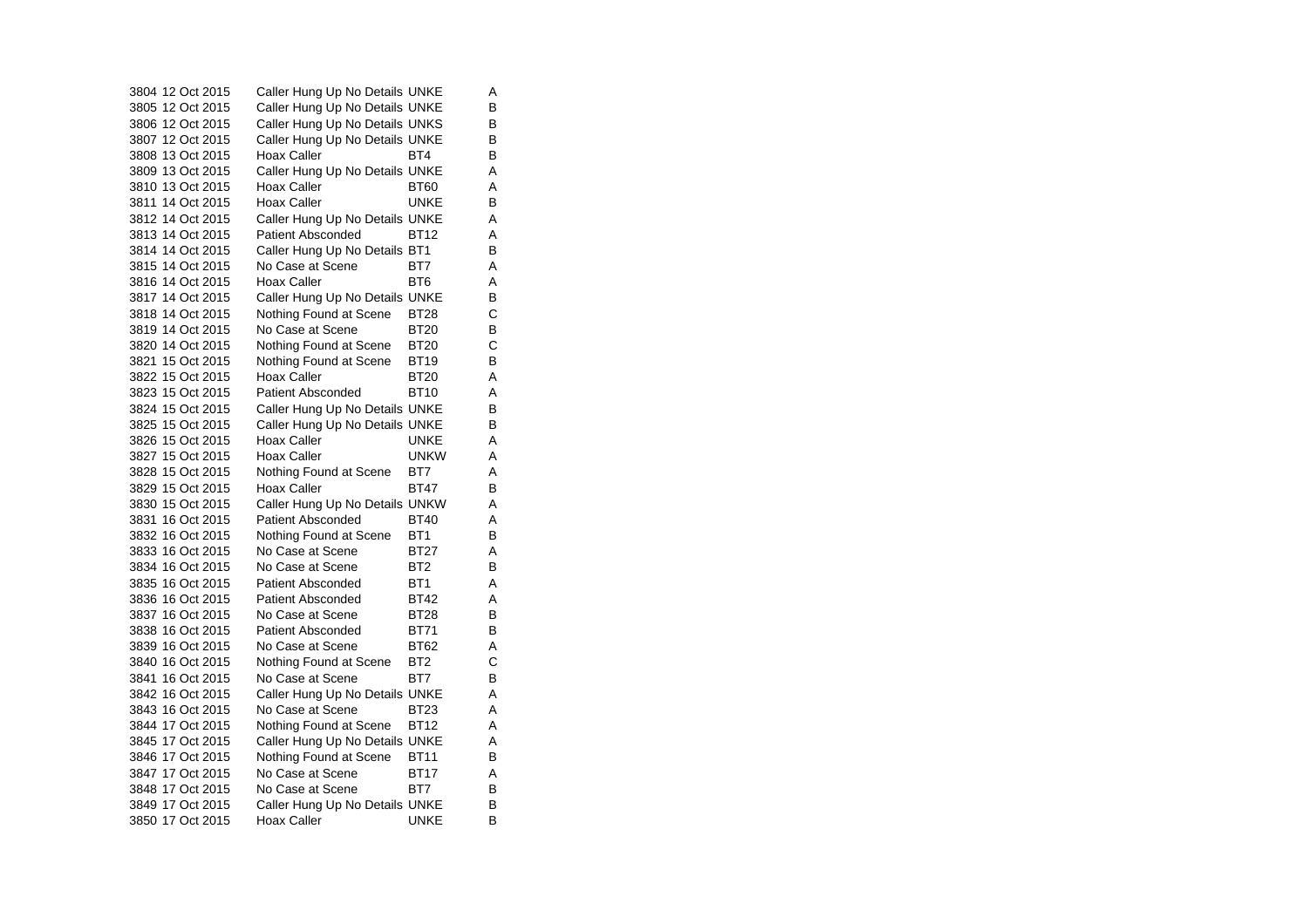3851 17 Oct 2015 Hoax Caller UNKE B 3852 17 Oct 2015 Caller Hung Up No Details UNKE A 3853 17 Oct 2015 Hoax Caller UNKE B 3854 17 Oct 2015 Patient Absconded BT33 AA<br>B 3855 17 Oct 2015 Patient Absconded BT13 3856 17 Oct 2015 Hoax Caller UNKE A 3857 17 Oct 2015 No Case at Scene BT49  $\overline{B}$ 3858 17 Oct 2015 Caller Hung Up No Details UNKE A 3859 17 Oct 2015 No Case at Scene BT40 B 3860 17 Oct 2015 Caller Hung Up No Details UNKS B 3861 17 Oct 2015 Hoax Caller BT34 C 3862 17 Oct 2015 Patient Absconded BT44 A 3863 17 Oct 2015 Caller Hung Up No Details UNKE B 3864 18 Oct 2015 Caller Hung Up No Details UNKE B 3865 18 Oct 2015 No Case at Scene BT15 A $\overline{A}$ 3866 18 Oct 2015 No Case at Scene BT1 B  $\mathbf{C}$ 3867 18 Oct 2015 No Case at Scene BT9 3868 18 Oct 2015 No Case at Scene BT24 C3869 18 Oct 2015 Caller Hung Up No Details UNKE A 3870 18 Oct 2015 Patient Absconded BT63 C 3871 18 Oct 2015 Caller Hung Up No Details UNKE 3872 18 Oct 2015 Hoax Caller UNKE A 3873 18 Oct 2015 Hoax Caller UNKE B  $\mathbf{C}$ 3874 19 Oct 2015 No Case at Scene BT11 3875 19 Oct 2015 Caller Hung Up No Details UNKE B 3876 19 Oct 2015 Caller Hung Up No Details UNKN B 3877 19 Oct 2015 No Case at Scene UNKE  $\overline{B}$ 3878 19 Oct 2015 Hoax Caller UNKN A 3879 19 Oct 2015 Hoax Caller UNKE A 3880 19 Oct 2015 Nothing Found at Scene BT20 C<br>3881 19 Oct 2015 No Case at Scene BT12 C 3881 19 Oct 2015 No Case at Scene BT12 C3882 19 Oct 2015 Hoax Caller UNKE  $\overline{B}$ 3883 19 Oct 2015 Caller Hung Up No Details UNKW B 3884 19 Oct 2015 Caller Hung Up No Details UNKE B 3885 19 Oct 2015 Nothing Found at Scene BT34 B<br>3886 19 Oct 2015 No Case at Scene BT16 C 3886 19 Oct 2015 No Case at Scene BT16 3887 19 Oct 2015 No Case at Scene BT42 B  $\mathbf C$ 3888 19 Oct 2015 Nothing Found at Scene BT35 3889 20 Oct 2015 Hoax Caller UNKE A 3890 20 Oct 2015 Caller Hung Up No Details UNKS B<br>3891 20 Oct 2015 Caller Hung Up No Details BT13 B Caller Hung Up No Details BT13 3892 20 Oct 2015 No Case at Scene BT66 B3893 20 Oct 2015 Hoax Caller BT66 B 3894 20 Oct 2015 Patient Absconded BT1 B 3895 20 Oct 2015 No Case at Scene BT14 B 3896 20 Oct 2015 Caller Hung Up No Details UNKW A 3897 20 Oct 2015 Caller Hung Up No Details UNKE B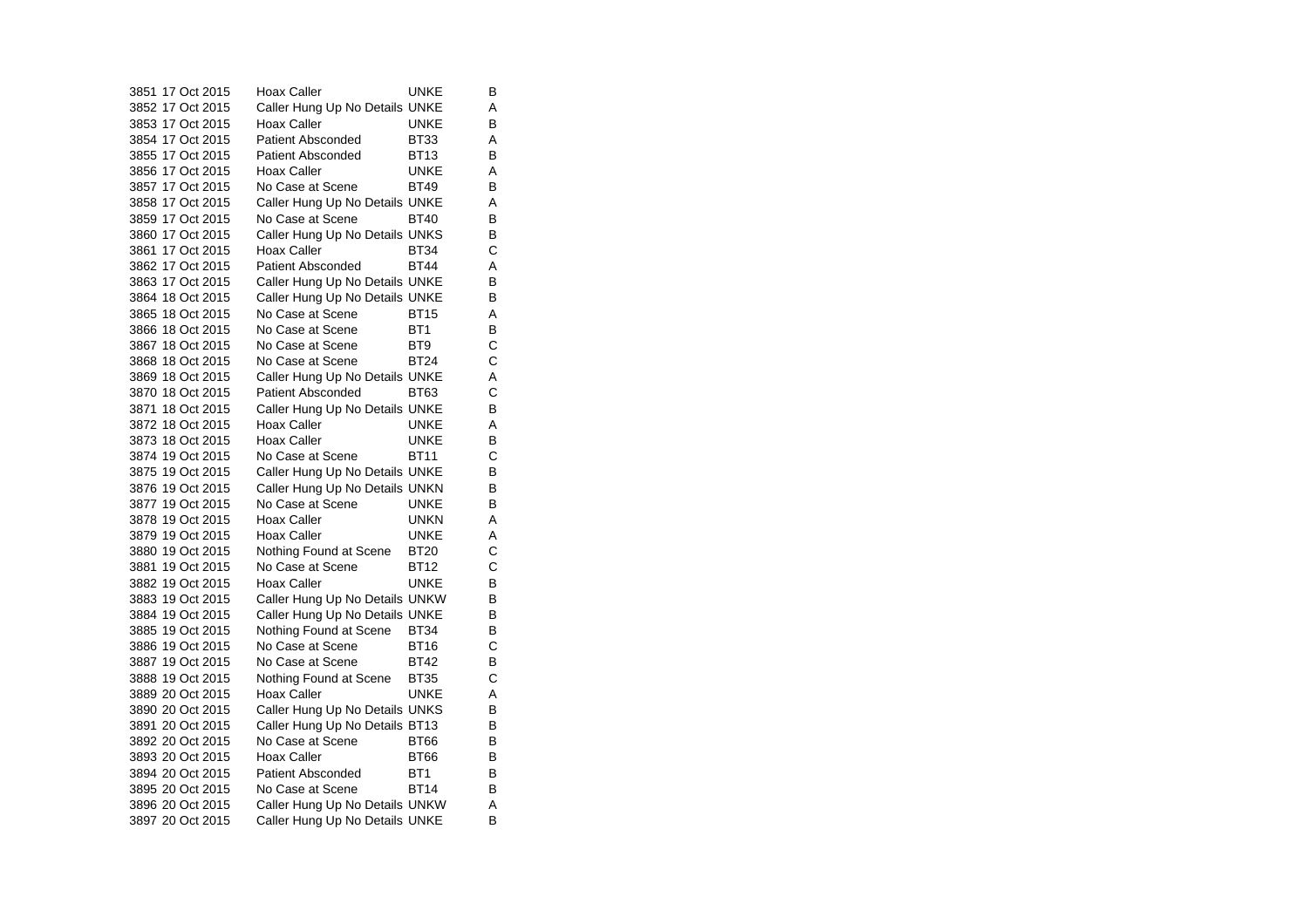3898 20 Oct 2015 Nothing Found at Scene BT2 B 3899 21 Oct 2015 Caller Hung Up No Details UNKE A 3900 21 Oct 2015 No Case at Scene BT3 B 3901 21 Oct 2015 Caller Hung Up No Details UNKN A 3902 21 Oct 2015 Caller Hung Up No Details UNKE A 3903 21 Oct 2015 Caller Hung Up No Details UNKE A 3904 21 Oct 2015 No Case at Scene BT70 B $\overline{B}$ 3905 21 Oct 2015 Hoax Caller BT41 B 3906 21 Oct 2015 Caller Hung Up No Details UNKN B<br>3907 21 Oct 2015 Caller Hung Up No Details UNKN B 3907 21 Oct 2015 Caller Hung Up No Details UNKN 3908 21 Oct 2015 Hoax Caller UNKE B 3909 21 Oct 2015 Caller Hung Up No Details UNKE B 3910 21 Oct 2015 Nothing Found at Scene BT79 A 3911 21 Oct 2015 Patient Absconded BT1 B 3912 22 Oct 2015 Caller Hung Up No Details UNKS A 3913 22 Oct 2015 No Case at Scene BT15 C3914 22 Oct 2015 No Case at Scene BT54 B 3915 22 Oct 2015 Patient Absconded BT43 B 3916 22 Oct 2015 Hoax Caller UNKE B 3917 22 Oct 2015 Caller Hung Up No Details UNKE B 3918 22 Oct 2015 Caller Hung Up No Details UNKE B 3919 22 Oct 2015 Nothing Found at Scene BT20 B<br>3920 22 Oct 2015 Caller Hung Up No Details UNKS B 3920 22 Oct 2015 Caller Hung Up No Details UNKS 3921 23 Oct 2015 Caller Hung Up No Details UNKE A 3922 23 Oct 2015 Patient Absconded UNKE B3923 23 Oct 2015 Caller Hung Up No Details UNKE B 3924 23 Oct 2015 Nothing Found at Scene BT43 A 3925 23 Oct 2015 Caller Hung Up No Details UNKN B 3926 23 Oct 2015 Hoax Caller UNKE B 3927 23 Oct 2015 Nothing Found at Scene BT37 C<br>3928 23 Oct 2015 Caller Hung Up No Details UNKE B 3928 23 Oct 2015 Caller Hung Up No Details UNKE 3929 23 Oct 2015 Caller Hung Up No Details UNKE A 3930 23 Oct 2015 Caller Hung Up No Details UNKE A 3931 23 Oct 2015 Nothing Found at Scene BT6 B 3932 23 Oct 2015 Nothing Found at Scene BT4 B<br>3933 23 Oct 2015 Caller Hung Up No Details UNKE A 3933 23 Oct 2015 Caller Hung Up No Details UNKE 3934 23 Oct 2015 Nothing Found at Scene BT1 B 3935 23 Oct 2015 Hoax Caller BT17 B 3936 23 Oct 2015 No Case at Scene BT30 B3937 23 Oct 2015 Nothing Found at Scene BT28 B<br>3938 23 Oct 2015 Caller Hung Up No Details UNKE A Caller Hung Up No Details UNKE A 3939 23 Oct 2015 Caller Hung Up No Details UNKE A 3940 23 Oct 2015 Caller Hung Up No Details UNKE B 3941 23 Oct 2015 Hoax Caller BT44 B 3942 24 Oct 2015 Caller Hung Up No Details UNKE B<br>3943 24 Oct 2015 No Case at Scene BT13 B 3943 24 Oct 2015 No Case at Scene BT13 B $\mathbf{C}$ 3944 24 Oct 2015 No Case at Scene BT13 C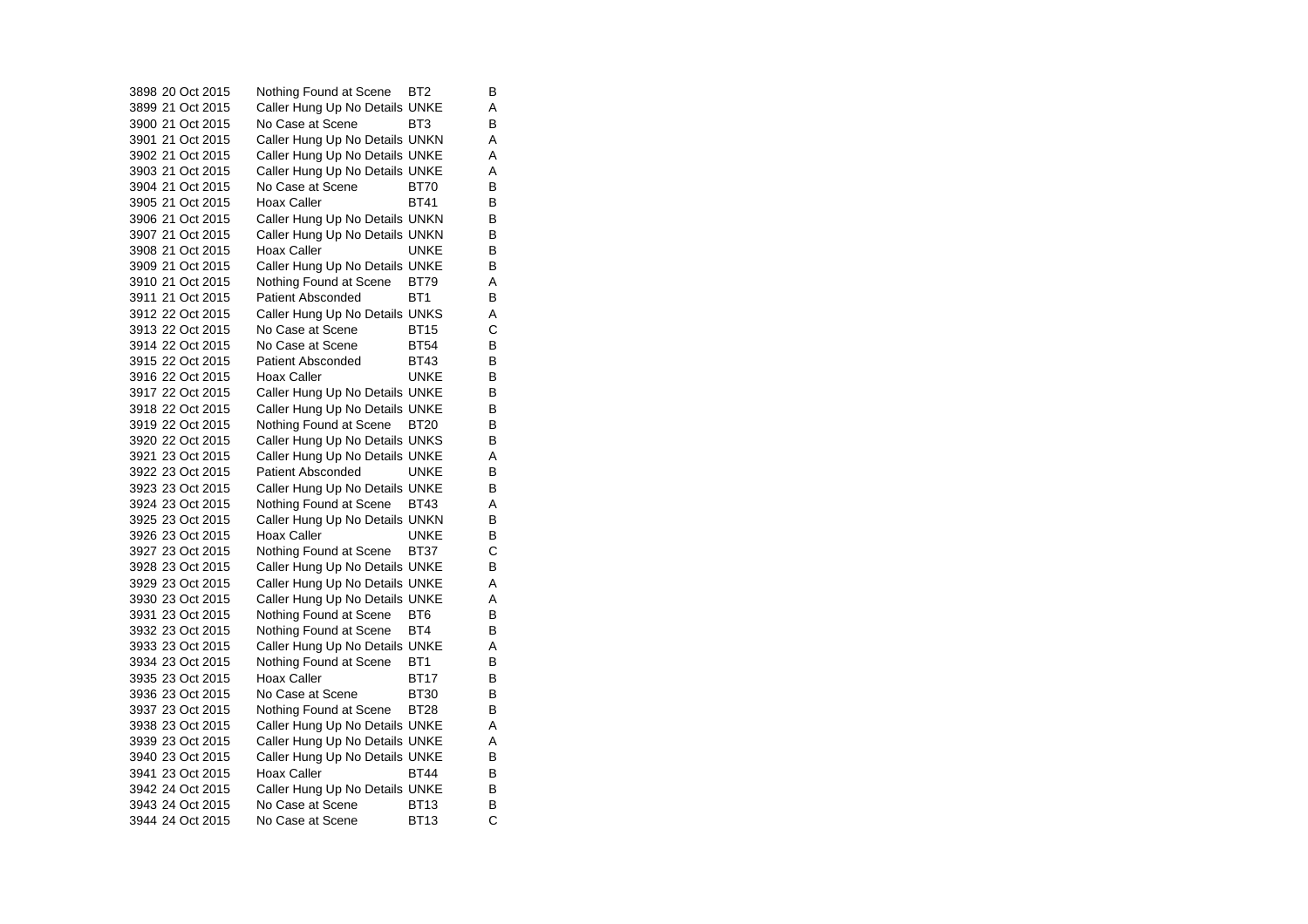|  | 3945 24 Oct 2015 | No Case at Scene               | BT66            | в |
|--|------------------|--------------------------------|-----------------|---|
|  | 3946 24 Oct 2015 | Caller Hung Up No Details BT33 |                 | в |
|  | 3947 24 Oct 2015 | Nothing Found at Scene         | BT17            | в |
|  | 3948 24 Oct 2015 | Hoax Caller                    | UNKS            | B |
|  | 3949 24 Oct 2015 | Hoax Caller                    | <b>BT40</b>     | В |
|  | 3950 24 Oct 2015 | Hoax Caller                    | <b>UNKE</b>     | B |
|  | 3951 24 Oct 2015 | Hoax Caller                    | BT15            | B |
|  | 3952 24 Oct 2015 | Hoax Caller                    | UNKE            | А |
|  | 3953 24 Oct 2015 | Patient Absconded              | BT42            | B |
|  | 3954 25 Oct 2015 | Caller Hung Up No Details UNKE |                 | В |
|  | 3955 25 Oct 2015 | Caller Hung Up No Details UNKE |                 | B |
|  | 3956 25 Oct 2015 | Hoax Caller                    | BT82            | В |
|  | 3957 25 Oct 2015 | Nothing Found at Scene         | BT <sub>1</sub> | B |
|  | 3958 25 Oct 2015 | Caller Hung Up No Details UNKN |                 | A |
|  | 3959 25 Oct 2015 | Caller Hung Up No Details UNKE |                 | А |
|  | 3960 25 Oct 2015 | Hoax Caller                    | UNKS            | A |
|  | 3961 25 Oct 2015 | Hoax Caller                    | UNKE            | Α |
|  | 3962 25 Oct 2015 | <b>Patient Absconded</b>       | <b>BT22</b>     | B |
|  | 3963 25 Oct 2015 | Hoax Caller                    | unkw            | A |
|  | 3964 25 Oct 2015 | Hoax Caller                    | UNKE            | B |
|  | 3965 25 Oct 2015 | Hoax Caller                    | UNKE            | В |
|  | 3966 25 Oct 2015 | Caller Hung Up No Details UNKS |                 | A |
|  | 3967 25 Oct 2015 | Patient Absconded              | BT36            | С |
|  | 3968 25 Oct 2015 | Hoax Caller                    | unkn            | в |
|  | 3969 25 Oct 2015 | Nothing Found at Scene         | BT23            | A |
|  | 3970 25 Oct 2015 | No Case at Scene               | <b>BT63</b>     | B |
|  | 3971 25 Oct 2015 | Caller Hung Up No Details UNKE |                 | A |
|  | 3972 25 Oct 2015 | Caller Hung Up No Details UNKE |                 | В |
|  | 3973 26 Oct 2015 | No Case at Scene               | <b>BT48</b>     | A |
|  | 3974 26 Oct 2015 | Caller Hung Up No Details UNKE |                 | A |
|  | 3975 26 Oct 2015 | No Case at Scene               | <b>BT43</b>     | B |
|  | 3976 26 Oct 2015 | Hoax Caller                    | UNKE            | A |
|  | 3977 26 Oct 2015 | Caller Hung Up No Details UNKS |                 | в |
|  | 3978 26 Oct 2015 | Hoax Caller                    | UNKW            | A |
|  | 3979 26 Oct 2015 | Nothing Found at Scene         | <b>BT62</b>     | С |
|  | 3980 26 Oct 2015 | Caller Hung Up No Details UNKS |                 | B |
|  | 3981 26 Oct 2015 | Hoax Caller                    | UNKE            | В |
|  | 3982 26 Oct 2015 | No Case at Scene               | <b>BT20</b>     | A |
|  | 3983 26 Oct 2015 | <b>Patient Absconded</b>       | BT12            | В |
|  | 3984 26 Oct 2015 | Nothing Found at Scene         | <b>BT15</b>     | Ć |
|  | 3985 26 Oct 2015 | Hoax Caller                    | BT41            | A |
|  | 3986 27 Oct 2015 | No Case at Scene               | BT18            | В |
|  | 3987 27 Oct 2015 | Hoax Caller                    | <b>UNKW</b>     | A |
|  | 3988 27 Oct 2015 | No Case at Scene               | BT6             | С |
|  | 3989 27 Oct 2015 | Hoax Caller                    | unkn            | A |
|  | 3990 27 Oct 2015 | Hoax Caller                    | UNKE            | B |
|  | 3991 28 Oct 2015 | Hoax Caller                    | <b>BT48</b>     | B |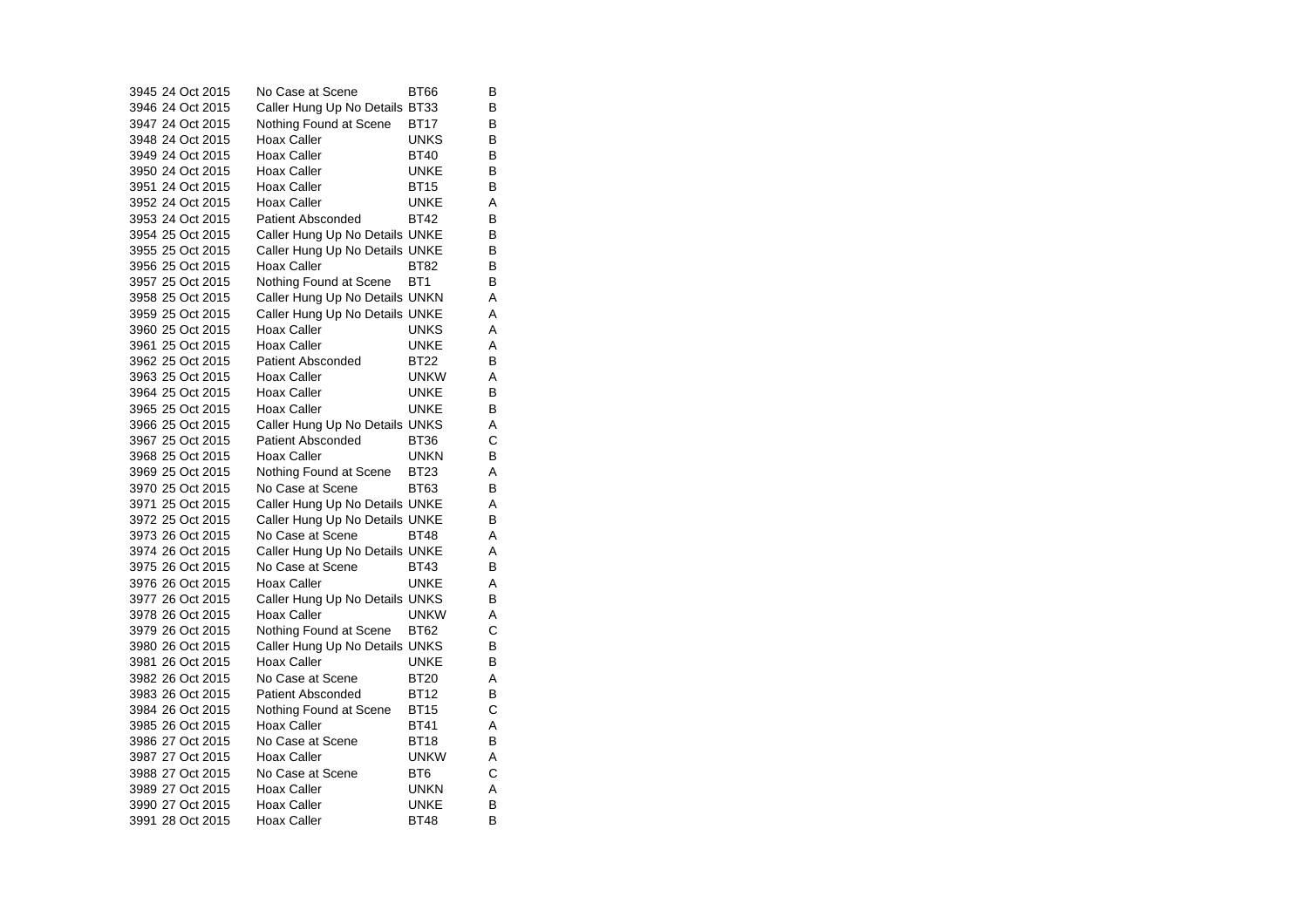3992 28 Oct 2015 Hoax Caller HOOD HOOD HOOD HOOD HOOD HOOD HOOD HOOD HOOD HOO  $\overline{B}$ 3993 28 Oct 2015 Patient Absconded BT1 A3994 28 Oct 2015 Caller Hung Up No Details UNKS B 3995 28 Oct 2015 No Case at Scene BT82 AA 3996 28 Oct 2015 Caller Hung Up No Details UNKW B 3997 29 Oct 2015 No Case at Scene BT5 B 3998 29 Oct 2015 Hoax Caller BT13 A 3999 29 Oct 2015 Caller Hung Up No Details UNKE A 4000 29 Oct 2015 Caller Hung Up No Details UNKE B<br>4001 29 Oct 2015 Nothing Found at Scene BT9 B 4001 29 Oct 2015 Nothing Found at Scene BT9 4002 29 Oct 2015 Caller Hung Up No Details UNKE A 4003 29 Oct 2015 Hoax Caller UNKE B 4004 29 Oct 2015 Patient Absconded BT9 B 4005 29 Oct 2015 Hoax Caller UNKE B 4006 29 Oct 2015 Caller Hung Up No Details UNKE B 4007 29 Oct 2015 No Case at Scene BT78 B 4008 29 Oct 2015 Hoax Caller BT23 B 4009 29 Oct 2015 Hoax Caller UNKE B 4010 29 Oct 2015 No Case at Scene BT41 B 4011 29 Oct 2015 No Case at Scene BT48 A 4012 29 Oct 2015 Nothing Found at Scene BT13 C 4013 29 Oct 2015 Caller Hung Up No Details UNKN B<br>4014 30 Oct 2015 Nothing Found at Scene BT60 B 4014 30 Oct 2015 Nothing Found at Scene BT60 4015 30 Oct 2015 No Case at Scene BT2 A4016 30 Oct 2015 Patient Absconded BT6 B 4017 30 Oct 2015 Caller Hung Up No Details UNKE A 4018 30 Oct 2015 Patient Absconded BT2 A 4019 30 Oct 2015 No Case at Scene BT1 A 4020 30 Oct 2015 Patient Absconded BT1 A4021 30 Oct 2015 Caller Hung Up No Details UNKN A 4022 30 Oct 2015 Hoax Caller BT1 A  $\mathbf C$ 4023 30 Oct 2015 Nothing Found at Scene BT2 4024 30 Oct 2015 Patient Absconded BT15  $\sf B$ 4025 30 Oct 2015 No Case at Scene BT43 B4026 31 Oct 2015 Patient Absconded BT1 4027 31 Oct 2015 No Case at Scene BT48 C 4028 31 Oct 2015 Nothing Found at Scene BT14 B 4029 31 Oct 2015 Hoax Caller BT48  $\sf B$ 4030 31 Oct 2015 Caller Hung Up No Details UNKS A 4031 31 Oct 2015 Nothing Found at Scene BT14 B<br>4032 31 Oct 2015 Caller Hung Up No Details UNKE B Caller Hung Up No Details UNKE 4033 31 Oct 2015 Caller Hung Up No Details UNKN A 4034 31 Oct 2015 Caller Hung Up No Details UNKE B 4035 31 Oct 2015 Caller Hung Up No Details UNKE B 4036 31 Oct 2015 Nothing Found at Scene BT23 B<br>4037 31 Oct 2015 No Case at Scene BT25 B 4037 31 Oct 2015 No Case at Scene BT25 4038 31 Oct 2015 Caller Hung Up No Details UNKN A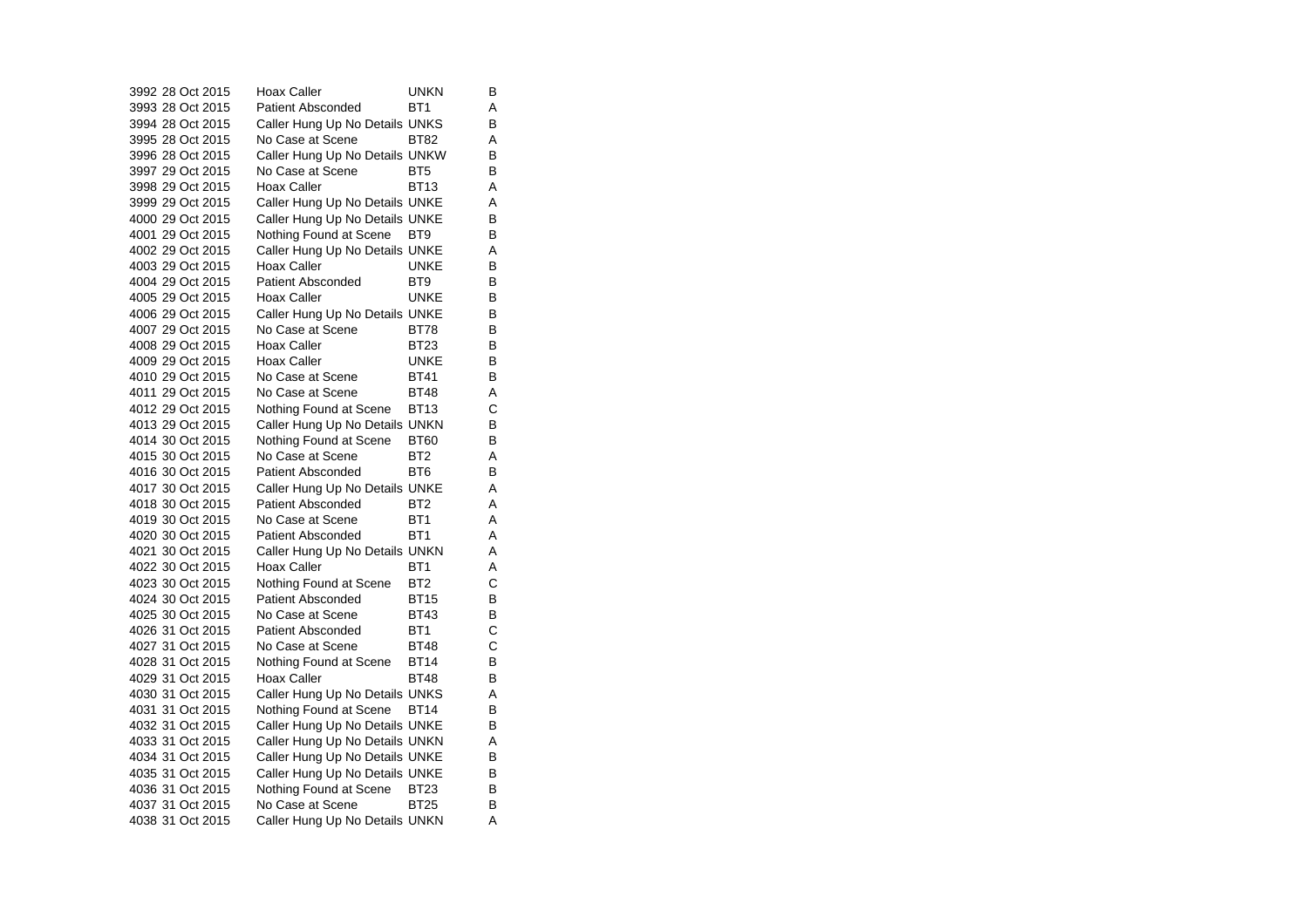4039 31 Oct 2015 Hoax Caller UNKE B 4040 31 Oct 2015 Hoax Caller UNKE A 4041 31 Oct 2015 No Case at Scene BT1 A 4042 31 Oct 2015 No Case at Scene BT4 B<br>B 4043 31 Oct 2015 Caller Hung Up No Details UNKN 4044 31 Oct 2015 Caller Hung Up No Details UNKE B 4045 31 Oct 2015 Patient Absconded BT48  $\overline{B}$ 4046 31 Oct 2015 Patient Absconded BT20 C4047 31 Oct 2015 Caller Hung Up No Details UNKS B 4048 31 Oct 2015 Caller Hung Up No Details UNKE A 4049 31 Oct 2015 Nothing Found at Scene BT22 B 4050 31 Oct 2015 Caller Hung Up No Details UNKE A Caller Hung Up No Details UNKE A 4052 31 Oct 2015 Nothing Found at Scene BT28 C 4053 31 Oct 2015 Nothing Found at Scene BT1 B 4054 31 Oct 2015 Nothing Found at Scene BT1 B 4055 01 Nov 2015 No Case at Scene BT48 B 4056 01 Nov 2015 No Case at Scene BT38 C 4057 01 Nov 2015 Caller Hung Up No Details UNKE A 4058 01 Nov 2015 Caller Hung Up No Details UNKE A 4059 01 Nov 2015 Caller Hung Up No Details UNKE A 4060 01 Nov 2015 Caller Hung Up No Details UNKW A 4061 01 Nov 2015 Nothing Found at Scene BT20 4062 01 Nov 2015 Caller Hung Up No Details UNKE A 4063 01 Nov 2015 No Case at Scene UNKE B4064 01 Nov 2015 Nothing Found at Scene BT28 A 4065 01 Nov 2015 No Case at Scene UNKE  $\sf B$ 4066 01 Nov 2015 Caller Hung Up No Details UNKE A 4067 01 Nov 2015 Caller Hung Up No Details UNKE B 4068 01 Nov 2015 Caller Hung Up No Details UNKE A 4069 01 Nov 2015 Caller Hung Up No Details SCO B 4070 01 Nov 2015 Caller Hung Up No Details UNKE B 4071 01 Nov 2015 Caller Hung Up No Details UNKE A 4072 01 Nov 2015 Caller Hung Up No Details UNKE A 4073 01 Nov 2015 Caller Hung Up No Details UNKE B<br>4074 01 Nov 2015 Patient Absconded BT41 B 4074 01 Nov 2015 Patient Absconded BT41 4075 01 Nov 2015 Caller Hung Up No Details UNKE B 4076 01 Nov 2015 Caller Hung Up No Details UNKE A 4077 01 Nov 2015 Nothing Found at Scene BT7 A 4078 01 Nov 2015 Nothing Found at Scene BT2 B<br>4079 01 Nov 2015 Nothing Found at Scene BT30 B 4079 01 Nov 2015 Nothing Found at Scene BT30 4080 01 Nov 2015 Nothing Found at Scene BT5 B 4081 01 Nov 2015 Nothing Found at Scene BT9 B 4082 01 Nov 2015 No Case at Scene BT11 A4083 01 Nov 2015 Nothing Found at Scene BT1 C 4084 01 Nov 2015 Hoax Caller Carries UNKE A 4085 01 Nov 2015 No Case at Scene BT7 A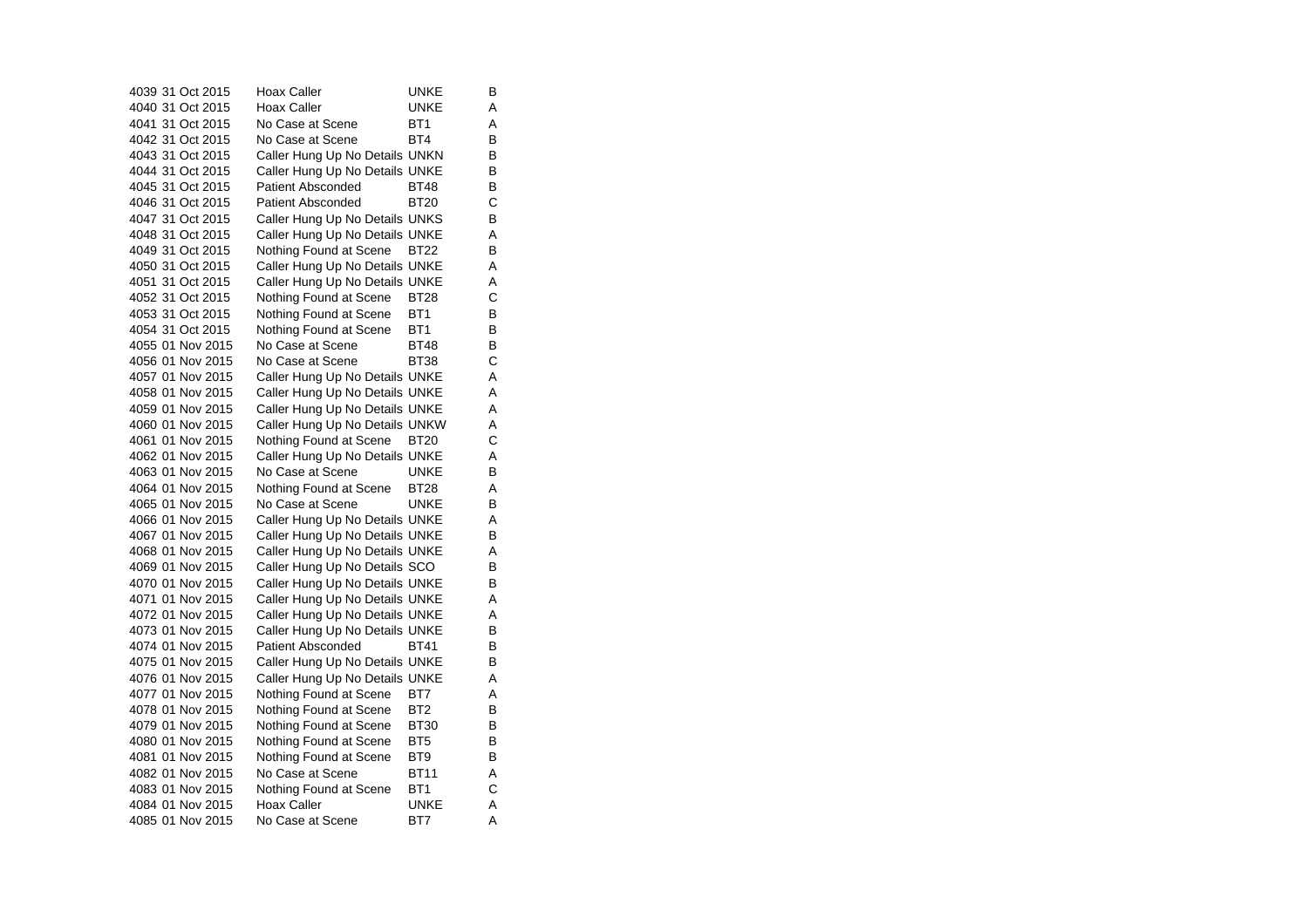| 4086 01 Nov 2015 | Caller Hung Up No Details UNKW |                 | Α |
|------------------|--------------------------------|-----------------|---|
| 4087 01 Nov 2015 | <b>Patient Absconded</b>       | <b>BT13</b>     | C |
| 4088 01 Nov 2015 | Hoax Caller                    | <b>BT79</b>     | Α |
| 4089 01 Nov 2015 | Hoax Caller                    | UNKE            | в |
| 4090 01 Nov 2015 | Nothing Found at Scene         | <b>BT61</b>     | B |
| 4091 01 Nov 2015 | Hoax Caller                    | UNKE            | в |
| 4092 01 Nov 2015 | No Case at Scene               | <b>BT24</b>     | Α |
| 4093 01 Nov 2015 | <b>Patient Absconded</b>       | BT48            | С |
| 4094 01 Nov 2015 | Caller Hung Up No Details UNKN |                 | Α |
| 4095 01 Nov 2015 | Hoax Caller                    | BT4             | B |
| 4096 02 Nov 2015 | Caller Hung Up No Details UNKN |                 | Α |
| 4097 02 Nov 2015 | <b>Patient Absconded</b>       | BT7             | C |
| 4098 02 Nov 2015 | Hoax Caller                    | <b>BT20</b>     | в |
| 4099 02 Nov 2015 | Caller Hung Up No Details UNKE |                 | в |
| 4100 02 Nov 2015 | No Case at Scene               | BT36            | C |
| 4101 02 Nov 2015 | Hoax Caller                    | UNKE            | в |
| 4102 02 Nov 2015 | Caller Hung Up No Details UNKE |                 | в |
| 4103 02 Nov 2015 | Hoax Caller                    | UNKE            | A |
| 4104 03 Nov 2015 | No Case at Scene               | BT74            | A |
| 4105 03 Nov 2015 | Caller Hung Up No Details UNKW |                 | в |
| 4106 03 Nov 2015 | Caller Hung Up No Details UNKE |                 | Α |
| 4107 03 Nov 2015 | No Case at Scene               | BT47            | в |
| 4108 03 Nov 2015 | Hoax Caller                    | <b>UNKE</b>     | в |
| 4109 03 Nov 2015 | No Case at Scene               | <b>BT49</b>     | С |
| 4110 03 Nov 2015 | Hoax Caller                    | <b>BT49</b>     | C |
| 4111 03 Nov 2015 | Hoax Caller                    | UNKE            | Α |
| 4112 03 Nov 2015 | Caller Hung Up No Details UNKN |                 | в |
| 4113 04 Nov 2015 | No Case at Scene               | <b>BT43</b>     | A |
| 4114 04 Nov 2015 | Caller Hung Up No Details UNKE |                 | Α |
| 4115 04 Nov 2015 | Caller Hung Up No Details UNKE |                 | в |
| 4116 04 Nov 2015 | <b>Patient Absconded</b>       | UNKE            | В |
| 4117 04 Nov 2015 | No Case at Scene               | <b>BT13</b>     | C |
| 4118 04 Nov 2015 | No Case at Scene               | <b>BT42</b>     | Α |
| 4119 04 Nov 2015 | No Case at Scene               | BT7             | С |
| 4120 04 Nov 2015 | No Case at Scene               | <b>BT30</b>     | B |
| 4121 04 Nov 2015 | Hoax Caller                    | BT4             | в |
| 4122 04 Nov 2015 | Nothing Found at Scene         | <b>BT11</b>     | в |
| 4123 04 Nov 2015 | No Case at Scene               | <b>BT75</b>     | в |
| 4124 04 Nov 2015 | No Case at Scene               | <b>BT48</b>     | С |
| 4125 04 Nov 2015 | <b>Patient Absconded</b>       | BT <sub>1</sub> | B |
| 4126 04 Nov 2015 | Caller Hung Up No Details UNKE |                 | Α |
| 4127 04 Nov 2015 | Caller Hung Up No Details UNKN |                 | A |
| 4128 04 Nov 2015 | <b>Patient Absconded</b>       | BT7             | в |
| 4129 04 Nov 2015 | <b>Hoax Caller</b>             | <b>UNKN</b>     | в |
| 4130 05 Nov 2015 | <b>Patient Absconded</b>       | BT <sub>1</sub> | C |
| 4131 05 Nov 2015 | Caller Hung Up No Details BT47 |                 | В |
| 4132 05 Nov 2015 | No Case at Scene               | BT61            | B |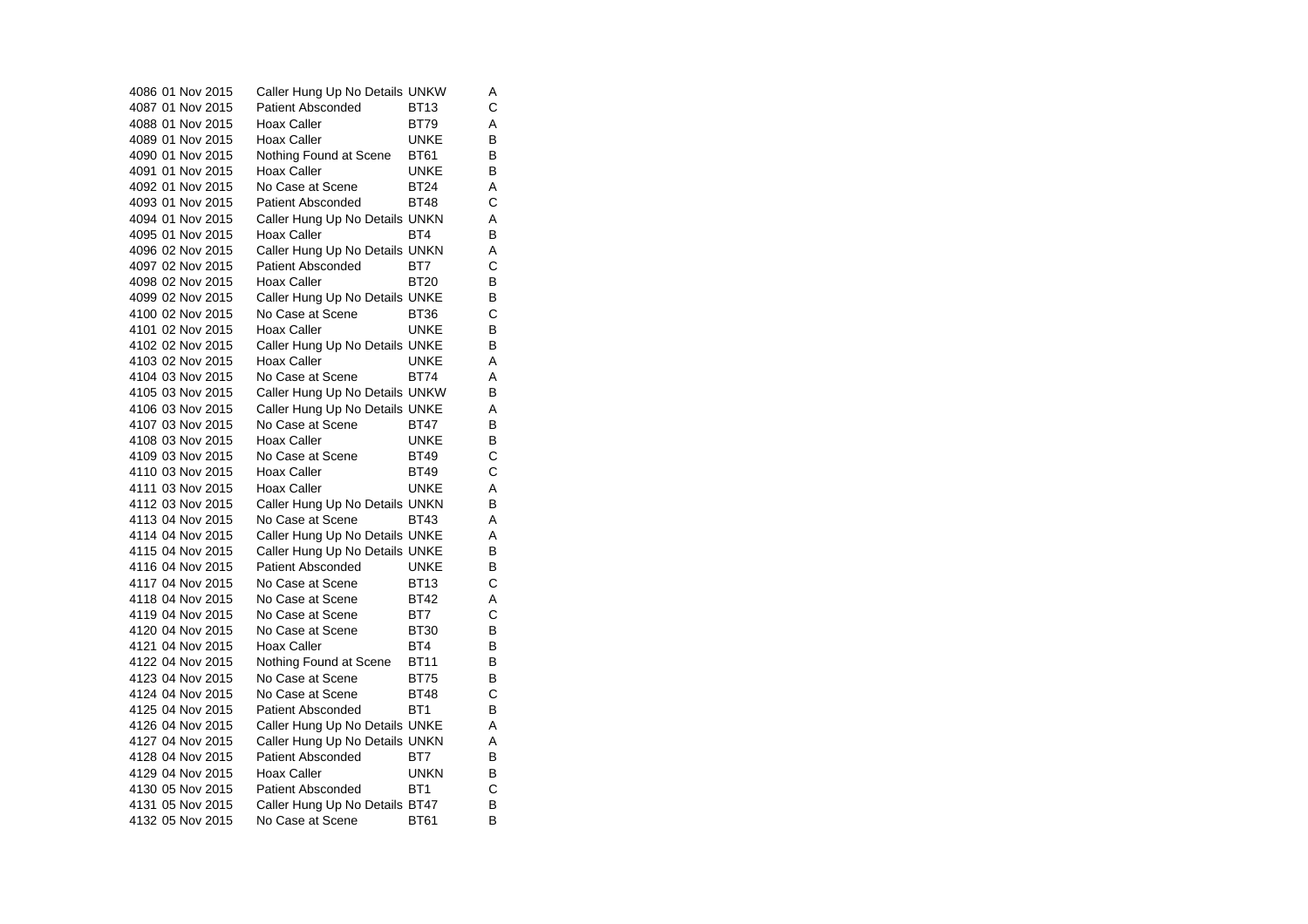4133 05 Nov 2015 Caller Hung Up No Details UNKW A 4134 05 Nov 2015 Mothing Found at Scene BT60 B 4135 06 Nov 2015 No Case at Scene BT79 C 4136 06 Nov 2015 Caller Hung Up No Details UNKS A 4137 06 Nov 2015 Caller Hung Up No Details UNKE B 4138 06 Nov 2015 No Case at Scene BT21 A 4139 06 Nov 2015 Caller Hung Up No Details UNKE B 4140 07 Nov 2015 Caller Hung Up No Details UNKS B 4141 07 Nov 2015 No Case at Scene BT62 C $\mathbf C$ 4142 07 Nov 2015 Caller Hung Up No Details UNKE A 4143 07 Nov 2015 No Case at Scene BT17 B 4144 07 Nov 2015 Caller Hung Up No Details UNKE B 4145 07 Nov 2015 Caller Hung Up No Details UNKE A 4146 07 Nov 2015 Hoax Caller CONNE B 4147 07 Nov 2015 Nothing Found at Scene BT9 B 4148 07 Nov 2015 Caller Hung Up No Details UNKE A 4149 07 Nov 2015 No Case at Scene BT15 B 4150 07 Nov 2015 No Case at Scene BT8 BT8 4151 07 Nov 2015 Caller Hung Up No Details UNKE B 4152 07 Nov 2015 Mothing Found at Scene BT62 B 4153 07 Nov 2015 No Case at Scene BT92 A 4154 07 Nov 2015 No Case at Scene BT33 C4155 07 Nov 2015 Patient Absconded BT4 A 4156 07 Nov 2015 Patient Absconded BT1 B 4157 08 Nov 2015 Nothing Found at Scene BT66 B 4158 08 Nov 2015 Hoax Caller UNKN B 4159 08 Nov 2015 Nothing Found at Scene BT43 A 4160 08 Nov 2015 Caller Hung Up No Details UNKS B 4161 08 Nov 2015 Caller Hung Up No Details UNKE B 4162 08 Nov 2015 Nothing Found at Scene BT45 B<br>4163 08 Nov 2015 No Case at Scene BT79 B 4163 08 Nov 2015 No Case at Scene BT79 B4164 08 Nov 2015 Caller Hung Up No Details SCO B 4165 08 Nov 2015 Caller Hung Up No Details UNKS B 4166 08 Nov 2015 No Case at Scene BT45 B 4167 08 Nov 2015 Caller Hung Up No Details UNKN B<br>4168 08 Nov 2015 Caller Hung Up No Details UNKN B 4168 08 Nov 2015 Caller Hung Up No Details UNKN 4169 08 Nov 2015 Patient Absconded BT5 B 4170 08 Nov 2015 No Case at Scene BT14 A 4171 08 Nov 2015 Caller Hung Up No Details UNKS A 4172 09 Nov 2015 Caller Hung Up No Details UNKE B<br>4173 09 Nov 2015 Caller Hung Up No Details UNKE B 4173 09 Nov 2015 Caller Hung Up No Details UNKE 4174 09 Nov 2015 Hoax Caller BT8 C 4175 09 Nov 2015 Caller Hung Up No Details UNKN B 4176 09 Nov 2015 Hoax Caller BT4 B 4177 09 Nov 2015 Caller Hung Up No Details UNKE B<br>4178 09 Nov 2015 Patient Absconded BT1 B 4178 09 Nov 2015 Patient Absconded BT1  $\mathbf{C}$ 4179 09 Nov 2015 No Case at Scene BT70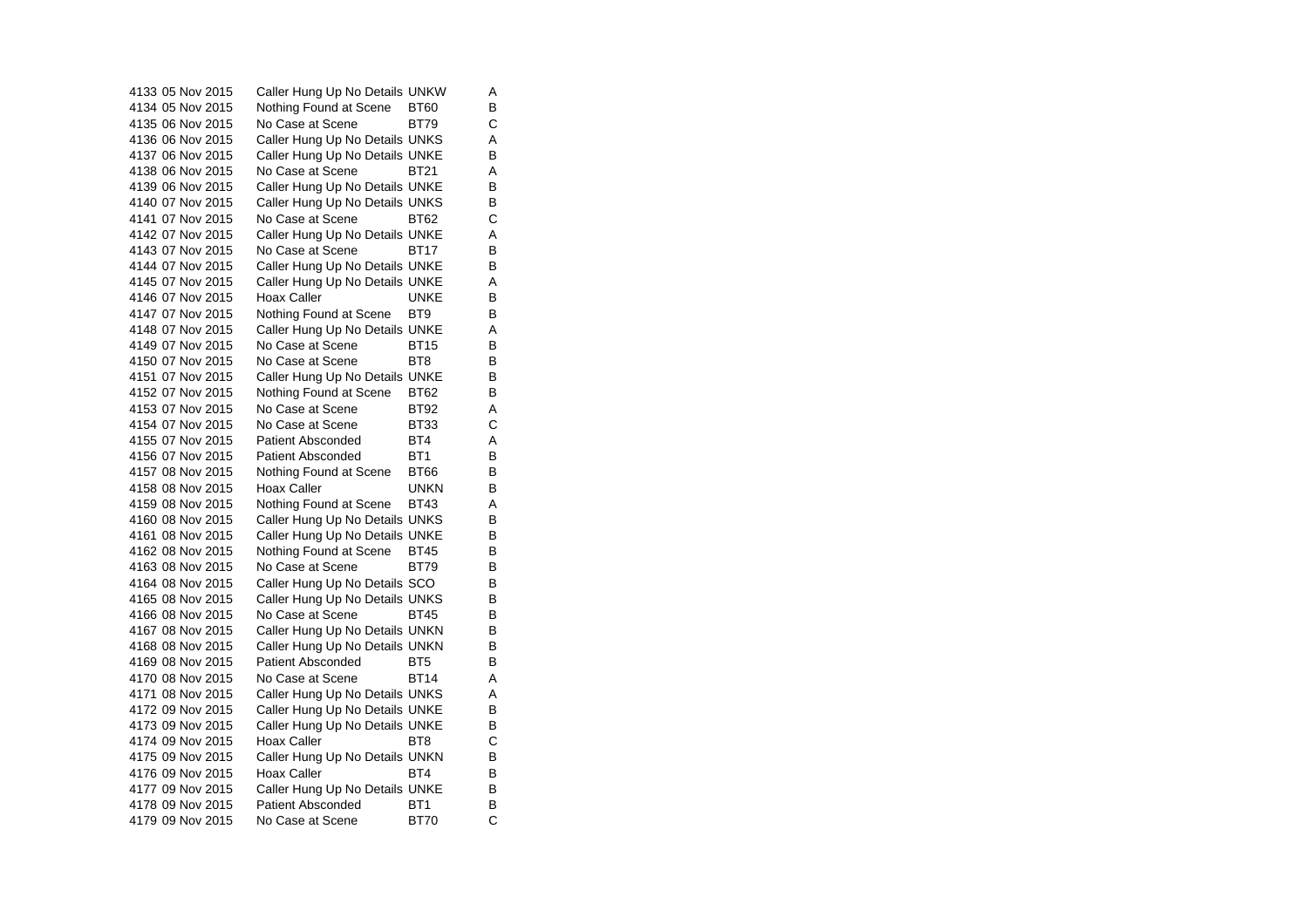4180 09 Nov 2015 Caller Hung Up No Details UNKE B 4181 09 Nov 2015 No Case at Scene BT14 C 4182 09 Nov 2015 Caller Hung Up No Details UNKN B 4183 09 Nov 2015 Caller Hung Up No Details UNKN A 4184 09 Nov 2015 Caller Hung Up No Details UNKE A 4185 09 Nov 2015 Nothing Found at Scene BT48 C 4186 09 Nov 2015 Nothing Found at Scene BT14 C 4187 09 Nov 2015 Caller Hung Up No Details UNKW A 4188 09 Nov 2015 Caller Hung Up No Details UNKE<br>4189 10 Nov 2015 Caller Hung Up No Details UNKE 4189 10 Nov 2015 Caller Hung Up No Details UNKE 4190 10 Nov 2015 Hoax Caller BT41 B 4191 10 Nov 2015 Hoax Caller UNKN  $\overline{B}$ 4192 10 Nov 2015 Caller Hung Up No Details BT1 B 4193 10 Nov 2015 Hoax Caller UNKW  $\overline{B}$ 4194 10 Nov 2015 Caller Hung Up No Details UNKE B 4195 10 Nov 2015 Caller Hung Up No Details UNKE B 4196 11 Nov 2015 Caller Hung Up No Details UNKE B<br>4197 11 Nov 2015 Caller Hung Up No Details UNKE B 4197 11 Nov 2015 Caller Hung Up No Details UNKE 4198 11 Nov 2015 Caller Hung Up No Details UNKE B 4199 11 Nov 2015 Caller Hung Up No Details UNKS B 4200 11 Nov 2015 Caller Hung Up No Details UNKE B 4201 11 Nov 2015 Hoax Caller Carries UNKE A 4202 11 Nov 2015 Hoax Caller BT40 A 4203 12 Nov 2015 Caller Hung Up No Details UNKE B 4204 12 Nov 2015 Caller Hung Up No Details UNKE B 4205 12 Nov 2015 Nothing Found at Scene BT40 B 4206 12 Nov 2015 Caller Hung Up No Details UNKS B 4207 12 Nov 2015 Caller Hung Up No Details UNKE A 4208 12 Nov 2015 Hoax Caller BT4 C 4209 12 Nov 2015 Caller Hung Up No Details UNKE A 4210 12 Nov 2015 Caller Hung Up No Details UNKS A 4211 12 Nov 2015 Nothing Found at Scene BT11 B 4212 13 Nov 2015 Caller Hung Up No Details UNKE B 4213 13 Nov 2015 Hoax Caller **UNKE** A 4214 13 Nov 2015 No Case at Scene BT48  $\overline{B}$ 4215 13 Nov 2015 Hoax Caller UNKE B 4216 14 Nov 2015 Hoax Caller BT8 BT8 4217 14 Nov 2015 No Case at Scene BT75  $\sf B$ 4218 14 Nov 2015 No Case at Scene BT48 B 4219 14 Nov 2015 Caller Hung Up No Details UNKE<br>4220 14 Nov 2015 Patient Absconded BT14 B Patient Absconded BT14 B 4221 14 Nov 2015 No Case at Scene BT19 B 4222 14 Nov 2015 Caller Hung Up No Details UNKE B 4223 14 Nov 2015 No Case at Scene BT78 B 4224 14 Nov 2015 Hoax Caller UNKE A<br>B 4225 15 Nov 2015 Caller Hung Up No Details UNKW 4226 15 Nov 2015 Hoax Caller UNKS B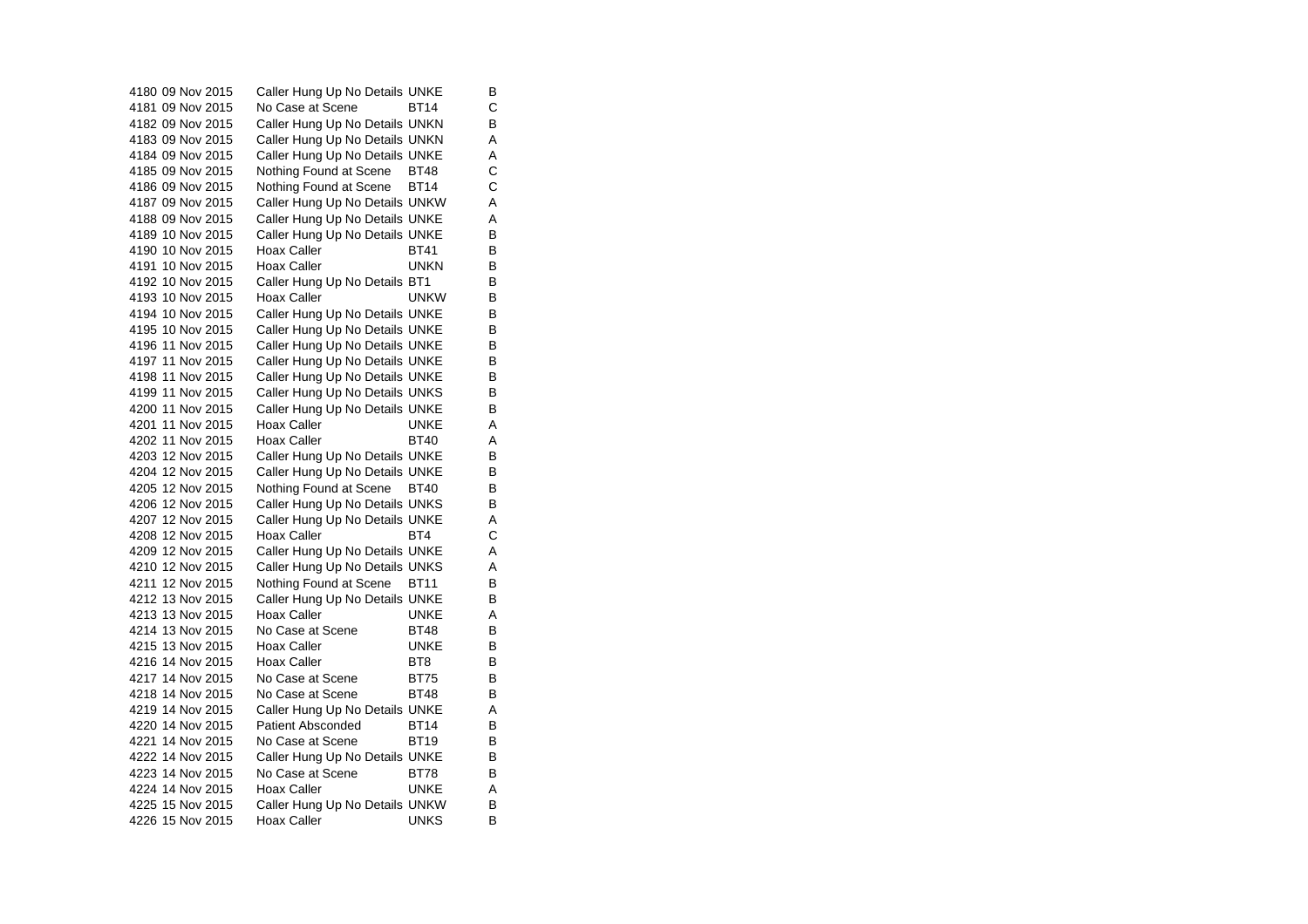|  | 4227 15 Nov 2015 | No Case at Scene               | BT8             | Α |
|--|------------------|--------------------------------|-----------------|---|
|  | 4228 15 Nov 2015 | No Case at Scene               | BT7             | C |
|  | 4229 15 Nov 2015 | No Case at Scene               | <b>BT15</b>     | В |
|  | 4230 15 Nov 2015 | Caller Hung Up No Details UNKE |                 | В |
|  | 4231 15 Nov 2015 | Hoax Caller                    | <b>UNKE</b>     | B |
|  | 4232 15 Nov 2015 | Caller Hung Up No Details UNKE |                 | Α |
|  | 4233 15 Nov 2015 | No Case at Scene               | <b>BT70</b>     | A |
|  | 4234 15 Nov 2015 | Hoax Caller                    | <b>BT66</b>     | В |
|  | 4235 16 Nov 2015 | Nothing Found at Scene         | <b>BT45</b>     | С |
|  | 4236 16 Nov 2015 | No Case at Scene               | BT4             | В |
|  | 4237 16 Nov 2015 | Nothing Found at Scene         | <b>BT12</b>     | В |
|  | 4238 16 Nov 2015 | Caller Hung Up No Details UNKE |                 | В |
|  | 4239 16 Nov 2015 | Caller Hung Up No Details UNKS |                 | В |
|  | 4240 16 Nov 2015 | Caller Hung Up No Details UNKE |                 | Α |
|  | 4241 16 Nov 2015 | Hoax Caller                    | <b>UNKN</b>     | A |
|  | 4242 16 Nov 2015 | <b>Patient Absconded</b>       | <b>BT79</b>     | A |
|  | 4243 16 Nov 2015 | Caller Hung Up No Details UNKE |                 | Α |
|  | 4244 17 Nov 2015 | Nothing Found at Scene         | <b>BT14</b>     | С |
|  | 4245 17 Nov 2015 | Nothing Found at Scene         | <b>BT24</b>     | В |
|  | 4246 17 Nov 2015 | Caller Hung Up No Details UNKE |                 | В |
|  | 4247 17 Nov 2015 | Hoax Caller                    | UNKE            | Α |
|  | 4248 17 Nov 2015 | Caller Hung Up No Details UNKW |                 | A |
|  | 4249 17 Nov 2015 | Caller Hung Up No Details UNKE |                 | Α |
|  | 4250 17 Nov 2015 | <b>Patient Absconded</b>       | BT3             | С |
|  | 4251 17 Nov 2015 | Caller Hung Up No Details UNKE |                 | Α |
|  | 4252 17 Nov 2015 | Hoax Caller                    | UNKE            | В |
|  | 4253 17 Nov 2015 | Hoax Caller                    | BT <sub>8</sub> | Α |
|  | 4254 18 Nov 2015 | No Case at Scene               | BT7             | Α |
|  | 4255 18 Nov 2015 | No Case at Scene               | <b>BT18</b>     | С |
|  | 4256 18 Nov 2015 | Caller Hung Up No Details UNKS |                 | Α |
|  | 4257 18 Nov 2015 | No Case at Scene               | <b>BT48</b>     | С |
|  | 4258 18 Nov 2015 | <b>Patient Absconded</b>       | BT <sub>2</sub> | Α |
|  | 4259 18 Nov 2015 | Hoax Caller                    | <b>UNKN</b>     | В |
|  | 4260 18 Nov 2015 | Patient Absconded              | BT <sub>1</sub> | В |
|  | 4261 18 Nov 2015 | <b>Patient Absconded</b>       | <b>BT12</b>     | С |
|  | 4262 18 Nov 2015 | Caller Hung Up No Details UNKS |                 | В |
|  | 4263 18 Nov 2015 | Caller Hung Up No Details UNKE |                 | В |
|  | 4264 18 Nov 2015 | No Case at Scene               | <b>BT79</b>     | В |
|  | 4265 19 Nov 2015 | Caller Hung Up No Details UNKS |                 | Α |
|  | 4266 19 Nov 2015 | No Case at Scene               | BT <sub>1</sub> | A |
|  | 4267 19 Nov 2015 | No Case at Scene               | <b>BT25</b>     | В |
|  | 4268 19 Nov 2015 | <b>Hoax Caller</b>             | <b>BT62</b>     | В |
|  | 4269 19 Nov 2015 | Nothing Found at Scene         | <b>BT71</b>     | В |
|  | 4270 20 Nov 2015 | Caller Hung Up No Details UNKN |                 | В |
|  | 4271 20 Nov 2015 | Caller Hung Up No Details UNKE |                 | B |
|  | 4272 20 Nov 2015 | Hoax Caller                    | <b>BT54</b>     | Α |
|  | 4273 20 Nov 2015 | Hoax Caller                    | <b>UNKN</b>     | B |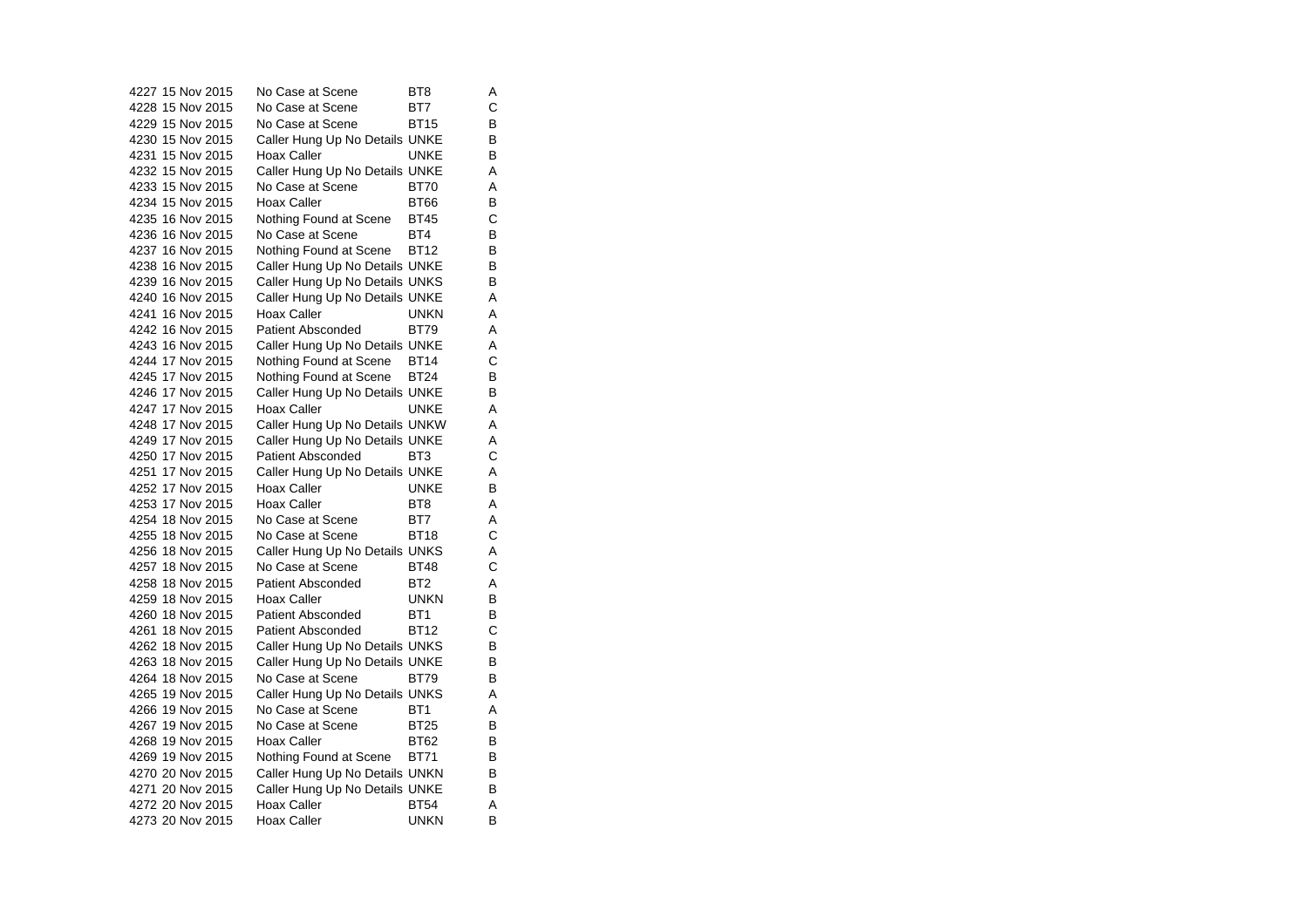4274 20 Nov 2015 No Case at Scene BT66 B $\overline{B}$ 4275 21 Nov 2015 Nothing Found at Scene BT42 C 4276 21 Nov 2015 Nothing Found at Scene BT41 B 4277 21 Nov 2015 Caller Hung Up No Details UNKW A<br>4278 21 Nov 2015 No Case at Scene BT34 C 4278 21 Nov 2015 No Case at Scene BT34 C4279 21 Nov 2015 Caller Hung Up No Details UNKN A 4280 21 Nov 2015 Caller Hung Up No Details UNKN A 4281 21 Nov 2015 No Case at Scene BT62 A4282 21 Nov 2015 Caller Hung Up No Details UNKN B<br>4283 21 Nov 2015 No Case at Scene BT53 B 4283 21 Nov 2015 No Case at Scene BT53 4284 21 Nov 2015 Caller Hung Up No Details UNKS A 4285 21 Nov 2015 Nothing Found at Scene BT1 B<br>4286 22 Nov 2015 No Case at Scene BT38 A 4286 22 Nov 2015 No Case at Scene BT38 A 4287 22 Nov 2015 Hoax Caller BT8 A 4288 22 Nov 2015 Caller Hung Up No Details UNKE B 4289 22 Nov 2015 Caller Hung Up No Details UNKE B 4290 22 Nov 2015 Nothing Found at Scene BT28 B<br>4291 22 Nov 2015 Nothing Found at Scene BT7 B 4291 22 Nov 2015 Nothing Found at Scene BT7 4292 22 Nov 2015 Mothing Found at Scene BT71 B 4293 22 Nov 2015 Caller Hung Up No Details UNKE B 4294 22 Nov 2015 Caller Hung Up No Details UNKE B 4295 22 Nov 2015 Nothing Found at Scene BT71 B<br>4296 22 Nov 2015 Nothing Found at Scene BT9 B 4296 22 Nov 2015 Nothing Found at Scene BT9 4297 22 Nov 2015 Patient Absconded BT65 B 4298 22 Nov 2015 Caller Hung Up No Details ERR A 4299 22 Nov 2015 No Case at Scene BT12 B 4300 22 Nov 2015 Caller Hung Up No Details UNKE A 4301 22 Nov 2015 Caller Hung Up No Details UNKN A 4302 22 Nov 2015 No Case at Scene BT13 B 4303 22 Nov 2015 Hoax Caller UNKS  $\overline{B}$ 4304 22 Nov 2015 Caller Hung Up No Details UNKN A 4305 23 Nov 2015 No Case at Scene BT42 C4306 23 Nov 2015 Nothing Found at Scene BT63 B 4307 23 Nov 2015 Caller Hung Up No Details UNKE B 4308 23 Nov 2015 Nothing Found at Scene BT42 B<br>4309 23 Nov 2015 No Case at Scene BT34 B 4309 23 Nov 2015 4310 23 Nov 2015 No Case at Scene BT7 B 4311 24 Nov 2015 Caller Hung Up No Details UNKE A 4312 24 Nov 2015 Patient Absconded BT1 B 4313 24 Nov 2015 Caller Hung Up No Details UNKE A Nothing Found at Scene BT36 4315 25 Nov 2015 No Case at Scene BT1 B 4316 25 Nov 2015 Hoax Caller BT4 A 4317 25 Nov 2015 Caller Hung Up No Details UNKE B 4318 25 Nov 2015 Caller Hung Up No Details UNKE B<br>4319 25 Nov 2015 Caller Hung Up No Details UNKE B 4319 25 Nov 2015 Caller Hung Up No Details UNKE 4320 25 Nov 2015 Hoax Caller BT8 BT8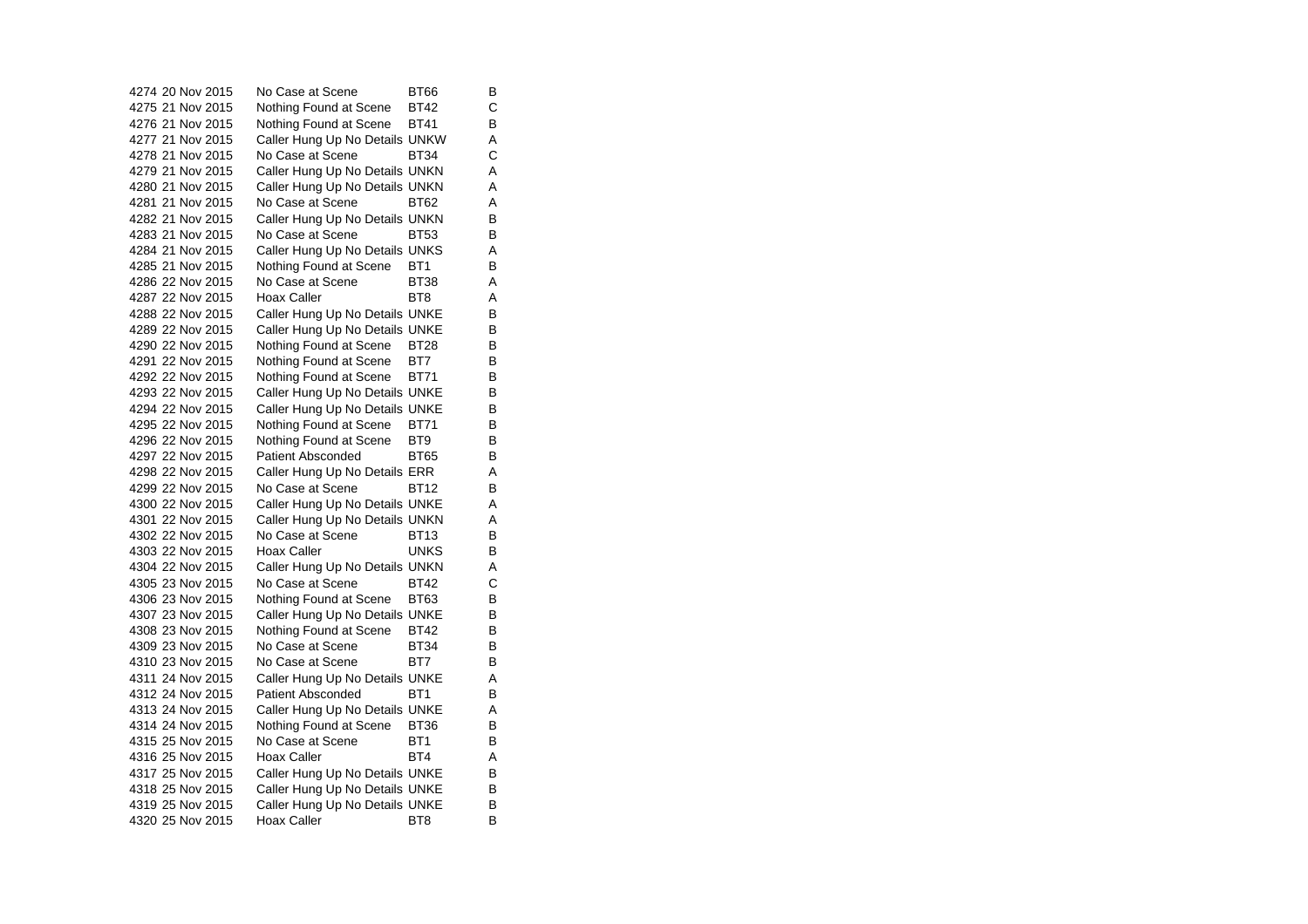4321 25 Nov 2015 Hoax Caller UNKE  $\overline{B}$ 4322 25 Nov 2015 Caller Hung Up No Details UNKE A 4323 26 Nov 2015 Hoax Caller UNKE B 4324 26 Nov 2015 Nothing Found at Scene BT2 B<br>4325 26 Nov 2015 Caller Hung Up No Details UNKS B 4325 26 Nov 2015 Caller Hung Up No Details UNKS 4326 26 Nov 2015 Patient Absconded BT48 C 4327 26 Nov 2015 No Case at Scene BT78  $\overline{B}$ 4328 26 Nov 2015 Caller Hung Up No Details BT6 B 4329 26 Nov 2015 Caller Hung Up No Details UNKE A 4330 26 Nov 2015 Hoax Caller UNKE A4331 26 Nov 2015 Hoax Caller ERR A 4332 27 Nov 2015 Hoax Caller BT14  $\overline{B}$ 4333 27 Nov 2015 Patient Absconded BT66 C 4334 27 Nov 2015 Caller Hung Up No Details UNKE B 4335 27 Nov 2015 Mothing Found at Scene BT1 B 4336 27 Nov 2015 Patient Absconded BT31 B 4337 27 Nov 2015 Caller Hung Up No Details UNKE B 4338 27 Nov 2015 Hoax Caller BT4 A 4339 27 Nov 2015 Caller Hung Up No Details UNKW A 4340 27 Nov 2015 Caller Hung Up No Details UNKE A 4341 27 Nov 2015 Nothing Found at Scene BT9 C 4342 27 Nov 2015 No Case at Scene BT74 B 4343 27 Nov 2015 Nothing Found at Scene BT6 B<br>4344 27 Nov 2015 Patient Absconded BT1 C 4344 27 Nov 2015 Patient Absconded BT1 4345 27 Nov 2015 Nothing Found at Scene BT4 B 4346 28 Nov 2015 Caller Hung Up No Details UNKE B 4347 28 Nov 2015 Caller Hung Up No Details UNKE B 4348 28 Nov 2015 No Case at Scene BT41 A 4349 28 Nov 2015 Mothing Found at Scene BT1 B 4350 28 Nov 2015 Caller Hung Up No Details UNKE B<br>4351 28 Nov 2015 No Case at Scene BT20 C 4351 28 Nov 2015 No Case at Scene BT20 C4352 28 Nov 2015 Caller Hung Up No Details UNKE B 4353 28 Nov 2015 Caller Hung Up No Details UNKE B 4354 28 Nov 2015 Caller Hung Up No Details UNKE B 4355 28 Nov 2015 Caller Hung Up No Details UNKW A<br>4356 28 Nov 2015 No Case at Scene BT15 B 4356 28 Nov 2015 No Case at Scene BT15 B4357 28 Nov 2015 No Case at Scene BT79 B 4358 28 Nov 2015 Nothing Found at Scene BT71 B 4359 29 Nov 2015 Patient Absconded BT46 A 4360 29 Nov 2015 Caller Hung Up No Details UNKN A<br>4361 29 Nov 2015 No Case at Scene BT1 B 4361 29 Nov 2015 No Case at Scene BT1 4362 29 Nov 2015 Nothing Found at Scene BT2 B 4363 29 Nov 2015 Caller Hung Up No Details UNKE B 4364 29 Nov 2015 No Case at Scene BT47 B 4365 29 Nov 2015 Patient Absconded BT66 B 4366 29 Nov 2015 No Case at Scene BT11 B 4367 29 Nov 2015 No Case at Scene BT14 B